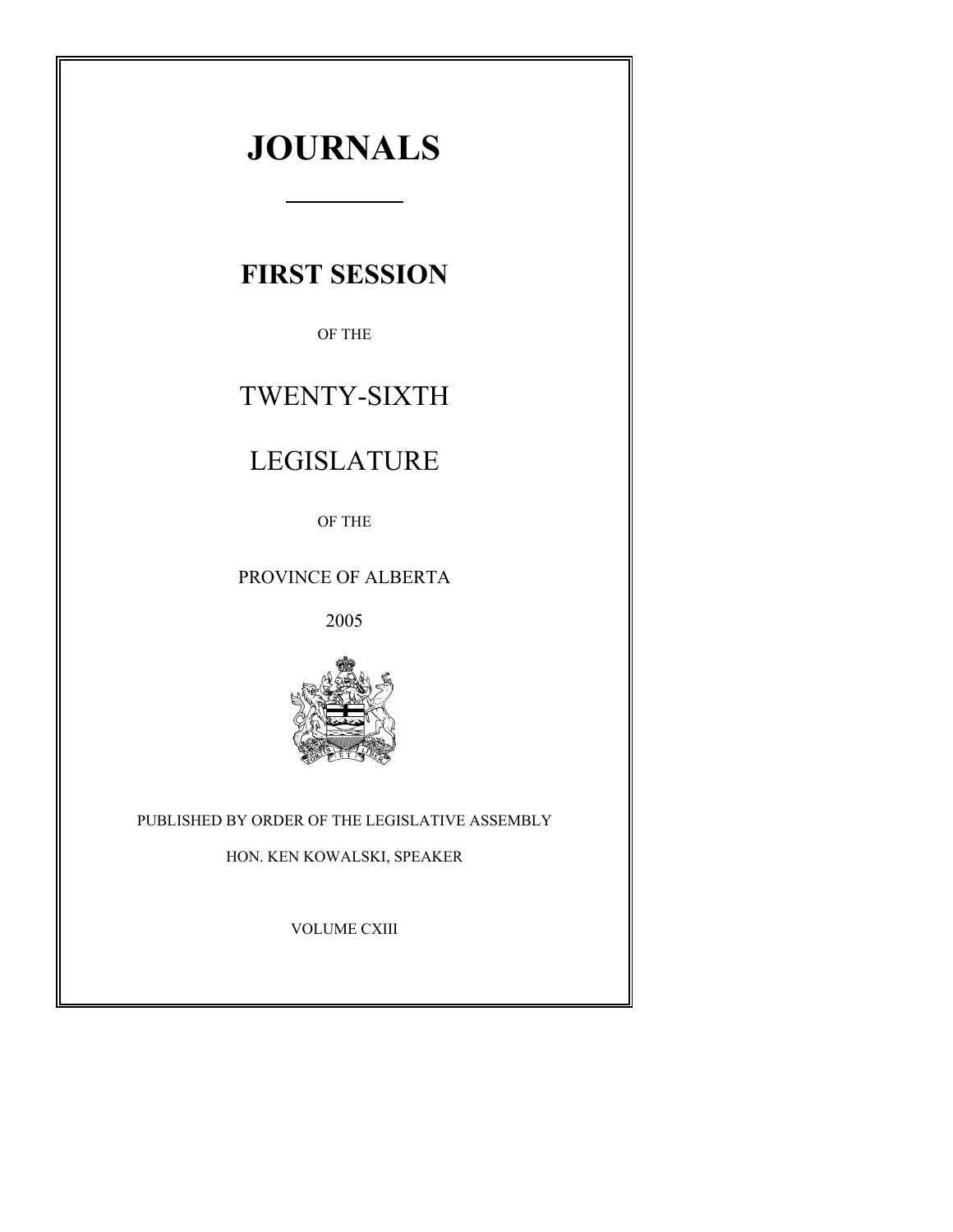**JOURNALS** OF THE **LEGISLATIVE ASSEMBLY** OF THE **PROVINCE OF ALBERTA** OF THE **TWENTY-SIXTH LEGISLATURE**

FROM MARCH 1, 2005 TO FEBRUARY 21, 2006 (BOTH DATES INCLUSIVE)

 $\overline{\phantom{a}}$ 

IN THE FIFTY-FOURTH YEAR OF THE REIGN OF OUR MOST SOVEREIGN LADY HER MAJESTY QUEEN ELIZABETH II

> BEING THE FIRST SESSION OF THE TWENTY-SIXTH LEGISLATIVE ASSEMBLY OF THE PROVINCE OF ALBERTA

> > \_\_\_\_\_\_\_\_\_\_

### **SITTINGS**

MARCH 1, 2005 TO MAY 24, 2005 NOVEMBER 15, 2005 TO DECEMBER 1, 2005

**2005**

\_\_\_\_\_\_\_\_\_\_

PUBLISHED BY ORDER OF THE LEGISLATIVE ASSEMBLY

\_\_\_\_\_\_\_\_\_\_

HON. KEN KOWALSKI, SPEAKER

VOLUME CXIII

Title: 25th Legislature, 1st Session Journals (2005)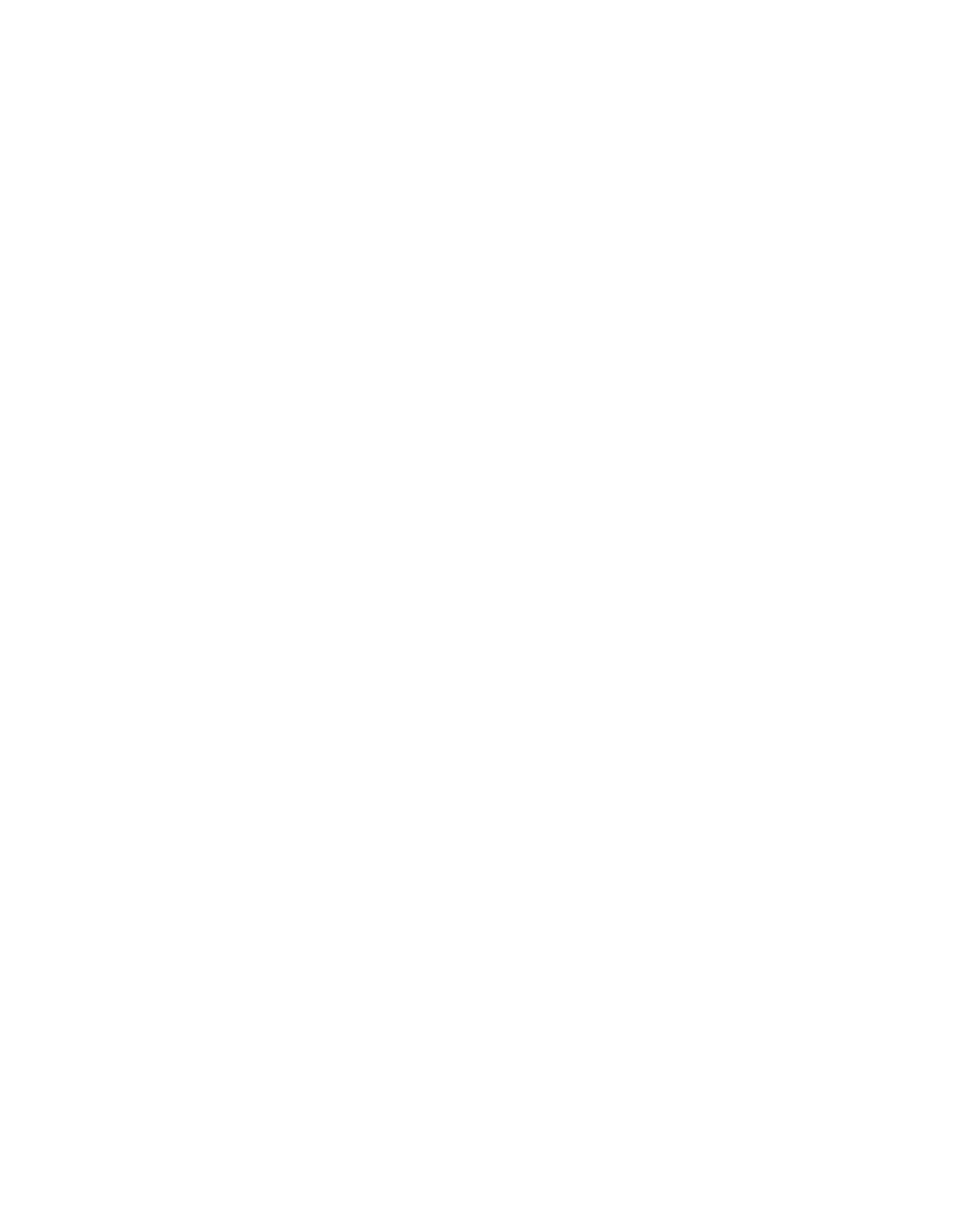# **SPRING SITTING**

MARCH 1, 2005 TO MAY 24, 2005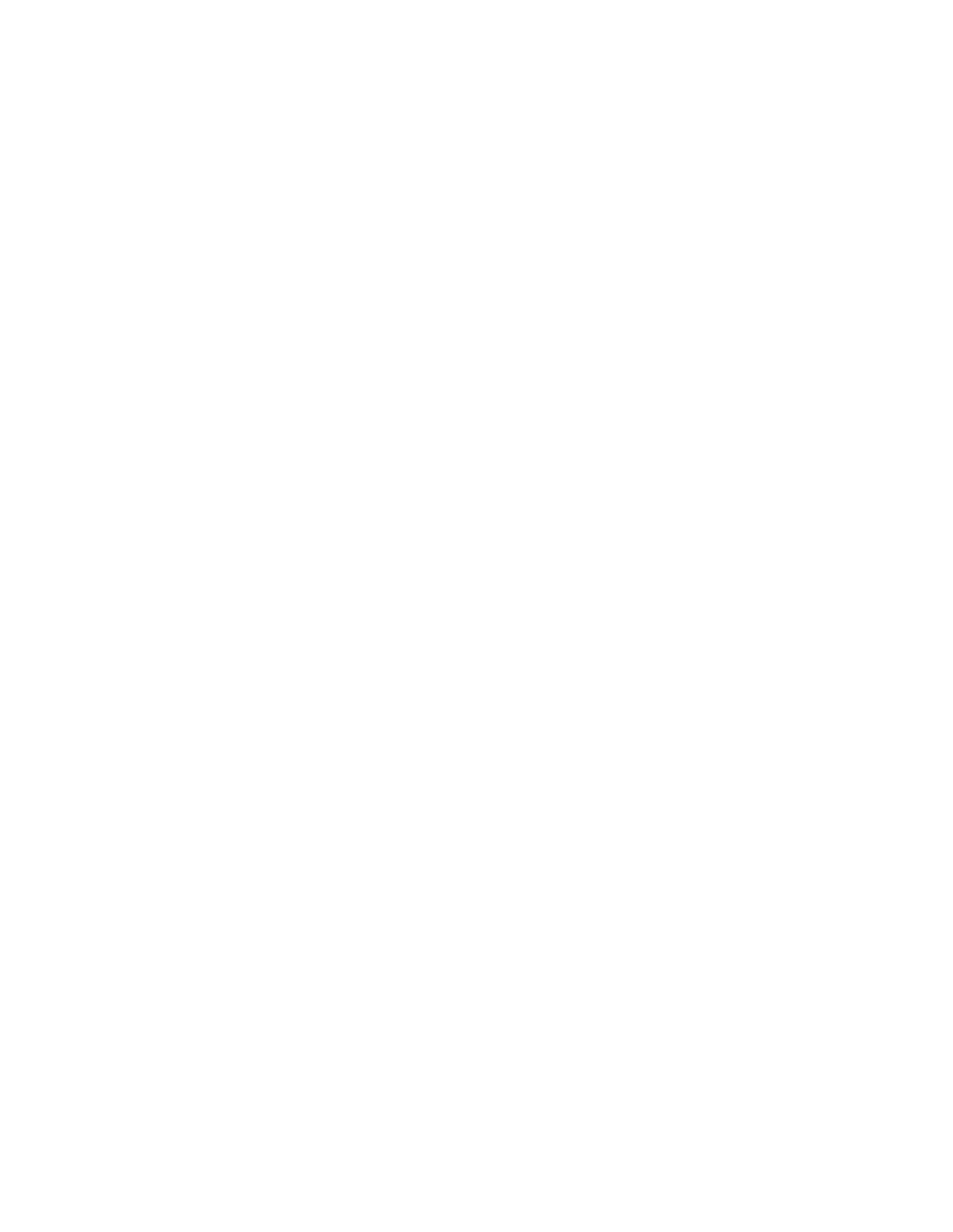# **JOURNALS** OF THE **LEGISLATIVE ASSEMBLY** OF THE **PROVINCE OF ALBERTA**

# FIRST SESSION TWENTY-SIXTH LEGISLATURE

Tuesday, March 1, 2005

This being the first Day of the First Session of the Twenty-Sixth Legislative Assembly of the Province of Alberta, for the despatch of business pursuant to a Proclamation of Her Honour the Honourable Catherine A. Fraser, Administrator of the Province of Alberta, dated the 7th day of February in the year of our Lord Two Thousand Five;

The Clerk of the Legislative Assembly read the Proclamation as follows:

[GREAT SEAL] CANADA CATHERINE A. FRASER, PROVINCE OF ALBERTA Administrator.

ELIZABETH THE SECOND, by the Grace of God, of the United Kingdom, Canada, and Her Other Realms and Territories, QUEEN, Head of the Commonwealth, Defender of the Faith

### PROCLAMATION

TO OUR FAITHFUL, the MEMBERS elected to serve in the Legislative Assembly of Our Province of Alberta and to each and every one of you, GREETING...

Terrence J. Matchett, Q.C., Deputy Minister of Justice and Deputy Attorney General

WHEREAS it is deemed expedient for certain causes and considerations to convene the Legislative Assembly of Our Province of Alberta for the First Session of the Twenty-sixth Legislature, WE DO WILL that you and each of you, and all others in this behalf interested, on TUESDAY, the 1st day of March 2005, at the hour of 1:30 in the afternoon, at Our City of Edmonton, personally be and appear, for the despatch of business, to treat, act, do and conclude upon those things which, in the Legislature of Our Province of Alberta, by the Common Council of Our said Province, may, by the favour of God, be ordained.

HEREIN FAIL NOT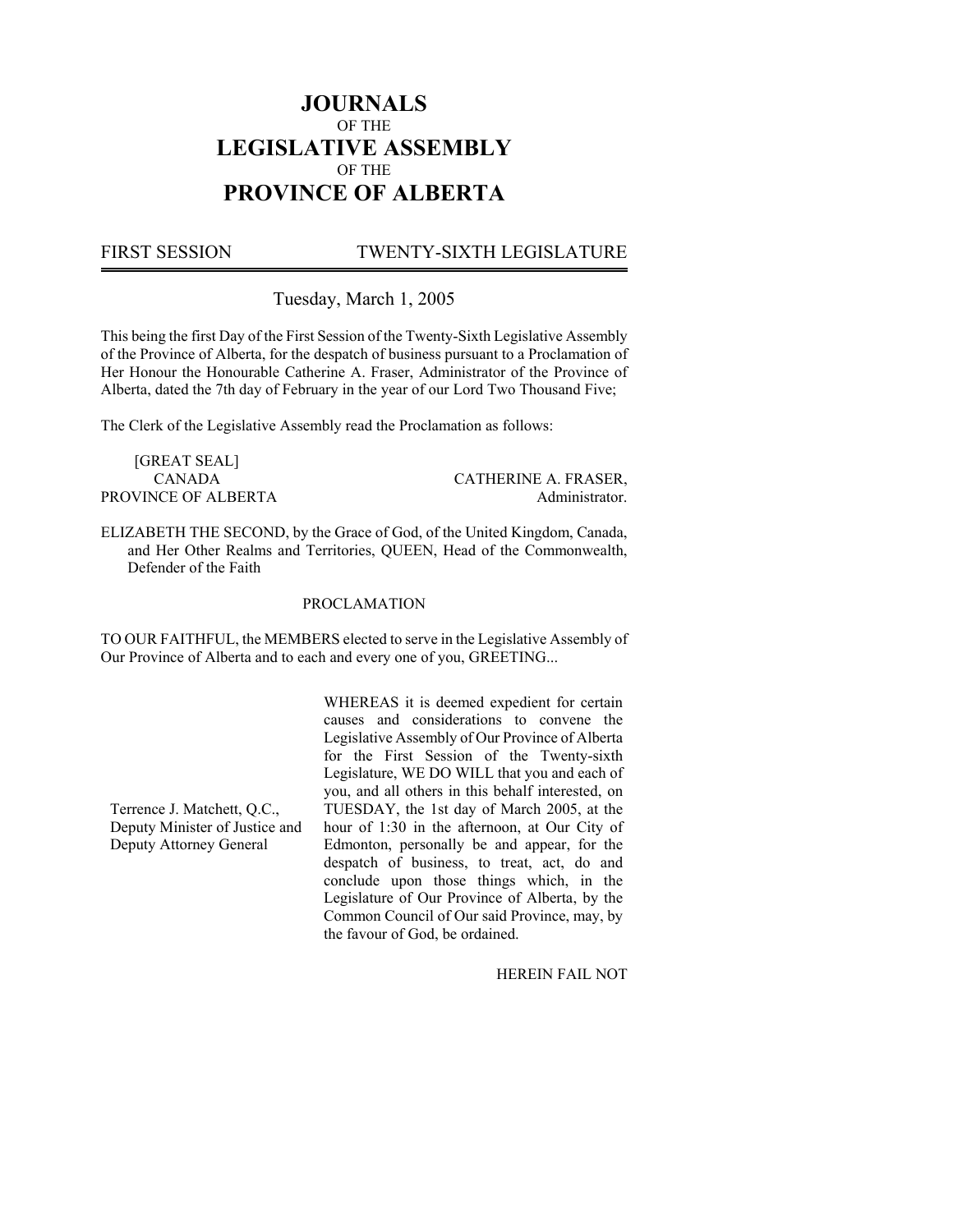# 2 TUESDAY, MARCH 1, 2005

IN TESTIMONY WHEREOF We have caused these Our Letters to be made Patent and the Great Seal of Our Province of Alberta to be hereunto affixed.

WITNESS: THE HONOURABLE CATHERINE A. FRASER, Administrator of Our Province of Alberta, in Our City of Edmonton in Our Province of Alberta, this 7th day of February in the Year of Our Lord Two Thousand Five and in the Fifty-fourth Year of Our Reign.

BY COMMAND: RON STEVENS Provincial Secretary.

The Members, having previously been duly sworn in by His Honour the Honourable the Lieutenant Governor and Her Honour the Administrator of the Province of Alberta and having subscribed to the Roll containing the Oath, took their seats.

His Honour the Honourable the Lieutenant Governor entered the Assembly and took his seat on the Throne.

### **Statement by the Provincial Secretary**

The Provincial Secretary, Hon. Mr. Stevens, then said:

Honourable Members, I am commanded by His Honour the Honourable the Lieutenant Governor to inform you that he does not see fit to declare the causes of summoning of the present Legislature of this Province until a Speaker of the Assembly shall have been chosen according to law.

He therefore is pleased to retire from this Assembly, to return at a subsequent hour tomorrow, to declare the causes of the calling of this Legislature.

His Honour the Honourable the Lieutenant Governor then retired from the Assembly.

### **Election of Speaker**

The Clerk advised the House that nominations were open and the following Member was nominated and allowed his name to stand for the position of Speaker:

Mr. Kowalski, nominated by Ms Haley

Receiving no additional nominations, the Clerk declared Mr. Kowalski the Speaker of the Legislative Assembly of Alberta for the 26th Legislature.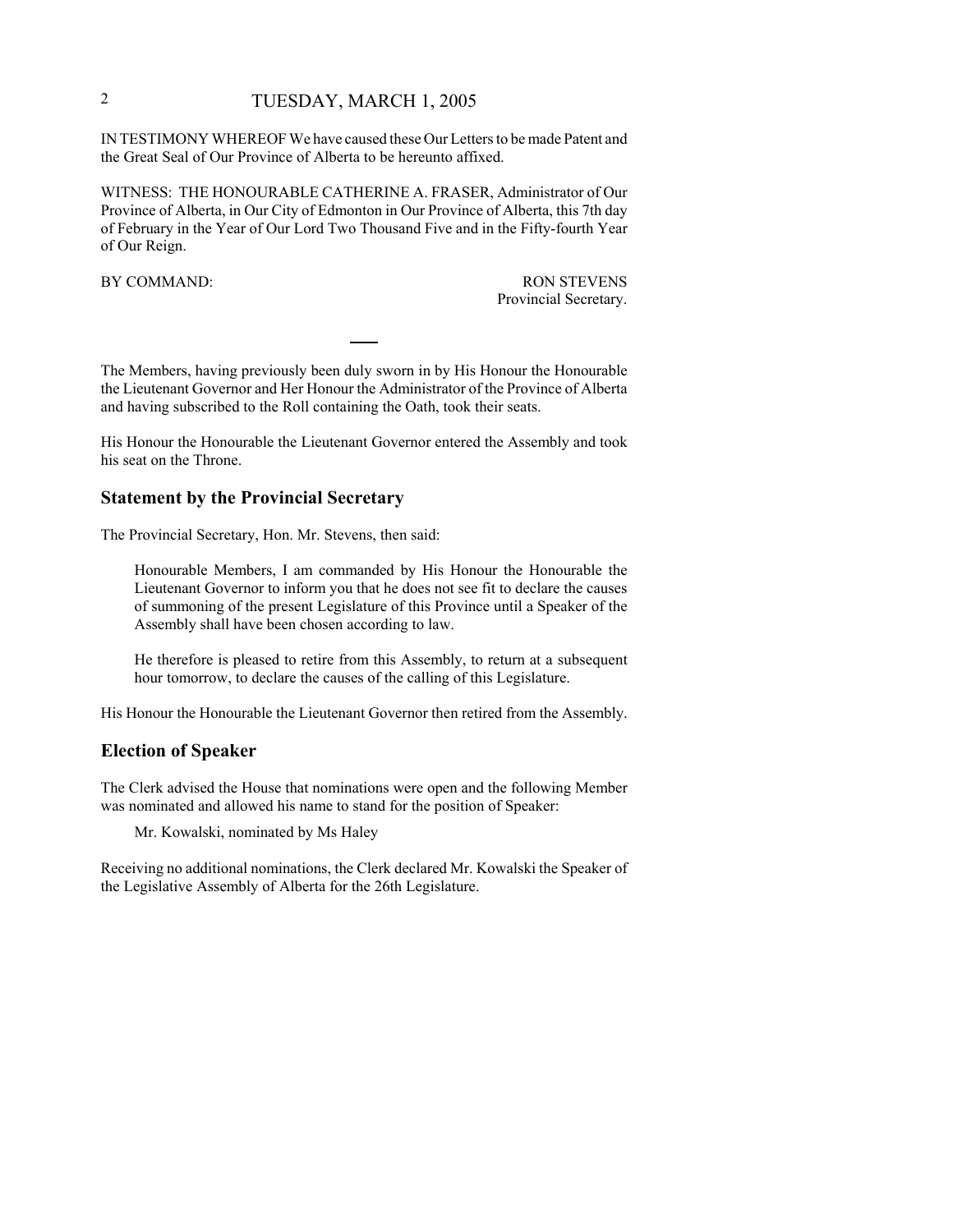### **Speaker's Address to the Assembly**

The Speaker donned his robe. The Speaker thanked the Assembly for the honour conferred upon him with the following speech:

Honourable Members, it is with the deepest of humility that I thank you all, all Members of Alberta's 26th Legislature, for the great honour bestowed upon me today. As we close the first 100 years of Alberta as a province and embark upon our second centennial, we should all be cognizant of the tremendous responsibility placed upon all of us as Members of this Legislative Assembly. As the future unfolds, I have no doubt that the 26th Legislature will experience momentous events that will define the new Alberta. Your integrity, your honesty, and your transparency will define you as a Member of Alberta's Legislative Assembly. You will make a difference.

Thank you again for electing me as your Speaker. To the Member for Airdrie-Chestermere, thank you for believing in me and thank you for your humbling nomination. The best to all. Thank you.

The Speaker then took the Chair and the Sergeant-at-Arms placed the Mace on the Table. The Speaker delivered the prayer.

Let us pray. Father, on this day of a new beginning we ask for your guidance in the responsibility we have undertaken and your help in fulfilling our duties. As Members of this Legislative Assembly, may we faithfully serve all Albertans and, in serving them, serve you. Amen.

## **Election of Deputy Speaker and Chair of Committees**

Mr. Speaker advised the House that nominations were open and the following Members were nominated and allowed their names to stand for the position of Deputy Speaker and Chair of Committees:

Mr. Shariff, nominated by Mr. Amery

Mr. Marz, nominated by Mr. McFarland

Receiving no additional nominations, the Speaker declared nominations closed.

Ballots were completed by the Members.

The Clerk, Clerk Assistant, Clerk of Journals/Table Research, Parliamentary Counsel and Sergeant-at-Arms retired from the Chamber to count the ballots.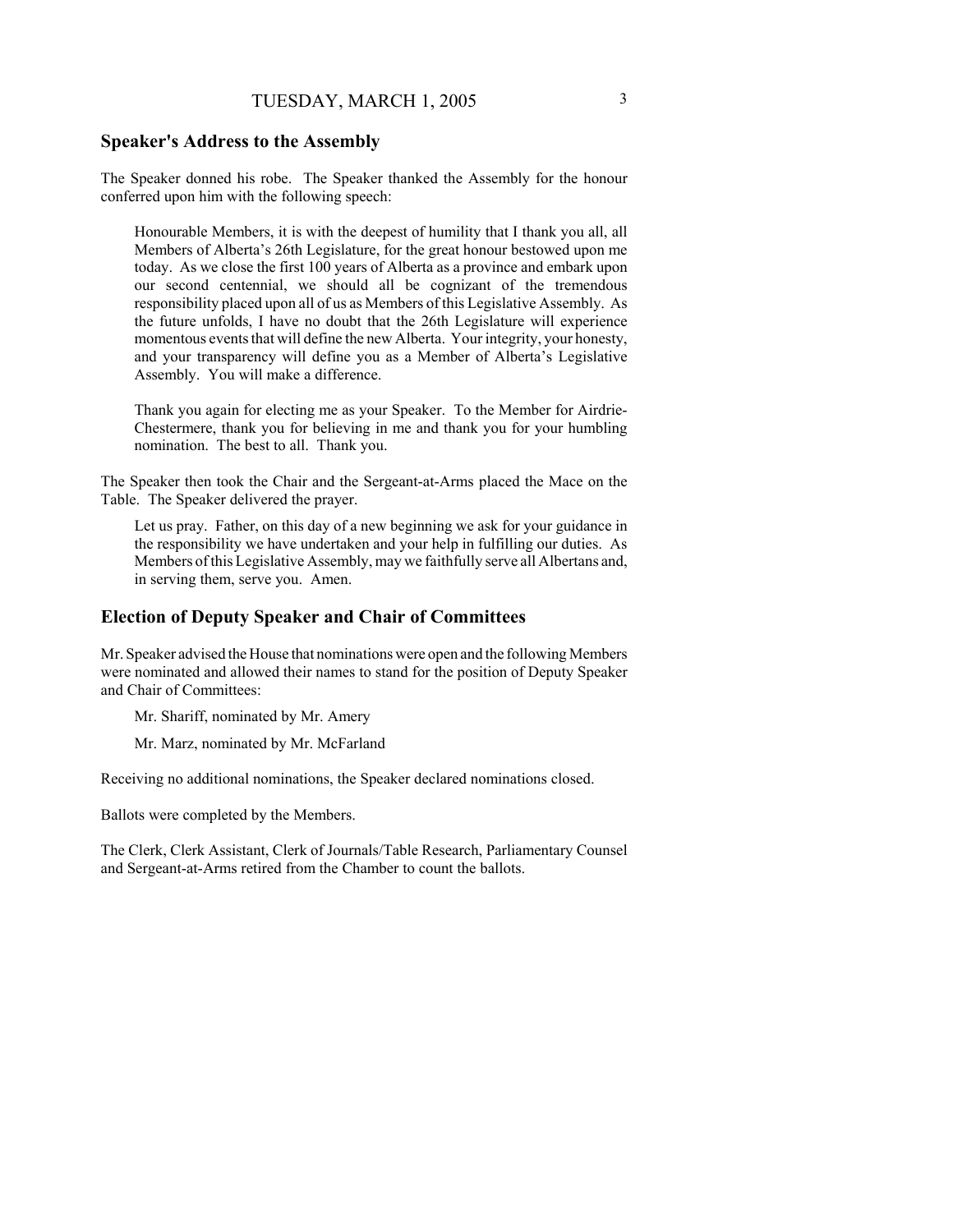# 4 TUESDAY, MARCH 1, 2005

### **Ministerial Statement**

While the ballots were being counted, the Speaker called upon Hon. Mr. Klein, Premier, who presented all Members of the Legislative Assembly with a silver Centennial Medallion.

Dr. Taft, Hon. Leader of the Official Opposition, commented on the statement.

### **Election Results**

The Clerk then announced the following:

The results of the first ballot for the election of the Deputy Speaker and Chair of Committees are as follows: the number of ballots cast, 82; the number of spoiled ballots, 0; the number of votes required to achieve the 50 percent plus one majority, 42. The Member having received the majority of votes cast, Mr. Marz. Mr. Marz is hereby declared the Deputy Speaker and Chair of Committees of the Legislative Assembly of Alberta for the 26th Legislature.

Mr. Marz thanked the Assembly for electing him Deputy Speaker and Chair of Committees.

### **Election of Deputy Chair of Committees**

Mr. Speaker advised the House that nominations were open and the following Members were nominated and allowed their names to stand for the position of Deputy Chair of Committees:

Mr. Cao, nominated by Mr. Johnson

Rev. Abbott, nominated by Mr. Danyluk

Mr. Shariff, nominated by Ms Haley

Receiving no additional nominations, the Speaker declared nominations closed.

Ballots were completed by the Members.

The Clerk, Clerk Assistant, Clerk of Journals/Table Research, Parliamentary Counsel and Sergeant-at-Arms retired from the Chamber to count the ballots.

The Clerk then announced the following:

The results of the first ballot for the election of the Deputy Chair of Committees are as follows: the number of ballots cast, 82; the number of spoiled ballots, 0; the number of votes required to achieve the 50 percent plus one majority, 42. No candidate has received a majority of the votes cast. Rev. Abbott has received the least number of total votes cast. Rev. Abbott's name will therefore be excluded from subsequent ballots.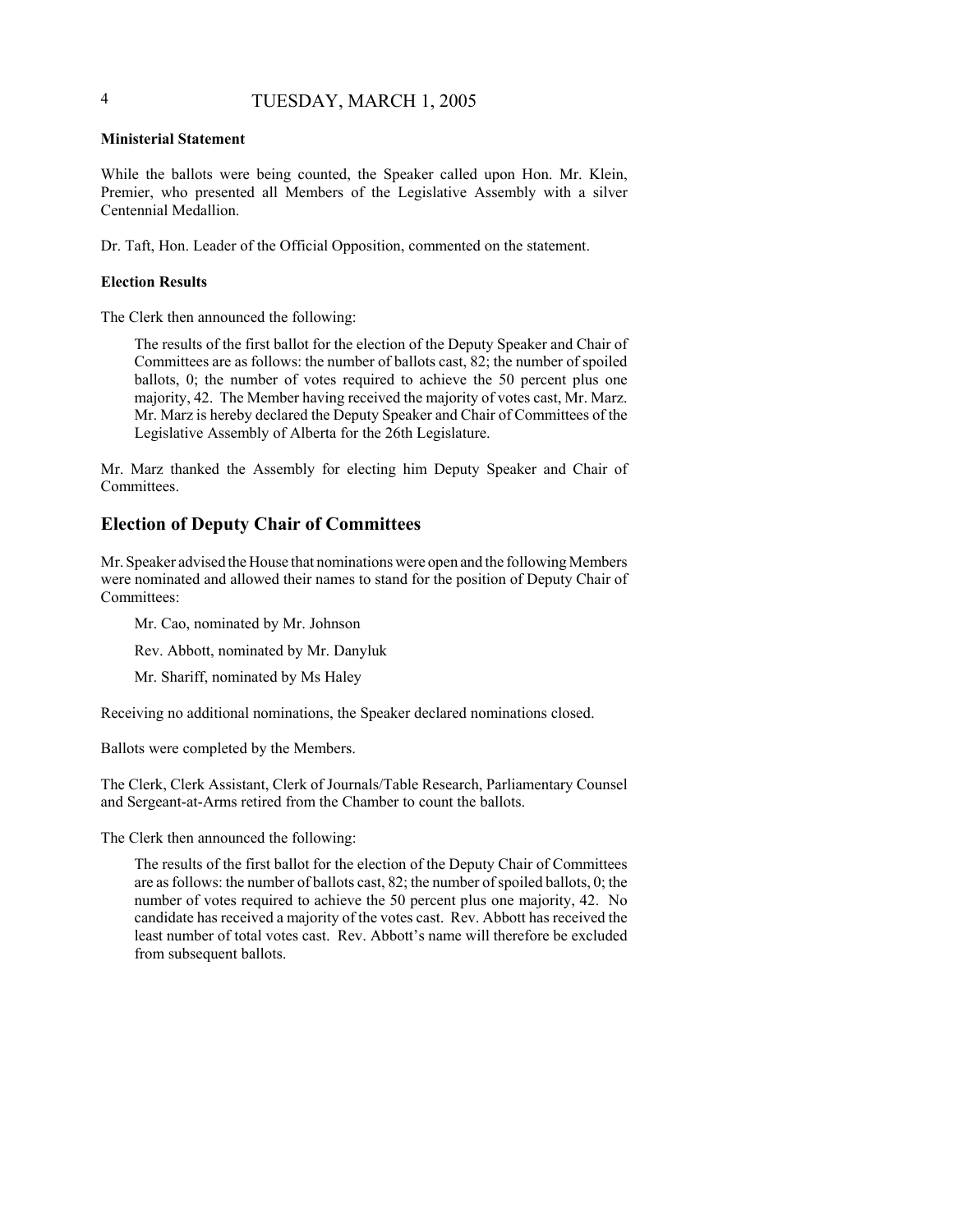Ballots were completed by the Members.

The Clerk, Clerk Assistant, Clerk of Journals/Table Research, Parliamentary Counsel and Sergeant-at-Arms retired from the Chamber to count the ballots.

The Clerk then announced the following:

The results of the second ballot for the election of the Deputy Chair of Committees are as follows: the number of ballots cast, 82; the number of spoiled ballots, 1; the number of votes required to achieve the 50 percent plus one majority, 42. The Member having received the majority of votes cast, Mr. Shariff. Mr. Shariff is hereby declared the Deputy Chair of Committees of the Legislative Assembly of Alberta for the 26th Legislature.

Mr. Shariff thanked the Assembly for electing him Deputy Chair of Committees.

Unanimous consent was granted to destroy all ballots and materials related to the elections.

# **Adjournment**

The Assembly adjourned at 2:58 p.m. until Wednesday, March 2, 2005 at 3:00 p.m.

### Wednesday, March 2, 2005

The Speaker took the Chair at 3:00 p.m.

### **Speaker's Statement**

The Speaker offered a prayer and a moment of silence was observed in recognition of the Late, The Honourable Dr. Lois E. Hole, who passed away on January 6, 2005.

While awaiting the arrival of His Honour the Honourable the Lieutenant Governor, the Royal Canadian Artillery Band played a brief musical interlude.

His Honour the Honourable the Lieutenant Governor entered the Assembly and took his seat on the Throne.

### **Speaker's Address to the Lieutenant Governor**

The Speaker said:

May it please Your Honour, the Legislative Assembly have elected me as their Speaker, though I am but little able to fulfil the important duties thus assigned to me.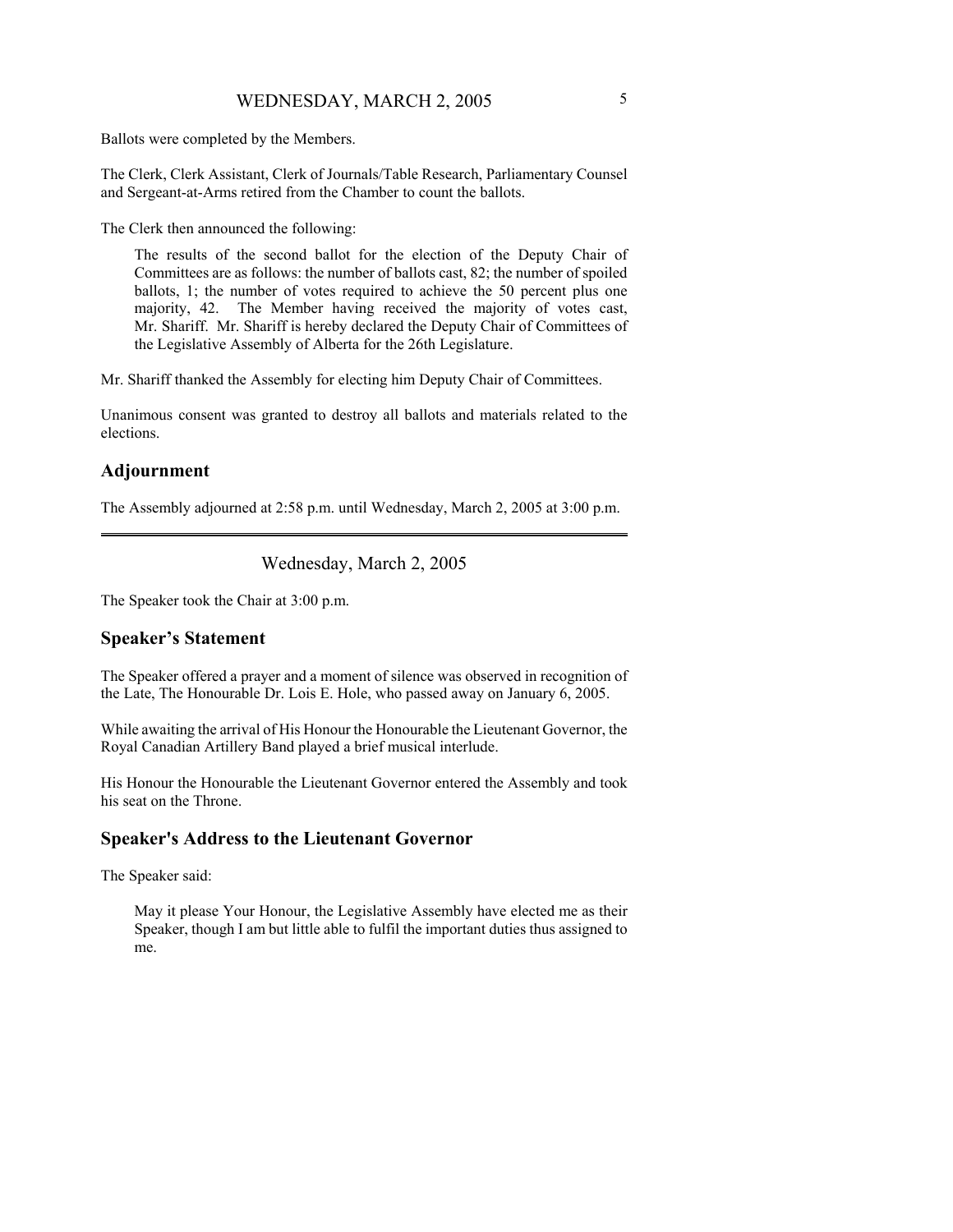If in the performance of those duties I should at any time fall into error, I pray that the fault may be imputed to me and not the Assembly, whose servant I am, and who, through me, the better to enable them to discharge their duties to their Queen and Province, hereby claim all their undoubted rights and privileges, especially that they may have freedom of speech in their debates, access to your person at all seasonable times, and that their proceedings may receive from you the most favourable construction.

### **Statement by the Provincial Secretary**

The Provincial Secretary, Hon. Mr. Stevens, then said:

I am commanded by His Honour the Honourable the Lieutenant Governor to declare to you that he freely confides in the duty and attachment of this Assembly to Her Majesty's person and Government, and, not doubting that the proceedings will be conducted with wisdom, temperance, and prudence, he grants and upon all occasions will recognize and allow the Assembly's constitutional privileges.

I am commanded also to assure you that the Assembly shall have ready access to His Honour upon all seasonable occasions and that all proceedings as well as your words and actions will constantly receive from him the most favourable construction.

His Honour the Honourable the Lieutenant Governor then read the following Speech from the Throne:

### **Speech From the Throne**

Fellow Albertans, it is my privilege to welcome you to the First Session of the 26th Alberta Legislature.

#### **The Next Alberta**

It is my great honour to deliver the Speech from the Throne as it is my great honour to serve as this province's Lieutenant Governor. In this role I have big shoes to fill, or perhaps I should say big rubber boots. My predecessor, the Late, The Honourable Lois Hole, was much beloved by Albertans. She brought warmth, grace, kindness, and compassion to this office. She personified the very best qualities of this province.

I had the honour and privilege of meeting Bill and Valerie and Jim and Marcia this afternoon and know that their mother's qualities are carried on in the family.

All of us here can do no less than endeavour to follow Mrs. Hole's example. We must strive to fulfill the duties of our offices with diligence and dignity. We must respect each other even when we disagree. Above all, we must always remember the people we serve and act in ways that will bring honour to them and this province, as she did.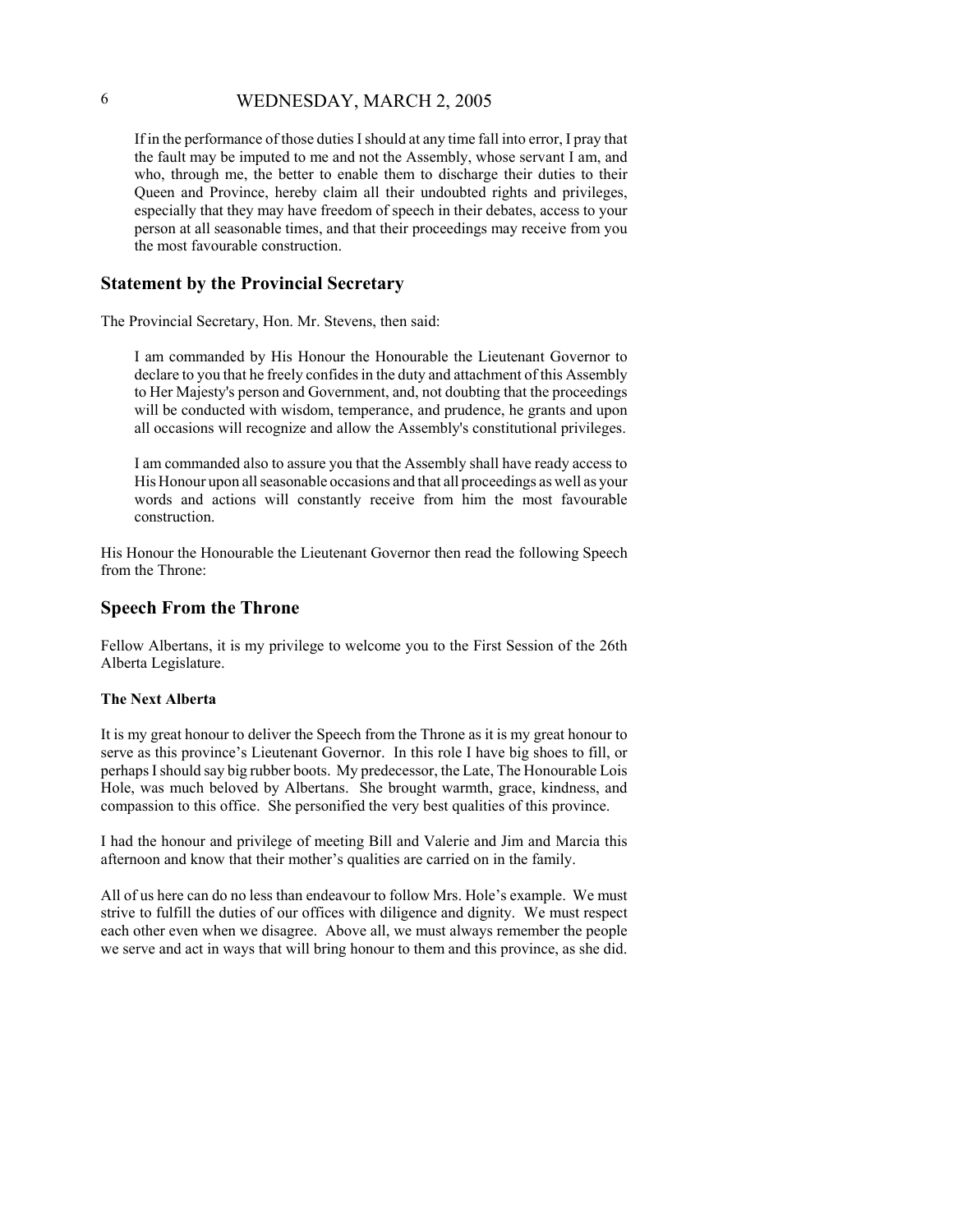This year the Government will establish lasting tributes to Lois Hole. Later on I will announce two initiatives in recognition of Mrs. Hole's dedication to libraries and learning. The Government will also celebrate the Late Lieutenant Governor's first love, gardening, with the creation of a memorial garden on the grounds of the Alberta Legislature. There will be a seating area where visitors can enjoy the beauty of the garden and the grounds. The garden will be named after Lois Hole and will include a cairn with a plaque featuring her portrait and biographical highlights of her life and legacy.

During this centennial year we will also remember the legacies of the many other great Albertans who came before us and we will celebrate the wonderful province they helped to build.

### **The Centennial: A Century of Achievement**

It's amazing to think of how far Alberta has come from its roots 100 years ago. Back in 1905 Alberta's population was only 185,000, much smaller than that of either Saskatchewan or Manitoba, and the people were outnumbered by the livestock. There were nearly a quarter million horses and a million cattle in Alberta at that time.

A look back at this province's first Speech from the Throne, delivered by Lieutenant Governor George Bulyea in the First Legislature at McKay Avenue School, shows some surprising similarities with the business that concerns us today. Mr. Bulyea noted, as I also will, the importance of agriculture to the province. He spoke about the pressures a rapidly growing population puts on infrastructure, pressures we continue to face today. Back in 1905 Alberta was developing a telephone system while 2005 will see the completion of the SuperNet.

The people who heard Lieutenant Governor Bulyea's words couldn't have known all the struggles they would face. They didn't know how difficult it would be to build the roads, bridges, and railroad tracks that would connect this province to the rest of the country. They didn't know that fires, floods, and droughts were on their way. They didn't know that many of their sons and daughters would give their lives building this province and this country and defending it overseas.

What they did know was that theirs was a land blessed with beauty and natural resources. They knew they would have to work hard to turn the land's promise into prosperity. They knew that with provincehood came great responsibility. It was a responsibility they willingly accepted and together they built a strong, vibrant province.

Today all Albertans owe a debt of gratitude to those who came before us: to the aboriginal people, whose deep connection to this land spans generations and centuries; to our seniors, who laid the foundations for the communities that took root all across this province and made it home; to the settlers, who came from all over the world to make a fresh start here, often bringing nothing more with them than dreams and determination; to those who fought for this nation in armed conflicts; and to everyone who had faith in this province and what it could become. The fruits of their labours are all around us.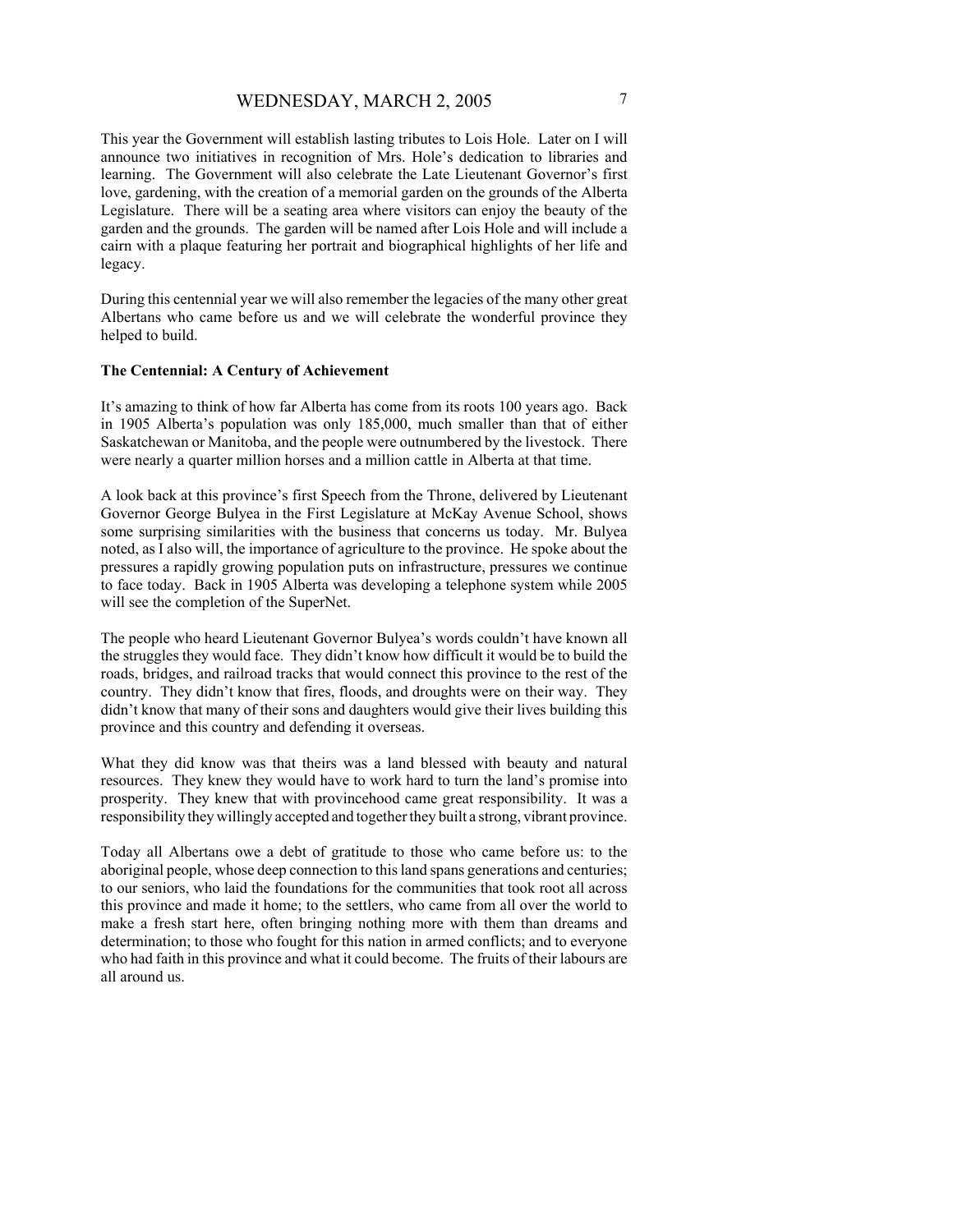Alberta now enters its second century with a strong economy, no debt, nation-leading rates of growth and employment, a high standard of living, and an enviable quality of life. The credit for all these achievements rests with Albertans themselves and they are indeed achievements worth celebrating in this centennial year.

Albertans will mark the centennial in ways that are as grand and unique as Alberta itself. Among the highlights of the province's centennial celebrations will be a visit from Her Majesty the Queen and His Royal Highness the Duke of Edinburgh this spring. In honour of the centennial a new graduate scholarship and fellowship program will be established. Beginning in the next school year 200 students enrolled in full-time masters programs in Alberta will each receive a \$9,300 scholarship, and 100 students enrolled in full-time Ph.D. programs will each receive a \$10,500 fellowship. A total of 300 students will receive nearly \$3 million through this program, a number that will grow with the number of graduate students in Alberta.

Another way Alberta will mark its centennial is by presenting centennial medallions to all schoolchildren and to Albertans who are 100 years or older.

As Albertans celebrate the province's past, they will also look ahead with enthusiasm to the next Alberta, the Alberta our children and grandchildren will inherit. My Government's goal is to make sure that the next Alberta is even better than the Alberta of today.

#### **The Next Alberta Will Be a Leader in Learning**

That's why the next Alberta will continue to be a leader in learning. The children of Alberta already benefit from one of the best education systems in the world. Its success is due to dedicated students, outstanding teachers, and a high-quality curriculum. Alberta will continue to invest in its children's futures by supporting initiatives that build on the strong foundation of the kindergarten through grade 12 system and enhance learning opportunities for students across the province.

Previous efforts to strengthen the education system are already showing results: class sizes are coming down and will meet the Learning Commission guidelines two years ahead of schedule, and our students continue to outperform their peers on national and international tests.

Now it's time to make sure that the province's post-secondary education system is able to meet the needs of the next Alberta. A strong post-secondary education system is crucial for continued economic diversification, growth, and prosperity as well as personal fulfilment. Strengthening the post-secondary learning system is the Government's top priority during this centennial year.

The Government is taking immediate action to improve access to advanced education. Over the next three years 15,000 new spaces will be added to the post-secondary system. In six years that will double to 30,000 new spaces. By 2020 a total of 60,000 new spaces will be created. Our goal with this bold expansion plan is to move Albertans to the highest rate of post-secondary education in the country.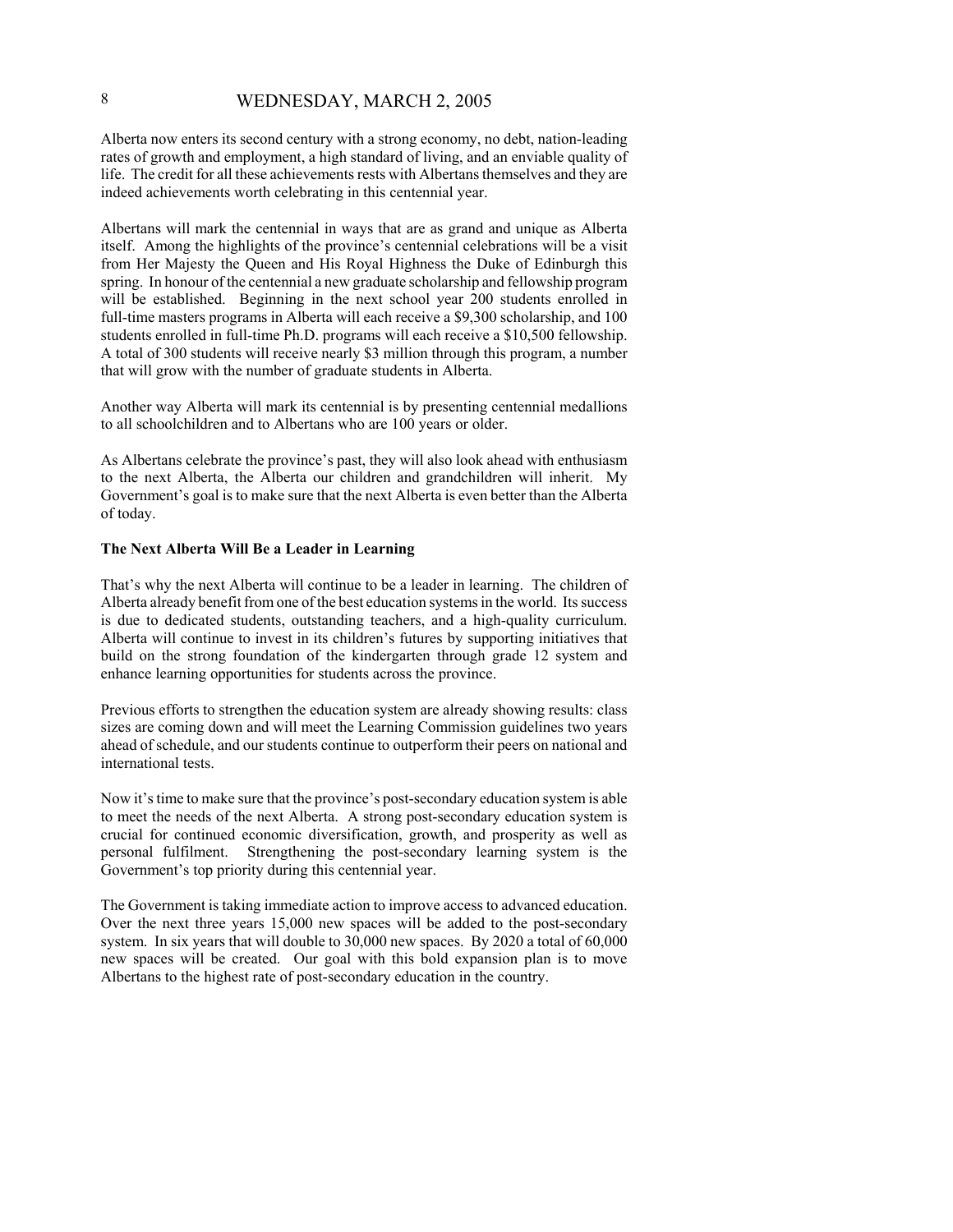Particular attention will be paid to increasing training opportunities in areas experiencing skills shortages. Government will invest in new apprenticeship certification programs. Investment will also be directed to new apprenticeship training initiatives, particularly for aboriginal people. It will bring opportunities closer to the learner by exploring increased use of alternate delivery training mechanisms such as distance learning and mobile delivery to rural communities.

This Government will also make advanced education more affordable. The Government will pay the full cost of tuition increases at Alberta's public post-secondary learning institutions for the 2005-06 academic year. It will also create a new policy, the most innovative, entrepreneurial, and affordable in the country, to ensure that tuition and schooling costs aren't a barrier to learning in Alberta.

The first legislation introduced during this session will call for a significant new investment in the post-secondary learning system. Bill 1, the Access to the Future Act, aligns Government's fiscal strategy with its 20-year strategic plan. It will lay the groundwork for investments that will allow Alberta to continue to prosper in the increasingly globalized, knowledge-based economy.

The signature piece of this Act will allow for the creation of a \$3 billion endowment fund to sustain Alberta's post-secondary education system into the future. The Access to the Future Fund will support innovation and excellence in post-secondary education. For example, it will provide matching contributions to help create a new centre for Chinese studies at the University of Alberta. This landmark institute will promote greater understanding of the culture, language, and history of one of the world's largest economies and a country with which this province has long enjoyed a special relationship.

The new fund will also support the development of an Alberta-wide digital library that will allow all students and faculty, wherever they are located in the province, to access the resources and knowledge currently held in the individual libraries of our post-secondary institutions. To be named the Lois Hole Digital Library, this leading-edge initiative is centred on the work already under way at the University of Calgary. The Government will also create the Lois Hole Humanities and Social Sciences Scholarship. Beginning in the next academic year four students will each receive a \$5,000 scholarship toward his or her post-secondary studies.

This Government is committed to removing obstacles from the path of any Albertan who wants to get an education, whether it's from a university, college, or technical institution, and it will show its commitment through its actions.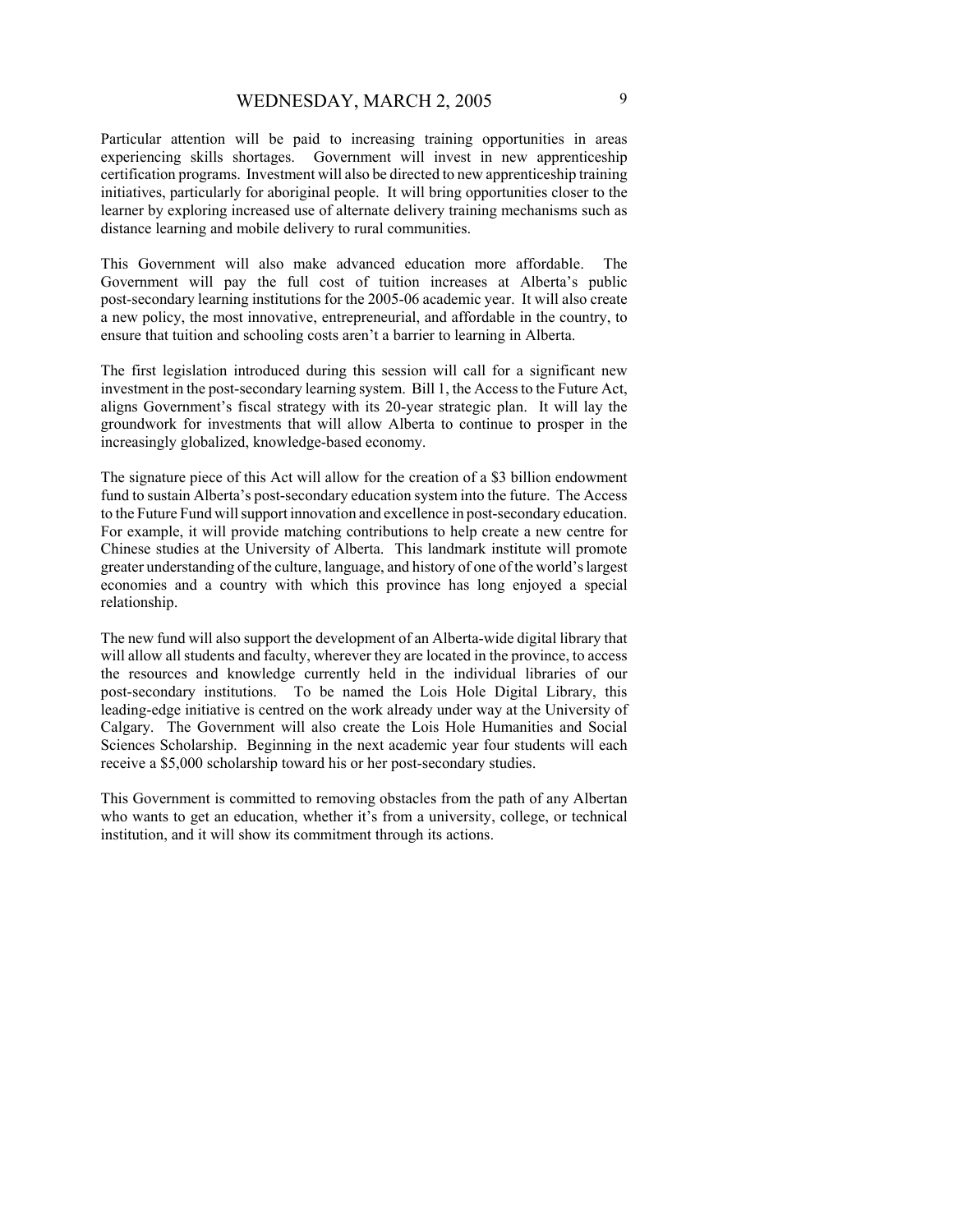#### **The Next Alberta Will Have a Diverse and Growing Economy**

Having an educated workforce is key to ensuring continued prosperity in the next Alberta. We know that a strong economy is not an end unto itself; rather, it is the means to achieve the things we want as a society such as strong health and education systems and supports for those who are vulnerable. This Government remains committed to the fiscal principles that have served the province so well: balanced budgets, no debt, and low taxes. These principles have made Alberta the economic leader of the nation. We're at the head of the pack and we're staying there.

Growth brings its own challenges and among them are tremendous pressures on infrastructure. This Government will maintain one of the most aggressive infrastructure programs in Canada to make sure Albertans have the roads, schools, hospitals, and facilities they need.

Work will begin this year on the southeast portion of the Edmonton ring road thanks to a public/private partnership that will see the road's completion in just two and a half years. Government will explore continued use of this innovative form of financing for large capital projects as it aims to complete the ring roads around Edmonton and Calgary within the next decade.

Secondary highways are also critical to the province's continued economic growth. These roads are vital links to and between rural communities and many are long overdue for improvements. This year the Government will increase its investment in this area to rehabilitate and upgrade more provincial highways throughout the province.

Our Government will work with municipal partners by allocating the \$3 billion that has been committed to address municipal infrastructure needs beginning in Budget 2005.

Now that the province's debt has been paid off, the Government will begin inflation-proofing the Alberta Heritage Savings Trust Fund to ensure that it is sustained as a legacy for future generations.

We will take steps to protect consumers by strengthening legislation on collection practices, credit reporting, public auctions, and loan brokering. We will also introduce standardized, plain-language contracts for residential natural gas and electricity consumers.

Alberta will continue to implement its water for life strategy this year, including developing a provincial plan for water conservation in partnership with the Alberta Water Council.

We will increase consultation with aboriginal people on resource development and land access issues to help them participate fully in the growing economy.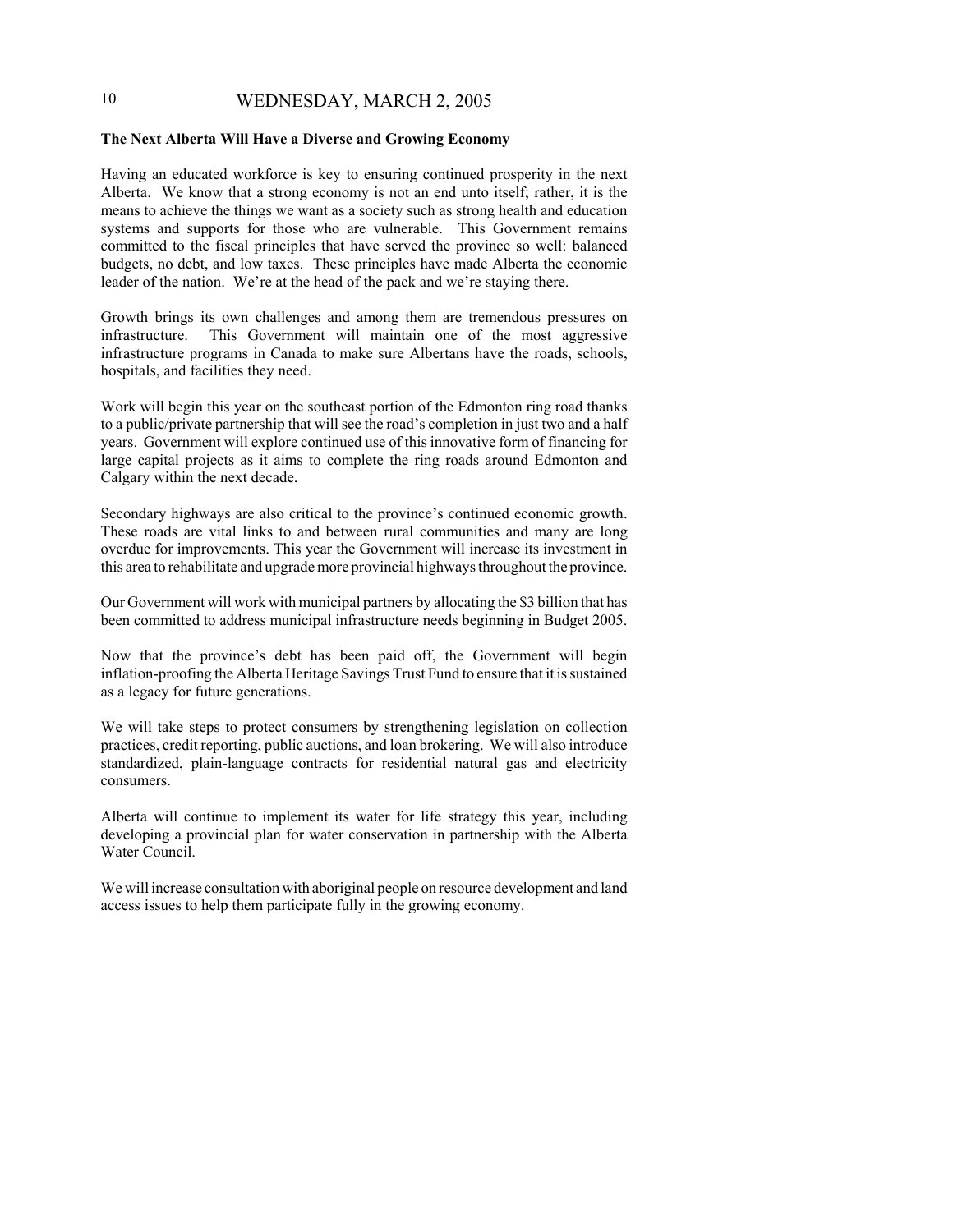This Government will continue to stand by agricultural producers, who face the future with renewed optimism. The economic hardships of recent years have prompted improvements to the agriculture sector, including increased domestic processing capacity, and the expansion of value-added products, which will make the industry more competitive than ever.

We will work to strengthen this vital sector by continuing to advocate for marketing choice for wheat and barley. The global marketplace is demanding that we move to a more competitive marketing system. Alberta will push for a new business model for the Canadian Wheat Board, one with market choice so that Alberta farmers can be more competitive in the value-added market.

Vibrant rural communities are vital to this province. That's why this Government will act on the recommendations of the rural development strategy to sustain and strengthen the rural economy.

Much as the land sustains the agriculture industry, it also sustains other economic mainstays such as energy, forestry, and tourism. Wise land management is crucial to ensure the sustainability of these sectors and continued prosperity for Albertans. That's why this Government will develop a land-use management framework supported by effective resource and environmental policies and shared, integrated information systems. It will also continue to leverage energy resources to their full value.

The Government will explore ways for the economy to be more knowledge based by adding value to primary resource industries and expanding manufacturing and business services.

Taking a coordinated approach will help protect the province's environment and ensure that all the province's resources are wisely managed with their benefits maximized for future generations.

### **The Next Alberta Will Be the Healthiest Province in Canada**

Having a strong economy gives Alberta the ability to invest in areas like health care, but Albertans, and indeed all Canadians know that if simply adding money to the system was enough, the challenges in health care would have been resolved long ago. The days of endlessly studying and debating health care reform are over and the time for action is here. That's why Albertans will pioneer a new way of health care.

Alberta's third way for health care is about making sure Albertans get the best health care services, what they need and when they need it, at a price taxpayers can afford. We're going to get on with the things that need to be done such as developing systems to improve wait-list management and allowing electronic referrals between family physicians and specialists. We'll make whatever legislative changes are needed to allow innovation to occur throughout the health system.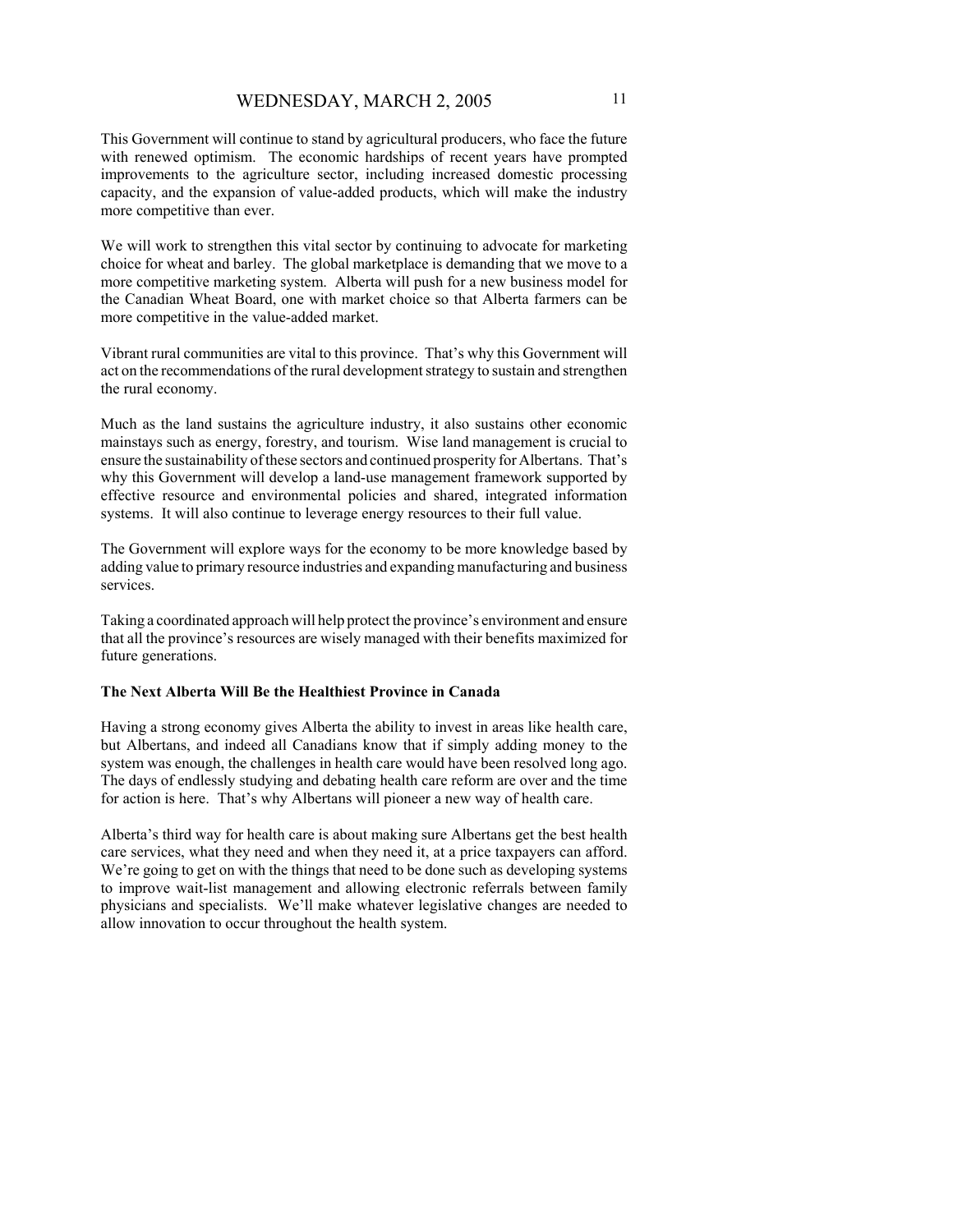We'll keep looking at new ideas. In May Alberta will host an international symposium to examine best practices in health care delivery. The symposium will give Albertans an opportunity to examine a range of solutions that could benefit our province.

And we'll take steps to make Albertans the healthiest people in the world because even the best medical treatments aren't as good as staying healthy in the first place. The Government will work with community partners to find new ways of encouraging Albertans to make health and wellness part of their daily lives. We will examine a range of wellness strategies promoting healthy outcomes for all Albertans.

The Government will introduce daily physical activity in schools for grades one through nine beginning this fall. It will also introduce a wellness initiative starting at the kindergarten level beginning in 2006 to help foster a lifelong commitment to healthy and active living in students.

We will take steps to manage future health risks. The Government will develop a plan to reduce the unacceptably high number of deaths and injuries on Alberta's streets and highways. We will invest in water infrastructure to provide a safe, clean water supply, and we will complete an emergency response plan for communicable disease emergencies.

### **All Albertans Will Share in the Alberta Advantage**

Albertans are caring, compassionate people who want every member of this province to have the opportunity to share in the Alberta advantage both today and in the next Alberta. This means making sure that Albertans are protected in their workplaces and that they feel safe and secure in their communities.

This year the Government will review employment standards to make sure that the laws dealing with overtime, vacation, hours of work, and other workplace standards are current and relevant. It will raise the minimum wage to \$7 per hour, a rate that reflects the strength of Alberta's economy. Albertans are being consulted about whether this increase should be phased in or introduced all at once. We will work closely with affected employers to see that the impact on business is minimized.

Following the review of the Assured Income for the Severely Handicapped Program, Government will increase financial benefits for program recipients. Details of these changes will be announced during this legislative session.

This spring we will implement programs to provide dental and optical assistance to seniors and help cover annual increases in the education portion of their property taxes.

We will also review the Dependent Adults Act and revise accommodation standards for long-term care and seniors' housing.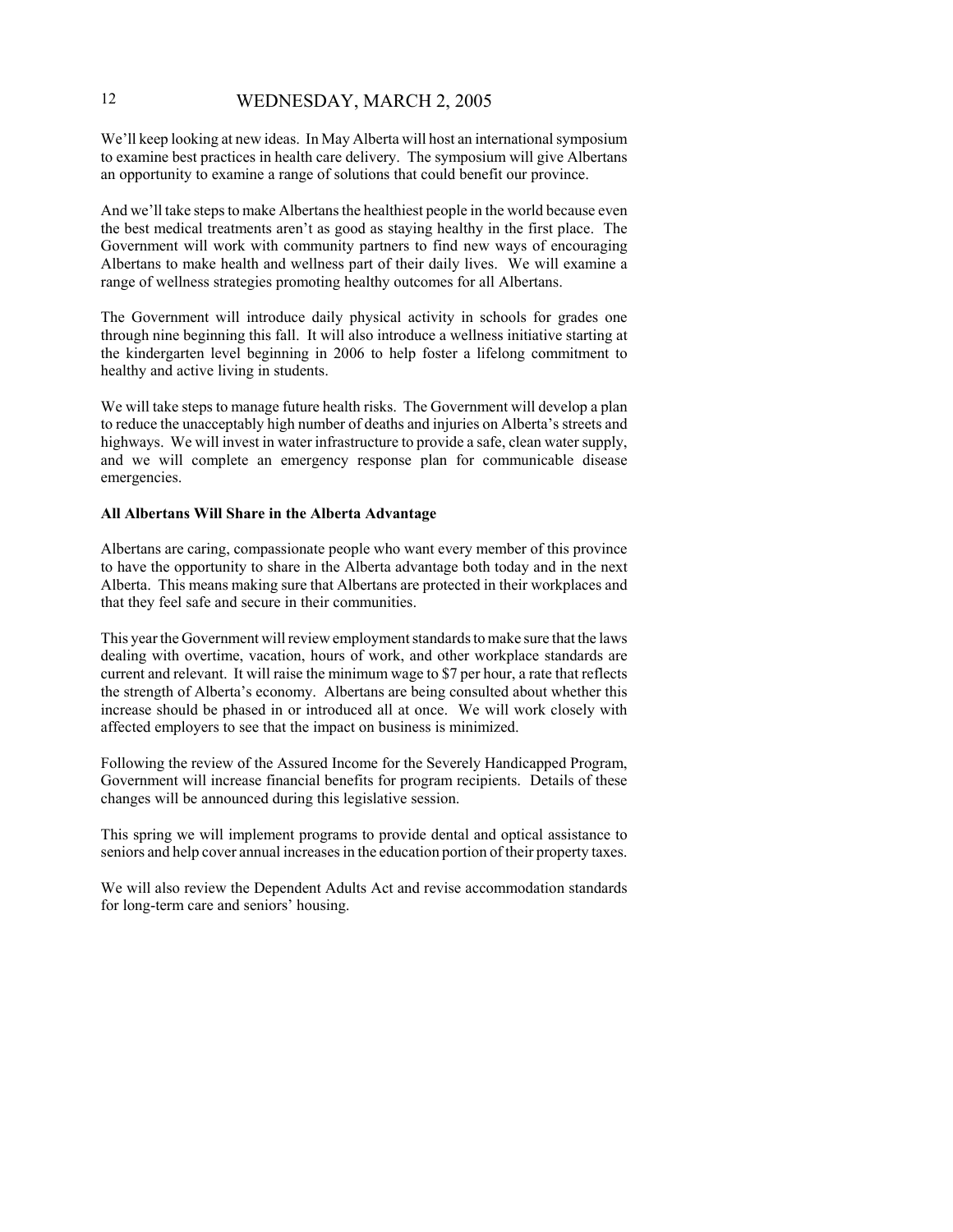Government will update the Police Act to enhance civilian oversight of police services. The province will continue to be the leading voice in pushing the Federal Government for conditional sentencing reform. Our position on this issue is very clear: in order to maintain the public's confidence in the justice system, those convicted of serious offences must face real jail time.

We will fight to protect our children from crimes such as sexual exploitation. The Government will introduce an education campaign to help prevent sexual exploitation of young people through Internet luring, child pornography, and child prostitution.

Government will strive to reduce family violence through effective interventions, including treatment, through the province's specialized domestic violence courts. Increased emphasis will be placed on training police and Crown prosecutors to investigate and prosecute family violence cases more effectively.

The system of Parent Link Centres will be expanded and Alberta will become the first province in Canada to introduce a child care worker accreditation program.

We will also continue to fulfil our commitment to children through Alberta's Promise and encourage all sectors of our communities to contribute their time, volunteer efforts, and finances to benefit young people.

These initiatives and others will help Albertans who are vulnerable receive the supports they need to participate fully in the social, economic, and cultural life of the province.

### **The Next Alberta Will Be a Leader in Canada and the World**

In these past hundred years Alberta has grown from humble roots. It's gone from being a long shot on the Canadian prairie to becoming a magnet for modern-day pioneers from all around the world. It's gone from being a rough-edged frontier to offering among the best qualities of life of any province in Canada, with world-class museums and libraries, breathtaking parks and recreational opportunities, and a vibrant arts and cultural scene. It's gone from being the new kid at the Canadian family's table to playing a major role on the national stage, and Albertans are ready to play an even bigger role in Canada because, as this province's 100-year history illustrates so unmistakably, Albertans have what it takes to be leaders.

Like those who were faced with the task of building this province back in 1905, Albertans today cannot know what challenges lie ahead. We know only that we will meet them, as Albertans have always done, with courage, innovation, and determination. We live in a land rich in blessings, and like those who came before us, we are willing to work hard to make it even better for those who will follow us.

This centennial year people across Alberta will celebrate the amazing province we call home, and from this firm foundation we will look ahead to the prospect of building something even greater: the next Alberta.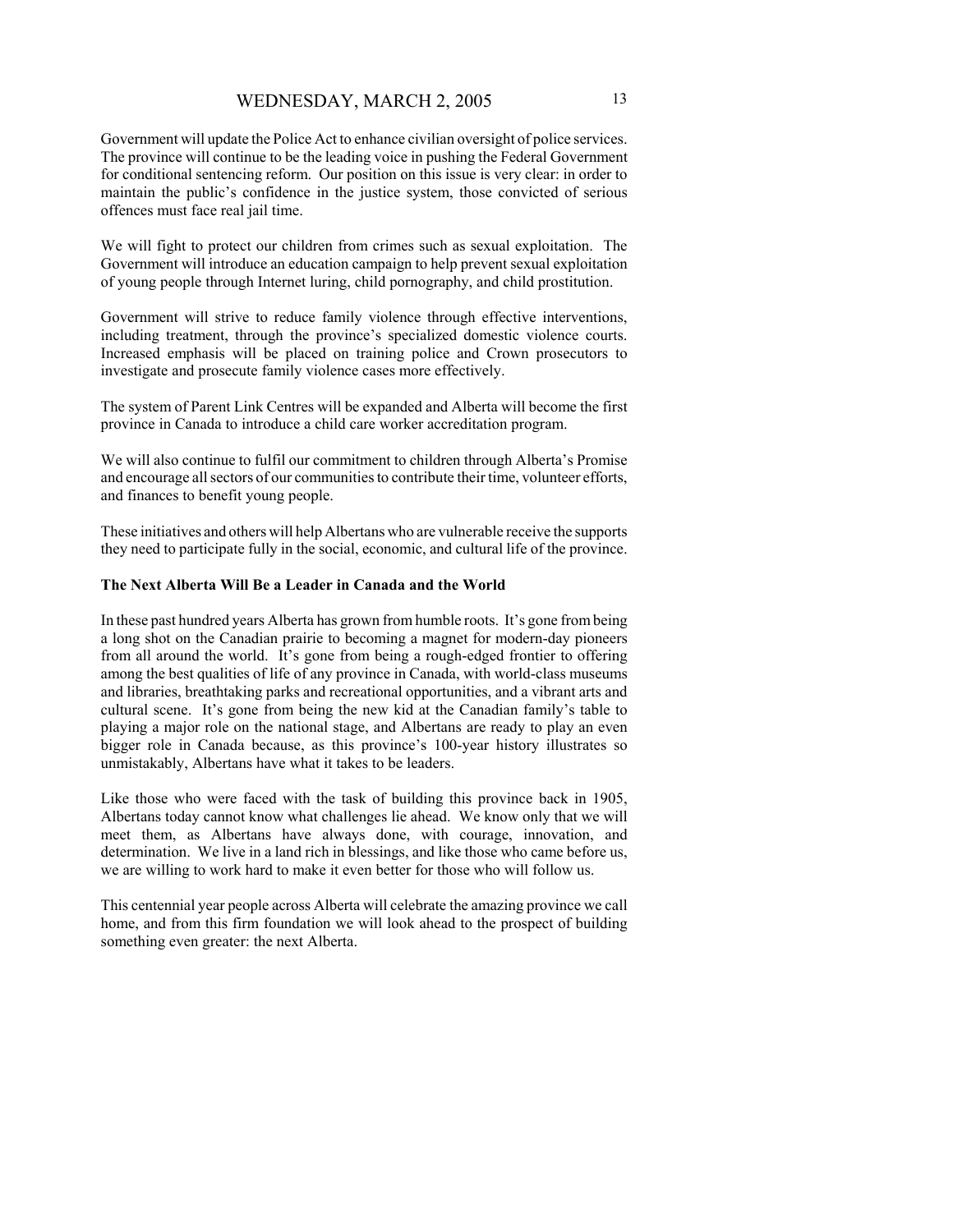Thank you, ladies and gentlemen, and may God bless you all.

God bless Alberta. God bless Canada. God save the Queen.

The Speaker then invited Mr. Paul Lorieau to lead the Members and guests in the singing of God Save the Queen.

His Honour the Honourable the Lieutenant Governor then retired from the Assembly.

# **Government Bills and Orders**

Upon recommendation of His Honour the Honourable the Lieutenant Governor, it was Ordered, That the Honourable Mr. Klein have leave to introduce a Bill entitled "Access to the Future Act." Hon. Mr. Klein accordingly presented the Bill and the same was received and read a First time.

# **Tabling Documents**

The Speaker informed the Assembly he had obtained a copy of the Speech of His Honour the Honourable the Lieutenant Governor, which was laid on the Table. Sessional Paper 1/2005

### **Announcement by the Clerk of the Assembly of Members Elected**

Mr. Speaker, I have received from the Chief Electoral Officer of Alberta, pursuant to the Election Act, two reports containing the results of the General Election conducted on the 22nd day of November, 2004. The first report states that an election was conducted in the following electoral divisions and the said report further shows that the following Members were duly elected:

| Airdrie-Chestermere          | Carol Haley         |
|------------------------------|---------------------|
| Athabasca-Redwater           | Mike Cardinal       |
| Banff-Cochrane               | Janis Tarchuk       |
| Barrhead-Morinville-Westlock | Kenneth Kowalski    |
| Battle River-Wainwright      | Doug Griffiths      |
| Bonnyville-Cold Lake         | Denis Ducharme      |
| Calgary-Bow                  | Alana DeLong        |
| Calgary-Buffalo              | Harvey Cenaiko      |
| Calgary-Cross                | <b>Yvonne Fritz</b> |
| Calgary-Currie               | Dave Taylor         |
| Calgary-East                 | Moe Amery           |
| Calgary-Egmont               | Denis Herard        |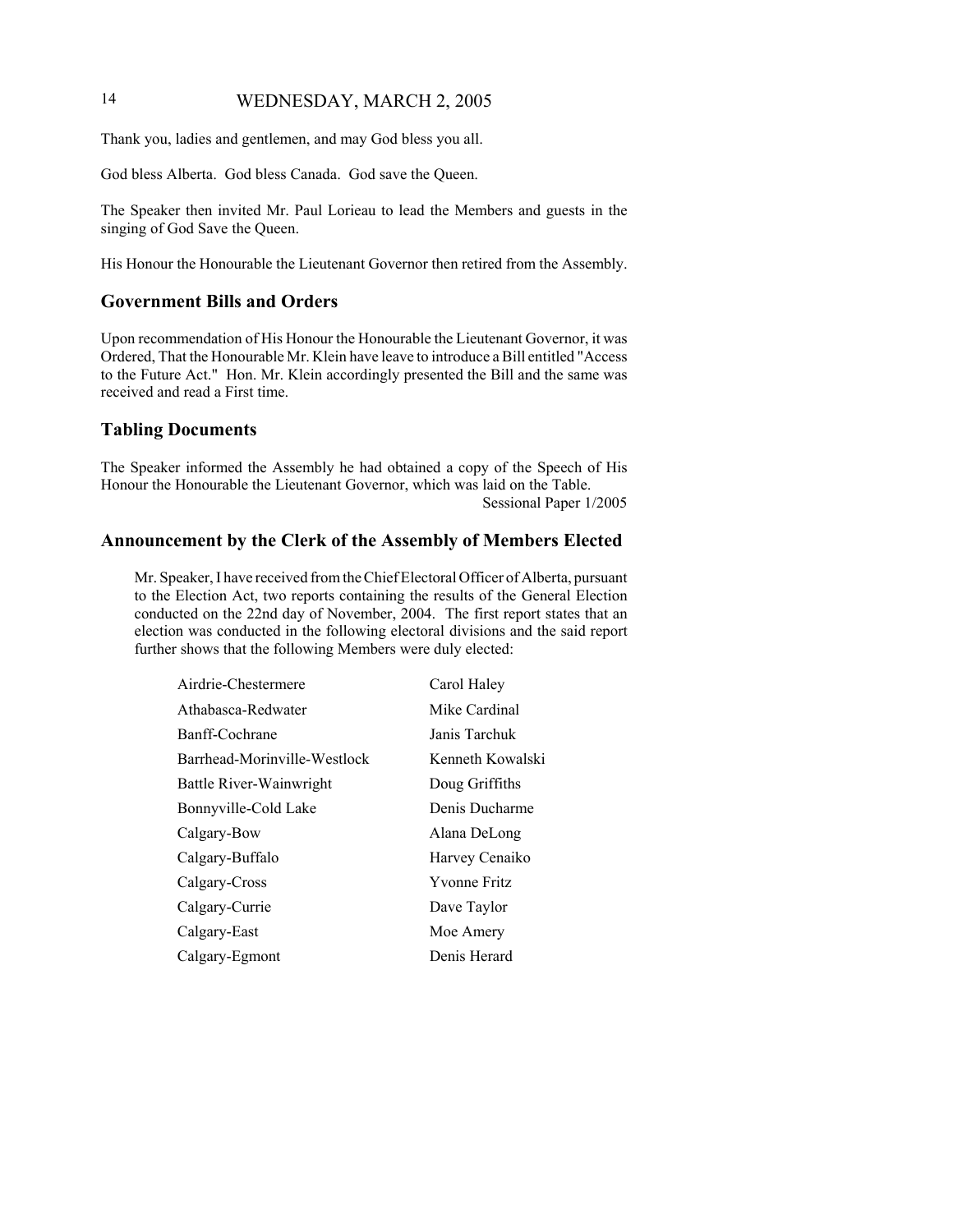# WEDNESDAY, MARCH 2, 2005 15

Calgary-Elbow Ralph Klein Calgary-Fish Creek Heather Forsyth Calgary-Foothills Len Webber Calgary-Fort Wayne Cao Calgary-Glenmore Ron Stevens Calgary-Hays Arthur Johnston Calgary-Lougheed Dave Rodney Calgary-Mackay Gary Mar Calgary-McCall Shiraz Shariff Calgary-Montrose Hung Pham Calgary-Mountain View David Swann Calgary-North Hill Richard Magnus Calgary-North West Greg Melchin Calgary-Nose Hill Neil Brown Calgary-Shaw Cindy Ady Calgary-Varsity Harry Chase Calgary-West Ronald Liepert Cardston-Taber-Warner Paul Hinman Cypress-Medicine Hat Leonard Mitzel Drayton Valley-Calmar Tony Abbott Drumheller-Stettler Shirley McClellan Dunvegan-Central Peace Hector Goudreau Edmonton-Beverly-Clareview Ray Martin Edmonton-Calder David Eggen Edmonton-Centre Laurie Blakeman Edmonton-Decore Bill Bonko Edmonton-Ellerslie Bharat Agnihotri Edmonton-Glenora Bruce Miller Edmonton-Gold Bar Hugh MacDonald Edmonton-Highlands-Norwood Brian Mason Edmonton-Manning Daniel Backs Edmonton-McClung Mo Elsalhy Edmonton-Meadowlark Maurice Tougas Edmonton-Mill Creek Gene Zwozdesky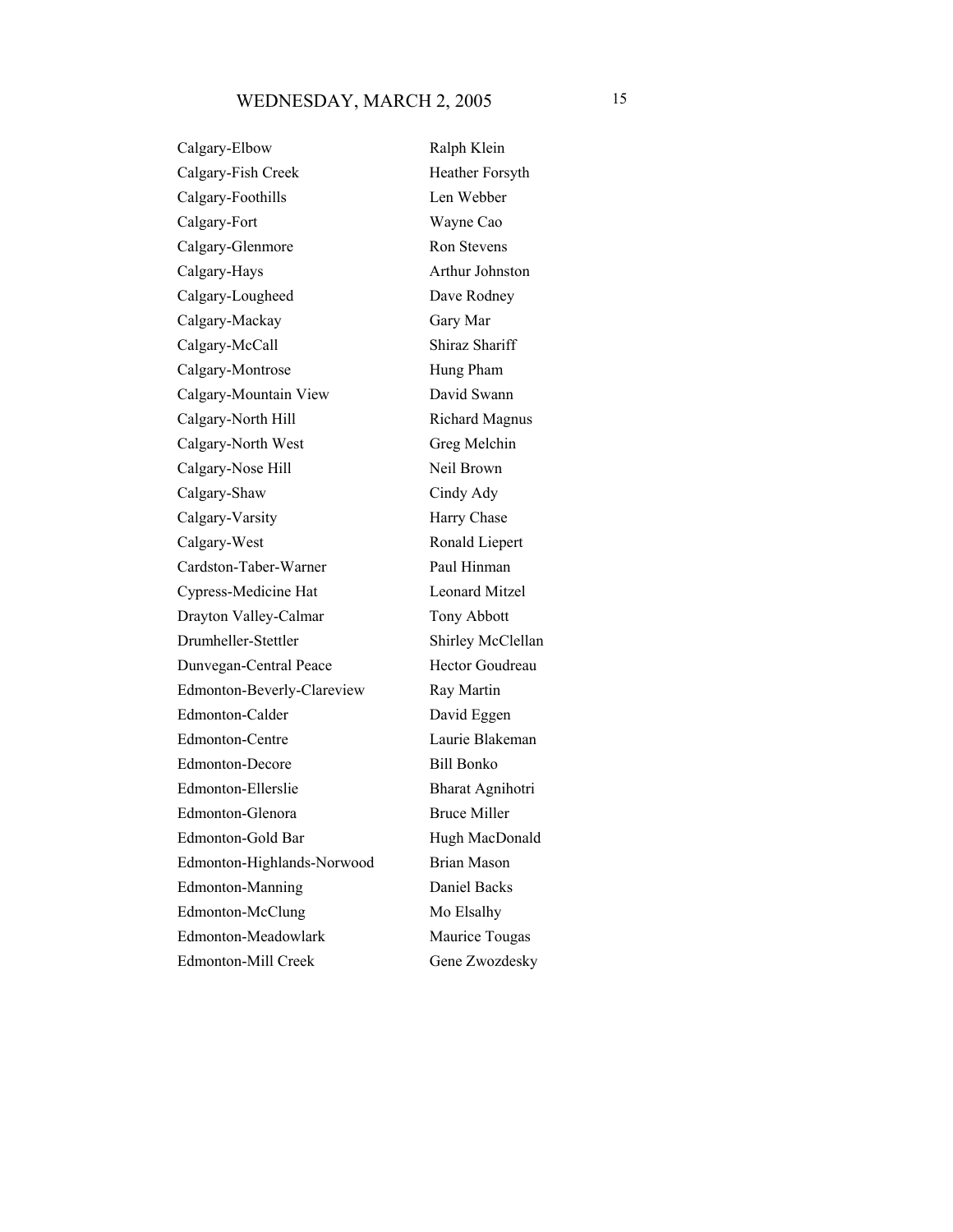Edmonton-Mill Woods Weslyn Mather Edmonton-Riverview Kevin Taft Edmonton-Rutherford Richard Miller Edmonton-Strathcona Raj Pannu Edmonton-Whitemud David Hancock Foothills-Rocky View Ted Morton Fort McMurray-Wood Buffalo Guy Boutilier Fort Saskatchewan-Vegreville Edward Stelmach Grande Prairie-Smoky Mel Knight Grande Prairie-Wapiti Gordon Graydon Highwood George Groeneveld Innisfail-Sylvan Lake Luke Ouellette Lac La Biche-St. Paul Ray Danyluk Lacombe-Ponoka Raymond Prins Leduc-Beaumont-Devon George Rogers Lesser Slave Lake Pearl Calahasen Lethbridge-East Bridget Pastoor Lethbridge-West Clint Dunford Little Bow Barry McFarland Livingstone-Macleod David Coutts Medicine Hat Rob Renner Olds-Didsbury-Three Hills Richard Marz Peace River Frank Oberle Red Deer-North Mary Anne Jablonski Red Deer-South Victor Doerksen Rocky Mountain House Ty Lund Sherwood Park Iris Evans Spruce Grove-Sturgeon-St. Albert Doug Horner St. Albert Jack Flaherty Stony Plain Frederick Lindsay Strathcona Rob Lougheed Strathmore-Brooks Lyle Oberg Vermilion-Lloydminster Lloyd Snelgrove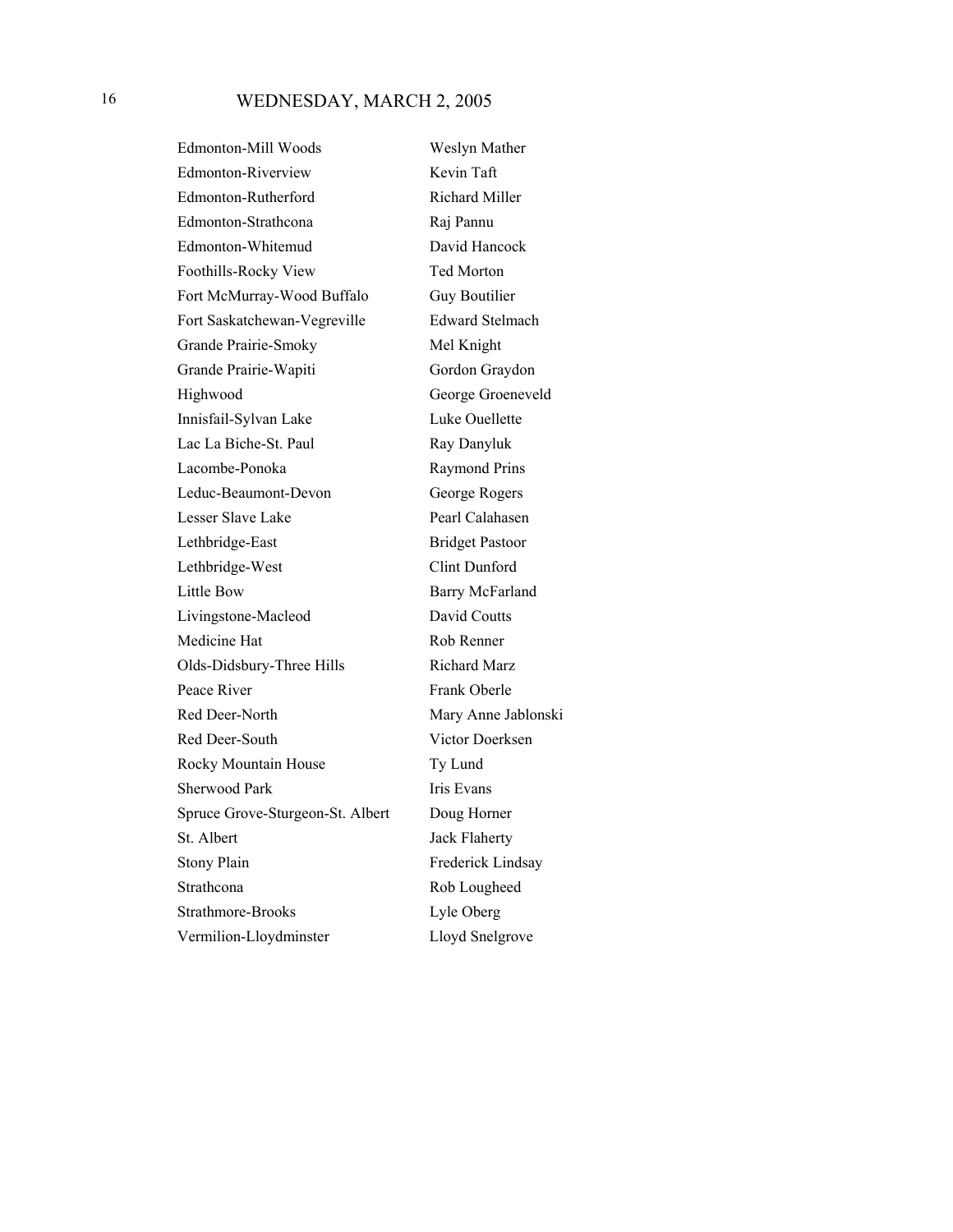| West Yellowhead      | Ivan Strang       |
|----------------------|-------------------|
| Wetaskiwin-Camrose   | LeRoy Johnson     |
| Whitecourt-Ste. Anne | George VanderBurg |

Mr. Speaker, I have also received a second report from the Chief Electoral Officer of Alberta, pursuant to Section 149 of the Election Act, containing the results of the General Election conducted on the 22nd day of November, 2004, for the electoral division of Edmonton-Castle Downs and the said report declares the Member duly elected as of January 24, 2005:

Edmonton-Castle Downs Thomas Lukaszuk

### **Government Motions**

Moved by Hon. Mr. Klein:

It was resolved that the Speech of His Honour the Honourable the Lieutenant Governor to this Assembly be taken into consideration Thursday, March 3, 2005.

Moved by Hon. Mr. Hancock:

It was resolved that the Select Standing Committees for the present Session of the Legislative Assembly be appointed for the following purposes:

- (1) The Alberta Heritage Savings Trust Fund,
- (2) Legislative Offices,
- (3) Private Bills,
- (4) Privileges and Elections, Standing Orders and Printing, and
- (5) Public Accounts

and, in addition thereto, there be appointed for the duration of the present Legislature, a Special Standing Committee on Members' Services.

Hon. Mr. Hancock moved that the following Members be appointed to the Assembly's five Select Standing and one Special Standing Committees:

#### **ALBERTA HERITAGE SAVINGS TRUST FUND** (9 Members)

| Liepert (Chair)       | Goudreau  | McFarland |
|-----------------------|-----------|-----------|
| Rogers (Deputy Chair) | MacDonald | Pham      |
| Cao                   | Mather    | Snelgrove |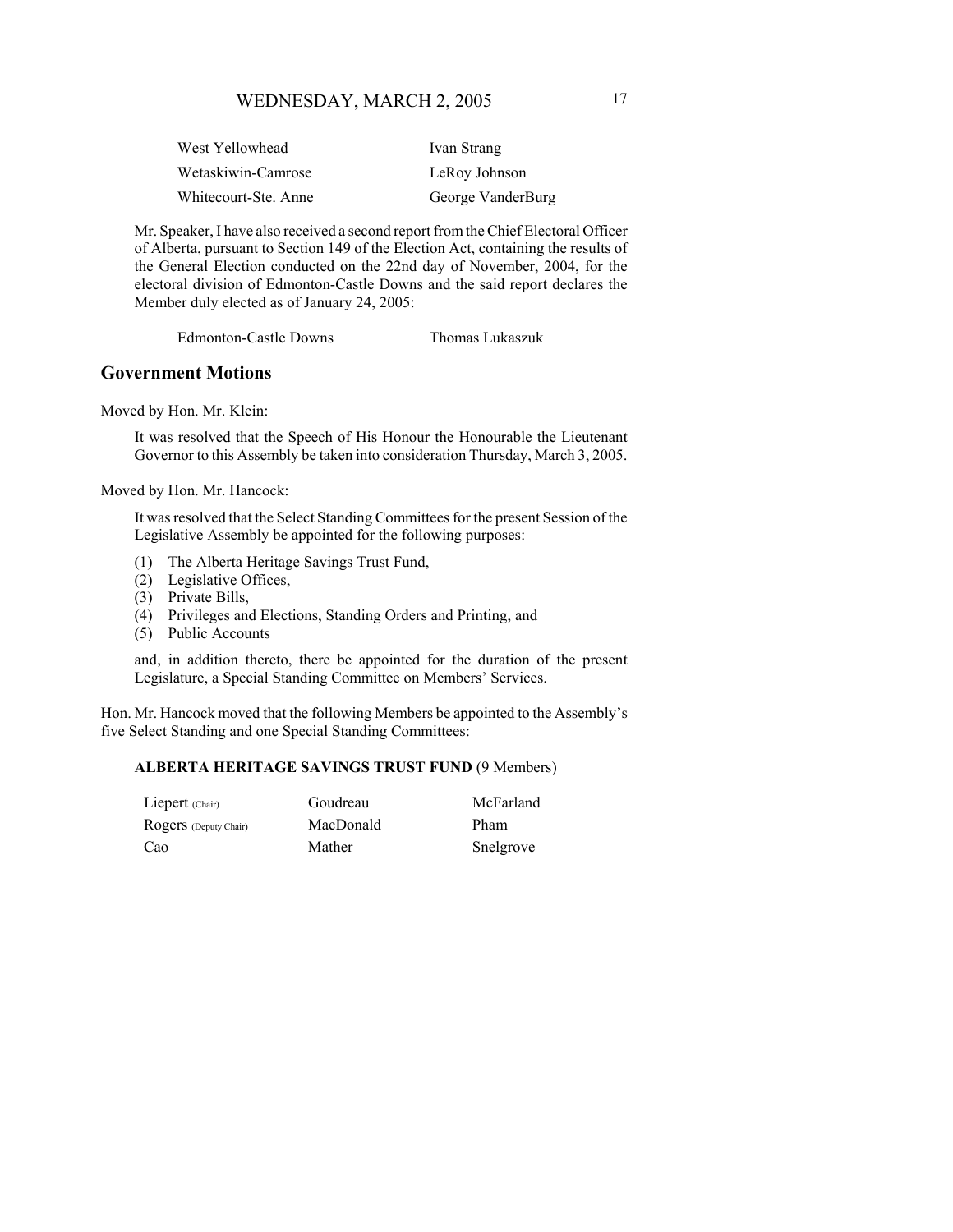# **LEGISLATIVE OFFICES** (11 Members)

| Tarchuk (Chair)         | Griffiths | Pannu  |
|-------------------------|-----------|--------|
| Ducharme (Deputy Chair) | Lougheed  | Rodney |
| <b>Blakeman</b>         | Magnus    | Strang |
| Flaherty                | Marz      |        |

# **PRIVATE BILLS** (21 Members)

| <b>Brown</b> (Chair)   | Johnson  | Pham       |
|------------------------|----------|------------|
| Liepert (Deputy Chair) | Johnston | Prins      |
| Agnihotri              | Lindsay  | Rodney     |
| DeLong                 | Lukaszuk | Shariff    |
| Eggen                  | Mitzel   | Swann      |
| Elsalhy                | Morton   | Tougas     |
| Groeneveld             | Oberle   | VanderBurg |

# **PRIVILEGES AND ELECTIONS, STANDING ORDERS AND PRINTING**

(21 Members)

| Haley (Chair)      | Flaherty   | Lukaszuk  |
|--------------------|------------|-----------|
| CaO (Deputy Chair) | Groeneveld | MacDonald |
| Abbott             | Herard     | Marz      |
| Amery              | Johnson    | Mitzel    |
| Blakeman           | Knight     | Pannu     |
| Danyluk            | Liepert    | Pastoor   |
| DeLong             | Lougheed   | Zwozdesky |

# **PUBLIC ACCOUNTS** (17 Members)

| MacDonald (Chair)         | Danyluk   | Oberle |
|---------------------------|-----------|--------|
| VanderBurg (Deputy Chair) | Eggen     | Prins  |
| Abbott                    | Griffiths | Rodney |
| Blakeman                  | Johnston  | Rogers |
| <b>Bonko</b>              | Lindsay   | Webber |
| Chase                     | Morton    |        |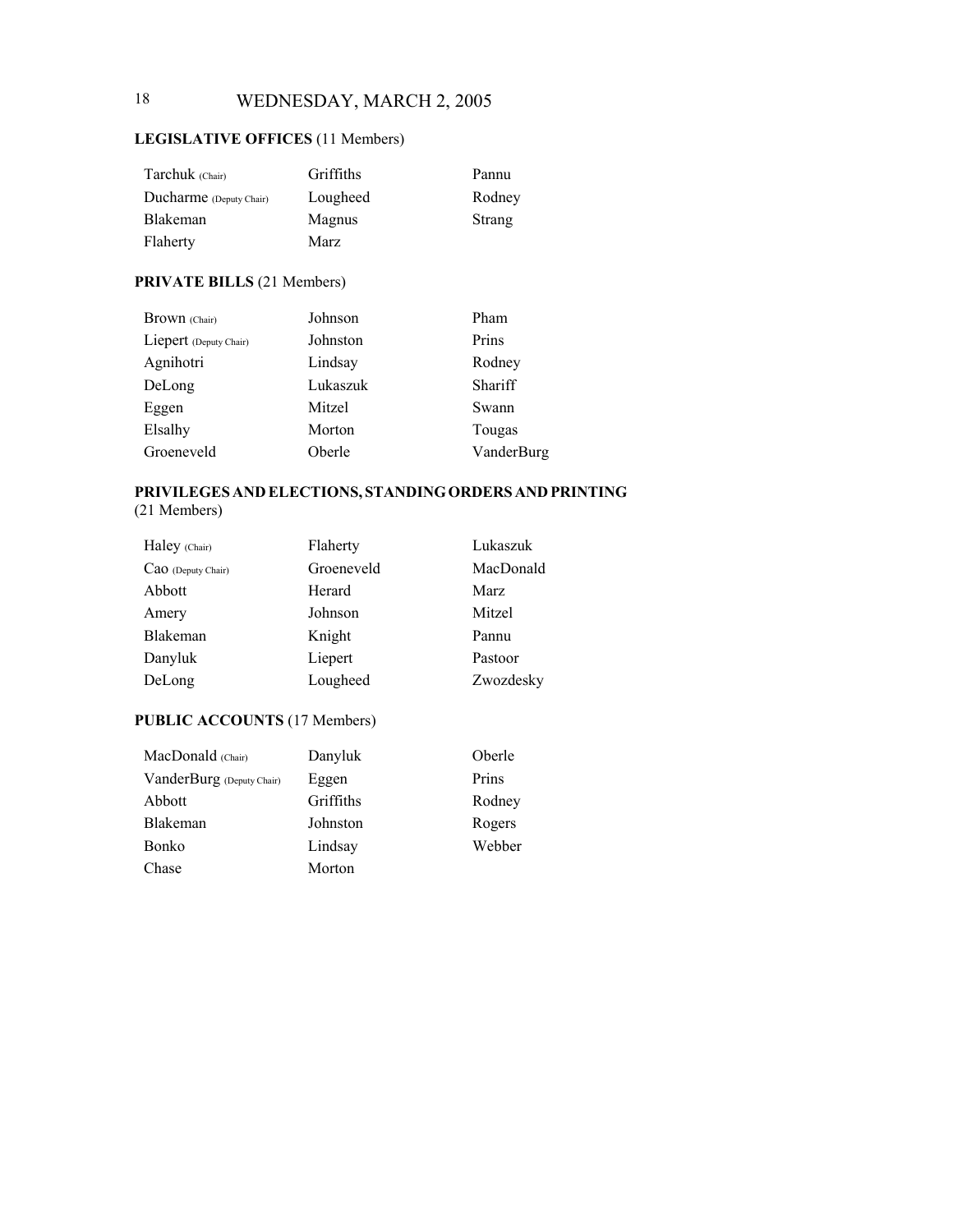### **MEMBERS' SERVICES** (11 Members)

| Kowalski (Chair)        | Horner    | McFarland |
|-------------------------|-----------|-----------|
| Ducharme (Deputy Chair) | Jablonski | Shariff   |
| Ady                     | Knight    | Taylor    |
| <b>Backs</b>            | Martin    |           |

The question being put, the motion was agreed to.

Sessional Paper 2/2005

# **Adjournment**

On motion by Hon. Mr. Hancock, Government House Leader, the Assembly adjourned at 3:58 p.m. until Thursday, March 3, 2005, at 1:30 p.m.

# Thursday, March 3, 2005

The Speaker took the Chair at 1:30 p.m.

The Speaker offered a prayer and a moment of silence was observed in recognition of the death of former Members: Mr. Roderick Macleod, Member for Olds, 1959 to 1963, who passed away on June 8, 2004; Mr. Percy Wickman, Member for Edmonton-Whitemud and Edmonton-Rutherford, 1989 to 1997, who passed away on July 3, 2004; Mr. Euell Montgomery, Member for Peace River, 1961 to 1967, who passed away on October 9, 2004; and Mr. Stanley Ruzycki, Member for Vegreville, 1955 to 1959, who passed away on October 15, 2004.

# **Speaker's Comment**

The Speaker commented that on this day in 1930 the first prairie mail service by air began in the City of Edmonton.

# **Ministerial Statements**

Hon. Mr. Klein, Premier, made a statement regarding the March 2, 2005 temporary court injunction to stop the US government from reopening the border to Canadian cattle on March 7, 2005.

Dr. Taft, Hon. Leader of the Official Opposition, commented on the statement.

Mr. Martin, Hon. Member for Edmonton-Beverly-Clareview, requested and received the unanimous consent of the Assembly to allow Mr. Mason, Hon. Leader of the New Democrat Opposition, to comment on the Ministerial Statement.

Mr. Hinman, Hon. Member for Cardston-Taber-Warner, requested the unanimous consent of the Assembly to comment on the Ministerial Statement.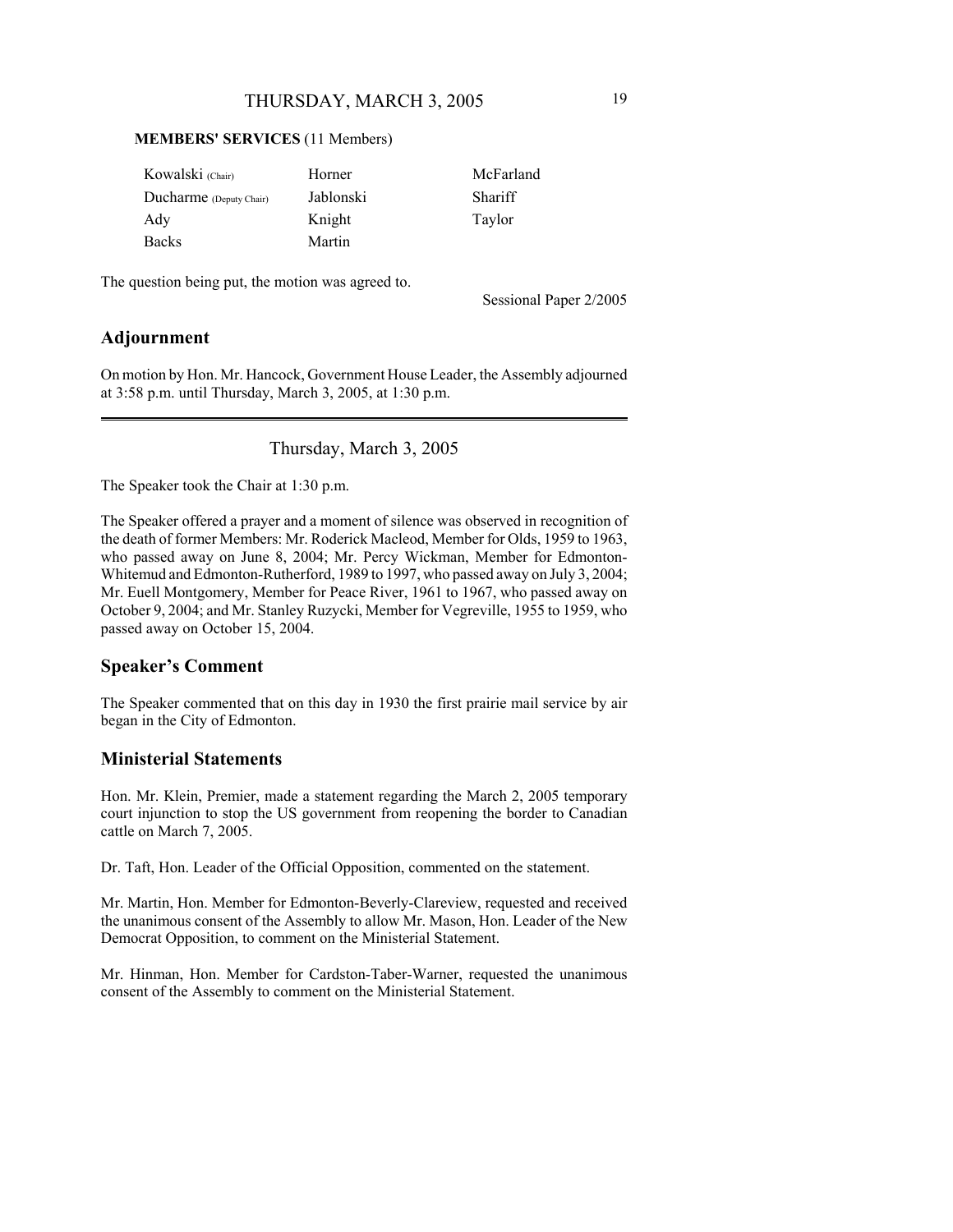# 20 THURSDAY, MARCH 3, 2005

Unanimous consent was not granted.

Hon. Mr. Cenaiko, Solicitor General, made a statement regarding an RCMP (Royal Canadian Mounted Police) drug raid currently taking place near Mayerthorpe.

Dr. Miller, Hon. Member for Edmonton-Glenora, commented on the statement.

### **Speaker's Statement - Oral Question Period Rotation**

Honourable Members, before we begin Oral Question Period today, I would like to provide a statement with respect to the conduct of Question Period today and Monday and Tuesday. All Honourable Members should have on their desk a copy of a memo that I forwarded to the various House Leaders yesterday, but I would like, on the record, to share these comments as we proceed to the first Oral Question Period of the 26th Legislature.

First, for the information of new Members, the Chair wants to quote from page 415 of House of Commons Practice and Procedure by Marleau and Montpetit about the nature and importance of Oral Question Period, where it is stated:

"The right to seek information from the Ministry of the day and the right to hold the Ministry accountable are recognized as two of the fundamental principles of parliamentary government. Members exercise these rights principally by asking questions in the House. The importance of questions within the parliamentary system cannot be overemphasized, and the search for or clarification of information through questioning is a vital aspect of the duties undertaken by individual Members."

The Chair notes that there is no House Leaders' agreement about the conduct of Oral Question Period. Accordingly, it falls to the Chair to determine the rotation of questions. In the interest of certainty, for today, Monday, March 7 and Tuesday March 8, the Chair will follow the practice in place for the 25th Legislature. At the end of the Daily Routine next Monday, the Chair will invite Members to make submissions concerning the rotation of questions. After hearing those submissions the Chair will rule on the operation of Question Period for this Legislature by the time the Assembly adjourns on the afternoon of Tuesday, March 8, 2005.

This means that for today, next Monday, and Tuesday, the Leader of the Official Opposition or his designate will be entitled to the first three questions. The Leader of the New Democrat Opposition or his designate will be entitled to the fourth question. A Member from the Government Caucus will be entitled to the fifth question. The Official Opposition will be recognized for the sixth, eighth, and 10th questions and Members of the Government Caucus for the seventh and ninth questions. The New Democrat Opposition will be entitled to the 11th question. A Member of the Government Caucus may ask the 12th question, the Official Opposition the 13th question, and a Government Member the 14th question. Following the Chair's ruling of April 11, 2001, which governed the operation of the last Legislature, Government Members will be entitled to ask subsequent questions should there be any.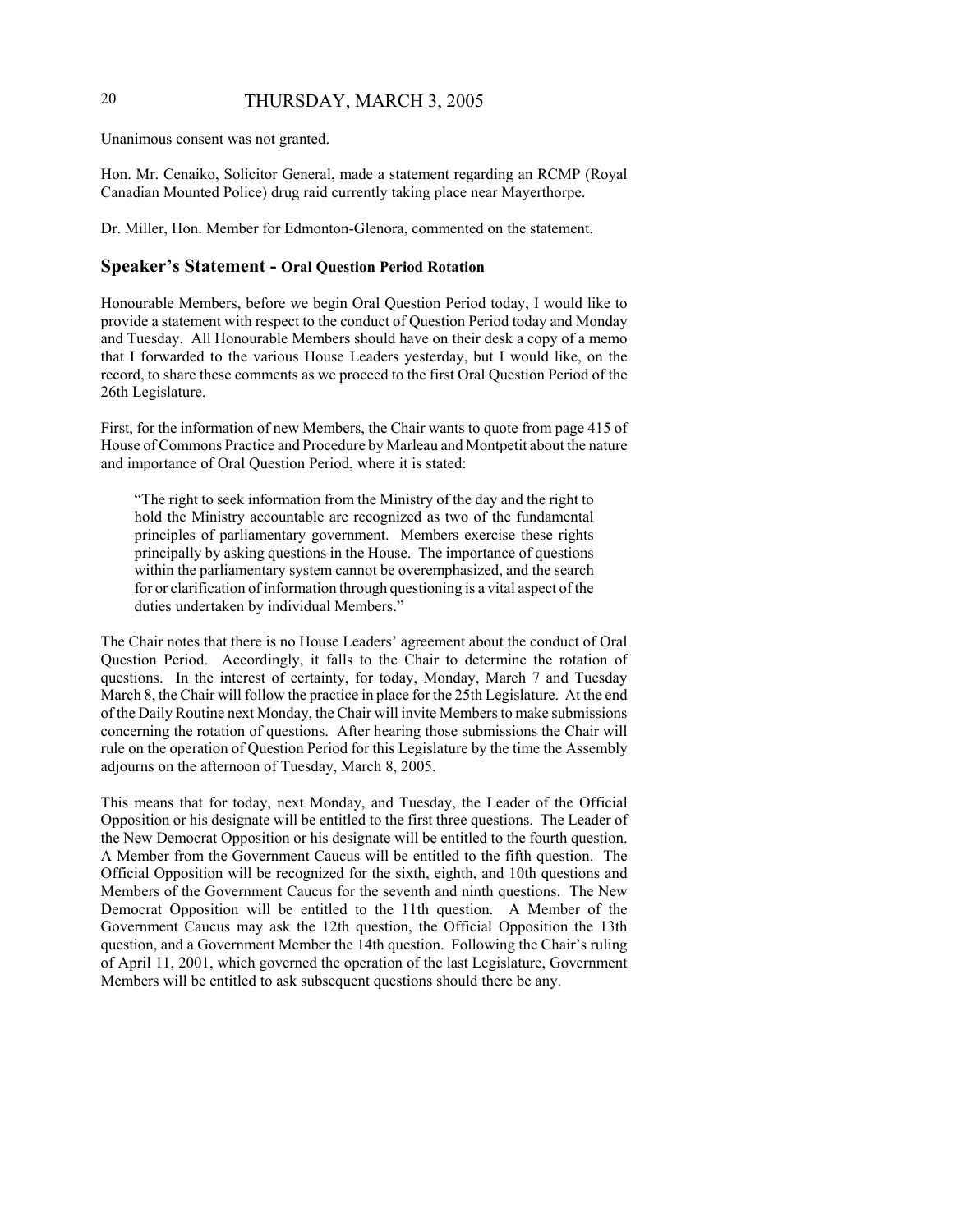In terms of proportion of seats, the Alliance Member would be entitled to the 58th question each week although we will not hit that number by the end of Question Period on Tuesday.

The practice that has developed in Alberta is for each Member asking a question to be entitled to a main question which may include a preamble of a few sentences and up to two supplementary questions with no preambles. The Chair sees no reason to depart from this practice.

It has long been a concern of Members that some questions and answers take up too much time. Members may be aware that the Canadian House of Commons has a 35-second time limit on questions and answers. The Chair would like to see a similar system put in place in Alberta and would appreciate the contributions of Members next Monday. For today, Monday, and Tuesday I will attempt to apply a 45-second rule.

Another practice that will continue is that of caucuses submitting lists to the Speaker's Office by 1:00 p.m. each day the Assembly sits, of those Members who wish to ask questions. In accordance with the practices and traditions of this Assembly, the Chair will retain discretion when it comes to recognizing Members during Question Period.

The Chair understands that there might be some agreement amongst House Leaders concerning Members' Statements and Recognitions. While the Chair recognizes the need to operate according to the will of the Members, it must be done in accordance with the rules that govern the proceedings. In this case the Chair is reluctant to depart from the requirements in the Standing Orders until the appropriate amendments to those Standing Orders are passed or there is unanimous consent to waive those requirements. Accordingly, unless the House decides to do otherwise, the Chair will apply the rules from the last Legislature concerning Members' Statements. So, as provided for in Standing Order 7(4), there will be four Members' Statements today and next Tuesday, March 8. Today, two will be by Government Members and two from the Official Opposition. Next Tuesday, Government Members will be entitled to three Members' Statements and the Official Opposition one. On Monday, March 7, under Recognitions, up to seven Members other than members of Executive Council may make one-minute statements of congratulation or recognition. The Chair will recognize five Members of the Government Caucus and two Members of the Official Opposition.

The Chair will revisit the rotation for these items of business at the same time as the decision on the rotation of questions for Oral Question Period.

### **Members' Statements**

Mr. Lougheed, Hon. Member for Strathcona, made a statement congratulating Dr. Brent Saik and his teammates on breaking a Guinness world record for the world's longest hockey game on February 21, 2005, and for raising over \$100,000 for pediatric cancer research.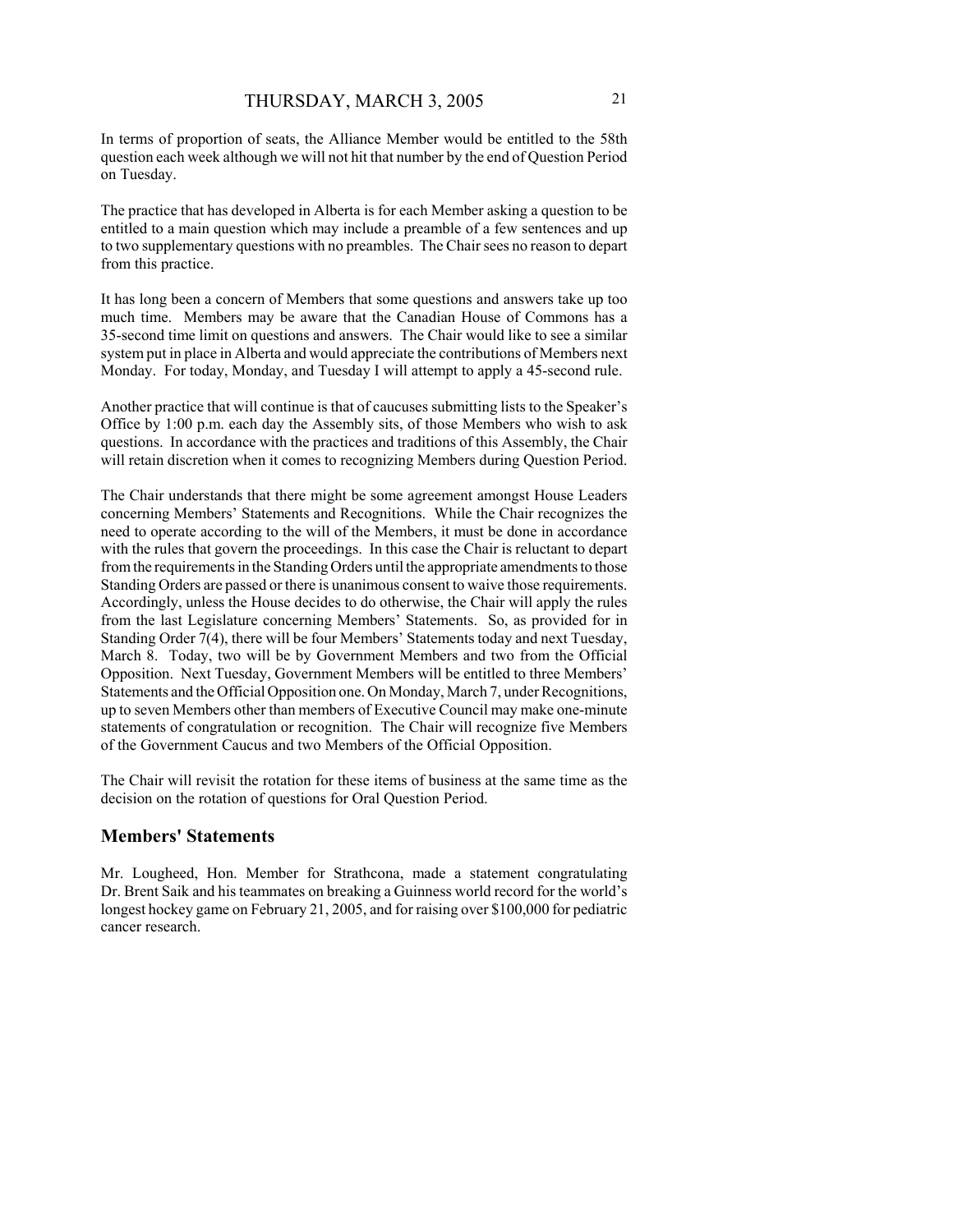# 22 THURSDAY, MARCH 3, 2005

Mr. Miller, Hon. Member for Edmonton-Rutherford, made a statement regarding the 100th anniversary of Rotary International.

Mrs. Jablonski, Hon. Member for Red Deer-North, made a statement regarding drug abuse and its effects on children.

Ms Blakeman, Hon. Member for Edmonton-Centre, made a statement regarding Freedom to Read Week, February 20-26, 2005, and Dr. Swann, Hon. Member for Calgary-Mountain View, on receiving an award honouring freedom of expression from the Calgary Freedom of Expression Committee.

# **Presenting Petitions**

Mr. Martin, Hon. Member for Edmonton-Beverly-Clareview, presented a petition from 401 Albertans requesting the Government institute a fair and equitable minimum floor price for cattle.

Ms Pastoor, Hon. Member for Lethbridge-East, presented a petition from 4,175 Albertans requesting the Government increase monthly AISH (Assured Income for the Severely Handicapped) benefits and annually adjust the benefits to reflect the inflation rate.

### **Notices of Motions**

Ms Blakeman, Hon. Member for Edmonton-Centre, gave oral notice of her intention to move the following motion under Standing Order 40:

Be it resolved that the Legislative Assembly urge the Government to provide all necessary funding to municipalities to cover the operation of ambulance services for the 2005-2006 fiscal year so as to maintain uninterrupted ambulance services and ensure no municipality is put into a position of hardship as a result of this Government's decision to cancel the transfer of ground ambulance services from municipalities to Regional Health Authorities.

Pursuant to Standing Order 34(2)(a), Hon. Mr. Zwozdesky, Deputy Government House Leader, gave oral notice of the following Written Questions and Motions for Returns to be dealt with Monday, March 7, 2005:

Written Questions: Stand and retain their places.

Motions for Returns: Stand and retain their places.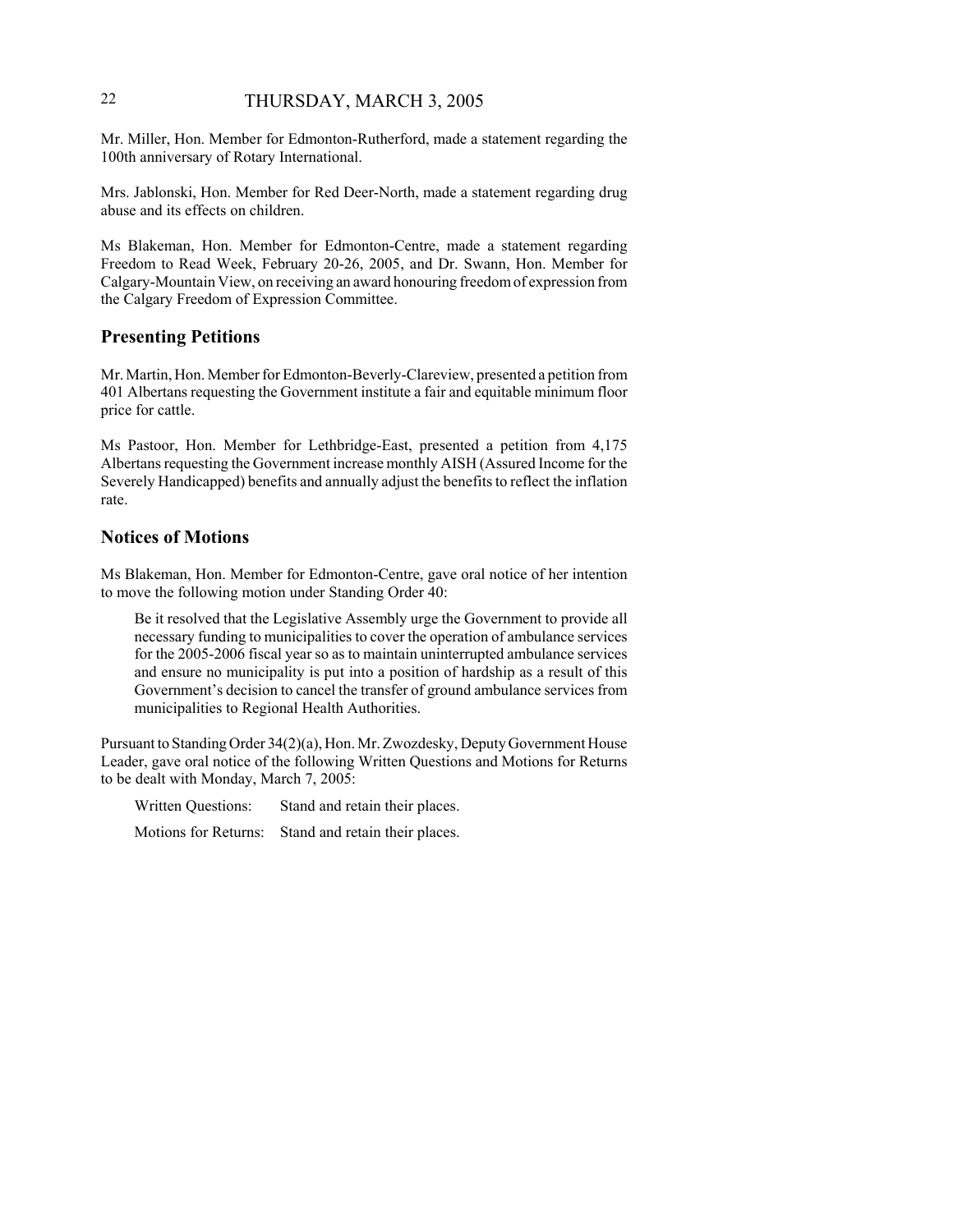### **Tabling Returns and Reports**

Hon. Mr. Stevens, Minister of Justice and Attorney General:

Report dated December 2001 entitled "Review, Coverage of Members of the Legislative Assembly of Alberta from the Alberta Risk Management Fund" prepared by Cambridge Strategies Inc.

Sessional Paper 3/2005

Dr. Taft, Hon. Leader of the Official Opposition:

Letter dated March 3, 2005, from Dr. Taft, Hon. Leader of the Official Opposition, to Hon. Mr. Kowalski, Speaker of the Legislative Assembly, requesting a legal opinion regarding the authority of Hon. Chief Justice Catherine Fraser in her role as Administrator of the Province of Alberta

Sessional Paper 4/2005

Letter dated February 28, 2005, from Dr. Taft, Hon. Leader of the Official Opposition, to Hon. Mr. Klein, Premier, requesting that an all-party committee be established to review the Election Act

Sessional Paper 5/2005

Pamphlet, undated, entitled "Healthy Choices" listing new, wholesome products available from the Bon Ton Bakery

Sessional Paper 6/2005

Mr. Martin, Hon. Member for Edmonton-Beverly-Clareview:

Reprint of a Calgary Sun article dated March 2, 2005, entitled "Plans for EMS Takeover Killed; Bronco Mad at Allegations of Inflated Estimates"

Sessional Paper 7/2005

Mr. Backs, Hon. Member for Edmonton-Manning:

Report, undated, entitled "Project Stanley - July 20th Review Meeting, Initial Market Analysis, Privileged and Confidential Communication with Counsel" prepared by Frontier Economics

Sessional Paper 8/2005

Dr. Miller, Hon. Member for Edmonton-Glenora:

Letter dated March 1, 2005, from Dr. Miller, Hon. Member for Edmonton-Glenora, to Hon. Anne McLellan, Deputy Prime Minister, expressing concern regarding the closure of the Royal Canadian Mounted Police (RCMP) forensics lab in Edmonton

Sessional Paper 9/2005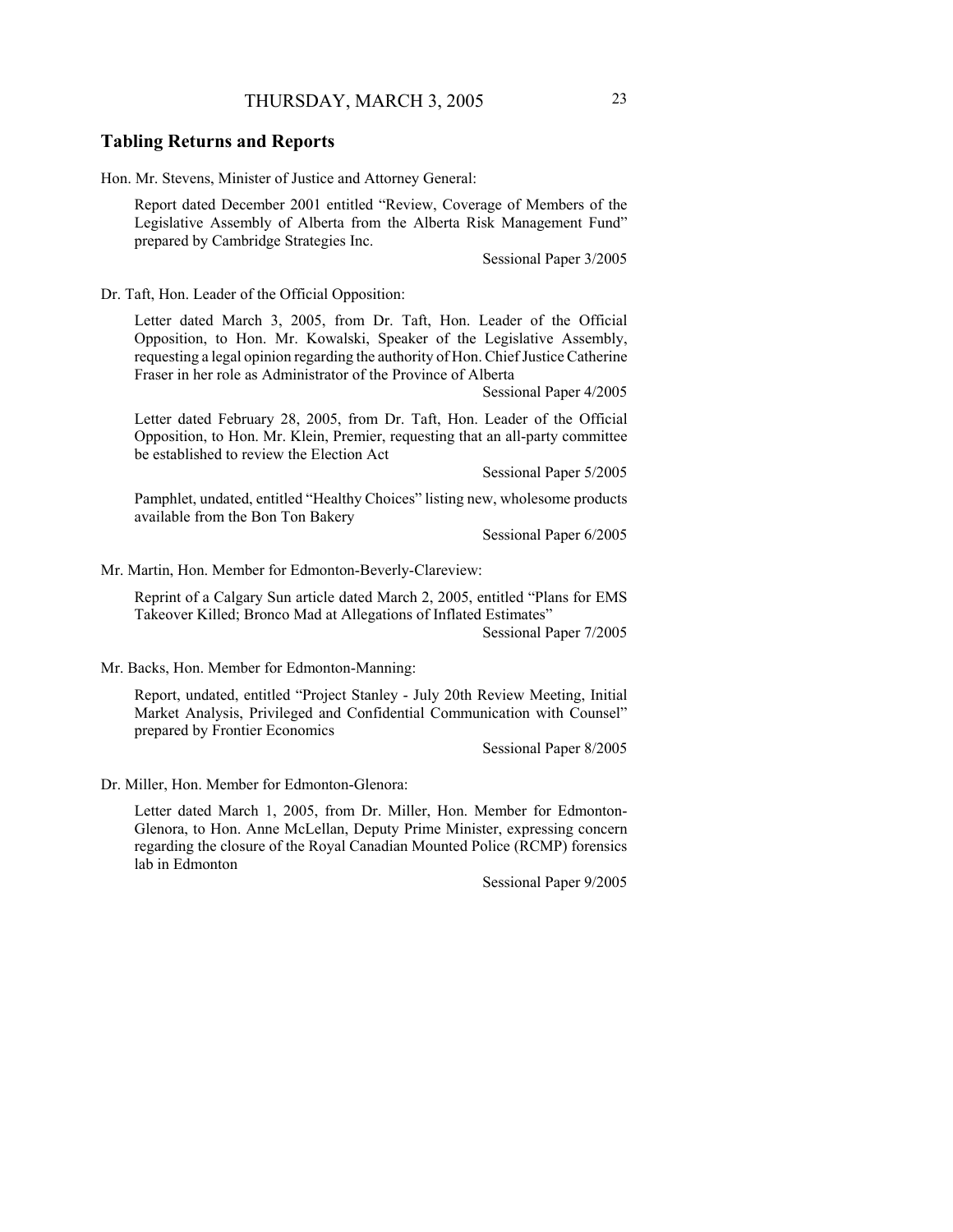Dr. Miller, Hon. Member for Edmonton-Glenora, on behalf of Mr. Backs, Hon. Member for Edmonton-Manning:

Letter dated March 2, 2005, from Mr. Backs, Hon. Member for Edmonton-Manning, to Hon. Ralph Goodale, Federal Minister of Finance, expressing concern regarding the closure of the Royal Canadian Mounted Police (RCMP) forensics lab in Edmonton

Sessional Paper 10/2005

Hon. Mr. Kowalski, Speaker of the Legislative Assembly, pursuant to the Ombudsman Act, cO-8, s28:

Office of the Ombudsman, 37th Annual Report for the period April 1, 2003 to March 31, 2004

Sessional Paper 11/2005

Hon. Mr. Kowalski, Speaker of the Legislative Assembly, pursuant to the Conflicts of Interest Act, cC-23, s46(2):

Office of the Ethics Commissioner, Annual Report 2003-2004

Sessional Paper 12/2005

Hon. Mr. Kowalski, Speaker of the Legislative Assembly, pursuant to the Election Finances and Contributions Disclosures Act, cE-2, s4(2):

Chief Electoral Officer, Twenty-seventh Annual Report for the Calendar Year 2003

Sessional Paper 13/2005

Hon. Mr. Kowalski, Speaker of the Legislative Assembly, pursuant to the Conflicts of Interest Act, cC-23, s25(7), 28(1):

Report to the Speaker of the Legislative Assembly of Alberta dated July 20, 2004, entitled "Investigation by Donald M. Hamilton, Ethics Commissioner, into allegations involving Gary Masyk, Member of the Legislative Assembly for Edmonton-Norwood"

Sessional Paper 14/2005

Hon. Mr. Kowalski, Speaker of the Legislative Assembly, pursuant to the Freedom of Information and Protection of Privacy Act, cF-25, s63(2), the Health Information Act, cH-5, s95(2), and the Personal Information Protection Act, cP-65, s44(2):

Office of the Information and Privacy Commissioner, 2003-2004 Annual Report Sessional Paper 15/2005

Hon. Mr. Kowalski, Speaker of the Legislative Assembly, pursuant to Standing Order 109:

Legislative Assembly Office, Annual Report 2003 and 2003 Annual Report of the Commonwealth Parliamentary Association, Alberta Branch

Sessional Paper 16/2005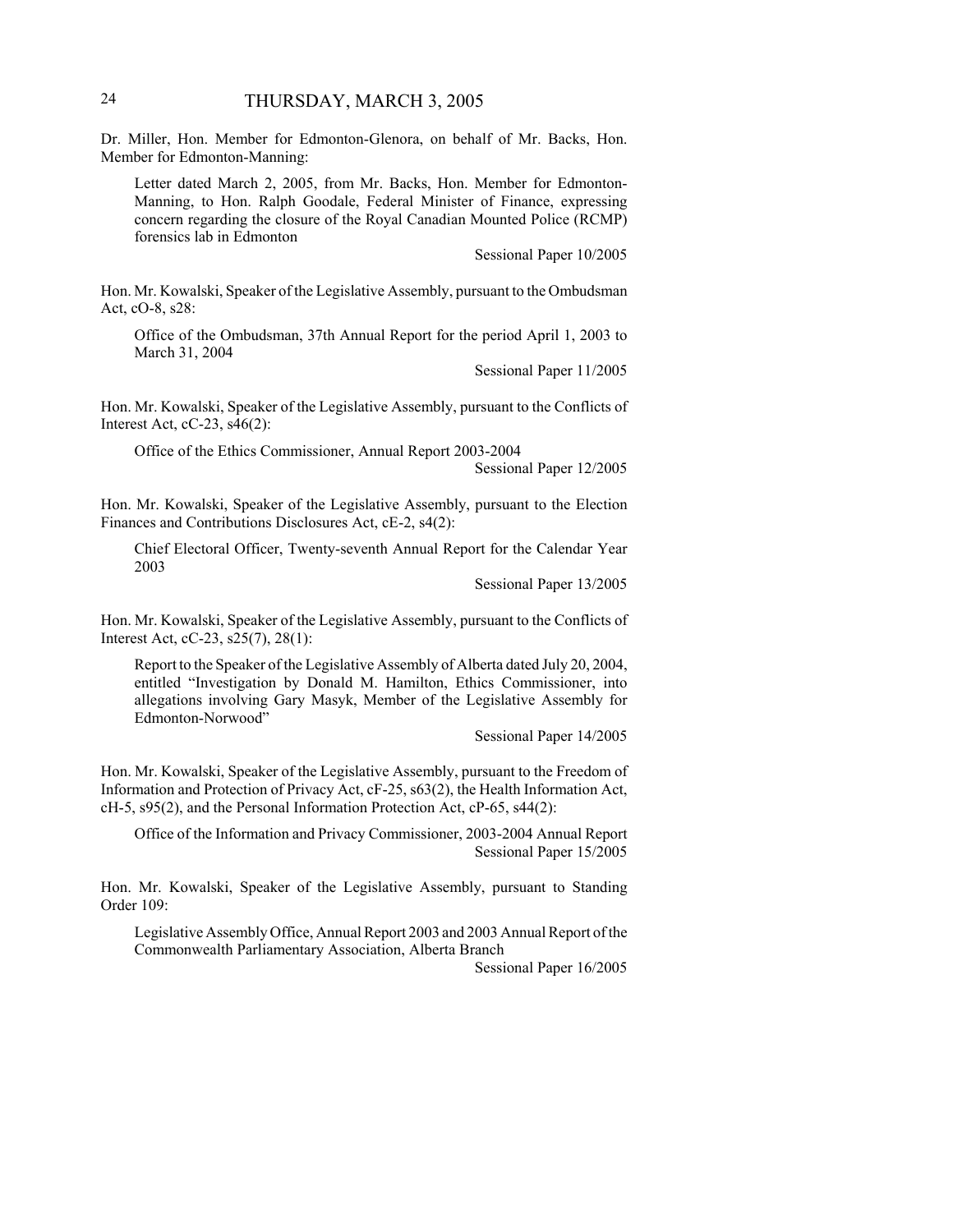# **Projected Government Business**

Pursuant to Standing Order 7(5), Ms Blakeman, Official Opposition House Leader, asked a question pertaining to the order of Government Business to be brought before the Assembly for the following week.

Hon. Mr. Hancock, Government House Leader, gave notice of projected Government Business for the week of March 7 to March 10, 2005:

| Monday, March 7  | $9:00$ p.m. |  | <b>Government Motions</b>                                       |
|------------------|-------------|--|-----------------------------------------------------------------|
|                  |             |  | Motion 4, 5, 6, 7                                               |
|                  |             |  | <b>Government Bills and Orders</b>                              |
|                  |             |  | Address in Reply to the Speech<br>From the Throne (Day 1 of 10) |
|                  |             |  | And as per the Order Paper                                      |
| Tuesday, March 8 | Aft.        |  | <b>Government Bills and Orders</b>                              |
|                  |             |  | Supplementary Supply Message                                    |
|                  |             |  | <b>Government Motions</b>                                       |
|                  |             |  | Motion 8, 9                                                     |
|                  |             |  | <b>Government Bills and Orders</b>                              |
|                  |             |  | Address in Reply to the Speech<br>From the Throne (Day 2 of 10) |
|                  |             |  | <b>Government Bills and Orders</b>                              |
|                  |             |  | <b>Second Reading</b>                                           |
|                  |             |  | Bill 1                                                          |
|                  |             |  | And as per the Order Paper                                      |
|                  | Eve.        |  | <b>Government Bills and Orders</b>                              |
|                  |             |  | Address in Reply to the Speech<br>From the Throne (Day 2 of 10) |
|                  |             |  | <b>Government Bills and Orders</b>                              |
|                  |             |  | <b>Second Reading</b>                                           |
|                  |             |  | Bill 1                                                          |
|                  |             |  | And as per the Order Paper                                      |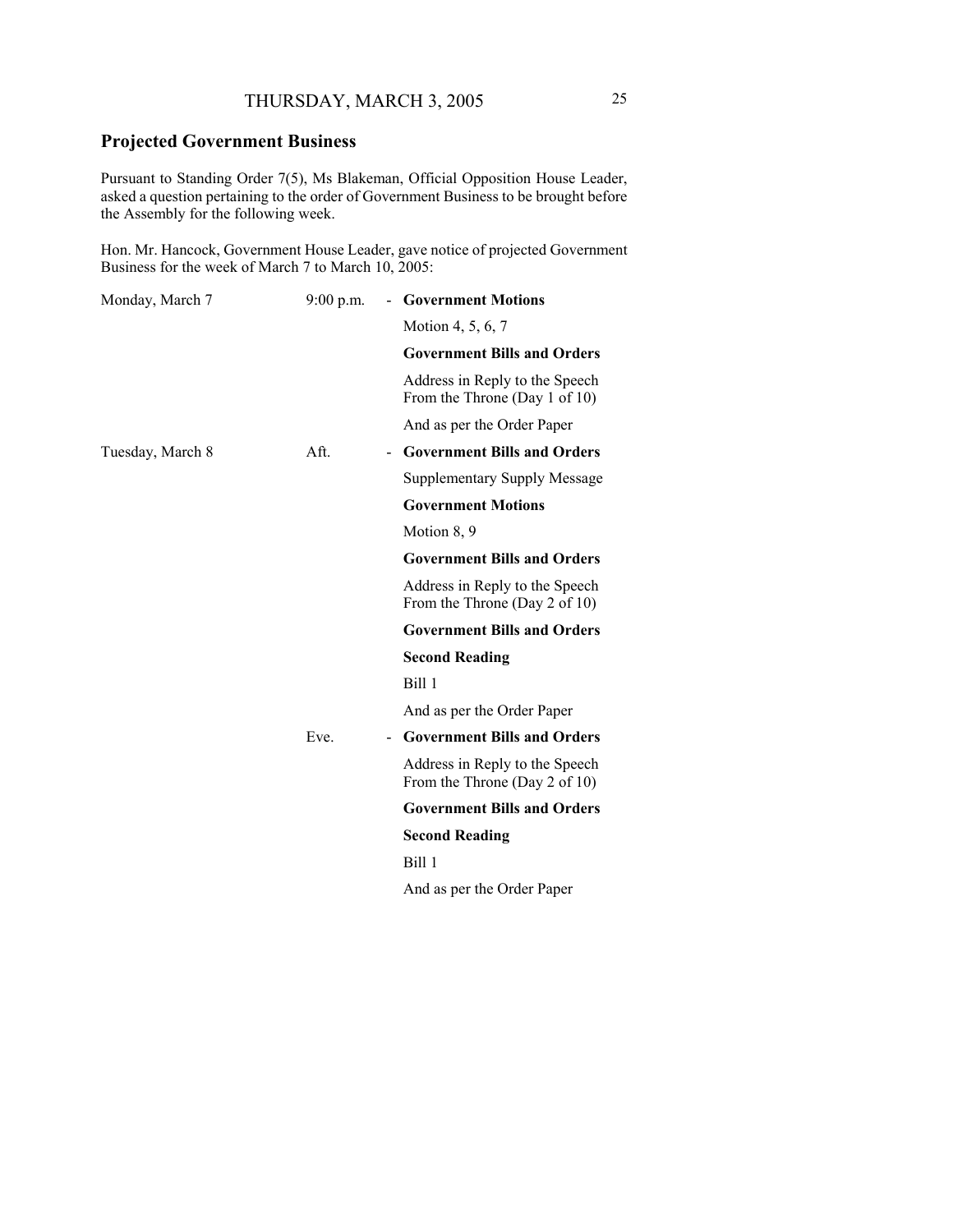# 26 THURSDAY, MARCH 3, 2005

| Wednesday, March 9 | Aft. | - Government Bills and Orders                                   |
|--------------------|------|-----------------------------------------------------------------|
|                    |      | Address in Reply to the Speech<br>From the Throne (Day 3 of 10) |
|                    |      | And as per the Order Paper                                      |
|                    | Eve. | - Government Bills and Orders                                   |
|                    |      | Address in Reply to the Speech<br>From the Throne (Day 3 of 10) |
|                    |      | <b>Committee of Supply</b>                                      |
|                    |      | Supplementary Estimates<br>(Day 1 of 2)                         |
|                    |      | And as per the Order Paper                                      |
| Thursday, March 10 | Aft. | <b>Government Bills and Orders</b>                              |
|                    |      | <b>Committee of Supply</b>                                      |
|                    |      | Supplementary Estimates<br>(Day 2 of 2)                         |
|                    |      | And as per the Order Paper                                      |

### **Motions Under Standing Order 40**

Ms Blakeman, Hon. Member for Edmonton-Centre, requested the unanimous consent of the Assembly for consideration of the following motion:

Be it resolved that the Legislative Assembly urge the Government to provide all necessary funding to municipalities to cover the operation of ambulance services for the 2005-2006 fiscal year so as to maintain uninterrupted ambulance services and ensure no municipality is put into a position of hardship as a result of this Government's decision to cancel the transfer of ground ambulance services from municipalities to Regional Health Authorities.

Unanimous consent to proceed was not granted.

# **ORDERS OF THE DAY**

# **Consideration of His Honour the Lieutenant Governor's Speech**

Moved by Mr. Lukaszuk and seconded by Mrs. Ady:

That an humble address be presented to His Honour the Lieutenant Governor as follows:

To His Honour the Honourable Norman L. Kwong, CM, AOE, the Lieutenant Governor of the Province of Alberta: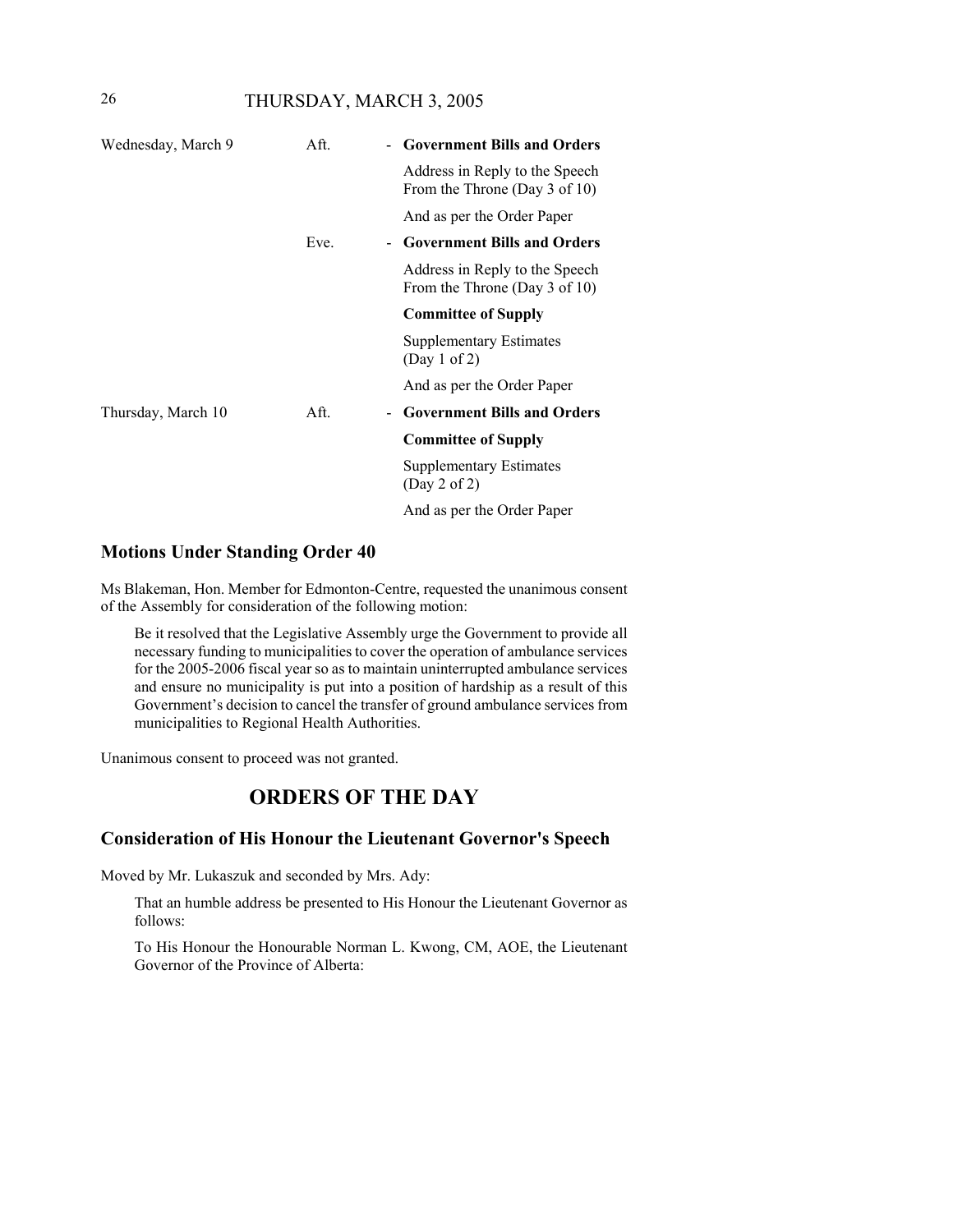We, Her Majesty's most dutiful and loyal subjects, the Legislative Assembly, now assembled, beg leave to thank Your Honour for the gracious speech Your Honour has been pleased to address to us at the opening of the present session.

A debate followed.

Debate adjourned.

#### **Speaker's Statement - Royal Canadian Mounted Police**

The Speaker made a statement and a moment of silence was observed in recognition of four members of the Royal Canadian Mounted Police (RCMP) killed in the line of duty earlier today.

## **Adjournment**

On motion by Hon. Mr. Zwozdesky, Deputy Government House Leader, that it be called 5:30 p.m., the Assembly adjourned at 5:00 p.m. until Monday, March 7, 2005, at 1:30 p.m.

Monday, March 7, 2005

The Speaker took the Chair at 1:30 p.m.

The Speaker offered a prayer and a moment of silence was observed in recognition of the deaths of Constable Anthony Fitzgerald Orion Gordon, Constable Lionide Nicholas Johnston, Constable Peter Christopher Schiemann, and Constable Brock Warren Myrol, members of the Royal Canadian Mounted Police (RCMP) killed in the line of duty on March 3, 2005.

### **Ministerial Statements**

Hon. Mr. Cenaiko, Solicitor General, made a statement regarding the need to honour the deaths of four members of the Royal Canadian Mounted Police (RCMP) killed in the line of duty on March 3, 2005, and a national public memorial service to be held for the fallen officers on March 10, 2005.

Dr. Miller, Hon. Member for Edmonton-Glenora, commented on the statement.

Mr. Eggen, Hon. Member for Edmonton-Calder, requested and received the unanimous consent of the Assembly to allow Dr. Pannu, Hon. Member for Edmonton-Strathcona, to comment on the Ministerial Statement.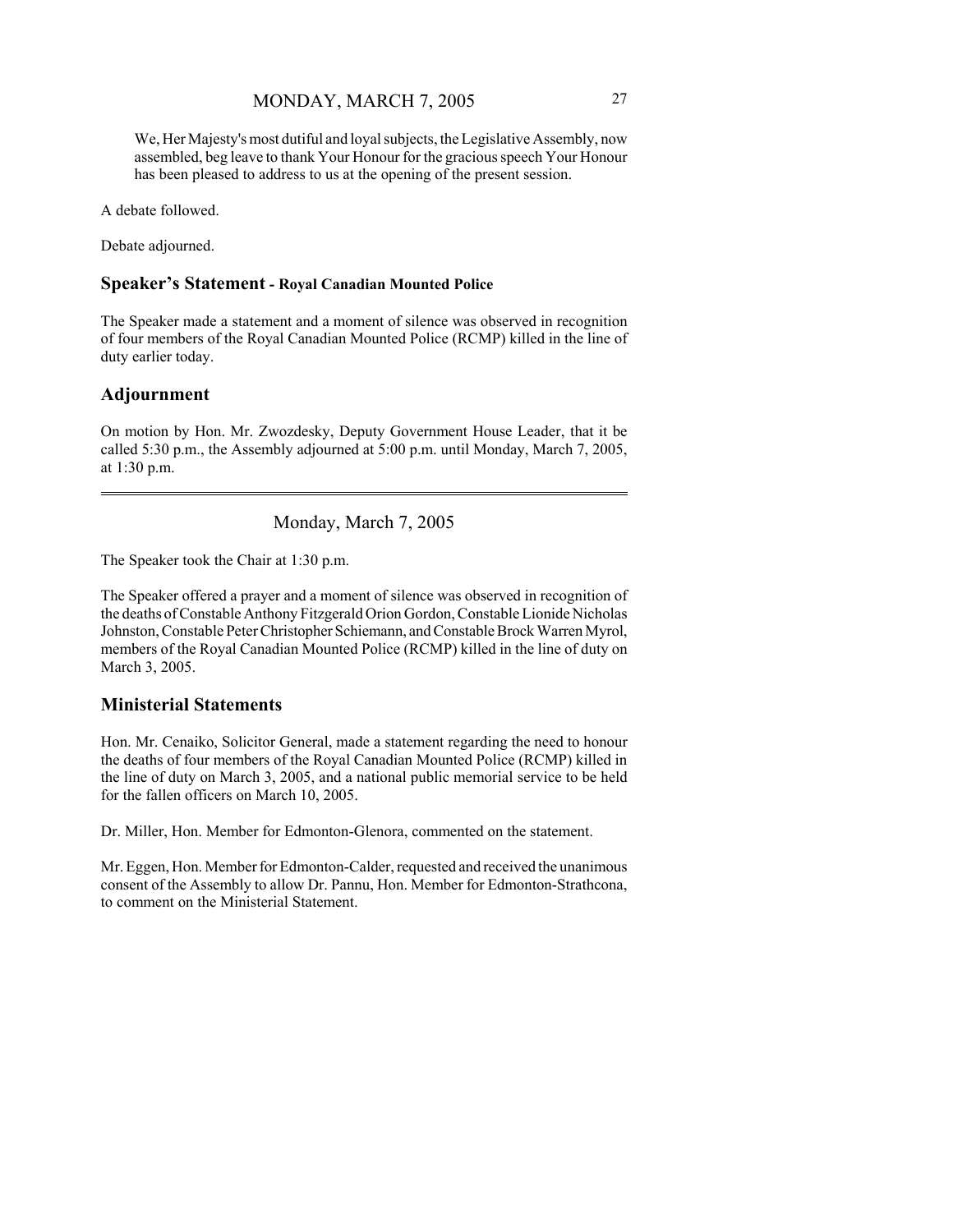# 28 MONDAY, MARCH 7, 2005

# **Speaker's Comment**

The Speaker commented that in March 1906 the first Edmonton-to-Calgary automobile journey was undertaken in a 29-horsepower Ford. Twenty gallons of gasoline and a gallon of lubrication oil were used to complete the journey.

# **Recognitions**

Mr. Lukaszuk, Hon. Member for Edmonton-Castle Downs: Rescue of nine year old Steven Hillman from the North Saskatchewan River by Patrizio and Patricia Bartolozzi, Jack King, and Lawrence Yuskow on February 24, 2005

Mr. Danyluk, Hon. Member for Lac La Biche-St. Paul: University of Alberta Pandas women's hockey team on completing their season undefeated and winning the Canada West Conference Championship on February 26, 2005

Mr. Cao, Hon. Member for Calgary-Fort: Kyle Shewfelt, gold medallist in the floor event of men's gymnastics at the 2004 Summer Olympic Games in Athens, Greece

Mr. Johnson, Hon. Member for Wetaskiwin-Camrose: University of Alberta Golden Bears men's volleyball team on winning the 2005 Canadian Interuniversity Sport (CIS) Championship on March 6, 2005

Mrs. Jablonski, Hon. Member for Red Deer-North: Spitz Sylvan Lake Ice Marathon held on February 26, 2005, organized by the Foothills Speed Skating Marathon Association

Mr. Agnihotri, Hon. Member for Edmonton-Ellerslie: The effects of recent flooding in Guyana

Mr. Elsalhy, Hon. Member for Edmonton-McClung: Pharmacists Awareness Week, March 7-13, 2005

# **Presenting Petitions**

Mr. Eggen, Hon. Member for Edmonton-Calder, presented a petition from 401 Albertans requesting the Government institute a fair and equitable minimum floor price for cattle.

### **Notices of Motions**

Hon. Mr. Cenaiko, Solicitor General, gave oral notice of the following motion:

Be it resolved that, when the Assembly adjourns at the regular hour on Wednesday, March 9, 2005, it shall stand adjourned until 1:30 p.m., Monday, March 14, 2005, to permit Members' attendance at Thursday's memorial service for the deaths last Thursday of the four RCMP (Royal Canadian Mounted Police) Officers in Mayerthorpe.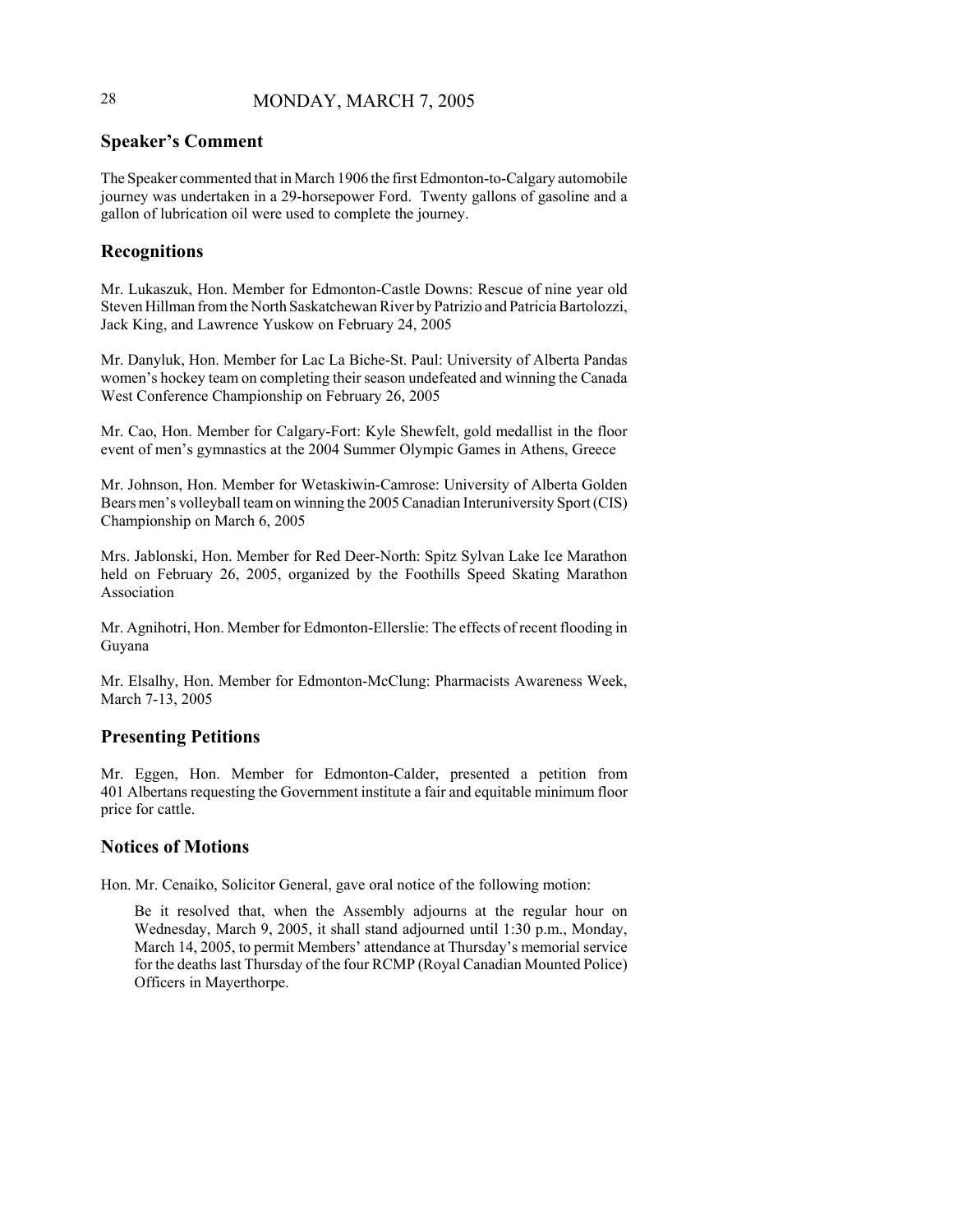### **Introduction of Bills (First Reading)**

Notice having been given:

- Bill 2 Alberta Centennial Medal Act Hon. Mr. Mar
- Bill 3 City of Lloydminster Act Mr. Snelgrove
- Bill 4 Alberta Science and Research Authority Amendment Act, 2005 Hon. Mr. Doerksen
- Bill 5 Family Law Amendment Act, 2005 Hon. Mr. Stevens
- Bill 6 Fair Trading Amendment Act, 2005 Mr. Ducharme
- Bill 7 Health Statutes Amendment Act, 2005 Hon. Ms Evans
- Bill 201 Smoke-free Places Act Mr. Rodney
- Bill 202 Protection of Children Abusing Drugs Act Mrs. Jablonski

On motion by Hon. Mr. Hancock, Government House Leader, the following Bills were placed on the Order Paper under Government Bills and Orders:

Bill 3 City of Lloydminster Act — Mr. Snelgrove

Bill 6 Fair Trading Amendment Act, 2005 — Mr. Ducharme

### **Tabling Returns and Reports**

Mr. Eggen, Hon. Member for Edmonton-Calder:

Document dated March 7, 2005, entitled "Proposal for Question Period, 26th Legislature, Alberta" prepared by the New Democrat Opposition

Sessional Paper 17/2005

Copy of an article from the Peace River Block Daily News website dated September 7, 2004, entitled "Tender Beef wants your questions" written by Gary Rusak

Sessional Paper 18/2005

Mr. Tougas, Hon. Member for Edmonton-Meadowlark:

Position paper dated January 2005 entitled "AFGA (Alberta Fish and Game Association) Position on Métis Hunting and Fishing Rights in Alberta" prepared by the Alberta Fish and Game Association

Sessional Paper 19/2005

Mr. Backs, Hon. Member for Edmonton-Manning:

Letter dated January 3, 2005, from Sylvia McIntosh, Industry Liaison, Academy of Learning, Edmonton South, unaddressed, providing information regarding the availability of skilled workers from Venezuela and Curacao

Sessional Paper 20/2005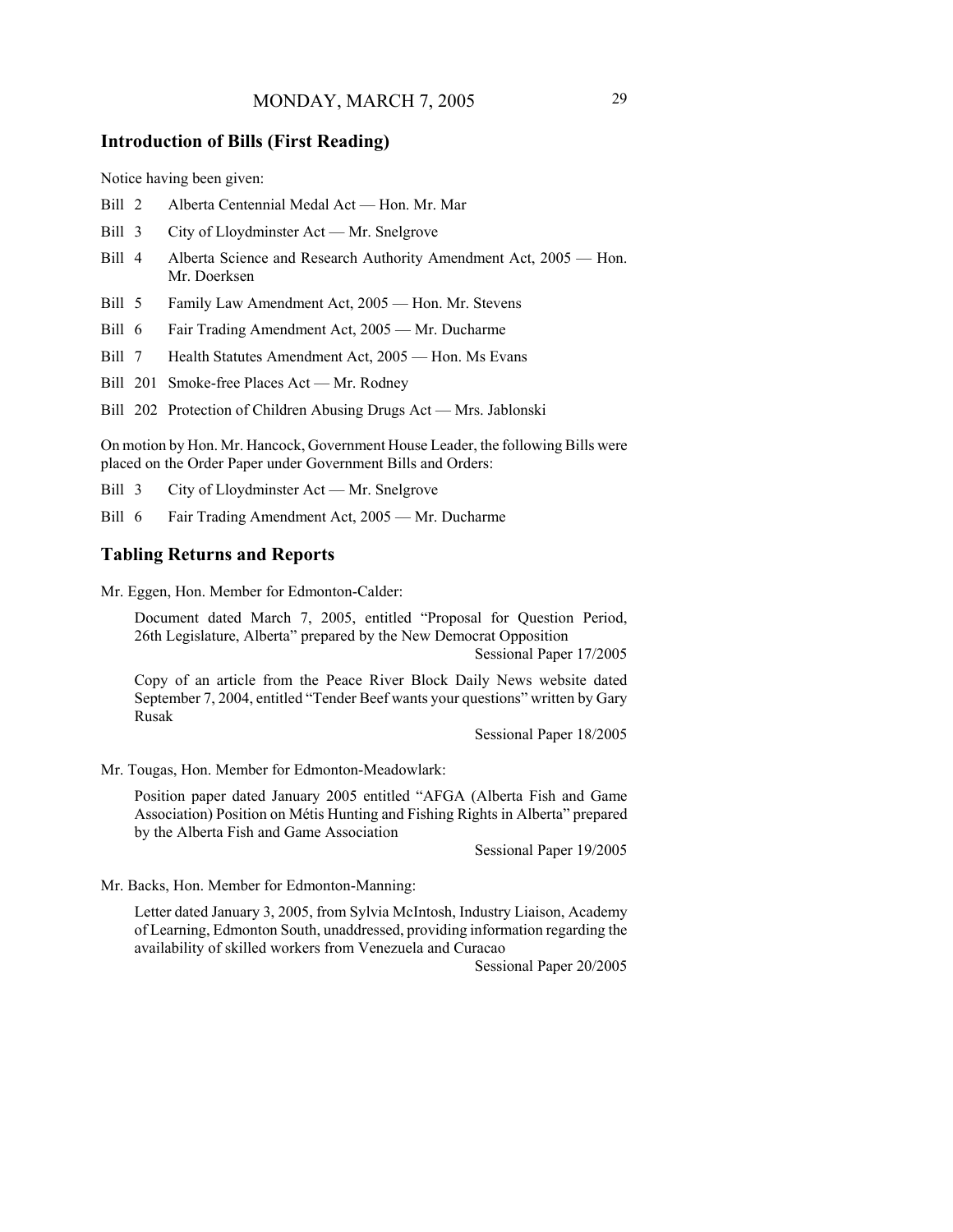# 30 MONDAY, MARCH 7, 2005

Mr. MacDonald, Hon. Member for Edmonton-Gold Bar:

Letter dated February 16, 2005, with associated attachment, from Mr. MacDonald, Hon. Member for Edmonton-Gold Bar, to Hon. Mr. Hancock, Government House Leader, Ms Blakeman, Official Opposition House Leader, and Mr. Martin, New Democrat Opposition House Leader, requesting amendments to the Standing Orders regarding the Public Accounts Committee's mandate and authority

Sessional Paper 21/2005

Letter dated February 25, 2005, from Joanne Dykstra, Chair, Fulton Child Care Association and the Fulton Afterschool Association, to Jenise Bidulock, Director of Planning and Transportation, Edmonton Public Schools, expressing concern regarding the potential closure of Fulton Place School

Sessional Paper 22/2005

Copy of a petition signed by 77 Edmonton and area residents requesting that Fulton Place School not be closed

Sessional Paper 23/2005

Dr. Miller, Hon. Member for Edmonton-Glenora:

2 e-mail messages dated March 25, 2001, from Richard B. Sanders to Andrew Edison and March 26, 2001, from Richard B. Sanders to Peter Keohane both regarding "Project Stanley tapes"

Sessional Paper 24/2005

### **Tablings to the Clerk**

Clerk of the Assembly on behalf of Hon. Mr. Renner, Minister of Municipal Affairs, pursuant to the Government Organization Act, cG-10, schedule 10, s10(3):

Alberta Boilers Safety Association, Annual Report 2003

Sessional Paper 25/2005

Alberta Elevating Devices and Amusement Rides Safety Association, Annual Report, April 1, 2003 to March 31, 2004

Sessional Paper 26/2005

Petroleum Tank Management Association of Alberta, Annual Report 2003 Sessional Paper 27/2005

Clerk of the Assembly on behalf of Hon. Mr. Renner, Minister of Municipal Affairs, pursuant to the Safety Codes Act, cS-1, s25(3):

Safety Codes Council 2003 Annual Report

Sessional Paper 28/2005

Authorized Accredited Agencies Activity Summary for April 1, 2002 to March 31, 2003

Sessional Paper 29/2005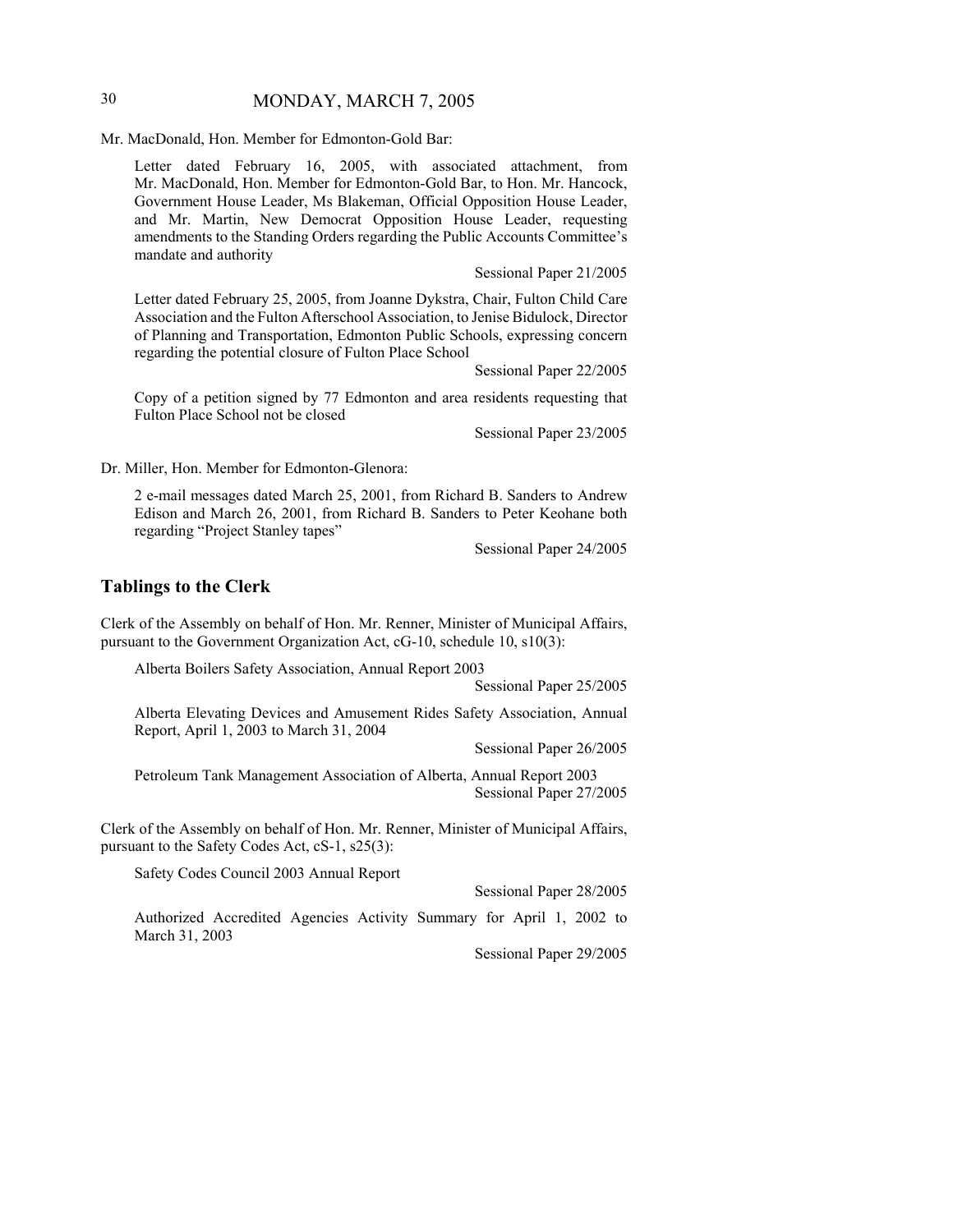### **Submissions to the Speaker - Oral Question Period**

On the issue of the rotation of questions during Oral Question Period, the Speaker heard submissions from Ms Blakeman, Mr. Mason, Mr. Hinman, Hon. Mr. Hancock, Mr. Chase, Ms Haley, Dr. Pannu, Dr. Brown, and Mr. Knight.

As indicated on March 3, 2005, the Speaker stated he would rule on this matter before 5:30 p.m. on March 8, 2005.

# **ORDERS OF THE DAY**

### **Written Questions**

The following Written Questions were ordered to stand: WQ1, WQ2, WQ3, WQ4.

### **Motions for Returns**

The following Motions for Returns were ordered to stand:

MR1, MR2, MR3, MR4, MR5, MR6, MR7, MR8, MR9, MR10.

### **Unanimous Consent**

Hon. Mr. Hancock, Government House Leader, requested the unanimous consent of the Assembly to waive Standing Order 73(1) to allow for Second Reading of Bill 201, Smoke-free Places Act. Unanimous consent to proceed was not granted.

Hon. Mr. Hancock, Government House Leader, requested and received the unanimous consent of the Assembly to waive Standing Order 8(1) to allow for consideration of His Honour the Lieutenant Governor's Speech.

### **Consideration of His Honour the Lieutenant Governor's Speech** (Day 1)

Moved by Mr. Lukaszuk and seconded by Mrs. Ady:

That an humble address be presented to His Honour the Lieutenant Governor as follows:

To His Honour the Honourable Norman L. Kwong, CM, AOE, the Lieutenant Governor of the Province of Alberta: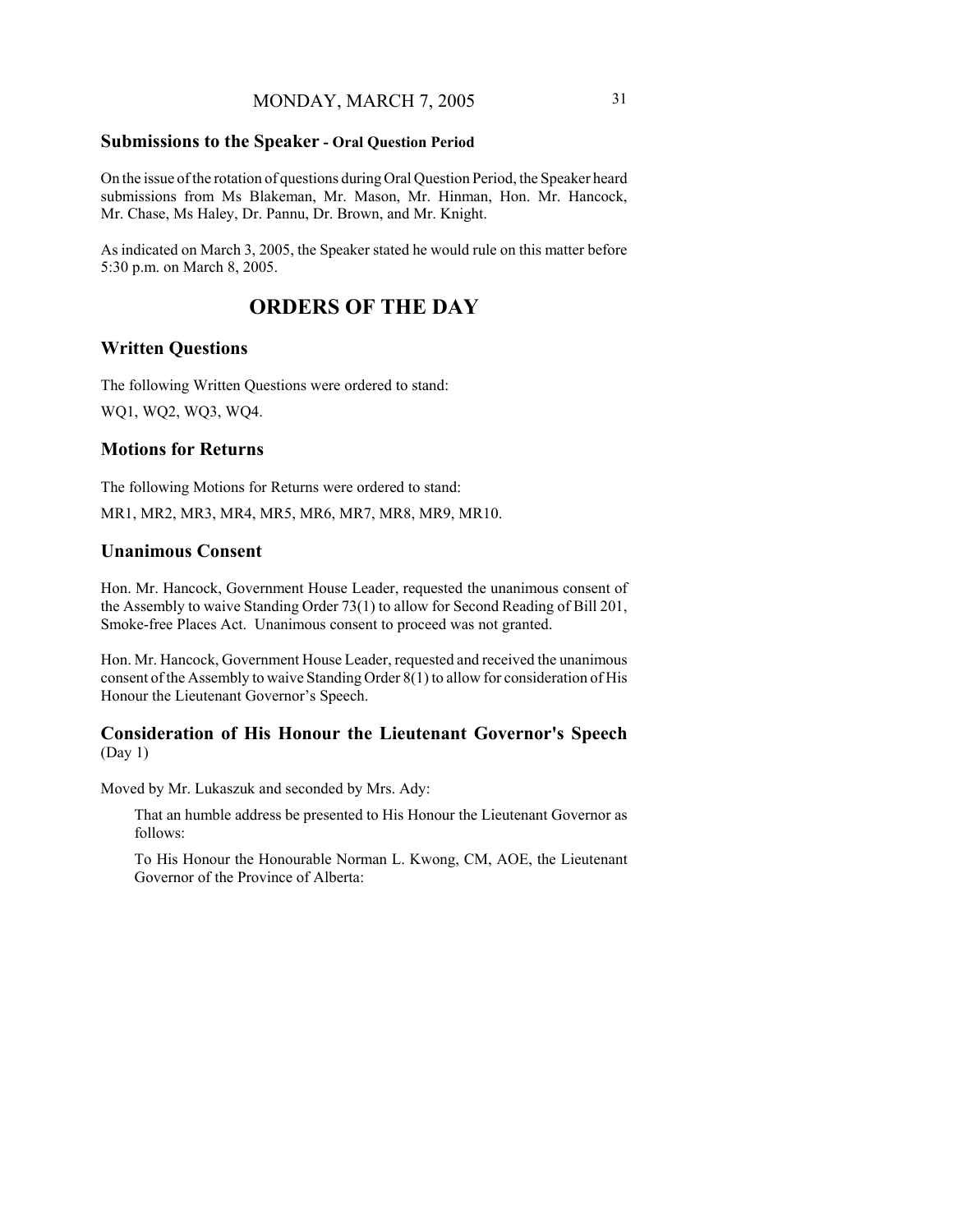# 32 MONDAY, MARCH 7, 2005

We, Her Majesty's most dutiful and loyal subjects, the Legislative Assembly, now assembled, beg leave to thank Your Honour for the gracious speech Your Honour has been pleased to address to us at the opening of the present session.

A debate followed.

Hon. Mrs. Fritz moved adjournment of the debate, which was agreed to.

### **Adjournment**

On motion by Hon. Mr. Stevens, Deputy Government House Leader, the Assembly adjourned at 5:24 p.m. until 8:00 p.m.

MONDAY, MARCH 7, 2005 — 8:00 P.M.

### **Motions Other Than Government Motions**

**501.** Moved by Ms Blakeman:

Be it resolved that the Legislative Assembly urge the Government to consider using taxes from tobacco sales to create a wellness fund to support wellness programs, public health initiatives, and research.

A debate followed.

The question being put, the motion was defeated. With Hon. Mr. Kowalski in the Chair, the names being called for were taken as follows:

For the motion: 11

| <b>Backs</b> | Eggen    | Miller (Edmonton-Glenora) |
|--------------|----------|---------------------------|
| Blakeman     | Elsalhy  | Pastoor                   |
| Bonko        | Flaherty | Swann                     |
| Chase        | Hinman   |                           |
|              |          |                           |

Against the motion: 31

| Ady       | Goudreau   | Mitzel         |
|-----------|------------|----------------|
| Brown     | Groeneveld | Oberg          |
| Calahasen | Haley      | Pham           |
| Cao       | Hancock    | Prins          |
| Cardinal  | Johnston   | Renner         |
| Cenaiko   | Knight     | Rogers         |
| Coutts    | Liepert    | <b>Stevens</b> |
| Danyluk   | Lindsay    | <b>Strang</b>  |
| DeLong    | Magnus     | Tarchuk        |
| Doerksen  | Marz       | Webber         |
| Fritz     |            |                |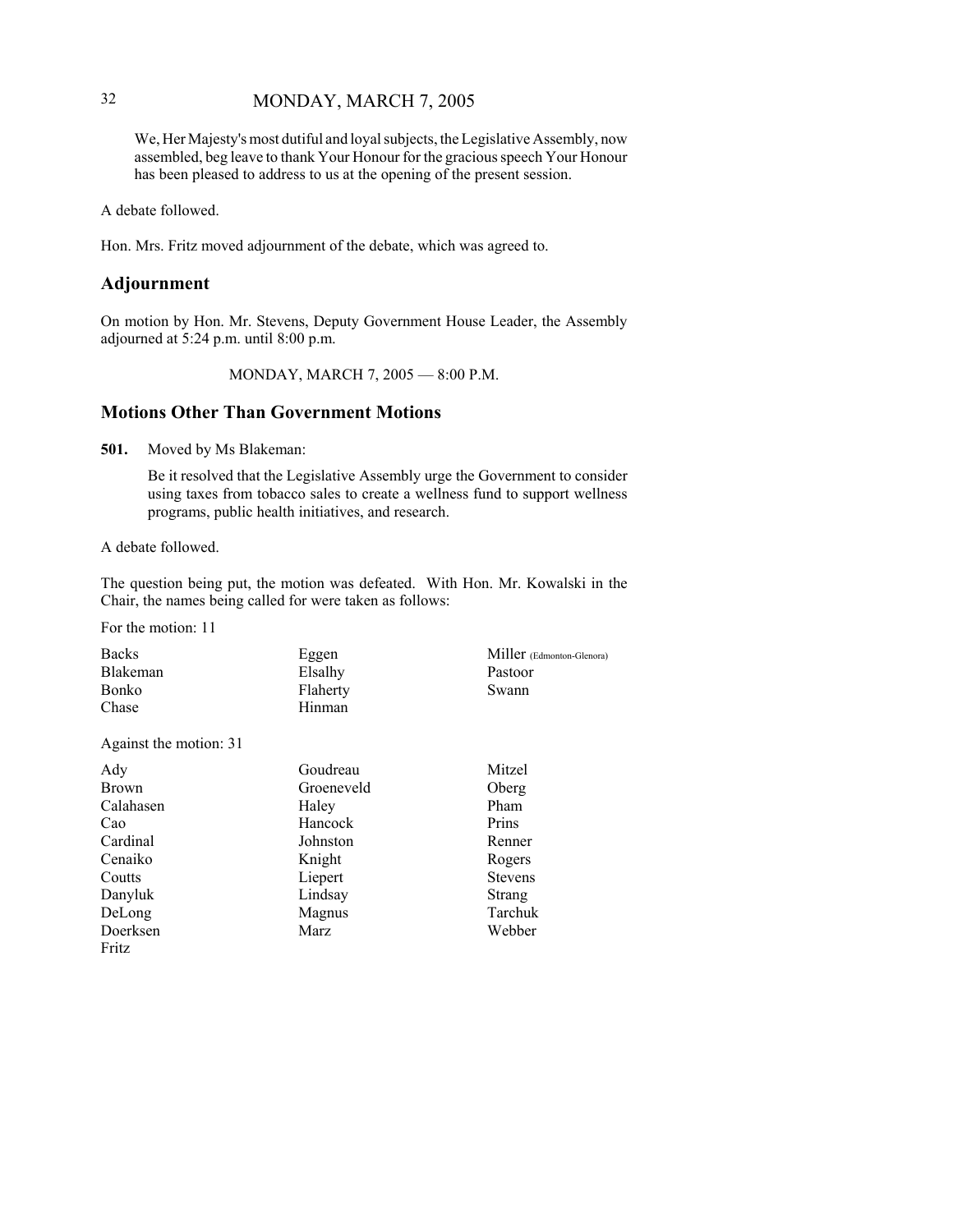### **Government Motions**

**4.** Moved by Hon. Mr. Hancock:

Be it resolved that the Assembly resolve itself into Committee of the Whole, when called, to consider certain Bills on the Order Paper.

The question being put, the motion was agreed to.

**5.** Moved by Hon. Mr. Hancock on behalf of Hon. Mrs. McClellan:

Be it resolved that the Assembly do resolve itself into Committee of Supply, when called, to consider supply to be granted to Her Majesty.

The question being put, the motion was agreed to.

**6.** Moved by Hon. Mr. Hancock:

Be it resolved that, when the Assembly adjourns on Thursday, March 24, 2005, at the regular hour of 5:30 p.m., it shall stand adjourned until Monday, April 4, 2005, at 1:30 p.m.

The question being put, the motion was agreed to.

**7.** Moved by Hon. Mr. Hancock:

Be it resolved that, when the Assembly adjourns to recess the Spring Sitting of the First Session of the 26th Legislature, it shall stand adjourned until a time and date as determined by the Speaker, after consultation with the Lieutenant Governor in Council.

The question being put, the motion was agreed to.

### **Consideration of His Honour the Lieutenant Governor's Speech** (Day 1)

Moved by Mr. Lukaszuk and seconded by Mrs. Ady:

That an humble address be presented to His Honour the Lieutenant Governor as follows:

To His Honour the Honourable Norman L. Kwong, CM, AOE, the Lieutenant Governor of the Province of Alberta:

We, Her Majesty's most dutiful and loyal subjects, the Legislative Assembly, now assembled, beg leave to thank Your Honour for the gracious speech Your Honour has been pleased to address to us at the opening of the present session.

A debate followed.

Hon. Mr. Stevens moved adjournment of the debate, which was agreed to.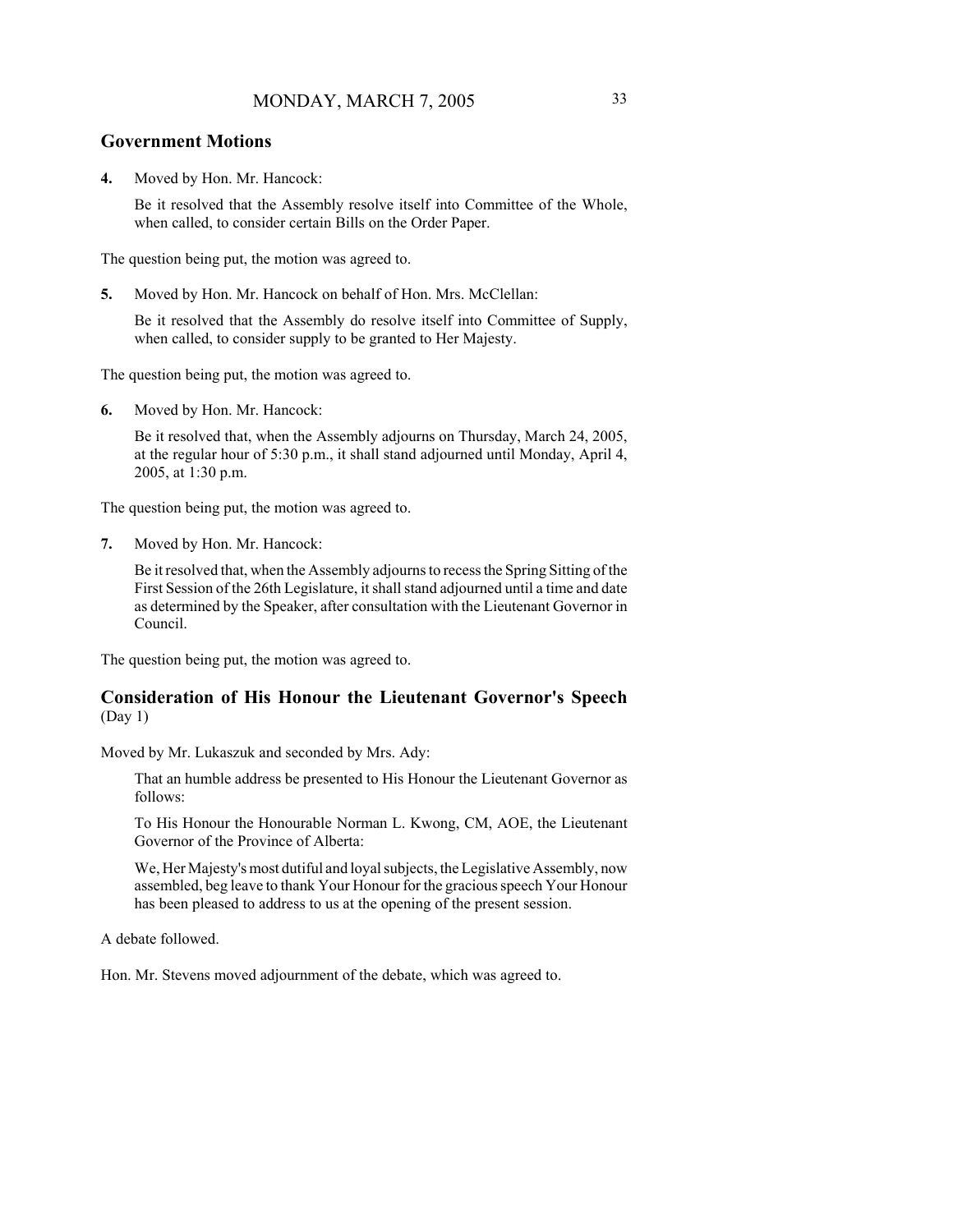# **Adjournment**

On motion by Hon. Mr. Hancock, Government House Leader, the Assembly adjourned at 9:58 p.m. until Tuesday, March 8, 2005, at 1:30 p.m.

# Tuesday, March 8, 2005

The Speaker took the Chair at 1:30 p.m.

### **Speaker's Ruling - Oral Question Period, Members' Statements, and Recognitions Rotation**

The Chair wants to thank all Honourable Members who participated in the discussion Monday afternoon about what should be the proper rotation of questions for Oral Question Period. As most Members noted in their submissions, Question Period is of fundamental importance to our parliamentary system of government. The Chair recognizes the gravity of this matter and has carefully weighed the various submissions against the history and traditions of the Legislative Assembly of Alberta.

In those submissions some Members encouraged the Chair to apply the rules that existed for the 21st Legislature, which commenced in 1986. As the Chair noted yesterday at page 58 of Hansard, there were many differences in 1986 with respect to the operation of Question Period. At that time a person asking a question was entitled to three supplementaries and then anyone could ask another supplementary. So there were four supplementaries to every question and one of those rotated among the parties. That practice ended in 1989 and the Chair has no intention of reviving it.

There were arguments advanced about moving the New Democrats up in the order of questions. The Chair would note that while the New Democrats have doubled the size of their caucus, they are still one-quarter the size of the Official Opposition. After the 2001 election they had two Members to the Official Opposition's seven Members, which was a little more than a quarter, but retained the fourth position in Question Period.

The Official Opposition has had the first three questions since the 1993 election when they had 32 seats. Of course, there was no other Opposition Party until 1997 when the New Democrats elected two Members. They had the fourth question then as they did in 2001.

In their presentations Members referred to practices in other jurisdictions across Canada. While this Chair has always welcomed advice on procedures in other jurisdictions, it is fair to say that after 99 years of being a province, the Legislative Assembly of Alberta has developed its own practices and traditions which we can draw upon. As the Chair has noted, the practice across Canada with respect to Question Period varies widely, with the length running from 15 minutes to one hour.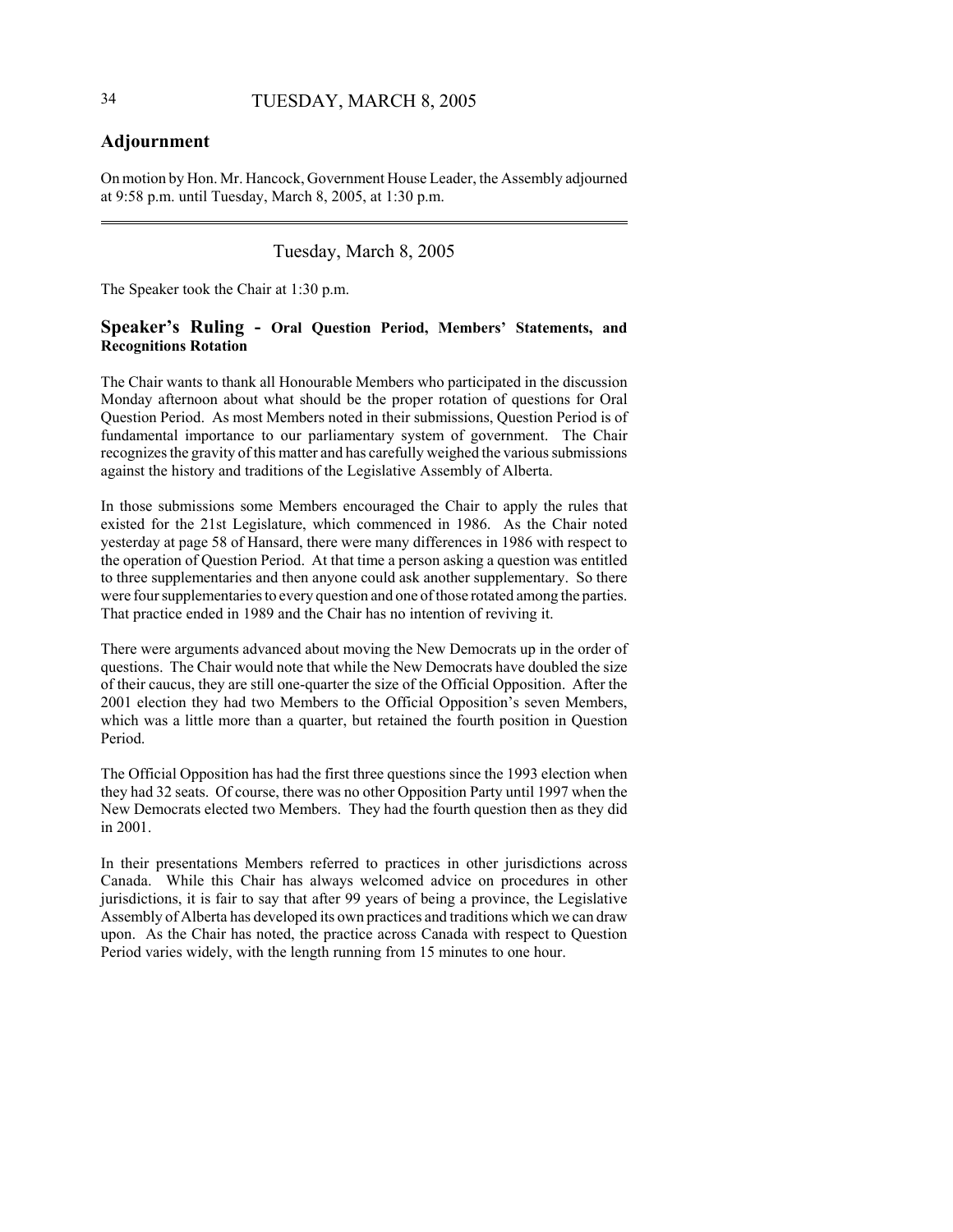In the final analysis, the Chair sees little reason to depart substantially from the rotation that applied for the previous Legislature and the Legislature before that. For this Legislature, like in the 25th Legislature, the Official Opposition will be entitled to ask the first three main questions. The New Democrat Opposition will be entitled to the fourth question each day. On three out of four days a Member of the Government caucus will be entitled to the fifth question. On those days the Official Opposition will be entitled to the sixth, eighth, and 10th questions and Private Members of the Government caucus will be recognized for the seventh and ninth questions. The New Democrat Opposition will be entitled to the 11th question every day. A Member from the Government caucus will have the 12th and 14th questions. The Official Opposition will have the 13th question.

The Chair was gratified that those participating in yesterday's discussion generally endorsed the 45-second rule for questions and answers that the Chair put forward on Thursday, March 3. The Chair believes that this time limit will result in more questions in Question Period. Members reviewing the Chair's ruling of April 11, 2001, will note that in the last Legislature Government Members were entitled to the 14th and subsequent questions each day. In light of the 45-second guideline it is entirely conceivable that there may be more questions asked each day than in the previous Legislature.

In recognition of the greater number of seats held by the Official Opposition they will be entitled to the 15th and 17th questions on three out of four days. The Government will be entitled to the 16th question. In recognition of the increase in seats by the New Democrats, a Member of that caucus will be entitled to the 18th question.

The Chair indicated that this is the rotation that would apply on three out of four days. The Member for Cardston-Taber-Warner, who is the sole representative of the Alliance Party in this Assembly, must be entitled to ask questions in this Assembly. While he is one of 58 Private Members, allotting the 58th question to him would seem to invite logistical problems. For instance, should the Member displace the Leader of the Official Opposition if his turn corresponded with the first question on a given day? While the Chair takes very seriously the role of protecting the interests of the minority, he also wants to ensure the orderly progression of the business of the Assembly. Accordingly, the Chair finds that the Member for Cardston-Taber-Warner will be entitled to the fifth question of the day every four days.

On those days, the sixth, eighth, and 10th, questions will go to Government Members, the Official Opposition will be entitled to the seventh and ninth questions, the New Democrat Opposition will have the 11th question, the Official Opposition will have the 12th, 14th, and 16th questions, Government Members will have the 13th, 15th, and 17th questions, and the New Democrat Opposition will have the 18th question.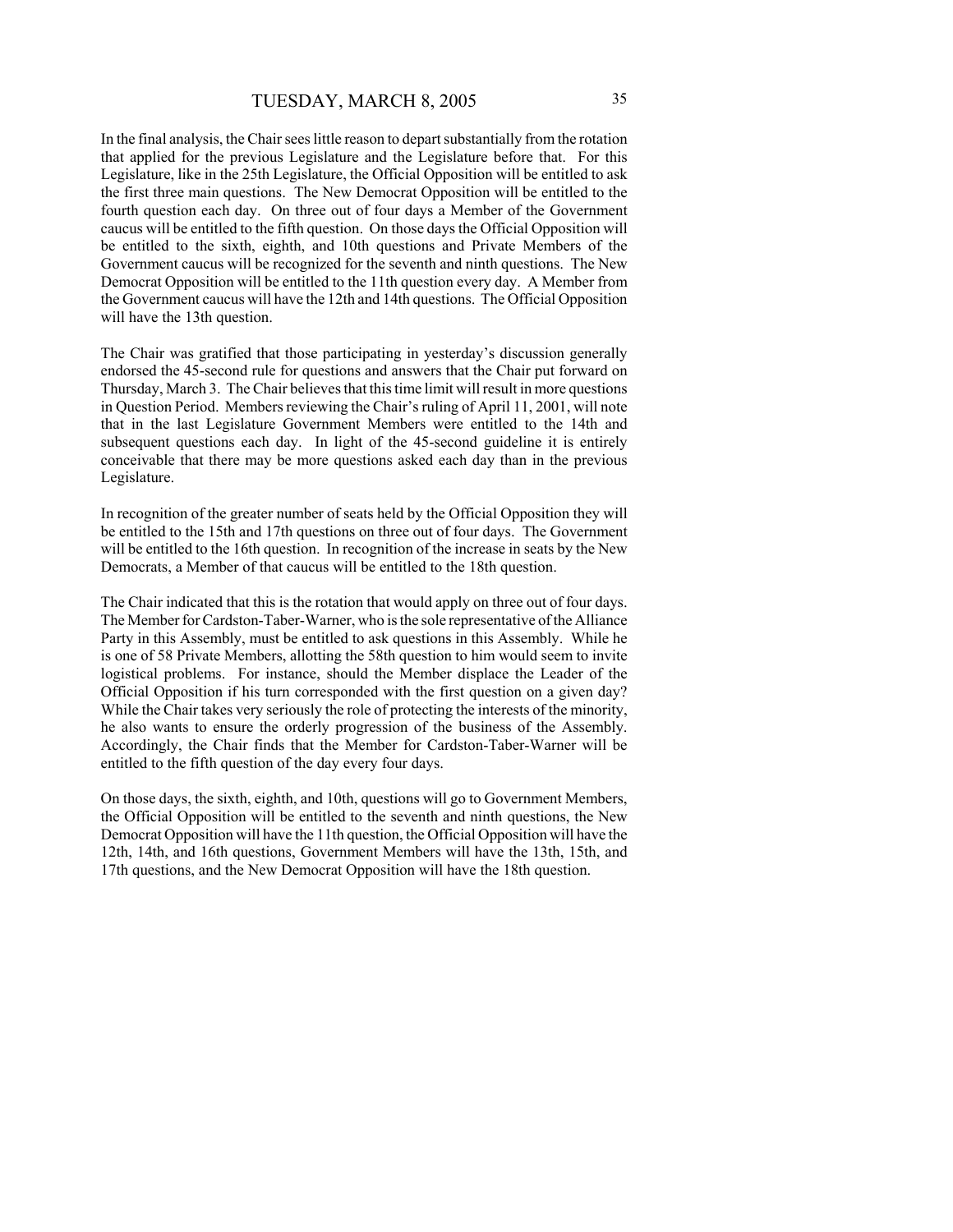# 36 TUESDAY, MARCH 8, 2005

Honourable Members, this rotation means that on most days, assuming 17 questions, the Official Opposition would have nine questions, Government Members six, and the New Democrats two. Every fourth day the Official Opposition would have eight questions, Government Members six, New Democrats two, and the Alliance Member one. If there were 15 questions asked a day, on most days the Official Opposition would have eight, Government Members five, and the New Democrats two. On the fourth day the Official Opposition would have seven questions, Government Members five, the New Democrats two, and the Alliance Member one. If there were only 13 questions asked a day, then most days the Official Opposition would have seven, Government Members four, and the New Democrats two. On the fourth day, Official Opposition Members would have one fewer question and the Alliance Member one.

In approximate percentage terms, whether there were 13, 15, or 17 questions asked a day for a week, the Official Opposition would have just over 50 percent of the questions, Government Members between 30 and 35 percent, New Democrats between 12 and 15 percent, and the Alliance Member between 1.5 and two percent.

The Chair has, as Members know, made sure that copious statistics were kept on the time allocated to the different parties within the Assembly. Based on the time spent on questions and answers in the four sessions of the 25th Legislature, with a similar rotation, the Official Opposition questions and responses accounted for between 48.4 and 53.7 percent of time spent. Government Members' questions accounted for between 28 and 34 percent and the New Democrats between approximately 17 and 18 percent.

The Chair has been advised that there may be an agreement between the House Leaders about replacing the items of business Members' Statements and Recognitions with an item called Statements. However, until the appropriate changes are made to the Standing Orders, the Chair will apply the rules that exist for Members' Statements and Recognitions. Based on the standings in the Assembly, for Recognitions over a four-week period Government Members would be entitled to 35, the Official Opposition 16, the New Democrats four, and the Alliance Member one. To remind Members, seven Members may make a one-minute statement of recognition or congratulation every Monday and Wednesday.

With respect to Members' Statements, over a seven-week period Government Members will have 35, the Official Opposition 16, the New Democrats four, and the Alliance Member one. Members' Statements are two minutes in length and there are four such statements every Tuesday and Thursday.

So starting tomorrow, Wednesday, March 9, 2005, the Members of the Government caucus will be entitled to four Recognitions, the Official Opposition two, and the New Democrats one. Rather than take any more time, the Chair will ask the Clerk's Office to contact the caucuses with respect to who will be entitled to how many Members' Statements and Recognitions on any given day in the future.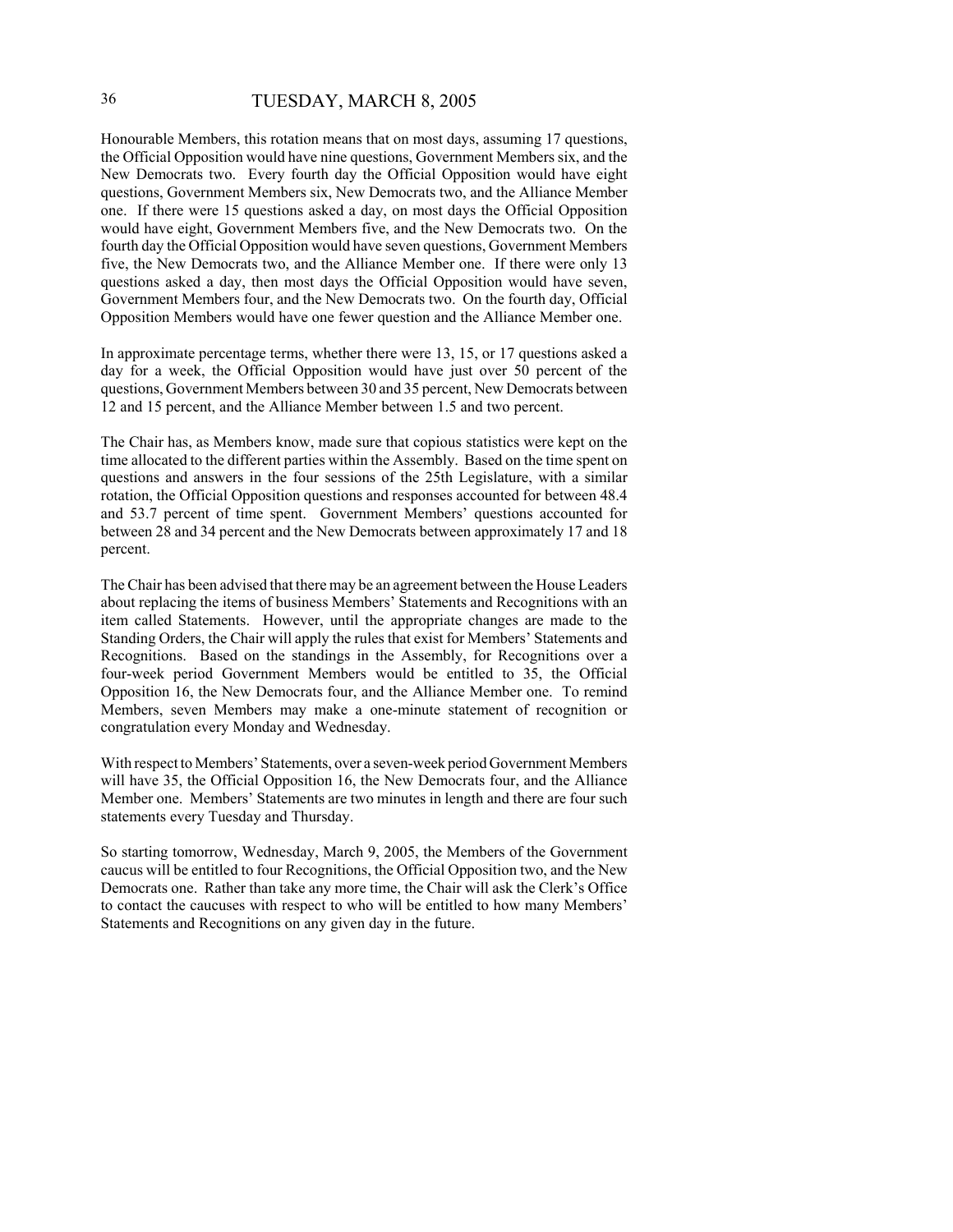In conclusion, the Chair wishes to emphasize that the general rules for Question Period noted last Thursday will continue, namely, a short preamble to main questions and no preamble to supplementary questions. The practice of providing a list to the Speaker's Office of Members who wish to ask questions will continue. Of course, should circumstances change, the Chair will revisit this allocation of questions. This ruling will take effect Wednesday, March 9, 2005. March 9 will be day 1 for the implementation of this ruling.

### **Members' Statements**

Mr. Cao, Hon. Member for Calgary-Fort, made a statement regarding the World Schools Debate Championship held in Calgary from February 9-18, 2005.

Mr. VanderBurg, Hon. Member for Whitecourt-Ste. Anne, made a statement regarding the four RCMP (Royal Canadian Mounted Police) Officers who were killed near Mayerthorpe on March 3, 2005.

Ms Blakeman, Hon. Member for Edmonton-Centre, made a statement regarding International Women's Day, March 8, 2005.

Mrs. Ady, Hon. Member for Calgary-Shaw, made a statement regarding International Women's Day, March 8, 2005.

# **Introduction of Bills (First Reading)**

Notice having been given:

- Bill 8 Personal Information Protection Amendment Act, 2005 Mr. Groeneveld
- Bill 9 Post-secondary Learning Amendment Act, 2005 Hon. Mr. Hancock
- Bill 10 Residential Tenancies Amendment Act, 2005 Mr. Strang
- Bill 12 Victims of Crime Amendment Act, 2005 Mrs. Jablonski
- Bill 13 Railway (Alberta) Amendment Act, 2005 Hon. Dr. Oberg

On motion by Hon. Mr. Hancock, Government House Leader, the following Bills were placed on the Order Paper under Government Bills and Orders:

- Bill 8 Personal Information Protection Amendment Act, 2005 Mr. Groeneveld
- Bill 10 Residential Tenancies Amendment Act, 2005 Mr. Strang
- Bill 12 Victims of Crime Amendment Act, 2005 Mrs. Jablonski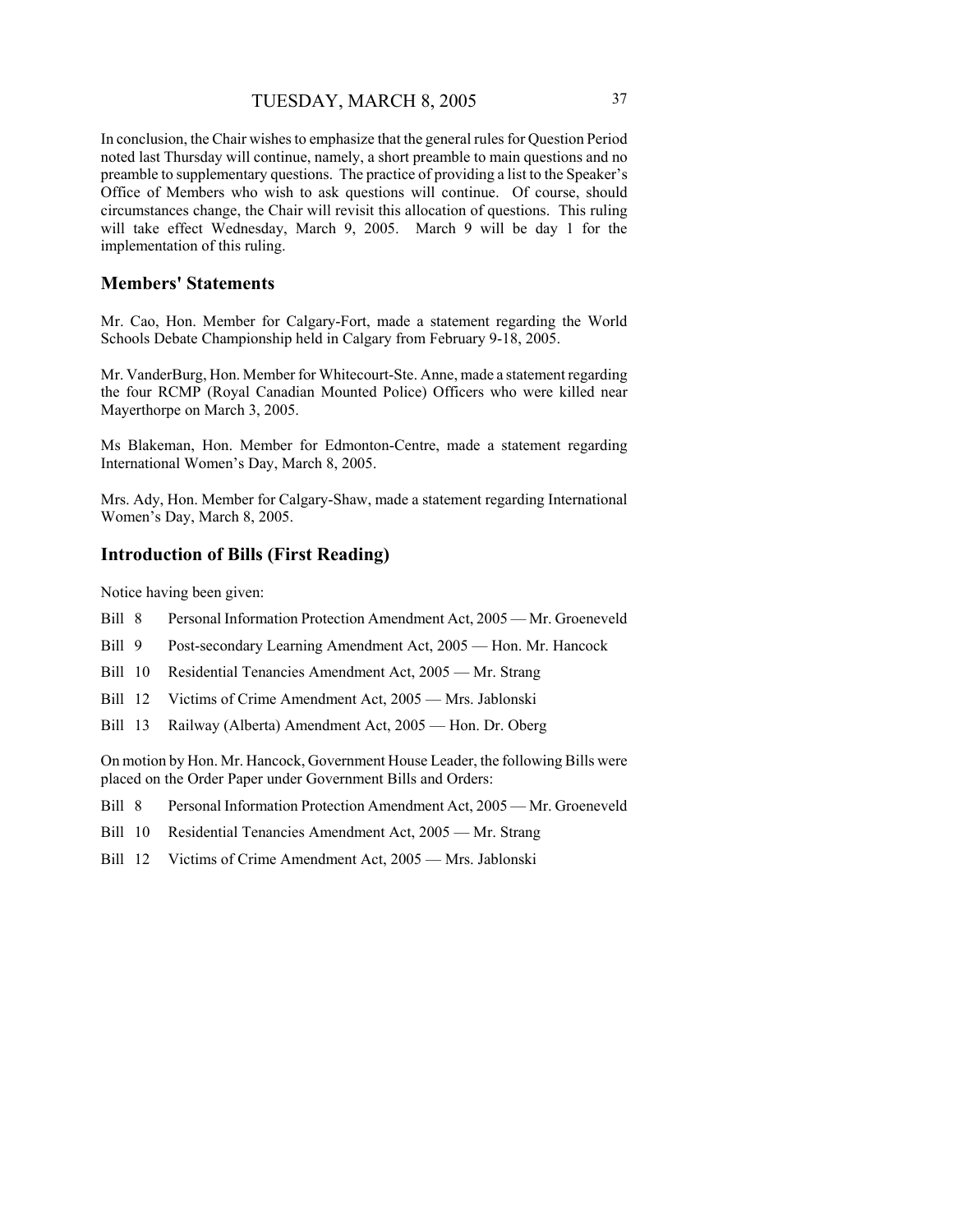# 38 TUESDAY, MARCH 8, 2005

### **Tabling Returns and Reports**

Dr. Pannu, Hon. Member for Edmonton-Strathcona:

Document dated March 8, 2005, entitled "Statement in Honour of International Women's Day" prepared by the New Democrat Opposition

Sessional Paper 30/2005

Mr. Eggen, Hon. Member for Edmonton-Calder:

Statement dated May 28, 2004, entitled "The Province's Commitment" regarding funding for ground ambulance services, prepared by the Government of Alberta Sessional Paper 31/2005

Mr. MacDonald, Hon. Member for Edmonton-Gold Bar:

E-mail message dated June 8, 2000, from Nella Cappelletto to Mark E. Haedicke regarding "Project Stanley"

Sessional Paper 32/2005

Compilation of documents entitled "Project Stanley, Summary of Transactions, 83829/44 Enron" prepared by Blake, Cassels & Graydon LLP

Sessional Paper 33/2005

Ms Blakeman, Hon. Member for Edmonton-Centre:

Resolution, undated, entitled "The Decade of Difference for Aboriginal Women in Canada, 2005-2015" prepared by the Institute for the Advancement of Aboriginal Women

Sessional Paper 34/2005

Several detailed lists of Alberta Heritage Fund investments and their respective values as at March 31, 2004

Sessional Paper 35/2005

Mr. Miller, Hon. Member for Edmonton-Rutherford:

Letter dated February 28, 2005, from Mr. Miller, Hon. Member for Edmonton-Rutherford, to Hon. Mrs. McClellan, Minister of Finance, requesting a copy of the AIRB's (Automobile Insurance Rate Board) recent review of Alberta's automobile insurance premiums

Sessional Paper 36/2005

Hon. Mr. Kowalski, Speaker of the Legislative Assembly:

Document dated March 8, 2005, entitled "Speaker's Ruling on the Operation of Question Period for the 26th Legislature"

Sessional Paper 37/2005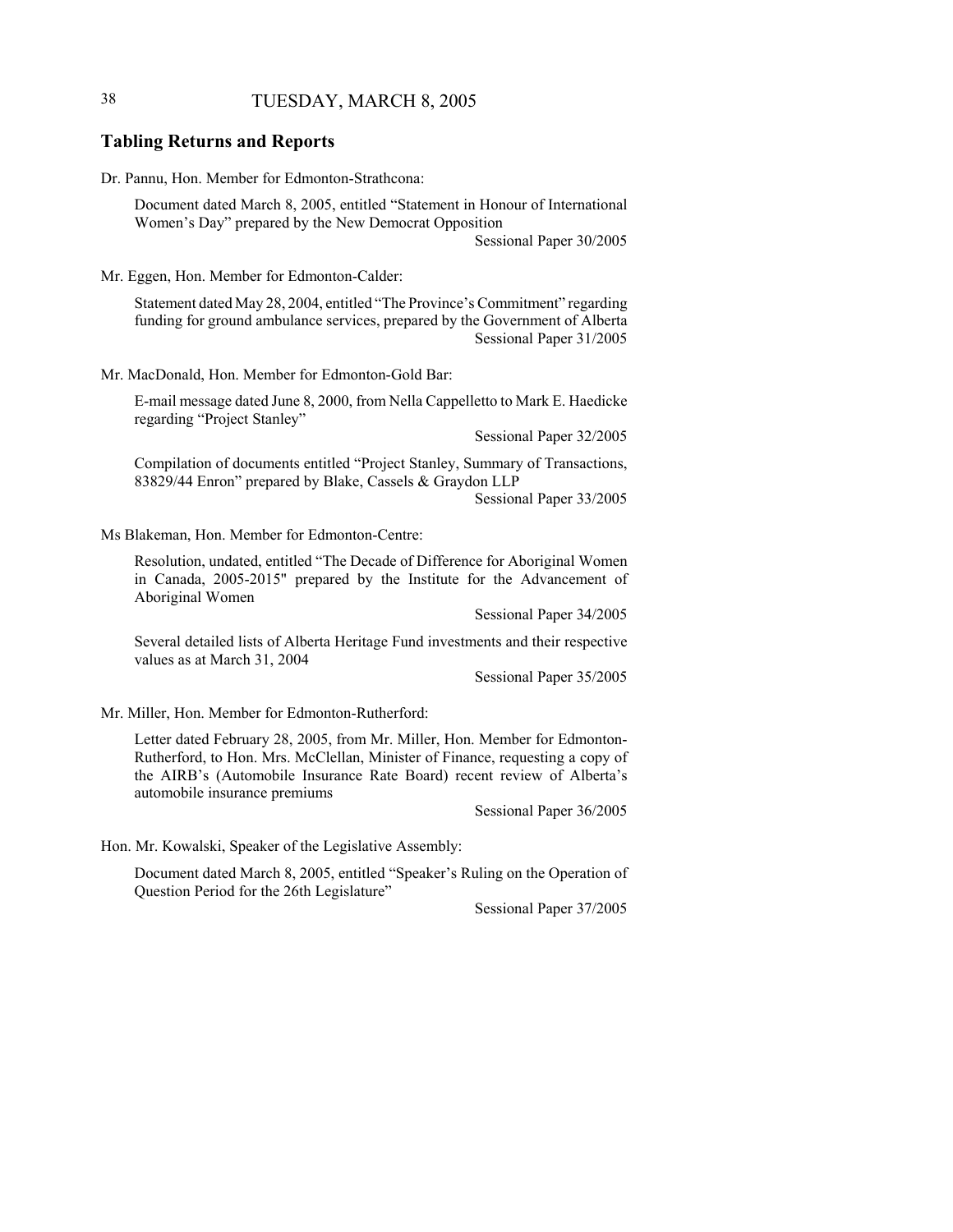# **Tablings to the Clerk** Clerk of the Assembly on behalf of Hon. Mrs. McClellan, Minister of Finance, pursuant to the Government Accountability Act, cG-7, s10: Government of Alberta 2003-04 Annual Report Sessional Paper 38/2005 Clerk of the Assembly, pursuant to the Legislative Assembly Act, cL-9, s45 and the Government Accountability Act, cG-7, s14 on behalf of: Hon. Ms Calahasen, Minister of Aboriginal Affairs and Northern Development: 2003-2004 Annual Report, Aboriginal Affairs and Northern Development Sessional Paper 39/2005 Hon. Mr. Horner, Minister of Agriculture, Food and Rural Development: Alberta Agriculture, Food and Rural Development, Annual Report 2003-2004 Sessional Paper 40/2005 Hon. Mrs. Forsyth, Minister of Children's Services: Alberta Children's Services, Annual Report 2003-2004 Sessional Paper 41/2005 Hon. Mr. Mar, Minister of Community Development: Annual Report, Community Development, for the Fiscal Year Ended March 31, 2004 Sessional Paper 42/2005 Hon. Mr. Dunford, Minister of Economic Development: Alberta Economic Development, 2003-2004 Annual Report Sessional Paper 43/2005 Hon. Mr. Melchin, Minister of Energy: Alberta Ministry of Energy, 2003-2004 Annual Report Sessional Paper 44/2005 Hon. Mr. Boutilier, Minister of Environment: Ministry of Environment, 2003-2004 Annual Report Sessional Paper 45/2005 Hon. Mr. Klein, Premier: Executive Council, Annual Report 2003-2004 Sessional Paper 46/2005 Hon. Mrs. McClellan, Minister of Finance: Alberta Finance, 2003-2004 Annual Report

Sessional Paper 47/2005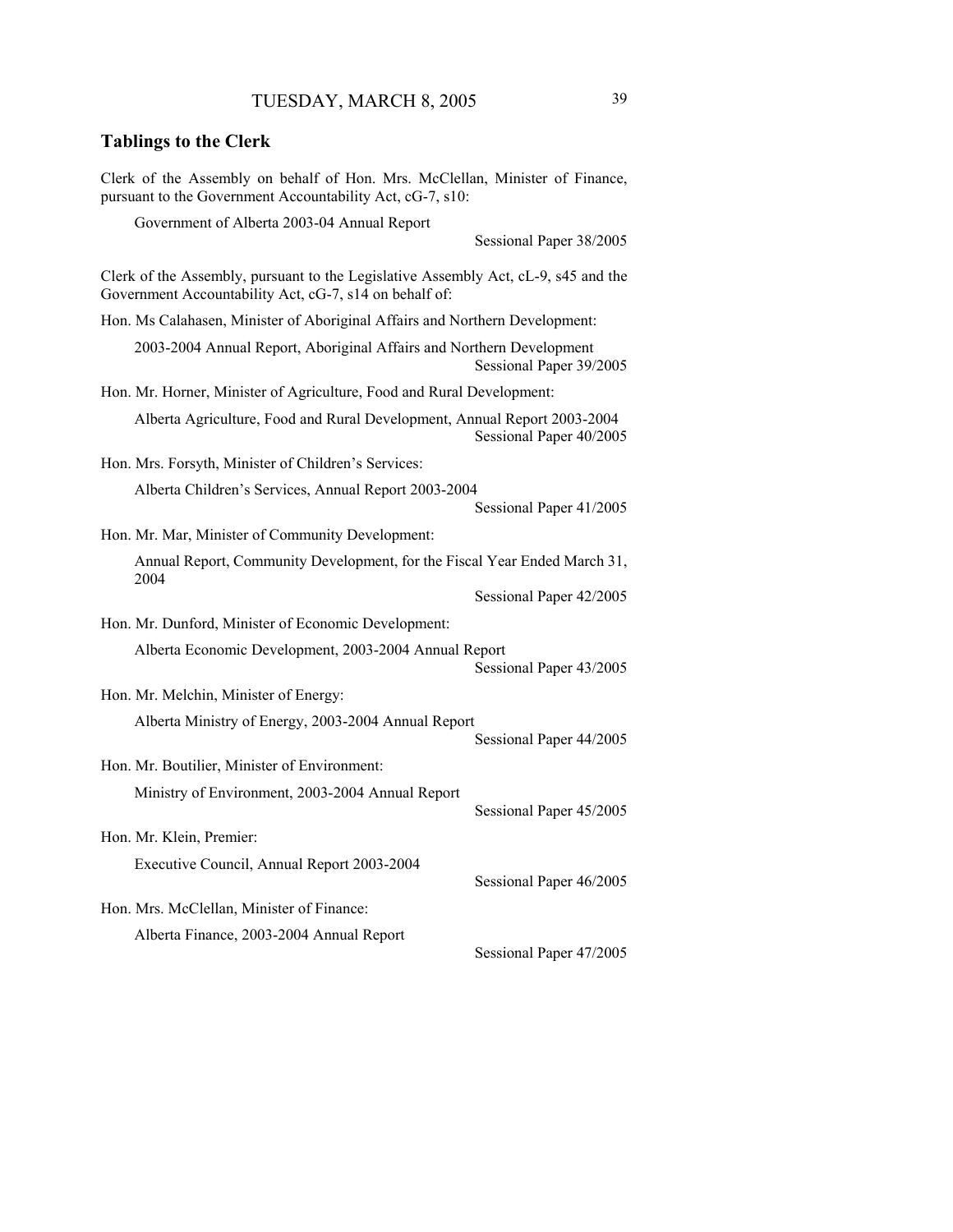# 40 TUESDAY, MARCH 8, 2005

| Hon. Mr. Graydon, Minister of Gaming:                                                                   |  |
|---------------------------------------------------------------------------------------------------------|--|
| Alberta Gaming, 2003-2004 Annual Report                                                                 |  |
| Sessional Paper 48/2005                                                                                 |  |
| Hon. Mr. Lund, Minister of Government Services:                                                         |  |
| Annual Report, Alberta Government Services, 2003-2004<br>Sessional Paper 49/2005                        |  |
| Hon. Ms Evans, Minister of Health and Wellness:                                                         |  |
| Alberta Ministry of Health and Wellness, Annual Report 2003/2004, Section I<br>Sessional Paper 50/2005  |  |
| Alberta Ministry of Health and Wellness, Annual Report 2003/2004, Section II<br>Sessional Paper 51/2005 |  |
| Hon. Mr. Cardinal, Minister of Human Resources and Employment:                                          |  |
| Human Resources and Employment, Ministry Annual Report, 2003/2004<br>Sessional Paper 52/2005            |  |
| Hon. Dr. Oberg, Minister of Infrastructure and Transportation:                                          |  |
| Alberta Infrastructure, Annual Report, 2003-2004                                                        |  |
| Sessional Paper 53/2005                                                                                 |  |
| Alberta Transportation, Annual Report 2003-2004<br>Sessional Paper 54/2005                              |  |
| Hon. Mr. Doerksen, Minister of Innovation and Science:                                                  |  |
| Minister of Innovation and Coisness, Annual Denort, 2002, 2004 (includes Alberto                        |  |

Ministry of Innovation and Science, Annual Report, 2003-2004 (includes Alberta Science and Research Authority, Alberta Research Council Inc., Alberta Informatics Circle of Research Excellence Inc., Alberta Heritage Foundation for Medical Research, and Alberta Heritage Foundation for Science and Engineering Research)

Sessional Paper 55/2005

Hon. Mr. Stelmach, Minister of International and Intergovernmental Relations:

Government of Alberta Ministry of International and Intergovernmental Relations, 31st Annual Report for the Fiscal Year April 1, 2003 - March 31, 2004 Sessional Paper 56/2005

Hon. Mr. Stevens, Minister of Justice and Attorney General:

Alberta Justice, Annual Report, 2003/04

Sessional Paper 57/2005

Hon. Mr. Zwozdesky, Minister of Education and Hon. Mr. Hancock, Minister of Advanced Education:

Alberta Learning, Annual Report 2003/2004

Sessional Paper 58/2005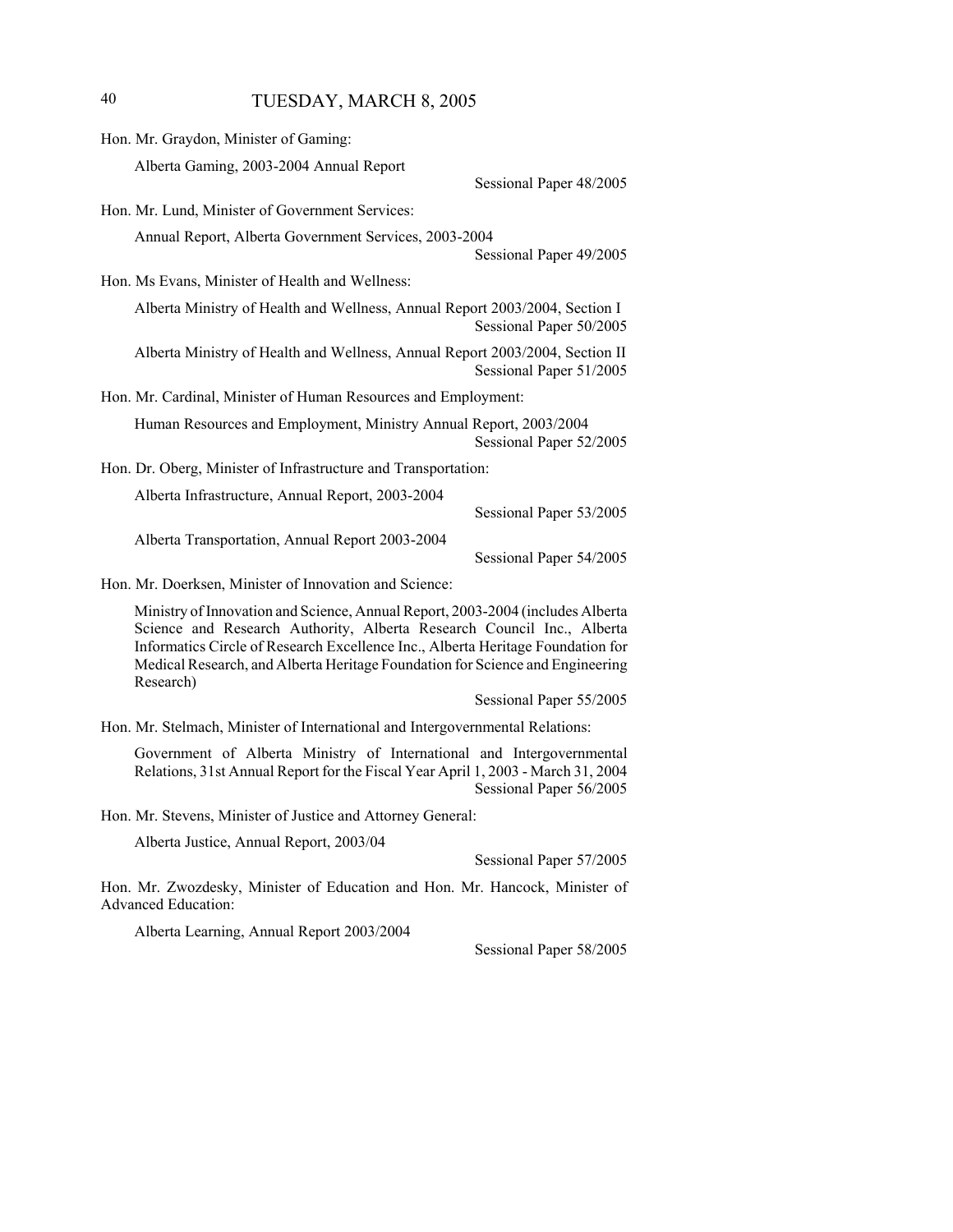| Hon. Mr. Renner, Minister of Municipal Affairs:                                                                                                                                                 |                         |
|-------------------------------------------------------------------------------------------------------------------------------------------------------------------------------------------------|-------------------------|
| Alberta Municipal Affairs, 2003-2004 Annual Report                                                                                                                                              |                         |
|                                                                                                                                                                                                 | Sessional Paper 59/2005 |
| Hon. Mrs. McClellan, Minister of Finance:                                                                                                                                                       |                         |
| Alberta Revenue Annual Report for the Fiscal Year Ended March 31, 2004                                                                                                                          | Sessional Paper 60/2005 |
| Hon. Mrs. Fritz, Minister of Seniors and Community Supports:                                                                                                                                    |                         |
| Alberta Seniors 2003-2004 Annual Report                                                                                                                                                         |                         |
|                                                                                                                                                                                                 | Sessional Paper 61/2005 |
| Hon. Mr. Cenaiko, Solicitor General:                                                                                                                                                            |                         |
| Alberta Solicitor General, Annual Report 2003-2004                                                                                                                                              |                         |
|                                                                                                                                                                                                 | Sessional Paper 62/2005 |
| Hon. Mr. Coutts, Minister of Sustainable Resource Development:                                                                                                                                  |                         |
| Ministry of Sustainable Resource Development, Annual Report 2003-2004                                                                                                                           | Sessional Paper 63/2005 |
| Clerk of the Assembly on behalf of Hon. Mrs. McClellan, Minister of Finance,<br>pursuant to the Conflicts of Interest Act, cC-23, s16(5) and the Legislative Assembly<br>Act, cL-9, s37(4):     |                         |
| Report of Selected Payments to Members and Former Members of the Legislative<br>Assembly and Persons Directly Associated with Members of the Legislative<br>Assembly, Year Ended March 31, 2004 |                         |
|                                                                                                                                                                                                 | Sessional Paper 64/2005 |
| Clerk of the Assembly on behalf of Hon. Mrs. McClellan, Minister of Finance:                                                                                                                    |                         |
| Report entitled "General Revenue Fund, Details of Grants, Supplies and Services,<br>Capital Assets and Other, by Payee for the Year Ended March 31, 2004"<br>Sessional Paper 65/2005            |                         |
| Clerk of the Assembly on behalf of Hon. Mr. Horner, Minister of Agriculture, Food and<br>Rural Development, pursuant to the Agriculture Financial Services Act, cA-12, s15:                     |                         |
| Agriculture Financial Services Corporation, Annual Report 2003-2004                                                                                                                             | Sessional Paper 66/2005 |

Clerk of the Assembly on behalf of Hon. Mrs. McClellan, Minister of Finance, pursuant to the Alberta Capital Finance Authority Act, cA-14.5, s30:

Alberta Capital Finance Authority, 2004 Annual Report

Sessional Paper 67/2005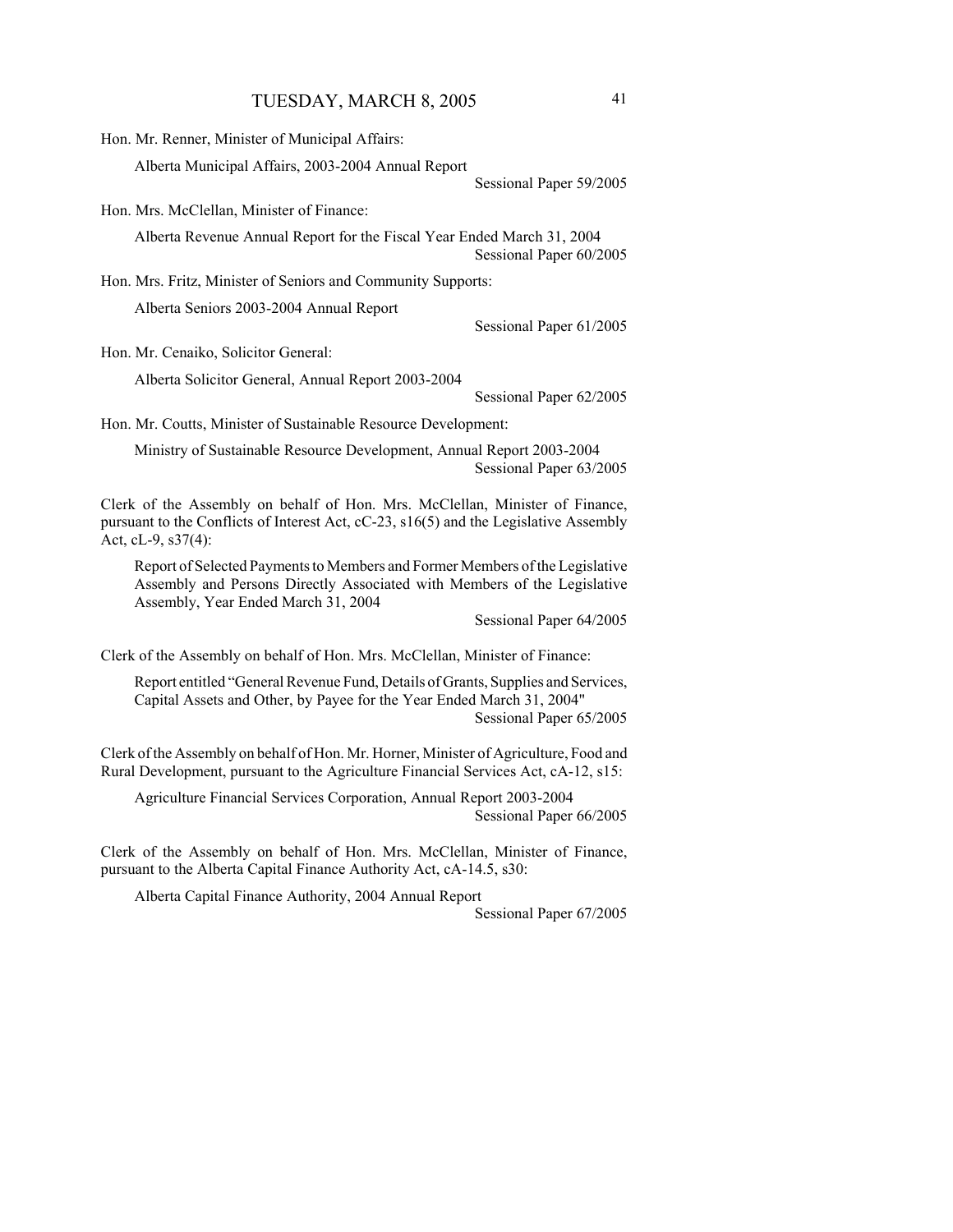Clerk of the Assembly on behalf of Mr. Liepert, Chair, Alberta Heritage Savings Trust Fund Committee:

Annual Report 2004, Alberta Heritage Savings Trust Fund, for the year ended March 31, 2004

Sessional Paper 68/2005

Clerk of the Assembly on behalf of Hon. Mrs. McClellan, Minister of Finance, pursuant to the Insurance Act, cI-3, s655(2):

Alberta Automobile Insurance Board, Annual Report for Year Ending December 31, 2003

Sessional Paper 69/2005

Clerk of the Assembly on behalf of Hon. Mrs. McClellan, Minister of Finance, pursuant to the Government Accountability Act, cG-7, s(8(1):

Budget 2004, 2004-2005 Quarterly Budget Report, Q1 Fiscal Update Sessional Paper 70/2005

Budget 2004, 2004-2005 Quarterly Budget Report, Q1 Activity Report Sessional Paper 71/2005

Budget 2004, 2004-2005 Quarterly Budget Report, Q2 Fiscal Update Sessional Paper 72/2005

Budget 2004, 2004-2005 Quarterly Budget Report, Q2 Activity Report Sessional Paper 73/2005

Clerk of the Assembly on behalf of Hon. Mrs. McClellan, Minister of Finance, pursuant to the Members of the Legislative Assembly Pension Plan Act, cM-12, s4:

Members of the Legislative Assembly Pension Plan, Annual Report for the fiscal year ended March 31, 2001

Sessional Paper 74/2005

Members of the Legislative Assembly Pension Plan, Annual Report for the fiscal year ended March 31, 2002

Sessional Paper 75/2005

Members of the Legislative Assembly Pension Plan, Annual Report for the fiscal year ended March 31, 2003

Sessional Paper 76/2005

Members of the Legislative Assembly Pension Plan, Annual Report for the fiscal year ended March 31, 2004

Sessional Paper 77/2005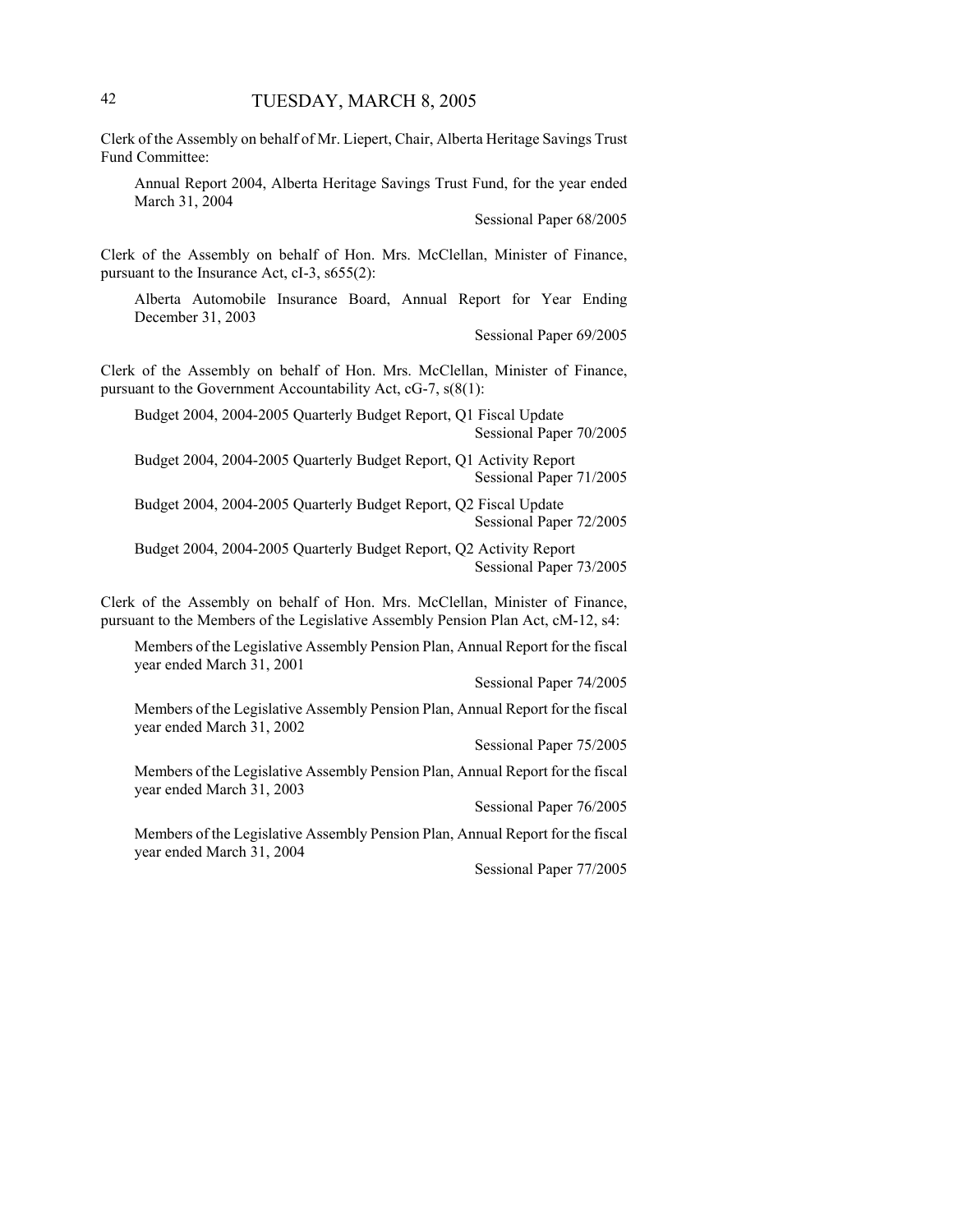Clerk of the Assembly on behalf of Hon. Mrs. McClellan, Minister of Finance:

Alberta Treasury Branch Financial, Annual Report 2004

#### Sessional Paper 78/2005

Credit Union Deposit Guarantee Corporation, 2003 Annual Report Sessional Paper 79/2005

Provincial Judges and Masters in Chambers Pension Plan, Annual Report for the fiscal year ended March 31, 2001

Sessional Paper 80/2005

Provincial Judges and Masters in Chambers (Registered and Unregistered) Pension Plans, Annual Report for the fiscal year ended March 31, 2002 Sessional Paper 81/2005

Provincial Judges and Masters in Chambers (Registered and Unregistered) Pension Plans, Annual Report for the fiscal year ended March 31, 2003 Sessional Paper 82/2005

Clerk of the Assembly on behalf of Mr. Liepert, Chair, Alberta Heritage Savings Trust Fund Committee:

2004-05 First Quarter Update, Alberta Heritage Savings Trust Fund, for the three months ended June 30, 2004

Sessional Paper 83/2005

2004-05 Second Quarter Update, Alberta Heritage Savings Trust Fund, for the six months ended September 30, 2004

Sessional Paper 84/2005

# **ORDERS OF THE DAY**

### **Message From His Honour the Honourable the Lieutenant Governor**

Hon. Mrs. McClellan, Minister of Finance, delivered a Message from His Honour the Honourable the Lieutenant Governor.

The Speaker read the Message to the Assembly (Members standing).

The Minister of Finance tabled the following budget-related documents, pursuant to the Government Accountability Act, cG-7, s8(1):

2004-05 Supplementary Estimates General Revenue Fund and Lottery Fund Sessional Paper 85/2005

Budget 2004, 2004-2005 Quarterly Budget Report, Q3 Fiscal Update Sessional Paper 86/2005

Budget 2004, 2004-2005 Quarterly Budget Report, Q3 Activity Report Sessional Paper 87/2005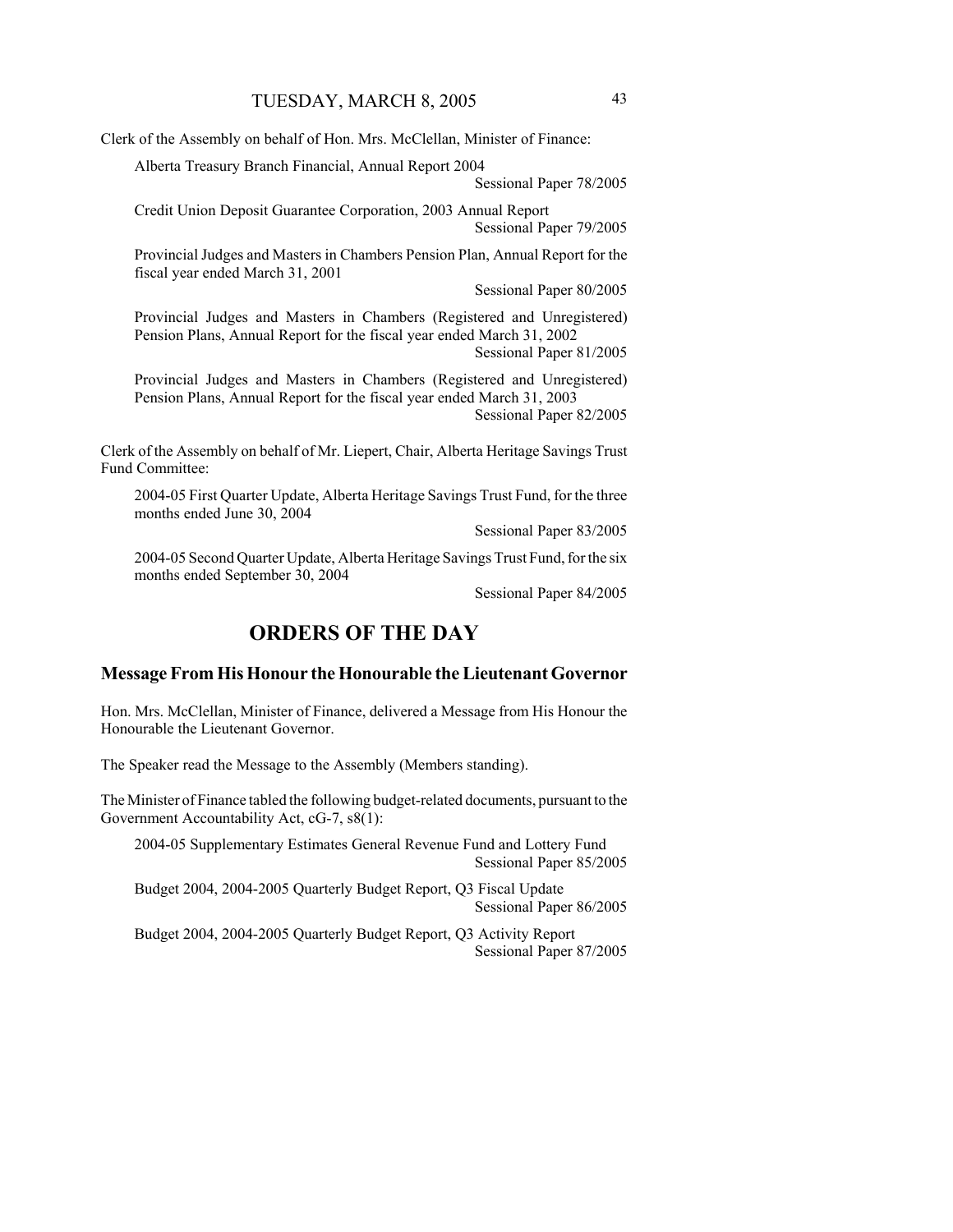# 44 TUESDAY, MARCH 8, 2005

Hon. Mrs. McClellan, Minister of Finance, then tabled the following budget-related document, on behalf of Mr. Liepert, Chair, Alberta Heritage Savings Trust Fund Committee:

Alberta Heritage Savings Trust Fund, 2004-05 Third Quarter Update for the nine months ended December 31, 2004

Sessional Paper 88/2005

### **Government Motions**

**8.** Moved by Hon. Mrs. McClellan:

Be it resolved that the Message from His Honour, the Honourable the Lieutenant Governor, the 2004-05 Supplementary Estimates for the General Revenue Fund and Lottery Fund, and all matters connected therewith, be referred to Committee of Supply.

The question being put, the motion was agreed to.

**9.** Moved by Hon. Mrs. McClellan:

Be it resolved that pursuant to Standing Order 58(9), the number of days that Committee of Supply will be called to consider the 2004-05 Supplementary Estimates for the General Revenue Fund and Lottery Fund shall be two days.

The question being put, the motion was agreed to.

### **Consideration of His Honour the Lieutenant Governor's Speech** (Day 2)

Moved by Mr. Lukaszuk and seconded by Mrs. Ady:

That an humble address be presented to His Honour the Lieutenant Governor as follows:

To His Honour the Honourable Norman L. Kwong, CM, AOE, the Lieutenant Governor of the Province of Alberta:

We, Her Majesty's most dutiful and loyal subjects, the Legislative Assembly, now assembled, beg leave to thank Your Honour for the gracious speech Your Honour has been pleased to address to us at the opening of the present session.

A debate followed.

Mr. Liepert moved adjournment of the debate, which was agreed to.

# **Adjournment**

On motion by Hon. Mr. Stevens, Deputy Government House Leader, that it be called 5:30 p.m., the Assembly adjourned at 4:28 p.m. until 8:00 p.m.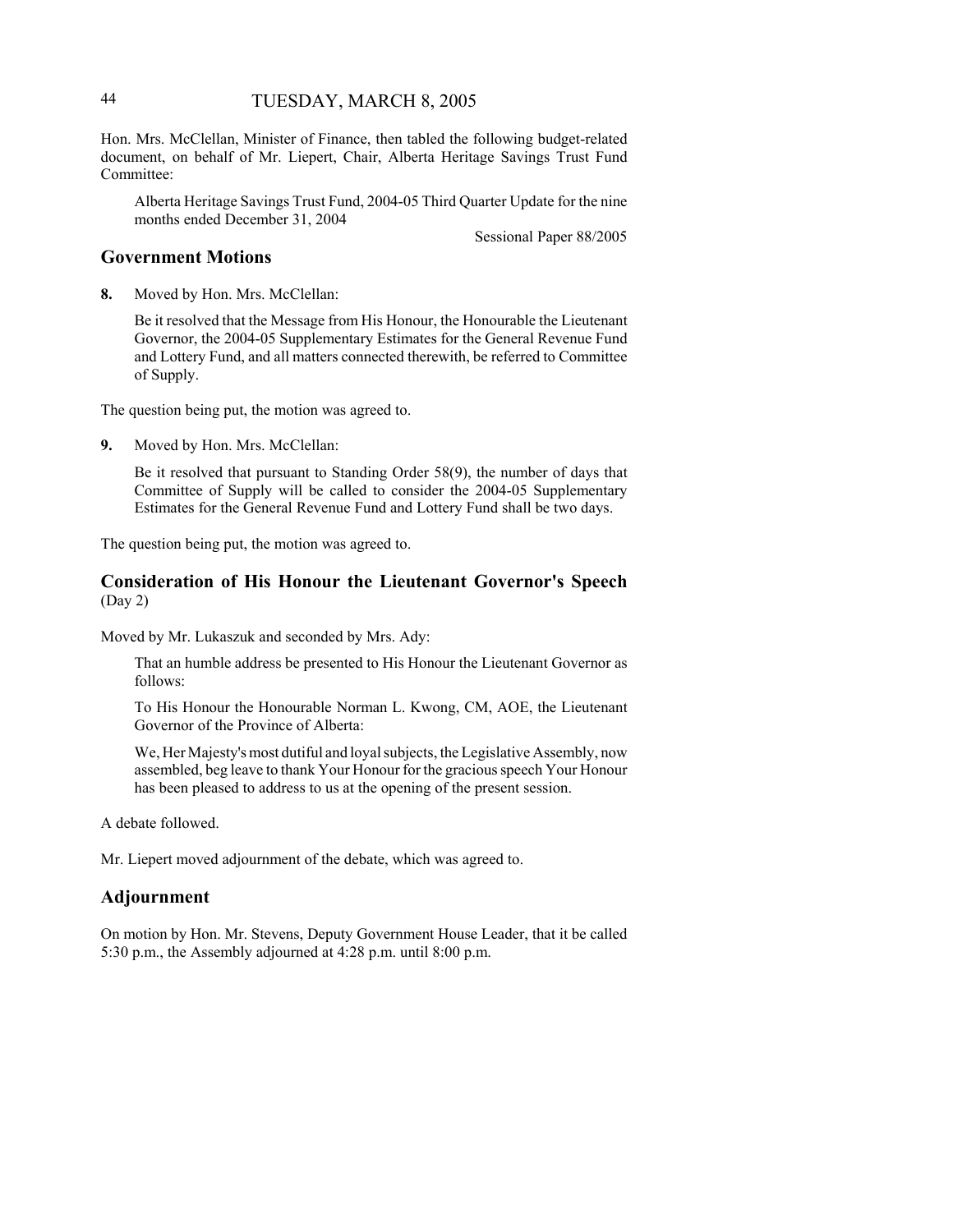#### TUESDAY, MARCH 8, 2005 — 8:00 P.M.

### **Government Motions**

**12.** Oral notice having been given Monday, March 7, 2005, Hon. Mr. Stevens moved the following motion on behalf of Hon. Mr. Cenaiko:

Be it resolved that, when the Assembly adjourns at the regular hour on Wednesday, March 9, 2005, it shall stand adjourned until 1:30 p.m., Monday, March 14, 2005, to permit Members' attendance at Thursday's memorial service for the deaths last Thursday of the four RCMP (Royal Canadian Mounted Police) Officers in Mayerthorpe.

The question being put, the motion was agreed to.

**11.** Moved by Hon. Mr. Stevens:

Be it resolved that:

1. A Select Special Conflicts of Interest Act Review Committee of the Legislative Assembly of Alberta be appointed to review the Conflicts of Interest Act as provided in section 48 of that Act, consisting of the following Members, namely:

| Brown (Chair)          | Lukaszuk                  | Oberle  |
|------------------------|---------------------------|---------|
| Shariff (Deputy Chair) | Martin                    | Pastoor |
| DeLong                 | Miller (Edmonton-Glenora) | Rogers  |
| Groeneveld             | Morton                    |         |

- 2. The Chair and Members of the Committee shall be paid in accordance with the schedule of Category "A" Committees provided in the most recent Members' Services Committee Allowances Order.
- 3. Reasonable disbursements by the Committee for advertising, staff assistance, equipment and supplies, rent, travel, and other expenditures necessary for the effective conduct of its responsibilities shall be paid, subject to the approval of the Chair.
- 4. In carrying out its duties, the Committee may travel throughout Alberta and undertake a process of consultation with all interested Albertans.
- 5. In carrying out its responsibilities, the Committee may, with the concurrence of the head of the Department, utilize the services of the public service employed in that Department or the staff employed by the Assembly or the Office of the Ethics Commissioner.
- 6. The Committee may, without leave of the Assembly, sit during a period when the Assembly is adjourned.
- 7. The Committee must submit its report, including any proposed amendments to the Act, within one year after commencing its review.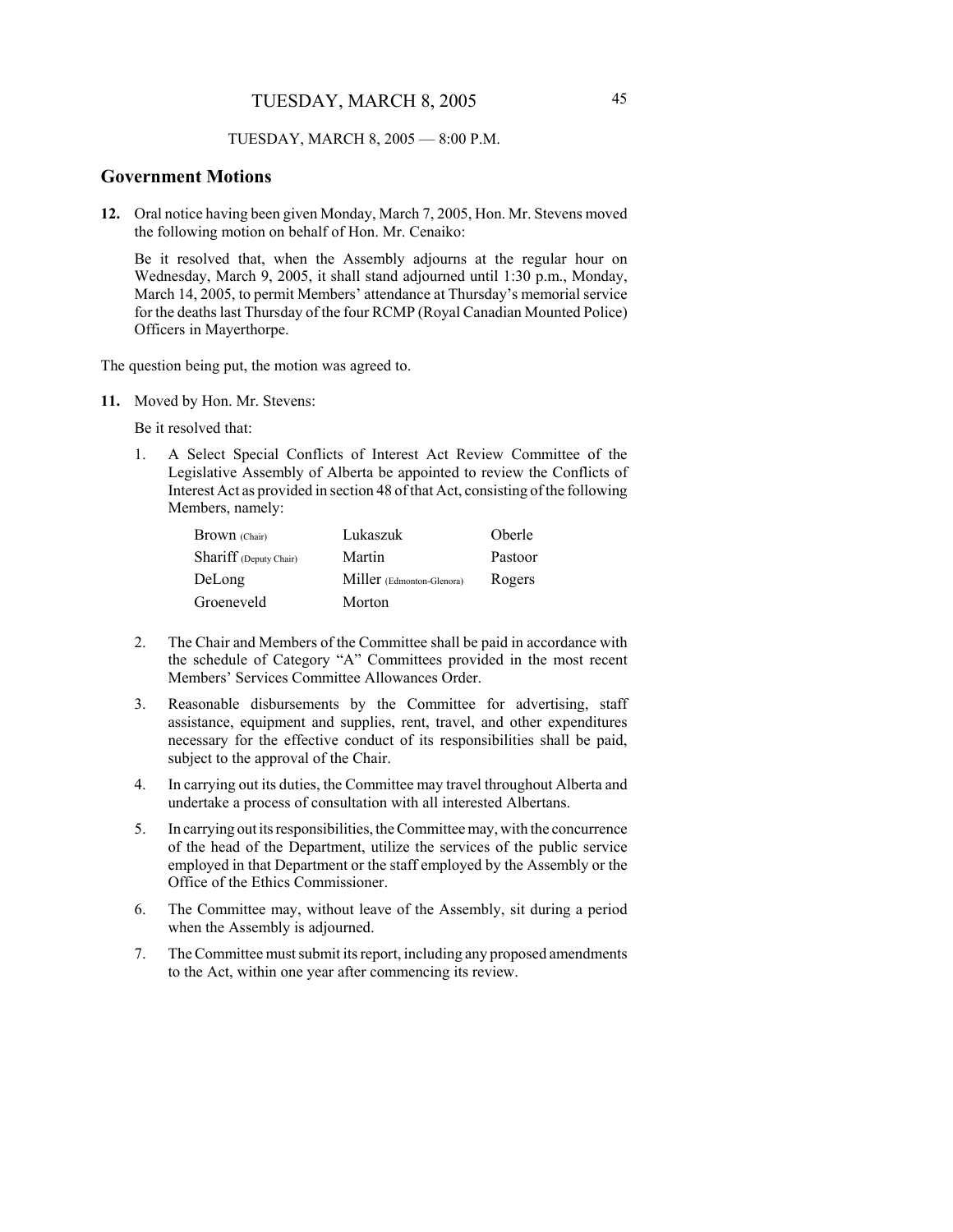# 46 TUESDAY, MARCH 8, 2005

8. When its work has been completed, the Committee must report to the Assembly if it is sitting. During a period when the Assembly is adjourned, the Committee may release its report by depositing a copy with the Clerk and forwarding a copy to each Member of the Assembly.

A debate followed.

The question being put, the motion was agreed to.

**10.** Moved by Hon. Mr. Stevens on behalf of Hon. Mr. Hancock:

Be it resolved that the report entitled "Coverage of Members of the Legislative Assembly of Alberta, Risk Management Fund, Cambridge Strategies Inc., 2001," tabled in the Assembly on Thursday, March 3, 2005, be referred to the Special Standing Committee on Members' Services.

A debate followed.

The question being put, the motion was agreed to.

# **Consideration of His Honour the Lieutenant Governor's Speech** (Day 2)

Moved by Mr. Lukaszuk and seconded by Mrs. Ady:

That an humble address be presented to His Honour the Lieutenant Governor as follows:

To His Honour the Honourable Norman L. Kwong, CM, AOE, Lieutenant Governor of the Province of Alberta:

We, Her Majesty's most dutiful and loyal subjects, the Legislative Assembly, now assembled, beg leave to thank Your Honour for the gracious speech Your Honour has been pleased to address to us at the opening of the present session.

A debate followed.

Mr. Oberle moved adjournment of the debate, which was agreed to.

### **Adjournment**

On motion by Hon. Mr. Stevens, Deputy Government House Leader, the Assembly adjourned at 9:45 p.m. until Wednesday, March 9, 2005, at 1:30 p.m.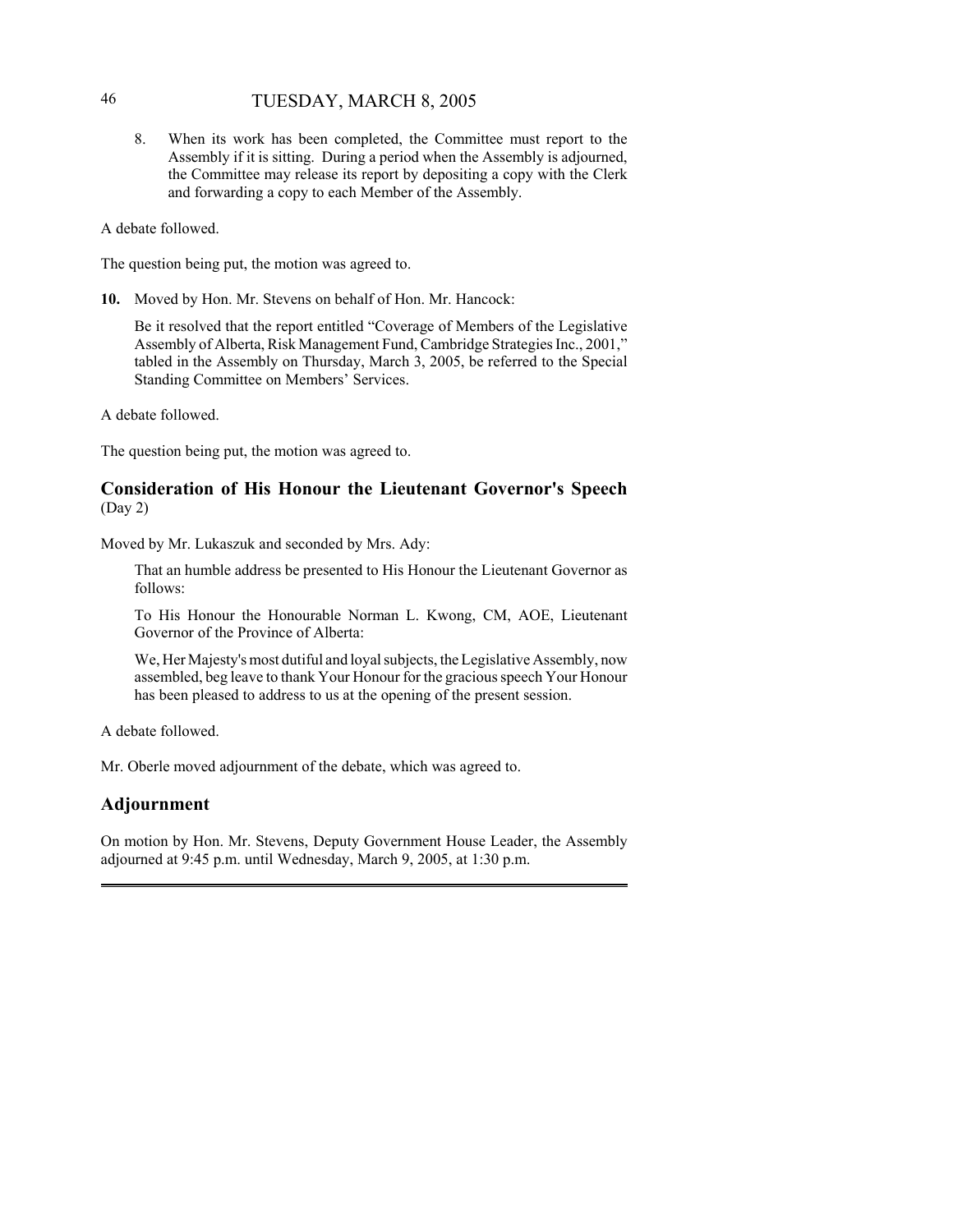# Wednesday, March 9, 2005

The Speaker took the Chair at 1:30 p.m.

### **Speaker's Comment**

The Speaker commented that in March 1941 the Legislative Assembly, under the leadership of Premier William Aberhart, amended the provincial School Act making it illegal not to salute the Union Jack.

### **Recognitions**

Mr. Johnson, Hon. Member for Wetaskiwin-Camrose: Youth Science Month, March 2005

Rev. Abbott, Hon. Member for Drayton Valley-Calmar: Western Canadian Blind Curling Championship hosted by the Calmar Lions Club

Mr. Rogers, Hon. Member for Leduc-Beaumont-Devon: Ken Flescher of Devon, Provincial Masters' Curling Champion

Mr. Johnston, Hon. Member for Calgary-Hays: British Commonwealth Air Crew Memorial unveiled on September 3, 2004 in Calgary

Mrs. Mather, Hon. Member for Edmonton-Mill Woods: Youth shelters and the Edmonton Youth Emergency Shelter Society

Mr. Bonko, Hon. Member for Edmonton-Decore: Ukrainians and the democratic process in Ukraine

Dr. Pannu, Hon. Member for Edmonton-Strathcona: International Women's Day, March 8, 2005

### **Notices of Motions**

Pursuant to Standing Order 34(2)(a), Hon. Mr. Zwozdesky, Deputy Government House Leader, gave oral notice of the following Written Questions and Motions for Returns to be dealt with Monday, March 14, 2005:

Written Questions: Stand and retain their places.

Motions for Returns: Stand and retain their places.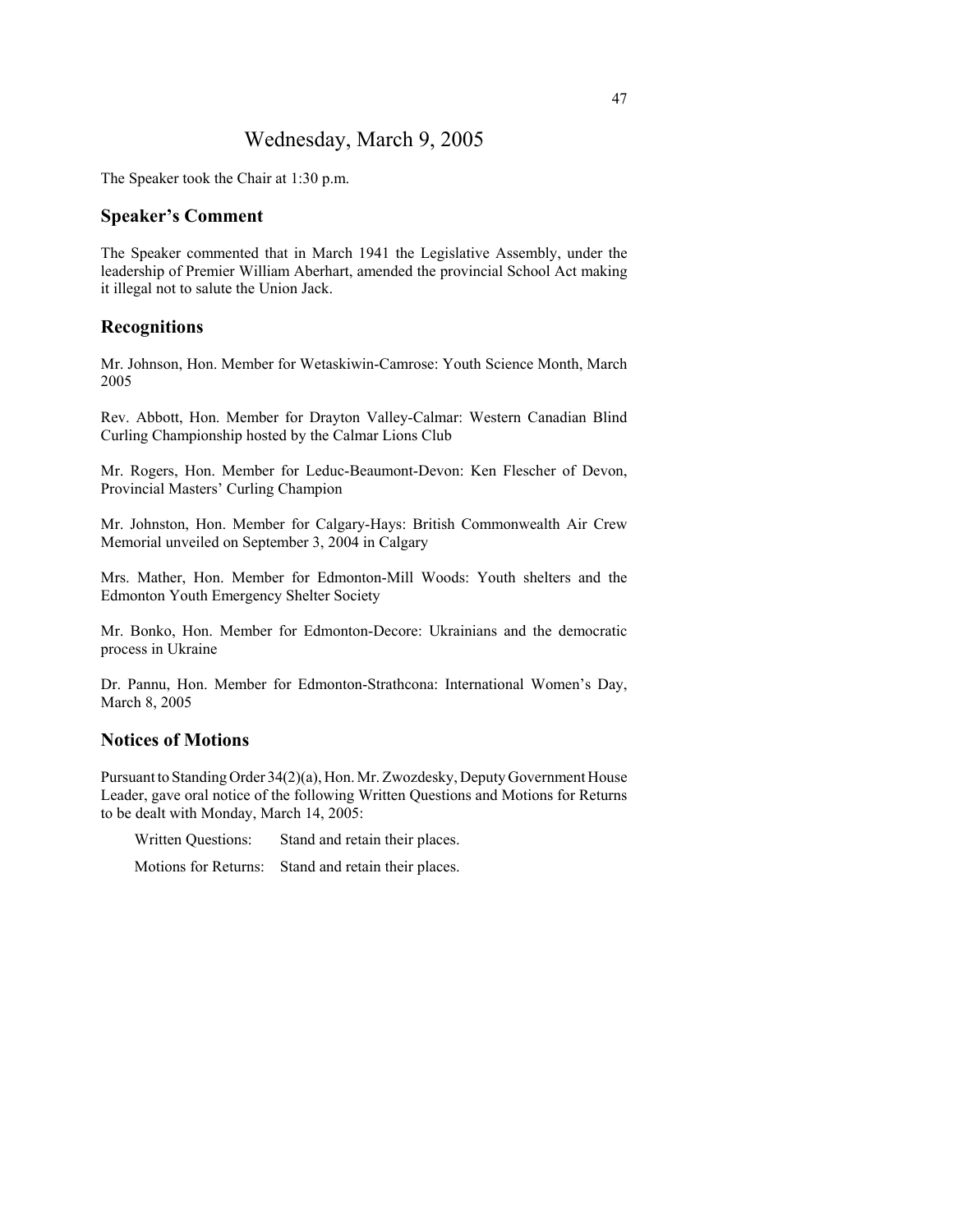# 48 WEDNESDAY, MARCH 9, 2005

# **Introduction of Bills (First Reading)**

Notice having been given:

- Bill 14 Student Financial Assistance Amendment Act, 2005 Hon. Mr. Hancock
- Bill 15 Workers' Compensation Amendment Act, 2005 Mr. Webber
- Bill 16 Business Corporations Amendment Act, 2005 Dr. Brown
- Bill 17 Agrology Profession Act Mr. Danyluk
- Bill 18 Alberta Order of Excellence Amendment Act, 2005 Mr. Rogers
- Bill 20 Alberta Personal Income Tax Amendment Act, 2005 Mr. Ducharme

On motion by Hon. Mr. Hancock, Government House Leader, the following Bills were placed on the Order Paper under Government Bills and Orders:

- Bill 15 Workers' Compensation Amendment Act, 2005 Mr. Webber
- Bill 16 Business Corporations Amendment Act, 2005 Dr. Brown
- Bill 17 Agrology Profession Act Mr. Danyluk
- Bill 18 Alberta Order of Excellence Amendment Act, 2005 Mr. Rogers
- Bill 20 Alberta Personal Income Tax Amendment Act, 2005 Mr. Ducharme

# **Tabling Returns and Reports**

Hon. Ms Evans, Minister of Health and Wellness, pursuant to the Regional Health Authorities Act, cR-10, s14(3):

| Chinook Health Region Annual Report 2003-2004                       |                         |
|---------------------------------------------------------------------|-------------------------|
|                                                                     | Sessional Paper 89/2005 |
| Palliser Health Region, Annual Report 2003-2004                     |                         |
|                                                                     | Sessional Paper 90/2005 |
| Calgary Health Region, 2003-2004 Annual Report                      |                         |
|                                                                     | Sessional Paper 91/2005 |
| David Thompson Health Region, Annual Report April 2003 - March 2004 |                         |
|                                                                     | Sessional Paper 92/2005 |
| East Central Health, Annual Report 2003-2004                        |                         |
|                                                                     | Sessional Paper 93/2005 |
|                                                                     |                         |

Hon. Ms Evans, Minister of Health and Wellness, pursuant to the Pharmaceutical Profession Act, cP-12, s7(4):

Alberta College of Pharmacists, Annual Report 2003/2004

Sessional Paper 94/2005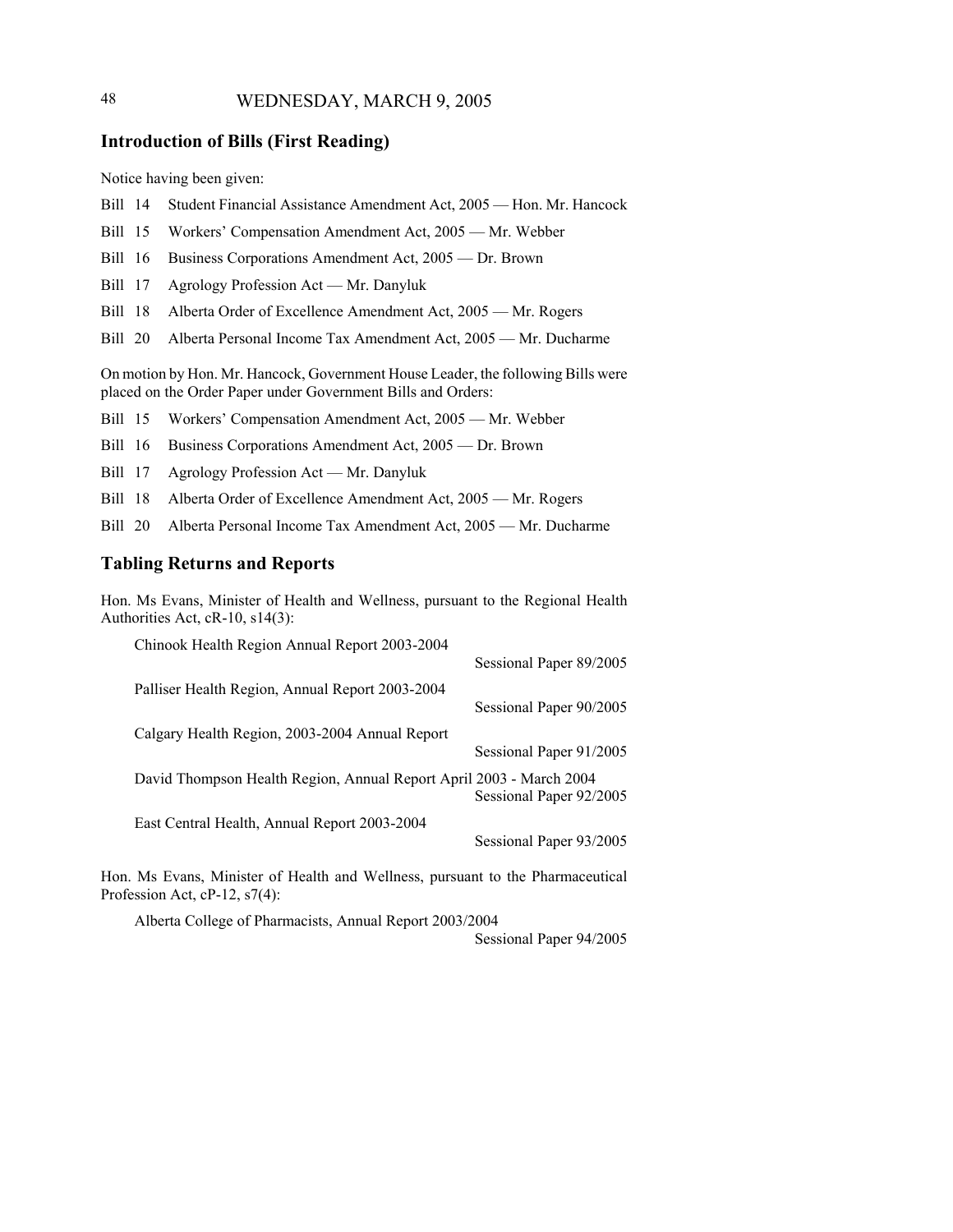Hon. Ms Evans, Minister of Health and Wellness, pursuant to the Health Professions Act, cH-7, s4(2):

Alberta College of Optometrists, Annual Report 2003

Sessional Paper 95/2005

Alberta College of Medical Laboratory Technologists, 2003 Annual Report Sessional Paper 96/2005

Alberta College of Speech-Language Pathologists and Audiologists, 2003 Annual Report

Sessional Paper 97/2005

Hon. Ms Evans, Minister of Health and Wellness, pursuant to the Opticians Act, cO-9,  $s9(2)$ :

Alberta Opticians Association, Annual Report 2003

Sessional Paper 98/2005

Hon. Mr. Hancock, Government House Leader:

Projected Government Business, Week of March 14, 2005

Sessional Paper 99/2005

Mr. MacDonald, Hon. Member for Edmonton-Gold Bar:

Letter dated March 8, 2005, from Mr. MacDonald, Hon. Member for Edmonton-Gold Bar, to Svend Hansen, Chair, Edmonton School District, expressing concern regarding the current public school utilization policy

Sessional Paper 100/2005

Letter dated June 9, 2005, from Fred J. Dunn, F.C.A., Auditor General, to Mr. MacDonald, Hon. Member for Edmonton-Gold Bar, confirming his position on not providing copies of University of Alberta and University of Calgary management letters to Mr. MacDonald

Sessional Paper 101/2005

Mr. Tougas, Hon. Member for Edmonton-Meadowlark:

Letter dated February 25, 2005, from Don K. Lind of High Prairie to Hon. Ms Calahasen, Minister of Aboriginal Affairs and Northern Development, unsigned, responding to a meeting with Hon. Ms Calahasen and to a letter from Hon. Ms Calahasen dated February 14, 2005, expressing concern regarding the Interim Métis Harvest Agreement

Sessional Paper 102/2005

Dr. Pannu, Hon. Member for Edmonton-Strathcona:

Media release dated March 2, 2005, entitled "Alberta Displays Positive Steps to Post-secondary Education: Major Questions Still Remain" prepared by the University of Alberta Students' Union

Sessional Paper 103/2005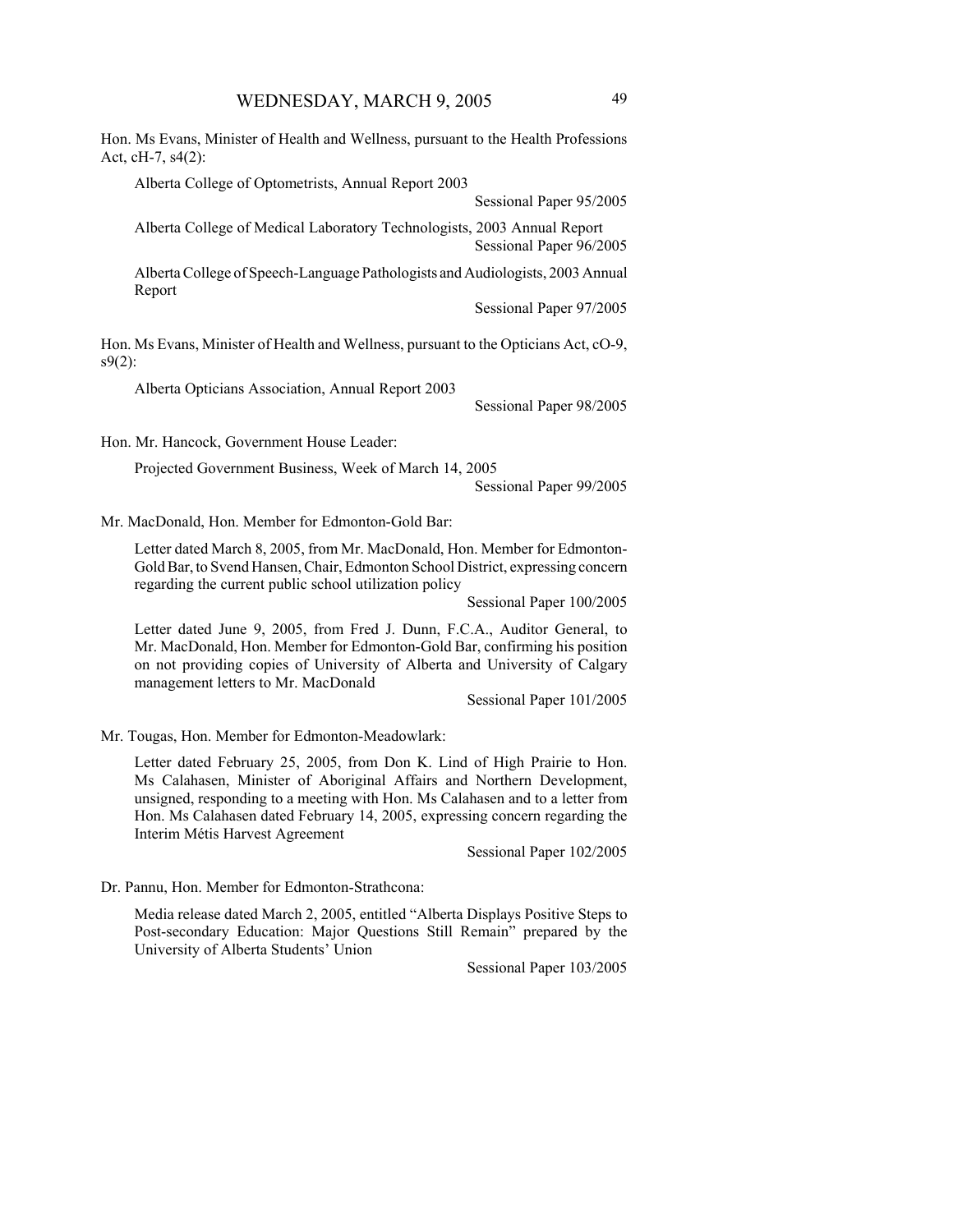# 50 WEDNESDAY, MARCH 9, 2005

# **ORDERS OF THE DAY**

# **Consideration of His Honour the Lieutenant Governor's Speech** (Day 3)

Moved by Mr. Lukaszuk and seconded by Mrs. Ady:

That an humble address be presented to His Honour the Lieutenant Governor as follows:

To His Honour the Honourable Norman L. Kwong, CM, AOE, the Lieutenant Governor of the Province of Alberta:

We, Her Majesty's most dutiful and loyal subjects, the Legislative Assembly, now assembled, beg leave to thank Your Honour for the gracious speech Your Honour has been pleased to address to us at the opening of the present session.

A debate followed.

Hon. Mrs. McClellan moved adjournment of the debate, which was agreed to.

### **Adjournment**

On motion by Hon. Mr. Hancock, Government House Leader, the Assembly adjourned at 5:25 p.m. until 8:00 p.m.

WEDNESDAY, MARCH 9, 2005 — 8:00 P.M.

# **Consideration of His Honour the Lieutenant Governor's Speech** (Day 3)

Moved by Mr. Lukaszuk and seconded by Mrs. Ady:

That an humble address be presented to His Honour the Lieutenant Governor as follows:

To His Honour the Honourable Norman L. Kwong, CM, AOE, the Lieutenant Governor of the Province of Alberta:

We, Her Majesty's most dutiful and loyal subjects, the Legislative Assembly, now assembled, beg leave to thank Your Honour for the gracious speech Your Honour has been pleased to address to us at the opening of the present session.

A debate followed.

Mr. Hinman moved adjournment of the debate, which was agreed to.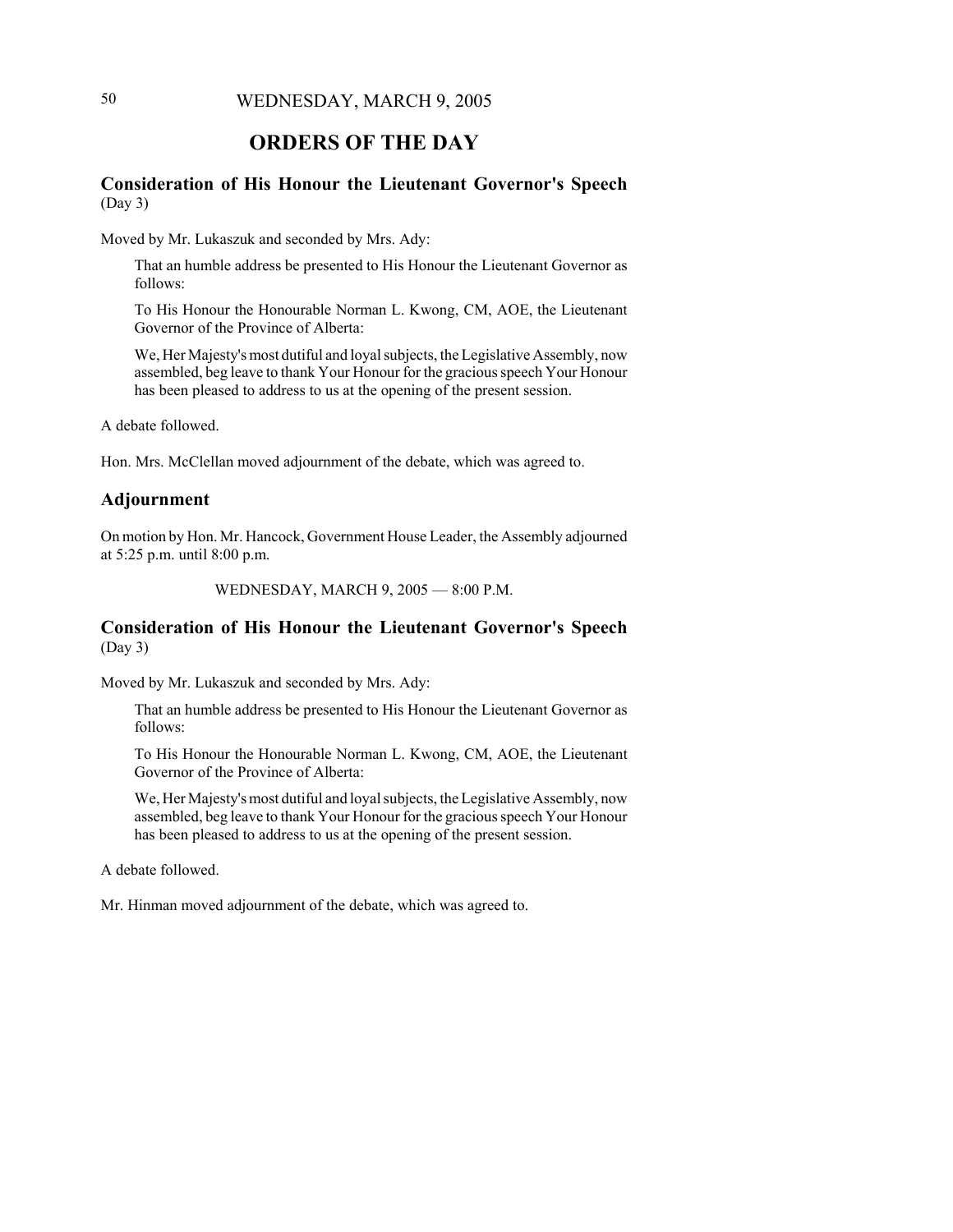### **Government Bills and Orders**

### **Second Reading**

On the motion that the following Bill be now read a Second time:

Bill 1 Access to the Future Act  $(\$)$  — Hon. Mr. Hancock on behalf of Hon. Mr. Klein

A debate followed.

Mr. Eggen moved adjournment of the debate, which was agreed to.

# **Consideration of His Honour the Lieutenant Governor's Speech** (Day 3)

Moved by Mr. Lukaszuk and seconded by Mrs. Ady:

That an humble address be presented to His Honour the Lieutenant Governor as follows:

To His Honour the Honourable Norman L. Kwong, CM, AOE, the Lieutenant Governor of the Province of Alberta:

We, Her Majesty's most dutiful and loyal subjects, the Legislative Assembly, now assembled, beg leave to thank Your Honour for the gracious speech Your Honour has been pleased to address to us at the opening of the present session.

A debate followed.

Hon. Mr. Hancock moved adjournment of the debate, which was agreed to.

# **Adjournment**

Pursuant to Government Motion 12 agreed to on March 8, 2005, and on motion by Hon. Mrs. McClellan, Acting Government House Leader, the Assembly adjourned at 9:38 p.m. until Monday, March 14, 2005 at 1:30 p.m.

Monday, March 14, 2005

The Speaker took the Chair at 1:30 p.m.

### **Speaker's Comment**

The Speaker commented that on March 14, 1979, a general election was held in Alberta. Of the 79 MLAs elected, 74 were Progressive Conservative, four were Social Credit, and one was New Democrat. Included in that election were the fathers of the current Members for Spruce Grove-Sturgeon-St. Albert and Calgary-Foothills. Their fathers then represented the constituencies of Barrhead and Calgary-Bow respectively.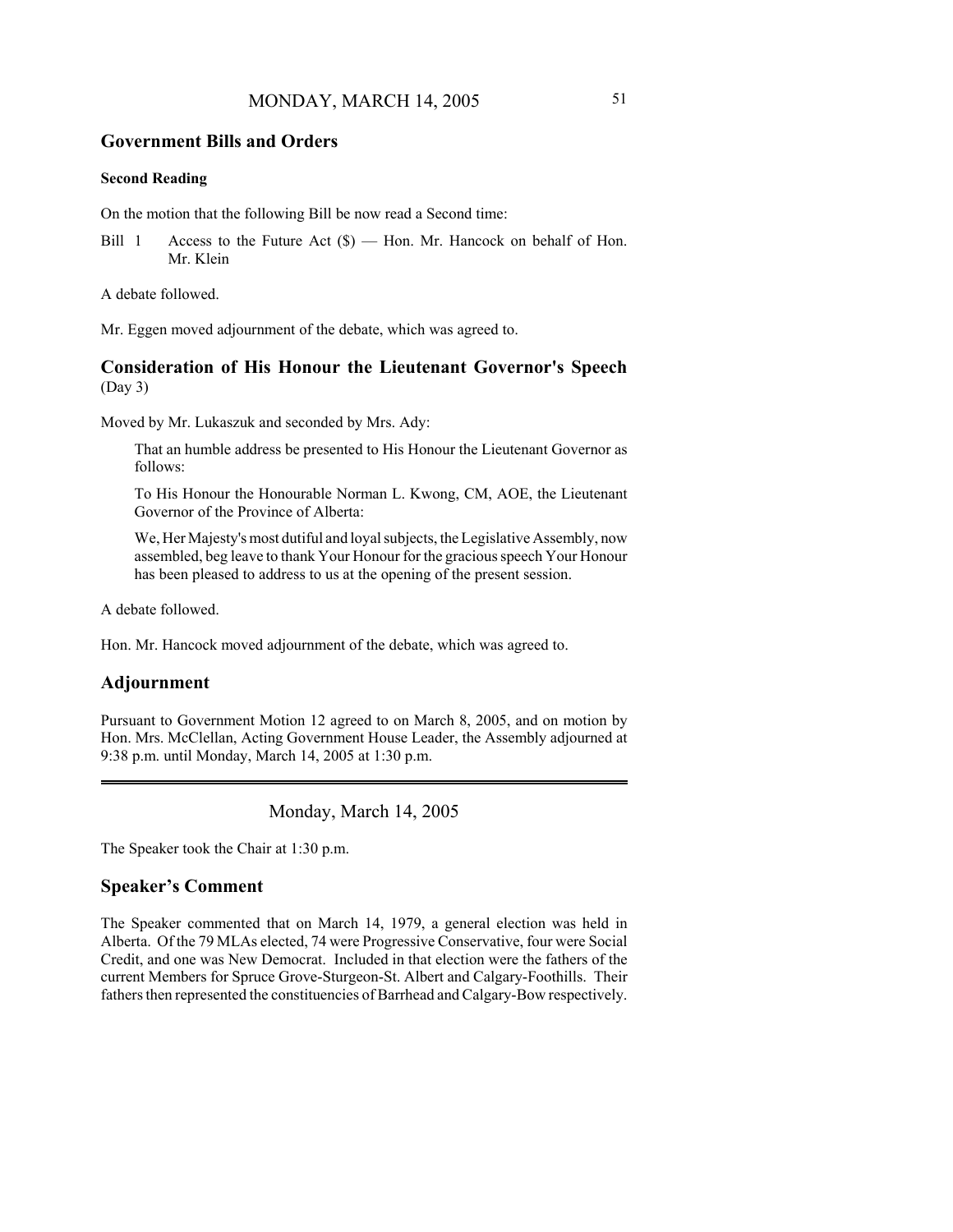# 52 MONDAY, MARCH 14, 2005

# **Recognitions**

Mr. Lukaszuk, Hon. Member for Edmonton-Castle Downs: Randy Ferbey, Marcel Rocque, Scott Pfeifer, Dave Nedohin, and Dan Holowaychuk on winning the 2005 Tim Horton's Brier held in Edmonton, March 7-13, 2005

Mr. Danyluk, Hon. Member for Lac La Biche-St. Paul: Great Kids Awards held on March 13, 2005, at the Fantasyland Hotel

Mr. Ducharme, Hon. Member for Bonnyville-Cold Lake: Alaina Smith of Bonnyville, recipient of a 2005 Great Kids Award

Dr. Miller, Hon. Member for Edmonton-Glenora: National Memorial Service held on March 10, 2005, to honour the Members of the RCMP (Royal Canadian Mounted Police) killed near Mayerthorpe on March 3, 2005

Mr. Oberle, Hon. Member for Peace River on behalf of Hon. Mr. Hancock, Minister of Advanced Education: Alyse Geiger of Edmonton, recipient of a 2005 Great Kids Award

Mr. Agnihotri, Hon. Member for Edmonton-Ellerslie: Randy Ferbey, Marcel Rocque, Scott Pfeifer, Dave Nedohin, and Dan Holowaychuk on winning the 2005 Tim Horton's Brier held in Edmonton, March 7-13, 2005, and the volunteers who helped make the event a success

Mr. Rogers, Hon. Member for Leduc-Beaumont-Devon on behalf of Hon. Mr. Mar, Minister of Community Development: University of Alberta Pandas women's hockey team on winning a silver medal at the 2005 CIS (Canadian Interuniversity Sport) Championship

# **Introduction of Bills (First Reading)**

Notice having been given:

- Bill 19 Securities Amendment Act, 2005 Mr. Knight
- Bill 21 Hotel Room Tax (Tourism Levy) Amendment Act, 2005 Mr. Rodney
- Bill 22 Animal Protection Amendment Act, 2005 Rev. Abbott
- Bill 23 Administrative Procedures Amendment Act, 2005 Hon. Mr. Stevens
- Bill 24 Fatality Inquiries Amendment Act, 2005 Hon. Mr. Stevens
- Bill 25 Provincial Court Amendment Act, 2005 Hon. Mr. Stevens
- Bill 203 Report on Alberta's Legacy Act Mr. MacDonald
- Bill 204 Pharmacy and Drug (Methamphetamine Limiting) Amendment Act, 2005 — Mr. Strang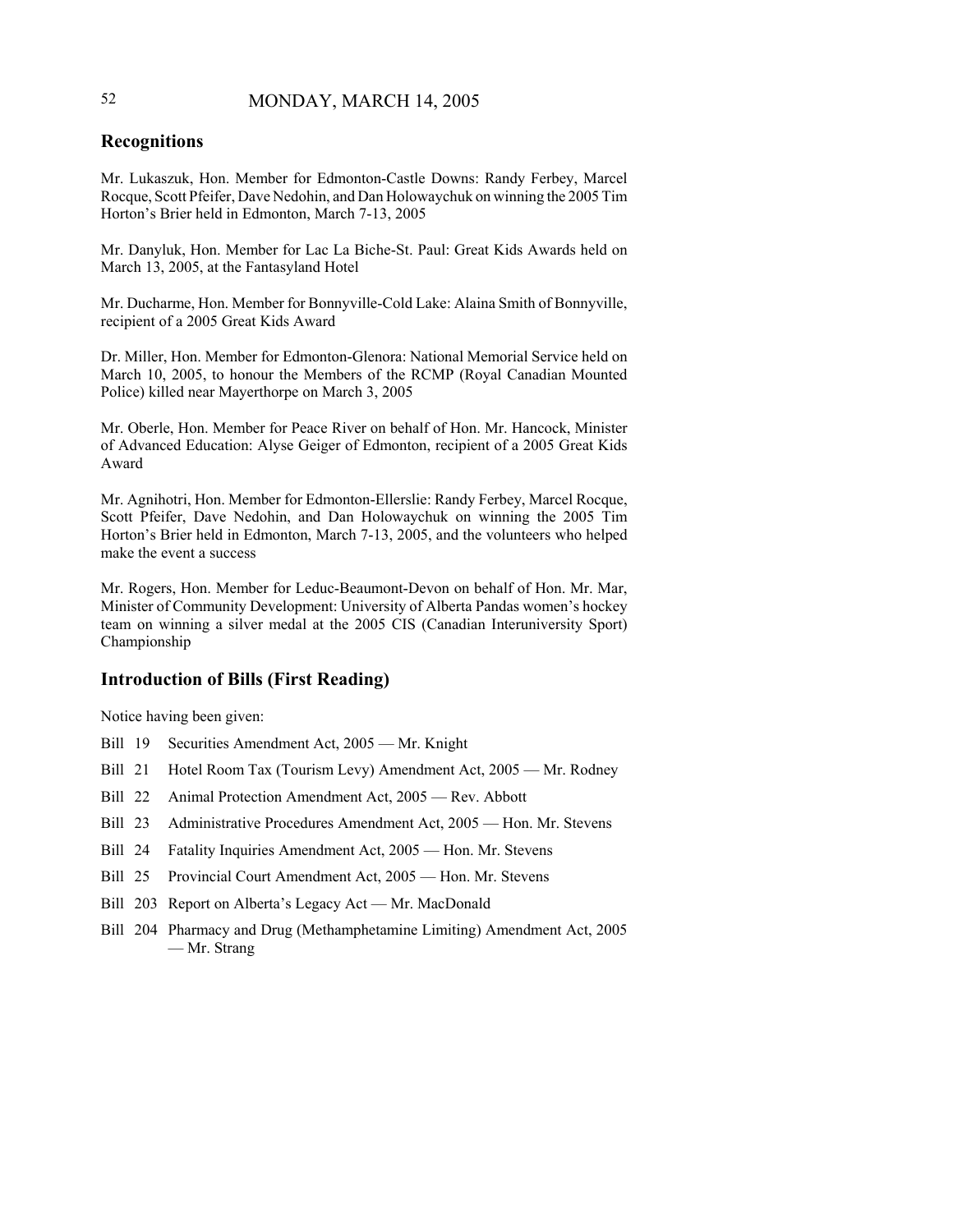On motion by Hon. Mr. Stevens, Deputy Government House Leader, the following Bills were placed on the Order Paper under Government Bills and Orders:

Bill 19 Securities Amendment Act, 2005 — Mr. Knight

Bill 21 Hotel Room Tax (Tourism Levy) Amendment Act, 2005 — Mr. Rodney

Bill 22 Animal Protection Amendment Act, 2005 — Rev. Abbott

### **Tabling Returns and Reports**

Hon. Mr. Zwozdesky, Minister of Education:

School Jurisdictions Audited Financial Statements For the Year Ended August 31, 2003, Section 1, Almadina School Society to Evergreen Catholic Separate Regional Division No. 2

Sessional Paper 104/2005

School Jurisdictions Audited Financial Statements For the Year Ended August 31, 2003, Section 2, FFCA Charter School Society to Moberly Hall School Society Sessional Paper 105/2005

School Jurisdictions Audited Financial Statements For the Year Ended August 31, 2003, Section 3, New Horizons Charter School Society to Wolf Creek School Division No. 72

Sessional Paper 106/2005

Hon. Mr. Doerksen, Minister of Innovation and Science:

2005 calendar prepared by the AHFMR (Alberta Heritage Foundation for Medical Research)

Sessional Paper 107/2005

AHFMR (Alberta Heritage Foundation for Medical Research) Programs and Financial Highlights, 2003-2004

Sessional Paper 108/2005

Alberta Heritage Foundation for Medical Research, Consolidated Financial Statements, March 31, 2004

Sessional Paper 109/2005

Hon. Mr. Coutts, Minister of Sustainable Resource Development:

2005 Alberta Guide to Sportfishing Regulations, prepared by Alberta Sustainable Resource Development

Sessional Paper 110/2005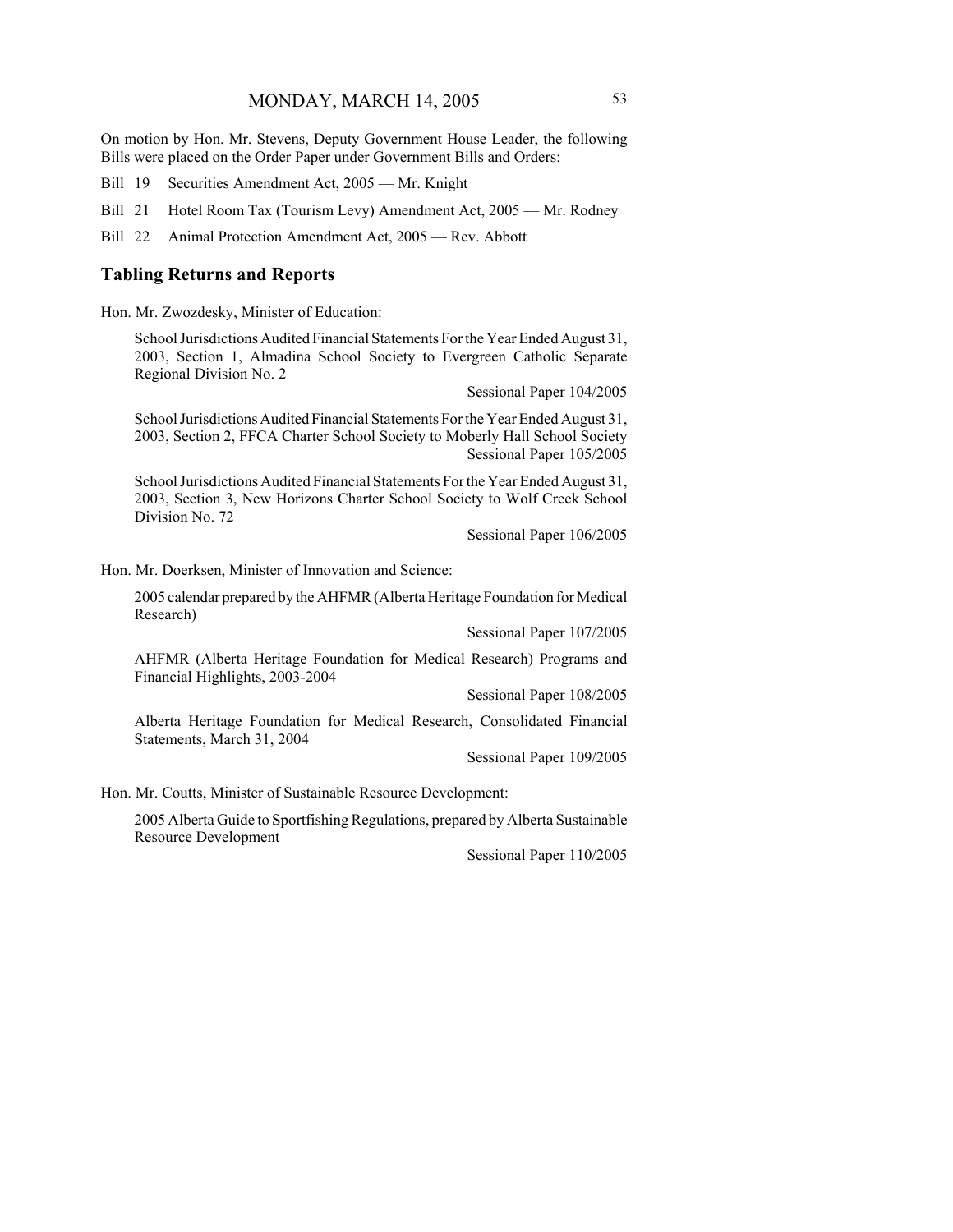# 54 MONDAY, MARCH 14, 2005

Mr. MacDonald, Hon. Member for Edmonton-Gold Bar:

Report of the Standing Committee on Public Accounts, 25th Legislature, 4th Session, February 2004 - May 2004

Sessional Paper 111/2005

Several documents containing transcripts of taped telephone conversations involving Enron employees

Sessional Paper 112/2005

Ms Blakeman, Hon. Member for Edmonton-Centre:

Letter dated March 18, 2005, unsigned, from Gloria Campbell of Edmonton to Whom it May Concern expressing concern regarding the way physician misconduct complaints are dealt with by the College of Physicians and Surgeons Sessional Paper 113/2005

Letter dated February 8, 2005, from Ruth Hanna-Fath of Vulcan to Ms Blakeman, Hon. Member for Edmonton-Centre, expressing concern regarding hospital facilities in the Vulcan area

Sessional Paper 114/2005

Mr. Lukaszuk, Hon. Member for Edmonton-Castle Downs:

5 letters dated March 14, 2005, from Hon. Mr. Klein, Premier, to Randy Ferbey, Dave Nedohin, Marcel Rocque, Scott Pfeifer, and Dan Holowaychuk congratulating them on winning the 2005 Tim Horton's Brier held in Edmonton, March 7-13, 2005

Sessional Paper 115/2005

Mr. Backs, Hon. Member for Edmonton-Manning:

5 recent letters from Paul McDonald, Tim Sochowksi, Jamie Dalton, Monte Ryan, and David Mallet to Members of the Legislative Assembly expressing concern regarding the use of foreign replacement workers in the Alberta labour force Sessional Paper 116/2005

Mr. Miller, Hon. Member for Edmonton-Rutherford:

E-mail message dated March 9, 2005, from Ted C. Frederickson of Strathmore to Hon. Dr. Oberg, Minister of Infrastructure and Transportation, expressing concern regarding the Alberta Métis Interim Harvesting Agreement

Sessional Paper 117/2005

Dr. Miller, Hon. Member for Edmonton-Glenora:

Program from the National Memorial Service held on March 10, 2005, to honour the Members of the RCMP (Royal Canadian Mounted Police) who were killed near Mayerthorpe on March 3, 2005

Sessional Paper 118/2005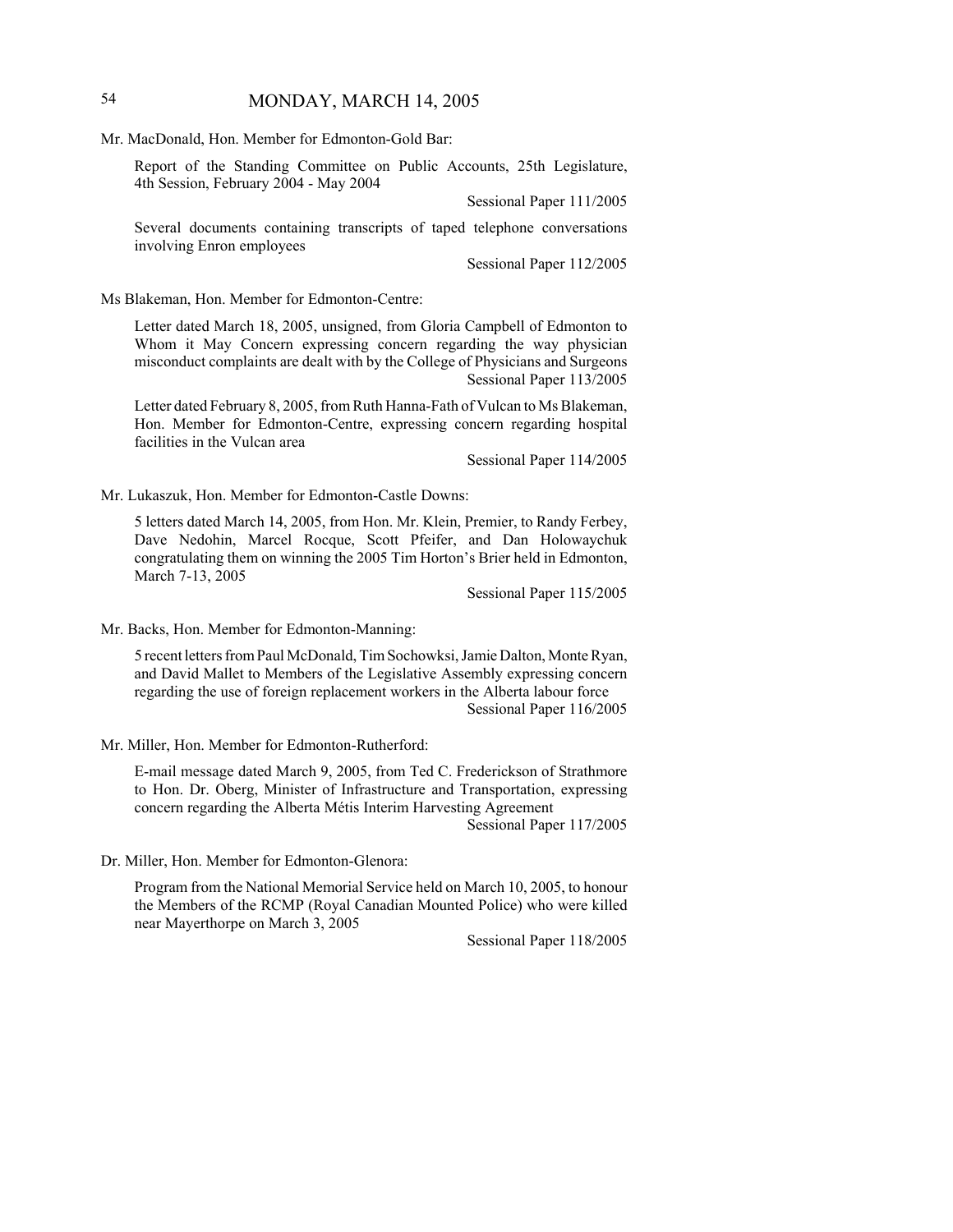Mr. Mason, Hon. Leader of the New Democrat Opposition:

British Medical Journal article dated April 24, 2004, entitled "Reduced incidence of admissions for myocardial infarction associated with public smoking ban: before and after study" prepared by Richard P. Sargent, Robert M. Shepard, and Ashton A. Glantz

Sessional Paper 119/2005

Research update dated June 2003 entitled "The Economic Impact of a Smoke-Free Bylaw on Restaurant and Bar Sales in Ottawa, Canada" prepared by the Ontario Tobacco Research Unit

Sessional Paper 120/2005

Press release dated July 23, 2003, entitled "Employment up in city bars and restaurants since implementation of the Smoke-free Air Act" prepared by the New York City Department of Health and Mental Hygiene

Sessional Paper 121/2005

# **ORDERS OF THE DAY**

### **Written Questions**

The following Written Questions were ordered to stand:

WQ1, WQ2, WQ3, WQ4, WQ5, WQ6, WQ7, WQ8, WQ9, WQ10, WQ11.

### **Motions for Returns**

The following Motions for Returns were ordered to stand:

MR1, MR2, MR3, MR4, MR5, MR6, MR7, MR8, MR9, MR10, MR11, MR12, MR13, MR14, MR15, MR16, MR17, MR18.

# **Public Bills and Orders Other Than Government Bills and Orders**

#### **Second Reading**

On the motion that the following Bill be now read a Second time:

Bill 201 Smoke-free Places Act — Mr. Rodney

A debate followed.

The question being put, the motion was agreed to. With Hon. Mr. Kowalski in the Chair, the names being called for were taken as follows: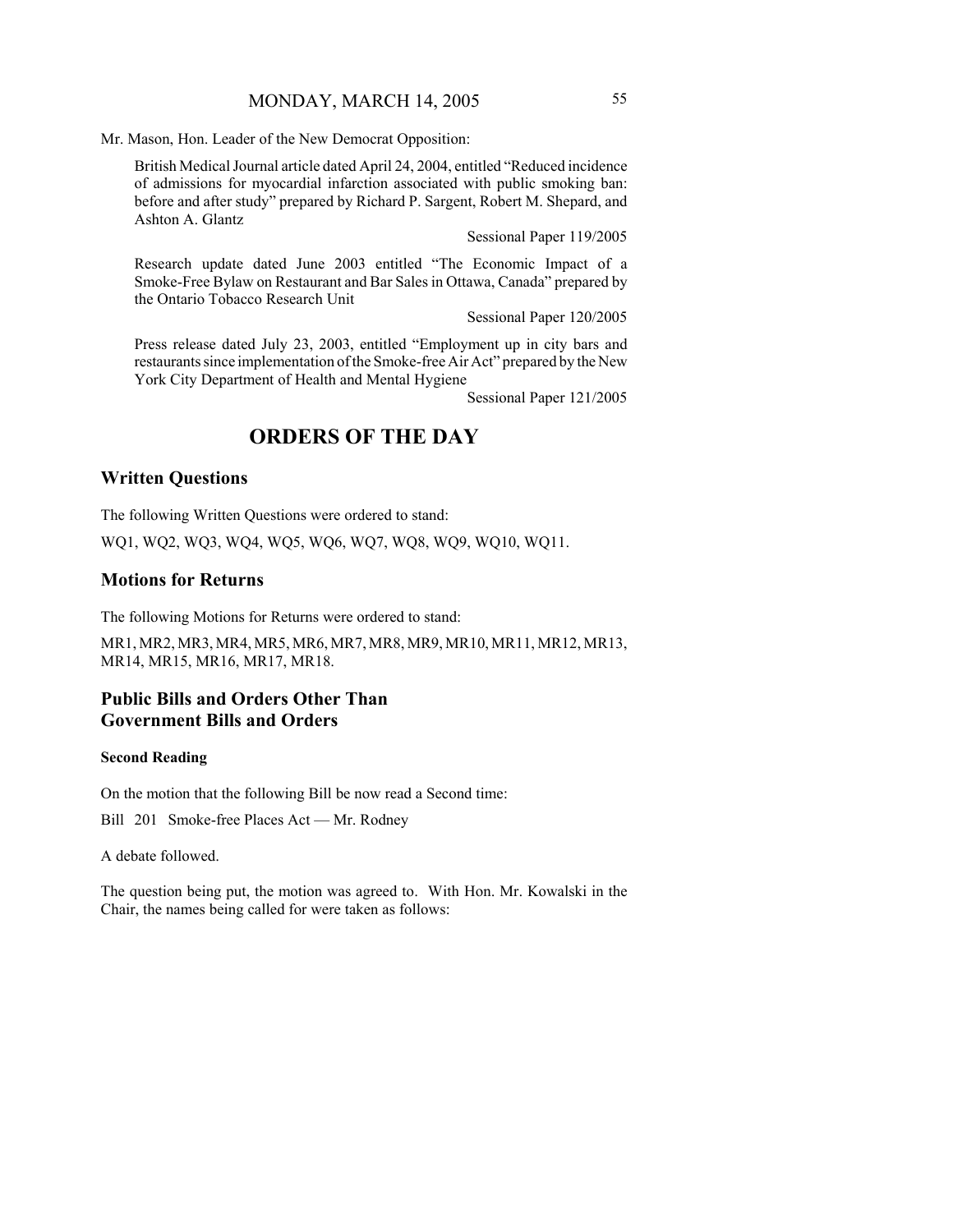For the motion: 56

| Abbott                | Graydon                      | Oberle         |
|-----------------------|------------------------------|----------------|
| Ady                   | Groeneveld                   | Pannu          |
| Agnihotri             | Haley                        | Pastoor        |
| <b>Backs</b>          | Hancock                      | Pham           |
| <b>Blakeman</b>       | Hinman                       | Prins          |
| <b>Bonko</b>          | Jablonski                    | Renner         |
| Boutilier             | Johnson                      | Rodney         |
| <b>Brown</b>          | Knight                       | Rogers         |
| Cao                   | Liepert                      | Shariff        |
| Cardinal              | Lindsay                      | <b>Stevens</b> |
| Cenaiko               | Lougheed                     | Strang         |
| Chase                 | MacDonald                    | Swann          |
| DeLong                | Mar                          | Taft           |
| Doerksen              | Marz                         | Tarchuk        |
| Ducharme              | Mason                        | Taylor         |
| Elsalhy               | Mather                       | Tougas         |
| Evans                 | Miller (Edmonton-Glenora)    | Webber         |
| Flaherty              | Miller (Edmonton-Rutherford) | Zwozdesky      |
| Goudreau              | Mitzel                       |                |
| Against the motion: 3 |                              |                |
| Danyluk               | Griffiths                    | Ouellette      |
|                       |                              |                |

# **Adjournment**

On motion by Hon. Mr. Zwozdesky, Deputy Government House Leader, that it be called 5:30 p.m., the Assembly adjourned at 5:16 p.m. until 8:00 p.m.

MONDAY, MARCH 14, 2005 — 8:00 P.M.

### **Motions Other Than Government Motions**

**502.** Moved by Mr. Agnihotri:

Be it resolved that the Legislative Assembly urge the Government to eliminate fees for library cards in all public libraries in tribute to the Late, The Honourable Dr. Lois E. Hole to honour her belief in the importance of literacy and the principle that access to libraries should be free for all Albertans.

A debate followed.

Pursuant to Standing Order 8(3), debate adjourned, Mr. Danyluk speaking.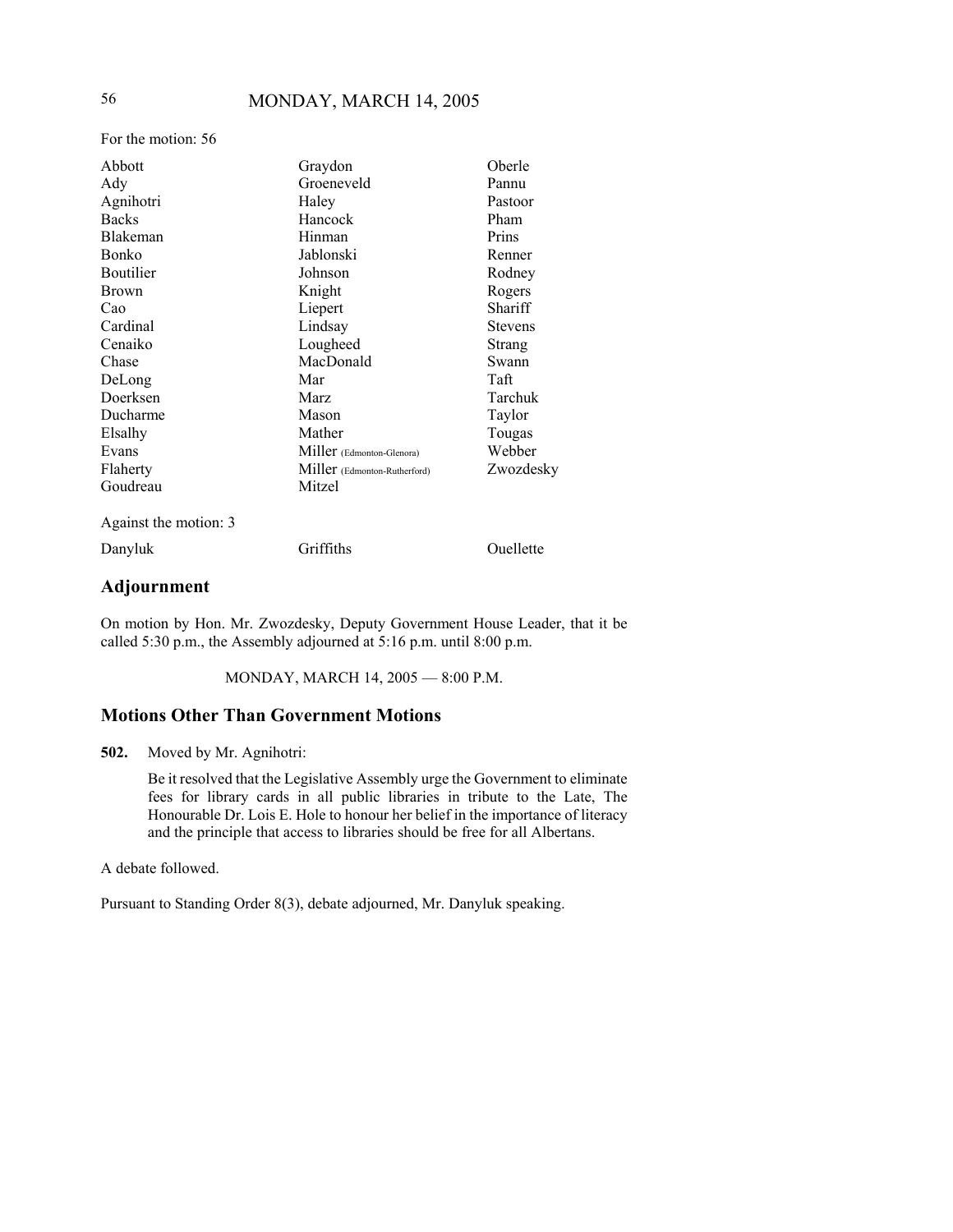# TUESDAY, MARCH 15, 2005 57

### **Government Bills and Orders**

### **Second Reading**

On the motion that the following Bill be now read a Second time:

Bill 17 Agrology Profession Act — Mr. Danyluk

Mr. Danyluk moved adjournment of the debate, which was agreed to.

The following Bills were read a Second time and referred to Committee of the Whole:

- Bill 4 Alberta Science and Research Authority Amendment Act, 2005 Hon. Mr. Doerksen
- Bill 5 Family Law Amendment Act, 2005 Hon. Mr. Stevens

### **Adjournment**

On motion by Hon. Mr. Zwozdesky, Deputy Government House Leader, the Assembly adjourned at 9:36 p.m. until Tuesday, March 15, 2005, at 1:30 p.m.

Tuesday, March 15, 2005

The Deputy Speaker took the Chair at 1:30 p.m.

# **Deputy Speaker's Comment**

The Deputy Speaker commented that today marks the 99th anniversary of the opening of the first session of the first Legislature in Alberta in 1906. Also on this day in 1972 the first radio and television coverage of regular sittings of the Alberta Legislature began.

### **Members' Statements**

Mr. Ducharme, Hon. Member for Bonnyville-Cold Lake, made a statement regarding Les Rendez-vous de la Francophonie held March 4-20, 2005.

Mr. Chase, Hon. Member for Calgary-Varsity, made a statement regarding Les Rendezvous de la Francophonie held March 4-20, 2005.

Mr. Shariff, Hon. Member for Calgary-McCall, made a statement regarding Social Work Week, March 13-19, 2005.

Mr. Mason, Hon. Leader of the New Democrat Opposition, made a statement regarding the use of foreign replacement workers at the Horizon oil sands project work site.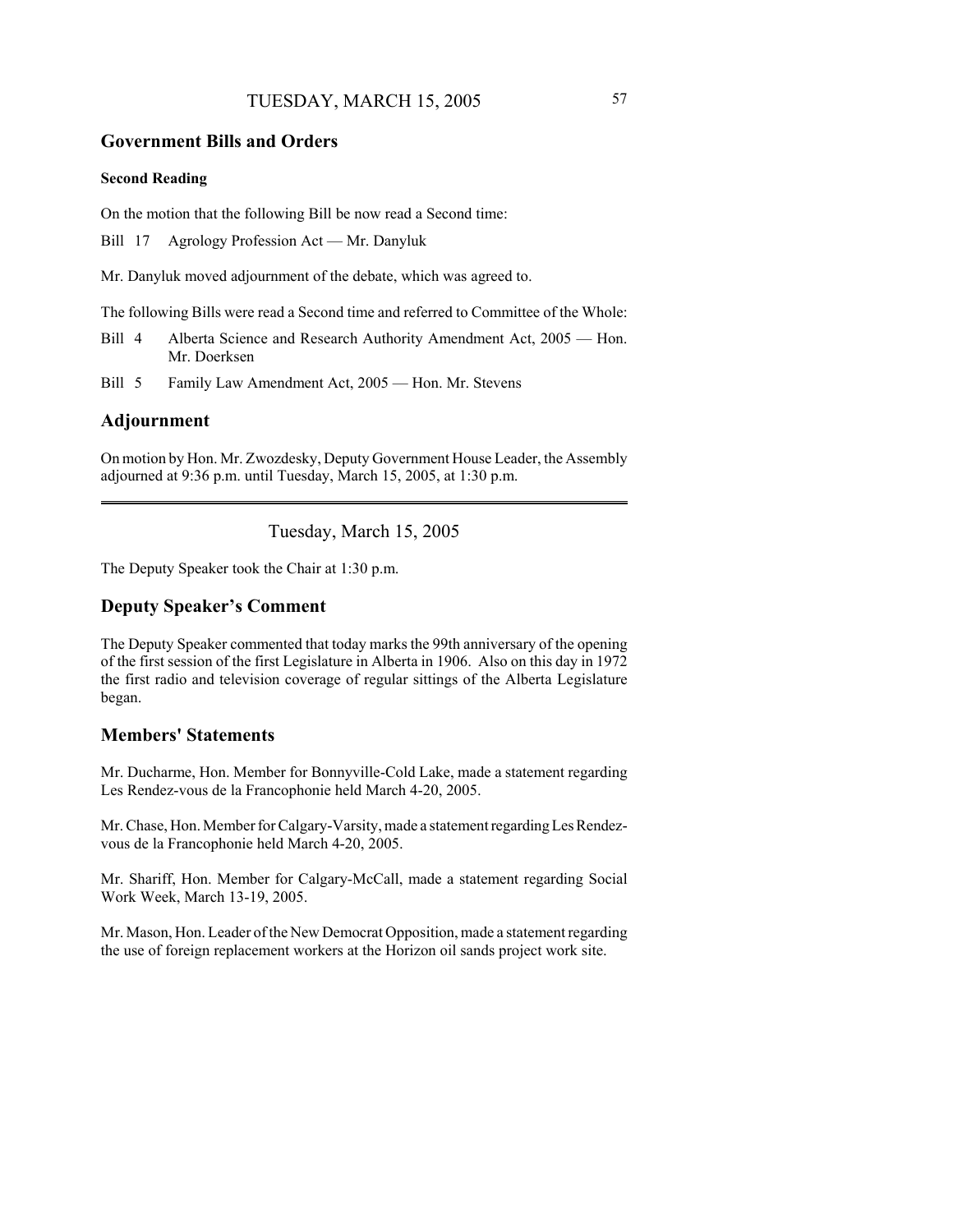# 58 TUESDAY, MARCH 15, 2005

# **Presenting Petitions**

Mr. Taylor, Hon. Member for Calgary-Currie, presented a petition from 1,088 Albertans requesting the Government introduce legislation providing tuition relief to students attending Alberta post-secondary institutions.

Mrs. Jablonski, Hon. Member for Red Deer-North, presented a petition from 87 Edmonton and area residents requesting the Government introduce legislation to allow parents the authority to place their children into mandatory drug treatment and fund urgently required drug use treatment centres.

# **Introduction of Bills (First Reading)**

Upon recommendation of His Honour the Honourable the Lieutenant Governor, and notice having been given:

Bill 26 Corporate Tax Statutes Amendment Act, 2005 (\$) — Hon. Mrs. McClellan

### **Tabling Returns and Reports**

Mr. Prins, Hon. Member for Lacombe-Ponoka, pursuant to the Seniors Advisory Council for Alberta Act, cS-6, s7(2):

Seniors Advisory Council for Alberta, Annual Report for 2003-2004 to the Minister of Seniors for the Year Ended March 31, 2004

Sessional Paper 122/2005

Dr. Pannu, Hon. Member for Edmonton-Strathcona:

Statistics Canada website table setting out the population per police officer by province and territory

Sessional Paper 123/2005

Mr. Eggen, Hon. Member for Edmonton-Calder:

News release dated March 11, 2005, entitled "Patients pay more in cuts to physical therapy" prepared by the Health Sciences Association of Alberta Sessional Paper 124/2005

Ms Blakeman, Hon. Member for Edmonton-Centre:

E-mail message dated March 2, 2005, from David Cournoyer of Edmonton to Hon. Mr. Klein, Premier, expressing concern regarding the severance package provided to the Office of the Premier's former Chief of Staff, Dr. Steve West Sessional Paper 125/2005

News release dated March 15, 2005, entitled "City holds Province's feet to fire over delay of ambulance transfer" prepared by the City of Red Deer Sessional Paper 126/2005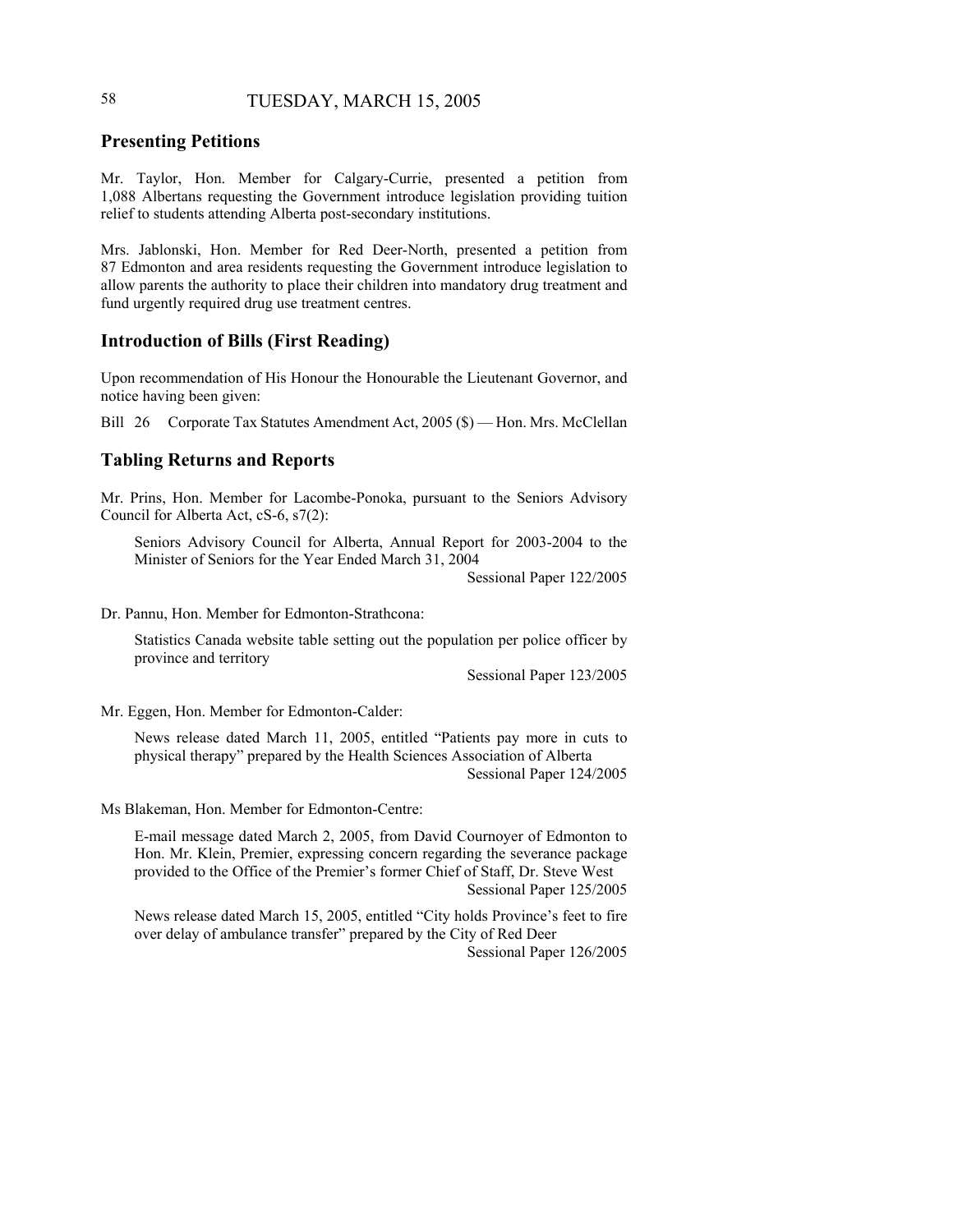Mr. Chase, Hon. Member for Calgary-Varsity:

Letter dated March 8, 2005, from James Carss, President, University Heights Community Association, to Hon. Mr. Klein, Premier, expressing concern regarding a lack of community involvement in Government plans to widen portions of Calgary's 16th Avenue in order to accommodate access to proposed new health care facilities

Sessional Paper 127/2005

Document dated March 8, 2005, entitled "An Important Message for the Residents of University Heights" prepared by James Carss, President, University Heights Community Association

Sessional Paper 128/2005

Mr. MacDonald, Hon. Member for Edmonton-Gold Bar:

Report dated December 19, 2002, entitled "Decision 2002-103, Transmission Administrator, Finalization of Articles 4 and 24 of Terms and Conditions of Service for 2001 and 2002" prepared by the Alberta Energy and Utilities Board Sessional Paper 129/2005

E-mail message dated January 1, 1980, from Twanda Sweet to Richard Sanders regarding "Project Stanley"

Sessional Paper 130/2005

Hon. Ms Evans, Minister of Health and Wellness, pursuant to the Regional Health Authorities Act, cR-10, s14(3):

| Capital Health, Annual Report 2003-2004        |                          |
|------------------------------------------------|--------------------------|
|                                                | Sessional Paper 131/2005 |
| Aspen Regional Health, Annual Report 2003-2004 |                          |
|                                                | Sessional Paper 132/2005 |
| Peace Country Health, Annual Report 2003-2004  |                          |
|                                                | Sessional Paper 133/2005 |

Mr. Backs, Hon. Member for Edmonton-Manning:

Resolution, undated, entitled "Planned Employment Immigration in Alberta" prepared by the Treaty 8 First Nations of Alberta

Sessional Paper 134/2005

Letter dated January 27, 2005, from Grand Chief Joe Whitehead Jr., Treaty 8 First Nations of Alberta, to Hon. Mr. Cardinal, Minister of Human Resources and Employment, expressing concern regarding the use of foreign replacement workers in the Alberta labour force

Sessional Paper 135/2005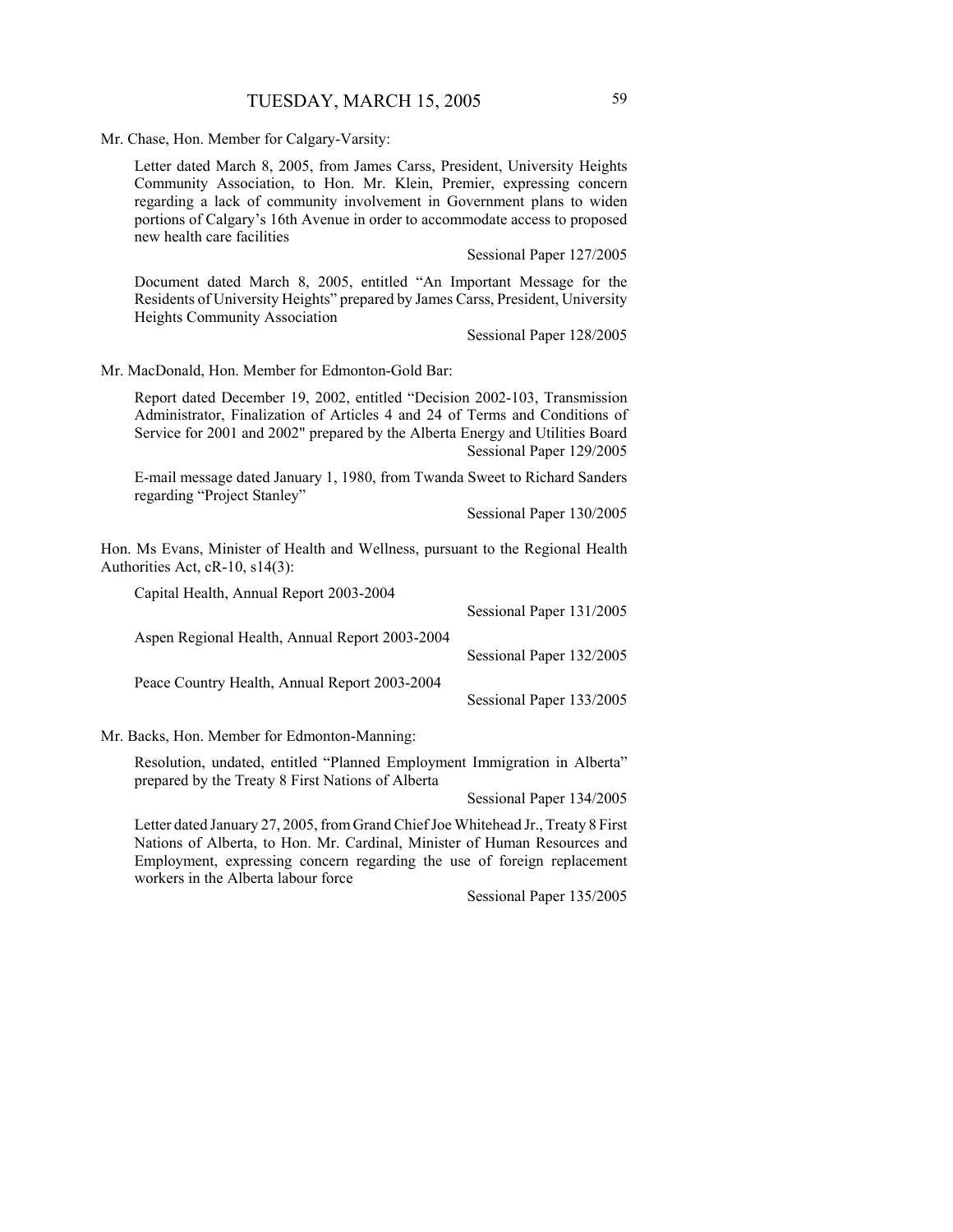# 60 TUESDAY, MARCH 15, 2005

6 recent letters from Ian Murphy, Jeremy Allen, James Dunham, Darren Gallacher, Brian Johnstone, and Frank Barnes to Members of the Legislative Assembly, expressing concern regarding the use of foreign replacement workers in the Alberta labour force

Sessional Paper 136/2005

Mr. Miller, Hon. Member for Edmonton-Rutherford:

E-mail message dated March 7, 2005, from Sharon, Nick, and Nancy Hawrelak, and Kris and Jason Kropinski, all of Edmonton, to Mr. Miller, Hon. Member for Edmonton-Rutherford, requesting Mr. Miller's support for a total smoking ban in Alberta workplaces

Sessional Paper 137/2005

E-mail message dated March 13, 2005, from Wealtha M. McKenzie, President, Alberta Bed and Breakfast Association, to David Kincade, Caucus Researcher, Liberal Caucus Office, commenting on the Hotel Room Tax (Tourism Levy) Amendment Act, 2005

Sessional Paper 138/2005

# **Tablings to the Clerk**

Clerk of the Assembly on behalf of Hon. Mr. Boutilier, Minister of Environment, pursuant to the Environmental Protection and Enhancement Act, cE-12, s34(2):

Ministry of Environment, Environmental Protection Security Fund, Annual Report, April 1, 2003 - March 31, 2004

Sessional Paper 139/2005

# **ORDERS OF THE DAY**

### **Message From His Honour the Honourable the Lieutenant Governor**

Hon. Mrs. McClellan, Minister of Finance, delivered a Message from His Honour the Honourable the Lieutenant Governor.

The Deputy Speaker read the Message to the Assembly (the Members standing).

The Minister of Finance then tabled a copy of the Interim Supply Estimates:

2005-06 Interim Estimates, Offices of the Legislative Assembly, Government and Lottery Fund

Sessional Paper 140/2005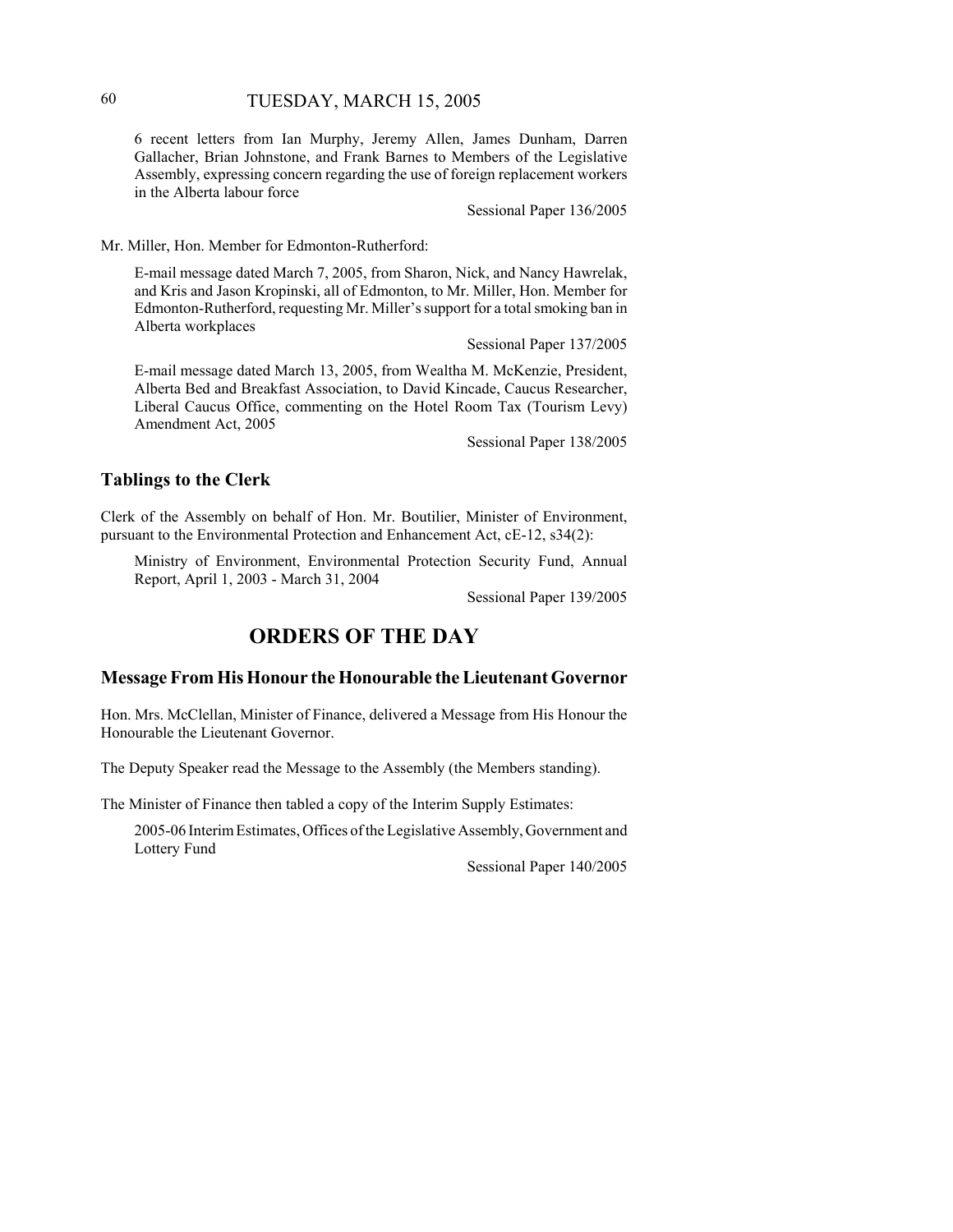### **Government Motions**

**13.** Moved by Hon. Mrs. McClellan:

Be it resolved that the Message from His Honour, the Honourable the Lieutenant Governor, the 2005-06 Interim Supply Estimates, and all matters connected therewith, be referred to Committee of Supply.

The question being put, the motion was agreed to.

```
14. Moved by Hon. Mrs. McClellan:
```
Be it resolved that, pursuant to Standing Order 58(9), the number of days that Committee of Supply will be called to consider the 2005-06 Interim Supply Estimates shall be one day.

The question being put, the motion was agreed to.

### **Government Bills and Orders**

#### **Second Reading**

On the motion that the following Bill be now read a Second time:

Bill 1 Access to the Future Act (\$) — Hon. Mr. Klein

A debate followed.

Debate adjourned.

The following Bills were read a Second time and referred to Committee of the Whole:

Bill 6 Fair Trading Amendment Act, 2005 — Mr. Ducharme

Bill 21 Hotel Room Tax (Tourism Levy) Amendment Act, 2005 — Mr. Rodney

# **Adjournment**

Pursuant to Standing Order 4(3), the Assembly adjourned at 5:30 p.m. until 8:00 p.m.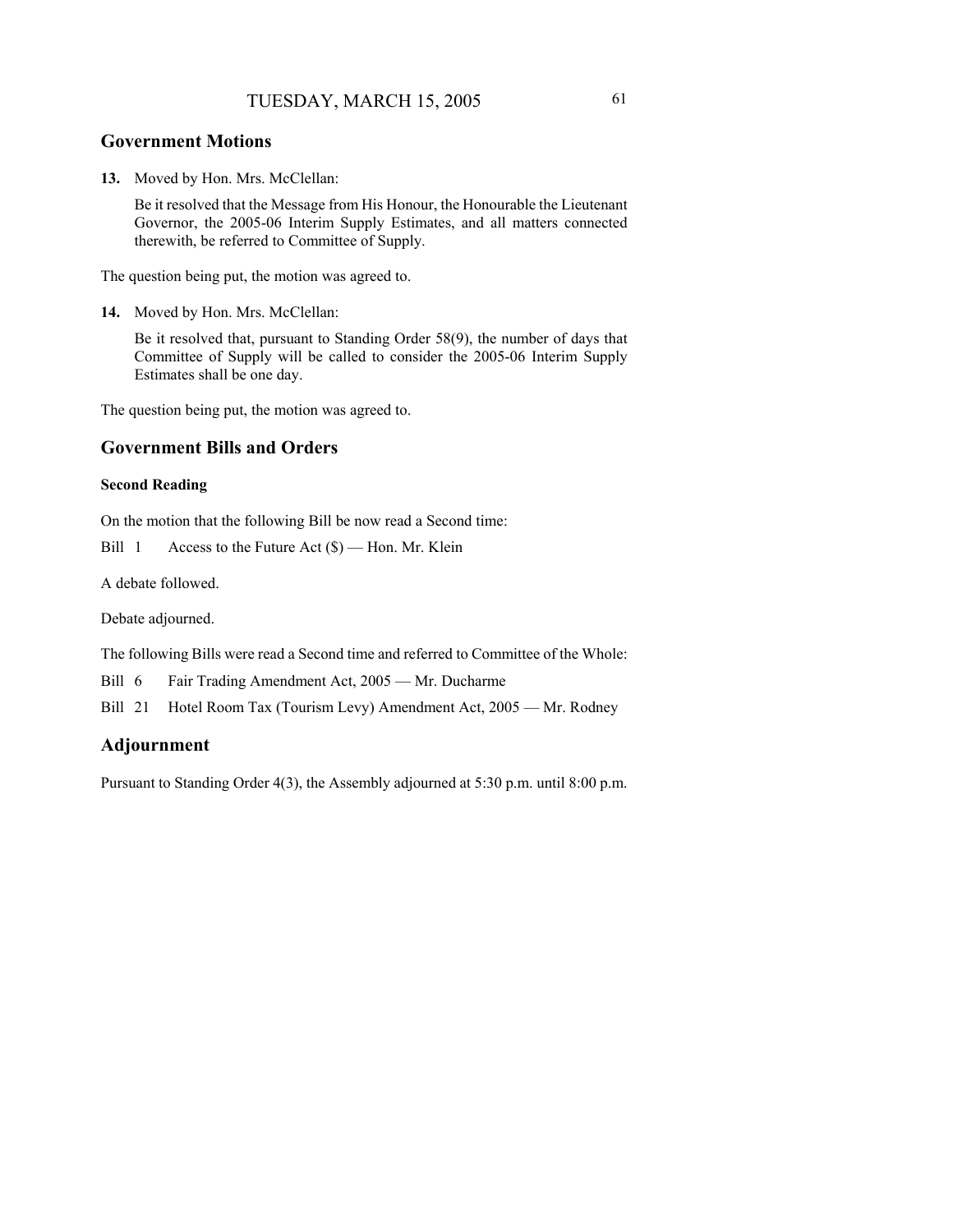# 62 TUESDAY, MARCH 15, 2005

### TUESDAY, MARCH 15, 2005 — 8:00 P.M.

# **Government Bills and Orders**

### **Committee of the Whole**

According to Order, the Assembly resolved itself into Committee of the Whole, and the Deputy Speaker left the Chair.

(Assembly in Committee)

And after some time spent therein, the Deputy Speaker resumed the Chair.

The following Bill was reported:

Bill 21 Hotel Room Tax (Tourism Levy) Amendment Act, 2005 — Mr. Rodney

#### **Second Reading**

On the motion that the following Bill be now read a Second time:

Bill 1 Access to the Future Act (\$) — Hon. Mr. Klein

A debate followed.

Mr. Chase moved adjournment of the debate, which was agreed to.

On the motion that the following Bill be now read a Second time:

Bill 3 City of Lloydminster Act — Mr. Snelgrove

Mr. Snelgrove moved adjournment of the debate, which was agreed to.

On the motion that the following Bill be now read a Second time:

- Bill 7 Health Statutes Amendment Act, 2005 Mr. Mitzel on behalf of Hon. Ms Evans
- Mr. Mitzel moved adjournment of the debate, which was agreed to.

On the motion that the following Bill be now read a Second time:

Bill 9 Post-secondary Learning Amendment Act, 2005 — Hon. Mr. Hancock

Hon. Mr. Hancock moved adjournment of the debate, which was agreed to.

The following Bill was read a Second time and referred to Committee of the Whole:

Bill 2 Alberta Centennial Medal Act — Hon. Mr. Mar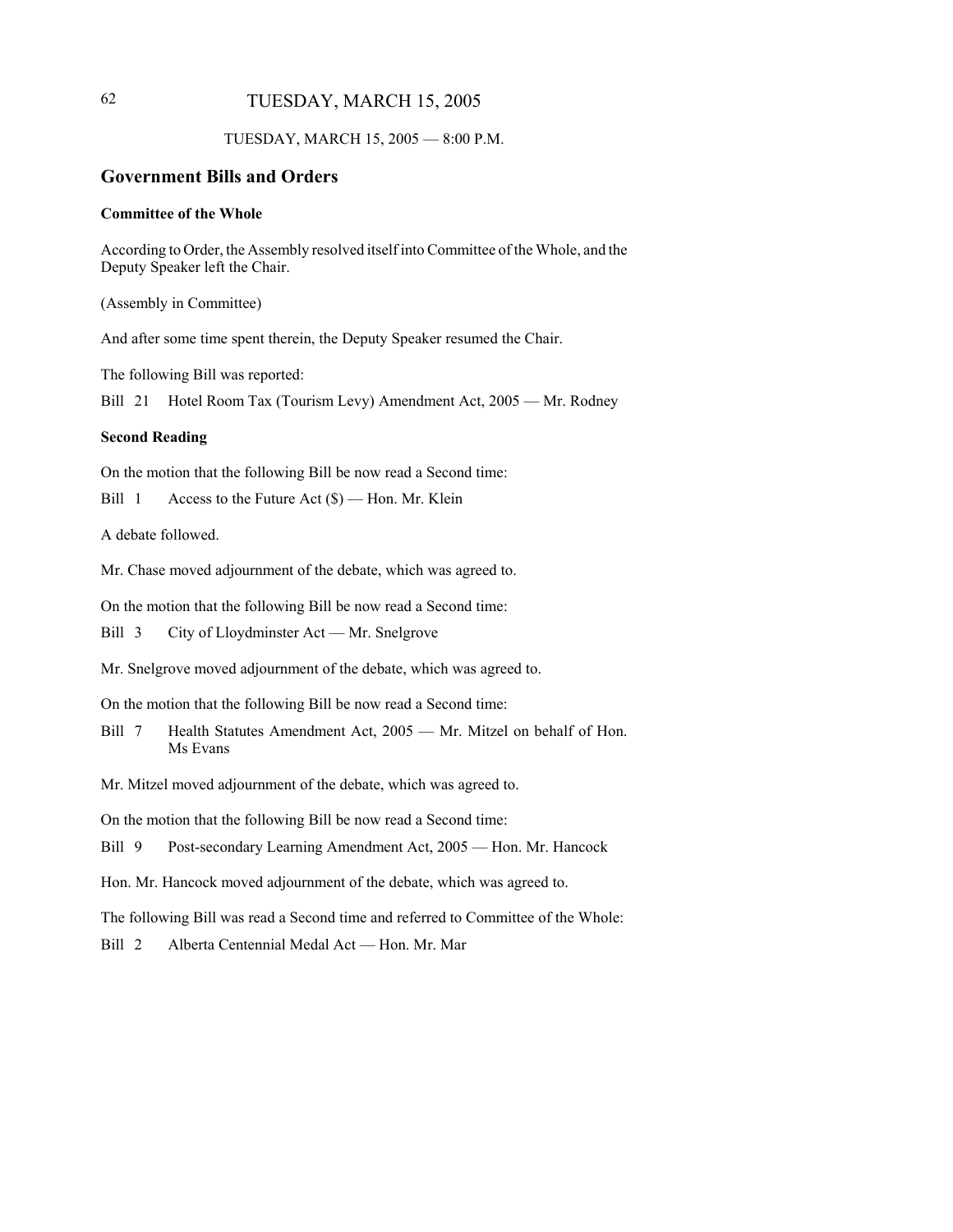# **Adjournment**

On motion by Hon. Mr. Stevens, Deputy Government House Leader, the Assembly adjourned at 9:52 p.m. until Wednesday, March 16, 2005, at 1:30 p.m.

Wednesday, March 16, 2005

The Speaker took the Chair at 1:30 p.m.

### **Speaker's Comment**

The Speaker commented that on March 16, 1967, a portrait of Roberta Catherine MacAdams Price was presented to the Alberta Legislature to honour her achievements. She was one of the first two women elected to the Alberta Legislative Assembly on June 7, 1917, and she was the first woman to introduce a piece of legislation in what was then known as the British Empire. She was elected as Roberta MacAdams as a nonpartisan MLA to represent the province at large in the 1917 election.

### **Recognitions**

Mrs. Jablonski, Hon. Member for Red Deer-North: Red Deer College Kings men's volleyball team on winning their sixth straight national title

Mr. Danyluk, Hon. Member for Lac La Biche-St. Paul: Tom Baldwin, Executive Director of the Northern Alberta Development Council, who passed away on March 13, 2005

Mr. Johnson, Hon. Member for Wetaskiwin-Camrose: Jared Potts of Millet and Jennifer Ross of Camrose, recipients of a 2005 Great Kids Award

Mr. Lindsay, Hon. Member for Stony Plain: Stony Plain Atom AA hockey team on winning a gold medal at the provincial championship recently held in Barrhead

Mrs. Mather, Hon. Member for Edmonton-Mill Woods: Edmonton School Lunch Program

Ms Blakeman, Hon. Member for Edmonton-Centre: Safeway Show Your Heart campaign and the Edmonton Oliver Safeway for supporting ArtStart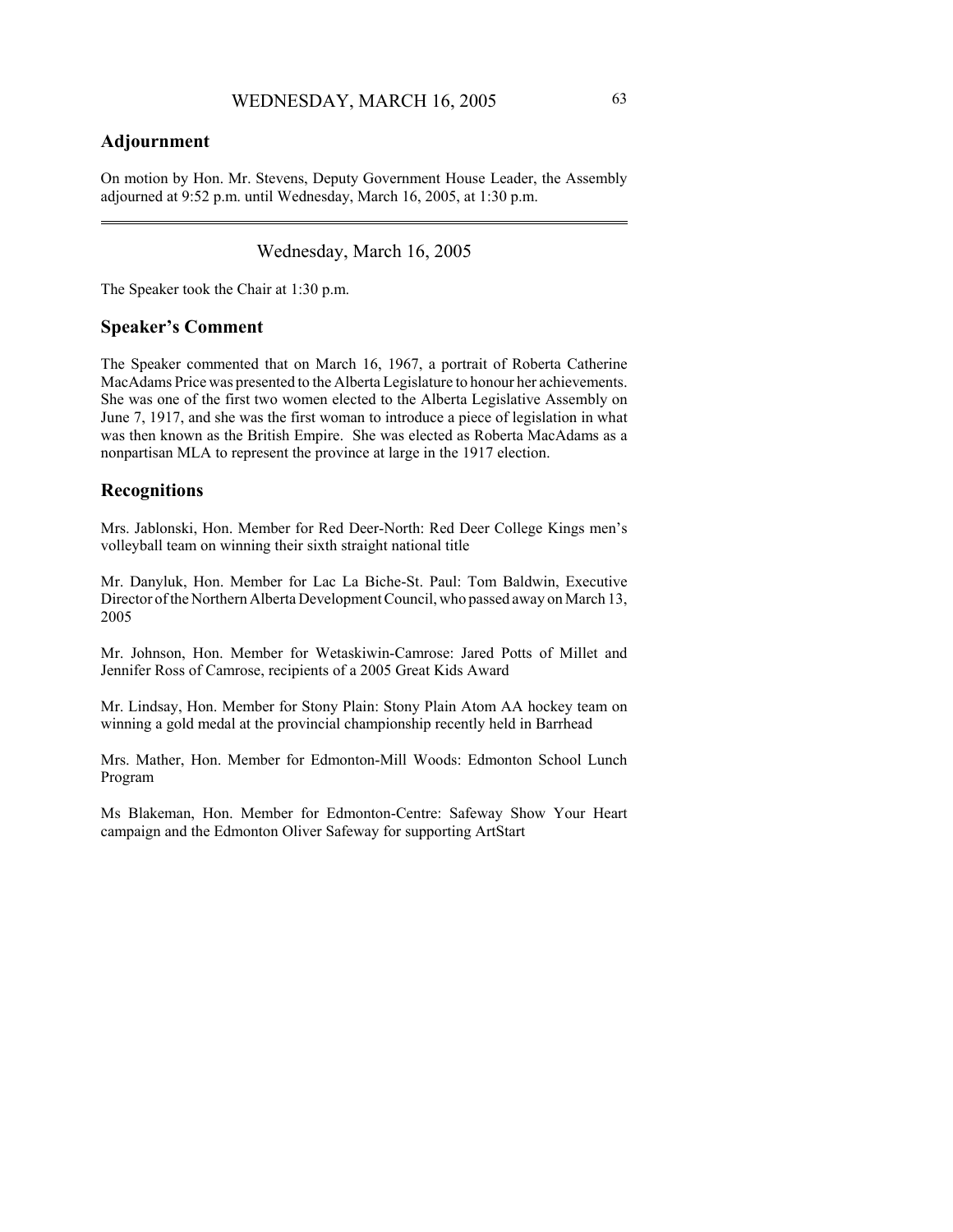# 64 WEDNESDAY, MARCH 16, 2005

# **Presenting Petitions**

The petition put forth by Mr. VanderBurg, Hon. Member for Whitecourt-Ste. Anne, was not in order to be presented.

Mr. Martin, Hon. Member for Edmonton-Beverly-Clareview, presented a petition from 324 Albertans requesting the Government institute a fair and equitable minimum floor price for cattle.

Mr. Martin, Hon. Member for Edmonton-Beverly-Clareview, presented a petition from 648 Albertans requesting the Government increase infrastructure development funding for Highway 63.

# **Introduction of Bills (First Reading)**

Notice having been given:

Bill 11 Stettler Regional Water Authorization Act — Mr. Mitzel

Bill 28 Municipal Government Amendment Act, 2005 — Hon. Mr. Renner

On motion by Hon. Mr. Hancock, Government House Leader, the following Bill was placed on the Order Paper under Government Bills and Orders:

Bill 11 Stettler Regional Water Authorization Act — Mr. Mitzel

### **Tabling Returns and Reports**

Hon. Ms Evans, Minister of Health and Wellness, pursuant to the Regional Health Authorities Act, cR-10, s14(3):

Northern Lights Health Region, Annual Report 2003-04 Sessional Paper 141/2005

Hon. Ms Evans, Minister of Health and Wellness:

Alberta Cancer Board, Annual Report 2003-04

Sessional Paper 142/2005

Hon. Ms Evans, Minister of Health and Wellness, pursuant to the Regional Health Authorities Act, cR-10, s14(3) (AR 286/94):

Alberta Mental Health Board, 2003-2004 Annual Report

Sessional Paper 143/2005

Hon. Mr. Graydon, Minister of Gaming, pursuant to the Gaming and Liquor Act, cG-1, s30(2):

Alberta Gaming and Liquor Commission, 2003-2004 Annual Report Sessional Paper 144/2005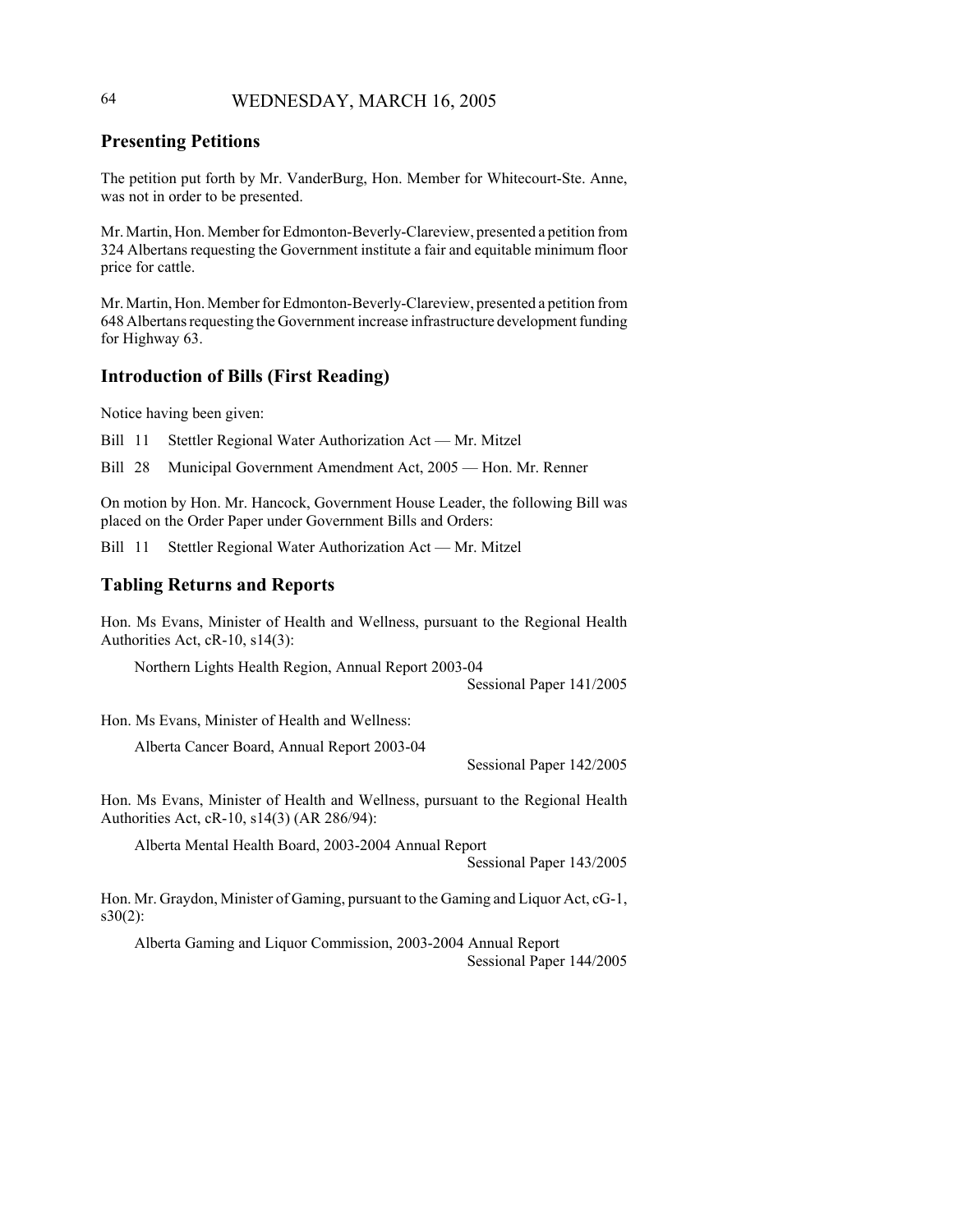Hon. Mr. Graydon, Minister of Gaming:

Charitable Gaming in Alberta, 2003-2004 in Review

Sessional Paper 145/2005

Hon. Mr. Graydon, Minister of Gaming, pursuant to the Horse Racing Alberta Act, cH-11.3, s10(2):

Horse Racing Alberta, 2003 Annual Report

Sessional Paper 146/2005

Mrs. Jablonski, Hon. Member for Red Deer-North:

Letter dated February 15, 2005, from Ken and Barb Quaife of Red Deer to Mrs. Jablonski, Hon. Member for Red Deer-North, expressing support for Bill 202, Protection of Children Abusing Drugs Act

Sessional Paper 147/2005

Mr. MacDonald, Hon. Member for Edmonton-Gold Bar:

Backgrounder, undated, regarding an investigation of certain transactions involving Enron and Powerex during the period of June to October 1999 Sessional Paper 148/2005

E-mail message dated March 26, 2001, from Peter Keohane to Richard Sanders regarding "Project Stanley"

Sessional Paper 149/2005

Mr. Chase, Hon. Member for Calgary-Varsity:

4 e-mail messages, all dated March 15, 2005, from Tom Yanota, E. Seidle, Frances Plaunt, and Bettie Yanota, all of Calgary, to Hon. Mr. Klein, Premier, expressing concern regarding the lack of community involvement in the planning process for an interchange at 16th Avenue in Calgary

Sessional Paper 150/2005

Mr. Elsalhy, Hon. Member for Edmonton-McClung:

Utilities Consumer Advocate web page article entitled "A Message from Roger Jackson, the Utilities Consumer Advocate"

Sessional Paper 151/2005

Mr. Mason, Hon. Leader of the New Democrat Opposition:

Media release dated March 15, 2005, entitled "AUMA Frustrated With Provincial Funding Formula for Ambulance Transitioning" prepared by the Alberta Urban Municipalities Association

Sessional Paper 152/2005

Far Side cartoon entitled "The Real Reason Dinosaurs Went Extinct" by Gary Larson

Sessional Paper 153/2005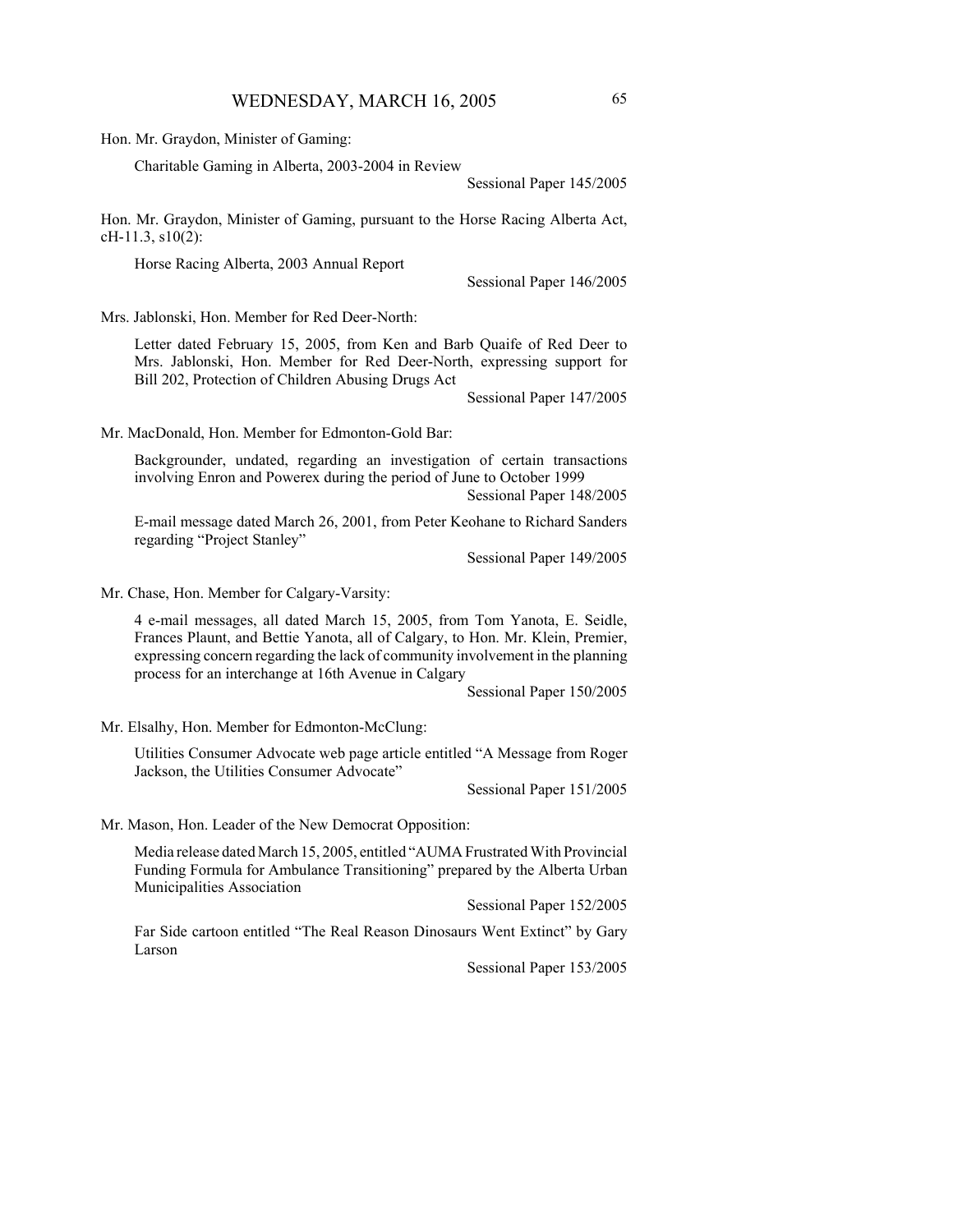# 66 WEDNESDAY, MARCH 16, 2005

# **Tablings to the Clerk**

Clerk of the Assembly on behalf of Hon. Mr. Stevens, Minister of Justice and Attorney General, pursuant to the Legal Profession Act, cL-8, s124(2):

Alberta Law Foundation, Thirty-first Annual Report 2004 (Fiscal Year Ended March 31st)

Sessional Paper 154/2005

Clerk of the Assembly on behalf of Hon. Mr. Stevens, Minister of Justice and Attorney General, pursuant to the Legal Profession Act, cL-8, s124(2):

Alberta Law Foundation, Audited Financial Statements and Other Financial Information, Year ended March 31, 2004

Sessional Paper 155/2005

# **Speaker's Comment**

The Speaker commented on the history of the committee system in British Parliamentary tradition.

# **ORDERS OF THE DAY**

**Committee of Supply** (Day 1 of 1 — Interim Estimates)

According to Order, the Assembly resolved itself into Committee of Supply.

(Assembly in Committee)

Pursuant to Standing Order 59(2) and Government Motion 14 agreed to on March 15, 2005, at 5:15 p.m., the Chair interrupted the proceedings and immediately put the question on the Interim Estimates resolutions for the fiscal year ending March 31, 2006.

The question being put, the motion was agreed to.

The Acting Speaker assumed the Chair and Mr. Webber reported as follows:

Mr. Speaker:

The Committee of Supply has had under consideration certain resolutions of the 2005-06 Interim Estimates, Offices of the Legislative Assembly, Government and Lottery Fund, reports as follows, and requests leave to sit again:

Resolved that a sum not exceeding the following be granted to Her Majesty for the fiscal year ending March 31, 2006, for the Departments and purposes indicated: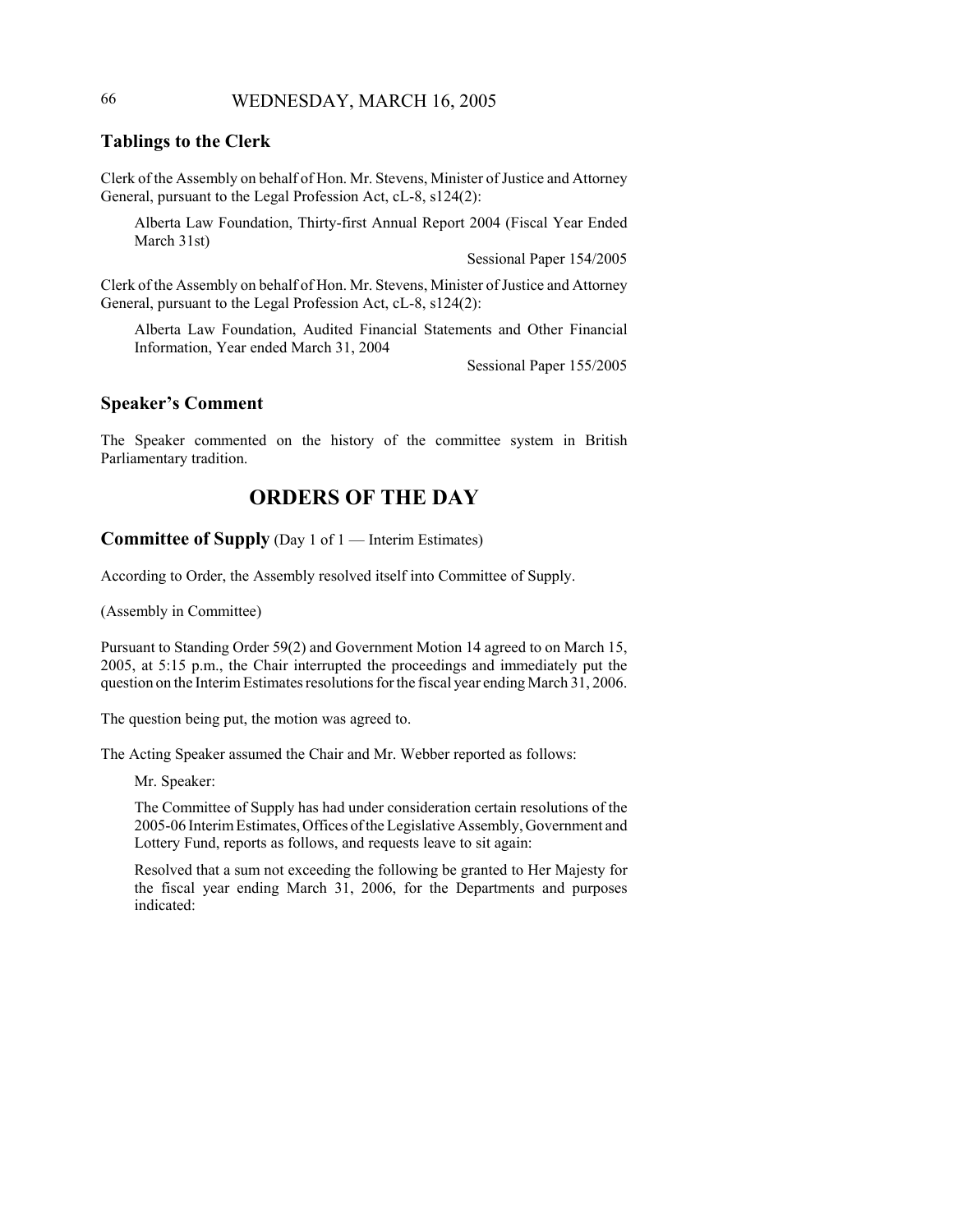| <b>Legislative Assembly</b>                                                |                               |
|----------------------------------------------------------------------------|-------------------------------|
| <b>Support to the Legislative Assembly</b>                                 |                               |
| Expense                                                                    | \$12,000,000                  |
| <b>Office of the Auditor General</b>                                       |                               |
| Expense and Equipment / Inventory Purchases                                | \$4,500,000                   |
| <b>Office of the Ombudsman</b>                                             |                               |
| Expense                                                                    | \$700,000                     |
| <b>Office of the Chief Electoral Officer</b>                               |                               |
| Expense                                                                    | \$700,000                     |
| <b>Office of the Ethics Commissioner</b>                                   |                               |
| Expense                                                                    | \$100,000                     |
| <b>Office of the Information and Privacy Commissioner</b>                  |                               |
| Expense                                                                    | \$1,100,000                   |
| <b>Aboriginal Affairs and Northern Development</b>                         |                               |
| Expense and Equipment / Inventory Purchases                                | \$10,600,000                  |
| <b>Advanced Education</b>                                                  |                               |
| Expense and Equipment / Inventory Purchases<br>Non-budgetary Disbursements | \$255,000,000<br>\$20,300,000 |
| <b>Agriculture, Food and Rural Development</b>                             |                               |
| Expense and Equipment / Inventory Purchases                                | \$160,600,000                 |
| <b>Children's Services</b>                                                 |                               |
| Expense and Equipment / Inventory Purchases                                | \$348,100,000                 |
| <b>Community Development</b>                                               |                               |
| Expense and Equipment / Inventory Purchases<br>Capital Investment          | \$90,000,000<br>\$11,000,000  |
| <b>Economic Development</b>                                                |                               |
| Expense                                                                    | \$14,000,000                  |
| <b>Education</b>                                                           |                               |
| Expense and Equipment / Inventory Purchases                                | \$665,600,000                 |
| <b>Energy</b>                                                              |                               |
| Expense and Equipment / Inventory Purchases                                | \$59,000,000                  |
| Environment                                                                |                               |

Expense and Equipment / Inventory Purchases \$22,700,000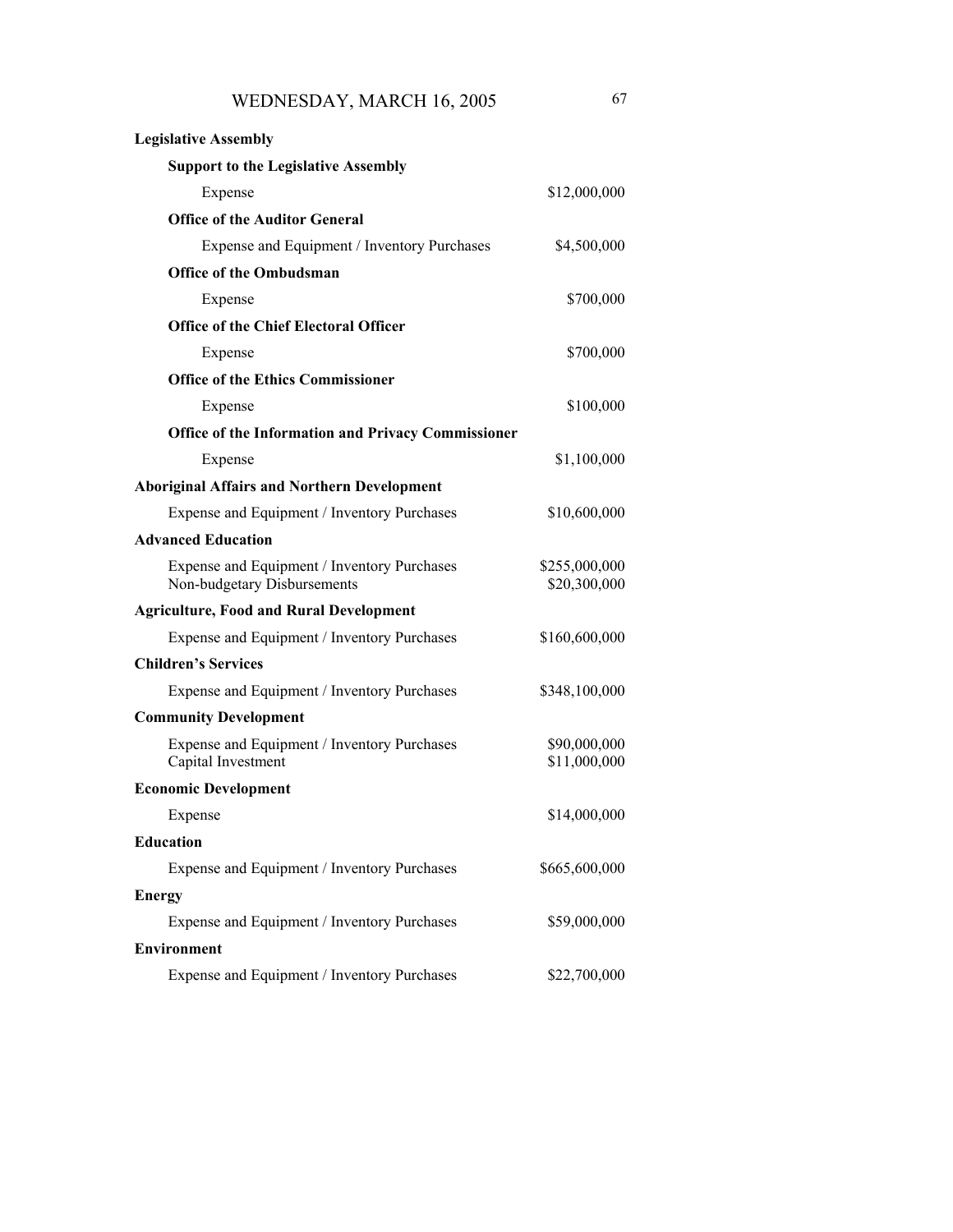| <b>Executive Council</b>                                                   |                                |
|----------------------------------------------------------------------------|--------------------------------|
| Expense                                                                    | \$5,300,000                    |
| <b>Finance</b>                                                             |                                |
| Expense and Equipment / Inventory Purchases<br>Non-budgetary Disbursements | \$20,600,000<br>\$11,700,000   |
| Gaming                                                                     |                                |
| Expense<br>Lottery Fund Payments                                           | \$38,200,000<br>\$316,000,000  |
| <b>Government Services</b>                                                 |                                |
| Expense and Equipment / Inventory Purchases                                | \$17,600,000                   |
| <b>Health and Wellness</b>                                                 |                                |
| Expense and Equipment / Inventory Purchases<br>Capital Investment          | \$2,044,200,000<br>\$5,600,000 |
| <b>Human Resources and Employment</b>                                      |                                |
| Expense and Equipment / Inventory Purchases                                | \$136,500,000                  |
| <b>Infrastructure and Transportation</b>                                   |                                |
| Expense and Equipment / Inventory Purchases<br>Capital Investment          | \$485,300,000<br>\$116,800,000 |
| <b>Innovation and Science</b>                                              |                                |
| Expense and Equipment / Inventory Purchases                                | \$35,400,000                   |
| <b>International and Intergovernmental Relations</b>                       |                                |
| Expense and Equipment / Inventory Purchases                                | \$3,000,000                    |
| <b>Justice and Attorney General</b>                                        |                                |
| Expense and Equipment / Inventory Purchases                                | \$67,300,000                   |
| <b>Municipal Affairs</b>                                                   |                                |
| Expense and Equipment / Inventory Purchases                                | \$31,600,000                   |
| <b>Restructuring and Government Efficiency</b>                             |                                |
| Expense and Equipment / Inventory Purchases                                | \$66,200,000                   |
| <b>Seniors and Community Supports</b>                                      |                                |
| Expense and Equipment / Inventory Purchases                                | \$347,100,000                  |
| Solicitor General                                                          |                                |
| Expense and Equipment / Inventory Purchases                                | \$74,100,000                   |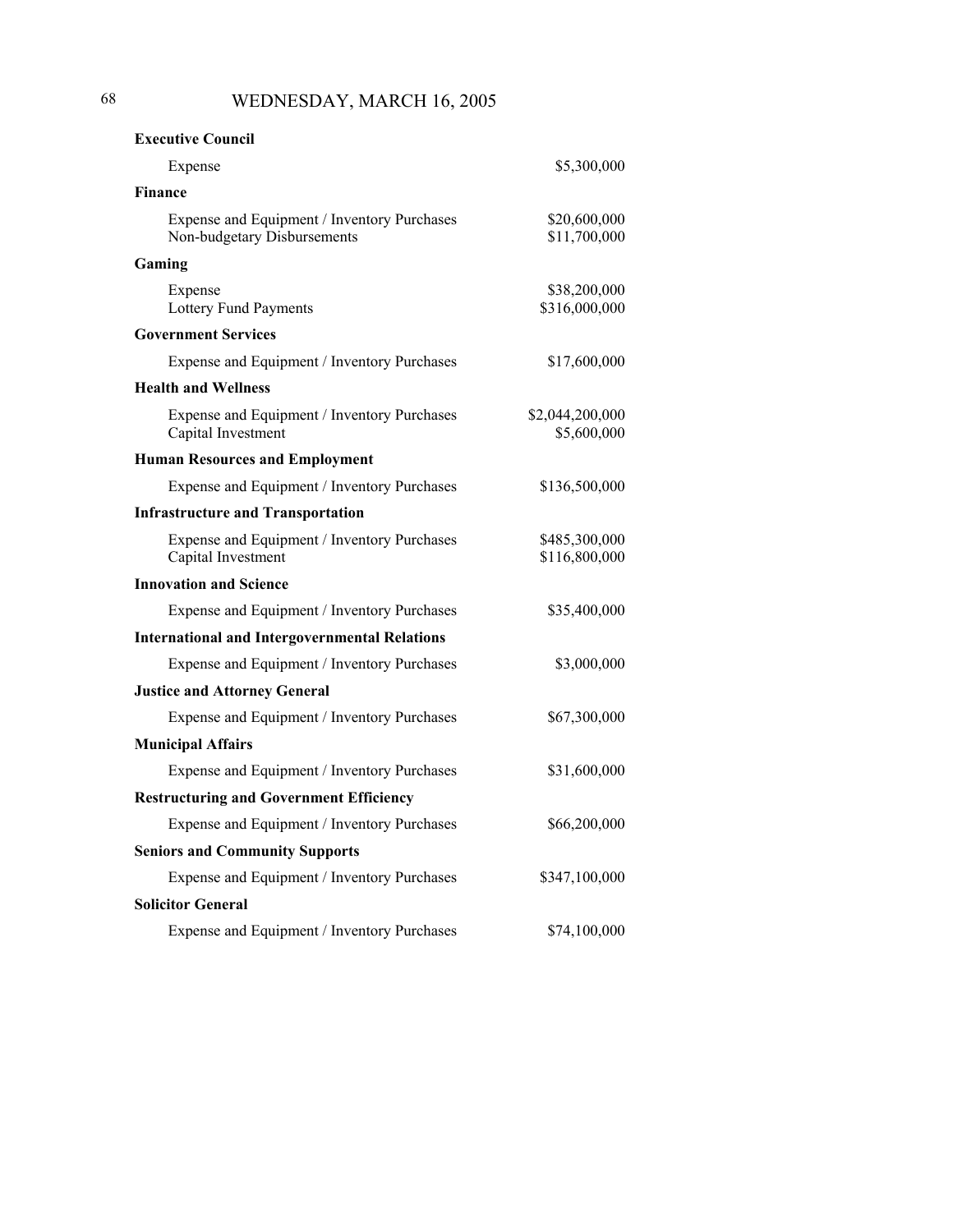#### **Sustainable Resource Development**

| Expense and Equipment / Inventory Purchases | \$41,900,000 |
|---------------------------------------------|--------------|
| Capital Investment                          | \$3,500,000  |

Mr. Speaker, I would like to table a list of the Interim Estimates for the fiscal year ending March 31, 2006

Sessional Paper 156/2005

The question being put, the report and the request for leave to sit again were agreed to.

## **Adjournment**

On motion by Hon. Mr. Hancock, Government House Leader, it was agreed at 5:24 p.m. that when the Assembly reconvened at 8:00 p.m. it would be in Committee of Supply and the Acting Speaker left the Chair.

WEDNESDAY, MARCH 16, 2005 — 8:00 P.M.

**Committee of Supply** (Day 1 of 2 — Supplementary Estimates)

(Assembly in Committee)

And after some time spent therein, the Acting Speaker resumed the Chair and Mr. Johnson reported as follows:

Mr. Speaker:

The Committee of Supply has had under consideration certain resolutions of the 2004-05 Supplementary Estimates, General Revenue Fund and Lottery Fund, reports progress thereon, and requests leave to sit again.

The question being put, the report and the request for leave to sit again were agreed to.

## **Adjournment**

On motion by Hon. Mr. Hancock, Government House Leader, the Assembly adjourned at 10:02 p.m. until Thursday, March 17, 2005, at 1:30 p.m.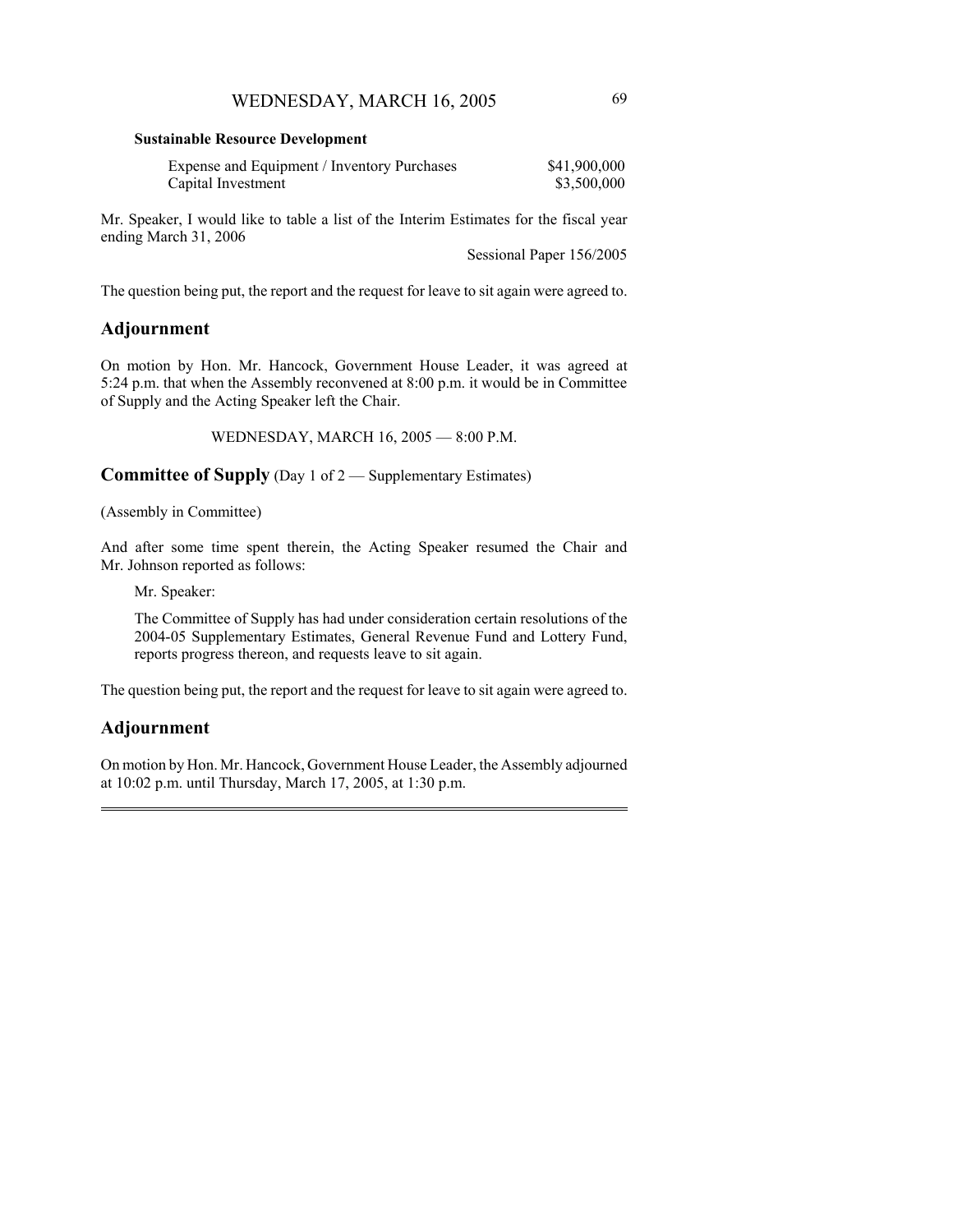# Thursday, March 17, 2005

The Speaker took the Chair at 1:30 p.m.

## **Speaker's Comment**

The Speaker commented that on March 17, 1937, the Late, The Honourable Philip C.H. Primrose died in Edmonton, having served as Alberta's Lieutenant Governor for only six months. The Honourable Colonel Primrose was known for his long and distinguished career with the North West Mounted Police, now known as the Royal Canadian Mounted Police. He was the first Lieutenant Governor of Alberta to die in office and his was the first state funeral in the history of the province.

## **Members' Statements**

Mr. Rodney, Hon. Member for Calgary-Lougheed, made a statement regarding Christianna Wood-Roddick, Eva Davis, Kevin Mark, Pat Nixon, and Dr. Harvey Rabin, all of Calgary, who were recently honoured by the Mountain of Heroes Foundation of Calgary.

Mr. Prins, Hon. Member for Lacombe-Ponoka, made a statement regarding Canadian Agriculture Safety Week, March 9-15, 2005.

Mr. Knight, Hon. Member for Grande Prairie-Smoky, made a statement regarding the Aboriginal Workforce Participation Initiative Agreement signed by Hon. Ms Calahasen, Minister of Aboriginal Affairs and Northern Development, on March 3, 2005.

Mr. Miller, Hon. Member for Edmonton-Rutherford, made a statement regarding perceived unethical investing of the Alberta Heritage Savings Trust Fund.

## **Presenting Petitions**

Mr. Martin, Hon. Member for Edmonton-Beverly-Clareview, presented a petition from 310 Albertans requesting the Government institute a fair and equitable minimum floor price for cattle.

Mr. Backs, Hon. Member for Edmonton-Manning, presented a petition from 102 Albertans urging the Government to prohibit the importation of temporary foreign workers in oil sands facilities and on pipelines until several Albertan and Canadian groups have been accessed.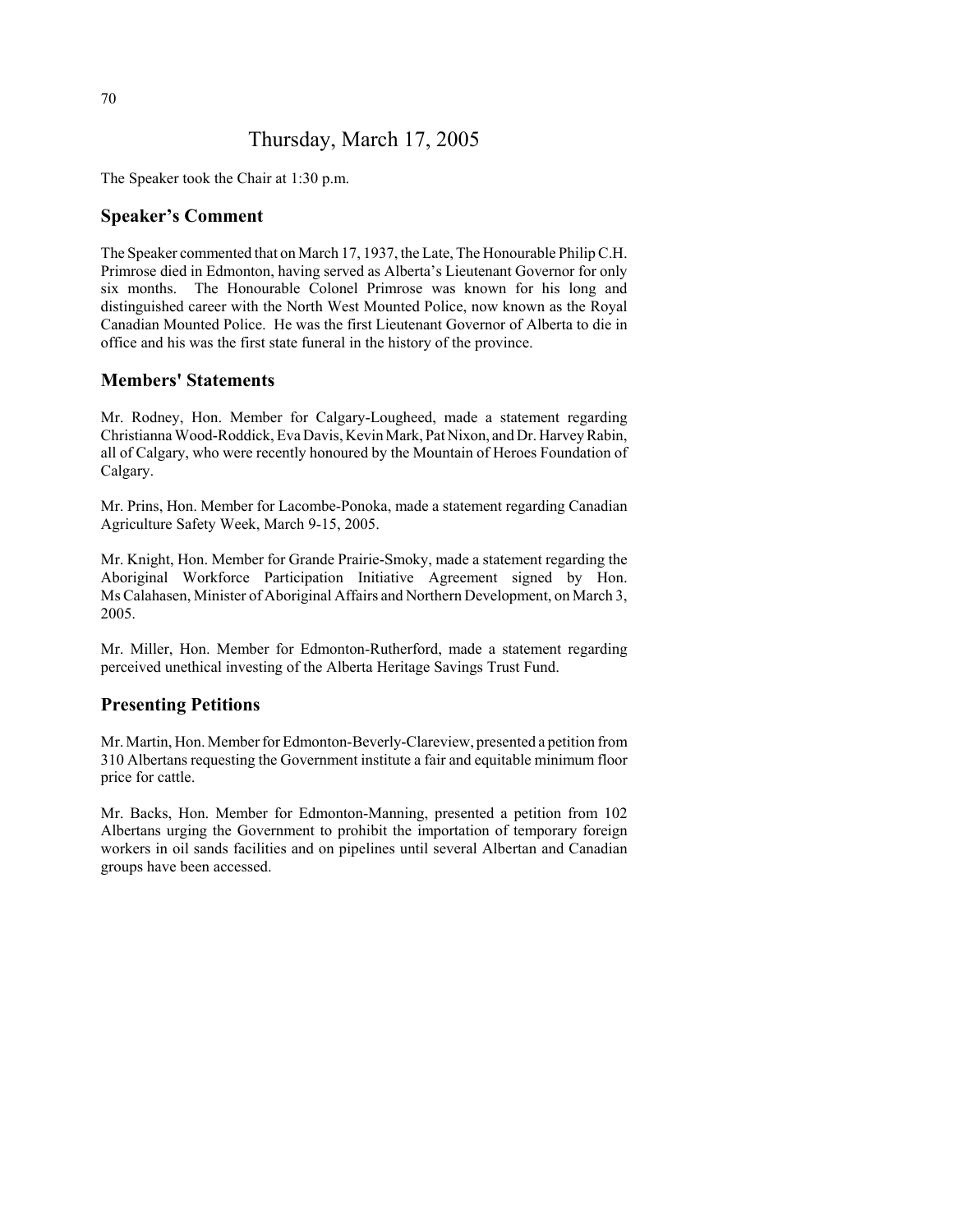### **Notices of Motions**

Pursuant to Standing Order 34(2)(a), Hon. Mr. Zwozdesky, Deputy Government House Leader, gave oral notice of the following Written Questions and Motions for Returns to be dealt with Monday, March 21, 2005:

Written Questions: Stand and retain their places.

Motions for Returns: Stand and retain their places.

### **Introduction of Bills (First Reading)**

Upon recommendation of His Honour the Honourable the Lieutenant Governor, and notice having been given:

Bill 30 Appropriation (Interim Supply) Act, 2005 (\$) — Hon. Mr. Hancock on behalf of Hon. Mrs. McClellan

### **Tabling Returns and Reports**

Mrs. Tarchuk, Chair, Select Standing Committee on Legislative Offices, pursuant to the Auditor General Act, cA-46, s20(2):

Report of the Auditor General on the Alberta Government's BSE-Related Assistance Programs dated July 27, 2004

Sessional Paper 157/2005

Mrs. Tarchuk, Chair, Select Standing Committee on Legislative Offices, pursuant to the Auditor General Act, cA-46, s19(5):

Auditor General of Alberta, Annual Report 2003-2004

Sessional Paper 158/2005

Hon. Mr. Doerksen, Minister of Innovation and Science:

Information kit entitled "Unlocking Tomorrow's Energy" prepared by EnergyINet (Energy Innovation Network)

Sessional Paper 159/2005

Mr. Lougheed, Hon. Member for Strathcona, pursuant to the Premier's Council on the Status of Persons with Disabilities Act, cP-21, s7(2):

Premier's Council on the Status of Persons with Disabilities, 2004 Annual Report Sessional Paper 160/2005

Mr. VanderBurg, Hon. Member for Whitecourt-Ste. Anne:

Copy of a petition signed by 662 Albertans requesting the Government provide funding for a long-term care facility in the Village of Onoway Sessional Paper 161/2005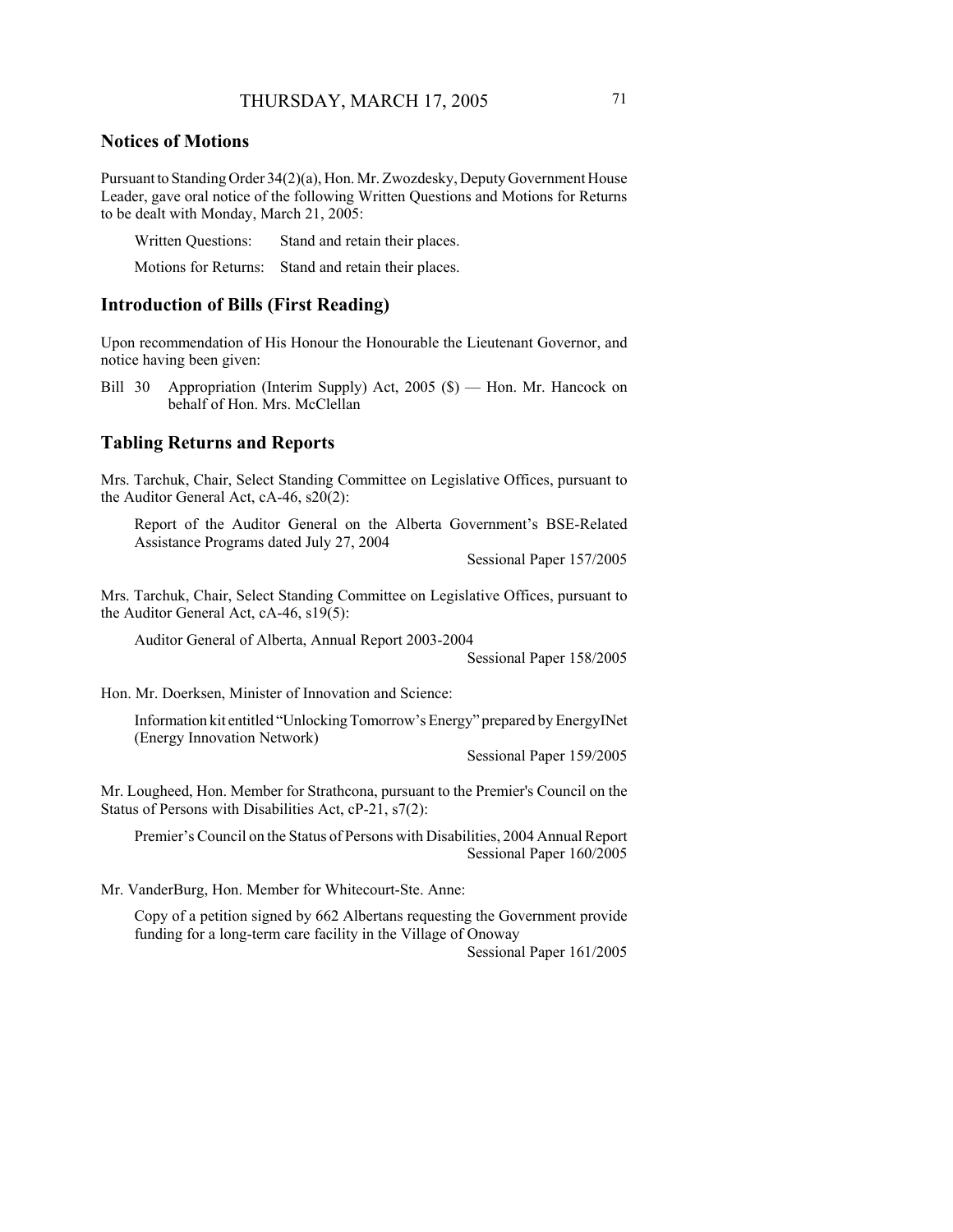## 72 THURSDAY, MARCH 17, 2005

Mrs. Jablonski, Hon. Member for Red Deer-North:

Document dated February 21, 2005, entitled "Life and Death Sentence of the Addicted Child" prepared by Maralyn Benay

Sessional Paper 162/2005

Mr. MacDonald, Hon. Member for Edmonton-Gold Bar:

E-mail message dated January 9, 2000, from Mark E. Haedicke to Rob Milnthorp regarding Project Stanley and TransAlta Utilities

Sessional Paper 163/2005

Document dated October 13, 2000, entitled "Market Surveillance Administrator Report on Power Pool of Alberta Prices - Summer 2000"

Sessional Paper 164/2005

Memorandum dated November 3, 2000, unsigned, from Dalton McGrath to Glenn F. Leslie, A. Webster Macdonald Jr., Q.C., and Mark A. Morrison regarding the Market Surveillance Administrator Report on Power Pool of Alberta Prices - Summer 2000 and its relevance to Enron Canada and Powerex

Sessional Paper 165/2005

Mr. Miller, Hon. Member for Edmonton-Rutherford:

Copy of a document, undated, entitled "Appeal Process" outlining the appeal process for people or organizations affected by decisions made by the Public Service Pension Corporation in British Columbia

Sessional Paper 166/2005

Mr. Backs, Hon. Member for Edmonton-Manning:

Letter dated March 14, 2005, from Don Koenig, President, Humpty's Restaurants International Inc., to Hon. Mr. Klein, Premier, expressing support for a province-wide smoking ban and requesting that the Government caucus be allowed a free vote

Sessional Paper 167/2005

5 recent letters from Jeremy Allen, James Dunham, Chris Leblanc, Darrien Gallacher, and Kenneth Terry to Members of the Legislative Assembly expressing concern regarding the use of foreign replacement workers in the Alberta labour force

Sessional Paper 168/2005

Dr. Pannu, Hon. Member for Edmonton-Strathcona, on behalf Mr. Mason, Hon. Leader of the New Democrat Opposition:

Backgrounder dated January 25, 2005, entitled "Anthony Henday Drive South East Project" prepared by Alberta Infrastructure and Transportation

Sessional Paper 169/2005

Document, undated, entitled "MLA Questions and Answers, Anthony Henday Drive South East - Public-Private Partnership"

Sessional Paper 170/2005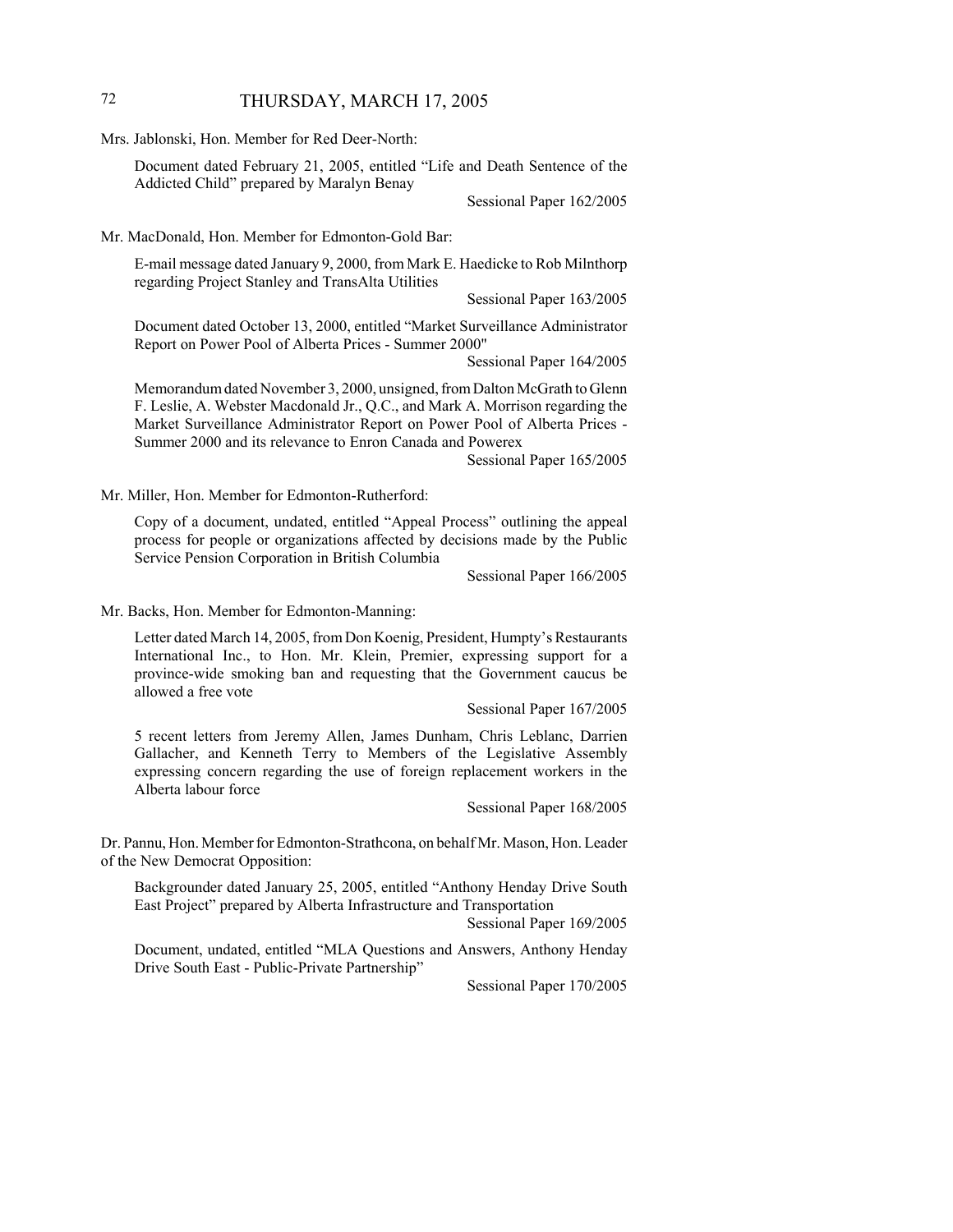# **Projected Government Business**

Pursuant to Standing Order 7(5), Ms Blakeman, Official Opposition House Leader, asked a question pertaining to the order of Government Business to be brought before the Assembly for the following week.

Hon. Mr. Hancock, Government House Leader, gave notice of projected Government Business for the week of March 21 to March 24, 2005:

| Monday, March 21    | $9:00$ p.m. | - Government Bills and Orders                 |
|---------------------|-------------|-----------------------------------------------|
|                     |             | <b>Second Reading</b>                         |
|                     |             | Bill 13, 17, 18, 27, 30                       |
|                     |             | <b>Committee of the Whole</b>                 |
|                     |             | Bill 2                                        |
|                     |             | And as per the Order Paper                    |
| Tuesday, March 22   | Aft.        | - Government Bills and Orders                 |
|                     |             | <b>Second Reading</b>                         |
|                     |             | Bill 1, 3, 7, 8, 9, 10, 12, 14, 15,<br>16, 28 |
|                     |             | And as per the Order Paper                    |
|                     | Eve.        | <b>Government Bills and Orders</b>            |
|                     |             | <b>Third Reading</b>                          |
|                     |             | Bill 21                                       |
|                     |             | <b>Second Reading</b>                         |
|                     |             | Bill 10, 12, 14, 15, 16, 23, 24, 25           |
|                     |             | <b>Committee of the Whole</b>                 |
|                     |             | Bill 1, 6, 27, 30                             |
|                     |             | And as per the Order Paper                    |
| Wednesday, March 23 | Aft.        | - Government Bills and Orders                 |
|                     |             | <b>Second Reading</b>                         |
|                     |             | Bill 18, 19, 20, 21, 22                       |
|                     |             | <b>Government Motions</b>                     |
|                     |             | Motion 15                                     |
|                     |             | And as per the Order Paper                    |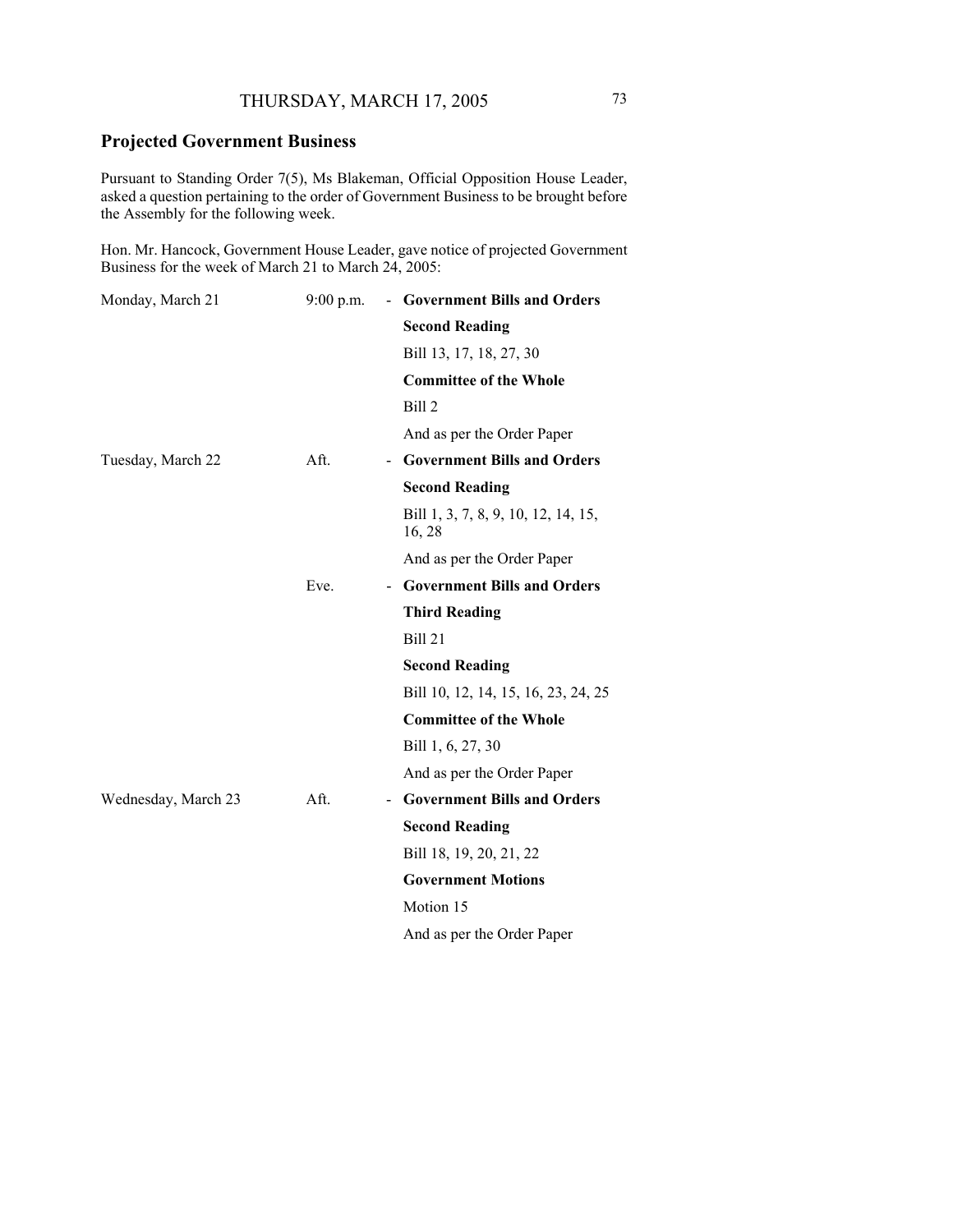## 74 THURSDAY, MARCH 17, 2005

|                    | Eve. | <b>Government Bills and Orders</b> |
|--------------------|------|------------------------------------|
|                    |      | <b>Second Reading</b>              |
|                    |      | As per the Order Paper             |
|                    |      | <b>Committee of the Whole</b>      |
|                    |      | Bill 1, 3, 4, 5, 6                 |
|                    |      | <b>Third Reading</b>               |
|                    |      | Bill 27, 30                        |
|                    |      | And as per the Order Paper         |
| Thursday, March 24 | Aft. | - Royal Assent                     |
|                    |      | Bill 21, 27, 30                    |
|                    |      | <b>Government Bills and Orders</b> |
|                    |      | <b>Second or Third Reading</b>     |
|                    |      | As per the Order Paper             |
|                    |      | And as per the Order Paper         |

# **ORDERS OF THE DAY**

**Committee of Supply** (Day 2 — Supplementary Estimates)

According to Order, the Assembly resolved itself into Committee of Supply.

(Assembly in Committee)

Pursuant to Standing Order 59(2) and Government Motion 9 agreed to on March 8, 2005, at 5:15 p.m., the Chair interrupted the proceedings and immediately put the question on the Supplementary Estimates resolutions for the fiscal year ending March 31, 2005.

The question being put, the motion was agreed to.

The Deputy Speaker assumed the Chair and Mr. Webber reported as follows:

Mr. Speaker:

The Committee of Supply has had under consideration certain resolutions of the 2004-05 Supplementary Estimates, General Revenue Fund and Lottery Fund, reports as follows, and requests leave to sit again:

Resolved that a sum not exceeding the following be granted to Her Majesty for the fiscal year ending March 31, 2005, for the Departments and purposes indicated: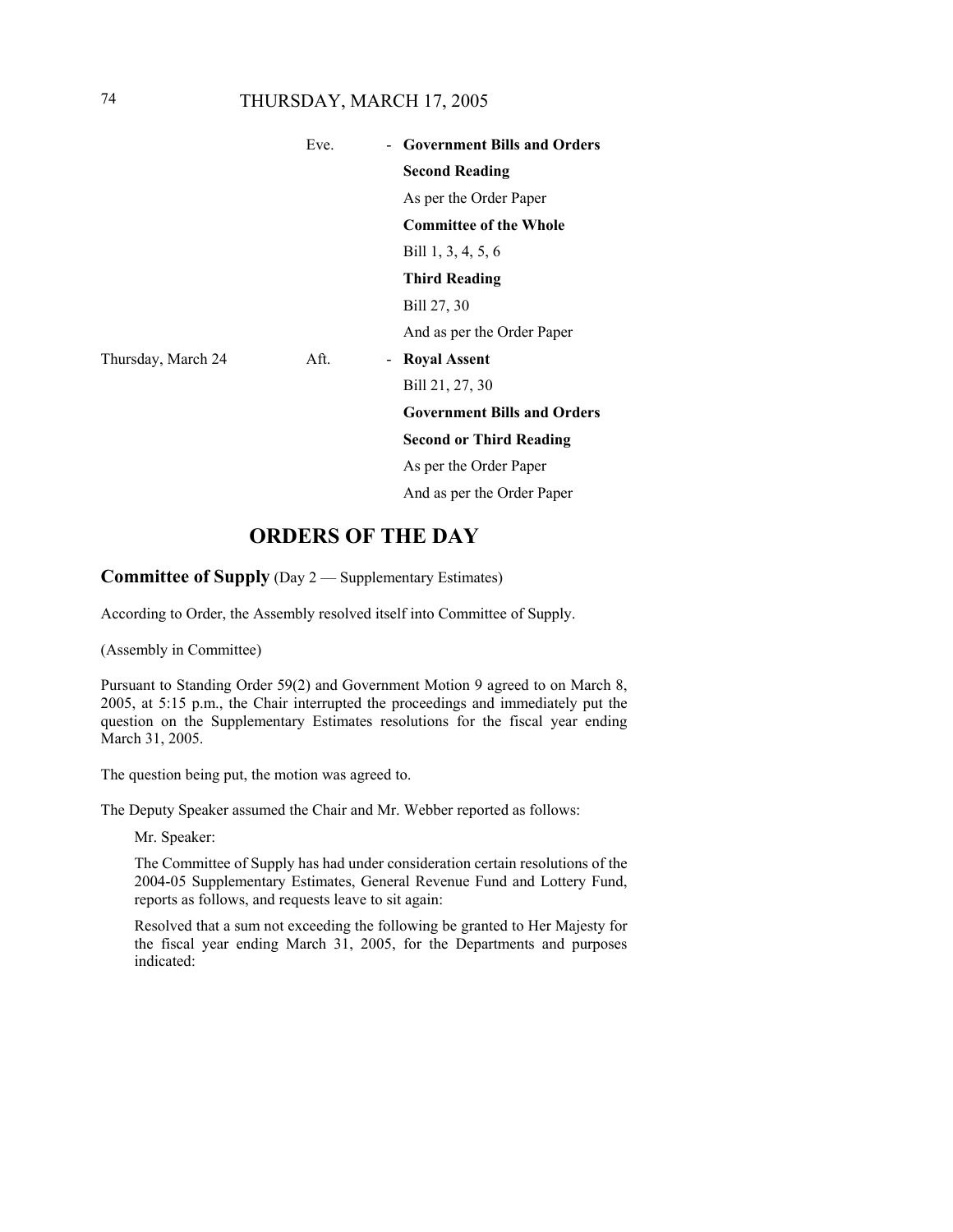| <b>Legislative Assembly</b>                                                 |                               |
|-----------------------------------------------------------------------------|-------------------------------|
| <b>Office of the Chief Electoral Officer</b>                                |                               |
| <b>Operating Expense</b>                                                    | \$1,018,000                   |
| <b>Advanced Education</b>                                                   |                               |
| Operating Expense and Equipment / Inventory Purchases                       | \$19,000,000                  |
| <b>Agriculture, Food and Rural Development</b>                              |                               |
| Operating Expense and Equipment / Inventory Purchases                       | \$528,267,000                 |
| <b>Children's Services</b>                                                  |                               |
| Operating Expense and Equipment / Inventory Purchases                       | \$26,755,000                  |
| <b>Community Development</b>                                                |                               |
| Capital Investment                                                          | \$2,801,000                   |
| <b>Economic Development</b>                                                 |                               |
| Operating Expense and Equipment / Inventory Purchases                       | \$506,000                     |
| <b>Education</b>                                                            |                               |
| Operating Expense and Equipment / Inventory Purchases                       | \$64,800,000                  |
| <b>Environment</b>                                                          |                               |
| Operating Expense and Equipment / Inventory Purchases                       | \$8,000,000                   |
| <b>Executive Council</b>                                                    |                               |
| <b>Operating Expense</b>                                                    | \$75,000                      |
| <b>Finance</b>                                                              |                               |
| Operating Expense and Equipment / Inventory Purchases                       | \$1,400,000                   |
| Gaming                                                                      |                               |
| <b>Operating Expense</b><br>Lottery Fund Payments                           | \$40,000,000<br>\$40,000,000  |
| <b>Government Services</b>                                                  |                               |
| Operating Expense and Equipment / Inventory Purchases                       | \$180,000                     |
| <b>Health and Wellness</b>                                                  |                               |
| Operating Expense and Equipment / Inventory Purchases                       | \$362,350,000                 |
| <b>Human Resources and Employment</b>                                       |                               |
| Operating Expense and Equipment / Inventory Purchases                       | \$34,925,000                  |
| <b>Infrastructure and Transportation</b>                                    |                               |
| Operating Expense and Equipment / Inventory Purchases<br>Capital Investment | \$614,348,000<br>\$99,550,000 |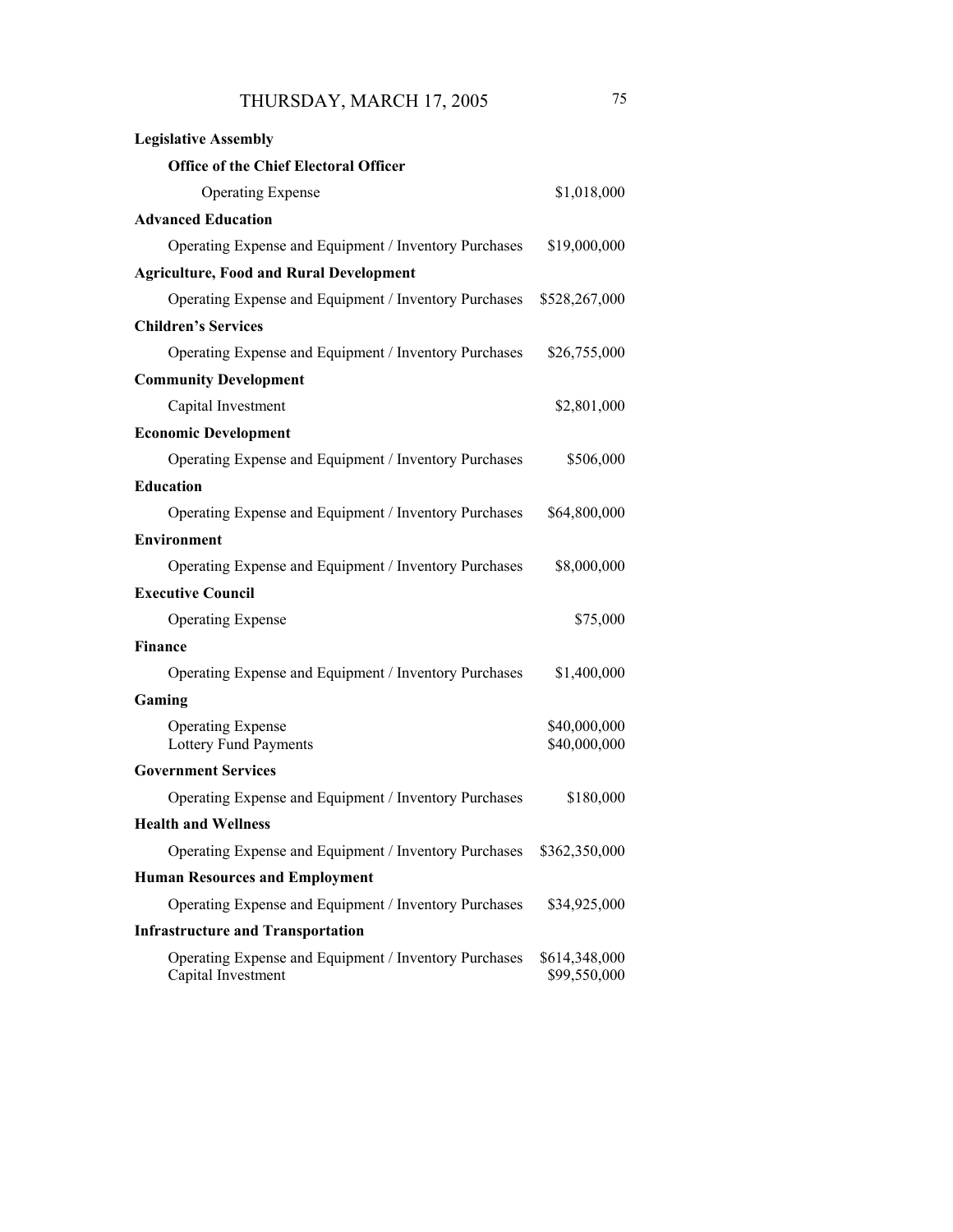# 76 THURSDAY, MARCH 17, 2005

| <b>Innovation and Science</b>                                                                                         |               |
|-----------------------------------------------------------------------------------------------------------------------|---------------|
| Operating Expense and Equipment / Inventory Purchases                                                                 | \$38,000,000  |
| <b>Justice and Attorney General</b>                                                                                   |               |
| Operating Expense and Equipment / Inventory Purchases                                                                 | \$8,993,000   |
| <b>Municipal Affairs</b>                                                                                              |               |
| Operating Expense and Equipment / Inventory Purchases                                                                 | \$26,600,000  |
| <b>Seniors and Community Supports</b>                                                                                 |               |
| Operating Expense and Equipment / Inventory Purchases                                                                 | \$34,500,000  |
| <b>Solicitor General</b>                                                                                              |               |
| Operating Expense and Equipment / Inventory Purchases                                                                 | \$9,777,000   |
| <b>Sustainable Resource Development</b>                                                                               |               |
| Operating Expense and Equipment / Inventory Purchases                                                                 | \$125,000,000 |
| Mr. Speaker, I would like to table a list of the Supplementary Estimates for the fiscal<br>year ending March 31, 2005 |               |

Sessional Paper 171/2005

The question being put, the report and the request for leave to sit again were agreed to.

## **Introduction of Bills (First Reading)**

Hon. Mr. Hancock, Government House Leader, requested and received the unanimous consent of the Assembly to revert to Introduction of Bills.

Upon recommendation of His Honour the Honourable the Lieutenant Governor, and notice having been given:

Bill 27 Appropriation (Supplementary Supply) Act, 2005 (\$) — Hon. Mr. Hancock on behalf of Hon. Mrs. McClellan

## **Adjournment**

On motion by Hon. Mr. Zwozdesky, Deputy Government House Leader, that it be called 5:30 p.m., the Assembly adjourned at 5:22 p.m. until Monday, March 21, 2005, at 1:30 p.m.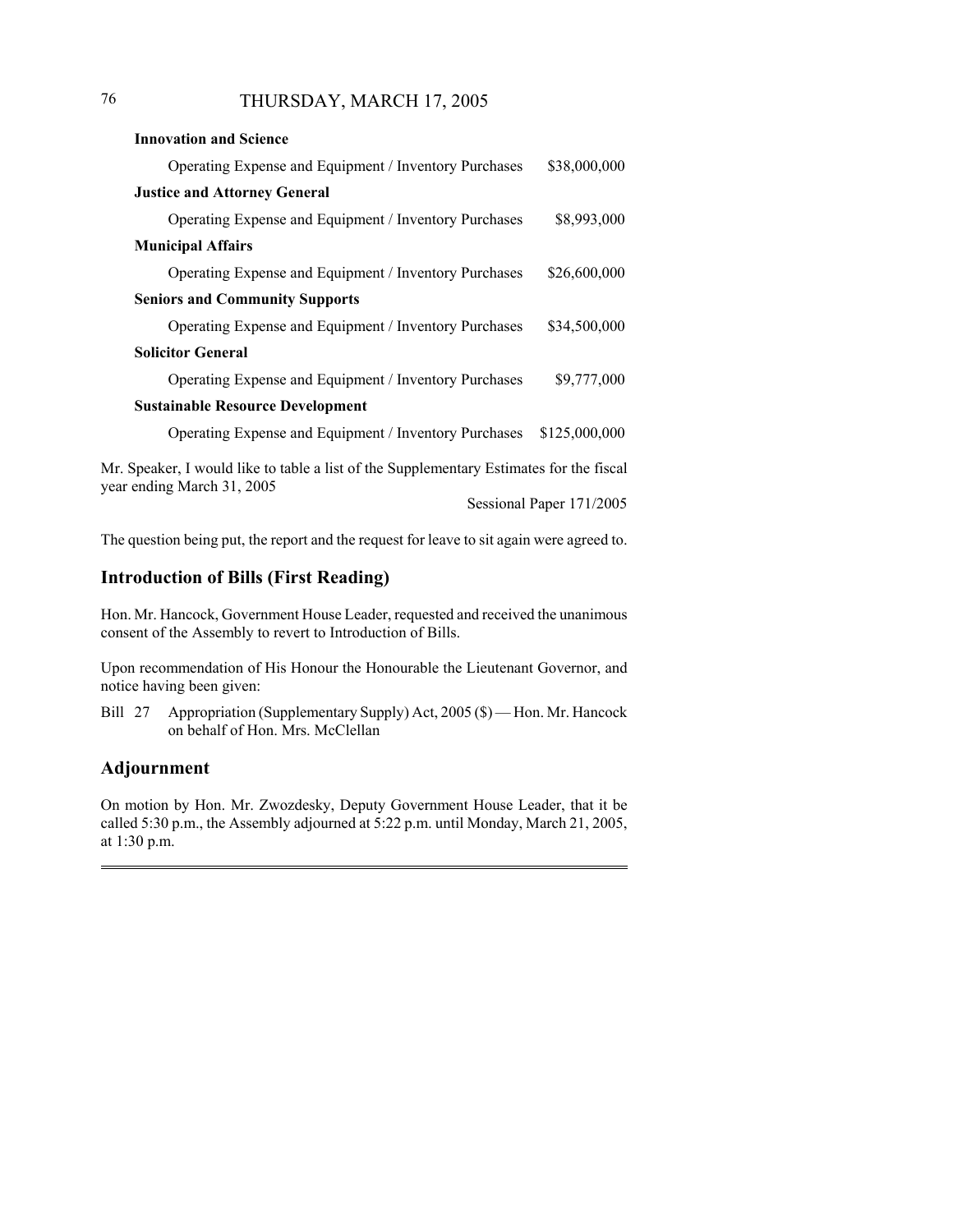# Monday, March 21, 2005

The Speaker took the Chair at 1:30 p.m.

### **Speaker's Comment**

The Speaker commented that on March 21, 1930, the Floral Emblem Act was assented to making the wild rose the official floral emblem of Alberta.

The Speaker then commented that on March 21, 1940, a general election was held in Alberta. Of the 57 MLAs (Member of the Legislative Assembly) elected, 36 were Social Credit, 19 were Independent, one was Liberal, and one was Labour. There were 309,000 votes cast province-wide.

### **Recognitions**

Mr. Lindsay, Hon. Member for Stony Plain: International Day for the Elimination of Racial Discrimination, March 21, 2005

Mr. Rodney, Hon. Member for Calgary-Lougheed: Brendan Thomas Bellingham of Calgary, recipient of a 2005 Great Kids Award

Mrs. Mather, Hon. Member for Edmonton-Mill Woods: Parents Empowering Parents (PEP), a support group for parents whose minor children are abusing alcohol and drugs

Mr. Goudreau, Hon. Member for Dunvegan-Central Peace: Recent consolidation of NAIT (Northern Alberta Institute of Technology) and Fairview College and its inaugural graduation ceremony held March 12, 2005

Mr. Herard, Hon. Member for Calgary-Egmont: Lord Beaverbrook Lords basketball team on winning the Alberta 4A high school basketball championships

Mr. Elsalhy, Hon. Member for Edmonton-McClung: International Day for the Elimination of Racial Discrimination, March 21, 2005

Dr. Pannu, Hon. Member for Edmonton-Strathcona: International Day for the Elimination of Racial Discrimination, March 21, 2005

## **Presenting Petitions**

Dr. Brown, Chair, Select Standing Committee on Private Bills, presented the following petitions for Private Bills:

of Albert F. Holthuis, Marvin W. Phillips, Edward G. Latvala, Werner Scheidler, Brenda Caston, Richard Hester, and John Davis for the Bow Valley Community Foundation Act;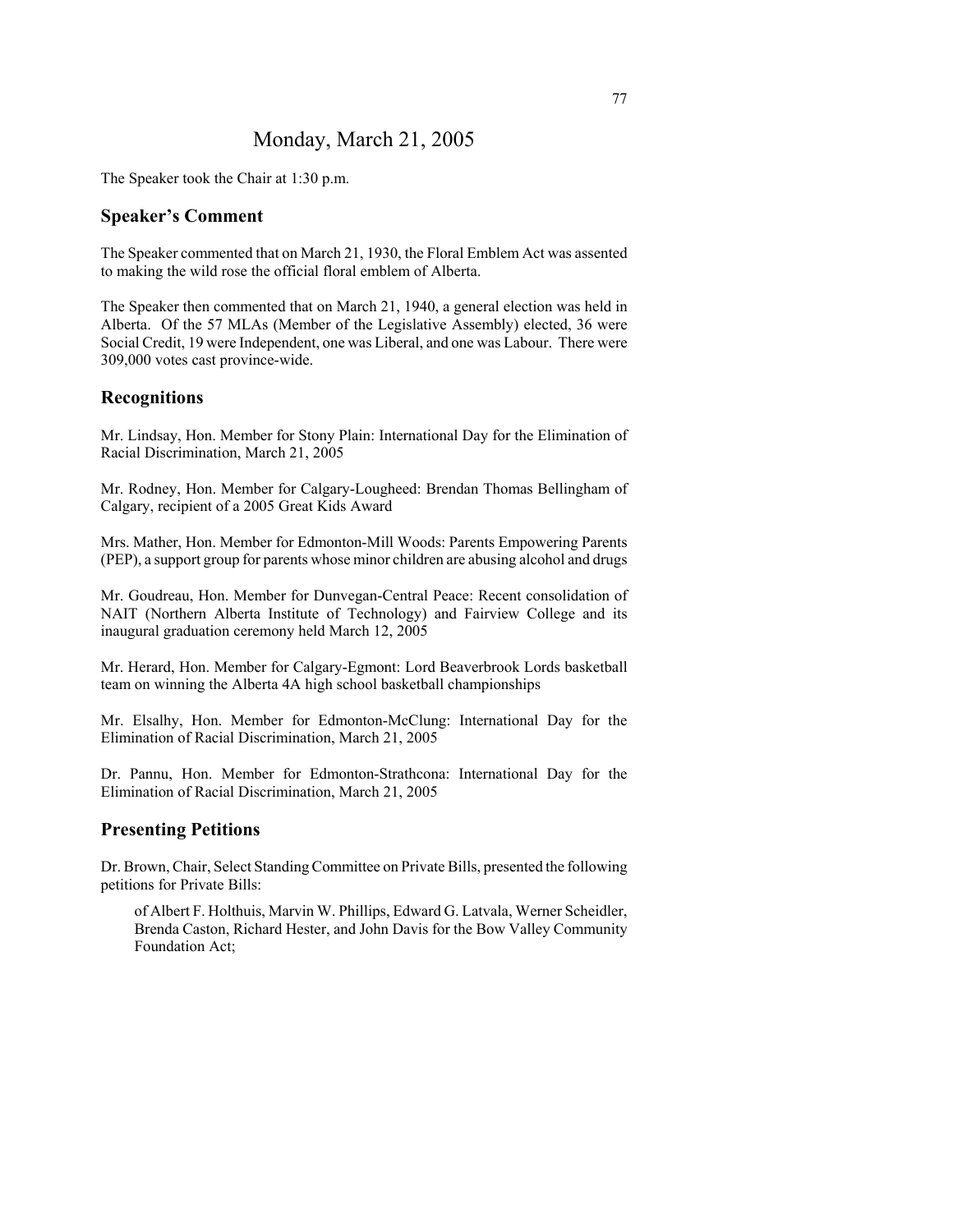## 78 MONDAY, MARCH 21, 2005

of Camrose Lutheran College Corporation for the Camrose Lutheran College Corporation Act;

of Rodney A. Wutch, Kathy Mandeville, Walter Sauve, Fred Weinheimer, and Michael R. Christie for the Medicine Hat Community Foundation Amendment Act, 2005;

of Brooklynn Hannah George Rewega, an infant, by her legal guardian and father, Douglas George Rewega, for the Brooklynn Hannah George Rewega Right of Civil Action Act.

Mr. Bonko, Hon. Member for Edmonton-Decore, presented a petition from 106 Albertans urging the Government to prohibit the importation of temporary foreign workers in oil sands facilities and on pipelines until several Albertan and Canadian groups have been accessed.

Mr. Backs, Hon. Member for Edmonton-Manning, presented a petition from 102 Albertans urging the Government to prohibit the importation of temporary foreign workers in oil sands facilities and on pipelines until several Albertan and Canadian groups have been accessed.

Mr. Martin, Hon. Member for Edmonton-Beverly-Clareview, presented a petition from 259 Albertans requesting the Government institute a fair and equitable minimum floor price for cattle.

### **Introduction of Bills (First Reading)**

Notice having been given:

Bill 31 Real Estate Amendment Act, 2005 — Hon. Mr. Lund

Bill 34 Insurance Amendment Act, 2005 — Mr. Oberle

On motion by Hon. Mr. Zwozdesky, Deputy Government House Leader, the following Bill was placed on the Order Paper under Government Bills and Orders:

Bill 34 Insurance Amendment Act, 2005 — Mr. Oberle

## **Tabling Returns and Reports**

Hon. Mr. Zwozdesky, Minister of Education, pursuant to the Teaching Profession Act,  $cT-2$ ,  $s15(2)$ :

Alberta Teachers' Association, 2003 Annual Report

Sessional Paper 172/2005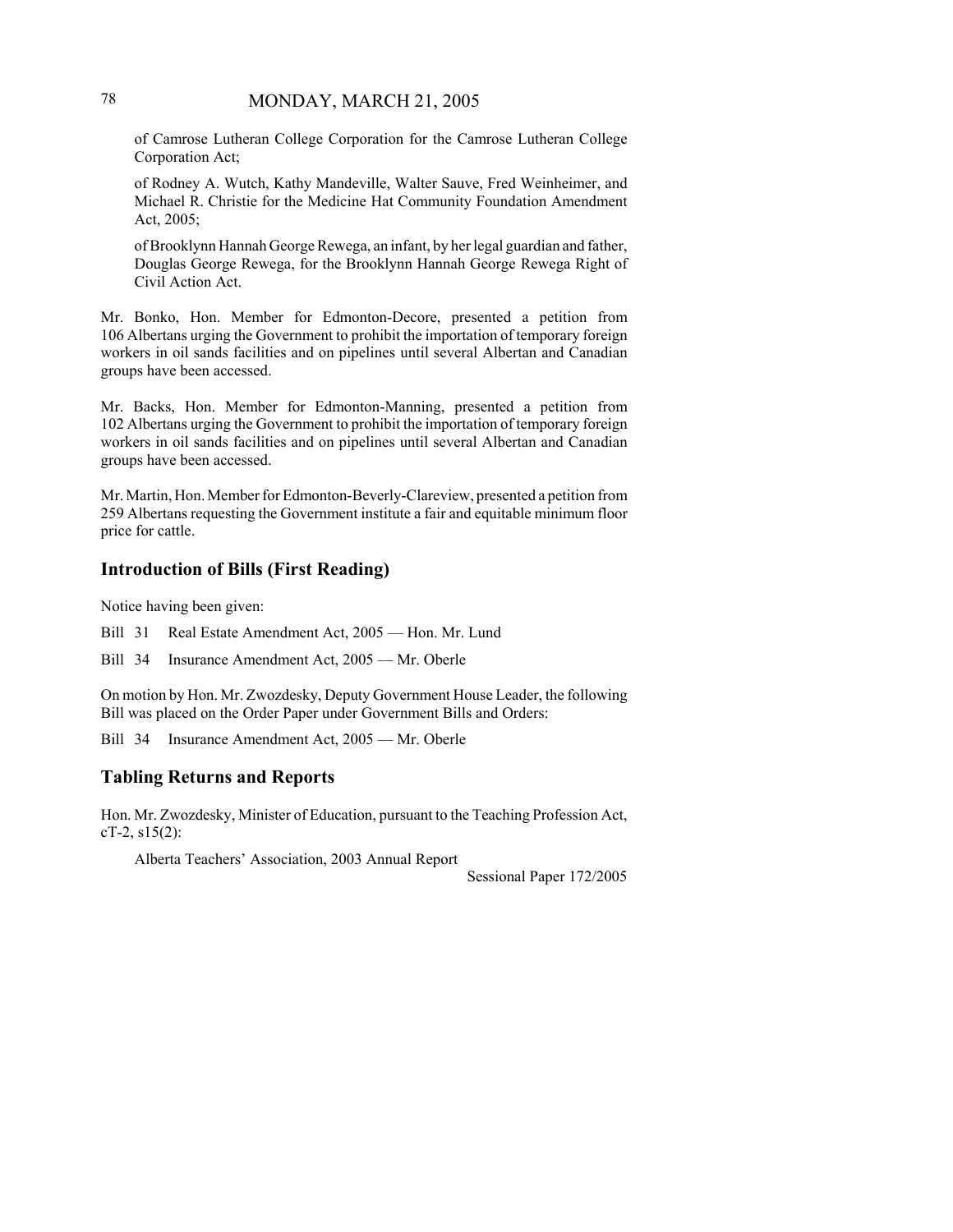Mr. Rodney, Hon. Member for Calgary-Lougheed, pursuant to the Alcohol and Drug Abuse Act, cA-38, s12:

AADAC (Alberta Alcohol and Drug Abuse Commission), Annual Report 2003-2004

Sessional Paper 173/2005

Dr. Taft, Hon. Leader of the Official Opposition:

Letter dated February 5, 2005, from Peter Verchomin of Edmonton to Sirs expressing concern regarding royalties paid on natural gas used in the production of nitrogen fertilizers and requesting a 50% rebate on the royalties

Sessional Paper 174/2005

Letter dated February 24, 2005, from Ami Brodribb of Edmonton to Dr. Taft, Hon. Leader of the Official Opposition, expressing concern regarding a lack of midwifery funding by Alberta Health Care

Sessional Paper 175/2005

Letter dated January 4, 2005, from Gracie Seto of Calgary to Dr. Taft, Hon. Leader of the Official Opposition, requesting an increase in AISH (Assured Income for the Severely Handicapped) funding

Sessional Paper176/2005

Mr. Martin, Hon. Member for Edmonton-Beverly-Clareview:

Letter dated March 21, 2005, from Denise Toppman of Edmonton to Mr. Mason, Hon. Leader of the New Democrat Opposition, expressing concern regarding the proposed closure of Strathearn School

Sessional Paper 177/2005

Ms Blakeman, Hon. Member for Edmonton-Centre:

Letter dated March 14, 2005, from William Becze, Co-producer, 775 990 Alberta Ltd., to Ms Blakeman, Hon. Member for Edmonton-Centre, expressing concern regarding perceived inequities in the marketing of videos produced in Alberta Sessional Paper 178/2005

Document, undated, entitled "Caring for our seniors needs to be a priority" prepared by Judy Brown

Sessional Paper 179/2005

St. Albert Gazette website editorial dated February 2, 2005, entitled "We have a stake in safe injections"

Sessional Paper 180/2005

E-mail message dated March 4, 2005, from Mary Talbot of Edmonton to Mrs. Mather, Hon. Member for Edmonton-Mill Woods, requesting Mrs. Mather's support for Bill 202, Protection of Children Abusing Drugs Act

Sessional Paper 181/2005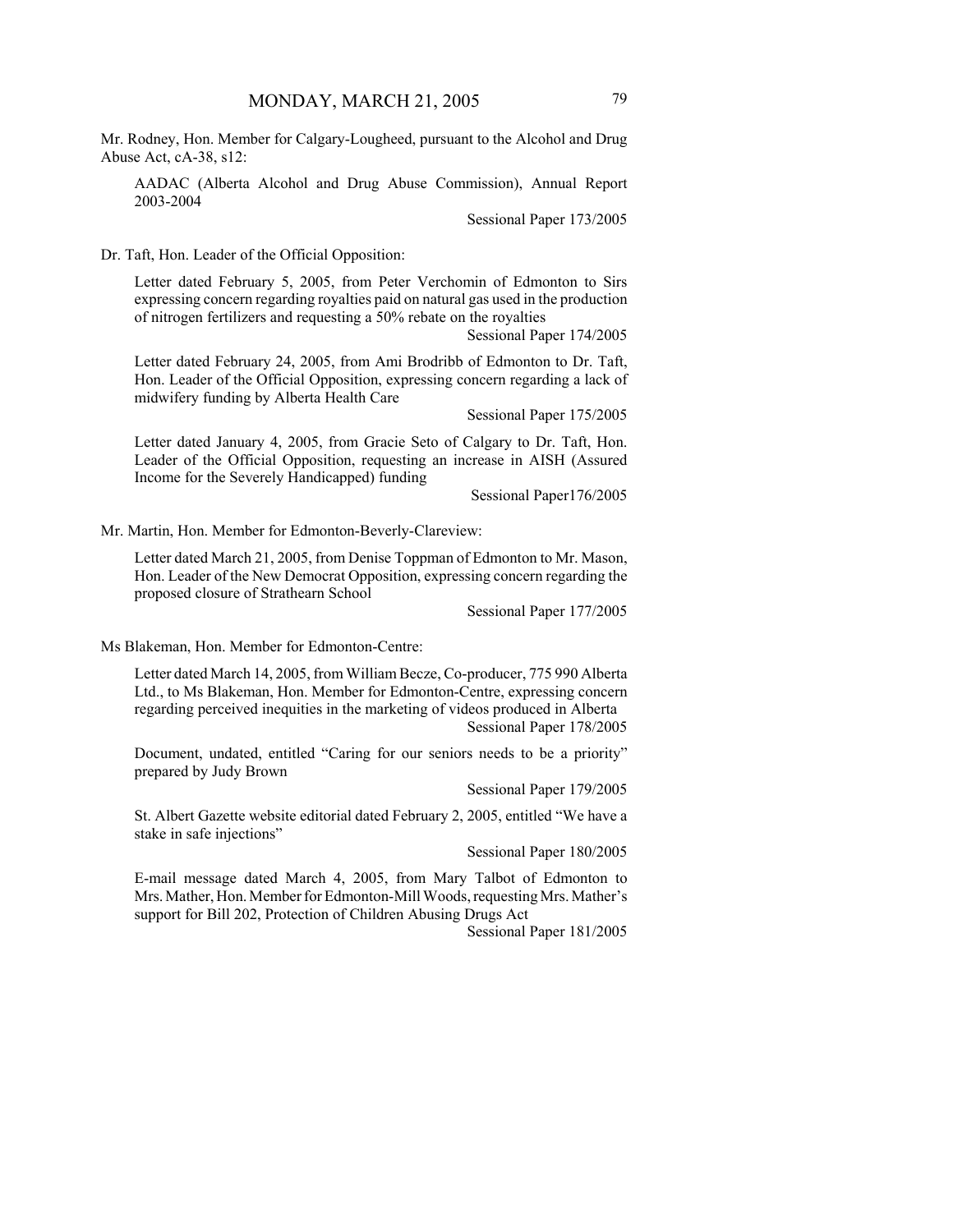## 80 MONDAY, MARCH 21, 2005

Mr. Chase, Hon. Member for Calgary-Varsity:

Letter dated March 16, 2005, from Mary Abel of Calgary to Mr. Chase, Hon. Member for Calgary-Varsity, expressing concern regarding the project to widen Calgary's 16th Avenue and install an interchange between the Foothills Hospital and the new Alberta Children's Hospital, which is proceeding without any opportunity for community input

### Sessional Paper 182/2005

Letter dated March 16, 2005, from Sheila Donaldson of Calgary to Mr. Chase, Hon. Member for Calgary-Varsity, protesting the exclusion of community involvement and input regarding the development of the new Alberta Children's Hospital and resulting roadway infrastructure

Sessional Paper 183/2005

E-mail message dated March 18, 2005, from Valerie and Doug Bonnyman of Calgary to Mr. Chase, Hon. Member for Calgary-Varsity, objecting to the construction of an interchange to accommodate the new Alberta Children's Hospital resulting in the destruction of community reserve lands

Sessional Paper 184/2005

Letter dated March 17, 2005, from Don Smith to Dr. Swann, Hon. Member for Calgary-Mountain View, requesting Dr. Swann urge the Government to consult with the Alberta Historical Resources Foundation when considering names for provincial parks and protected areas

Sessional Paper 185/2005

Mr. Taylor, Hon. Member for Calgary-Currie:

St. Albert Gazette article dated October 30, 2004, entitled "St. Albert firefighters train for meth lab fire" prepared by Peter Boer

Sessional Paper 186/2005

Document, undated, entitled "Building knowledge resources, A Case for Investment" prepared by the University of Alberta Board of Governors Sessional Paper 187/2005

Mr. MacDonald, Hon. Member for Edmonton-Gold Bar:

CNN website article, undated, entitled "Enron paid hefty bonuses before bankruptcy"

Sessional Paper 188/2005

Letter dated March 21, 2005, from Mr. MacDonald, Hon. Member for Edmonton-Gold Bar, to Marlene Bruyere, Alberta Energy FOIP (Freedom of Information and Protection of Privacy) Manager, responding to Ms Bruyere's letter regarding the fees to be charged to access records pertaining to the Department of Energy and Enron Canada Corporation and its affiliates

Sessional Paper 189/2005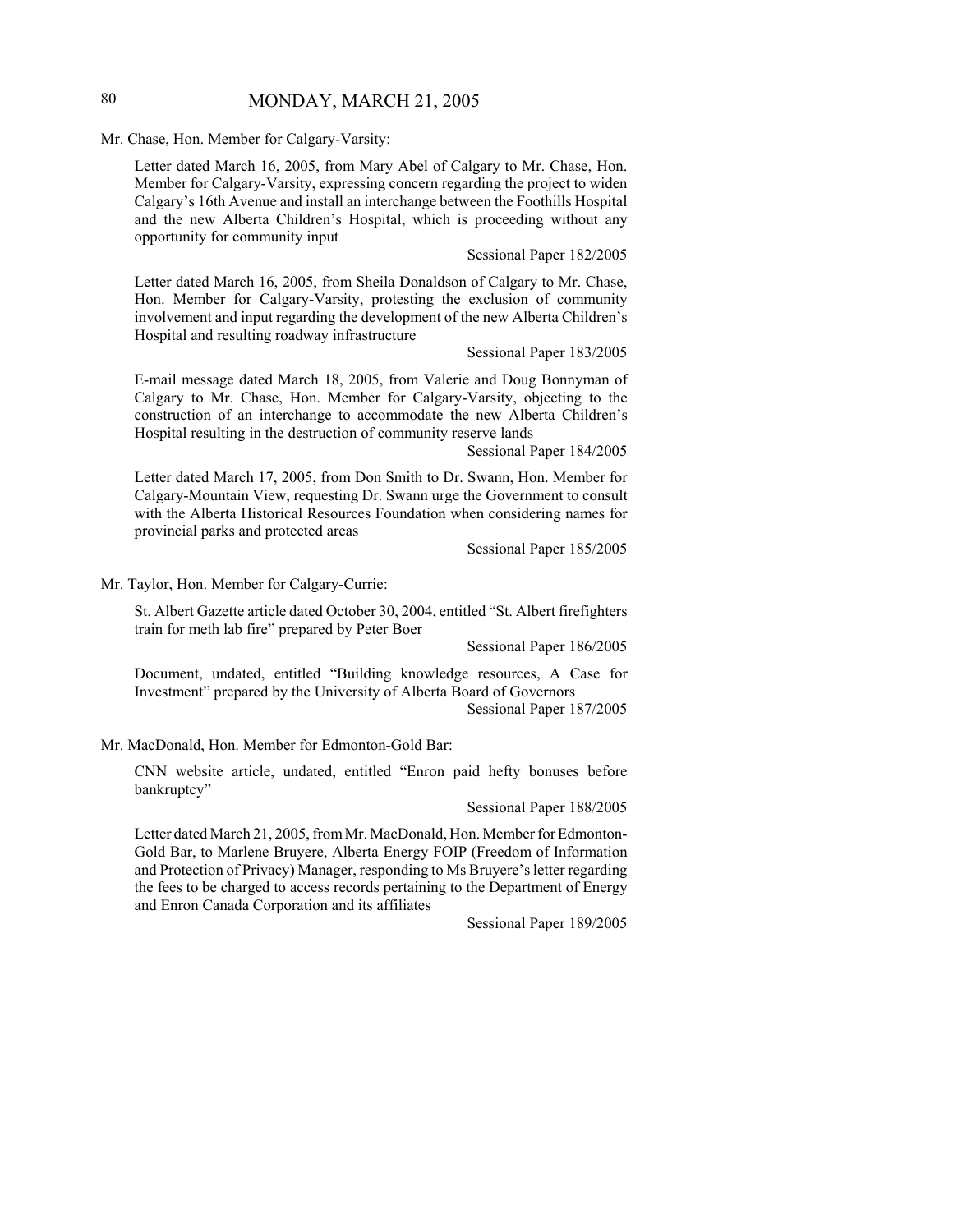Transcript of a telephone conversation, undated, between a TransAlta employee and an Enron employee

Sessional Paper 190/2005

Report dated September 2003, entitled "Markets and Strategic Initiatives" prepared by the Alberta Electric System Operator

Sessional Paper 191/2005

Mr. Miller, Hon. Member for Edmonton-Rutherford:

E-mail message dated March 17, 2005, from Shannon Critchley of Edmonton to Mr. Miller, Hon. Member for Edmonton-Rutherford, expressing concern regarding the closure of the RCMP (Royal Canadian Mounted Police) forensic laboratory in Edmonton

Sessional Paper 192/2005

Mrs. Mather, Hon. Member for Edmonton-Mill Woods:

Document dated February 21, 2005, entitled "Parental Challenges with a Drug Addicted Child" prepared by Chris Uttley

Sessional Paper 193/2005

St. Albert Gazette editorial dated October 16, 2004, unsigned, entitled "Treatment centres needed to help kids get off meth"

Sessional Paper 194/2005

Ms Pastoor, Hon. Member for Lethbridge-East:

Letter dated March 11, 2005, from Christine Rogers of Lethbridge to Ms Pastoor, Hon. Member for Lethbridge-East, expressing conditional support for Motion Other Than Government Motion 505 regarding fine arts requirements in high school

Sessional Paper 195/2005

Mr. Flaherty, Hon. Member for St. Albert:

Edmonton Journal website article dated January 7, 2005, entitled "Battling drugs" prepared by Jac MacDonald

Sessional Paper 196/2005

Dr. Miller, Hon. Member for Edmonton-Glenora:

St. Albert Gazette website article dated March 5, 2005, entitled "Addiction bill finds MLA (Member of the Legislative Assembly) support" prepared by Mark Wells

Sessional Paper 197/2005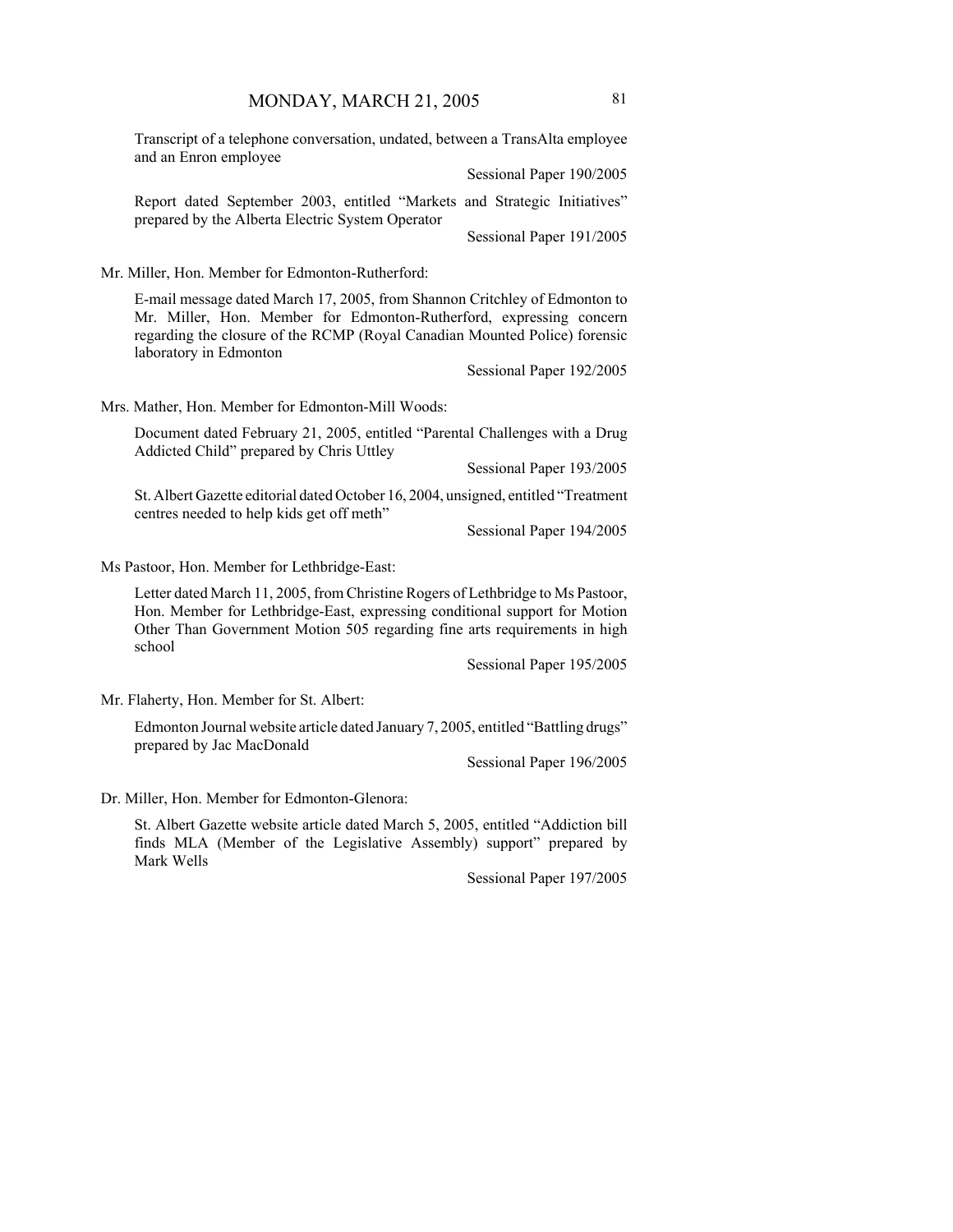## 82 MONDAY, MARCH 21, 2005

Dr. Swann, Hon. Member for Calgary-Mountain View:

Letter dated March 8, 2005, from Marilyn Marks, Alberta Grandparents Association, to Hon. Mr. Stevens, Minister of Justice and Attorney General, confirming commitments made at a meeting between Hon. Mr. Stevens and Ms Marks on March 4, 2005, regarding certain aspects of Bill 45, Family Law Act

Sessional Paper 198/2005

Mr. Tougas, Hon. Member for Edmonton-Meadowlark:

Letter dated March 3, 2005, from Ron Watt, President, Southern Alberta Bowhunters Association, to Hon. Mr. Klein, Premier, expressing concern regarding an interim harvesting agreement recently granted to the Métis Nation of Alberta by the Government

Sessional Paper 199/2005

# **ORDERS OF THE DAY**

#### **Written Questions**

The following Written Questions were ordered to stand:

WQ1, WQ2, WQ3, WQ4, WQ5, WQ6, WQ7, WQ8, WQ9, WQ10, WQ11, WQ12, WQ13, WQ14, WQ15, WQ16, WQ17, WQ18, WQ19, WQ20, WQ21, WQ22, WQ23.

### **Motions for Returns**

The following Motions for Returns were ordered to stand:

MR1, MR2, MR3, MR4, MR5, MR6, MR7, MR8, MR9, MR10, MR11, MR12, MR13, MR14, MR15, MR16, MR17, MR18, MR19, MR20, MR21, MR22, MR23, MR24, MR25, MR26.

## **Public Bills and Orders Other Than Government Bills and Orders**

#### **Second Reading**

The following Bill was read a Second time and referred to Committee of the Whole:

Bill 202 Protection of Children Abusing Drugs Act — Mrs. Jablonski

### **Adjournment**

On motion by Hon. Mr. Zwozdesky, Deputy Government House Leader, that it be called 5:30 p.m., the Assembly adjourned at 5:06 p.m. until 8:00 p.m.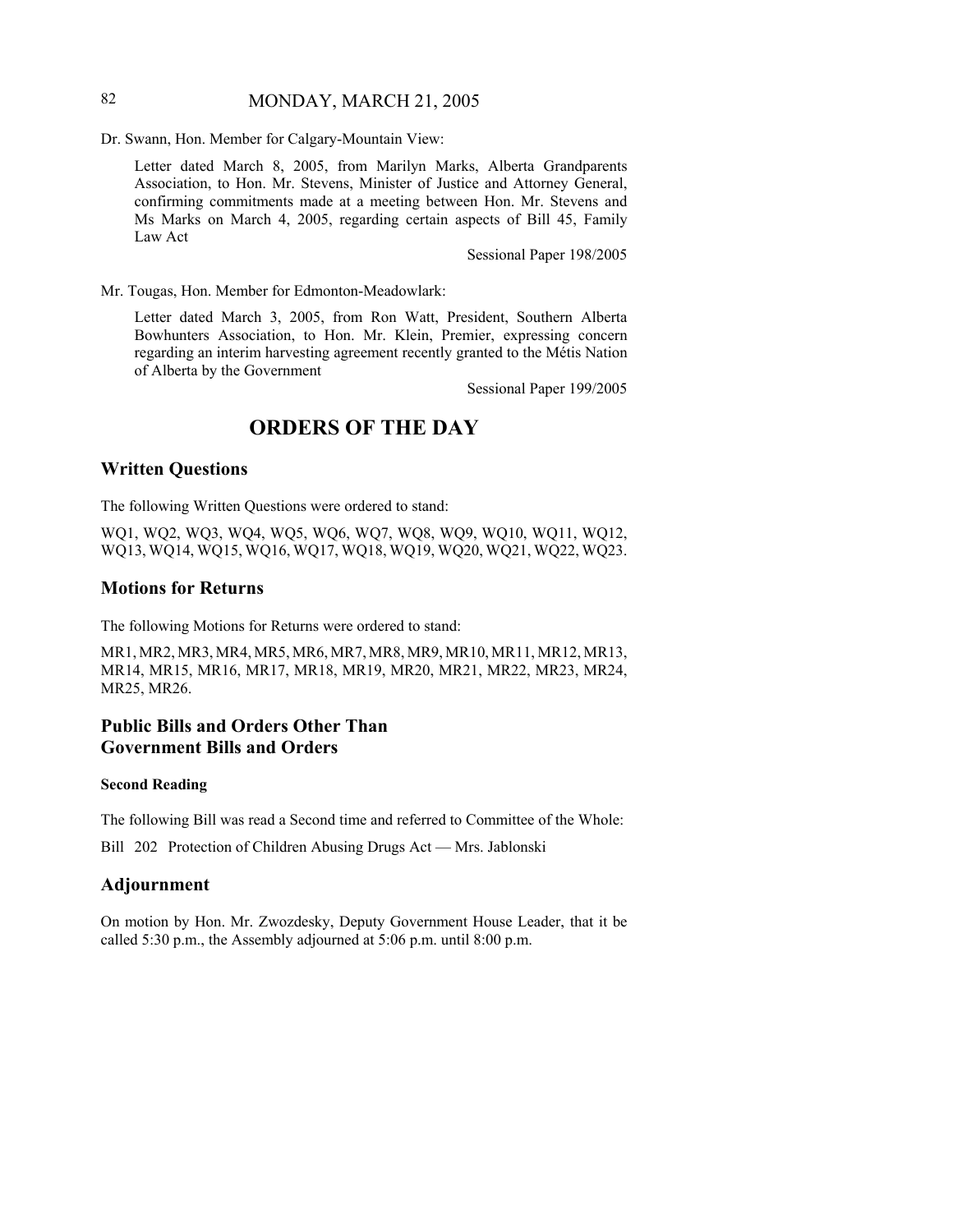### MONDAY, MARCH 21, 2005 — 8:00 P.M.

### **Motions Other Than Government Motions**

**502.** Moved by Mr. Agnihotri:

Be it resolved that the Legislative Assembly urge the Government to eliminate fees for library cards in all public libraries in tribute to the Late, The Honourable Dr. Lois E. Hole to honour her belief in the importance of literacy and the principle that access to libraries should be free for all Albertans.

A debate followed.

The question being put, the motion was defeated. With Mr. Marz in the Chair, the names being called for were taken as follows:

For the motion: 12

| Agnihotri    | Eggen     | Miller (Edmonton-Glenora)    |
|--------------|-----------|------------------------------|
| <b>Backs</b> | Elsalhy   | Miller (Edmonton-Rutherford) |
| Bonko        | MacDonald | Pastoor                      |
| Chase        | Mather    | Swann                        |
|              |           |                              |

Against the motion: 28

| Boutilier    | Groeneveld | Mitzel         |
|--------------|------------|----------------|
| <b>Brown</b> | Haley      | Oberg          |
| Calahasen    | Jablonski  | Ouellette      |
| Cao          | Johnson    | Prins          |
| Cardinal     | Knight     | Rogers         |
| Danyluk      | Lindsay    | Snelgrove      |
| DeLong       | Magnus     | <b>Stevens</b> |
| Doerksen     | Mar        | <b>Strang</b>  |
| Goudreau     | Melchin    | Webber         |
| Griffiths    |            |                |

**503.** Moved by Mr. Knight:

Be it resolved that the Legislative Assembly urge the Government to consider the advisability of increasing the value of the Alberta Ingenuity Fund to \$1 billion over the 2006-07 and 2007-08 fiscal years.

A debate followed.

Pursuant to Standing Order 8(3), debate adjourned, Mr. Goudreau speaking.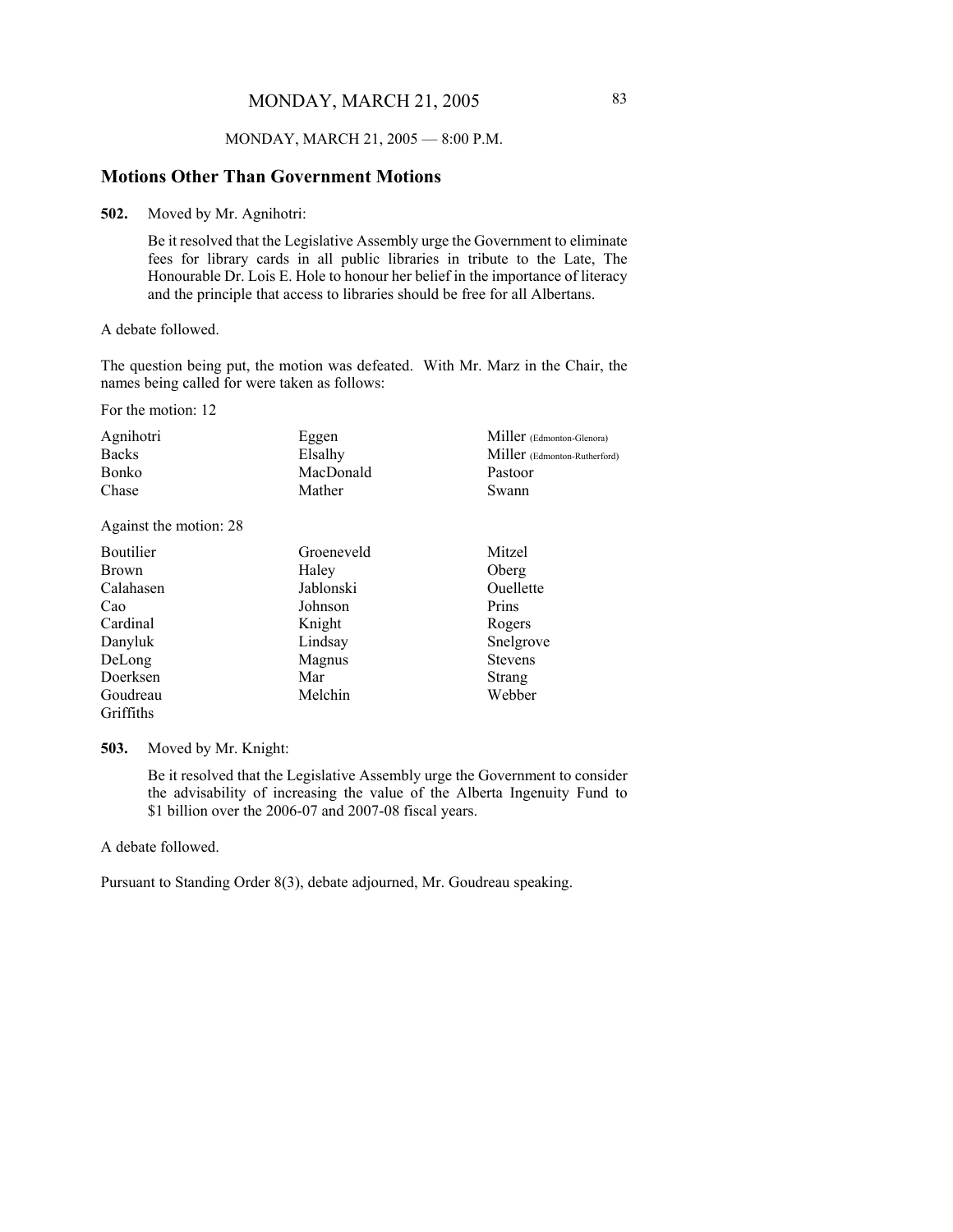## 84 MONDAY, MARCH 21, 2005

### **Government Bills and Orders**

### **Second Reading**

The following Bills were read a Second time and referred to Committee of the Whole:

- Bill 18 Alberta Order of Excellence Amendment Act, 2005 Mr. Rogers
- Bill 27 Appropriation (Supplementary Supply) Act, 2005 (\$) Hon. Mr. Zwozdesky on behalf of Hon. Mrs. McClellan
- Bill 30 Appropriation (Interim Supply) Act, 2005 (\$) Hon. Mr. Zwozdesky on behalf of Hon. Mrs. McClellan

#### **Committee of the Whole**

According to Order, the Assembly resolved itself into Committee of the Whole, and the Deputy Speaker left the Chair.

(Assembly in Committee)

And after some time spent therein, the Deputy Speaker resumed the Chair.

The following Bill was reported:

Bill 2 Alberta Centennial Medal Act — Hon. Mr. Mar

### **Second Reading**

On the motion that the following Bill be now read a Second time:

Bill 23 Administrative Procedures Amendment Act, 2005 — Hon. Mr. Stevens

Hon. Mr. Stevens moved adjournment of the debate, which was agreed to.

On the motion that the following Bill be now read a Second time:

Bill 25 Provincial Court Amendment Act, 2005 — Hon. Mr. Stevens

Hon. Mr. Stevens moved adjournment of the debate, which was agreed to.

The following Bill was read a Second time and referred to Committee of the Whole:

Bill 17 Agrology Profession Act — Mr. Danyluk

### **Adjournment**

On motion by Hon. Mr. Zwozdesky, Deputy Government House Leader, the Assembly adjourned at 10:15 p.m. until Tuesday, March 22, 2005, at 1:30 p.m.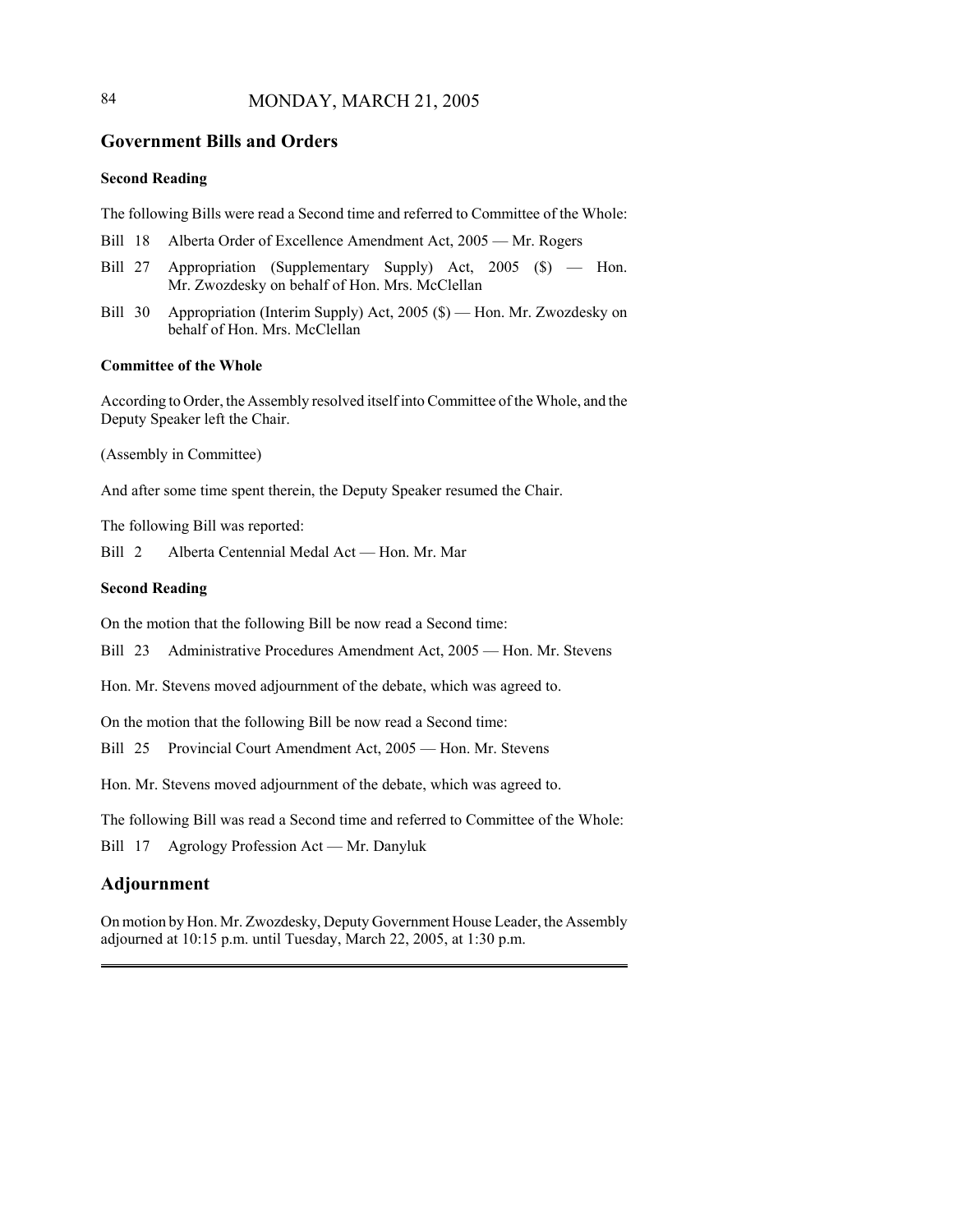# Tuesday, March 22, 2005

The Speaker took the Chair at 1:30 p.m.

### **Speaker's Comment**

The Speaker commented that on this day in 1909 a general election was held in Alberta. Of the 41 MLAs (Member of the Legislative Assembly) elected, 36 were Liberal, two were Conservative, one was a Socialist, one was an Independent, and one was an Independent Liberal. 50,004 votes were cast province-wide.

## **Members' Statements**

Mr. Johnson, Hon. Member for Wetaskiwin-Camrose, made a statement regarding a rural tourism conference entitled "What's the Big Idea?" held in Camrose from March 7-9, 2005.

Mr. Cao, Hon. Member for Calgary-Fort, made a statement regarding the sixth annual Great Kids Award ceremony held on March 13, 2005 and the 19 recipients of a 2005 Great Kids Award.

Mr. Knight, Hon. Member for Grande Prairie-Smoky, made a statement regarding the announcement of the Northern Alberta Institute of Technology's (NAIT) Walter Paszkowski Agricultural Legacy Endowment.

Mr. MacDonald, Hon. Member for Edmonton-Gold Bar, made a statement regarding the Government's school utilization policy and the closure of public schools.

## **Presenting Reports by Standing and Special Committees**

Dr. Brown, Chair, Select Standing Committee on Private Bills, presented the following report:

Mr. Speaker, in accordance with Standing Order 94, the Standing Committee on Private Bills has reviewed the petitions that were presented Monday, March 21, 2005, and can advise the House that the petitions comply with Standing Orders 85 to 89.

The question being put, concurrence in the report was granted.

Hon. Mr. Kowalski, Speaker of the Legislative Assembly, presented the following report:

Select Special Health Information Act Review Committee, Final Report October 2004

Sessional Paper 200/2005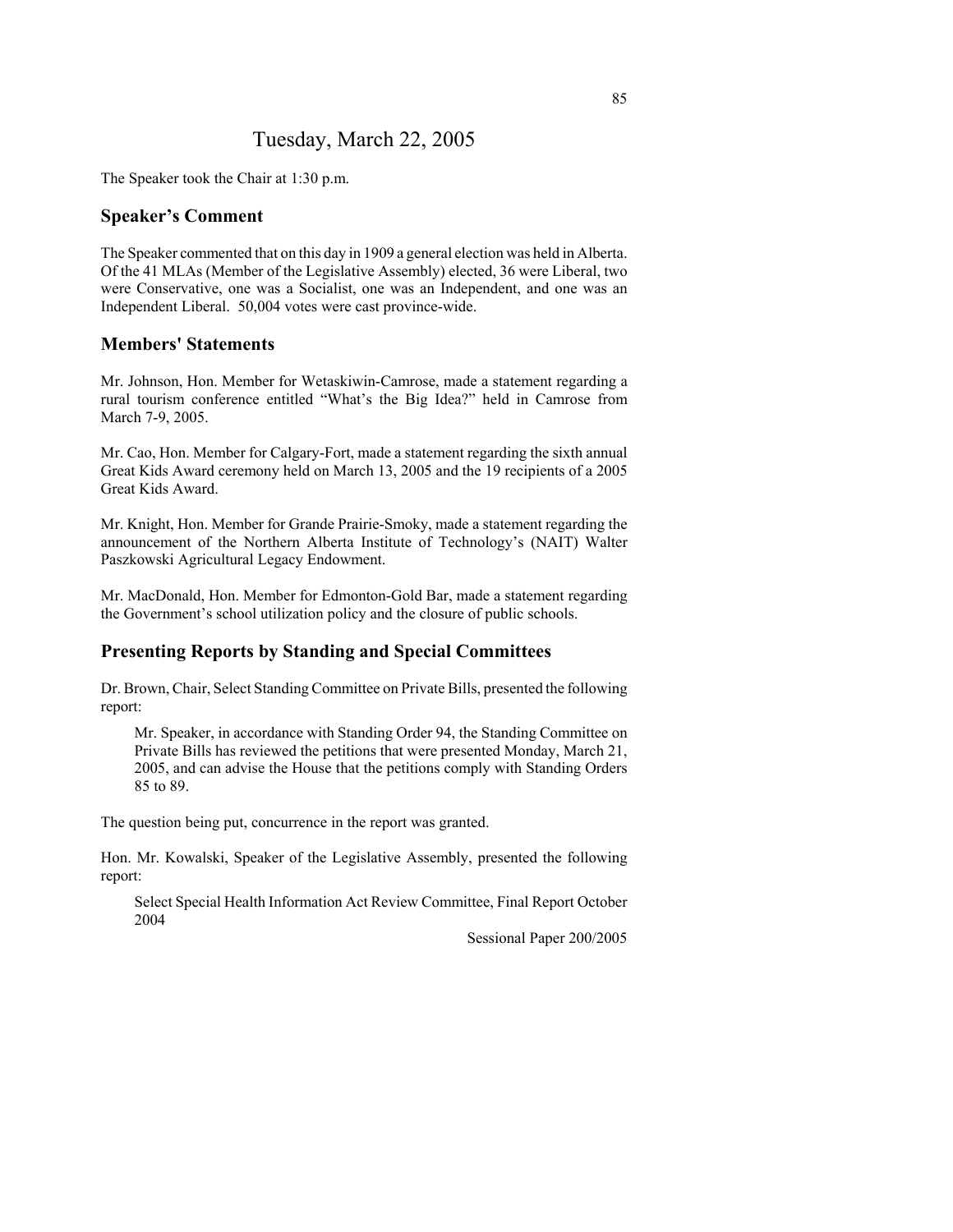## 86 TUESDAY, MARCH 22, 2005

## **Presenting Petitions**

Mr. Elsalhy, Hon. Member for Edmonton-McClung, presented a petition from 101 Albertans urging the Government to prohibit the importation of temporary foreign workers in oil sands facilities and on pipelines until several Albertan and Canadian groups have been accessed.

Mr. Taylor, Hon. Member for Calgary-Currie, presented a petition from 100 Albertans urging the Government to prohibit the importation of temporary foreign workers in oil sands facilities and on pipelines until several Albertan and Canadian groups have been accessed.

Mr. Martin, Hon. Member for Edmonton-Beverly-Clareview, presented a petition from 548 Albertans requesting the Government increase infrastructure development funding for Highway 63.

Mr. MacDonald, Hon. Member for Edmonton-Gold Bar, presented a petition from 105 Albertans urging the Government to prohibit the importation of temporary foreign workers in oil sands facilities and on pipelines until several Albertan and Canadian groups have been accessed.

## **Introduction of Bills (First Reading)**

Notice having been given:

Bill 32 Animal Keepers Act — Mr. Goudreau

Upon recommendation of His Honour the Honourable the Lieutenant Governor, and notice having been given:

Bill 33 Stray Animals Amendment Act, 2005 (\$) — Hon. Mr. Horner

On motion by Hon. Mr. Hancock, Government House Leader, the following Bill was placed on the Order Paper under Government Bills and Orders:

Bill 32 Animal Keepers Act — Mr. Goudreau

## **Tabling Returns and Reports**

Hon. Mr. Stevens, Minister of Justice and Attorney General:

Letter dated March 22, 2005, from Hon. Mr. Stevens, Minister of Justice and Attorney General, to Dr. Taft, Hon. Leader of the Official Opposition, in response to Dr. Taft's letter dated March 3, 2005 to Hon. Mr. Kowalski, Speaker of the Legislative Assembly, regarding the authority of Hon. Chief Justice Catherine Fraser to sign the Proclamation commencing the current sitting of the Legislative Assembly

Sessional Paper 201/2005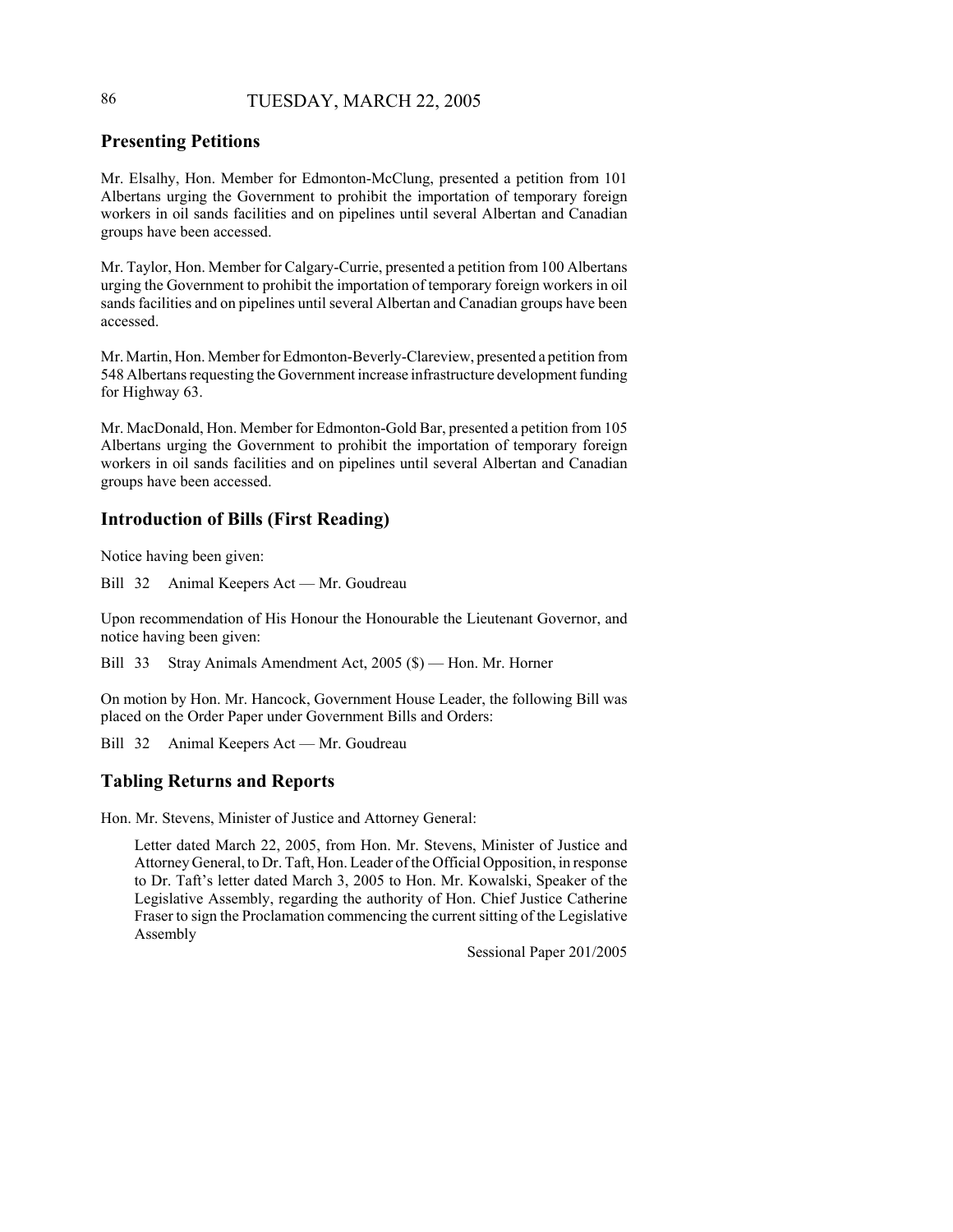Mr. Martin, Hon. Member for Edmonton-Beverly-Clareview:

Report, undated, entitled "Labour force survey estimates by national occupation classification for statistics and sex, monthly" prepared by Statistics Canada Sessional Paper 202/2005

Mr. Eggen, Hon. Member for Edmonton-Calder:

Report dated February 2005 entitled "A Clean and Sustainable Tomorrow, the Alberta NDP Opposition's plan for meeting Kyoto targets" prepared by Mr. Mason, Hon. Leader of the New Democrat Opposition and Mr. Eggen, Hon. Member for Edmonton-Calder

Sessional Paper 203/2005

Ms Blakeman, Hon. Member for Edmonton-Centre:

Letter dated March 21, 2005, from Jane E. Ballantine, M.B., B.Ch., B.A.O., President, Alberta Medical Association, to Mr. Taylor, Hon. Member for Calgary-Currie, expressing support for Bill 201, Smoke-free Places Act, in its present, unamended form

Sessional Paper 204/2005

2 letters dated March 13, 2005, and 1 e-mail message dated March 20, 2005, from Brad Molnar of Edmonton to Members of the Legislative Assembly expressing opposition to the use of foreign contract workers in Alberta and to the Canadian Natural Resources Limited Horizon Project being granted "division 8 status"

Sessional Paper 205/2005

Mr. Taylor, Hon. Member for Calgary-Currie:

Report dated March 2005 entitled "A Plan for Alberta's Universities" prepared by the Council of Alberta University Students

Sessional Paper 206/2005

Mr. MacDonald, Hon. Member for Edmonton-Gold Bar:

Fact sheet, undated, entitled "Did you know..." listing information about Strathearn School

Sessional Paper 207/2005

Mr. Backs, Hon. Member for Edmonton-Manning:

5 recent letters from Michael J. Denley, Brad Minty, Bill Miller, Nathan Ebenal, and Faron Materi to Members of the Legislative Assembly expressing concern regarding the use of foreign replacement workers in the Alberta labour force Sessional Paper 208/2005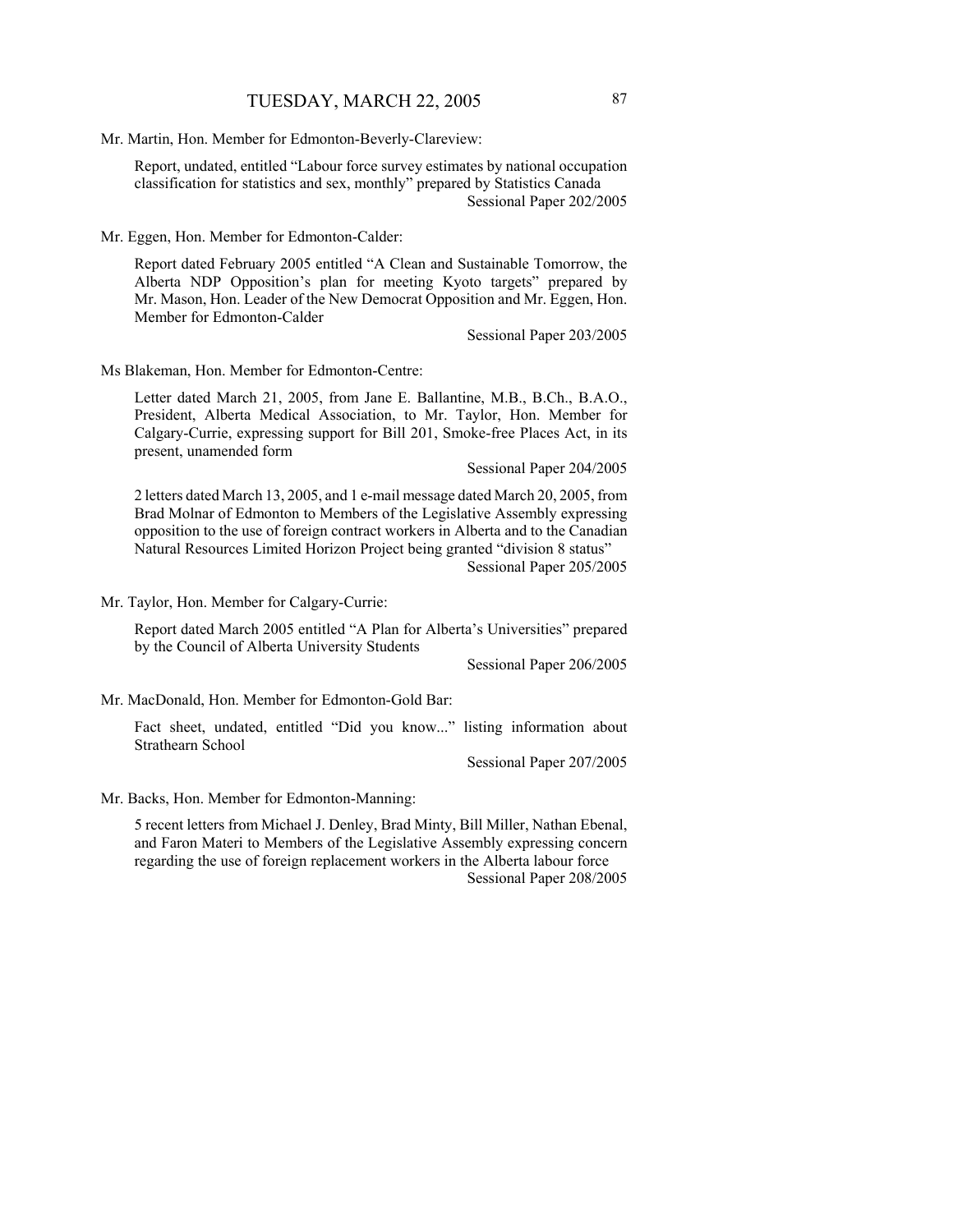## 88 TUESDAY, MARCH 22, 2005

### **Tablings to the Clerk**

Clerk of the Assembly on behalf of Hon. Ms Evans, Minister of Health and Wellness, pursuant to the Health Facilities Review Committee Act, cH-3, s16(2): Alberta Health Facilities Review Committee, Annual Report 2003-2004 Sessional Paper 209/2005 Clerk of the Assembly on behalf of Hon. Ms Evans, Minister of Health and Wellness, pursuant to the Health Professions Act, cH-7, s4(2): College of Physical Therapists of Alberta, 2003-2004 Annual Report Sessional Paper 210/2005 Alberta Dental Association and College, Annual Report 2004 Sessional Paper 211/2005 College of Licensed Practical Nurses of Alberta, 2003 Annual Report Sessional Paper 212/2005 Alberta Dental Hygienists Association, 2003 Annual Report Sessional Paper 213/2005 College of Alberta Denturists, Annual Report 2003 Sessional Paper 214/2005 College of Dietitians of Alberta, Annual Report 2003-2004 Sessional Paper 215/2005 Alberta College of Social Workers, Annual Report 2003 Sessional Paper 216/2005

Clerk of the Assembly on behalf of Hon. Mr. Cardinal, Minister of Human Resources and Employment:

Document dated February 3, 2005, entitled "Process to Apply for Temporary Foreign Workers"

Sessional Paper 217/2005

# **ORDERS OF THE DAY**

### **Government Bills and Orders**

#### **Second Reading**

On the motion that the following Bill be now read a Second time:

Bill 24 Fatality Inquiries Amendment Act, 2005 — Hon. Mr. Stevens

Hon. Mr. Stevens moved adjournment of the debate, which was agreed to.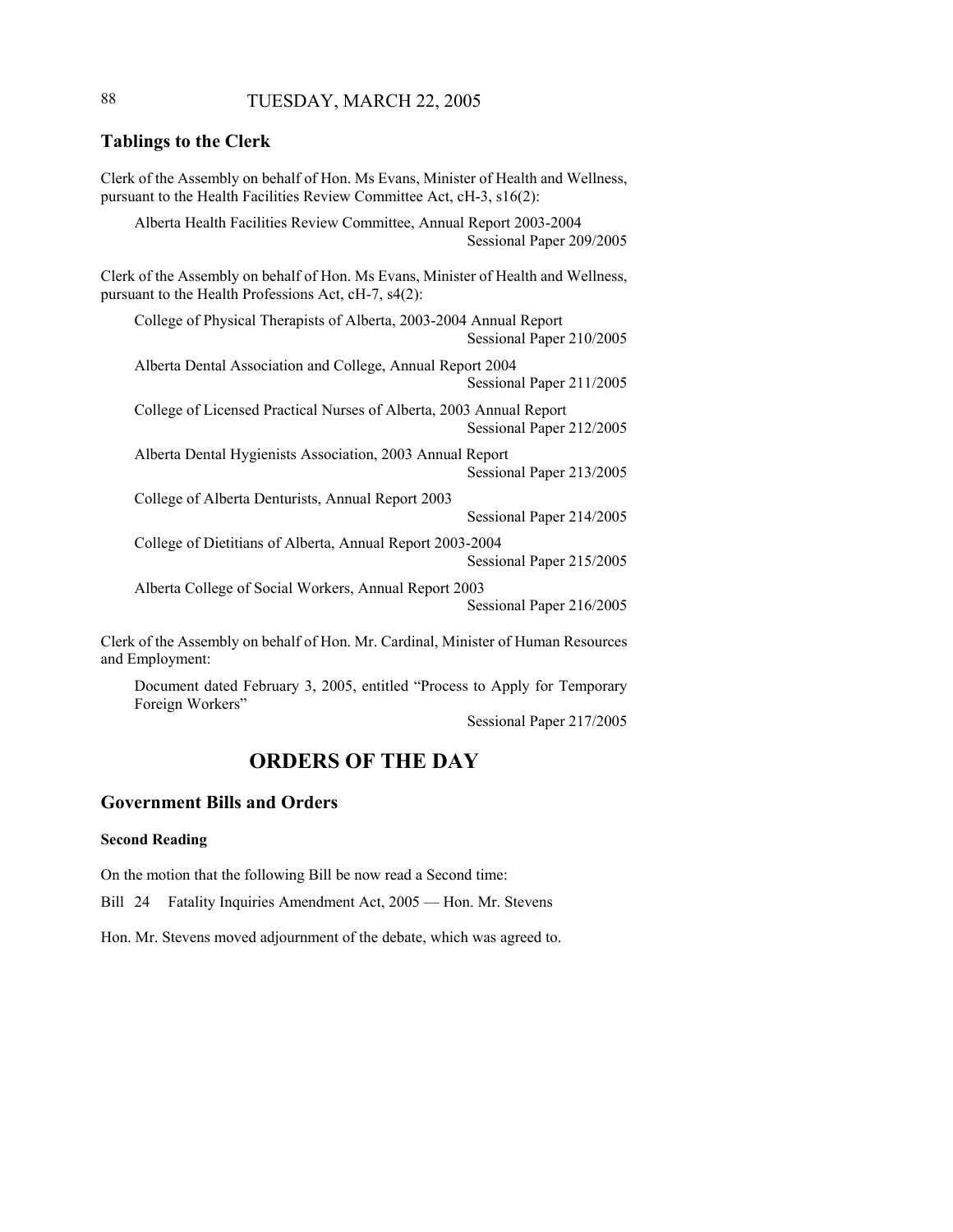## TUESDAY, MARCH 22, 2005 89

On the motion that the following Bill be now read a Second time:

Bill 28 Municipal Government Amendment Act, 2005 — Hon. Mr. Renner

A debate followed.

Debate adjourned, Ms Blakeman speaking.

The following Bills were read a Second time and referred to Committee of the Whole:

Bill 3 City of Lloydminster Act — Mr. Snelgrove

- Bill 7 Health Statutes Amendment Act, 2005 Hon. Ms Evans
- Bill 8 Personal Information Protection Amendment Act, 2005 Mr. Groeneveld
- Bill 9 Post-secondary Learning Amendment Act, 2005 Hon. Mr. Hancock

### **Adjournment**

Pursuant to Standing Order 4(3), the Assembly adjourned at 5:30 p.m. until 8:00 p.m.

TUESDAY, MARCH 22, 2005 — 8:00 P.M.

### **Government Bills and Orders**

#### **Second Reading**

The following Bill was read a Second time and referred to Committee of the Whole:

Bill 1 Access to the Future Act (\$) — Hon. Mr. Klein

#### **Third Reading**

The following Bill was read a Third time and passed:

Bill 21 Hotel Room Tax (Tourism Levy) Amendment Act, 2005 — Mr. Rodney

### **Committee of the Whole**

According to Order, the Assembly resolved itself into Committee of the Whole, and the Deputy Speaker left the Chair.

(Assembly in Committee)

The following Bill was taken under consideration:

Bill 27 Appropriation (Supplementary Supply) Act, 2005 (\$) — Hon. Mrs. McClellan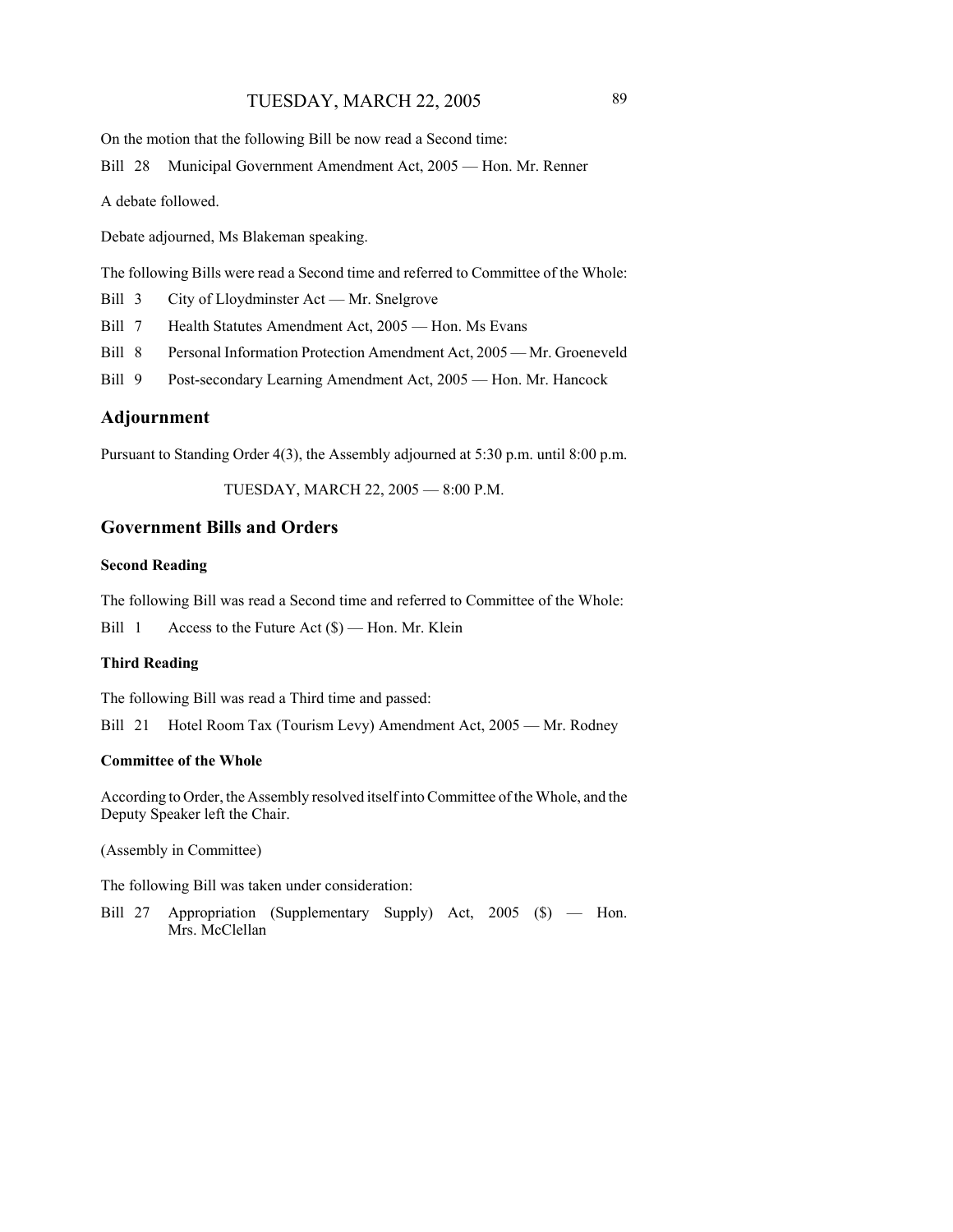## 90 WEDNESDAY, MARCH 23, 2005

Pursuant to Standing Order 61(4), at 10:45 p.m. the Chair interrupted the proceedings and immediately put the question on the Appropriation Bills standing on the Order Paper referred to Committee of the Whole.

The Deputy Speaker resumed the Chair.

The following Bills were reported:

Bill 27 Appropriation (Supplementary Supply) Act, 2005 (\$) — Hon. Mrs. McClellan

Bill 30 Appropriation (Interim Supply) Act, 2005 (\$) — Hon. Mrs. McClellan

### **Adjournment**

On motion by Hon. Mr. Hancock, Government House Leader, the Assembly adjourned at 10:47 p.m. until Wednesday, March 23, 2005, at 1:30 p.m.

Wednesday, March 23, 2005

The Speaker took the Chair at 1:30 p.m.

### **Speaker's Comment**

The Speaker commented that on this day in 1937 the Late, The Honourable Colonel John Campbell Bowen was appointed Lieutenant Governor of Alberta. He was the sixth Lieutenant Governor of Alberta and served from March 23, 1937 to February 1, 1950.

### **Recognitions**

Mr. Lindsay, Hon. Member for Stony Plain: Jennifer Heil of Spruce Grove on winning a gold medal in dual moguls at the World Freestyle Skiing Championships recently held in Finland

Mr. Griffiths, Hon. Member for Battle-River Wainwright: Mohammed El Mais of Calgary on winning the 2005 Calgary Herald CanWest CanSpell Regional Championship and runner-up Matthew Fergul

Mr. Mitzel, Hon. Member for Cypress-Medicine Hat: Medicine Hat Boston Pizza Royals Pee Wee AA hockey team on winning the provincial championship and the Foremost High School Falcons basketball team on winning the 1A provincial championship

Mr. Rogers, Hon. Member for Leduc-Beaumont-Devon: Curler Kevin Martin and his team on winning the Canada Cup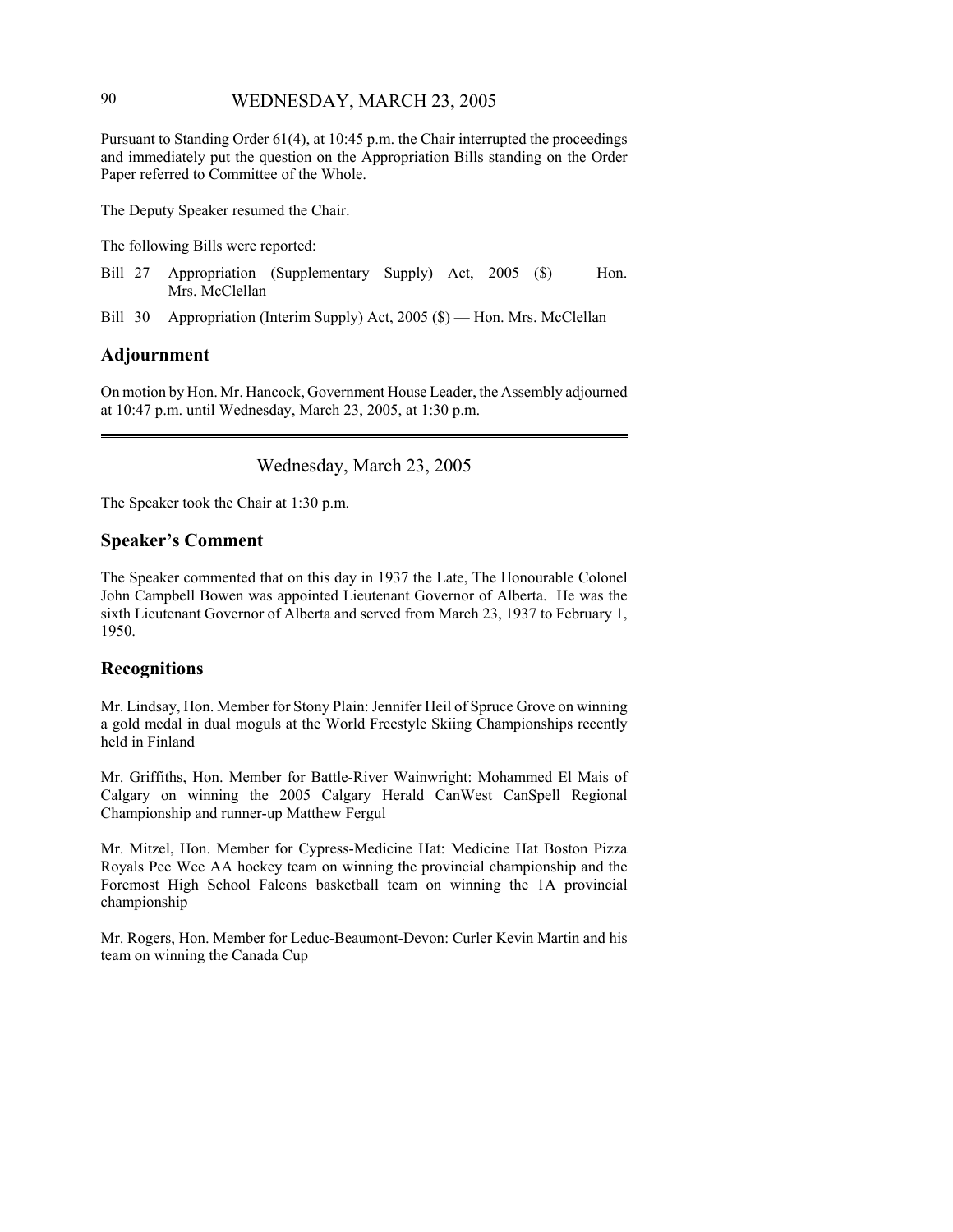Mrs. Mather, Hon. Member for Edmonton-Mill Woods: Meals on Wheels

Mr. Bonko, Hon. Member for Edmonton-Decore: Justin Yaassoub of Edmonton, recipient of a 2005 Great Kids Award

Mr. Eggen, Hon. Member for Edmonton-Calder: Global Day of Action, March 19, 2005

### **Presenting Petitions**

Mr. Backs, Hon. Member for Edmonton-Manning, presented a petition from 100 Albertans urging the Government to prohibit the importation of temporary foreign workers in oil sands facilities and on pipelines until several Albertan and Canadian groups have been accessed.

Mr. MacDonald, Hon. Member for Edmonton-Gold Bar, presented a petition from 104 Albertans urging the Government to prohibit the importation of temporary foreign workers in oil sands facilities and on pipelines until several Albertan and Canadian groups have been accessed.

Mr. Miller, Hon. Member for Edmonton-Rutherford, presented a petition from 103 Albertans urging the Government to prohibit the importation of temporary foreign workers in oil sands facilities and on pipelines until several Albertan and Canadian groups have been accessed.

Mr. Bonko, Hon. Member for Edmonton-Decore, presented a petition from 106 Albertans urging the Government to prohibit the importation of temporary foreign workers in oil sands facilities and on pipelines until several Albertan and Canadian groups have been accessed.

## **Introduction of Bills (First Reading)**

Notice having been given:

Bill 35 Employment Pension Plans Amendment Act, 2005 — Dr. Brown

On motion by Hon. Mr. Hancock, Government House Leader, the following Bill was placed on the Order Paper under Government Bills and Orders:

Bill 35 Employment Pension Plans Amendment Act, 2005 — Dr. Brown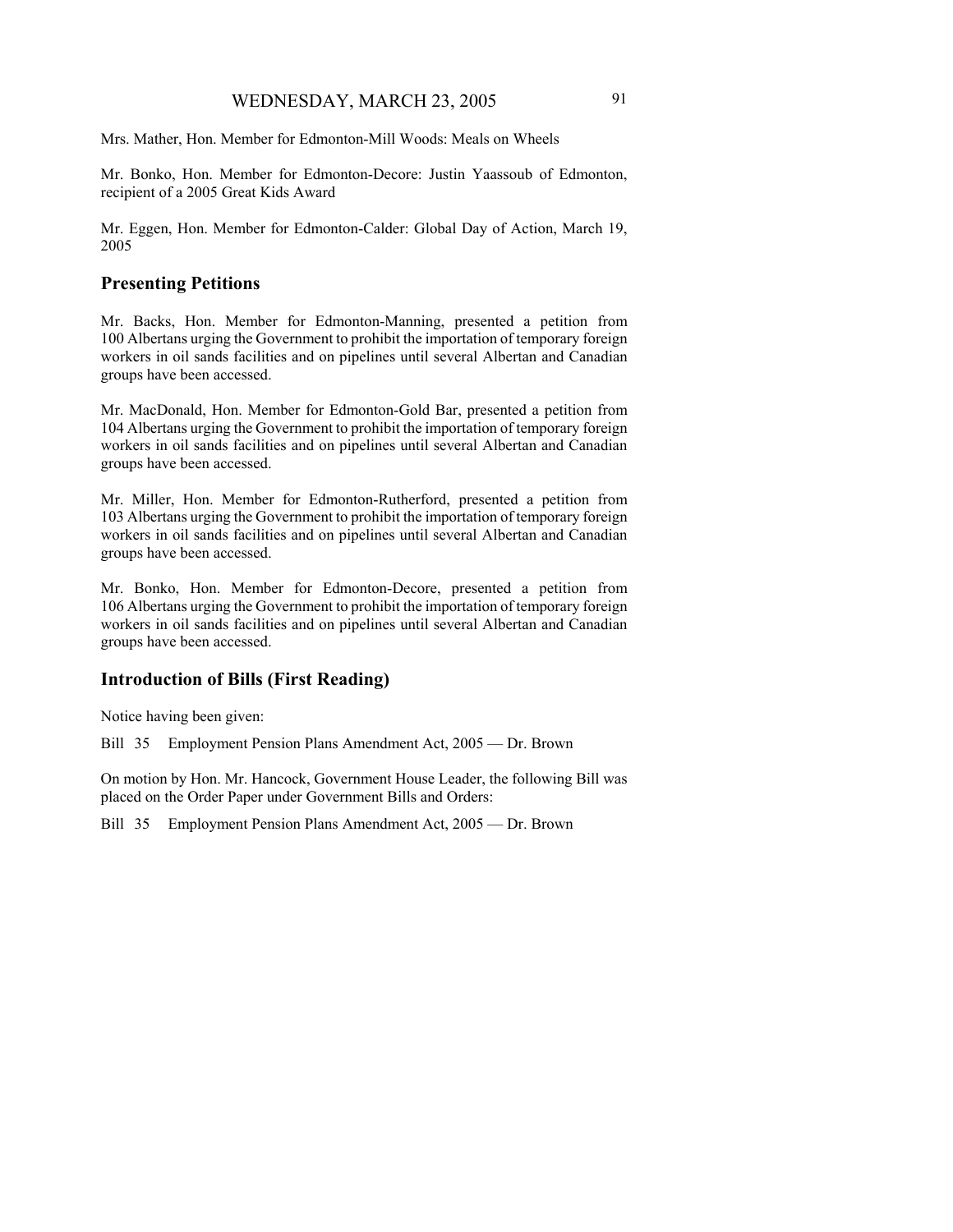## 92 WEDNESDAY, MARCH 23, 2005

### **Tabling Returns and Reports**

Hon. Mrs. McClellan, Minister of Finance:

News release dated March 23, 2005, entitled "Insurers file reduced premiums with Auto Insurance Rate Board, Board favours voluntary approach over mandatory reduction" prepared by the Alberta Automobile Insurance Rate Board Sessional Paper 218/2005

Report on Premium Redundancy dated February 2005 prepared by the Alberta Automobile Insurance Rate Board

Sessional Paper 219/2005

Press release dated March 23, 2005, entitled "Response of the Part-Time Commissioners to the two March 23, 2005 National Post Articles authored by Theresa Tedesco" prepared by Alan D. Hunter, Q.C., Code Hunter LLP Sessional Paper 220/2005

Letter dated January 12, 2005, from Hon. Mrs. McClellan, Minister of Finance, to Members of the Alberta Securities Commission regarding allegations surrounding the conduct of the Chair and Executive Director of the Commission Sessional Paper 221/2005

Hon. Ms Evans, Minister of Health and Wellness:

Response to questions raised by Ms Blakeman, Hon. Member for Edmonton-Centre, during Oral Question Period on March 22, 2005 Sessional Paper 222/2005

Hon. Mr. Horner, Minister of Agriculture, Food and Rural Development, pursuant to the Brand Act, cB-6, s24(3), the Livestock Identification and Brand Inspection Act, cL-16, s38(3), the Livestock and Livestock Products Act, cL-18, s46(3), and the Stray Animals Act, cS-20, s33(3):

Livestock Identification Services Ltd., Manager's Report, April 1, 2003 to March 31, 2004, with attached Livestock Identification Services Ltd., Financial Statements for the year ended March 31, 2004

Sessional Paper 223/2005

Hon. Mr. Lund, Minister of Government Services, pursuant to the Freedom of Information and Protection of Privacy Act, cF-25, s86:

Freedom of Information and Protection of Privacy, Annual Report 2003-2004 Sessional Paper 224/2005

Hon. Mr. Hancock, Government House Leader:

Document dated March 16, 2005, entitled "House Leader Agreement, 26th Legislature" concerning the Daily Routine and Private Members' Business Sessional Paper 225/2005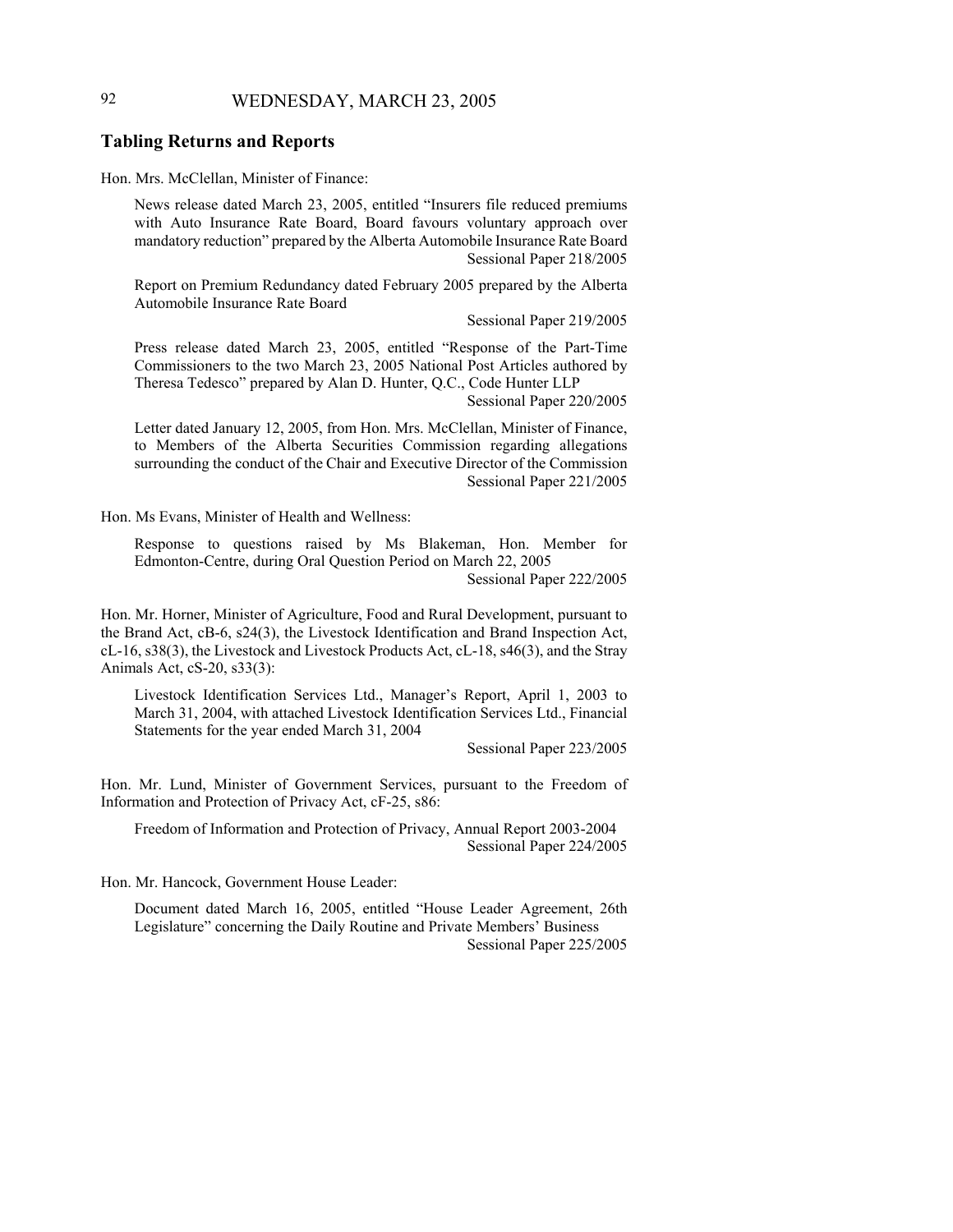#### **Unanimous Consent - House Leaders' Agreement**

During Tabling Returns and Reports, Hon. Mr. Hancock, Government House Leader, requested the unanimous consent of the Assembly to concur with the provisions contained in the House Leaders' Agreement dated March 16, 2005, pertaining to Members' Statements, Recognitions, and Motions Other Than Government Motions.

The Speaker directed that a copy of the House Leaders' Agreement be provided to all Members before unanimous consent be considered.

Hon. Dr. Oberg, Minister of Infrastructure and Transportation:

Memorandum of Understanding, undated, between Human Resources and Skills Development Canada, Citizenship and Immigration Canada, and Alberta Learning regarding the entry of temporary foreign workers for projects in the Alberta oil sands

Sessional Paper 226/2005

Mr. Eggen, Hon. Member for Edmonton-Calder:

Article dated March 7, 2005, entitled "Did Don Hill ruffle feathers in Alberta with discussions about gay rights, electrical de-regulation?" prepared by Penney Kome Sessional Paper 227/2005

Letter, undated, from Bev Muendel-Atherstone to fellow CBC (Canadian Broadcasting Corporation) radio listeners concerning Don Hill, former CBC radio host of the Wild Rose Forum

Sessional Paper 228/2005

E-mail message dated March 17, 2005, with associated attachment, from Bob Ware and Diana Hodson to Shannon Phillips concerning Don Hill, former CBC (Canadian Broadcasting Corporation) radio host of the Wild Rose Forum Sessional Paper 229/2005

Mr. Elsalhy, Hon. Member for Edmonton-McClung:

3 e-mail messages from Kate Reed, M.D., C.C.F.P., Lois Kelly, and Linda McGeachy to Mr. Elsalhy, Hon. Member for Edmonton-McClung, 1 e-mail message from Rob Virgil of Edmonton to Hon. Mr. Klein, Premier, and 1 e-mail message from Garry Dewar to Hon. Ms Evans, Minister of Health and Wellness, all urging the Government to support a total smoking ban in all public places Sessional Paper 230/2005

Mr. Miller, Hon. Member for Edmonton-Rutherford:

Letter dated January 25, 2005, from Gloria Spooner, teacher assistant, Ellerslie Campus North, to Mr. Miller, Hon. Member for Edmonton-Rutherford, expressing concern regarding a perceived lack of coordination surrounding the distribution of information and equipment resources for students with special needs

Sessional Paper 231/2005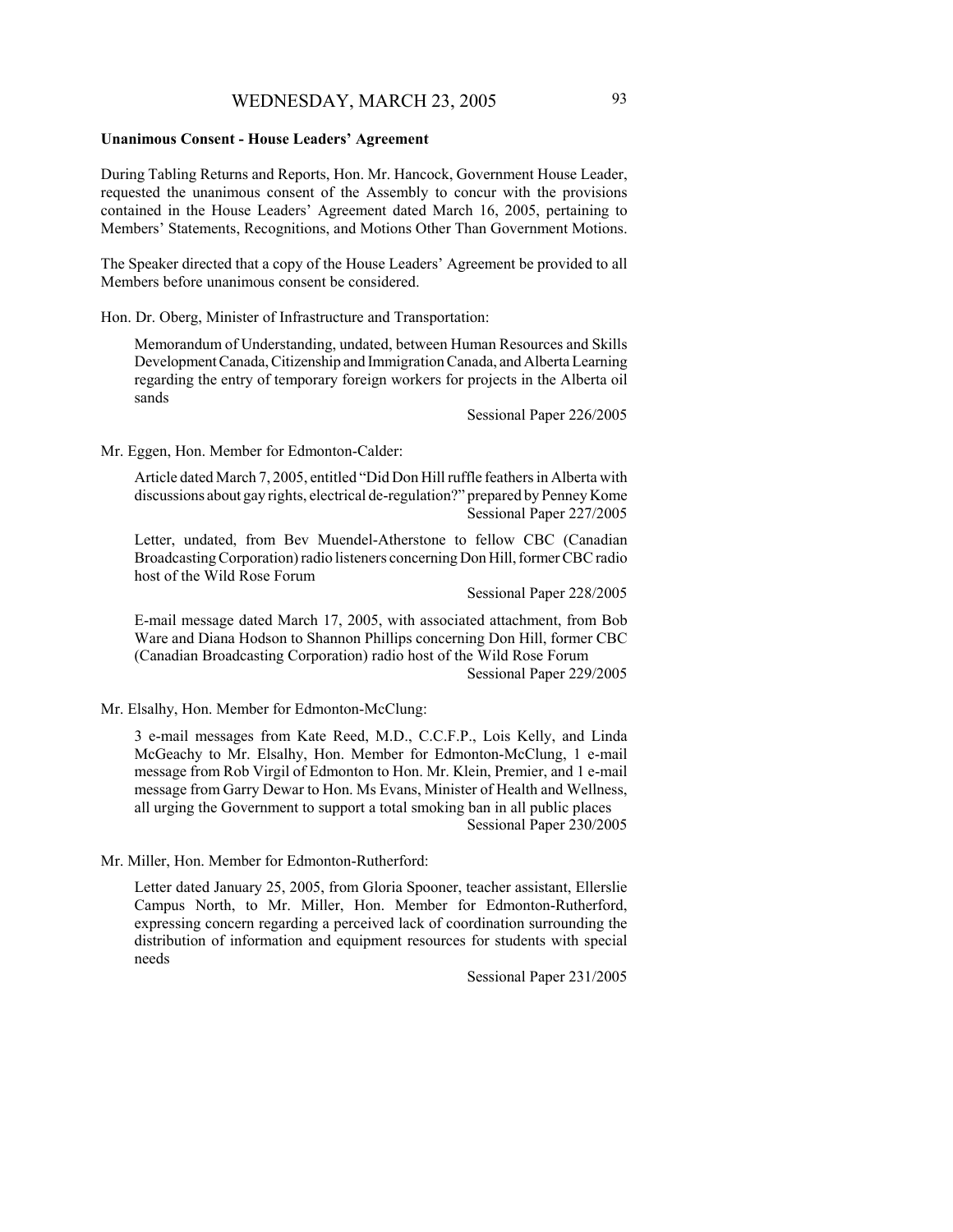## 94 WEDNESDAY, MARCH 23, 2005

Mr. Backs, Hon. Member for Edmonton-Manning:

Letter dated February 25, 2005, from Hon. Mr. Cardinal, Minister of Human Resources and Employment, to Dennis Tychkowsky of Redwater in response to Mr. Tychkowsky's letter concerning the temporary foreign worker program Sessional Paper 232/2005

4 letters from Jason Terry, Derrick Fisher, Pierce M. Edmunds, and James Wade to Hon. Mr. Boutilier, Minister of Environment, expressing concern regarding the use of foreign replacement workers in the Alberta labour force

Sessional Paper 233/2005

Mr. MacDonald, Hon. Member for Edmonton-Gold Bar:

Document dated November 2000 entitled "Enron Wholesale Services - Legal Department, Monthly Report, Significant Transactions/Matters" Sessional Paper 234/2005

# **ORDERS OF THE DAY**

## **Government Bills and Orders**

### **Second Reading**

On the motion that the following Bill be now read a Second time:

Bill 16 Business Corporations Amendment Act, 2005 — Dr. Brown

A debate followed.

Mr. MacDonald moved adjournment of the debate, which was agreed to.

On the motion that the following Bill be now read a Second time:

Bill 20 Alberta Personal Income Tax Amendment Act, 2005 — Mr. Ducharme

A debate followed.

Debate adjourned, Mr. Miller speaking.

The following Bills were read a Second time and referred to Committee of the Whole:

Bill 13 Railway (Alberta) Amendment Act, 2005 — Hon. Dr. Oberg

- Bill 14 Student Financial Assistance Amendment Act, 2005 Hon. Mr. Hancock
- Bill 22 Animal Protection Amendment Act, 2005 Rev. Abbott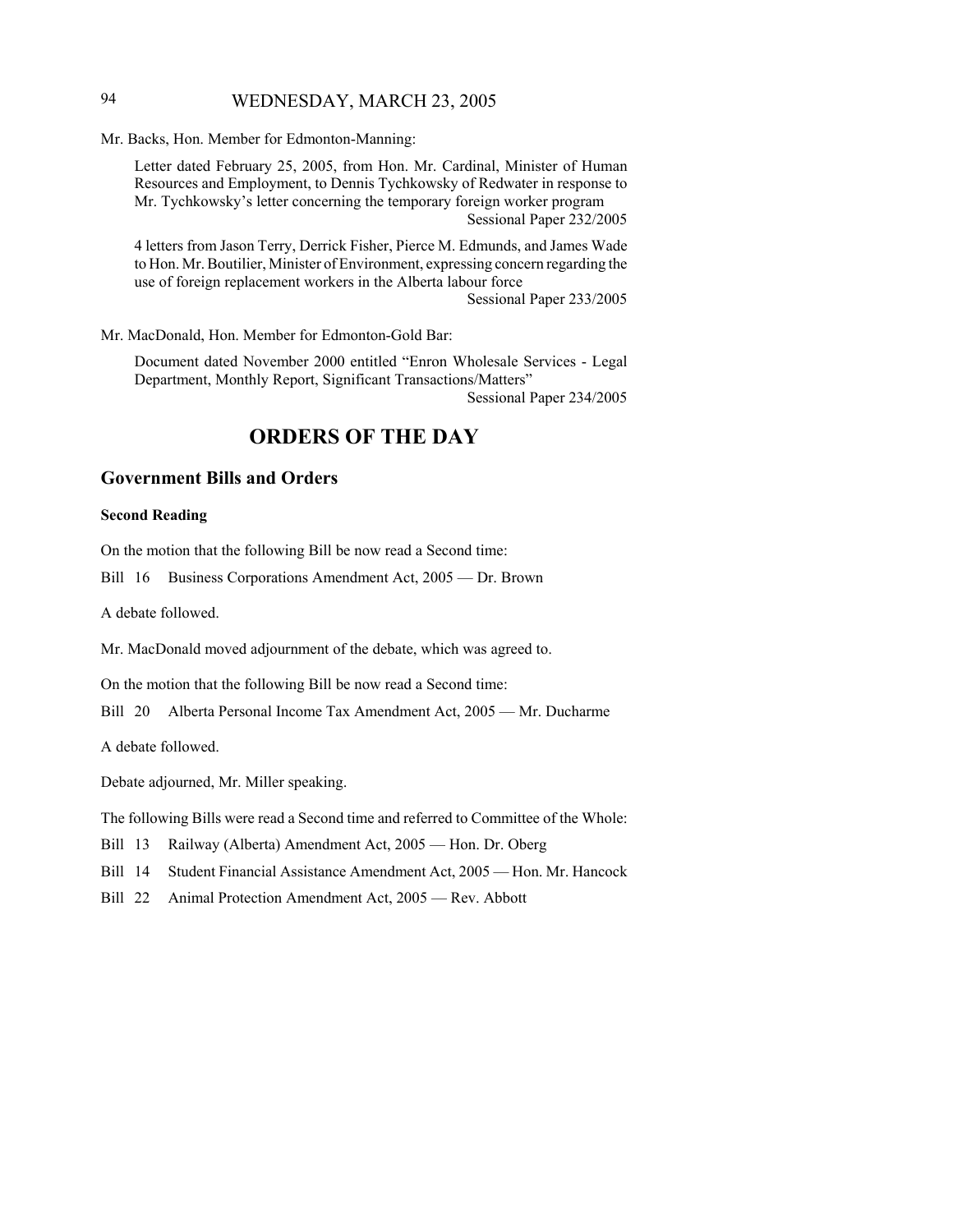### **Consideration of His Honour the Lieutenant Governor's Speech** (Day 10)

Pursuant to Standing Order 19(1)(c), at 5:15 p.m. the Speaker immediately put the question on the following motion which was agreed to:

Moved by Mr. Lukaszuk and seconded by Mrs. Ady:

That an humble address be presented to His Honour the Lieutenant Governor as follows:

To His Honour the Honourable Norman L. Kwong, CM, AOE, the Lieutenant Governor of the Province of Alberta:

We, Her Majesty's most dutiful and loyal subjects, the Legislative Assembly, now assembled, beg leave to thank Your Honour for the gracious speech Your Honour has been pleased to address to us at the opening of the present session.

### **Government Motions**

**15.** Moved by Hon. Mr. Hancock on behalf of Hon. Mr. Klein:

Be it resolved that the Address in Reply to the Speech from the Throne be engrossed and presented to His Honour the Honourable the Lieutenant Governor by such Members of the Assembly as are Members of Executive Council.

The question being put, the motion was agreed to.

### **Government Bills and Orders**

### **Second Reading**

The following Bill was read a Second time and referred to Committee of the Whole:

Bill 20 Alberta Personal Income Tax Amendment Act, 2005 — Mr. Ducharme

### **Adjournment**

On motion by Hon. Mr. Hancock, Government House Leader, the Assembly adjourned at 5:23 p.m. until 8:00 p.m.

WEDNESDAY, MARCH 23, 2005 — 8:00 P.M.

### **Government Bills and Orders**

### **Third Reading**

On the motion that the following Bill be now read a Third time:

Bill 27 Appropriation (Supplementary Supply) Act, 2005 (\$) — Hon. Mrs. McClellan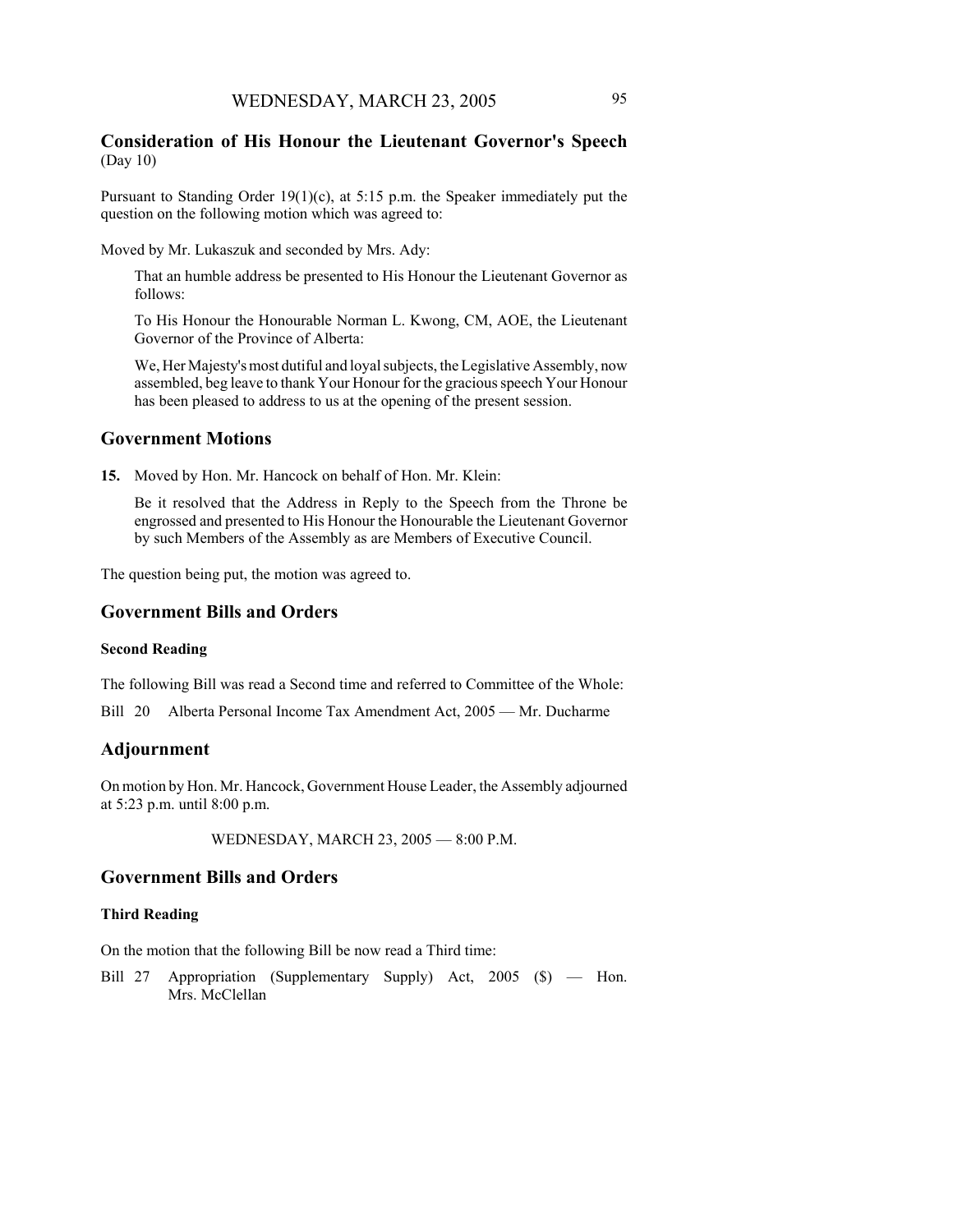## 96 WEDNESDAY, MARCH 23, 2005

A debate followed.

Mr. Chase moved adjournment of the debate, which was agreed to.

On the motion that the following Bill be now read a Third time:

Bill 30 Appropriation (Interim Supply) Act, 2005 (\$) — Hon. Mrs. McClellan

A debate followed.

Mr. MacDonald moved adjournment of the debate, which was agreed to.

The following Bill was read a Third time and passed:

Bill 2 Alberta Centennial Medal Act — Hon. Mr. Mar

#### **Committee of the Whole**

According to Order, the Assembly resolved itself into Committee of the Whole, and the Deputy Speaker left the Chair.

(Assembly in Committee)

And after some time spent therein, the Deputy Speaker resumed the Chair.

The following Bills were reported:

- Bill 3 City of Lloydminster Act Mr. Snelgrove
- Bill 4 Alberta Science and Research Authority Amendment Act, 2005 Hon. Mr. Doerksen
- Bill 7 Health Statutes Amendment Act, 2005 Hon. Ms Evans
- Bill 13 Railway (Alberta) Amendment Act, 2005 Hon. Dr. Oberg
- Bill 18 Alberta Order of Excellence Amendment Act, 2005 Mr. Rogers

Progress was reported on the following Bill:

Bill 5 Family Law Amendment Act, 2005 — Hon. Mr. Stevens

Mr. Webber, Acting Chair of Committees, tabled copies of an amendment considered by Committee of the Whole on this date for the official records of the Assembly.

Amendment to Bill 5 (Hon. Minister of Justice and Attorney General) — Adjourned debate

Sessional Paper 235/2005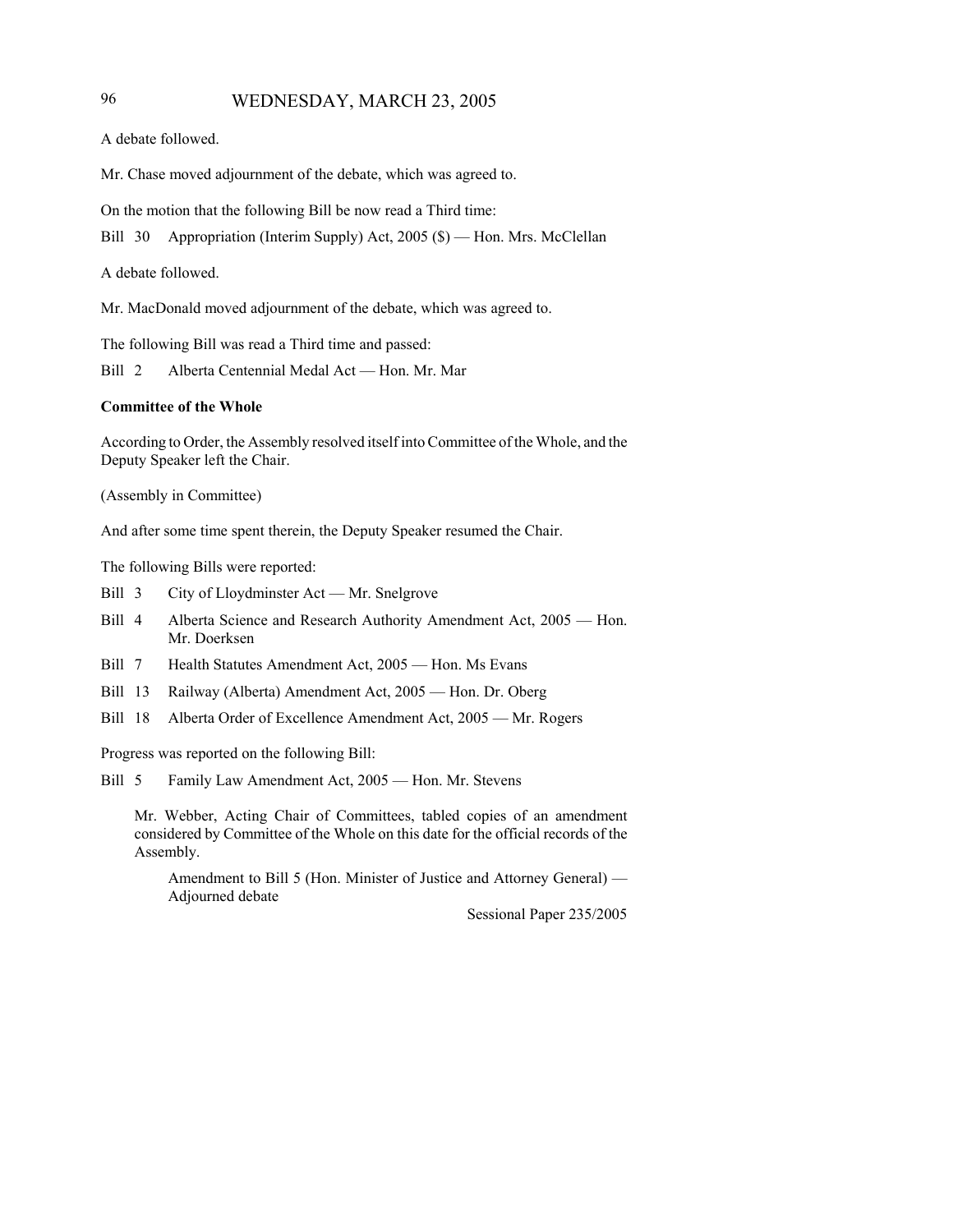#### **Second Reading**

On the motion that the following Bill be now read a Second time:

Bill 19 Securities Amendment Act, 2005 — Mr. Knight

Mr. Knight moved adjournment of the debate, which was agreed to.

### **Third Reading**

The following Bills were read a Third time and passed:

- Bill 27 Appropriation (Supplementary Supply) Act, 2005 (\$) Hon. Mrs. McClellan
- Bill 30 Appropriation (Interim Supply) Act, 2005 (\$) Hon. Mrs. McClellan

#### **Adjournment**

On motion by Hon. Mr. Stevens, Deputy Government House Leader, the Assembly adjourned at 10:00 p.m. until Thursday, March 24, 2005, at 1:30 p.m.

## Thursday, March 24, 2005

The Speaker took the Chair at 1:30 p.m.

#### **Speaker's Comment**

The Speaker commented that on this day in 1930, the Edmonton Grads beat the Seattle Ferry Lines by 59 points over two games to retain the Underwood Trophy and the women's international basketball title.

## **Members' Statements**

Mrs. Tarchuk, Hon. Member for Banff-Cochrane, made a statement regarding the Open the Border website launched by Alex Baum and Dan Kroffat of Cochrane.

Mr. Taylor, Hon. Member for Calgary-Currie, made a statement regarding increased market value property assessments.

Mr. Danyluk, Hon. Member for Lac La Biche-St. Paul, made a statement regarding the 20 Parent Link Centres in Alberta.

Mr. Mason, Hon. Leader of the New Democrat Opposition, made a statement regarding the bombing of Air India flight 182 and the subsequent investigation by the RCMP (Royal Canadian Mounted Police) and CSIS (Canadian Security Intelligence Service).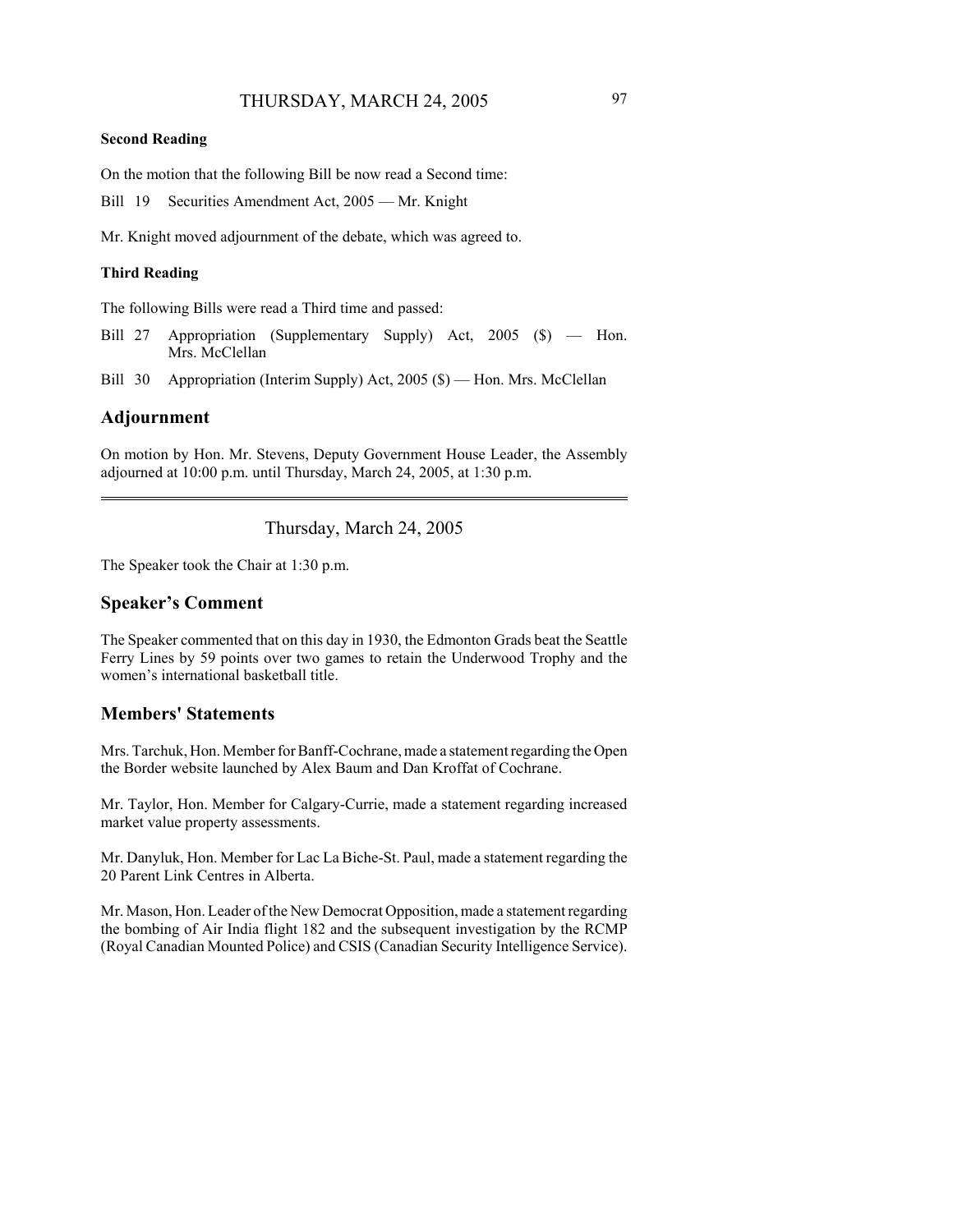## 98 THURSDAY, MARCH 24, 2005

## **Presenting Petitions**

Mr. Elsalhy, Hon. Member for Edmonton-McClung, presented a petition from 102 Albertans urging the Government to prohibit the importation of temporary foreign workers in oil sands facilities and on pipelines until several Albertan and Canadian groups have been accessed.

Mr. Taylor, Hon. Member for Calgary-Currie, presented a petition from 101 Albertans urging the Government to prohibit the importation of temporary foreign workers in oil sands facilities and on pipelines until several Albertan and Canadian groups have been accessed.

Mr. Backs, Hon. Member for Edmonton-Manning, presented a petition from 101 Albertans urging the Government to prohibit the importation of temporary foreign workers in oil sands facilities and on pipelines until several Albertan and Canadian groups have been accessed.

Mr. MacDonald, Hon. Member for Edmonton-Gold Bar, presented a petition from 100 Albertans urging the Government to prohibit the importation of temporary foreign workers in oil sands facilities and on pipelines until several Albertan and Canadian groups have been accessed.

Mr. Miller, Hon. Member for Edmonton-Rutherford, presented a petition from 100 Albertans urging the Government to prohibit the importation of temporary foreign workers in oil sands facilities and on pipelines until several Albertan and Canadian groups have been accessed.

### **Notices of Motions**

Pursuant to Standing Order 34(2)(a), Hon. Mr. Zwozdesky, Deputy Government House Leader, gave oral notice of the following Written Questions and Motions for Returns to be dealt with Monday, April 4, 2005:

Written Questions: Stand and retain their places.

Motions for Returns: MR1, MR4.

## **Tabling Returns and Reports**

Mr. Ducharme, Hon. Member for Bonnyville-Cold Lake:

Petition signed by hundreds of Albertans requesting the Provincial and Federal Governments make several changes to legislation regarding the ceiling on monetary allowances, pensions, income tax forms, building codes, care for seniors, and recreational programs for seniors

Sessional Paper 236/2005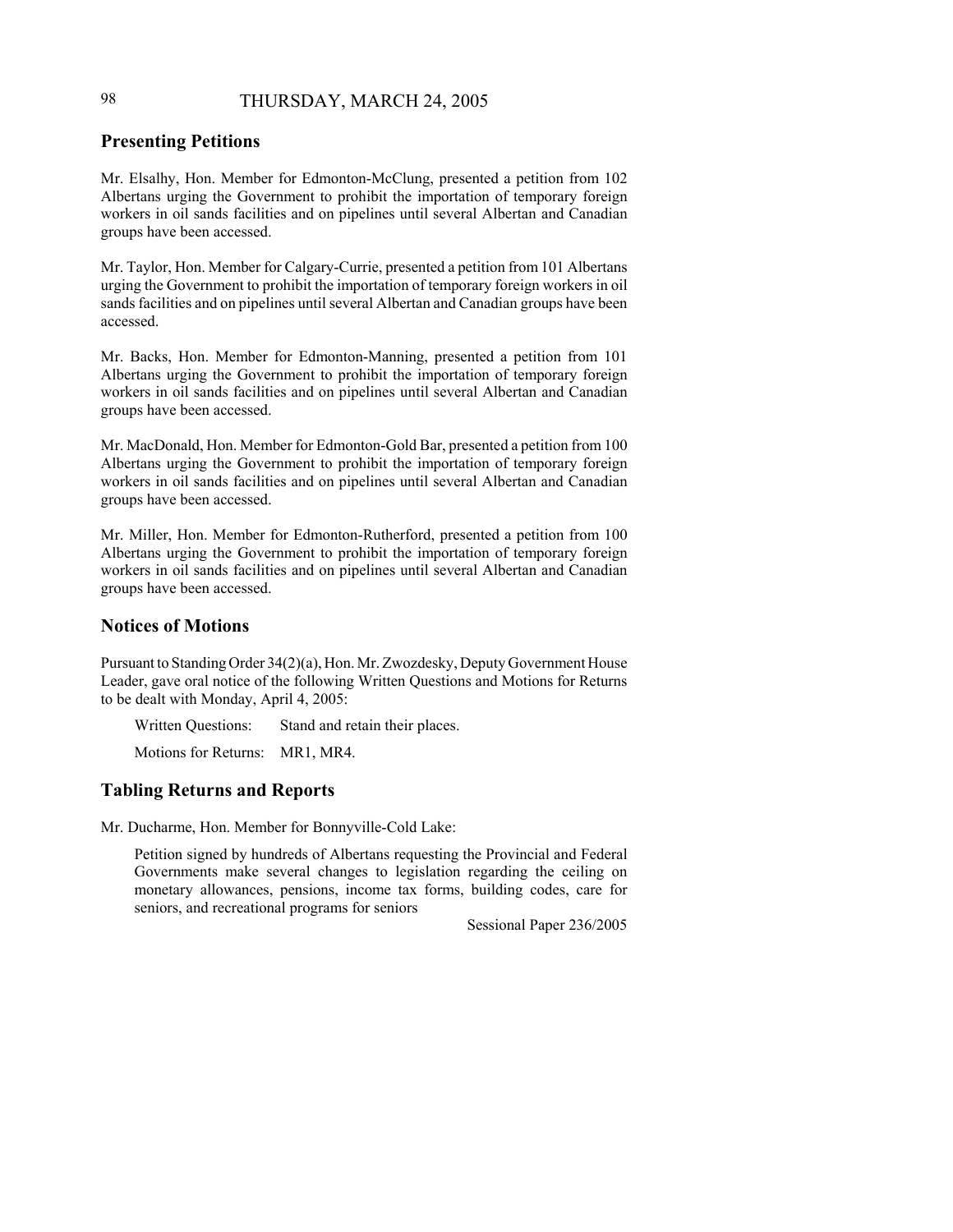Ms Blakeman, Hon. Member for Edmonton-Centre:

E-mail message dated March 23, 2005, from Mick Beale to Ms Blakeman, Hon. Member for Edmonton-Centre, expressing concern regarding the safety of Highway 63 north of Fort McMurray

Sessional Paper 237/2005

Mr. Elsalhy, Hon. Member for Edmonton-McClung:

2 e-mail messages dated February 16, 2005, from Dr. Donna Manca and Dr. Nigel Flook, both of Edmonton, expressing support for a smoking ban in all public places in Alberta

Sessional Paper 238/2005

Letter dated March 10, 2005, from Karon Kosof, Executive Director, West Edmonton Business Association, to Mr. Rodney, Hon. Member for Calgary-Lougheed, expressing support for Bill 201, Smoke-free Places Act

Sessional Paper 239/2005

Mr. Chase, Hon. Member for Calgary-Varsity:

E-mail message dated March 23, 2005, from Patricia J. Muir of Calgary to Hon. Dr. Oberg, Minister of Infrastructure and Transportation, expressing opposition to the 16th Avenue interchange plan in Calgary and the lack of community consultation

Sessional Paper 240/2005

Mr. Miller, Hon. Member for Edmonton-Rutherford:

Thompson's World Insurance News article dated March 14, 2005, entitled "Rumblings of rate rollback heard in Alberta"

Sessional Paper 241/2005

Mr. Bonko, Hon. Member for Edmonton-Decore:

Copy of a photograph of an animal carcass

Sessional Paper 242/2005

#### Mr. Backs, Hon. Member for Edmonton-Manning:

4 letters from Ronald L. Whaler, Dennis Tychkowsky, Dana Armstrong, and Cory Charlebois to Hon. Mr. Boutilier, Minister of Environment, and Hon. Mr. Cardinal, Minister of Human Resources and Employment, expressing concern regarding the use of foreign replacement workers in the Alberta labour force

Sessional Paper 243/2005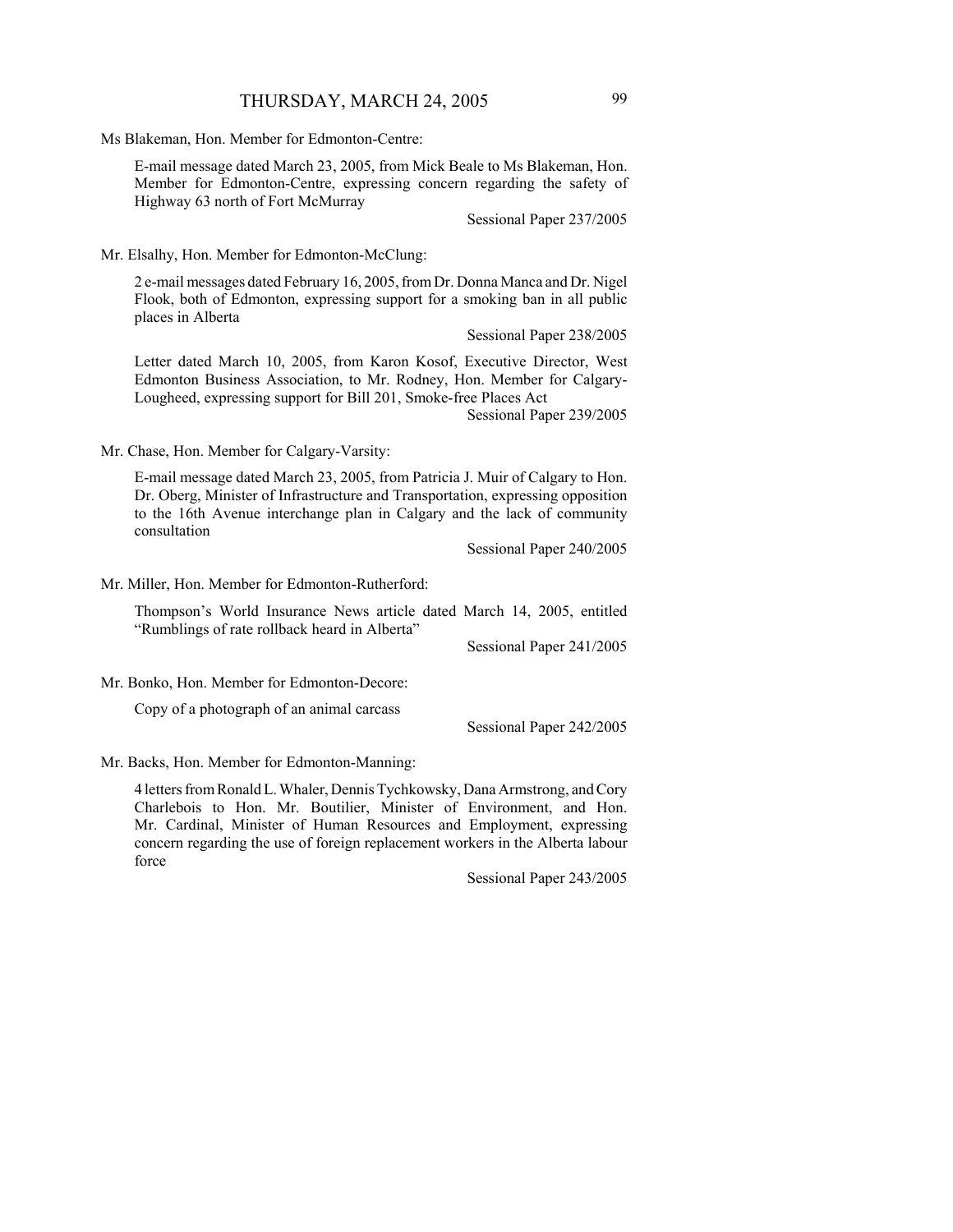## 100 THURSDAY, MARCH 24, 2005

Mr. Martin, Hon. Member for Edmonton-Beverly-Clareview:

Document dated March 9, 2005, entitled "Foreign Workers Program: Communications Plan for Suncor Major Projects and Oil Sands" prepared by Brenda Erskine, Warren Douglas, and Scott Rankin

Sessional Paper 244/2005

Excerpt of a report dated October 2001 entitled "Prepared for Growth: Building Alberta's Labour Supply" prepared by the Alberta Labour Force Planning Committee

Sessional Paper 245/2005

Mr. MacDonald, Hon. Member for Edmonton-Gold Bar:

Initial Report dated August 2002 on Enron trading strategies and a fact-finding investigation of the potential manipulation of electric and natural gas prices, Docket No. PA02-2-000 prepared by the Federal Energy Regulatory Commission Sessional Paper 246/2005

## **Projected Government Business**

Pursuant to Standing Order 7(5), Ms Blakeman, Official Opposition House Leader, asked a question pertaining to the order of Government Business to be brought before the Assembly for the week of April 4, 2005.

Hon. Mr. Hancock, Government House Leader, gave notice of projected Government Business for the week of April 4 to 7, 2005:

| Monday, April 4  | $9:00$ p.m. | - Government Bills and Orders       |
|------------------|-------------|-------------------------------------|
|                  |             | <b>Second Reading</b>               |
|                  |             | Bill 11, 12, 15, 31, 32, 33, 34, 35 |
|                  |             | <b>Third Reading</b>                |
|                  |             | Bill 3                              |
|                  |             | <b>Government Motions</b>           |
|                  |             | Motion 16                           |
|                  |             | And as per the Order Paper          |
| Tuesday, April 5 | Aft.        | - Government Bills and Orders       |
|                  |             | <b>Second Reading</b>               |
|                  |             | Bill 26, 31, 32, 33, 34             |
|                  |             | And as per the Order Paper          |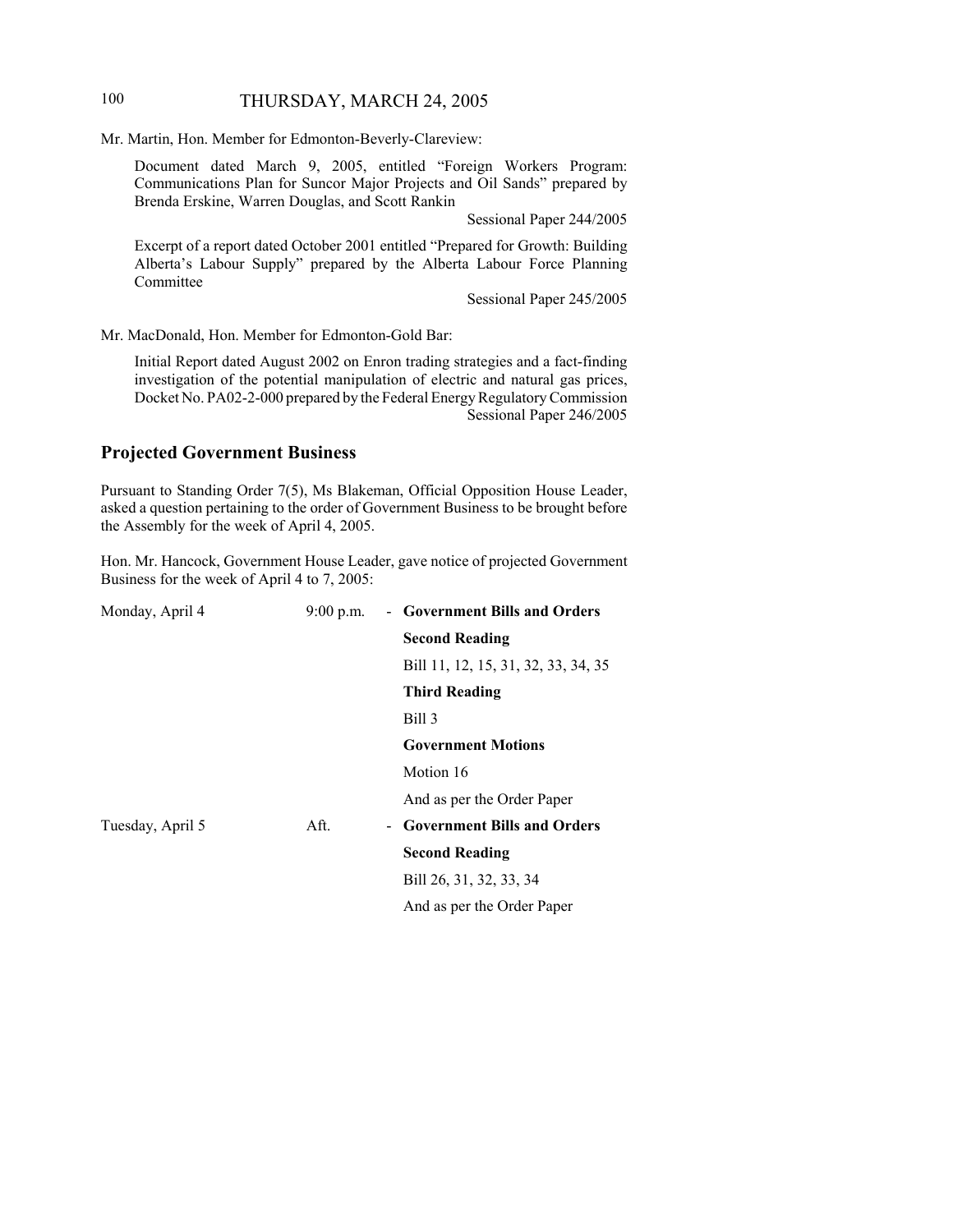# THURSDAY, MARCH 24, 2005 101

|                    | Eve.                             | <b>Government Bills and Order</b>  |
|--------------------|----------------------------------|------------------------------------|
|                    |                                  | <b>Committee of the Whole</b>      |
|                    |                                  | Bill 1, 5, 7, 8, 12, 17, 20, 34    |
|                    |                                  | <b>Government Motions</b>          |
|                    |                                  | As per the Order Paper             |
|                    |                                  | And as per the Order Paper         |
| Wednesday, April 6 | Aft.                             | <b>Government Bills and Orders</b> |
|                    |                                  | <b>Second Reading</b>              |
|                    |                                  | Bill 31, 32, 33, 34, 35            |
|                    |                                  | <b>Third Reading</b>               |
|                    |                                  | Bill 3                             |
|                    |                                  | <b>Second Reading</b>              |
|                    |                                  | As per the Order Paper             |
|                    |                                  | And as per the Order Paper         |
|                    | Eve.<br>$\overline{\phantom{0}}$ | <b>Government Bills and Orders</b> |
|                    |                                  | <b>Committee of the Whole</b>      |
|                    |                                  | Bill 1, 5                          |
|                    |                                  | As per the Order Paper             |
|                    |                                  | <b>Government Motions</b>          |
|                    |                                  | As per the Order Paper             |
|                    |                                  | And as per the Order Paper         |
| Thursday, April 7  | Aft.                             | - Government Bills and Orders      |
|                    |                                  | <b>Government Motions</b>          |
|                    |                                  | As per the Order Paper             |
|                    |                                  | <b>Government Bills and Orders</b> |
|                    |                                  | <b>Third Reading</b>               |
|                    |                                  | As per the Order Paper             |
|                    |                                  | And as per the Order Paper         |
|                    |                                  |                                    |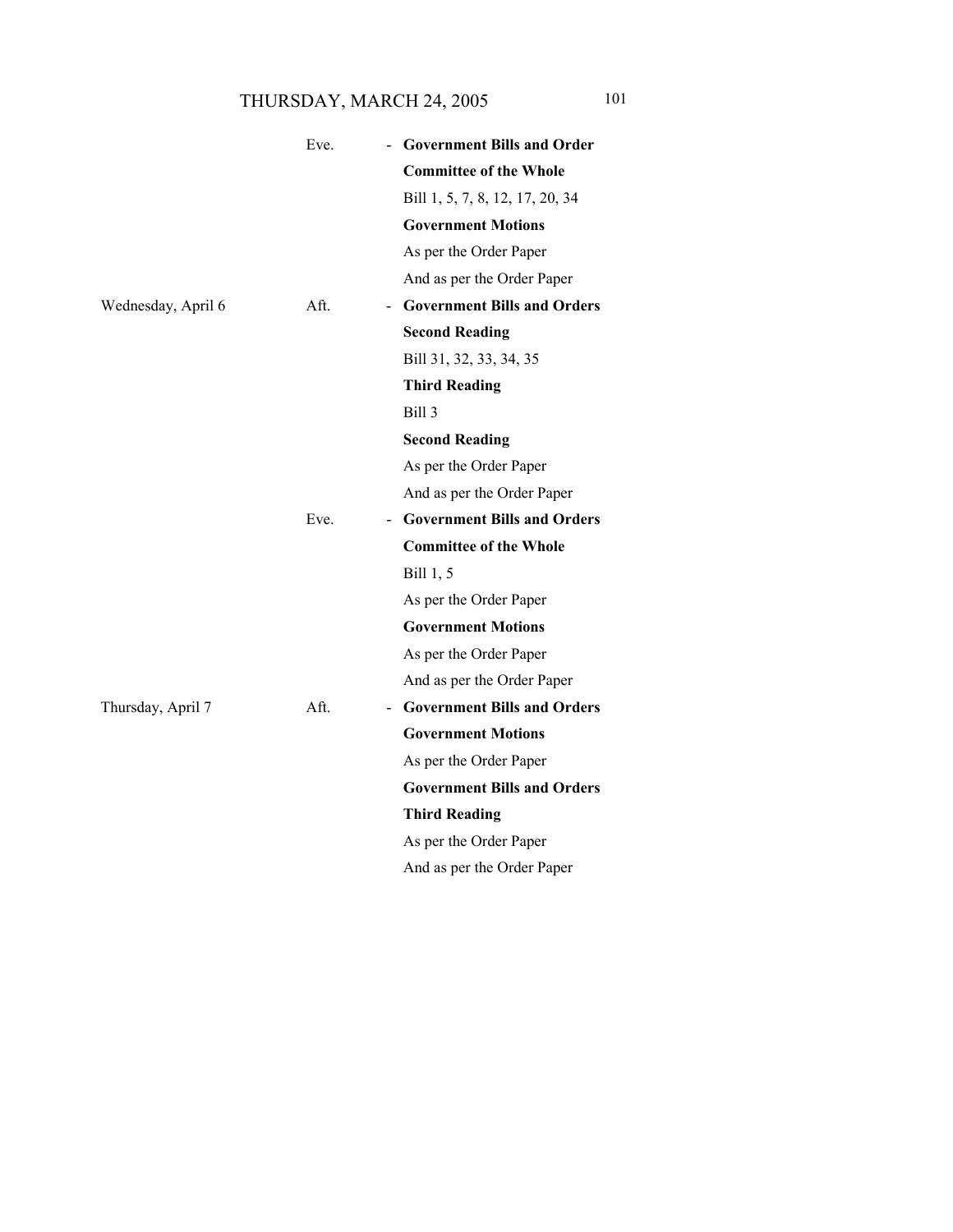## 102 THURSDAY, MARCH 24, 2005

# **ORDERS OF THE DAY**

## **Royal Assent**

His Honour the Honourable the Lieutenant Governor, having entered the Assembly and being seated on the Throne,

The Speaker addressed His Honour in the following words:

May it please Your Honour:

The Legislative Assembly has, at its present sitting, passed certain Bills to which and in the name of the Legislative Assembly, I respectfully request Your Honour's assent.

The Clerk of the Assembly then read the title of the Bills that had been passed as follows:

- 2 Alberta Centennial Medal Act
- 21 Hotel Room Tax (Tourism Levy) Amendment Act, 2005
- 27 Appropriation (Supplementary Supply) Act, 2005
- 30 Appropriation (Interim Supply) Act, 2005

To these Bills, Royal Assent was announced by the Clerk of the Legislative Assembly in the following words:

In Her Majesty's name, His Honour the Honourable the Lieutenant Governor doth assent to these Bills.

His Honour the Honourable the Lieutenant Governor then retired from the Assembly.

## **Government Bills and Orders**

#### **Second Reading**

On the motion that the following Bill be now read a Second time:

Bill 26 Corporate Tax Statutes Amendment Act, 2005 (\$) — Hon. Mrs. McClellan

Hon. Mrs. McClellan moved adjournment of the debate, which was agreed to.

On the motion that the following Bill be now read a Second time:

Bill 34 Insurance Amendment Act, 2005 — Mr. Oberle

Mr. Oberle moved adjournment of the debate, which was agreed to.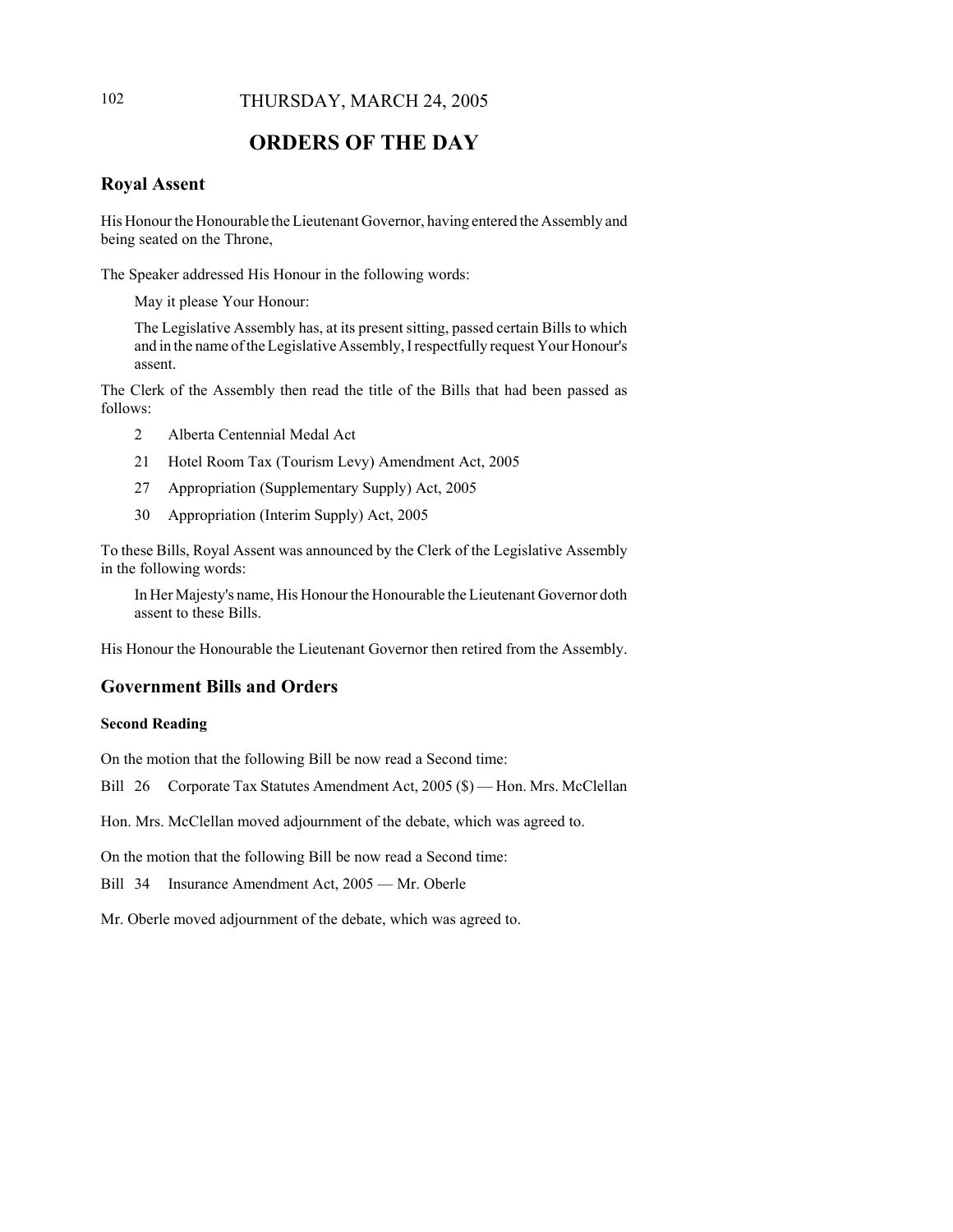The following Bills were read a Second time and referred to Committee of the Whole:

Bill 10 Residential Tenancies Amendment Act, 2005 — Mr. Strang

Bill 28 Municipal Government Amendment Act, 2005 — Hon. Mr. Renner

#### **Committee of the Whole**

According to Order, the Assembly resolved itself into Committee of the Whole, and the Acting Speaker left the Chair.

(Assembly in Committee)

And after some time spent therein, the Acting Speaker resumed the Chair.

The following Bills were reported:

Bill 6 Fair Trading Amendment Act, 2005 — Mr. Ducharme

Bill 20 Alberta Personal Income Tax Amendment Act, 2005 — Mr. Ducharme

#### **Third Reading**

The following Bill was read a Third time and passed:

Bill 3 City of Lloydminster Act — Mr. Snelgrove

### **Adjournment**

Pursuant to Government Motion 6 agreed to on March 7, 2005, and on motion by Hon. Mr. Zwozdesky, Deputy Government House Leader, that it be called 5:30 p.m., the Assembly adjourned at 5:12 p.m. until Monday, April 4, 2005 at 1:30 p.m.

Monday, April 4, 2005

The Speaker took the Chair at 1:30 p.m.

The Speaker offered a prayer and a moment of silence was observed in recognition of His Holiness, Pope John Paul II, who passed away on April 2, 2005.

### **Recognitions**

Mr. Lukaszuk, Hon. Member for Edmonton-Castle Downs: His Holiness, Pope John Paul II, who passed away on April 2, 2005

Mrs. Jablonski, Hon. Member for Red Deer-North: The Mad Butcher, located in Innisfail, on winning the Alberta Food Processors' Association and Alberta Pork Congress best overall sausage awards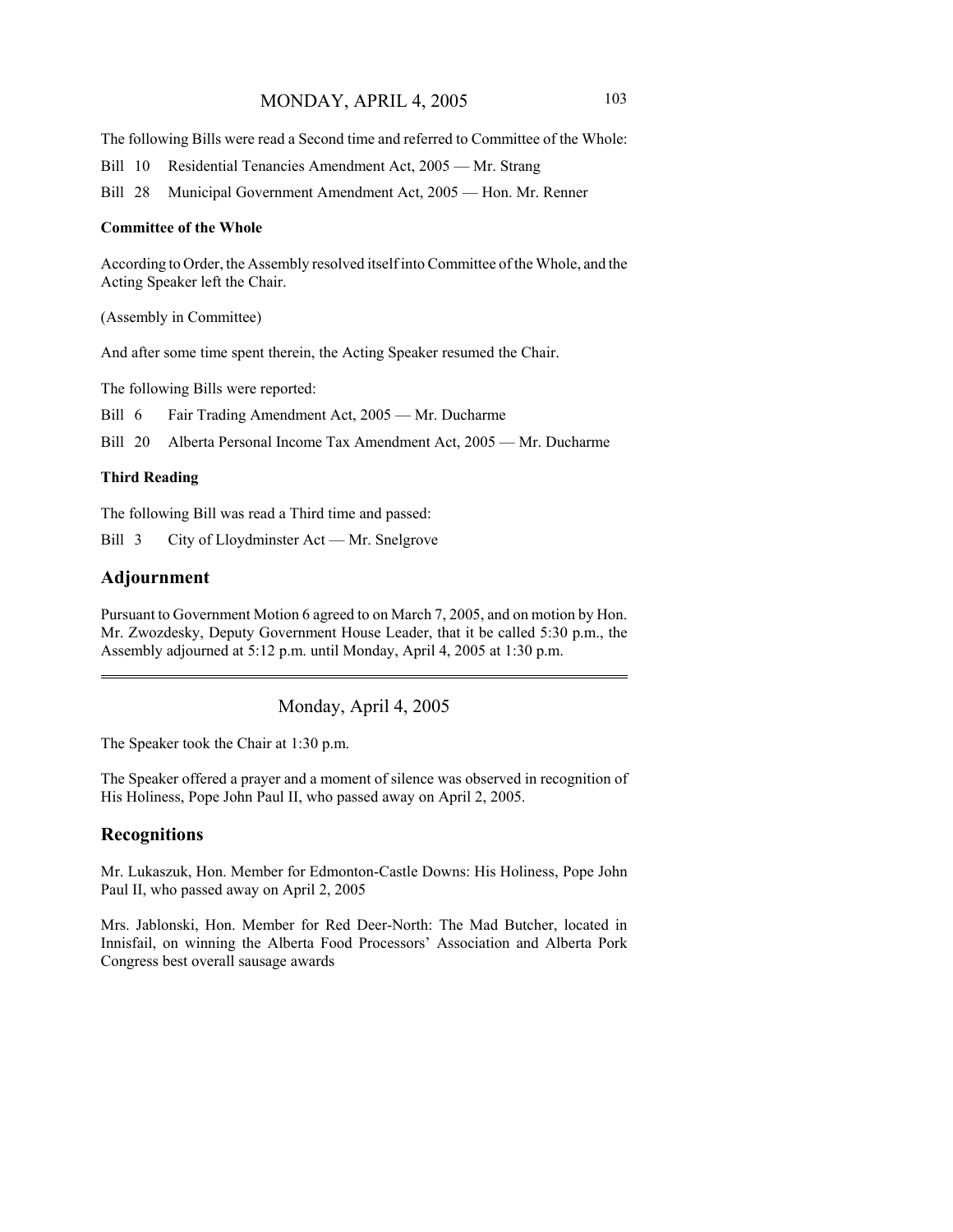## 104 MONDAY, APRIL 4, 2005

Mr. Johnson, Hon. Member for Wetaskiwin-Camrose: University of Alberta Golden Bears hockey team on winning the 2005 Telus University Cup on March 28, 2005

Mr. Cao, Hon. Member for Calgary-Fort: Immigrants of Distinction Awards held on April 1, 2005 in Calgary with this year's theme "A Century of Dreams, Honouring 100 Years of Immigration to Alberta"

Mr. Rogers, Hon. Member for Leduc-Beaumont-Devon: Sandy McCallum of Beaumont, the first Canadian to compete in the Desert Grand Slam

Mrs. Mather, Hon. Member for Edmonton-Mill Woods: His Holiness, Pope John Paul II, who passed away on April 2, 2005

Mr. Chase, Hon. Member for Calgary-Varsity: Cancer Awareness Month, April 2005

## **Speaker's Comment**

The Speaker commented that on this day in 1906 the village of Vegreville was established.

## **Presenting Petitions**

Ms Pastoor, Hon. Member for Lethbridge-East, presented a petition from 101 Albertans urging the Government to prohibit the importation of temporary foreign workers in oil sands facilities and on pipelines until several Albertan and Canadian groups have been accessed.

Mr. Backs, Hon. Member for Edmonton-Manning, presented a petition from 100 Albertans urging the Government to prohibit the importation of temporary foreign workers in oil sands facilities and on pipelines until several Albertan and Canadian groups have been accessed.

Mr. MacDonald, Hon. Member for Edmonton-Gold Bar, presented a petition from 120 Albertans urging the Government to prohibit the importation of temporary foreign workers in oil sands facilities and on pipelines until several Albertan and Canadian groups have been accessed.

# **Introduction of Bills (First Reading)**

Notice having been given:

- Bill 36 Police Amendment Act, 2005 Hon. Mr. Cenaiko
- Bill 38 Pharmacy and Drug Amendment Act, 2005 Mrs. Ady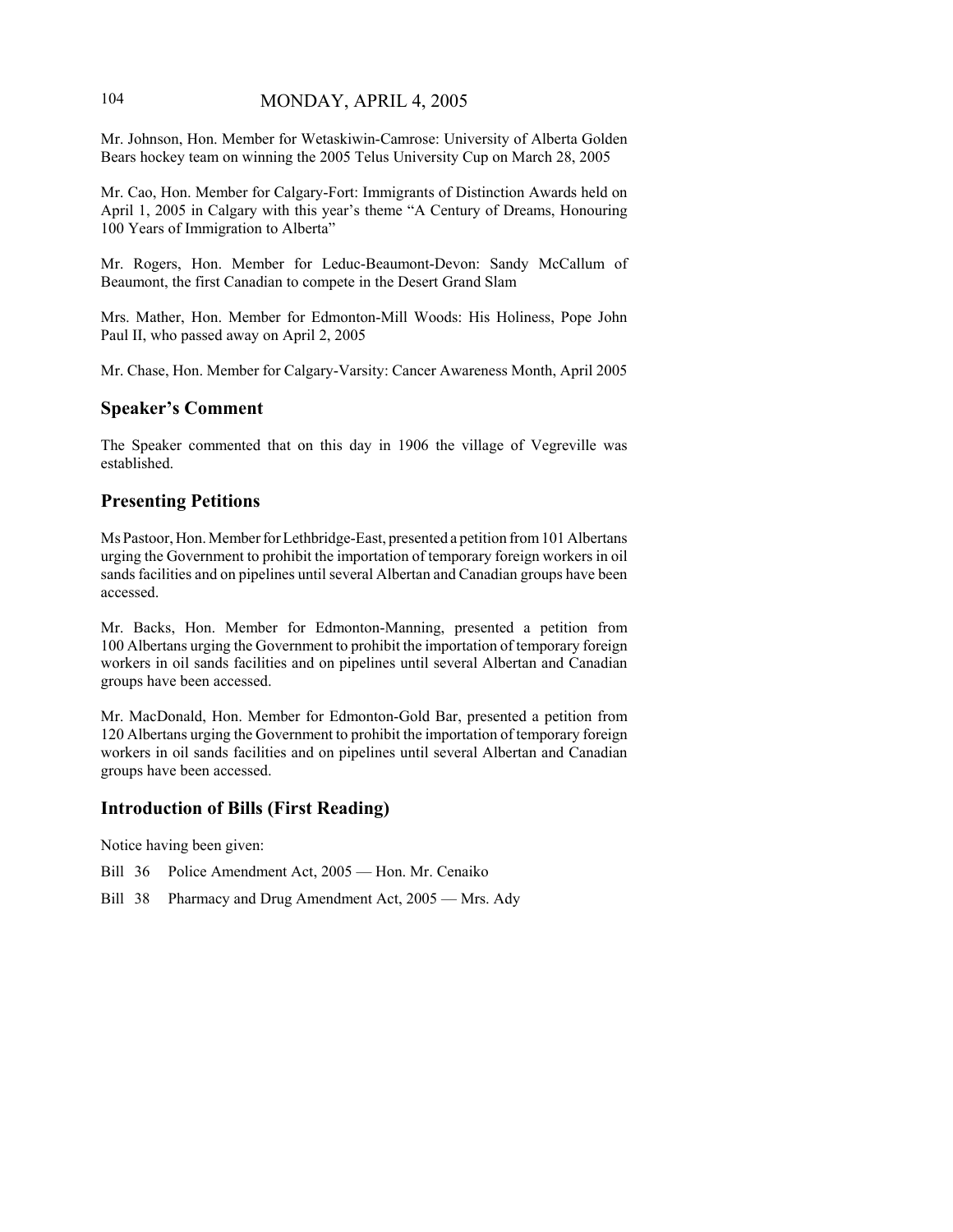On motion by Hon. Mr. Stevens, Deputy Government House Leader, the following Bill was placed on the Order Paper under Government Bills and Orders:

Bill 38 Pharmacy and Drug Amendment Act, 2005 — Mrs. Ady

#### **Tabling Returns and Reports**

Ms Blakeman, Hon. Member for Edmonton-Centre, on behalf of Dr. Taft, Hon. Leader of the Official Opposition:

Report dated October 2004 entitled "Privacy and the USA (United States of America) Patriot Act, Implications for British Columbia Public Sector Outsourcing" prepared by the Information and Privacy Commissioner for British Columbia

Sessional Paper 247/2005

Hon. Mr. Melchin, Minister of Energy:

Response to questions raised by Mr. MacDonald, Hon. Member for Edmonton-Gold Bar, during Oral Question Period on March 22, 2005

Sessional Paper 248/2005

Mr. Martin, Hon. Member for Edmonton-Beverly-Clareview:

2 letters, the first dated March 10, 2005, from Penny Kuny and the second dated March 24, 2005, from Shirley Kubrak, both to Hon. Mrs. Fritz, Minister of Seniors and Community Supports, expressing concern regarding staffing levels at long-term care facilities

Sessional Paper 249/2005

Mr. Eggen, Hon. Member for Edmonton-Calder:

Letter, undated, from Andrew Affleck, M.D., President, Canadian Association of Emergency Physicians, to Mr. Rodney, Hon. Member for Calgary-Lougheed, expressing support for Bill 201, Smoke-free Places Act

Sessional Paper 250/2005

Mrs. Mather, Hon. Member for Edmonton-Mill Woods:

E-mail message dated March 29, 2005, from Deb Cautley, Youth Emergency Shelter Society, to Steven Rowe, Alberta Liberal Caucus, expressing concern regarding Family and Community Support Services youth shelter funding Sessional Paper 251/2005

Mr. MacDonald, Hon. Member for Edmonton-Gold Bar:

E-mail message dated July 24, 2000, from Maureen McVicker to Aleck Dadson, Robert Hemstock, Mark Palmer, Richard Sanders, and Richard Shapiro regarding "Project Stanley"

Sessional Paper 252/2005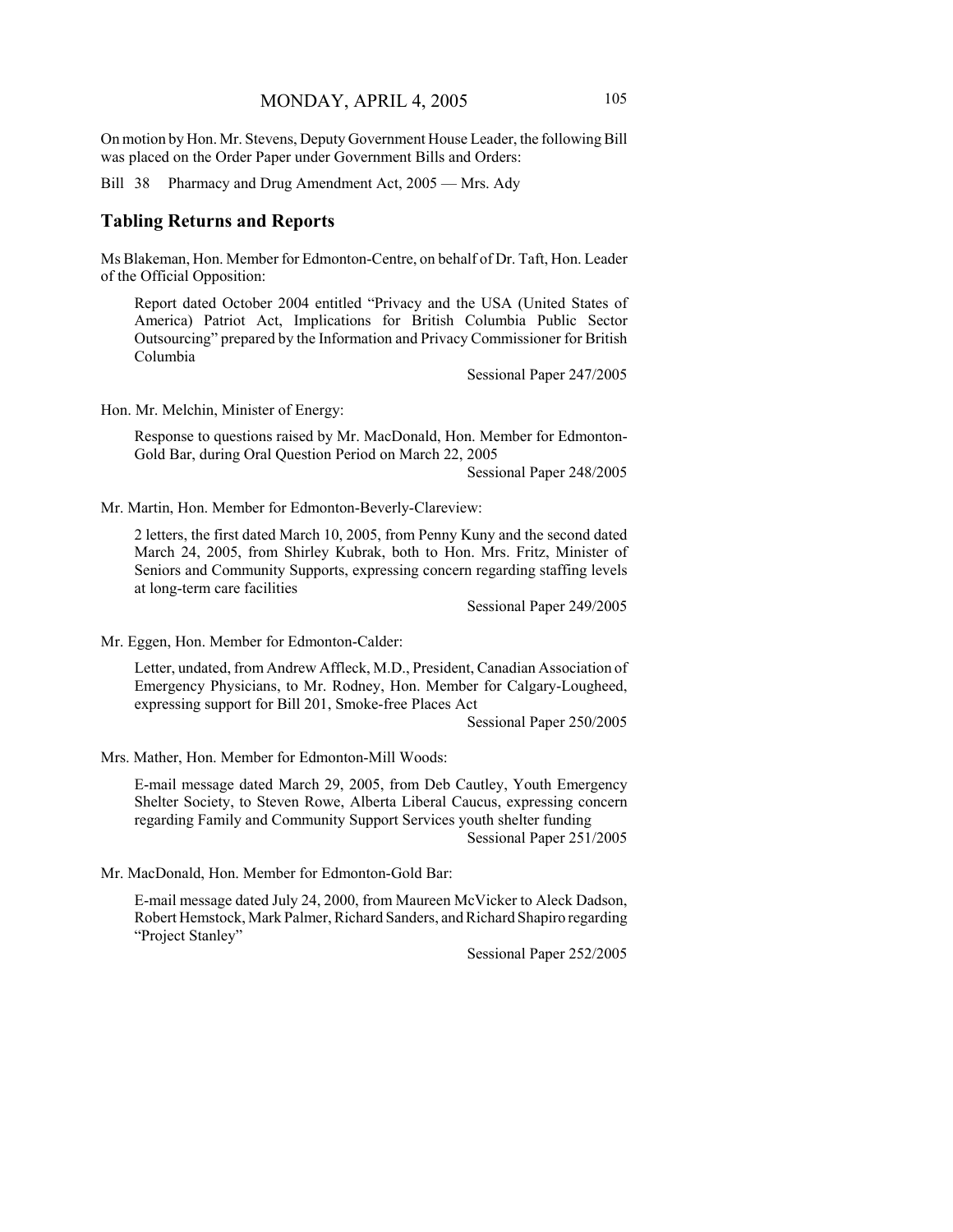Memorandum dated October 2, 2000, from Peter Keohane, Enron, to Glenn Leslie, Web Macdonald, and Dalton McGrath, all of Blake, Cassels and Graydon LLP, regarding "Project Stanley"

Sessional Paper 253/2005

Mr. Elsalhy, Hon. Member for Edmonton-McClung:

Letter dated February 22, 2005, from Stuart McGrandle of Edmonton to Mr. Elsalhy, Hon. Member for Edmonton-McClung, expressing concern regarding the use of foreign replacement workers in the Alberta labour force Sessional Paper 254/2005

Mr. Backs, Hon. Member for Edmonton-Manning:

5 recent letters from David Lamoureux, Gary McCormick, Allan Pettipas, Dwight Metheral, and John de Groot to Members of the Legislative Assembly expressing concern regarding the use of foreign replacement workers in the Alberta labour force

Sessional Paper 255/2005

Hon. Mr. Kowalski, Speaker of the Legislative Assembly, pursuant to the Election Finances and Contributions Disclosure Act, cE-2, s44(1):

Letter dated March 24, 2005, from O. Brian Fjeldheim, Chief Electoral Officer, to Hon. Mr. Kowalski, Speaker of the Legislative Assembly, listing registered candidates together with their chief financial officers who did not file a financial statement with the Chief Electoral Officer on or before March 22, 2005, following the 2004 Alberta Provincial General Election held on November 22, 2004

Sessional Paper 256/2005

Letter dated March 24, 2005, from O. Brian Fjeldheim, Chief Electoral Officer, to Hon. Mr. Kowalski, Speaker of the Legislative Assembly, listing registered Senate nominee candidates together with their chief financial officers who did not file a financial statement with the Chief Electoral Officer on or before March 22, 2005, following the 2004 Alberta Provincial General Election held on November 22, 2004

Sessional Paper 257/2005

Hon. Mr. Kowalski, Speaker of the Legislative Assembly, pursuant to the Legislative Assembly Act, cL-9, s35 and s39:

Revised Members' Services Committee Order No. 1/05 Transportation Amendment Order (No. 5)

Sessional Paper 258/2005

Revised Members' Services Committee Order No. 2/05 Constituency Services Amendment Order (No. 14)

Sessional Paper 259/2005

Revised Members' Services Committee Order No. 3/05 Constituency Services Amendment Order (No. 15)

Sessional Paper 260/2005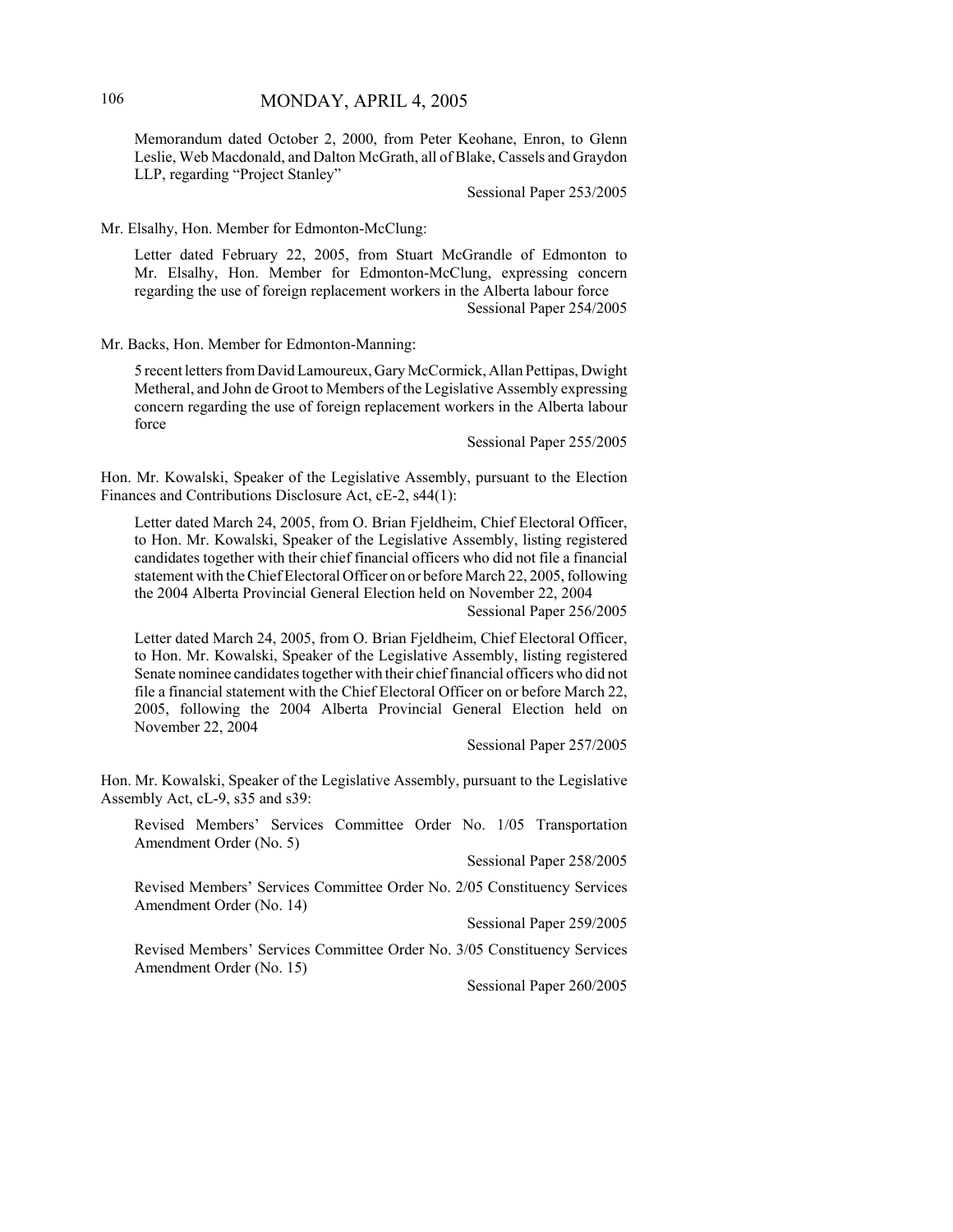Revised Members' Services Committee Order No. 4/05 Transportation Amendment Order (No. 6)

Sessional Paper 261/2005

Revised Members' Services Committee Order No. 5/05 Members' Allowances Amendment Order (No. 9)

Sessional Paper 262/2005

Revised Members' Services Committee Order No. 6/05 Members' Group Life Insurance and Members' Group Plans Amendment Order (No. 1) Sessional Paper 263/2005

#### **Tablings to the Clerk**

Clerk of the Assembly on behalf of Hon. Mrs. Forsyth, Minister of Children's Services:

Social Care Facilities Review Committee, Semi-Annual Report, October 2002 to March 2003

Sessional Paper 264/2005

# **ORDERS OF THE DAY**

#### **Written Questions**

The following Written Questions were ordered to stand:

WQ1, WQ2, WQ3, WQ4, WQ5, WQ6, WQ7, WQ8, WQ9, WQ10, WQ11, WQ12, WQ13, WQ14, WQ15, WQ16, WQ17, WQ18, WQ19, WQ20, WQ21, WQ22, WQ23.

#### **Motions for Returns**

The following Motion for Returns was accepted:

**MR4.** Moved by Dr. Pannu on behalf of Mr. Mason:

That an Order of the Assembly do issue for a Return showing: For each of the fiscal years 2001-2002, 2002-2003, and 2003-2004, an itemized list of all groups and individuals representing either specific tobacco-related companies, or any association, group, or organization representing the interests of the tobacco industry who have met with the Premier, the Minister of Health and Wellness, the Deputy Minister of Health and Wellness, the Assistant Deputy Minister of Health and Wellness, or any Alberta Standing Policy Committee.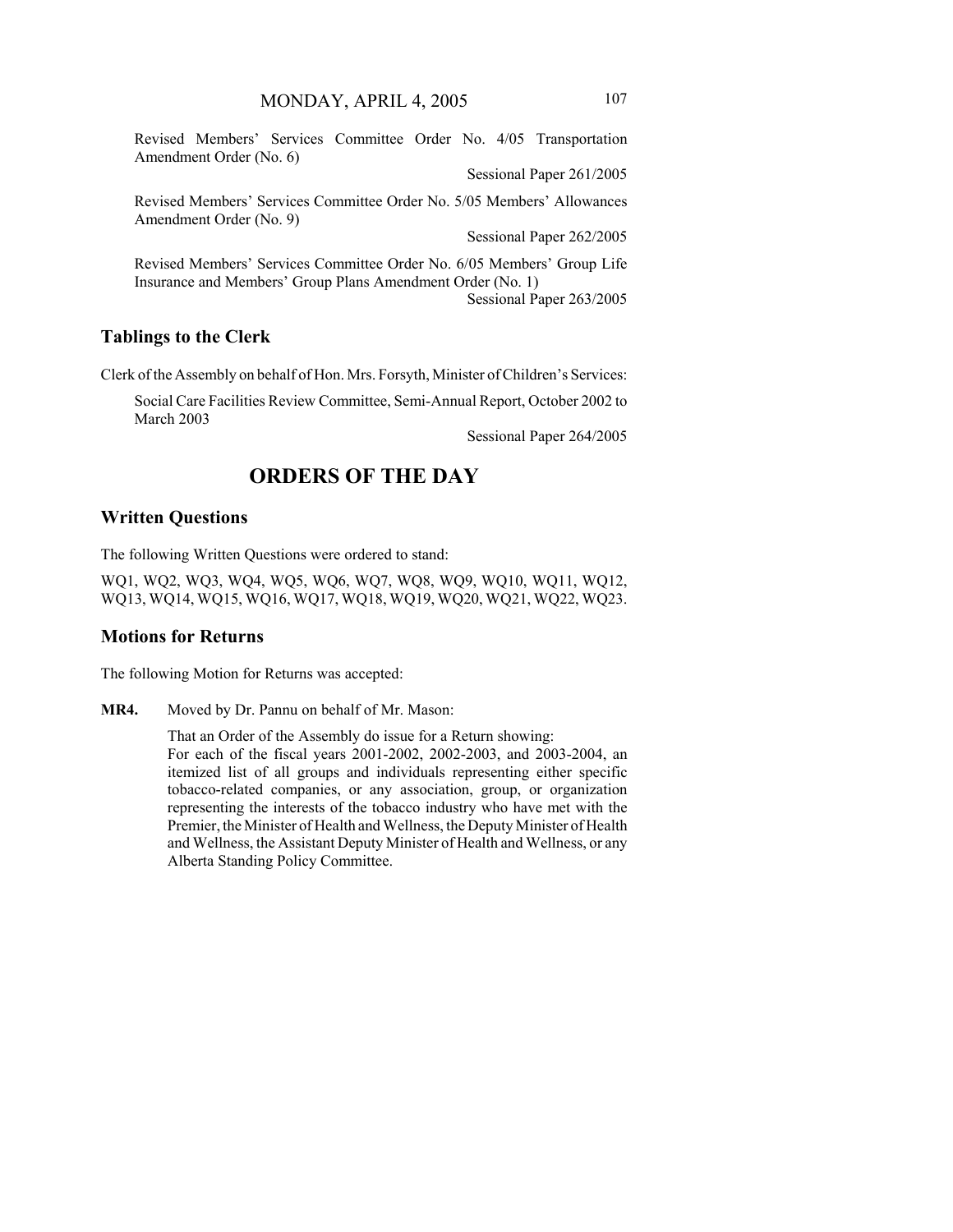## 108 MONDAY, APRIL 4, 2005

Unanimous consent of the Assembly was granted to withdraw the following Motion for Returns:

**MR1.** Moved by Mr. Martin:

That an Order of the Assembly do issue for a Return showing: A copy of the Cambridge Strategies review of the Risk Management Fund commissioned by Alberta Justice.

The following Motions for Returns were ordered to stand:

MR2, MR3, MR5, MR6, MR7, MR8, MR9, MR10, MR11, MR12, MR13, MR14, MR15, MR16, MR17, MR18, MR19, MR20, MR21, MR22, MR23, MR24, MR25, MR26.

# **Public Bills and Orders Other Than Government Bills and Orders**

#### **Committee of the Whole**

According to Order, the Assembly resolved itself into Committee of the Whole, and the Speaker left the Chair.

(Assembly in Committee)

The following Bill was taken under consideration:

Bill 201 Smoke-free Places Act — Mr. Rodney

Mr. Snelgrove, Hon. Member for Vermilion-Lloydminster, moved the Bill be amended as follows:

- **A** Section 1 is amended
	- (a) by adding the following after clause (d):

(d.1) "minor" means a person who is under 18 years of age;

(b) in clause (e) by adding "and" at the end of subclause (v);

(c) in clause (j) by adding "means all or any part of a building, structure or other enclosed area in which employees perform the duties of their employment, whether or not members of the public have access to the building, structure or area as of right or by express or implied invitation, and" before "includes".

**B** Section 2(2) is amended by striking out "This Act" and substituting "Subject to section 4, this Act".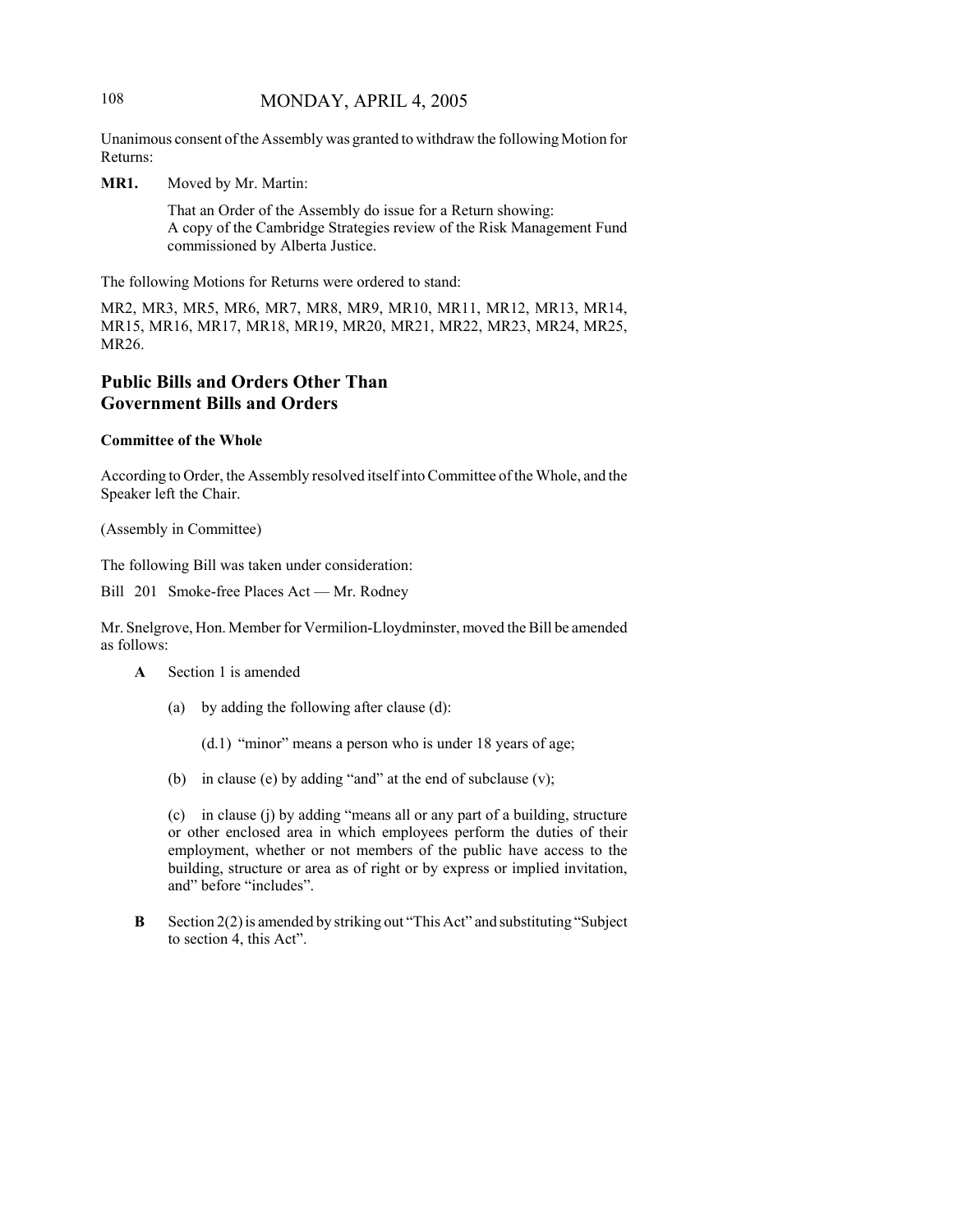- **C** Section 3 is amended by striking out "No" and substituting "Subject to section 5, no";
- **D** Section 5 is amended

(a) in subsection (2) by adding "and" at the end of clause (c) and by striking out clause (d);

(b) by adding the following after subsection (2):

**(3)** A person may smoke in a public place or workplace or part of a public place or workplace if the manager of the public place or workplace

(a) designates the public place or workplace or a part of the public place or workplace as a place where smoking is permitted,

(b) ensures that signs are posted and conspicuously displayed indicating that minors are not permitted to enter or be in the place where smoking is permitted, and

(c) subject to the regulations, takes reasonable steps to ensure that smoke does not enter any place where smoking is prohibited under this Act.

**(4)** The manager of a public place or workplace must not permit minors to enter or be in a public place or workplace or part of a public place or workplace where smoking is permitted under subsection (3).

- **E** Section 7(3) is amended by striking out "section" and substituting "Act".
- **F** Section 8 is struck out.
- **G** Section 10 is amended
	- (a) by striking out clauses (a), (b) and (c) and substituting the following:

(a) for greater certainty, designating a place or class of place as a public place, workplace, hotel, public vehicle or restaurant for the purposes of this Act;

(b) in clause (d) by striking out "section 7" and substituting "sections 5 and 7";

(c) by adding the following after clause (e):

 $(e.1)$  respecting requirements for the purpose of section  $5(3)(c)$  to ensure that smoke does not enter any place where smoking is prohibited;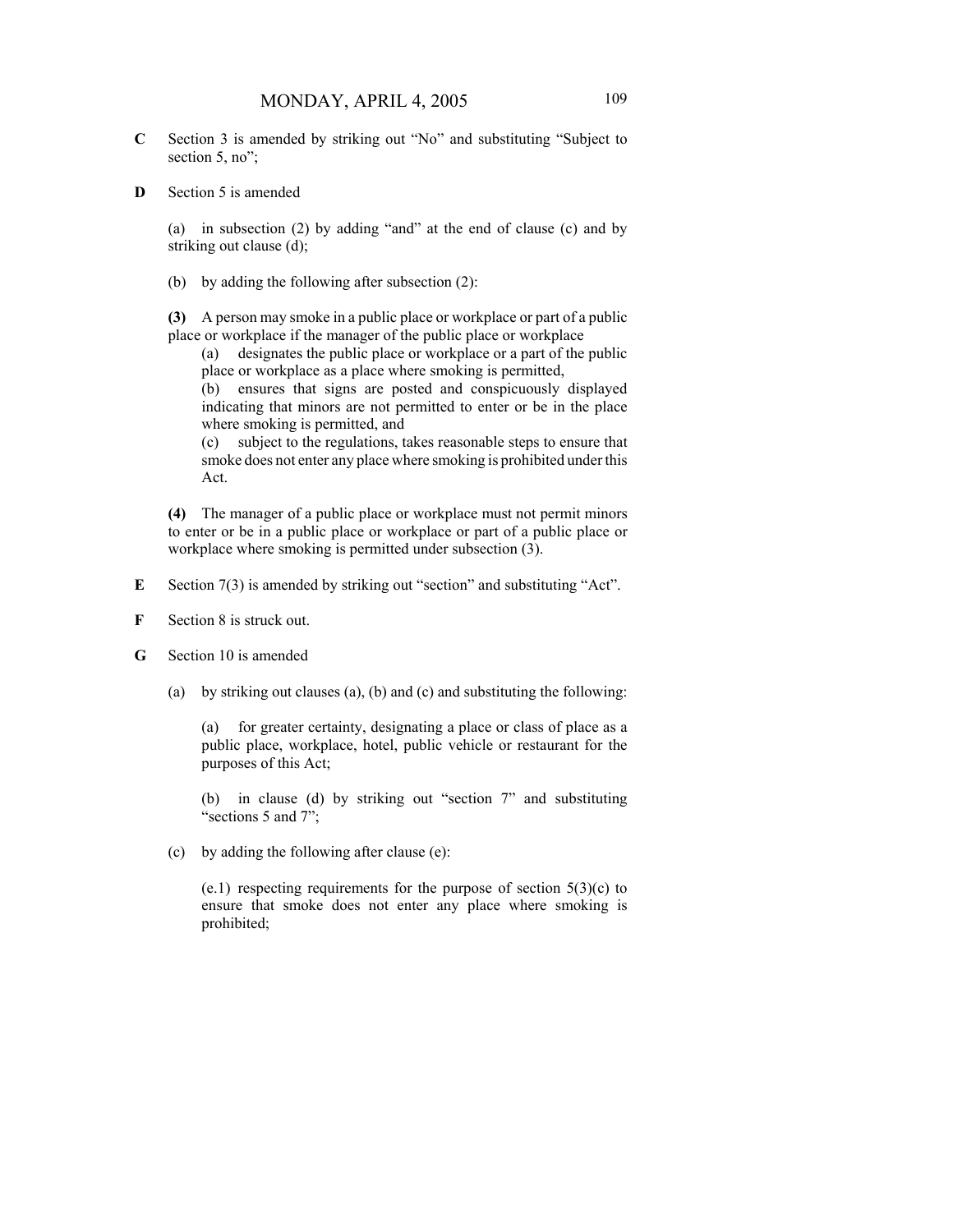# 110 MONDAY, APRIL 4, 2005

**H** Section 11 is struck out and the following is substituted:

Municipal bylaws **11(1)** Nothing in this Act affects a municipality's power to make bylaws to regulate, restrict or prohibit smoking.

**(2)** Where there is a conflict between a provision of this Act and a provision of a municipal bylaw that regulates, restricts or prohibits smoking, the more restrictive provision prevails.

A debate followed on the amendment.

Pursuant to Standing Order 8(5)(b), the question being put, the amendment was agreed to. With Mr. Shariff in the Chair, the names being called for were taken as follows:

For the motion: 35

Evans

| Abbott                 | Herard    | Ouellette                    |
|------------------------|-----------|------------------------------|
| Cao                    | Horner    | Pham                         |
| Cardinal               | Jablonski | Prins                        |
| Cenaiko                | Johnston  | Renner                       |
| Coutts                 | Liepert   | Rogers                       |
| Ducharme               | Lindsay   | Snelgrove                    |
| Dunford                | Lougheed  | Stelmach                     |
| Fritz                  | Lund      | <b>Stevens</b>               |
| Graydon                | Magnus    | Strang                       |
| Griffiths              | McClellan | Tarchuk                      |
| Groeneveld             | Mitzel    | VanderBurg                   |
| Haley                  | Oberle    |                              |
| Against the motion: 23 |           |                              |
| Agnihotri              | Flaherty  | Miller (Edmonton-Rutherford) |
| <b>Backs</b>           | Forsyth   | Pannu                        |
| Blakeman               | Hinman    | Pastoor                      |
| Bonko                  | MacDonald | Swann                        |
| Chase                  | Mar       | Taft                         |
| Eggen                  | Martin    | Taylor                       |
| Elsalhy                | Mather    | Tougas                       |

Pursuant to Standing Order 8(5)(b), the question was immediately put on the remaining clauses of Bill 201, Smoke-free Places Act, which was agreed to. With Mr. Shariff in the Chair, the names being called for were taken as follows:

Miller (Edmonton-Glenora)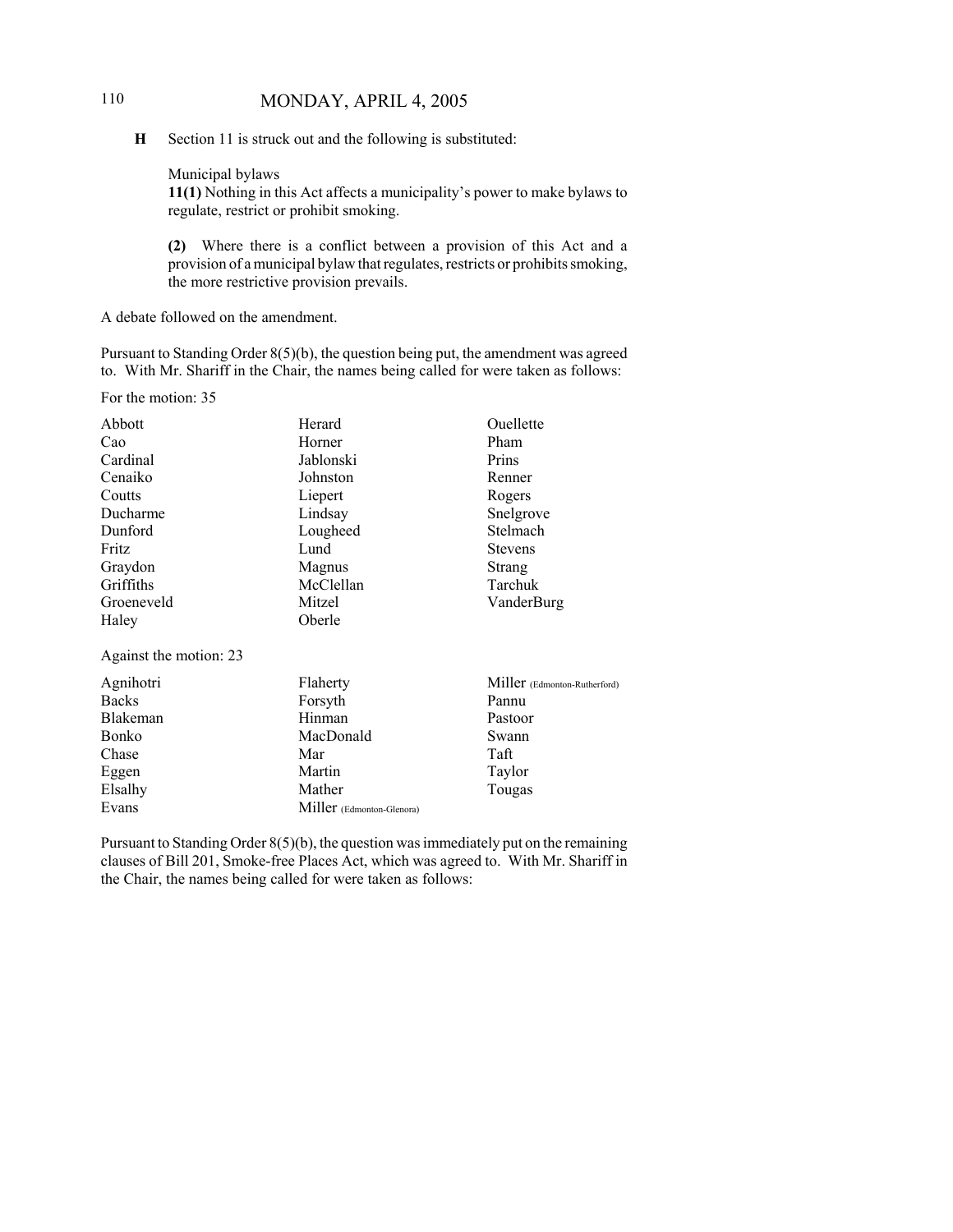For the motion: 37

| Abbott                 | Haley                        | Oberle         |
|------------------------|------------------------------|----------------|
| Cao                    | Hinman                       | Ouellette      |
| Cardinal               | Horner                       | Pham           |
| Cenaiko                | Jablonski                    | Prins          |
| Coutts                 | Liepert                      | Renner         |
| Ducharme               | Lindsay                      | Rogers         |
| Dunford                | Lougheed                     | Snelgrove      |
| Evans                  | Lund                         | Stelmach       |
| Forsyth                | Magnus                       | <b>Stevens</b> |
| Fritz                  | Mar                          | Strang         |
| Graydon                | McClellan                    | Tarchuk        |
| Griffiths              | Mitzel                       | VanderBurg     |
| Groeneveld             |                              |                |
| Against the motion: 19 |                              |                |
| Agnihotri              | Flaherty                     | Pannu          |
| <b>Backs</b>           | MacDonald                    | Pastoor        |
| Blakeman               | Martin                       | Swann          |
| Bonko                  | Mather                       | Taft           |
| Chase                  | Miller (Edmonton-Glenora)    | Taylor         |
| Eggen                  | Miller (Edmonton-Rutherford) | Tougas         |
| Elsalhy                |                              |                |

The Acting Speaker assumed the Chair.

The following Bill was reported with some amendments:

Bill 201 Smoke-free Places Act — Mr. Rodney

Mr. Oberle, Acting Chair of Committees, tabled copies of an amendment considered by Committee of the Whole on this date for the official records of the Assembly.

Amendment to Bill 201 (Hon. Member for Vermilion-Lloydminster) — Agreed to on division

Sessional Paper 265/2005

# **Adjournment**

Pursuant to Standing Order 4(1), the Acting Speaker adjourned the Assembly at 5:30 p.m. until 8:00 p.m.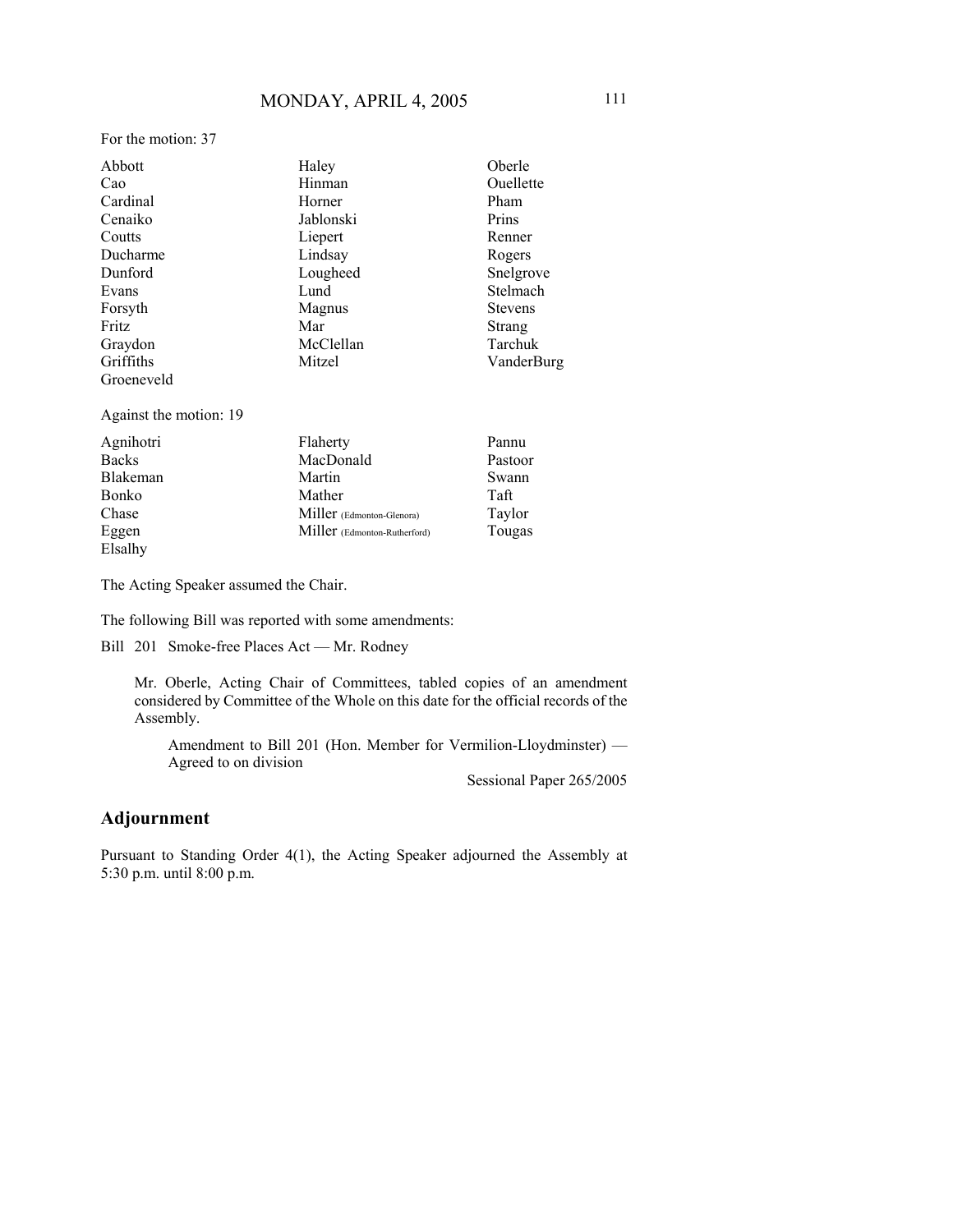# 112 MONDAY, APRIL 4, 2005

#### MONDAY, APRIL 4, 2005 — 8:00 P.M.

#### **Motions Other Than Government Motions**

**503.** Moved by Mr. Knight:

Be it resolved that the Legislative Assembly urge the Government to consider the advisability of increasing the value of the Alberta Ingenuity Fund to \$1 billion over the 2006-07 and 2007-08 fiscal years.

A debate followed.

The question being put, the motion was agreed to.

## **Unanimous Consent**

Hon. Mr. Stevens, Deputy Government House Leader, requested and received the unanimous consent of the Assembly to waive Standing Order 8(2) to allow for consideration of Private Members' Public Bills in the time remaining for Private Members' Business.

## **Public Bills and Orders Other Than Government Bills and Orders**

#### **Second Reading**

On the motion that the following Bill be now read a Second time:

Bill 203 Report on Alberta's Legacy Act — Ms Blakeman on behalf of Mr. MacDonald

A debate followed.

Pursuant to Standing Order 8(3), debate adjourned, Mr. Eggen speaking.

# **Government Bills and Orders**

#### **Second Reading**

On the motion that the following Bill be now read a Second time:

Bill 12 Victims of Crime Amendment Act, 2005 — Mrs. Jablonski

Mrs. Jablonski moved adjournment of the debate, which was agreed to.

The following Bill was read a Second time and referred to Committee of the Whole:

Bill 11 Stettler Regional Water Authorization Act — Mr. Mitzel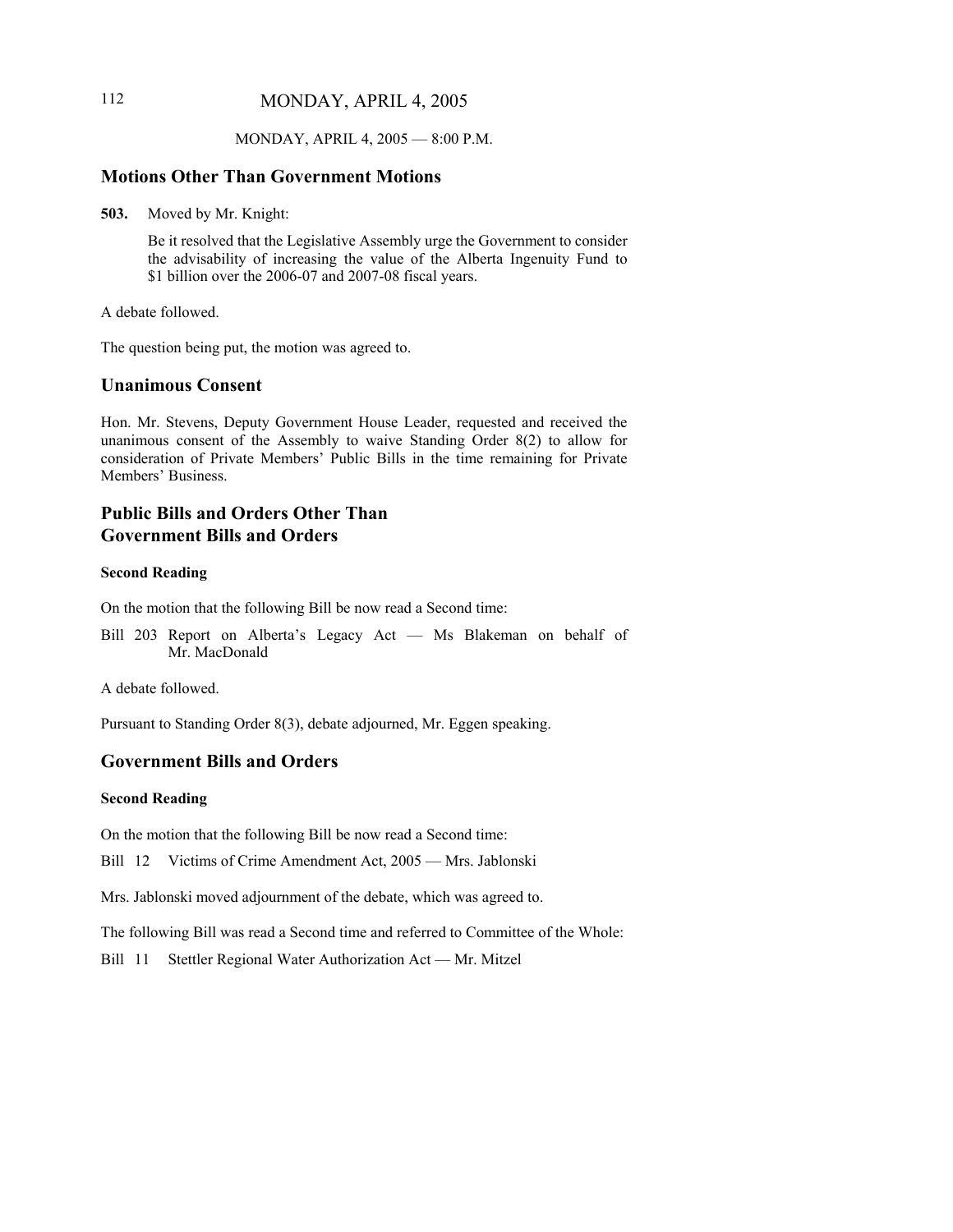# **Adjournment**

On motion by Hon. Mr. Stevens, Deputy Government House Leader, the Assembly adjourned at 10:11 p.m. until Tuesday, April 5, 2005, at 1:30 p.m.

Tuesday, April 5, 2005

The Speaker took the Chair at 1:30 p.m.

#### **Members' Statements**

Dr. Brown, Hon. Member for Calgary-Nose Hill, made a statement regarding his father, Pilot Officer Allan Brown, recipient of a Distinguished Flying Cross, and the end of World War II 60 years ago today.

Mr. Taylor, Hon. Member for Calgary-Currie, made a statement regarding a lack of infrastructure spending in Alberta, particularly in Fort McMurray.

Mr. Johnson, Hon. Member for Wetaskiwin-Camrose, made a statement regarding the implementation of a national high school CPR (cardiopulmonary resuscitation) program sponsored by the Advanced Coronary Treatment Foundation (ACT) and the Shock Trauma Air Rescue Society (STARS).

Dr. Swann, Hon. Member for Calgary-Mountain View, made a statement regarding heckling in the Legislative Assembly.

## **Presenting Petitions**

Mr. Backs, Hon. Member for Edmonton-Manning, presented a petition from 118 Albertans urging the Government to prohibit the importation of temporary foreign workers in oil sands facilities and on pipelines until several Albertan and Canadian groups have been accessed.

Mr. MacDonald, Hon. Member for Edmonton-Gold Bar, presented a petition from 86 Albertans urging the Government to prohibit the importation of temporary foreign workers in oil sands facilities and on pipelines until several Albertan and Canadian groups have been accessed.

Mr. Miller, Hon. Member for Edmonton-Rutherford, presented a petition from 103 Albertans urging the Government to prohibit the importation of temporary foreign workers in oil sands facilities and on pipelines until several Albertan and Canadian groups have been accessed.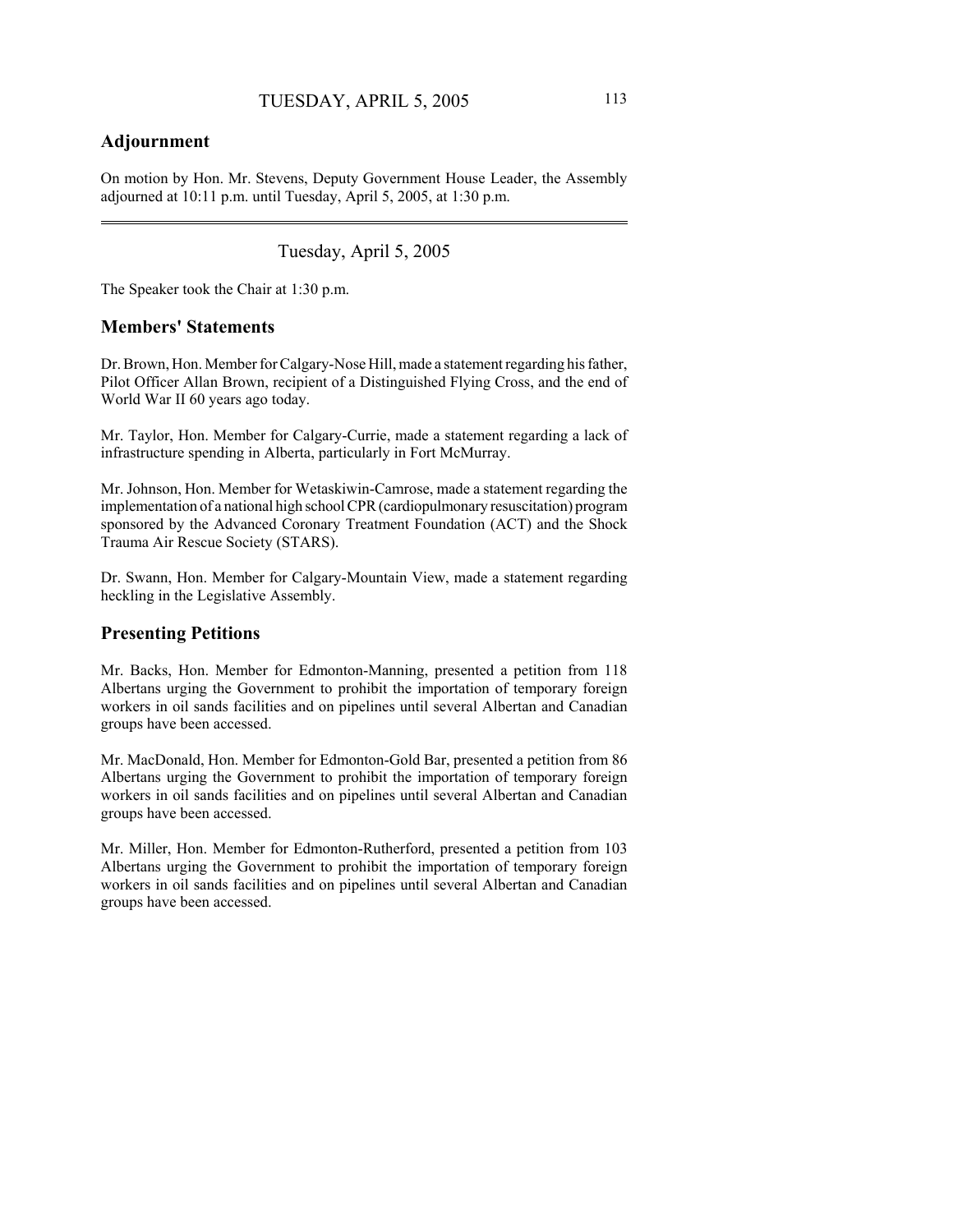# 114 TUESDAY, APRIL 5, 2005

## **Tabling Returns and Reports**

Hon. Mr. Melchin, Minister of Energy:

Report dated December 10, 2004, entitled "Mega Project Excellence: Preparing for Alberta's Legacy" prepared by the Alberta Economic Development Authority Sessional Paper 266/2005

Mr. Martin, Hon. Member for Edmonton-Beverly-Clareview:

Letter dated March 29, 2005, from Georgina Szoke, Canadian Cattle Identification Agency, to Whom it May Concern expressing concern regarding the proposed requirement for a second tag on cattle and the added financial hardship this would bring to cattle producers

Sessional Paper 267/2005

Mr. Backs, Hon. Member for Edmonton-Manning:

Statistics Canada website article entitled "Labour force survey estimates by national occupational classification for statistics and sex, monthly" with attached occupation index chart

Sessional Paper 268/2005

5 recent letters from Barry A. Suian, Glenn S. Jamieson, Terry Cardinal, Kevin Guenette, and Hugo E.R. Pittoors to Members of the Legislative Assembly expressing concern regarding the use of foreign replacement workers in the Alberta labour force

Sessional Paper 269/2005

Mr. MacDonald, Hon. Member for Edmonton-Gold Bar:

Letter dated March 21, 2005, from Mr. MacDonald, Hon. Member for Edmonton-Gold Bar, to Hon. Mr. Melchin, Minister of Energy, requesting that Hon. Mr. Melchin seek the resignation of Martin Merritt, Market Surveillance Administrator, with attached response dated March 23, 2005, stating there were no grounds to ask for Mr. Merritt's resignation

Sessional Paper 270/2005

## **Speaker's Comment**

The Speaker commented that on April 15, 1908, the first dial telephones in Canada for general use were put into service in the City of Edmonton.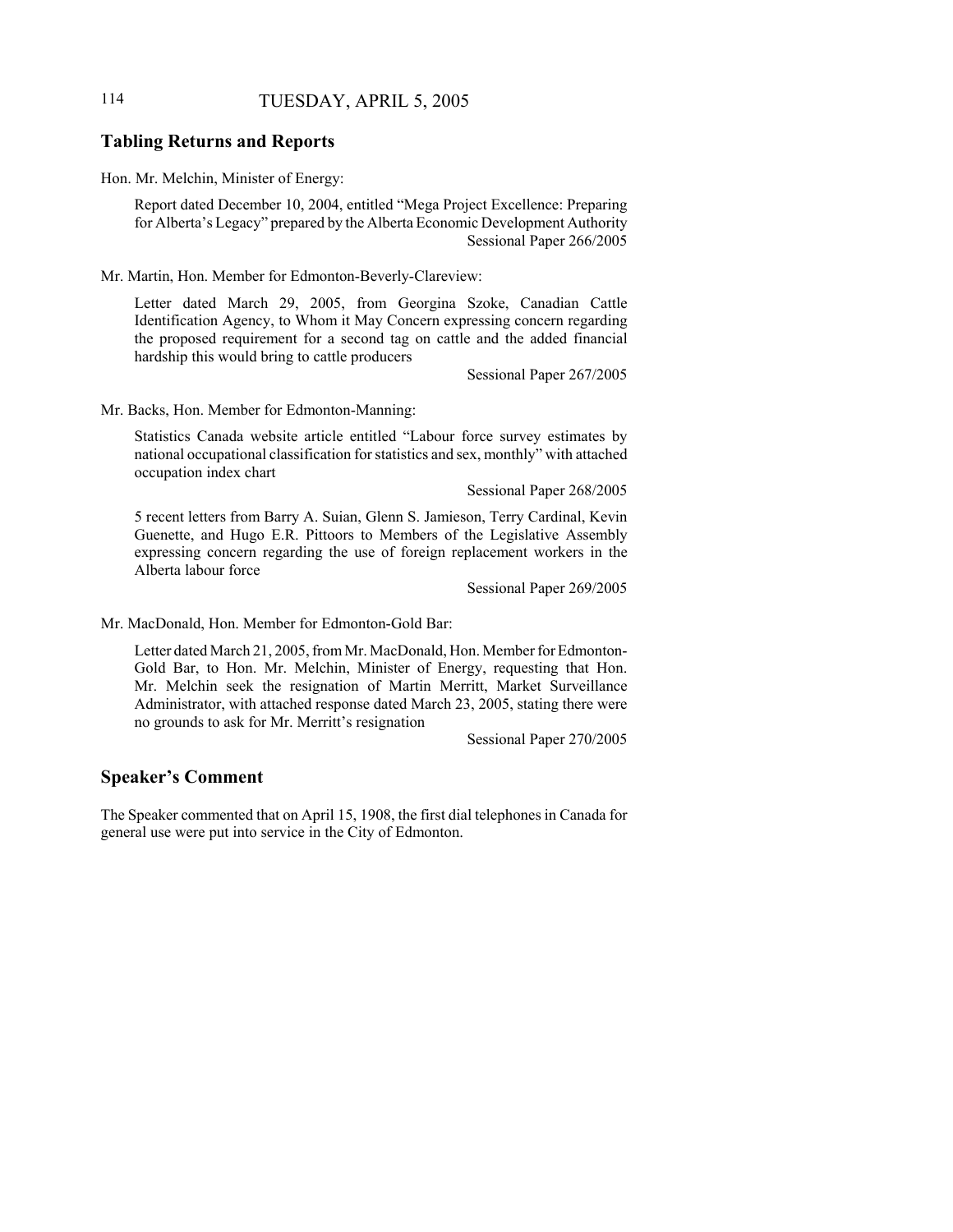# **ORDERS OF THE DAY**

## **Government Bills and Orders**

#### **Second Reading**

On the motion that the following Bill be now read a Second time: Bill 31 Real Estate Amendment Act, 2005 — Hon. Mr. Lund

A debate followed.

Mr. Bonko moved adjournment of the debate, which was defeated.

Debate continued.

Hon. Mr. Stevens moved adjournment of the debate, which was agreed to.

On the motion that the following Bill be now read a Second time:

Bill 15 Workers' Compensation Amendment Act, 2005 — Mr. Webber

A debate followed.

Hon. Mr. Stevens moved adjournment of the debate, which was agreed to.

The following Bills were read a Second time and referred to Committee of the Whole:

Bill 26 Corporate Tax Statutes Amendment Act, 2005 (\$) — Hon. Mrs. McClellan

Bill 32 Animal Keepers Act — Hon. Mr. Horner on behalf of Mr. Goudreau

Bill 33 Stray Animals Amendment Act, 2005 (\$) — Hon. Mr. Horner

#### **Third Reading**

The following Bills were read a Third time and passed:

Bill 6 Fair Trading Amendment Act, 2005 — Mr. Ducharme

Bill 20 Alberta Personal Income Tax Amendment Act, 2005 — Mr. Ducharme

#### **Second Reading**

On the motion that the following Bill be now read a Second time:

Bill 35 Employment Pension Plans Amendment Act, 2005 — Dr. Brown

Dr. Brown moved adjournment of the debate, which was agreed to.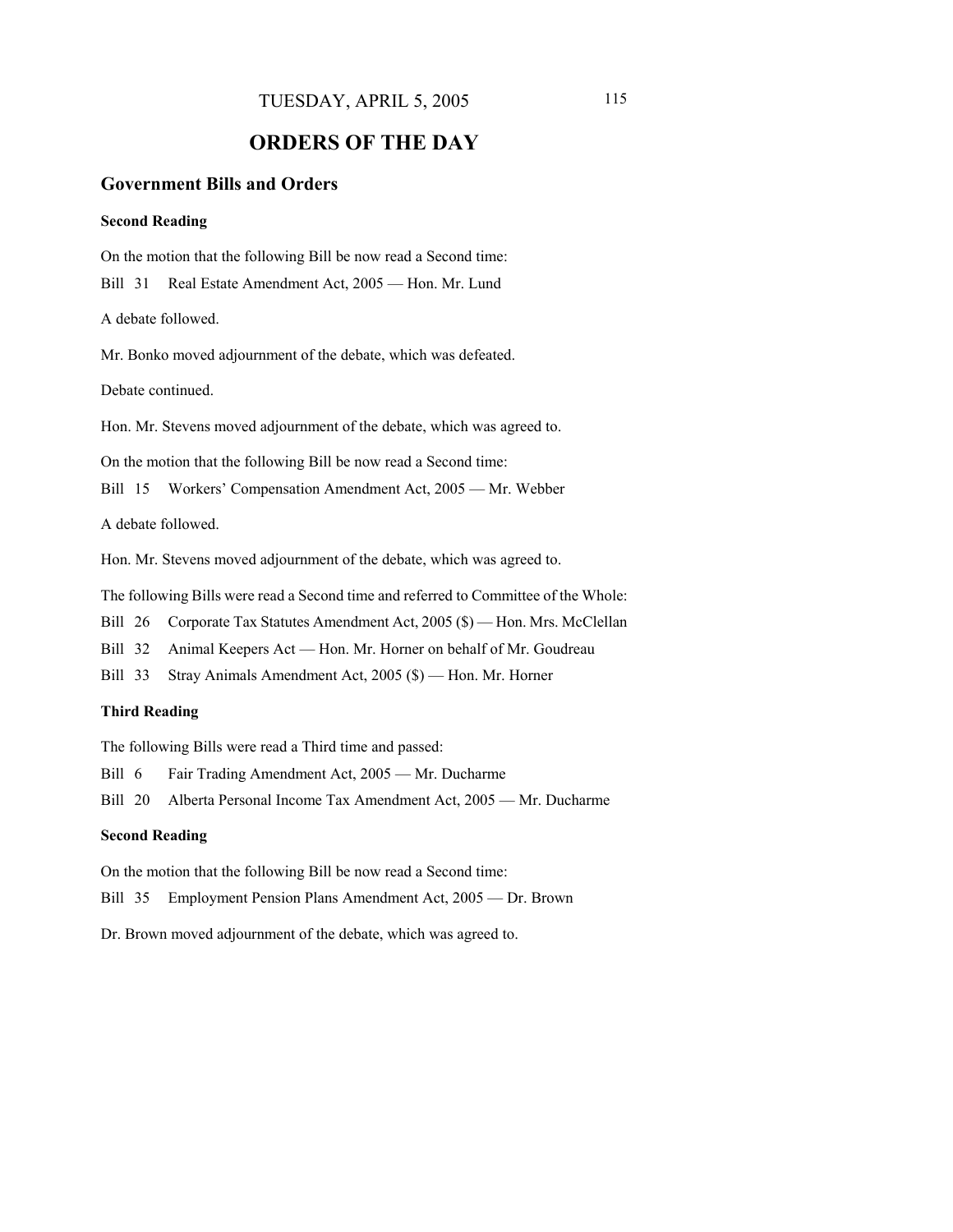## 116 TUESDAY, APRIL 5, 2005

# **Adjournment**

On motion by Hon. Mr. Stevens, Deputy Government House Leader, that it be called 5:30 p.m., the Assembly adjourned at 5:08 p.m. until 8:00 p.m.

TUESDAY, APRIL 5, 2005 — 8:00 P.M.

## **Government Bills and Orders**

#### **Second Reading**

On the motion that the following Bill be now read a Second time:

Bill 12 Victims of Crime Amendment Act, 2005 — Mrs. Jablonski

A debate followed.

Mr. Backs moved adjournment of the debate, which was agreed to.

#### **Committee of the Whole**

According to Order, the Assembly resolved itself into Committee of the Whole, and the Deputy Speaker left the Chair.

(Assembly in Committee)

And after some time spent therein, the Deputy Speaker resumed the Chair.

The following Bills were reported:

- Bill 17 Agrology Profession Act Mr. Danyluk
- Bill 32 Animal Keepers Act Mr. Goudreau
- Bill 33 Stray Animals Amendment Act, 2005 (\$) Hon. Mr. Horner

Progress was reported on the following Bills:

- Bill 1 Access to the Future Act (\$) Hon. Mr. Klein
- Bill 5 Family Law Amendment Act, 2005 Hon. Mr. Stevens
- Bill 28 Municipal Government Amendment Act, 2005 Hon. Mr. Renner

Rev. Abbott, Acting Chair of Committees, tabled copies of all amendments considered by Committee of the Whole on this date for the official records of the Assembly.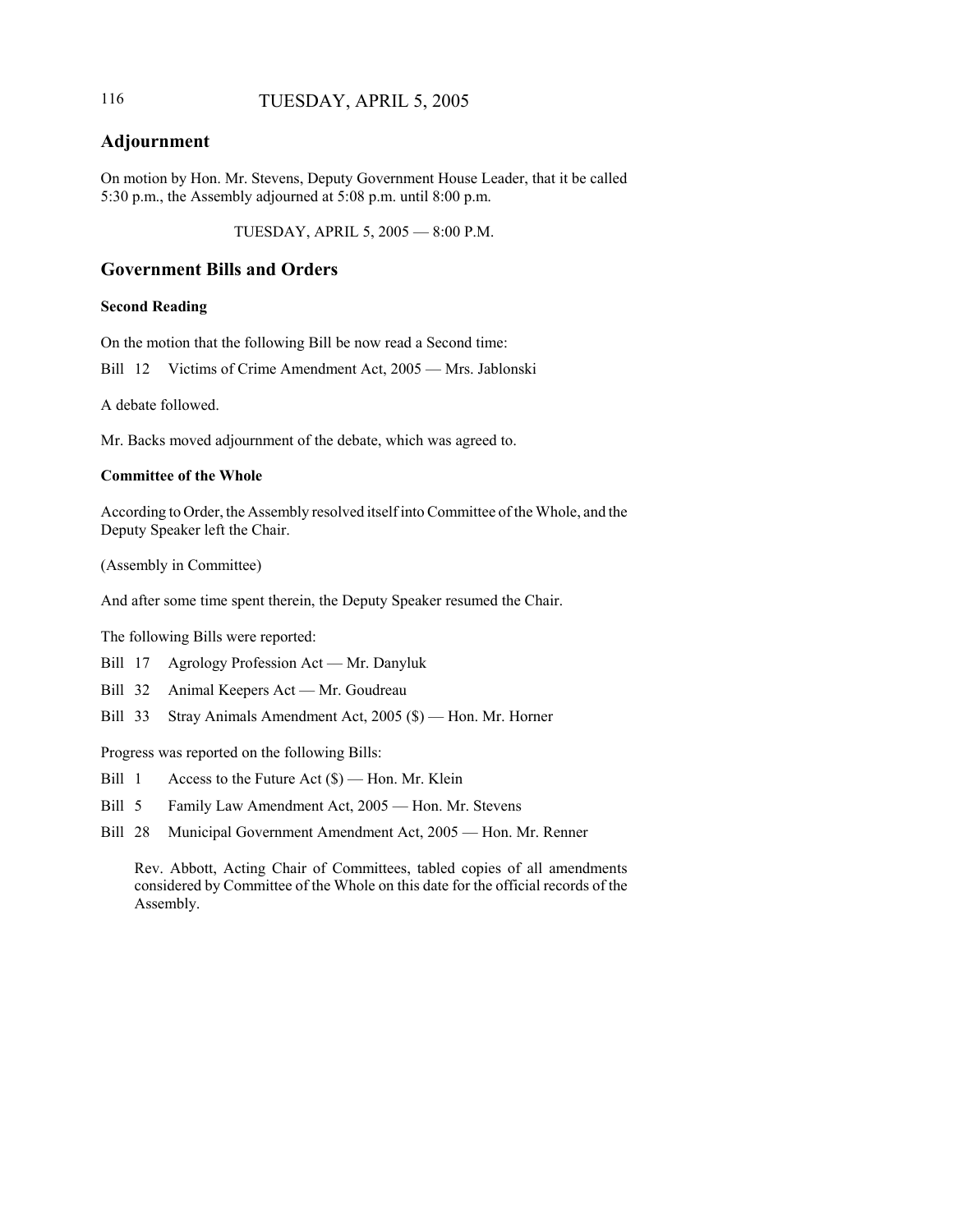Amendment to Bill 1 (Hon. Member for Calgary-Currie) — Adjourned debate

Sessional Paper 271/2005

Amendment to Bill 5 (introduced by the Hon. Minister of Justice and Attorney General on March 23, 2005) — Adjourned debate Sessional Paper 272/2005

## **Adjournment**

On motion by Hon. Mr. Renner, Acting Government House Leader, the Assembly adjourned at 10:17 p.m. until Wednesday, April 6, 2005, at 1:30 p.m.

Wednesday, April 6, 2005

The Speaker took the Chair at 1:30 p.m.

## **Recognitions**

Mr. Danyluk, Hon. Member for Lac La Biche-St. Paul: PCL, recipient of several 2005 business awards

Ms DeLong, Hon. Member for Calgary-Bow: Tartan Day, April 6, 2005

Mr. McFarland, Hon. Member for Little Bow: The Alberta team on winning the Optimist Under-18 International Curling Championship recently held in Calgary

Mr. Rodney, Hon. Member for Calgary-Lougheed: Jessica Robertshaw, a grade 12 student from Calgary on winning the 2005 CanWest National Public Speaking Championships and on being named the third best overall speaker and the best young impromptu speaker at the 2005 World Individual Debating and Public Speaking Championships on April 3, 2005 in Nicosia, Cyprus

Mr. Liepert, Hon. Member for Calgary-West: 128 new Alberta's Promise partners recently recognized by Hon. Mr. Klein, Premier, Dr. Klein, and Hon. Mrs. Forsyth, Minister of Children's Services for their commitment to increase support of children and youth programs

Ms Pastoor, Hon. Member for Lethbridge-East: Triplets Emma, Olivia, and Samantha LaBelle, born on March 21, 2005 in Lethbridge

Mrs. Mather, Hon. Member for Edmonton-Mill Woods: Birth to Three Society of Edmonton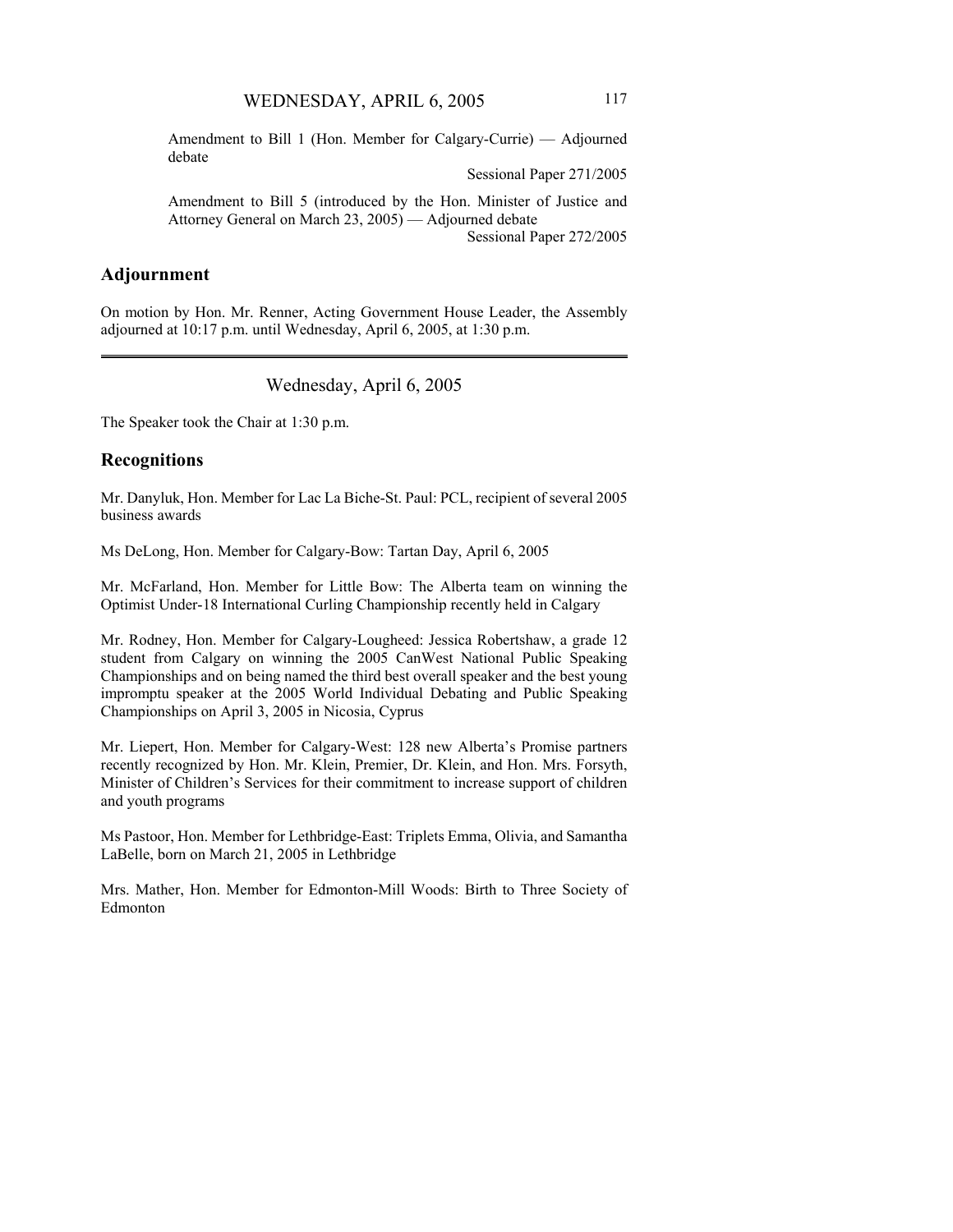## 118 WEDNESDAY, APRIL 6, 2005

## **Speaker's Comment**

The Speaker commented that on April 6, 1967, George Brinton McClellan, former Commissioner of the Royal Canadian Mounted Police, was named Ombudsman of Alberta. Not only was Mr. McClellan the first Ombudsman of Alberta but he was also the first Ombudsman appointed in Canada.

## **Presenting Petitions**

Mr. Miller, Hon. Member for Edmonton-Rutherford, presented a petition from 103 Albertans urging the Government to prohibit the importation of temporary foreign workers in oil sands facilities and on pipelines until several Albertan and Canadian groups have been accessed.

Ms Pastoor, Hon. Member for Lethbridge-East, presented a petition from 107 Albertans urging the Government to prohibit the importation of temporary foreign workers in oil sands facilities and on pipelines until several Albertan and Canadian groups have been accessed.

## **Tabling Returns and Reports**

Mr. Eggen, Hon. Member for Edmonton-Calder:

Copy of a petition signed by 150 Albertans urging the Legislative Assembly to pass legislation to extend a special community school designation to certain school buildings that have a wide variety of uses in the community

Sessional Paper 273/2005

Media release dated April 4, 2005, entitled "EUB (Alberta Energy and Utilities Board) Proposes to Weaken Enforcement Policy"

Sessional Paper 274/2005

EUB (Alberta Energy and Utilities Board) bulletin 2005-09, dated March 21, 2005, entitled "EUB Compliance Assurance Initiative"

Sessional Paper 275/2005

Mr. Chase, Hon. Member for Calgary-Varsity:

Letter dated March 14, 2005, from Liam Martin, M.B., M.R.C.P.I., F.R.C.P.C., Associate Professor, Chief, Division of Rheumatology, University of Calgary, and 2 e-mail messages, dated April 1, 2005, from Bistrin Opacic and Floyd Paxman, all to Mr. Chase, Hon. Member for Calgary-Varsity, expressing support for Bill 201, Smoke-free Places Act, in its unamended form

Sessional Paper 276/2005

Hon. Mr. Mar, Minister of Community Development:

Response to questions raised by Mr. Agnihotri, Hon. Member for Edmonton-Ellerslie, during Oral Question Period on April 5, 2005

Sessional Paper 277/2005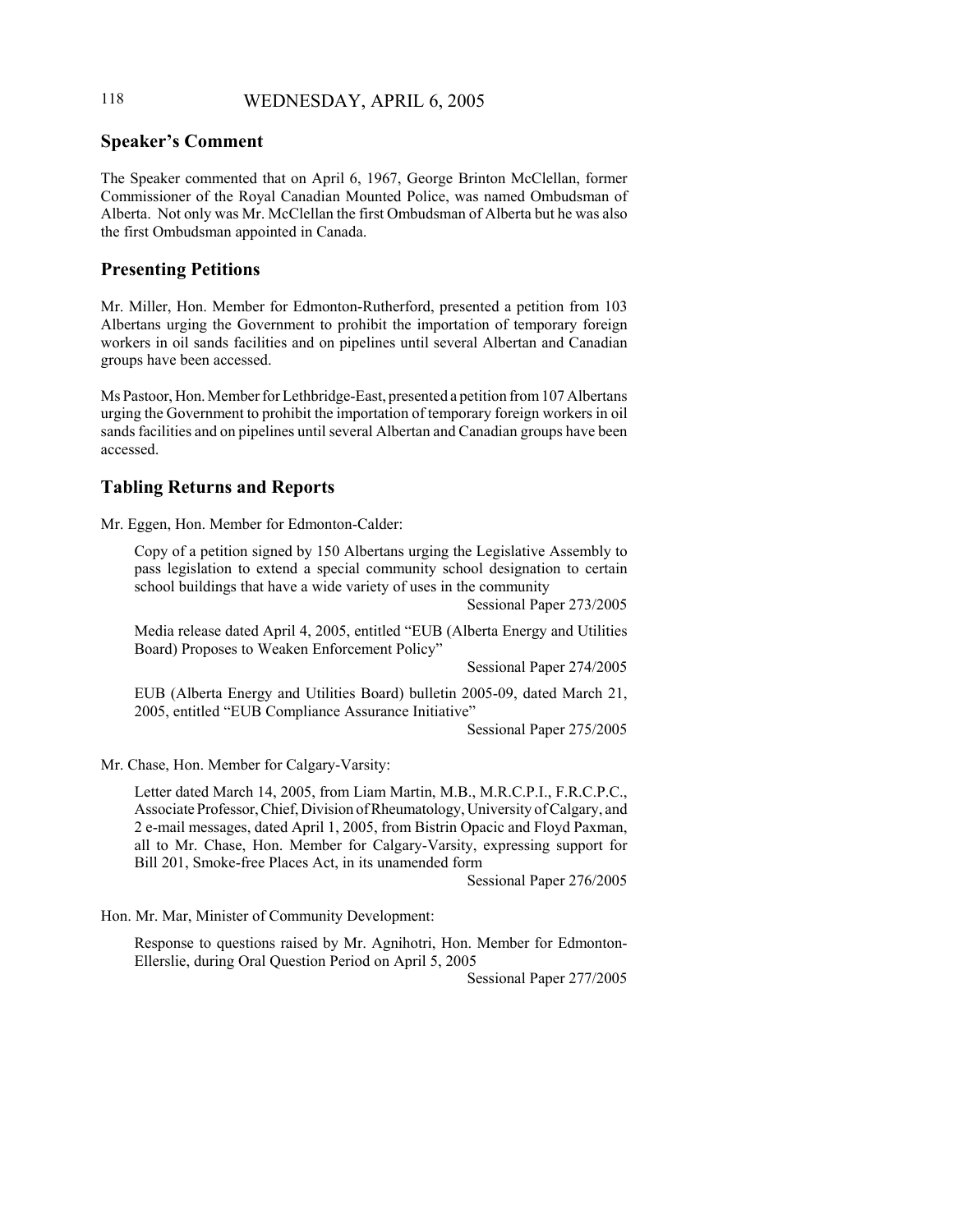WEDNESDAY, APRIL 6, 2005 119

# **ORDERS OF THE DAY**

## **Government Bills and Orders**

#### **Second Reading**

On the motion that the following Bill be now read a Second time:

Bill 34 Insurance Amendment Act, 2005 — Mr. Oberle

A debate followed.

Dr. Miller moved adjournment of the debate, which was agreed to.

On the motion that the following Bill be now read a Second time:

Bill 15 Workers' Compensation Amendment Act, 2005 — Mr. Webber

A debate followed.

Mr. Eggen, Hon. Member for Edmonton-Calder, on behalf of Mr. Martin, Hon. Member for Edmonton-Beverly-Clareview, moved that the motion be amended by deleting all the words after "that" and substituting the following:

Bill 15, Workers' Compensation Amendment Act, 2005, be not now read a Second time because full consultation with appropriate stakeholders has not taken place.

A debate followed on the amendment.

The question being put, the amendment was defeated. With Hon. Mr. Kowalski in the Chair, the names being called for were taken as follows:

For the amendment: 10

Backs Eggen Elsalhy Flaherty MacDonald Mather Miller (Edmonton-Glenora) Miller (Edmonton-Rutherford) Pastoor Tougas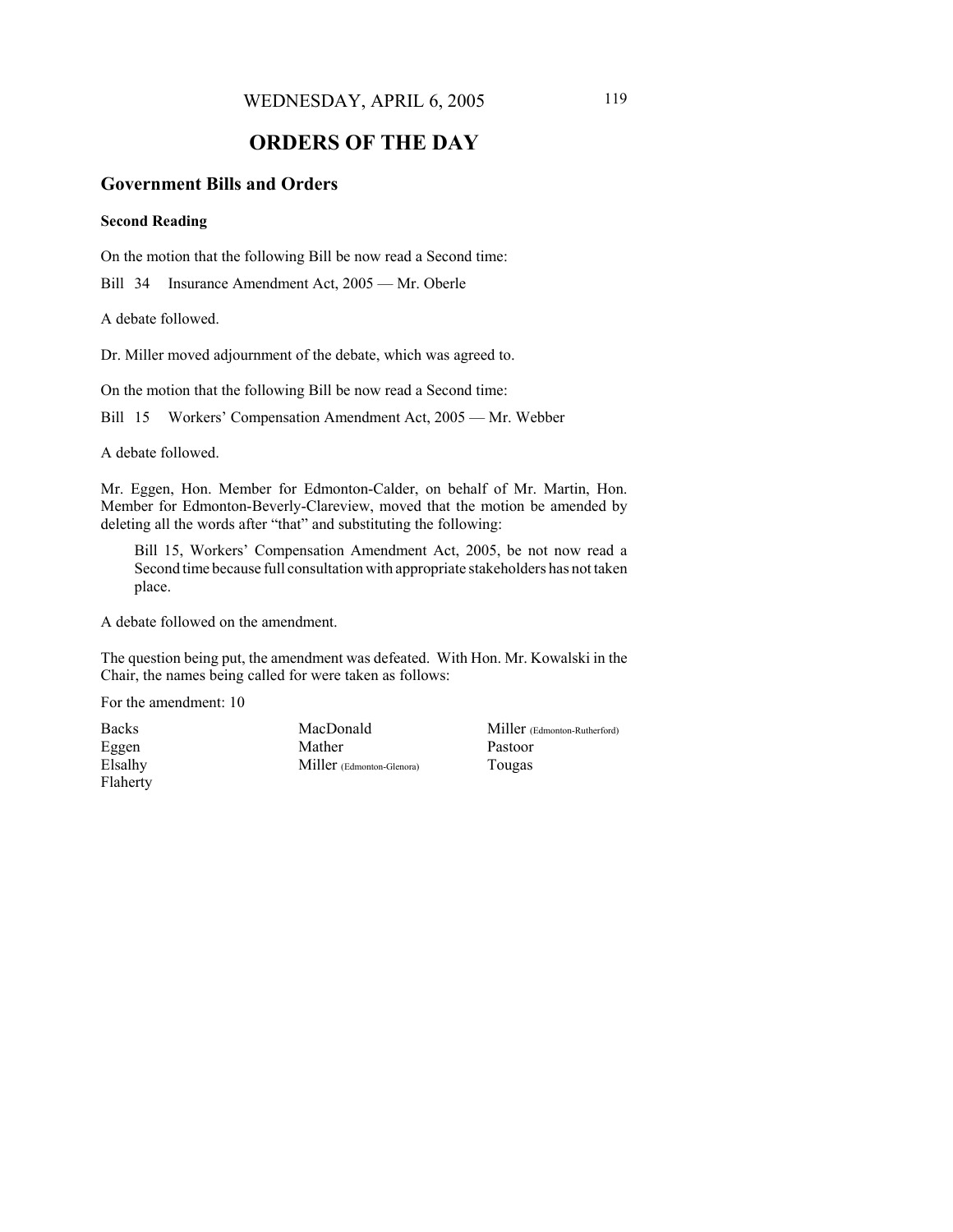Against the amendment: 35

| Amery        | Goudreau   | Melchin    |
|--------------|------------|------------|
| <b>Brown</b> | Groeneveld | Oberg      |
| Calahasen    | Haley      | Ouellette  |
| Cardinal     | Hancock    | Prins      |
| Cenaiko      | Jablonski  | Rodney     |
| Coutts       | Johnson    | Rogers     |
| Danyluk      | Johnston   | Shariff    |
| DeLong       | Knight     | Stelmach   |
| Doerksen     | Lindsay    | Strang     |
| Ducharme     | Lund       | VanderBurg |
| Dunford      | McClellan  | Webber     |
| Fritz        | McFarland  |            |

Debate continued on the main motion.

Debate adjourned.

The following Bill was read a Second time and referred to Committee of the Whole:

Bill 31 Real Estate Amendment Act, 2005 — Hon. Mr. Lund

## **Adjournment**

Pursuant to Standing Order 4(3), the Assembly adjourned at 5:30 p.m. until 8:00 p.m.

WEDNESDAY, APRIL 6, 2005 — 8:00 P.M.

## **Government Motions**

**16.** Moved by Hon. Mr. Hancock:

Be it resolved that, notwithstanding whether or not the Spring sitting of the Assembly has concluded, a special sitting of the Assembly be called the day of Tuesday, May 24, 2005, at such time as the Speaker may determine, for the sole purpose of the attendance by Her Majesty Queen Elizabeth II on the Assembly and that any normal sitting scheduled for that day be suspended.

A debate followed.

The question being put, the motion was agreed to.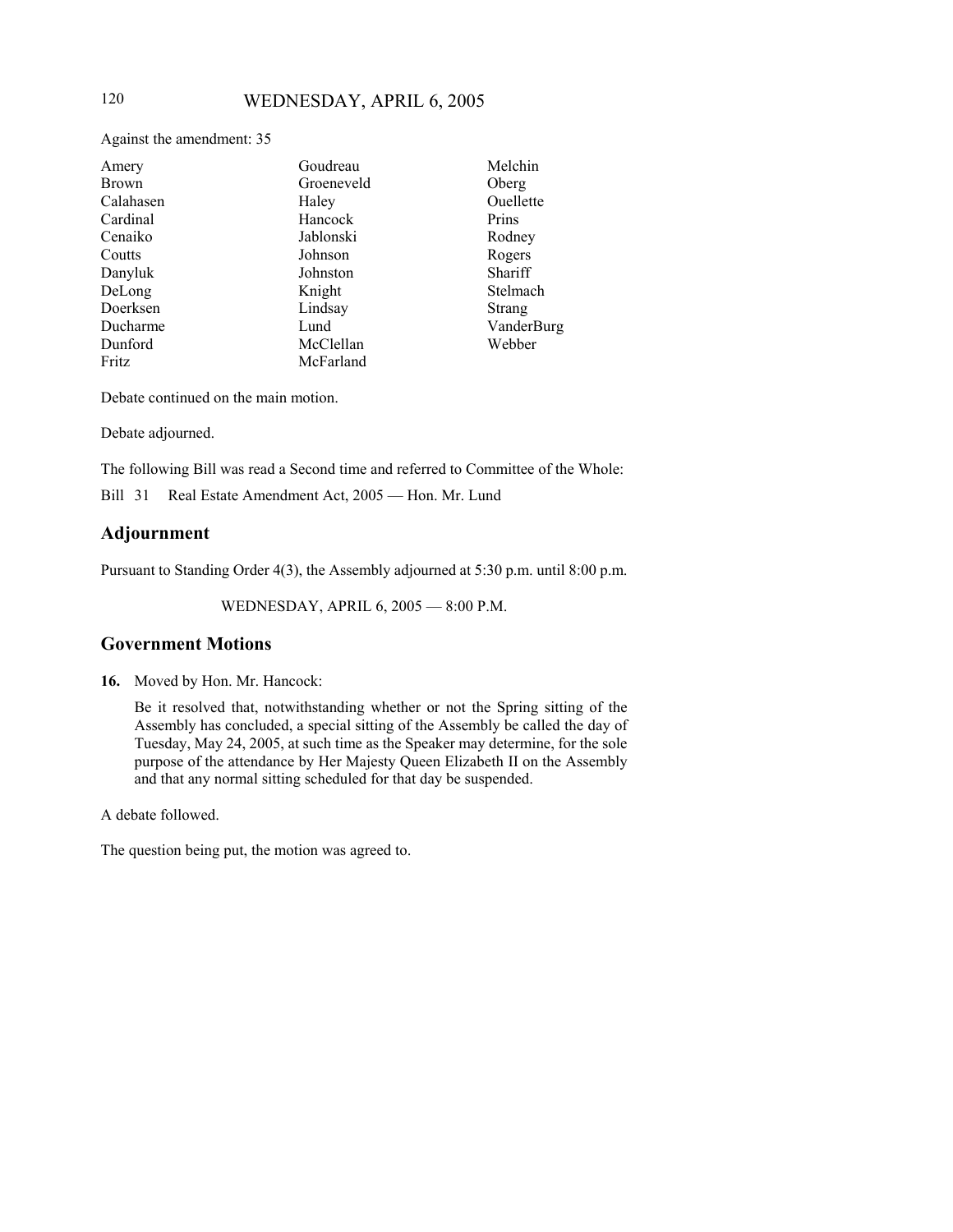## THURSDAY, APRIL 7, 2005 121

# **Government Bills and Orders**

#### **Second Reading**

The following Bill was read a Second time and referred to Committee of the Whole:

Bill 12 Victims of Crime Amendment Act, 2005 — Mrs. Jablonski

#### **Committee of the Whole**

According to Order, the Assembly resolved itself into Committee of the Whole, and the Acting Speaker left the Chair.

(Assembly in Committee)

And after some time spent therein, the Acting Speaker resumed the Chair.

The following Bills were reported:

Bill 10 Residential Tenancies Amendment Act, 2005 — Mr. Strang

Bill 11 Stettler Regional Water Authorization Act — Mr. Mitzel

## **Adjournment**

On motion by Hon. Mr. Hancock, Government House Leader, the Assembly adjourned at 10:03 p.m. until Thursday, April 7, 2005, at 1:30 p.m.

Thursday, April 7, 2005

The Speaker took the Chair at 1:30 p.m.

## **Members' Statements**

Dr. Taft, Hon. Leader of the Official Opposition, made a statement regarding the achievements of the University of Alberta Golden Bears basketball, volleyball, and hockey teams, and the University of Alberta Pandas hockey team.

Mrs. Tarchuk, Hon. Member for Banff-Cochrane, made a statement regarding Sue Moleski of Banff, recent recipient of a Prime Minister's Award for Teaching Excellence.

Mrs. Jablonski, Hon. Member for Red Deer-North, made a statement regarding drug abuse and drug addicted children.

Dr. Pannu, Hon. Member for Edmonton-Strathcona, made a statement regarding the need for a national child care strategy.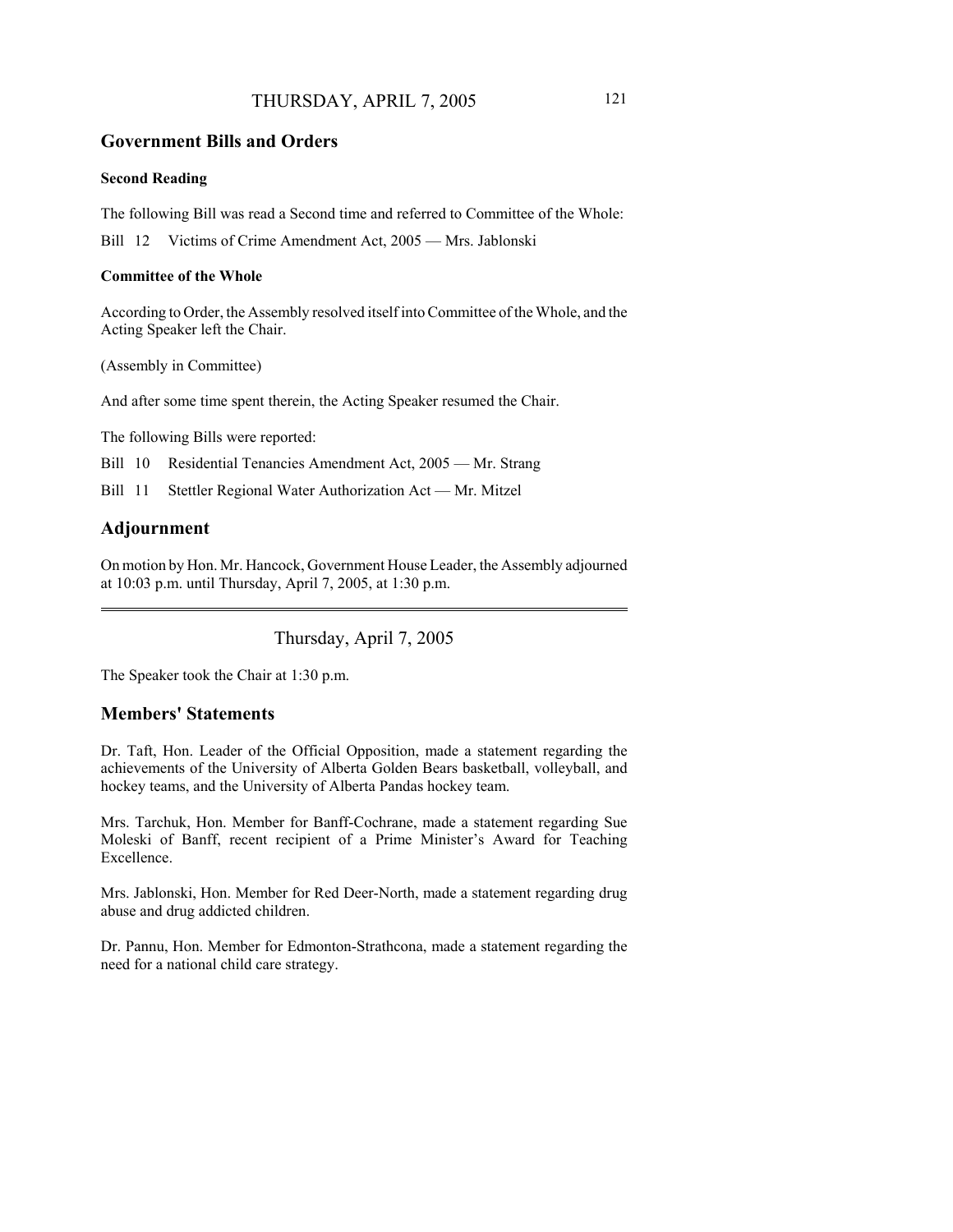## 122 THURSDAY, APRIL 7, 2005

# **Presenting Petitions**

Mr. Backs, Hon. Member for Edmonton-Manning, presented a petition from 100 Albertans urging the Government to prohibit the importation of temporary foreign workers in oil sands facilities and on pipelines until several Albertan and Canadian groups have been accessed.

Mr. Bonko, Hon. Member for Edmonton-Decore, presented a petition from 101 Albertans urging the Government to prohibit the importation of temporary foreign workers in oil sands facilities and on pipelines until several Albertan and Canadian groups have been accessed.

Mr. Elsalhy, Hon. Member for Edmonton-McClung, presented a petition from 105 Albertans urging the Government to prohibit the importation of temporary foreign workers in oil sands facilities and on pipelines until several Albertan and Canadian groups have been accessed.

## **Notices of Motions**

Pursuant to Standing Order 34(2)(a), Hon. Mr. Stevens, Deputy Government House Leader, gave oral notice of the following Written Questions and Motions for Returns to be dealt with Monday, April 11, 2005:

| Written Questions: | WQ1, WQ2, WQ3, WQ4, WQ5, WQ6, WQ7, WQ8,<br>WQ9, WQ10, WQ11.                                                        |
|--------------------|--------------------------------------------------------------------------------------------------------------------|
|                    | Motions for Returns: MR2, MR3, MR5, MR6, MR7, MR8, MR9, MR10,<br>MR11, MR12, MR13, MR14, MR15, MR16, MR17,<br>MR18 |

## **Introduction of Bills (First Reading)**

Notice having been given:

Bill 205 Fair Trading (Telemarketing) Amendment Act, 2005 — Mr. Pham

Bill Pr2 Camrose Lutheran College Corporation Act — Mr. Johnson

Bill Pr3 Medicine Hat Community Foundation Amendment Act, 2005 — Mr. Mitzel

Bill Pr4 Brooklynn Hannah George Rewega Right of Civil Action Act — Mr. Oberle

## **Tabling Returns and Reports**

Hon. Mrs. McClellan, Minister of Finance:

Credit Union Deposit Guarantee Corporation, Annual Report 2004 Sessional Paper 278/2005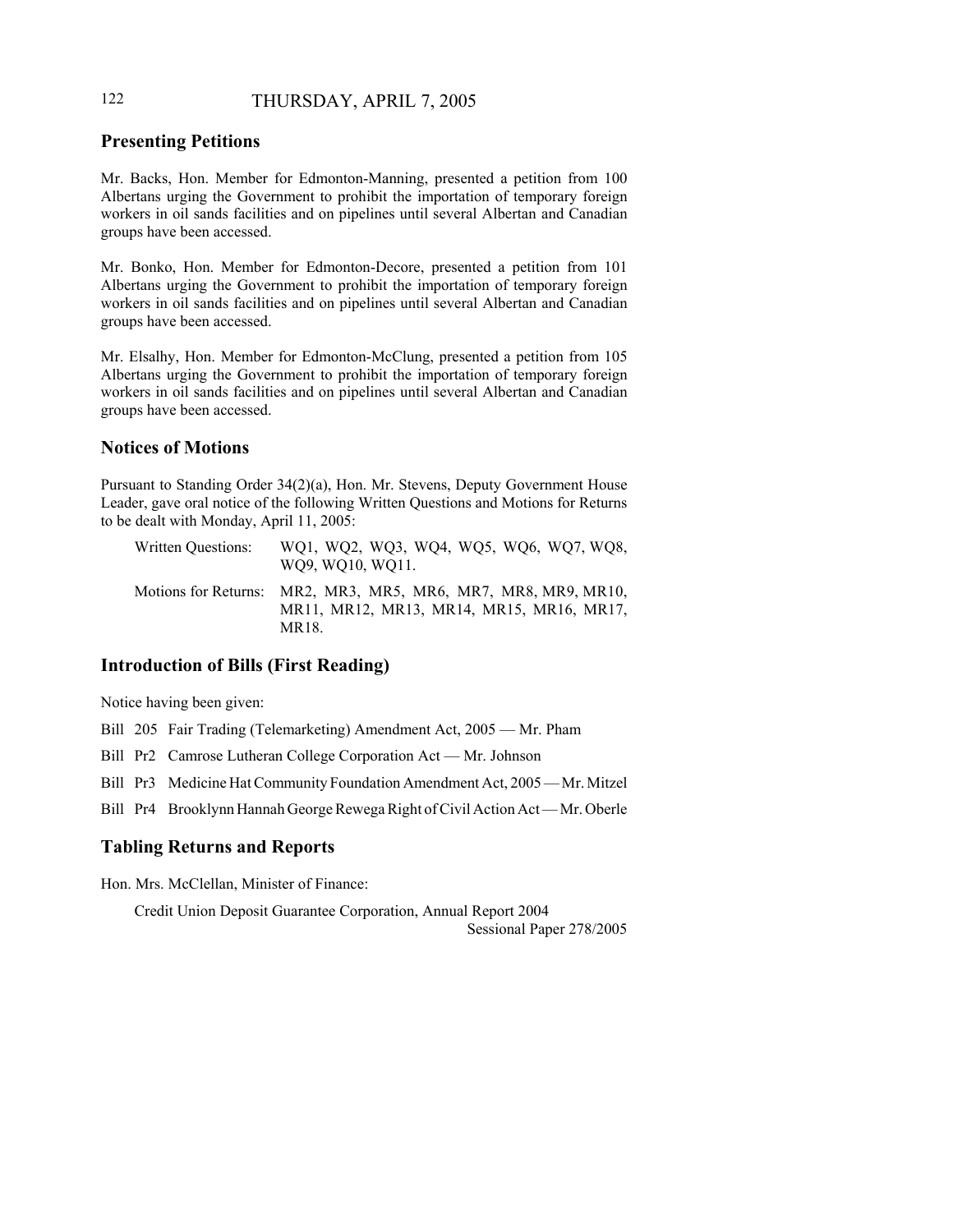Responses to questions raised by Mr. Mason, Hon. Leader of the New Democrat Opposition, and Mr. Miller, Hon. Member for Edmonton-Rutherford, on March 16, 2005, 2004-05 Supplementary Estimates debate

Sessional Paper 279/2005

Hon. Mr. Dunford, Minister of Economic Development:

Alberta Economic Development Authority, 2003-2004 Activity Report Sessional Paper 280/2005

Alberta Economic Development International Offices, 2003-2004 Annual Report Sessional Paper 281/2005

Mr. Chase, Hon. Member for Calgary-Varsity:

Letter dated March 14, 2005, from Irene Kyle, Ph.D., to Hon. Mrs. Forsyth, Minister of Children's Services, expressing concern regarding Alberta Children's Services' lack of support for a national child care program

Sessional Paper 282/2005

Letter dated March 14, 2005, from Irene Kyle, Ph.D., to Hon. Ken Dryden, Minister of Social Development Canada, offering congratulations for the efforts of the Federal Government to begin the process of creating a national child care system

Sessional Paper 283/2005

E-mail message dated April 6, 2005, from Allison Wagner of Calgary to Hon. Mr. Klein, Premier, expressing concern regarding the Government's decision not to participate in a national child care strategy

Sessional Paper 284/2005

Mr. MacDonald, Hon. Member for Edmonton-Gold Bar:

Letter dated April 4, 2005, from Mr. MacDonald, Hon. Member for Edmonton-Gold Bar, to Hon. Dr. Oberg, Minister of Infrastructure and Transportation, expressing concern regarding the closure of four Edmonton schools, the purchase of portables for use at Kenilworth School, and the use of expansion project funding

Sessional Paper 285/2005

Mr. Backs, Hon. Member for Edmonton-Manning:

Statistics Canada website article entitled "Labour force survey estimates by national occupational classification for statistics and sex, monthly" for 2004 and January and February 2005

Sessional Paper 286/2005

5 recent letters from Blair W. Savoie, Greg Wymer, Robert Eroshinsky, Don Elmore, and Sheldon Blackwood to Members of the Legislative Assembly expressing concern regarding the use of foreign replacement workers in the Alberta labour force

Sessional Paper 287/2005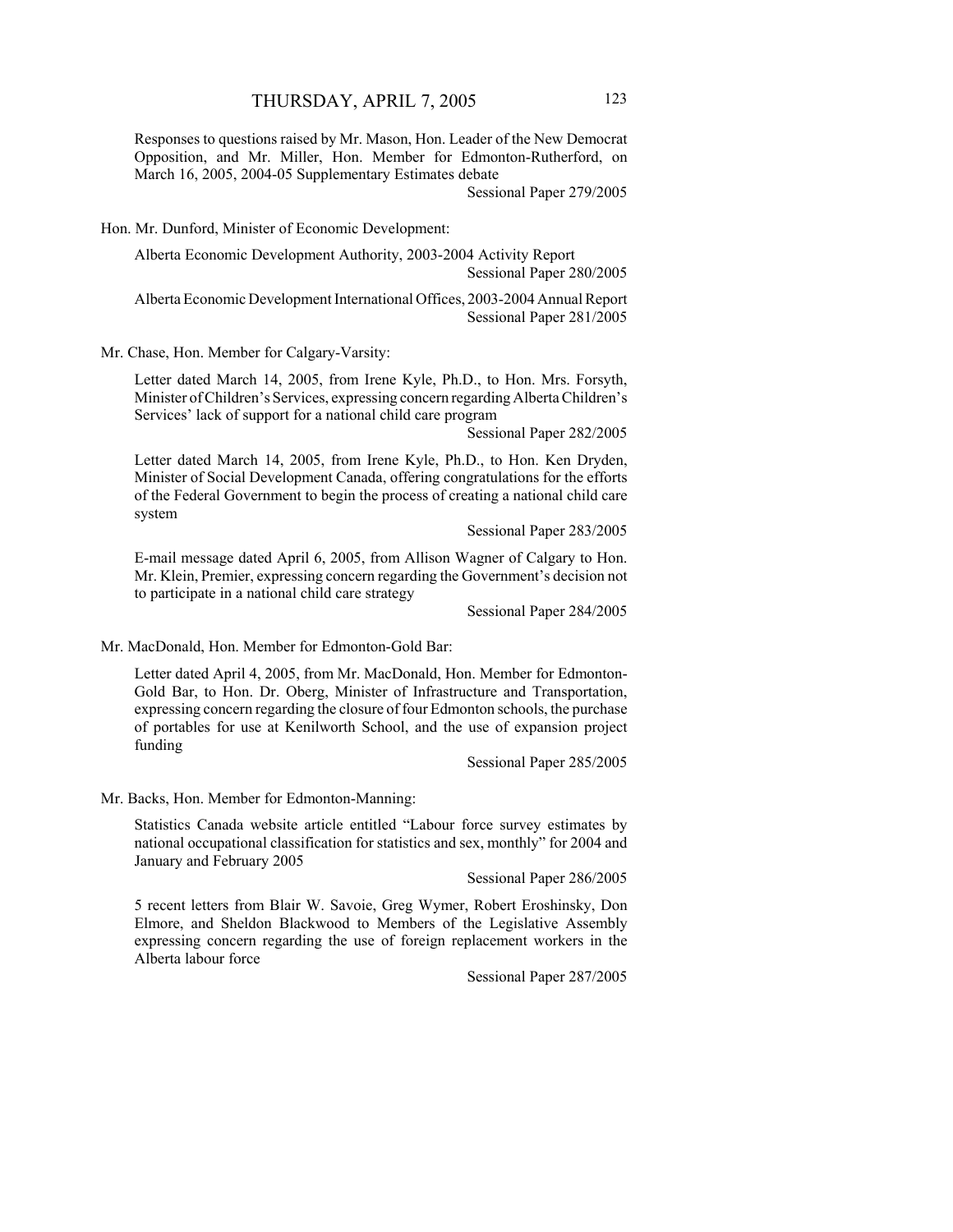## 124 THURSDAY, APRIL 7, 2005

Dr. Pannu, Hon. Member for Edmonton-Strathcona, on behalf of Mr. Mason, Hon. Leader of the New Democrat Opposition:

Report dated April 2005 entitled "A Sustainable and Equitable Economy, A Pre-Budget Commentary" prepared by the Parkland Institute Sessional Paper 288/2005

Dr. Pannu, Hon. Member for Edmonton-Strathcona:

Letter dated April 22, 2003, from G.G.S. (Scott) Sutton, Ombudsman, to Yvonne Nadeau of Calgary regarding Mr. Sutton's investigation into Ms Nadeau's complaints concerning Alberta Community Development, Seniors Division Sessional Paper 289/2005

Dr. Swann, Hon. Member for Calgary-Mountain View:

Text of an Observer-Dispatch article, undated, regarding a white-tailed deer diagnosed with chronic wasting disease that was served for human consumption at the Verona Fire Department's Annual Sportsmen's Feast

Sessional Paper 290/2005

#### **Tablings to the Clerk**

Clerk of the Assembly on behalf of Hon. Mr. Hancock, Minister of Advanced Education:

Public Post-Secondary Institutions Audited Financial Statements, Public Colleges and Technical Institutes - For the Year Ended June 30, 2003, Universities and Banff Centre for Continuing Education - For the Year Ended March 31, 2004 Sessional Paper 291/2005

Clerk of the Assembly on behalf of Hon. Mr. Hancock, Minister of Advanced Education, pursuant to the Apprenticeship and Industry Training Act, cA-42, s6(2):

Alberta Apprenticeship and Industry Training Board, 2003-2004 Annual Report Sessional Paper 292/2005

Clerk of the Assembly on behalf of Hon. Mr. Horner, Minister of Agriculture, Food and Rural Development, pursuant to the Farm Implement Act, cF-7, s42(2):

Farm Implement Board, 2004 Annual Report

Sessional Paper 293/2005

#### **Projected Government Business**

Pursuant to Standing Order 7(5), Ms Blakeman, Official Opposition House Leader, asked a question pertaining to the order of Government Business to be brought before the Assembly for the following week.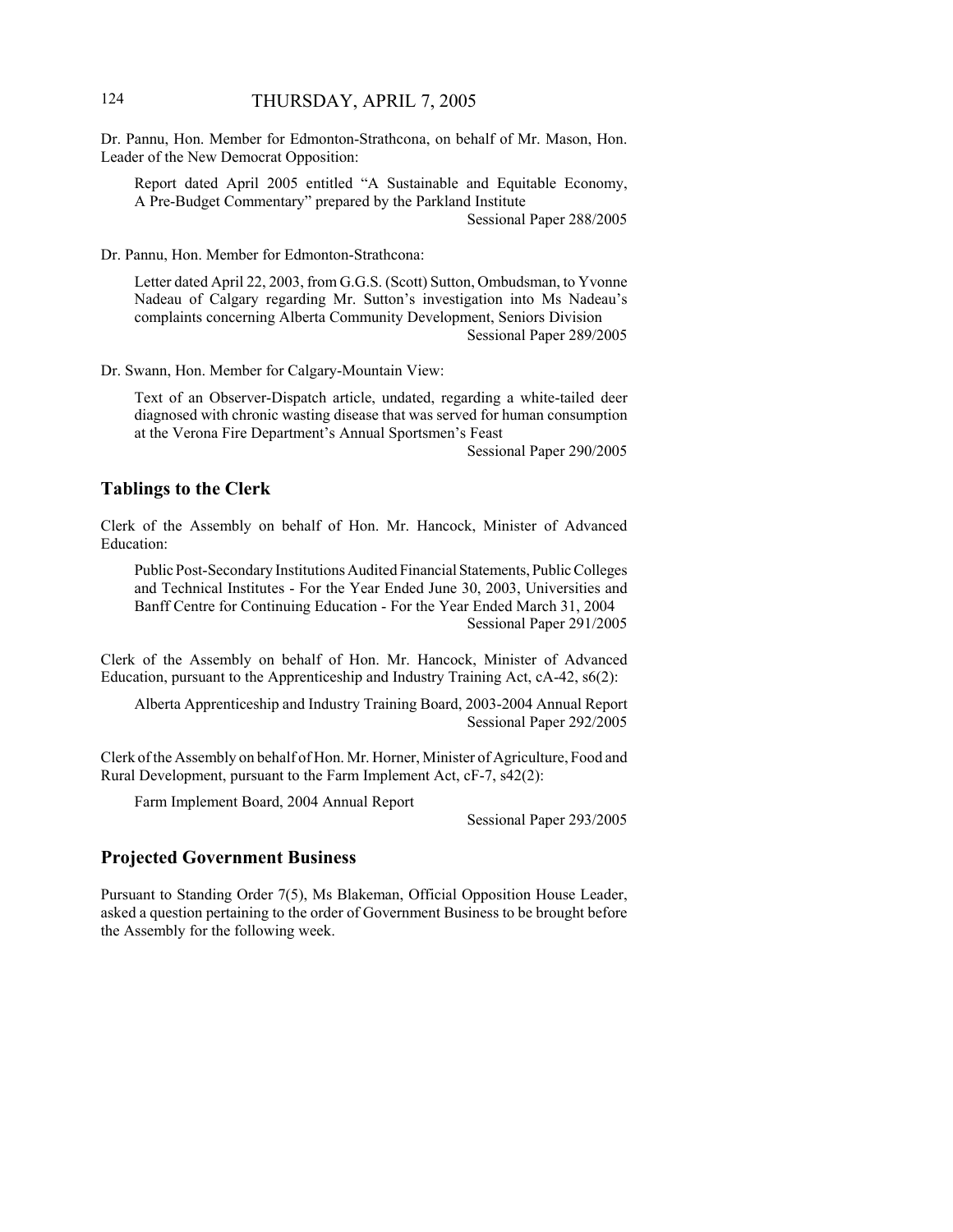Hon. Mr. Stevens, Deputy Government House Leader, gave notice of projected Government Business for the week of April 11 to 14, 2005:

| Monday, April 11    | 9:00 p.m.              | <b>Government Bills and Orders</b>                      |
|---------------------|------------------------|---------------------------------------------------------|
|                     |                        | <b>Second Reading</b>                                   |
|                     |                        | Bill 15, 16, 23, 24, 36, 38                             |
|                     |                        | <b>Committee of the Whole</b>                           |
|                     |                        | Bill 8, 12                                              |
|                     |                        | And as per the Order Paper                              |
| Tuesday, April 12   | Aft.                   | - Government Bills and Orders                           |
|                     |                        | <b>Second Reading</b>                                   |
|                     |                        | Bill 15, 23, 24, 36, 38                                 |
|                     |                        | <b>Committee of the Whole</b>                           |
|                     |                        | Bill 8, 12, 15, 22                                      |
|                     |                        | And as per the Order Paper                              |
|                     | Eve.                   | - Government Bills and Orders                           |
|                     |                        | <b>Committee of the Whole</b>                           |
|                     |                        | Bill 1, 5, 8, 15, 23, 24, 25                            |
|                     |                        | And as per the Order Paper                              |
| Wednesday, April 13 | Approx.<br>2:45 p.m.   | <b>Temporary Recess</b><br>$\qquad \qquad \blacksquare$ |
|                     | Approx.<br>$3:00$ p.m. | <b>Messages</b><br>$\overline{\phantom{0}}$             |
|                     |                        | <b>Budget Address</b>                                   |
|                     |                        | And as per the Order Paper                              |
|                     | Eve.                   | - Government Motions                                    |
|                     |                        | Motion 18                                               |
|                     |                        | <b>Government Bills and Orders</b>                      |
|                     |                        | <b>Committee of Supply</b>                              |
|                     |                        | Offices of the Legislative<br><b>Assembly Estimates</b> |
|                     |                        | Main Estimates (Day 1 of 24)                            |
|                     |                        | Restructuring and Government<br>Efficiency              |
|                     |                        | And as per the Order Paper                              |
|                     |                        |                                                         |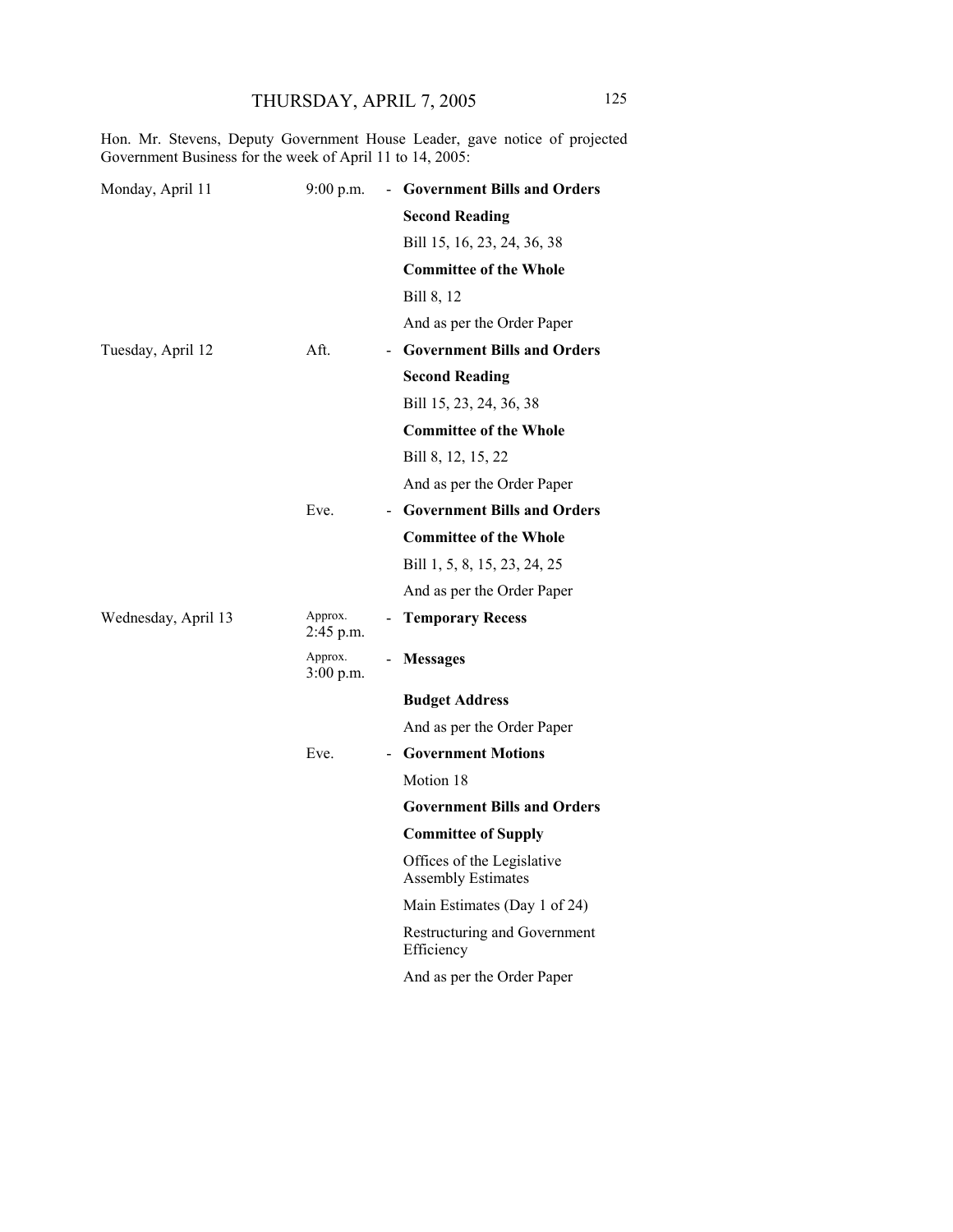# Thursday, April 14 Aft. - Government Bills and Orders

Opposition Leaders' responses to the Budget

And as per the Order Paper

# **ORDERS OF THE DAY**

## **Government Motions**

**17.** Moved by Hon. Mr. Stevens on behalf of Hon. Mr. Hancock:

Be it resolved that the Standing Orders of the Legislative Assembly of Alberta be amended as follows:

- 1. Standing Order 7 is amended
	- (a) in suborder (1)
		- (i) by striking out "Recognitions (Monday and Wednesday)";
		- (ii) by striking out "(Tuesday and Thursday)" after "Members' Statements";
	- (b) in suborder (4)
		- (i) by striking out "on Tuesdays and Thursdays";
		- (ii) by striking out "four" and substituting "six";
	- (c) by adding the following after suborder (4): (4.1) Members' Statements shall be allocated in proportion to the number of members other than members of the Executive Council in each party represented in the Assembly or as agreed to by House Leaders or, failing agreement, as determined by the Speaker.
- (d) by striking out suborder (6).
- 2. Standing Order 8 is amended
	- (a) by striking out suborder (2) and substituting the following:

(2) On Monday evening, from 8 p.m. until the vote is called pursuant to suborder (4), the order of business for consideration of the Assembly shall be as follows:

Motions other than Government Motions

(b) in suborder (3) by striking out "on Monday evening commencing at 9 p.m." and substituting "on Monday evening after the vote is called under suborder  $(4)$ ,";

(c) in suborder (4) by striking out "shall retain its place on the Order Paper" and substituting "shall be considered".

- (d) by adding the following after suborder (4.1):
	- (4.2) Only one motion other than Government motion shall be considered on Monday evening.
- 3. The amendments to the Standing Orders in this motion shall take effect on Monday, April 11, 2005.

A debate followed.

The question being put, the motion was agreed to.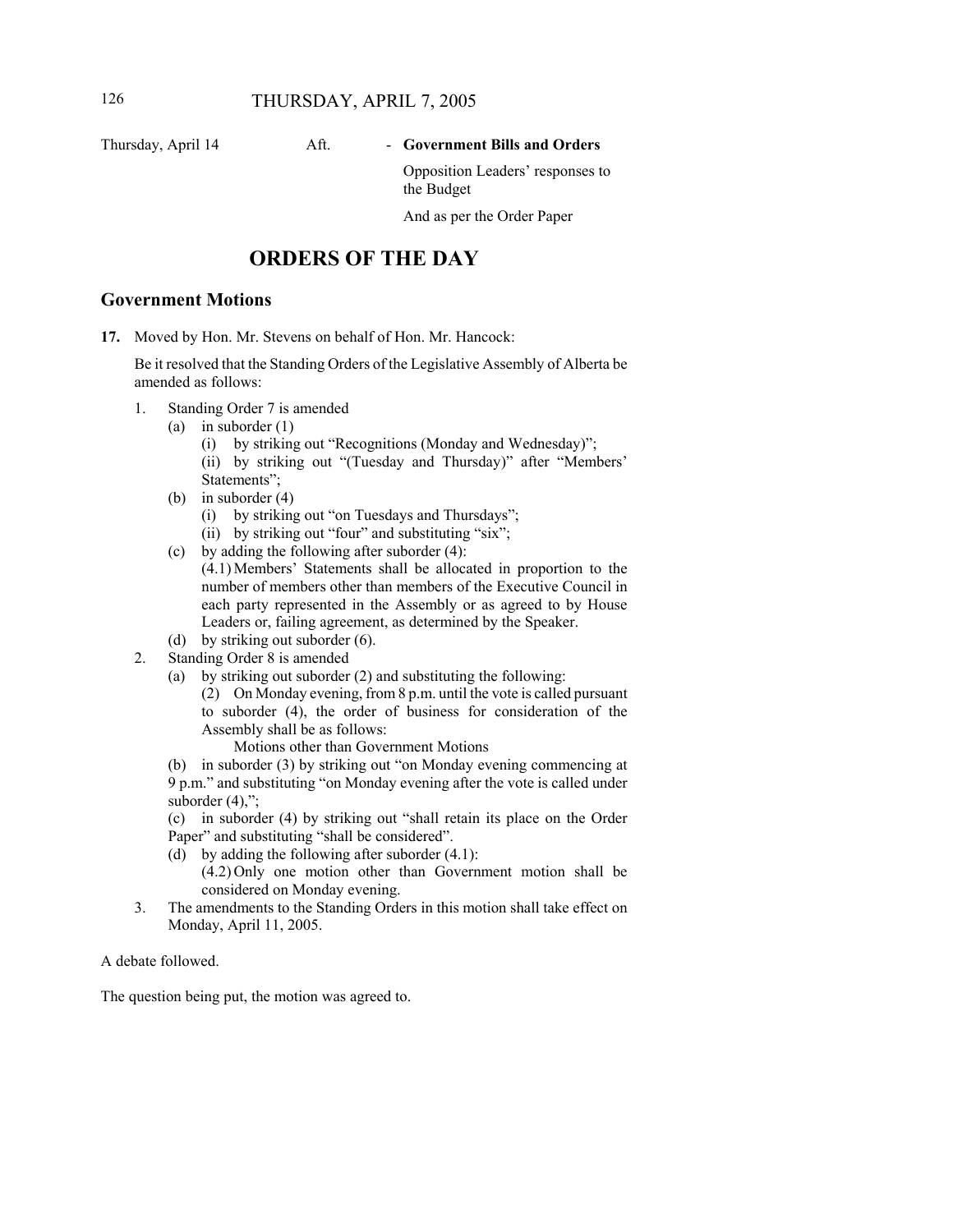## THURSDAY, APRIL 7, 2005 127

#### **Government Bills and Orders**

#### **Second Reading**

On the motion that the following Bill be now read a Second time:

Bill 36 Police Amendment Act, 2005 — Hon. Mr. Cenaiko

Hon. Mr. Cenaiko moved adjournment of the debate, which was agreed to.

On the motion that the following Bill be now read a Second time:

Bill 38 Pharmacy and Drug Amendment Act, 2005 — Hon. Ms Evans on behalf of Mrs. Ady

Hon. Ms Evans moved adjournment of the debate, which was agreed to.

The following Bill was read a Second time and referred to Committee of the Whole:

Bill 19 Securities Amendment Act, 2005 — Mr. Knight

#### **Committee of the Whole**

According to Order, the Assembly resolved itself into Committee of the Whole, and the Deputy Speaker left the Chair.

(Assembly in Committee)

And after some time spent therein, the Deputy Speaker resumed the Chair.

The following Bill was reported:

Bill 28 Municipal Government Amendment Act, 2005 — Hon. Mr. Renner

The following Bill was reported with some amendments:

Bill 5 Family Law Amendment Act, 2005 — Hon. Mr. Stevens

Ms Haley, Acting Chair of Committees, tabled copies of all amendments considered by Committee of the Whole on this date for the official records of the Assembly.

Subamendment to Bill 5 (Hon. Member for Edmonton-Strathcona) — Defeated

Sessional Paper 294/2005

Amendment to Bill 5 (introduced by the Hon. Minister of Justice and Attorney General on March 23, 2005) — Agreed to

Sessional Paper 295/2005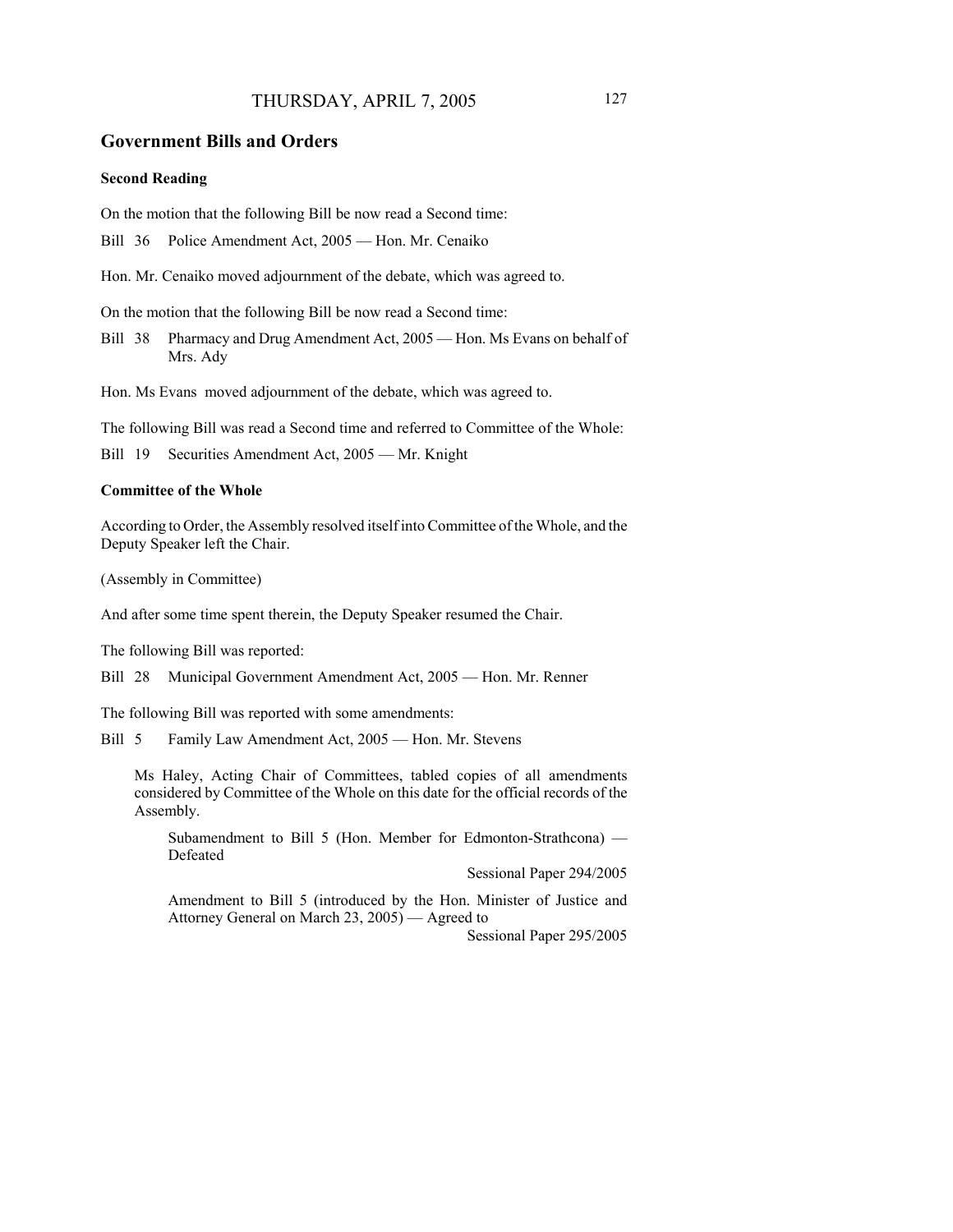## 128 MONDAY, APRIL 11, 2005

#### **Third Reading**

On the motion that the following Bill be now read a Third time:

Bill 28 Municipal Government Amendment Act, 2005 — Hon. Mr. Renner

Hon. Mr. Renner moved adjournment of the debate, which was agreed to.

On the motion that the following Bill be now read a Third time:

Bill 18 Alberta Order of Excellence Amendment Act, 2005 — Mr. Rogers

A debate followed.

Mr. Agnihotri moved adjournment of the debate, which was defeated.

The following Bills were read a Third time and passed:

- Bill 4 Alberta Science and Research Authority Amendment Act, 2005 Hon. Mr. Doerksen
- Bill 7 Health Statutes Amendment Act, 2005 Mr. Mitzel on behalf of Hon. Ms Evans
- Bill 13 Railway (Alberta) Amendment Act, 2005 Hon. Dr. Oberg
- Bill 18 Alberta Order of Excellence Amendment Act, 2005 Mr. Rogers

#### **Adjournment**

On motion by Hon. Mr. Stevens, Deputy Government House Leader, that it be called 5:30 p.m., the Assembly adjourned at 5:29 p.m. until Monday, April 11, 2005, at 1:30 p.m.

Monday, April 11, 2005

The Speaker took the Chair at 1:30 p.m.

## **Members' Statements**

Mr. Ducharme, Hon. Member for Bonnyville-Cold Lake, made a statement regarding Randy Ferbey, Dave Nedohin, Scott Pfeifer, Marcel Rocque, and Dan Holowaychuk on winning the 2005 Men's World Curling Championship in Victoria, British Columbia on April 10, 2005.

Mr. Cao, Hon. Member for Calgary-Fort, made a statement regarding the value of education and the Alberta 2005 Excellence in Teaching Awards nominees and finalists.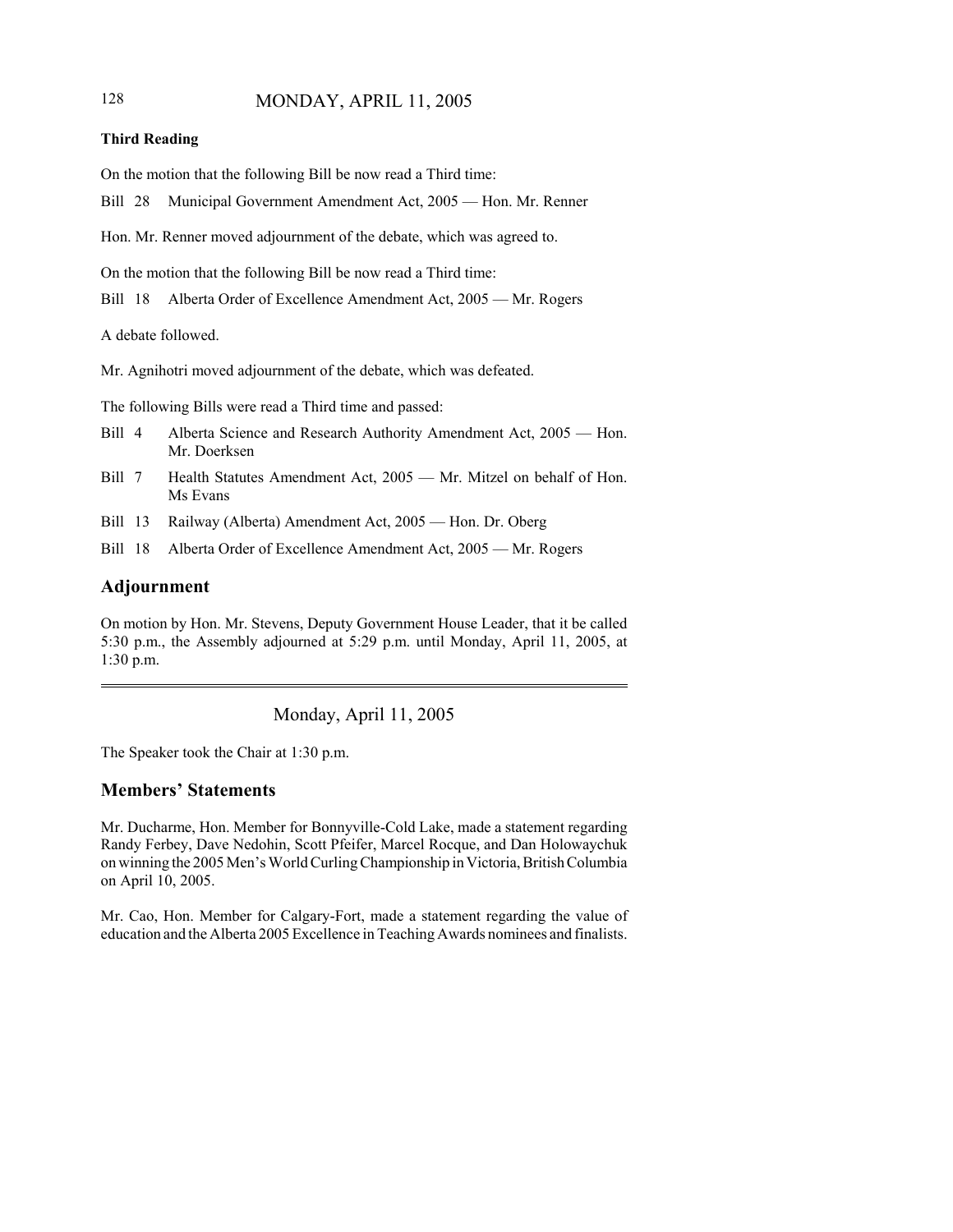Mr. Taylor, Hon. Member for Calgary-Currie, made a statement regarding the Pride Rainbow Project initiated by the Unitarian Church of Calgary with the objective of showing support for same-sex marriage in Canada and around the world.

Mr. Oberle, Hon. Member for Peace River, made a statement regarding the Progressive Conservative Association Annual General Meeting held April 8-10, 2005, in Edmonton and the delegates from the Peace River constituency.

Mr. Lougheed, Hon. Member for Strathcona, made a statement regarding Randy Ferbey, Dave Nedohin, Scott Pfeifer, Marcel Rocque, and Dan Holowaychuk on winning the 2005 Men's World Curling Championship in Victoria, British Columbia on April 10, 2005.

Mr. Backs, Hon. Member for Edmonton-Manning, made a statement regarding Dorothy Pacquette who recently walked from Fort McMurray to Edmonton to draw attention to the issues of aboriginal and youth training, and the accessibility of other Canadians to jobs in the oil sands.

## **Speaker's Comment**

The Speaker commented that on this day in 1950 His Royal Highness the Duke of Windsor and Wallace the Duchess of Windsor arrived in Calgary, and among the visits they made was to Alberta's first Legion branch, the Calgary No. 1 branch of the Royal Canadian Legion. Interestingly enough, His Royal Highness had turned the sod for the Legion building in 1919, 31 years prior to his return in 1950.

## **Presenting Petitions**

Mr. Martin, Hon. Member for Edmonton-Beverly-Clareview, presented a petition from 522 Albertans requesting the Government increase infrastructure development funding for Highway 63.

Mr. Agnihotri, Hon. Member for Edmonton-Ellerslie, presented a petition from 102 Albertans urging the Government to prohibit the importation of temporary foreign workers in oil sands facilities and on pipelines until several Albertan and Canadian groups have been accessed.

Mr. Bonko, Hon. Member for Edmonton-Decore, presented a petition from 100 Albertans urging the Government to prohibit the importation of temporary foreign workers in oil sands facilities and on pipelines until several Albertan and Canadian groups have been accessed.

Mr. Backs, Hon. Member for Edmonton-Manning, presented a petition from 117 Albertans urging the Government to prohibit the importation of temporary foreign workers in oil sands facilities and on pipelines until several Albertan and Canadian groups have been accessed.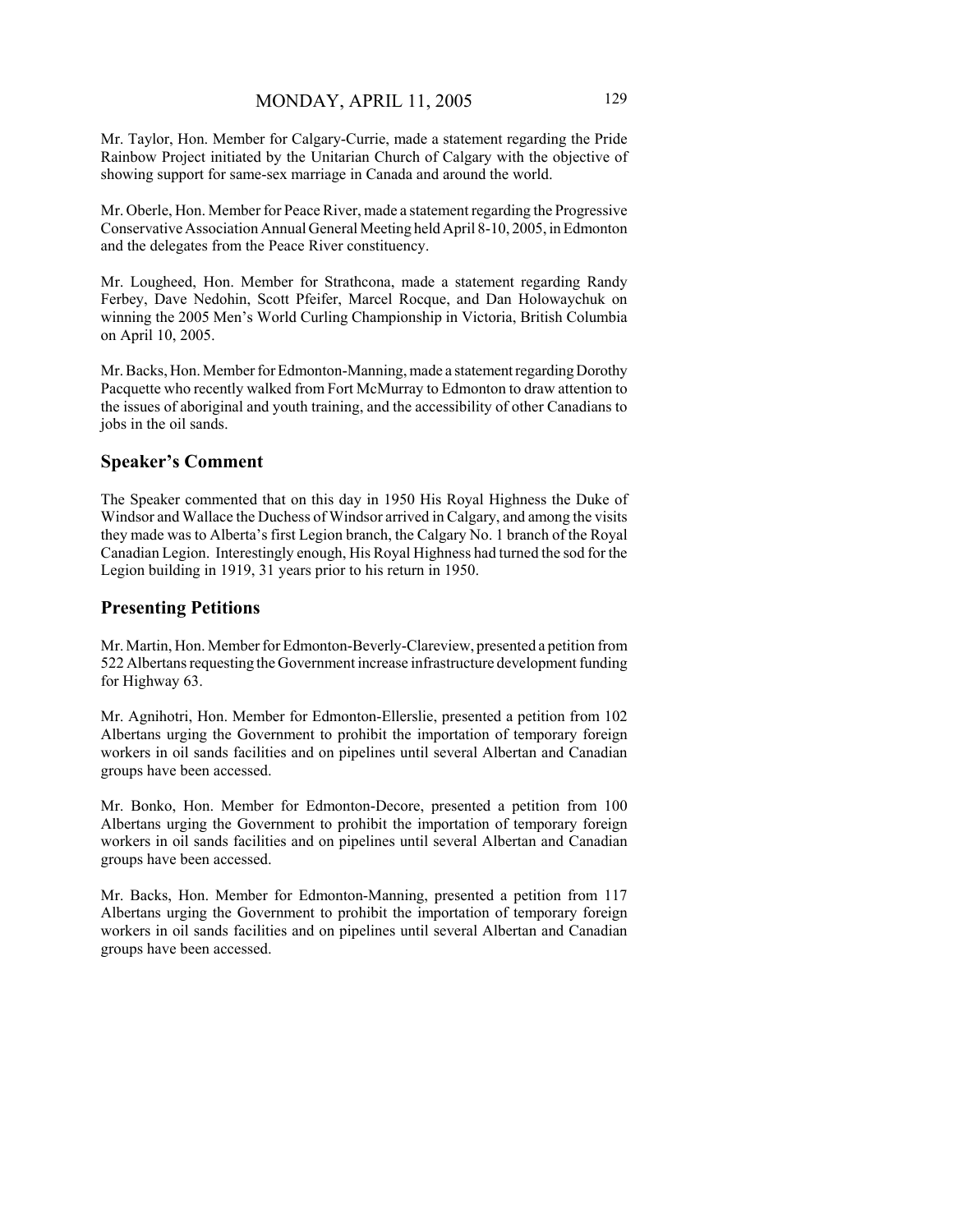# 130 MONDAY, APRIL 11, 2005

Mrs. Jablonski, Hon. Member for Red Deer-North, presented a petition from 405 Albertans requesting the Government introduce legislation to allow parents the authority to place their children into mandatory drug treatment and fund urgently required drug use treatment centres.

Ms Pastoor, Hon. Member for Lethbridge-East, presented a petition from 87 Albertans urging the Government to prohibit the importation of temporary foreign workers in oil sands facilities and on pipelines until several Albertan and Canadian groups have been accessed.

## **Introduction of Bills (First Reading)**

Notice having been given:

Bill Pr1 Bow Valley Community Foundation Act — Mrs. Tarchuk

## **Tabling Returns and Reports**

Mr. Martin, Hon. Member for Edmonton-Beverly-Clareview:

Executive Summary dated March 2005 entitled "No more time to wait, Toward benchmarks and best practices in wait-time management, An interim report" prepared by the Wait Time Alliance for Timely Access to Health Care Sessional Paper 296/2005

News release dated June 30, 2004, entitled "Health renewal strategy improves access and quality now, looks to the future" and backgrounder dated June 30, 2004, entitled "Health Authority Funding Allocations," both prepared by Alberta Health and Wellness

Sessional Paper 297/2005

News release dated April 8, 2005, entitled "Alberta introduces better access to hip and knee replacements" and backgrounder dated April 8, 2005, entitled "Alberta hip and knee replacement project," both prepared by Alberta Health and Wellness Sessional Paper 298/2005

Mr. Eggen, Hon. Member for Edmonton-Calder:

Copy of a brochure, undated, entitled "Protect yourself from volatile energy rates - choose a Fixed Price energy plan today!" prepared by Direct Energy Sessional Paper 299/2005

Mr. Chase, Hon. Member for Calgary-Varsity:

E-mail message dated March 18, 2005, from William and Norma Crooks of Calgary to Members of the Legislative Assembly protesting the exclusion of community involvement and input regarding the development of the new Alberta Children's Hospital, the resulting roadway infrastructure, and the negative impact on the community's reserve land

Sessional Paper 300/2005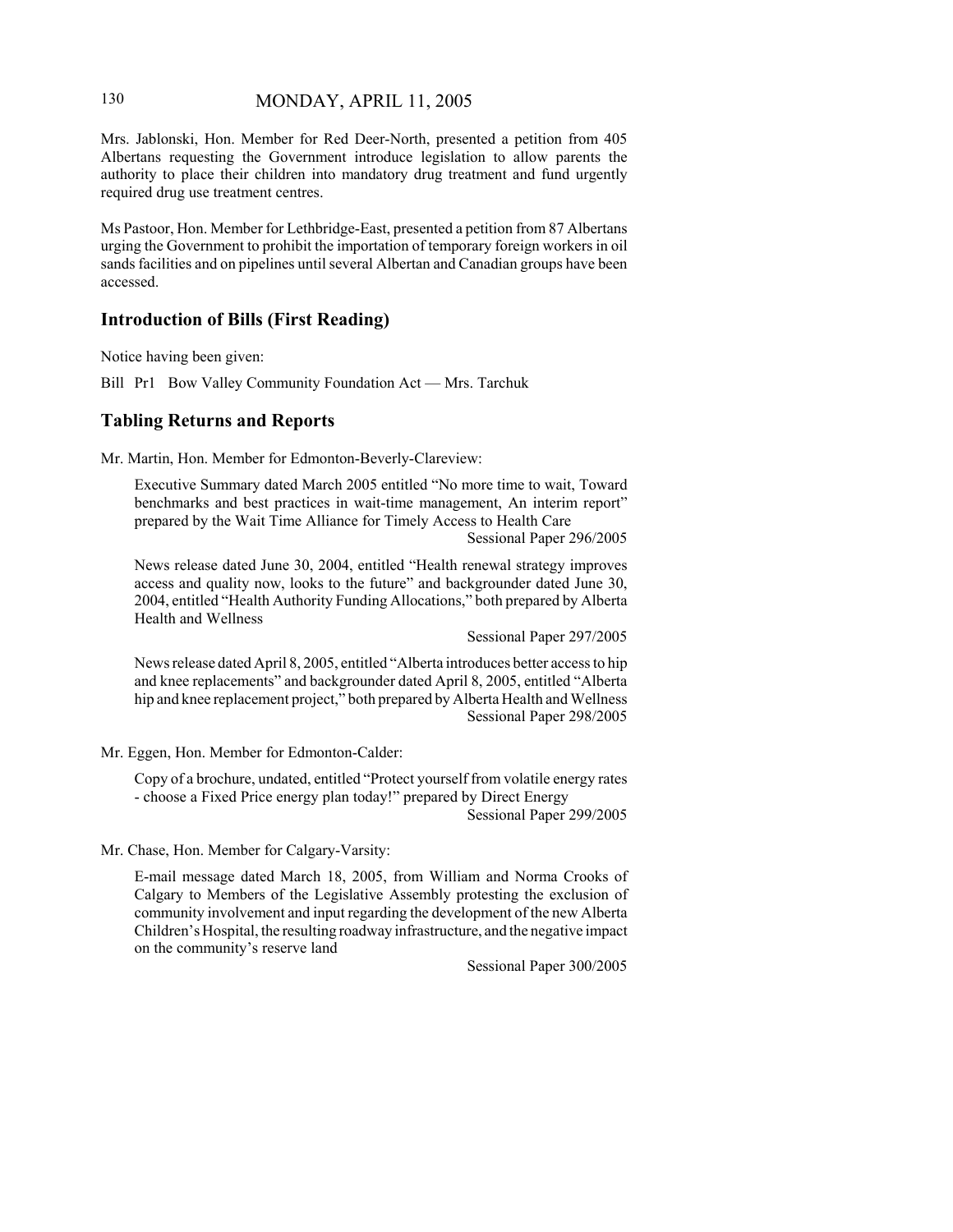Letter dated March 22, 2005, from Mary Abel of Calgary to Mr. Chase, Hon. Member for Calgary-Varsity, protesting the exclusion of community involvement and input regarding the development of the new Alberta Children's Hospital, the resulting roadway infrastructure, and the negative impact on the community's park land

Sessional Paper 301/2005

Report dated March 2005 entitled "Flawed, Failed, Abandoned, 100 P3s, Canadian and International Evidence" prepared by Natalie Mehra, Ontario Health Coalition

Sessional Paper 302/2005

Ms Pastoor, Hon. Member for Lethbridge-East:

Report dated March 2005 entitled "Violence and Abuse in Alberta's Nursing Home Sector: A Serious Public Health Issue" prepared by Bev McKay, Founder, FAIRE (Families Allied to Influence Responsible Eldercare) for submission to Hon. Ms Evans, Minister of Health and Wellness

Sessional Paper 303/2005

Mr. Ducharme, Hon. Member for Bonnyville-Cold Lake, on behalf of Hon. Mr. Klein, Premier:

Letter dated April 11, 2005, from Hon. Mr. Klein, Premier, to Randy Ferbey congratulating Mr. Ferbey and his team members, Dave Nedohin, Scott Pfeifer, Marcel Rocque, Dan Holowaychuk, and coach Brian Moore on winning the 2005 Men's World Curling Championship in Victoria, British Columbia on April 10, 2005

Sessional Paper 304/2005

# **ORDERS OF THE DAY**

## **Written Questions**

The following Written Questions were accepted:

**WQ5.** Moved by Mr. MacDonald on behalf of Dr. Taft:

Which reports, consultation groups, and stakeholder reviews have indicated to the Government that \$55 million is the total amount needed to fully fund the provincial takeover of ground ambulance services on April 1, 2005?

**WQ6.** Moved by Mr. MacDonald on behalf of Ms Pastoor:

How much money is being spent on leasing accommodation for the Alberta representative in Washington, D.C. for the 2004-05 fiscal year?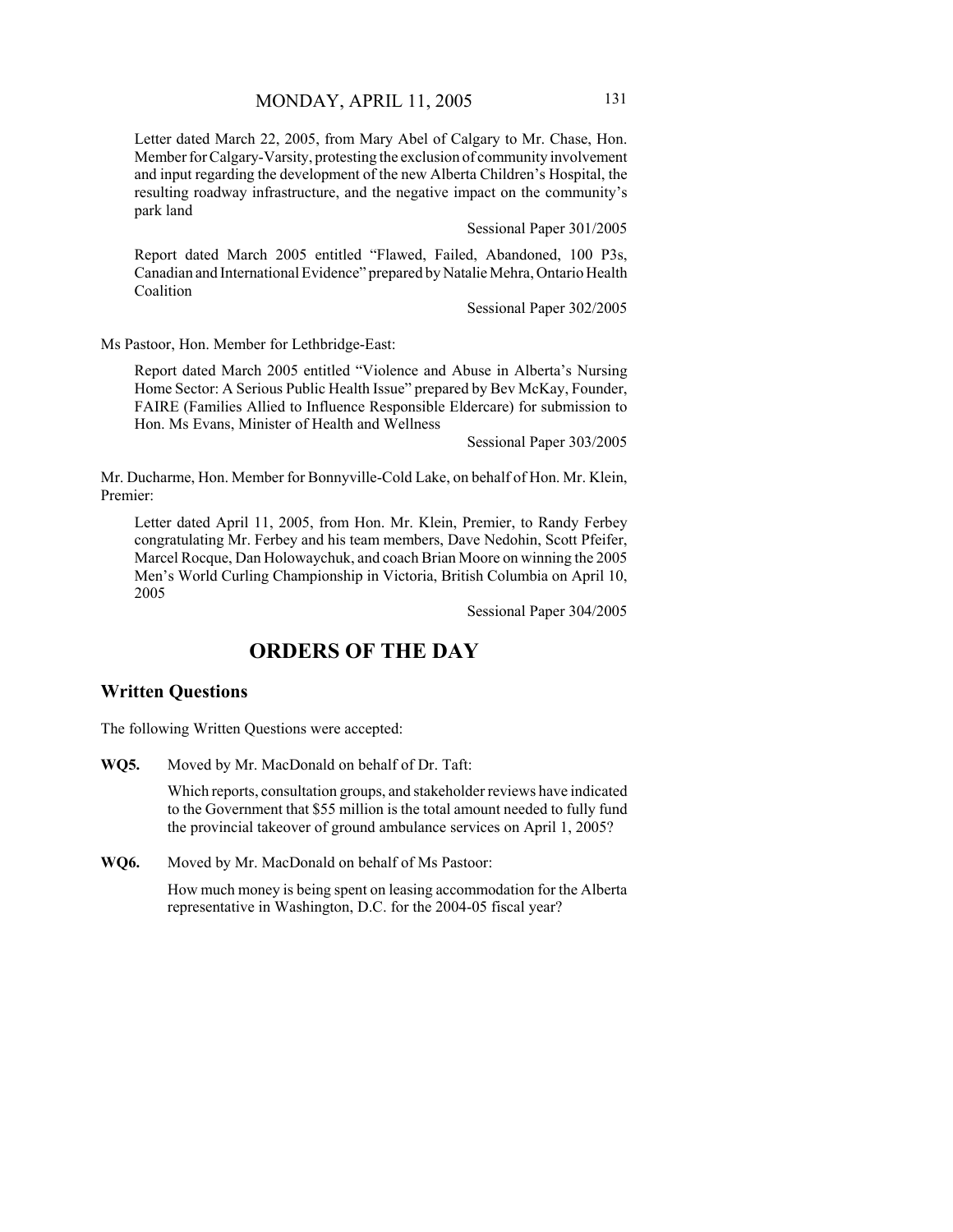# 132 MONDAY, APRIL 11, 2005

The following Written Questions were accepted as amended:

**WQ1.** Moved by Dr. Pannu:

For each of the fiscal years 2000-2001, 2001-2002, 2002-2003, and 2003-2004, what was the total number of student loan defaults, broken down by the last post-secondary institution or private vocational school attended by the student?

Hon. Mr. Hancock, Minister of Advanced Education, moved the motion be amended to read:

For each of the *academic* years 2000-2001, 2001-2002, *and* 2002-2003, what was the total number of *Alberta* student loan defaults *for those students who have completed their studies*, broken down by the last post-secondary *sector* attended by the student?

A debate followed on the amendment.

The question being put, the amendment was agreed to. With Hon. Mr. Kowalski in the Chair, the names being called for were taken as follows:

For the amendment: 40

| Cao                      | Jablonski                    | Morton         |
|--------------------------|------------------------------|----------------|
| Cardinal                 | Johnson                      | Oberle         |
| Cenaiko                  | Johnston                     | Ouellette      |
| Coutts                   | Knight                       | Pham           |
| Danyluk                  | Liepert                      | Prins          |
| Ducharme                 | Lougheed                     | Rodney         |
| Evans                    | Lund                         | Snelgrove      |
| Forsyth                  | Magnus                       | <b>Stevens</b> |
| Graydon                  | Mar                          | Strang         |
| Griffiths                | Marz                         | Tarchuk        |
| Groeneveld               | McFarland                    | Taylor         |
| Hancock                  | Miller (Edmonton-Rutherford) | Webber         |
| Herard                   | Mitzel                       | Zwozdesky      |
| Horner                   |                              |                |
| Against the amendment: 7 |                              |                |

| Agnihotri    | Elsalhy | Pannu |
|--------------|---------|-------|
| <b>Bonko</b> | Martin  | Swann |
| Eggen        |         |       |

**WQ2.** Moved by Dr. Pannu:

For each of the fiscal years 2000-2001, 2001-2002, 2002-2003, and 2003-2004, what was the total dollar value of student loan defaults, broken down by the last post-secondary institution or private vocational school attended by the student?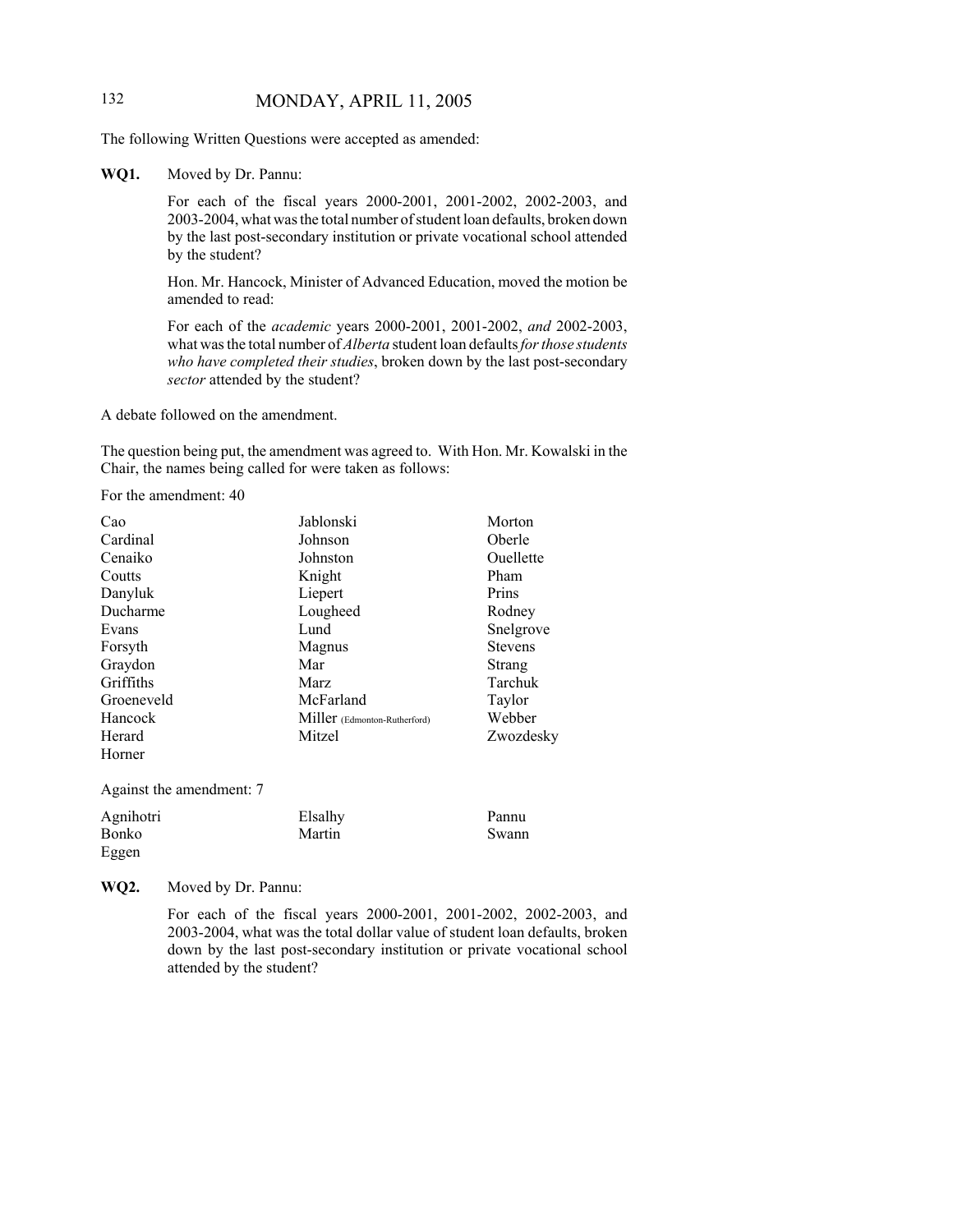Hon. Mr. Hancock, Minister of Advanced Education, moved the motion be amended to read:

For each of the *academic* years 2000-2001, 2001-2002, *and* 2002-2003, what was the total dollar value of *Alberta* student loan defaults *for those students who have completed their studies*, broken down by the last post-secondary *sector* attended by the student?

**WQ3.** Moved by Dr. Pannu:

For each of the fiscal years 2001-2002, 2002-2003, and 2003-2004, what was the total number of students who received student loans while attending a post-secondary institution or private vocational school in Alberta, broken down by institution?

Hon. Mr. Hancock, Minister of Advanced Education, moved the motion be amended to read:

For each of the fiscal years 2001-2002, 2002-2003, and 2003-2004, what was the total number of students who received *Alberta* student loans while attending a post-secondary institution or private vocational school in Alberta, broken down by *the last post-secondary sector attended by the student*?

**WQ4.** Moved by Dr. Pannu:

For each of the fiscal years 2001-2002 and 2002-2003, what was the total dollar value of student loans received by students in Alberta, broken down by post-secondary institution or private vocational school attended by the student?

Hon. Mr. Hancock, Minister of Advanced Education, moved the motion be amended to read:

For each of the fiscal years 2001-2002 and 2002-2003, what was the total dollar value of *Alberta* student loans received by students *while attending a post-secondary institution or private vocational school* in Alberta, broken down by *the last* post-secondary *sector* attended by the student?

**WQ9.** Moved by Mr. MacDonald on behalf of Ms Pastoor:

What is the breakdown of the total dollar value of cash, medical, and other benefits provided monthly to AISH (Assured Income for the Severely Handicapped) recipients in 2003-04 by the Government?

Hon. Mrs. Fritz, Minister of Seniors and Community Supports, moved the motion be amended to read:

What is the breakdown of the total dollar value of cash and *health* benefits provided monthly to AISH (Assured Income for the Severely Handicapped) recipients in 2003-04 by the Government?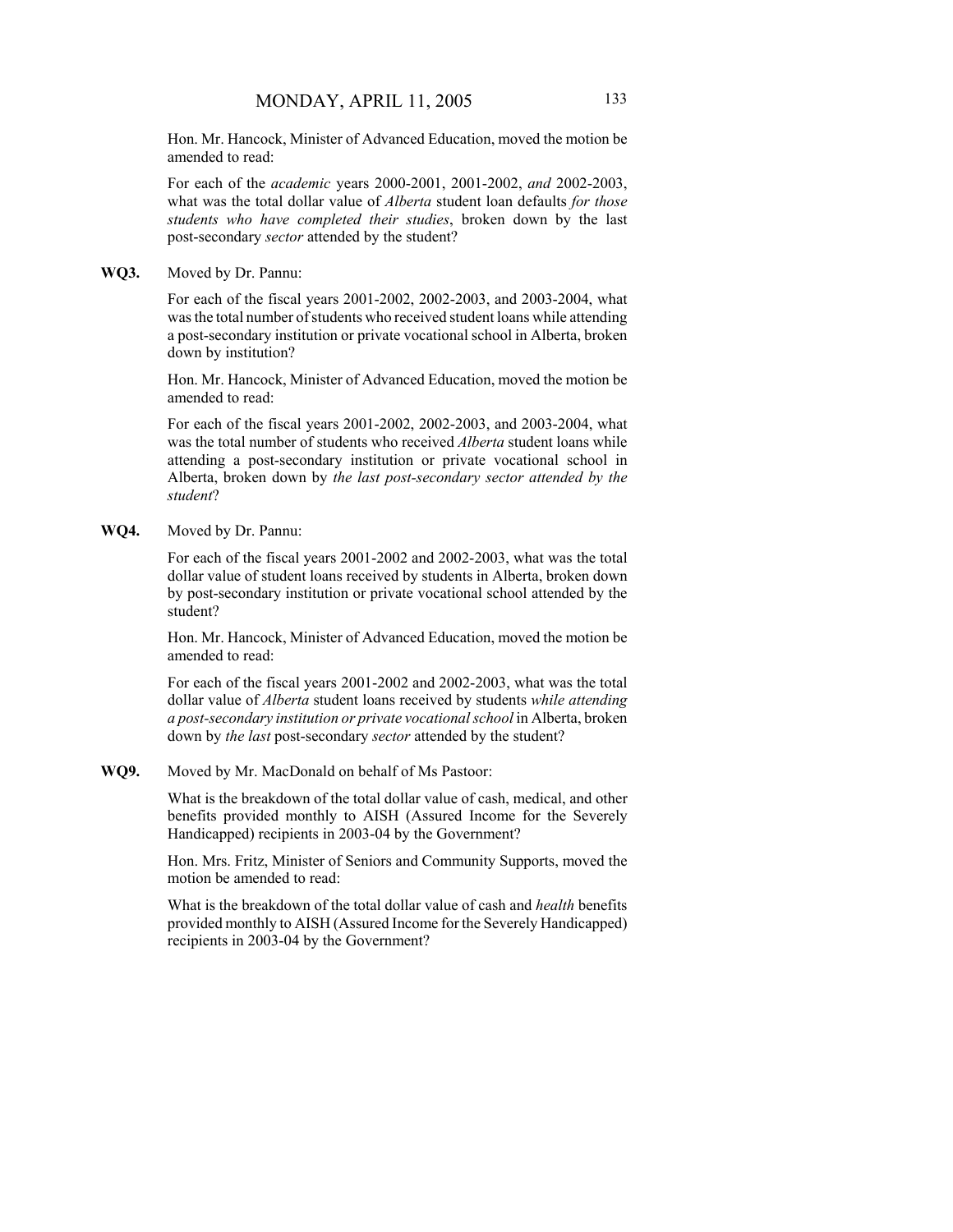## 134 MONDAY, APRIL 11, 2005

**WQ10.** Moved by Mr. Taylor:

What is the dollar value of all Alberta Student Loan Program relief benefits and completion payments provided to students attending public post-secondary educational institutions, broken down by institution, in each of the 2000-01 to 2003-04 fiscal years?

Hon. Mr. Hancock, Minister of Advanced Education, moved the motion be amended to read:

What is the dollar value of all Alberta Student Loan Program relief benefits and completion payments *awarded* to students attending public post-secondary educational institutions, broken down by *sector*, in each of the 2000-01 to 2003-04 fiscal years?

**WQ11.** Moved by Mr. Taylor:

What is the dollar value of all Alberta Student Loan Program relief benefits and completion payments provided to students attending private, for-profit educational or training institutions, broken down by institution, in each of the 2000-01 to 2003-04 fiscal years?

Hon. Mr. Hancock, Minister of Advanced Education, moved the motion be amended to read:

What is the dollar value of all Alberta Student Loan Program relief benefits and completion payments *awarded* to students attending *the* private *vocational school sector* in each of the 2000-01 to 2003-04 fiscal years?

The following Written Questions were rejected:

**WQ7.** Moved by Mr. MacDonald:

Of the total number of coalbed methane wells drilled in Alberta in 2004, how many produced either saline or non-saline water?

**WQ8.** Moved by Mr. Taylor on behalf of Mr. Miller:

Of the Albertans who received an automobile insurance rebate between October 1, 2004 and February 28, 2005, what percentage of these received less than \$50?

A debate followed.

The question being put, the motion was defeated. With Hon. Mr. Kowalski in the Chair, the names being called for were taken as follows:

For the motion: 11

| Agnihotri    |  |
|--------------|--|
| <b>Backs</b> |  |
| Bonko        |  |
| Eggen        |  |

Elsalhy MacDonald Mason Mather

Miller (Edmonton-Rutherford) Swann Taylor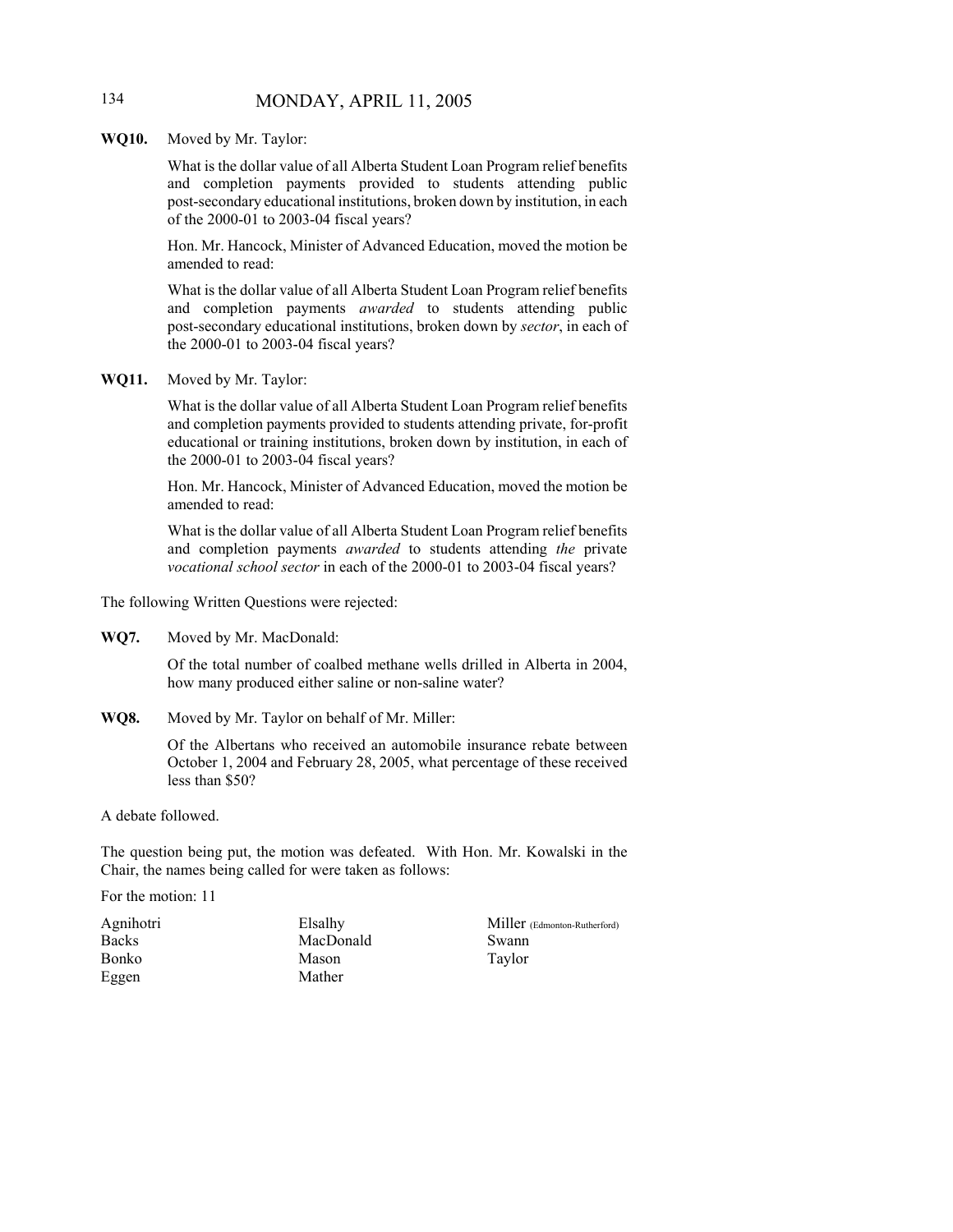Against the motion: 32

| Ady        | Horner    | Morton         |
|------------|-----------|----------------|
| Cao        | Johnston  | Oberle         |
| Cardinal   | Knight    | Ouellette      |
| Coutts     | Liepert   | Pham           |
| Evans      | Lougheed  | Prins          |
| Forsyth    | Lund      | Snelgrove      |
| Fritz      | Magnus    | <b>Stevens</b> |
| Graydon    | Mar       | Tarchuk        |
| Griffiths  | Marz      | Webber         |
| Groeneveld | McFarland | Zwozdesky      |
| Hancock    | Mitzel    |                |

#### **Unanimous Consent**

Following consideration of Written Question WQ4, Mrs. Jablonski, Hon. Member for Red Deer-North, requested the unanimous consent of the Assembly to move on to consideration of Public Bills and Orders Other Than Government Bills and Orders.

Unanimous consent to proceed was not granted.

The following Written Questions were ordered to stand:

WQ12, WQ13, WQ14, WQ15, WQ16, WQ17, WQ18, WQ19, WQ20, WQ21, WQ22, WQ23, WQ24, WQ25, WQ26, WQ27, WQ28, WQ29, WQ30, WQ31.

#### **Motions for Returns**

The following Motion for Returns was accepted:

**MR8.** Moved by Mr. Eggen:

That an Order of the Assembly do issue for a Return showing: A copy of the P2406 Sour Gas Blowout Ignition Study, or a copy of the most recent draft of the study, prepared by the Bercha Group of Calgary for the Department of Energy.

The following Motions for Returns were accepted as amended:

**MR2.** Moved by Mr. Martin on behalf of Dr. Pannu:

That an Order of the Assembly do issue for a Return showing: A copy of the Ministerial Order authorizing the University of Phoenix to operate in Alberta.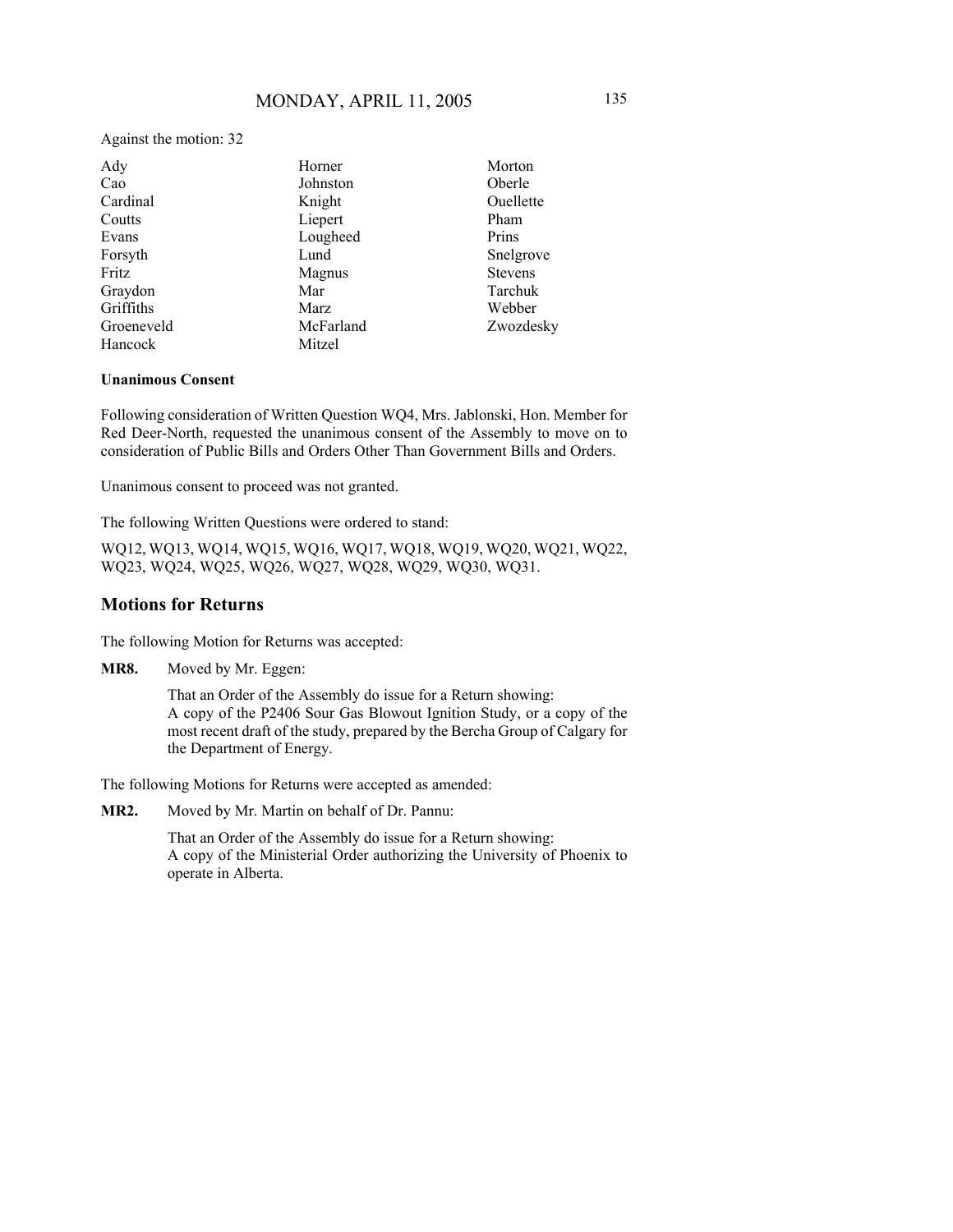## 136 MONDAY, APRIL 11, 2005

Hon. Mr. Hancock, Minister of Advanced Education, moved the motion be amended to read:

That an Order of the Assembly do issue for a Return showing: *Copies* of the *letters of approval* authorizing the University of Phoenix to *offer specific degree programs* in Alberta.

#### **MR3.** Moved by Mr. Martin on behalf of Dr. Pannu:

That an Order of the Assembly do issue for a Return showing: A copy of all documents including, but not limited to, memos, faxes, reports, letters, applications, and responses related to the approval of the University of Phoenix to operate as a post-secondary institution in Alberta.

Hon. Mr. Hancock, Minister of Advanced Education, moved the motion be amended to read:

That an Order of the Assembly do issue for a Return showing: A copy of all documents *relied upon by the Government of Alberta* including, but not limited to, memos, faxes, reports, letters, applications, and responses *in approving* the University of Phoenix to *offer specific degree programs* in Alberta.

#### **MR11.** Moved by Mr. Bonko:

That an Order of the Assembly do issue for a Return showing: A breakdown of the Minister of Sustainable Resource Development's business expenses including, but not limited to, airfare, food, accommodation, and conference fees from February 18, 2003 to November 22, 2004.

Hon. Mr. Zwozdesky, Deputy Government House Leader, on behalf of Hon. Mr. Coutts, Minister of Sustainable Resource Development, moved the motion be amended to read:

That an Order of the Assembly do issue for a Return showing: A breakdown of the Minister of Sustainable Resource Development's business expenses including, *travel, accommodation, meals, receptions and hosting, and incidental and miscellaneous expenses (including conference fees)* from February *1*, 2003 to November *30*, 2004.

#### **MR12.** Moved by Mr. Bonko:

That an Order of the Assembly do issue for a Return showing: A copy of all monthly business credit card statements for the fiscal year 2003-2004 issued to the Minister of Sustainable Resource Development and the Minister's Executive Assistant.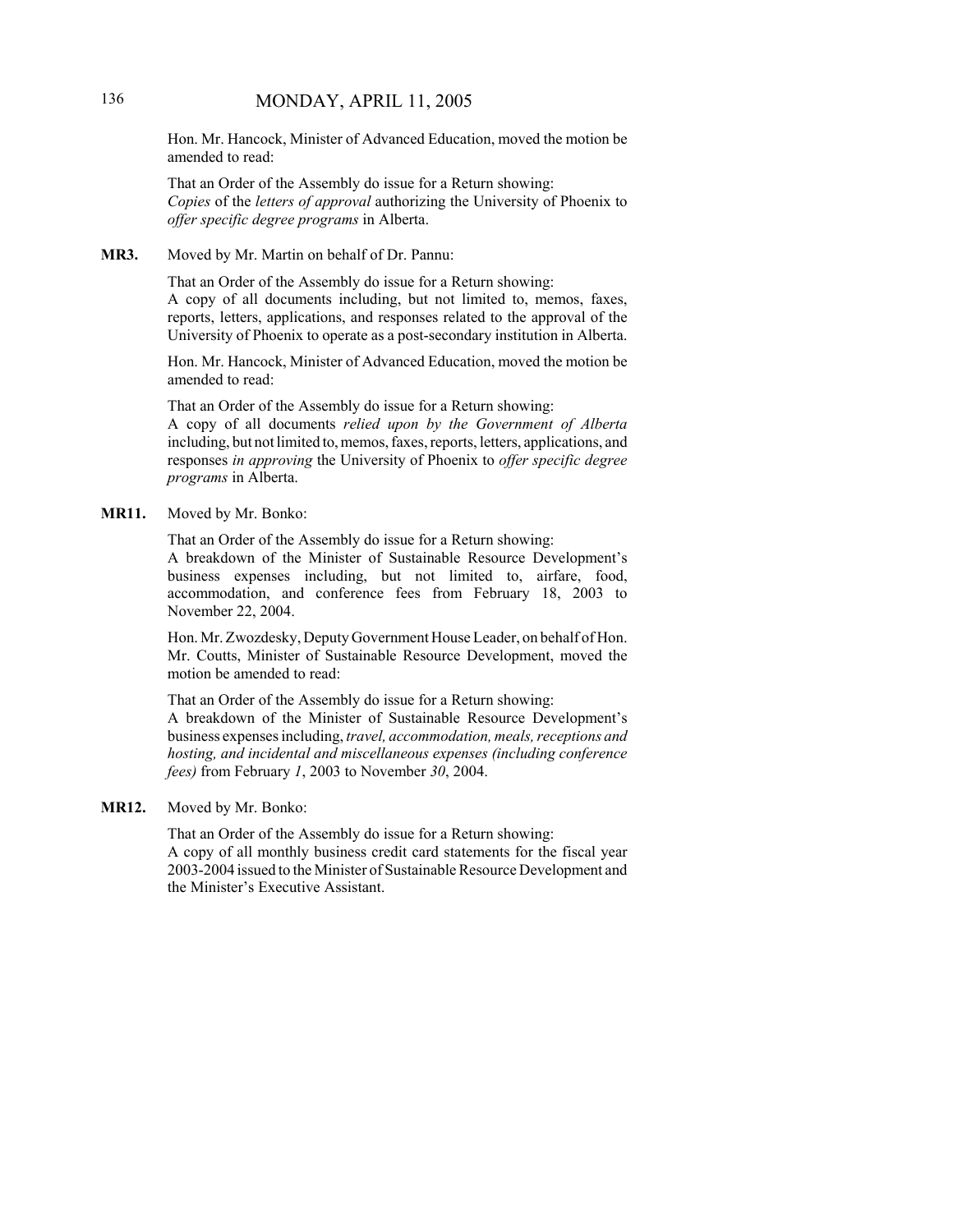Hon. Mr. Zwozdesky, Deputy Government House Leader, on behalf of Hon. Mr. Coutts, Minister of Sustainable Resource Development, moved the motion be amended to read:

That an Order of the Assembly do issue for a Return showing: *A statement of all credit card expenses categorized by travel, accommodation, meals, receptions and hosting, and incidental and miscellaneous expenses,* for the fiscal year 2003-2004 *incurred by* the Minister of Sustainable Resource Development and the Minister's Executive Assistant.

**MR13.** Moved by Mr. Bonko:

That an Order of the Assembly do issue for a Return showing: A copy of all monthly business credit card statements for the fiscal year 2003-2004 issued to the Deputy Minister, all Assistant Deputy Ministers, Executive Directors, Directors, Branch Heads, Managers, and Unit Leaders for the Department of Sustainable Resource Development.

Hon. Mr. Zwozdesky, Deputy Government House Leader, on behalf of Hon. Mr. Coutts, Minister of Sustainable Resource Development, moved the motion be amended to read:

That an Order of the Assembly do issue for a Return showing: *A statement of all credit card expenses categorized by travel, accommodation, meals, receptions and hosting, and incidental and miscellaneous expenses,* for the fiscal year 2003-2004 *incurred by* the Deputy Minister for the Department of Sustainable Resource Development.

The following Motions for Returns were rejected:

**MR5.** Moved by Mr. Eggen:

That an Order of the Assembly do issue for a Return showing: For each of the fiscal years 2001-2002, 2002-2003, and 2003-2004, a list of applications to drill coalbed methane wells that were denied by the Alberta Energy and Utilities Board.

**MR6.** Moved by Mr. Eggen:

That an Order of the Assembly do issue for a Return showing: For each of the fiscal years 2001-2002, 2002-2003, and 2003-2004, a list of applications to drill coalbed methane wells that were approved by the Alberta Energy and Utilities Board.

**MR7.** Moved by Mr. Eggen:

That an Order of the Assembly do issue for a Return showing: Copies of all documents including, but not limited to, contracts, proposals, memos, and reports (including interim reports) relating to the P2406 Sour Gas Blowout Ignition Study in the possession of the Ministry of Energy prepared by the Bercha Group of Calgary.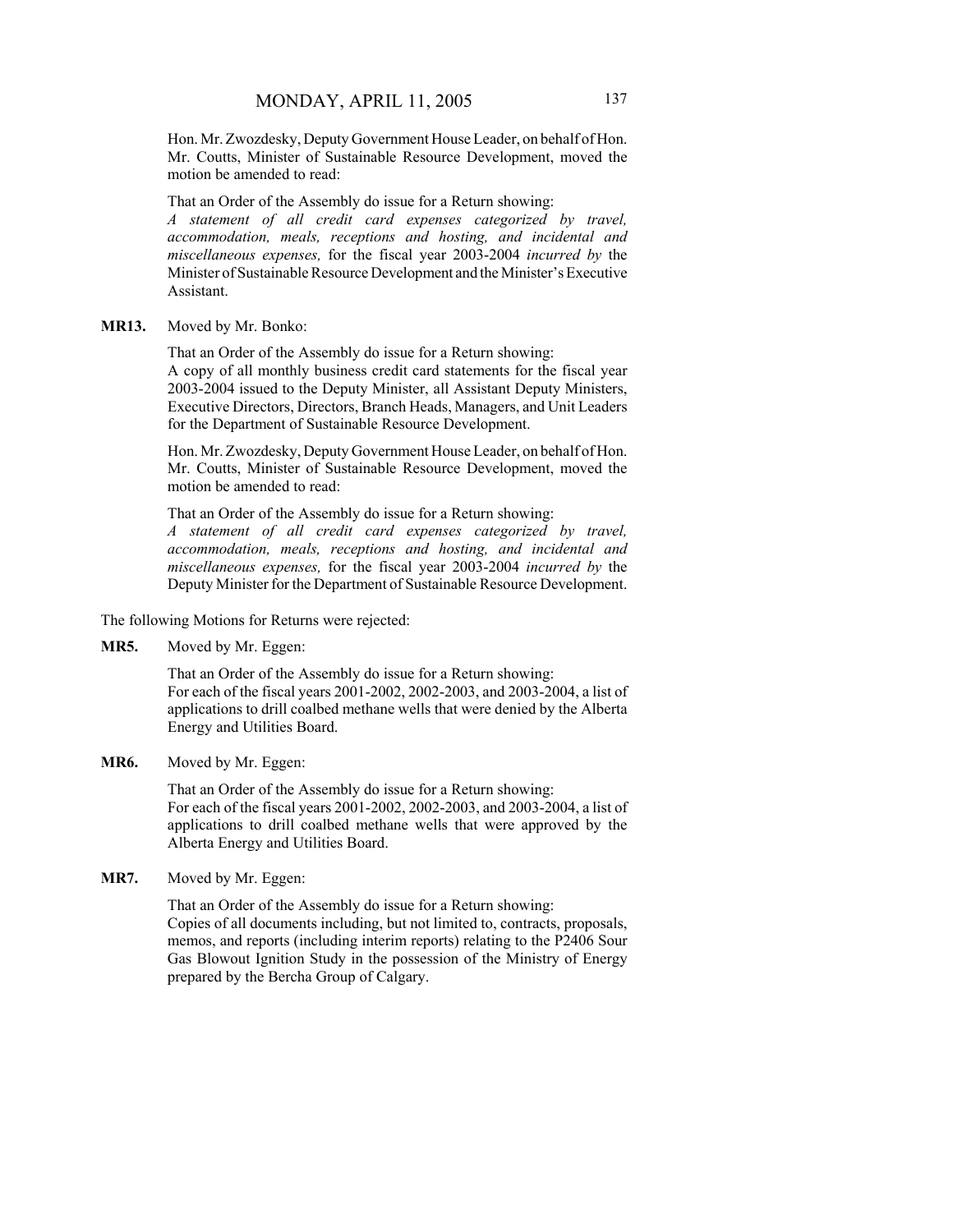## 138 MONDAY, APRIL 11, 2005

**MR9.** Moved by Mr. Eggen:

That an Order of the Assembly do issue for a Return showing: For each of the fiscal years 2001-2002, 2002-2003, and 2003-2004, a list of applications to drill critical gas wells that were denied by the Alberta Energy and Utilities Board.

**MR10.** Moved by Mr. Eggen:

That an Order of the Assembly do issue for a Return showing: For each of the fiscal years 2001-2002, 2002-2003, and 2003-2004, a list of applications to drill critical gas wells that were approved by the Alberta Energy and Utilities Board.

The following Motions for Returns were ordered to stand:

MR14, MR15, MR16, MR17, MR18, MR19, MR20, MR21, MR22, MR23, MR24, MR25, MR26, MR27, MR28, MR29, MR30, MR31, MR32, MR33, MR34, MR35, MR36, MR37, MR38, MR39, MR40, MR41, MR42.

# **Adjournment**

On motion by Hon. Mr. Zwozdesky, Deputy Government House Leader, that it be called 5:30 p.m., the Assembly adjourned at 5:28 p.m. until 8:00 p.m.

MONDAY, APRIL 11, 2005 — 8:00 P.M.

# **Motions Other Than Government Motions**

**504.** Moved by Dr. Swann:

Be it resolved that the Legislative Assembly urge the Government to implement a royalty reduction program to provide incentives for industry to develop new technologies for cleaner energy.

A debate followed.

Mr. Miller, Hon. Member for Edmonton-Rutherford, moved the motion be amended by striking out "to implement a royalty reduction program".

A debate followed on the amendment.

The question being put, the amendment was defeated.

Debate continued on the main motion.

The question being put, the motion was defeated.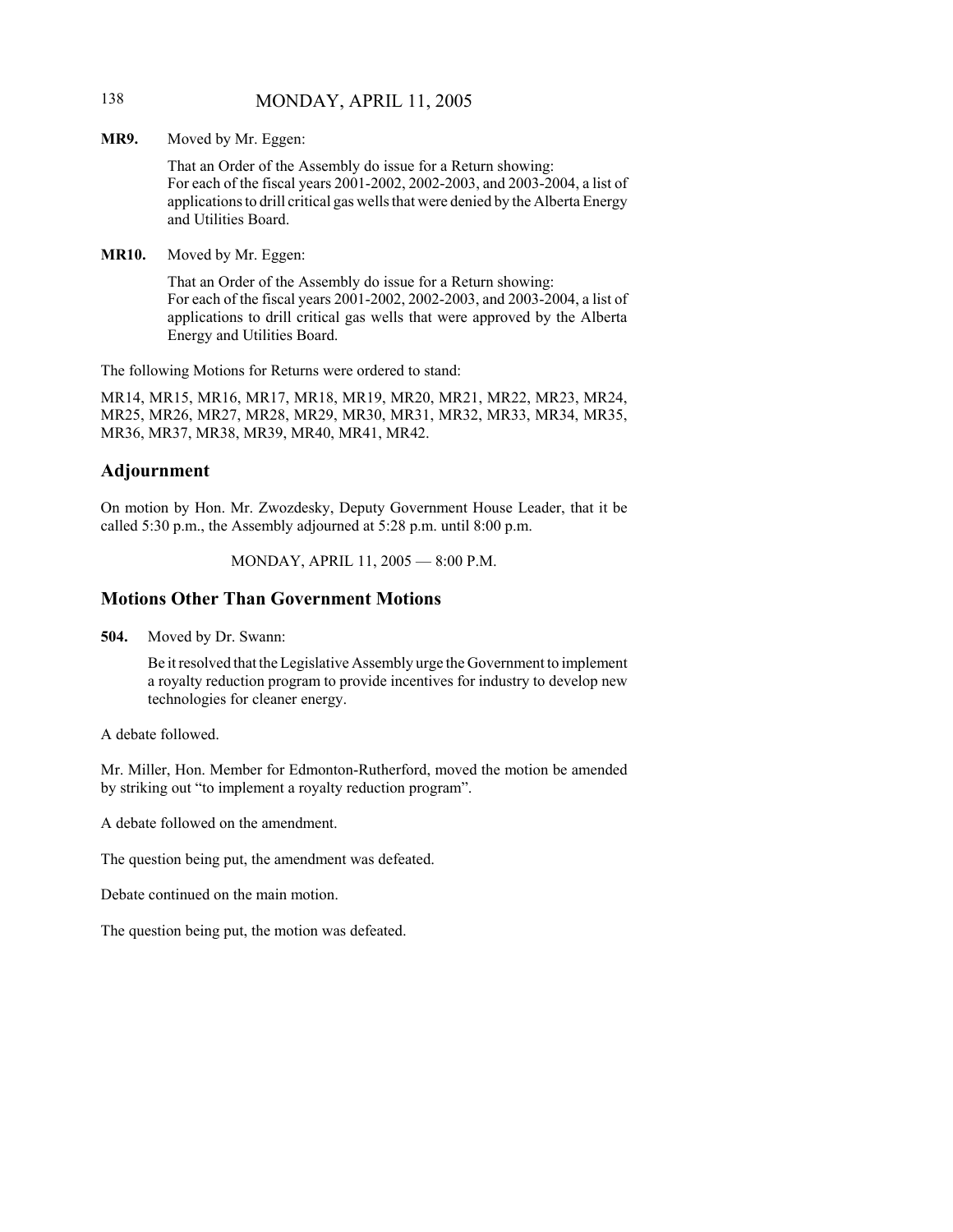## MONDAY, APRIL 11, 2005 139

## **Government Bills and Orders**

#### **Second Reading**

On the motion that the following Bill be now read a Second time:

Bill 24 Fatality Inquiries Amendment Act, 2005 — Hon. Mr. Stevens

A debate followed.

Ms Pastoor moved adjournment of the debate, which was agreed to.

On the motion that the following Bill be now read a Second time:

Bill 36 Police Amendment Act, 2005 — Hon. Mr. Cenaiko

A debate followed.

Hon. Ms Evans moved adjournment of the debate, which was agreed to.

The following Bills were read a Second time and referred to Committee of the Whole:

Bill 15 Workers' Compensation Amendment Act, 2005 — Mr. Webber

Bill 16 Business Corporations Amendment Act, 2005 — Dr. Brown

Bill 23 Administrative Procedures Amendment Act, 2005 — Hon. Mr. Stevens

#### **Committee of the Whole**

According to Order, the Assembly resolved itself into Committee of the Whole, and the Deputy Speaker left the Chair.

(Assembly in Committee)

And after some time spent therein, the Deputy Speaker resumed the Chair.

The following Bill was reported:

Bill 8 Personal Information Protection Amendment Act, 2005 — Mr. Groeneveld

Mr. Mitzel, Acting Chair of Committees, tabled copies of an amendment considered by Committee of the Whole on this date for the official records of the Assembly.

Amendment to Bill 8 (Hon. Member for Edmonton-Mill Woods) — Defeated

Sessional Paper 305/2005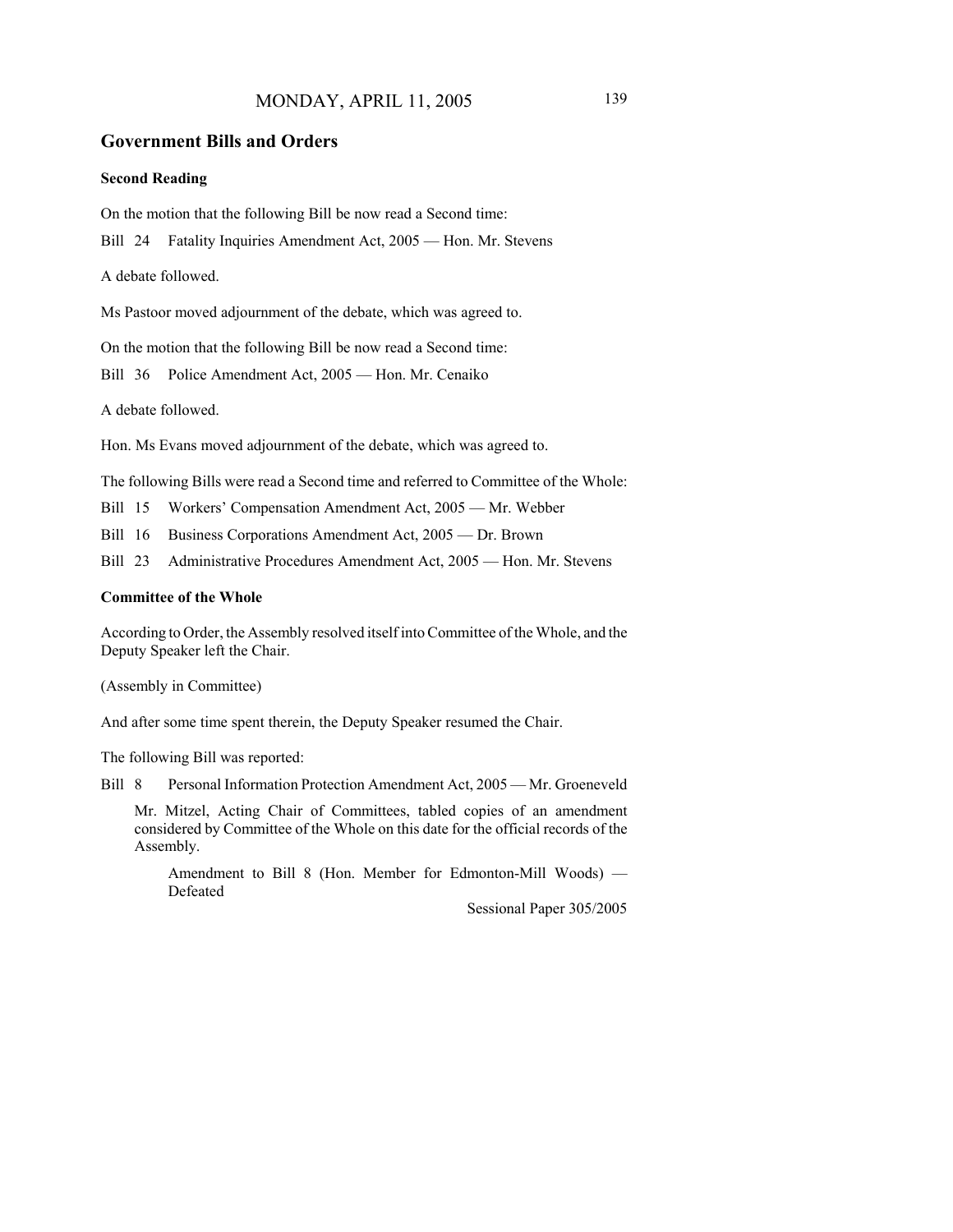## **Adjournment**

On motion by Hon. Mr. Zwozdesky, Deputy Government House Leader, the Assembly adjourned at 11:16 p.m. until Tuesday, April 12, 2005, at 1:30 p.m.

## Tuesday, April 12, 2005

The Speaker took the Chair at 1:30 p.m.

## **Members' Statements**

Mrs. Jablonski, Hon. Member for Red Deer-North, made a statement requesting support from the Members of the Legislative Assembly to grant unanimous consent to allow consideration of Bill 202, Protection of Children Abusing Drugs Act, during Private Members' Business on upcoming Mondays.

Mr. Oberle, Hon. Member for Peace River, made a statement regarding crop production insurance changes for Alberta producers.

Dr. Morton, Hon. Member for Foothills-Rocky View, made a statement regarding the traditional definition of marriage and Bishop Henry's public criticism of the Federal Government's Bill to allow same-sex marriage.

Mr. Miller, Hon. Member for Edmonton-Rutherford, made a statement regarding Loretta Van Brabant of Edmonton, recent recipient of a Prime Minister's Award for Teaching Excellence.

Mr. Johnston, Hon. Member for Calgary-Hays, made a statement regarding the 25th anniversary of Terry Fox's Marathon of Hope.

Mr. Mason, Hon. Leader of the New Democrat Opposition, made a statement regarding the need for political reforms in Alberta.

## **Speaker's Comment**

The Speaker commented that in 1917 Alberta became one of the first jurisdictions in the world to enfranchise women. On this day in 1965 An Act to Amend the Election Act was assented to allowing aboriginal people the right to vote in provincial elections.

## **Presenting Petitions**

Mr. Bonko, Hon. Member for Edmonton-Decore, presented a petition from 102 Albertans urging the Government to prohibit the importation of temporary foreign workers in oil sands facilities and on pipelines until several Albertan and Canadian groups have been accessed.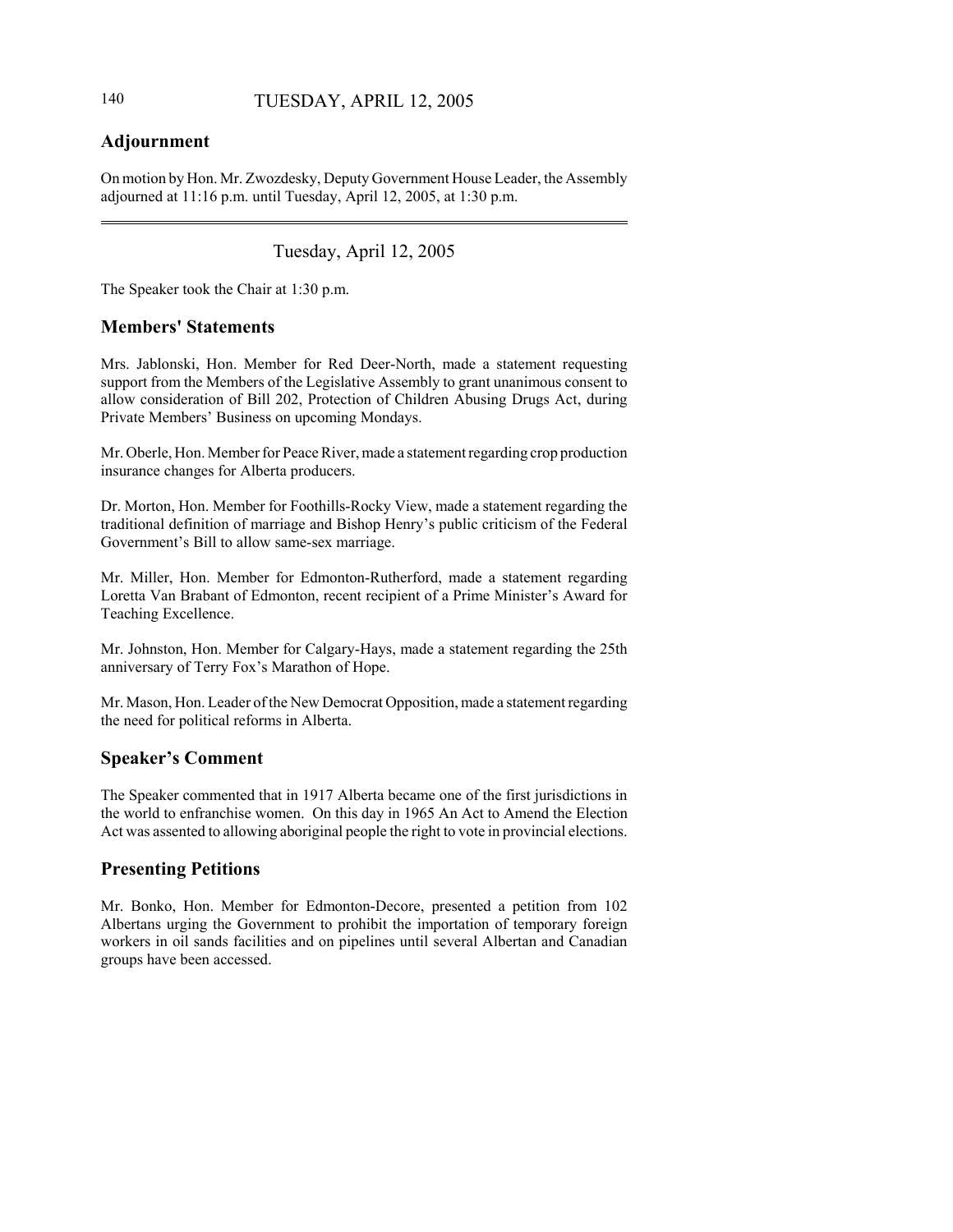Mr. Agnihotri, Hon. Member for Edmonton-Ellerslie, presented a petition from 102 Albertans urging the Government to prohibit the importation of temporary foreign workers in oil sands facilities and on pipelines until several Albertan and Canadian groups have been accessed.

## **Tabling Returns and Reports**

Mr. VanderBurg, Hon. Member for Whitecourt-Ste. Anne, on behalf of Hon. Mr. Kowalski, Hon. Member for Barrhead-Morinville-Westlock (Speaker of the Legislative Assembly):

Copy of a petition signed by 147 Albertans requesting the Government add custom-made breast prostheses to the Alberta Aids to Daily Living benefits schedule

Sessional Paper 306/2005

Mr. Chase, Hon. Member for Calgary-Varsity:

Letter, undated, unsigned, from Kevin Klockow and e-mail message dated April 2, 2005, from Mel Schwanky, both of Calgary to Mr. Chase, Hon. Member for Calgary-Varsity, expressing concern regarding the Métis Harvest Agreement recently negotiated by the Alberta Government

Sessional Paper 307/2005

Mrs. Mather, Hon. Member for Edmonton-Mill Woods:

6 recent e-mail messages from Erika Jahn, Allison Wagner, Raelene Frache, Gabrielle Zezulka-Mailloux, Allison Thornton, and Leona Jacobs to Members of the Legislative Assembly expressing concern regarding the Alberta Government's decision to opt out of a national child care strategy

Sessional Paper 308/2005

Mr. Eggen, Hon. Member for Edmonton-Calder:

2 letters, the first dated March 20, 2005, unsigned, from Brian Staples, Chair, Seniors' Action and Liaison Team (SALT) to William Chambers, Vice-President, Communications, CBC (Canadian Broadcasting Corporation), and the second dated March 21, 2005, unsigned, from Ted Woynillowicz of Calgary to D. Orchard, Regional Director, CBC Calgary, both expressing concern regarding the dismissal of Don Hill from the Wild Rose Forum radio program

Sessional Paper 309/2005

Ms Blakeman, Hon. Member for Edmonton-Centre:

Letter, undated, unsigned, from Nellie M. Samek of Calgary to Hon. Ms Evans, Minister of Health and Wellness, expressing concern regarding the recent lack of care for her 79-year old neighbour at the Rockyview Hospital and requesting a new hospital be built in south Calgary

Sessional Paper 310/2005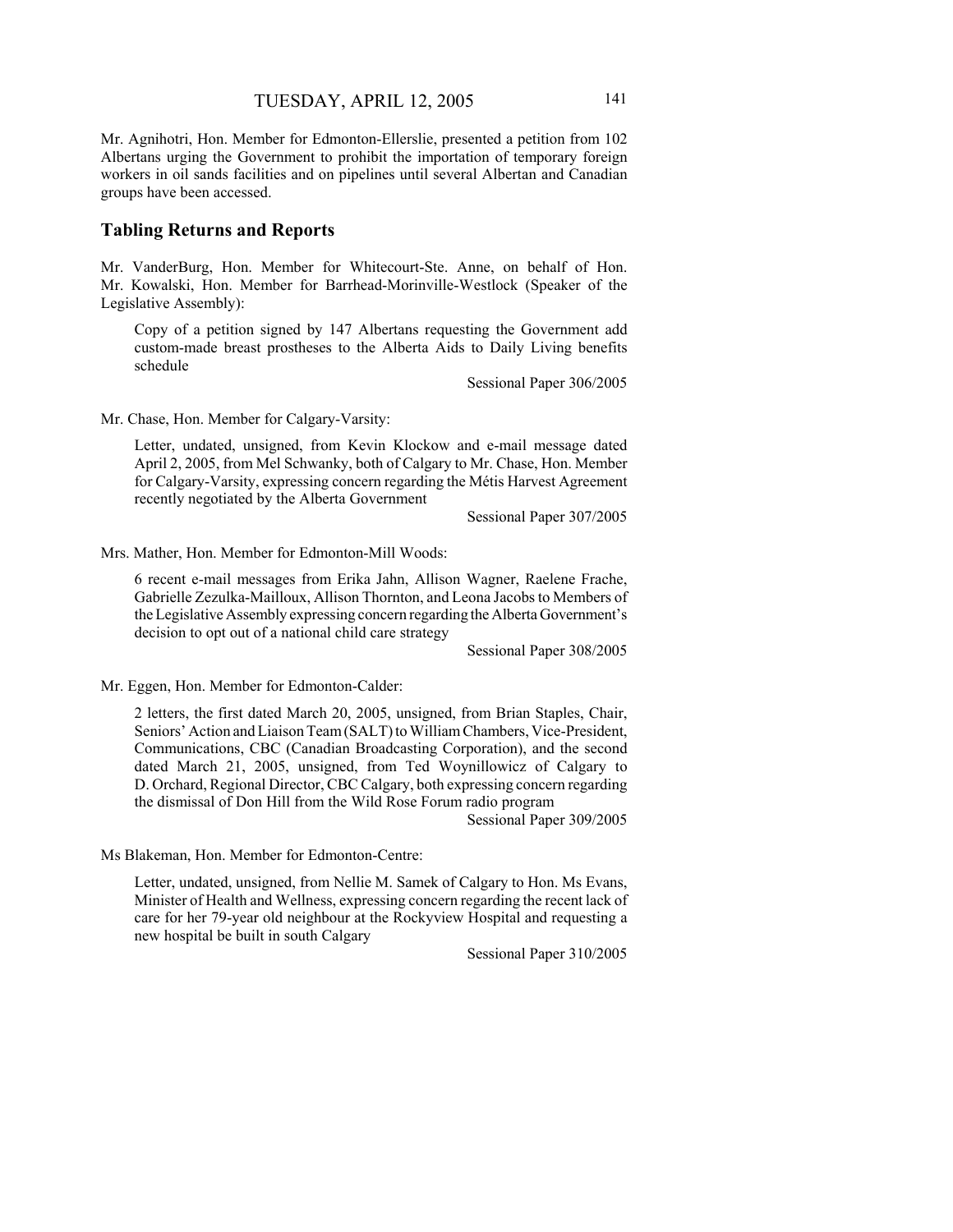## 142 TUESDAY, APRIL 12, 2005

E-mail message dated April 8, 2005, from David Cournoyer of Edmonton to Hon. Mr. Klein, Premier, expressing concern regarding the Government's consistent under-funding of post-secondary education

Sessional Paper 311/2005

## **ORDERS OF THE DAY**

## **Government Bills and Orders**

**Second Reading**

On the motion that the following Bill be now read a Second time:

Bill 36 Police Amendment Act, 2005 — Hon. Mr. Cenaiko

A debate followed.

Ms Blakeman moved adjournment of the debate, which was agreed to.

On the motion that the following Bill be now read a Second time:

Bill 38 Pharmacy and Drug Amendment Act, 2005 — Mrs. Ady

A debate followed.

Mr. Elsalhy moved adjournment of the debate, which was agreed to.

The following Bills were read a Second time and referred to Committee of the Whole:

Bill 24 Fatality Inquiries Amendment Act, 2005 — Hon. Mr. Stevens

Bill 34 Insurance Amendment Act, 2005 — Mr. Oberle

## **Adjournment**

On motion by Hon. Mr. Hancock, Government House Leader, the Assembly adjourned at 5:27 p.m. until 8:00 p.m.

TUESDAY, APRIL 12, 2005 — 8:00 P.M.

## **Government Bills and Orders**

#### **Second Reading**

The following Bill was read a Second time and referred to Committee of the Whole:

Bill 25 Provincial Court Amendment Act, 2005 — Hon. Mr. Stevens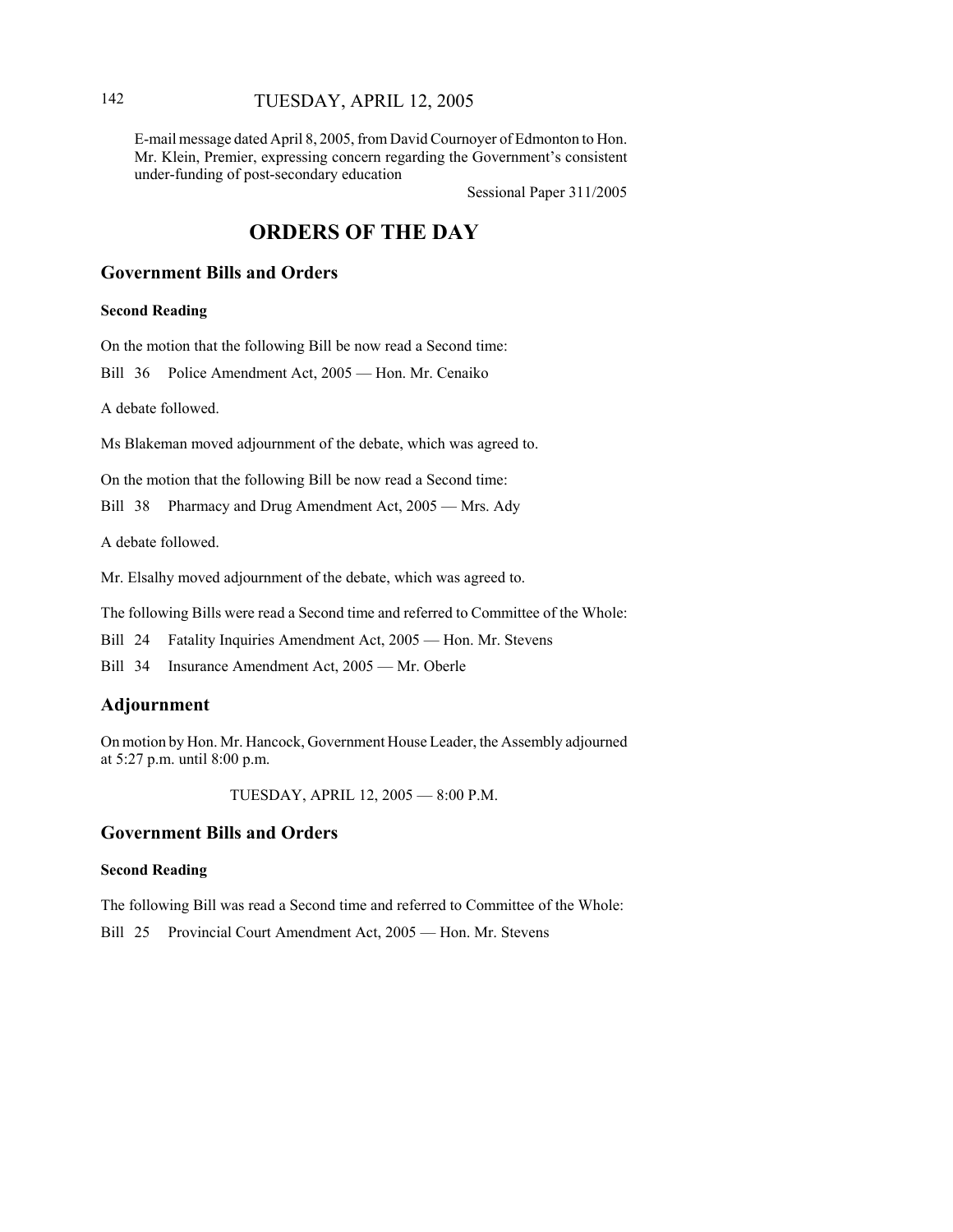#### **Committee of the Whole**

According to Order, the Assembly resolved itself into Committee of the Whole, and the Acting Speaker left the Chair.

(Assembly in Committee)

And after some time spent therein, the Acting Speaker resumed the Chair.

The following Bills were reported:

Bill 12 Victims of Crime Amendment Act, 2005 — Mrs. Jablonski

Bill 19 Securities Amendment Act, 2005 — Mr. Knight

Bill 23 Administrative Procedures Amendment Act, 2005 — Hon. Mr. Stevens

Bill 24 Fatality Inquiries Amendment Act, 2005 — Hon. Mr. Stevens

Bill 25 Provincial Court Amendment Act, 2005 — Hon. Mr. Stevens

Progress was reported on the following Bill:

Bill 1 Access to the Future Act (\$) — Hon. Mr. Klein

Mr. Oberle, Acting Chair of Committees, tabled copies of all amendments considered by Committee of the Whole on this date for the official records of the Assembly.

Amendment to Bill 24 (Hon. Member for Edmonton-Strathcona) — Defeated

Sessional Paper 312/2005

Amendment to Bill 1 (introduced by the Hon. Member for Calgary-Currie on April 5, 2005) — Defeated

Sessional Paper 313/2005

Amendment to Bill 1 (Hon. Member for Calgary-Currie) — Adjourned debate

Sessional Paper 314/2005

#### **Adjournment**

On motion by Hon. Mr. Hancock, Government House Leader, the Assembly adjourned at 10:49 p.m. until Wednesday, April 13, 2005, at 1:30 p.m.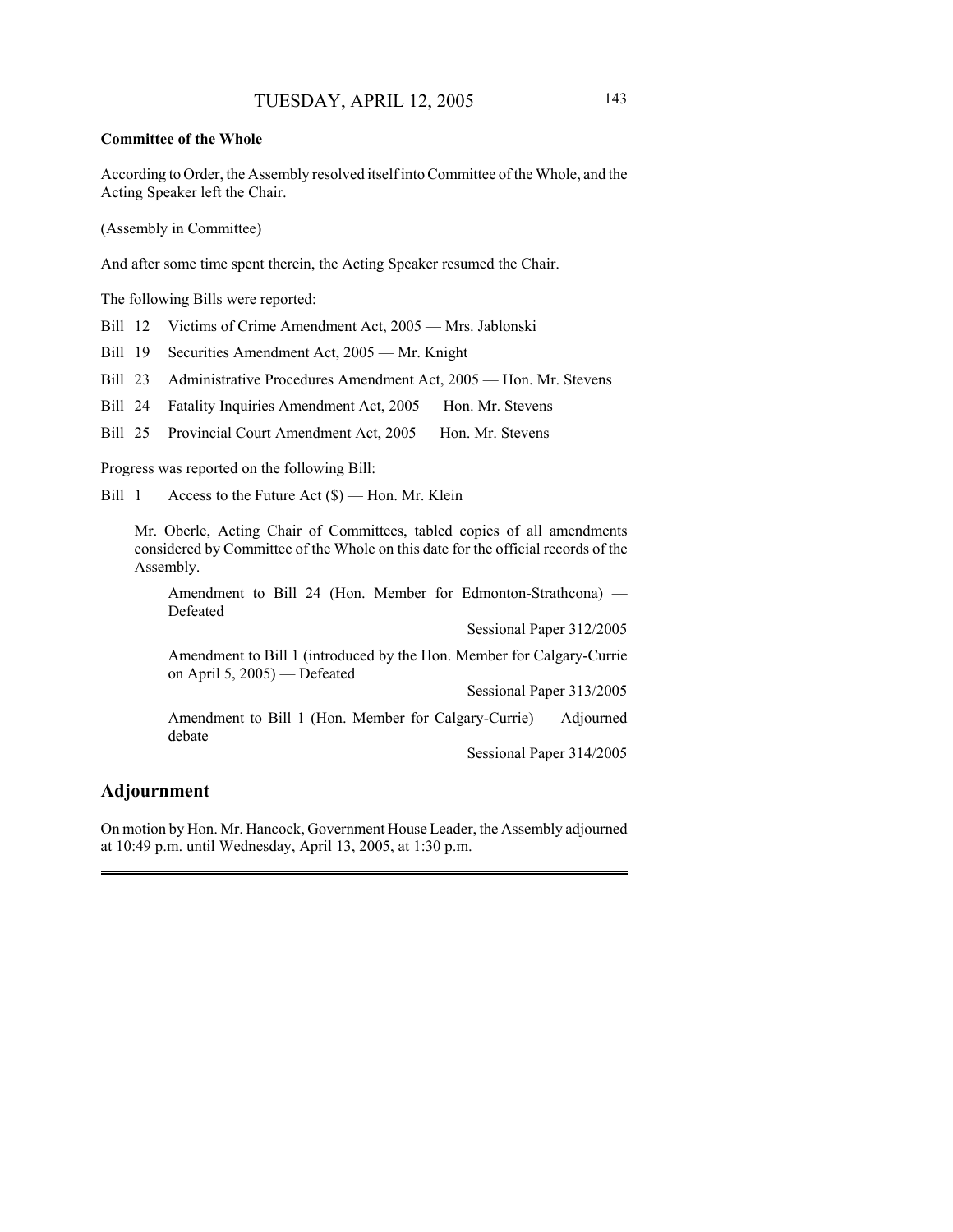## Wednesday, April 13, 2005

The Speaker took the Chair at 1:30 p.m.

## **Members' Statements**

Mr. Ducharme, Hon. Member for Bonnyville-Cold Lake, made a statement regarding a celebration held on April 9, 2005 in Bonnyville to honour Victor Ringuette, philanthropist and owner of B and R Eckel's Transport Limited for 40 years.

Mr. Cao, Hon. Member for Calgary-Fort, made a statement regarding the Alberta Restaurant and Foodservices Association's 2005 ARFEX trade exhibition held April 12-13, 2005 in Edmonton.

Mr. Lougheed, Hon. Member for Strathcona, made a statement regarding La Ronde Restaurant's first Braille menu presented at the Alberta Restaurant and Foodservices Association's annual general meeting held on April 12, 2005 at La Ronde restaurant.

Ms Blakeman, Hon. Member for Edmonton-Centre, made a statement regarding two historical projects recently completed by the City of Edmonton Archives.

Mrs. Mather, Hon. Member for Edmonton-Mill Woods, made a statement urging the Legislative Assembly to support Bill 202, Protection of Children Abusing Drugs Act.

## **Presenting Petitions**

Mrs. Jablonski, Hon. Member for Red Deer-North, presented a petition from 379 Albertans requesting the Government introduce legislation to allow parents the authority to place their children into mandatory drug treatment and fund urgently required drug use treatment centres.

Mr. Backs, Hon. Member for Edmonton-Manning, presented a petition from 105 Albertans urging the Government to prohibit the importation of temporary foreign workers in oil sands facilities and on pipelines until several Albertan and Canadian groups have been accessed.

## **Introduction of Bills (First Reading)**

Notice having been given:

Bill 39 Traffic Safety Amendment Act, 2005 — Mr. Magnus

On motion by Hon. Mr. Hancock, Government House Leader, the following Bill was placed on the Order Paper under Government Bills and Orders:

Bill 39 Traffic Safety Amendment Act, 2005 — Mr. Magnus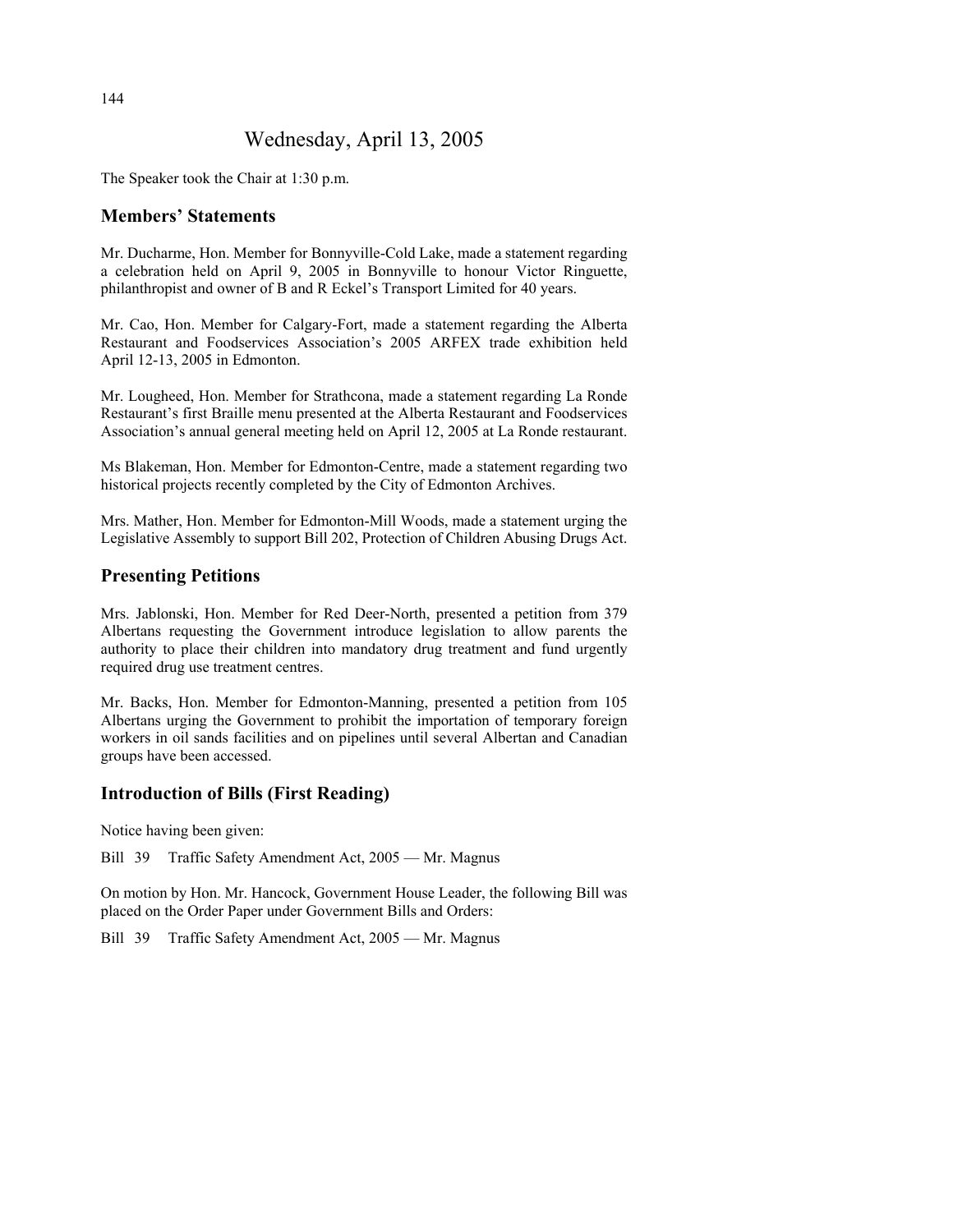### **Tabling Returns and Reports**

Hon. Mr. Hancock, Government House Leader:

Committee of Supply Calendar for the First Session of the 26th Legislature, Spring 2005

Sessional Paper 315/2005

Mr. Martin, Hon. Member for Edmonton-Beverly-Clareview:

Excerpt from a report dated 2004 entitled "Ontario Education, Excellence for All" outlining school closure guidelines

Sessional Paper 316/2005

Mr. Chase, Hon. Member for Calgary-Varsity:

2 letters, the first dated March 4, 2005, and the second dated March 13, 2005, both from Hughena Grainger of Gibbons to Hon. Mr. Cardinal, Minister of Human Resources and Employment, expressing concern regarding the condition of several parts of Highway 28

Sessional Paper 317/2005

Mr. MacDonald, Hon. Member for Edmonton-Gold Bar:

Report dated April 11, 2005, entitled "Response to Edmonton Public School Board Conduct Report, Edmonton Public School Board Recommendations Report" prepared by the Strathearn Elementary and Junior High School Parent Advisory Association and the Strathearn Community League

Sessional Paper 318/2005

#### **Temporary Recess**

The Speaker recessed the Assembly at 2:54 p.m. until 3:00 p.m.

WEDNESDAY, APRIL 13, 2005 — 3:00 P.M.

The Speaker resumed the Chair.

## **ORDERS OF THE DAY**

## **Budget Address**

Hon. Mrs. McClellan, Minister of Finance, delivered certain Messages from His Honour the Honourable the Lieutenant Governor.

The Speaker read the Messages to the Assembly (Members standing).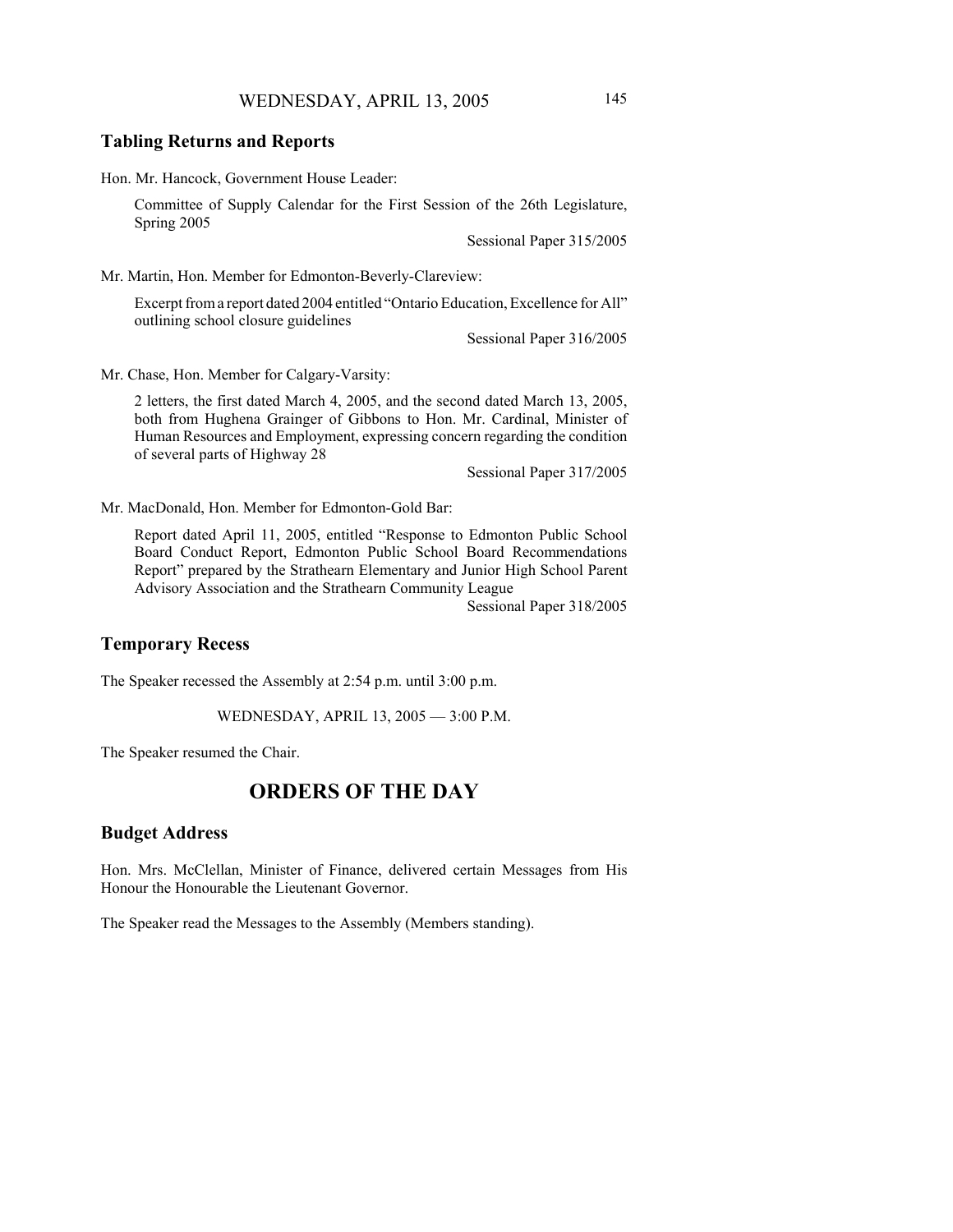## 146 WEDNESDAY, APRIL 13, 2005

## **Government Motions**

**18.** Moved by Hon. Mrs. McClellan:

Be it resolved that the Messages from His Honour, the Honourable the Lieutenant Governor, the 2005-06 Offices of the Legislative Assembly Estimates, the 2005-06 Government and Lottery Fund Estimates, fiscal and business plans, and all matters connected therewith, be referred to Committee of Supply.

The question being put, the motion was agreed to.

Prior to moving Government Motion 19, Hon. Mrs. McClellan, Minister of Finance, tabled the following budget-related documents:

Pursuant to the Government Accountability Act, cG-7, s3, s4:

| 2005-06 Offices of the Legislative Assembly Estimates                 |                          |  |
|-----------------------------------------------------------------------|--------------------------|--|
|                                                                       | Sessional Paper 319/2005 |  |
| 2005-06 Government and Lottery Fund Estimates                         |                          |  |
|                                                                       | Sessional Paper 320/2005 |  |
| Budget 2005 Fiscal Plan                                               |                          |  |
|                                                                       | Sessional Paper 321/2005 |  |
| Pursuant to the Government Accountability Act, cG-7, s3, s7, s9, s13: |                          |  |

Budget 2005 Business Plans

Sessional Paper 322/2005

**19.** Moved by Hon. Mrs. McClellan:

Be it resolved that the Assembly approve in general the business plans and fiscal policies of the Government.

Dr. Taft moved adjournment of the debate, which was agreed to.

## **Adjournment**

On motion by Hon. Mr. Hancock, Government House Leader, it was agreed at 3:42 p.m. that when the Assembly reconvened at 8:00 p.m. it would be in Committee of Supply and the Speaker left the Chair.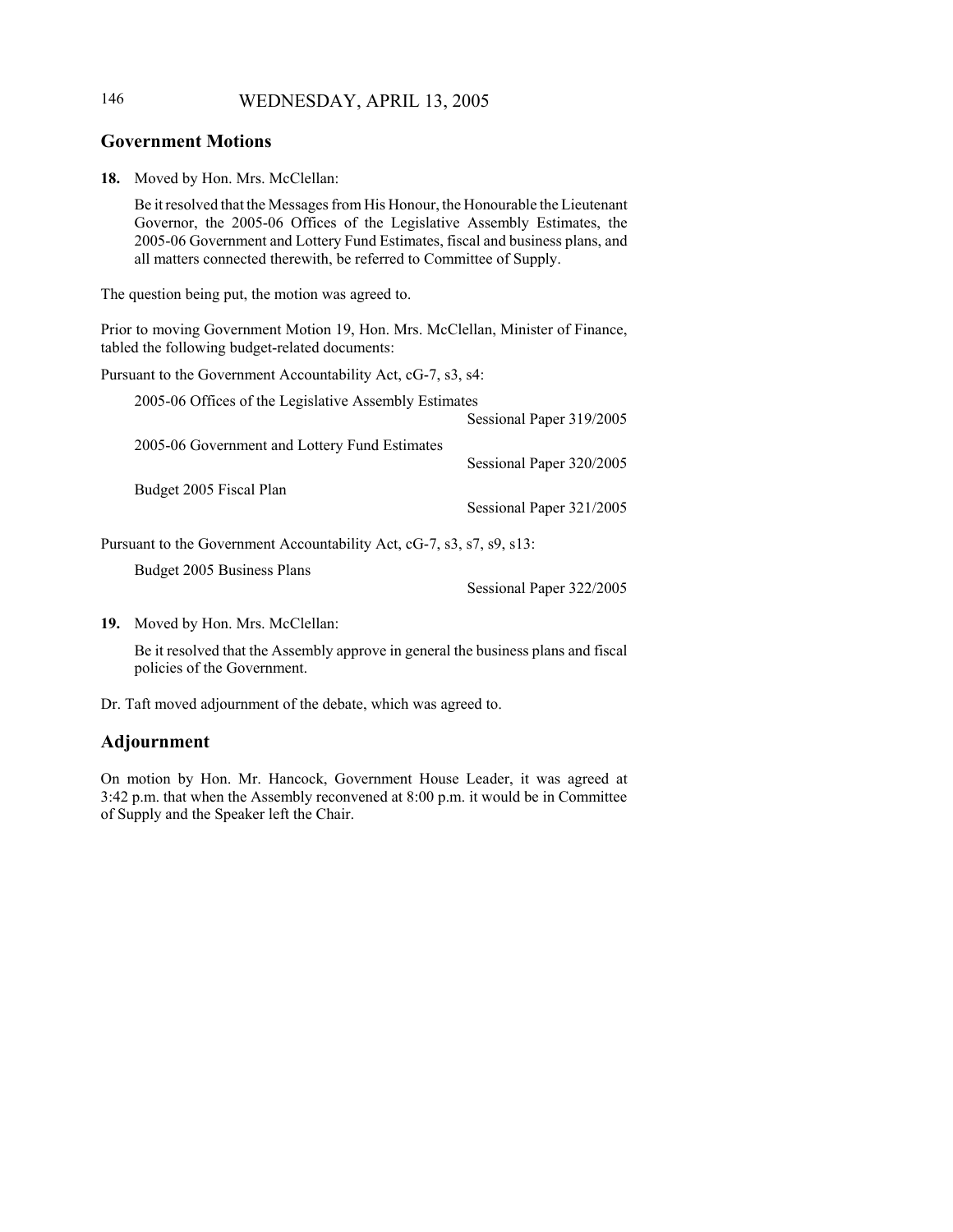#### WEDNESDAY, APRIL 13, 2005 — 8:00 P.M.

## **Committee of Supply** (Day 1 — Main Estimates)

(Assembly in Committee)

And after some time spent therein, the Deputy Speaker assumed the Chair and Rev. Abbott reported as follows:

Mr. Speaker:

The Committee of Supply has had under consideration certain resolutions, reports as follows, and requests leave to sit again:

Resolved that a sum not exceeding the following be granted to Her Majesty for the fiscal year ending March 31, 2006, for the Departments and purposes indicated:

#### **Legislative Assembly**

| <b>Support to the Legislative Assembly</b>                |               |
|-----------------------------------------------------------|---------------|
| Expense                                                   | \$42,740,000  |
| <b>Office of the Auditor General</b>                      |               |
| Expense and Equipment / Inventory Purchases               | \$18,304,000  |
| <b>Office of the Ombudsman</b>                            |               |
| Expense and Equipment / Inventory Purchases               | \$2,237,000   |
| <b>Office of the Chief Electoral Officer</b>              |               |
| Expense                                                   | \$2,497,000   |
| <b>Office of the Ethics Commissioner</b>                  |               |
| Expense                                                   | \$419,000     |
| <b>Office of the Information and Privacy Commissioner</b> |               |
| Expense                                                   | \$4,336,000   |
| <b>Restructuring and Government Efficiency</b>            |               |
| Expense and Equipment / Inventory Purchases               | \$258,071,000 |
|                                                           |               |

The question being put, the report and the request for leave to sit again were agreed to.

#### **Adjournment**

On motion by Hon. Mr. Hancock, Government House Leader, the Assembly adjourned at 10:07 p.m. until Thursday, April 14, 2005, at 1:30 p.m.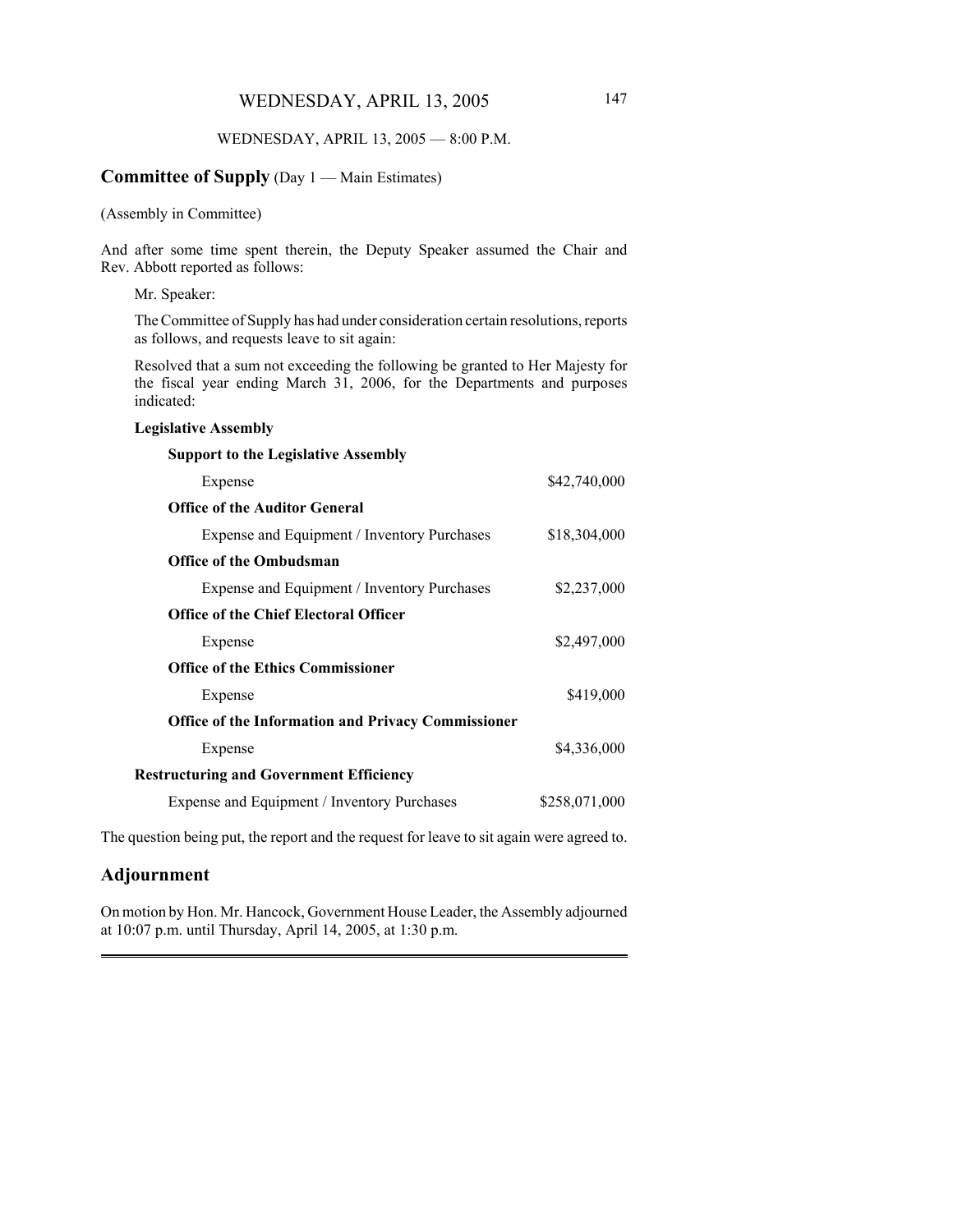## Thursday, April 14, 2005

The Speaker took the Chair at 1:30 p.m.

## **Members' Statements**

Mrs. Tarchuk, Hon. Member for Banff-Cochrane, made a statement recognizing Canmore residents Sara Renner, cross-country skier, and Thomas Grandi, giant slalom skier, for winning several gold and bronze medals in Canadian and world championships, and for their community involvement.

Mr. Backs, Hon. Member for Edmonton-Manning, made a statement regarding the membership and level of activity of the Assembly's all-party Select Standing Committees.

Mr. Rogers, Hon. Member for Leduc-Beaumont-Devon, made a statement regarding Project Discovery, an expansion of the Canadian Petroleum Interpretive Centre at the Leduc #1 Historical Site.

Dr. Pannu, Hon. Member for Edmonton-Strathcona, made a statement regarding the work of the Old Strathcona Foundation and Liz Iggulden, who is retiring from the Old Strathcona Foundation after 20 years of service.

Mr. Danyluk, Hon. Member for Lac La Biche-St. Paul, made a statement regarding National Wildlife Week, April 10-16, 2005.

Mr. Chase, Hon. Member for Calgary-Varsity, made a statement regarding the Alberta Centennial Multicultural Gala Night held in Calgary on March 28, 2005 and the Annual Spring Festival held in East Coulee on April 9, 2005.

## **Speaker's Comment**

The Speaker commented that on this day in 1898 a sailor by the name of Charles Walker, a mate of the sailing ship, Orca, arrived at what was then known as the Saddle Lake Indian Reserve, located near St. Paul, after walking 2,500 miles to report the loss of his ship on the west coast of British Columbia.

## **Presenting Petitions**

Mr. Backs, Hon. Member for Edmonton-Manning, presented a petition from 102 Albertans urging the Government to prohibit the importation of temporary foreign workers in oil sands facilities and on pipelines until several Albertan and Canadian groups have been accessed.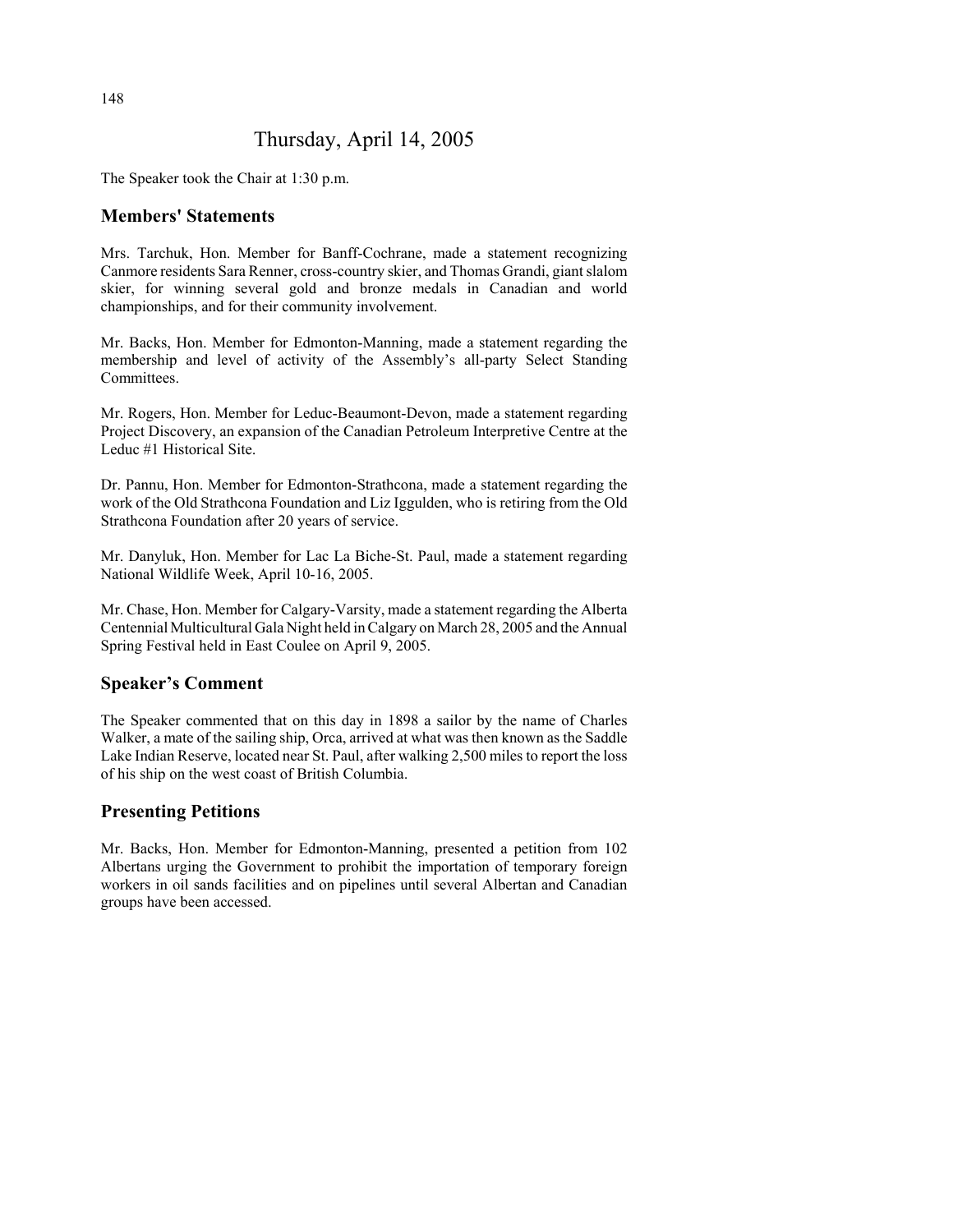## **Notices of Motions**

Pursuant to Standing Order 34(2)(a), Hon. Mr. Zwozdesky, Deputy Government House Leader, gave oral notice of the following Written Questions and Motions for Returns to be dealt with Monday, April 18, 2005:

| Written Ouestions: | WQ12, WQ13, WQ14, WQ15, WQ16, WQ17, WQ18,<br>WQ19, WQ20, WQ21, WQ22, WQ23.                            |
|--------------------|-------------------------------------------------------------------------------------------------------|
|                    | Motions for Returns: MR14, MR15, MR16, MR17, MR18, MR19, MR20,<br>MR21, MR22, MR23, MR24, MR25, MR26. |

### **Introduction of Bills (First Reading)**

Upon recommendation of His Honour the Honourable the Lieutenant Governor, and notice having been given:

Bill 37 Financial Statutes Amendment Act, 2005 (\$) — Hon. Mr. Zwozdesky on behalf of Hon. Mrs. McClellan

## **Tabling Returns and Reports**

Hon. Mr. Melchin, Minister of Energy:

Report dated April 5, 2005, entitled "Paying the full cost of power, an indicative comparative analysis of residential electricity rates across Canadian provinces" prepared for the Independent Power Producers Society of Alberta (IPPSA) by London Economics International

Sessional Paper 323/2005

Hon. Mr. Coutts, Minister of Sustainable Resource Development:

Surface Rights Board and Land Compensation Board, Annual Report 2004 Sessional Paper 324/2005

Mr. MacDonald, Hon. Member for Edmonton-Gold Bar:

Letter dated April 8, 2005, from Mr. MacDonald, Hon. Member for Edmonton-Gold Bar, to Hon. Mr. Zwozdesky, Minister of Education, regarding the Department of Education's and the Edmonton Public School Board's use of an outdated Closure of Schools Regulation

Sessional Paper 325/2005

Report to the Edmonton Public School Board of Trustees dated April 11, 2005, entitled "Parent and Community Based Solution to Maintain the Long Term Viability of Strathearn School" prepared by Deanna Dixon, President, Strathearn Community School Parent Advisory Association

Sessional Paper 326/2005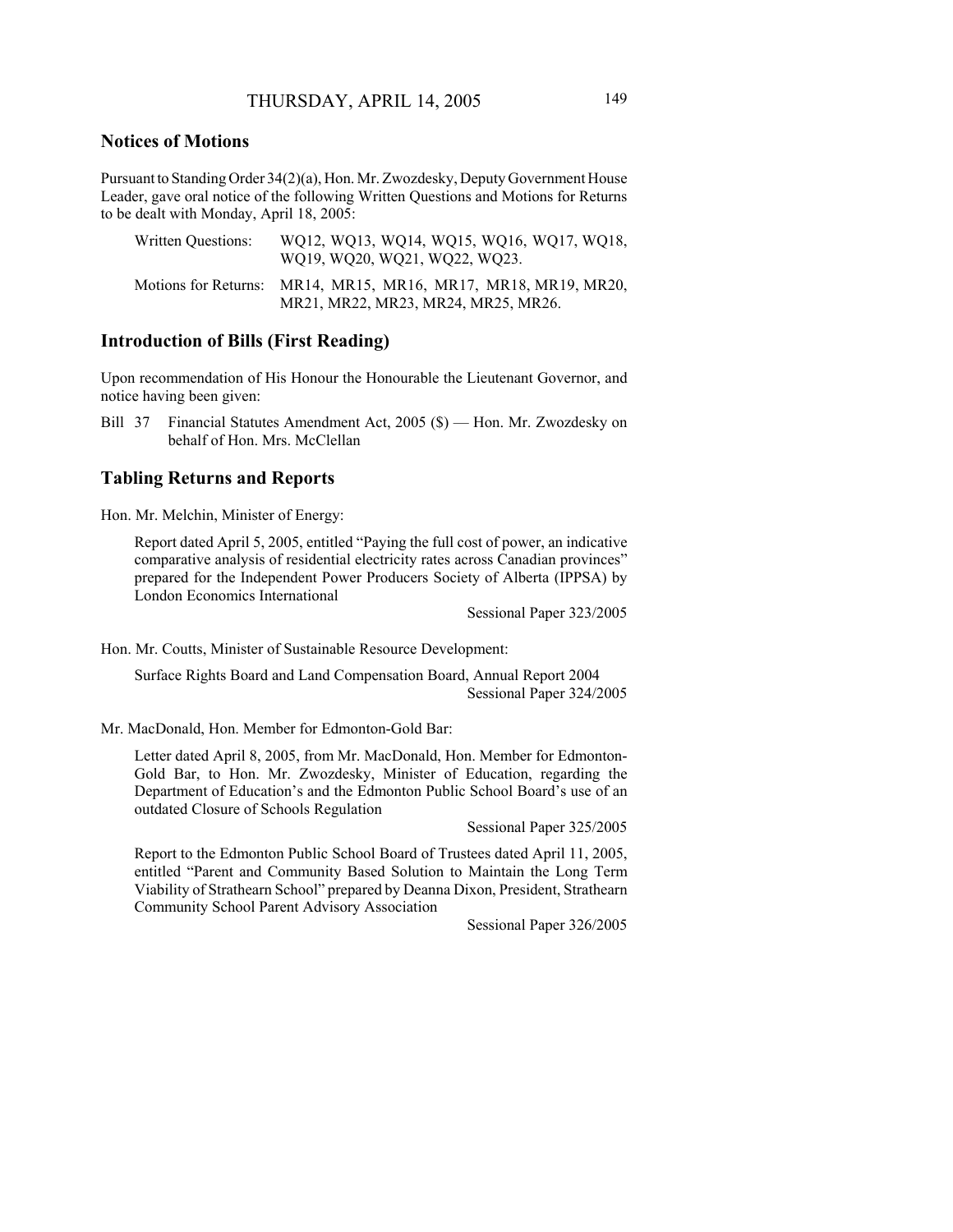## 150 THURSDAY, APRIL 14, 2005

Mr. Chase, Hon. Member for Calgary-Varsity:

4 recent letters and 3 recent e-mail messages from Ron Watt, President, Southern Alberta Bowhunters Association, Pete Mountain, President, Alberta Chapter, Foundation for North American Sheep (unsigned), Kevin Williams, World Class Alberta Trophy Outfitters Ltd., Brian Rufiange, President, Spruce Grove Fish and Game (unsigned), Dr. Tony Garrow, Chairman, Alberta Chapter, Rocky Mountain Elk Foundation, and Tom Foss, Regulations Chairman, Alberta Bowhunters Association (unsigned), to Mr. Chase, Hon. Member for Calgary-Varsity, Hon. Mr. Klein, Premier, and Hon. Mr. Coutts, Minister of Sustainable Resource Development, expressing concern regarding, and opposition to, the Métis Interim Harvesting Agreement recently granted by the Government

Sessional Paper 327/2005

Mr. Martin, Hon. Member for Edmonton-Beverly-Clareview:

Article, undated, entitled "Still No Vision" commenting on the 2005 Provincial Budget, prepared by Ricardo Acuna and Diana Gibson of the Parkland Institute Sessional Paper 328/2005

## **Tablings to the Clerk**

Clerk of the Assembly on behalf of Hon. Mrs. Forsyth, Minister of Children's Services, pursuant to the Social Care Facilities Review Committee Act, cS-11, s16(2):

Social Care Facilities Review Committee, Annual Report 2003/2004 Sessional Paper 329/2005

## **Projected Government Business**

Pursuant to Standing Order 7(5), Ms Blakeman, Official Opposition House Leader, asked a question pertaining to the order of Government Business to be brought before the Assembly for the following week.

Hon. Mr. Zwozdesky, Deputy Government House Leader, gave notice of projected Government Business for the week of April 18 to 21, 2005:

Monday, April 18 9:00 p.m. - **Government Bills and Orders**

**Committee of Supply**

Main Estimates (Day 2 of 24)

Aboriginal Affairs and Northern Development

**Second Reading**

Bill 35, 37, 39

And as per the Order Paper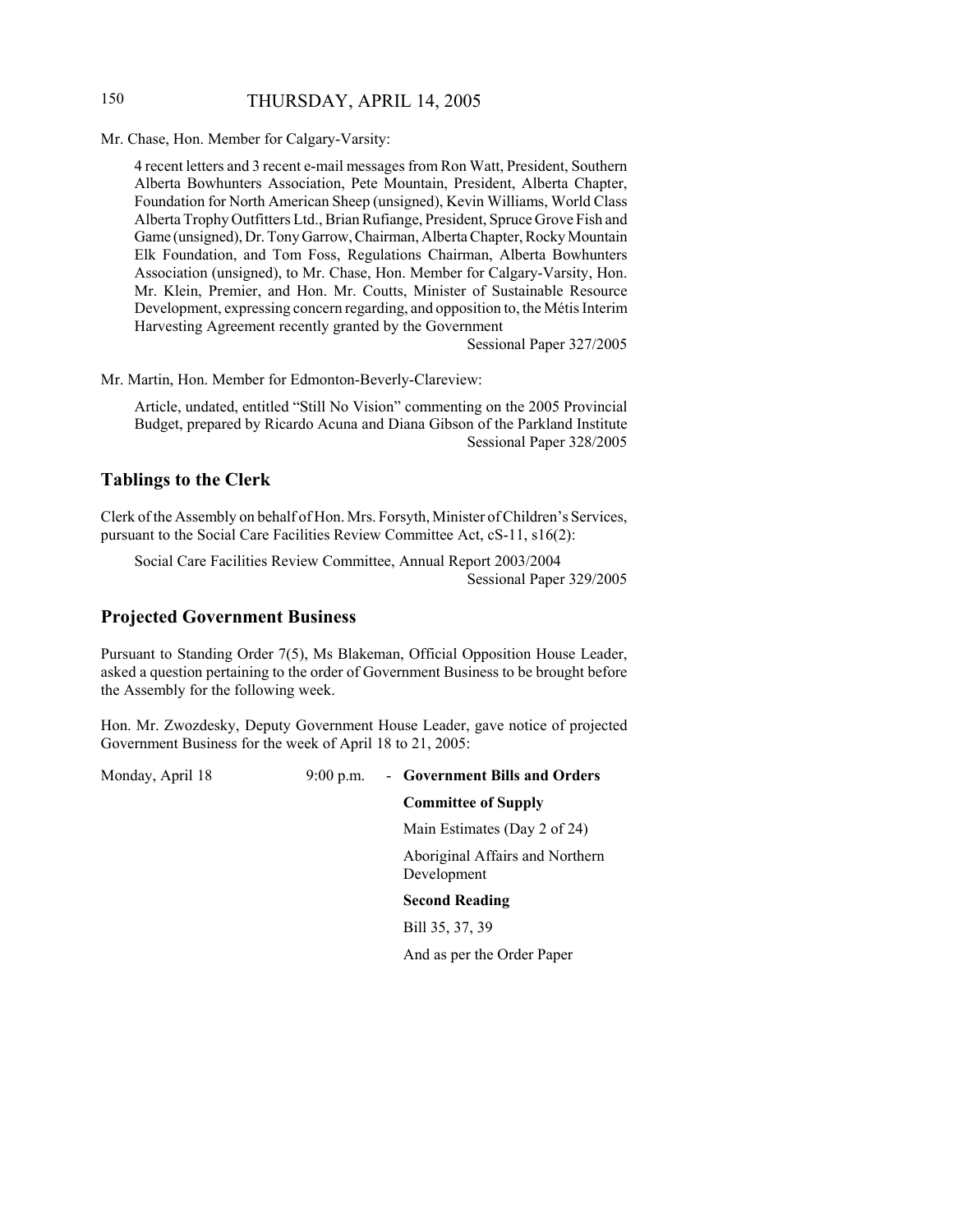THURSDAY, APRIL 14, 2005 151

| Tuesday, April 19   | Aft.                             | - Government Bills and Orders              |
|---------------------|----------------------------------|--------------------------------------------|
|                     |                                  | <b>Committee of Supply</b>                 |
|                     |                                  | Main Estimates (Day 3 of 24)               |
|                     |                                  | <b>Advanced Education</b>                  |
|                     |                                  | And as per the Order Paper                 |
|                     | Eve.<br>$\blacksquare$           | <b>Government Bills and Orders</b>         |
|                     |                                  | <b>Committee of Supply</b>                 |
|                     |                                  | Main Estimates (Day 4 of 24)               |
|                     |                                  | Seniors and Community Supports             |
|                     |                                  | <b>Committee of the Whole</b>              |
|                     |                                  | <b>Bill 37</b>                             |
|                     |                                  | <b>Second Reading</b>                      |
|                     |                                  | Bill 29, 35                                |
|                     |                                  | And as per the Order Paper                 |
| Wednesday, April 20 | Aft.<br>$\blacksquare$           | <b>Government Bills and Orders</b>         |
|                     |                                  | <b>Committee of Supply</b>                 |
|                     |                                  | Main Estimates (Day 5 of 24)               |
|                     |                                  | Energy                                     |
|                     |                                  | And as per the Order Paper                 |
|                     | Eve.<br>$\overline{\phantom{a}}$ | <b>Government Bills and Orders</b>         |
|                     |                                  | <b>Committee of Supply</b>                 |
|                     |                                  | Main Estimates (Day 6 of 24)               |
|                     |                                  | <b>Sustainable Resource</b><br>Development |
|                     |                                  | <b>Third Reading</b>                       |
|                     |                                  | <b>Bill 37</b>                             |
|                     |                                  | <b>Committee of the Whole</b>              |
|                     |                                  | Bill 1                                     |
|                     |                                  | And as per the Order Paper                 |
|                     |                                  |                                            |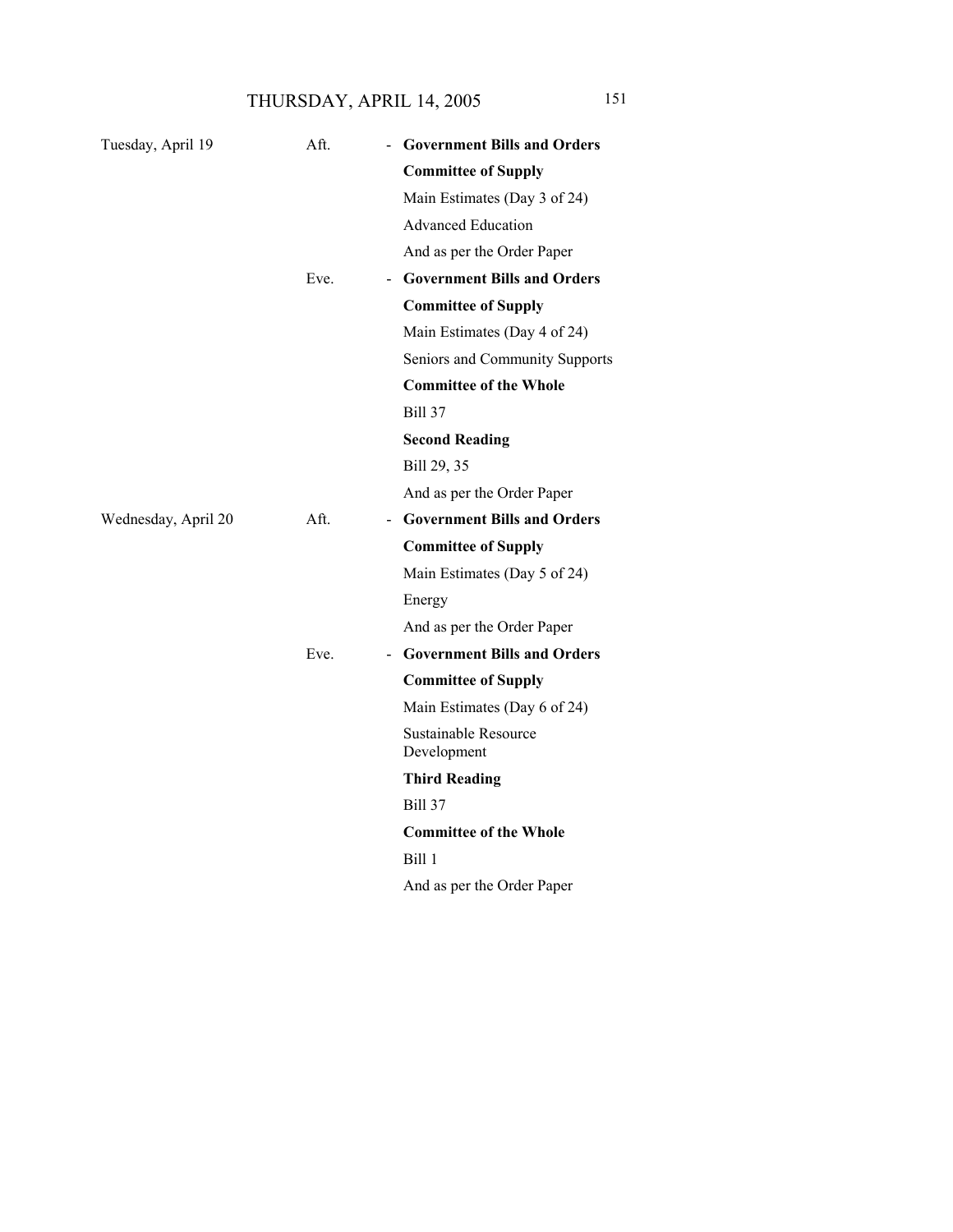# Thursday, April 21 Aft. - Government Bills and Orders **Committee of Supply**

Main Estimates (Day 7 of 24)

Finance

#### **Third Reading**

Bill 37

And as per the Order Paper

## **ORDERS OF THE DAY**

## **Government Motions**

**19.** Moved by Hon. Mrs. McClellan:

Be it resolved that the Assembly approve in general the business plans and fiscal policies of the Government.

A debate followed.

Hon. Mr. Zwozdesky moved adjournment of the debate, which was agreed to.

#### **Unanimous Consent - Revert to Tabling Returns and Reports**

Hon. Mr. Zwozdesky, Deputy Government House Leader, requested and received the unanimous consent of the Assembly to table the following on behalf of Hon. Mr. Klein, Premier:

Two quotes concerning post-secondary education by Carl Amrhein, Provost of the University of Alberta, and Harvey Weingarten, President of the University of Calgary

Sessional Paper 330/2005

Letter dated April 12, 2005, from Hon. Mr. Klein, Premier, to Hon. Lorne Calvert, Premier of Saskatchewan, issuing a friendly wager to Hon. Mr. Calvert regarding the upcoming Centennial Hockey Challenge

Sessional Paper 331/2005

## **Unanimous Consent - Order of Business**

Mrs. Jablonski, Hon. Member for Red Deer-North, requested and received the unanimous consent of the Assembly to waive Standing Order 8(3) to allow for consideration of Public Bills and Orders Other Than Government Bills and Orders.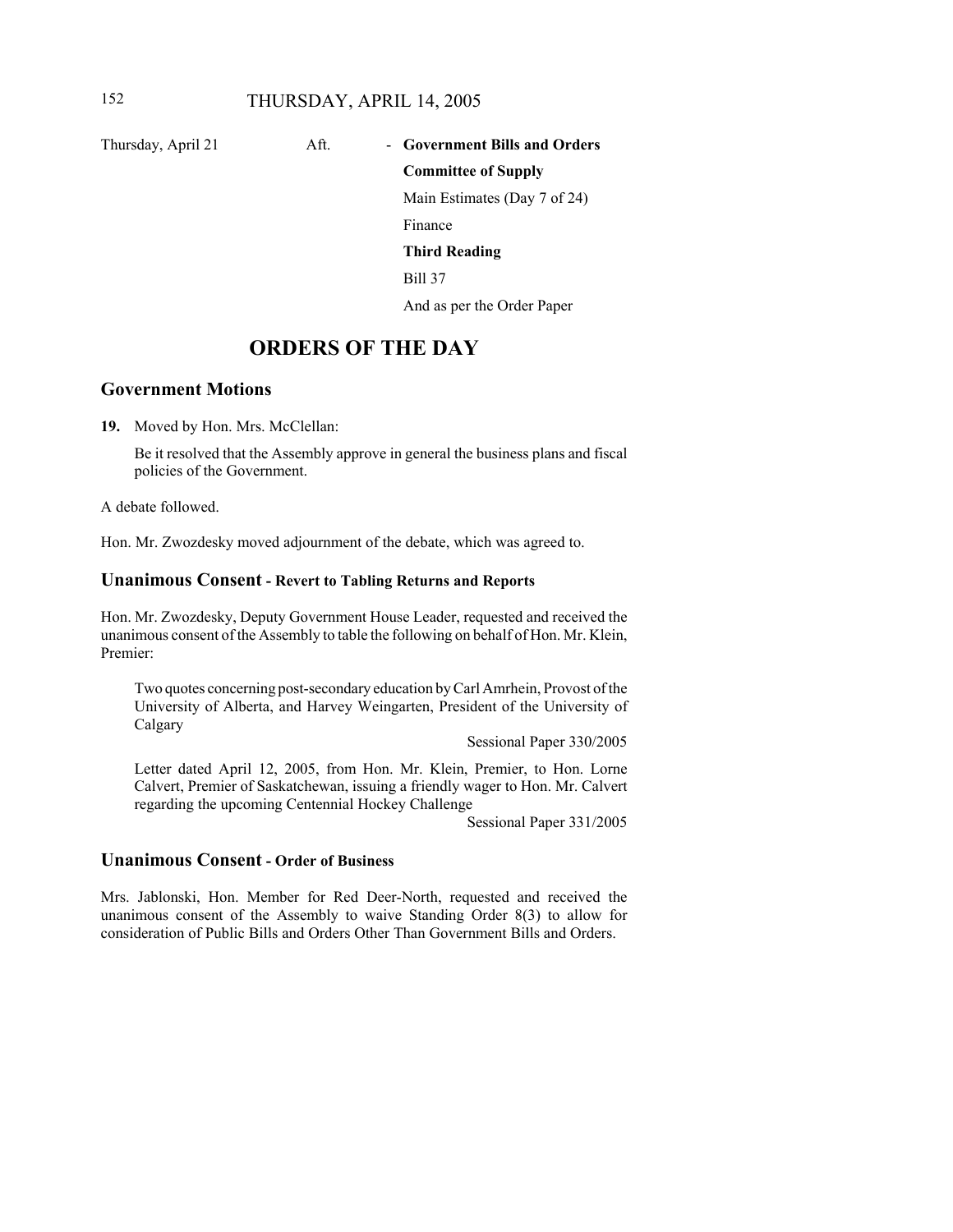## **Public Bills and Orders Other Than Government Bills and Orders**

#### **Committee of the Whole**

According to Order, the Assembly resolved itself into Committee of the Whole, and the Speaker left the Chair.

(Assembly in Committee)

And after some time spent therein, the Speaker resumed the Chair.

The following Bill was reported with some amendments:

Bill 202 Protection of Children Abusing Drugs Act — Mrs. Jablonski

Ms Haley, Acting Chair of Committees, tabled copies of the amendment considered by Committee of the Whole on this date for the official records of the Assembly.

Amendment to Bill 202 (Hon. Member for Red Deer-North) — Agreed to Sessional Paper 332/2005

## **Unanimous Consent - Order of Business**

Mrs. Jablonski, Hon. Member for Red Deer-North, requested and received the unanimous consent of the Assembly to waive Standing Order 8(3) to allow for consideration of Public Bills and Orders Other Than Government Bills and Orders and Standing Order 8(5)(d) to allow for Third Reading consideration of Bill 202, Protection of Children Abusing Drugs Act.

## **Public Bills and Orders Other Than Government Bills and Orders**

#### **Third Reading**

The following Bill was read a Third time and passed unanimously:

Bill 202 Protection of Children Abusing Drugs Act

## **Adjournment**

On motion by Hon. Mr. Zwozdesky, Deputy Government House Leader, that it be called 5:30 p.m., the Assembly adjourned at 5:22 p.m. until Monday, April 18, 2005, at 1:30 p.m.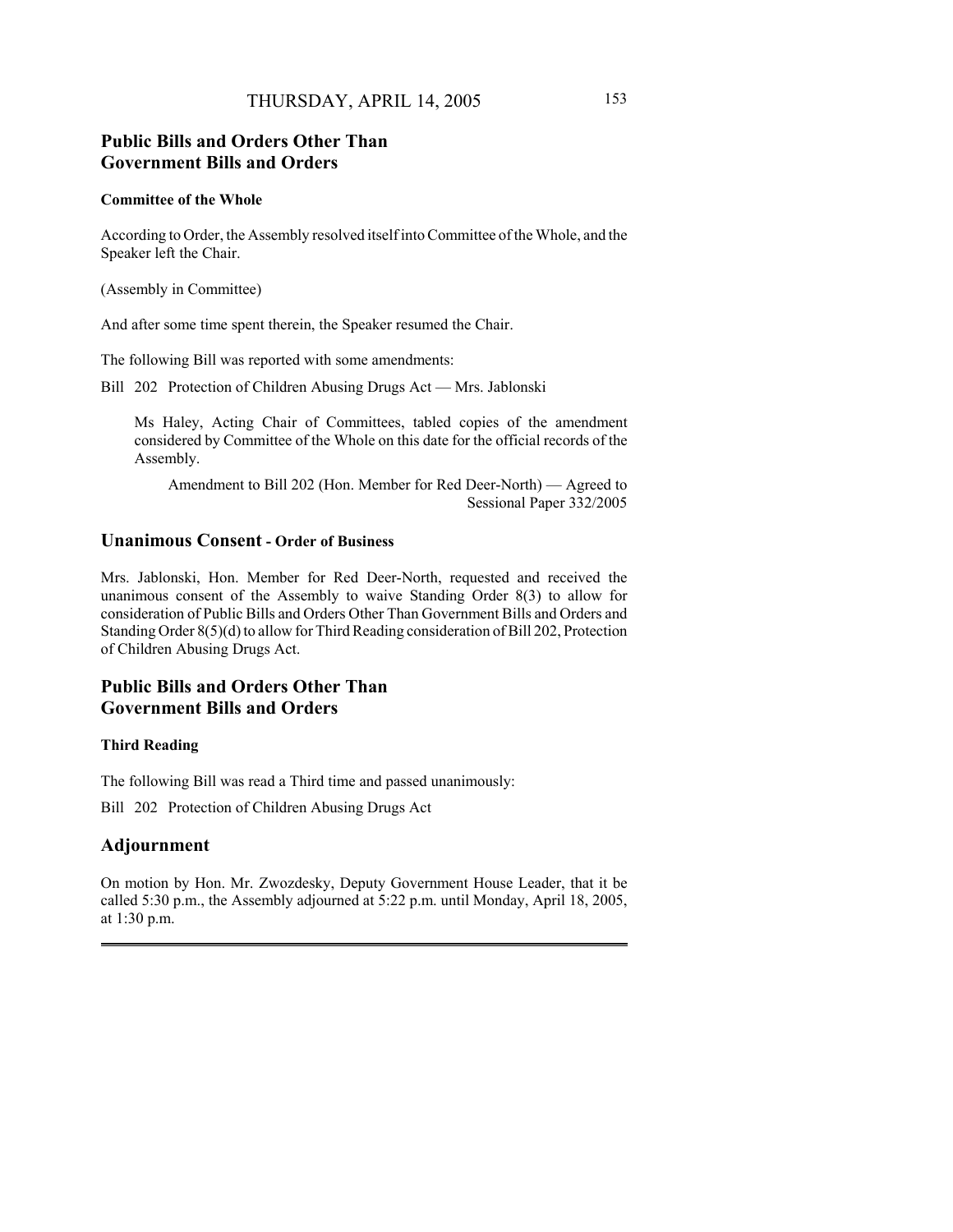## Monday, April 18, 2005

The Speaker took the Chair at 1:30 p.m.

## **Speaker's Comment**

The Speaker commented that on April 18, 1966, An Act Respecting the Establishment and Operation of Mount Royal Junior College received Royal Assent and noted that this institution has played a role in educating thousands of graduates, including our Lieutenant Governor, His Honour the Honourable Norman L. Kwong.

## **Members' Statements**

Mr. Rodney, Hon. Member for Calgary-Lougheed, made a statement regarding AADAC's (Alberta Alcohol and Drug Abuse Commission) youth drug treatment programs.

Mr. Danyluk, Hon. Member for Lac La Biche-St. Paul, made a statement regarding northern Alberta's contribution to the economy.

Mr. Snelgrove, Hon. Member for Vermilion-Lloydminster, made a statement regarding the Centennial Hockey Challenge held on April 14, 2005 in Lloydminster between Alberta and Saskatchewan junior A hockey players.

Mr. Mitzel, Hon. Member for Cypress-Medicine Hat, made a statement regarding National Organ Donor Awareness Week, April 17-24, 2005.

Mr. Miller, Hon. Member for Edmonton-Rutherford, made a statement regarding 17-year old Caroline Mouris of Edmonton who was recently awarded a four-year scholarship at Cooper Union for the Advancement of Science and Art in New York City.

Mr. Martin, Hon. Member for Edmonton-Beverly-Clareview, made a statement regarding proposed school closures in Edmonton and many rural communities.

## **Presenting Petitions**

Mr. Backs, Hon. Member for Edmonton-Manning, presented a petition from 105 Albertans urging the Government to prohibit the importation of temporary foreign workers in oil sands facilities and on pipelines until several Albertan and Canadian groups have been accessed.

Ms Pastoor, Hon. Member for Lethbridge-East, presented a petition from 102 Albertans urging the Government to prohibit the importation of temporary foreign workers in oil sands facilities and on pipelines until several Albertan and Canadian groups have been accessed.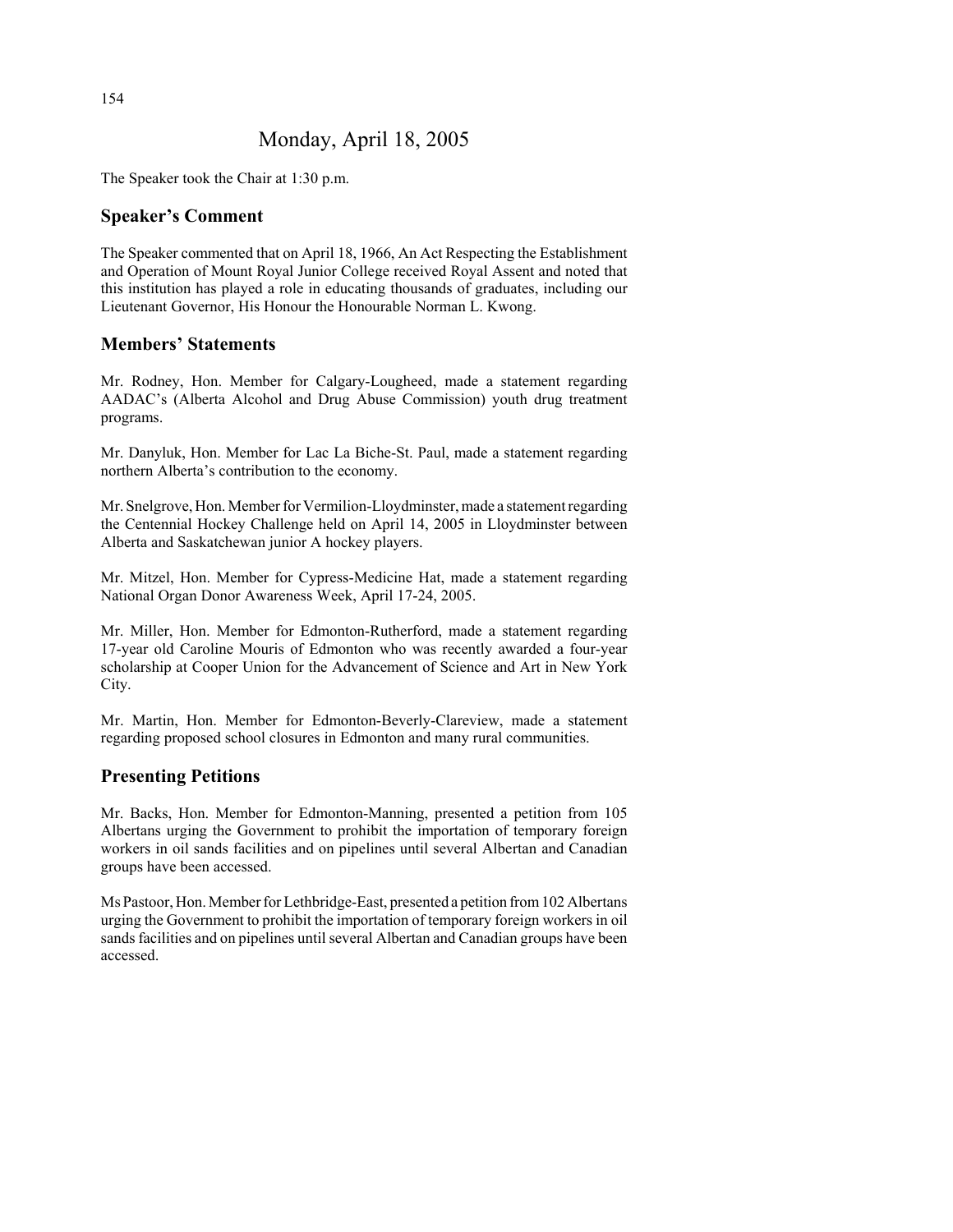Dr. Pannu, Hon. Member for Edmonton-Strathcona, presented a petition from 3,400 Albertans urging the Government to introduce legislation to enhance the quality of care for residents in long-term care and continuing care facilities.

### **Introduction of Bills (First Reading)**

Notice having been given:

Bill 29 Assured Income for the Severely Handicapped Amendment Act, 2005 — Hon. Mrs. Fritz

#### **Tabling Returns and Reports**

Dr. Pannu, Hon. Member for Edmonton-Strathcona:

Justice Canada website article entitled "The Top 15 on 15" providing an overview of Supreme Court of Canada cases related to section 15 of the Charter of Rights and Freedoms

Sessional Paper 333/2005

Mr. Elsalhy, Hon. Member for Edmonton-McClung:

Letter dated March 4, 2005, from Cheryl Applewhaite of Edmonton to Mr. Elsalhy, Hon. Member for Edmonton-McClung, expressing support for a total smoking ban in Alberta work places

Sessional Paper 334/2005

Mr. Chase, Hon. Member for Calgary-Varsity:

4 recent e-mail messages from Ian Kopp and Jolin Fisher, both of Wetaskiwin, Bryan Martin of Hinton, and Richard Duquette of Drayton Valley, and 3 recent letters from Aden Stewart of Calgary, Frederich Kegel of Edmonton, and Duane Radford, all unsigned, to Mr. Chase, Hon. Member for Calgary-Varsity, Hon. Mr. Klein, Premier, and Hon. Ms Calahasen, Minister of Aboriginal Affairs and Northern Development, expressing concern regarding, and opposition to, the Métis Interim Harvesting Agreement recently granted by the Government

Sessional Paper 335/2005

Ms Pastoor, Hon. Member for Lethbridge-East:

Letter dated February 19, 2005, from Gary McCormick of Lethbridge to Ms Pastoor, Hon. Member for Lethbridge-East, expressing concern regarding the use of foreign replacement workers in the Alberta labour force

Sessional Paper 336/2005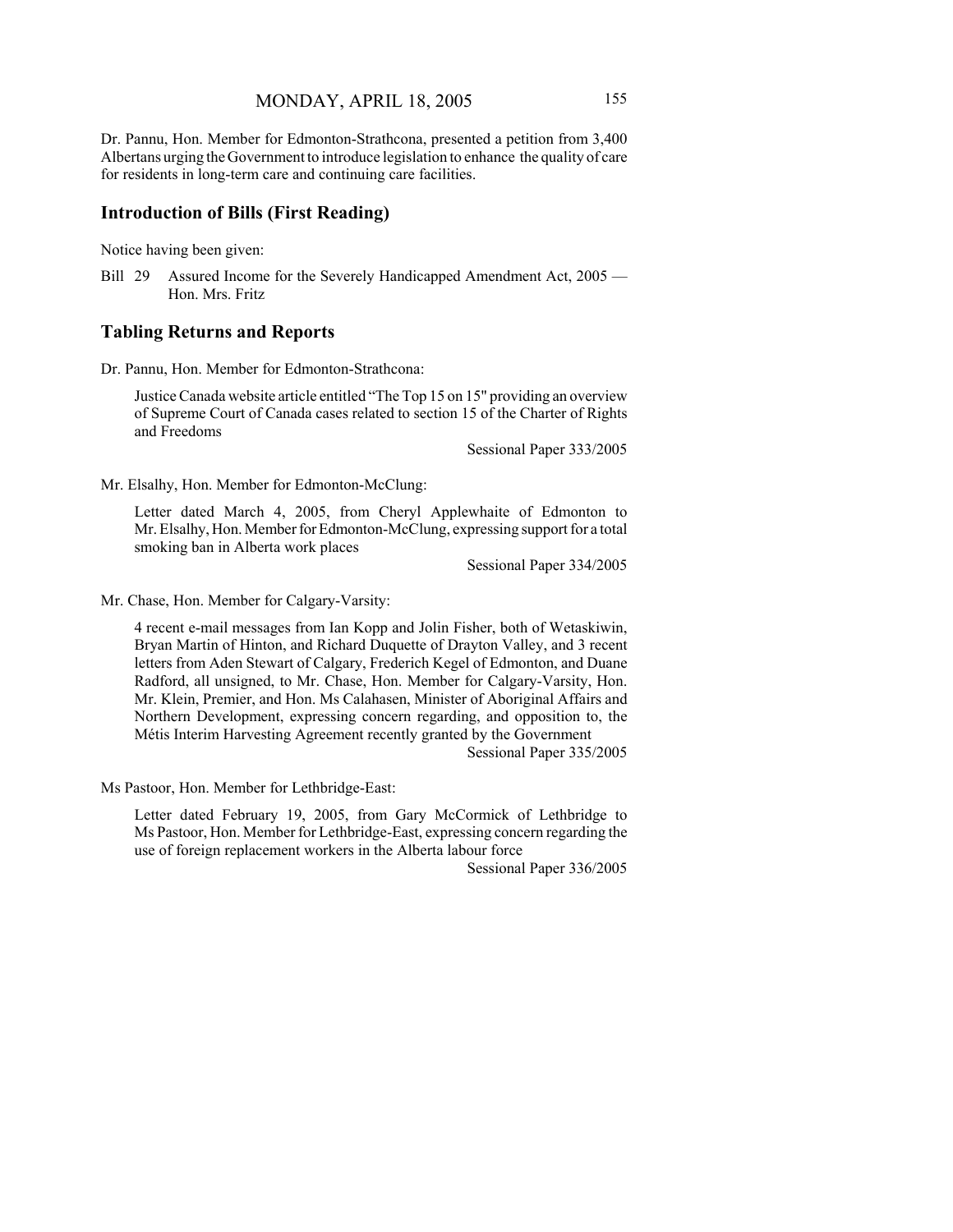## **ORDERS OF THE DAY**

### **Written Questions**

The following Written Questions were accepted:

**WQ17.** Moved by Ms Pastoor:

How much money has been spent by the Ministry of International and Intergovernmental Relations on hosting expenses in the fiscal years 1996-97 through 2003-04 inclusive, broken down by function and year?

**WQ19.** Moved by Mr. Elsalhy on behalf of Mr. Bonko:

What measures has the Government taken to ensure that reforestation timelines are being met by timber harvesting companies?

The following Written Questions were accepted as amended:

**WQ14.** Moved by Mr. Miller on behalf of Mr. Flaherty:

What is the total revenue received by Alberta school boards from school fees, broken down by school board and by fee type for the fiscal years 2000-01 through 2003-04 inclusive?

Hon. Mr. Zwozdesky, Minister of Education, moved the motion be amended to read:

What is the total revenue received by Alberta school boards from school fees, broken down by school board and by fee type for the *school* years 2000-01 through 2003-04 inclusive?

**WQ20.** Moved by Mr. Miller on behalf of Mr. Taylor:

What is the dollar amount of student loans provided to students attending public post-secondary educational institutions in Alberta under the Alberta Student Loan Program in each of the fiscal years 2000-01 to 2003-04 inclusive?

Hon. Mr. Hancock, Minister of Advanced Education, moved the motion be amended to read:

What is the dollar amount of student loans *issued* to students attending public post-secondary educational institutions in Alberta under the Alberta Student Loan Program in each of the fiscal years 2000-01 to 2003-04 inclusive?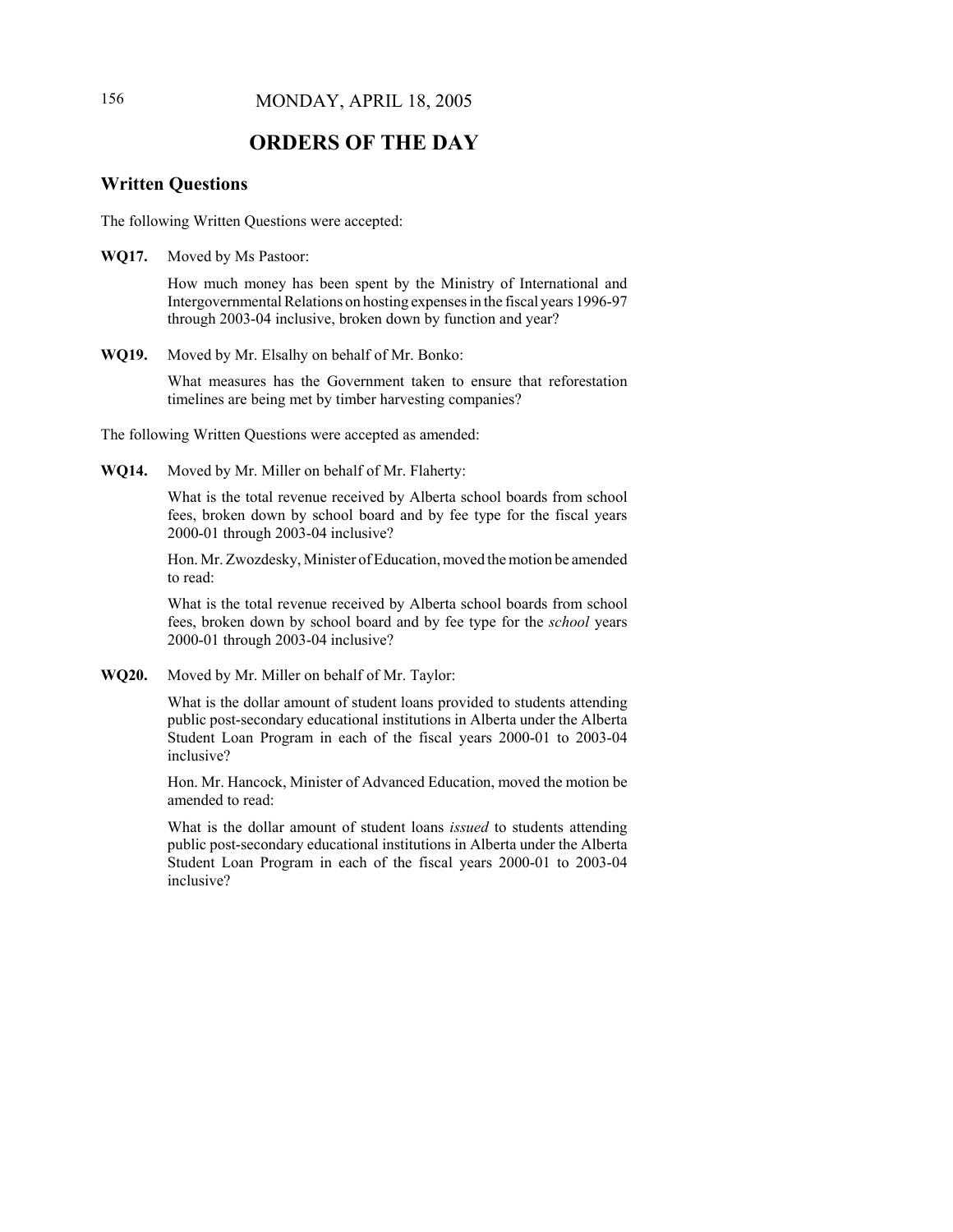**WQ21.** Moved by Mr. Miller on behalf of Mr. Taylor:

What is the dollar amount of student loans provided to students attending private for-profit educational or training institutions in Alberta under the Alberta Student Loan Program in each of the fiscal years 2000-01 to 2003-04 inclusive?

Hon. Mr. Hancock, Minister of Advanced Education, moved the motion be amended to read:

What is the dollar amount of student loans *issued* to students attending private *vocational schools* in Alberta under the Alberta Student Loan Program in each of the fiscal years 2000-01 to 2003-04 inclusive?

The following Written Questions were rejected:

**WQ12.** Moved by Mr. Elsalhy on behalf of Mr. Bonko:

How much money has the Ministry and Department of Economic Development spent on trade shows in the fiscal years 1992-93 through 2003-04 inclusive?

**WQ13.** Moved by Mr. Elsalhy on behalf of Mr. Bonko:

How much money has the Ministry and Department of Economic Development spent on trade missions in the fiscal years 1992-93 through 2003-04 inclusive, broken down by mission and year?

**WQ15.** Moved by Mr. Miller on behalf of Mr. Flaherty:

What is the total revenue received by Alberta school boards from school-based fundraising initiatives, broken down by school for the fiscal years 2000-01 through 2003-04 inclusive?

**WQ16.** Moved by Mr. MacDonald:

How much money in total did the Ministry and Department of Energy spend on communications contracts in the 2003-04 fiscal year, broken down by organization?

**WQ18.** Moved by Mr. Elsalhy:

What measures has the Ministry of Innovation and Science taken to improve the information technology security awareness of Government employees as recommended in the Auditor General's 2003-04 Annual Report?

**WQ22.** Moved by Mr. Miller:

What was the total amount paid to the Premier's former Chief of Staff, Mr. Peter Elzinga, in each of the 2002-03 and 2003-04 fiscal years, broken down according to salary, allowances, bonuses, and severance pay?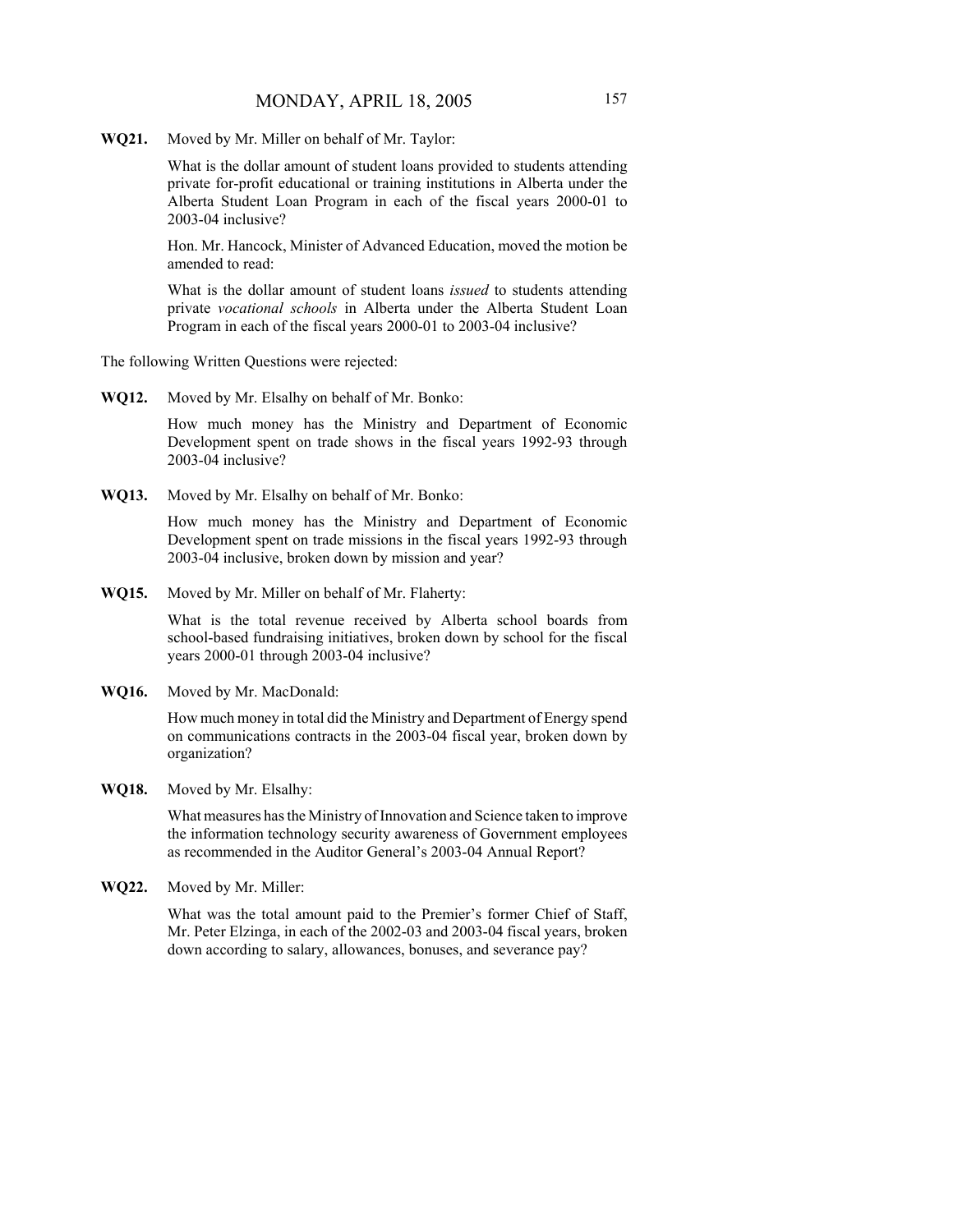## 158 MONDAY, APRIL 18, 2005

**WQ23.** Moved by Mr. Miller:

What is the total maximum amount scheduled to be paid to the Premier's current Chief of Staff, Mr. Rod Love, for each year of the current contract, broken down according to salary, allowances, bonuses, and severance pay?

The following Written Questions were ordered to stand:

WQ24, WQ25, WQ26, WQ27, WQ28, WQ29, WQ30, WQ31, WQ32.

### **Motions for Returns**

The following Motions for Returns were accepted:

**MR19.** Moved by Mr. MacDonald on behalf of Dr. Taft:

That an Order of the Assembly do issue for a Return showing: Copies of any documents from the Department of Municipal Affairs for the fiscal years 2003-2004 and 2002-2003 referring to the provincial takeover of ground ambulance services from municipalities on April 1, 2005.

**MR21.** Moved by Ms Pastoor:

That an Order of the Assembly do issue for a Return showing: A copy of all cost-benefit analyses for the newly-established Alberta Office in Washington, D.C.

**MR22.** Moved by Ms Pastoor:

That an Order of the Assembly do issue for a Return showing: A copy of the detailed budget breakdown for the Alberta Office in Washington, D.C. for the 2004-05 fiscal year.

The following Motions for Returns were accepted as amended:

**MR14.** Moved by Mr. MacDonald on behalf of Dr. Taft:

That an Order of the Assembly do issue for a Return showing: A breakdown of the Minister of Municipal Affairs' expenses including, but not limited to, airfare, food, accommodation, and conference fees from February 18, 2003 to November 22, 2004.

Hon. Mr. Zwozdesky, Deputy Government House Leader, on behalf of Hon. Mr. Renner, Minister of Municipal Affairs, moved the motion be amended to read:

That an Order of the Assembly do issue for a Return showing: A breakdown of the Minister of Municipal Affairs' expenses including, *travel, accommodation, meals, receptions and hosting, and incidental and miscellaneous expenses (including conference fees)* from February *1*, 2003 to November *30*, 2004.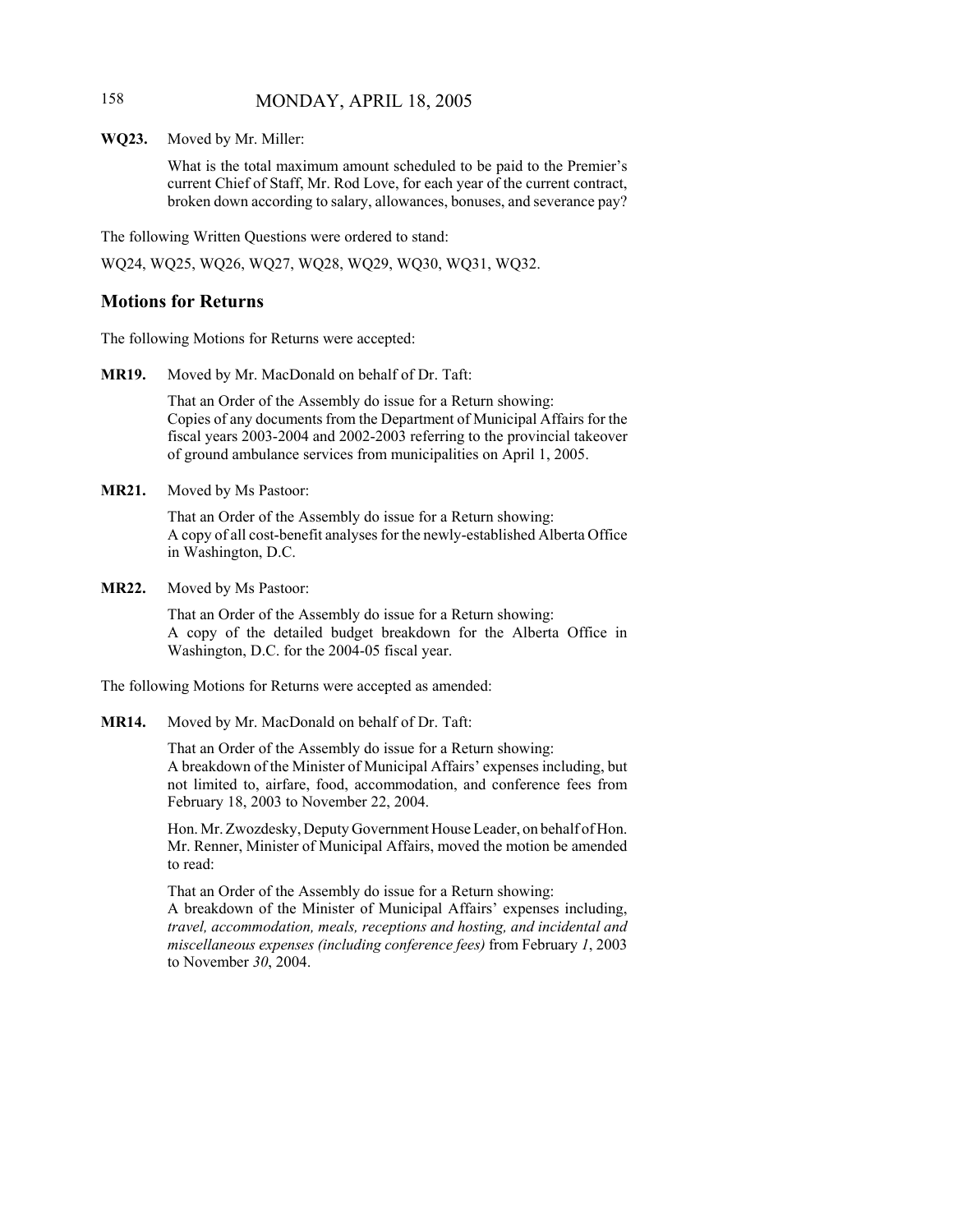**MR15.** Moved by Mr. MacDonald on behalf of Dr. Taft:

That an Order of the Assembly do issue for a Return showing: A copy of all monthly business credit card statements for the fiscal year 2003-04 issued to the Deputy Minister, all Assistant Deputy Ministers, Executive Directors, Directors, Branch Heads, Managers, and Unit Leaders for the Department of Municipal Affairs.

Hon. Mr. Zwozdesky, Deputy Government House Leader, on behalf of Hon. Mr. Renner, Minister of Municipal Affairs, moved the motion be amended to read:

That an Order of the Assembly do issue for a Return showing:

*A statement of all credit card expenses categorized by travel, accommodation, meals, receptions and hosting, and incidental and miscellaneous expenses,* for the fiscal year 2003-04 *incurred by* the Deputy Minister for the Department of Municipal Affairs.

**MR16.** Moved by Mr. MacDonald on behalf of Dr. Taft:

That an Order of the Assembly do issue for a Return showing: A copy of all monthly business credit card statements for the fiscal year 2003-2004 issued to the Minister of Municipal Affairs and the Minister's Executive Assistant.

Hon. Mr. Zwozdesky, Deputy Government House Leader, on behalf of Hon. Mr. Renner, Minister of Municipal Affairs, moved the motion be amended to read:

That an Order of the Assembly do issue for a Return showing:

*A statement of all credit card expenses categorized by travel, accommodation, meals, receptions and hosting, and incidental and miscellaneous expenses,* for the fiscal year 2003-2004 *incurred by* the Minister of Municipal Affairs and the Minister's Executive Assistant.

**MR17.** Moved by Mr. MacDonald on behalf of Mr. Flaherty:

That an Order of the Assembly do issue for a Return showing: A copy of all monthly business credit card statements for the fiscal year 2003-04 issued to the Deputy Minister, Assistant Deputy Minister, Directors, Branch Heads, Managers, and Unit Leaders for the Department of Learning.

Hon. Mr. Zwozdesky, Minister of Education, moved the motion be amended to read:

That an Order of the Assembly do issue for a Return showing:

*A statement of all credit card expenses categorized by travel, accommodation, meals, receptions and hosting, and incidental and miscellaneous expenses,* for the fiscal year 2003-04 *incurred by* the Deputy Minister for the Department of Learning.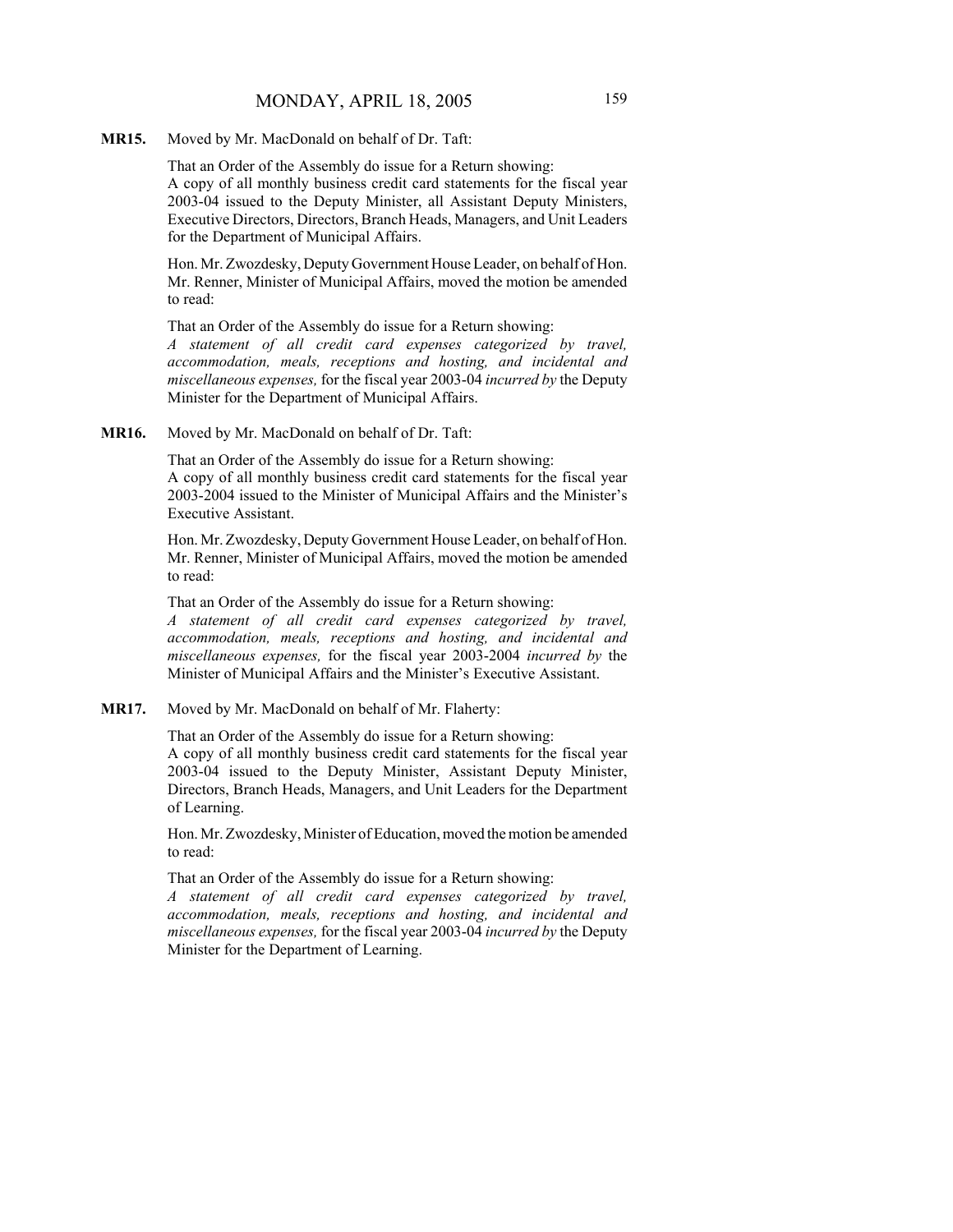## 160 MONDAY, APRIL 18, 2005

**MR18.** Moved by Mr. Elsalhy:

That an Order of the Assembly do issue for a Return showing: A copy of all monthly business credit card statements for the fiscal year 2003-04 issued to the Deputy Minister, Assistant Deputy Minister, Directors, Branch Heads, Managers, and Unit Leaders for the Department of Innovation and Science.

Hon. Mr. Zwozdesky, Deputy Government House Leader, on behalf of Hon. Mr. Doerksen, Minister of Innovation and Science, moved the motion be amended to read:

That an Order of the Assembly do issue for a Return showing: *A statement of all credit card expenses categorized by travel, accommodation, meals, receptions and hosting, and incidental and miscellaneous expenses,* for the fiscal year 2003-04 *incurred by* the Deputy Minister for the Department of Innovation and Science.

**MR20.** Moved by Mr. Elsalhy on behalf of Mr. Bonko:

That an Order of the Assembly do issue for a Return showing: Copies of all documents, including but not limited to, budget, business, and operational plans related to the establishment of an Alberta Office in Washington, D.C.

Hon. Mr. Stevens, Deputy Government House Leader, on behalf of Hon. Mr. Stelmach, Minister of International and Intergovernmental Relations, moved the motion be amended to read:

That an Order of the Assembly do issue for a Return showing: Copies of *the* budget, business, and operational plans related to the establishment of an Alberta Office in Washington, D.C.

**MR23.** Moved by Ms Pastoor:

That an Order of the Assembly do issue for a Return showing: Copies of all submissions to the Renewing AISH (Assured Income for the Severely Handicapped) Committee between August 1, 2004 and December 31, 2004.

Hon. Mrs. Fritz, Minister of Seniors and Community Supports, moved the motion be amended to read:

That an Order of the Assembly do issue for a Return showing:

*A summary* of all submissions to the *MLA committee reviewing the* AISH (Assured Income for the Severely Handicapped) *program* between *September 28, 2004* and *January 31, 2005*.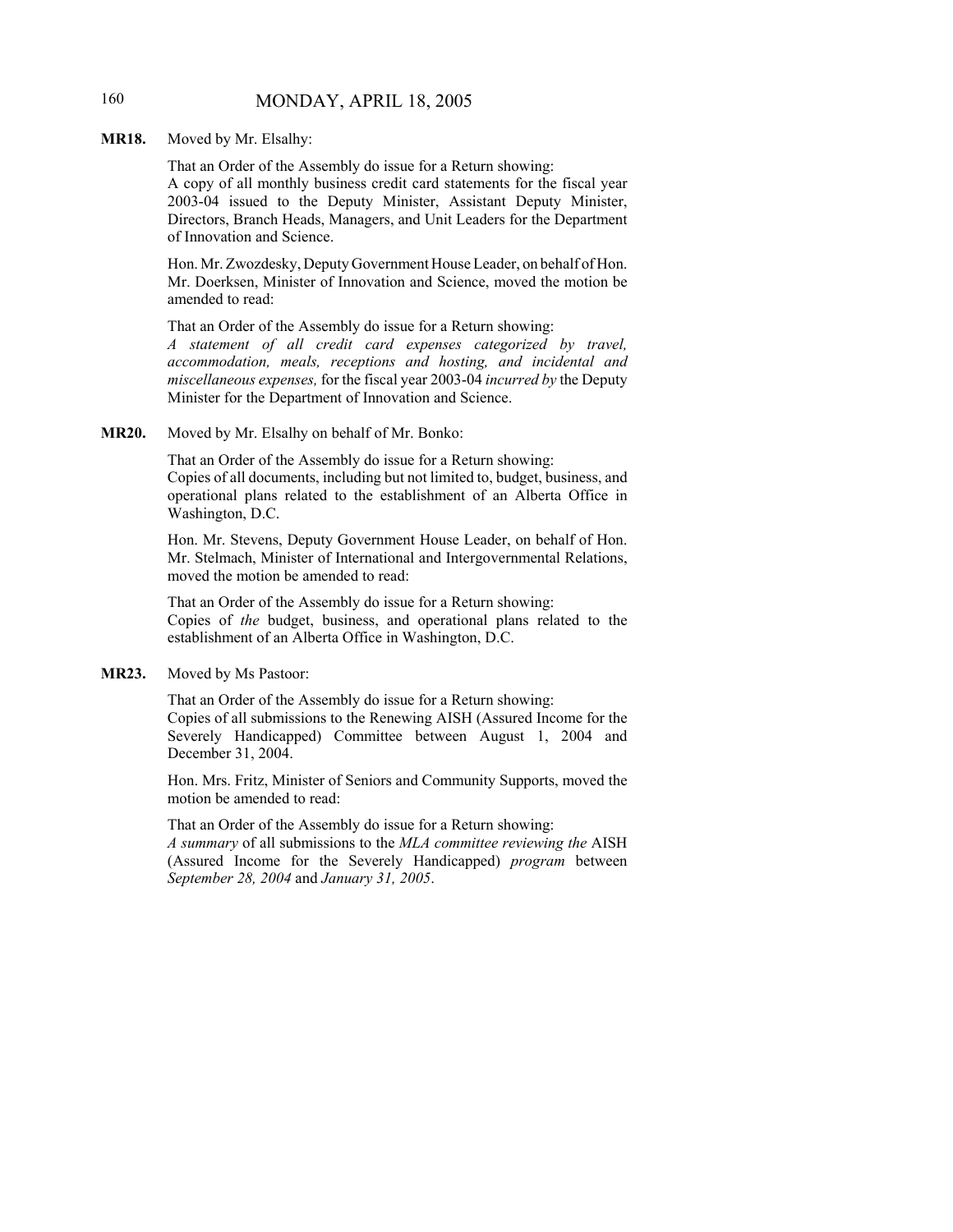Debate adjourned on the following Motion for Returns:

**MR24.** Moved by Mr. Backs:

That an Order of the Assembly do issue for a Return showing: Copies of any and all documents pertaining to the June 2004 Memorandum of Understanding between the Government and the Federal Government regarding foreign temporary workers.

A debate followed.

Debate adjourned, Mr. Backs speaking.

The following Motions for Returns were ordered to stand:

MR24 (debate adjourned), MR25, MR26, MR27, MR28, MR29, MR30, MR31, MR32, MR33, MR34, MR35, MR36, MR37, MR38, MR39, MR40, MR41, MR42, MR43.

## **Adjournment**

Pursuant to Standing Order 4(1), the Acting Speaker adjourned the Assembly at 5:30 p.m. until 8:00 p.m.

MONDAY, APRIL 18, 2005 — 8:00 P.M.

## **Motions Other Than Government Motions**

**505.** Moved by Mr. Herard:

Be it resolved that the Legislative Assembly urge the Government to consider the benefits of requiring five credits in Fine Arts as a condition for high school graduation in the province.

A debate followed.

The question being put, the motion was agreed to unanimously.

### **Committee of Supply** (Day 2 — Main Estimates)

According to Order, the Assembly resolved itself into Committee of Supply.

(Assembly in Committee)

And after some time spent therein, the Acting Speaker resumed the Chair and Dr. Brown reported as follows: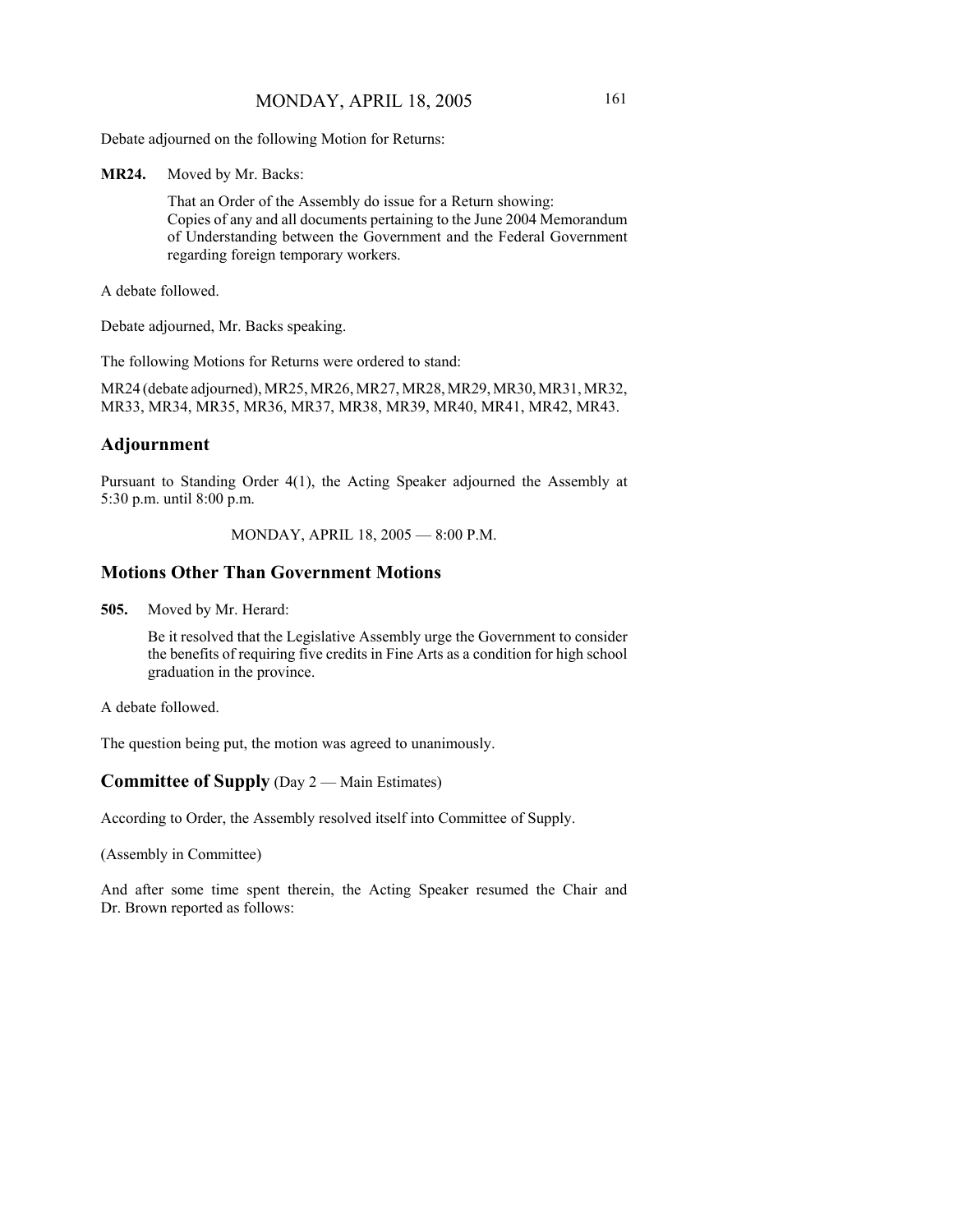## 162 TUESDAY, APRIL 19, 2005

Mr. Speaker:

The Committee of Supply has had under consideration certain resolutions, reports as follows, and requests leave to sit again:

Resolved that a sum not exceeding the following be granted to Her Majesty for the fiscal year ending March 31, 2006, for the Department and purposes indicated:

#### **Aboriginal Affairs and Northern Development**

| Expense and Equipment / Inventory Purchases |  | \$29,449,000 |
|---------------------------------------------|--|--------------|
|---------------------------------------------|--|--------------|

The question being put, the report and the request for leave to sit again were agreed to.

## **Government Bills and Orders**

#### **Second Reading**

On the motion that the following Bill be now read a Second time:

Bill 37 Financial Statutes Amendment Act, 2005 (\$) — Hon. Mr. Zwozdesky on behalf of Hon. Mrs. McClellan

Hon. Ms Evans moved adjournment of the debate, which was agreed to.

## **Adjournment**

On motion by Hon. Mr. Zwozdesky, Deputy Government House Leader, the Assembly adjourned at 10:50 p.m. until Tuesday, April 19, 2005, at 1:30 p.m.

Tuesday, April 19, 2005

The Speaker took the Chair at 1:30 p.m.

## **Speaker's Comment**

The Speaker commented that on April 19, 1916, An Act to Provide for Equal Suffrage received Royal Assent in Alberta. The Bill gave women "absolute equality with and the same rights and privileges" as men. For the first time in Alberta and for the first time in what was then known as the Commonwealth, women were allowed to vote in provincial elections and hold provincial office.

Since June 17, 1917, when the first two women, Roberta MacAdams and Louise McKinney, were elected as Members of the Legislative Assembly, 56 women have served as Members of the Legislative Assembly including the 13 currently sitting as **Members**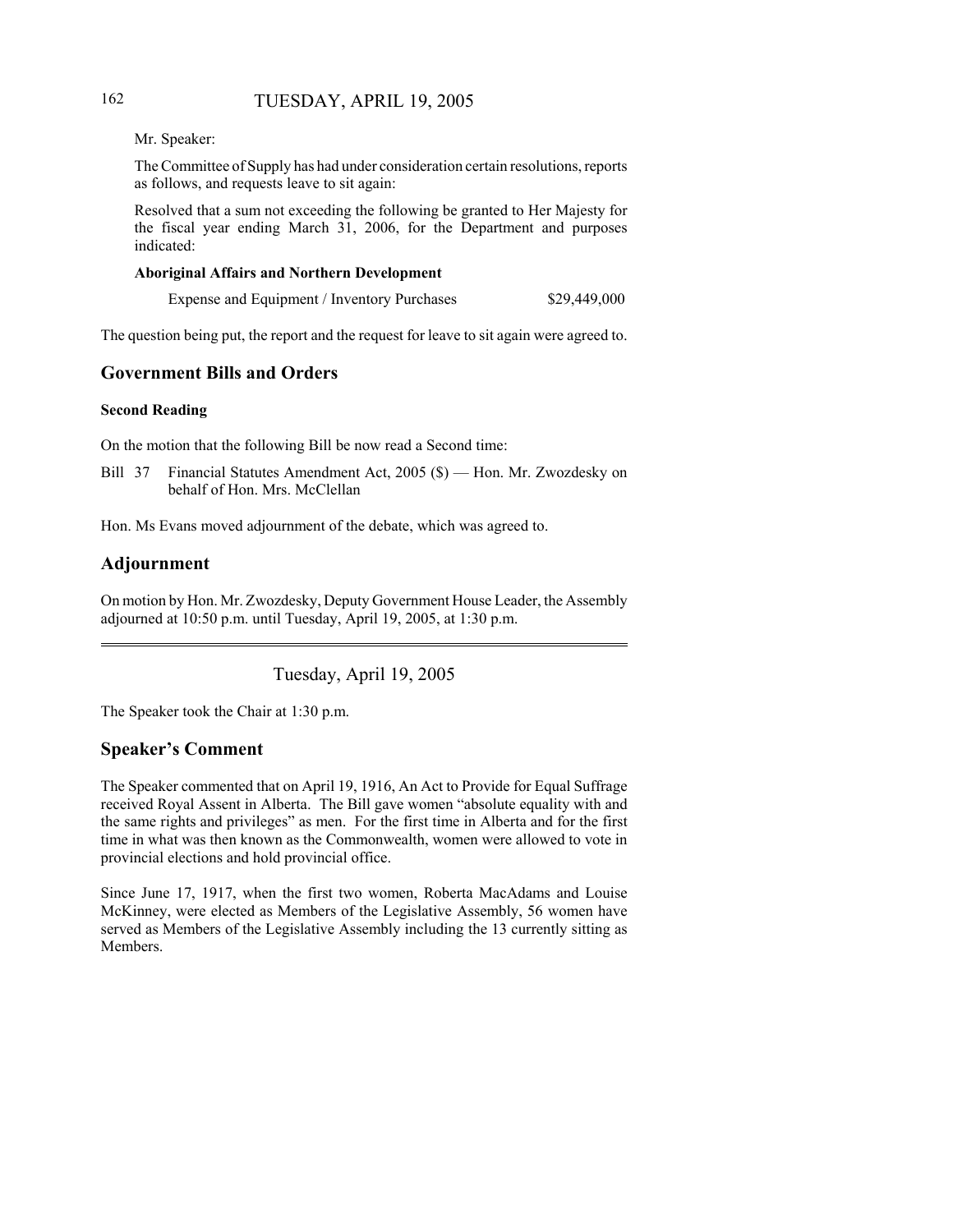### **Members' Statements**

Ms Blakeman, Hon. Member for Edmonton-Centre, made a statement regarding An Act to Provide for Equal Suffrage which received Royal Assent on April 19, 1916, and women's participation in Alberta politics.

Mr. Danyluk, Hon. Member for Lac La Biche-St. Paul, made a statement regarding the Youth Secretariat established in 1999 to recognize the importance of youth in Alberta.

Mr. Johnson, Hon. Member for Wetaskiwin-Camrose, made a statement recognizing the Camrose Kodiaks junior A hockey team for winning the Alberta Junior Hockey League Championship on April 18, 2005.

Mr. Cao, Hon. Member for Calgary-Fort, made a statement regarding the Province of Alberta being the top destination for Canadian migration.

Mr. Lukaszuk, Hon. Member for Edmonton-Castle Downs, made a statement regarding Cardinal Joseph Ratzinger of Germany, elected as Pope Benedict XVI of the Roman Catholic Church on April 19, 2005.

Mr. MacDonald, Hon. Member for Edmonton-Gold Bar, made a statement regarding Ken Fearnley, former Chief Administrative Officer of the Greater Edmonton Foundation, who recently retired.

## **Presenting Petitions**

Mr. Martin, Hon. Member for Edmonton-Beverly-Clareview, presented a petition from 428 Albertans requesting the Government increase infrastructure development funding for Highway 63.

Mr. Backs, Hon. Member for Edmonton-Manning, presented a petition from 108 Albertans urging the Government to prohibit the importation of temporary foreign workers in oil sands facilities and on pipelines until several Albertan and Canadian groups have been accessed.

#### **Tabling Returns and Reports**

Dr. Pannu, Hon. Member for Edmonton-Strathcona:

Petition signed by 1,350 Albertans urging the Government to introduce legislation to enhance the quality of care for residents in long-term care and continuing care facilities

Sessional Paper 337/2005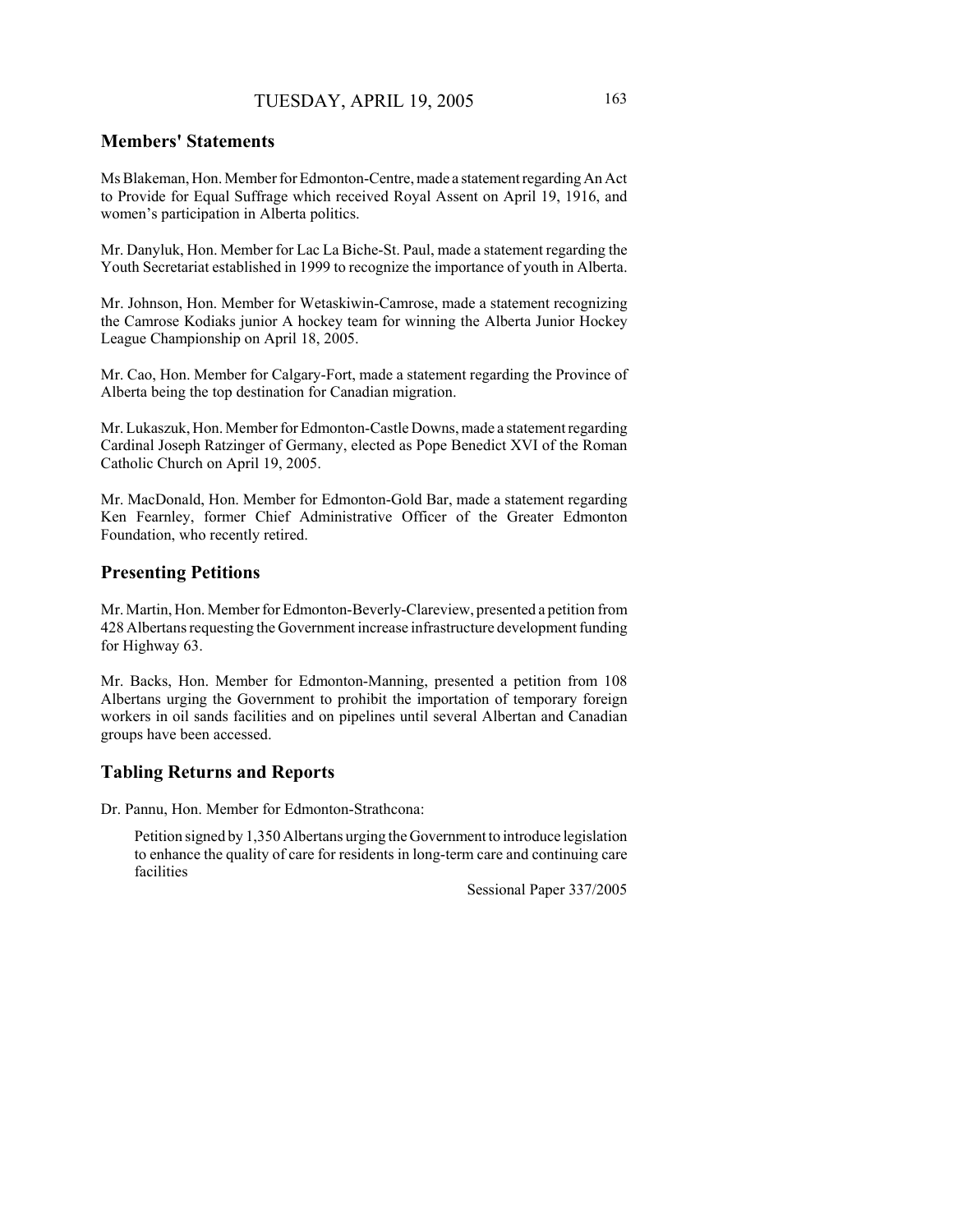## 164 TUESDAY, APRIL 19, 2005

Mr. Martin, Hon. Member for Edmonton-Beverly-Clareview:

E-mail message dated February 7, 2005, from Jay and Taryn (surnames struck out) to Mr. Mason, Hon. Leader of the New Democrat Opposition, expressing concern regarding the use of foreign replacement workers in the Alberta labour force

Sessional Paper 338/2005

Dr. Swann, Hon. Member for Calgary-Mountain View:

News release dated April 15, 2005, entitled "New Coalition Asking for EUB (Alberta Energy and Utilities Board) to rescind Bulletin 2005-08 and Bulletin 2005-09" prepared by the Coalition for Alberta's Future

Sessional Paper 339/2005

Several photographs of Lubicon Crown land that has been cleared of trees Sessional Paper 340/2005

Mr. MacDonald, Hon. Member for Edmonton-Gold Bar:

Invitation to a school closure summit workshop to be held on April 24, 2005 in Edmonton

Sessional Paper 341/2005

Hon. Mr. Kowalski, Speaker of the Legislative Assembly:

School at the Legislature participant package including the School at the Legislature Report Card 2003/2004

Sessional Paper 342/2005

## **ORDERS OF THE DAY**

#### **Committee of Supply** (Day 3 — Main Estimates)

According to Order, the Assembly resolved itself into Committee of Supply.

(Assembly in Committee)

And after some time spent therein, the Deputy Speaker assumed the Chair and Mr. Webber reported as follows:

Mr. Speaker:

The Committee of Supply has had under consideration certain resolutions, reports as follows, and requests leave to sit again:

Resolved that a sum not exceeding the following be granted to Her Majesty for the fiscal year ending March 31, 2006, for the Department and purposes indicated: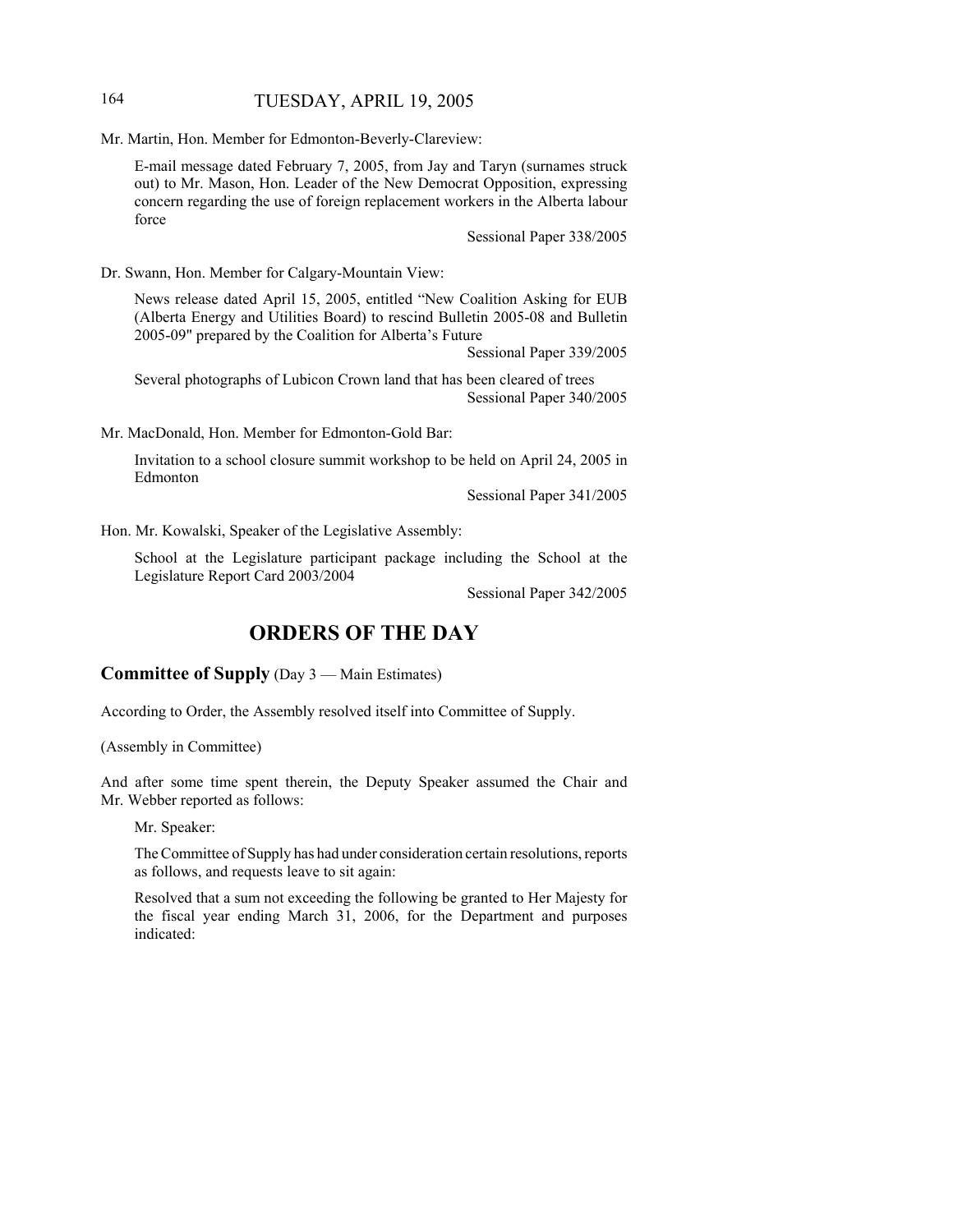#### **Advanced Education**

| Expense and Equipment / Inventory Purchases | \$1,582,176,000 |
|---------------------------------------------|-----------------|
| Non-budgetary Disbursements                 | \$117,400,000   |

The question being put, the report and the request for leave to sit again were agreed to.

## **Adjournment**

On motion by Hon. Mr. Hancock, Government House Leader, it was agreed at 5:18 p.m. that when the Assembly reconvened at 8:00 p.m. it would be in Committee of Supply and the Deputy Speaker left the Chair.

TUESDAY, APRIL 19, 2005 — 8:00 P.M.

## **Committee of Supply** (Day 4 — Main Estimates)

(Assembly in Committee)

And after some time spent therein, the Deputy Speaker resumed the Chair and Rev. Abbott reported as follows:

Mr. Speaker:

The Committee of Supply has had under consideration certain resolutions, reports as follows, and requests leave to sit again:

Resolved that a sum not exceeding the following be granted to Her Majesty for the fiscal year ending March 31, 2006, for the Department and purposes indicated:

#### **Seniors and Community Supports**

|  |  |  | Expense and Equipment / Inventory Purchases | \$1,582,528,000 |
|--|--|--|---------------------------------------------|-----------------|
|--|--|--|---------------------------------------------|-----------------|

The question being put, the report and the request for leave to sit again were agreed to.

## **Government Bills and Orders**

#### **Third Reading**

The following Bill was read a Third time and passed:

Bill 28 Municipal Government Amendment Act, 2005 — Hon. Mr. Renner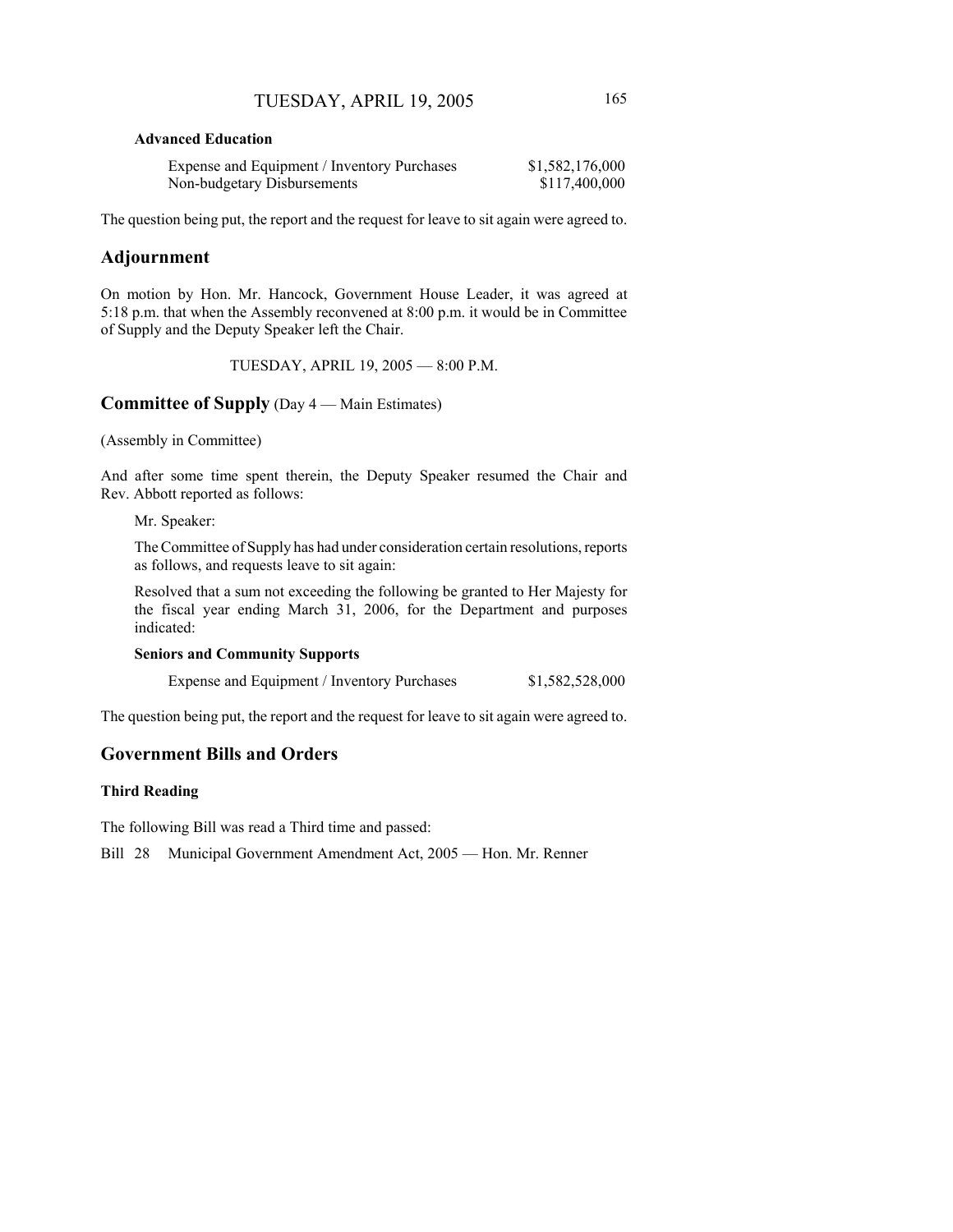## 166 WEDNESDAY, APRIL 20, 2005

#### **Second Reading**

On the motion that the following Bill be now read a Second time:

Bill 39 Traffic Safety Amendment Act, 2005 — Mr. Magnus

Mr. Magnus moved adjournment of the debate, which was agreed to.

#### **Committee of the Whole**

According to Order, the Assembly resolved itself into Committee of the Whole, and the Deputy Speaker left the Chair.

(Assembly in Committee)

And after some time spent therein, the Deputy Speaker resumed the Chair.

Progress was reported on the following Bill:

Bill 1 Access to the Future Act (\$) — Hon. Mr. Klein

Rev. Abbott, Acting Chair of Committees, tabled copies of all amendments considered by Committee of the Whole on this date for the official records of the Assembly.

Amendment to Bill 1 (introduced by the Hon. Member for Calgary-Currie on April 12, 2005) — Defeated

Sessional Paper 343/2005

Amendment to Bill 1 (Hon. Member for Calgary-Currie) — Adjourned debate

Sessional Paper 344/2005

## **Adjournment**

On motion by Hon. Mr. Renner, Acting Government House Leader, the Assembly adjourned at 10:49 p.m. until Wednesday, April 20, 2005, at 1:30 p.m.

Wednesday, April 20, 2005

The Speaker took the Chair at 1:30 p.m.

### **Members' Statements**

Mr. Danyluk, Hon. Member for Lac La Biche-St. Paul, made a statement regarding National Soil Conservation Week, April 17-23, 2005.

Mr. Strang, Hon. Member for West Yellowhead, made a statement regarding National Volunteer Week, April 17-23, 2005.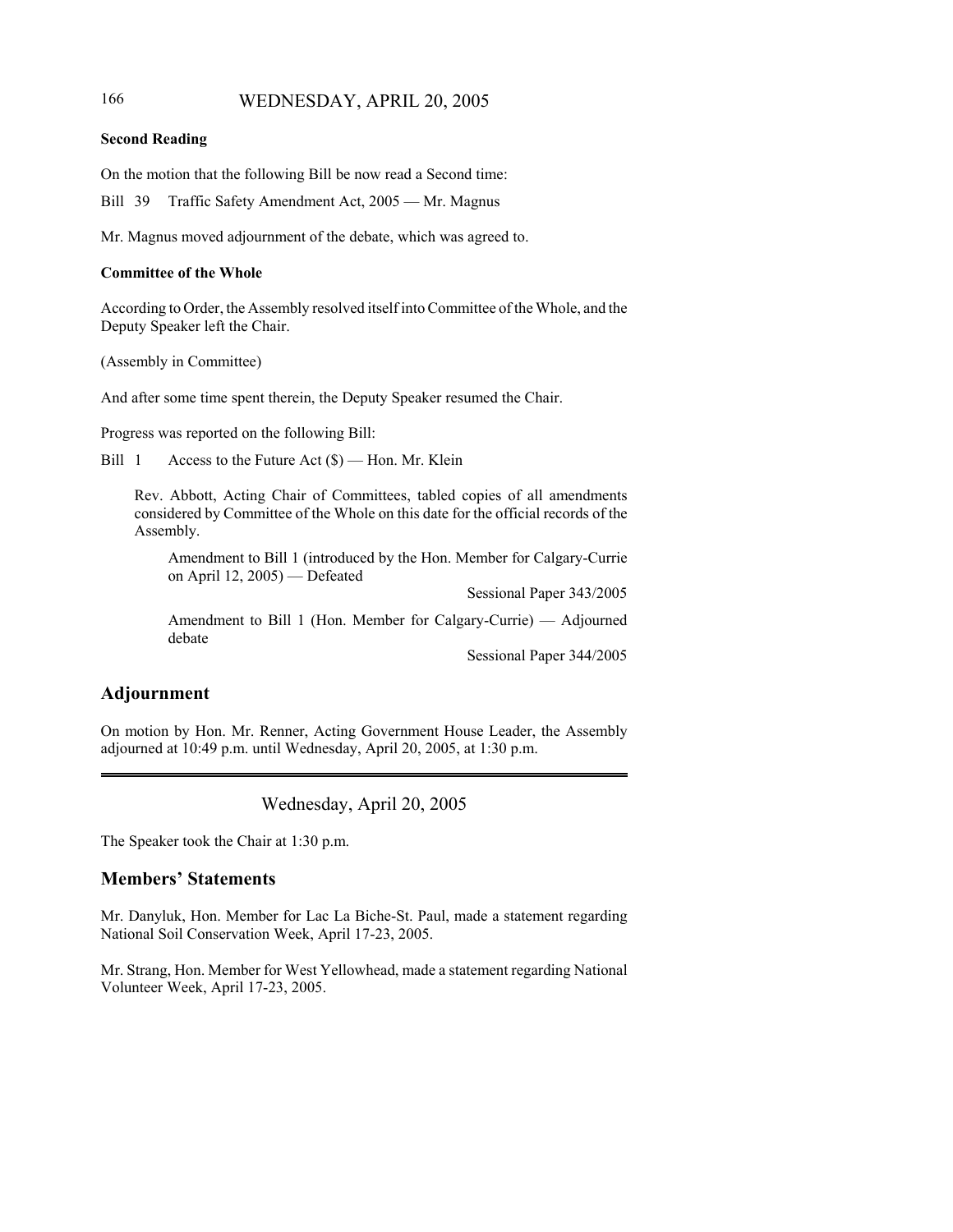Rev. Abbott, Hon. Member for Drayton Valley-Calmar, made a statement regarding the Voyageurs Rendezvous Rupert's Land Canoe Brigade centennial canoe trip to take place May 21-23, 2005.

Mr. Lougheed, Hon. Member for Strathcona, made a statement regarding Finola Hackett of Tofield, CanWest CanSpell National Spelling Bee Champion and recipient of a \$10,000 scholarship who will compete in the Scripps National Spelling Bee in Washington, D.C. June 1-2, 2005.

Mr. Tougas, Hon. Member for Edmonton-Meadowlark, made a statement regarding the 78-year history of CKUA Radio.

Mr. Chase, Hon. Member for Calgary-Varsity, made a statement regarding the achievements of several volunteers and organizations in Calgary.

#### **Speaker's Comment**

The Speaker commented that on April 20, 1999, it was announced that the Government of Alberta and the Métis Nation of Alberta Association signed a seven-year framework agreement focusing on "projects with positive and measurable outcomes for Métis people." The 1999 agreement comes to an end on March 31, 2006. The Speaker recognized that there are at least four Members of the Legislative Assembly who are of Métis heritage, Hon. Ms Calahasen, Minister of Aboriginal Affairs and Northern Development, Hon. Mrs. Fritz, Minister of Seniors and Community Supports, Hon. Mr. Ouellette, Minister of Restructuring and Government Efficiency, and Mr. Ducharme, Hon. Member for Bonnyville-Cold Lake.

#### **Tabling Returns and Reports**

Dr. Pannu, Hon. Member for Edmonton-Strathcona:

New York Times article dated April 15, 2005, entitled "The Medical Money Pit" describing reasons for the high cost of health care in the United States Sessional Paper 345/2005

Mr. Eggen, Hon. Member for Edmonton-Calder:

Letter dated April 13, 2005, from Kerry Barrett, President, Alberta Federation of Labour, to Mr. Martin, Hon. Member for Edmonton-Beverly-Clareview, requesting debate on Bill 15, Workers' Compensation Amendment Act, 2005, be delayed until there is an opportunity for consultation with stakeholders Sessional Paper 346/2005

Mr. MacDonald, Hon. Member for Edmonton-Gold Bar:

Excerpt of a Federal Energy Regulatory Commission docket relating to Enron generating projects in Puerto Rico, Mexico, and Canada

Sessional Paper 347/2005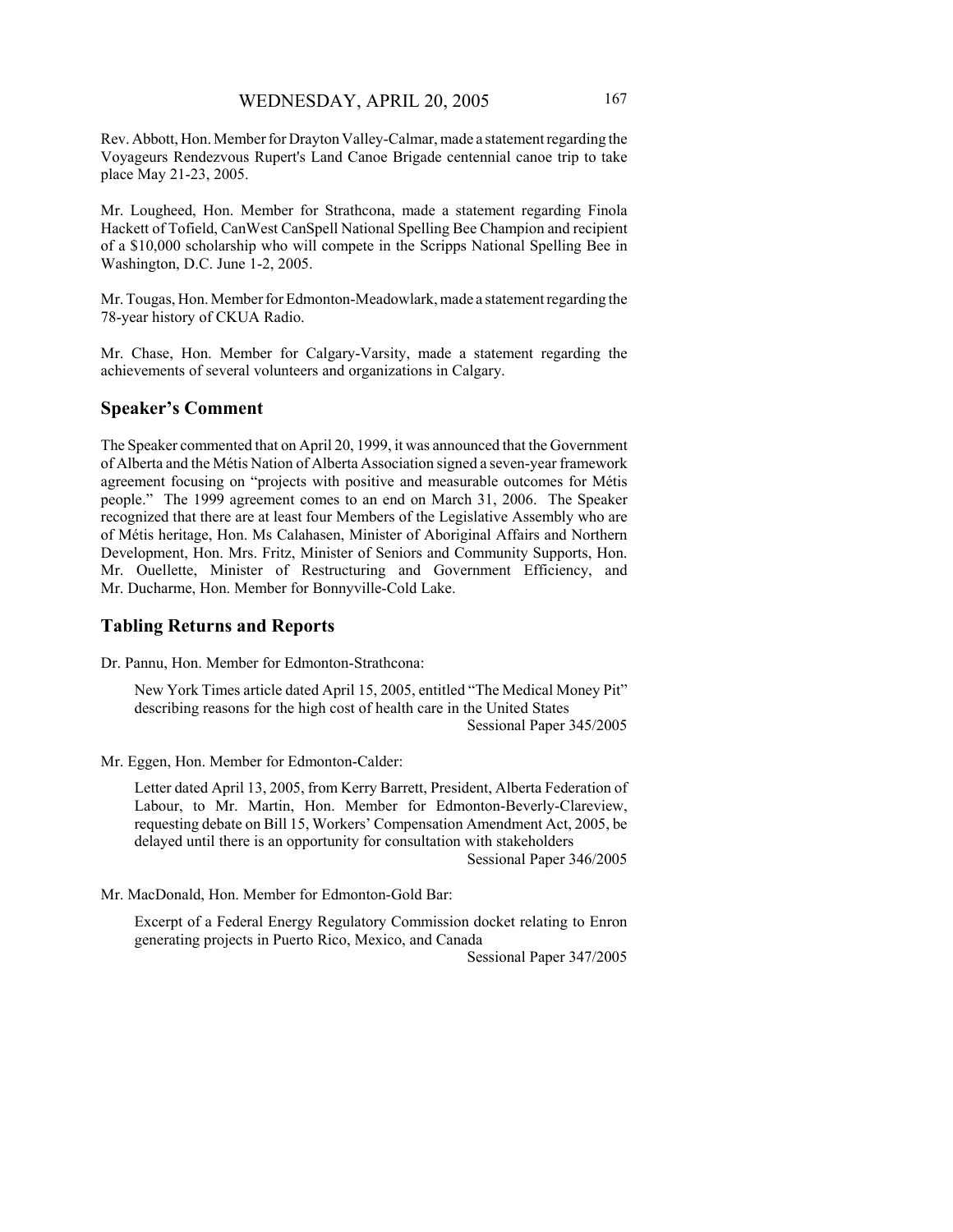## 168 WEDNESDAY, APRIL 20, 2005

Mr. Backs, Hon. Member for Edmonton-Manning:

Letter dated April 13, 2005, from Kerry Barrett, President, Alberta Federation of Labour, to Mr. Backs, Hon. Member for Edmonton-Manning, requesting debate on Bill 15, Workers' Compensation Amendment Act, 2005, be delayed until there is an opportunity for consultation with stakeholders

Sessional Paper 348/2005

Hon. Mrs. McClellan, Minister of Finance:

Letter dated April 13, 2005, from Hon. Mrs. McClellan, Minister of Finance, to Fred Dunn, Auditor General, regarding the Auditor General's review of the Alberta Securities Commission's enforcement processes

Sessional Paper 349/2005

## **ORDERS OF THE DAY**

**Committee of Supply** (Day 5 — Main Estimates)

According to Order, the Assembly resolved itself into Committee of Supply.

(Assembly in Committee)

And after some time spent therein, the Deputy Speaker assumed the Chair and Ms Haley reported as follows:

Mr. Speaker:

The Committee of Supply has had under consideration certain resolutions, reports as follows, and requests leave to sit again:

Resolved that a sum not exceeding the following be granted to Her Majesty for the fiscal year ending March 31, 2006, for the Department and purposes indicated:

#### **Energy**

Expense and Equipment / Inventory Purchases  $$121,467,000$ 

The question being put, the report and the request for leave to sit again were agreed to.

## **Adjournment**

On motion by Hon. Mr. Hancock, Government House Leader, it was agreed at 5:18 p.m. that when the Assembly reconvened at 8:00 p.m. it would be in Committee of Supply and the Deputy Speaker left the Chair.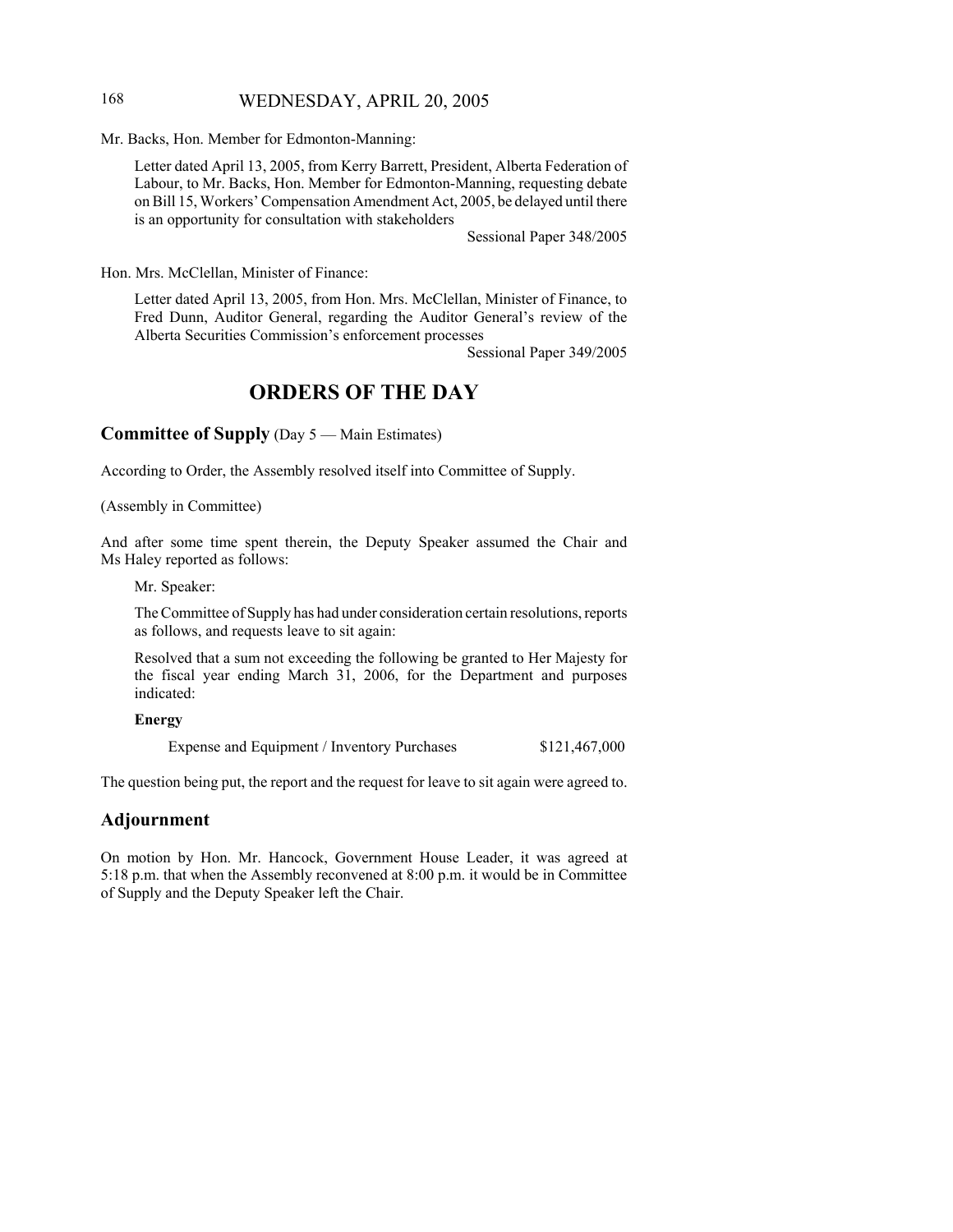#### WEDNESDAY, April 20, 2005 — 8:00 P.M.

#### **Committee of Supply** (Day 6 — Main Estimates)

#### (Assembly in Committee)

And after some time spent therein, the Acting Speaker assumed the Chair and Mr. Johnson reported as follows:

Mr. Speaker:

The Committee of Supply has had under consideration certain resolutions, reports as follows, and requests leave to sit again:

Resolved that a sum not exceeding the following be granted to Her Majesty for the fiscal year ending March 31, 2006, for the Department and purposes indicated:

#### **Sustainable Resource Development**

| Expense and Equipment / Inventory Purchases | \$219,215,000 |
|---------------------------------------------|---------------|
| Capital Investment                          | \$20,500,000  |

The question being put, the report and the request for leave to sit again were agreed to.

## **Government Bills and Orders**

#### **Second Reading**

On the motion that the following Bill be now read a Second time:

Bill 29 Assured Income for the Severely Handicapped Amendment Act, 2005 — Hon. Mrs. Fritz

Mrs. Fritz moved adjournment of the debate, which was agreed to.

The following Bill was read a Second time and referred to Committee of the Whole:

Bill 37 Financial Statutes Amendment Act, 2005 (\$) — Hon. Mrs. McClellan

#### **Third Reading**

On the motion that the following Bill be now read a Third time:

Bill 19 Securities Amendment Act, 2005 — Mr. Knight

A debate followed.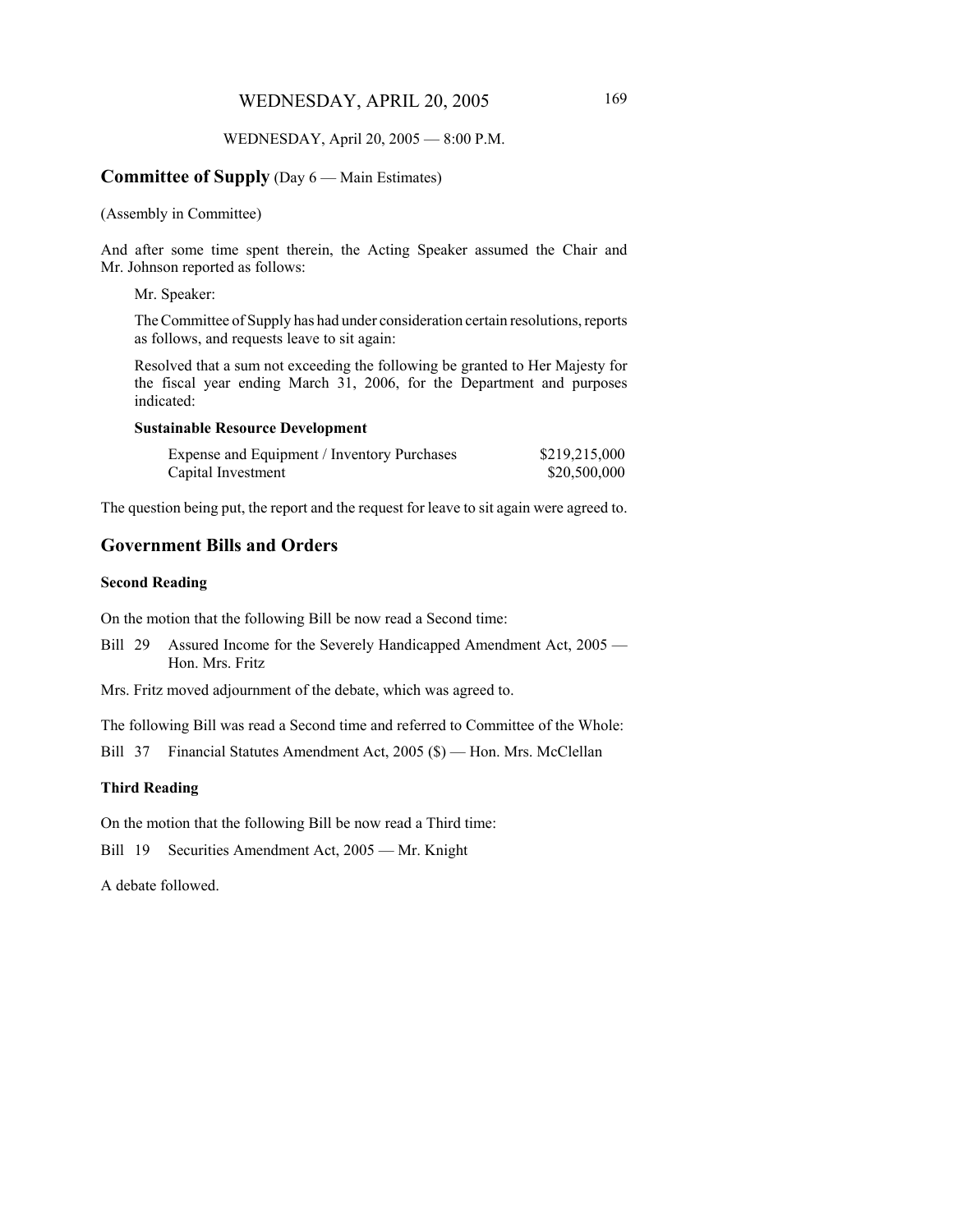## 170 THURSDAY, APRIL 21, 2005

Mr. Eggen, Hon. Member for Edmonton-Calder, on behalf of Mr. Martin, Hon. Member for Edmonton-Beverly-Clareview, moved the motion be amended by deleting all the words after "that" and substituting the following:

Bill 19, Securities Amendment Act, 2005, be not now read a Third time because it inadequately addresses the need for a national securities regulator.

The question being put, the amendment was defeated.

The following Bills were read a Third time and passed:

Bill 11 Stettler Regional Water Authorization Act — Mr. Mitzel

Bill 19 Securities Amendment Act, 2005 — Mr. Knight

Bill 23 Administrative Procedures Amendment Act, 2005 — Hon. Mr. Stevens

Bill 32 Animal Keepers Act — Mr. Goudreau

Bill 33 Stray Animals Amendment Act, 2005 (\$) — Hon. Mr. Horner

## **Adjournment**

On motion by Hon. Mr. Hancock, Government House Leader, the Assembly adjourned at 10:56 p.m. until Thursday, April 21, 2005, at 1:30 p.m.

Thursday, April 21, 2005

The Speaker took the Chair at 1:30 p.m.

#### **Ministerial Statements**

Hon. Mr. Hancock, Minister of Advanced Education, made a statement regarding the donation on April 20, 2005 by Sandy and Cécile Mactaggart of over 700 rare Chinese artifacts, valued at \$37 million, to the University of Alberta, which will serve as the foundation for the University of Alberta's new centre for Chinese studies.

Dr. Taft, Hon. Leader of the Official Opposition, commented on the statement.

The Speaker requested and received the unanimous consent of the Assembly to allow Mr. Hinman, Hon. Member for Cardston-Taber-Warner, to comment on the Ministerial Statement.

### **Members' Statements**

Mr. Lindsay, Hon. Member for Stony Plain, made a statement regarding Education Week, April 24-30, 2005, with this year's theme being Public Education: Proud Legacy, Inspired Future.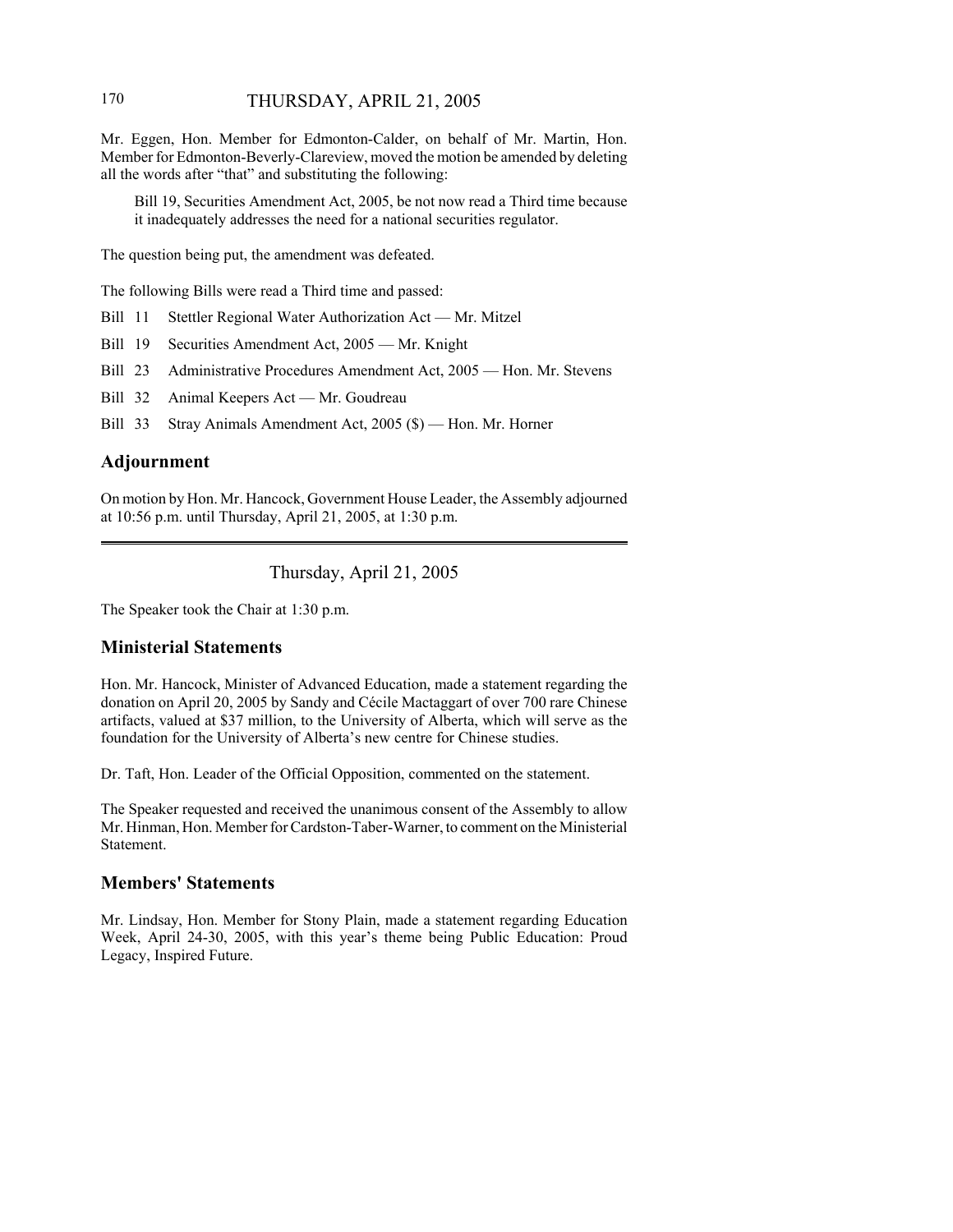Mr. Rogers, Hon. Member for Leduc-Beaumont-Devon, made a statement regarding a joint declaration of cooperation between the City of Leduc, Leduc County, and the City of Grimma, Germany.

Mr. Ducharme, Hon. Member for Bonnyville-Cold Lake, made a statement regarding the Children's Miracle Network Radiothon held April 20-22, 2005, to raise funds for the Stollery Children's Hospital Foundation and the efforts of the Stollery Children's Hospital Foundation.

Mrs. Jablonski, Hon. Member for Red Deer-North, made a statement regarding the cooperation of the Assembly in allowing Bill 202, Protection of Children Abusing Drugs Act, to receive Third Reading on April 14, 2005.

Mrs. Mather, Hon. Member for Edmonton-Mill Woods, made a statement regarding democratic renewal.

Mr. Hinman, Hon. Member for Cardston-Taber-Warner, made a statement regarding two high school girls' basketball teams, the Raymond Comets who won the 4A provincial championship last month and the Cardston Lady Cougars who recently won the 3A provincial championship.

## **Presenting Petitions**

Mr. Backs, Hon. Member for Edmonton-Manning, presented a petition from 104 Albertans urging the Government to prohibit the importation of temporary foreign workers in oil sands facilities and on pipelines until several Albertan and Canadian groups have been accessed.

Mr. Bonko, Hon. Member for Edmonton-Decore, presented a petition from 106 Albertans urging the Government to declare the grizzly bear an endangered species in accordance with recommendations made by the Endangered Species Conservation Committee, scientists, and other wildlife experts.

### **Notices of Motions**

Pursuant to Standing Order 34(2)(a), Hon. Mr. Zwozdesky, Deputy Government House Leader, gave oral notice of the following Written Questions and Motions for Returns to be dealt with Monday, April 25, 2005:

| Written Questions:   | Stand and retain their places.       |
|----------------------|--------------------------------------|
| Motions for Returns: | MR24 (debate adjourned), MR25, MR26. |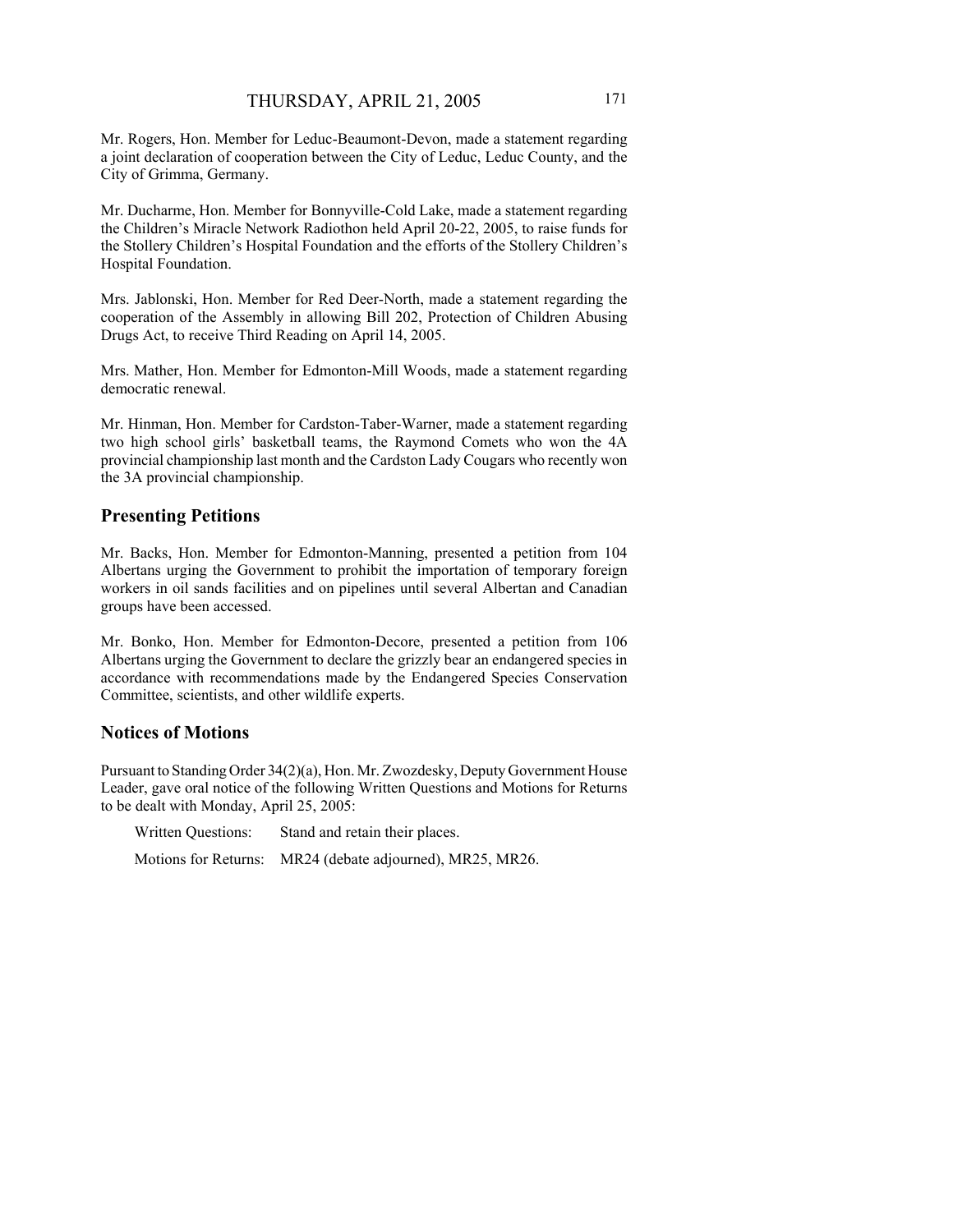## 172 THURSDAY, APRIL 21, 2005

#### **Tabling Returns and Reports**

Mr. Eggen, Hon. Member for Edmonton-Calder, on behalf of Mr. Mason, Hon. Leader of the New Democrat Opposition:

Letter dated March 30, 2005, from Melanie Anderson, President, Calgary Local Council of Women, to Mr. Mason, Hon. Leader of the New Democrat Opposition, expressing concern regarding the Government's recent announcement to raise the minimum wage to \$7 per hour and requesting it be increased further to \$9 per hour

Sessional Paper 350/2005

Mr. Bonko, Hon. Member for Edmonton-Decore:

Letter dated June 25, 2005, from Brian Bietz, Ph.D., P.Biol., Board Member, Alberta Energy and Utilities Board, unsigned, to all oil, gas, oil sands, and pipeline operators regarding the construction of a well site prior to the issuance of a well licence

Sessional Paper 351/2005

Blank Alberta Energy and Utilities Board Well Licence Application Sessional Paper 352/2005

Mr. MacDonald, Hon. Member for Edmonton-Gold Bar:

Document, dated March 19, 2005, entitled "Is your public school at risk?" listing several schools meeting the Edmonton Public School Board's criteria for closure Sessional Paper 353/2005

Notice of an amendment to Bill 201, Smoke-free Places Act, dated April 11, 2005, signed by Mr. MacDonald, Hon. Member for Edmonton-Gold Bar Sessional Paper 354/2005

Mr. Backs, Hon. Member for Edmonton-Manning:

Alberta Human Resources and Employment website article dated March 2005 entitled "Labour Force Statistics"

Sessional Paper 355/2005

#### **Tablings to the Clerk**

Clerk of the Assembly on behalf of Hon. Ms Evans, Minister of Health and Wellness, pursuant to the Health Disciplines Act, cH-2, s4(5):

Health Disciplines Board, Annual Report, January 1, 2003 - December 31, 2003 Sessional Paper 356/2005

Health Disciplines Board, Annual Report, January 1, 2004 - December 31, 2004 Sessional Paper 357/2005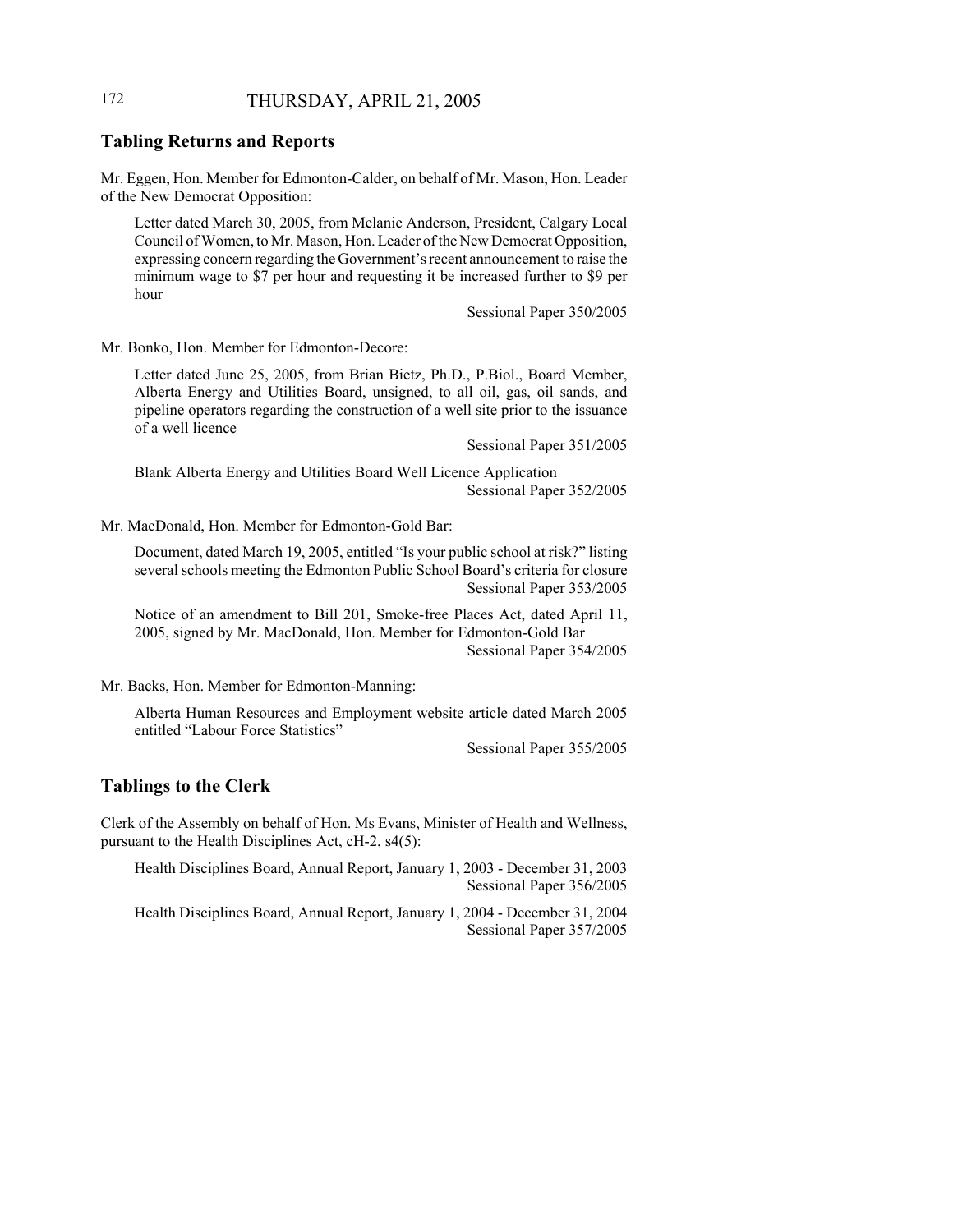Clerk of the Assembly on behalf of Hon. Dr. Oberg, Minister of Infrastructure and Transportation:

Aircraft charter documents, April 2001 - December 2004

Sessional Paper 358/2005

## **Projected Government Business**

Pursuant to Standing Order 7(5), Ms Blakeman, Official Opposition House Leader, asked a question pertaining to the order of Government Business to be brought before the Assembly for the following week.

Hon. Mr. Hancock, Government House Leader, gave notice of projected Government Business for the week of April 25 to April 28, 2005:

| Monday, April 25  | $9:00$ p.m. | - Government Bills and Orders      |
|-------------------|-------------|------------------------------------|
|                   |             | <b>Committee of Supply</b>         |
|                   |             | Main Estimates (Day 8 of 24)       |
|                   |             | Economic Development               |
|                   |             | <b>Second Reading</b>              |
|                   |             | Bill 35                            |
|                   |             | <b>Committee of the Whole</b>      |
|                   |             | <b>Bill 37</b>                     |
|                   |             | <b>Third Reading</b>               |
|                   |             | Bill 5                             |
|                   |             | And as per the Order Paper         |
| Tuesday, April 26 | Aft.        | <b>Government Bills and Orders</b> |
|                   |             | <b>Committee of Supply</b>         |
|                   |             | Main Estimates (Day 9 of 24)       |
|                   |             | Environment                        |
|                   |             | And as per the Order Paper         |
|                   | Eve.        | <b>Government Bills and Orders</b> |
|                   |             | <b>Committee of Supply</b>         |
|                   |             | Main Estimates (Day 10 of 24)      |
|                   |             | Children's Services                |
|                   |             | <b>Committee of the Whole</b>      |
|                   |             | Bill 1                             |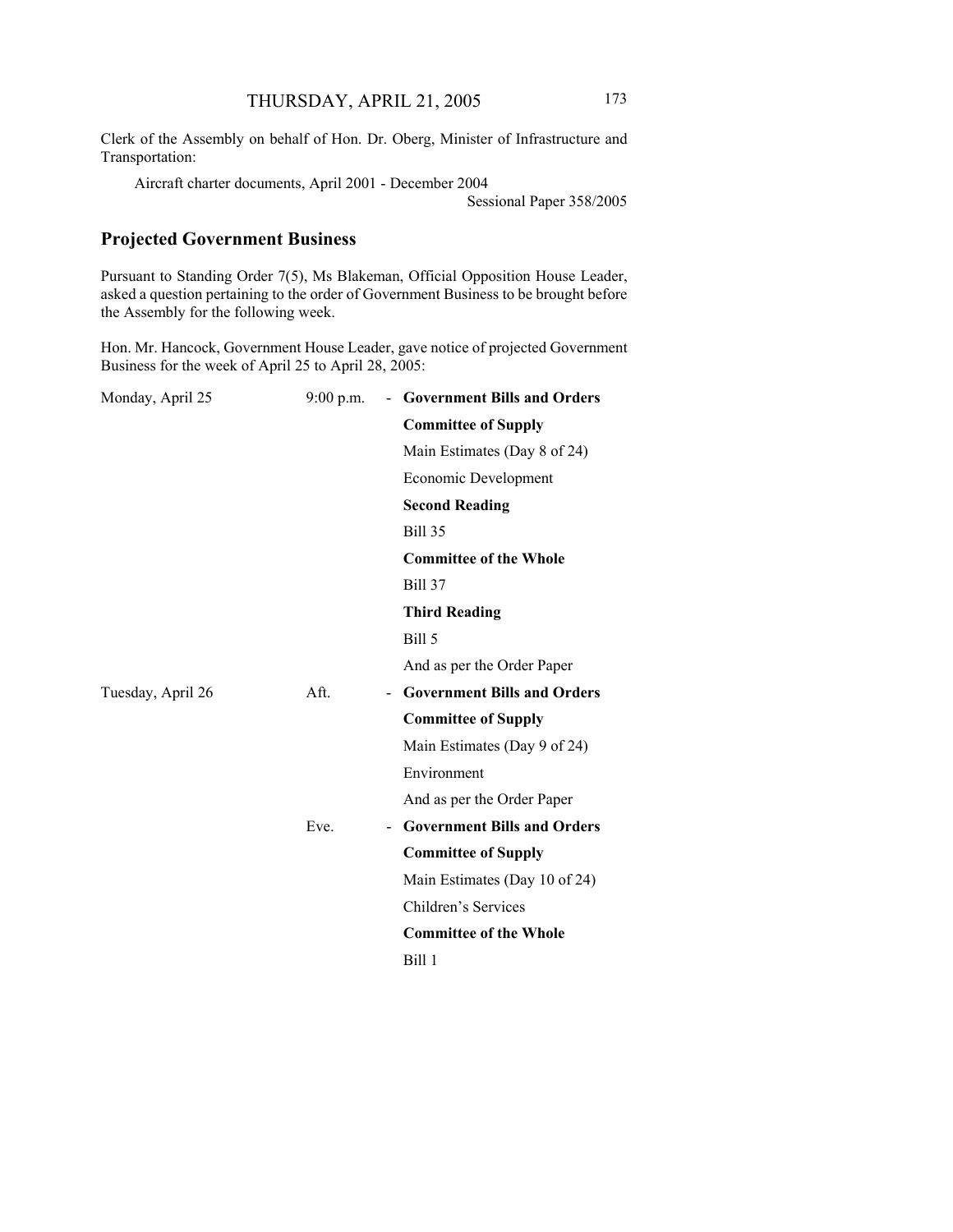## 174 THURSDAY, APRIL 21, 2005

|                     |                        | <b>Second Reading</b>              |
|---------------------|------------------------|------------------------------------|
|                     |                        | Bill 29, 36                        |
|                     |                        | And as per the Order Paper         |
| Wednesday, April 27 | Aft.                   | - Government Bills and Orders      |
|                     |                        | <b>Committee of Supply</b>         |
|                     |                        | Main Estimates (Day 11 of 24)      |
|                     |                        | Infrastructure and Transportation  |
|                     |                        | And as per the Order Paper         |
|                     | Eve.<br>$\blacksquare$ | <b>Government Bills and Orders</b> |
|                     |                        | <b>Committee of Supply</b>         |
|                     |                        | Main Estimates (Day 12 of 24)      |
|                     |                        | <b>Executive Council</b>           |
|                     |                        | <b>Third Reading</b>               |
|                     |                        | <b>Bill 37</b>                     |
|                     |                        | <b>Committee of the Whole</b>      |
|                     |                        | Bill 15, 16                        |
|                     |                        | And as per the Order Paper         |
| Thursday, April 28  | Aff.                   | <b>Government Bills and Orders</b> |
|                     |                        | <b>Committee of Supply</b>         |
|                     |                        | Main Estimates (Day 13 of 24)      |
|                     |                        | Human Resources and<br>Employment  |
|                     |                        | And as per the Order Paper         |

## **Speaker's Comment**

The Speaker commented that on April 21, 1971, two retiring Cabinet Ministers were made honorary life members of the Alberta Legislative Press Gallery. Provincial Treasurer and Member for Alexandra, Anders O. Aalborg and Minister of Mines and Minerals and Member for Lacombe, Allan Russell Patrick were awarded the memberships. Mr. Aalborg was a Cabinet Minister in the Social Credit Government from 1952 to 1971 and Mr. Patrick from 1955 to 1971.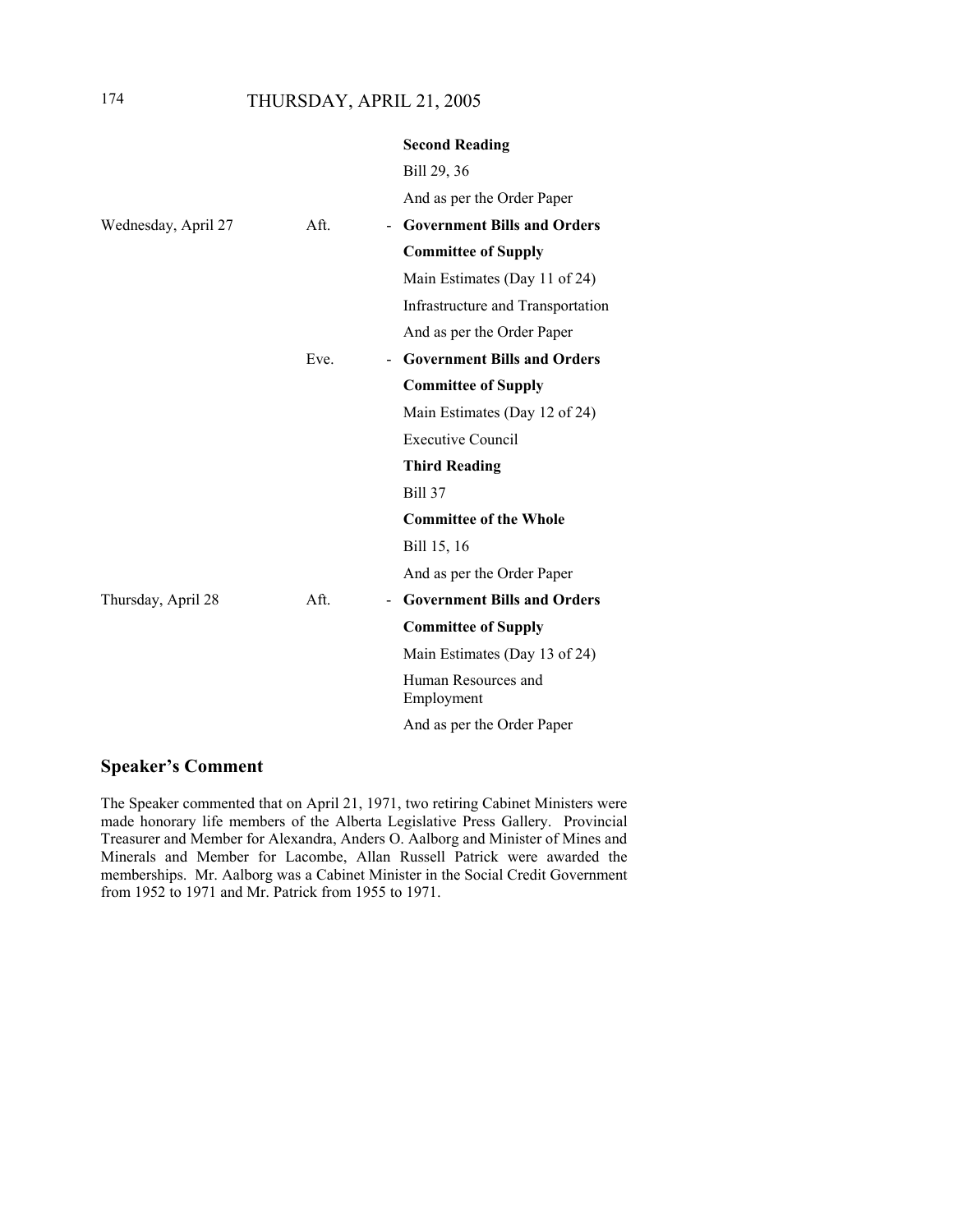## **ORDERS OF THE DAY**

#### **Committee of Supply** (Day 7 — Main Estimates)

According to Order, the Assembly resolved itself into Committee of Supply.

(Assembly in Committee)

And after some time spent therein, the Acting Speaker assumed the Chair and Mr. Danyluk reported as follows:

Mr. Speaker:

The Committee of Supply has had under consideration certain resolutions, reports as follows, and requests leave to sit again:

Resolved that a sum not exceeding the following be granted to Her Majesty for the fiscal year ending March 31, 2006, for the Department and purposes indicated:

#### **Finance**

| Expense and Equipment / Inventory Purchases | \$123,381,000 |
|---------------------------------------------|---------------|
| Non-budgetary Disbursements                 | \$69,651,000  |

The question being put, the report and the request for leave to sit again were agreed to.

## **Adjournment**

On motion by Hon. Mr. Zwozdesky, Deputy Government House Leader, that it be called 5:30 p.m., the Assembly adjourned at 5:18 p.m. until Monday, April 25, 2005, at 1:30 p.m.

Monday, April 25, 2005

The Speaker took the Chair at 1:30 p.m.

#### **Speaker's Comment**

The Speaker commented that on this day in 1914 CPR (Canadian Pacific Railway) President Thomas Shaughnessy formally opened the Bassano Dam on the Bow River, a project to provide water for the Eastern Irrigation District, an area of over 600,000 hectares. The earthen dam has a 107-metre wide base and extends over 2,150 metres beyond the spillway which can handle a flow of 3,000 cubic metres of water through the sluice gates. Almost 300,000 cubic metres of earth were moved to build the dam, which in 1914 was referred to by Scientific American magazine as "America's Greatest Irrigation Project."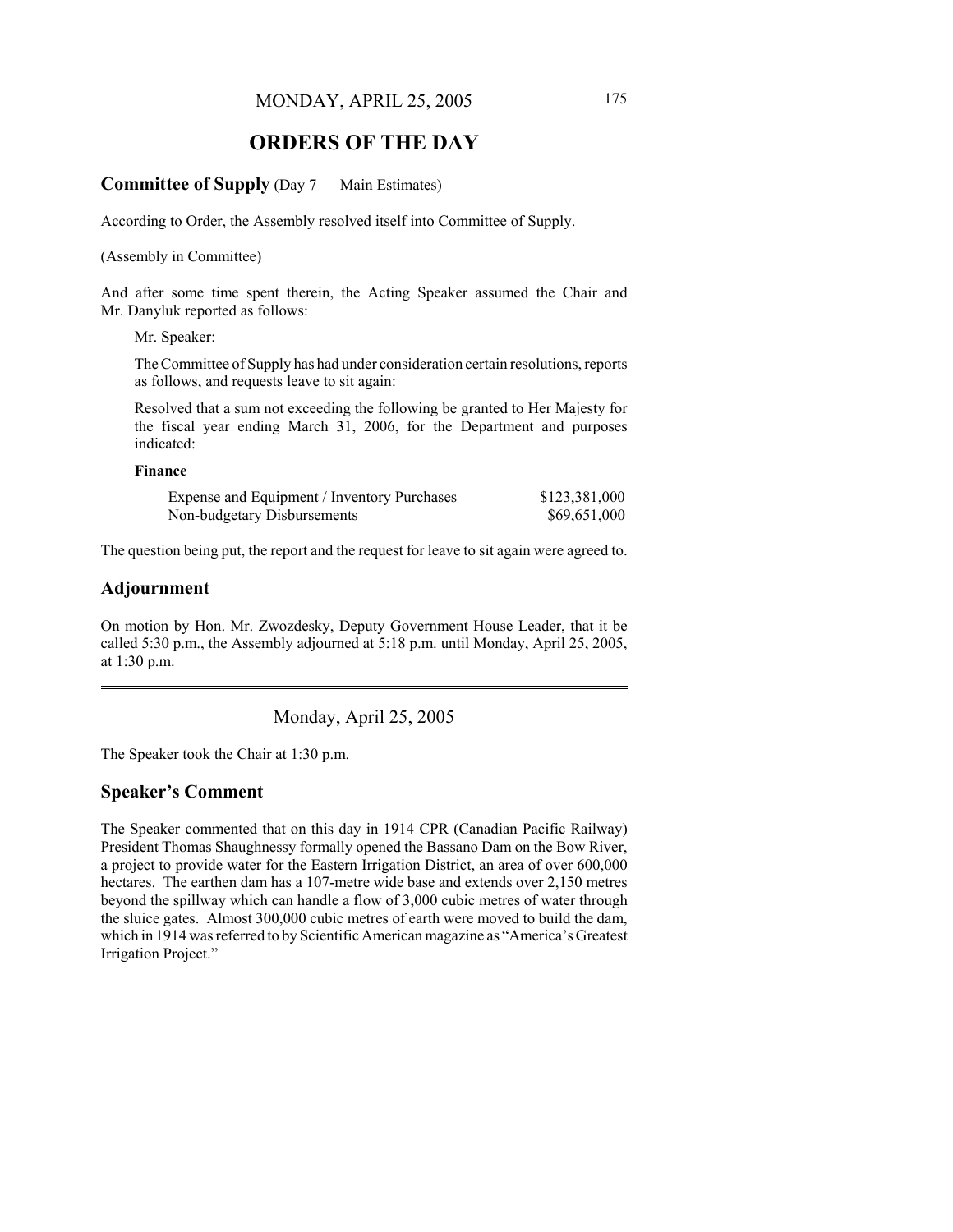# 176 MONDAY, APRIL 25, 2005

# **Members' Statements**

Mr. Lukaszuk, Hon. Member for Edmonton-Castle Downs, made a statement regarding the establishment of the Lois Hole Centennial Provincial Park on April 22, 2005, which surrounds the Big Lake natural area in St. Albert.

Mr. Amery, Hon. Member for Calgary-East, made a statement regarding Samuel Ian Seright of Calgary, one of Alberta's Centennial Ambassadors, who passed away on April 20, 2005.

Mr. MacDonald, Hon. Member for Edmonton-Gold Bar, made a statement regarding 35 public schools in the Edmonton area eligible for closure based on the requirements of Alberta Infrastructure's school space utilization rate.

Mr. Johnson, Hon. Member for Wetaskiwin-Camrose, made a statement regarding the announcement by Advanced Education to increase RAP (registered apprenticeship program) scholarships to 10 times the current level.

Mr. Liepert, Hon. Member for Calgary-West, made a statement regarding Wes Montgomery, Edmonton radio broadcaster, who passed away on April 25, 2005.

Mr. Taylor, Hon. Member for Calgary-Currie, made a statement regarding the Mayor's Luncheon for Business and the Arts held on April 21, 2005 in Calgary.

# **Presenting Petitions**

Mr. Backs, Hon. Member for Edmonton-Manning, presented a petition from 101 Albertans urging the Government to prohibit the importation of temporary foreign workers in oil sands facilities and on pipelines until several Albertan and Canadian groups have been accessed.

Mr. Martin, Hon. Member for Edmonton-Beverly-Clareview, presented a petition from 100 Albertans urging the Legislative Assembly not to pass Bill 15, Workers' Compensation Amendment Act, 2005.

# **Introduction of Bills (First Reading)**

Notice having been given:

- Bill 206 Alberta Pharmaceutical Savings Commission Act Mr. Mason
- Bill 207 Alberta Association of Former M.L.A.s Act Mr. Johnson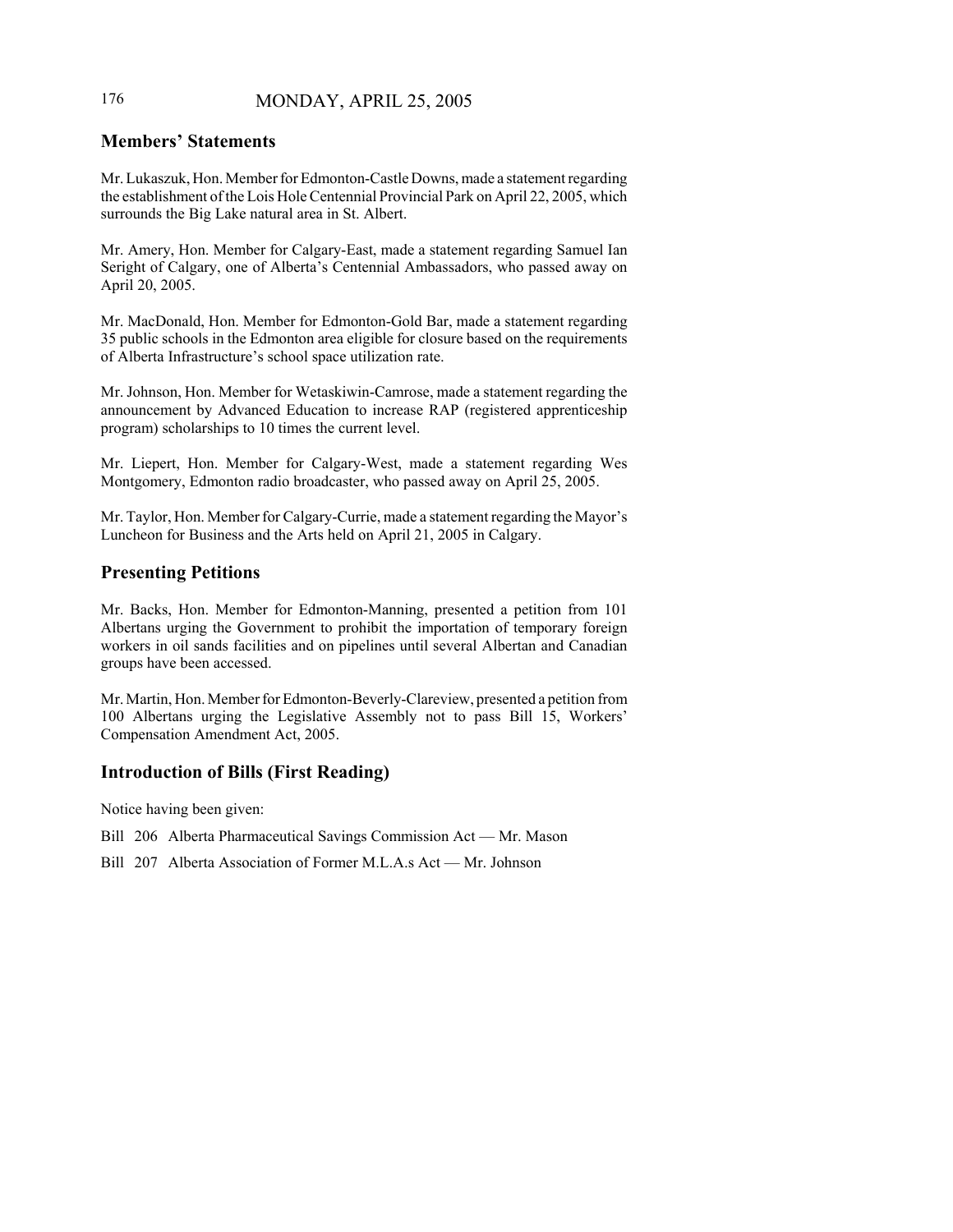#### **Tabling Returns and Reports**

Mr. Martin, Hon. Member for Edmonton-Beverly-Clareview,:

Letter dated April 23, 2005, from Stan I. Buell, P.Eng., President, Small Investors' Association, to Hon. Mrs. McClellan, Minister of Finance, expressing concern regarding the recent dismissal of Grahame Newton from his position as Director of Administrative Services, Alberta Securities Commission

Sessional Paper 359/2005

E-mail message dated March 31, 2005, from Paul Pomerleau (address struck out) to Mr. Mason, Hon. Leader of the New Democrat Opposition, expressing concern regarding a variety of issues related to apprenticeship training, the use of temporary foreign workers in the Alberta labour force, and union versus non-union labour practices

Sessional Paper 360/2005

Mr. Chase, Hon. Member for Calgary-Varsity:

E-mail message dated April 15, 2005, from Mark Hambridge of Calgary to Hon. Mr. Klein, Premier, expressing opposition to the Legislative Assembly's decision to allow smoking in certain public places

Sessional Paper 361/2005

Program from the Mayor's Luncheon for Business and the Arts held on April 21, 2005 in Calgary

Sessional Paper 362/2005

#### **Speaker's Statement - Comments Related to an Officer of the Assembly**

The Speaker invited Members to comment on statements made during Oral Question Period on April 21, 2005 relating to an Officer of the Legislature. Hon. Mr. Hancock, Ms Blakeman, Mr. Martin, and Mrs. Tarchuk responded to the Speaker's invitation.

The Speaker then made the following statement.

Well, then, Honourable Members, on Thursday last the Chair was very, very dismayed by the tone of the questions, so then looked in Hansard on Friday to make sure again, that this was not a mistake and looked at Hansard again on Sunday and then looked at Hansard again today, and after those four reviews still comes to a conclusion by looking at Hansard on page 947 and quoting the following, the Hon. Member for Edmonton-Riverview:

"We need someone who will get to the bottom of these problems. My questions are to the Minister of Finance. Given that the Alberta Auditor General has been the auditor of record for the Securities Commission and has repeatedly given the Commission unqualified auditor approval, will she do the right thing and bring in a genuinely independent out-of-province investigator?"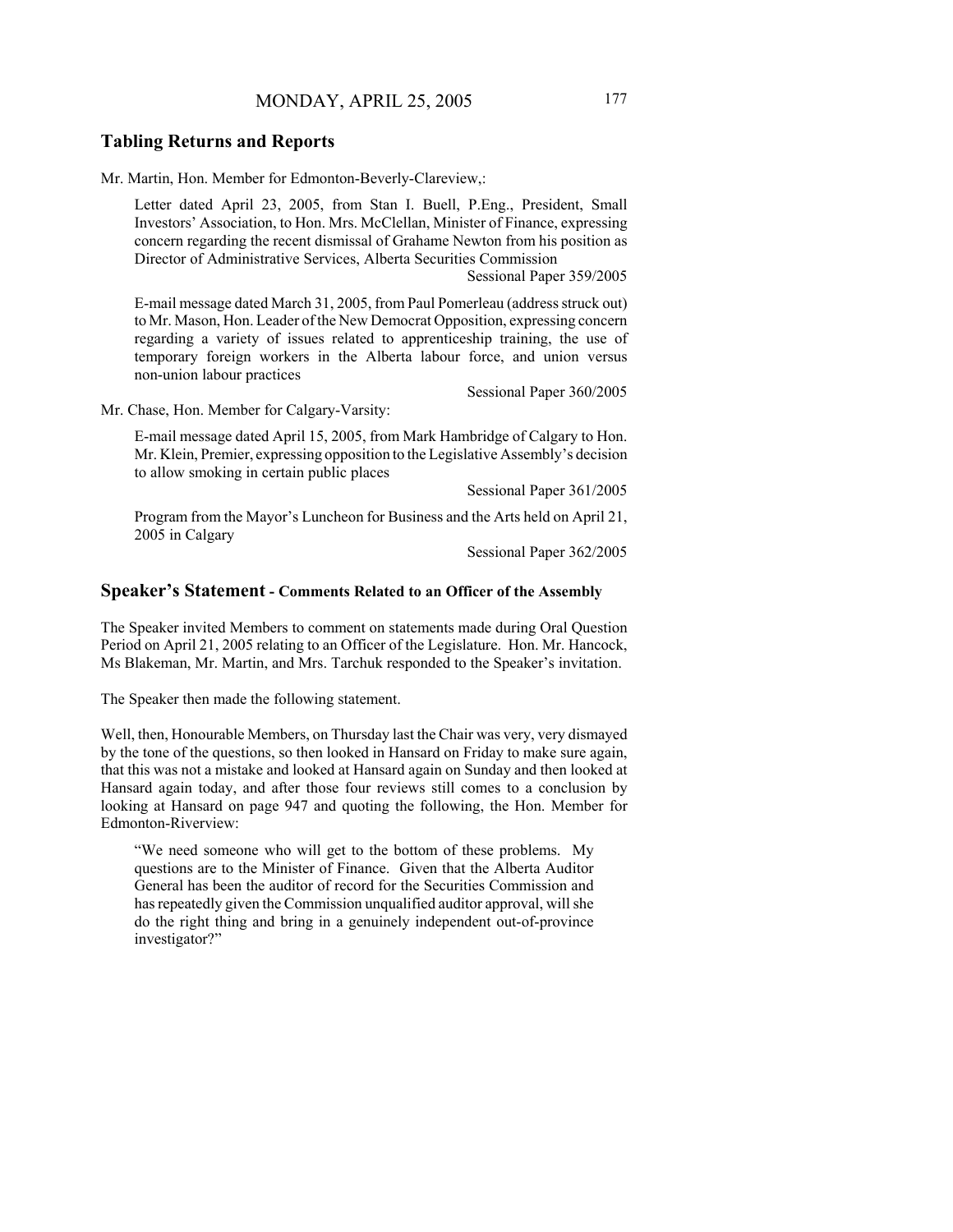# 178 MONDAY, APRIL 25, 2005

Further, next question:

"To the same Minister, will she admit that the Alberta Auditor General has no credibility on this issue given that year after year his office has given the Commission a clean audit report?"

Go on to the next question. Once again the Hon. Member for Edmonton-Riverview:

"Again to the same Minister, will she admit that the only reason she has asked the Auditor General to prepare one report for her and a separate one for the Legislature and the public is to keep the public in the dark about the real goings-on at the Alberta Securities Commission?"

I am a pretty imaginative person but I cannot believe that we're talking about any person other than the Alberta Auditor General in any of this. There is only one Alberta Auditor General and the Member for Banff-Cochrane has clearly identified who that Auditor General is and the process by which the Auditor General is among us.

Now, I do want to expand upon some of those comments that were made last Thursday, especially reflecting Officers of the Legislature and it is on the point of Officers of the Legislature that I make my comments. I started off by saying that perhaps this was still early in the life of the 26th Legislature but the fact is this is not early in the life of the 26th Legislature. This is Day 27, I believe. Including the evening sittings, it probably makes it 54. So the time for inexperience and the time for being a novice and the time for being a rookie is behind us. That is not an excuse anymore.

The Chair wants to identify for Members that the Officers of the Legislature are the Auditor General, the Chief Electoral Officer, the Ethics Commissioner, the Information and Privacy Commissioner, and the Ombudsman. These individuals are all appointed or reappointed on the recommendation of a special search committee or the Standing Committee on Legislative Offices. Each and every appointment is the subject of a motion in this Assembly. All are debatable and all are amendable. These five Officers occupy positions that by statute are independent of Government. The fact that the sums required to run these offices are not part of the Government's estimates but those of the Legislative Assembly reflects this principle of independence from the Government.

Last Thursday the Chair referred Members to paragraph 493 of Beauchesne's and page 524 of Marleau and Montpetit, House of Commons Procedure and Practice. The same principle of not reflecting on certain persons in debate is found in Erskine May, the 23rd edition, at pages 438 and 439. If there is any doubt after reading those authorities, it is the Chair's view that the Officers of the Legislature in the Province of Alberta occupy positions of "high official status," as the term is used in Beauchesne 493(3), similar to judges and senior public servants even though they are not specifically mentioned. To be absolutely clear, this Chair will not tolerate personal attacks against Officers of the Legislature.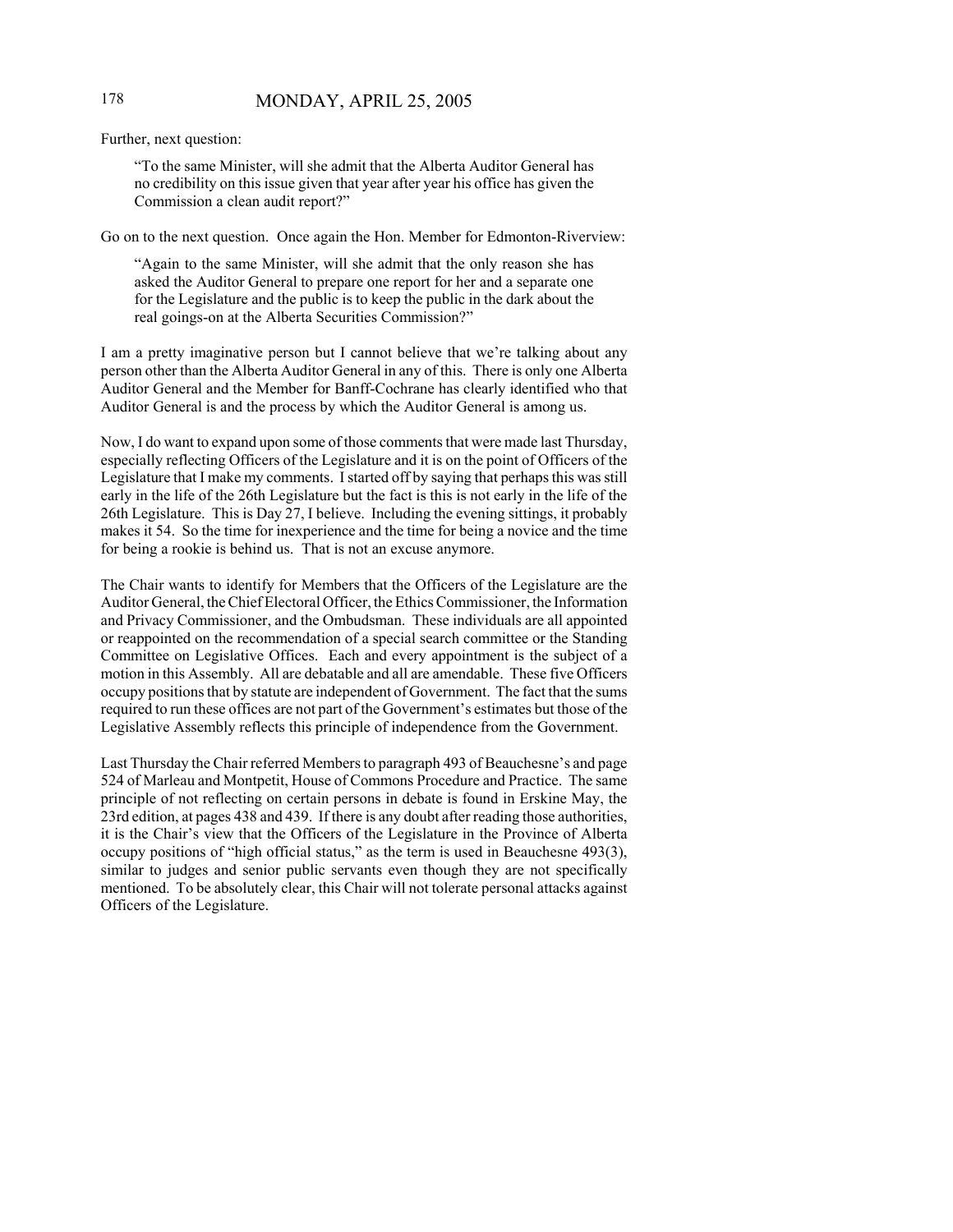Honourable Members, so that there is no misunderstanding, the Chair is not attempting in any way to become involved with questions on the grounds that they deal with sensitive issues. This was not the reason for the Chair's comment last Thursday. The Chair intervened because it was the Chair's view that there were allegations or innuendos about the individuals who serve as Officers of the Legislature. This Chair takes very seriously the rights of Members to freedom of speech in this Assembly. However, it is the Chair's role to ensure that this important right is exercised fairly and within the limits that have been recognized in this and other Assemblies over many years.

The Chair also wants to take this opportunity to say that for the most part the use of language in this Chamber and the decorum of Members is of a high standard amongst jurisdictions in Canada. The Hon. Member for Edmonton-Beverly-Clareview cautioned us about having to deal with this on a regular basis. The fact is, Honourable Members, that we deal with this on a very infrequent basis. If Honourable Members want to go back in Hansard, Honourable Members can go back to 1999, when to the chagrin of most of us, on November 23, 1999, when one Honourable Member was providing to the Assembly the report of the information and privacy committee the then Member for Edmonton-Riverview said, "Whose pocket is he in?" in reference to an Officer of this Legislature. That created quite a commotion in this Assembly on that day in 1999 and led to considerable anxiety amongst the various Members. It led to a retraction, and the retraction came before further serious damage could have been done to a particular individual.

Then from 1999 we switch to March 23, 2005. Hardly a frequent occurrence; a very infrequent occurrence. On March 23, 2005, another Member for Edmonton-Riverview used the following phrase in saying this about another Member: "Who is she trying to protect?" That led to a discussion and was dealt with by a two-line retraction on behalf of the Hon. Member for Edmonton-Riverview.

So this is not a frequent thing. This is an infrequent thing and the House is not wasting its time in dealing with these Members. The House's time is well used in terms of dealing with this. I repeat, for the most part – and this is the 99th year of history of this Assembly – the use of language in this Chamber and the decorum of Members is of a high standard amongst jurisdictions in Canada. In fact, I believe the highest standard of decorum of any jurisdiction in Canada is found in this Assembly and that's good. However, Members may have recently noted that the tone and content of proceedings in other Assemblies in this land may not today be of the similar high standard that they were accustomed to seeing even in those Assemblies. There has been a deterioration in two Assemblies for sure, but that deterioration is not the tradition and it is not the practice in this Assembly.

I believe that the people of Alberta expect Members to conduct themselves in the best traditions of parliamentary democracy. This Chair intends to meet those expectations for the good of this institution and for the good of all of its Members.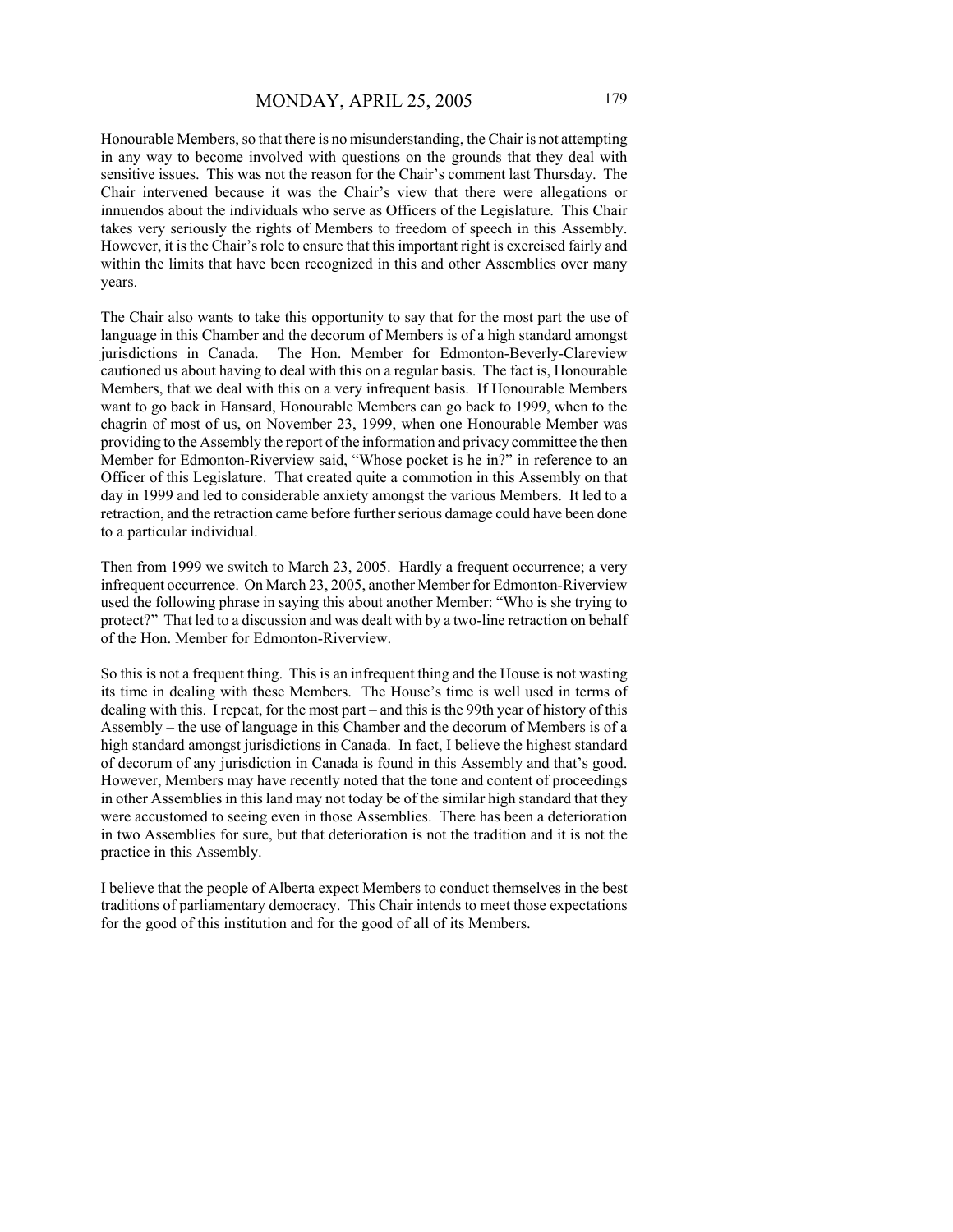# 180 MONDAY, APRIL 25, 2005

The Chair views the question of what constitutes proper parliamentary language in an Assembly in the 21st century as such an important matter that I'm now going to make a suggestion to the Assembly. Regardless of whether or not a motion for privilege is proceeded with, and I would hope, in fact, that on the basis of what I have said, that we have now entered a new century, perhaps there is an important time every once in a while to stop and review everything that we are doing and ask ourselves the question: is this appropriate for the time that we are now in?

I am going to ask the Honourable Members through the various House Leaders to consider a motion to refer this whole matter to the Standing Committee on Privileges and Elections, Standing Orders and Printing or by creating a select special committee to look at this and other parliamentary issues as was done in 1993, when the Chair was the Government House Leader, to review in particular the language, such things as put forward by the Hon. Member for Edmonton-Beverly-Clareview, the specific identification, even though the Chair has already indicated that in his mind the Officers of the Legislature are those people who meet those offices of high standard, and generally to review this whole question of decorum and decorum in our Assembly.

We will soon be entering our 100th year and I believe that there's a caution that must be given to all Members that we have to be better than what some Members would see us be on any given day. I think the people of Alberta expect that of us, and I think that if there is any gift we can give to the people of Alberta on our 100th anniversary of this Legislative Assembly, it is to recognize that the highest calling in the land is to be an elected person and we should be expected to act in the highest possible standard.

I want all Members to know that if there are questions such as the type that were raised in this Assembly last Thursday, there will be an immediate intervention from the Chair henceforth, and if that means that time is now lost in the Question Period, that is the way it will be. Those questions will be ruled out of order and the Member will also be told that that's it for his or her participation in the Question Period on that day. There will be a vigilance. I will not allow people who are Officers of this Legislature to be chastised in this Assembly.

# **ORDERS OF THE DAY**

# **Written Questions**

The following Written Questions were ordered to stand: WQ24, WQ25, WQ26, WQ27, WQ28, WQ29, WQ30, WQ31, WQ32.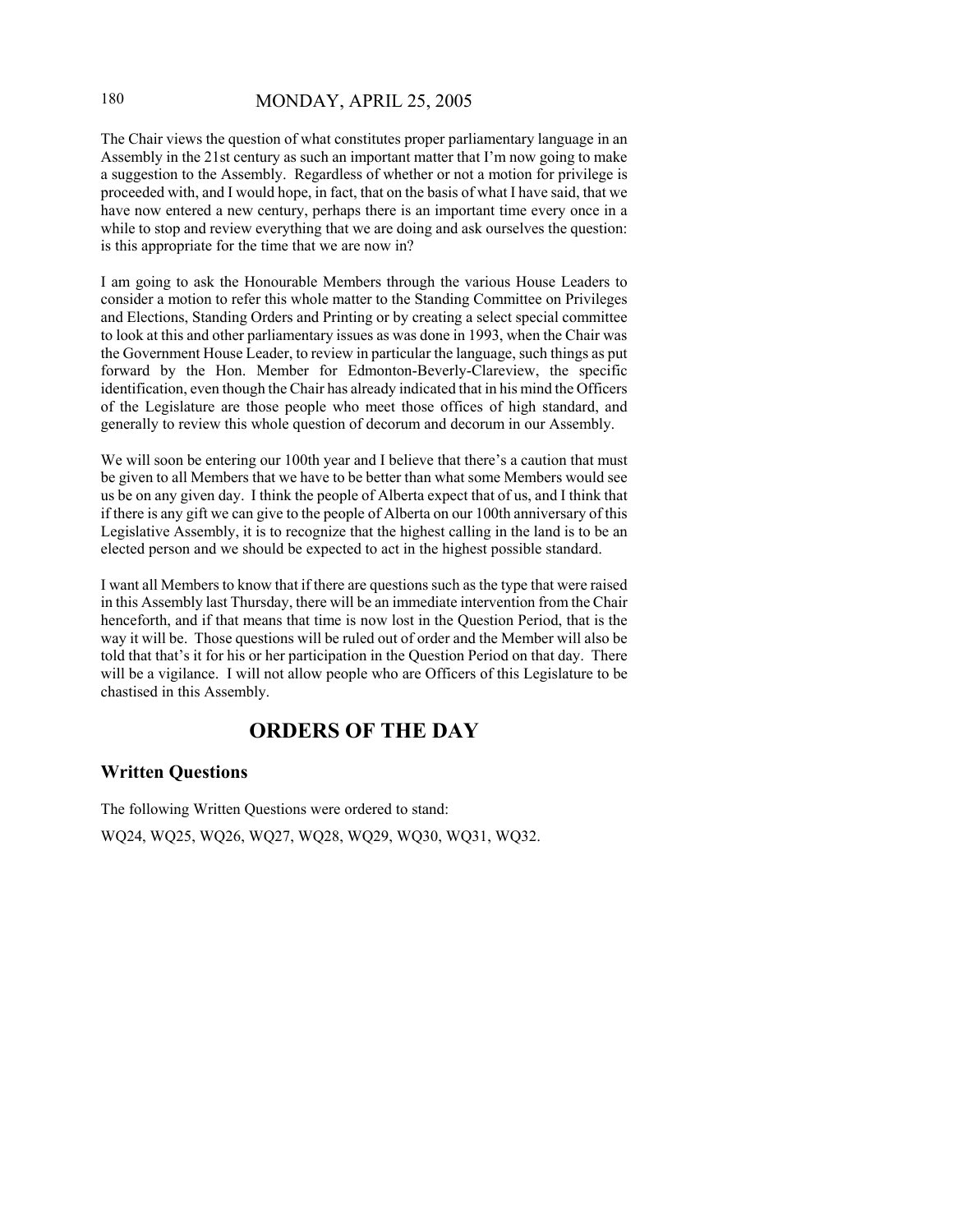The following Motions for Returns were accepted:

**MR25.** Moved by Mr. MacDonald:

That an Order of the Assembly do issue for a Return showing: The salaries of contracted employees and/or consultants employed by the Ministry and Department of Energy during the 2003-04 fiscal year, broken down by amount and position title.

**MR26.** Moved by Mr. MacDonald:

That an Order of the Assembly do issue for a Return showing: A detailed breakdown of all expenses incurred by the Minister of Energy, his staff, and/or designate on non-international trips during the 2003-04 fiscal year.

The following Motion for Returns was rejected:

**MR24.** Moved by Mr. Backs:

That an Order of the Assembly do issue for a Return showing: Copies of any and all documents pertaining to the June 2004 Memorandum of Understanding between the Government and the Federal Government regarding foreign temporary workers.

The question being put, the motion was defeated. With Hon. Mr. Kowalski in the Chair, the names being called for were taken as follows:

For the motion: 14

Backs Blakeman Bonko Elsalhy Flaherty

Hinman MacDonald Martin Mason Mather

Miller (Edmonton-Rutherford) Pastoor Swann Taylor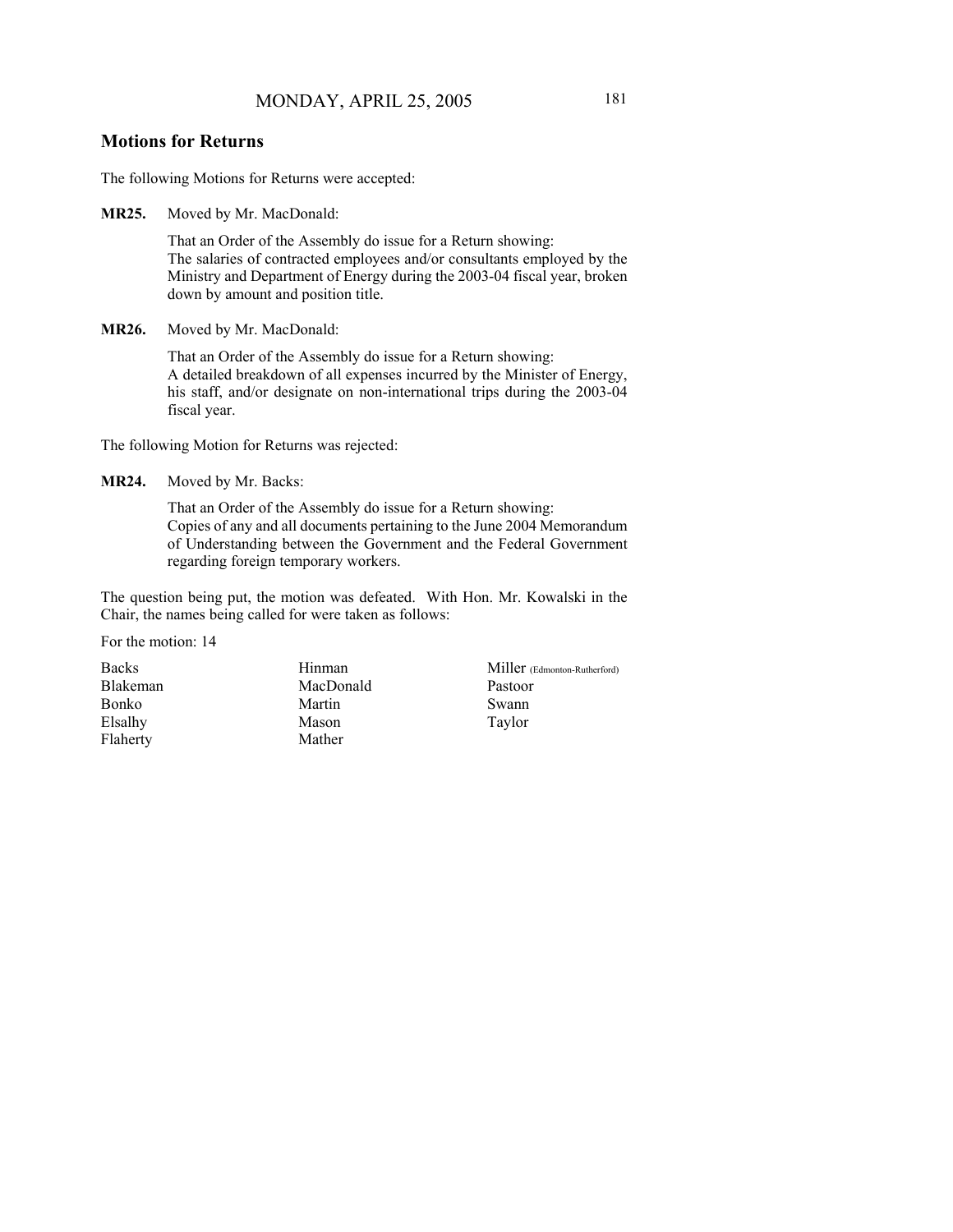Against the motion: 34

| Boutilier  | Johnson   | Oberle         |
|------------|-----------|----------------|
| Cao        | Johnston  | Pham           |
| Coutts     | Knight    | Renner         |
| DeLong     | Liepert   | Rodney         |
| Evans      | Lougheed  | Snelgrove      |
| Forsyth    | Magnus    | Stelmach       |
| Graydon    | Mar       | <b>Stevens</b> |
| Griffiths  | Marz      | Strang         |
| Groeneveld | McClellan | Tarchuk        |
| Herard     | Mitzel    | VanderBurg     |
| Horner     | Morton    | Zwozdesky      |
| Jablonski  |           |                |

The following Motions for Returns were ordered to stand:

MR27, MR28, MR29, MR30, MR31, MR32, MR33, MR34, MR35, MR36, MR37, MR38, MR39, MR40, MR41, MR42, MR43.

#### **Unanimous Consent**

Prior to consideration of Motion for Returns MR24, Ms Blakeman, Official Opposition House Leader, requested the unanimous consent of the Assembly to waive Standing Order 32(2) to shorten the time between division bells from ten minutes to one minute.

Unanimous consent to proceed was not granted.

Following consideration of Motion for Returns MR24, Hon. Mr. Zwozdesky, Deputy Government House Leader, requested the unanimous consent of the Assembly to waive Standing Order 32(2) to shorten the time between division bells from ten minutes to one minute.

Unanimous consent to proceed was not granted.

# **Public Bills and Orders Other Than Government Bills and Orders**

#### **Third Reading**

On the motion that the following Bill be now read a Third time:

Bill 201 Smoke-free Places Act — Mr. Rodney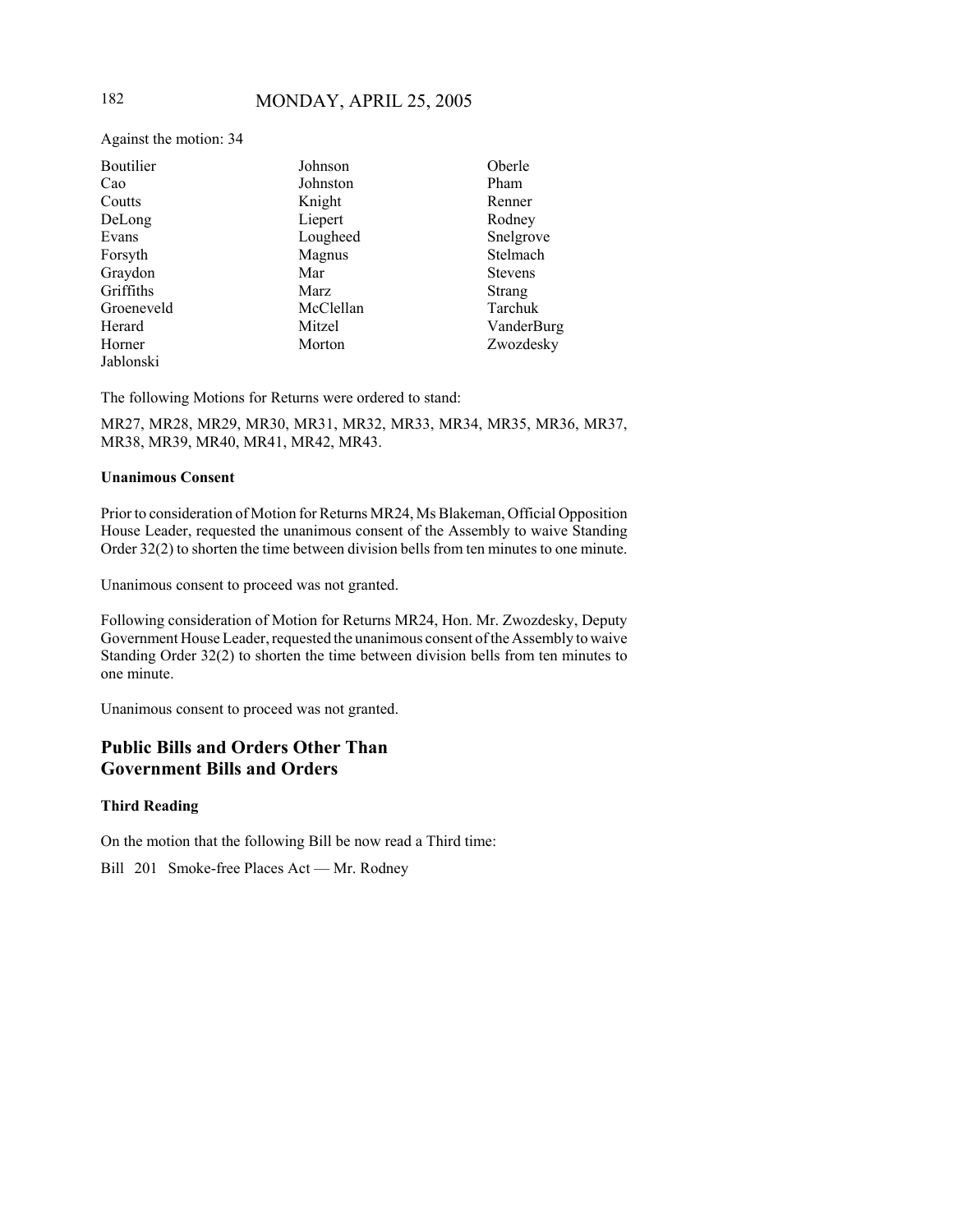Mr. MacDonald, Hon. Member for Edmonton-Gold Bar, moved that the motion be amended by deleting all the words after "that" and substituting the following:

Bill 201, Smoke-free Places Act, be not now read a Third time but that it be recommitted to Committee of the Whole for the purpose of reconsidering section 5(3).

A debate followed on the amendment.

The question being put, the amendment was defeated. With Hon. Mr. Kowalski in the Chair, the names being called for were taken as follows:

For the amendment: 17

| <b>Backs</b> | MacDonald                    | Pastoor |
|--------------|------------------------------|---------|
| Bonko        | Mar                          | Rodney  |
| Elsalhy      | Martin                       | Swann   |
| Evans        | Mason                        | Taft    |
| Flaherty     | Mather                       | Taylor  |
| Forsyth      | Miller (Edmonton-Rutherford) |         |

Against the amendment: 26

| Cao        | Johnston | Pham           |
|------------|----------|----------------|
| Coutts     | Knight   | Renner         |
| Graydon    | Liepert  | Snelgrove      |
| Griffiths  | Lougheed | Stelmach       |
| Groeneveld | Magnus   | <b>Stevens</b> |
| Herard     | Marz     | <b>Strang</b>  |
| Horner     | Mitzel   | Tarchuk        |
| Jablonski  | Morton   | Zwozdesky      |
| Johnson    | Oberle   |                |

The question being put on the motion for Third Reading of Bill 201, Smoke-free Places Act, the motion was agreed to. With Hon. Mr. Kowalski in the Chair, the names being called for were taken as follows:

For the motion: 33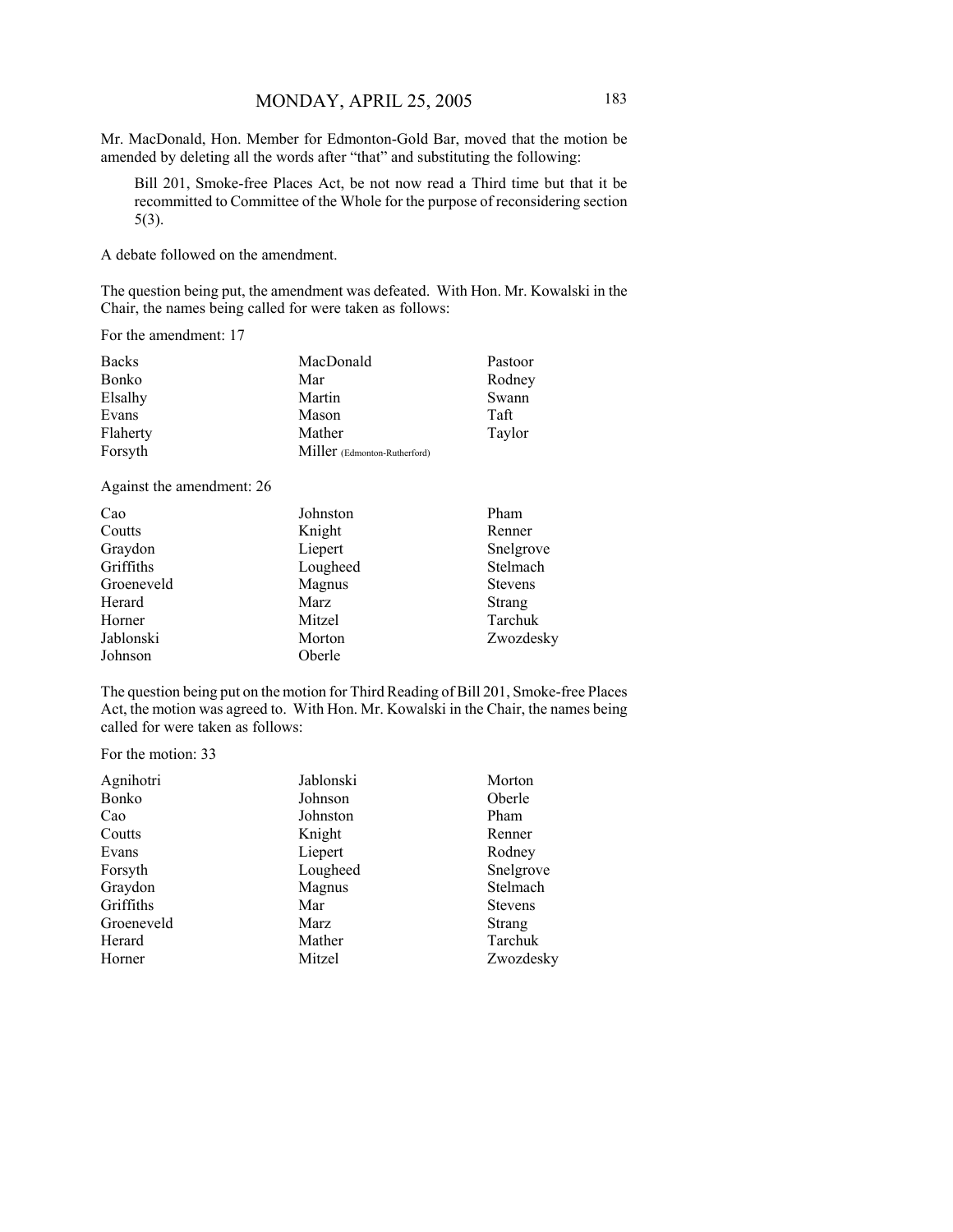Against the motion: 12

| <b>Backs</b> | Martin                       | Pastoor |
|--------------|------------------------------|---------|
| Elsalhy      | Mason                        | Swann   |
| Flaherty     | Miller (Edmonton-Rutherford) | Taft    |
| MacDonald    | Pannu                        | Taylor  |

The following Bill was read a Third time and passed:

Bill 201 Smoke-free Places Act — Mr. Rodney

# **Adjournment**

Pursuant to Standing Order 4(1), the Speaker adjourned the Assembly at 5:30 p.m. until 8:00 p.m.

MONDAY, APRIL 25, 2005 — 8:00 P.M.

# **Motions Other Than Government Motions**

**506.** Moved by Mr. Chase:

Be it resolved that the Legislative Assembly urge the Government to introduce amendments to the Traffic Safety Act to prohibit the use of hand-held cellular phones while operating a motor vehicle.

A debate followed.

The question being put, the motion was defeated.

#### **Committee of Supply** (Day 8 — Main Estimates)

According to Order, the Assembly resolved itself into Committee of Supply.

(Assembly in Committee)

And after some time spent therein, the Deputy Speaker resumed the Chair and Mr. Oberle reported as follows:

Mr. Speaker:

The Committee of Supply has had under consideration certain resolutions, reports as follows, and requests leave to sit again:

Resolved that a sum not exceeding the following be granted to Her Majesty for the fiscal year ending March 31, 2006, for the Department and purpose indicated: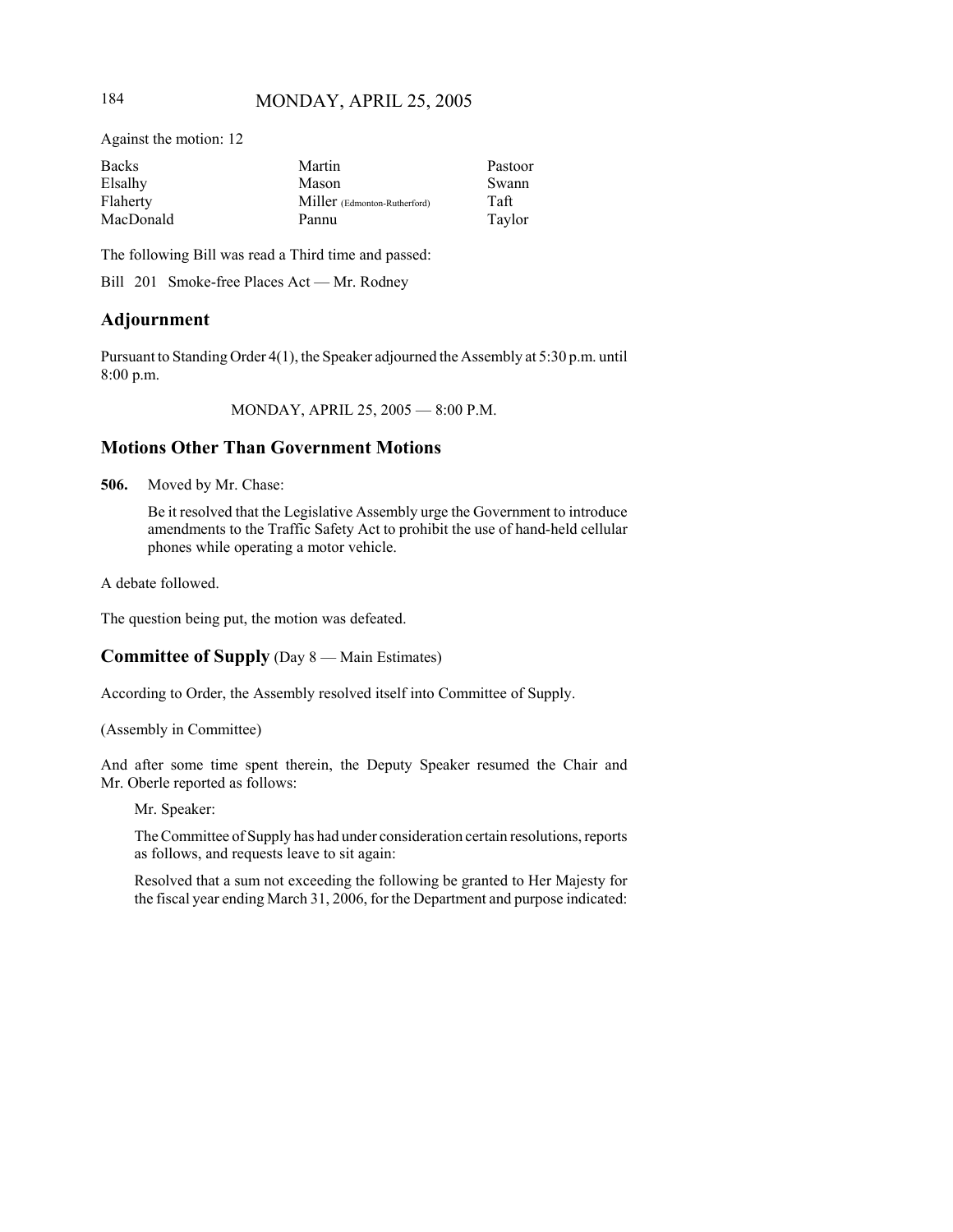#### **Economic Development**

| Expense | \$79,750,000 |
|---------|--------------|
|---------|--------------|

The question being put, the report and the request for leave to sit again were agreed to.

# **Government Bills and Orders**

#### **Committee of the Whole**

According to Order, the Assembly resolved itself into Committee of the Whole, and the Deputy Speaker left the Chair.

(Assembly in Committee)

And after some time spent therein, the Deputy Speaker resumed the Chair.

The following Bill was reported:

Bill 37 Financial Statutes Amendment Act, 2005 (\$) — Hon. Mrs. McClellan

#### **Second Reading**

On the motion that the following Bill be now read a Second time:

Bill 35 Employment Pension Plans Amendment Act, 2005 — Dr. Brown

A debate followed.

Mr. Miller moved adjournment of the debate, which was agreed to.

#### **Third Reading**

The following Bill was read a Third time and passed:

Bill 5 Family Law Amendment Act, 2005 — Hon. Mr. Stevens

# **Adjournment**

On motion by Hon. Mr. Zwozdesky, Deputy Government House Leader, the Assembly adjourned at 11:36 p.m. until Tuesday, April 26, 2005, at 1:30 p.m.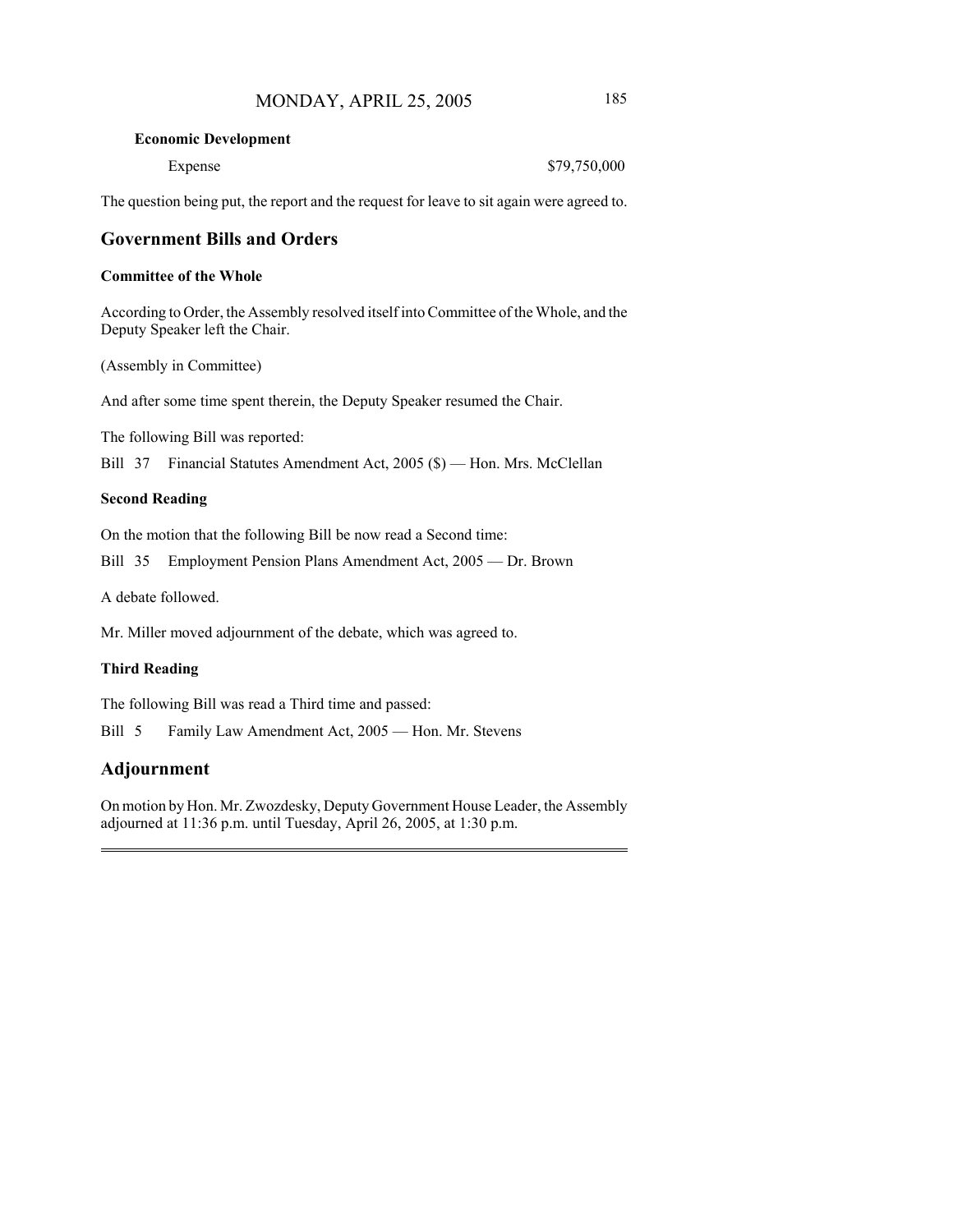# Tuesday, April 26, 2005

The Speaker took the Chair at 1:30 p.m.

# **Members' Statements**

Mrs. Jablonski, Hon. Member for Red Deer-North, made a statement regarding the annual recognition and commemoration of the Armenian Genocide on April 24.

Mr. Flaherty, Hon. Member for St. Albert, made a statement regarding Education Week, April 24-30, 2005.

Mr. Rodney, Hon. Member for Calgary-Lougheed, made a statement regarding Education Week, April 24-30, 2005.

Mr. Cao, Hon. Member for Calgary-Fort, made a statement regarding new technologies in the agriculture and agrifood industries.

Mr. Lukaszuk, Hon. Member for Edmonton-Castle Downs, made a statement regarding the Government's \$577 million commitment for the construction of the Health Sciences Ambulatory Learning Centre at the University of Alberta.

Mr. Eggen, Hon. Member for Edmonton-Calder, made a statement regarding Alberta Energy and Utilities Board regulations.

# **Speaker's Comment**

The Speaker commented that on this day in 1887 Joseph Ora Card and a small group of Mormons founded the community that was to become Cardston, Alberta. Experienced in dry farming, they introduced a variety of new crops and began irrigation in southern Alberta. Their Temple of the Church of Jesus Christ of Latter Day Saints was the first Mormon Temple built outside of the United States.

# **Presenting Reports by Standing and Special Committees**

Dr. Brown, Chair, Select Standing Committee on Private Bills, presented the following report:

Mr. Speaker, the Select Standing Committee on Private Bills has had certain Bills under consideration and wishes to report as follows:

The Committee recommends that the following Private Bills proceed:

- Bill Pr1 Bow Valley Community Foundation Act Mrs. Tarchuk
- Bill Pr3 Medicine Hat Community Foundation Amendment Act, 2005 Mr. Mitzel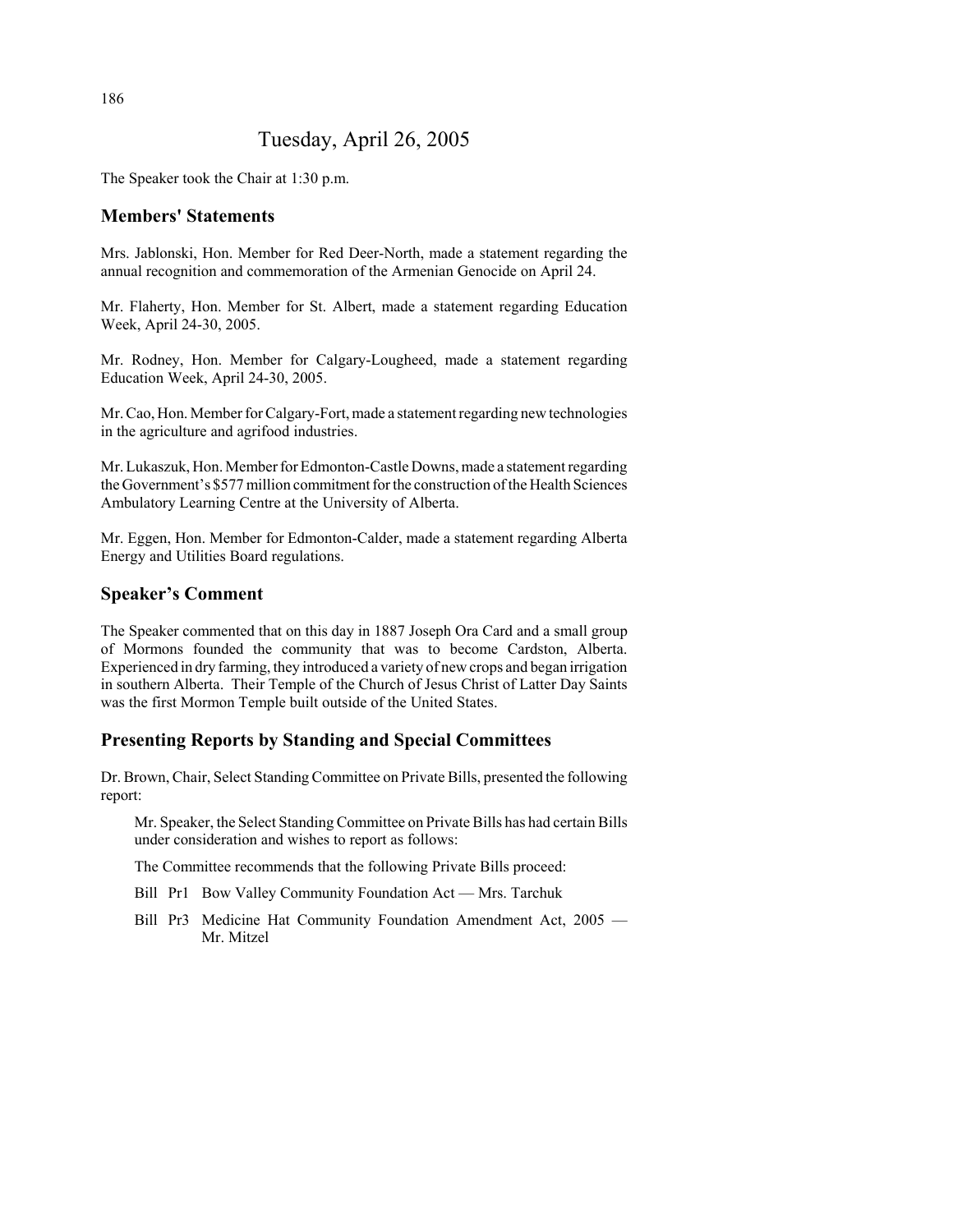The Committee recommends that the following Private Bill proceed with amendments:

Bill Pr2 Camrose Lutheran College Corporation Act — Mr. Johnson

The Committee recommends that the following Private Bill be deferred to the Fall 2005 sitting of the Legislature:

Bill Pr4 Brooklynn Hannah George Rewega Right of Civil Action Act — Mr. Oberle

The Committee has had under consideration the fees charged for petitioning for Private Bills and recommends that Standing Order 87(1) be amended to increase the fee to \$500 for petitioning for a Private Bill.

Dr. Brown, Chair, Select Standing Committee on Private Bills, tabled copies of an amendment considered by the Select Standing Committee on Private Bills on this date for the official records of the Assembly.

Proposed amendment to Bill Pr2, Camrose Lutheran College Corporation Act Sessional Paper 363/2005

Mr. Speaker, I request concurrence of the Assembly in this recommendation.

The question being put, concurrence in the report was granted.

#### **Presenting Petitions**

Mr. Backs, Hon. Member for Edmonton-Manning, presented a petition from 109 Albertans urging the Government to prohibit the importation of temporary foreign workers in oil sands facilities and on pipelines until several Albertan and Canadian groups have been accessed.

#### **Introduction of Bills (First Reading)**

Upon recommendation of His Honour the Honourable the Lieutenant Governor, and notice having been given:

Bill 40 Alberta Personal Income Tax Amendment Act, 2005 (No. 2) (\$) — Hon. Mrs. McClellan

#### **Tabling Returns and Reports**

Mr. Martin, Hon. Member for Edmonton-Beverly-Clareview:

Report dated February 23, 2005, entitled "Recommendations to the Utilities Consumer Advocate on Retail Energy Options for Electricity" prepared by Ted Pound, Chair, Utilities Consumer Advocate Advisory Council

Sessional Paper 364/2005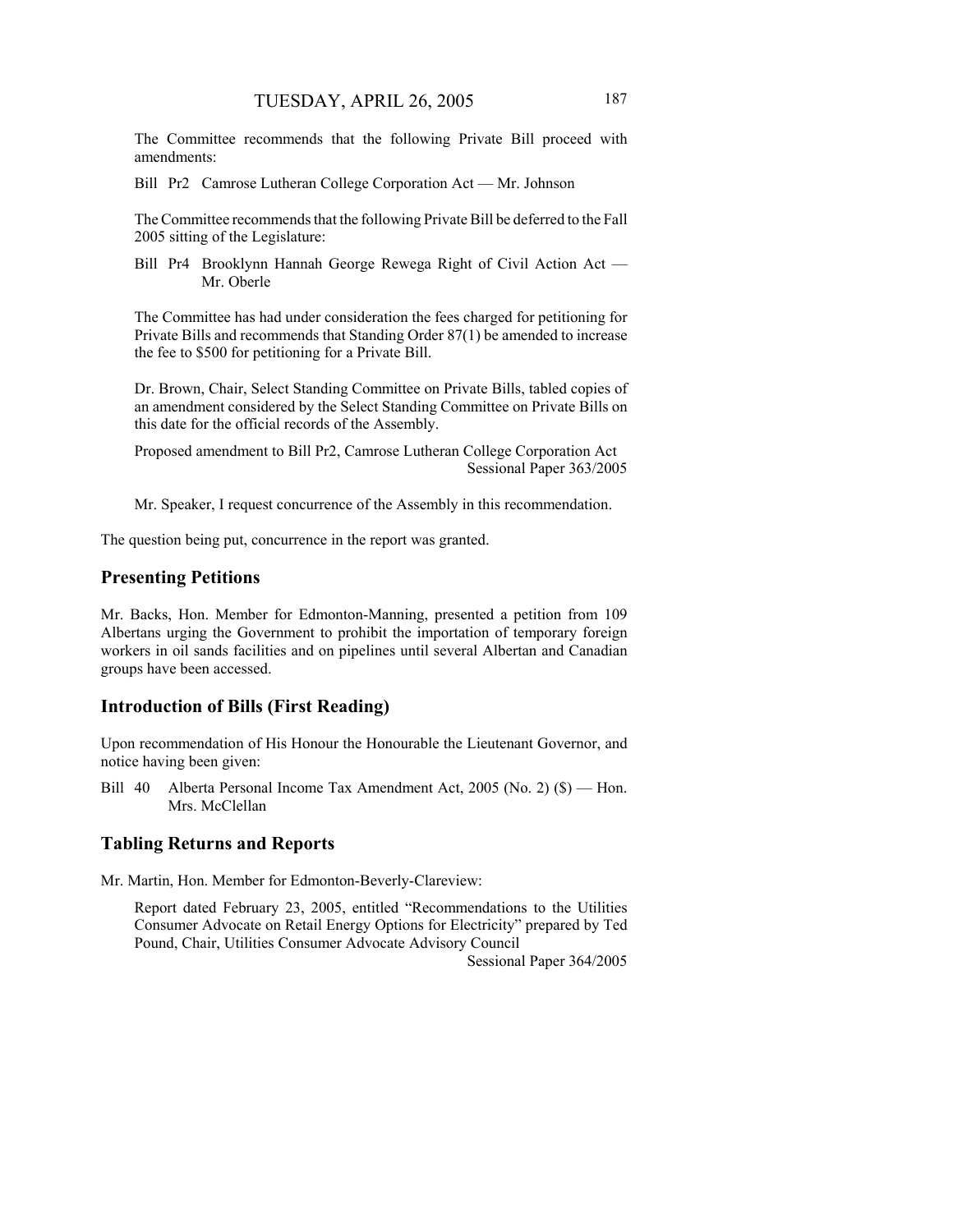# 188 TUESDAY, APRIL 26, 2005

#### **Tablings to the Clerk**

Clerk of the Assembly on behalf of Hon. Mr. Stevens, Minister of Justice and Attorney General, pursuant to the Legal Profession Act, cL-8, s5(4):

Law Society of Alberta, Annual Report 2004

Sessional Paper 365/2005

Clerk of the Assembly on behalf of Hon. Mr. Cardinal, Minister of Human Resources and Employment:

Package of information relating to the Memorandum of Understanding between Human Resources and Skills Development Canada, Citizenship and Immigration Canada, and Alberta Learning to allow the entry of temporary foreign workers into Alberta for projects in the Alberta oil sands

Sessional Paper 366/2005

#### **Speaker's Ruling - Item Previously Decided**

If Honourable Members look in the Order Paper, Members will find Motion 507 in the name of the Leader of the New Democrats. That motion is due to be considered next Monday evening, May 2, under Motions Other Than Government Motions. The motion reads "Be it resolved that the Legislative Assembly urge the Government to prohibit smoking in public buildings and indoor workplaces."

This motion raises issues virtually identical to those considered in connection with Private Member's Bill 201 which received Third Reading just yesterday, April 25, 2005. The Chair finds that Motion 507 duplicates the issues already debated and decided by the Assembly with respect to Bill 201.

This is not the first time this type of issue has arisen in the Assembly. On March 28, 1995, Speaker Schumacher ruled the motion by the then Member for Edmonton-Meadowlark concerning electoral boundaries out of order on the grounds that it violated the rules of anticipation found in Standing Order 23(e) as there was a Government Bill, Bill 20, Electoral Boundaries Commission Act, 1995, standing on the Order Paper for Second Reading. This rule is based on the principle that the same question should not be raised twice during the same session. Speaker Schumacher quoted Beauchesne 566(7) as follows: "A motion dealing with the same subject-matter of a Bill standing on the Order Paper for Second Reading cannot be considered." The rationale then as now is that a Bill leads to a more effective result than a motion as stated in Beauchesne's 513(2) and Erskine May (23rd edition) pages 388-389.

In this case Motion 507 does not merely anticipate a debate but clearly deals with a matter already decided during this session. Bill 201 received Third Reading yesterday. It is fair to say that its ultimate fate and contents were in doubt up to the concluding vote.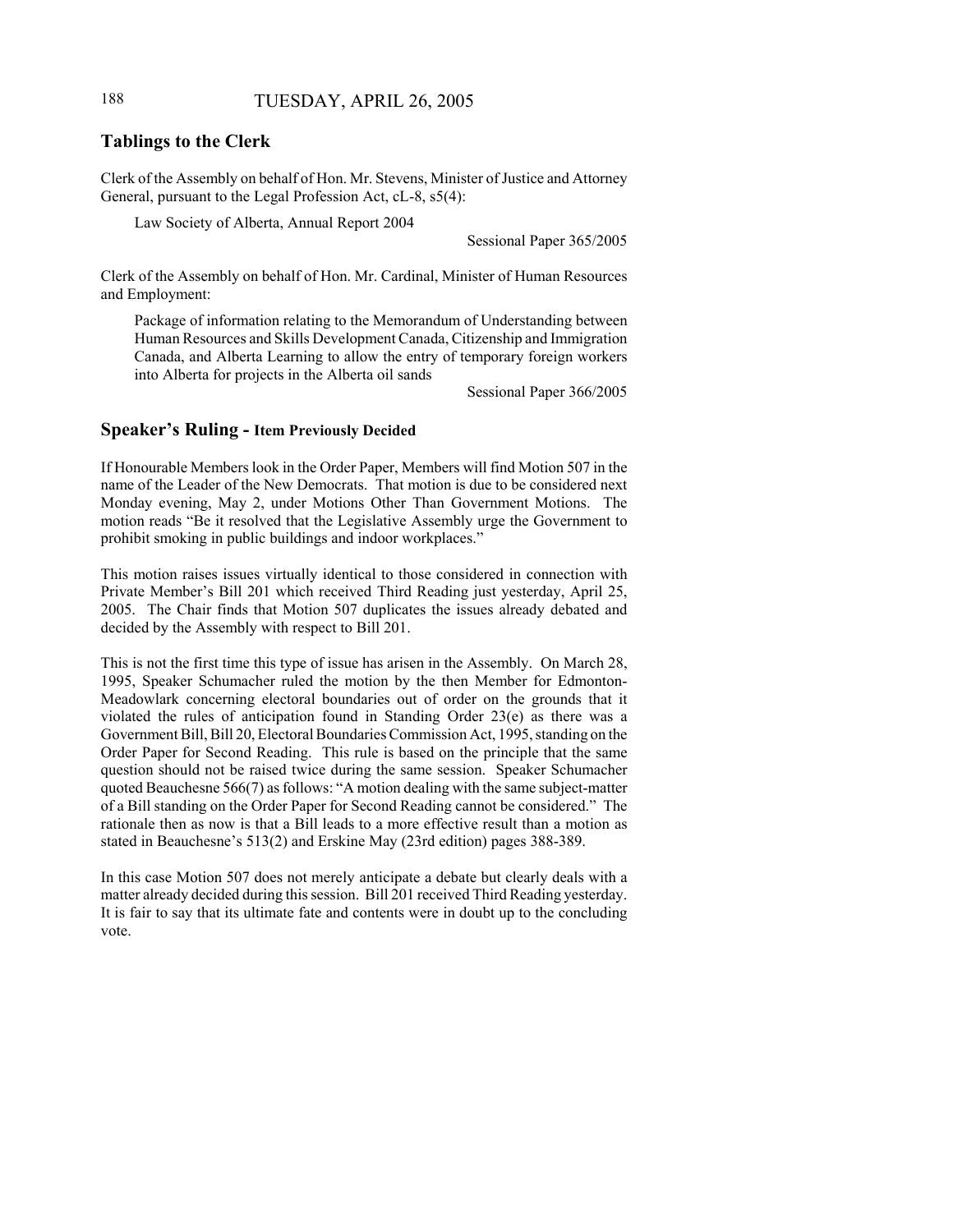The Chair could have ruled the Honourable Leader's motion out of order earlier but in fairness to the Member and in keeping with the latitude the Chair gives Private Members, there was no intervention. At this time, however, it is clear, even clearer than the 1995 example, that the House would be considering the same issue twice. To allow the motion to proceed would depart from the precedents of the Assembly and mark a relaxation of the rules as they have been applied.

Clearly, this is a unique circumstance, so in keeping with the practice of this and in granting Private Members the greatest leeway possible in bringing matters before the Assembly, the Chair is willing to relax the interpretation of Standing Order 39.2 and to invite the Honourable Member to present a revised motion to the Clerk's Office by the end of business tomorrow afternoon, Wednesday, April 27, 2005, for inclusion in Thursday's Order Paper and debate next Monday evening.

# **ORDERS OF THE DAY**

**Committee of Supply** (Day 9 — Main Estimates)

According to Order, the Assembly resolved itself into Committee of Supply.

(Assembly in Committee)

And after some time spent therein, the Acting Speaker assumed the Chair and Mr. Webber reported as follows:

Mr. Speaker:

The Committee of Supply has had under consideration certain resolutions, reports as follows, and requests leave to sit again:

Resolved that a sum not exceeding the following be granted to Her Majesty for the fiscal year ending March 31, 2006, for the Department and purposes indicated:

## **Environment**

| Expense and Equipment / Inventory Purchases | \$136,003,000 |
|---------------------------------------------|---------------|
| Non-budgetary Disbursements                 | \$1,000,000   |

The question being put, the report and the request for leave to sit again were agreed to.

# **Adjournment**

On motion by Hon. Mr. Hancock, Government House Leader, it was agreed at 5:14 p.m. that when the Assembly reconvened at 8:00 p.m. it would be in Committee of Supply and the Acting Speaker left the Chair.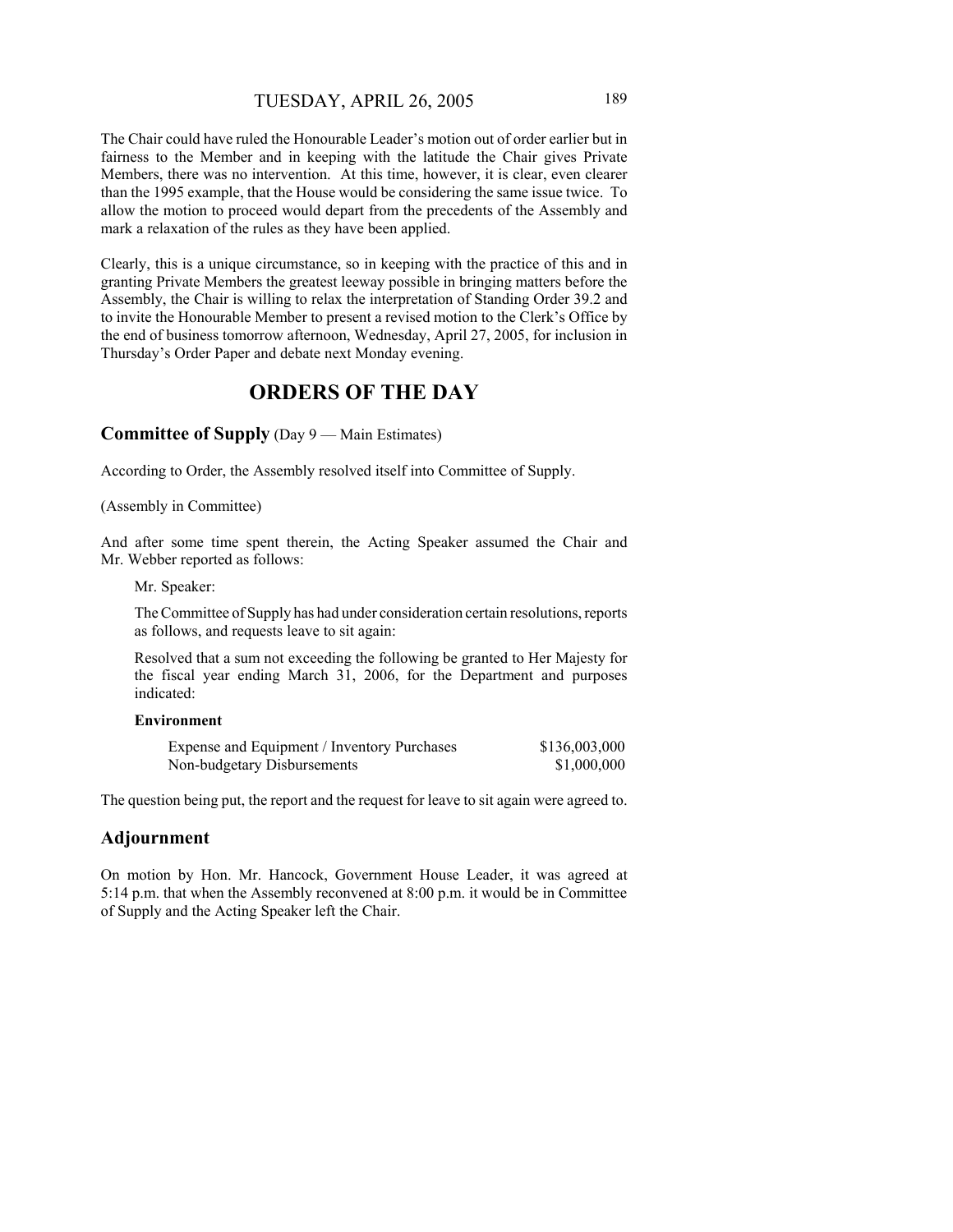# 190 TUESDAY, APRIL 26, 2005

#### TUESDAY, APRIL 26, 2005 — 8:00 P.M.

#### **Committee of Supply** (Day 10 — Main Estimates)

(Assembly in Committee)

#### **Conflict of Interest**

Mr. Liepert, Hon. Member for Calgary-West, declared a potential conflict of interest regarding the proposed 2005-06 Main Estimates for the Department of Children's Services and absented himself from the debate and vote on these Estimates.

And after some time spent therein, the Acting Speaker resumed the Chair and Mr. Oberle reported as follows:

Mr. Speaker:

The Committee of Supply has had under consideration certain resolutions, reports as follows, and requests leave to sit again:

Resolved that a sum not exceeding the following be granted to Her Majesty for the fiscal year ending March 31, 2006, for the Department and purposes indicated:

## **Children's Services**

Expense and Equipment / Inventory Purchases \$793,954,000

The question being put, the report and the request for leave to sit again were agreed to.

# **Government Bills and Orders**

#### **Committee of the Whole**

According to Order, the Assembly resolved itself into Committee of the Whole, and the Acting Speaker left the Chair.

(Assembly in Committee)

And after some time spent therein, the Acting Speaker resumed the Chair.

The following Bill was reported:

Bill 1 Access to the Future Act (\$) — Hon. Mr. Klein

Dr. Brown, Acting Chair of Committees, tabled copies of all amendments considered by Committee of the Whole on this date for the official records of the Assembly.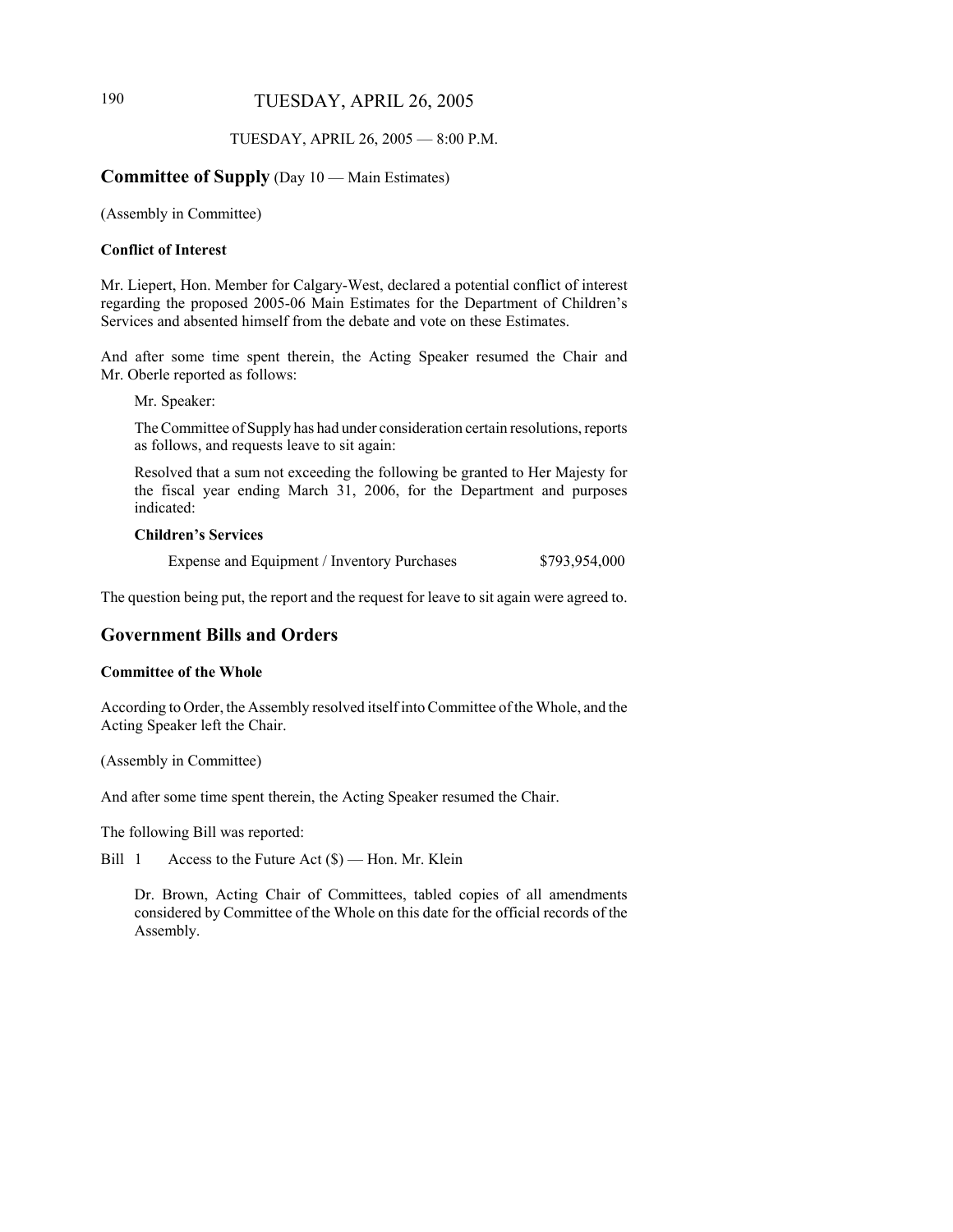Amendment to Bill 1 (introduced by the Hon. Member for Calgary-Currie on April 19, 2005) — Defeated

Sessional Paper 367/2005

Amendment to Bill 1 (Hon. Member for Edmonton-Strathcona) — Defeated Sessional Paper 368/2005

Amendment to Bill 1 (Hon. Member for Edmonton-Strathcona) — Withdrawn by unanimous consent of Committee of the Whole

Sessional Paper 369/2005

Amendment to Bill 1 (Hon. Member for Edmonton-Strathcona) — Defeated Sessional Paper 370/2005

Dr. Brown, Acting Chair of Committees, also tabled copies of the documents tabled by Mr. Taylor during Committee of the Whole consideration of Bill 1, Access to the Future Act (\$)

4 notices of amendments to Bill 1, Access to the Future Act (\$), dated April 5, 2005

Sessional Paper 371/2005

#### **Second Reading**

The following Bill was read a Second time and referred to Committee of the Whole:

Bill 29 Assured Income for the Severely Handicapped Amendment Act, 2005 — Hon. Mrs. Fritz

#### **Adjournment**

On motion by Hon. Mr. Hancock, Government House Leader, the Assembly adjourned at 11:15 p.m. until Wednesday, April 27, 2005, at 1:30 p.m.

Wednesday, April 27, 2005

The Speaker took the Chair at 1:30 p.m.

# **Members' Statements**

Dr. Brown, Hon. Member for Calgary-Nose Hill, made a statement regarding the Anne Frank in the World 1929-1945 exhibit currently on display at Calgary City Hall.

Mr. VanderBurg, Hon. Member for Whitecourt-Ste. Anne, made a statement regarding Northlands Park.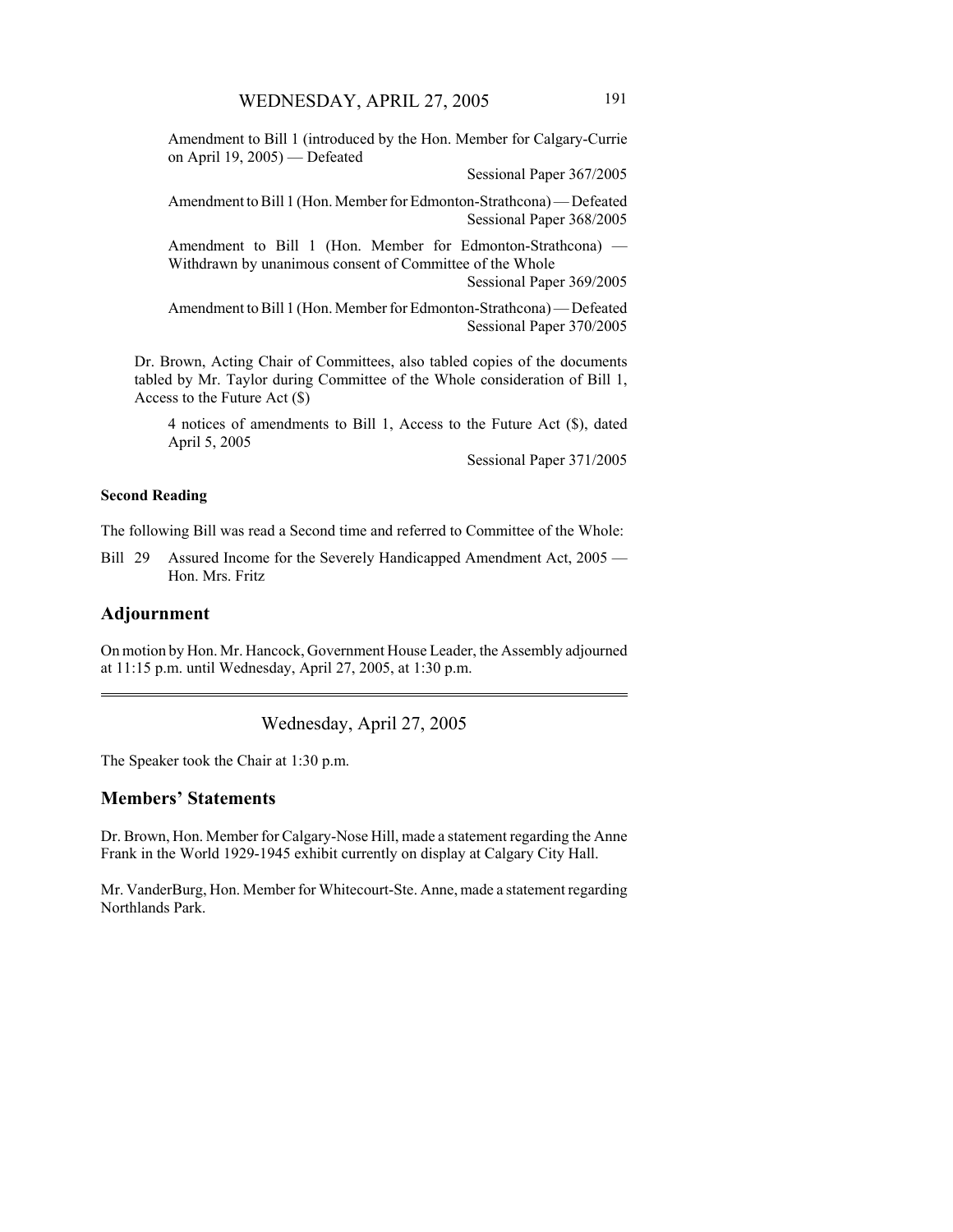# 192 WEDNESDAY, APRIL 27, 2005

Mr. Lukaszuk, Hon. Member for Edmonton-Castle Downs, made a statement regarding the construction of an academic school in south Edmonton by the Edmonton Catholic School District.

Mr. Goudreau, Hon. Member for Dunvegan-Central Peace, made a statement regarding Alberta's agricultural industry.

Mrs. Mather, Hon. Member for Edmonton-Mill Woods, made a statement regarding Education Week, April 24-30, 2005.

Mr. Miller, Hon. Member for Edmonton-Rutherford, made a statement regarding Chris Muller of Cochrane who was killed in a hang-gliding competition on April 22, 2005, in Orlando, Florida.

#### **Notices of Motions**

Dr. Taft, Hon. Leader of the Official Opposition, gave oral notice of his intention to move, pursuant to Standing Order 30, to adjourn the ordinary business of the Assembly to discuss a matter of urgent importance, namely the loss of investor confidence in the Alberta Securities Commission's ability to adequately regulate the securities market and the resulting threat to Alberta's capital markets.

#### **Tabling Returns and Reports**

Hon. Mr. Lund, Minister of Government Services:

Report dated April 14, 2005, entitled "Response to DOE's (Department of Energy) Call for Comments on its Discussion Paper on Wholesale and Retail Market Design" prepared by Ted Pound, Chair, Utilities Consumer Advocate Advisory Council for the Utilities Consumer Advocate

Sessional Paper 372/2005

Mr. Martin, Hon. Member for Edmonton-Beverly-Clareview:

E-mail message dated April 26, 2005, from Brad Wutzke, Vice-President TWU (Telecommunications Workers Union) Local 204, "to all addressed" providing an update regarding the current labour situation at TELUS Corporation

Sessional Paper 373/2005

Mr. Eggen, Hon. Member for Edmonton-Calder:

News release dated April 27, 2005, entitled "Alberta's Centennial - 100 Years, 9,219 Workplace Deaths, AFL (Alberta Federation of Labour) Adds Up Workplace Fatalities for International Day of Mourning" prepared by the Alberta Federation of Labour

Sessional Paper 374/2005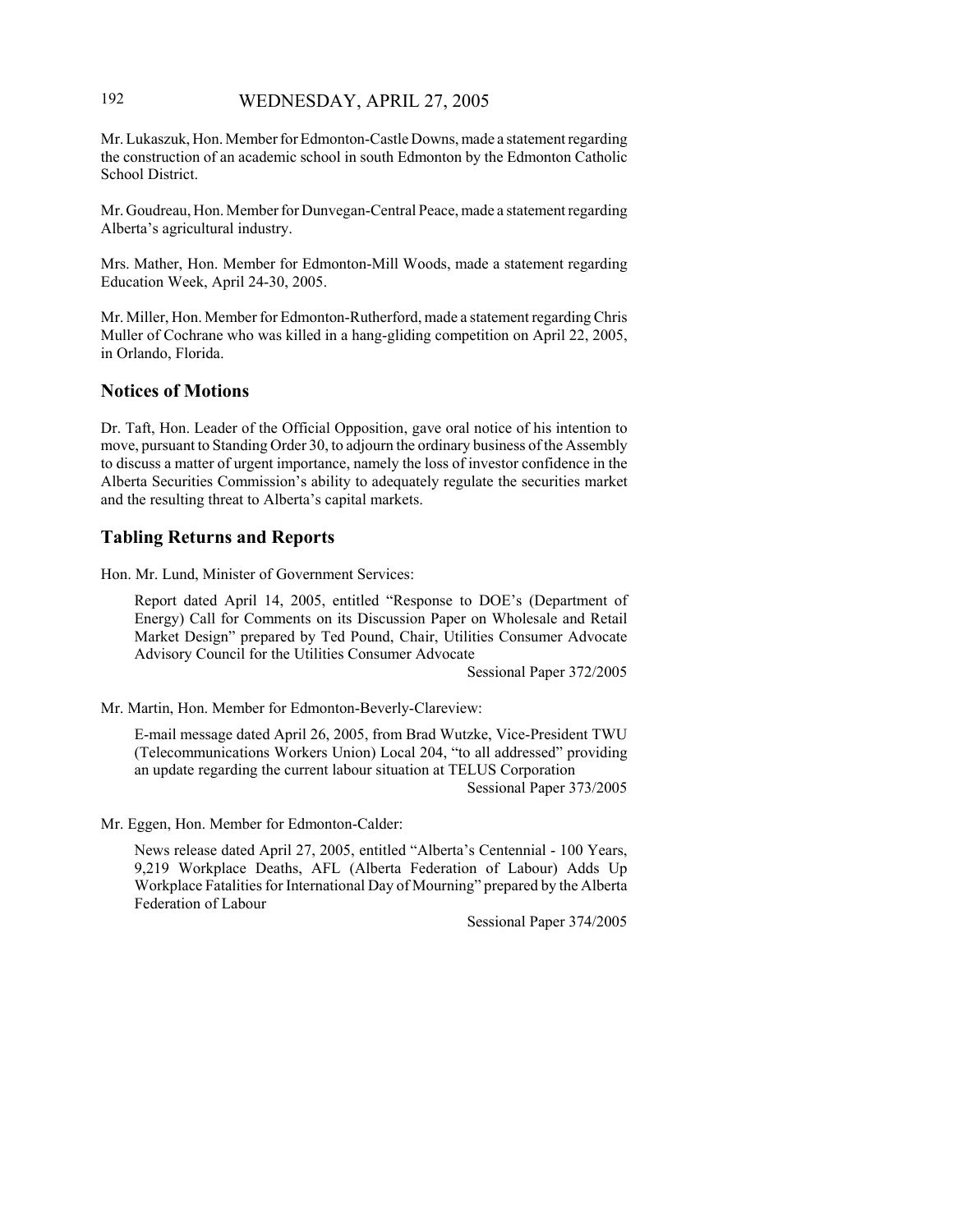Excerpt from the Government of Alberta Consumer Choice website providing questions and answers regarding the purchase of electricity or natural gas by consumers from a competitive retailer

Sessional Paper 375/2005

# **Motion for Adjournment for an Emergency Debate**

Dr. Taft, Hon. Leader of the Official Opposition, requested leave to move, pursuant to Standing Order 30, that the Assembly adjourn the ordinary business of the Assembly to discuss a matter of urgent public importance, namely the loss of investor confidence in the Alberta Securities Commission's ability to adequately regulate the securities market and the resulting threat to Alberta's capital markets.

A debate followed on urgency.

The Speaker ruled that the request for leave was not in order.

#### **Unanimous Consent - Standing Order 58(5)**

The Speaker requested and received the unanimous consent of the Assembly to waive Standing Order 58(5) to allow Committee of Supply to be called after 3:10 p.m.

# **ORDERS OF THE DAY**

#### **Committee of Supply** (Day 11 — Main Estimates)

According to Order, the Assembly resolved itself into Committee of Supply.

(Assembly in Committee)

And after some time spent therein, the Deputy Speaker assumed the Chair and Mr. Lindsay reported as follows:

Mr. Speaker:

The Committee of Supply has had under consideration certain resolutions, reports as follows, and requests leave to sit again:

Resolved that a sum not exceeding the following be granted to Her Majesty for the fiscal year ending March 31, 2006, for the Department and purposes indicated:

#### **Infrastructure and Transportation**

| Expense and Equipment / Inventory Purchases | \$3,463,437,000 |
|---------------------------------------------|-----------------|
| Capital Investment                          | \$699,618,000   |

The question being put, the report and the request for leave to sit again were agreed to.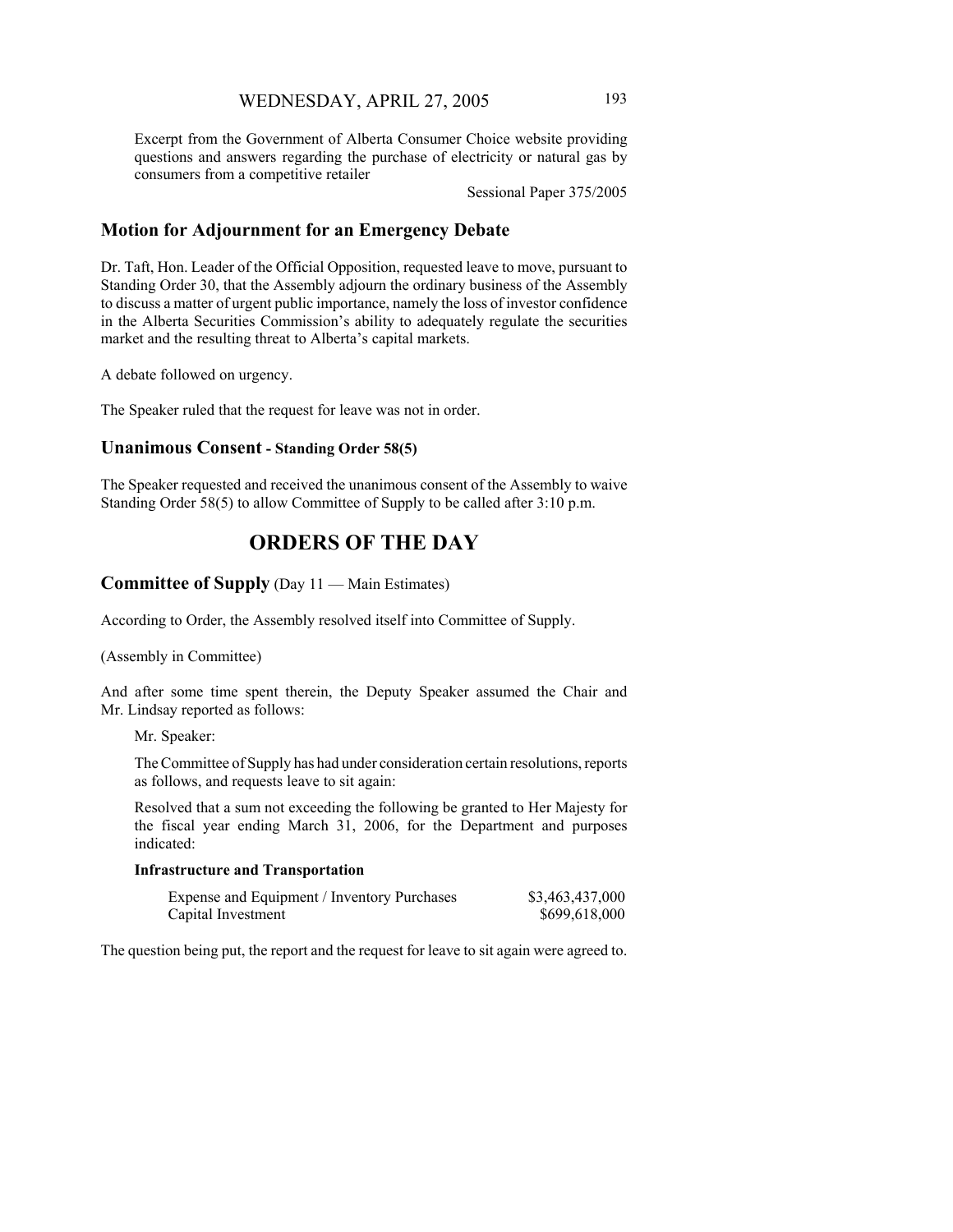# 194 WEDNESDAY, APRIL 27, 2005

# **Adjournment**

On motion by Hon. Mr. Hancock, Government House Leader, it was agreed at 5:24 p.m. that when the Assembly reconvened at 8:00 p.m. it would be in Committee of Supply and the Deputy Speaker left the Chair.

WEDNESDAY, APRIL 27, 2005 — 8:00 P.M.

#### **Committee of Supply** (Day 12 — Main Estimates)

#### (Assembly in Committee)

And after some time spent therein, the Deputy Speaker resumed the Chair and Mr. Lindsay reported as follows:

Mr. Speaker:

The Committee of Supply has had under consideration certain resolutions, reports as follows, and requests leave to sit again:

Resolved that a sum not exceeding the following be granted to Her Majesty for the fiscal year ending March 31, 2006, for the Department and purpose indicated:

#### **Executive Council**

Expense \$26,246,000

The question being put, the report and the request for leave to sit again were agreed to.

#### **Government Motions**

**20.** Moved by Hon. Mr. Hancock:

Be it resolved that the Legislative Assembly of Alberta, on May 5, 2005, welcome to the floor of the Assembly three representatives of the Canadian Armed Forces, one from each branch of the services, with one of those members being invited to address the Assembly to mark the occasion of the 60th anniversary of VE (Victory in Europe) Day.

A debate followed.

The question being put, the motion was agreed to.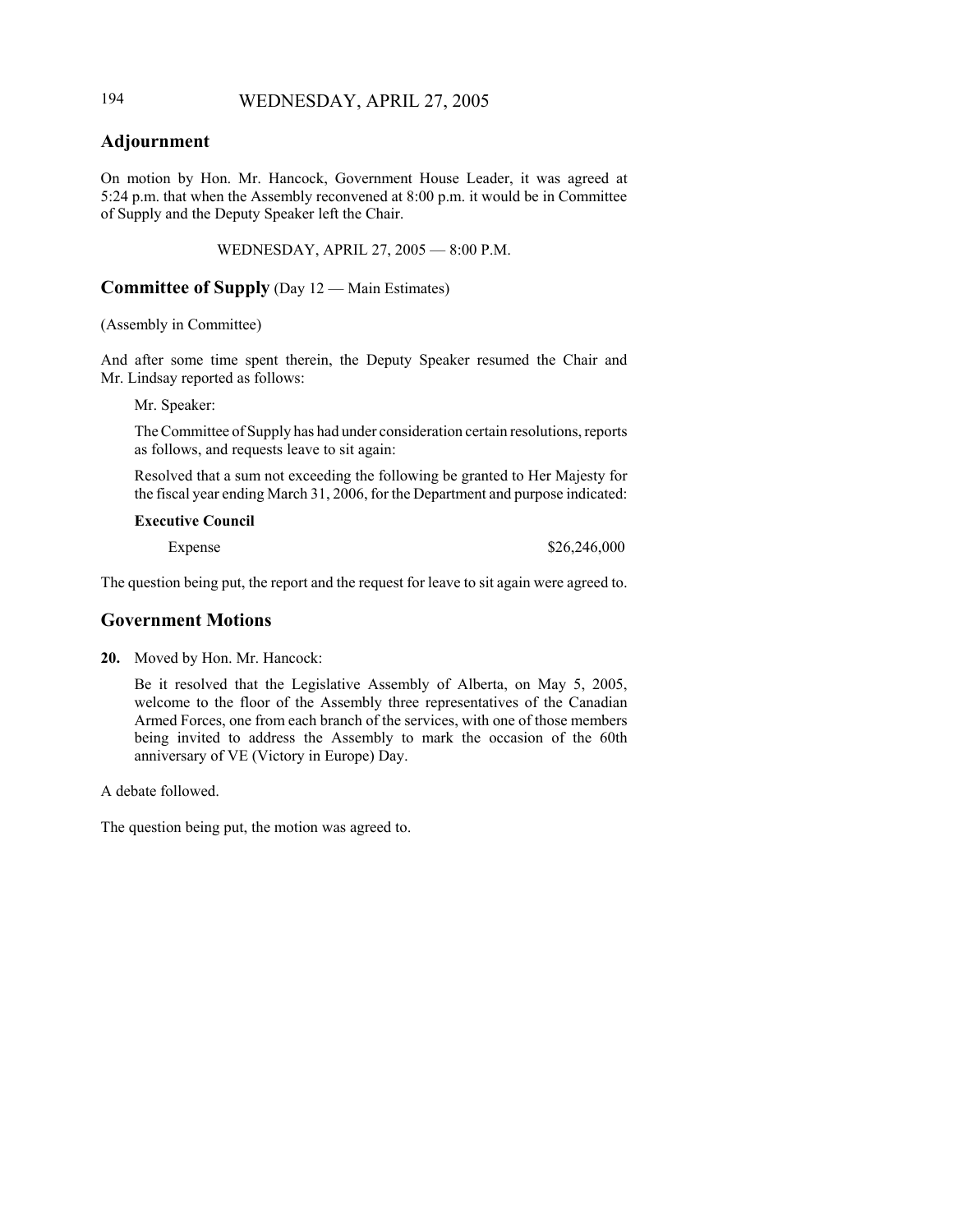Be it resolved that the Legislative Assembly recognize July 27 to be Korea War Veterans Day.

A debate followed.

The question being put, the motion was agreed to.

#### **Government Bills and Orders**

#### **Third Reading**

The following Bill was read a Third time and passed:

Bill 37 Financial Statutes Amendment Act, 2005 (\$) — Hon. Mrs. McClellan

During Third Reading consideration of Bill 37, Financial Statutes Amendment Act, 2005 (\$), Hon. Mrs. McClellan, Minister of Finance, tabled the following:

Response to questions raised during Second Reading consideration of Bill 37, Financial Statutes Amendment Act, 2005 (\$)

#### **Committee of the Whole**

According to Order, the Assembly resolved itself into Committee of the Whole, and the Deputy Speaker left the Chair.

(Assembly in Committee)

And after some time spent therein, the Deputy Speaker resumed the Chair.

The following Bill was reported with some amendments:

Bill 16 Business Corporations Amendment Act, 2005 — Dr. Brown

Progress was reported on the following Bill:

Bill 15 Workers' Compensation Amendment Act, 2005 — Mr. Webber

Mr. Lindsay, Acting Chair of Committees, tabled copies of an amendment considered by Committee of the Whole on this date for the official records of the Assembly.

Amendment to Bill 16 (Hon. Member for Calgary-Nose Hill) — Agreed to Sessional Paper 377/2005

Sessional Paper 376/2005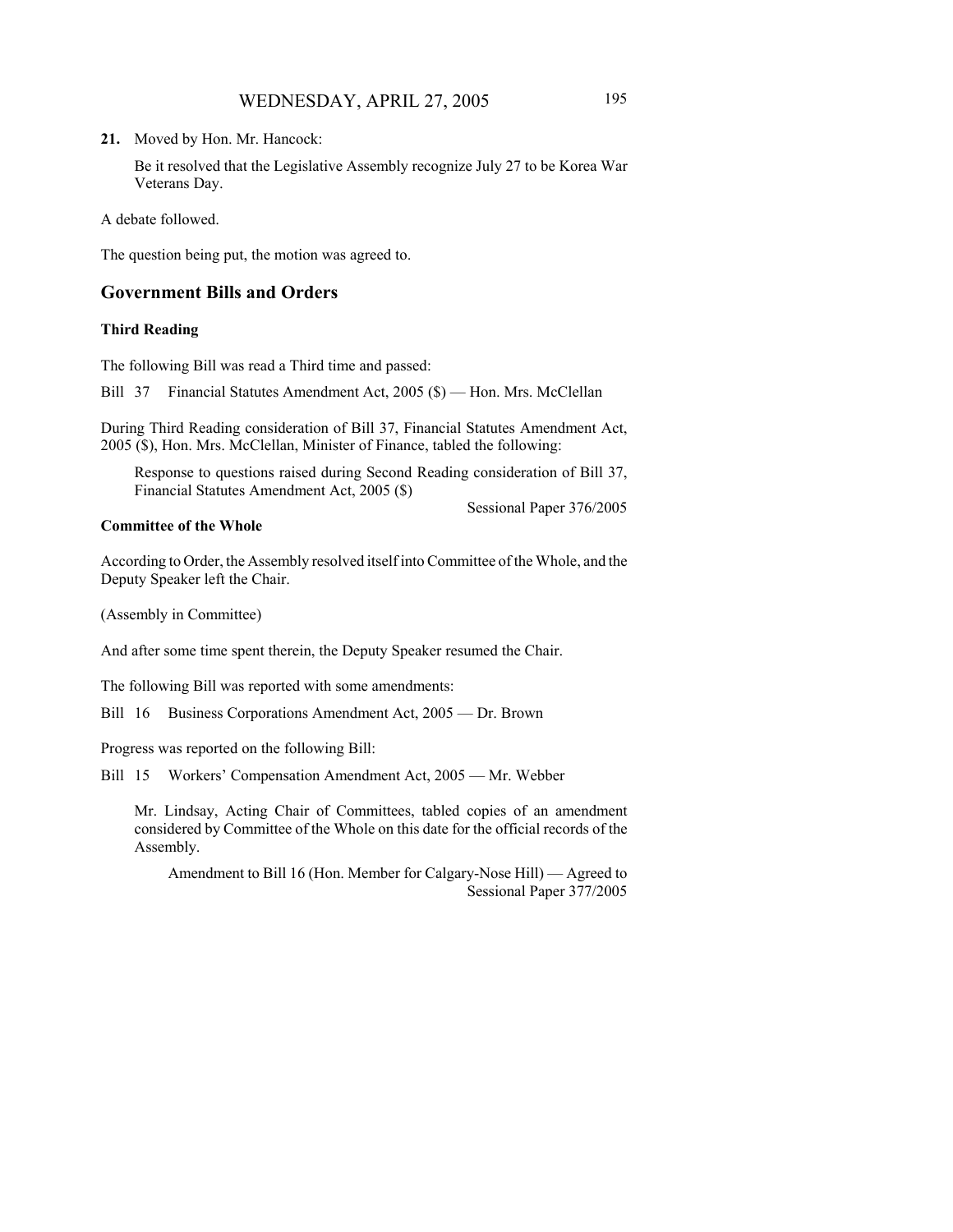# 196 THURSDAY, APRIL 28, 2005

# **Adjournment**

On motion by Hon. Mr. Hancock, Government House Leader, the Assembly adjourned at 11:02 p.m. until Thursday, April 28, 2005, at 1:30 p.m.

# Thursday, April 28, 2005

The Speaker took the Chair at 1:30 p.m.

The Speaker offered a prayer and a moment of silence was observed in recognition of workers who have been killed or injured in the workplace.

# **Ministerial Statements**

Hon. Mr. Cardinal, Minister of Human Resources and Employment, made a statement recognizing April 28, 2005, as the National Day of Mourning for workers who have been killed on the job.

Mr. Backs, Hon. Member for Edmonton-Manning, commented on the statement.

Mr. Mason, Hon. Leader of the New Democrat Opposition, requested and received the unanimous consent of the Assembly to allow Mr. Martin, Hon. Member for Edmonton-Beverly-Clareview, to comment on the Ministerial Statement.

# **Members' Statements**

Mr. Griffiths, Hon. Member for Battle-River Wainwright, made a statement regarding the Government's rural development strategy.

Mr. Danyluk, Hon. Member for Lac La Biche-St. Paul, made a statement regarding the Forum for Young Albertans.

Mr. Johnston, Hon. Member for Calgary-Hays, made a statement regarding the Glendale Elementary School production of the film entitled "Frankenstein" which will be screened at the New York International Independent Film and Video Festival on May 2, 2005.

Ms Pastoor, Hon. Member for Lethbridge-East, made a statement regarding a curriculum in policing developed by the Lethbridge Community College and the need for a police recruiting and training centre.

Mr. Tougas, Hon. Member for Edmonton-Meadowlark, made a statement regarding electricity marketing.

Dr. Pannu, Hon. Member for Edmonton-Strathcona, made a statement opposing private health care.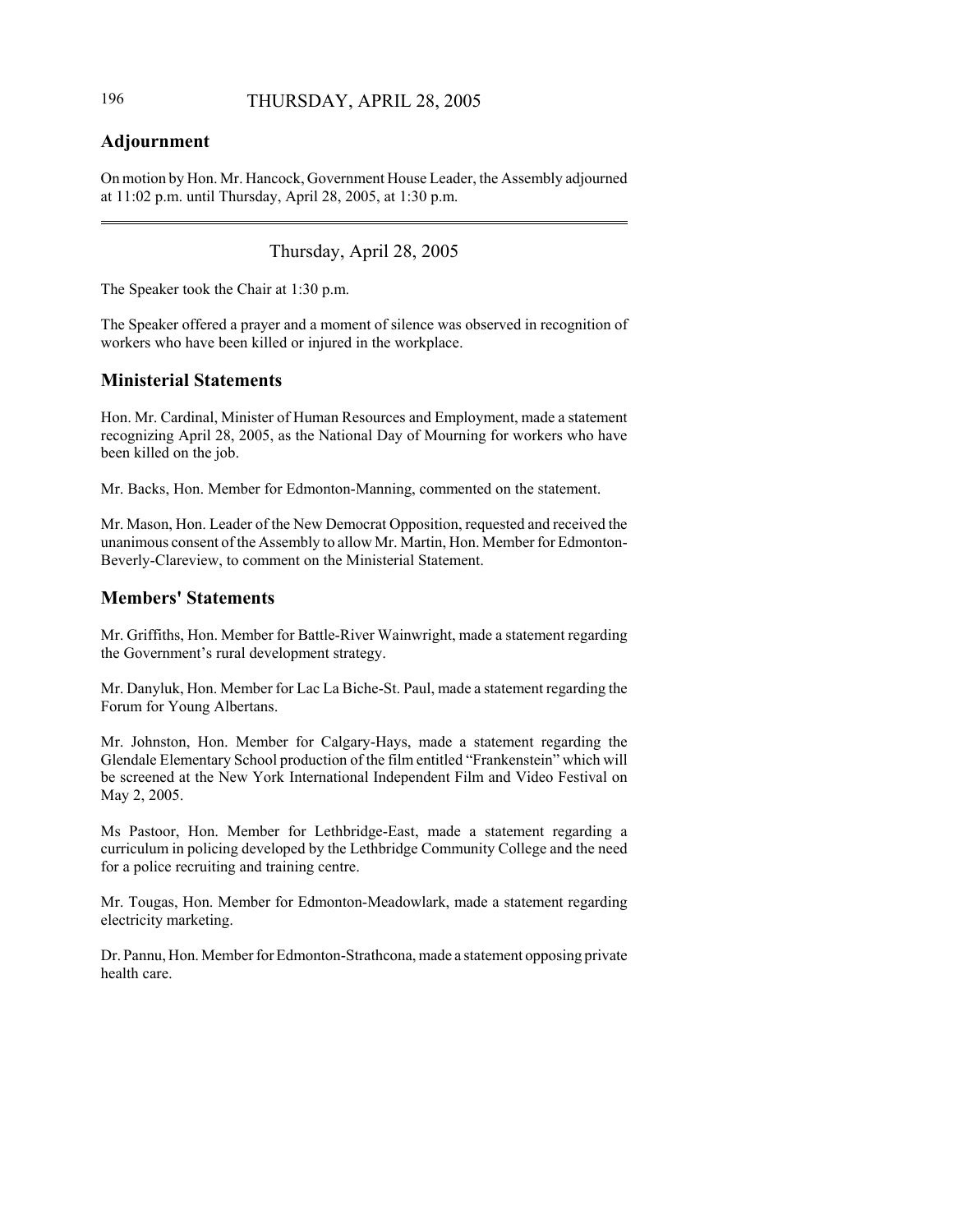# **Speaker's Comment**

The Speaker commented that at 4:10 a.m. on April 29, 1903, a huge 74-million tonne slab of limestone slid off the east slope of Turtle Mountain and swept 1.6 kilometres through the Crowsnest Pass valley and the coal-mining village of Frank, burying the mine entrance and killing at least 70 people in 100 seconds. Only 23 people survived and 17 trapped miners dug themselves to safety 13 hours later. The slab was 400 metres high, 1,200 metres wide, and 150 metres thick.

#### **Presenting Petitions**

Mr. Martin, Hon. Member for Edmonton-Beverly-Clareview, presented a petition from 651 Albertans requesting the Government increase infrastructure development funding for Highway 63.

Mr. Backs, Hon. Member for Edmonton-Manning, presented a petition from 102 Albertans urging the Government to prohibit the importation of temporary foreign workers in oil sands facilities and on pipelines until several Albertan and Canadian groups have been accessed.

Mr. Agnihotri, Hon. Member for Edmonton-Ellerslie, presented a petition from 101 Albertans urging the Government to prohibit the importation of temporary foreign workers in oil sands facilities and on pipelines until several Albertan and Canadian groups have been accessed.

## **Notices of Motions**

Pursuant to Standing Order 34(2)(a), Hon. Mr. Stevens, Deputy Government House Leader, gave oral notice of the following Written Questions and Motions for Returns to be dealt with Monday, May 2, 2005:

| Written Questions: | WQ24, WQ25, WQ26, WQ27, WQ28, WQ29, WQ30,<br>WO31.                                                                               |
|--------------------|----------------------------------------------------------------------------------------------------------------------------------|
|                    | Motions for Returns: MR27, MR28, MR29, MR30, MR31, MR32, MR33,<br>MR34, MR35, MR36, MR37, MR38, MR39, MR40,<br>MR41, MR42, MR43. |

#### **Tabling Returns and Reports**

Hon. Mrs. Fritz, Minister of Seniors and Community Supports, pursuant to the Persons with Developmental Disabilities Community Governance Act, cP-8, s22(4):

Persons with Developmental Disabilities, Alberta Provincial Board, Annual Report 2003-2004

Sessional Paper 378/2005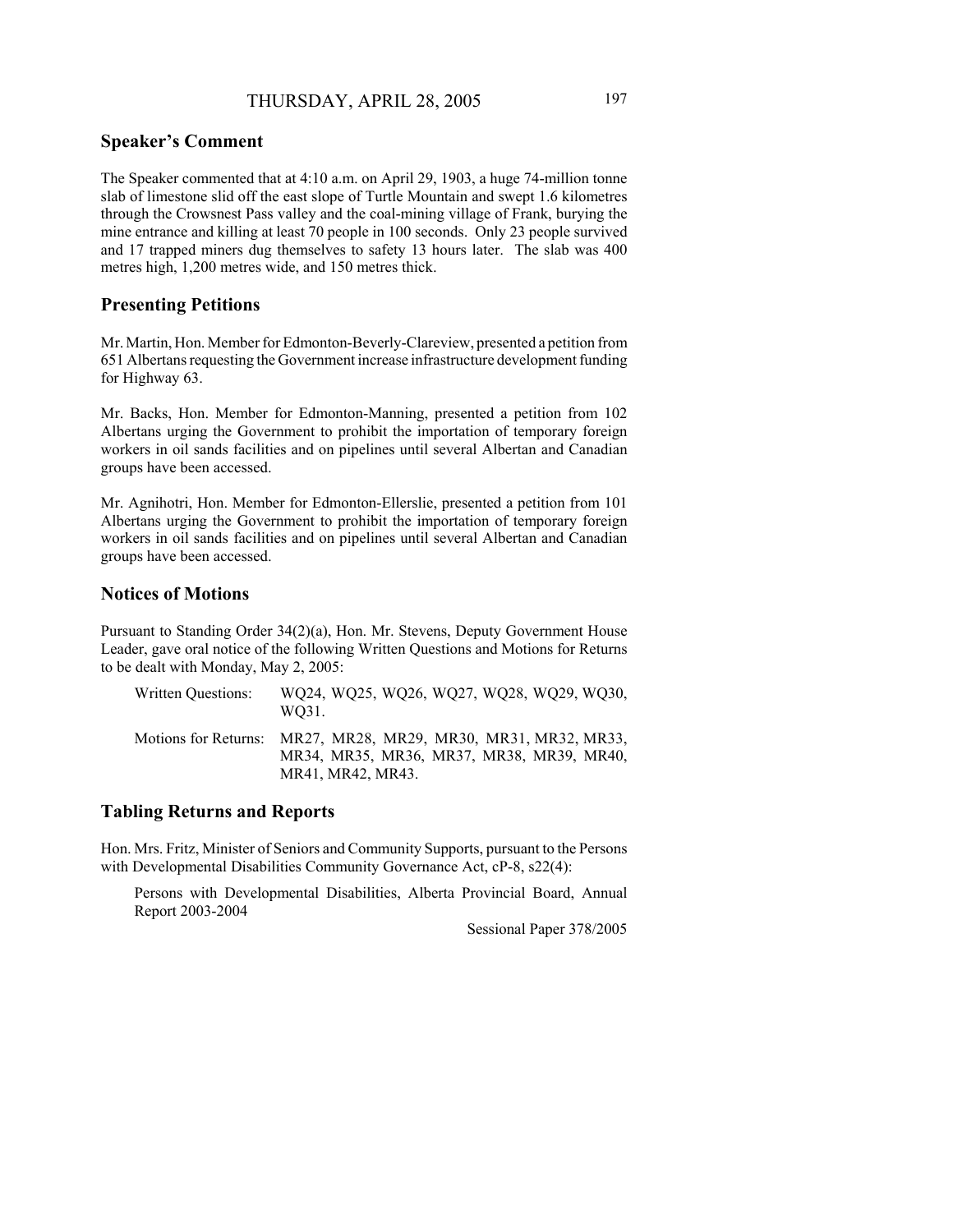# 198 THURSDAY, APRIL 28, 2005

Mr. Taylor, Hon. Member for Calgary-Currie:

Document dated February 5, 2004, entitled "Key Messages" regarding information on the Government's 20-year strategic plan noting a Government Members Extranet website address, prepared by the Public Affairs Bureau Sessional Paper 379/2005

Dr. Pannu, Hon. Member for Edmonton-Strathcona:

New York Times article dated April 22, 2005, entitled "Passing the Buck" outlining the high cost of using private medical insurers in the United States Sessional Paper 380/2005

# **Projected Government Business**

Pursuant to Standing Order 7(5), Mr. Miller, Acting Opposition House Leader, asked a question pertaining to the order of Government Business to be brought before the Assembly for the following week.

Hon. Mr. Stevens, Deputy Government House Leader, gave notice of projected Government Business for the week of May 2 to 5, 2005:

| Monday, May 2  | $9:00$ p.m.                      | - Government Bills and Orders                           |
|----------------|----------------------------------|---------------------------------------------------------|
|                |                                  | <b>Committee of Supply</b>                              |
|                |                                  | Main Estimates (Day 14 of 24)                           |
|                |                                  | International and<br><b>Intergovernmental Relations</b> |
|                |                                  | <b>Committee of the Whole</b>                           |
|                |                                  | Bill 31, 34                                             |
|                |                                  | <b>Third Reading</b>                                    |
|                |                                  | Bill 16                                                 |
|                |                                  | <b>Second Reading</b>                                   |
|                |                                  | <b>Bill 35</b>                                          |
|                |                                  | And as per the Order Paper                              |
| Tuesday, May 3 | Aft.<br>$\overline{\phantom{0}}$ | <b>Government Bills and Orders</b>                      |
|                |                                  | <b>Committee of Supply</b>                              |
|                |                                  | Main Estimates (Day 15 of 24)                           |
|                |                                  | Agriculture, Food and Rural<br>Development              |
|                |                                  | And as per the Order Paper                              |
|                |                                  |                                                         |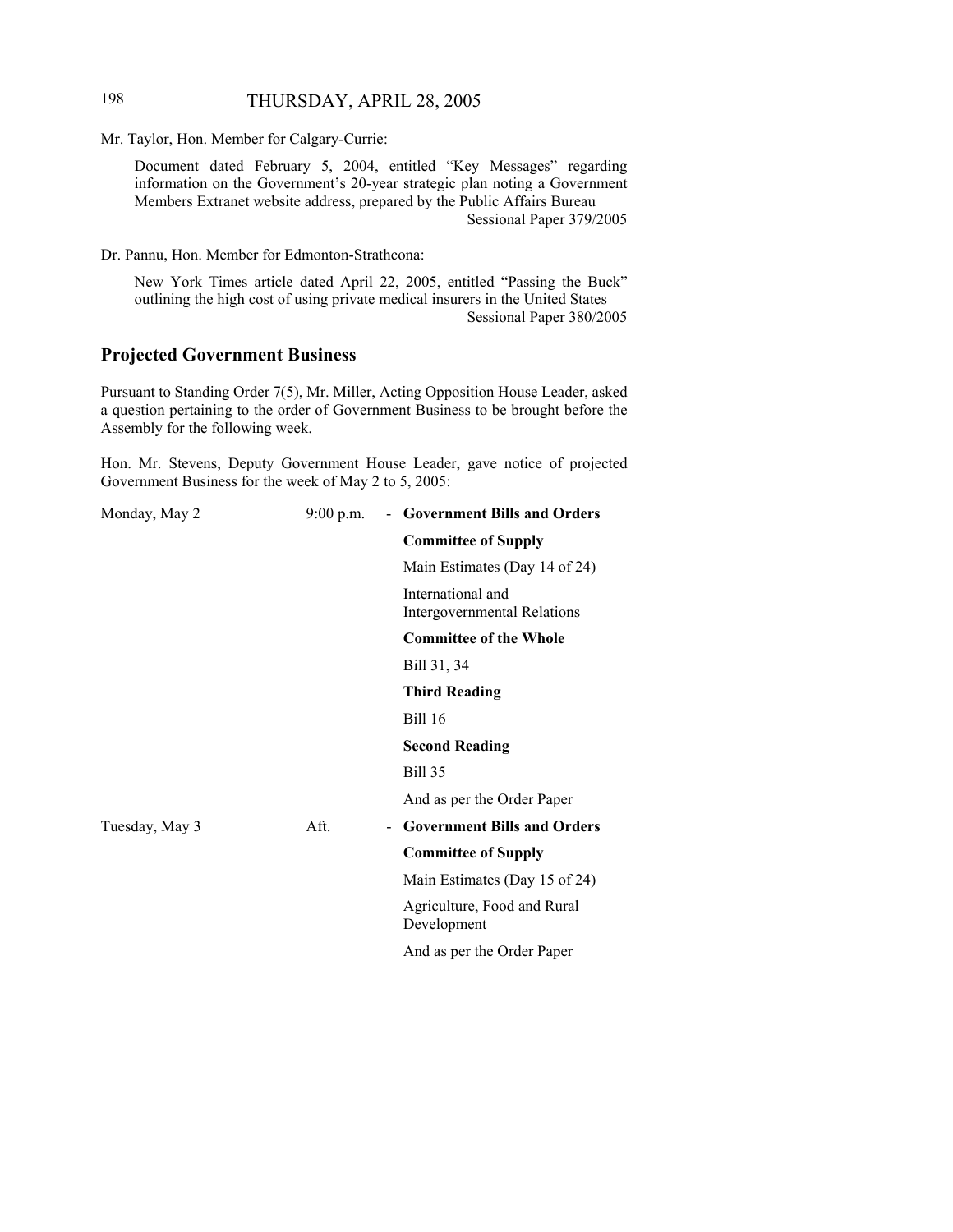# THURSDAY, APRIL 28, 2005 199

|                  | Eve. | - Government Bills and Orders                           |
|------------------|------|---------------------------------------------------------|
|                  |      | <b>Committee of Supply</b>                              |
|                  |      | Main Estimates (Day 16 of 24)                           |
|                  |      | Justice and Attorney General                            |
|                  |      | <b>Third Reading</b>                                    |
|                  |      | Bill 1                                                  |
|                  |      | <b>Second Reading</b>                                   |
|                  |      | <b>Bill 36</b>                                          |
|                  |      | <b>Committee of the Whole</b>                           |
|                  |      | <b>Bill 29</b>                                          |
|                  |      | And as per the Order Paper                              |
| Wednesday, May 4 | Aft. | - Government Bills and Orders                           |
|                  |      | <b>Committee of Supply</b>                              |
|                  |      | Main Estimates (Day 17 of 24)                           |
|                  |      | Education                                               |
|                  |      | And as per the Order Paper                              |
|                  | Eve. | - Government Bills and Orders                           |
|                  |      | <b>Committee of Supply</b>                              |
|                  |      | Main Estimates (Day 18 of 24)                           |
|                  |      | Gaming (includes Lottery Fund)                          |
|                  |      | <b>Third Reading</b>                                    |
|                  |      | Bill 12, 31                                             |
|                  |      | <b>Committee of the Whole /</b><br><b>Third Reading</b> |
|                  |      | Bill 22, 29, 36                                         |
|                  |      | <b>Second Reading</b>                                   |
|                  |      | Bill 39, 40                                             |
|                  |      | And as per the Order Paper                              |
|                  |      |                                                         |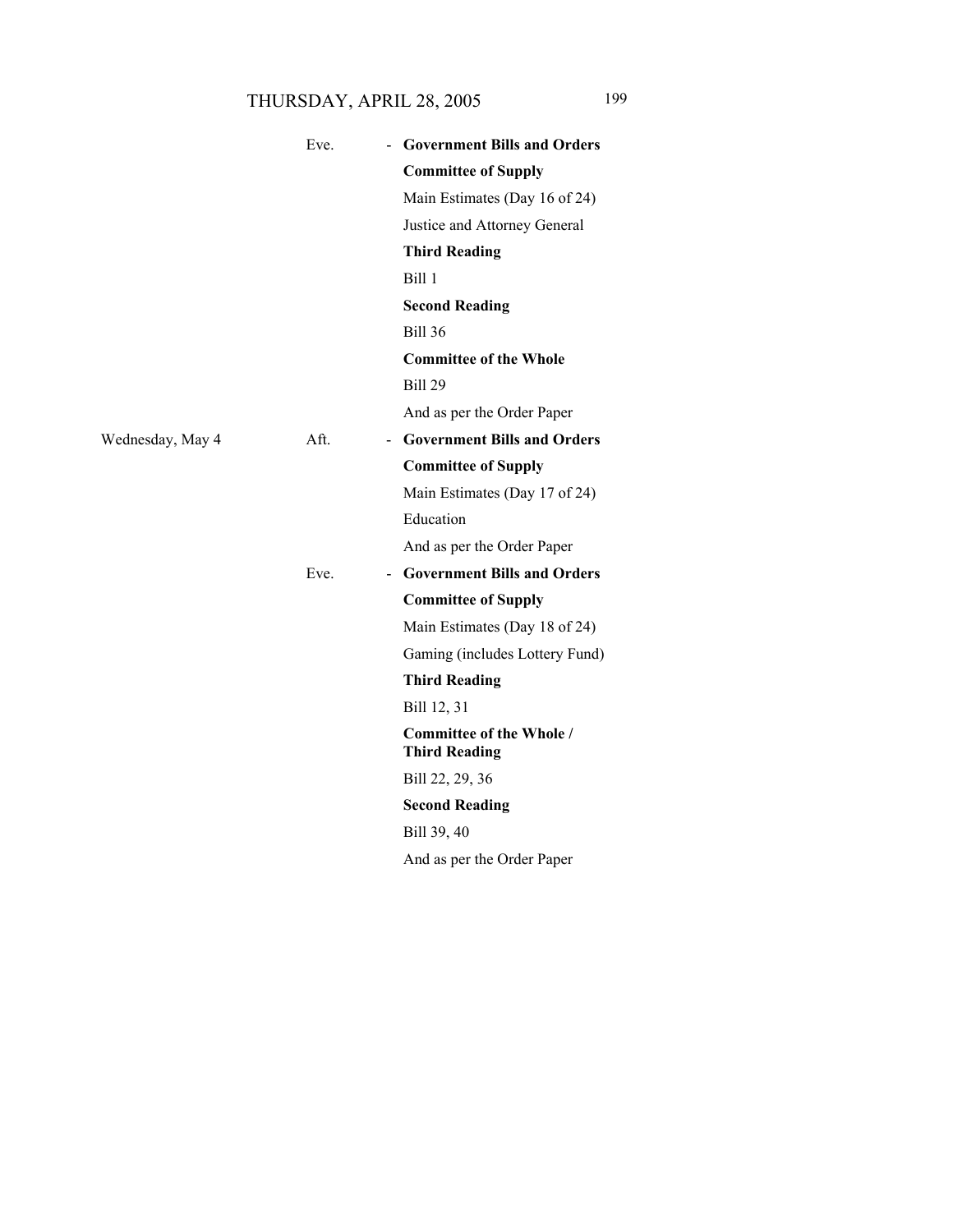# 200 THURSDAY, APRIL 28, 2005

Thursday, May 5 Aft. **- Ceremony** 

60th Anniversary VE (Victory in Europe) Day

**Government Bills and Orders**

# **Committee of Supply**

Main Estimates (Day 19 of 24)

Municipal Affairs

And as per the Order Paper

# **ORDERS OF THE DAY**

**Committee of Supply** (Day 13 — Main Estimates)

According to Order, the Assembly resolved itself into Committee of Supply.

(Assembly in Committee)

And after some time spent therein, the Deputy Speaker assumed the Chair and Rev. Abbott reported as follows:

Mr. Speaker:

The Committee of Supply has had under consideration certain resolutions, reports as follows, and requests leave to sit again:

Resolved that a sum not exceeding the following be granted to Her Majesty for the fiscal year ending March 31, 2006, for the Department and purposes indicated:

#### **Human Resources and Employment**

Expense and Equipment / Inventory Purchases  $$778,691,000$ 

The question being put, the report and the request for leave to sit again were agreed to.

# **Adjournment**

On motion by Hon. Mr. Stevens, Deputy Government House Leader, that it be called 5:30 p.m., the Assembly adjourned at 5:16 p.m. until Monday, May 2, 2005, at 1:30 p.m.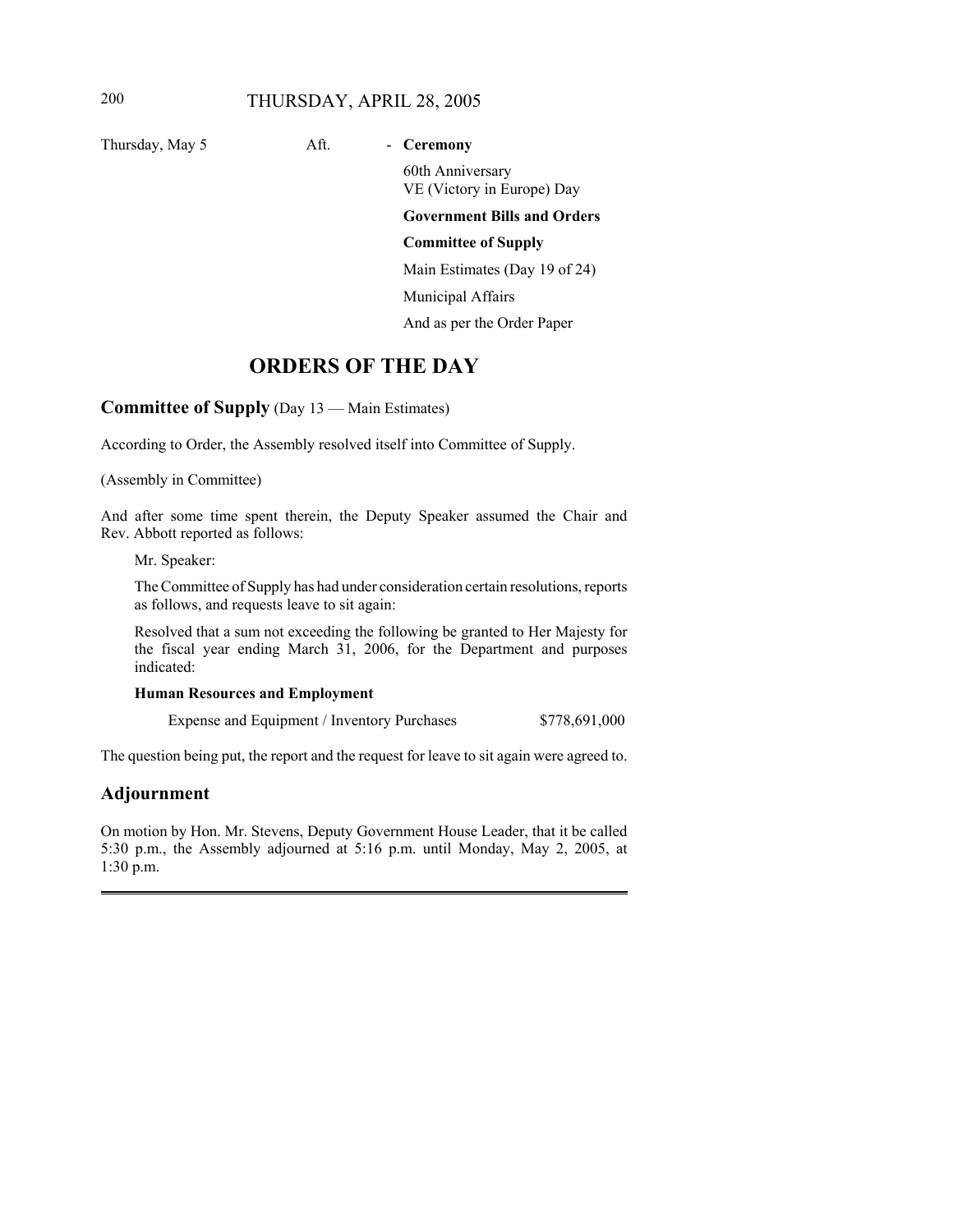# Monday, May 2, 2005

The Speaker took the Chair at 1:30 p.m.

#### **Speaker's Comment**

The Speaker commented that on May 2, 1923, Florence Lassandro, née Filumena Costanzo, was hung for the murder of Constable Stephan Lawson at the Fort Saskatchewan jail. She was the first and only woman to be hanged in Alberta.

In 2003 the Calgary Opera and the Banff Centre commissioned and produced an operatic version of her involvement in a sordid tale of booze smuggling and crime in the Crowsnest Pass. The opera, Filumena, opened Canada's National Arts Centre's two-week festival of Alberta culture, Alberta Scene, in Ottawa, last Thursday.

#### **Members' Statements**

Mr. Herard, Hon. Member for Calgary-Egmont, made a statement regarding two recent Government announcements, the first concerning Dr. Stuart Kauffman who was appointed iCore (Alberta Informatics Circle of Research Excellence) Chair, Biocomplexity and Informatics, University of Calgary and the second concerning over \$500,000 in scholarships to be awarded to graduate students in a variety of fields.

Mr. Mitzel, Hon. Member for Cypress-Medicine Hat, made a statement regarding Emergency Preparedness Week, May 1-7, 2005.

Mr. Johnson, Hon. Member for Wetaskiwin-Camrose, made a statement regarding nominees and recipients of the Leaders of Tomorrow Awards from the Wetaskiwin-Camrose constituency.

Mr. Danyluk, Hon. Member for Lac La Biche-St. Paul, made a statement regarding National Nursing Week, May 9-15, 2005.

Mr. Chase, Hon. Member for Calgary-Varsity, made a statement regarding the 25th annual Canoffer Group fundraising banquet on April 16, 2005, and the 10th annual Chrysalis Achievement Awards on April 17, 2005, both held in Calgary.

Mr. Hinman, Hon. Member for Cardston-Taber-Warner, made a statement regarding the traditional definition of marriage.

#### **Presenting Petitions**

Mr. Backs, Hon. Member for Edmonton-Manning, presented a petition from 104 Albertans urging the Government to prohibit the importation of temporary foreign workers in oil sands facilities and on pipelines until several Albertan and Canadian groups have been accessed.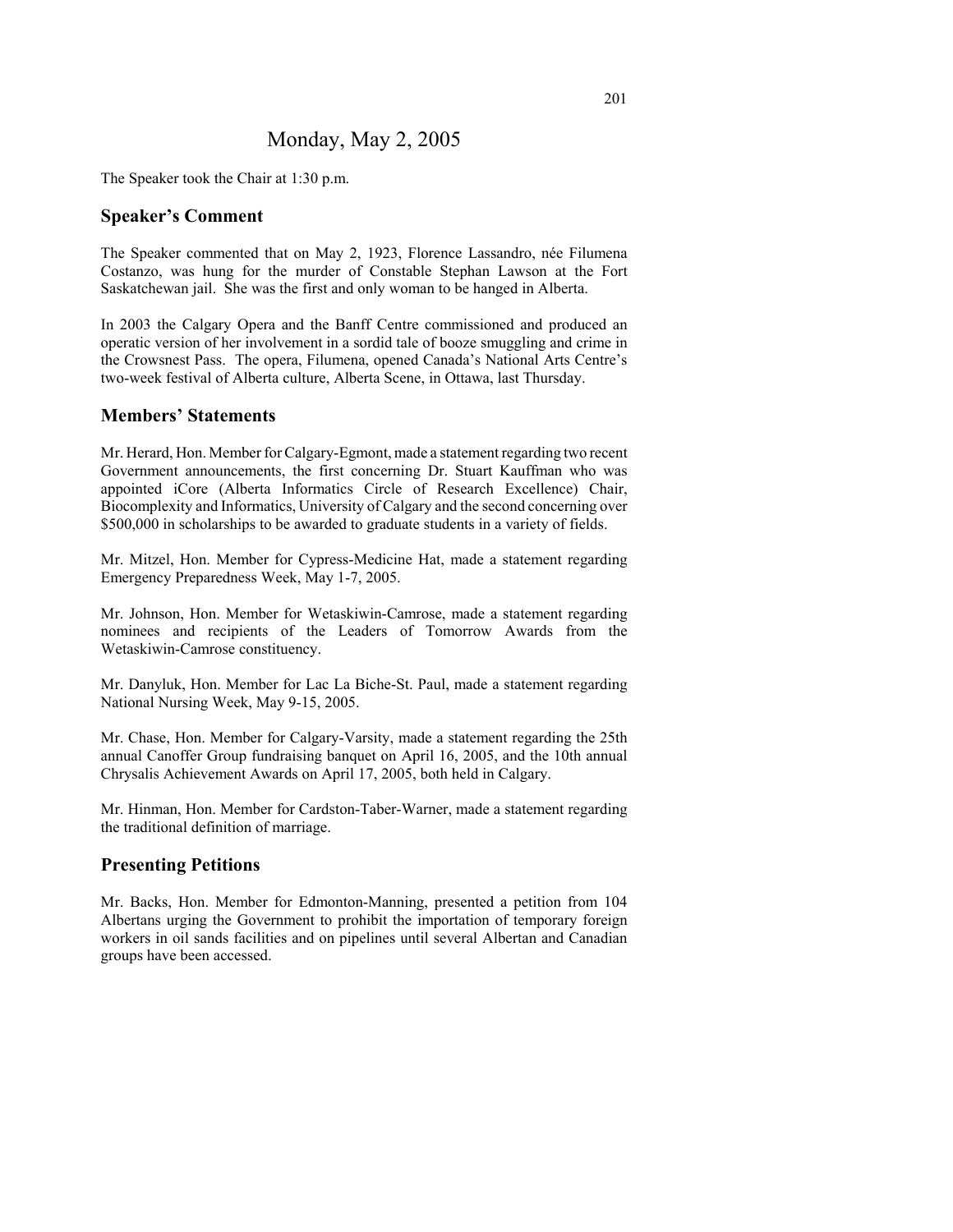# 202 MONDAY, MAY 2, 2005

# **Tabling Returns and Reports**

Mr. Martin, Hon. Member for Edmonton-Beverly-Clareview, on behalf of Mr. Mason, Hon. Leader of the New Democrat Opposition:

Report dated May 2005 entitled "Building the Best Way: Albertans have their say on the future of health care" prepared by the Alberta NDP (New Democratic Party) Opposition

Sessional Paper 381/2005

Mr. MacDonald, Hon. Member for Edmonton-Gold Bar:

Document dated April 29, 2005, entitled "Current Grid West Membership Information" with attached EUB (Alberta Energy and Utilities Board) Utilities Branch contact information and organizational chart

Sessional Paper 382/2005

Mr. Backs, Hon. Member for Edmonton-Manning:

2 proposed amendments to Bill 15, Workers' Compensation Amendment Act, 2005

Sessional Paper 383/2005

# **ORDERS OF THE DAY**

#### **Written Questions**

The following Written Questions were accepted:

**WQ28.** Moved by Mr. Miller on behalf of Mr. Bonko:

What is the total dollar amount of public property lost due to theft in the Department of Sustainable Resource Development for the 2003-2004 fiscal year?

**WQ29.** Moved by Mr. Flaherty:

What consultations, studies, research, or other information-gathering exercises pertaining to full-day kindergarten are currently planned or underway under the auspices of the Ministry of Education?

The following Written Questions were accepted as amended:

**WQ25.** Moved by Ms Blakeman on behalf of Mr. Taylor:

What is the rate of default on Alberta student loans for students attending or graduating from all eligible institutions in Alberta, broken down by institution over each of the fiscal years 1994-95 to 2003-04 inclusive?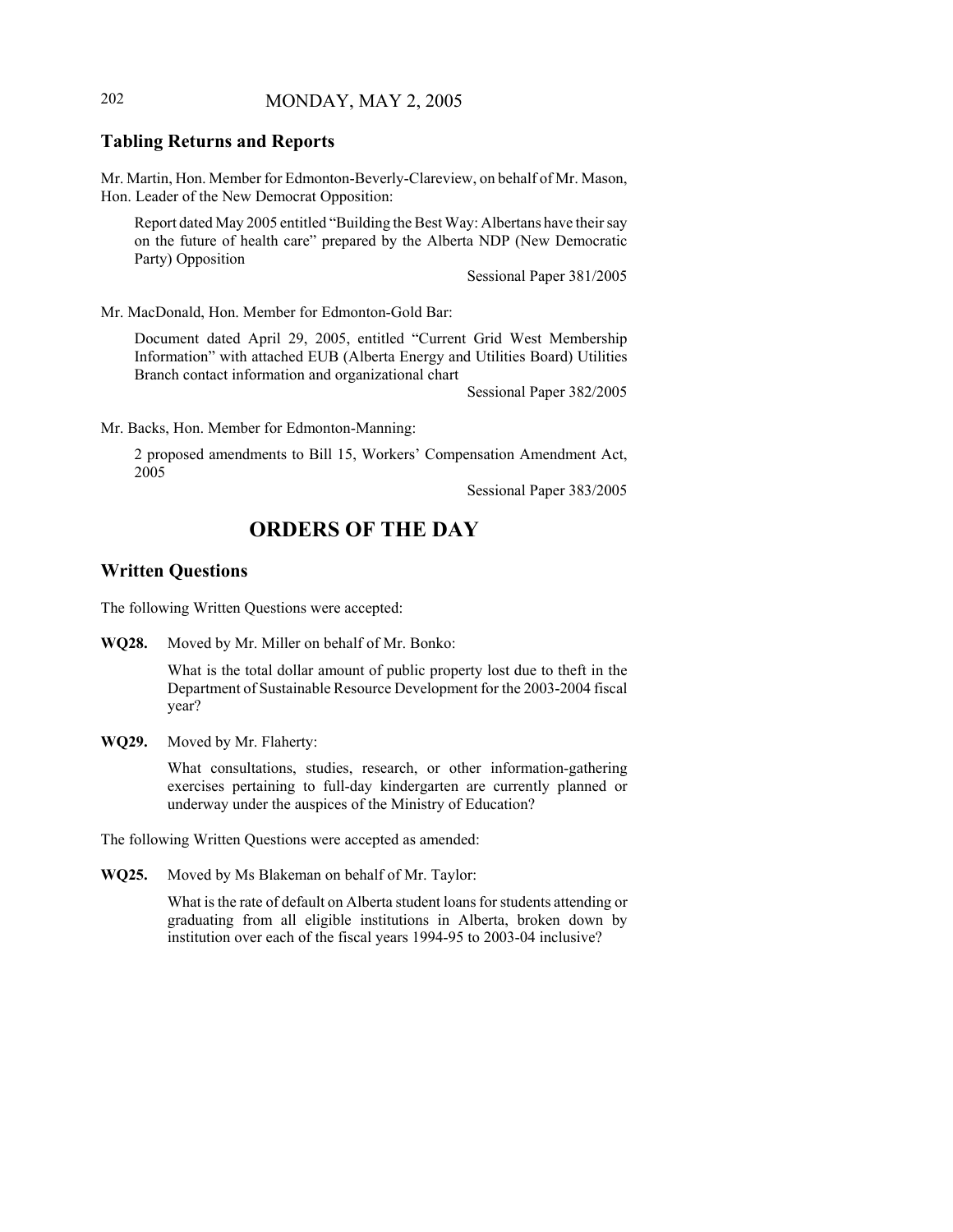Hon. Mr. Hancock, Minister of Advanced Education, moved the motion be amended to read:

What is the rate of default on Alberta student loans for students *who have completed their studies*, broken down by *last post-secondary sector attended* over each of the *academic* years 1994-95 to 200*2*-0*3* inclusive?

#### **WQ26.** Moved by Ms Blakeman on behalf of Mr. Taylor:

What is the total number and percentage of Alberta Student Loan Program applicants receiving the maximum allowable loan over each of the academic (or administrative) years 2000 to 2003-04 inclusive, broken down by year, learning institution, and program of applicant?

Hon. Mr. Hancock, Minister of Advanced Education, moved the motion be amended to read:

What is the total number and percentage of Alberta Student Loan Program applicants receiving the maximum allowable loan over each of the academic (or administrative) years 2000 to 2003-04 inclusive, broken down by year, *undergraduate or lower program category, and graduate/professional program category*?

**WQ27.** Moved by Ms Blakeman on behalf of Mr. Taylor:

What is the total number of Alberta Student Loan Program applicants who have appealed their award over each of the academic/administrative years 2000-01 to 2003-04 inclusive, broken down by year, learning institution, reason for appeal, and whether the appeal was successful?

Hon. Mr. Hancock, Minister of Advanced Education, moved the motion be amended to read:

What is the total number of Alberta Student Loan Program applicants who have appealed their award over each of the academic/administrative years 2000-01 to 2003-04 inclusive, broken down by year, reason for appeal, and whether the appeal was successful?

**WQ30.** Moved by Mr. Flaherty on behalf of Dr. Taft:

What is the total dollar amount spent by the Department of Municipal Affairs on the investigation into Calgary's Ward 10 election process following the October 2004 municipal election?

Hon. Mr. Stevens, Deputy Government House Leader, on behalf of Hon. Mr. Renner, Minister of Municipal Affairs, moved the motion be amended to read:

*As of March 31, 2005, w*hat is the total dollar amount spent by the Department of Municipal Affairs on the *provincial inspection* into Calgary's Ward 10 election process following the October 2004 municipal election?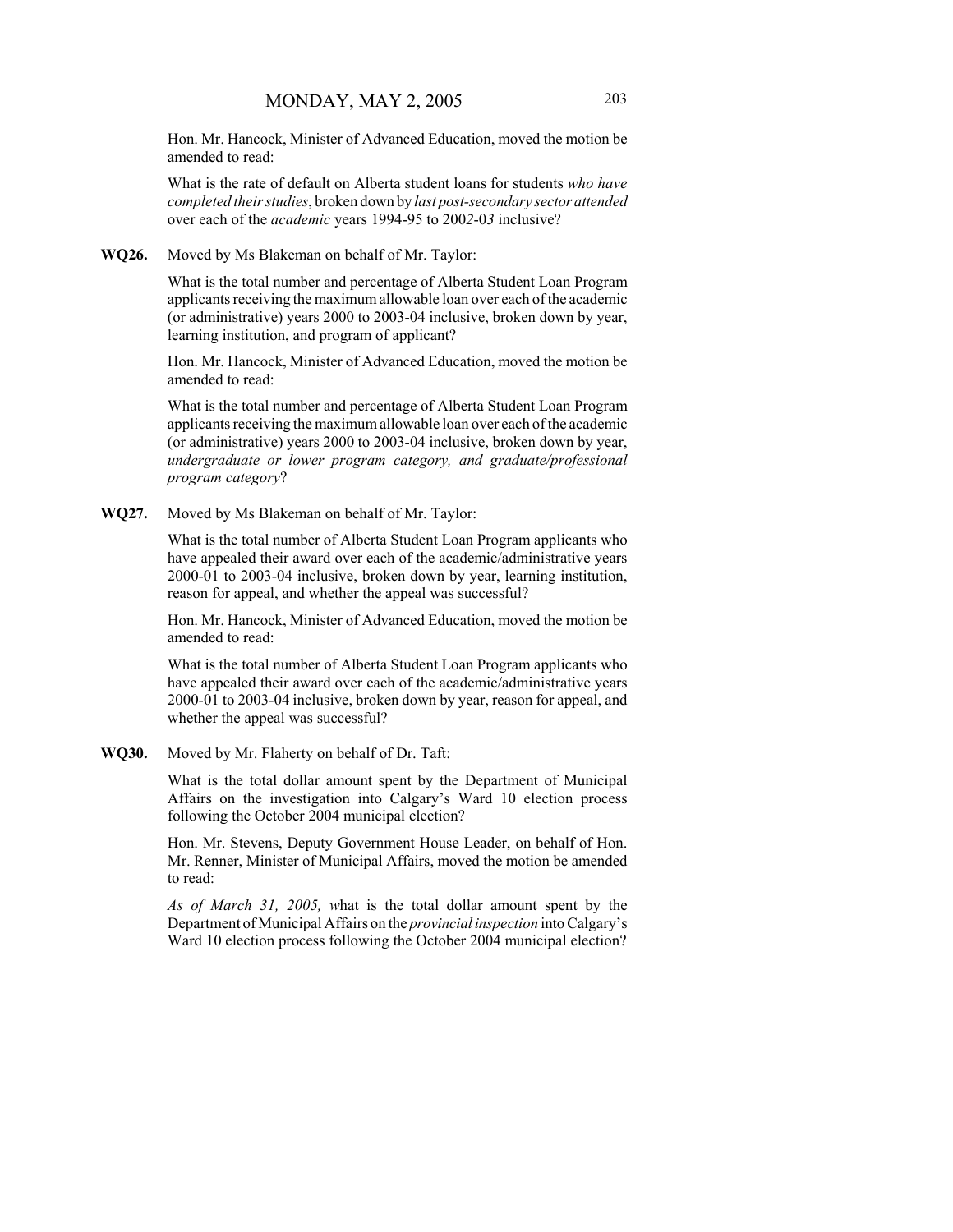# 204 MONDAY, MAY 2, 2005

The following Written Question was rejected:

**WQ24.** Moved by Mr. MacDonald:

How much additional revenue from synthetic crude oil and bitumen royalties does the Ministry and Department of Energy estimate will be collected per year once the royalty rate for oil sands projects increases to 25% for the years 2005 to 2015?

The following Written Question was not moved and was removed from the Order Paper:

**WQ31.** Dr. Pannu to ask the Government the following question:

What is the total budgetary allocation for the international health symposium to be held in Calgary from May 3 to 5, 2005 from all Government departments and/or health authority budgets?

The following Written Question was ordered to stand:

WQ32.

#### **Motions for Returns**

The following Motions for Returns were accepted:

**MR29.** Moved by Mr. Elsalhy:

That an Order of the Assembly do issue for a Return showing: A copy of all documents pertaining to the Government's decision to transfer responsibility for the Alberta SuperNet project from the Ministry of Innovation and Science to the Ministry of Restructuring and Government Efficiency.

**MR31.** Moved by Ms Blakeman on behalf of Mr. Taylor:

That an Order of the Assembly do issue for a Return showing: A copy of all documents currently in the possession of the Ministry of Advanced Education including, but not limited to reports, studies, statistical data, and correspondence pertaining to income-contingent student loan repayment systems.

**MR32.** Moved by Mr. MacDonald on behalf of Mr. Chase:

That an Order of the Assembly do issue for a Return showing: A financial statement detailing the private sector loan interest rate compared to that of the Government for the proposed Anthony Henday Drive P3 project.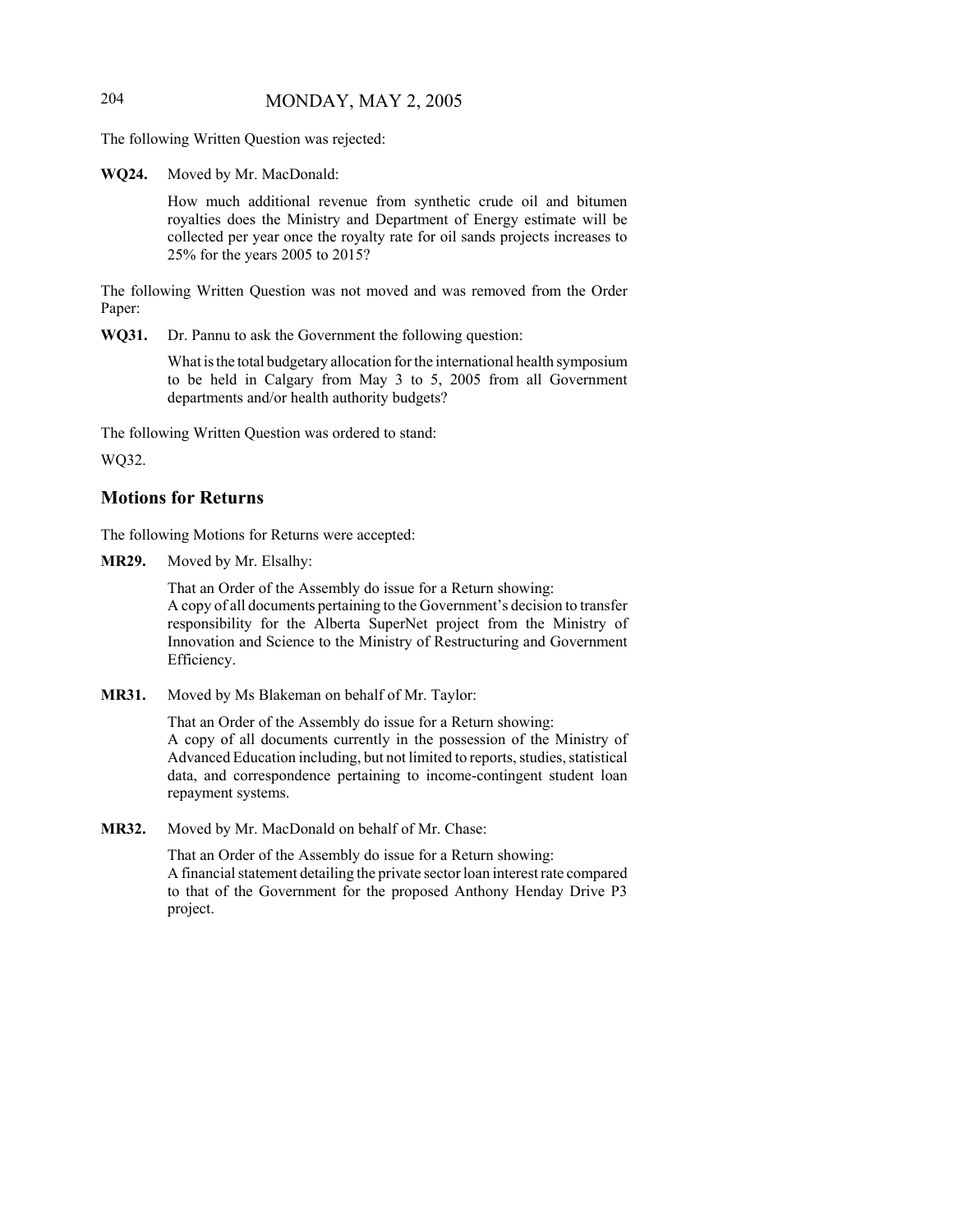**MR33.** Moved by Mr. MacDonald on behalf of Mr. Chase:

That an Order of the Assembly do issue for a Return showing: A list of all projects that are potential P3 projects being considered by the Government.

**MR35.** Moved by Mr. Martin on behalf of Dr. Pannu:

That an Order of the Assembly do issue for a Return showing: An itemized list detailing the honoraria, speaking fees, travel, and other expenses being paid to each of the speakers and presenters to the international health symposium being held in Calgary from May 3 to 5, 2005.

**MR36.** Moved by Mr. Martin on behalf of Dr. Pannu:

That an Order of the Assembly do issue for a Return showing: Details and costs of the construction upgrades at the Canmore Nordic Centre for the calendar year 2004 and to March 21, 2005.

**MR39.** Moved by Mr. Martin:

That an Order of the Assembly do issue for a Return showing: Copies of all contracts and agreements signed between or on behalf of the Government and the P3 consortium selected to construct the Southeast Edmonton ring road.

**MR41.** Moved by Mr. Martin:

That an Order of the Assembly do issue for a Return showing: Copies of all documents that compare the cost of constructing the southeast Edmonton ring road using a private-public partnership versus the use of conventional public financing for its construction.

The following Motion for Returns was accepted as amended:

#### **MR27.** Moved by Mr. Flaherty:

That an Order of the Assembly do issue for a Return showing: A copy of all documents including, but not limited to, letters, faxes, memos, meeting notes, reports, contracts, and competing bids related to the October 2004 agreement between the Government and Microsoft Inc. for the provision of Microsoft Office software to Alberta's educational institutions.

Hon. Mr. Zwozdesky, Minister of Education, moved the motion be amended to read:

That an Order of the Assembly do issue for a Return showing:

A copy of the October 2004 agreement between the Government and Microsoft Inc. for the provision of Microsoft Office software to Alberta's educational institutions *and related documents including requests for quotations, a list of vendor applicants, and other materials*.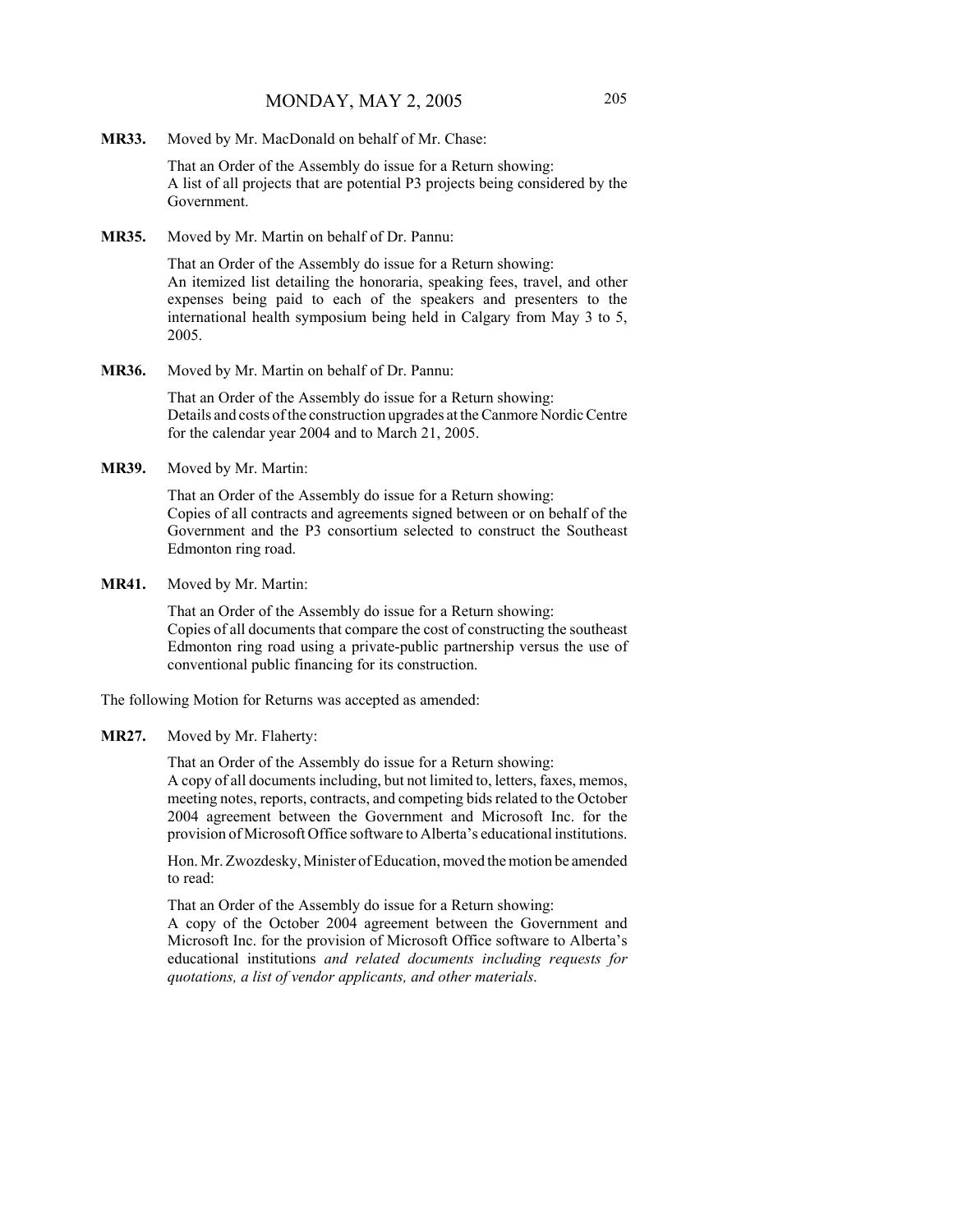# 206 MONDAY, MAY 2, 2005

The following Motions for Returns were rejected:

**MR28.** Moved by Ms Blakeman on behalf of Mr. Taylor:

That an Order of the Assembly do issue for a Return showing: A copy of all documents including reports, studies, statistical data, stakeholder submissions, meeting agendas, and correspondence prepared or received by the Ministry of Advanced Education (formerly Learning) between January 1, 2002 and February 28, 2005, relating to legislation or regulations governing Alberta's post-secondary tuition fees.

**MR30.** Moved by Ms Blakeman on behalf of Mr. Taylor:

That an Order of the Assembly do issue for a Return showing:

A copy of all documents pertaining to the Government's approval for the University of Phoenix to offer accredited baccalaureate or masters level degrees in Alberta including, but not limited to, all submissions by the University of Phoenix to the Private Colleges Accreditation Board (PCAB), written decisions, or recommendations by the PCAB to the Ministry of Advanced Education/Learning, correspondence between Ministry officials and representatives of the University of Phoenix, and the Ministerial Order or Order in Council granting the approval.

**MR34.** Moved by Mr. Miller:

That an Order of the Assembly do issue for a Return showing: Copies of all appeals received by the Alberta Pension Administration Corporation for the fiscal years 1994-95 through 2003-04 inclusive.

**MR37.** Moved by Mr. Martin on behalf of Mr. Mason:

That an Order of the Assembly do issue for a Return showing: A copy of all memos and reports submitted to the Minister of International and Intergovernmental Relations or his office by Murray Smith or any official at the Alberta Office in Washington acting on Mr. Smith's behalf since Mr. Smith's appointment.

**MR38.** Moved by Mr. Martin on behalf of Dr. Pannu:

That an Order of the Assembly do issue for a Return showing: A copy of the minutes from the Private Colleges Accreditation Board meetings for the calendar years 2000-2004 and January 1 to March 21, 2005 and the Campus Alberta Quality Council from January 1 to March 21, 2005.

**MR40.** Moved by Mr. Martin on behalf of Dr. Pannu:

That an Order of the Assembly do issue for a Return showing: Copies of all correspondence, memos, letters, reports, minutes, e-mails, and studies concerning Columbia College for the calendar years 2001-2004 and from January 1 to March 21, 2005.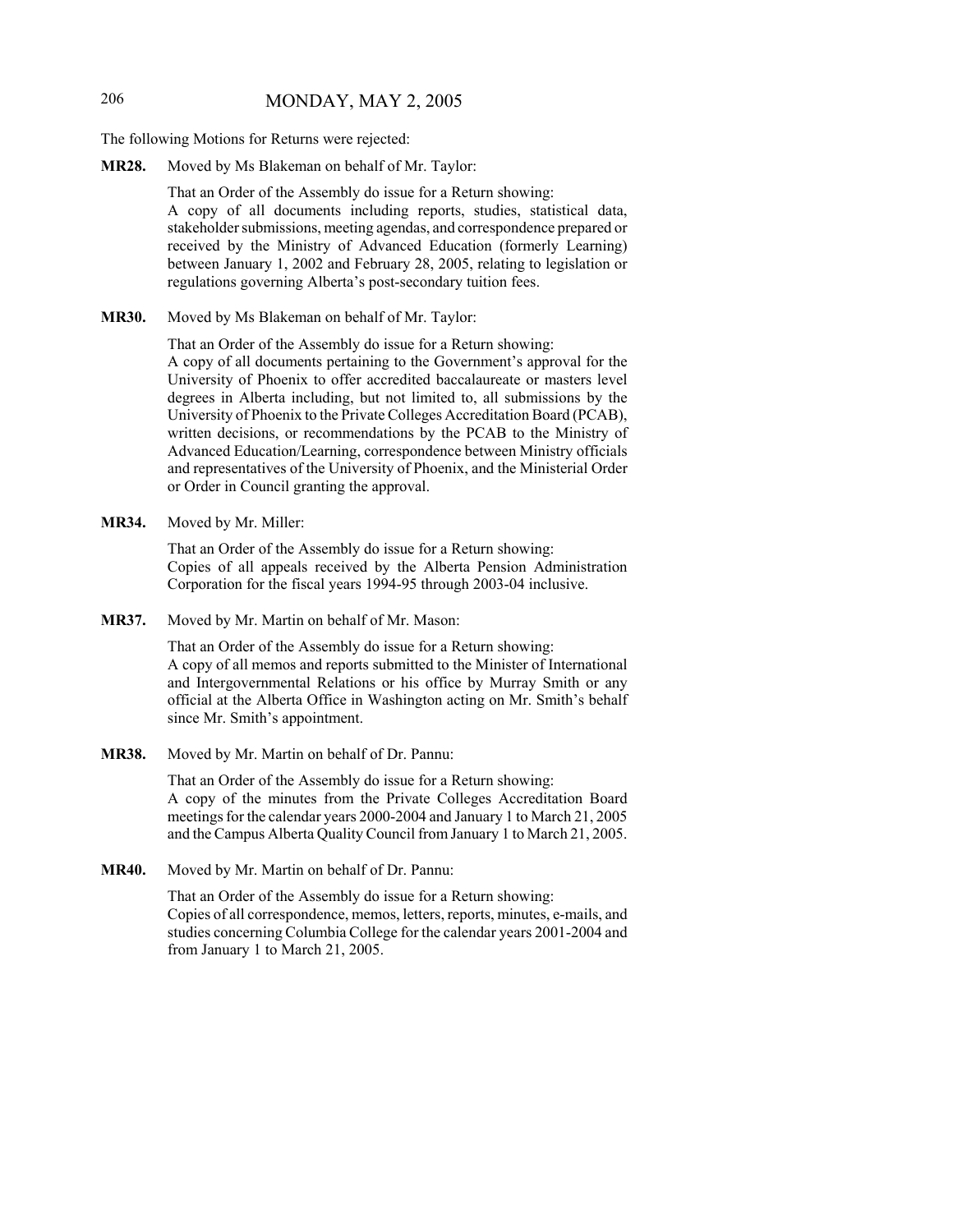**MR42.** Moved by Mr. Martin:

That an Order of the Assembly do issue for a Return showing: Copies of all correspondence, including letters and e-mails, between the Workers' Compensation Board and the Ministry of Human Resources and Employment pertaining to the case of Ana Guitirrez.

**MR43.** Moved by Mr. Martin:

That an Order of the Assembly do issue for a Return showing: A copy of the Government MLA (Member of the Legislative Assembly) committee report reviewing labour relations practices in the construction industry including "merfing" and "salting," submitted to the Minister of Human Resources and Employment in late 2003 or early 2004.

The following Motions for Returns were ordered to stand:

None appearing on the Order Paper.

#### **Adjournment**

Pursuant to Standing Order 4(1), the Acting Speaker adjourned the Assembly at 5:30 p.m. until 8:00 p.m.

MONDAY, MAY 2, 2005 — 8:00 P.M.

#### **Motions Other Than Government Motions**

**507.** Moved by Mr. Mason (Revised as per the Speaker's Ruling on April 26, 2005):

Be it resolved that the Legislative Assembly urge the Government to take immediate steps to improve the quality of care provided to Albertans living in long-term care facilities by improving staffing ratios, introducing enhanced standards for long-term care facilities, and implementing more frequent and rigorous facility inspections.

Mr. Snelgrove, Hon. Member for Vermilion-Lloydminster, moved that the motion be amended:

- (a) by striking out "immediate" and substituting "further";
- (b) by striking out "improving staffing ratios, introducing enhanced" and substituting "reviewing staffing levels and";
- (c) by striking out "implementing more frequent and rigorous facility inspections" and substituting "ensuring that frequent and rigorous facility inspections continually occur".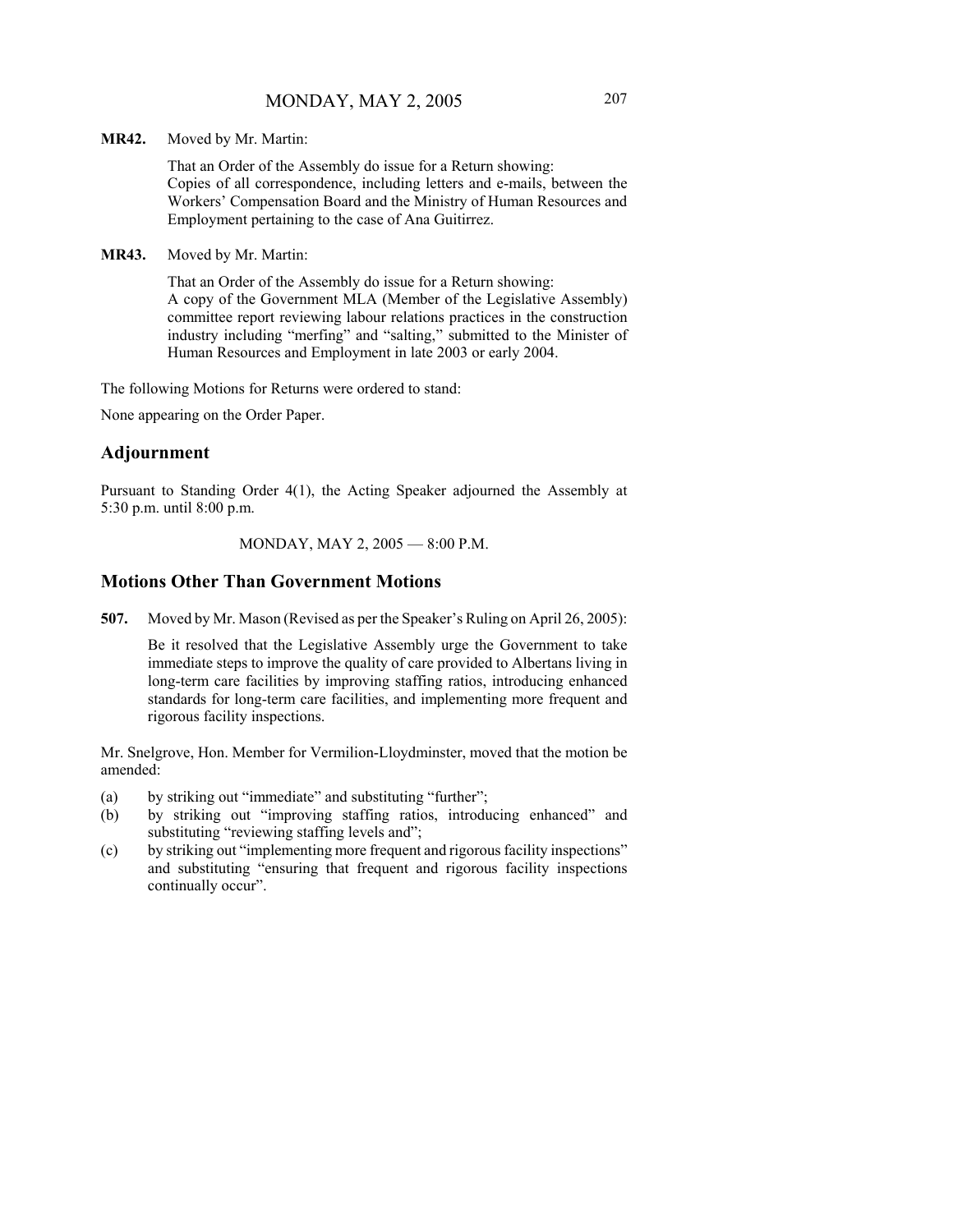# 208 MONDAY, MAY 2, 2005

A debate followed on the amendment.

The question being put, the amendment was agreed to.

A debate followed on the motion as amended.

The question being put, the motion as amended was agreed to.

# **Committee of Supply** (Day 14 — Main Estimates)

According to Order, the Assembly resolved itself into Committee of Supply.

#### (Assembly in Committee)

And after some time spent therein, the Acting Speaker resumed the Chair and Mr. Webber reported as follows:

Mr. Speaker:

The Committee of Supply has had under consideration certain resolutions, reports as follows, and requests leave to sit again:

Resolved that a sum not exceeding the following be granted to Her Majesty for the fiscal year ending March 31, 2006, for the Department and purposes indicated:

#### **International and Intergovernmental Relations**

Expense and Equipment / Inventory Purchases \$10,079,000

The question being put, the report and the request for leave to sit again were agreed to.

#### **Government Bills and Orders**

#### **Committee of the Whole**

According to Order, the Assembly resolved itself into Committee of the Whole, and the Acting Speaker left the Chair.

(Assembly in Committee)

And after some time spent therein, the Acting Speaker resumed the Chair.

The following Bills were reported:

- Bill 31 Real Estate Amendment Act, 2005 Hon. Mr. Lund
- Bill 34 Insurance Amendment Act, 2005 Mr. Oberle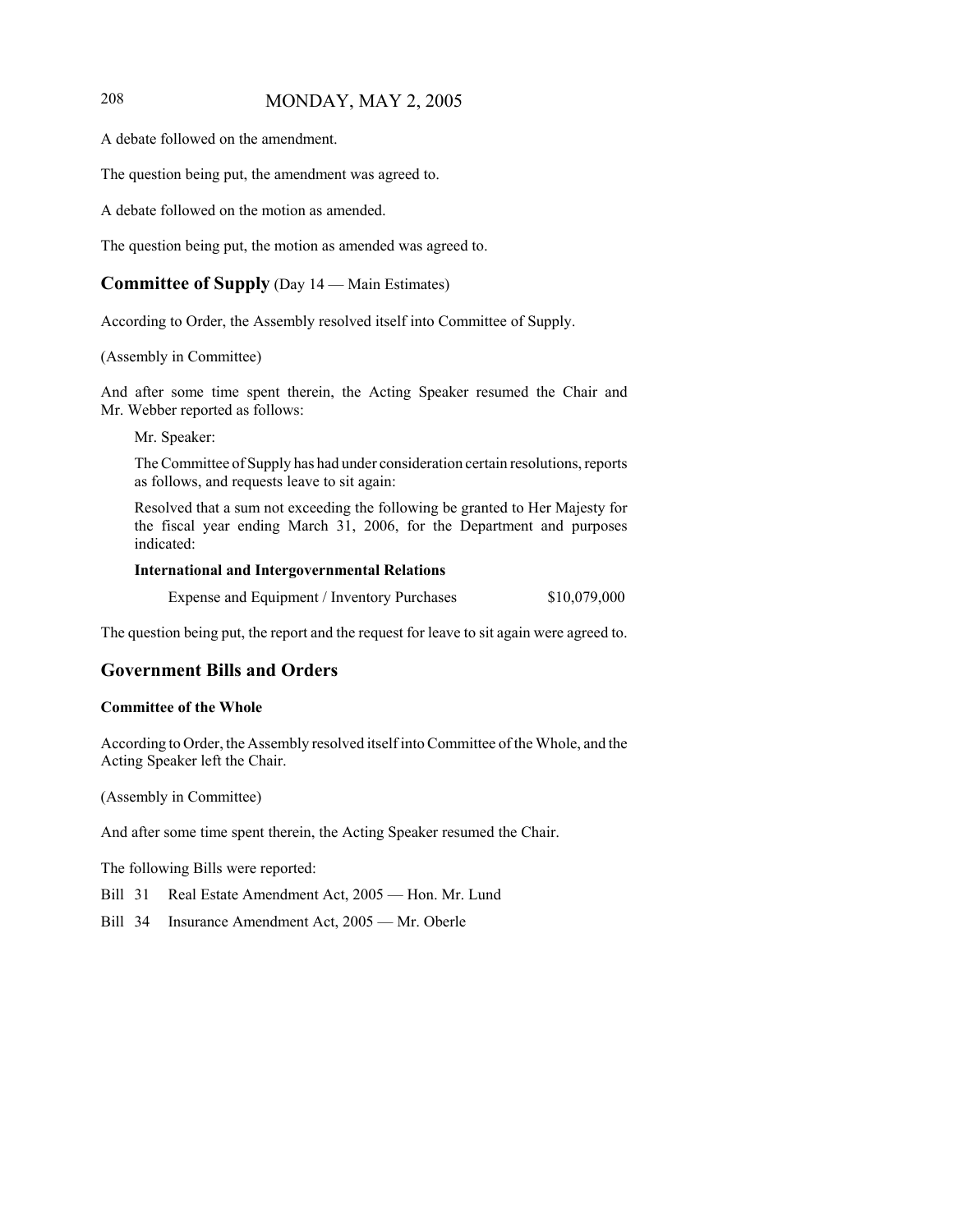#### **Third Reading**

The following Bill was read a Third time and passed:

Bill 16 Business Corporations Amendment Act, 2005 — Dr. Brown

#### **Second Reading**

The following Bill was read a Second time and referred to Committee of the Whole:

Bill 35 Employment Pension Plans Amendment Act, 2005 — Dr. Brown

#### **Adjournment**

On motion by Hon. Mr. Zwozdesky, Deputy Government House Leader, the Assembly adjourned at 11:25 p.m. until Tuesday, May 3, 2005, at 1:30 p.m.

Tuesday, May 3, 2005

The Speaker took the Chair at 1:30 p.m.

## **Members' Statements**

Dr. Morton, Hon. Member for Foothills-Rocky View, made a statement regarding the convictions of 22 Saskatchewan farmers and 13 Alberta farmers who sold their grain outside of the Canadian Wheat Board.

Mrs. Ady, Hon. Member for Calgary-Shaw, made a statement regarding the Calgary Exhibition and Stampede.

Mr. Griffiths, Hon. Member for Battle-River Wainwright, made a statement regarding Kristen Hedley of Consort, recipient of the 2005 4-H Premier's Award.

Mr. Marz, Hon. Member for Olds-Didsbury-Three Hills, made a statement regarding 14 youths selected as Ambassadors of Alberta's 4-H Program.

Mr. Bonko, Hon. Member for Edmonton-Decore, made a statement regarding the dedication of volunteers at the Royal Alexandra Hospital.

Dr. Pannu, Hon. Member for Edmonton-Strathcona, made a statement regarding the privatization of Alberta's health care system.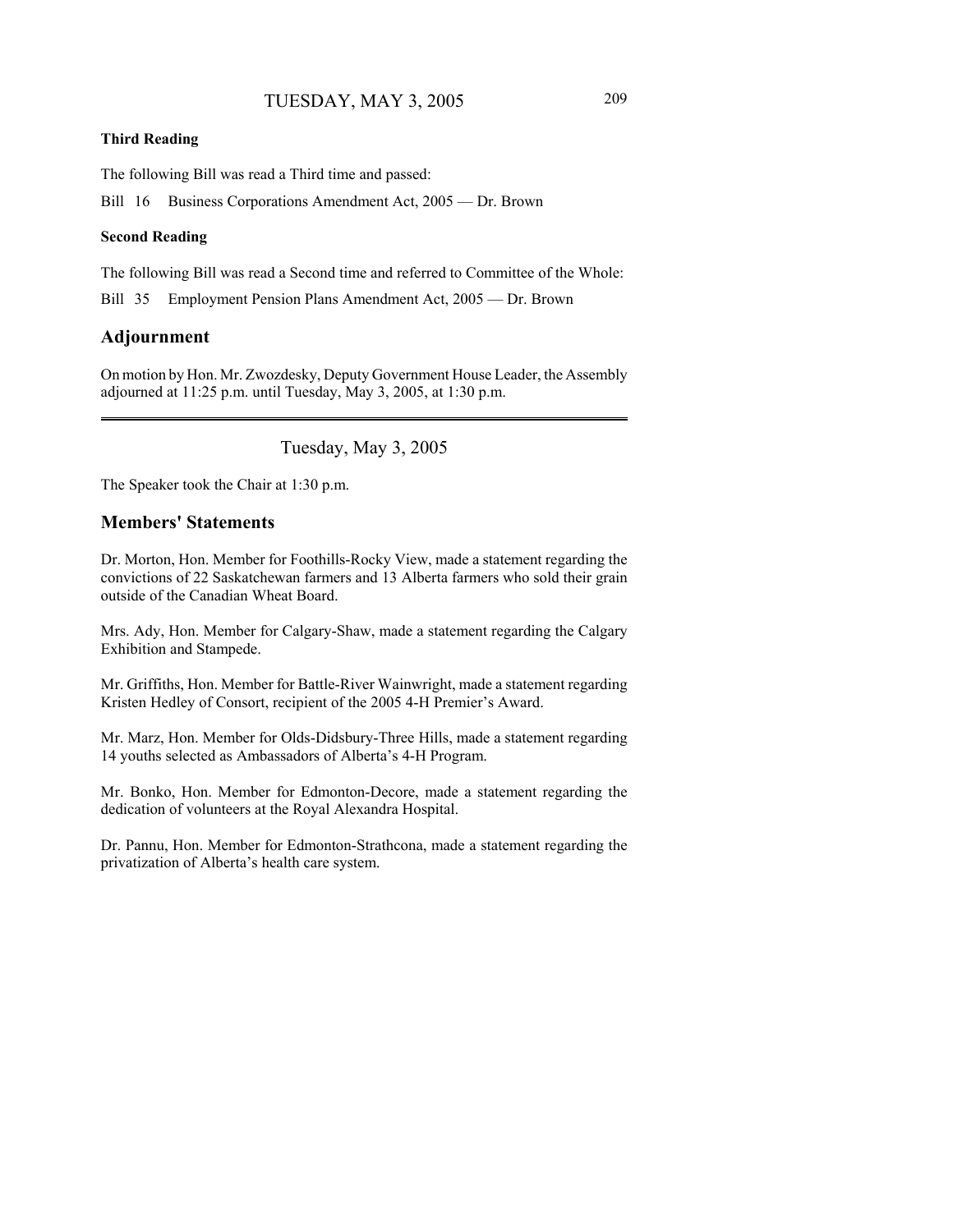# 210 TUESDAY, MAY 3, 2005

# **Speaker's Comment**

The Speaker commented that on May 3, 2000, a ceremony was held on the steps of the Legislature Building to commemorate the repatriation and burial of an unknown Canadian soldier. The grave of the Unknown Soldier serves as a tribute to Canada's war dead and a memorial to all those who have died striving for peace in defence of this country. Located in Ottawa, the grave includes soil from the north, south, east, and west portions of the Alberta Legislature grounds, a contribution symbolizing that Alberta's contribution to Canada's war efforts has come from every corner of the province.

#### **Presenting Petitions**

Mr. Backs, Hon. Member for Edmonton-Manning, presented a petition from 84 Albertans urging the Government to prohibit the importation of temporary foreign workers in oil sands facilities and on pipelines until several Albertan and Canadian groups have been accessed.

# **Tabling Returns and Reports**

Hon. Mr. Cenaiko, Solicitor General:

Alberta Law Enforcement Review Board, 2003 Annual Report

Sessional Paper 384/2005

Victims Programs Status Report 2003/2004

Sessional Paper 385/2005

Mr. Lukaszuk, Hon. Member for Edmonton-Castle Downs:

Edmonton Catholic Schools, 2002-2005 Capital Plan dated April 24, 2002 Sessional Paper 386/2005

Edmonton Journal article dated November 27, 2002, entitled "Public debate set for Castle Downs" regarding a proposed multi-use school facility in Castle Downs Sessional Paper 387/2005

Letter dated May 2, 2005, from Mr. Lukaszuk, Hon. Member for Edmonton-Castle Downs, to Debbie Engel, Chairperson, Edmonton Catholic School Board, in response to Mrs. Engel's April 29, 2005 letter to Hon. Mr. Klein, Premier, and regarding the Edmonton Catholic School Board's 2002-2005 Capital Plan

Sessional Paper 388/2005

Mr. Lougheed, Hon. Member for Strathcona:

Report dated February 2005 entitled "Renewing AISH (Assured Income for the Severely Handicapped), Report and Recommendations of the MLA AISH Review Committee"

Sessional Paper 389/2005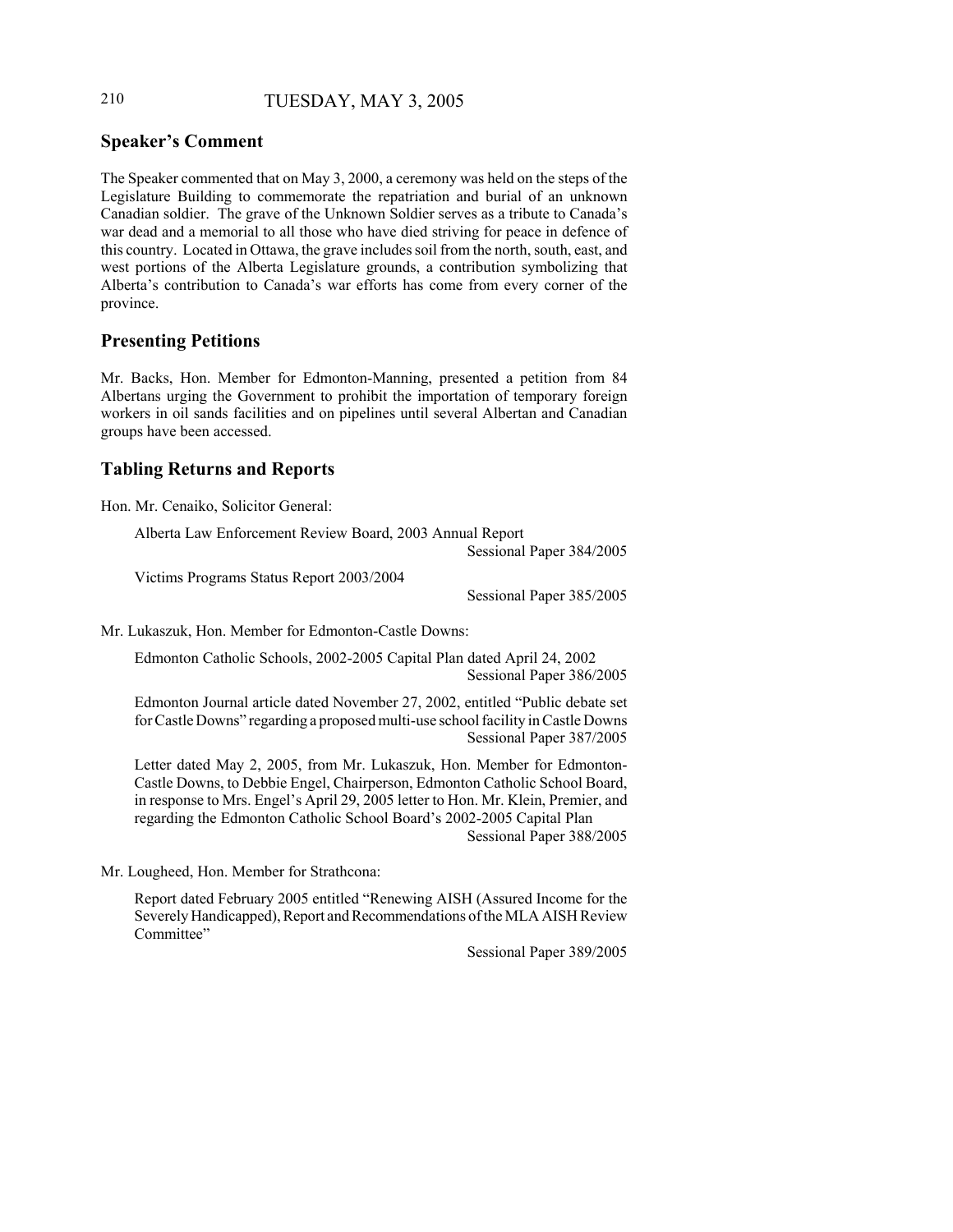Mr. Chase, Hon. Member for Calgary-Varsity:

List, undated, of recipients of 2005 Chrysalis Awards and copy of the program from the Canoffer Society 25th anniversary dinner held on April 16, 2005 Sessional Paper 390/2005

Mr. Taylor, Hon. Member for Calgary-Currie:

Letter dated March 24, 2005, from Sterling M. Eddy, C.M.A., F.C.M.A., F.C.M.C., President and Chief Executive Officer, Registrar, Certified Management Accountants of Alberta, to Mr. Taylor, Hon. Member for Calgary-Currie, supporting Mount Royal College's request to become an undergraduate degree-granting university

Sessional Paper 391/2005

Mr. MacDonald, Hon. Member for Edmonton-Gold Bar:

Program from the King's University College 2005 Graduation Convocation held on April 30, 2005

Sessional Paper 392/2005

Excerpt of unofficial Federal Energy Regulatory Commission docket #EL03-180-000 regarding electricity price manipulation

Sessional Paper 393/2005

Dr. Pannu, Hon. Member for Edmonton-Strathcona:

Document dated April 29, 2005, entitled "A Private Obsession" regarding the American health care system prepared by Paul Krugman

Sessional Paper 394/2005

Mr. Martin, Hon. Member for Edmonton-Beverly-Clareview:

Excerpt of a publication entitled "Alberta Politics Uncovered, Taking Back Our Province, Dispelling Myths About Canada's Wealthiest Province" prepared by Mark Lisac

Sessional Paper 395/2005

Mr. Backs, Hon. Member for Edmonton-Manning:

Edmonton Social Planning Council information sheet dated May 2005 entitled "The social determinants of health: an innovative approach"

Sessional Paper 396/2005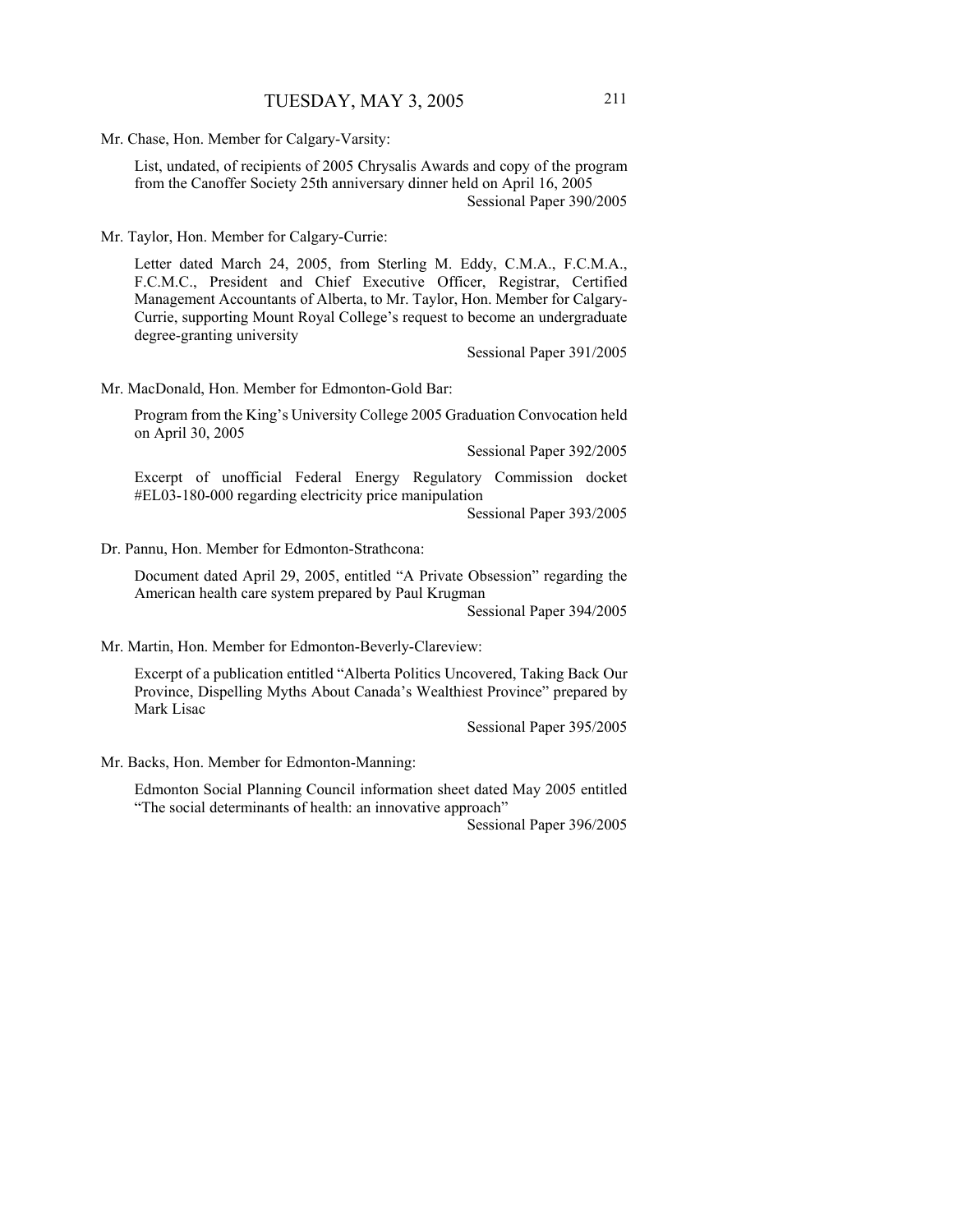## 212 TUESDAY, MAY 3, 2005

## **Tablings to the Clerk**

Clerk of the Assembly on behalf of Hon. Ms Evans, Minister of Health and Wellness, pursuant to the Public Health Act, cP-37, s7(2):

Public Health Appeal Board, Annual Report 2004

Sessional Paper 397/2005

Clerk of the Assembly on behalf of Hon. Ms Evans, Minister of Health and Wellness, pursuant to the Health Professions Act, cH-7, s4(2):

College of Hearing Aid Practitioners of Alberta, Annual Report 2004 Sessional Paper 398/2005

# **ORDERS OF THE DAY**

**Committee of Supply** (Day 15 — Main Estimates)

According to Order, the Assembly resolved itself into Committee of Supply.

(Assembly in Committee)

And after some time spent therein, the Deputy Speaker assumed the Chair and Rev. Abbott reported as follows:

Mr. Speaker:

The Committee of Supply has had under consideration certain resolutions, reports as follows, and requests leave to sit again:

Resolved that a sum not exceeding the following be granted to Her Majesty for the fiscal year ending March 31, 2006, for the Department and purposes indicated:

#### **Agriculture, Food and Rural Development**

Expense and Equipment / Inventory Purchases \$649,515,000

The question being put, the report and the request for leave to sit again were agreed to.

### **Adjournment**

On motion by Hon. Mr. Stevens, Deputy Government House Leader, it was agreed at 5:15 p.m. that when the Assembly reconvened at 8:00 p.m. it would be in Committee of Supply and the Deputy Speaker left the Chair.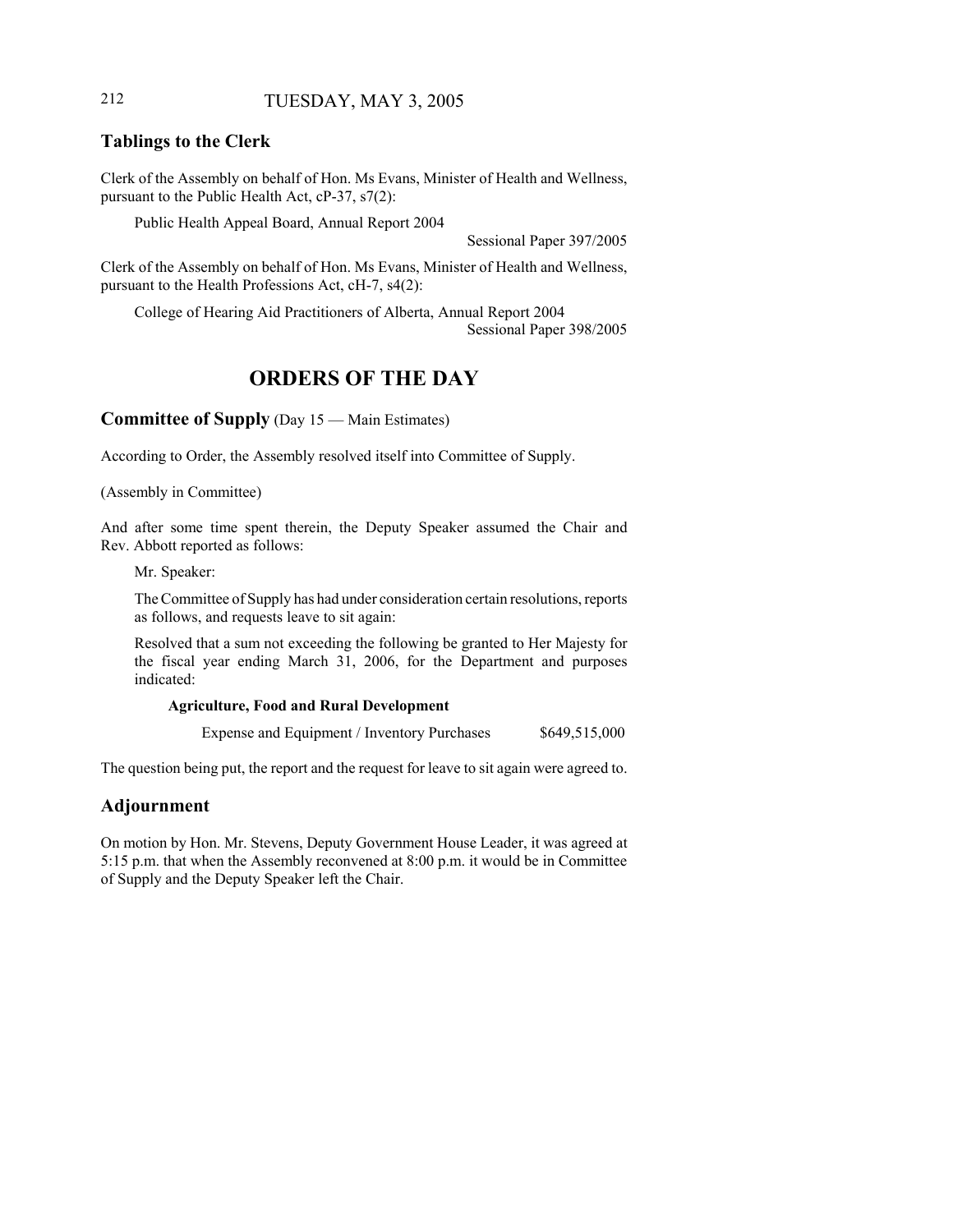#### TUESDAY, MAY 3, 2005 — 8:00 P.M.

#### **Committee of Supply** (Day 16 — Main Estimates)

(Assembly in Committee)

And after some time spent therein, the Deputy Speaker resumed the Chair and Mr. Lindsay reported as follows:

Mr. Speaker:

The Committee of Supply has had under consideration certain resolutions, reports as follows, and requests leave to sit again:

Resolved that a sum not exceeding the following be granted to Her Majesty for the fiscal year ending March 31, 2006, for the Department and purposes indicated:

#### **Justice and Attorney General**

Expense and Equipment / Inventory Purchases \$287,531,000

The question being put, the report and the request for leave to sit again were agreed to.

#### **Government Bills and Orders**

#### **Third Reading**

The following Bill was read a Third time and passed:

Bill 1 Access to the Future Act (\$) — Hon. Mr. Hancock on behalf of Hon. Mr. Klein

#### **Second Reading**

On the motion that the following Bill be now read a Second time:

Bill 40 Alberta Personal Income Tax Amendment Act, 2005 (No. 2) (\$) — Hon. Mr. Hancock on behalf of Hon. Mrs. McClellan

A debate followed.

Mr. Ducharme moved adjournment of the debate, which was agreed to.

The following Bill was read a Second time and referred to Committee of the Whole:

Bill 36 Police Amendment Act, 2005 — Hon. Mr. Cenaiko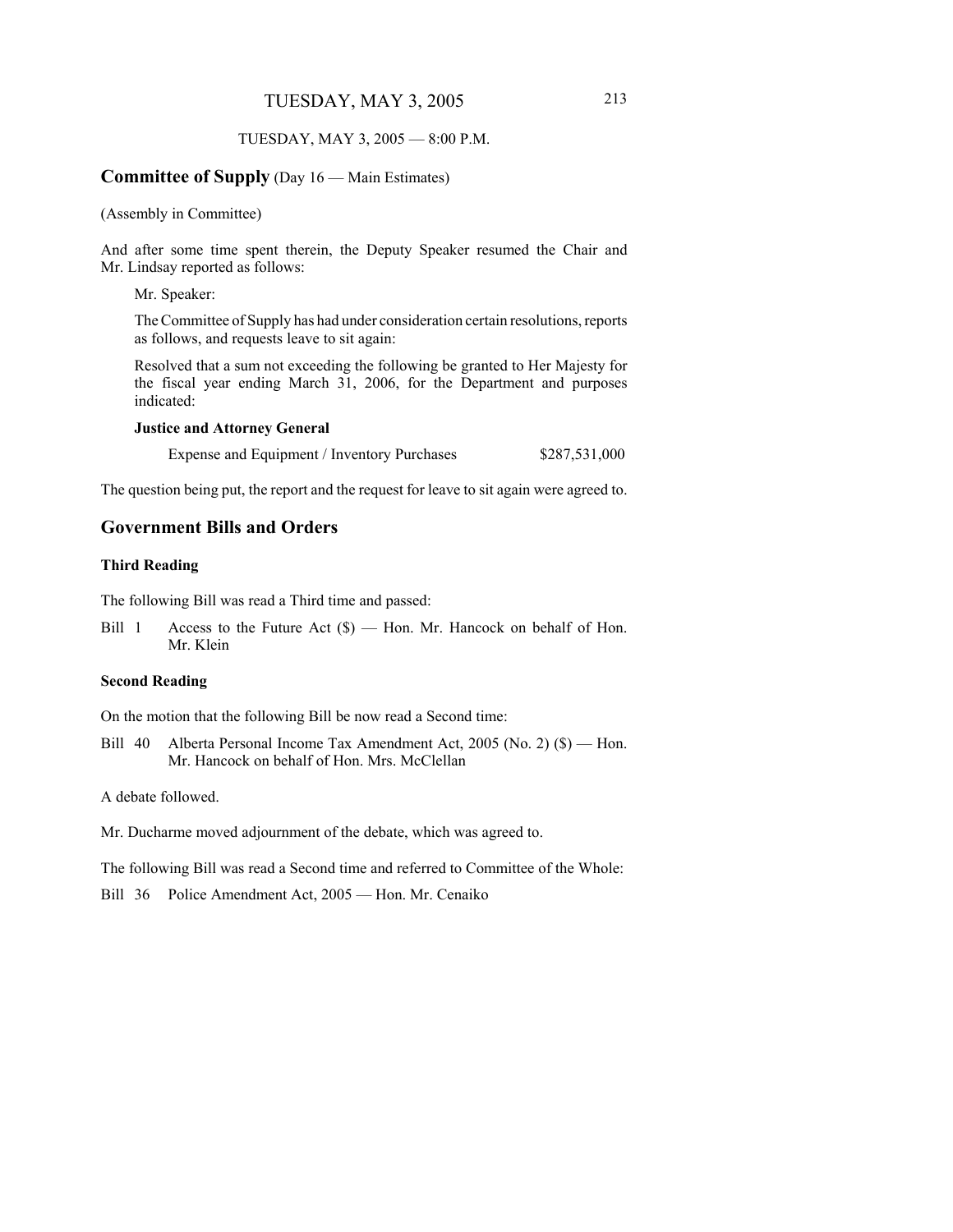## 214 WEDNESDAY, MAY 4, 2005

#### **Committee of the Whole**

According to Order, the Assembly resolved itself into Committee of the Whole, and the Deputy Speaker left the Chair.

(Assembly in Committee)

And after some time spent therein, the Deputy Speaker resumed the Chair.

The following Bill was reported:

Bill 29 Assured Income for the Severely Handicapped Amendment Act, 2005 — Hon. Mrs. Fritz

## **Adjournment**

On motion by Hon. Mr. Hancock, Government House Leader, the Assembly adjourned at 11:29 p.m. until Wednesday, May 4, 2005, at 1:30 p.m.

Wednesday, May 4, 2005

The Speaker took the Chair at 1:30 p.m.

The Speaker offered a prayer in recognition of Holocaust Memorial Day (Yom ha-Shoah), May 5, 2005.

### **Ministerial Statements**

Hon. Mr. Mar, Minister of Community Development, made a statement regarding Holocaust Memorial Day (Yom ha-Shoah), May 5, 2005.

Dr. Taft, Hon. Leader of the Official Opposition, commented on the statement.

The Speaker requested and received the unanimous consent of the Assembly to allow Dr. Pannu, Hon. Member for Edmonton-Strathcona, to comment on the Ministerial Statement.

The Speaker requested and received the unanimous consent of the Assembly to allow Mr. Hinman, Hon. Member for Cardston-Taber-Warner, to comment on the Ministerial Statement.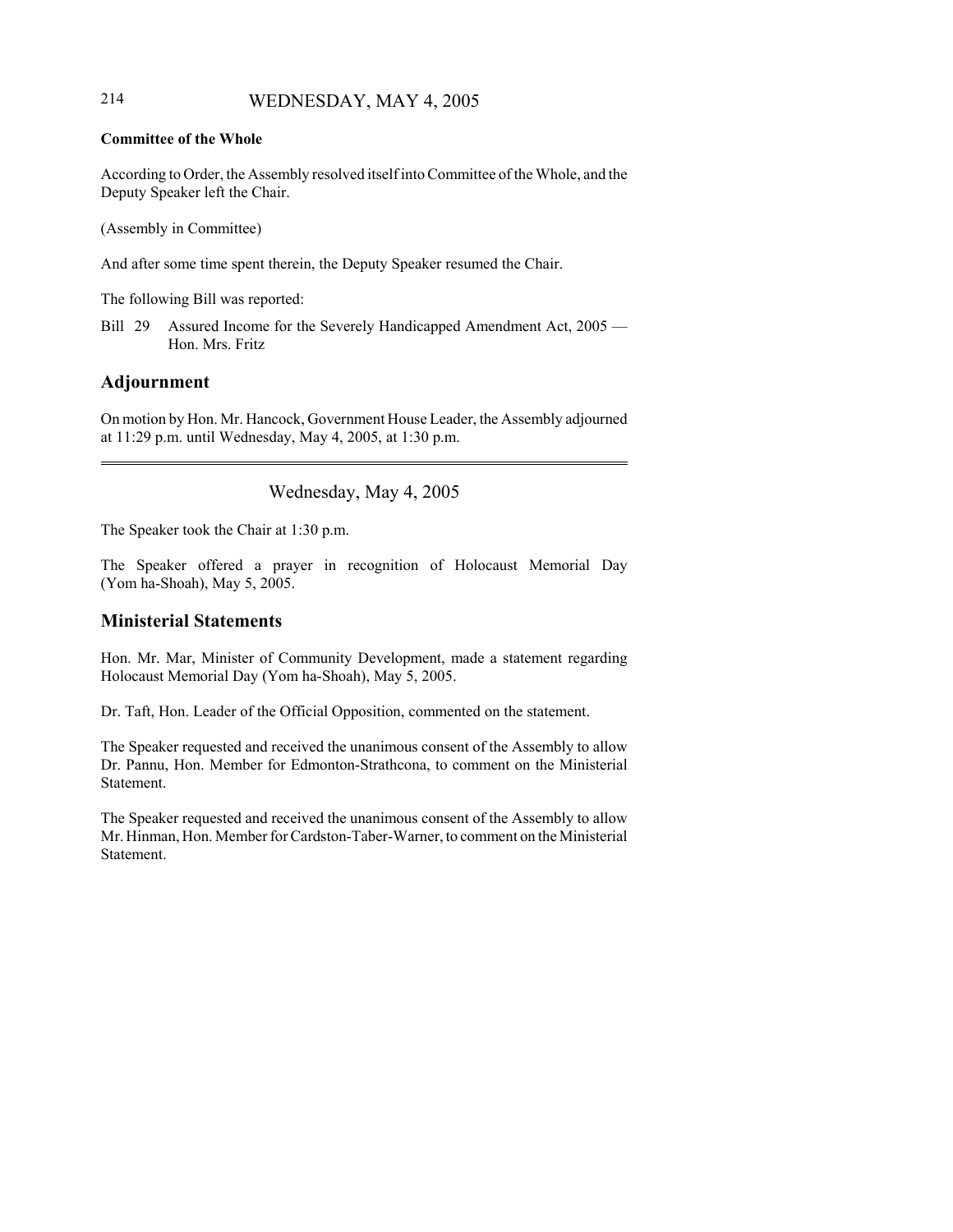## **Speaker's Comment**

The Speaker commented that on May 4, 1910, the Royal Canadian Navy was formed. Shortly thereafter Albertans began to play important roles in this honourable institution. One example of our contribution to the Canadian naval tradition can be found right here in the capital city of Edmonton. In 1923 the White Ensign was run up the flag pole for the first time in Edmonton when a naval half-company was formed in this city. The group quickly established a reputation for excellence and in June 1939 they were honoured to be posted along the driveway of the Legislature Building during the Royal Procession of Their Majesties King George VI and Queen Elizabeth. In 1960 they were the first naval division in Canada to win both the Naval Divisions Efficiency Trophy and the Barry German Trophy in the same year for the most improved naval reserve division. This naval reserve division remains active in Edmonton and continues to contribute to Alberta's proud military tradition.

## **Members' Statements**

Mr. Lougheed, Hon. Member for Strathcona, made a statement regarding May being Multiple Sclerosis Awareness Month.

Mr. Groeneveld, Hon. Member for Highwood, made a statement regarding the town of High River on reaching a population of 10,000 and celebrating its centennial in 2005.

Mr. Oberle, Hon. Member for Peace River, made a statement regarding National Forest Week, May 1-7, 2005.

Ms DeLong, Hon. Member for Calgary-Bow, made a statement regarding Alberta Scene taking place in Ottawa, Ontario from April 28 to May 10, 2005.

Mr. Backs, Hon. Member for Edmonton-Manning, made a statement regarding the theft of cattle from feedlots.

Mr. MacDonald, Hon. Member for Edmonton-Gold Bar, made a statement regarding the Ottewell Community Patrol.

#### **Deputy Speaker's Statement - Leah Halliday, Page of the Legislative Assembly**

On behalf of the Speaker and Members, Mr. Marz, Deputy Speaker, made a statement noting that Leah Halliday was performing her duties as a Page of the Legislative Assembly for the last time today after three years of dedicated service.

### **Presenting Petitions**

Mr. Martin, Hon. Member for Edmonton-Beverly-Clareview, presented a petition from 684 Albertans requesting the Government increase infrastructure development funding for Highway 63.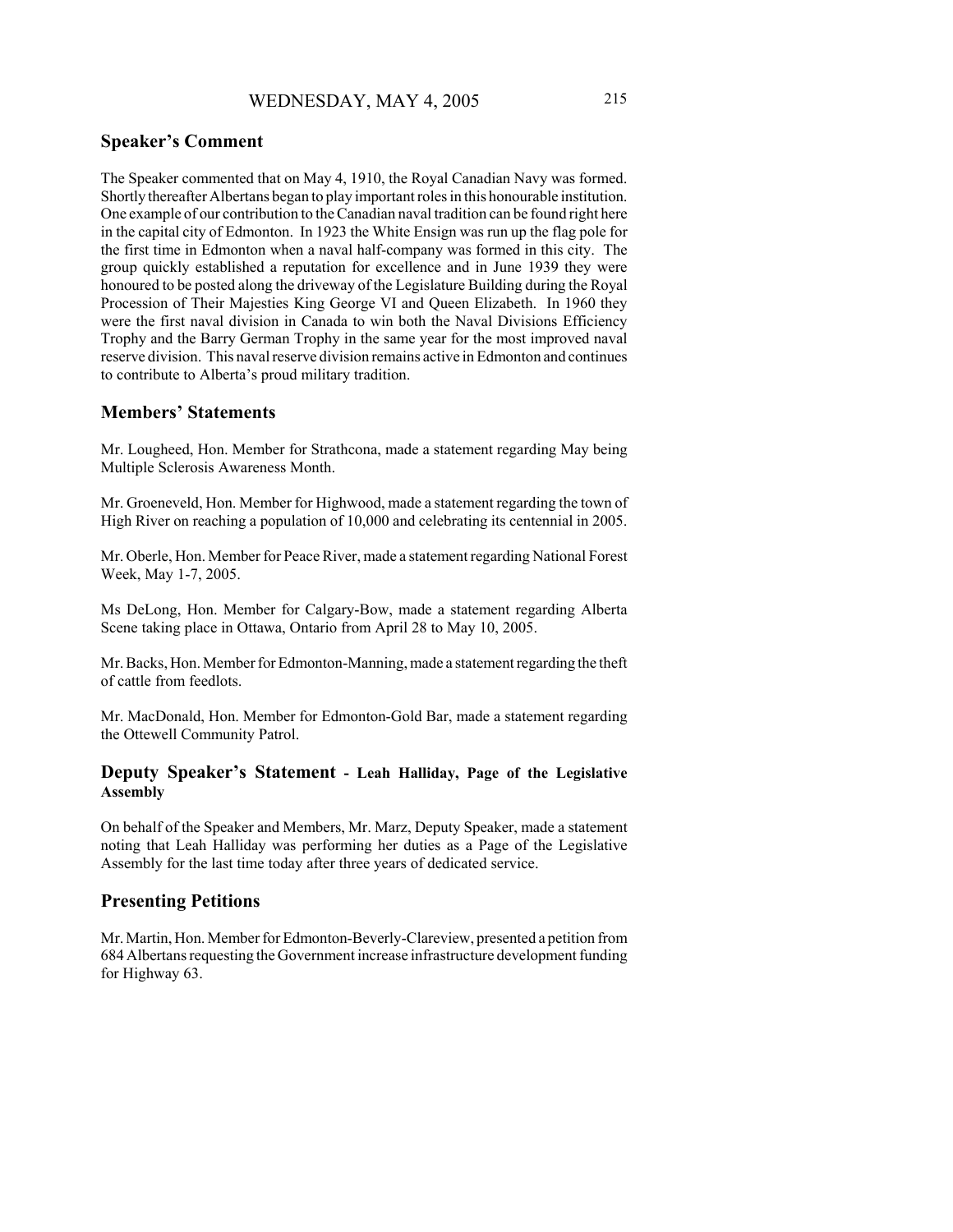## 216 WEDNESDAY, MAY 4, 2005

#### **Speaker's Ruling - Tabling Returns and Reports**

Yesterday, May 3, 2005, the Member for Drayton Valley-Calmar purported to table a handwritten note that he wrote to himself which seemed to be a comment on a petition presented by the Member for Edmonton-Manning.

When Members reviewed the Votes and Proceedings for yesterday they may have noticed that the purported tabling was not entered. The fact that the Member did not provide five copies of the document as required by Standing Order 37(3) is enough reason not to include the tabling in the records of the Assembly.

However, while this Assembly is very permissible in what is allowed to be tabled, the Chair does not want to condone the tabling of messages to oneself about something said, done, or said by another Member as a legitimate tabling. The Standing Orders were just amended in April to allow six Members up to two minutes each and every day in this Assembly to make Members' Statements. That is one avenue that could be pursued for Members who have a point to make. Notes to oneself about what another Member did or said are not going to be allowed as legitimate tablings even if the correct number of copies are provided.

### **Tabling Returns and Reports**

Dr. Brown, Hon. Member for Calgary-Nose Hill, on behalf of Dr. Morton, Hon. Member for Foothills-Rocky View:

Document, undated, outlining a variety of University of Calgary program and research initiatives

Sessional Paper 399/2005

Mr. MacDonald, Hon. Member for Edmonton-Gold Bar:

Letter dated April 26, 2005, from Hon. Mr. Zwozdesky, Minister of Education, to Mr. MacDonald, Hon. Member for Edmonton-Gold Bar, in response to Mr. MacDonald's letter dated April 8, 2005, regarding Closure of School Regulations

Sessional Paper 400/2005

Excerpt of unofficial Federal Energy Regulatory Commission docket #EL03-180-000 (page 5) regarding electricity price manipulation

Sessional Paper 401/2005

Excerpt of unofficial Federal Energy Regulatory Commission docket #EL03-180-000 (page 197) regarding electricity price manipulation

Sessional Paper 402/2005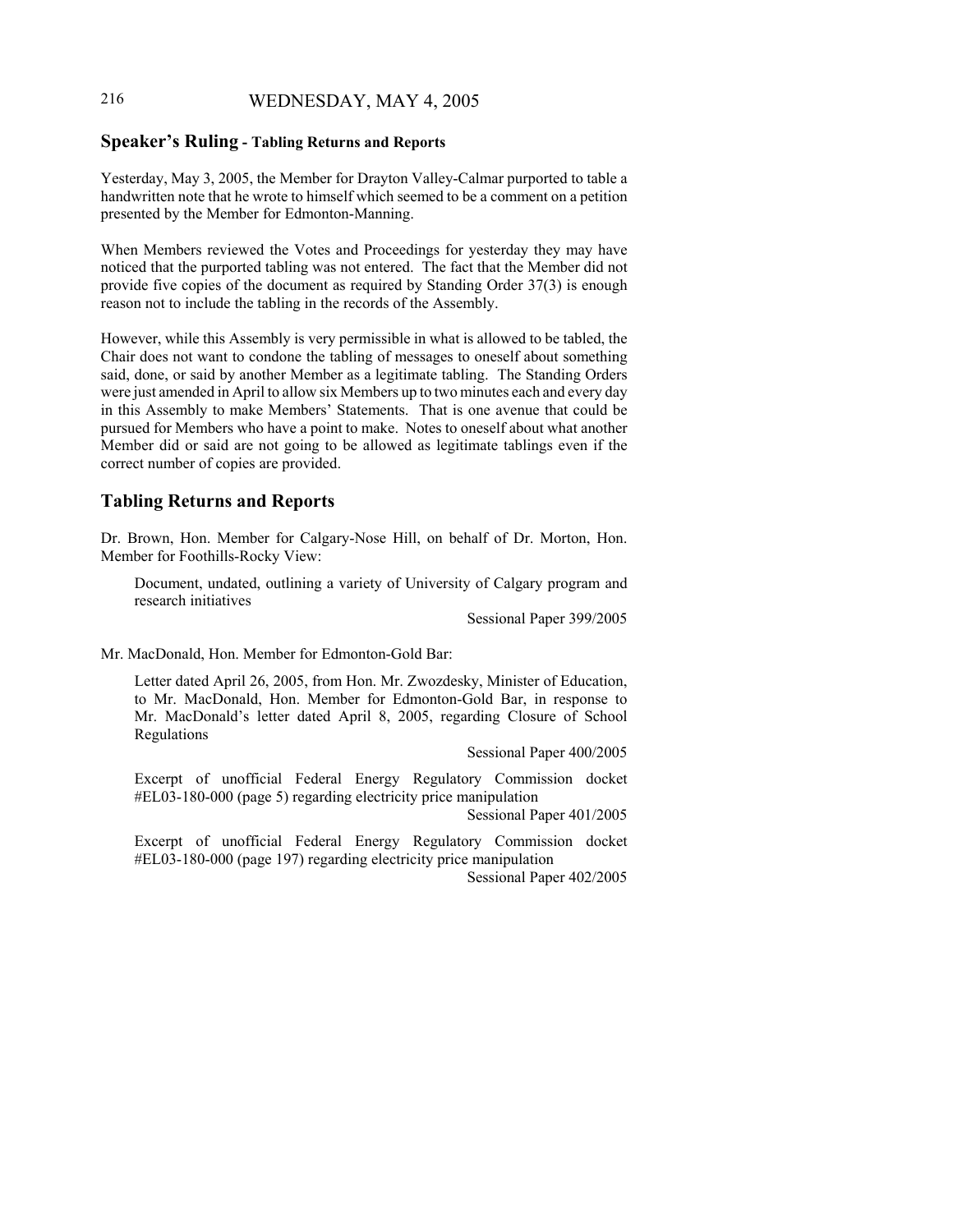Mr. Martin, Hon. Member for Edmonton-Beverly-Clareview:

Letter dated March 23, 2005, from Lois Watson, Board Chair and Johnette Lemke, Board Trustee, both of the Black Gold Regional Division No. 18, and Wouter Broersma, Local Communications Officer and Janice Storeshaw, Chair, Teacher-Board Advisory Committee, both of the Greater Black Gold Teachers' Local #8, to Hon. Mr. Zwozdesky, Minister of Education, requesting that local bargaining be maintained as the mode for determining collective agreements between school trustees and their teachers

Sessional Paper 403/2005

E-mail message dated April 28, 2005, from Norm Grenfield of Calgary to several Members of the Legislative Assembly expressing concern regarding long-term care facilities

Sessional Paper 404/2005

Dr. Pannu, Hon. Member for Edmonton-Strathcona:

Excerpt from the Integration of Midwifery Services Evaluation Project Final Report dated November 2004 prepared by the Alberta Association of Midwives and several regional health authorities

Sessional Paper 405/2005

Mr. Eggen, Hon. Member for Edmonton-Calder:

News release, undated, entitled "New Wildlife Act needs to address understaffing, AUPE (Alberta Union of Provincial Employees) president says" prepared by AUPE

Sessional Paper 406/2005

# **ORDERS OF THE DAY**

## **Committee of Supply** (Day 17 — Main Estimates)

According to Order, the Assembly resolved itself into Committee of Supply.

(Assembly in Committee)

And after some time spent therein, the Acting Speaker assumed the Chair and Mr. VanderBurg reported as follows:

Mr. Speaker:

The Committee of Supply has had under consideration certain resolutions, reports as follows, and requests leave to sit again:

Resolved that a sum not exceeding the following be granted to Her Majesty for the fiscal year ending March 31, 2006, for the Department and purposes indicated: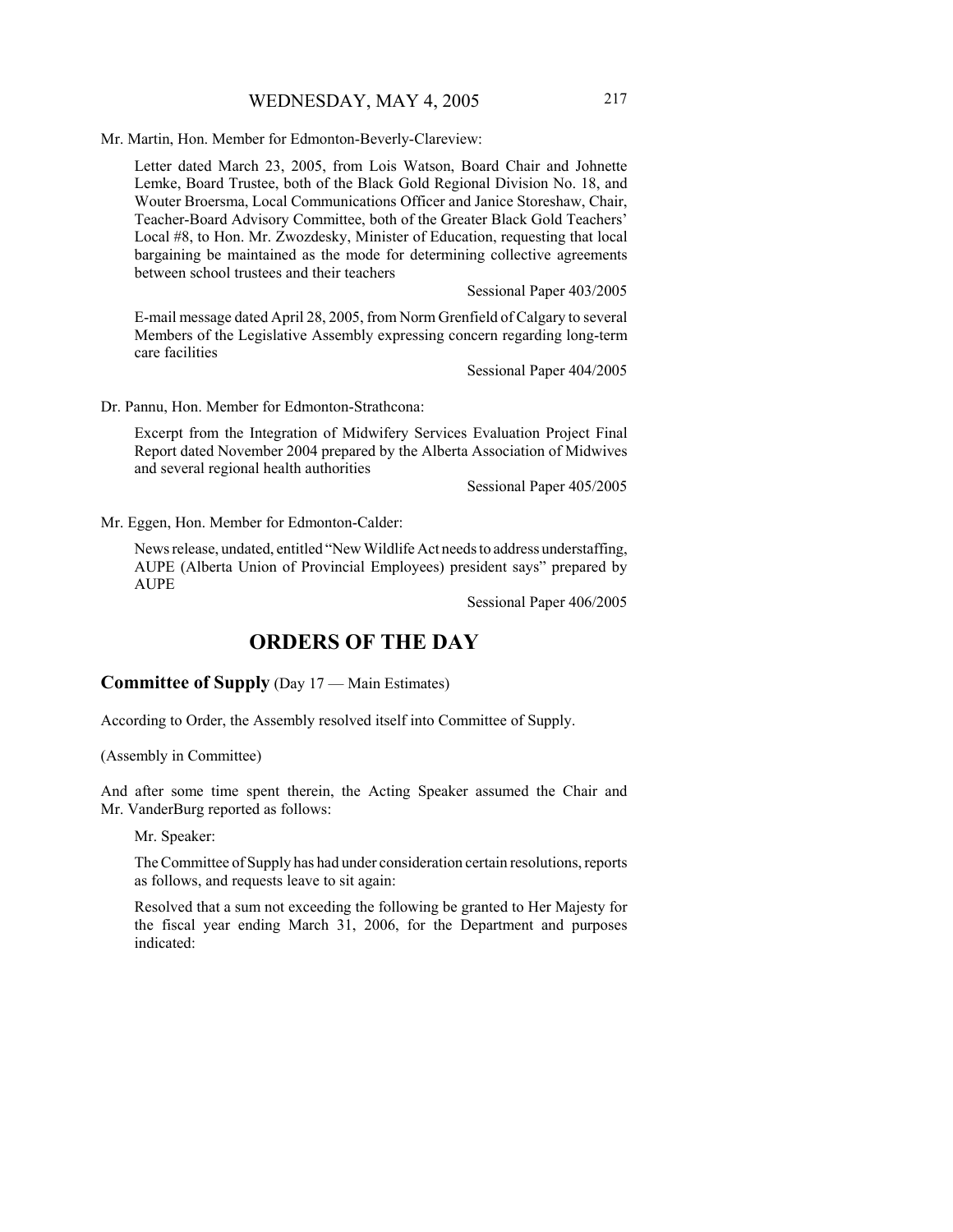## 218 WEDNESDAY, MAY 4, 2005

#### **Education**

| Expense and Equipment / Inventory Purchases | \$2,726,068,000 |
|---------------------------------------------|-----------------|
| Non-budgetary Disbursements                 | \$1,000,000     |

The question being put, the report and the request for leave to sit again were agreed to.

## **Adjournment**

On motion by Hon. Mr. Hancock, Government House Leader, it was agreed at 5:16 p.m. that when the Assembly reconvened at 8:00 p.m. it would be in Committee of Supply and the Acting Speaker left the Chair.

WEDNESDAY, MAY 4, 2005 — 8:00 P.M.

## **Committee of Supply** (Day 18 — Main Estimates)

(Assembly in Committee)

And after some time spent therein, the Acting Speaker resumed the Chair and Mr. Rogers reported as follows:

Mr. Speaker:

The Committee of Supply has had under consideration certain resolutions, reports as follows, and requests leave to sit again:

Resolved that a sum not exceeding the following be granted to Her Majesty for the fiscal year ending March 31, 2006, for the Department and purposes indicated:

### **Gaming**

| Expense               | \$169,187,000   |
|-----------------------|-----------------|
| Lottery Fund Payments | \$1,207,533,000 |

The question being put, the report and the request for leave to sit again were agreed to.

## **Government Bills and Orders**

#### **Third Reading**

The following Bills were read a Third time and passed:

- Bill 12 Victims of Crime Amendment Act, 2005 Mrs. Jablonski
- Bill 31 Real Estate Amendment Act, 2005 Hon. Mr. Hancock on behalf of Hon. Mr. Lund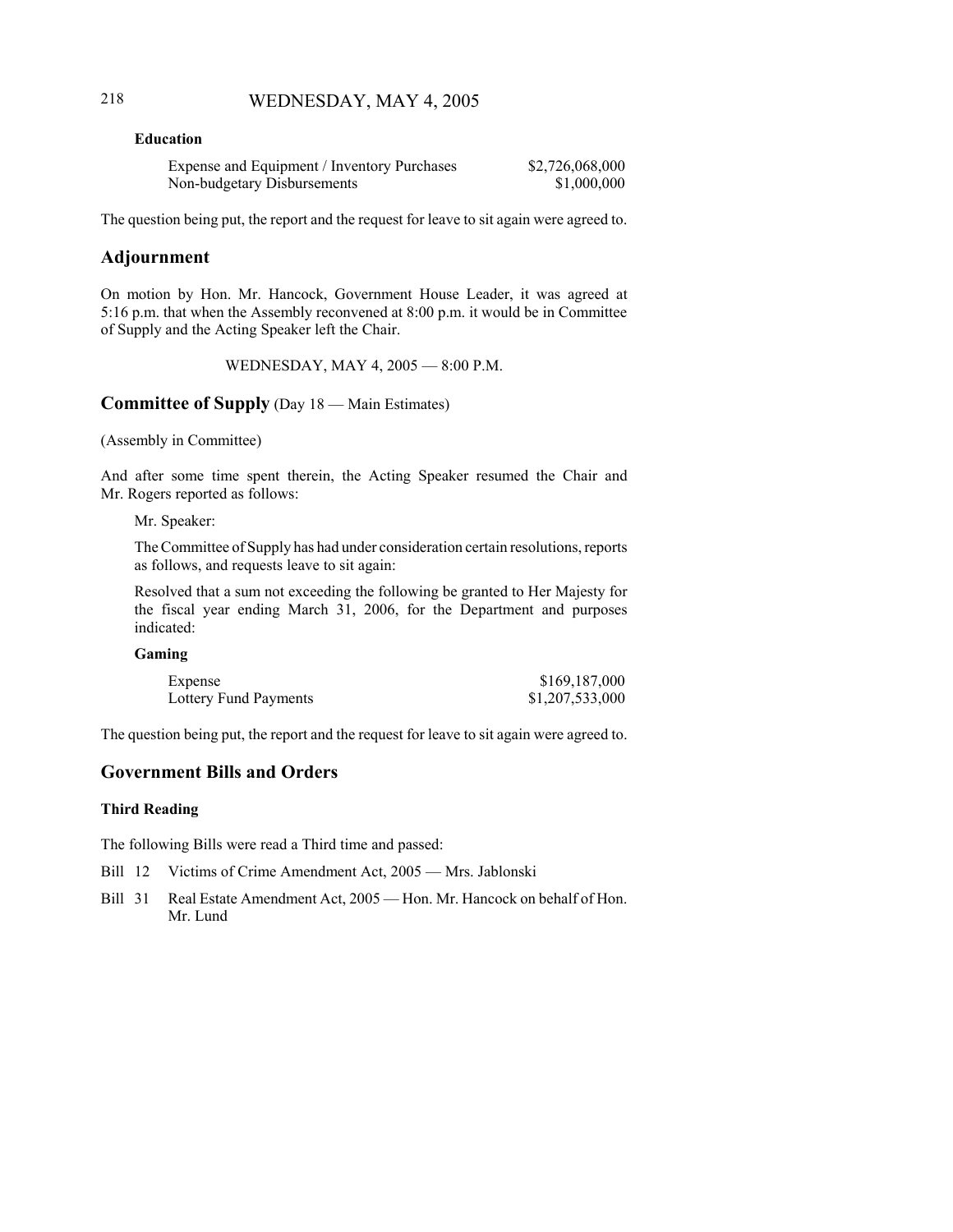#### **Second Reading**

The following Bill was read a Second time and referred to Committee of the Whole:

Bill 39 Traffic Safety Amendment Act, 2005 — Mr. Magnus

#### **Committee of the Whole**

According to Order, the Assembly resolved itself into Committee of the Whole, and the Acting Speaker left the Chair.

(Assembly in Committee)

And after some time spent therein, the Acting Speaker resumed the Chair.

The following Bill was reported:

Bill 22 Animal Protection Amendment Act, 2005 — Rev. Abbott

Progress was reported on the following Bill:

Bill 36 Police Amendment Act, 2005 — Hon. Mr. Cenaiko

Mr. Goudreau, Acting Chair of Committees, tabled copies of an amendment considered by Committee of the Whole on this date for the official records of the Assembly.

Amendment to Bill 36 (Hon. Member for Edmonton-Glenora) — Defeated Sessional Paper 407/2005

## **Adjournment**

On motion by Hon. Mr. Hancock, Government House Leader, the Assembly adjourned at 11:33 p.m. until Thursday, May 5, 2005, at 1:30 p.m.

Thursday, May 5, 2005

The Speaker took the Chair at 1:30 p.m.

The Speaker offered a prayer and a moment of silence was observed in recognition of the 60th anniversary of VE (Victory in Europe) Day, May 8, 2005.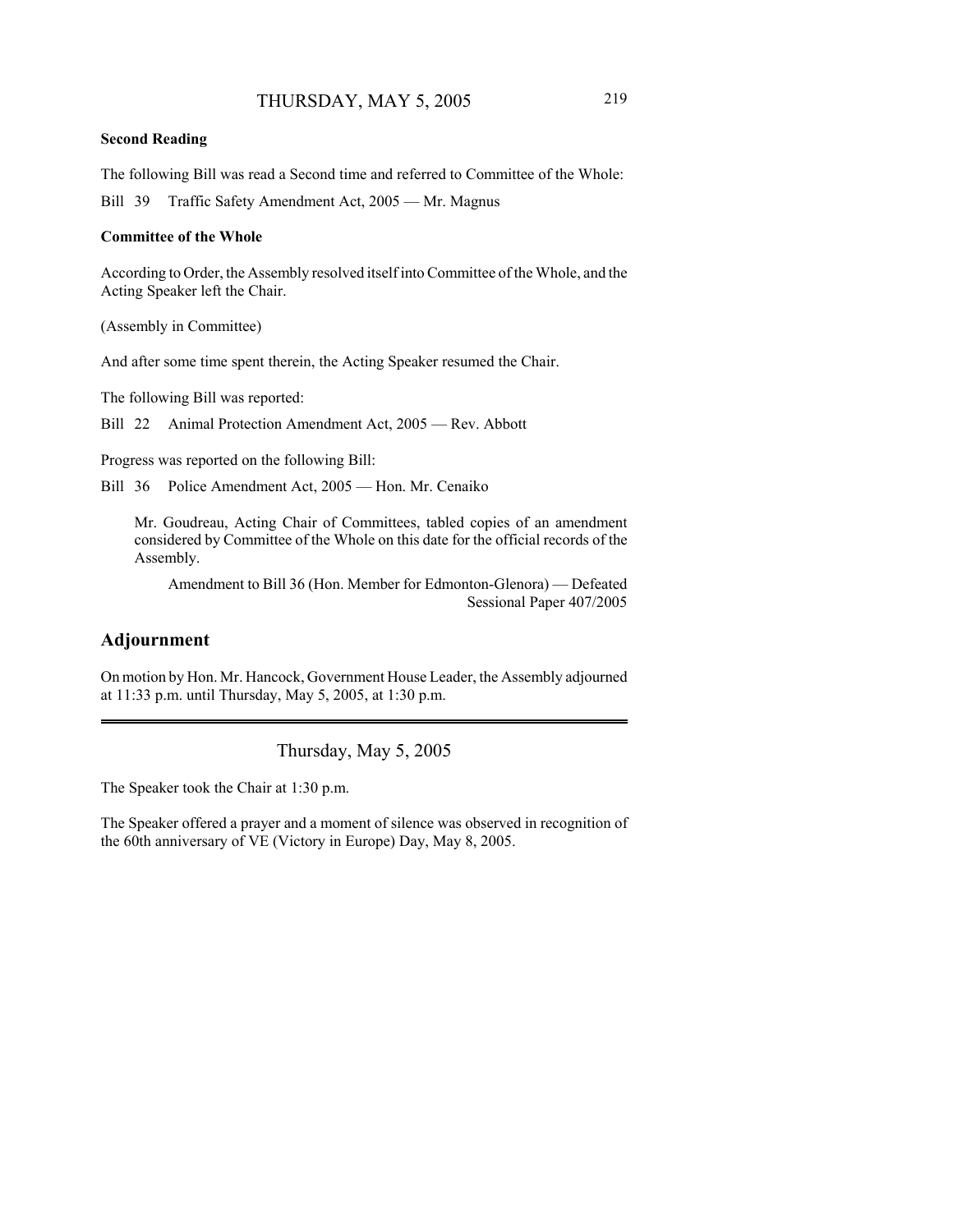## 220 THURSDAY, MAY 5, 2005

### **Ceremony - VE (Victory in Europe) Day**

#### **Speaker's Statement**

Honourable Members, 60 years ago yesterday at 11:00 p.m., a signal from Canadian Army main headquarters in Europe was dispatched. It read: "All operations cancelled forthwith. Cease fire 0800, 5 May 1945. All units stand fast until further orders."

After five long and bloody years the war in Europe was effectively over. The peace was signed three days later and victory in Europe was officially declared. Unfortunately, the conflict in the Far East was to continue until August 1945.

In the Members' and the Public Galleries today is a representative group of Alberta veterans of the Second World War. The flags above the Speaker's dais - the Red Ensign, the Royal Canadian Naval Ensign, and the Ensign of the Royal Canadian Air Force - are those under which they served.

In the Speaker's Gallery are Honorary Colonel Stanley A. Milner, South Alberta Light Horse Regiment, Honorary Colonel Sandy Mactaggart, Loyal Edmonton Regiment, Mr. Robert Whitley, President, 700 (Edmonton) Wing, Air Force Association of Canada, Mrs. Lenore Schwabe, Vice-President, Alberta NWT Command, Royal Canadian Legion, Mr. Darryl MacLeod, President, Naval Officers Association, Honorary Colonel Bart West, 408 Helicopter Squadron, and Reverend Canon Tom McKnight, Past-President of the Army, Navy, Air Force Veterans Association. May I ask all of these great Canadians to rise.

Honourable Members, ladies and gentlemen, at the Bar in the Chamber are three very distinguished Albertans. Each represents their former service. At my left is Commodore Doug Learoyd, Royal Canadian Navy Volunteer Reserve, who saw service in His Majesty's Canadian Ship Poundmaker on convoy duties in the North Atlantic in 1944 and 1945. In the centre is Captain Stu Lindop, South Alberta Regiment, Canadian Army, who was wounded by a sniper on October 12, 1944 at Bergen op Zoom, Netherlands. On my right, is Squadron Leader, Honourable Mr. Justice Sam Lieberman who, at age 18, in 1940, joined the Royal Canadian Air Force. He gained his wings in 1941. Subsequently he completed two operational tours, one in England and Gibraltar and the other in Aden in the Middle East with Number 8 Squadron, Royal Air Force.

In inviting these three distinguished gentlemen onto the floor of this Assembly, this House confers its heartfelt gratitude, admiration, and its deepest respect to all who served.

It is the pleasure of this Assembly to now invite Squadron Leader Lieberman, on behalf of all of this province's veterans of the Second World War, to give his remarks.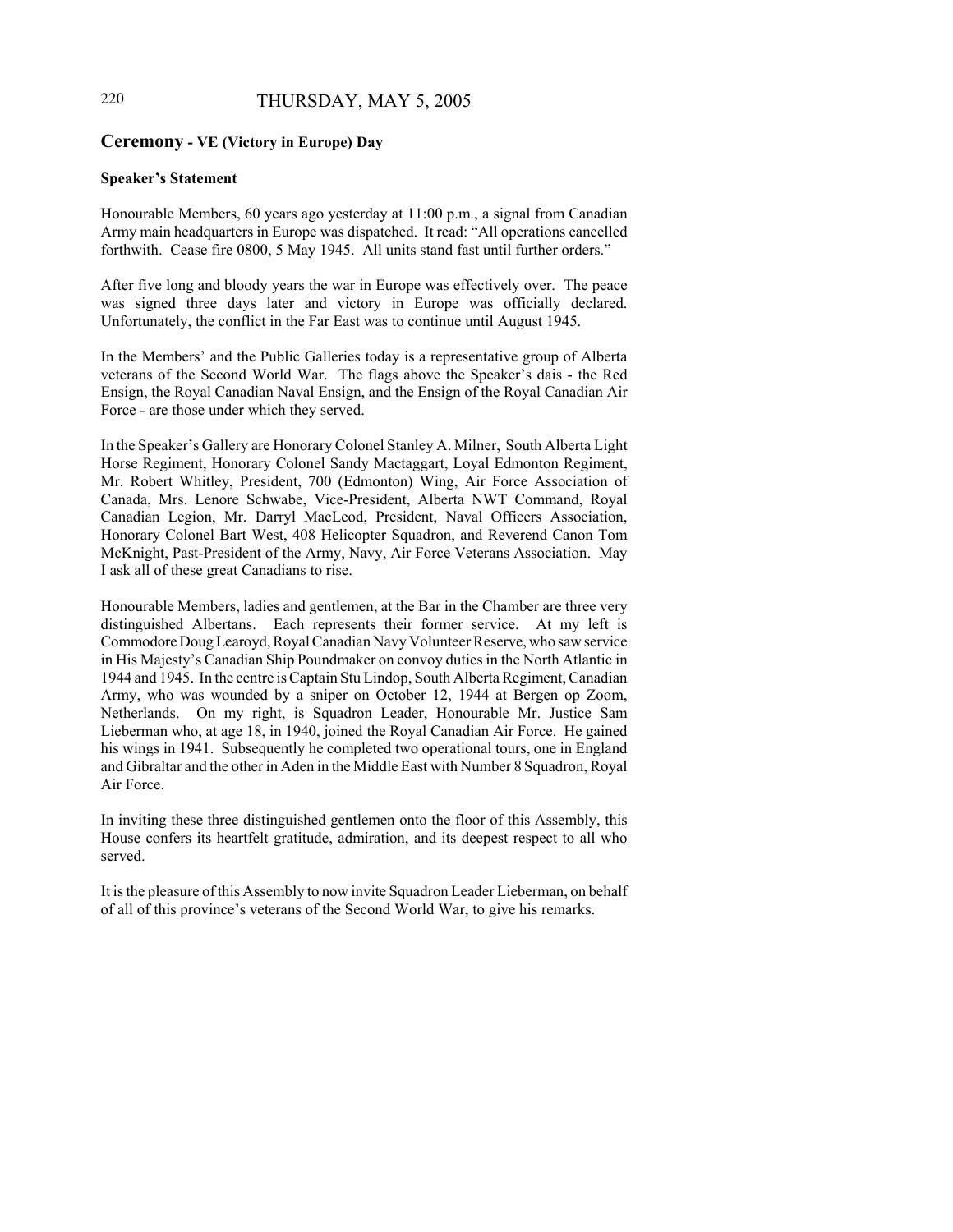Pursuant to Government Motion 20, agreed to on April 27, 2005, the Speaker invited Hon. Mr. Justice Sam Lieberman, Squadron Leader, Royal Canadian Air Force, to address the Assembly.

#### **Hon. Mr. Justice Sam Lieberman - Address to the Assembly**

Mr. Speaker, Members of the Legislative Assembly of the Province of Alberta, Commodore Learoyd, Captain Lindop, fellow veterans. Thank you for granting me the privilege of addressing you on the occasion of your commemoration of this 60th anniversary of VE Day. It is indeed fitting that the year 2005, a year that has been designated and declared as the Year of the Veteran, be recognized in this manner.

I come before you as a proud veteran of the Royal Canadian Air Force who today is beset with the mixed emotions of pride, humility, and sorrow combined with a sense of satisfaction in our hard won victory, pride in having been given the privilege of addressing you on the eve of the 60th anniversary of VE Day on behalf of all those courageous Canadians who voluntarily and unselfishly volunteered to serve in the Allied Forces in World War II, humility in the knowledge of my minuscule contribution to that great victory, and sorrow that so many paid the ultimate sacrifice in achieving that victory.

Great Britain's declaration of war on September 3, 1939, brought into sharp focus the threat to our way of life posed by the oppressive and tyrannical policies of the fascist European powers. Our freedom-loving nation recognized that threat and, although not obligated by Commonwealth membership to do so, independently declared war on Nazi Germany on September 10, 1939.

We were then a nation of only 11 million, perhaps 12 million people, but in the ensuing five years over 1 million of our citizens, including 45,000 women and 3,000 members of our aboriginal people, volunteered to serve in our armed forces. Tragically, 45,000 of those volunteers were killed and 55,000 were maimed or seriously injured.

Although the majority of the volunteers served in the Royal Canadian Navy, the Royal Canadian Army, or the Royal Canadian Air Force, the navies, armies, and air forces of our allies were replete with members of the Canadian armed services. Our citizen volunteers served in all theatres of the European and Pacific war and following VE Day continued to serve in the Pacific theatre, where victory was achieved on August 14, 1945, VJ Day. I must also mention the Merchant Marine, that often ignored but highly important arm of the Allied Forces in which many Canadians gallantly served.

Those of our citizens who were not in the armed services kept the engines of industry producing those materials necessary to support our war effort. In the broad sense of the term they, too, are veterans and deserving of our thanks.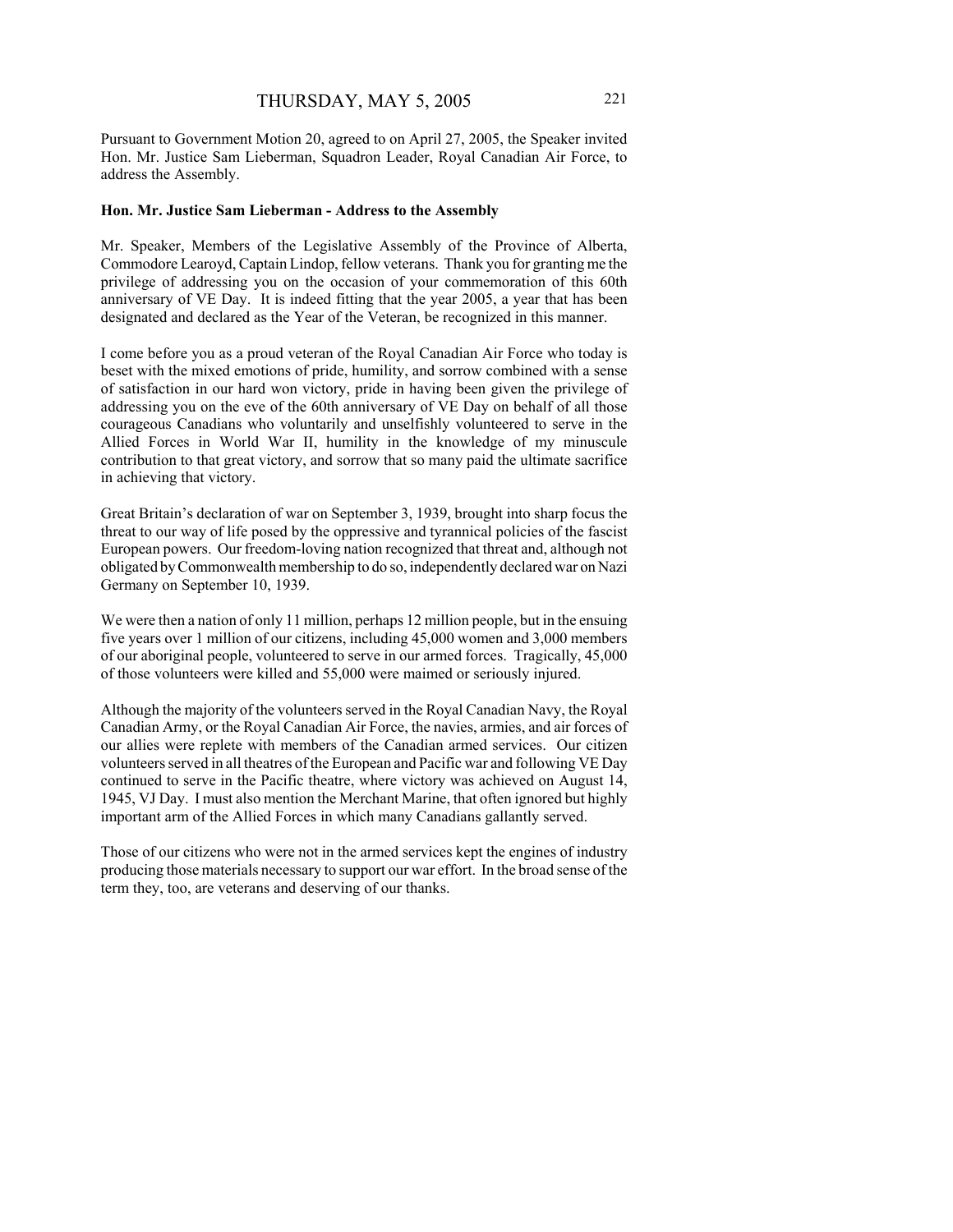## 222 THURSDAY, MAY 5, 2005

Mr. Speaker, in my opening remarks I referred to the emotion of sorrow. I shall always have a deep sense of sorrow and regret that so many lives were lost or maimed in achieving victory. I leave you with this sobering thought. It is the Allied victory in World War II, to which our veterans contributed so much, that has made it possible for us to live in freedom under the rule of law in a country governed by the principles of democracy. Your assembly here today in this magnificent Chamber is proof that our veterans' sacrifices were not in vain. It is this fact that gives me satisfaction in so costly a victory.

Please join with me in paying tribute to all veterans who through the years have served our nation in two world wars, in Korea, and in peacekeeping missions throughout the world. How sad it is that so many of them did not live to see this day.

On behalf of all men and women of the Assembly and all men and women of the province, the Speaker thanked Hon. Mr. Lieberman and all of his comrades.

Following Hon. Mr. Lieberman's address, the Assembly heard remarks from Hon. Mr. Hancock, Acting Premier, Dr. Taft, Hon. Leader of the Official Opposition, Mr. Eggen, Hon. Member for Edmonton-Calder, and Mr. Hinman, Hon. Member for Cardston-Taber-Warner.

To conclude, the Speaker asked all Members to give thanks to the men and women who so valiantly served the cause of freedom.

The Speaker then invited Colleen Vogel, Legislative Assembly Tour Guide, to lead the Members and guests in the singing of O Canada.

## **Members' Statements**

Dr. Brown, Hon. Member for Calgary-Nose Hill, made a statement regarding the contribution of Canadian veterans in World War II.

Mr. VanderBurg, Hon. Member for Whitecourt-Ste. Anne, made a statement regarding the liberation of the Netherlands on May 5, 1945, and the use of food rations in the Netherlands supplied by Canadian soldiers and the Red Cross.

Mr. Lougheed, Hon. Member for Strathcona, made a statement regarding the third annual Strathcona Cadet Tattoo held in Sherwood Park on April 5, 2005.

Mr. Elsalhy, Hon. Member for Edmonton-McClung, made a statement regarding the 15th annual International Day of the Midwife, May 5, 2005.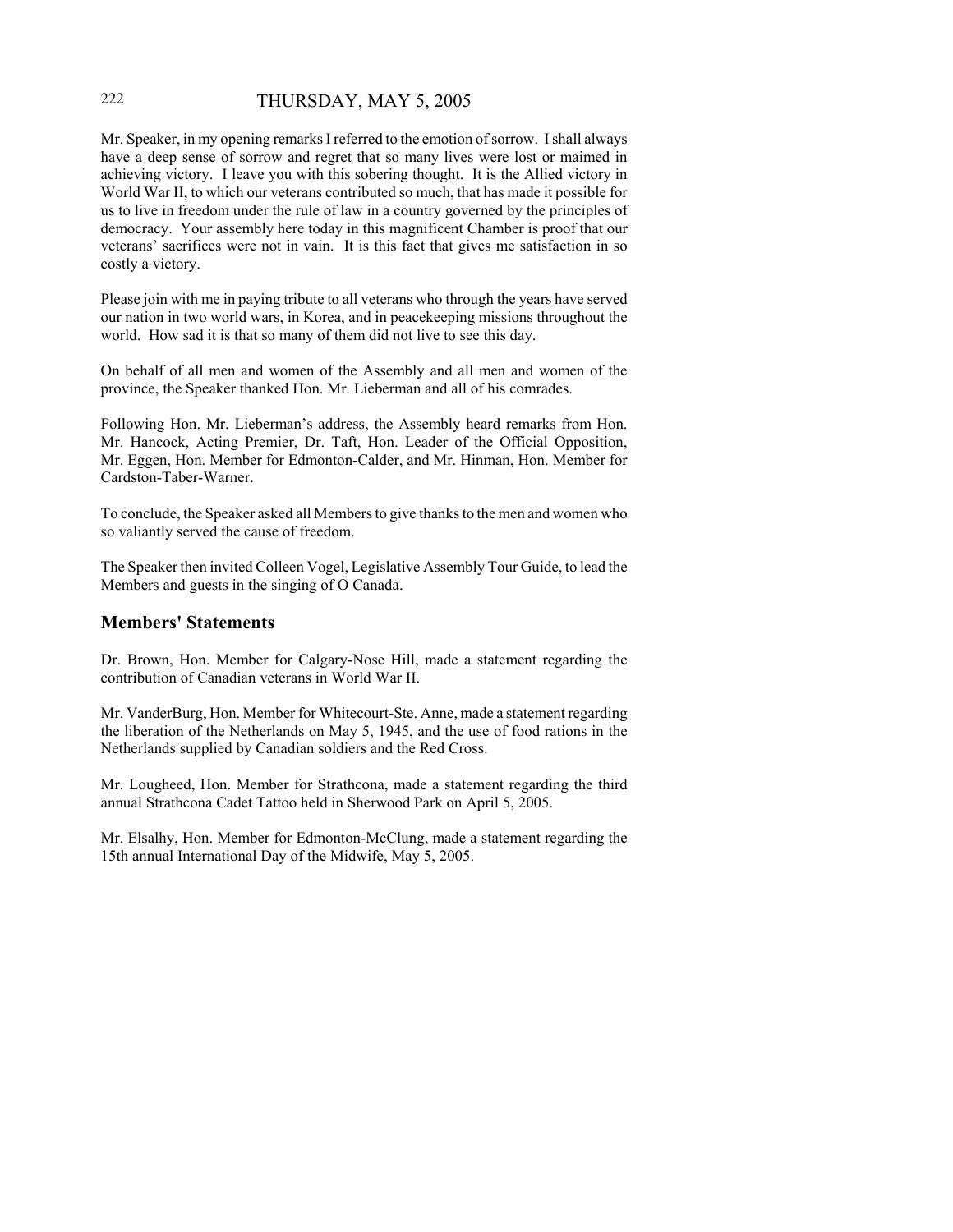Mr. Miller, Hon. Member for Edmonton-Rutherford, made a statement regarding the second annual Fly For a Cure to be held near Rosalind from May 14 to May 22, 2005, raising funds for a multiple sclerosis charity, the United Way, and breast cancer research.

Dr. Pannu, Hon. Member for Edmonton-Strathcona, made a statement regarding the integration of midwifery services into Alberta's public health care system.

### **Presenting Petitions**

Mr. Martin, Hon. Member for Edmonton-Beverly-Clareview, presented a petition from 285 Albertans requesting the Government increase infrastructure development funding for Highway 63.

Mr. Backs, Hon. Member for Edmonton-Manning, presented a petition from 103 Albertans urging the Government to prohibit the importation of temporary foreign workers in oil sands facilities and on pipelines until several Albertan and Canadian groups have been accessed.

## **Notices of Motions**

Dr. Taft, Hon. Leader of the Official Opposition, gave oral notice of his intention to move, pursuant to Standing Order 30, to adjourn the ordinary business of the Assembly to discuss a matter of urgent importance, namely the dangerous precedent set by the Alberta Securities Commission, an agent of the Crown, challenging the legitimate authority of the Auditor General, an Officer of this Assembly charged to conduct an investigation vital to the public interest.

Pursuant to Standing Order 34(2)(a), Hon. Mr. Zwozdesky, Deputy Government House Leader, gave oral notice of the following Written Questions and Motions for Returns to be dealt with Monday, May 9, 2005:

Written Questions: WQ32.

Motions for Returns: Stand and retain their places.

## **Tabling Returns and Reports**

Dr. Pannu, Hon. Member for Edmonton-Strathcona:

Information package of 6 recent documents regarding several issues relating to midwifery prepared by the Association for Safer Alternatives in Childbirth Sessional Paper 408/2005

Statement dated May 5, 2005, entitled "Midwifery services provide important choice, lower costs" prepared by Dr. Pannu, Hon. Member for Edmonton-Strathcona

Sessional Paper 409/2005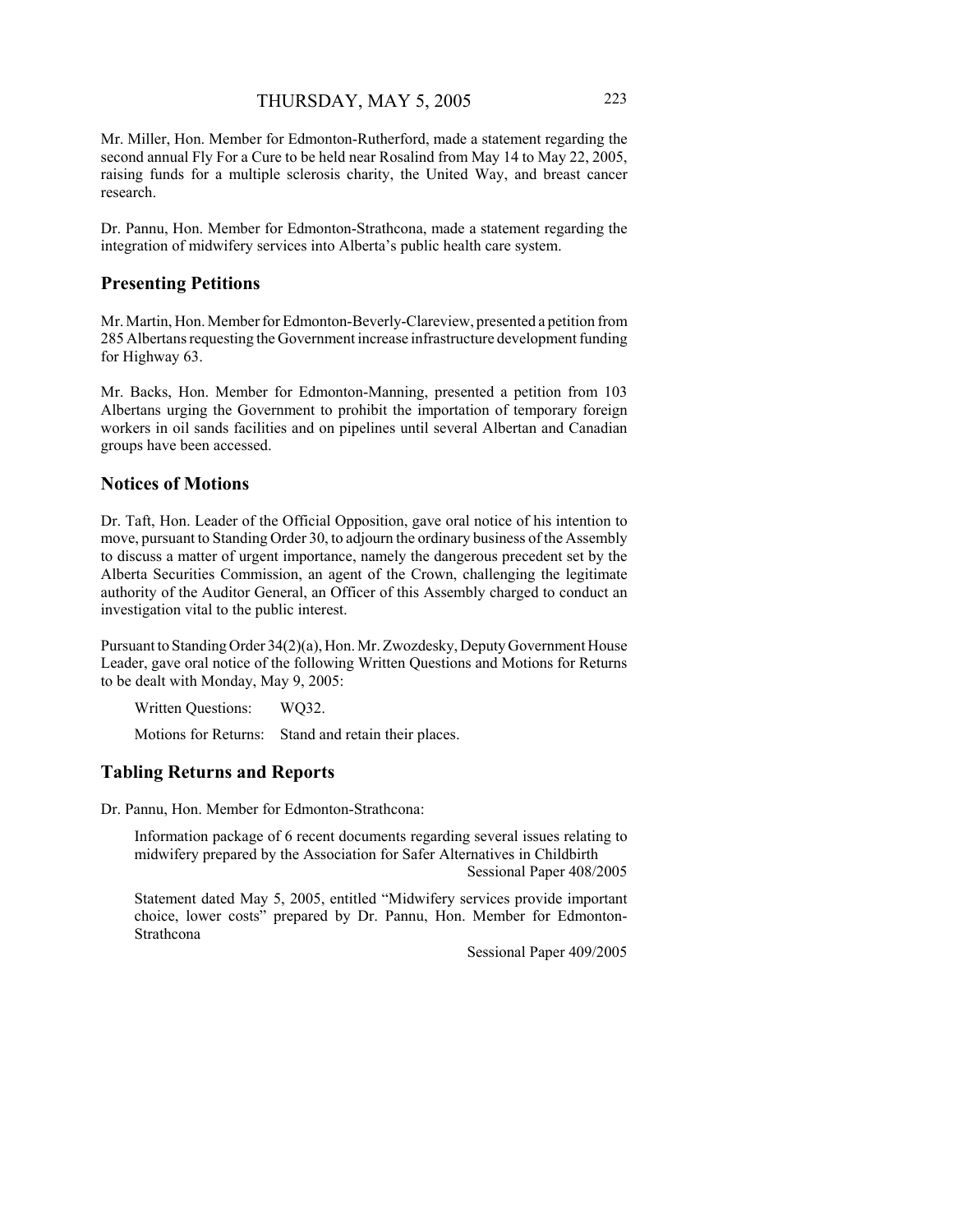## 224 THURSDAY, MAY 5, 2005

Mr. Elsalhy, Hon. Member for Edmonton-McClung:

Report dated 2004 entitled "What Every Pregnant Woman Needs to Know About Cesarean Section" prepared by the Maternity Center Association Sessional Paper 410/2005

Dr. Miller, Hon. Member for Edmonton-Glenora:

Letter dated April 25, 2005, from Hon. Mr. Cenaiko, Solicitor General, to His Worship, John Irwin, Mayor, Municipality of Crowsnest Pass, regarding policing grants for the Municipality of Crowsnest Pass

Sessional Paper 411/2005

Mr. Backs, Hon. Member for Edmonton-Manning:

Report, undated, entitled "100 Years of Killing Workers, International Day of Mourning Backgrounder" prepared by Kerry Barrett, President, Alberta Federation of Labour

Sessional Paper 412/2005

Fact sheet, undated, entitled "Workplace Fatalities, Alberta 1905-2004" prepared by the Alberta Federation of Labour

Sessional Paper 413/2005

#### **Projected Government Business**

Pursuant to Standing Order 7(5), Mr. Elsalhy, Acting Opposition House Leader, asked a question pertaining to the order of Government Business to be brought before the Assembly for the following week.

Hon. Mr. Hancock, Government House Leader, gave notice of projected Government Business for the week of May 9 to 12, 2005:

Monday, May 9 9:00 p.m. - **Government Bills and Orders Committee of Supply** Main Estimates (Day 20 of 24) Innovation and Science **Second Reading** Bill 38, 40 **Third Reading** Bill 24, 25 **Committee of the Whole** Bill 36 And as per the Order Paper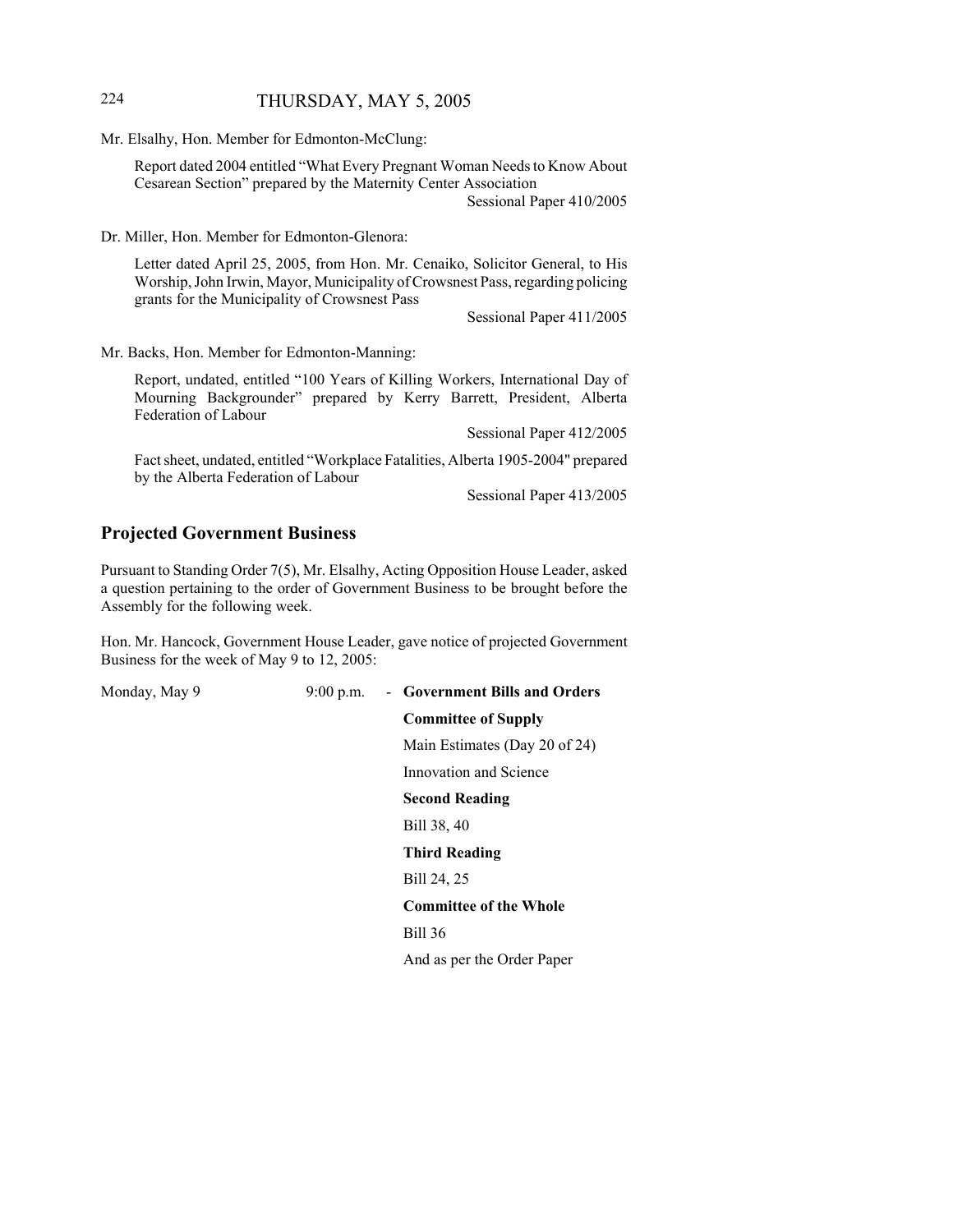THURSDAY, MAY 5, 2005 225

| Aft. | <b>Government Bills and Orders</b>                             |
|------|----------------------------------------------------------------|
|      | <b>Committee of Supply</b>                                     |
|      | Main Estimates (Day 21 of 24)                                  |
|      | <b>Solicitor General</b>                                       |
|      | And as per the Order Paper                                     |
| Eve. | - Government Bills and Orders                                  |
|      | <b>Committee of Supply</b>                                     |
|      | Main Estimates (Day 22 of 24)                                  |
|      | <b>Government Services</b>                                     |
|      | <b>Committee of the Whole</b>                                  |
|      | Bill 15, 26, 35, 36, 38, 39, 40                                |
|      | And as per the Order Paper                                     |
| Aft. | <b>Government Bills and Orders</b><br>$\overline{\phantom{0}}$ |
|      | <b>Committee of Supply</b>                                     |
|      | Main Estimates (Day 23 of 24)                                  |
|      | <b>Health and Wellness</b>                                     |
|      | And as per the Order Paper                                     |
| Eve. | - Government Bills and Orders                                  |
|      | <b>Committee of Supply</b>                                     |
|      | Main Estimates (Day 24 of 24)                                  |
|      | <b>Community Development</b>                                   |
|      | <b>Revert to Introduction of Bills</b>                         |
|      | Appropriation Bill                                             |
|      | And as per the Order Paper                                     |
|      | <b>Government Bills and Orders</b>                             |
|      | <b>Committee of the Whole</b>                                  |
|      | Bill 15, 26, 35, 36, 38, 39, 40                                |
|      | And as per the Order Paper                                     |
|      |                                                                |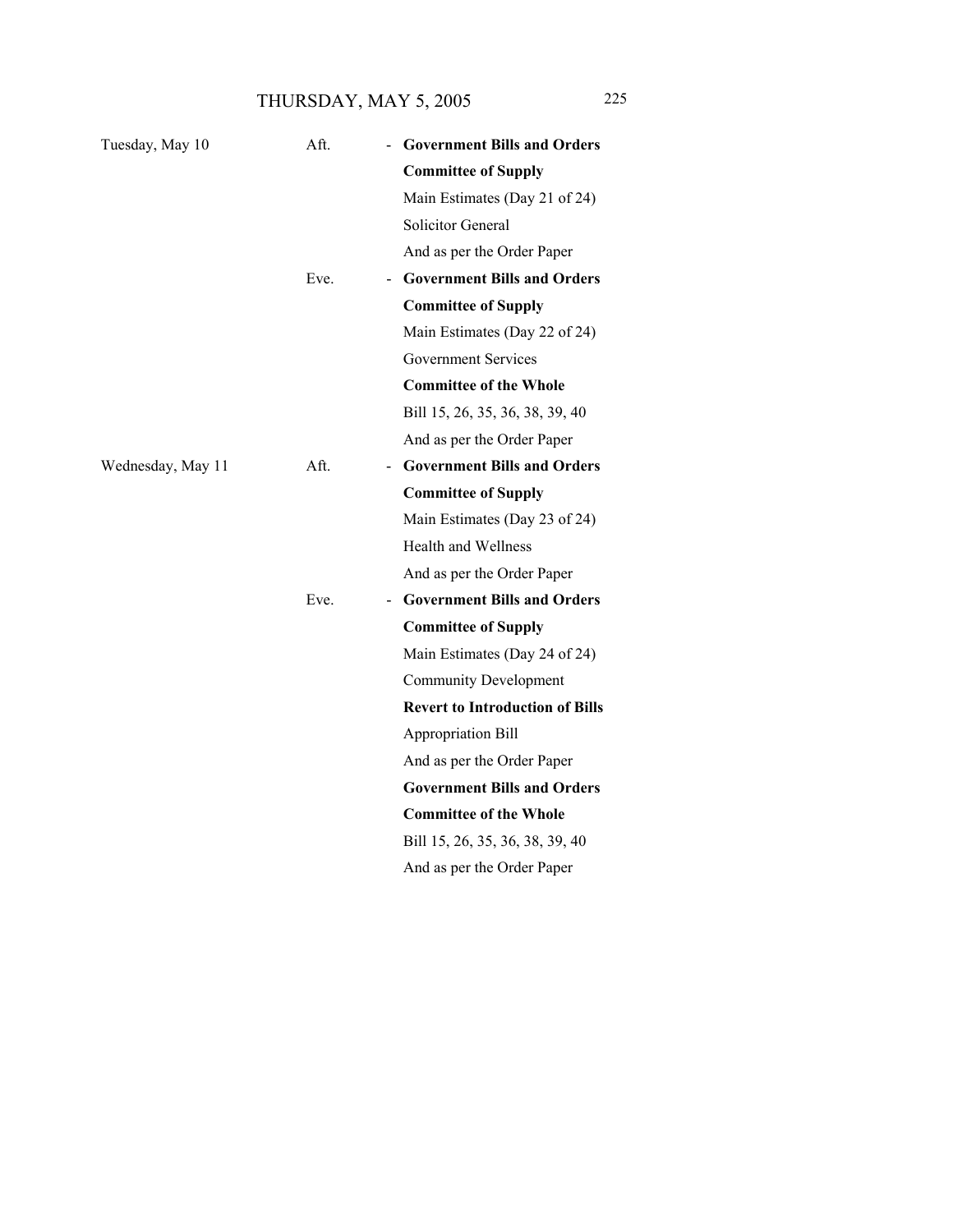| Thursday, May 12 | Aft. | - Government Bills and Orders  |
|------------------|------|--------------------------------|
|                  |      | <b>Second Reading</b>          |
|                  |      | Bill Pr1, Pr2, Pr3             |
|                  |      | <b>Committee of the Whole</b>  |
|                  |      | Bill Pr1, Pr2, Pr3             |
|                  |      | <b>Third Reading</b>           |
|                  |      | Bill 8, 10, 17, 26, 29, 31, 34 |
|                  |      | And as per the Order Paper     |

## **Motion for Adjournment for an Emergency Debate**

Dr. Taft, Hon. Leader of the Official Opposition, requested leave to move, pursuant to Standing Order 30, that the Assembly adjourn to discuss a matter of urgent public importance, namely the dangerous precedent set by the Alberta Securities Commission, an agent of the Crown, challenging the legitimate authority of the Auditor General, an Officer of this Assembly charged to conduct an investigation vital to the public interest.

A debate followed on urgency.

The Speaker ruled that the request for leave was not in order.

## **Unanimous Consent - Standing Order 58(5)**

The Speaker requested and received the unanimous consent of the Assembly to waive Standing Order 58(5) to allow Committee of Supply to be called after 3:10 p.m.

# **ORDERS OF THE DAY**

## **Committee of Supply** (Day 19 — Main Estimates)

According to Order, the Assembly resolved itself into Committee of Supply.

(Assembly in Committee)

And after some time spent therein, the Acting Speaker assumed the Chair and Mr. Goudreau reported as follows:

Mr. Speaker:

The Committee of Supply has had under consideration certain resolutions, reports as follows, and requests leave to sit again: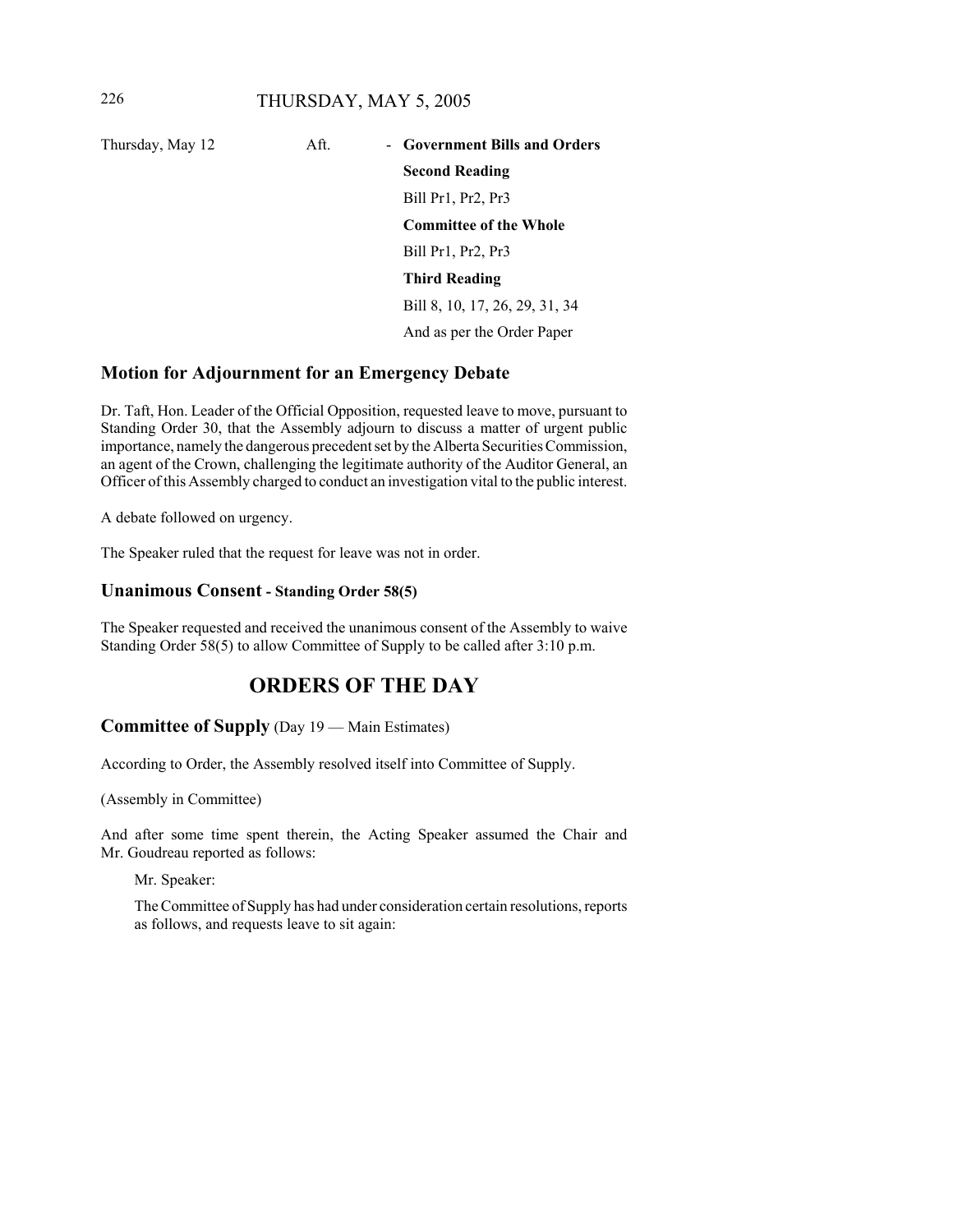Resolved that a sum not exceeding the following be granted to Her Majesty for the fiscal year ending March 31, 2006, for the Department and purposes indicated:

#### **Municipal Affairs**

Expense and Equipment / Inventory Purchases \$128,417,000

The question being put, the report and the request for leave to sit again were agreed to.

## **Adjournment**

On motion by Hon. Mr. Hancock, Government House Leader, the Assembly adjourned at 5:27 p.m. until Monday, May 9, 2005, at 1:30 p.m.

Monday, May 9, 2005

The Speaker took the Chair at 1:30 p.m.

## **Speaker's Comment**

The Speaker commented that on May 9, 1906, the first session of Alberta's Legislature was prorogued after 38 sitting days. Prior to prorogation, Lieutenant Governor George Bulyea gave Royal Assent to 76 Bills, including Bills that would incorporate the City of Wetaskiwin and the City of Lethbridge and An Act to Establish and Incorporate a University for the Province of Alberta. At the very same time, a major constitutional issue was brewing in the Province of Alberta and Premier Rutherford was not to survive the two weeks of controversy that ensued.

### **Members' Statements**

Mr. Johnson, Hon. Member for Wetaskiwin-Camrose, made a statement regarding the Battle River Community Foundation.

Mr. Marz, Hon. Member for Olds-Didsbury-Three Hills, made a statement regarding Vicky Penner of Carstairs and her brother Ted Veenstra of Brazil who received the Righteous Among the Nations Award on behalf of their deceased parents Ritske and Immigje Veenstra on May 5, 2005, in Calgary.

Mr. Griffiths, Hon. Member for Battle-River Wainwright, made a statement regarding Mother's Day, May 8, 2005, and his mother, Maureen Griffiths.

Mr. Oberle, Hon. Member for Peace River, made a statement regarding the film "Hank Williams First Nation" which was filmed in northern Alberta.

Dr. Swann, Hon. Member for Calgary-Mountain View, made a statement regarding the conflict in Sudan.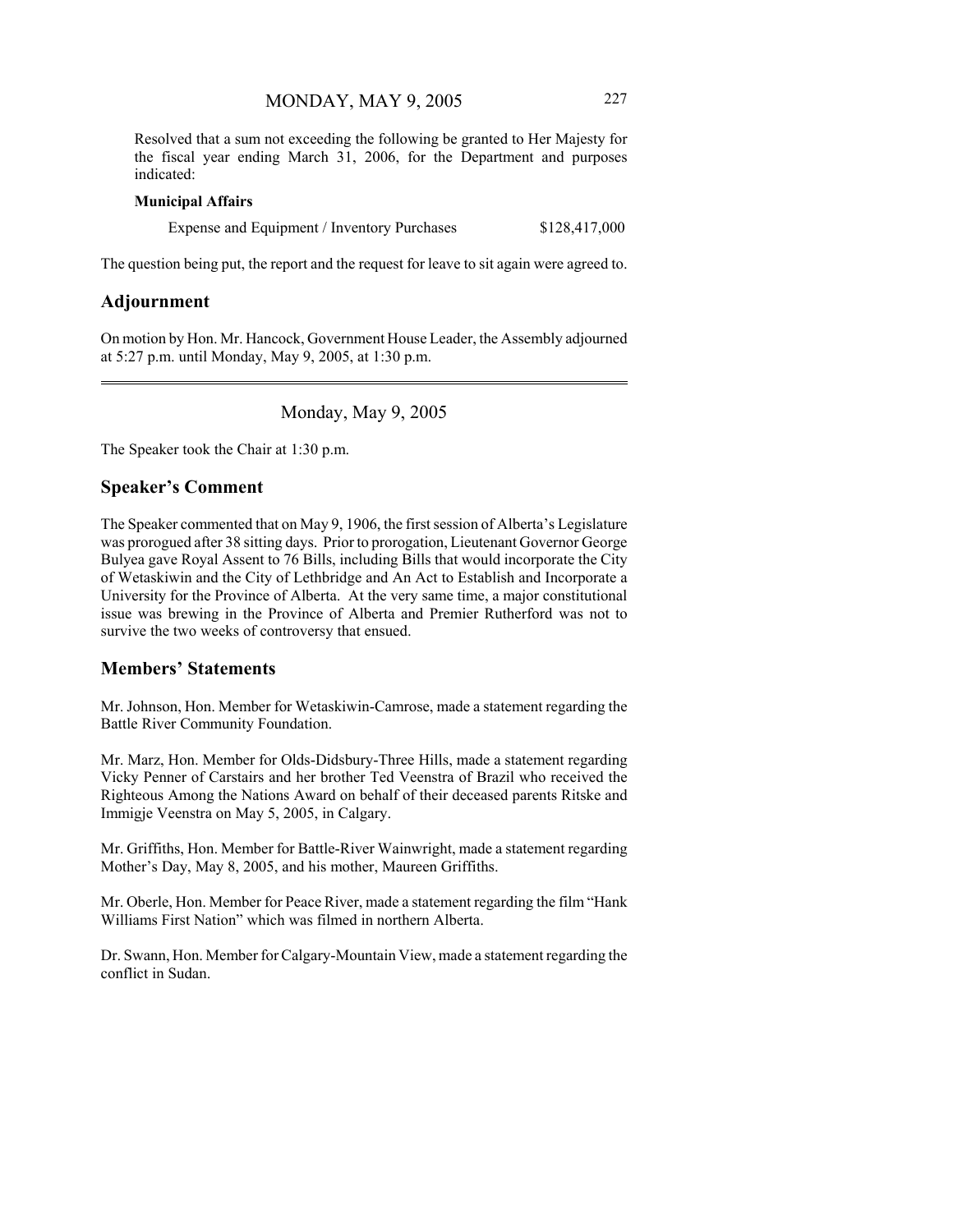## 228 MONDAY, MAY 9, 2005

Mr. Chase, Hon. Member for Calgary-Varsity, made a statement regarding the Calgary Mustard Seed Street Ministry, the 40th anniversary of Meals on Wheels in Calgary, the Calgary Heritage Fair, and the Centennial Legacy Ball held on May 7, 2005, in Edmonton.

## **Presenting Petitions**

Mrs. Jablonski, Hon. Member for Red Deer-North, presented a petition from 910 Albertans requesting the Government introduce legislation to allow parents the authority to place their children into mandatory drug treatment and fund urgently required drug use treatment centres.

The petition put forth by Mr. Johnston, Hon. Member for Calgary-Hays, was not in order to be presented.

## **Tabling Returns and Reports**

Hon. Mr. Zwozdesky, Deputy Government House Leader, on behalf of Hon. Mr. Klein, Premier:

News release dated October 11, 2001, entitled "Official Opposition Extends Best Wishes to Auditor General Peter Valentine" prepared by the Alberta Liberal Opposition

Sessional Paper 414/2005

Hon. Mr. Renner, Minister of Municipal Affairs:

News release dated December 30, 2004, entitled "Terms of reference set for provincial inspection into Calgary's Ward 10 election process" and related backgrounder, both prepared by Alberta Municipal Affairs

Sessional Paper 415/2005

News release dated December 14, 2004, entitled "Provincial inspection will proceed into Calgary's Ward 10 election" and related backgrounder, both prepared by Alberta Municipal Affairs

Sessional Paper 416/2005

Mrs. Tarchuk, Chair, Select Standing Committee on Legislative Offices, pursuant to the Auditor General Act, cA-46, s20(2):

Report of the Auditor General on Seniors Care and Programs dated May 2005 Sessional Paper 417/2005

Mr. Martin, Hon. Member for Edmonton-Beverly-Clareview:

Letter dated November 25, 2004, unsigned, from Joan Ingoldsby and Cheryl Weiler, both of Lethbridge to Mr. Mason, Hon. Leader of the New Democrat Opposition, expressing concern regarding long-term care facilities

Sessional Paper 418/2005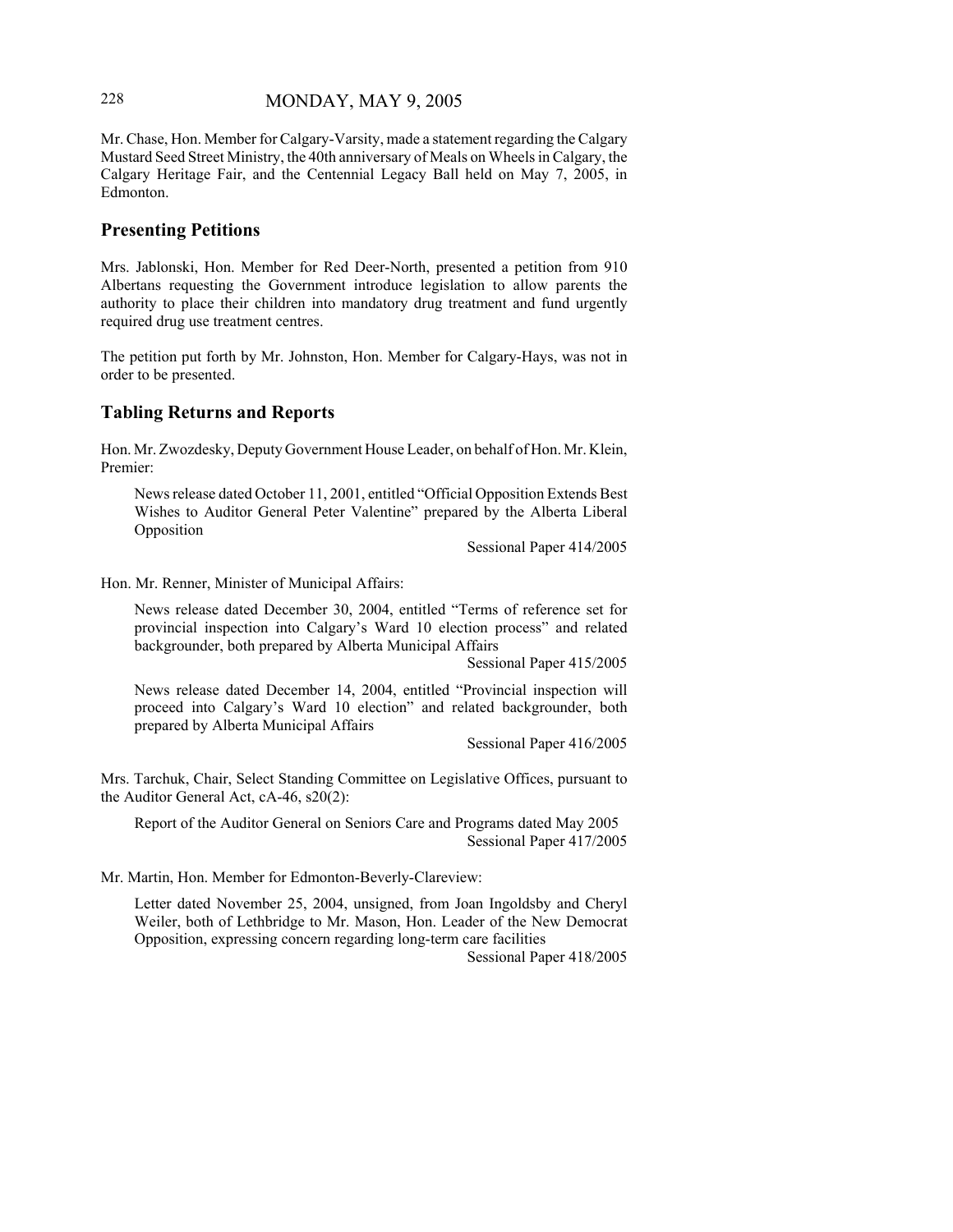Letter dated May 4, 2005, from Ruth Maria Adria, Elder Advocates of Alberta, to Mr. Mitzel, Chair, Health Facilities Review Committee (Hon. Member for Cypress-Medicine Hat), expressing concern regarding the effectiveness of the Health Facilities Review Committee

Sessional Paper 419/2005

Mr. Eggen, Hon. Member for Edmonton-Calder:

Letter dated April 13, 2005, from Melissa Tkachyk, Campaigns Officer, WSPA (World Society for the Protection of Animals) Canada, to Hon. Mr. Coutts, Minister of Sustainable Resource Development, expressing concern regarding a decision by the Department of Sustainable Resource Development to not involve certain stakeholders in the upcoming review of Alberta's zoo licensing manuals Sessional Paper 420/2005

Press release dated May 5, 2005, entitled "New Forest Management Database Exposes Alberta's Lack of Progressive Forestry Policy" prepared by the Sierra Club of Canada

Sessional Paper 421/2005

Mr. MacDonald, Hon. Member for Edmonton-Gold Bar:

Transcript of a taped telephone conversation involving Enron employees Sessional Paper 422/2005

Ottewell Community Patrol Program pamphlet

Sessional Paper 423/2005

Mr. Backs, Hon. Member for Edmonton-Manning:

4 recent letters from Stephen G. Friedrick, Wade Williams, and Len Jacobs to Members of the Legislative Assembly expressing concern regarding a variety of issues related to apprenticeship training and the use of foreign replacement workers in the Alberta labour force

Sessional Paper 424/2005

Mr. Miller, Hon. Member for Edmonton-Rutherford:

Letter, undated, from Rudolf Klingbeil of Edmonton to Mr. Miller, Hon. Member for Edmonton-Rutherford, expressing concern regarding the amount of Alberta Government pension received by Mr. Klingbeil

Sessional Paper 425/2005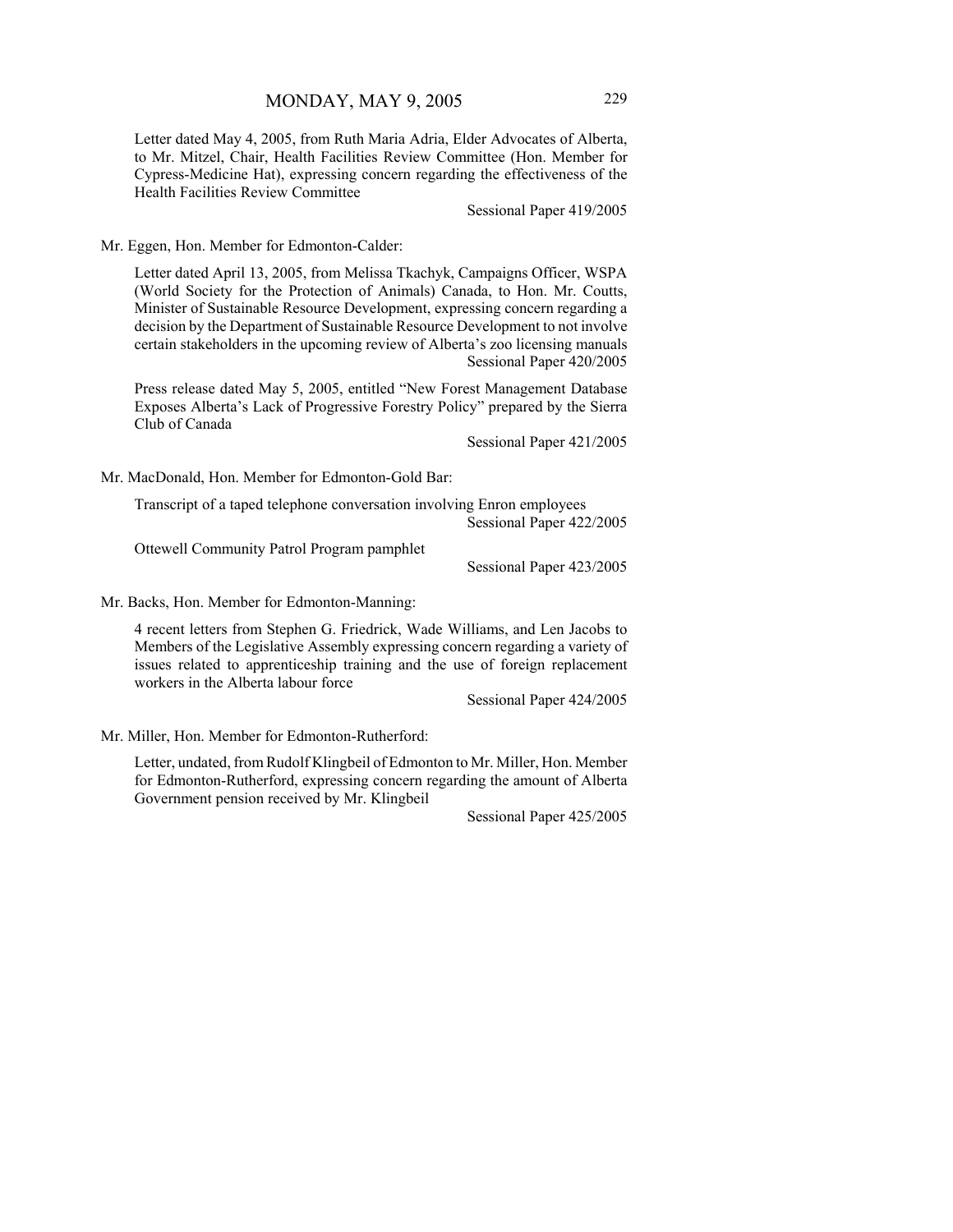# **ORDERS OF THE DAY**

## **Written Questions**

The following Written Question was accepted as amended:

**WQ32.** Moved by Mr. Eggen on behalf of Mr. Martin:

For each of the fiscal years 2000-2001, 2001-2002, 2002-2003, and 2003-2004, how many Albertans received benefits from the AISH (Assured Income for the Severely Handicapped) program and for each of those years, how many received the maximum benefit rate?

Hon. Mr. Stevens, Deputy Government House Leader, on behalf of Hon. Mrs. Fritz, Minister of Seniors and Community Supports, moved the motion be amended to read:

For each of the fiscal years 2000-2001, 2001-2002, 2002-2003, and 2003-2004, how many Albertans received benefits from the AISH (Assured Income for the Severely Handicapped) program?

The following Written Questions were ordered to stand:

WQ33, WQ34, WQ35, WQ36, WQ37, WQ38, WQ39, WQ40, WQ41, WQ42.

## **Motions for Returns**

The following Motions for Returns were ordered to stand:

MR44, MR45, MR46, MR47, MR48, MR49, MR50.

## **Public Bills and Orders Other Than Government Bills and Orders**

#### **Second Reading**

On the motion that the following Bill be now read a Second time:

Bill 203 Report on Alberta's Legacy Act — Mr. MacDonald

A debate followed.

The question being put, the motion was defeated. With Hon. Mr. Kowalski in the Chair, the names being called for were taken as follows: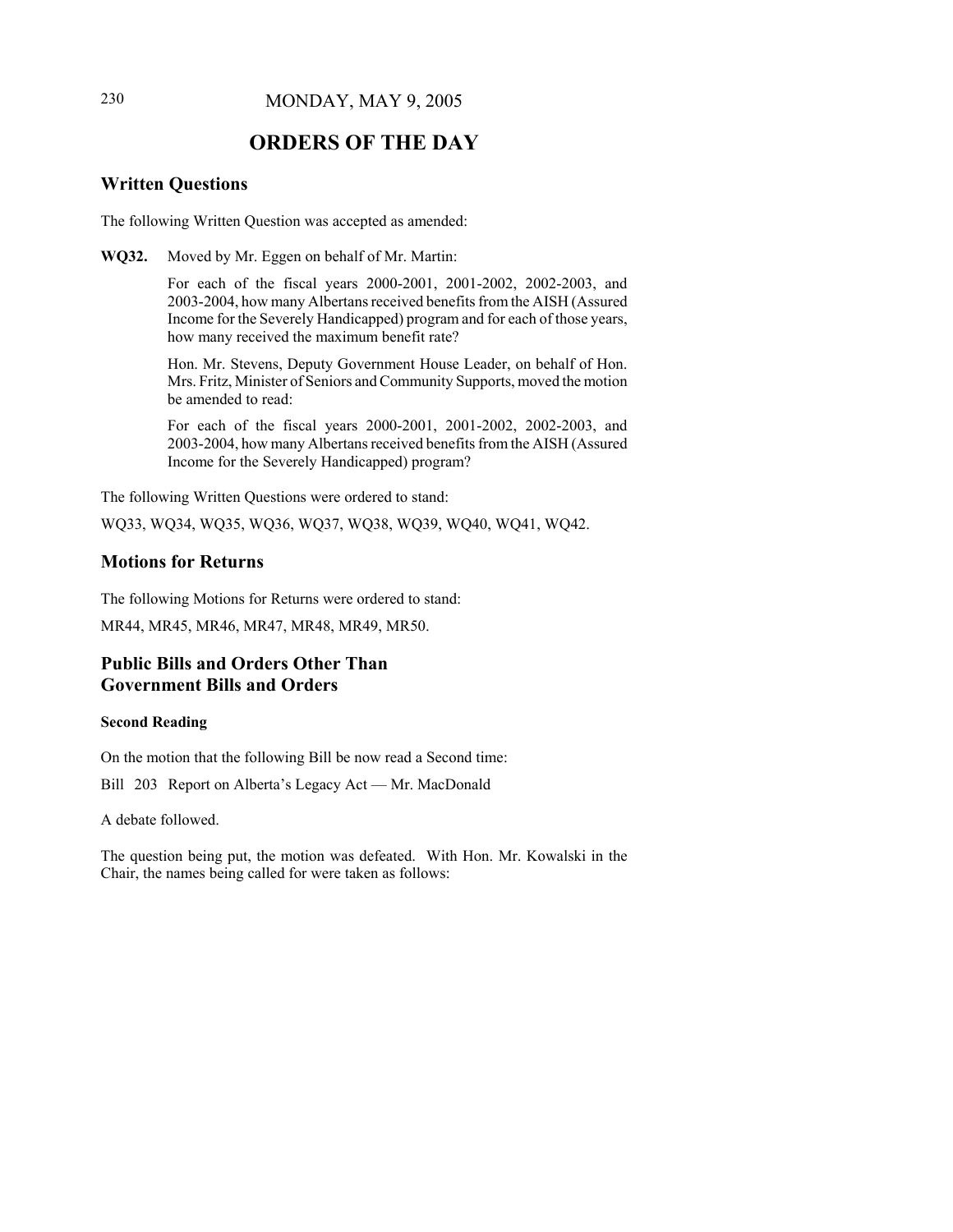For the motion: 11

| <b>Backs</b>           | Mather                       | Taft           |
|------------------------|------------------------------|----------------|
| Bonko                  | Miller (Edmonton-Glenora)    | Taylor         |
| Elsalhy                | Miller (Edmonton-Rutherford) | Tougas         |
| MacDonald              | Swann                        |                |
| Against the motion: 37 |                              |                |
| Abbott                 | Horner                       | Oberle         |
| Ady                    | Jablonski                    | Ouellette      |
| Amery                  | Johnson                      | Pham           |
| Cao                    | Knight                       | Prins          |
| Eggen                  | Liepert                      | Rogers         |
| Evans                  | Lougheed                     | Snelgrove      |
| Forsyth                | Lukaszuk                     | Stelmach       |
| Fritz                  | Lund                         | <b>Stevens</b> |
| Goudreau               | Magnus                       | Strang         |
| Graydon                | Marz                         | VanderBurg     |
| Griffiths              | Melchin                      | Webber         |
| Groeneveld             | Morton                       | Zwozdesky      |
| Herard                 |                              |                |

On the motion that the following Bill be now read a Second time:

Bill 204 Pharmacy and Drug (Methamphetamine Limiting) Amendment Act, 2005 — Mr. Strang

A debate followed.

Debate adjourned, Mr. Cao speaking.

## **Adjournment**

Pursuant to Standing Order 4(1), the Deputy Speaker adjourned the Assembly at 5:30 p.m. until 8:00 p.m.

MONDAY, MAY 9, 2005 — 8:00 P.M.

## **Motions Other Than Government Motions**

**508.** Moved by Mr. Danyluk:

Be it resolved that the Legislative Assembly urge the Government to institute an aggressive program aimed at hiring and retaining health care professionals throughout the province targeting areas of need such as rural Alberta.

A debate followed.

The question being put, the motion was agreed to.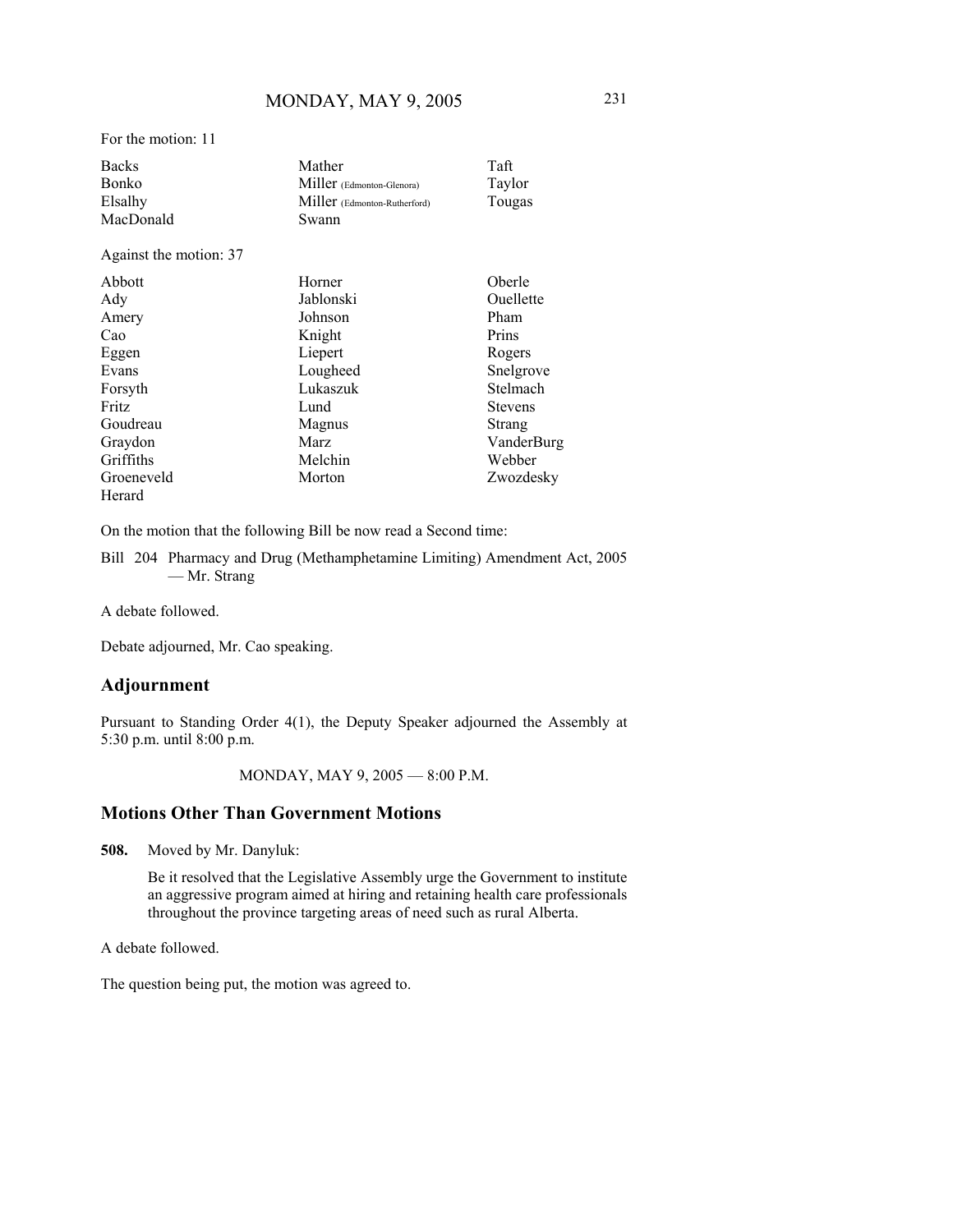## 232 MONDAY, MAY 9, 2005

## **Committee of Supply** (Day 20 — Main Estimates)

According to Order, the Assembly resolved itself into Committee of Supply.

(Assembly in Committee)

And after some time spent therein, the Deputy Speaker resumed the Chair and Mr. Webber reported as follows:

Mr. Speaker:

The Committee of Supply has had under consideration certain resolutions, reports as follows, and requests leave to sit again:

Resolved that a sum not exceeding the following be granted to Her Majesty for the fiscal year ending March 31, 2006, for the Department and purposes indicated:

#### **Innovation and Science**

Expense and Equipment / Inventory Purchases \$135,267,000

The question being put, the report and the request for leave to sit again were agreed to.

#### **Government Bills and Orders**

#### **Third Reading**

The following Bills were read a Third time and passed:

Bill 24 Fatality Inquiries Amendment Act, 2005 — Hon. Mr. Stevens

Bill 25 Provincial Court Amendment Act, 2005 — Hon. Mr. Stevens

#### **Committee of the Whole**

According to Order, the Assembly resolved itself into Committee of the Whole, and the Deputy Speaker left the Chair.

(Assembly in Committee)

And after some time spent therein, the Deputy Speaker resumed the Chair.

The following Bill was reported:

Bill 36 Police Amendment Act, 2005 — Hon. Mr. Cenaiko

Mr. Webber, Acting Chair of Committees, tabled copies of all amendments considered by Committee of the Whole on this date for the official records of the Assembly.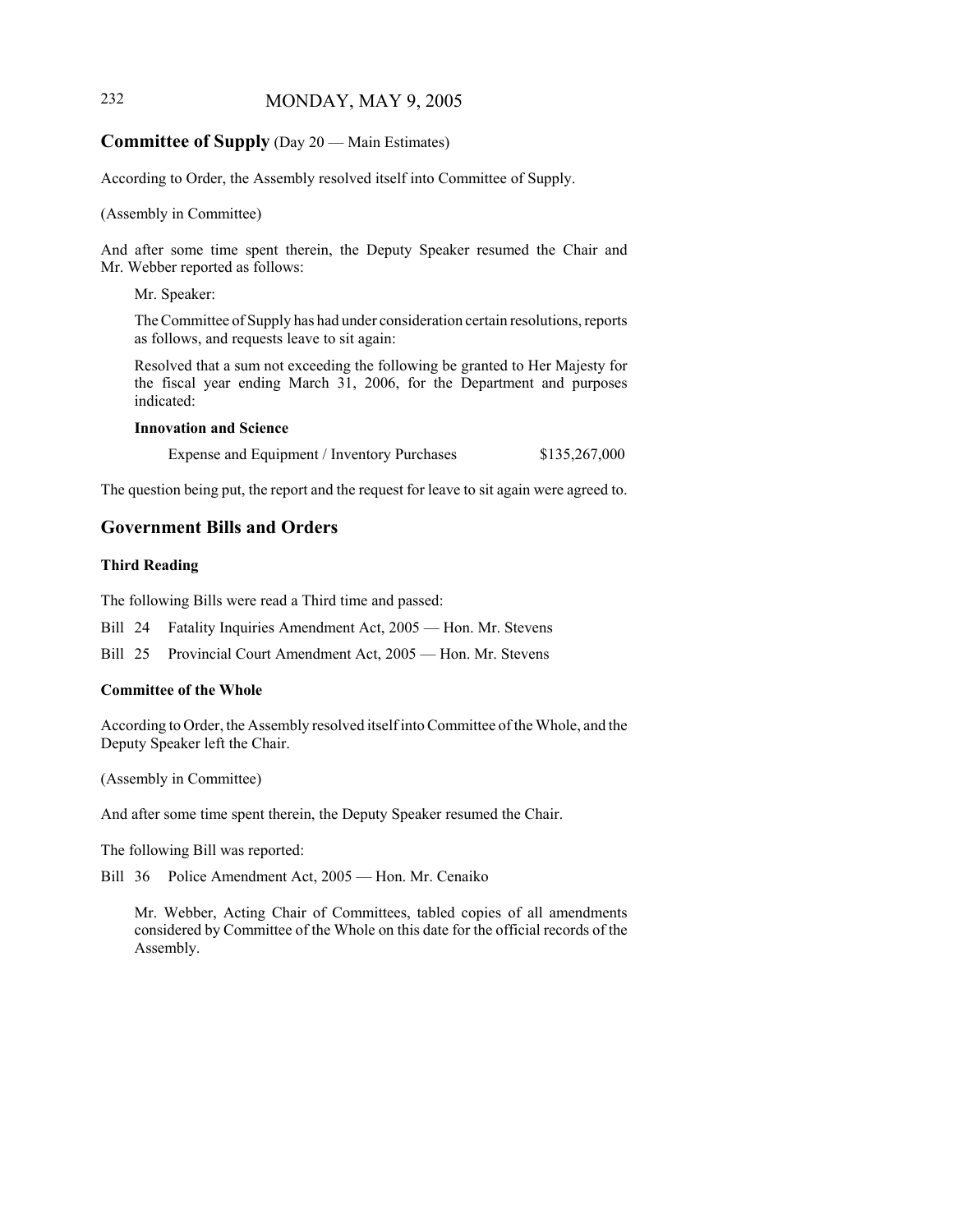Amendment to Bill 36 (Hon. Member for Edmonton-Glenora) — Defeated Sessional Paper 426/2005

Amendment to Bill 36 (Hon. Member for Edmonton-Glenora) — Defeated Sessional Paper 427/2005

Amendment to Bill 36 (Hon. Member for Edmonton-Calder) — Defeated Sessional Paper 428/2005

## **Adjournment**

On motion by Hon. Mr. Zwozdesky, Deputy Government House Leader, the Assembly adjourned at 11:29 p.m. until Tuesday, May 10, 2005, at 1:30 p.m.

Tuesday, May 10, 2005

The Speaker took the Chair at 1:30 p.m.

### **Members' Statements**

Ms DeLong, Hon. Member for Calgary-Bow, made a statement regarding Father's Day, June 19, 2005.

Mr. Goudreau, Hon. Member for Dunvegan-Central Peace, made a statement regarding a Memorandum of Understanding between the University of Alberta and Northern Lakes College signed on May 3, 2005, concerning the Aboriginal University Transition Program.

Mr. Danyluk, Hon. Member for Lac La Biche-St. Paul, made a statement regarding a long-term partnership between the University of Alberta and Keyano College signed on May 10, 2005, to help aboriginal students gain the skills and knowledge necessary to qualify for university admission.

Mr. VanderBurg, Hon. Member for Whitecourt-Ste. Anne, made a statement regarding long-term care facilities in the Whitecourt-Ste. Anne constituency.

Ms Blakeman, Hon. Member for Edmonton-Centre, made a statement regarding National Nursing Week, May 9-15, 2005.

Mr. Eggen, Hon. Member for Edmonton-Calder, made a statement regarding the deterioration of Alberta's boreal forests.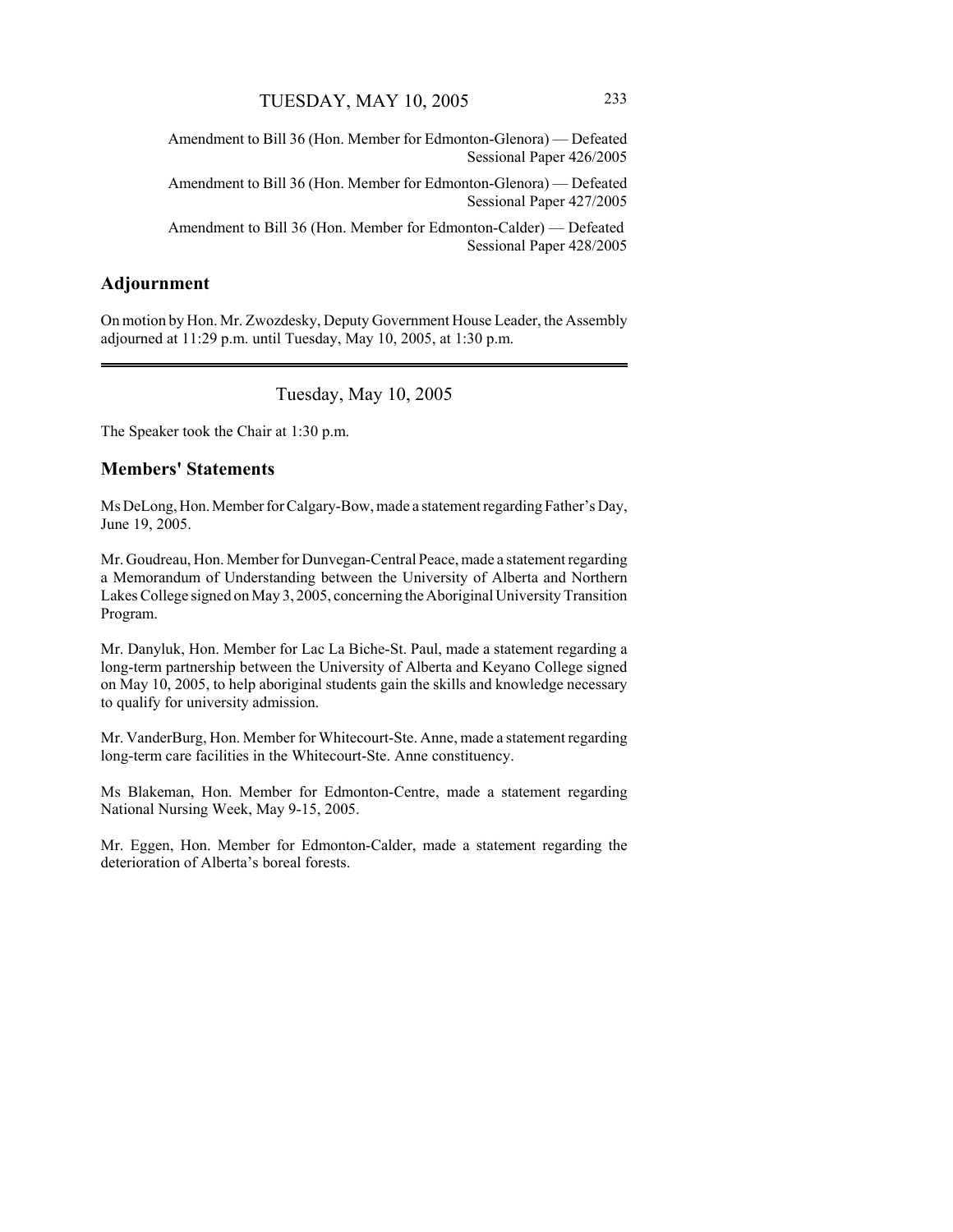## 234 TUESDAY, MAY 10, 2005

## **Speaker's Comment**

The Speaker commented that on May 10, 1988, Bill 1, the Premier's Council on the Status of Persons with Disabilities Act, passed through Committee of the Whole. The Bill would eventually create a council that would work on behalf of Alberta's disabled and today the council remains active in the province. It is currently served by 15 volunteer board members who represent various regions of the province and pursue the goal of full citizenship for all Albertans regardless of their age or type of disability.

## **Presenting Petitions**

Mr. Bonko, Hon. Member for Edmonton-Decore, presented a petition from 103 Albertans urging the Government to declare the grizzly bear an endangered species in accordance with recommendations made by the Endangered Species Conservation Committee, scientists, and other wildlife experts.

Mr. Backs, Hon. Member for Edmonton-Manning, presented a petition from 103 Albertans urging the Government to prohibit the importation of temporary foreign workers in oil sands facilities and on pipelines until several Albertan and Canadian groups have been accessed.

Dr. Miller, Hon. Member for Edmonton-Glenora, presented a petition from 99 Albertans urging the Government to prohibit the importation of temporary foreign workers in oil sands facilities and on pipelines until several Albertan and Canadian groups have been accessed.

### **Notices of Motions**

Mr. Mason, Hon. Leader of the New Democrat Opposition, gave oral notice of his intention to move, pursuant to Standing Order 30, to adjourn the ordinary business of the Assembly to discuss a matter of urgent importance, namely the ongoing suffering of residents in long-term care facilities in Alberta, as identified by the May 2005 report of the Auditor General.

## **Tabling Returns and Reports**

Hon. Mr. Hancock, Minister of Advanced Education:

Responses to questions raised by several Members of the Legislative Assembly on April 19, 2005, Department of Advanced Education, 2005-06 Main Estimates debate

Sessional Paper 429/2005

Mrs. Jablonski, Hon. Member for Red Deer-North:

Petition signed by 62 Red Deer and area residents requesting the Government provide adequate funding for local ambulance service

Sessional Paper 430/2005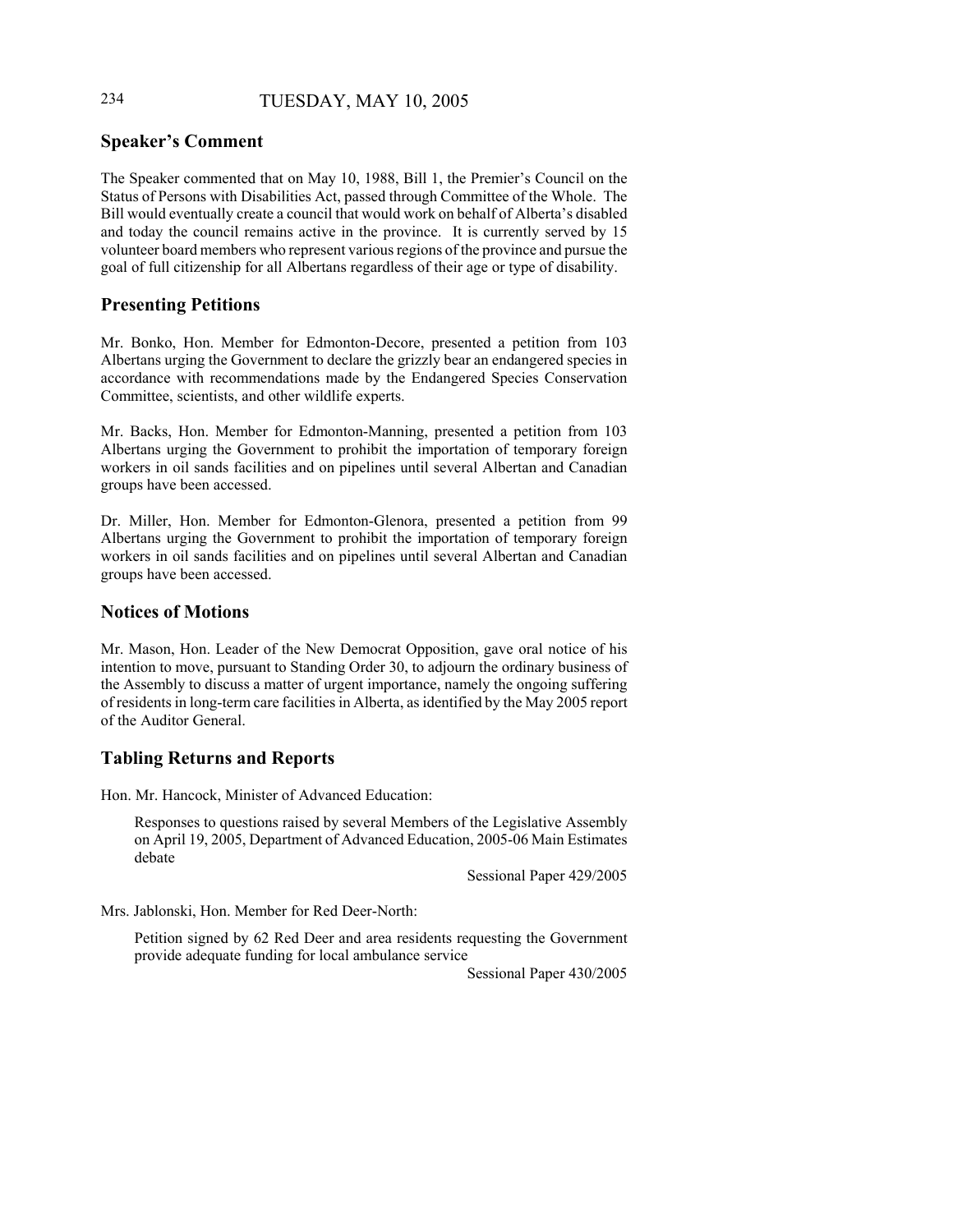Mr. Backs, Hon. Member for Edmonton-Manning:

4 letters from Kevin Eldridge, John W. Legge, Henry Barker, and James Martin to Members of the Legislative Assembly expressing concern regarding a variety of issues related to apprenticeship training and the use of foreign replacement workers in the Alberta labour force

Sessional Paper 431/2005

### **Tablings to the Clerk**

Clerk of the Assembly on behalf of Hon. Mr. Renner, Minister of Municipal Affairs, pursuant to the Special Areas Act, cS-16, s19(2):

The Special Areas Trust Account, Financial Statements, December 31, 2004 Sessional Paper 432/2005

#### **Motion for Adjournment for an Emergency Debate**

Mr. Mason, Hon. Leader of the New Democrat Opposition, requested leave to move, pursuant to Standing Order 30, that the Assembly adjourn to discuss a matter of urgent public importance, namely the ongoing suffering of residents in long-term care facilities in Alberta, as identified by the May 2005 report of the Auditor General.

A debate followed on urgency.

The Speaker ruled that the request for leave was in order. Leave being granted, the question was put to the Assembly. When more than 15 Members rose in their places or indicated otherwise, the Speaker called upon Mr. Mason, Hon. Leader of the New Democrat Opposition, to speak to the motion.

A debate on the motion followed pursuant to Standing Order 30(5).

#### **Adjournment**

Pursuant to Standing Order 4(3), the Assembly adjourned at 5:30 p.m. until 8:00 p.m.

TUESDAY, MAY 10, 2005 — 8:00 P.M.

## **ORDERS OF THE DAY**

**Committee of Supply** (Day 21 — Main Estimates)

According to Order, the Assembly resolved itself into Committee of Supply.

(Assembly in Committee)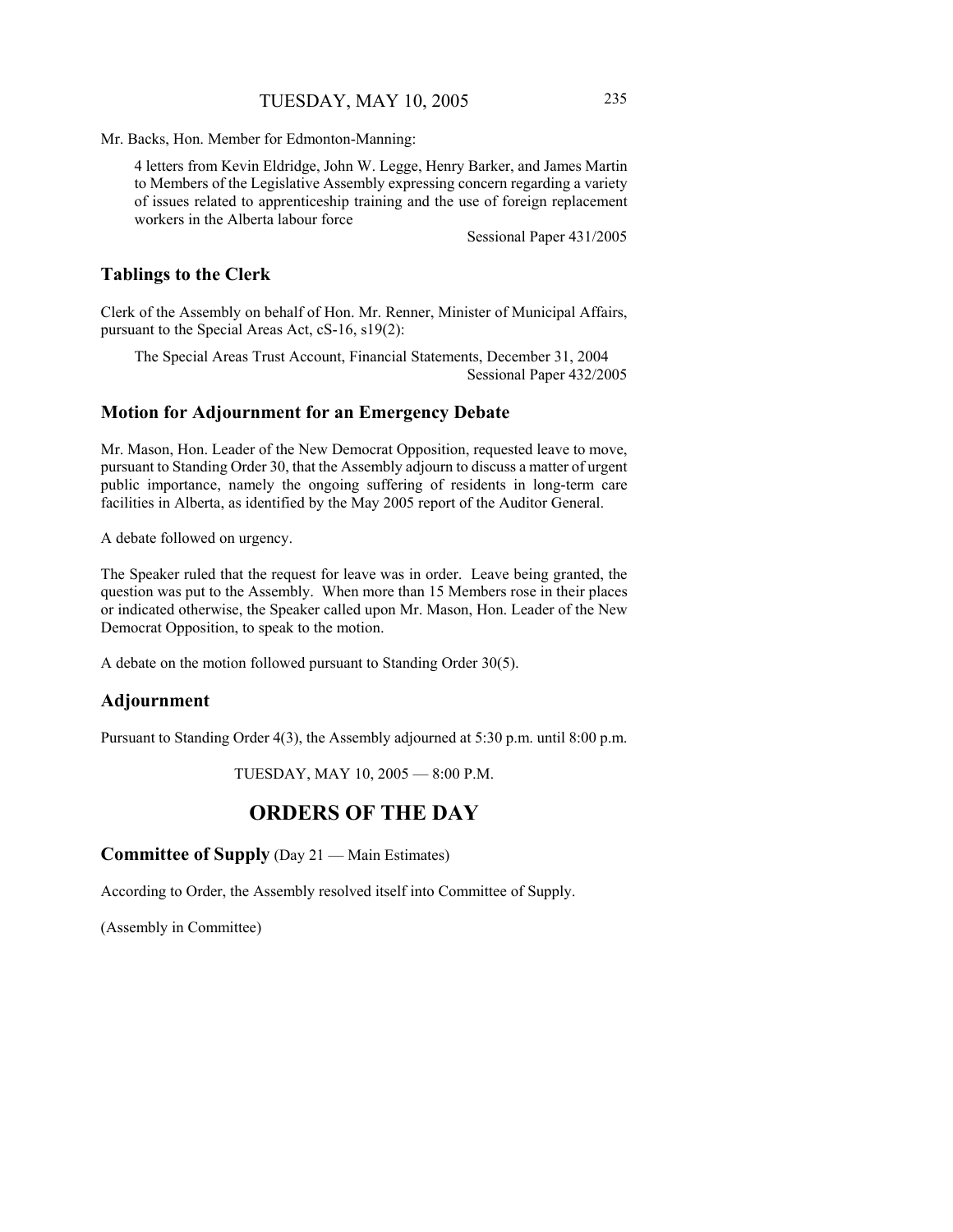## 236 TUESDAY, MAY 10, 2005

And after some time spent therein, the Deputy Speaker resumed the Chair and Dr. Brown reported as follows:

Mr. Speaker:

The Committee of Supply has had under consideration certain resolutions, reports as follows, and requests leave to sit again:

Resolved that a sum not exceeding the following be granted to Her Majesty for the fiscal year ending March 31, 2006, for the Department and purposes indicated:

#### **Government Services**

Expense and Equipment / Inventory Purchases  $$99,046,000$ 

The question being put, the report and the request for leave to sit again were agreed to.

## **Committee of Supply** (Day 22 — Main Estimates)

According to Order, the Assembly resolved itself into Committee of Supply.

(Assembly in Committee)

And after some time spent therein, the Deputy Speaker resumed the Chair and Dr. Brown reported as follows:

Mr. Speaker:

The Committee of Supply has had under consideration certain resolutions, reports as follows, and requests leave to sit again:

Resolved that a sum not exceeding the following be granted to Her Majesty for the fiscal year ending March 31, 2006, for the Department and purposes indicated:

#### **Solicitor General**

Expense and Equipment / Inventory Purchases \$390,556,000

The question being put, the report and the request for leave to sit again were agreed to.

## **Adjournment**

On motion by Hon. Mr. Hancock, Government House Leader, the Assembly adjourned at 12:07 a.m. Wednesday, May 11, 2005, until 1:30 p.m.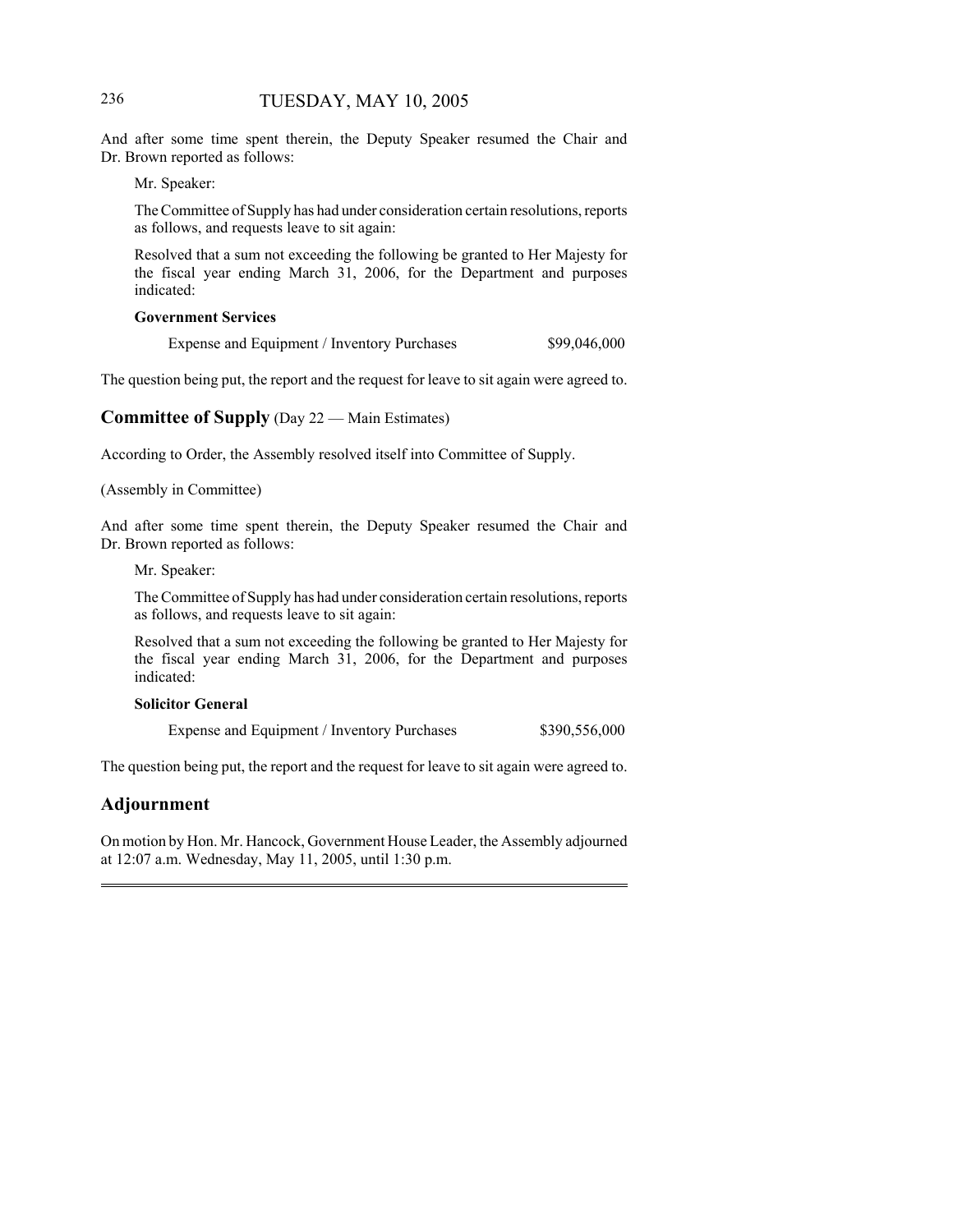## Wednesday, May 11, 2005

The Speaker took the Chair at 1:30 p.m.

## **Members' Statements**

Mr. Johnson, Hon. Member for Wetaskiwin-Camrose, made a statement regarding the Life and Times of the Motorcycle exhibit which will open at the Reynolds-Alberta Museum in Wetaskiwin on May 14, 2005.

Mr. Mitzel, Hon. Member for Cypress-Medicine Hat, made a statement regarding Mark Heinricks, a teacher from Eagle Butte High School in Dunmore who was recently awarded the Prime Minister's Certificate of Achievement for Teaching Excellence.

Mr. Knight, Hon. Member for Grande Prairie-Smoky, made a statement regarding the Aboriginal Workforce Participation Initiative, a partnership agreement between the Federal Government, the Province of Alberta, and Grande Prairie Regional College.

Mr. Rogers, Hon. Member for Leduc-Beaumont-Devon, made a statement regarding the results of Alberta Venture magazine's annual survey to find Alberta's most respected corporations.

Mrs. Mather, Hon. Member for Edmonton-Mill Woods, made a statement regarding the Boyle McCauley Health Centre and its Kindred House harm reduction program.

Ms Pastoor, Hon. Member for Lethbridge-East, made a statement regarding the importance of all-party committees to the democratic process.

### **Speaker's Comment**

The Speaker commented that on May 11, 1870, the area known as Rupert's Land was purchased by Sir John Rose acting as a Canadian agent in London, England. The purchase price of £300,000 or the equivalency of \$11 million included much of what is now the Canadian prairies and northern territories and, in particular, what is now the Province of Alberta.

The purchase of Rupert's Land was motivated historically by both the British desire to secure the area in the face of American interest in the Canadian west and by Confederation, which had occurred three years earlier. In fact, on June 23, 1870, the Rupert's Land and North-West Territories Order brought Rupert's Land, mostly Alberta, into the Dominion of Canada.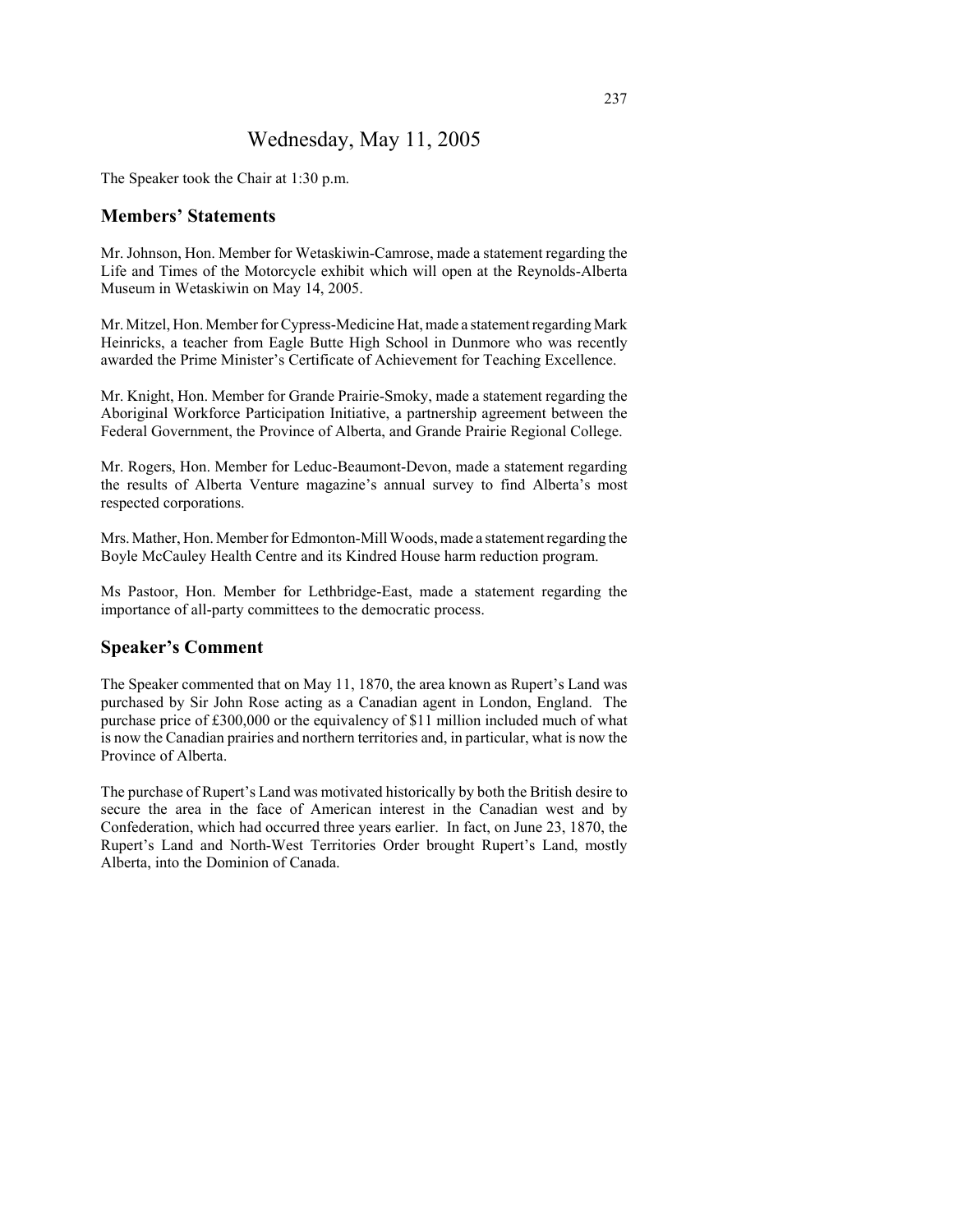## 238 WEDNESDAY, MAY 11, 2005

## **Presenting Petitions**

Mr. Backs, Hon. Member for Edmonton-Manning, presented a petition from 106 Albertans urging the Government to prohibit the importation of temporary foreign workers in oil sands facilities and on pipelines until several Albertan and Canadian groups have been accessed.

Mr. Chase, Hon. Member for Calgary-Varsity, presented a petition from 54 Albertans requesting the Government increase infrastructure development funding for Highway 63.

## **Tabling Returns and Reports**

Hon. Mrs. McClellan, Minister of Finance:

Responses to questions raised by several Members of the Legislative Assembly on April 21, 2005, Department of Finance, 2005-06 Main Estimates debate Sessional Paper 433/2005

Mr. Martin, Hon. Member for Edmonton-Beverly-Clareview:

Letter dated May 11, 2005, from Mr. Martin, Hon. Member for Edmonton-Beverly-Clareview, to Mrs. Tarchuk, Chair, Select Standing Committee on Legislative Offices, requesting an emergency meeting of the Select Standing Committee on Legislative Offices to discuss the mandate and jurisdiction of the Auditor General to conduct an investigation into enforcement processes of the Alberta Securities Commission

Sessional Paper 434/2005

Mr. Backs, Hon. Member for Edmonton-Manning:

4 letters from Richard Vanderveen, Roger Jubinville, and Wade Williams to Members of the Legislative Assembly expressing concern regarding a variety of issues related to apprenticeship training and the use of foreign replacement workers in the Alberta labour force

Sessional Paper 435/2005

### **Unanimous Consent - Standing Order 58(5)**

The Speaker requested and received the unanimous consent of the Assembly to waive Standing Order 58(5) to allow Committee of Supply to be called after 3:10 p.m.

## **ORDERS OF THE DAY**

**Committee of Supply** (Day 23 — Main Estimates)

According to Order, the Assembly resolved itself into Committee of Supply.

(Assembly in Committee)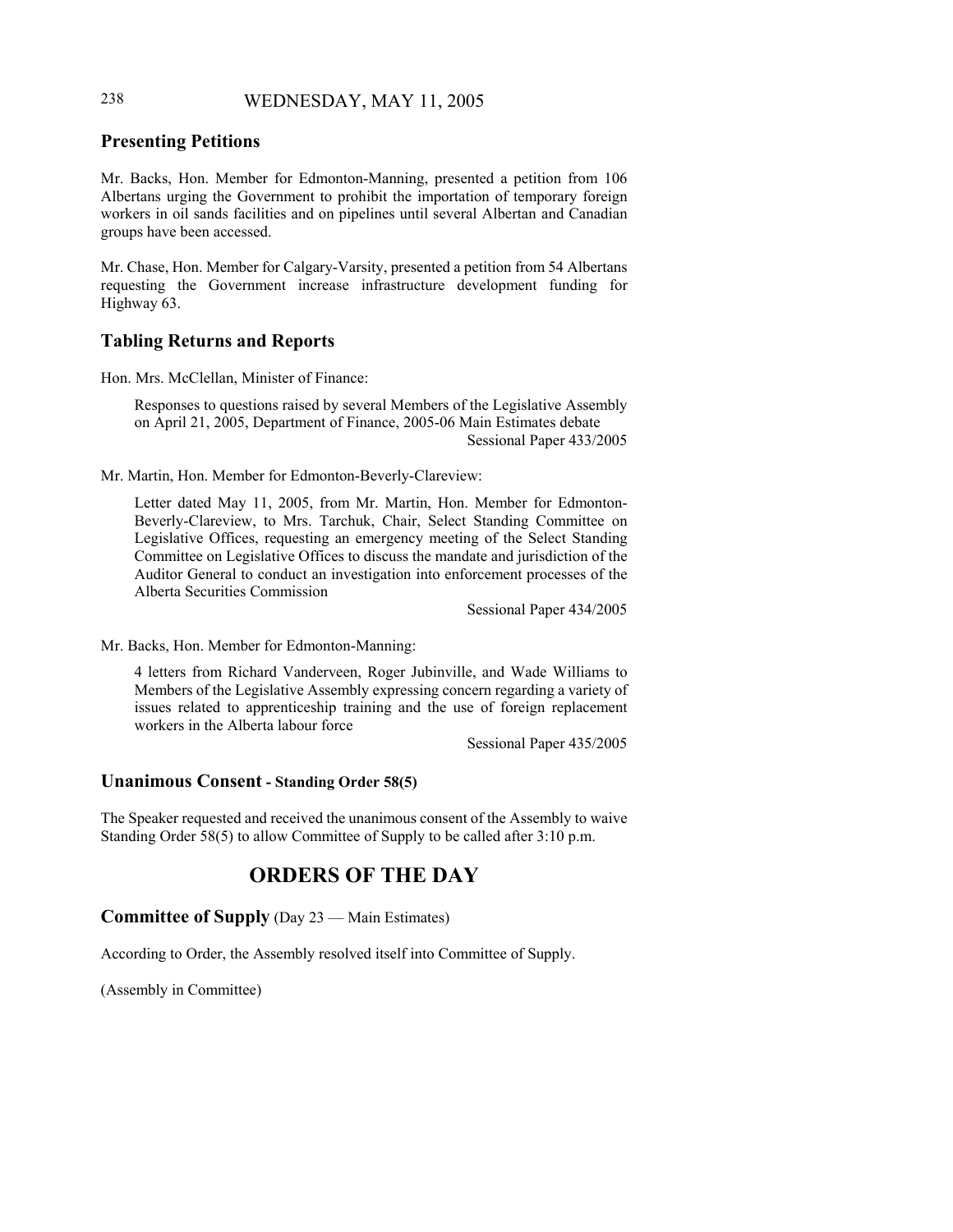## **Adjournment**

Pursuant to Standing Order 4(3), at 5:30 p.m. the Committee recessed until 8:00 p.m.

WEDNESDAY, MAY 11, 2005 — 8:00 P.M.

(Assembly in Committee)

And after some time spent therein, the Acting Speaker assumed the Chair and Mr. Mitzel reported as follows:

Mr. Speaker:

The Committee of Supply has had under consideration certain resolutions, and requests leave to sit again:

Resolved that a sum not exceeding the following be granted to Her Majesty for the fiscal year ending March 31, 2006, for the Department and purposes indicated:

#### **Health and Wellness**

| Expense and Equipment / Inventory Purchases | \$8,973,425,000 |
|---------------------------------------------|-----------------|
| Capital Investment                          | \$33,500,000    |

The question being put, the report and the request for leave to sit again were agreed to.

## **Committee of Supply** (Day 24 — Main Estimates)

According to Order, the Assembly resolved itself into Committee of Supply.

#### (Assembly in Committee)

And after some time spent therein, the Acting Speaker resumed the Chair and Mr. Groeneveld reported as follows:

Mr. Speaker:

The Committee of Supply has had under consideration certain resolutions, reports as follows, and requests leave to sit again:

Resolved that a sum not exceeding the following be granted to Her Majesty for the fiscal year ending March 31, 2006, for the Department and purposes indicated:

#### **Community Development**

| Expense and Equipment / Inventory Purchases | \$235,249,000 |
|---------------------------------------------|---------------|
| Capital Investment                          | \$41,192,000  |

The question being put, the report and the request for leave to sit again were agreed to.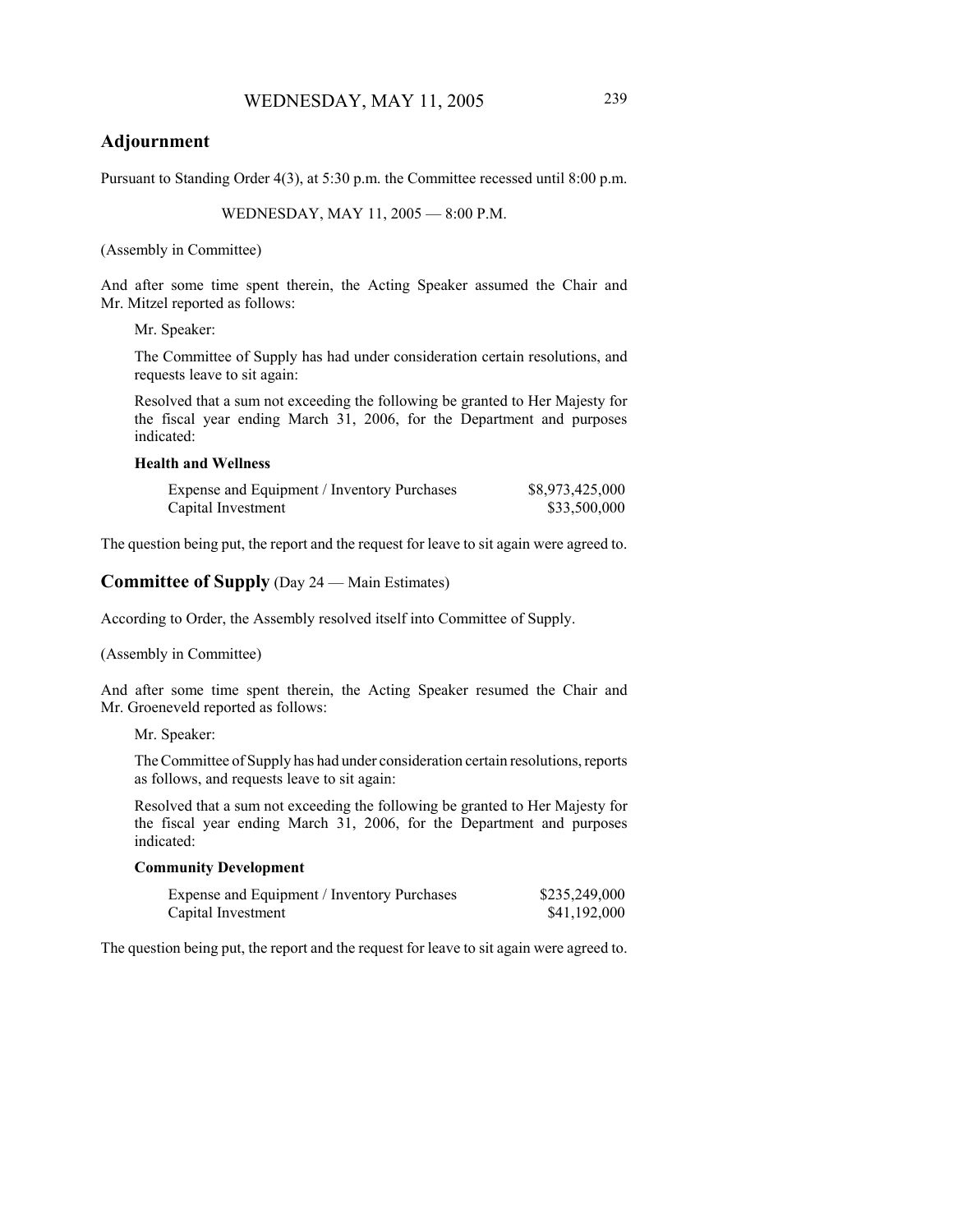## 240 WEDNESDAY, MAY 11, 2005

## **Introduction of Bills (First Reading)**

Hon. Mr. Hancock, Government House Leader, requested the unanimous consent of the Assembly to revert to Introduction of Bills.

Unanimous consent was not granted.

### **Government Bills and Orders**

#### **Second Reading**

The following Bills were read a Second time and referred to Committee of the Whole:

Bill 38 Pharmacy and Drug Amendment Act, 2005 — Mrs. Ady

Bill 40 Alberta Personal Income Tax Amendment Act, 2005 (No. 2) (\$) — Hon. Mrs. McClellan

#### **Third Reading**

The following Bill was read a Third time and passed:

Bill 8 Personal Information Protection Amendment Act, 2005 — Mr. Groeneveld

#### **Committee of the Whole**

According to Order, the Assembly resolved itself into Committee of the Whole, and the Acting Speaker left the Chair.

(Assembly in Committee)

And after some time spent therein, the Acting Speaker resumed the Chair.

The following Bills were reported:

- Bill 26 Corporate Tax Statutes Amendment Act, 2005 (\$) Hon. Mrs. McClellan
- Bill 39 Traffic Safety Amendment Act, 2005 Mr. Magnus
- Bill 40 Alberta Personal Income Tax Amendment Act, 2005 (No. 2) (\$) Hon. Mrs. McClellan

The following Bill was reported with some amendments:

Bill 35 Employment Pension Plans Amendment Act, 2005 — Dr. Brown

Mr. Shariff, Deputy Chair of Committees, tabled copies of all amendments considered by Committee of the Whole on this date for the official records of the Assembly.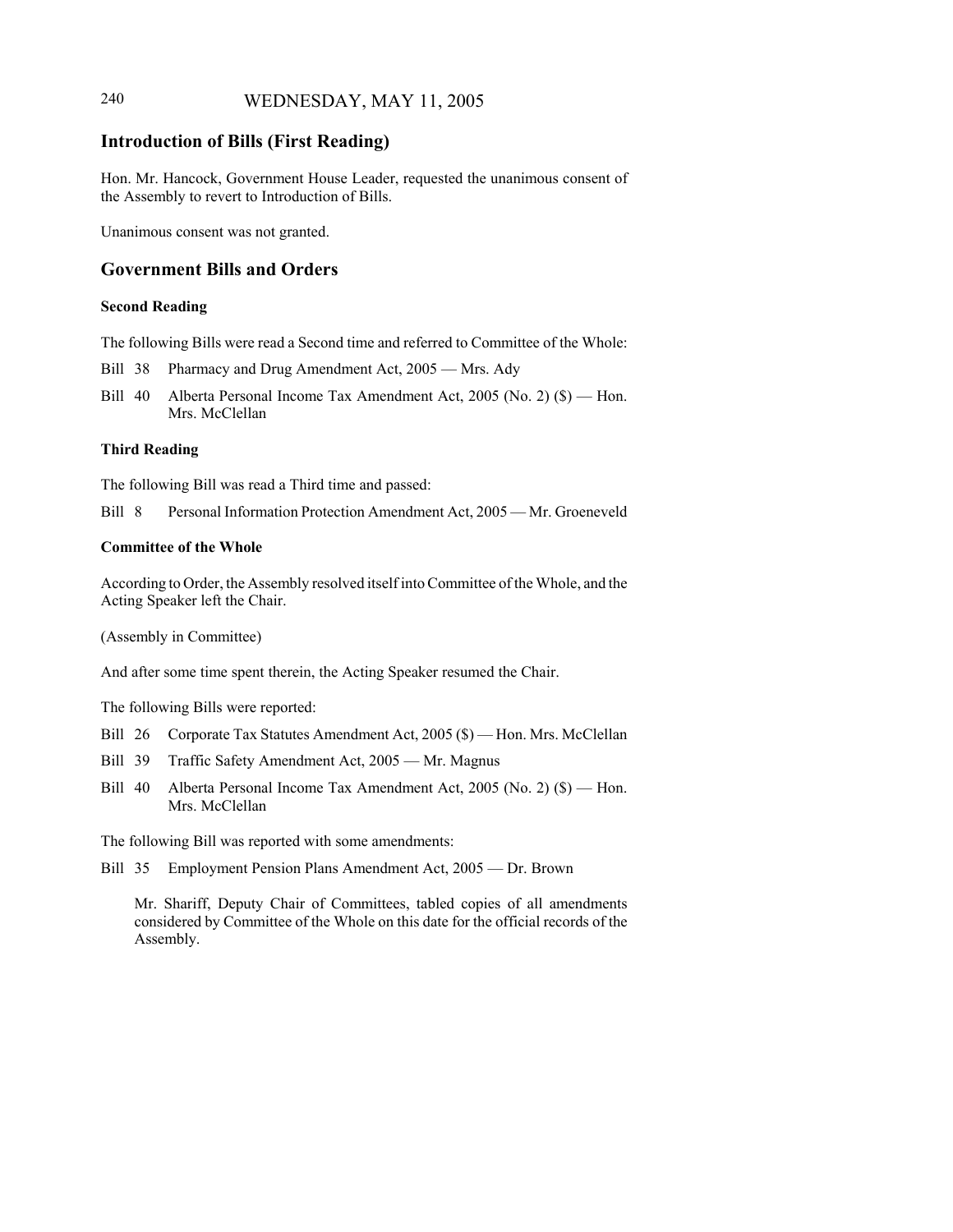Amendment to Bill 39 (Hon. Member for Calgary-Varsity) — Defeated Sessional Paper 436/2005

Amendment to Bill 35 (Hon. Member for Calgary-Nose Hill) — Agreed to Sessional Paper 437/2005

## **Adjournment**

On motion by Hon. Mr. Hancock, Government House Leader, the Assembly adjourned at 11:24 p.m. until Thursday, May 12, 2005, at 1:30 p.m.

Thursday, May 12, 2005

The Speaker took the Chair at 1:30 p.m.

### **Speaker's Comment**

The Speaker commented that today takes us back to Alberta's Golden Jubilee year. On May 12, 1955, the Third Session of the 12th Legislature was prorogued. At that point in time, in the first 50 years of the service of this Assembly, the Legislative Assembly of Alberta had seen 1,873 sitting days for a total of 402,673 minutes, and it passed 3,874 Bills. We are now here, 50 years later to the day, sitting in the First Session of Alberta's 26th Legislature. Over the past 50 years, current as of 11:24 p.m. last night, this Assembly had passed 4,220 bills during 2,833 sitting days with a total of 722,946 sitting minutes. In the last 100 years, the first 100 years of this Assembly in the province, this Assembly sat for 4,706 days. In the 100 years there were approximately 36,525 days and this Assembly sat for 4,706 days for a total of 1,125,619 minutes and has passed 8,094 Bills.

#### **Members' Statements**

Ms Haley, Hon. Member for Airdrie-Chestermere, made a statement regarding the Excellence in Teaching Awards and the positive influence of Ms Haley's former teachers.

Mr. Lukaszuk, Hon. Member for Edmonton-Castle Downs, made a statement regarding \$46.1 million in Government funding for the construction of the new Health Care Learning Centre at Grant MacEwan College.

Mr. Lindsay, Hon. Member for Stony Plain, made a statement regarding the renewal of the Provincial Museum of Alberta and its re-designation as the Royal Alberta Museum by Her Majesty Queen Elizabeth II on May 24, 2005.

Mr. Elsalhy, Hon. Member for Edmonton-McClung, made a statement regarding Canada Health Day, May 12, 2005.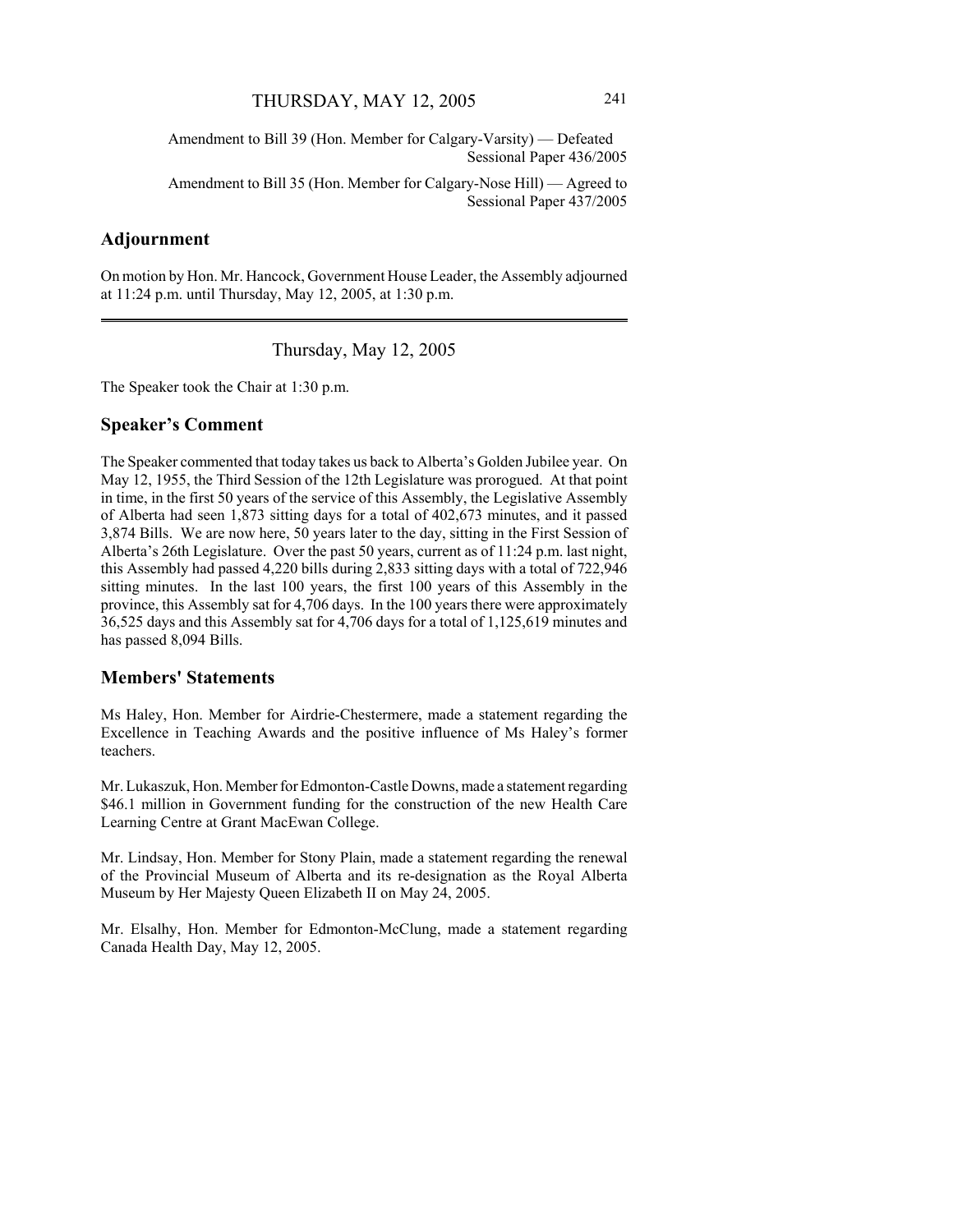## 242 THURSDAY, MAY 12, 2005

Mr. Chase, Hon. Member for Calgary-Varsity, made a statement regarding the burdens parents, students, teachers, and school staff face due to budget cuts.

Mr. Mason, Hon. Leader of the New Democrat Opposition, made a statement regarding Charan Khera, former Executive Assistant to Dr. Pannu, Hon. Member for Edmonton-Strathcona, and Director of Special Projects, Alberta New Democrat Opposition, who will soon be retiring.

## **Presenting Petitions**

Mr. Eggen, Hon. Member for Edmonton-Calder, presented a petition from 612 Albertans requesting the Government increase infrastructure development funding for Highway 63.

Mr. Eggen, Hon. Member for Edmonton-Calder, presented a petition from 339 Albertans requesting the Government introduce legislation that will provide immediate tuition relief to students attending post-secondary education institutions across the province.

Mr. Backs, Hon. Member for Edmonton-Manning, presented a petition from 104 Albertans urging the Government to prohibit the importation of temporary foreign workers in oil sands facilities and on pipelines until several Albertan and Canadian groups have been accessed.

Mr. MacDonald, Hon. Member for Edmonton-Gold Bar, presented a petition from 100 Albertans urging the Government to prohibit the importation of temporary foreign workers in oil sands facilities and on pipelines until several Albertan and Canadian groups have been accessed.

Mr. Johnston, Hon. Member for Calgary-Hays, presented a petition from 1,422 Albertans expressing support for building schools in new Calgary communities.

## **Notices of Motions**

Pursuant to Standing Order 34(2)(a), Hon. Mr. Zwozdesky, Deputy Government House Leader, gave oral notice of the following Written Questions and Motions for Returns to be dealt with Monday, May 16, 2005:

Written Questions: Stand and retain their places.

Motions for Returns: Stand and retain their places.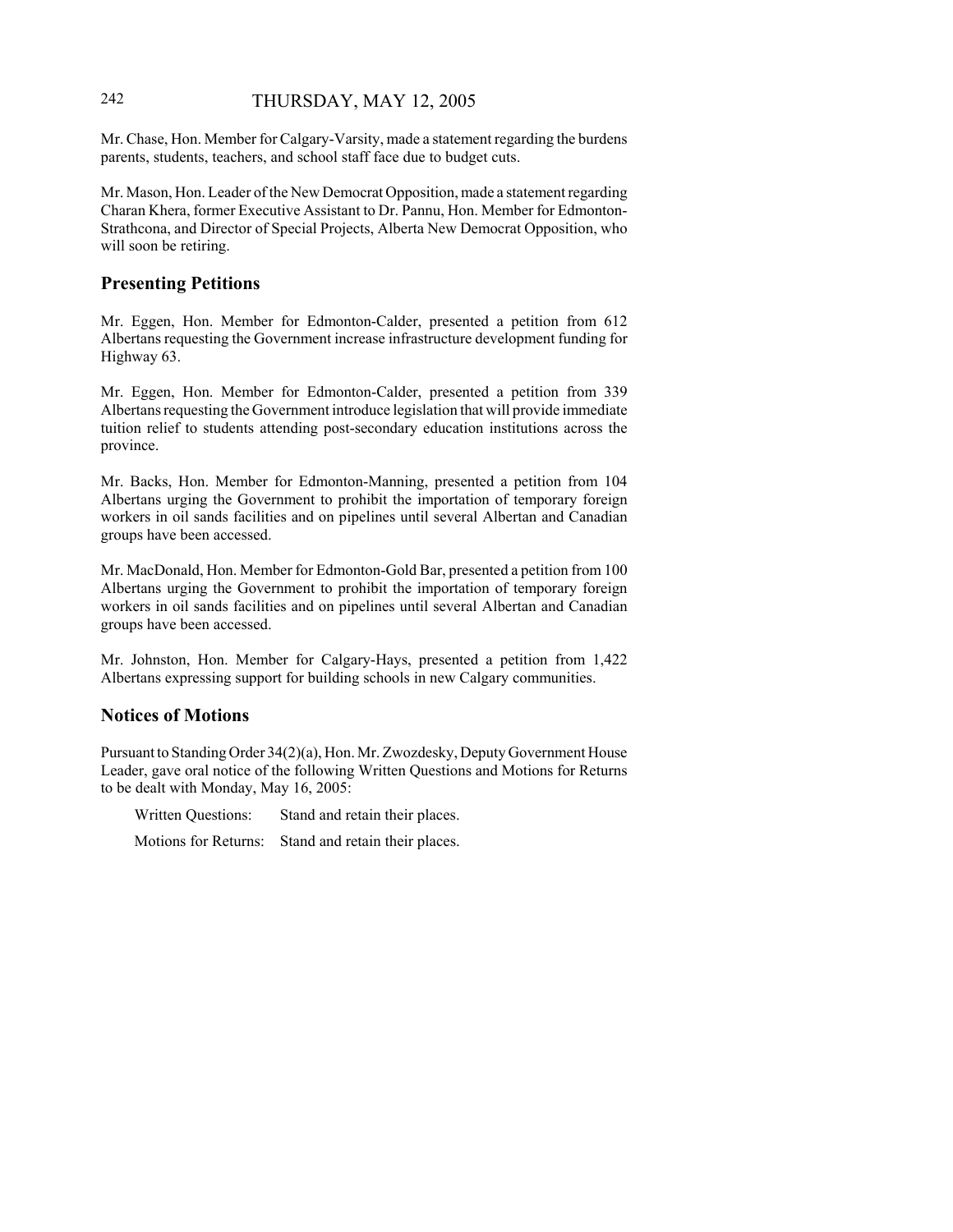## **Introduction of Bills (First Reading)**

Upon recommendation of His Honour the Honourable the Lieutenant Governor, and notice having been given:

Bill 41 Appropriation Act, 2005 (\$) — Hon. Mrs. McClellan

#### **Tabling Returns and Reports**

Hon. Mrs. McClellan, Minister of Finance:

Responses to questions raised by Dr. Taft, Hon. Leader of the Official Opposition, and Mr. Mason, Hon. Leader of the New Democrat Opposition, on April 27, 2005, during Third Reading consideration of Bill 37, Financial Statutes Amendment Act, 2005 (\$)

Sessional Paper 438/2005

Hon. Mrs. Fritz, Minister of Seniors and Community Supports:

Responses to questions raised by several Members of the Legislative Assembly on April 19, 2005, Department of Seniors and Community Supports, 2005-06 Main Estimates debate

Sessional Paper 439/2005

Mr. MacDonald, Hon. Member for Edmonton-Gold Bar:

Letter dated March 30, 2005, from Barbara Keylor, Chairman, Re-zoning Sub-committee, South East Community Leagues Association, to the Mayor and Councillors, City of Edmonton, expressing concern regarding the proposed Wal-Mart relocation to Lambton Industrial Park

Sessional Paper 440/2005

Memorandum of Decision of Honourable Mr. Justice S.D. Hillier, Court of Queen's Bench of Alberta, dated May 10, 2005, between Pam Bellamy, Wendy Brown, Merilyn Carlstad, Lisa Chartrand, Deanna Dixon and Edmonton Public School Board No. 7

Sessional Paper 441/2005

Mr. Chase, Hon. Member for Calgary-Varsity:

4 recent e-mail messages and 1 letter, undated, from Kathy White, Tammy and Andrew Arthur, Shelley and Robert Ferguson, Paula Emery, and Evelyn Cone, all of Calgary, to Mr. Chase, Hon. Member for Calgary-Varsity, expressing opposition to Simon Fraser Junior High School's decision to cancel their band program

Sessional Paper 442/2005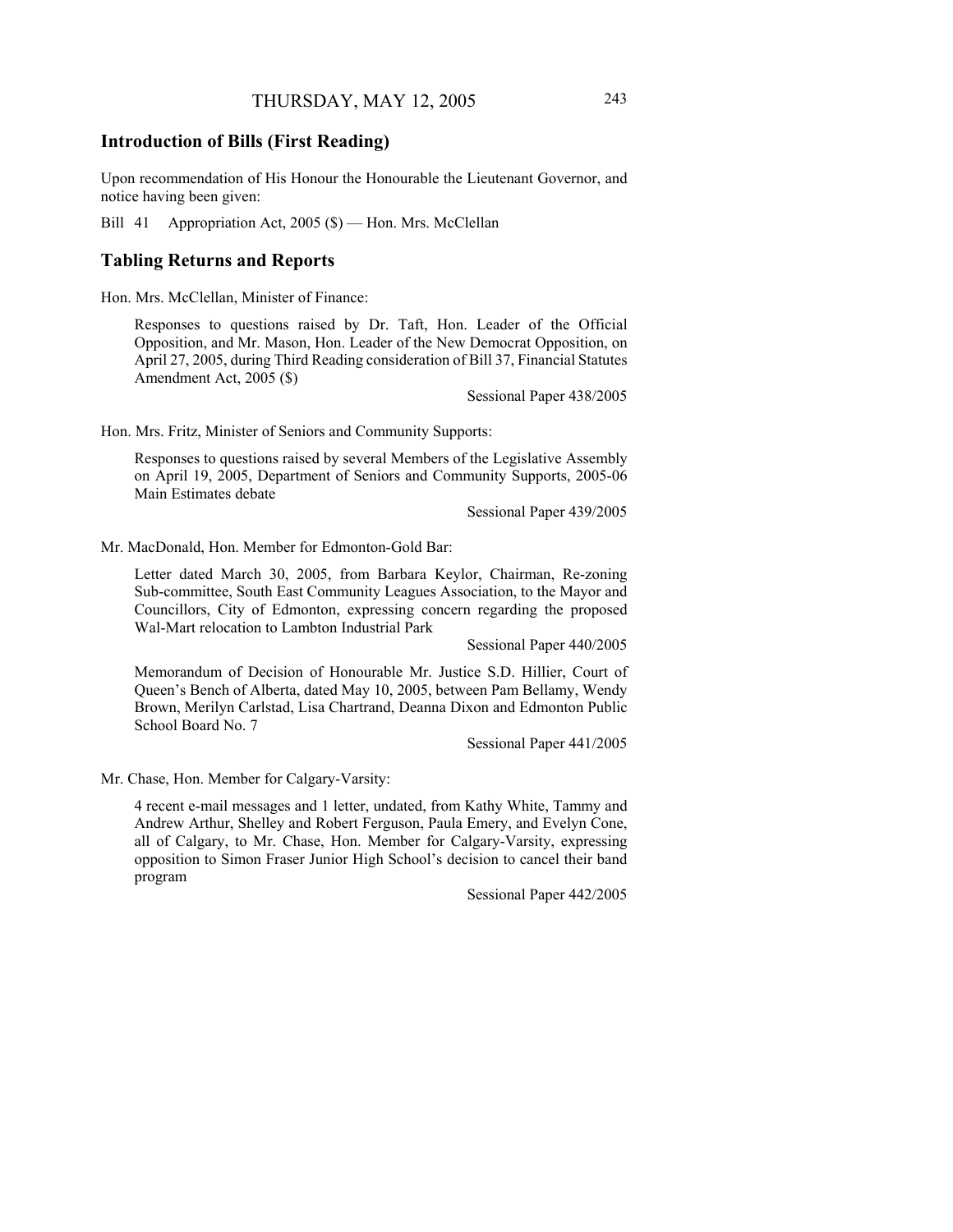## 244 THURSDAY, MAY 12, 2005

Mr. Elsalhy, Hon. Member for Edmonton-McClung:

131 mock invoices, all dated May 5, 2005, from Albertans to the Alberta Health Care Insurance Plan, for maternity care provided by midwives Sessional Paper 443/2005

Mr. Backs, Hon. Member for Edmonton-Manning:

4 recent letters from Morgan Giles, Kelly Sidebottom, Tanya Hishley, and Allan Parr to Members of the Legislative Assembly expressing concern regarding the use of foreign replacement workers in the Alberta labour force

Sessional Paper 444/2005

Report dated August 2004 entitled "Canadian College International, Edmonton, Monitoring Report" prepared by Alberta Human Resources and Employment, Skills Investment Program

Sessional Paper445/2005

Mr. Martin, Hon. Member for Edmonton-Beverly-Clareview:

Alberta Registries Land Title Certificate for Plan 9824820, Lot 5 Sessional Paper 446/2005

## **Tablings to the Clerk**

Clerk of the Assembly on behalf of Hon. Mr. Cardinal, Minister of Human Resources and Employment, pursuant to the Architects Act, cA-44, s6(4):

Alberta Association of Architects, 2004 Annual Report

Sessional Paper 447/2005

Clerk of the Assembly on behalf of Hon. Mr. Cardinal, Minister of Human Resources and Employment, pursuant to the Engineering, Geological and Geophysical Professions Act, cE-11, s12(4):

APEGGA (Association of Professional Engineers, Geologists and Geophysicists of Alberta), Annual Report 2004

Sessional Paper 448/2005

Clerk of the Assembly on behalf of Hon. Mr. Cardinal, Minister of Human Resources and Employment, pursuant to the Land Surveyors Act, cL-3, s9(4):

Alberta Land Surveyors' Association, Report of Proceedings of the Ninety-fifth Annual General Meeting

Sessional Paper 449/2005

Clerk of the Assembly on behalf of Hon. Mr. Cardinal, Minister of Human Resources and Employment, pursuant to the Regulated Forestry Profession Act, cR-13, s4(2):

College of Alberta Professional Forest Technologists, 2004 Annual Report Sessional Paper 450/2005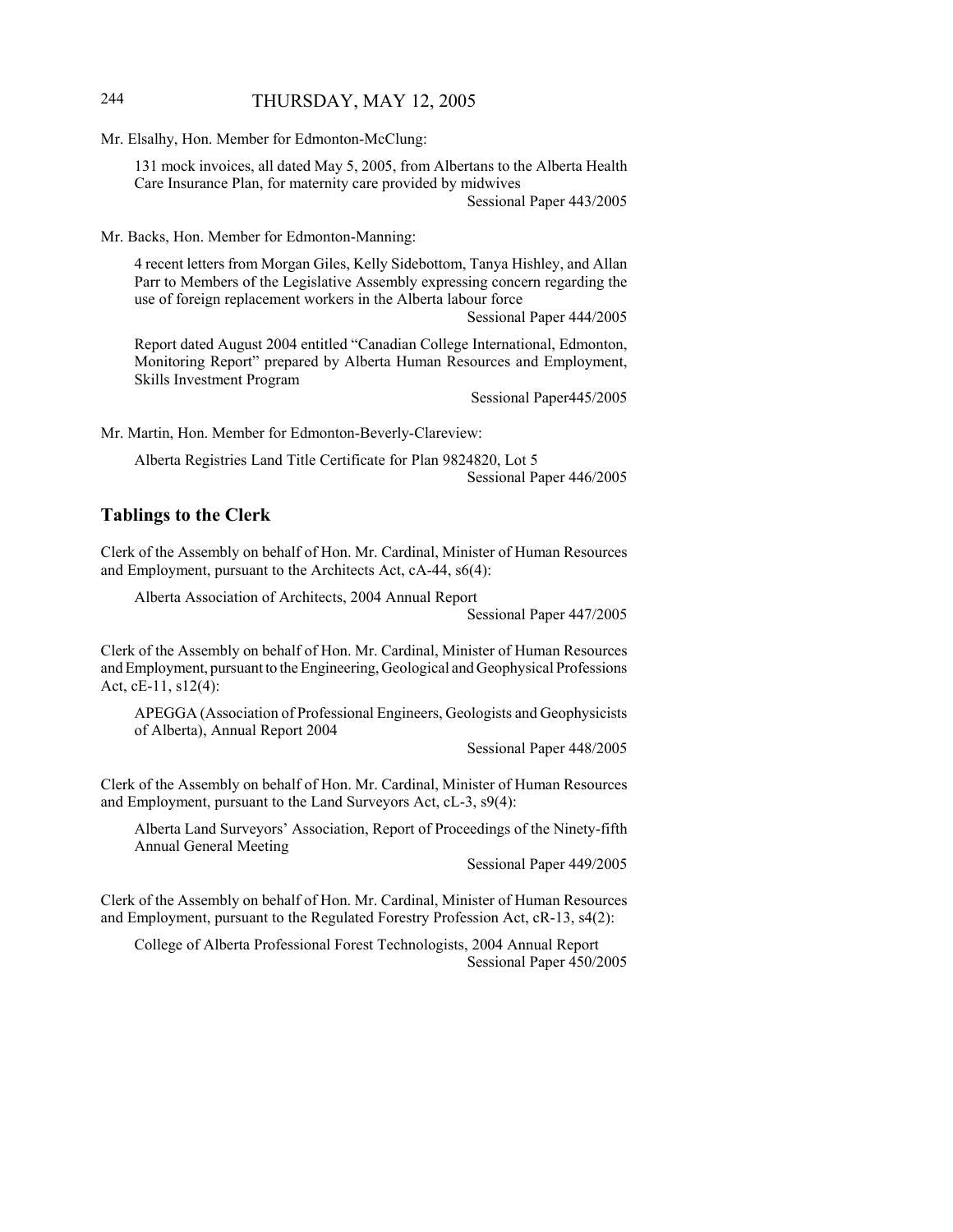Clerk of the Assembly on behalf of Hon. Mr. Cardinal, Minister of Human Resources and Employment:

Alberta Veterinary Medical Association, Radiation Protection Program, 2003 Annual Report

Sessional Paper 451/2005

Alberta Dental Association and College, 2003 Radiation Health and Safety Program

Sessional Paper 452/2005

University of Calgary, Radiation Health Administration Organization, Annual Report for the period April 1, 2003 to March 31, 2004

Sessional Paper 453/2005

University of Alberta, Authorized Radiation Health Administrative Organization, Annual Report 2003-2004

Sessional Paper 454/2005

College of Physicians and Surgeons of Alberta, Radiation Health Administrative Organization, Annual Report for the period of April 1, 2003 to March 31, 2004 Sessional Paper 455/2005

Clerk of the Assembly on behalf of Hon. Mr. Renner, Minister of Municipal Affairs:

Responses to questions raised by several Members of the Legislative Assembly on May 5, 2005, Department of Municipal Affairs, 2005-06 Main Estimates debate

Sessional Paper 456/2005

## **Projected Government Business**

Pursuant to Standing Order 7(5), Ms Blakeman, Official Opposition House Leader, asked a question pertaining to the order of Government Business to be brought before the Assembly for the following week.

Hon. Mr. Zwozdesky, Deputy Government House Leader, gave notice of projected Government Business for the week of May 16 to 19, 2005:

Monday, May 16 9:00 p.m. - **Government Bills and Orders**

**Second Reading**

Bill 41

**Third Reading**

Bill Pr1, Pr2, Pr3

**Committee of the Whole**

Bill 9, 14, 38

And as per the Order Paper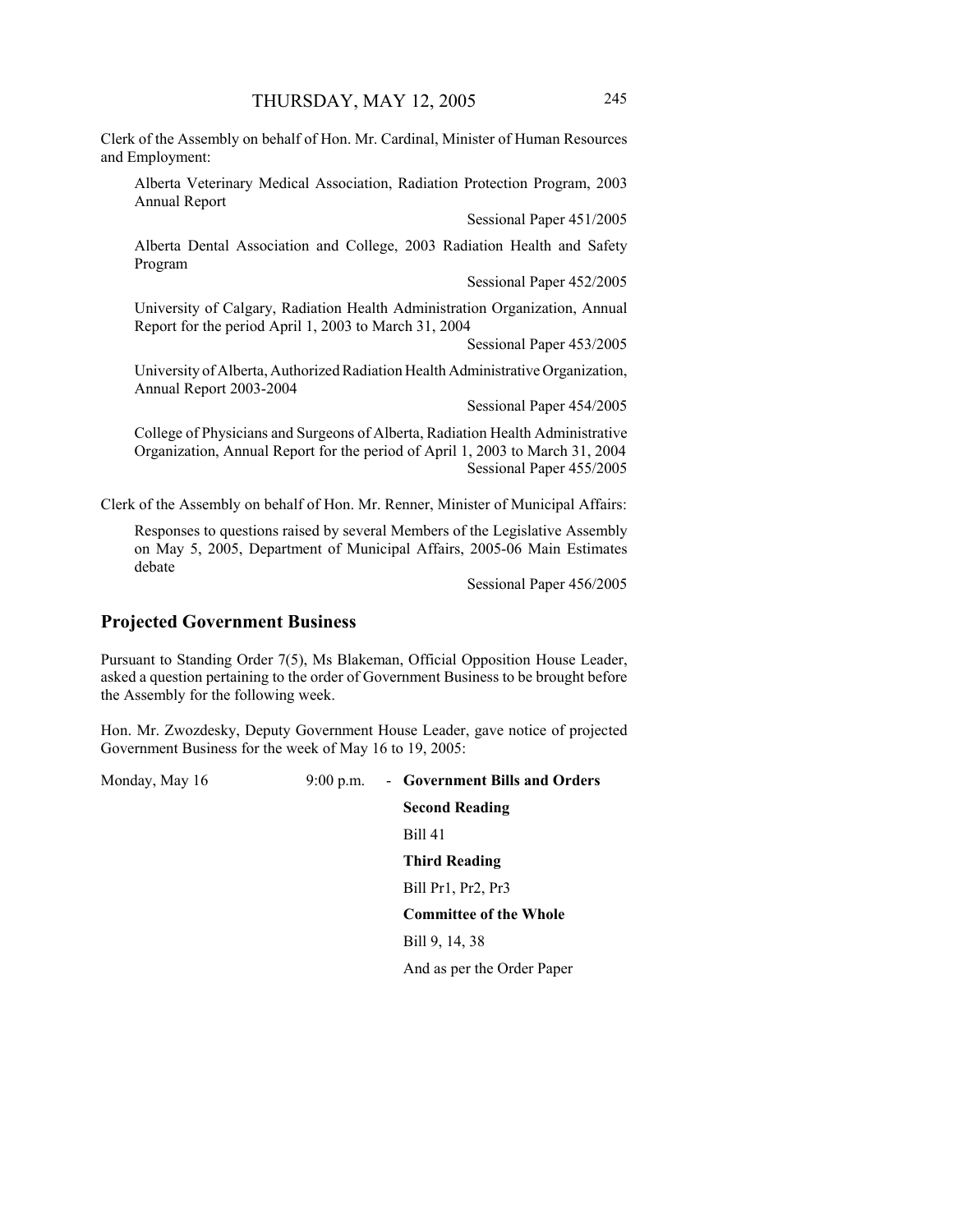246 THURSDAY, MAY 12, 2005

| Tuesday, May 17   | Aft. | <b>Government Bills and Orders</b>               |
|-------------------|------|--------------------------------------------------|
|                   |      | <b>Second Reading</b>                            |
|                   |      | <b>Bill 42</b>                                   |
|                   |      | <b>Third Reading</b>                             |
|                   |      | As per the Order Paper                           |
|                   |      | And as per the Order Paper                       |
|                   | Eve. | - Committee of the Whole                         |
|                   |      | Bill 9, 14, 15, 41, 42                           |
|                   |      | And as per the Order Paper                       |
| Wednesday, May 18 | Aft. | <b>Government Bills and Orders</b>               |
|                   |      | <b>Third Reading</b>                             |
|                   |      | Bill 41, 42                                      |
|                   |      | And as per the Order Paper                       |
|                   | Eve. | <b>Third Reading</b>                             |
|                   |      | <b>Bill 41</b>                                   |
|                   |      | Committee of the Whole /<br><b>Third Reading</b> |
|                   |      | As per the Order Paper                           |
|                   |      | And as per the Order Paper                       |
| Thursday, May 19  | Aft. | As per the Order Paper                           |

# **ORDERS OF THE DAY**

## **Private Bills**

#### **Second Reading**

The following Bills were read a Second time and referred to Committee of the Whole:

- Bill Pr1 Bow Valley Community Foundation Act Mrs. Tarchuk
- Bill Pr2 Camrose Lutheran College Corporation Act Mr. Prins on behalf of Mr. Johnson
- Bill Pr3 Medicine Hat Community Foundation Amendment Act, 2005 Mr. Oberle on behalf of Mr. Mitzel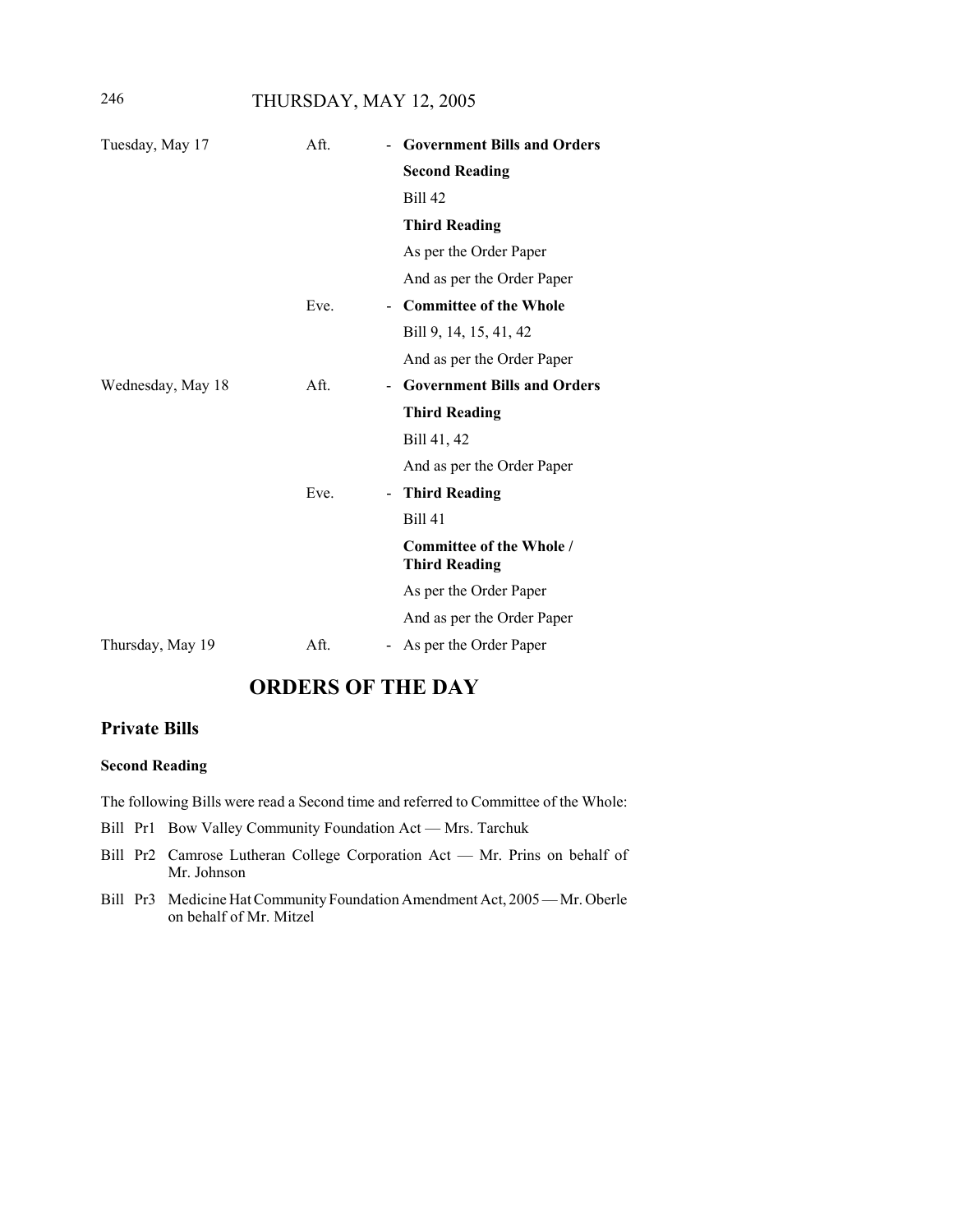#### **Committee of the Whole**

According to Order, the Assembly resolved itself into Committee of the Whole, and the Speaker left the Chair.

(Assembly in Committee)

And after some time spent therein, the Acting Speaker assumed the Chair.

The following Bills were reported:

- Bill Pr1 Bow Valley Community Foundation Act Mrs. Tarchuk
- Bill Pr3 Medicine Hat Community Foundation Amendment Act, 2005 Mr. Oberle on behalf of Mr. Mitzel

The following Bill was reported with some amendments:

Bill Pr2 Camrose Lutheran College Corporation Act — Mr. Prins on behalf of Mr. Johnson

Mr. Prins, Acting Chair of Committees, tabled copies of an amendment considered by Committee of the Whole on this date for the official records of the Assembly.

Amendment to Bill Pr2 (Hon. Member for Lacombe-Ponoka) — Agreed to Sessional Paper 457/2005

## **Government Bills and Orders**

#### **Third Reading**

The following Bills were read a Third time and passed:

- Bill 10 Residential Tenancies Amendment Act, 2005 Mr. Strang
- Bill 17 Agrology Profession Act Mr. Knight on behalf of Mr. Danyluk
- Bill 26 Corporate Tax Statutes Amendment Act, 2005 (\$) Hon. Mrs. McClellan
- Bill 29 Assured Income for the Severely Handicapped Amendment Act, 2005 Dr. Brown on behalf of Hon. Mrs. Fritz
- Bill 34 Insurance Amendment Act, 2005 Mr. Oberle

## **Adjournment**

On motion by Hon. Mr. Zwozdesky, Deputy Government House Leader, the Assembly adjourned at 4:17 p.m. until Monday, May 16, 2005, at 1:30 p.m.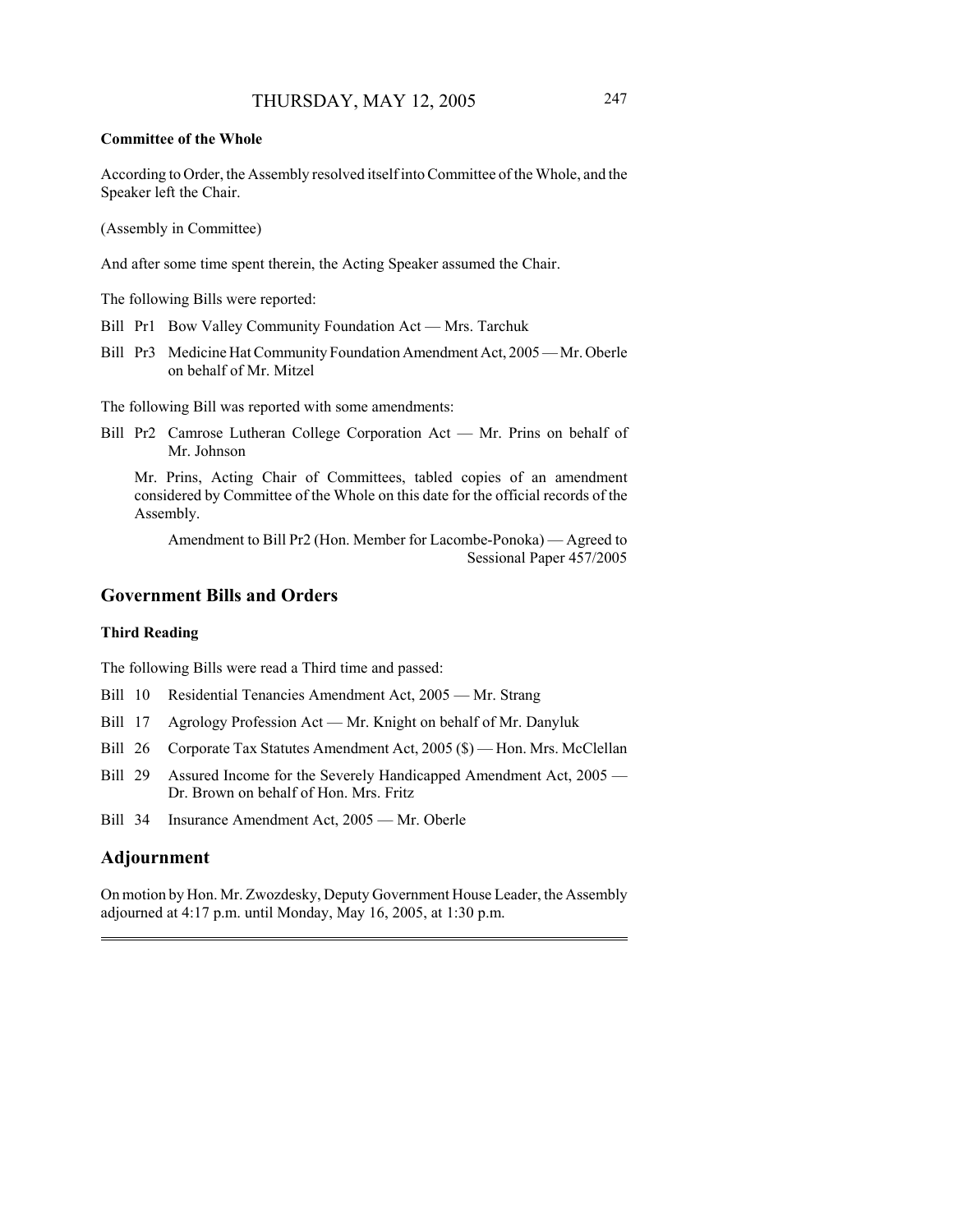# Monday, May 16, 2005

The Speaker took the Chair at 1:30 p.m.

# **Speaker's Comment**

The Speaker commented that starting today the Alberta Legislature will be home to the Famous 5 Maquette during Alberta's centennial year.

All Albertans are all familiar with the Famous Five, whose portraits hang on the fifth floor of the Legislature Building. Emily Murphy, Nellie McClung, Henrietta Muir Edwards, Irene Parlby, and Louise McKinney gained their Famous Five status due to their efforts to ensure that women be recognized as persons in Canadian law. Their October 18, 1929, victory in the highest Court of Appeal at the time, the Judicial Committee of the British Privy Council, is recognized in many places throughout the Commonwealth.

In 1996 Edmonton artist Barbara Paterson was commissioned by the Famous Five Foundation to create a larger-than-life monument to these five women. The miniature version of this sculpture, the Maquette, tours the country in hopes of educating Canadians about these five Alberta women. This year it will be on display in our Carillon Room and will become a part of our tours.

In front of you are fact sheet brochures that highlight the many accomplishments of the Famous Five.

### **Members' Statements**

Mr. Strang, Hon. Member for West Yellowhead, made a statement regarding Angela Lemire and Caroline Giguere, both from the constituency of West Yellowhead, recipients of 2005 Excellence in Teaching Awards.

Mr. Cao, Hon. Member for Calgary-Fort, made a statement regarding Alberta's petroleum industry and its contribution to the Canadian economy.

Ms Blakeman, Hon. Member for Edmonton-Centre, made a statement regarding Tonika Morgan, who recently carried the Global Charter for Humanity from Vancouver, British Columbia to Quebec City, Quebec.

Mr. Marz, Hon. Member for Olds-Didsbury-Three Hills, made a statement regarding the 16th annual Alberta Provincial Student Leadership Conference being held in Olds from May 16-19, 2005.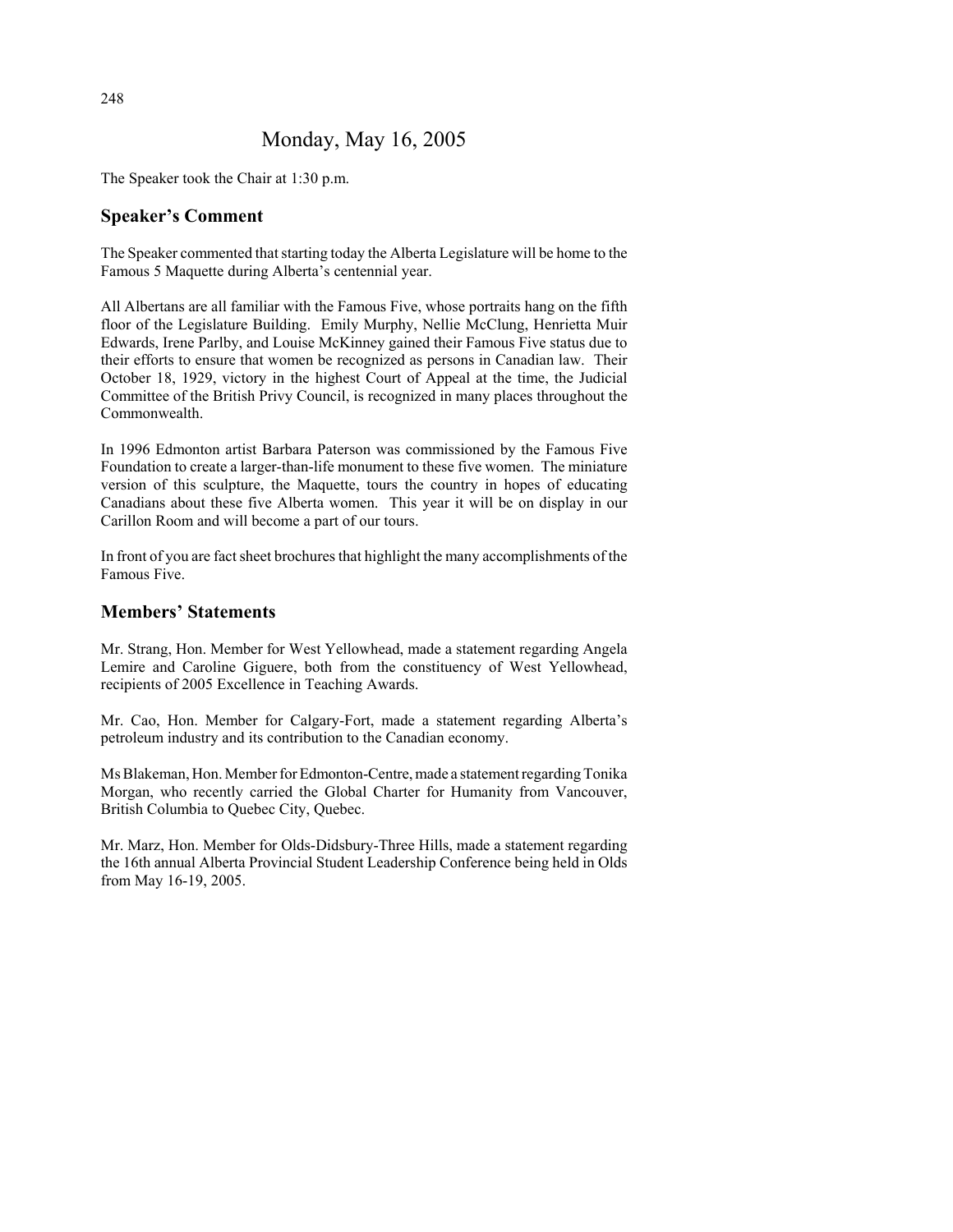Dr. Morton, Hon. Member for Foothills-Rocky View, made a statement regarding the 91st anniversary of the first well to strike oil in Alberta on May 14, 1914.

Ms Pastoor, Hon. Member for Lethbridge-East, made a statement regarding the impending cancellation of service by the Edmonton City Centre Airport to southern Alberta commercial air traffic.

#### **Presenting Petitions**

Mrs. Jablonski, Hon. Member for Red Deer-North, presented a petition from 306 Albertans requesting the Government introduce legislation to allow parents the authority to place their children into mandatory drug treatment and fund urgently required drug use treatment centres.

Mr. Backs, Hon. Member for Edmonton-Manning, presented a petition from 101 Albertans urging the Government to prohibit the importation of temporary foreign workers in oil sands facilities and on pipelines until several Albertan and Canadian groups have been accessed.

#### **Introduction of Bills (First Reading)**

Notice having been given:

Bill 42 Miscellaneous Statutes Amendment Act, 2005 — Hon. Mr. Stevens

#### **Tabling Returns and Reports**

Hon. Mr. Graydon, Minister of Gaming:

Responses to questions raised by several Members of the Legislative Assembly on May 4, 2005, Department of Gaming, 2005-06 Main Estimates debate Sessional Paper 458/2005

Ms Blakeman, Hon. Member for Edmonton-Centre, on behalf of Dr. Taft, Hon. Leader of the Official Opposition:

3 e-mail messages with addressee, sender, and date struck out indicating that the Applewood Community Association received a Wild Rose Foundation grant for the Calgary Vietnamese Caodaist Cultural Society

Sessional Paper 459/2005

Mrs. Mather, Hon. Member for Edmonton-Mill Woods:

E-mail message dated May 16, 2005, from Monique Nutter, M.S.W., to Mr. Mason, Hon. Leader of the New Democrat Opposition, Dr. Pannu, Hon. Member for Edmonton-Strathcona, and Dr. Taft, Hon. Leader of the Official Opposition, requesting an inquiry into the Alberta child welfare system

Sessional Paper 460/2005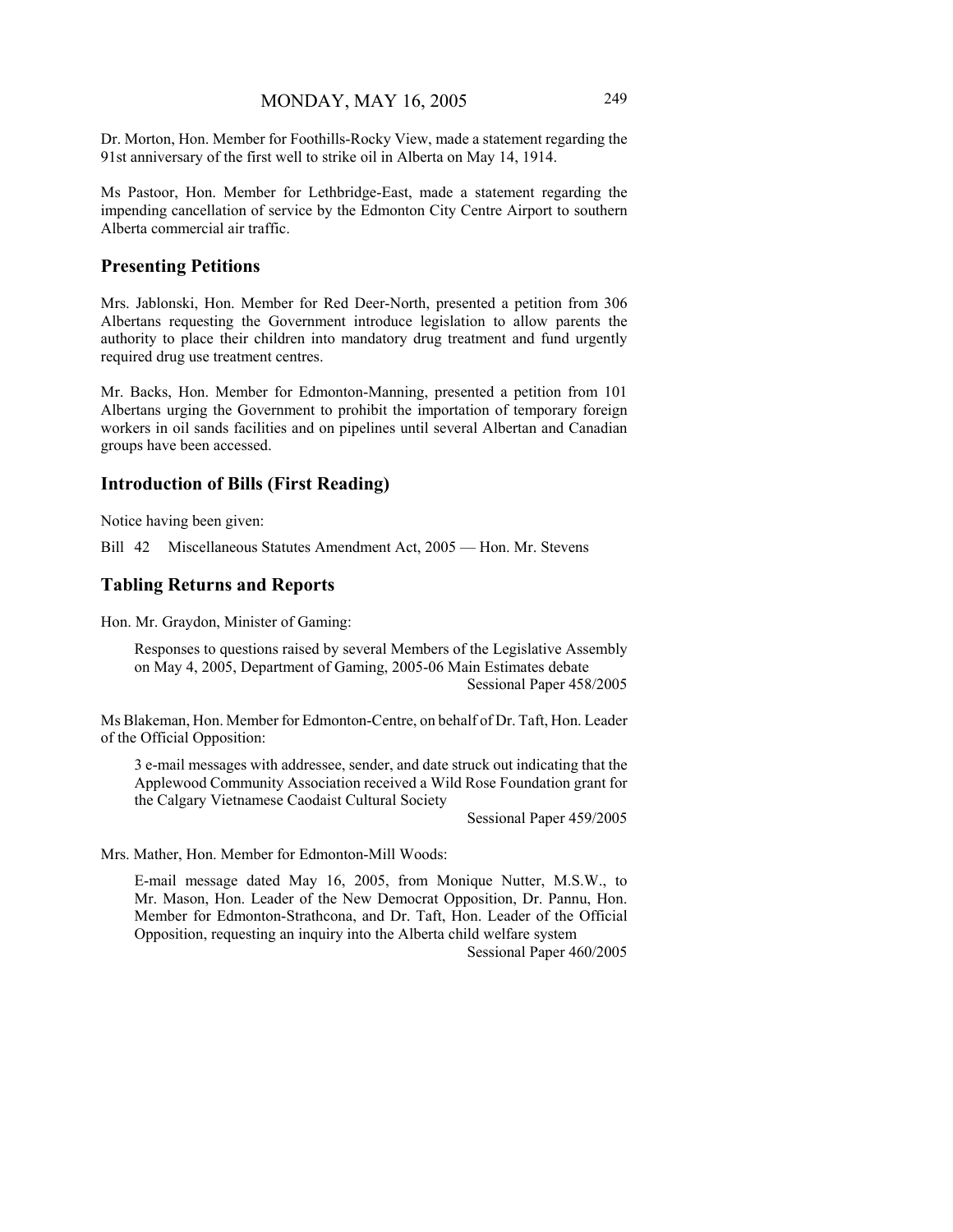# 250 MONDAY, MAY 16, 2005

Mr. Chase, Hon. Member for Calgary-Varsity:

7 recent e-mail messages from Norma Armstrong, Jane Lee, Peter and Eleonore Aukes, Aidan Hollis, Tina Wiley, Louise Ladouceur, and Karin Kaarsoo, all of Calgary, to Mr. Chase, Hon. Member for Calgary-Varsity, and Hon. Mr. Zwozdesky, Minister of Education, expressing opposition to Simon Fraser Junior High School's decision to cancel their band program

Sessional Paper 461/2005

News release dated May 14, 2005, entitled "Alberta government wins fifth annual CAJ (Canadian Association of Journalists) Code of Silence Award" prepared by the Canadian Association of Journalists

Sessional Paper 462/2005

Mr. Backs, Hon. Member for Edmonton-Manning:

6 letters from Justin Schumpf, Chris Gibbons, Wayne Making, Geoff Brooks, Len Jacobs, and a Brooks resident (name illegible), to Hon. Mr. Cardinal, Minister of Human Resources and Employment, and Dr. Taft, Hon. Leader of the Official Opposition, expressing concern regarding a variety of issues related to apprenticeship training and the use of foreign replacement workers in the Alberta labour force

Sessional Paper 463/2005

Hon. Mr. Mar, Minister of Community Development:

Letter dated May 16, 2005, from Hon. Mr. Mar, Minister of Community Development, to Fred Dunn, Auditor General, requesting a special audit of grants provided by the Wild Rose Foundation to the Applewood Community Association Sessional Paper 464/2005

Ms Pastoor, Hon. Member for Lethbridge-East:

Document dated May 2, 2005, entitled "Establishing the Rights of Vulnerable Alberta Citizens" prepared by the Elder Advocates of Alberta Society Sessional Paper 465/2005

#### **Tablings to the Clerk**

Clerk of the Assembly on behalf of Hon. Mr. Cardinal, Minister of Human Resources and Employment:

College of Chiropractors of Alberta, Radiation Health Administrative Organization, Annual Report for the year ending June 30, 2004

Sessional Paper 466/2005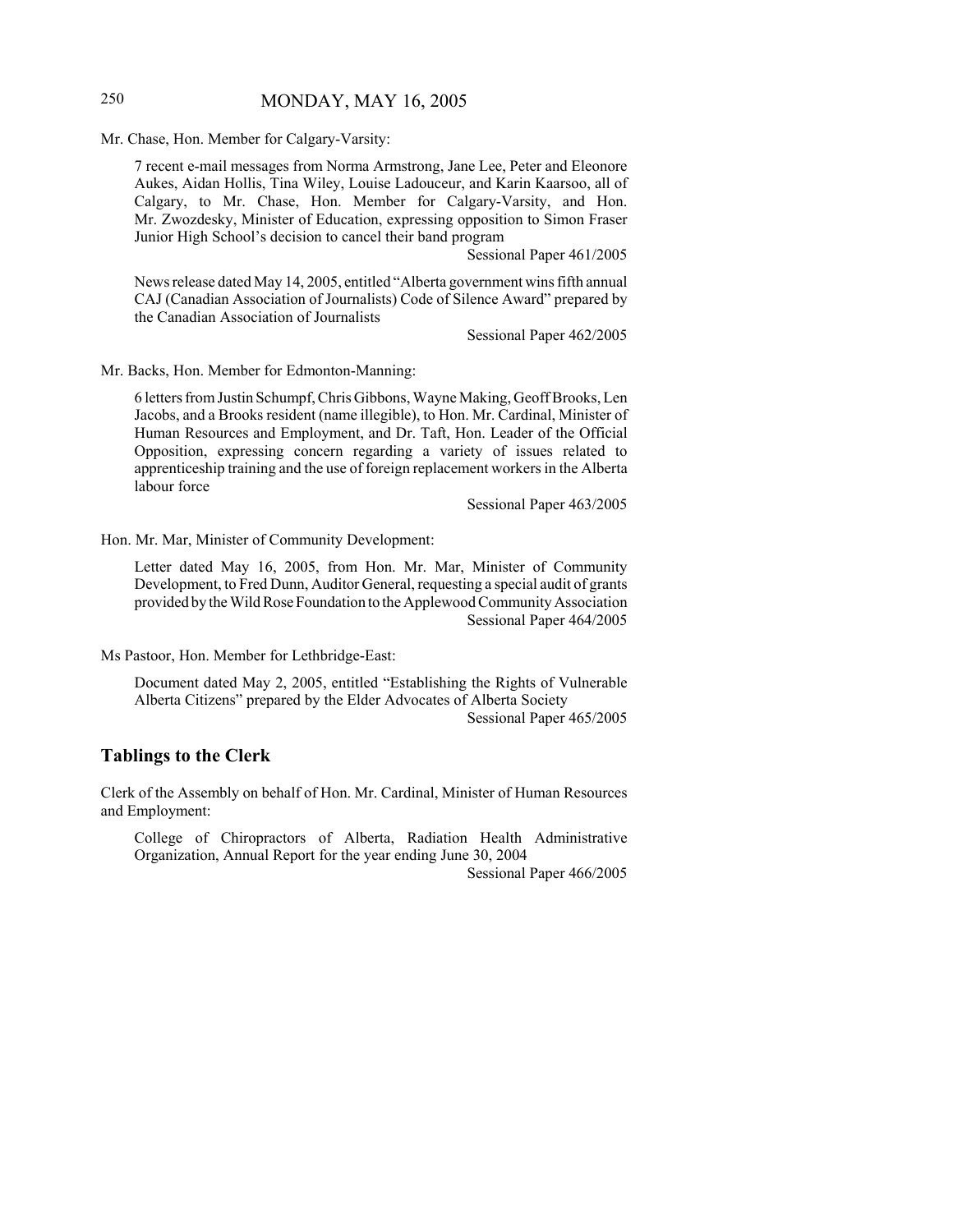# **ORDERS OF THE DAY**

# **Written Questions**

The following Written Questions were ordered to stand: WQ33, WQ34, WQ35, WQ36, WQ37, WQ38, WQ39, WQ40, WQ41, WQ42.

# **Motions for Returns**

The following Motions for Returns were ordered to stand: MR44, MR45, MR46, MR47, MR48, MR49, MR50.

# **Public Bills and Orders Other Than Government Bills and Orders**

#### **Second Reading**

The following Bill was read a Second time and referred to Committee of the Whole:

Bill 204 Pharmacy and Drug (Methamphetamine Limiting) Amendment Act, 2005 — Mr. Strang

On the motion that the following Bill be now read a Second time:

Bill 205 Fair Trading (Telemarketing) Amendment Act, 2005 — Mr. Pham

A debate followed.

Mr. Webber moved adjournment of the debate, which was agreed to.

# **Adjournment**

On motion by Hon. Mr. Zwozdesky, Deputy Government House Leader, that it be called 5:30 p.m., the Assembly adjourned at 5:23 p.m. until 8:00 p.m.

MONDAY, MAY 16, 2005 — 8:00 P.M.

#### **Motions Other Than Government Motions**

**509.** Moved by Mr. Mason on behalf of Dr. Pannu:

Be it resolved that the Legislative Assembly urge the Government to establish a commission on advanced education to thoroughly review Alberta's public post-secondary education system and recommend changes to enhance accessibility and affordability while ensuring excellence in areas of research and instruction.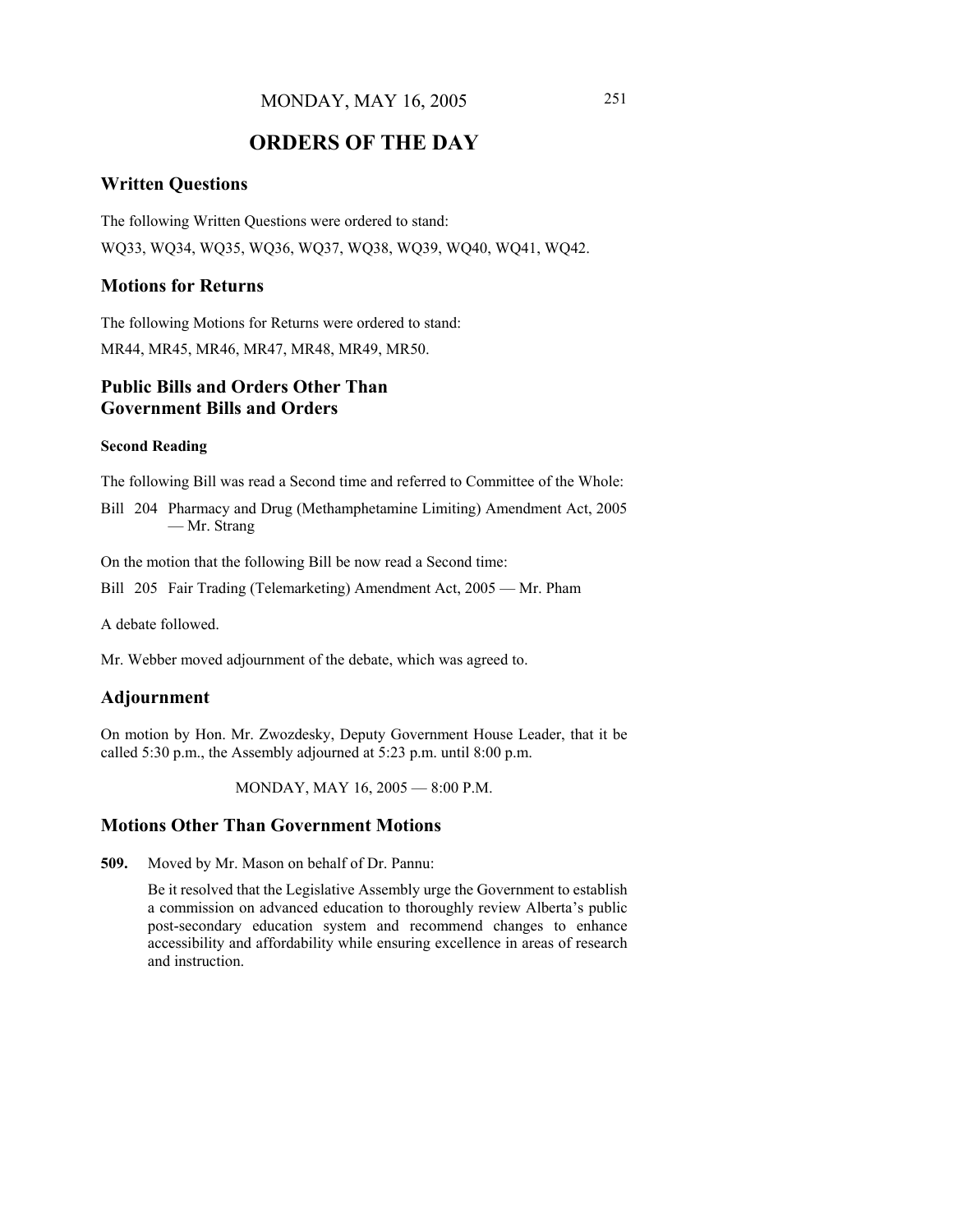# 252 MONDAY, MAY 16, 2005

A debate followed.

The question being put, the motion was defeated.

# **Government Bills and Orders**

#### **Second Reading**

On the motion that the following Bill be now read a Second time:

Bill 41 Appropriation Act, 2005 (\$) — Hon. Mr. Hancock on behalf of Hon. Mrs. McClellan

A debate followed.

Mr. Ducharme moved adjournment of the debate, which was agreed to.

# **Private Bills/Government Bills and Orders**

#### **Third Reading**

The following Bills were read a Third time and passed:

- Bill 40 Alberta Personal Income Tax Amendment Act, 2005 (No. 2) (\$) Hon. Mr. Hancock on behalf of Hon. Mrs. McClellan
- Bill Pr1 Bow Valley Community Foundation Act Mr. Lougheed on behalf of Mrs. Tarchuk
- Bill Pr2 Camrose Lutheran College Corporation Act Mr. Johnson
- Bill Pr3 Medicine Hat Community Foundation Amendment Act, 2005 Mr. Mitzel

# **Government Bills and Orders**

#### **Committee of the Whole**

According to Order, the Assembly resolved itself into Committee of the Whole, and the Acting Speaker left the Chair.

(Assembly in Committee)

And after some time spent therein, the Acting Speaker resumed the Chair.

The following Bill was reported:

Bill 14 Student Financial Assistance Amendment Act, 2005 — Hon. Mr. Hancock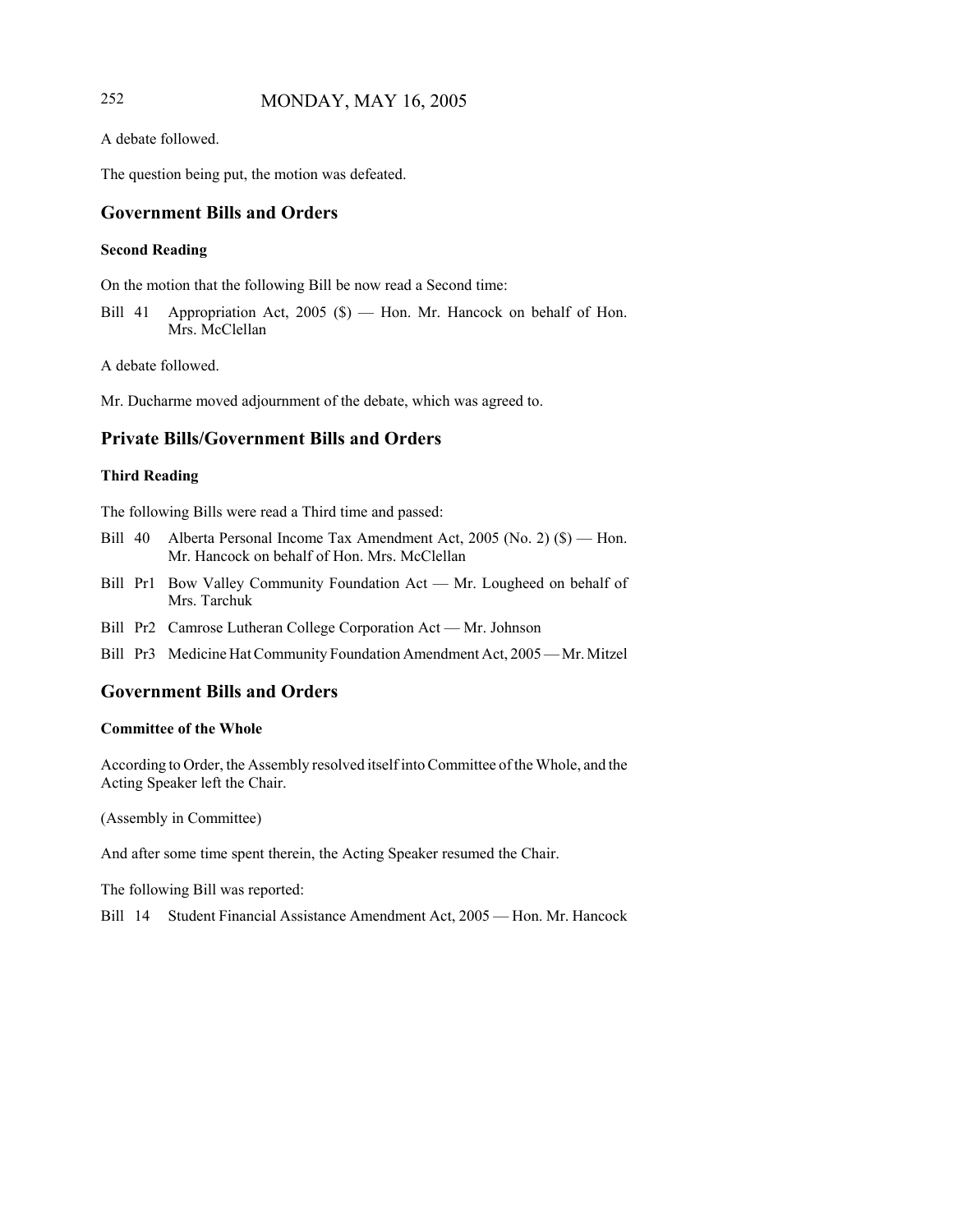The following Bill was reported with some amendments:

Bill 38 Pharmacy and Drug Amendment Act, 2005 — Mrs. Ady

Mrs. Mather, Acting Chair of Committees, tabled copies of an amendment considered by Committee of the Whole on this date for the official records of the Assembly.

Amendment to Bill 38 (Hon. Member for Calgary-Shaw) — Agreed to Sessional Paper 467/2005

#### **Second Reading**

On the motion that the following Bill be now read a Second time:

Bill 41 Appropriation Act, 2005 (\$) — Hon. Mr. Hancock on behalf of Hon. Mrs. McClellan

A debate followed.

Pursuant to Standing Order 61(3), at 10:45 p.m., the Acting Speaker immediately put the question on the Appropriation Bill standing on the Order Paper for Second Reading, which was agreed to.

The following Bill was read a Second time and referred to Committee of the Whole:

Bill 41 Appropriation Act, 2005 (\$) — Hon. Mr. Hancock on behalf of Hon. Mrs. McClellan

#### **Adjournment**

On motion by Hon. Mr. Hancock, Government House Leader, the Assembly adjourned at 10:46 p.m. until Tuesday, May 17, 2005, at 1:30 p.m.

Tuesday, May 17, 2005

The Speaker took the Chair at 1:30 p.m.

#### **Speaker's Comment**

The Speaker commented that five years ago today a statue of Lord Strathcona was unveiled on the Legislature grounds in honour of the 100th anniversary of the Lord Strathcona's Horse (Royal Canadians) Regiment. This is an important part of our proud military tradition.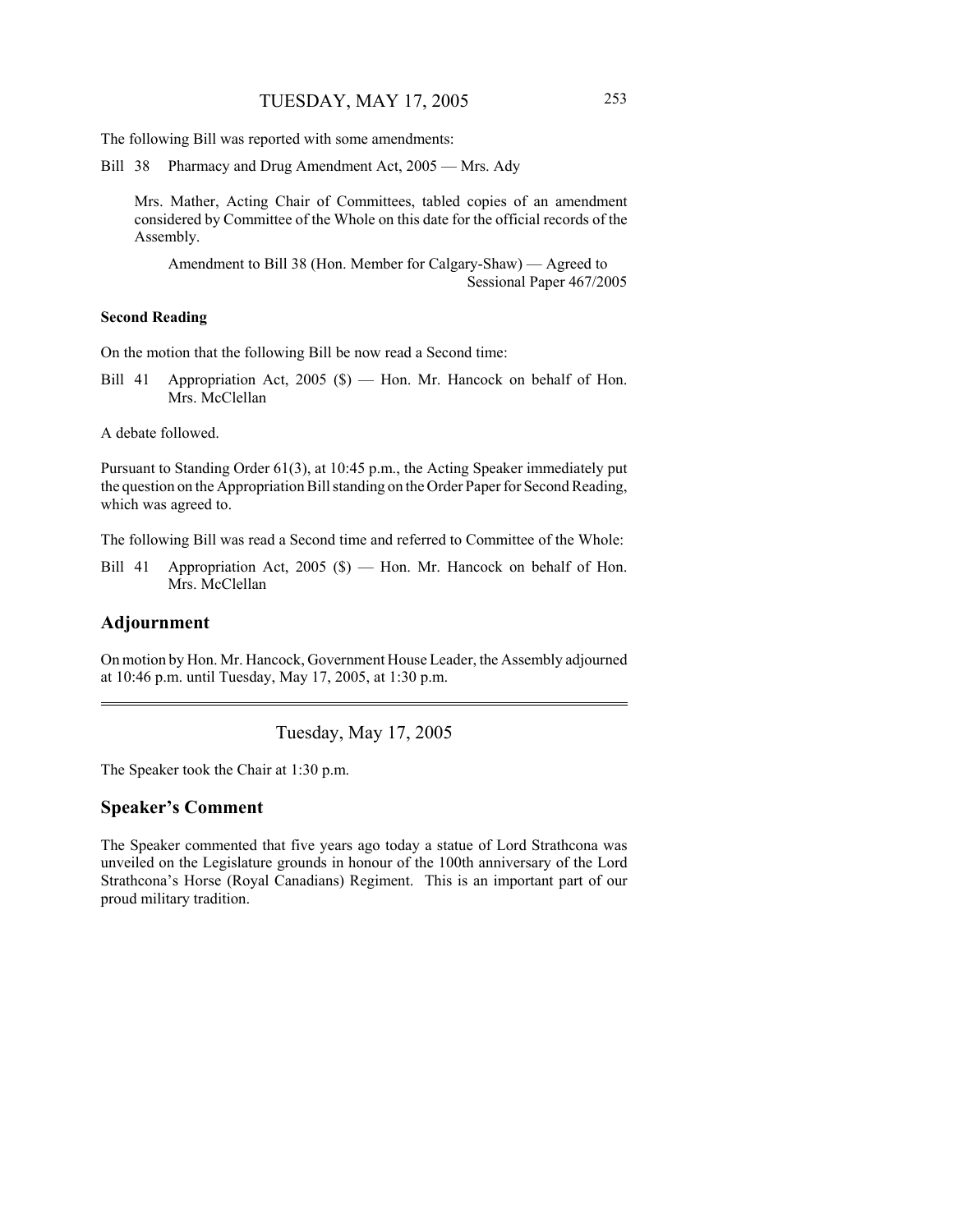# 254 TUESDAY, MAY 17, 2005

This regiment was founded in 1900 by Donald Smith, Lord Strathcona and Mount Royal, to serve in the South African (Boer) War. Since its creation this regiment has served in both World Wars, the Korean War, and various peace-keeping missions. Three members of the regiment have been awarded the Victoria Cross and the regiment has 22 Battle Honours approved for emblazonment. This regiment, with its western origins, touched upon many of the people and places that have figured prominently in Alberta's development.

Honourable Members, for those of you interested in learning more about this fascinating part of our history, I would just like to note that the Provincial Museum is currently showing an exhibit entitled "Hoof Prints to Tank Tracks – 100 Years of the South Alberta Light Horse" that will be on display until September 18.

#### **Members' Statements**

Mr. Cao, Hon. Member for Calgary-Fort, made a statement regarding the benefits of integrating professional immigrants into Alberta and Canada.

Ms Blakeman, Hon. Member for Edmonton-Centre, made a statement regarding Marie Geddes of Camrose who passed away May 16, 2005, and who recently went on a hunger strike to focus attention on the lack of care at long-term care centres in Alberta.

Mr. Rodney, Hon. Member for Calgary-Lougheed, made a statement regarding a celebration to be held on May 30, 2005, hosted by AADAC (Alberta Alcohol and Drug Abuse Commission) to mark World No Tobacco Day, May 31, 2005.

Mr. Johnson, Hon. Member for Wetaskiwin-Camrose, made a statement regarding the Camrose Kodiaks hockey team on winning the silver medal at the Royal Bank Cup Canadian junior A championship and the Doyle Cup at the Alberta/British Columbia junior A championship.

Mr. Lougheed, Hon. Member for Strathcona, made a statement regarding Cystic Fibrosis Month, May 2005 and several volunteers who received a variety of awards.

Mr. Agnihotri, Hon. Member for Edmonton-Ellerslie, made a statement regarding the increase in violence in Canada and the need for the prevention of drug abuse, crime, and violence among youth.

# **Presenting Petitions**

Mr. Martin, Hon. Member for Edmonton-Beverly-Clareview, presented a petition from 321 Albertans requesting the Government increase infrastructure development funding for Highway 63.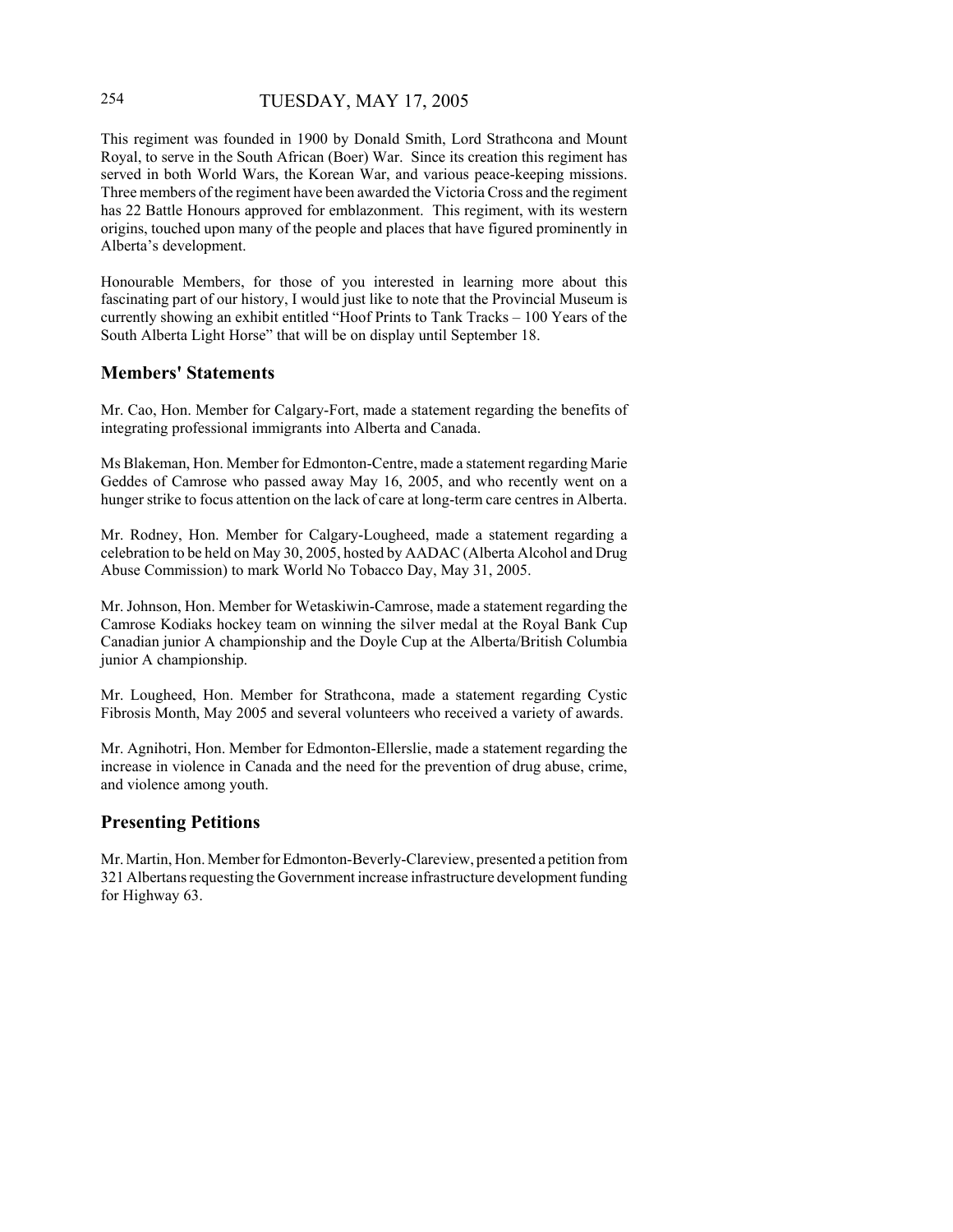Mr. Backs, Hon. Member for Edmonton-Manning, presented a petition from 68 Albertans urging the Government to prohibit the importation of temporary foreign workers in oil sands facilities and on pipelines until several Albertan and Canadian groups have been accessed.

## **Tabling Returns and Reports**

Hon. Mr. Hancock, Minister of Advanced Education:

Response to Written Question WQ1, asked for by Dr. Pannu on April 11, 2005:

For each of the *academic* years 2000-2001, 2001-2002, *and* 2002-2003, what was the total number of *Alberta* student loan defaults *for those students who have completed their studies*, broken down by the last post-secondary *sector* attended by the student?

Sessional Paper 468/2005

Response to Written Question WQ2, asked for by Dr. Pannu on April 11, 2005:

For each of the *academic* years 2000-2001, 2001-2002, *and* 2002-2003, what was the total dollar value of *Alberta* student loan defaults *for those students who have completed their studies*, broken down by the last post-secondary *sector* attended by the student?

Sessional Paper 469/2005

Response to Written Question WQ3, asked for by Dr. Pannu on April 11, 2005:

For each of the fiscal years 2001-2002, 2002-2003, and 2003-2004, what was the total number of students who received *Alberta* student loans while attending a post-secondary institution or private vocational school in Alberta, broken down by *the last post-secondary sector attended by the student*?

Sessional Paper 470/2005

Response to Written Question WQ4, asked for by Dr. Pannu on April 11, 2005:

For each of the fiscal years 2001-2002 and 2002-2003, what was the total dollar value of *Alberta* student loans received by students *while attending a post-secondary institution or private vocational school* in Alberta, broken down by *the last* post-secondary *sector* attended by the student?

Sessional Paper 471/2005

Response to Written Question WQ10, asked for by Mr. Taylor on April 11, 2005:

What is the dollar value of all Alberta Student Loan Program relief benefits and completion payments *awarded* to students attending public post-secondary educational institutions, broken down by *sector*, in each of the 2000-01 to 2003-04 fiscal years?

Sessional Paper 472/2005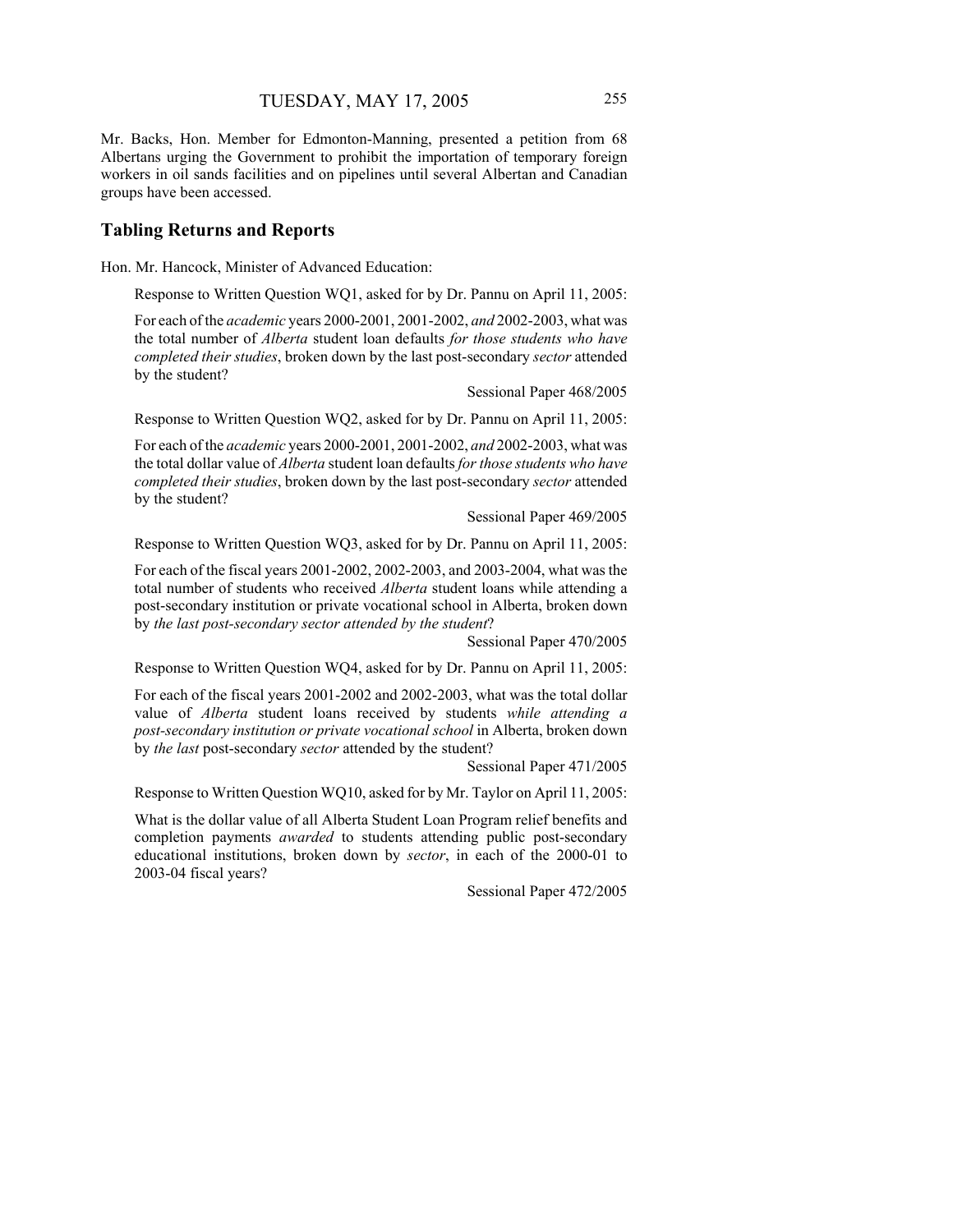# 256 TUESDAY, MAY 17, 2005

Response to Written Question WQ11, asked for by Mr. Taylor on April 11, 2005:

What is the dollar value of all Alberta Student Loan Program relief benefits and completion payments *awarded* to students attending *the* private *vocational school sector* in each of the 2000-01 to 2003-04 fiscal years?

Sessional Paper 473/2005

Response to Written Question WQ20, asked for by Mr. Miller on behalf of Mr. Taylor on April 18, 2005:

What is the dollar amount of student loans *issued* to students attending public post-secondary educational institutions in Alberta under the Alberta Student Loan Program in each of the fiscal years 2000-01 to 2003-04 inclusive?

Sessional Paper 474/2005

Response to Written Question WQ21, asked for by Mr. Miller on behalf of Mr. Taylor on April 18, 2005:

What is the dollar amount of student loans *issued* to students attending private *vocational schools* in Alberta under the Alberta Student Loan Program in each of the fiscal years 2000-01 to 2003-04 inclusive?

Sessional Paper 475/2005

Response to Written Question WQ25, asked for by Ms Blakeman on behalf of Mr. Taylor on May 2, 2005:

What is the rate of default on Alberta student loans for students *who have completed their studies*, broken down by *last post-secondary sector attended* over each of the *academic* years 1994-95 to 200*2*-0*3* inclusive?

Sessional Paper 476/2005

Response to Written Question WQ26, asked for by Ms Blakeman on behalf of Mr. Taylor on May 2, 2005:

What is the total number and percentage of Alberta Student Loan Program applicants receiving the maximum allowable loan over each of the academic (or administrative) years 2000 to 2003-04 inclusive, broken down by year, *undergraduate or lower program category, and graduate/professional program category*?

Sessional Paper 477/2005

Response to Written Question WQ27, asked for by Ms Blakeman on behalf of Mr. Taylor on May 2, 2005:

What is the total number of Alberta Student Loan Program applicants who have appealed their award over each of the academic/administrative years 2000-01 to 2003-04 inclusive, broken down by year, reason for appeal, and whether the appeal was successful?

Sessional Paper 478/2005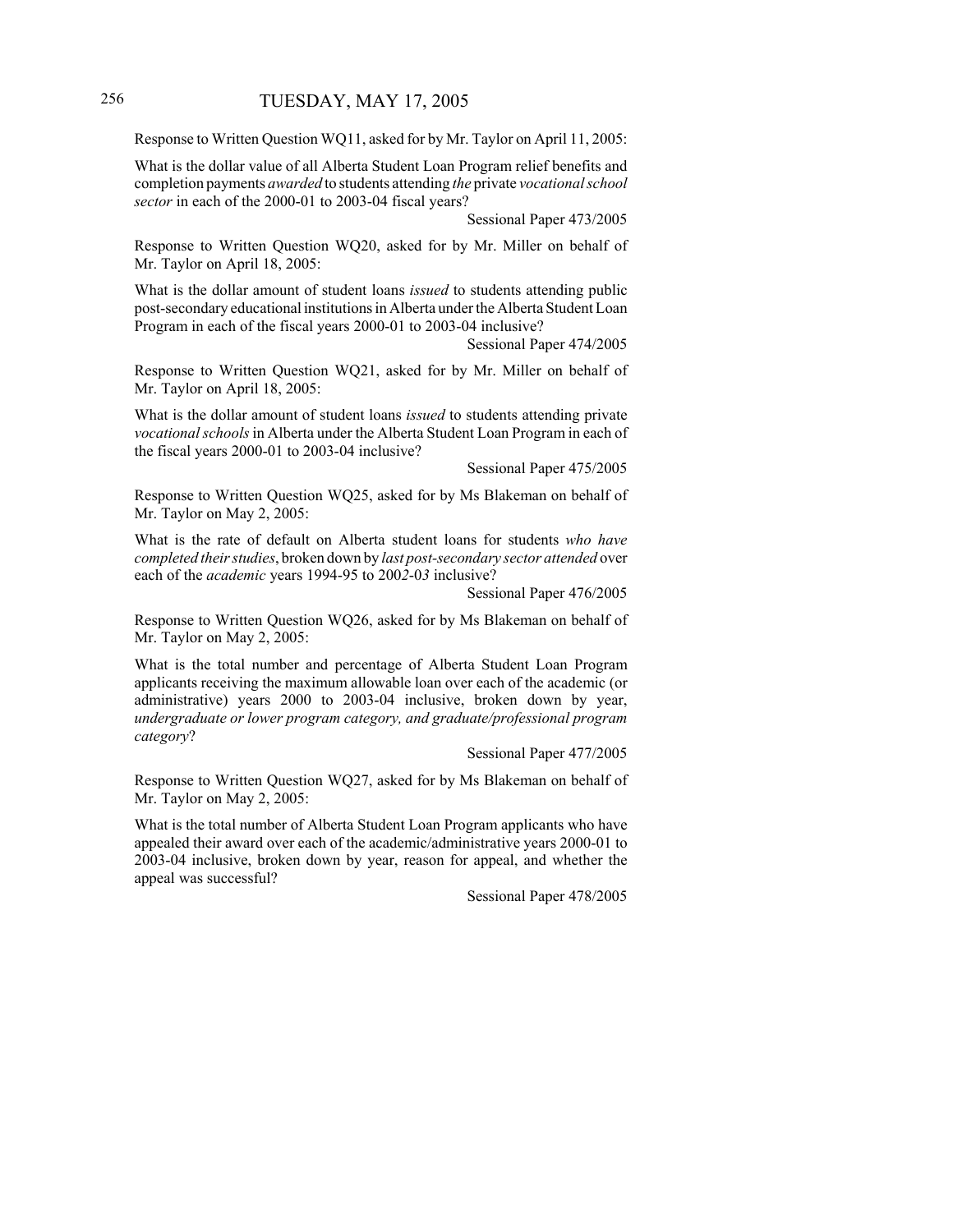Return to Order of the Assembly MR2, asked for by Mr. Martin on behalf of Dr. Pannu on April 11, 2005:

*Copies* of the *letters of approval* authorizing the University of Phoenix to *offer specific degree programs* in Alberta.

Sessional Paper 479/2005

Return to Order of the Assembly MR3, asked for by Mr. Martin on behalf of Dr. Pannu on April 11, 2005:

A copy of all documents *relied upon by the Government of Alberta* including, but not limited to, memos, faxes, reports, letters, applications, and responses *in approving* the University of Phoenix to *offer specific degree programs* in Alberta. Sessional Paper 480/2005

Return to Order of the Assembly MR31, asked for by Ms Blakeman on behalf of Mr. Taylor on May 2, 2005:

A copy of all documents currently in the possession of the Ministry of Advanced Education including, but not limited to reports, studies, statistical data, and correspondence pertaining to income-contingent student loan repayment systems. Sessional Paper 481/2005

Hon. Mrs. Forsyth, Minister of Children's Services, pursuant to the Child, Youth and Family Enhancement Act, cC-12, s3(4):

Children's Advocate, Annual Report 2002-2003

Sessional Paper 482/2005

Hon. Mrs. Forsyth, Minister of Children's Services:

Response to the Children's Advocate Annual Report 2002/03, undated, prepared by Alberta Children's Services

Sessional Paper 483/2005

Hon. Mr. Melchin, Minister of Energy:

Responses to questions raised on April 20, 2005, Department of Energy, 2005-06 Main Estimates debate

Sessional Paper 484/2005

Hon. Mr. Dunford, Minister of Economic Development, pursuant to the Alberta Economic Development Authority Act, cA-16, s6(2):

Alberta Economic Development Authority, 2003-2004 Activity Report Sessional Paper 485/2005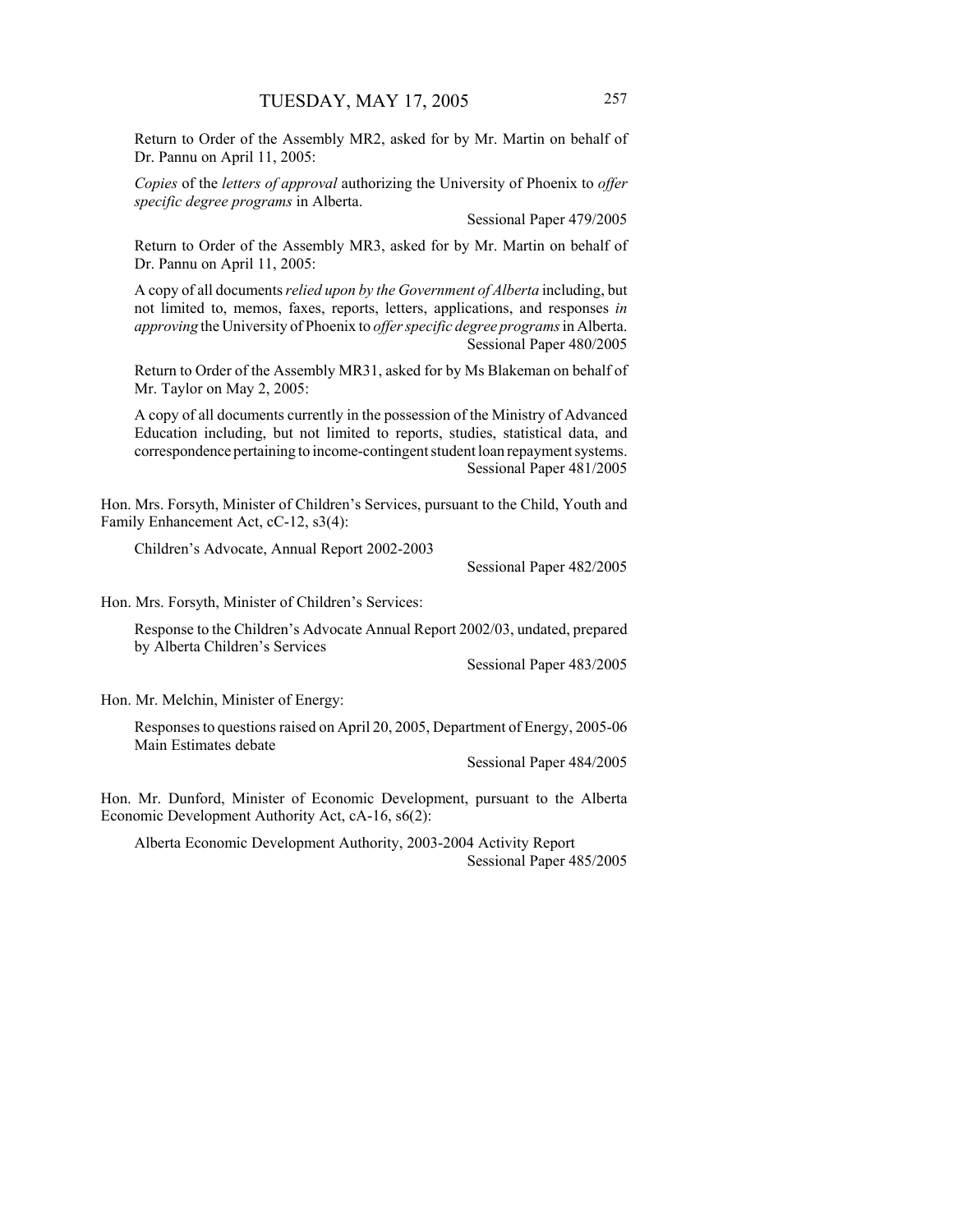# 258 TUESDAY, MAY 17, 2005

Mr. MacDonald, Hon. Member for Edmonton-Gold Bar:

Letter dated May 5, 2005, from Hon. Dr. Oberg, Minister of Infrastructure and Transportation, to Mr. MacDonald, Hon. Member for Edmonton-Gold Bar, responding to Mr. MacDonald's earlier letter regarding school portables and the recommendations of an Edmonton Public School Board facilities cluster study concerning Strathearn and Terrace Heights Schools

Sessional Paper 486/2005

Copies of 2 Edmonton 2004 provincial electoral division maps outlining "clusters" A, B, and C

Sessional Paper 487/2005

Title page and table of contents of a lease dated March 24, 2005, at Terrace Heights School between the Board of Trustees of Edmonton School District #7 and Alberta Online Consortium Association

Sessional Paper 488/2005

Ms Blakeman, Hon. Member for Edmonton-Centre:

Copy of a petition signed by 418 Edmonton and area residents requesting the Government increase nursing home staff

Sessional Paper 489/2005

Mr. Chase, Hon. Member for Calgary-Varsity:

7 recent e-mail messages and 2 recent letters from Calgary residents to Mr. Chase, Hon. Member for Calgary-Varsity, Hon. Mr. Zwozdesky, Minister of Education, and Bruce Johnston, Principal, Simon Fraser Junior High School, expressing opposition to Simon Fraser Junior High School's decision to cancel their band program

Sessional Paper 490/2005

Program from the Alberta College of Art and Design 2005 Convocation Ceremony held on May 15, 2005

Sessional Paper 491/2005

Mr. Backs, Hon. Member for Edmonton-Manning:

5 letters dated February 14, 2005, from M. Khan, Hans Koke, D. Blake, Raul A. Fallorin, and Tony Baquiran, all of Calgary, to Hon. Mr. Klein, Premier, expressing concern regarding the use of foreign replacement workers in the Alberta labour force

Sessional Paper 492/2005

Mr. Martin, Hon. Member for Edmonton-Beverly-Clareview:

Text of an e-mail message dated May 16, 2005, from Jacques Blanchard to Mr. Mason, Hon. Leader of the New Democrat Opposition, submitting two questions he would like Mr. Mason to ask Hon. Mr. Klein, Premier, regarding the Alberta Advantage

Sessional Paper 493/2005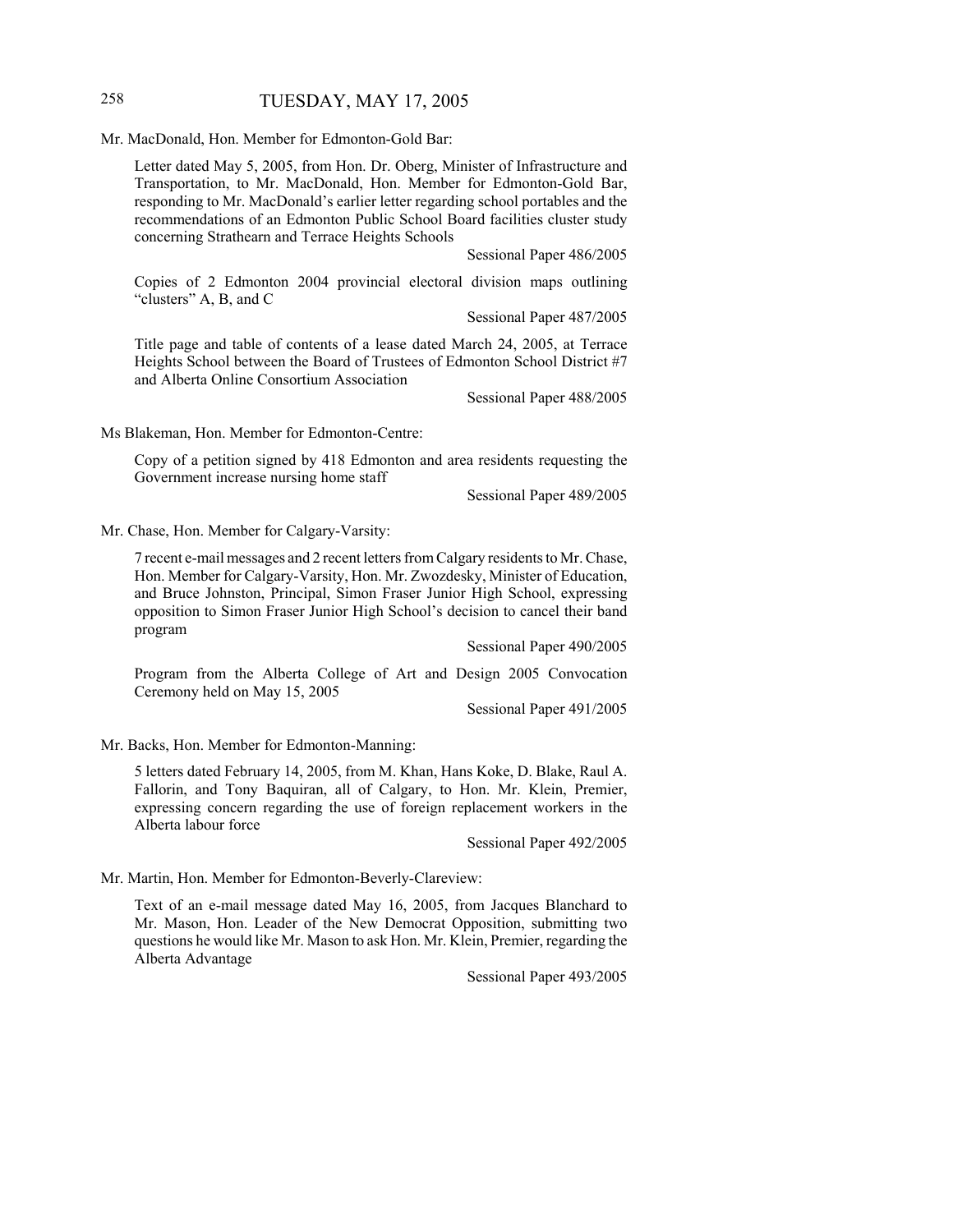# **Tablings to the Clerk**

Clerk of the Assembly on behalf of Hon. Mr. Cardinal, Minister of Human Resources and Employment:

Responses to questions raised by several Members of the Legislative Assembly on April 28, 2005, Department of Human Resources and Employment, 2005-06 Main Estimates debate

Sessional Paper 494/2005

Clerk of the Assembly on behalf of Hon. Mr. Stevens, Minister of Justice and Attorney General:

Responses to questions raised by several Members of the Legislative Assembly on May 3, 2005, Department of Justice and Attorney General, 2005-06 Main Estimates debate

Sessional Paper 495/2005

# **ORDERS OF THE DAY**

#### **Government Bills and Orders**

#### **Second Reading**

The following Bill was read a Second time and referred to Committee of the Whole:

Bill 42 Miscellaneous Statutes Amendment Act, 2005 — Hon. Mr. Stevens

#### **Third Reading**

The following Bills were read a Third time and passed:

- Bill 14 Student Financial Assistance Amendment Act, 2005 Hon. Mr. Hancock
- Bill 22 Animal Protection Amendment Act, 2005 Rev. Abbott
- Bill 35 Employment Pension Plans Amendment Act, 2005 Dr. Brown
- Bill 36 Police Amendment Act, 2005 Hon. Mr. Cenaiko
- Bill 38 Pharmacy and Drug Amendment Act, 2005 Mrs. Ady
- Bill 39 Traffic Safety Amendment Act, 2005 Mr. Strang on behalf of Mr. Magnus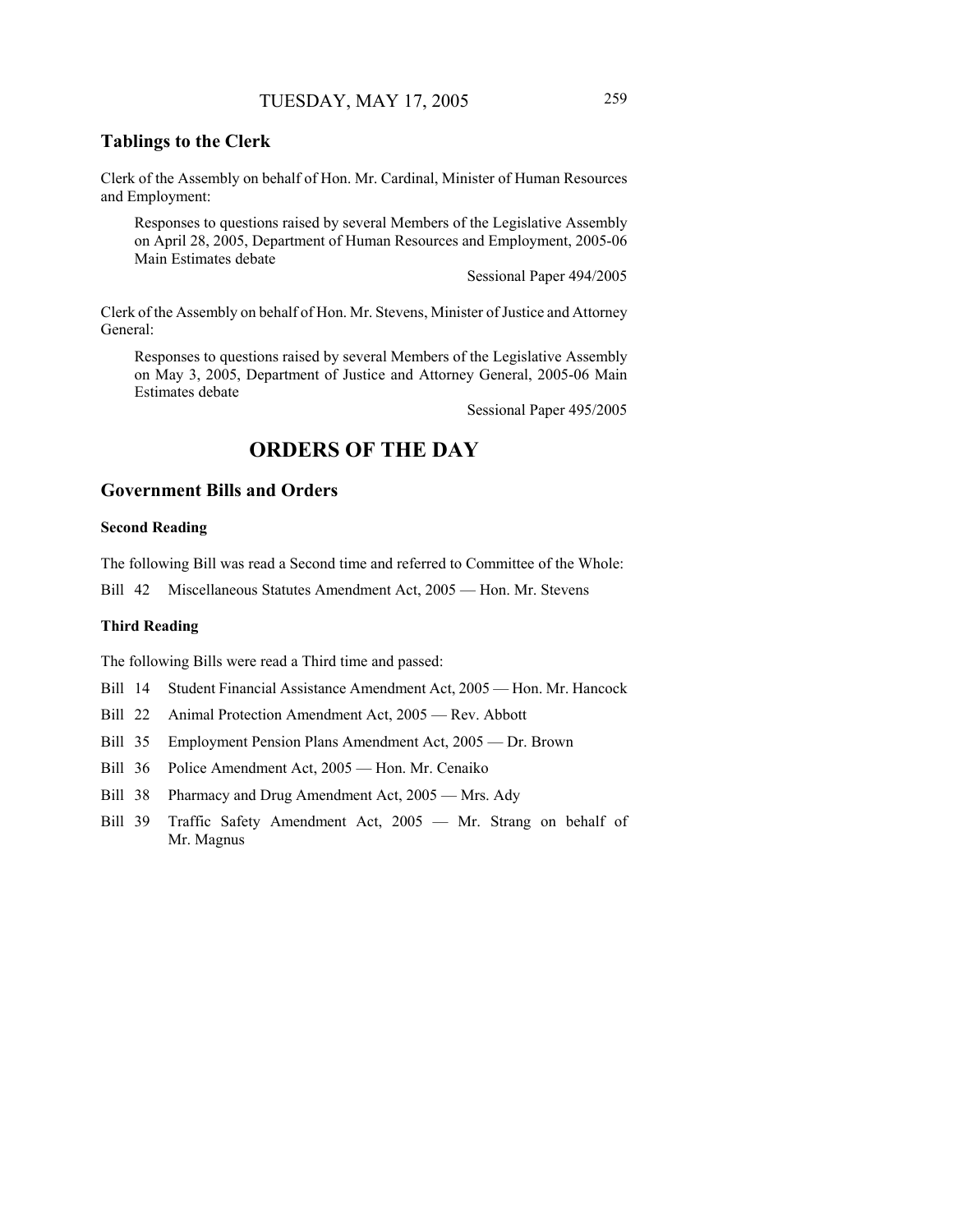# 260 WEDNESDAY, MAY 18, 2005

#### **Committee of the Whole**

According to Order, the Assembly resolved itself into Committee of the Whole, and the Speaker left the Chair.

(Assembly in Committee)

And after some time spent therein, the Deputy Speaker assumed the Chair.

The following Bills were reported:

Bill 41 Appropriation Act, 2005 (\$) — Hon. Mrs. McClellan

Bill 42 Miscellaneous Statutes Amendment Act, 2005 — Hon. Mr. Stevens

# **Adjournment**

On motion by Hon. Mr. Hancock, Government House Leader, the Assembly adjourned at 5:05 p.m. until Wednesday, May 18, 2005, at 1:30 p.m.

Wednesday, May 18, 2005

The Speaker took the Chair at 1:30 p.m.

# **Deputy Speaker's Statement - Pages of the Legislative Assembly**

On behalf of the Speaker and Members, Mr. Marz, Deputy Speaker, made a statement noting that Pages Vanessa Pillay, Leslie Day, Whitney Haynes, Christina Molzan, and Justin Laverty-Harrigan, would not be returning for the next sitting of the Legislature and presented the Pages with a gift in recognition of their tireless efforts.

#### **Speaker's Statement - Pages of the Legislative Assembly**

The Speaker read a letter he received from the six Pages of the Legislative Assembly who will not be returning for the next sitting of the Legislature.

#### **Members' Statements**

Mr. Strang, Hon. Member for West Yellowhead, made a statement regarding the Endangered Species Conservation Committee.

Mr. Cao, Hon. Member for Calgary-Fort, made a statement regarding immigrants that have come to Alberta over the past 100 years.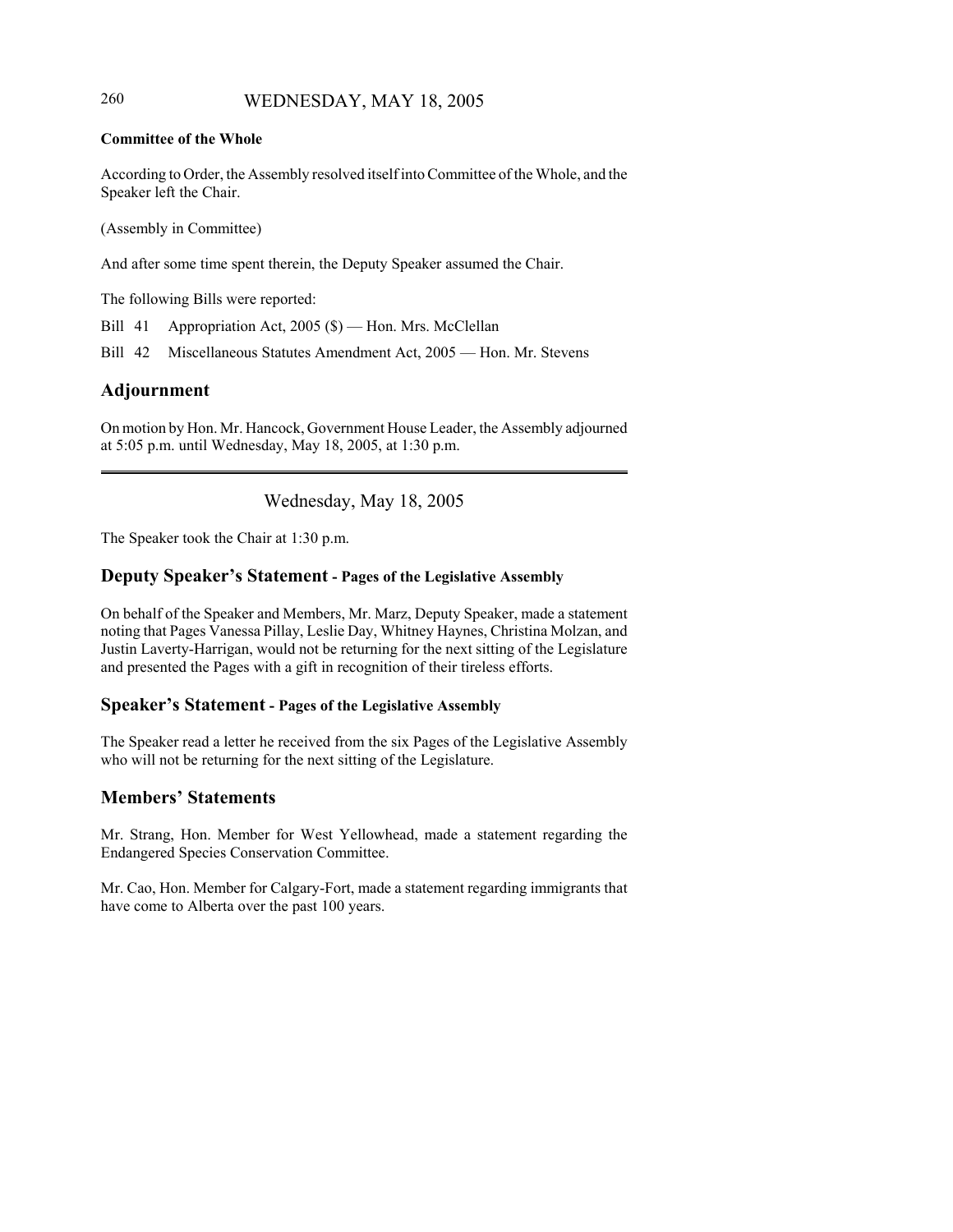Mr. Shariff, Hon. Member for Calgary-McCall, made a statement regarding the first Session of the Legislative Assembly, which began on March 15, 1906.

Dr. Swann, Hon. Member for Calgary-Mountain View, made a statement regarding governing in the public interest.

Mrs. Tarchuk, Hon. Member for Banff-Cochrane, made a statement regarding Douglas Cardinal and John Murrell, recipients of the first Lieutenant Governor of Alberta Arts Awards.

Mr. Miller, Hon. Member for Edmonton-Rutherford, made a statement regarding respect for women in politics.

#### **Speaker's Comment**

The Speaker commented that on this day in 1905 the northern Alberta town of Athabasca was established as the village of Athabasca Landing. Athabasca derives from the Cree word meaning "where there are reeds." Athabasca Landing developed as an important shipping centre. It was incorporated as a village in 1905, as a town in 1911, and in 1913 the town's name was officially shortened to Athabasca.

#### **Presenting Petitions**

Mr. Martin, Hon. Member for Edmonton-Beverly-Clareview, presented a petition from 213 Albertans requesting the Government increase infrastructure development funding for Highway 63.

Mr. Backs, Hon. Member for Edmonton-Manning, presented a petition from 124 Albertans urging the Government to prohibit the importation of temporary foreign workers in oil sands facilities and on pipelines until several Albertan and Canadian groups have been accessed.

#### **Tabling Returns and Reports**

Hon. Mr. Horner, Minister of Agriculture, Food and Rural Development:

News release dated May 18, 2005, entitled "New tracking and tracing system will open major export windows for Alberta beef" and 2 related backgrounders, all prepared by Alberta Agriculture, Food and Rural Development

Sessional Paper 496/2005

Hon. Mr. Lund, Minister of Government Services:

Responses to questions raised by several Members of the Legislative Assembly on May 10, 2005, Department of Government Services, 2005-06 Main Estimates debate

Sessional Paper 497/2005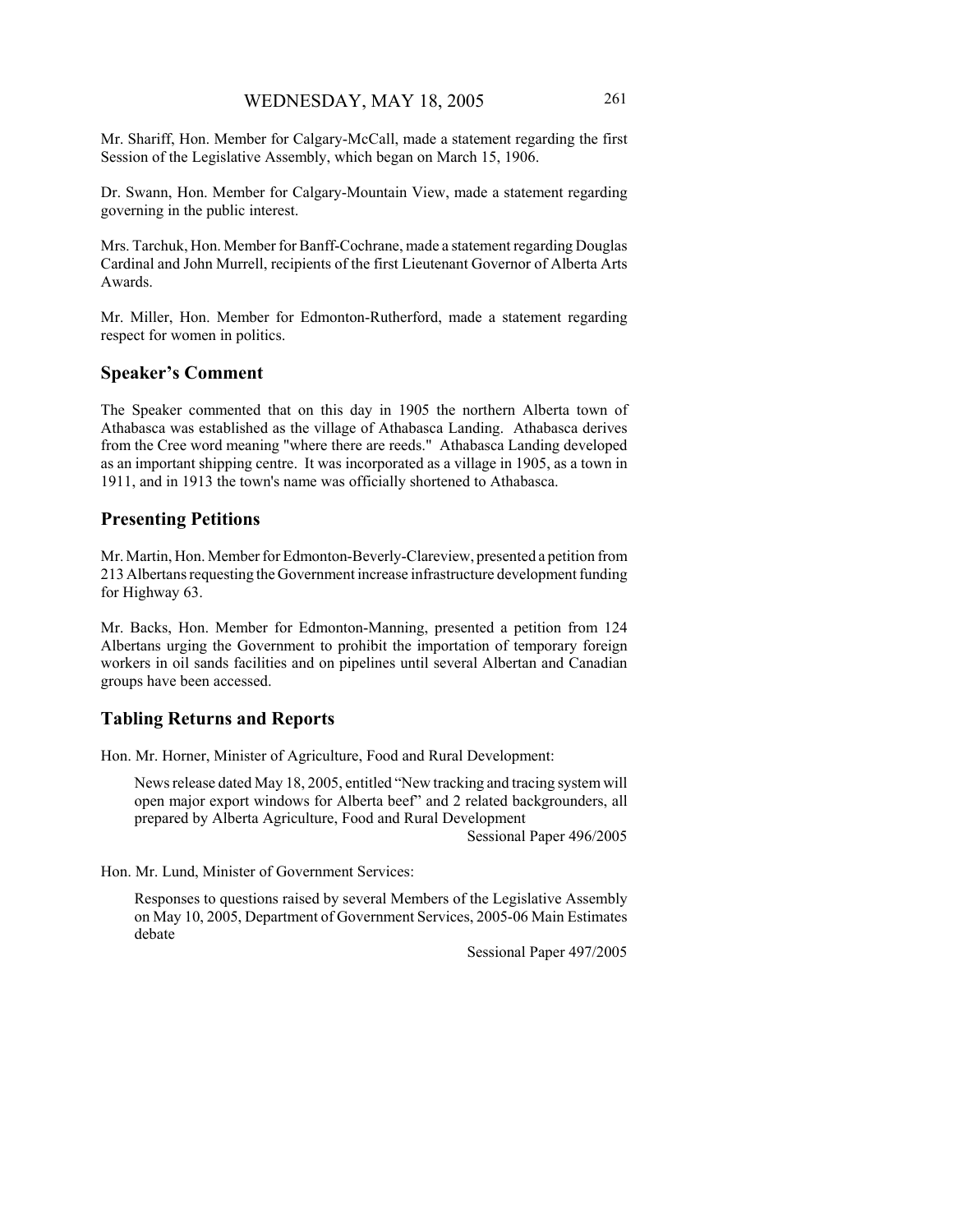# 262 WEDNESDAY, MAY 18, 2005

Hon. Mr. Doerksen, Minister of Innovation and Science:

Responses to questions raised by several Members of the Legislative Assembly on May 9, 2005, Department of Innovation and Science, 2005-06 Main Estimates debate

Sessional Paper 498/2005

Hon. Mr. Zwozdesky, Minister of Education:

Response to Written Question WQ29, asked for by Mr. Flaherty on May 2, 2005:

What consultations, studies, research, or other information-gathering exercises pertaining to full-day kindergarten are currently planned or underway under the auspices of the Ministry of Education?

Sessional Paper 499/2005

Response to Written Question WQ14, asked for by Mr. Miller on behalf of Mr. Flaherty on April 18, 2005:

What is the total revenue received by Alberta school boards from school fees, broken down by school board and by fee type for the *school* years 2000-01 through 2003-04 inclusive?

Sessional Paper 500/2005

Hon. Ms Calahasen, Minister of Aboriginal Affairs and Northern Development:

Responses to questions raised by several Members of the Legislative Assembly on April 18, 2005, Department of Aboriginal Affairs and Northern Development, 2005-06 Main Estimates debate

Sessional Paper 501/2005

Hon. Ms Calahasen, Minister of Aboriginal Affairs and Northern Development, pursuant to the Northern Alberta Development Council Act, cN-4, s8:

Northern Alberta Development Council, Annual Report 2003-2004 Sessional Paper 502/2005

Dr. Swann, Hon. Member for Calgary-Mountain View:

St. Albert Gazette website article dated May 18, 2005, entitled "Parents struggle with lack of addiction treatment" written by Mark Wells

Sessional Paper 503/2005

Program for the National Day of Healing and Reconciliation celebration to be held on May 26, 2005 in Edmonton

Sessional Paper 504/2005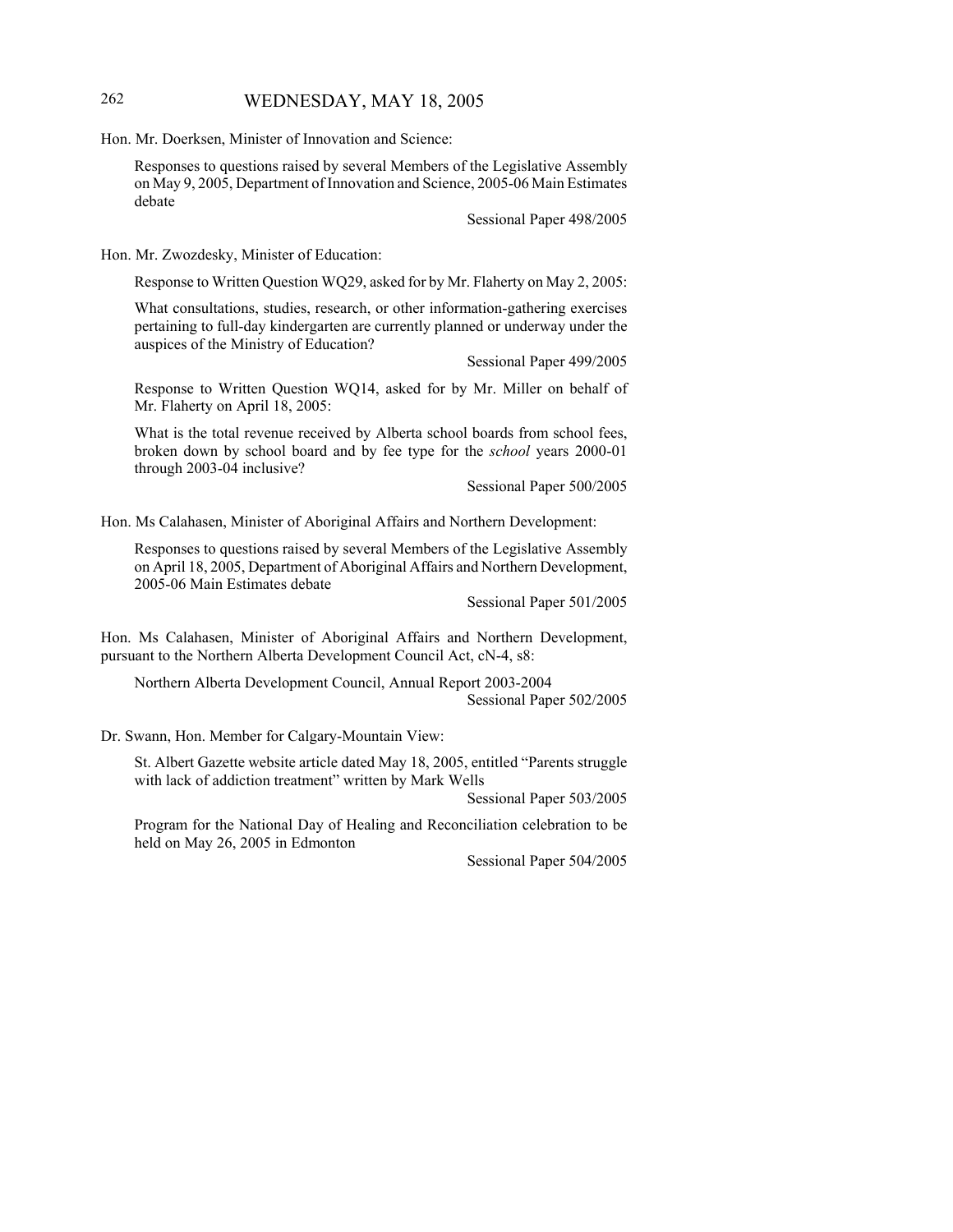Mr. Backs, Hon. Member for Edmonton-Manning:

5 letters from Gordon C. Hart, John T. Weeks, Cheryl Henderson, and Tom Peterson to Hon. Mr. Mar, Minister of Community Development, Hon. Mr. Cardinal, Minister of Human Resources and Employment, and Hon. Mr. Klein, Premier, expressing concern regarding a variety of issues related to apprenticeship training and the use of foreign replacement workers in the Alberta labour force

Sessional Paper 505/2005

Mr. MacDonald, Hon. Member for Edmonton-Gold Bar:

Copy of a petition signed by 700 Edmonton residents expressing disagreement with the decision to close Strathearn School

Sessional Paper 506/2005

Mr. Eggen, Hon. Member for Edmonton-Calder, on behalf of Mr. Martin, Hon. Member for Edmonton-Beverly-Clareview:

Alberta Registries Land Title Certificates for Plan 9824820, Lots 5 and 6 and a related map of Fort McMurray development land

Sessional Paper 507/2005

Mr. Eggen, Hon. Member for Edmonton-Calder:

Copy of a petition signed by 200 Albertans requesting that the Government grant equal status to farm workers

Sessional Paper 508/2005

Dr. Pannu, Hon. Member for Edmonton-Strathcona:

Letter dated May 16, 2005, from Norman R. St. Arnaud, St. Arnaud, McAllister, and Bowie, LLP, Barristers and Solicitors, to Mr. Martin, Hon. Member for Edmonton-Beverly-Clareview, providing information concerning alleged grievances involving Alberta Career Computer Center Inc.

Sessional Paper 509/2005

Mr. Mason, Hon. Leader of the New Democrat Opposition:

Document dated May 18, 2005, entitled "Thank you and farewell, Brian Mason recognizes the hard work and dedication of Marilyn Hooper" prepared by the New Democrat Opposition

Sessional Paper 510/2005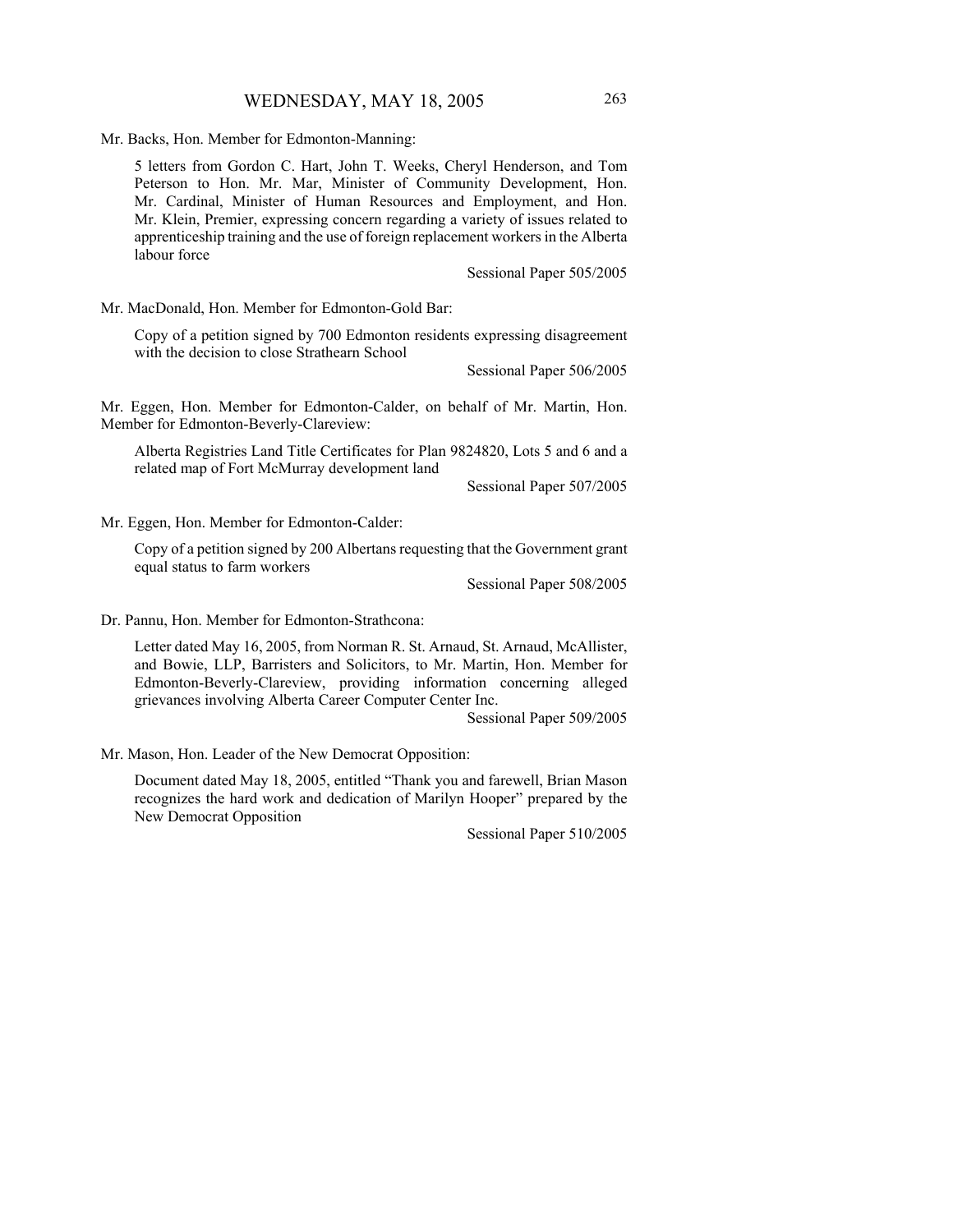# 264 WEDNESDAY, MAY 18, 2005

#### **Tablings to the Clerk**

Clerk of the Assembly on behalf of Hon. Dr. Oberg, Minister of Infrastructure and Transportation:

Return to Order of the Assembly MR32, asked for by Mr. MacDonald on behalf of Mr. Chase on May 2, 2005:

A financial statement detailing the private sector loan interest rate compared to that of the Government for the proposed Anthony Henday Drive P3 project. Sessional Paper 511/2005

Return to Order of the Assembly MR33, asked for by Mr. MacDonald on behalf of Mr. Chase on May 2, 2005:

A list of all projects that are potential P3 projects being considered by the Government.

Sessional Paper 512/2005

Return to Order of the Assembly MR39, asked for by Mr. Martin on May 2, 2005:

Copies of all contracts and agreements signed between or on behalf of the Government and the P3 consortium selected to construct the Southeast Edmonton ring road.

Sessional Paper 513/2005

Return to Order of the Assembly MR41, asked for by Mr. Martin on May 2, 2005:

Copies of all documents that compare the cost of constructing the southeast Edmonton ring road using a private-public partnership versus the use of conventional public financing for its construction.

Sessional Paper 514/2005

Clerk of the Assembly on behalf of Hon. Mr. Ouellette, Minister of Restructuring and Government Efficiency:

Return to Order of the Assembly MR29, asked for by Mr. Elsalhy on May 2, 2005:

A copy of all documents pertaining to the Government's decision to transfer responsibility for the Alberta SuperNet project from the Ministry of Innovation and Science to the Ministry of Restructuring and Government Efficiency.

Sessional Paper 515/2005

Clerk of the Assembly on behalf of Hon. Ms Evans, Minister of Health and Wellness:

Responses to questions raised by Ms Blakeman, Hon. Member for Edmonton-Centre, on March 16, 2005, 2004-05 Supplementary Estimates debate Sessional Paper 516/2005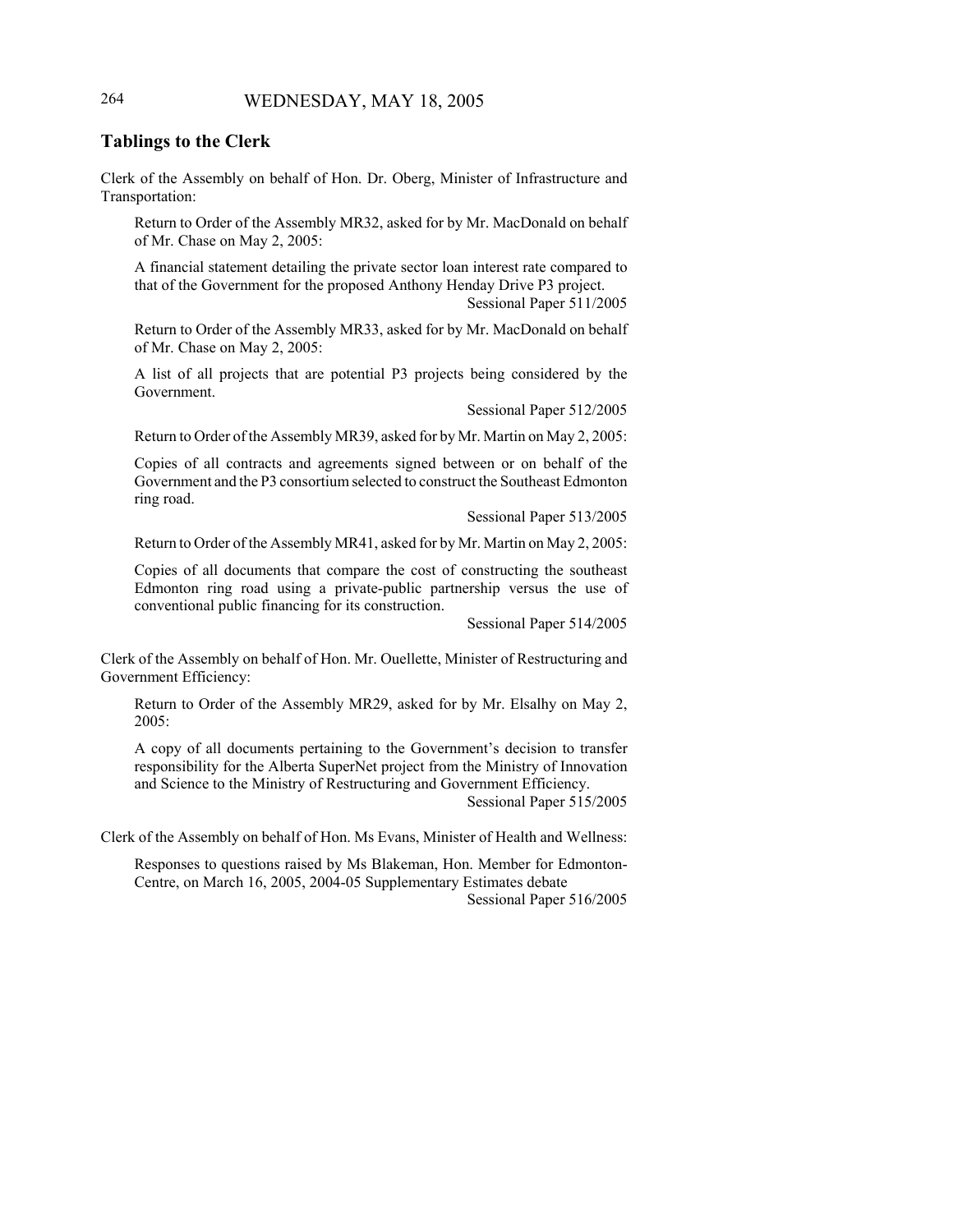# **ORDERS OF THE DAY**

# **Government Bills and Orders**

#### **Third Reading**

The following Bills were read a Third time and passed:

- Bill 41 Appropriation Act, 2005 (\$) Hon. Mr. Stevens on behalf of Hon. Mrs. McClellan
- Bill 42 Miscellaneous Statutes Amendment Act, 2005 Hon. Mr. Stevens

# **Privilege**

During Third Reading consideration of Bill 41, Appropriation Act, 2005 (\$), Ms Blakeman, Official Opposition House Leader, gave oral notice of her intention to raise a purported question of privilege under Standing Order 15 on the next regular sitting day.

# **Adjournment**

Pursuant to Government Motion 16 agreed to on April 6, 2005, and on motion by Hon. Mr. Dunford, Acting Government House Leader, the Assembly adjourned at 4:21 p.m. until Tuesday, May 24, 2005, at 12:00 p.m.

Tuesday, May 24, 2005

Members of the Legislative Assembly and invited guests assembled at 12:15 p.m.

Preceded by the Sergeant-at-Arms, Her Majesty Queen Elizabeth II and the Speaker entered the Chamber. Her Majesty took Her place upon the Throne.

The Speaker invited Mr. Paul Lorieau to lead Members and guests in the singing of the Royal Anthem, God Save the Queen.

#### **Speaker's Statement**

Your Majesty, it is an honour on behalf of all Members of Alberta's Legislative Assembly to welcome You to this Chamber.

The men and women who sit in this parliament and all who have served remain earnest in their desire to express their loyalty and devotion to the people of this great province, their beloved country, and to their Queen.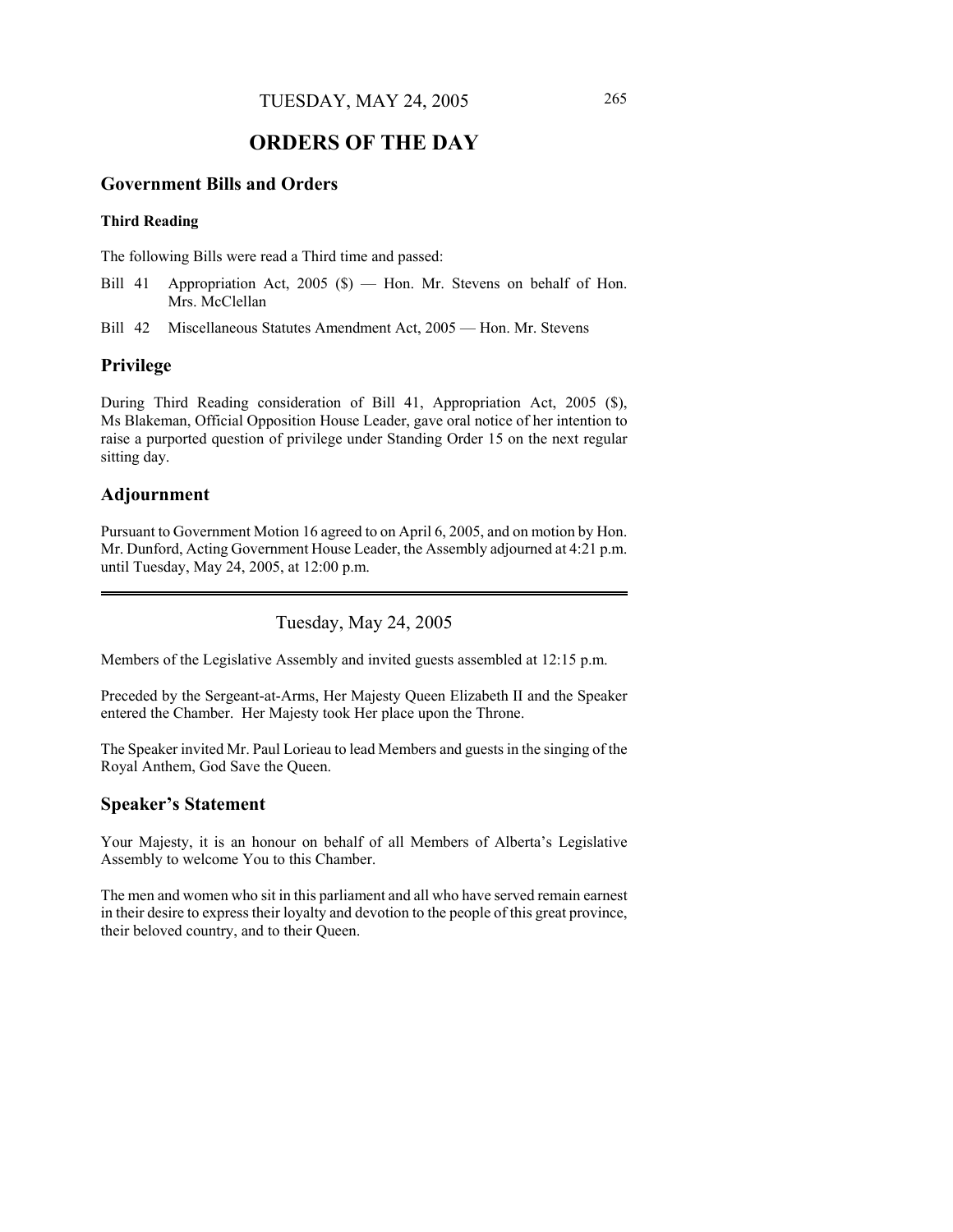# 266 TUESDAY, MAY 24, 2005

Alberta is a land of peace. Freedom, tolerance, prosperity, and unbounded opportunity are words that reflect much of our history.

We are fortunate in God's grace to have been blessed with a beautiful landscape, with abundant natural resources, and with a population drawn from all corners of the globe. Our citizens have created a province known for its vision, its energy, and its spirit.

Our public policies, the laws of Alberta, have been the product of passion, fairness, reason, and debate.

Our Assembly is and has always been in a partnership with the Crown. Safeguarding the rights of all of our citizens, Your Majesty's representatives, our Lieutenant Governors, have well reflected the values that have been the personal hallmarks of Your reign: devotion to duty, an abiding concern for all, courage, stability, a sense of continuity, and above all grace and dignity.

It is with humility and pride that we welcome Your Majesty.

It's now my honour to invite the Premier of Alberta, Hon. Ralph Klein, to address Your Majesty and all present.

# **Premier's Statement**

Your Majesty, members of the Royal household, honourable members of the judiciary, former Lieutenant Governor, former Premiers, Mr. Speaker, honourable Ministers, Leader of the Official Opposition, Members of the Legislative Assembly, and distinguished guests all:

On behalf of the Government of Alberta it is my very great privilege to welcome Her Majesty the Queen to the Legislative Assembly of Alberta.

Albertans have long looked forward to this Royal visit as a highlight of our province's centennial celebrations. Her Majesty's presence during this special year is an honour graciously bestowed upon all people of this province, one that is deeply felt and appreciated by all Albertans. It is truly a centennial gift to be treasured.

Albertans take great pride in this country's ties to the Monarchy and its membership in the Commonwealth and all it stands for. This is as true for the young Albertans who are preparing to continue the work of building this province as it is for those who began that great work 100 years ago.

Today students from Granum School – and Her Majesty had the opportunity of meeting them – and from St. Matthew Lutheran School, which are also celebrating their centennials this year, are here to greet the Queen and to hear Her address to the Legislative Assembly. It will be the first time ever that a reigning Monarch has addressed this Legislature, and it gives me great joy that some of Alberta's young people, who represent the very best of this province, will have the opportunity to hear Her Majesty's inspiring message.

The Speaker then invited Her Majesty to address the Assembly.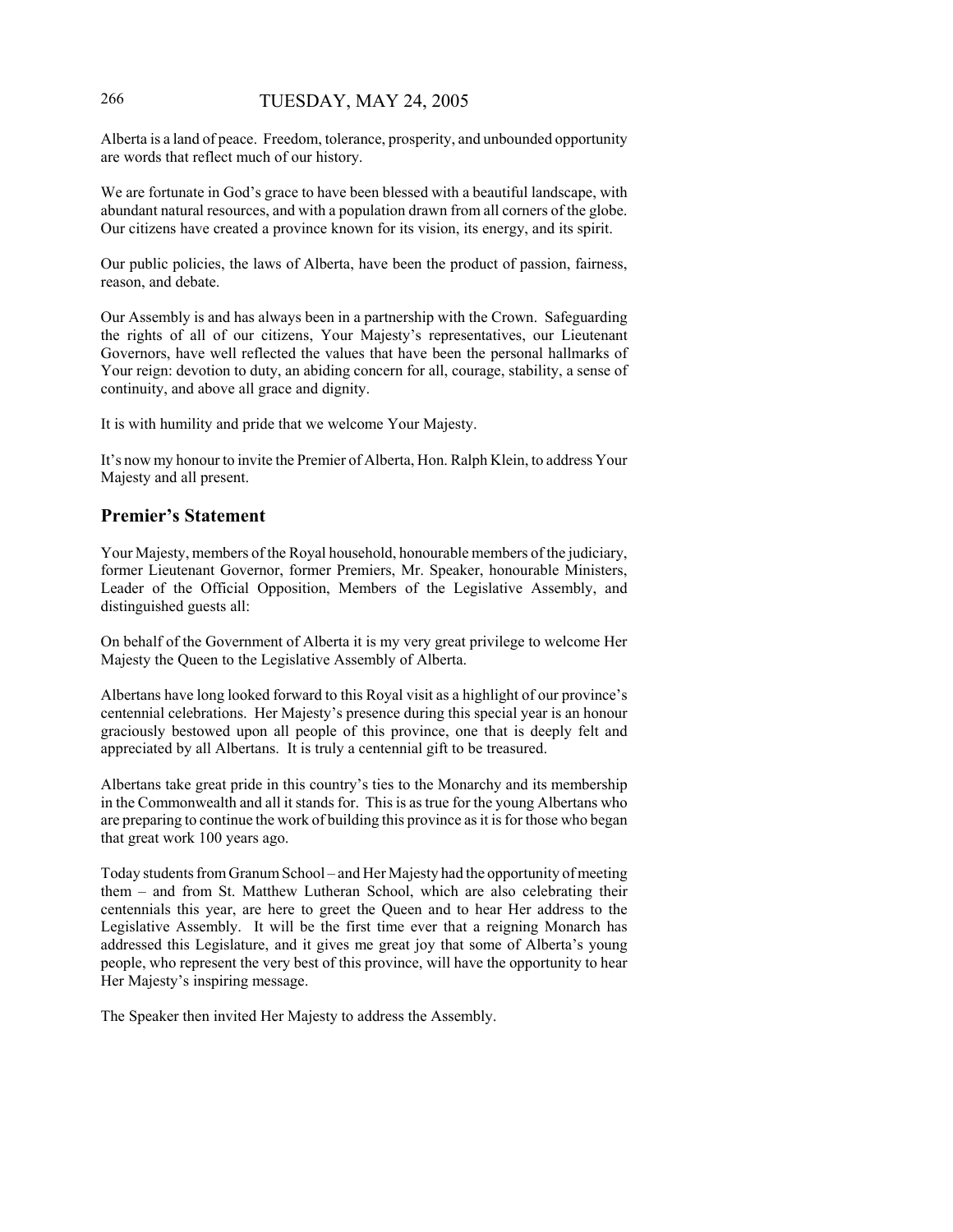# **Address From Her Majesty Queen Elizabeth II**

Mr. Speaker, Premier, ladies and gentlemen, Prince Philip and I are very pleased to be back in Alberta in this centennial year as you celebrate not only your historic past but also the dynamism of your community today as well as the great opportunities that lie ahead.

When looking back on the story of Alberta, we see it extend well before 1905. It is, indeed, the story of Canada. Your First Nations peoples inhabited the prairies over 10,000 years ago, living in harmony with nature then as they do now. By the 1800s these first citizens along with the Métis were joined by explorers, homesteaders, and railway workers from all over the world. They had a dream: to build homes in a land where freedom reigned. They created a spirit of belonging to a bountiful country under the principles of peace, order, and good government and the unifying influence of the Crown. It is a fitting homage to these ancestors that your motto is Fortis et Liber, Strong and Free.

Je suis heureuse d'apprendre que le gouvernement de la province souligne cette année en instituant un programme du centenaire laissé en héritage. Il investit dans les parcs, les lieux historiques et les installations récréatives de l'Alberta. Ces projets prometteurs illustrent l'importance que les Albertains accordent à une excellente qualité de vie, aux perspectives économiques encourageantes et aux réussites dans les domaines de l'agriculture, de l'énergie et de l'industrie. Il témoigne aussi de votre gratitude envers les générations d'aînés et d'ancêtres, dont le travail acharné a permit d'édifier l'Alberta d'aujourd'hui.

(I am pleased to learn that the Provincial Government is marking this milestone year with its Centennial Legacy Program. It is investing in parks, historical sites, and recreational facilities all across Alberta. These exciting projects reflect the importance that Albertans place on your excellent quality of life, your positive economic outlook, and your success in agriculture, energy, and industry. They also reflect the gratitude you feel towards generations of elders and forebears whose hard work built the Alberta of today.)

Among the early settlers who came here so many decades ago to build a new life, there were thousands of families with children who were themselves destined to become the nation builders of the future. Today I'm speaking on air across the province, including schools in communities from Lethbridge to Fort Vermilion, from Wainwright to Grande Cache.

Just half an hour ago at the Provincial Museum, now called the Royal Alberta Museum, I enjoyed the opportunity to meet some of the young people of Alberta who were touring that showcase of living heritage. I hope that all young people in the province will take the opportunity of the centennial to learn of the way in which their own communities have flourished over the last hundred years.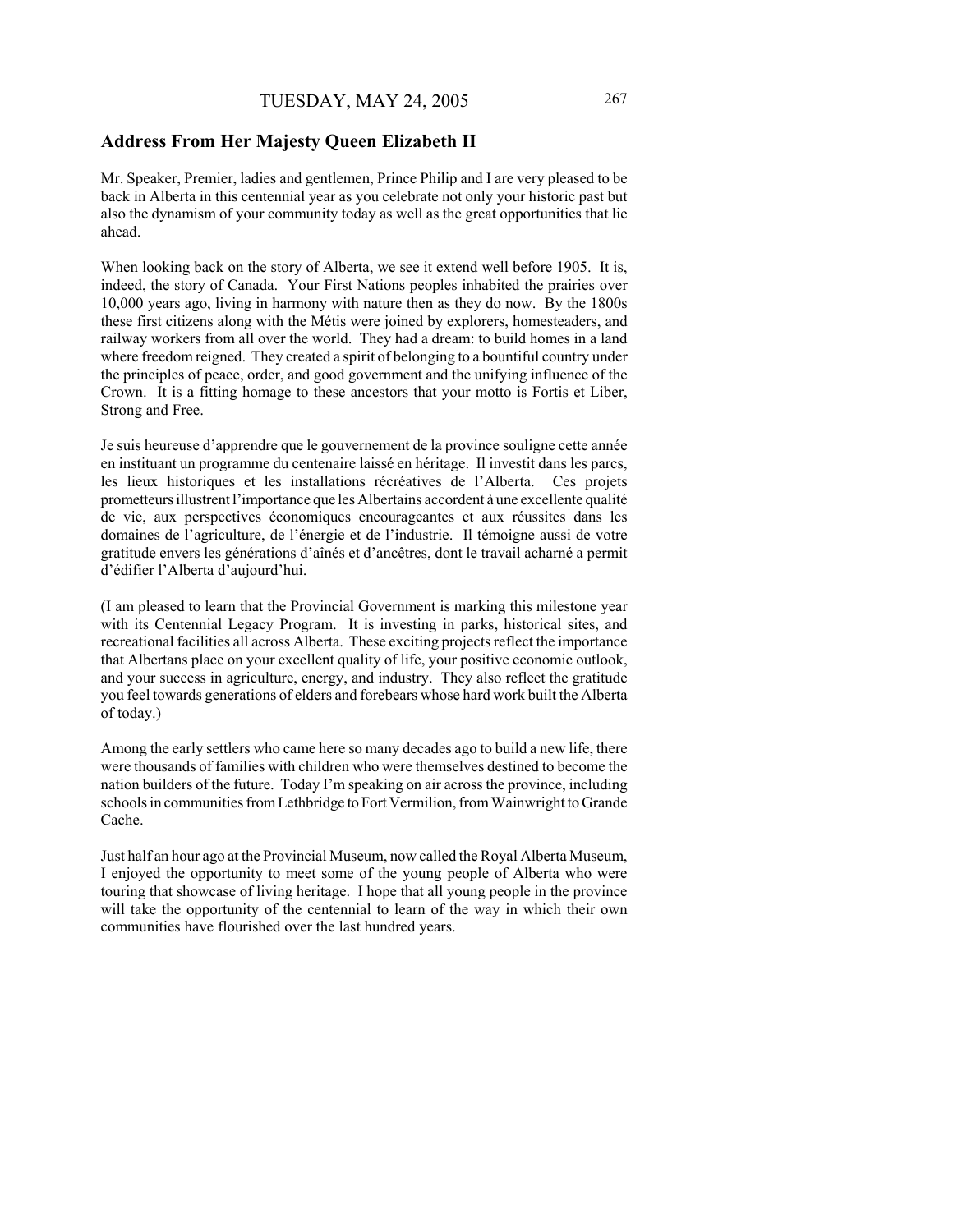# 268 TUESDAY, MAY 24, 2005

Alors que les Albertains et tous les Canadiens voient leur histoire comme un récit coloré du passé, nous estimons qu'elle est aussi le fondement du présent et de l'avenir. Au cours de cette visite, puisque nous rendons hommage au dynamisme de ceux qui ont bâti ce grand pays, il convient de se rappeler que nous pouvons effectivement faire une différence pour ceux qui viendront après nous. Si nous nous efforçons dans notre vie et à notre manière d'améliorer le monde qui nous entoure, alors nous pourrons a bon droit être fière de notre contribution.

(While all Albertans and all Canadians value this history as a colourful account of the past, we also view it as a foundation for our present and future. During this visit, as we honour the spirit of those who built this great nation, it is timely to remind ourselves that we can indeed make a difference for those who will in turn come after us. If we strive, in our own lives and our own way, to leave the world around us a little better than we have found it, and to maintain the highest standards in everything we do, we can legitimately take pride in our contribution.)

During a previous visit 32 years ago I said: "I want the Crown in Canada to represent everything that is best and most admired in the Canadian ideal. I will continue to do my best to make it so during my lifetime, and I hope you will all continue to give me your help in this task." I would like to repeat those words today as together we continue to build a country that remains the envy of the world.

May God bless you on this happy hundredth birthday, and I send to you all my warmest good wishes for the years to come.

#### **Speaker's Statement**

Your Majesty, through Your actions and through Your words, Your Majesty has conferred a signal recognition on Alberta's Legislative Assembly. Since 1905 its Members have sought to serve their Sovereign, this province, and the Dominion of Canada faithfully and well. We face our future ever mindful of our heritage and our history and especially of our duty to future generations as yet unborn. We thank You for Your belief in us as a people.

God bless Alberta. God bless Canada. God save the Queen.

The Speaker invited Mr. Paul Lorieau to lead Members and guests in the singing of our National Anthem, O Canada.

Preceded by the Sergeant-at-Arms, Her Majesty Queen Elizabeth II, the Speaker, and Hon. Premier Klein left the Chamber.

The Deputy Speaker took the Chair.

#### **Adjournment**

Pursuant to Government Motion 7 agreed to on March 7, 2005, and on motion by Hon. Mr. Hancock, Government House Leader, the Assembly adjourned at 12:31 p.m.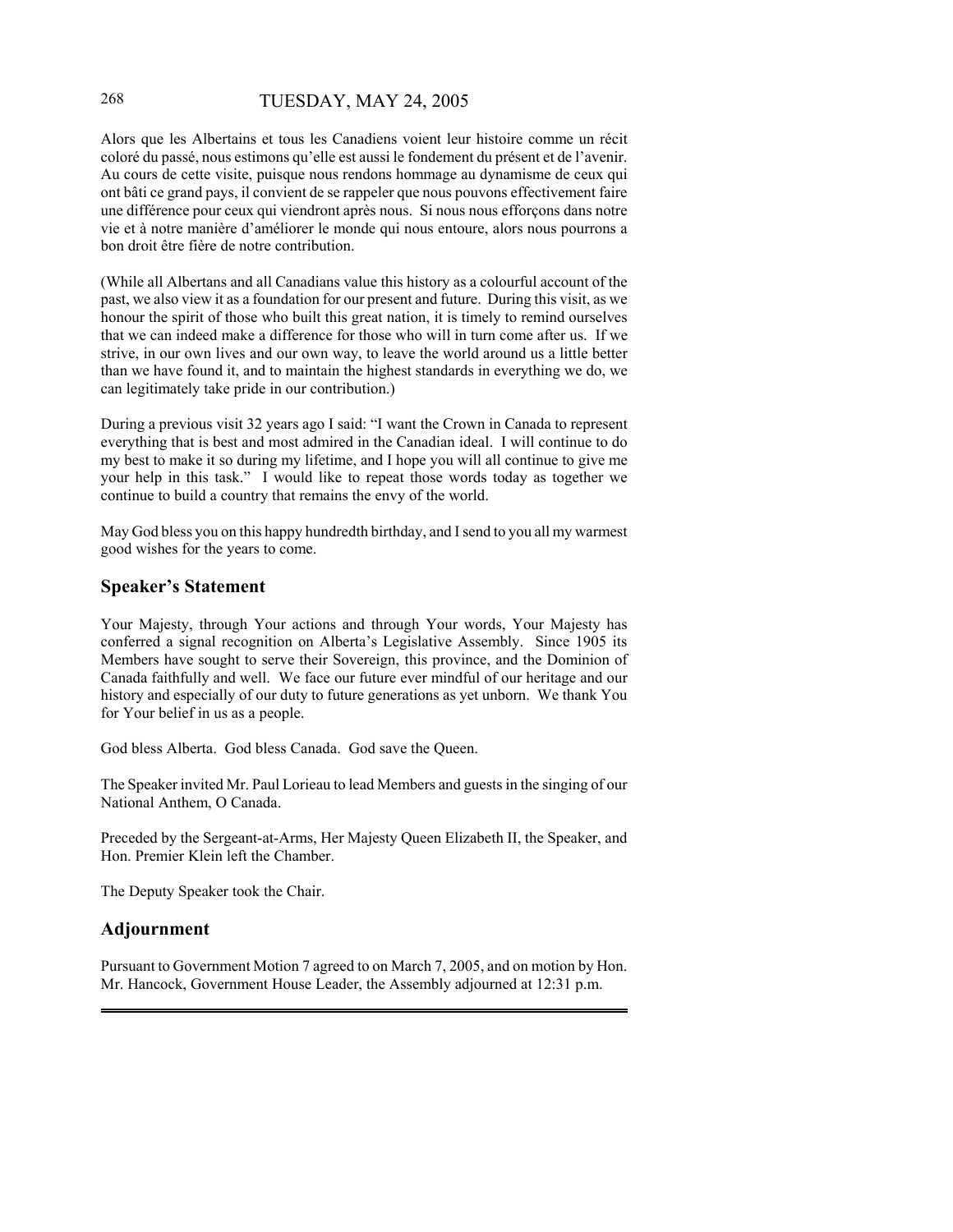# **FALL SITTING**

NOVEMBER 15, 2005 TO DECEMBER 1, 2005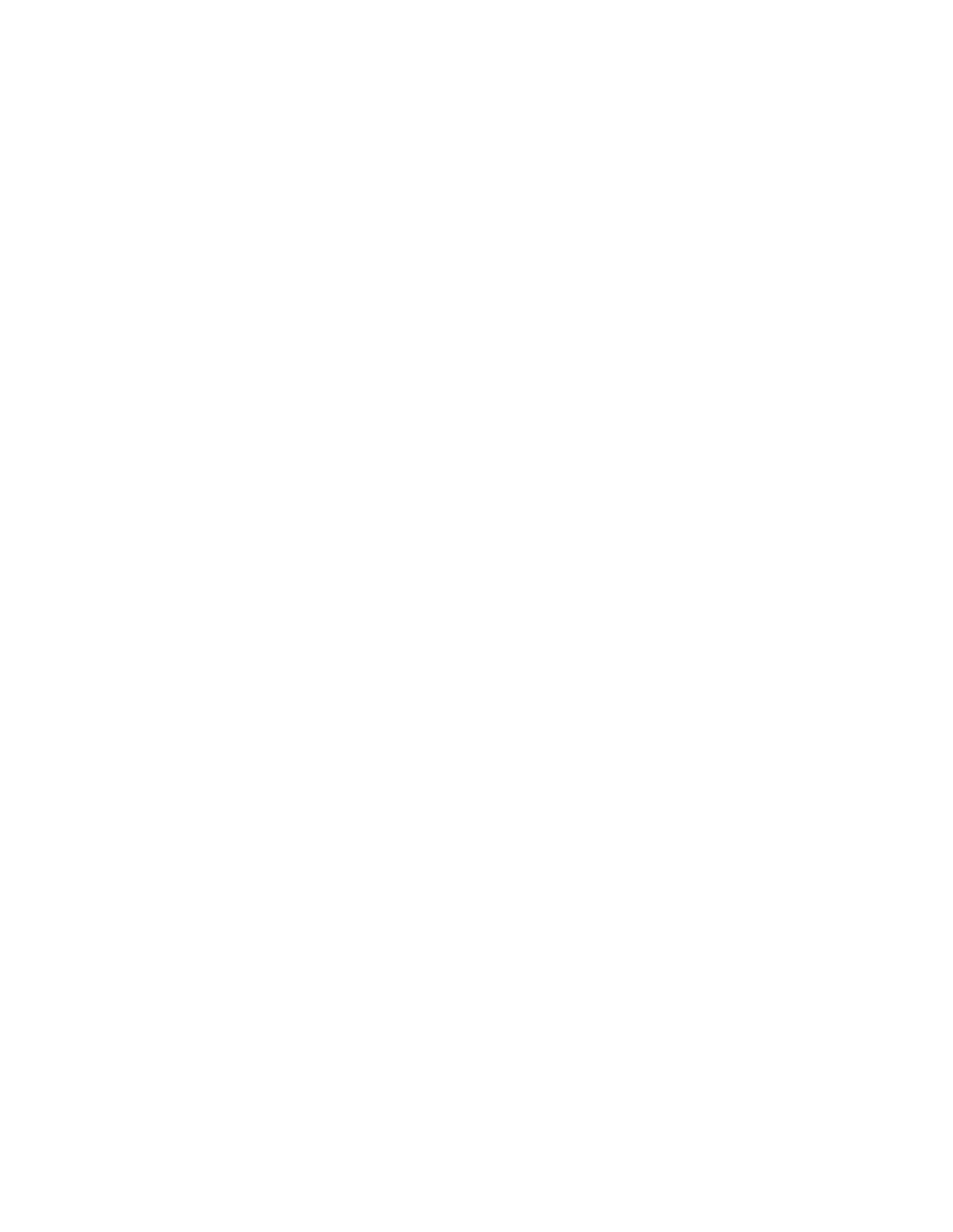# Tuesday, November 15, 2005

The Speaker took the Chair at 1:30 p.m.

The Speaker offered a prayer and a moment of silence was observed in recognition of the death of former Members: Mr. George Ho Lem, Member for Calgary-McCall, 1971 to 1975, who passed away on July 9, 2005; Mr. John S. Batiuk, Member for Vegreville, 1971 to 1986, who passed away on August 1, 2005; and Mrs. Sheila Embury, Member for Calgary-North West, 1979 to 1986, who passed away on August 1, 2005.

#### **Speaker's Comment**

The Speaker commented that on this day in 1918, RCAF (Royal Canadian Air Force) Flying Officer L.W. Powell was born in Pickardville, Alberta. He joined the RCAF on March 6, 1940, and headed overseas a year later to serve as a World War II pilot. Flying Officer Powell was reported missing and presumed dead after air operations on June 17, 1943. In 1947, Powell Lake, located 65 kilometres northwest of Grande Prairie, was named after Flying Officer Powell.

## **Members' Statements**

Mr. Johnston, Hon. Member for Calgary-Hays, made a statement regarding Dorothy McDonald, former Fort MacKay First Nations' Chief, who passed away on November 13, 2005.

Mr. Marz, Hon. Member for Olds-Didsbury-Three Hills, made a statement regarding a Memorandum of Understanding signed on October 18, 2005, between Bow Valley College and Prairie College of Applied Arts and Technology, allowing Bow Valley College to offer health and child care programs to Prairie College students.

Mr. Cao, Hon. Member for Calgary-Fort, made a statement regarding Canadian veterans and the designation of the Veterans' Memorial Highway to commemorate the Year of the Veteran and the centennial anniversary of Alberta.

Mr. Backs, Hon. Member for Edmonton-Manning, made a statement regarding Remembrance Day, November 11, 2005, and the Year of the Veteran, 2005.

Mrs. Jablonski, Hon. Member for Red Deer-North, made a statement regarding Family Violence Prevention Month, November 2005.

Mr. Martin, Hon. Member for Edmonton-Beverly-Clareview, made a statement regarding the recent Lakeside Packers labour dispute.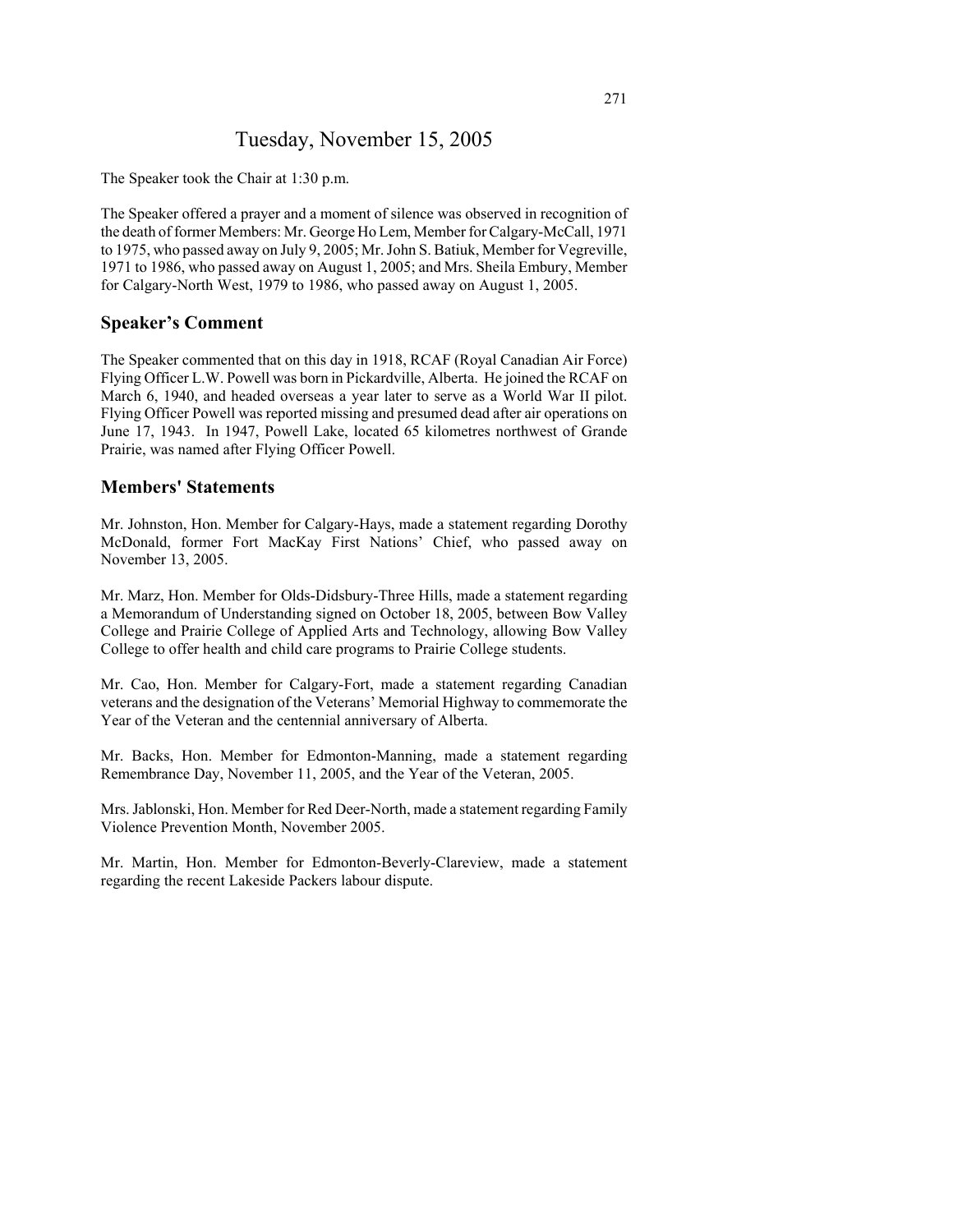# 272 TUESDAY, NOVEMBER 15, 2005

# **Presenting Petitions**

Mr. Backs, Hon. Member for Edmonton-Manning, presented a petition from 103 Canadians urging the Government to prohibit the importation of temporary foreign workers in oil sands facilities and on pipelines until several Albertan and Canadian groups have been accessed.

# **Notices of Motions**

Ms Blakeman, Official Opposition House Leader, gave oral notice of her intention to raise a purported question of privilege under Standing Order 15 regarding the words and/or actions of Rev. Abbott, Hon. Member for Drayton Valley-Calmar, in his dealings with Mr. Miller, Hon. Member for Edmonton-Rutherford, on May 18, 2005.

Ms Blakeman, Official Opposition House Leader, gave oral notice of her intention to raise a purported question of privilege under Standing Order 15 regarding the premature release to the media of information contained in the Report of the Auditor General on the Alberta Securities Commission's Enforcement System in October 2005.

Mr. Mason, Hon. Leader of the New Democrat Opposition, gave oral notice of his intention to raise a purported question of privilege under Standing Order 15 regarding three reports written by Officers of the Legislature that were provided to the media prior to proper distribution to Members of the Legislative Assembly.

# **Introduction of Bills (First Reading)**

Upon recommendation of His Honour the Honourable the Lieutenant Governor, and notice having been given:

Bill 43 Alberta Resource Rebate Statutes Amendment Act, 2005 (\$) — Hon. Mrs. McClellan

Notice having been given:

- Bill 44 Residential Tenancies Amendment Act, 2005 (No. 2) Hon. Mr. Lund
- Bill 45 Maternal Tort Liability Act Mr. Oberle
- Bill 46 Criminal Notoriety Act Mrs. Jablonski
- Bill 47 Alberta Association of Former MLAs Act Mr. Johnson
- Bill 48 Justice of the Peace Amendment Act, 2005 Hon. Mr. Stevens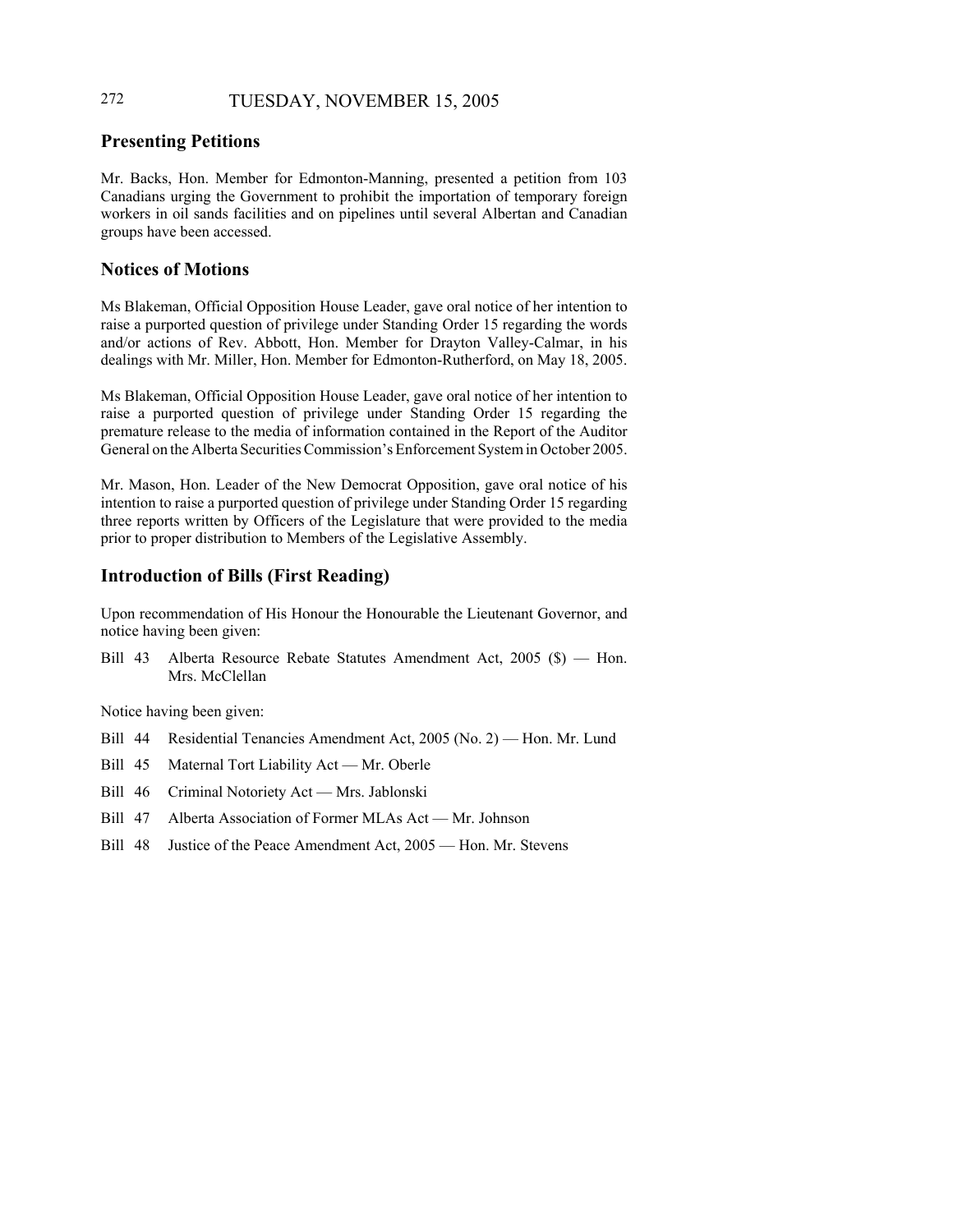On motion by Hon. Mr. Hancock, Government House Leader, the following Bills were placed on the Order Paper under Government Bills and Orders:

Bill 45 Maternal Tort Liability Act — Mr. Oberle

Bill 46 Criminal Notoriety Act — Mrs. Jablonski

Bill 47 Alberta Association of Former MLAs Act — Mr. Johnson

#### **Tabling Returns and Reports**

Hon. Mr. Cenaiko, Solicitor General and Minister of Public Security:

Victims Programs, Status Report 2004/2005

Sessional Paper 517/2005

Mrs. Tarchuk, Chair, Select Standing Committee on Legislative Offices, pursuant to the Auditor General Act, cA-46, s19(5):

Annual Report of the Auditor General of Alberta, 2004-2005

Sessional Paper 518/2005

Mrs. Tarchuk, Chair, Select Standing Committee on Legislative Offices, pursuant to the Auditor General Act, cA-46, s20(2):

Report of the Auditor General on Alberta Social Housing Corporation-Land Sales Systems dated October 2005

Sessional Paper 519/2005

Report of the Auditor General on the Alberta Securities Commission's Enforcement System dated October 2005

Sessional Paper 520/2005

Mr. Martin, Hon. Member for Edmonton-Beverly-Clareview:

Edmonton Journal article dated October 13, 2005, entitled "Ft. Mac land deals handled poorly, report says" prepared by Graham Thomson

Sessional Paper 521/2005

Edmonton Journal article dated October 25, 2005, entitled "Ill regulator passes Dr. Dunn's checkup: No big trouble at securities commission: auditor general" prepared by Graham Thomson

Sessional Paper 522/2005

News release dated October 25, 2005, entitled "Reports from the Auditor General to the Members of the Legislative Assembly of Alberta, Albertans are not well served by manipulation of the accountability process" prepared by the Office of the Auditor General

Sessional Paper 523/2005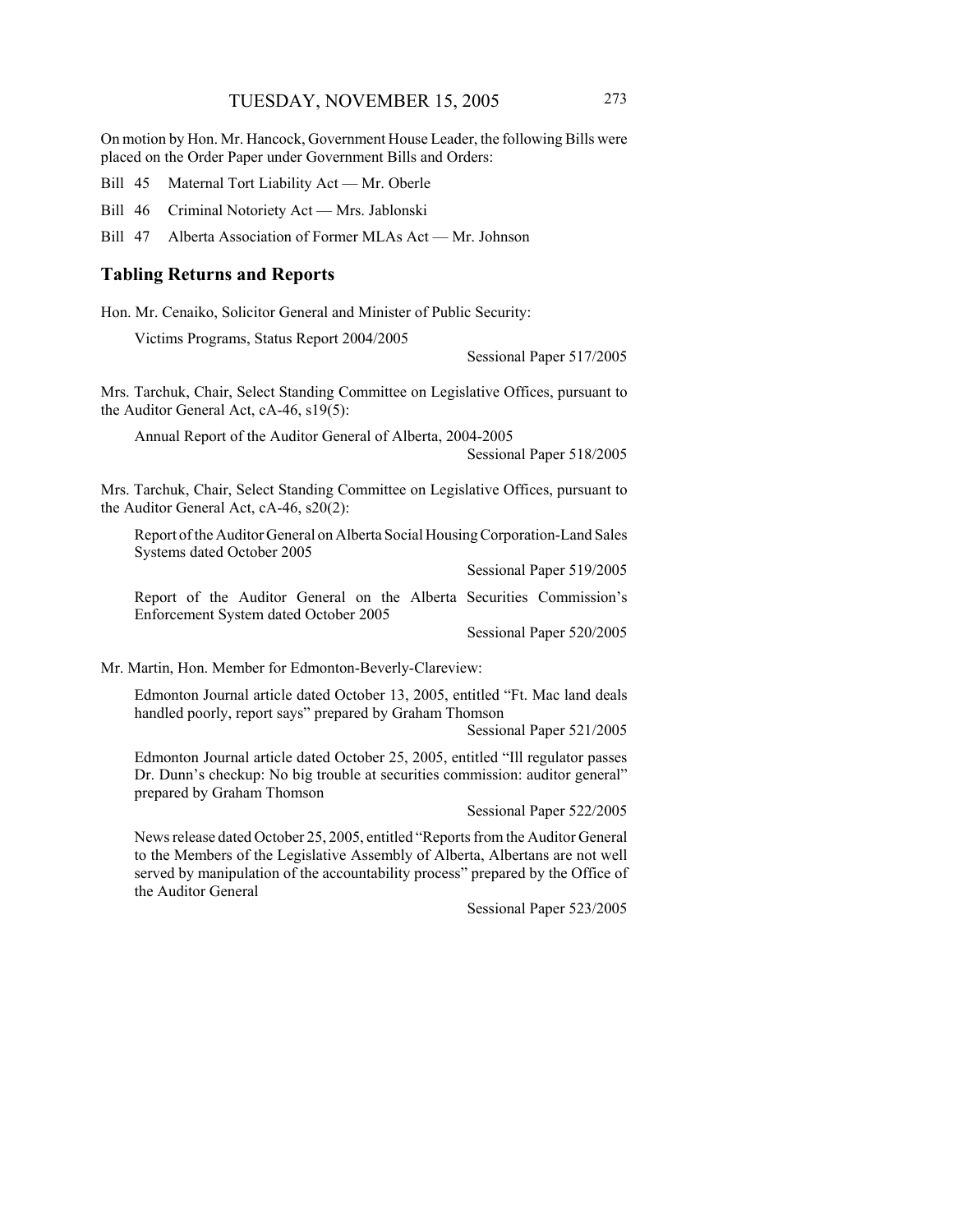# 274 TUESDAY, NOVEMBER 15, 2005

Ms Blakeman, Hon. Member for Edmonton-Centre:

Pamphlet from the Edmonton Community Loan Fund Society

Sessional Paper 524/2005

Program from the Stars of Literacy 2005 International Literacy Day event held in Edmonton on September 8, 2005

Sessional Paper 525/2005

Mr. Elsalhy, Hon. Member for Edmonton-McClung:

Copy of an address entitled "The Federal Accountability Act, Stephen Harper's Commitment to Canadians to Clean Up Government" delivered in Ottawa by Hon. Stephen Harper, P.C., M.P., Leader of the Official Opposition, on November 4, 2005

Sessional Paper 526/2005

Mr. Agnihotri, Hon. Member for Edmonton-Ellerslie:

Letter, undated, from Debbie Reid of Edmonton to Mr. Agnihotri, Hon. Member for Edmonton-Ellerslie, requesting an increase in social assistance rates Sessional Paper 527/2005

Hon. Mr. Kowalski, Speaker of the Legislative Assembly, pursuant to the Legislative Assembly Act, cL-9, s35 and s39:

Revised Members' Services Committee Order No. 7/05 Members' Allowances Amendment Order (No. 10)

Sessional Paper 528/2005

Revised Members' Services Committee Order No. 8/05 Members' Allowances Amendment Order (No. 11)

Sessional Paper 529/2005

Revised Members' Services Committee Order No. 9/05 Transportation Amendment Order (No. 7)

Sessional Paper 530/2005

Hon. Mr. Kowalski, Speaker of the Legislative Assembly, pursuant to the Conflicts of Interest Act,  $cC-23$ ,  $s46(2)$ :

Office of the Ethics Commissioner, Annual Report 2004-2005

Sessional Paper 531/2005

Hon. Mr. Kowalski, Speaker of the Legislative Assembly, pursuant to the Conflicts of Interest Act, cC-23, s25(7), 28(1):

Report to the Speaker of the Legislative Assembly of Alberta dated October 20, 2005, entitled "Investigation by Donald M. Hamilton, Ethics Commissioner into allegations involving Hon. Guy Boutilier, Member of the Legislative Assembly for Fort McMurray-Wood Buffalo"

Sessional Paper 532/2005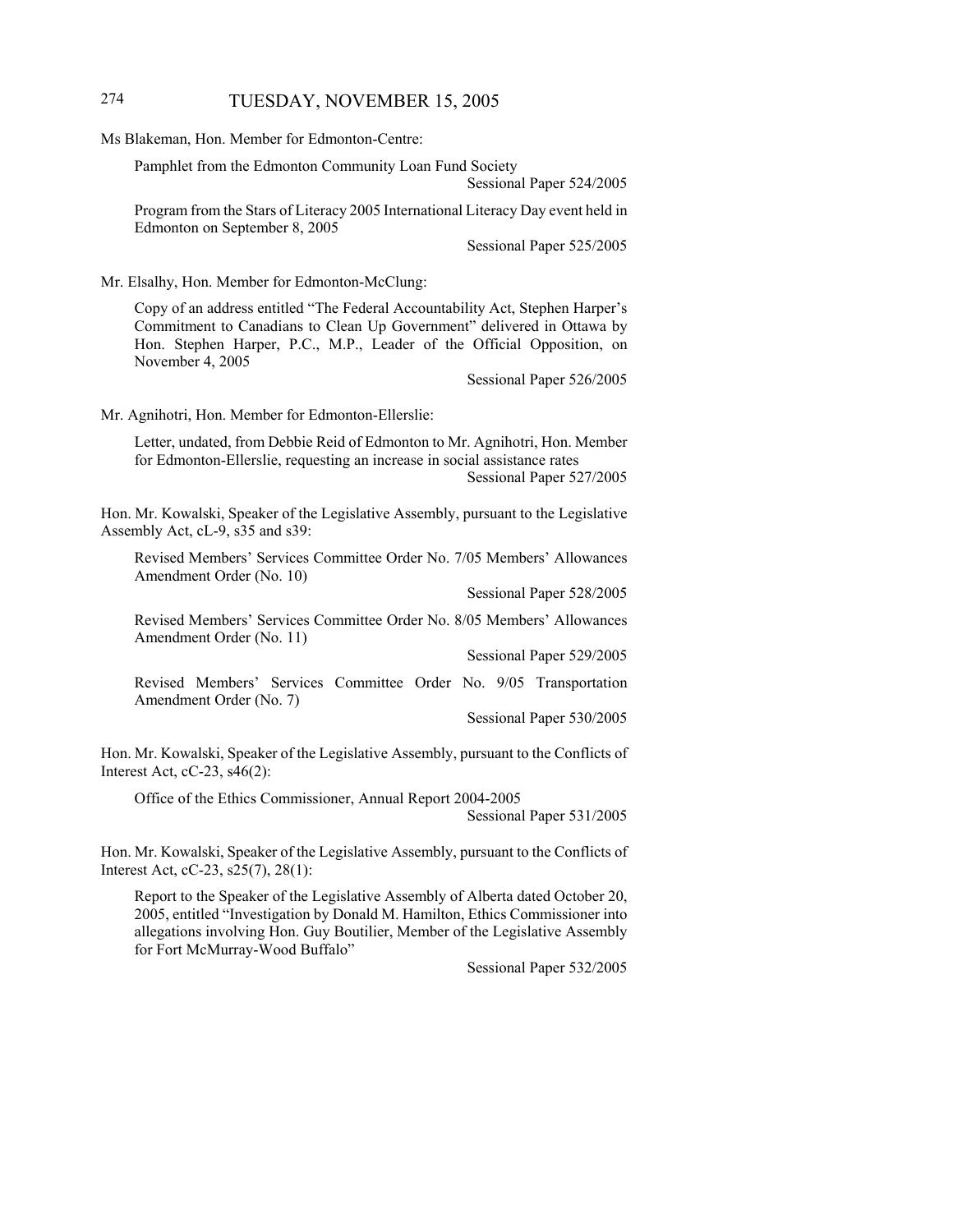# TUESDAY, NOVEMBER 15, 2005 275

Hon. Mr. Kowalski, Speaker of the Legislative Assembly:

Copy of a statement, undated, regarding an alleged incident between two Members of the Legislative Assembly which occurred outside the Chamber on May 18, 2005, prepared by Russ Jackson, Legislative Assembly Security Officer Sessional Paper 533/2005

# **Apology - Rev. Abbott**

Rev. Abbott, Hon. Member for Drayton Valley-Calmar, offered an apology concerning an incident involving himself and Mr. Miller, Hon. Member for Edmonton-Rutherford, on May 18, 2005.

## **Point of Privilege**

#### **Raised by Ms Blakeman**

Ms Blakeman indicated that she would not proceed with the question of privilege she had given prior notice of concerning the incident between Rev. Abbott, Hon. Member for Drayton Valley-Calmar, and Mr. Miller, Hon. Member for Edmonton-Rutherford, on May 18, 2005.

#### **Raised by Ms Blakeman**

Ms Blakeman, Official Opposition House Leader, raised a purported question of privilege under Standing Order 15 regarding the premature release to the media of information contained in the Report of the Auditor General on the Alberta Securities Commission's Enforcement System in October 2005.

The Speaker heard from Hon. Mr. Stevens.

The Speaker indicated he would rule on the matter at a later date.

#### **Raised by Mr. Mason**

Mr. Mason, Hon. Leader of the New Democrat Opposition, raised a purported question of privilege under Standing Order 15 regarding three reports written by Officers of the Legislature that were provided to the media prior to proper distribution to Members of the Legislative Assembly.

The Speaker heard from Hon. Mr. Stevens.

The Speaker indicated he would rule on the matter at a later date.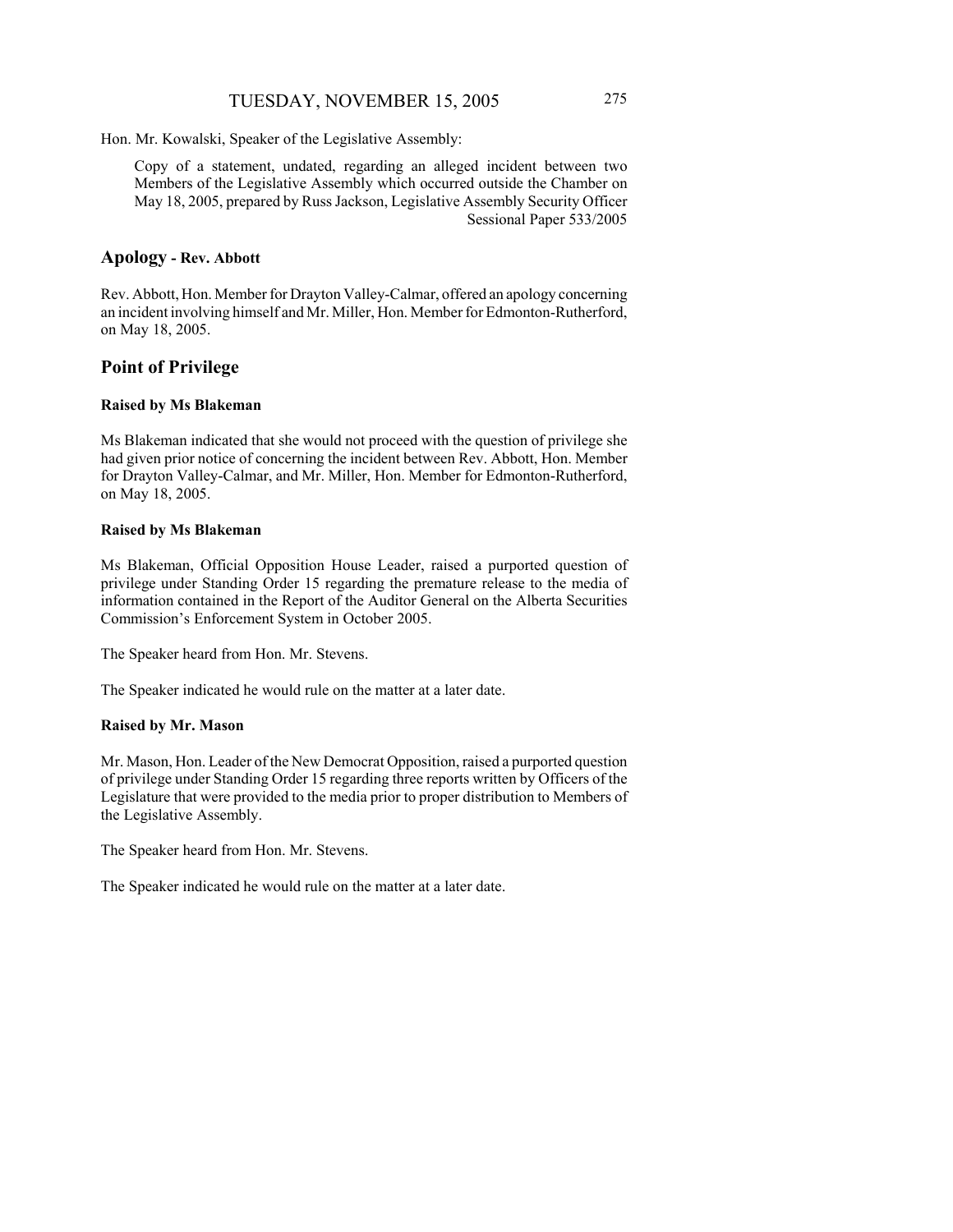# 276 TUESDAY, NOVEMBER 15, 2005

# **ORDERS OF THE DAY**

#### **Government Motions**

**24.** Moved by Hon. Mr. Hancock:

Be it resolved that the following change to the following committee be approved by the Assembly:

on the Select Special Conflicts of Interest Act Review Committee, that Mr. Elsalhy replace Ms Pastoor.

A debate followed.

The question being put, the motion was agreed to.

# **Government Bills and Orders**

#### **Committee of the Whole**

According to Order, the Assembly resolved itself into Committee of the Whole, and the Speaker left the Chair.

(Assembly in Committee)

And after some time spent therein, the Deputy Speaker assumed the Chair.

Progress was reported on the following Bill:

Bill 15 Workers' Compensation Amendment Act, 2005 — Mr. Webber

Mr. Danyluk, Acting Chair of Committees, tabled copies of an amendment considered by Committee of the Whole on this date for the official records of the Assembly.

Amendment to Bill 15 (Hon. Member for Calgary-Foothills) — Adjourned debate

Sessional Paper 534/2005

## **Unanimous Consent**

Hon. Mr. Hancock, Government House Leader, requested and received the unanimous consent of the Assembly to waive Standing Order 73(1) to allow for Second Reading of Bill 47, Alberta Association of Former MLAs Act.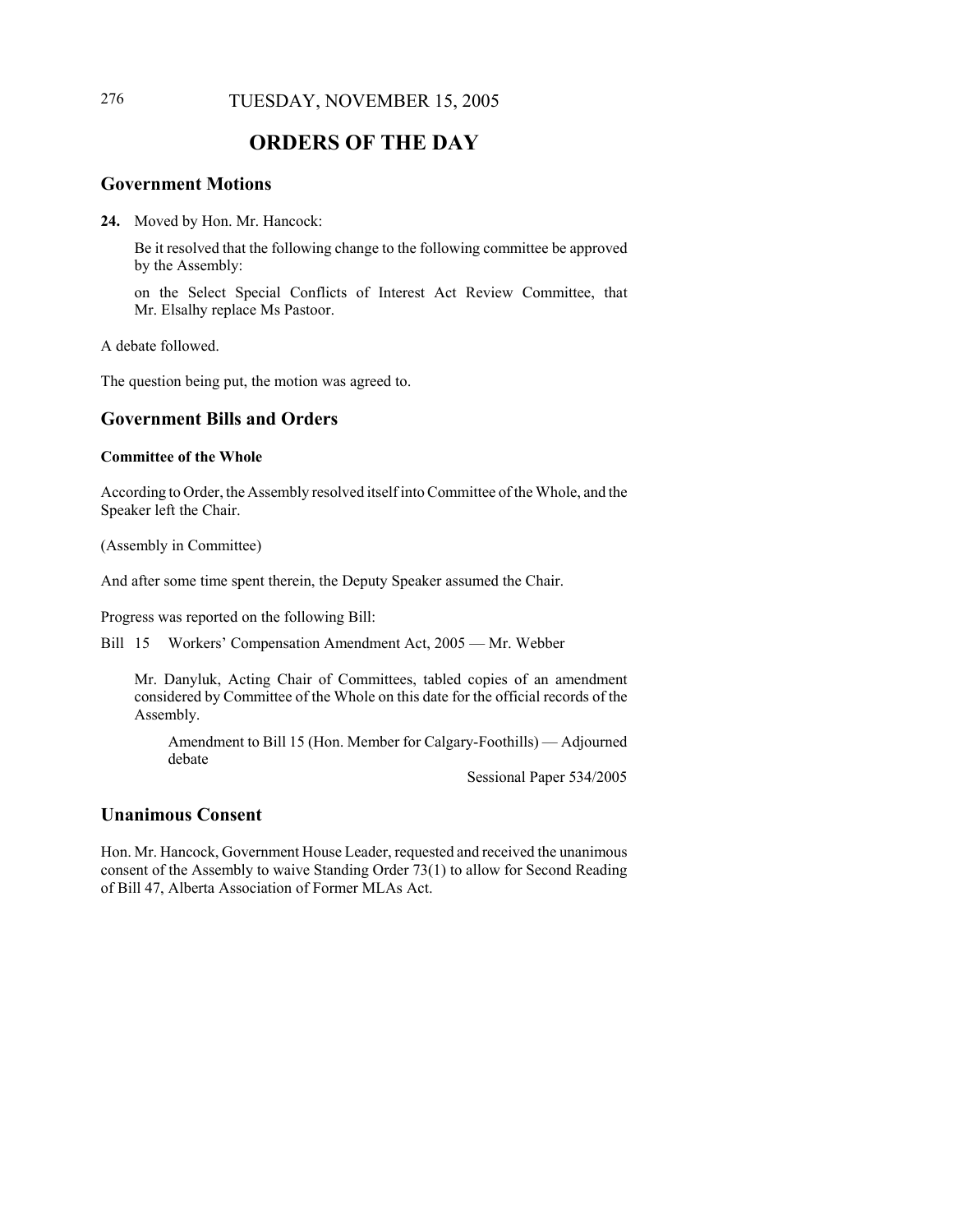# TUESDAY, NOVEMBER 15, 2005 277

### **Government Bills and Orders**

#### **Second Reading**

On the motion that the following Bill be now read a Second time:

Bill 47 Alberta Association of Former MLAs Act — Mr. Johnson

A debate followed.

Ms Pastoor moved adjournment of the debate, which was defeated.

The following Bill was read a Second time and referred to Committee of the Whole:

Bill 47 Alberta Association of Former MLAs Act — Mr. Johnson

#### **Adjournment**

Pursuant to Standing Order 4(3), the Assembly adjourned at 5:30 p.m. until 8:00 p.m.

TUESDAY, NOVEMBER 15, 2005 — 8:00 P.M.

#### **Government Bills and Orders**

#### **Committee of the Whole**

According to Order, the Assembly resolved itself into Committee of the Whole, and the Deputy Speaker left the Chair.

(Assembly in Committee)

And after some time spent therein, the Deputy Speaker resumed the Chair.

The following Bill was reported with some amendments:

Bill 15 Workers' Compensation Amendment Act, 2005 — Mr. Webber

Mr. Danyluk, Acting Chair of Committees, tabled copies of all amendments considered by Committee of the Whole on this date for the official records of the Assembly.

Amendment to Bill 15 (Hon. Member for Calgary-Foothills) — Agreed to Sessional Paper 535/2005

Subamendment to Bill 15 (Hon. Member for Edmonton-Beverly-Clareview) — Defeated

Sessional Paper 536/2005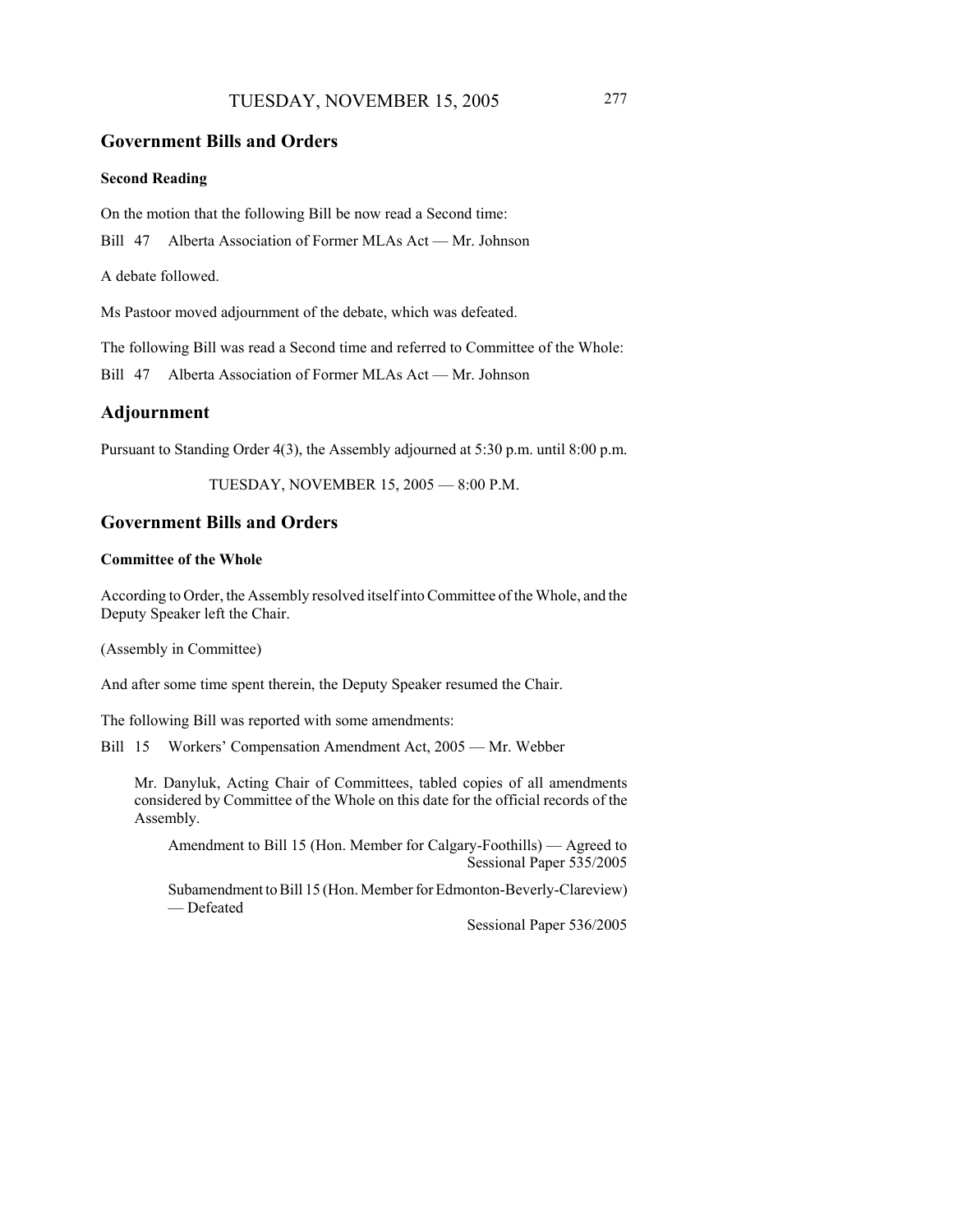# 278 WEDNESDAY, NOVEMBER 16, 2005

Amendment to Bill 15 (Hon. Member for Edmonton-Manning) — Defeated Sessional Paper 537/2005

Amendment to Bill 15 (Hon. Member for Edmonton-Manning) — Defeated Sessional Paper 538/2005

# **Adjournment**

On motion by Hon. Mr. Zwozdesky, Deputy Government House Leader, the Assembly adjourned at 10:13 p.m. until Wednesday, November 16, 2005, at 1:30 p.m.

Wednesday, November 16, 2005

The Speaker took the Chair at 1:30 p.m.

#### **Speaker's Comment**

The Speaker commented that on this day in 1966, the voice of the New Democrat Party was heard for the first time in the Legislative Assembly of Alberta when the New Democrat Member for Pincher Creek-Crowsnest, Garth Turcott, spoke during the debate on the Speech from the Throne. Mr. Turcott was elected in a by-election as a result of the death of Social Credit Member William Kovach. He was defeated in the next provincial general election on May 23, 1967, by Social Credit Member Charles Drain. There was not another New Democrat Member elected until the general election of August 30, 1971, when Grant Notley was elected to represent the constituency of Spirit River-Fairview.

#### **Members' Statements**

Mr. Knight, Hon. Member for Grande Prairie-Smoky, made a statement regarding a trail from Edson to Grande Prairie commemorated in a recent historical documentary film.

Mr. Danyluk, Hon. Member for Lac La Biche-St. Paul, made a statement regarding Métis Week in Alberta, November 13-19, 2005.

Mr. Pham, Hon. Member for Calgary-Montrose, made a statement regarding the volunteer efforts of the Vietnamese Cao Daist Society of Calgary and the Applewood Park Community Association.

Mr. Chase, Hon. Member for Calgary-Varsity, made a statement urging the Government to designate the Castle wilderness area a wildland provincial park in memory of Andy Russell.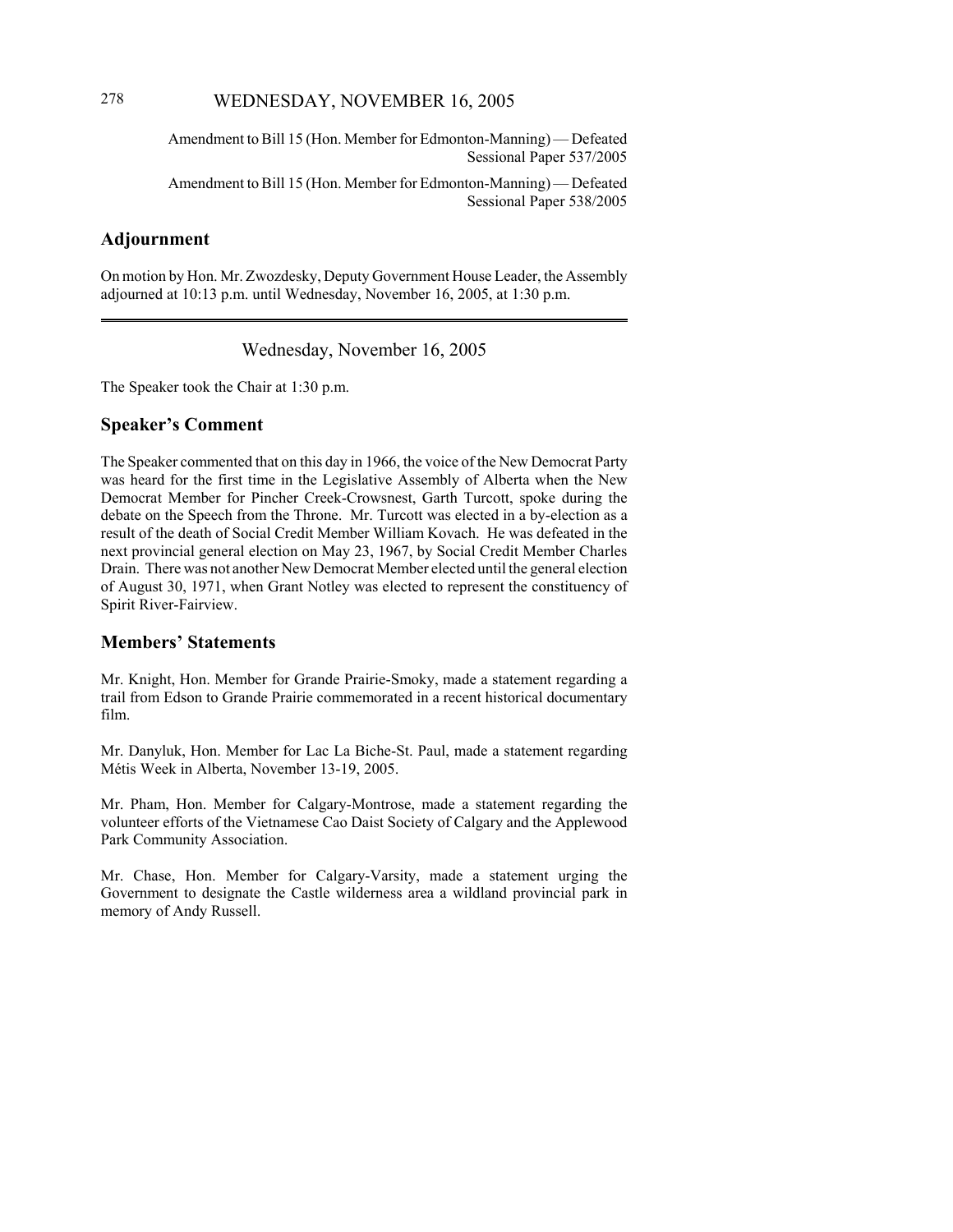Mr. Johnson, Hon. Member for Wetaskiwin-Camrose, made a statement regarding International Education Week, November 14-18, 2005.

# **Presenting Petitions**

Mr. Elsalhy, Hon. Member for Edmonton-McClung, presented a petition from 46 Albertans requesting the Government introduce legislation requiring schools to eliminate fees charged for textbooks, locker rentals, field trips, physical fitness programs, and music classes.

Mr. Bonko, Hon. Member for Edmonton-Decore, presented a petition from 79 Albertans requesting the Government introduce legislation declaring a moratorium on any future expansion of confined feeding operations with a view to phasing out existing operations within the next three years.

Mr. Backs, Hon. Member for Edmonton-Manning, presented a petition from 100 Albertans urging the Government to prohibit the importation of temporary foreign workers in oil sands facilities and on pipelines until several Albertan and Canadian groups have been accessed.

# **Introduction of Bills (First Reading)**

Notice having been given:

Bill 49 Police Amendment Act, 2005 (No. 2) — Hon. Mr. Cenaiko

# **Tabling Returns and Reports**

Hon. Mrs. McClellan, Minister of Finance:

Document dated November 2005 entitled "Cost Breakdown of Government Brochure on the Surplus"

Sessional Paper 539/2005

Hon. Mrs. McClellan, Minister of Finance, on behalf of Hon. Mr. Stelmach, Minister of International and Intergovernmental Relations:

Response to Written Question WQ6, asked for by Mr. MacDonald on behalf of Ms Pastoor on April 11, 2005:

How much money is being spent on leasing accommodation for the Alberta representative in Washington, D.C. for the 2004-05 fiscal year?

Sessional Paper 540/2005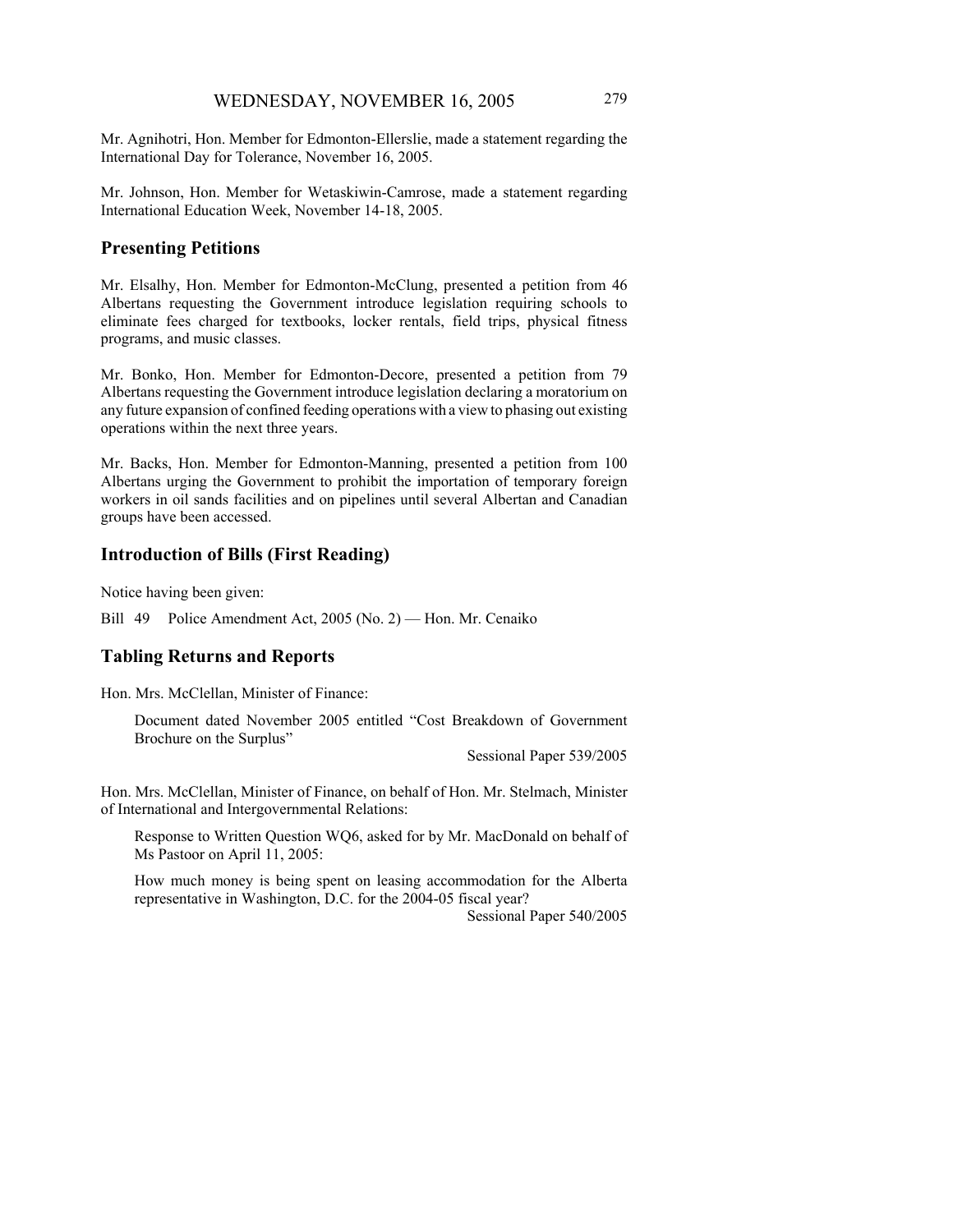# 280 WEDNESDAY, NOVEMBER 16, 2005

Hon. Mr. Stevens, Deputy Government House Leader, on behalf of Hon. Mr. Hancock, Government House Leader:

Memorandum dated November 16, 2005, from Hon. Mr. Hancock, Government House Leader, to Ms Blakeman, Official Opposition House Leader, and Mr. Martin, Opposition House Leader, outlining the Fall 2005 Supplementary Estimates Schedule

Sessional Paper 541/2005

Mr. Johnson, Hon. Member for Wetaskiwin-Camrose, on behalf of Hon. Mr. Hancock, Minister of Advanced Education:

Brochure, undated, entitled "International Education, An Action Plan for the Future" prepared by Alberta Advanced Education

Sessional Paper 542/2005

Brochure, undated, entitled "Destination, Study in Alberta" prepared by Alberta Advanced Education

Sessional Paper 543/2005

Ms Blakeman, Hon. Member for Edmonton-Centre:

E-mail message dated November 8, 2005, from Tena Wiebe of Edmonton to Hon. Ms Evans, Minister of Health and Wellness, expressing concern regarding the recent hiring of Aon Consulting to study private health insurance and the need for the Government to fund staff required for new hospitals and hospital beds

Sessional Paper 544/2005

E-mail message dated November 7, 2005, from S. Sexauer to Ms Blakeman, Hon. Member for Edmonton-Centre, expressing concern that her relative waited in an Edmonton hospital emergency room for three days after suffering a stroke and regarding the need for the Government to fund staff required for new hospitals and hospital beds

Sessional Paper 545/2005

Letter dated July 20, 2005, unsigned, from Verna M. Pollack of Calgary to Hon. Ms Evans, Minister of Health and Wellness, requesting the Government provide funding for Herceptin, a therapy used to treat breast cancer

Sessional Paper 546/2005

E-mail message dated July 27, 2005, from Robert Pollack on behalf of his mother, Verna Pollack, to Ms Blakeman, Hon. Member for Edmonton-Centre, requesting the Government provide funding for Herceptin, a therapy used to treat breast cancer

Sessional Paper 547/2005

Mr. Elsalhy, Hon. Member for Edmonton-McClung:

Report dated November 4, 2005, entitled "The Federal Accountability Act, Stephen Harper's commitment to Canadians to clean up government" prepared by the Federal Conservative Party

Sessional Paper 548/2005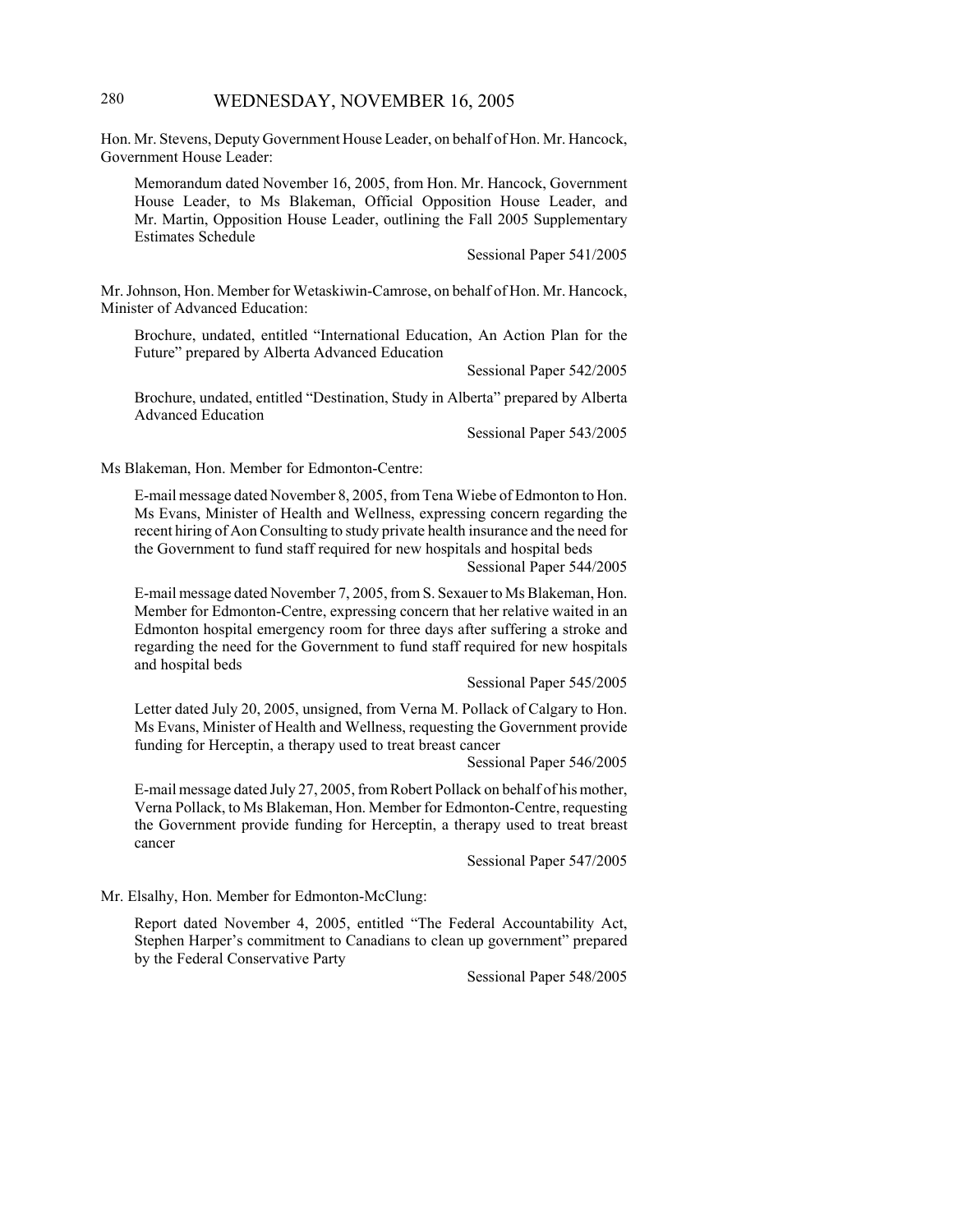Mr. Agnihotri, Hon. Member for Edmonton-Ellerslie:

E-mail message dated October 26, 2005, from Barbara White of Edmonton to Mr. Agnihotri, Hon. Member for Edmonton-Ellerslie, expressing concern over her four-hour wait at the Grey Nuns Hospital emergency room

Sessional Paper 549/2005

Dr. Swann, Hon. Member for Calgary-Mountain View:

News release dated November 15, 2005, entitled "Proposed EnCana development in the Suffield National Wildlife Area could set precedent for other Federal Protected Areas" prepared by the Canadian Parks and Wilderness Society, Edmonton Chapter

Sessional Paper 550/2005

Mr. MacDonald, Hon. Member for Edmonton-Gold Bar:

Brochure, undated, entitled "Introduction to Cooperative Housing" prepared by Artspace

Sessional Paper 551/2005

Dr. Miller, Hon. Member for Edmonton-Glenora:

5 letters dated October 29, 2005, from Edmonton residents to Hon. Mr. Stevens, Minister of Justice and Attorney General, requesting that his office seek the prosecution of Chinese Consular officials involved in the willful promotion of hatred against Falun Gong

Sessional Paper 552/2005

Dr. Pannu, Hon. Member for Edmonton-Strathcona:

Brochure, undated, entitled "The Third Way or the Third Hoax" prepared by the Seniors' Action and Liaison Team (SALT)

Sessional Paper 553/2005

Letter dated November 9, 2005, from Irene Payne of Edmonton to Hon. Mr. Klein, Premier, expressing opposition to private health care and suggesting the Government cancel their contract with Aon Consulting

Sessional Paper 554/2005

#### **Tablings to the Clerk**

Clerk of the Assembly on behalf of Hon. Mrs. McClellan, Minister of Finance:

Pursuant to the Government Accountability Act, cG-7, s10, Government of Alberta 2004-05 Annual Report

Sessional Paper 555/2005

Pursuant to the Government Accountability Act, cG-7, s8(1), Budget 2005, 2005-06 Quarterly Budget Report, Q1 Fiscal Update

Sessional Paper 556/2005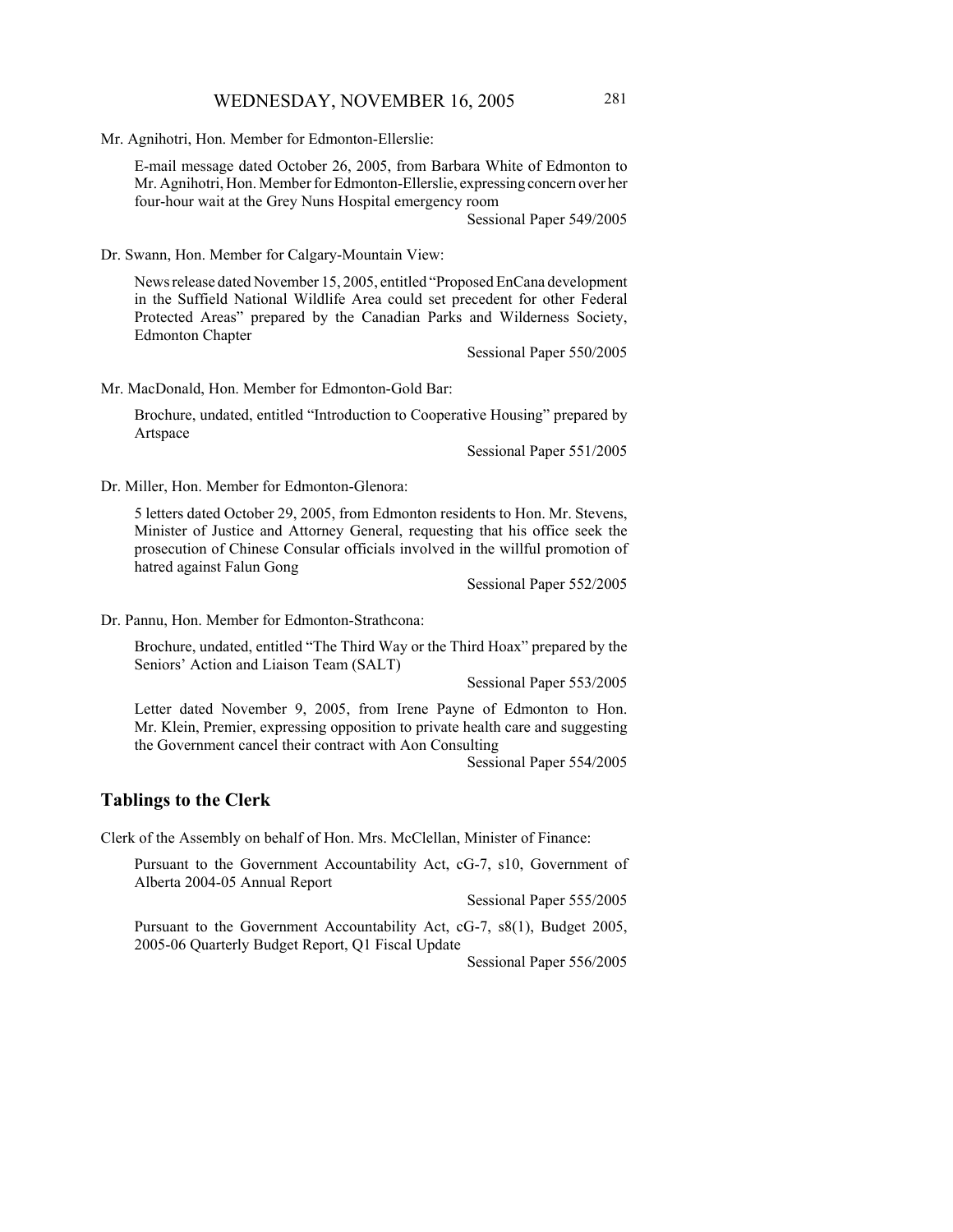# 282 WEDNESDAY, NOVEMBER 16, 2005

Pursuant to the Government Accountability Act, cG-7, s8(1), Budget 2005, 2005-06 Quarterly Budget Report, Q1 Activity Report

Sessional Paper 557/2005

Pursuant to the Members of the Legislative Assembly Pension Plan Act, cM-12, s4, Members of the Legislative Assembly Pension Plan, Annual Report for the year ended March 31, 2005

Sessional Paper 558/2005

Pursuant to the Insurance Act, cI-3, s655(2), Alberta Automobile Insurance Rate Board, Annual Report for Year Ending December 31, 2004

Sessional Paper 559/2005

Pursuant to the Securities Act, cS-4, s20(2), Alberta Securities Commission, 2005 Annual Report

Sessional Paper 560/2005

Clerk of the Assembly on behalf of Hon. Mrs. McClellan, Minister of Finance:

ATB Financial, Annual Report 2005

Sessional Paper 561/2005

Clerk of the Assembly, pursuant to the Legislative Assembly Act, cL-9, s45 and the Government Accountability Act, cG-7, s14 on behalf of:

Hon. Ms Calahasen, Minister of Aboriginal Affairs and Northern Development:

Aboriginal Affairs and Northern Development, Annual Report 2004-2005 Sessional Paper 562/2005

Hon. Mr. Hancock, Minister of Advanced Education:

Alberta Advanced Education, Annual Report 2004-2005

Sessional Paper 563/2005

Hon. Mr. Horner, Minister of Agriculture, Food and Rural Development:

Alberta Agriculture, Food and Rural Development, Annual Report 2004-2005 Sessional Paper 564/2005

Hon. Mrs. Forsyth, Minister of Children's Services:

Alberta Children's Services, Annual Report 2004-2005

Sessional Paper 565/2005

Hon. Mr. Mar, Minister of Community Development:

Annual Report, Alberta Community Development, for the Fiscal Year Ended March 31, 2005

Sessional Paper 566/2005

Hon. Mr. Dunford, Minister of Economic Development:

Alberta Economic Development, 2004-2005 Annual Report Sessional Paper 567/2005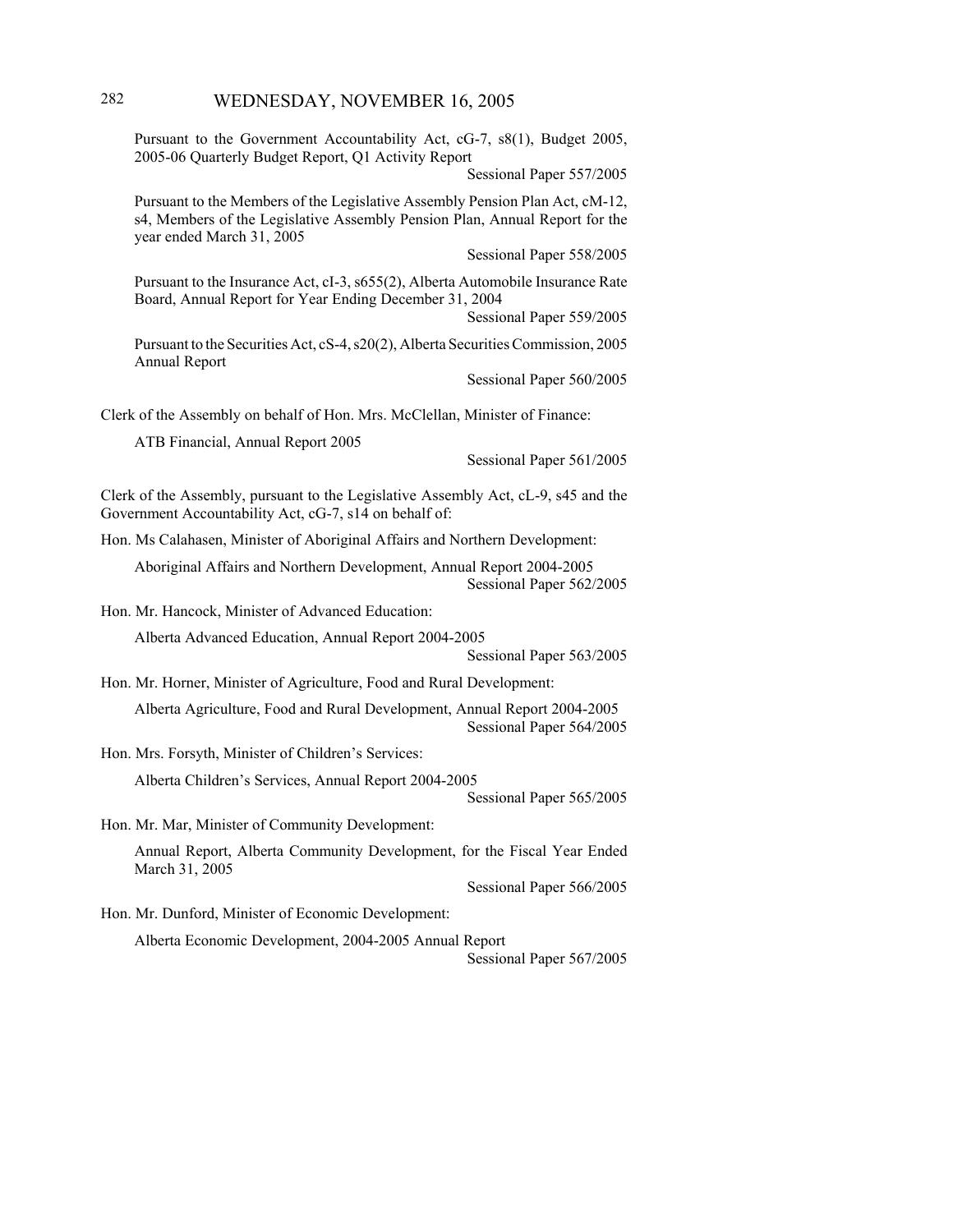WEDNESDAY, NOVEMBER 16, 2005 283

| Hon. Mr. Zwozdesky, Minister of Education:                                                              |                          |
|---------------------------------------------------------------------------------------------------------|--------------------------|
| Alberta Education, Annual Report 2004/05                                                                |                          |
| Hon. Mr. Melchin, Minister of Energy:                                                                   | Sessional Paper 568/2005 |
|                                                                                                         |                          |
| Alberta Ministry of Energy, 2004-2005 Annual Report                                                     | Sessional Paper 569/2005 |
| Hon. Mr. Boutilier, Minister of Environment:                                                            |                          |
| Ministry of Environment, 2004-05 Annual Report                                                          | Sessional Paper 570/2005 |
| Hon. Mr. Klein, Premier:                                                                                |                          |
| Executive Council, Annual Report 2004-2005                                                              | Sessional Paper 571/2005 |
| Hon. Mrs. McClellan, Minister of Finance:                                                               |                          |
| Alberta Finance, Annual Report 2005, for the fiscal year ended March 31, 2005                           | Sessional Paper 572/2005 |
| Hon. Mr. Graydon, Minister of Gaming:                                                                   |                          |
| Alberta Gaming, 2004-2005 Annual Report                                                                 | Sessional Paper 573/2005 |
| Hon. Mr. Lund, Minister of Government Services:                                                         |                          |
| Annual Report, Alberta Government Services, 2004-2005                                                   | Sessional Paper 574/2005 |
| Hon. Ms Evans, Minister of Health and Wellness:                                                         |                          |
| Alberta Ministry of Health and Wellness, Annual Report 2004/2005, Section I<br>Sessional Paper 575/2005 |                          |
| Alberta Ministry of Health and Wellness, Annual Report 2004/2005, Section II                            | Sessional Paper 576/2005 |
| Hon. Mr. Cardinal, Minister of Human Resources and Employment:                                          |                          |
| Human Resources and Employment, Ministry Annual Report 2004/2005                                        | Sessional Paper 577/2005 |
| Hon. Dr. Oberg, Minister of Infrastructure and Transportation:                                          |                          |
| Alberta Infrastructure and Transportation, Annual Report 2004-2005                                      | Sessional Paper 578/2005 |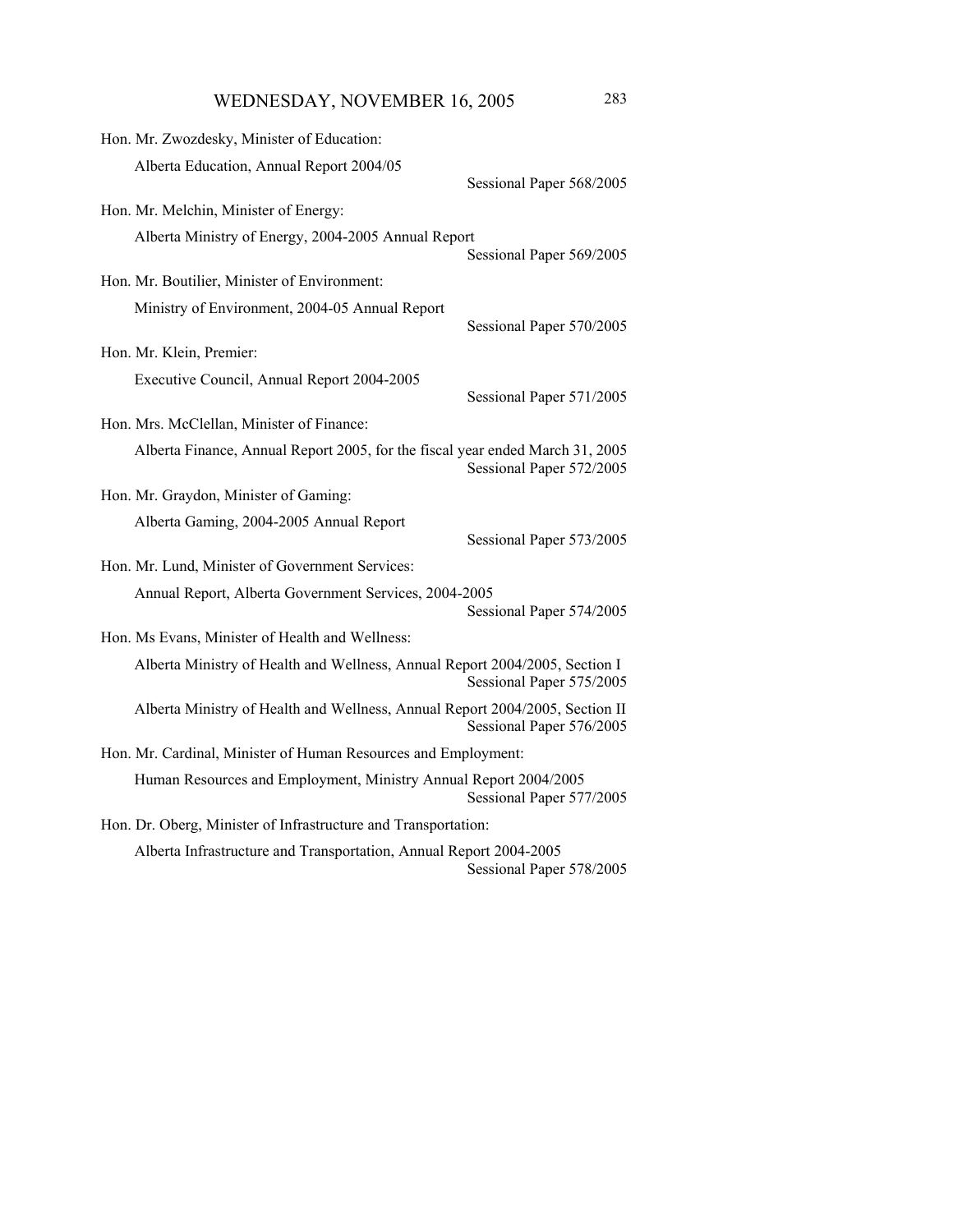## 284 WEDNESDAY, NOVEMBER 16, 2005

Hon. Mr. Doerksen, Minister of Innovation and Science:

Alberta Innovation and Science, Annual Report 2004-2005 (includes Alberta Science and Research Authority, Alberta Research Council Inc., Alberta Informatics Circle of Research Excellence Inc., Alberta Heritage Foundation for Medical Research, and Alberta Heritage Foundation for Science and Engineering Research)

Sessional Paper 579/2005

Hon. Mr. Stelmach, Minister of International and Intergovernmental Relations:

Alberta International and Intergovernmental Relations, Annual Report 2004-05 Sessional Paper 580/2005

Hon. Mr. Stevens, Minister of Justice and Attorney General:

Alberta Justice, Annual Report, 2004-05

Sessional Paper 581/2005

Hon. Mr. Renner, Minister of Municipal Affairs:

Alberta Municipal Affairs, 2004-2005 Annual Report

Sessional Paper 582/2005

Hon. Mr. Ouellette, Minister of Restructuring and Government Efficiency: Restructuring and Government Efficiency, Annual Report 2004-2005 Sessional Paper 583/2005

Hon. Mrs. Fritz, Minister of Seniors and Community Supports:

Alberta Seniors and Community Supports, Annual Report 2004/2005 Sessional Paper 584/2005

Hon. Mr. Cenaiko, Solicitor General:

Alberta Solicitor General, Annual Report 2004-2005

Sessional Paper 585/2005

Hon. Mr. Coutts, Minister of Sustainable Resource Development:

Ministry of Sustainable Resource Development, Annual Report 2004-2005 Sessional Paper 586/2005

Clerk of the Assembly on behalf of Hon. Mr. Horner, Minister of Agriculture, Food and Rural Development, pursuant to the Agriculture Financial Services Act, cA-12, s15:

Agriculture Financial Services Corporation, Annual Report 2004-2005 Sessional Paper 587/2005

Clerk of the Assembly on behalf of Mr. Liepert, Chair, Alberta Heritage Savings Trust Fund Committee:

Alberta Heritage Savings Trust Fund, 2005 Annual Report Sessional Paper 588/2005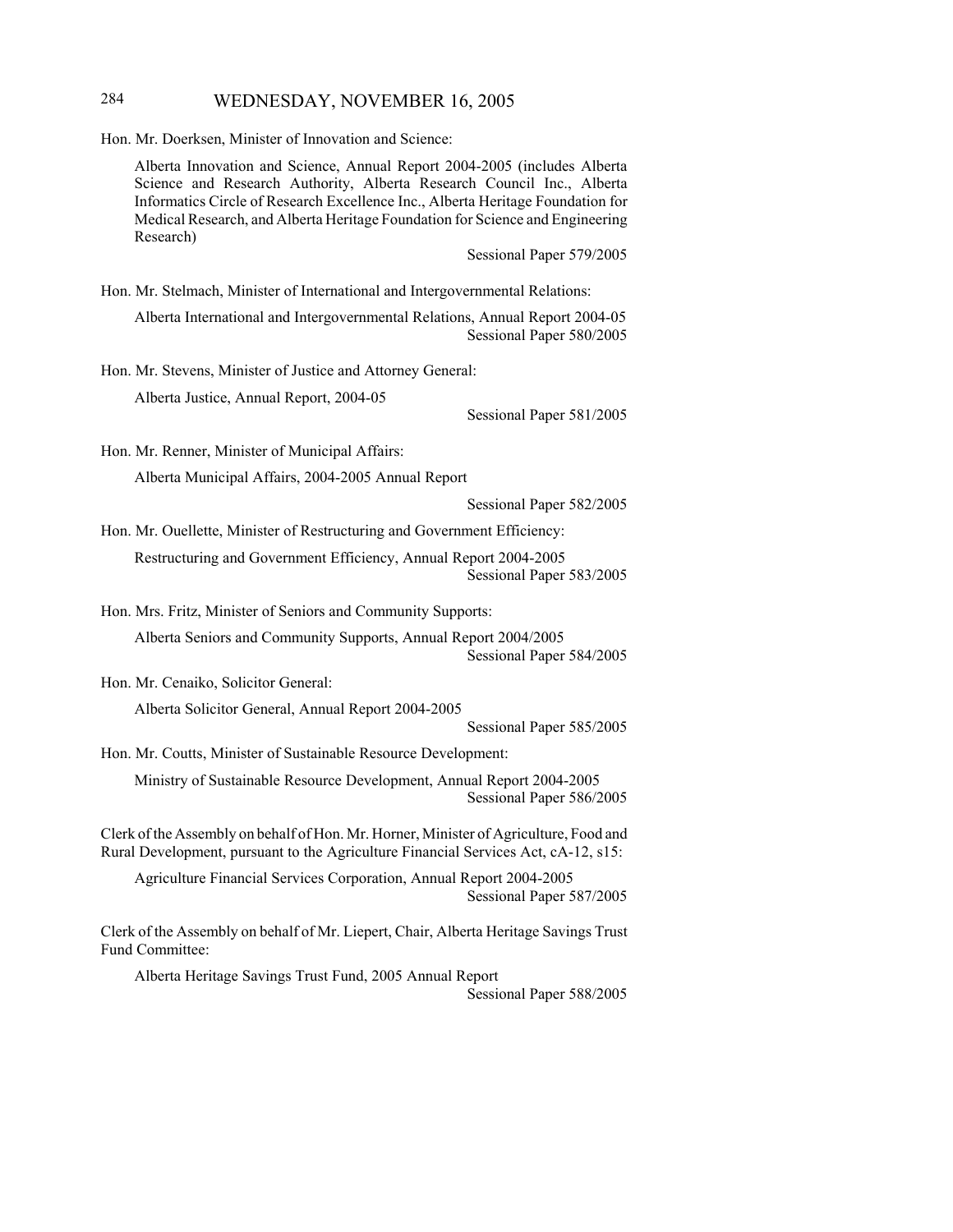Alberta Heritage Savings Trust Fund, 2005-06 First Quarter Update Sessional Paper 589/2005

Clerk of the Assembly on behalf of Hon. Mr. Klein, Premier, pursuant to the Premier's Council on Alberta's Promise Act, cP-20.5, s7(2):

Alberta's Promise Partners' Report 2004

Sessional Paper 590/2005

Clerk of the Assembly on behalf of Hon. Mr. Stevens, Minister of Justice and Attorney General, pursuant to the Legal Profession Act, cL-8, s124(2):

Alberta Law Foundation, Thirty-second Annual Report 2005 (Fiscal Year Ended March 31st)

Sessional Paper 591/2005

Alberta Law Foundation, Audited Financial Statements and Other Financial Information, Year ended March 31, 2005

Sessional Paper 592/2005

#### **Point of Privilege - Raised by Mr. Mason**

Further to the point of privilege raised under Standing Order 15 by Mr. Mason on November 15, 2005, the Speaker heard from Hon. Mr. Boutilier and Mr. Martin.

The Speaker indicated he would rule on the matter by November 21, 2005.

## **ORDERS OF THE DAY**

#### **Message From His Honour the Honourable the Lieutenant Governor**

Hon. Mrs. McClellan, Minister of Finance, delivered a Message from His Honour the Honourable the Lieutenant Governor.

The Speaker read the Message to the Assembly (Members standing).

Hon. Mrs. McClellan, Minister of Finance, tabled the following budget-related documents:

Pursuant to the Government Accountability Act, cG-7, s8(1):

2005-06 Supplementary Estimates, General Revenue Fund and Lottery Fund Sessional Paper 593/2005

Government of Alberta Second Quarter Fiscal Update, 2005-06 Quarterly Budget Report

Sessional Paper 594/2005

Government of Alberta Second Quarter Activity Report, 2005-06 Quarterly Budget Report

Sessional Paper 595/2005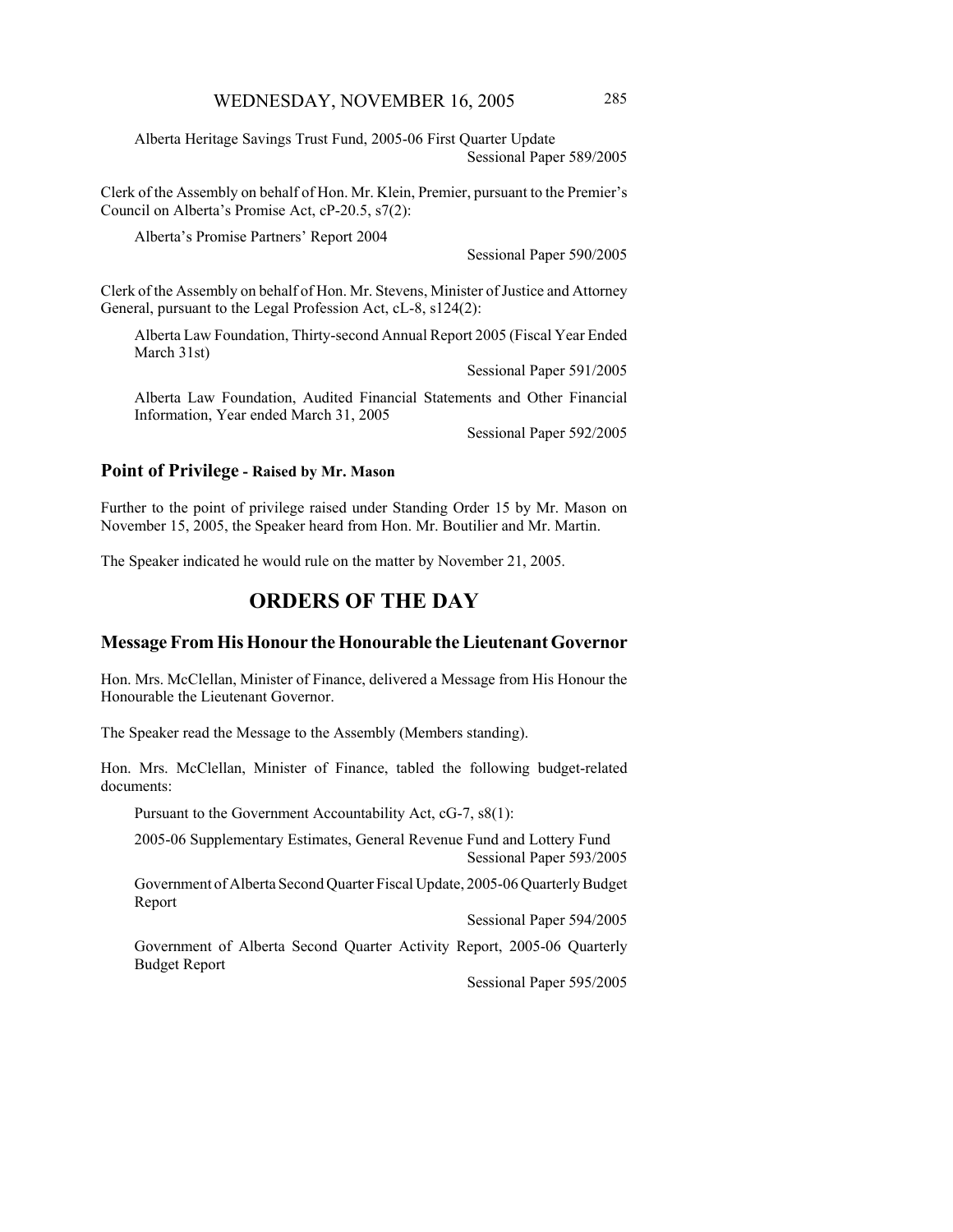## 286 WEDNESDAY, NOVEMBER 16, 2005

Hon. Mrs. McClellan, Minister of Finance, then tabled the following budget-related document, on behalf of Mr. Liepert, Chair, Alberta Heritage Savings Trust Fund Committee:

Alberta Heritage Savings Trust Fund, 2005-06 Second Quarter Update for the six months ended September 30, 2005

Sessional Paper 596/2005

#### **Government Motions**

**22.** Moved by Hon. Mrs. McClellan:

Be it resolved that the Message from His Honour, the Honourable the Lieutenant Governor, the 2005-06 Supplementary Estimates for the General Revenue Fund and Lottery Fund, and all matters connected therewith, be referred to Committee of Supply.

A debate followed.

The question being put, the motion was agreed to.

**23.** Moved by Hon. Mrs. McClellan:

Be it resolved that pursuant to Standing Order 58(9), the number of days that Committee of Supply will be called to consider the 2005-06 Supplementary Estimates for the General Revenue Fund and Lottery Fund shall be three days.

The question being put, the motion was agreed to.

#### **Government Bills and Orders**

#### **Second Reading**

On the motion that the following Bill be now read a Second time:

Bill 45 Maternal Tort Liability Act — Mr. Oberle

A debate followed.

Mr. Flaherty moved adjournment of the debate, which was agreed to.

On the motion that the following Bill be now read a Second time:

Bill 46 Criminal Notoriety Act — Mrs. Jablonski

A debate followed.

Dr. Miller moved adjournment of the debate, which was agreed to.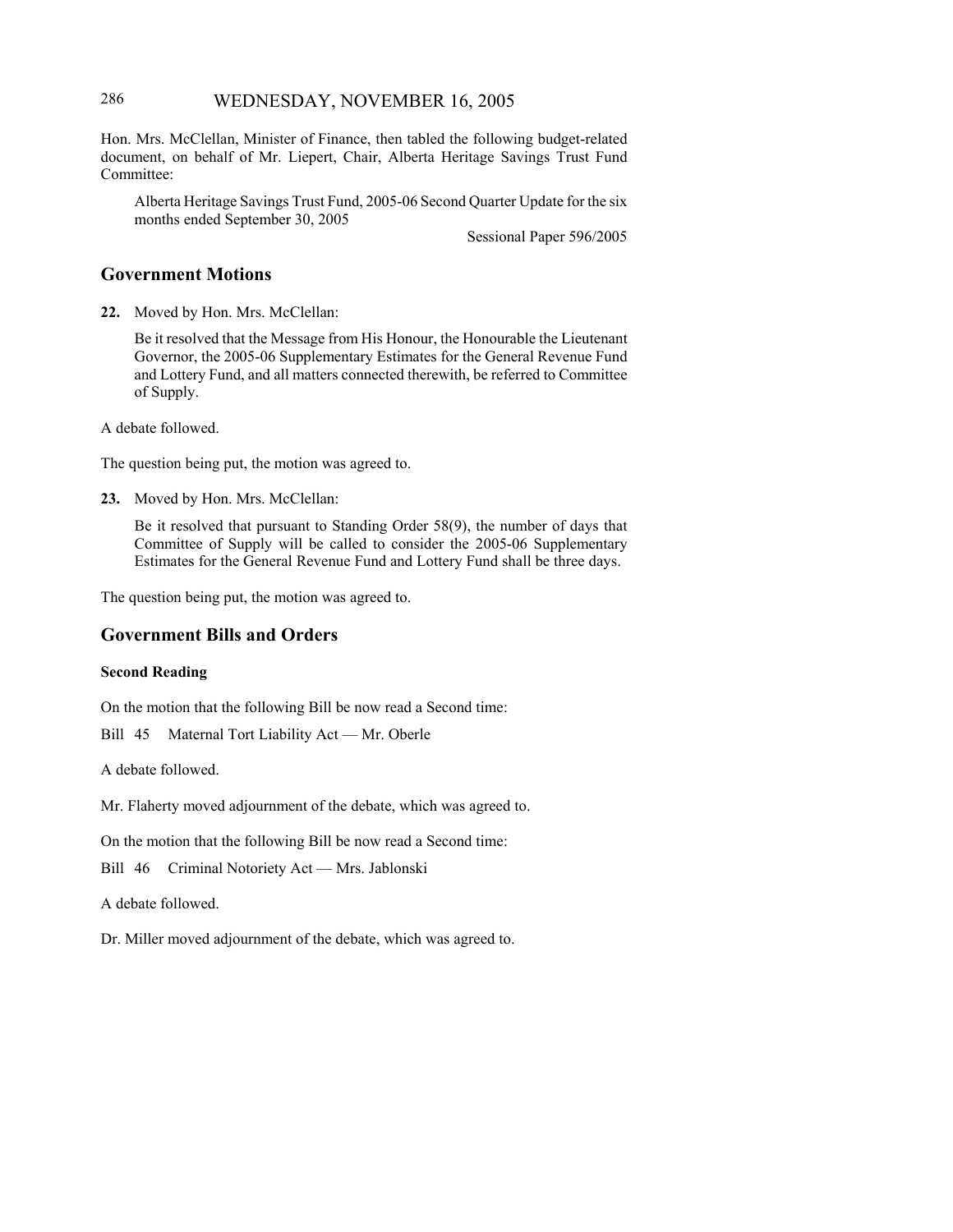The following Bill was read a Second time and referred to Committee of the Whole:

Bill 48 Justice of the Peace Amendment Act, 2005 — Hon. Mr. Stevens

#### **Adjournment**

On motion by Hon. Mr. Stevens, Deputy Government House Leader, that it be called 5:30 p.m., the Assembly adjourned at 5:20 p.m. until 8:00 p.m.

WEDNESDAY, NOVEMBER 16, 2005 — 8:00 P.M.

#### **Government Bills and Orders**

#### **Committee of the Whole**

According to Order, the Assembly resolved itself into Committee of the Whole, and the Acting Speaker left the Chair.

(Assembly in Committee)

And after some time spent therein, the Acting Speaker resumed the Chair.

The following Bill was reported with some amendments:

Bill 9 Post-secondary Learning Amendment Act, 2005 — Hon. Mr. Hancock

Mr. Rogers, Acting Chair of Committees, tabled copies of an amendment considered by Committee of the Whole on this date for the official records of the Assembly.

Amendment to Bill 9 (Hon. Minister of Advanced Education) — Agreed to Sessional Paper 597/2005

#### **Second Reading**

On the motion that the following Bill be now read a Second time:

Bill 43 Alberta Resource Rebate Statutes Amendment Act, 2005 (\$) — Hon. Mrs. McClellan

A debate followed.

Mr. Miller moved adjournment of the debate, which was agreed to.

## **Adjournment**

On motion by Hon. Mr. Hancock, Government House Leader, the Assembly adjourned at 10:01 p.m. until Thursday, November 17, 2005, at 1:30 p.m.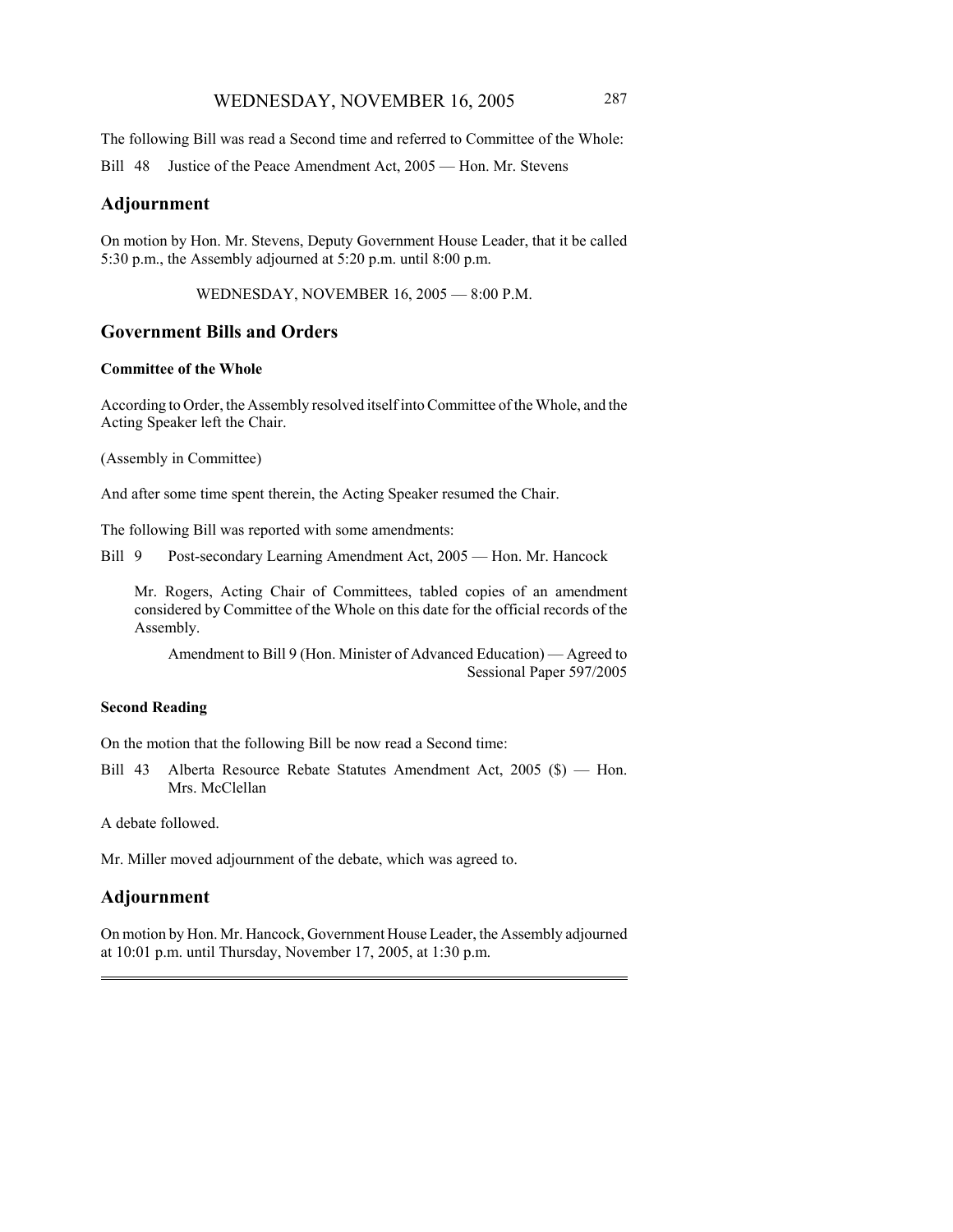## Thursday, November 17, 2005

The Speaker took the Chair at 1:30 p.m.

## **Members' Statements**

Mr. Ducharme, Hon. Member for Bonnyville-Cold Lake, made a statement regarding Alberta Centennial celebrations held in Bonnyville.

Mr. Hinman, Hon. Member for Cardston-Taber-Warner, made a statement regarding federal-provincial relations.

Mr. Danyluk, Hon. Member for Lac La Biche-St. Paul, made a statement regarding National Child Day, November 20, 2005.

Mr. Eggen, Hon. Member for Edmonton-Calder, made a statement regarding the recently announced Mineable Oil Sands Strategy for northern Alberta.

Mr. Lindsay, Hon. Member for Stony Plain, made a statement regarding Bullying Awareness Week, November 14-22, 2005.

Mrs. Mather, Hon. Member for Edmonton-Mill Woods, made a statement regarding the value of foster parents.

## **Presenting Petitions**

Mr. Elsalhy, Hon. Member for Edmonton-McClung, presented a petition from 33 Albertans requesting the Government introduce legislation requiring schools to eliminate fees charged for textbooks, locker rentals, field trips, physical fitness programs, and music classes.

Mr. Bonko, Hon. Member for Edmonton-Decore, presented a petition from 80 Albertans requesting the Government introduce legislation declaring a moratorium on any future expansion of confined feeding operations with a view to phasing out existing operations within the next three years.

Mr. Backs, Hon. Member for Edmonton-Manning, presented a petition from 100 Albertans urging the Government to prohibit the importation of temporary foreign workers in oil sands facilities and on pipelines until several Albertan and Canadian groups have been accessed.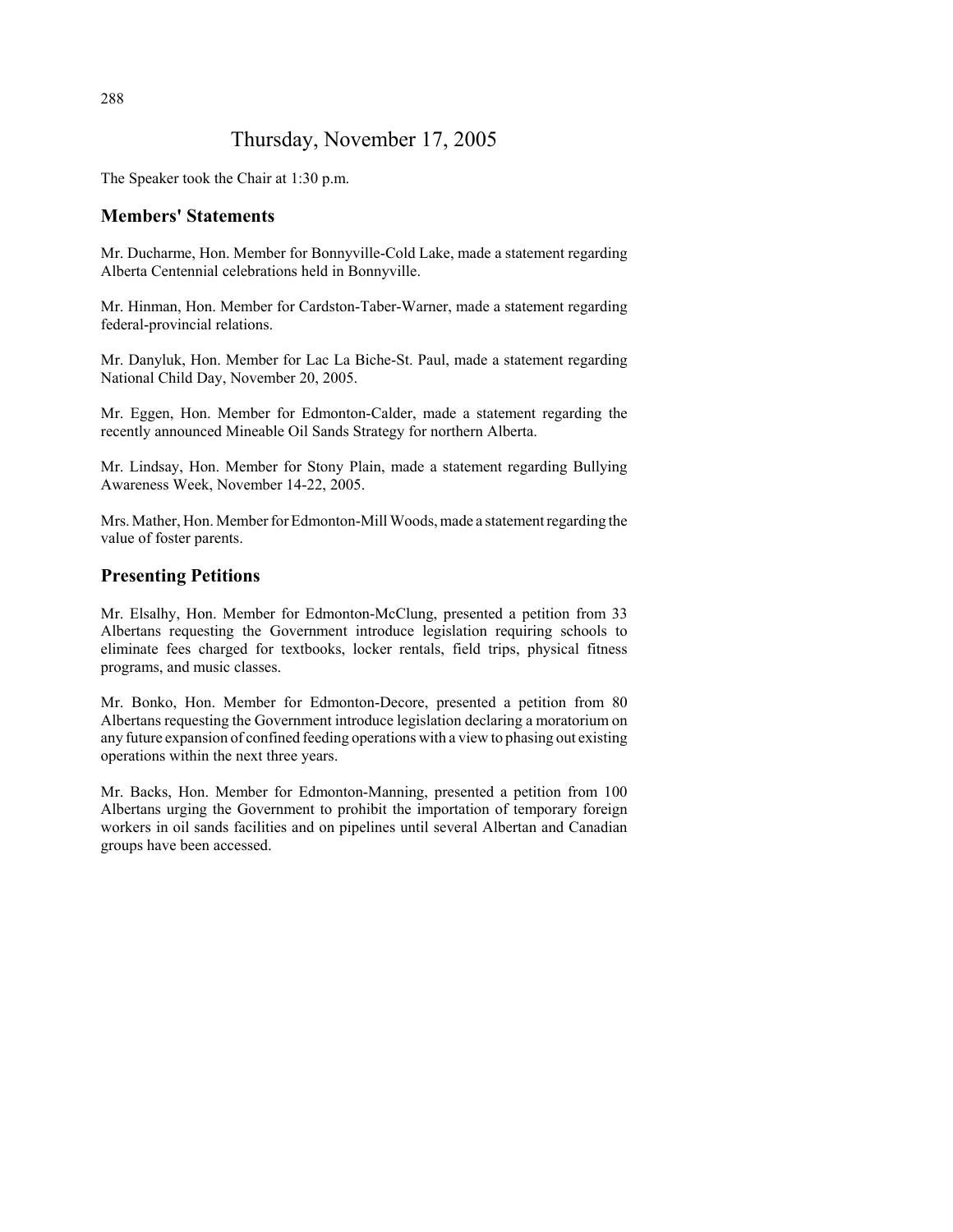#### **Notices of Motions**

Ms Pastoor, Hon. Member for Lethbridge-East, gave oral notice of her intention to move, pursuant to Standing Order 30, to adjourn the ordinary business of the Assembly to discuss a matter of urgent importance, namely the failure of the Government to provide the additional resources necessary to reduce the grave and immediate risks to the health and well-being of Alberta's seniors, as identified in the May 2005 Report of the Auditor General on Seniors Care and Programs.

Pursuant to Standing Order 34(2)(a), Hon. Mr. Zwozdesky, Deputy Government House Leader, gave oral notice of the following Written Questions and Motions for Returns to be dealt with Monday, November 21, 2005:

Written Questions: WQ33, WQ34, WQ35, WQ36, WQ37, WQ38, WQ39, WQ40, WQ41, WQ42.

Motions for Returns: MR44, MR45, MR46, MR47, MR48.

#### **Introduction of Bills (First Reading)**

Notice having been given:

Bill 50 Workers' Compensation Amendment Act, 2005 (No. 2) — Mr. Magnus

On motion by Hon. Mr. Hancock, Government House Leader, the following Bill was placed on the Order Paper under Government Bills and Orders:

Bill 50 Workers' Compensation Amendment Act, 2005 (No. 2) — Mr. Magnus

#### **Tabling Returns and Reports**

Dr. Pannu, Hon. Member for Edmonton-Strathcona:

E-mail message dated November 15, 2005, from Dale and Anne Watson of Westerose to Mr. Mason, Hon. Leader of the New Democrat Opposition, forwarding a copy of an e-mail message to Hon. Ms Evans, Minister of Health and Wellness, expressing opposition to the Government doing business with an American company that promotes private health insurance

Sessional Paper 598/2005

E-mail message dated November 15, 2005, from Rod E. McConnell to Hon. Mr. Klein, Premier, expressing concern over the inaccessibility of information regarding the process used to redesign the health care system

Sessional Paper 599/2005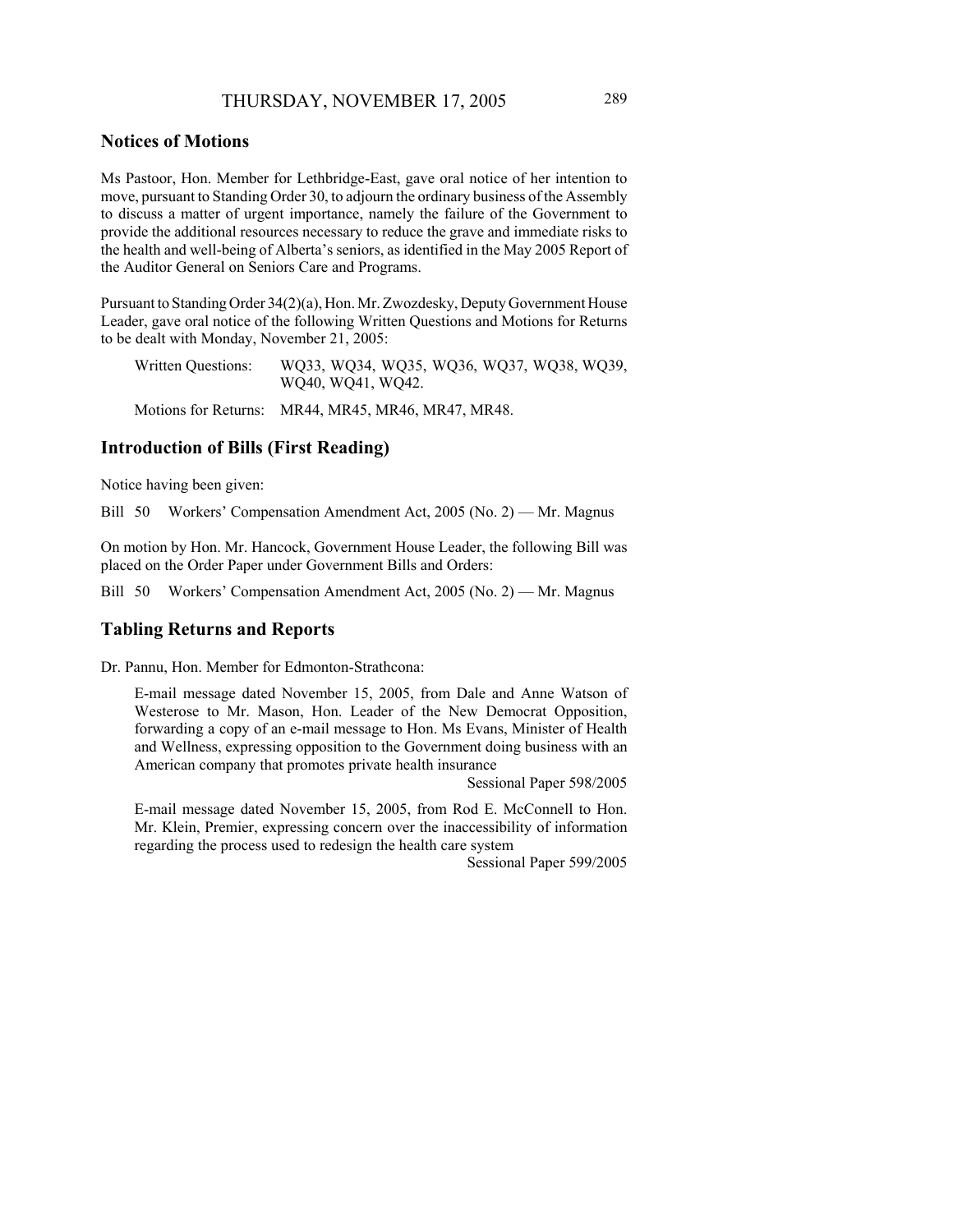## 290 THURSDAY, NOVEMBER 17, 2005

Mr. MacDonald, Hon. Member for Edmonton-Gold Bar:

Letter dated November 7, 2005, from Shirley R. Howe, Public Service Commissioner, to Mr. MacDonald, Hon. Member for Edmonton-Gold Bar, regarding Murray Smith's appointment to the board of directors of TUSK Energy Corporation

Sessional Paper 600/2005

Mr. Eggen, Hon. Member for Edmonton-Calder:

2 Pollution Watch fact sheets, undated, entitled "Alberta Pollution Highlights" and "National Pollution Highlights"

Sessional Paper 601/2005

Pembina Institute news release dated October 26, 2005, entitled "The Government of Alberta's Mineable Oil Sands Strategy Would Write Off 2800 km<sup>2</sup> of Alberta's Boreal Forest"

Sessional Paper 602/2005

Dr. Miller, Hon. Member for Edmonton-Glenora:

E-mail message dated November 8, 2005, from Tracy Foster of Edmonton to Dr. Miller, Hon. Member for Edmonton-Glenora, expressing concern regarding the unfunded liability for teachers' pensions

Sessional Paper 603/2005

Letter dated October 6, 2005, from Carol Anne Inglis to Hon. Mr. Klein, Premier, commenting on prosperity cheques

Sessional Paper 604/2005

Mr. Martin, Hon. Member for Edmonton-Beverly-Clareview:

Edmonton Public Schools memorandum dated September 27, 2005, from A. McBeath, Superintendent of Schools, to the Board of Trustees, providing several responses to information requested by Trustees

Sessional Paper 605/2005

Document, undated, entitled "Labour Legislation Provisions for Settlement of a First Collective Agreement by Arbitration or by the Labour Board"

Sessional Paper 606/2005

Mr. Agnihotri, Hon. Member for Edmonton-Ellerslie:

E-mail message dated October 20, 2005, from Bev Kelso of Edmonton to Mr. Agnihotri, Hon. Member for Edmonton-Ellerslie, expressing disappointment with the lack of drug treatment facilities available to assist her son and suggesting the Government create a ministry to address mental health and addiction issues Sessional Paper 607/2005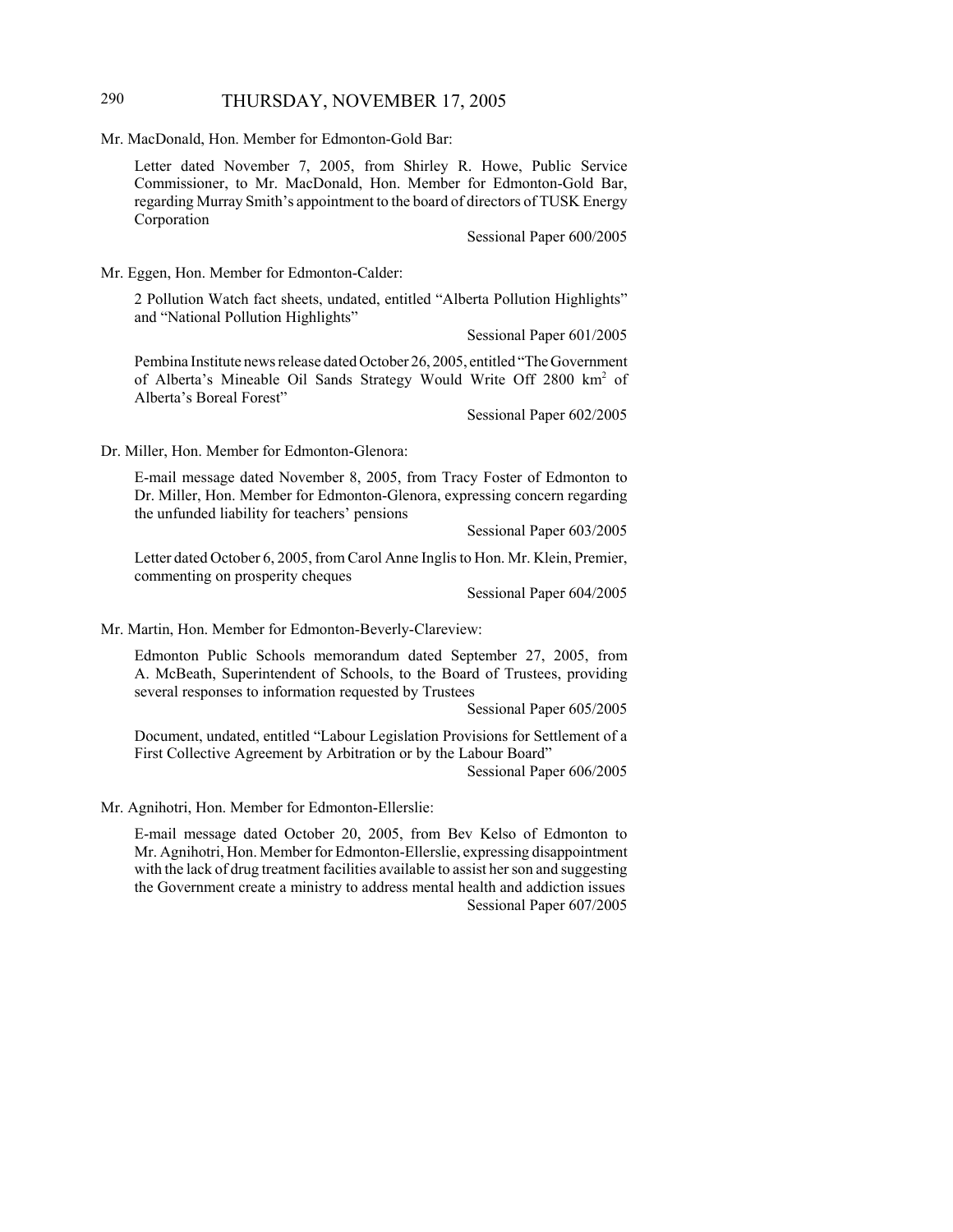# **Tablings to the Clerk**

| Clerk of the Assembly on behalf of Hon. Ms Evans, Minister of Health and Wellness:                                                                                                                      |  |  |
|---------------------------------------------------------------------------------------------------------------------------------------------------------------------------------------------------------|--|--|
| Pursuant to the Mental Health Act, cM-13, s 47(2), Alberta Mental Health Patient<br>Advocate Office, 2003-2004 Annual Report                                                                            |  |  |
| Sessional Paper 608/2005                                                                                                                                                                                |  |  |
| Pursuant to the Nursing Profession Act, cN-8, s11(2), Alberta Association of<br>Registered Nurses, 2003-2004 Annual Report, with attached Financial Statements<br>for the Year Ended September 30, 2004 |  |  |
| Sessional Paper 609/2005                                                                                                                                                                                |  |  |
| Pursuant to the Opticians Act, cO-9, s9(2), Alberta Opticians Association, Annual<br>Report 2004                                                                                                        |  |  |
| Sessional Paper 610/2005                                                                                                                                                                                |  |  |
| Pursuant to the Dental Disciplines Act, cD-8, s8(4), Alberta Dental Hygienists'<br>Association, 2004 Annual Report                                                                                      |  |  |
| Sessional Paper 611/2005                                                                                                                                                                                |  |  |
| Pursuant to the Pharmaceutical Profession Act, cP-12, s7(4), Alberta College of<br>Pharmacists, Annual Report 2004-2005                                                                                 |  |  |
| Sessional Paper 612/2005                                                                                                                                                                                |  |  |
| Pursuant to the Health Professions Act, cH-7, s4(2):                                                                                                                                                    |  |  |
| College of Alberta Denturists, Annual Report 2004<br>Sessional Paper 613/2005                                                                                                                           |  |  |
| Alberta College of Speech-Language Pathologists and Audiologists, 2004 Annual<br>Report                                                                                                                 |  |  |
| Sessional Paper 614/2005                                                                                                                                                                                |  |  |
| Alberta College of Optometrists, Annual Report 2004                                                                                                                                                     |  |  |
| Sessional Paper 615/2005                                                                                                                                                                                |  |  |
| Pursuant to the Regional Health Authorities Act, cR-10, s14(3), Alta.<br>Reg. 286/94, Alberta Mental Health Board, 2004/05 Annual Report<br>Sessional Paper 616/2005                                    |  |  |
| Pursuant to the Regional Health Authorities Act, cR-10, s14(3):                                                                                                                                         |  |  |
| Aspen Regional Health, 2004-2005 Annual Report<br>Sessional Paper 617/2005                                                                                                                              |  |  |
| Peace Country Health, Annual Report 2004-2005<br>Sessional Paper 618/2005                                                                                                                               |  |  |
| Calgary Health Region, 2004-2005 Annual Report<br>Sessional Paper 619/2005                                                                                                                              |  |  |
| Capital Health, Annual Report 2004-2005<br>Sessional Paper 620/2005                                                                                                                                     |  |  |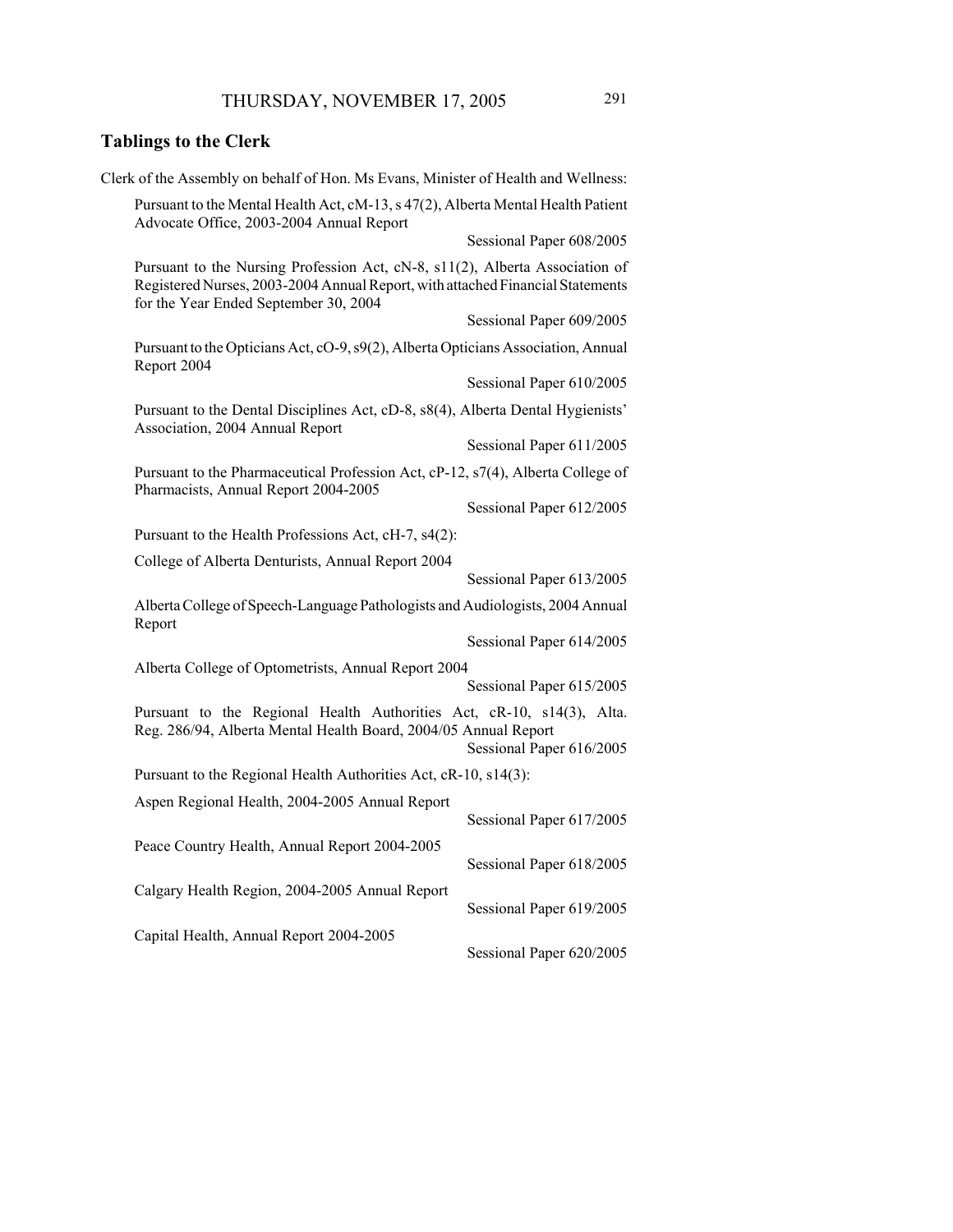## 292 THURSDAY, NOVEMBER 17, 2005

|                                                                                    | East Central Health, Annual Report 2004-2005                                                                                                                                                                                                                     |                          |
|------------------------------------------------------------------------------------|------------------------------------------------------------------------------------------------------------------------------------------------------------------------------------------------------------------------------------------------------------------|--------------------------|
|                                                                                    |                                                                                                                                                                                                                                                                  | Sessional Paper 621/2005 |
|                                                                                    | Palliser Health Region, Annual Report 2004-2005                                                                                                                                                                                                                  | Sessional Paper 622/2005 |
|                                                                                    | Northern Lights Health Region, Annual Report 2004/2005                                                                                                                                                                                                           | Sessional Paper 623/2005 |
|                                                                                    | David Thompson Health Region, Annual Report 2004-2005                                                                                                                                                                                                            | Sessional Paper 624/2005 |
|                                                                                    | Chinook Health Region, Annual Report 2004-2005                                                                                                                                                                                                                   | Sessional Paper 625/2005 |
| Clerk of the Assembly on behalf of Hon. Ms Evans, Minister of Health and Wellness: |                                                                                                                                                                                                                                                                  |                          |
|                                                                                    | Alberta Cancer Board, Annual Report 2004-05                                                                                                                                                                                                                      |                          |
|                                                                                    |                                                                                                                                                                                                                                                                  | Sessional Paper 626/2005 |
|                                                                                    | Response to Written Question WQ5, asked for by Mr. MacDonald on behalf of<br>Dr. Taft on April 11, 2005:                                                                                                                                                         |                          |
|                                                                                    | Which reports, consultation groups, and stakeholder reviews have indicated to the<br>Government that \$55 million is the total amount needed to fully fund the<br>provincial takeover of ground ambulance services on April 1, 2005?<br>Sessional Paper 627/2005 |                          |
|                                                                                    | Return to Order of the Assembly MR4, asked for by Dr. Pannu on behalf of<br>Mr. Mason on April 4, 2005:                                                                                                                                                          |                          |
|                                                                                    | For each of the fiscal years 2001-2002, 2002-2003, and 2003-2004, an itemized                                                                                                                                                                                    |                          |

list of all groups and individuals representing either specific tobacco-related companies, or any association, group, or organization representing the interests of the tobacco industry who have met with the Premier, the Minister of Health and Wellness, the Deputy Minister of Health and Wellness, the Assistant Deputy Minister of Health and Wellness, or any Alberta Standing Policy Committee. Sessional Paper 628/2005

## **Projected Government Business**

Pursuant to Standing Order 7(5), Dr. Taft, Hon. Leader of the Official Opposition, asked a question pertaining to the order of Government Business to be brought before the Assembly for the following week.

Hon. Mr. Hancock, Government House Leader, gave notice of projected Government Business for the week of November 21 to November 24, 2005: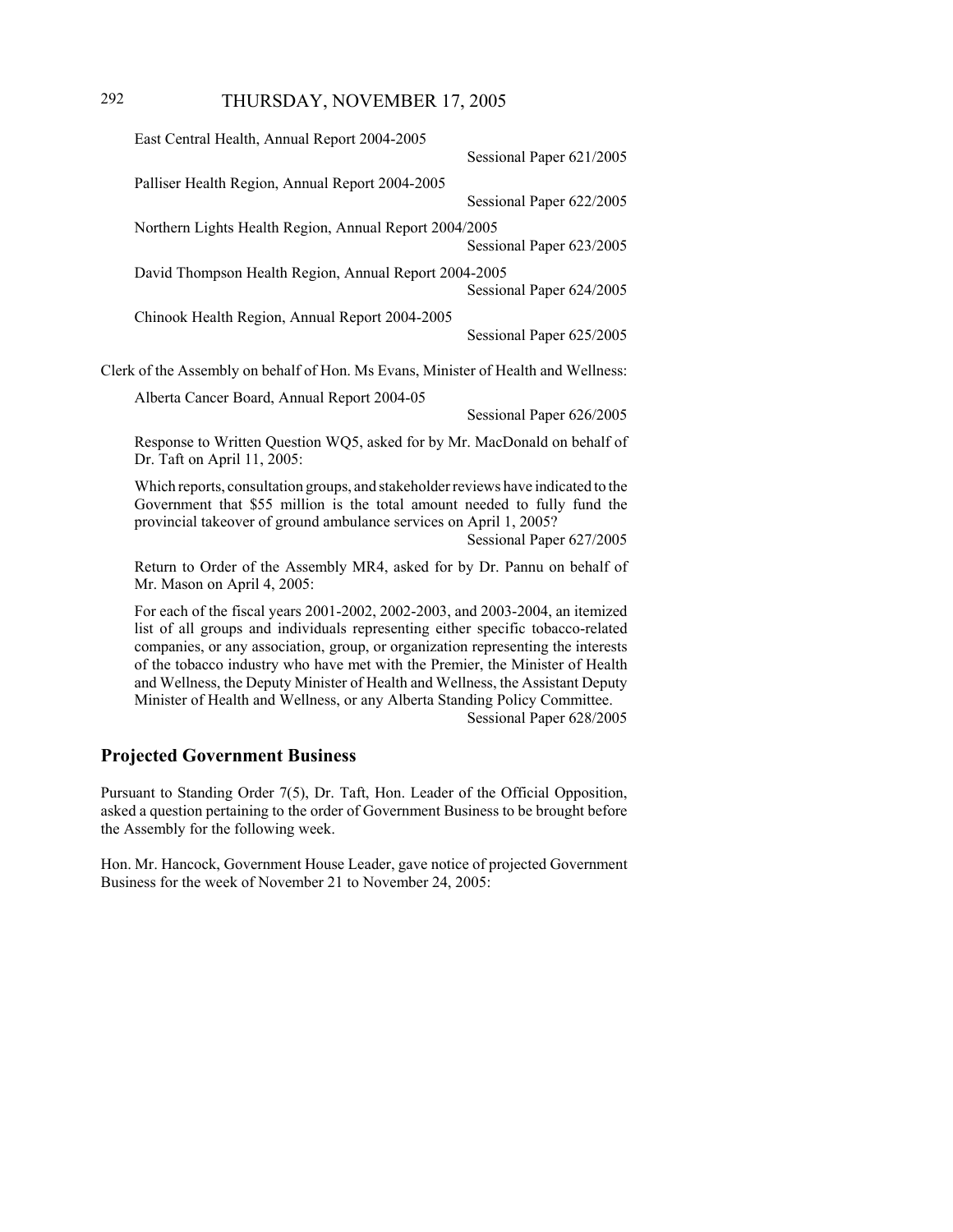| Monday, November 21    | $9:00$ p.m.                          | - Government Bills and Orders                                                                                                                  |
|------------------------|--------------------------------------|------------------------------------------------------------------------------------------------------------------------------------------------|
|                        |                                      | <b>Second Reading</b>                                                                                                                          |
|                        |                                      | Bill 43, 45, 49                                                                                                                                |
|                        |                                      | And as per the Order Paper                                                                                                                     |
| Tuesday, November 22   | Aft.<br>$\overline{\phantom{0}}$     | <b>Government Bills and Orders</b>                                                                                                             |
|                        |                                      | <b>Committee of Supply</b>                                                                                                                     |
|                        |                                      | <b>Supplementary Estimates</b><br>(Day 2 of 3)                                                                                                 |
|                        |                                      | Advanced Education, Gaming,<br>Infrastructure and Transportation,<br>Seniors and Community Supports,<br>Municipal Affairs                      |
|                        |                                      | <b>Second Reading</b>                                                                                                                          |
|                        |                                      | <b>Bill 44</b>                                                                                                                                 |
|                        |                                      | <b>Third Reading</b>                                                                                                                           |
|                        |                                      | Bill 9                                                                                                                                         |
|                        |                                      | And as per the Order Paper                                                                                                                     |
|                        | Eve.                                 | - Government Bills and Orders                                                                                                                  |
|                        |                                      | <b>Second Reading</b>                                                                                                                          |
|                        |                                      | Bill 43, 44, 50                                                                                                                                |
|                        |                                      | <b>Third Reading</b>                                                                                                                           |
|                        |                                      | Bill 9, 15                                                                                                                                     |
|                        |                                      | <b>Committee of the Whole</b>                                                                                                                  |
|                        |                                      | Bill 43, 47, 48                                                                                                                                |
|                        |                                      | And as per the Order Paper                                                                                                                     |
| Wednesday, November 23 | Aft.<br>$\qquad \qquad \blacksquare$ | <b>Government Bills and Orders</b>                                                                                                             |
|                        |                                      | <b>Committee of Supply</b>                                                                                                                     |
|                        |                                      | <b>Supplementary Estimates</b><br>(Day 3 of 3)                                                                                                 |
|                        |                                      | Health and Wellness, Sustainable<br>Resource Development,<br>Agriculture, Food and Rural<br>Development, Community<br>Development, Environment |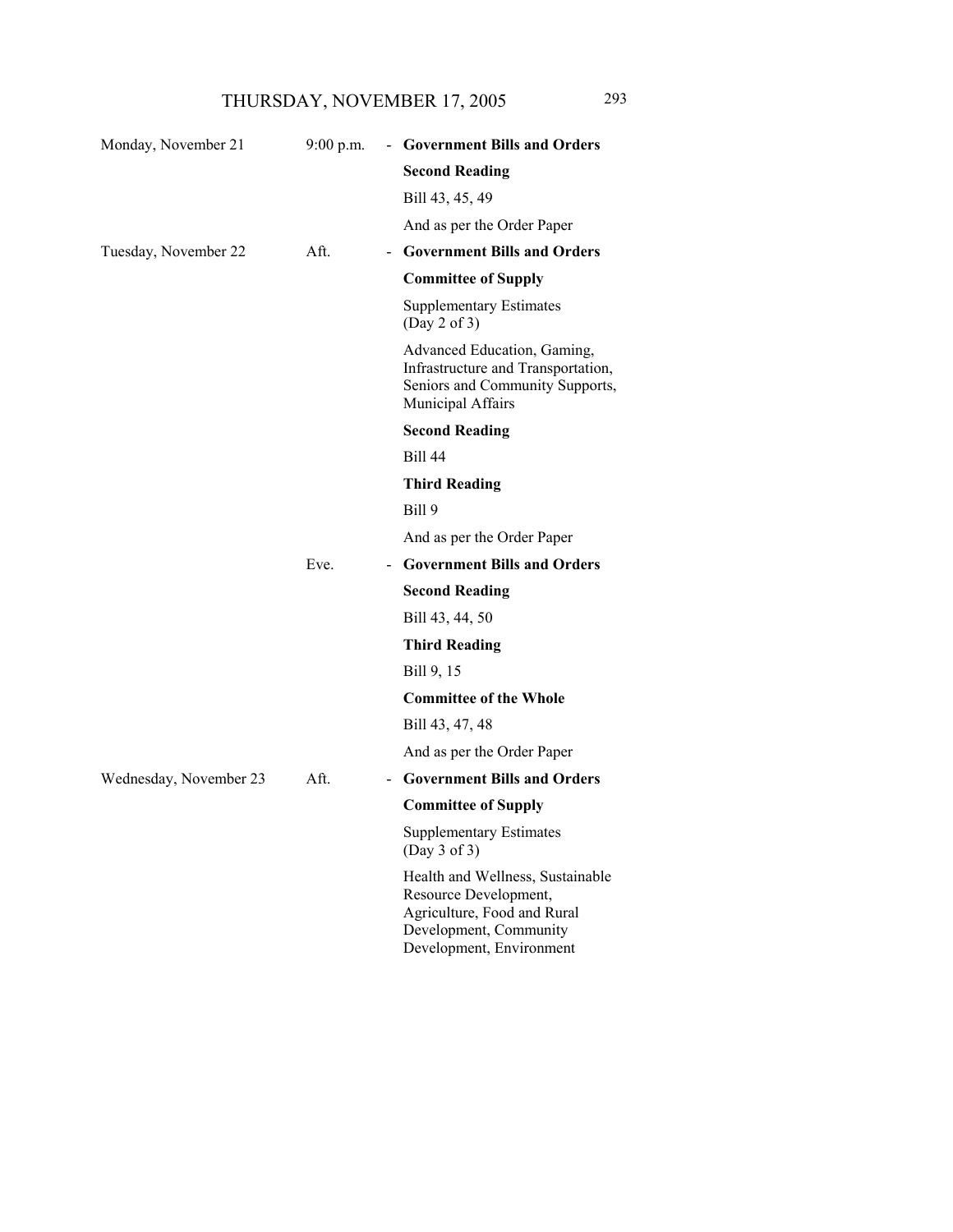|                       |      | <b>Second Reading</b>                                |
|-----------------------|------|------------------------------------------------------|
|                       |      | Bill 43, 46                                          |
|                       |      | <b>Revert to Introduction of Bills</b>               |
|                       |      | <b>Bill 51</b>                                       |
|                       |      | And as per the Order Paper                           |
|                       | Eve. | <b>Government Bills and Orders</b><br>$\blacksquare$ |
|                       |      | <b>Second Reading</b>                                |
|                       |      | Bill 43, 46                                          |
|                       |      | <b>Committee of the Whole</b>                        |
|                       |      | Bill 43, 50                                          |
|                       |      | <b>Third Reading</b>                                 |
|                       |      | Bill 43, 47, 48                                      |
|                       |      | And as per the Order Paper                           |
| Thursday, November 24 | Aft. | - Introduction of Bills                              |
|                       |      | Bill 52                                              |
|                       |      | <b>Government Bills and Orders</b>                   |
|                       |      | <b>Committee of the Whole</b>                        |
|                       |      | Bill 45, 46, 49                                      |
|                       |      | And as per the Order Paper                           |

## **Motion for Adjournment for an Emergency Debate**

Ms Pastoor, Hon. Member for Lethbridge-East, requested leave to move, pursuant to Standing Order 30, to adjourn the ordinary business of the Assembly to discuss a matter of urgent importance, namely the failure of the Government to provide the additional resources necessary to reduce the grave and immediate risks to the health and well-being of Alberta's seniors, as identified in the May 2005 Report of the Auditor General on Seniors Care and Programs.

A debate followed on urgency.

The Speaker ruled that the request for leave was not in order.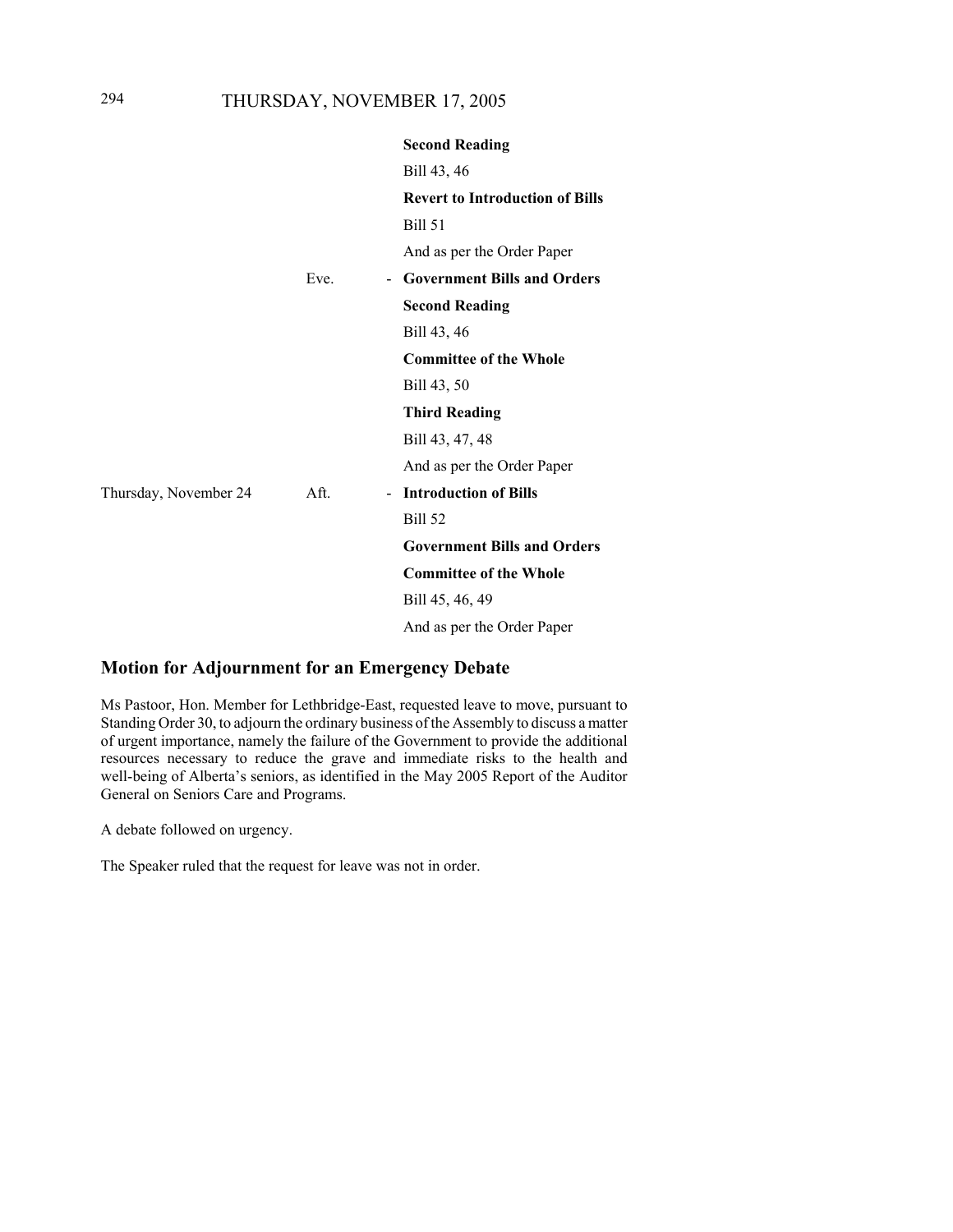#### **Speaker's Ruling - Points of Privilege**

The Chair is now prepared to rule on the purported questions of privilege raised on Tuesday, November 15, 2005, by the Official Opposition House Leader and the Leader of the New Democrats. Although there are some distinguishing factors between the two matters that have been raised, the general subject of the early release of reports by Officers of the Legislature is the same. Therefore, the Chair will be addressing the matters in one ruling.

To be clear, the matter raised by the Official Opposition House Leader deals with the early release of the Auditor General's report on the Alberta Securities Commission, and the one by the Leader of the Third Party deals with the premature disclosure of an Auditor General's report on the Alberta Social Housing Corporation and the disclosure of the results of the Ethics Commissioner's report on the Minister of Environment. These are the allegations that will be dealt with together.

As a preliminary matter the Chair confirms that both parties fulfilled the two-hour notice requirement under Standing Order 15(2). The Chair received written notice of the Official Opposition House Leader's purported question of privilege last Thursday, November 10. The Leader of the Third Party provided his written notice this week on Monday, November 14. Given that Tuesday was the first day of the Fall Sitting, both parties have raised their respective questions of privilege at the earliest possible opportunity.

The key argument underlying both purported questions of privilege is that there has been a contempt of the Assembly. As Members are well aware, breaches of privilege and contempts of the Assembly are treated in the same manner, and therefore the procedure outlined in Standing Order 15 applies.

At the outset the Chair would also like to note for all Members that the leak of a report from an Officer of this Legislature has never before been raised in this Assembly as a matter of privilege. In fact, over the course of the past few days the Chair and the Table Officers have undertaken a broad review, consulting with parliaments from across Canada as well as the United Kingdom. To the best of the Chair's knowledge it is unprecedented for this type of matter to come before the Assembly as a purported question of privilege. So we are in uncharted territory.

The Chair has listened attentively to the arguments raised and it appears the material facts are as follows. The contents of three reports from two Officers of the Legislature were disclosed to members of the media prior to the reports being distributed to Members of the Assembly and being made available to the public. The reports in question are: one, the Report of the Auditor General on the Alberta Securities Commission's Enforcement System, dated October 2005; two, the Report of the Auditor General on the Alberta Social Housing Corporation Land Sales Systems dated October 2005; three, a report to the Speaker of the Legislative Assembly of Alberta on the investigation by the Ethics Commissioner into allegations involving the Member for Fort McMurray-Wood Buffalo, dated October 20, 2005.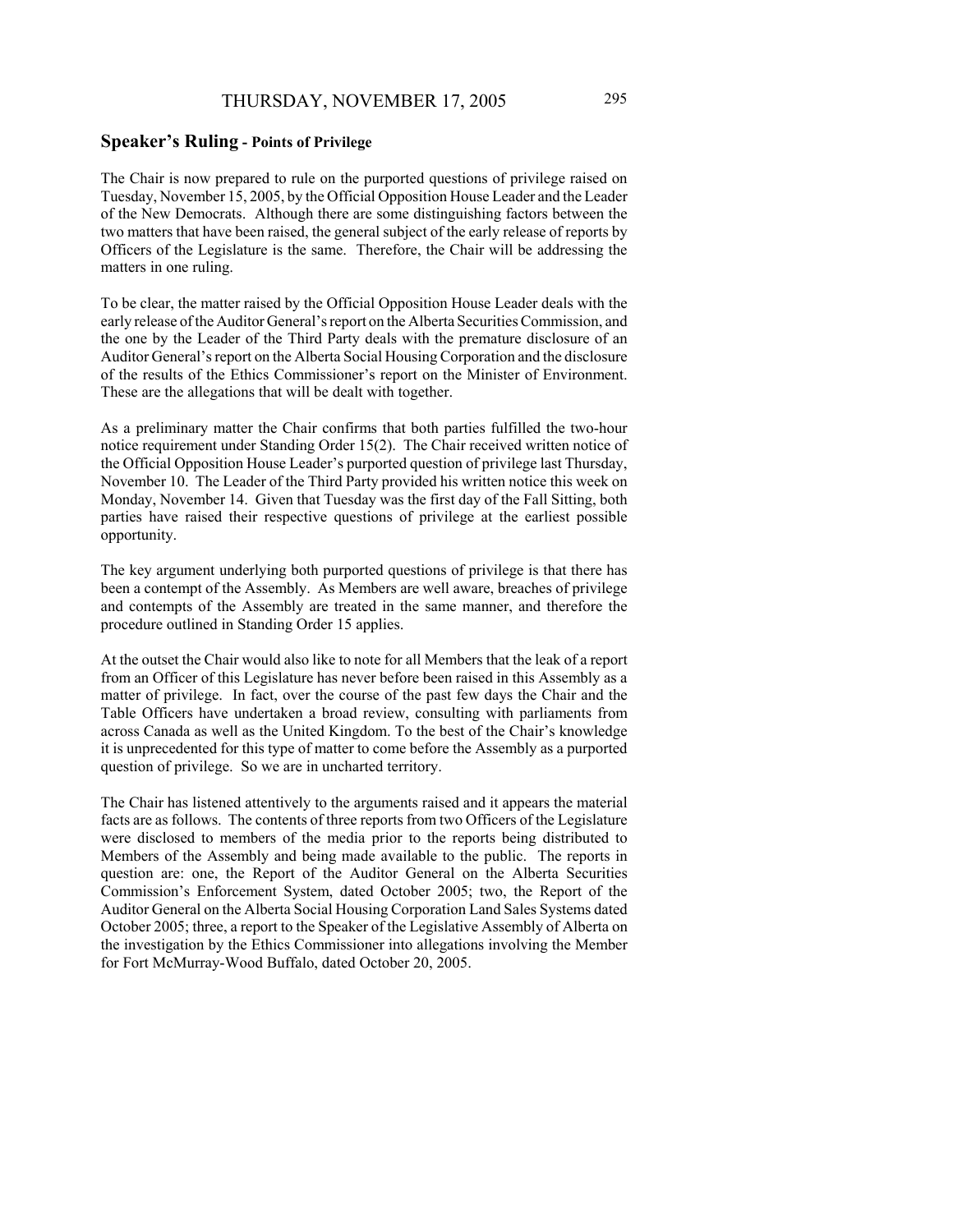## 296 THURSDAY, NOVEMBER 17, 2005

Although it is clear that the contents of all three reports were disclosed prematurely, it is not clear who is responsible for prematurely disclosing the two reports from the Auditor General. With respect to the third report, the one prepared by the Ethics Commissioner, the Minister of Environment indicated in the House yesterday that he referred to the contents of that report on a radio program prior to it being made available to other Members and the public. As he indicated at page 1676 of yesterday's Hansard, he was unaware of anything that prohibited him from doing so.

As the Chair indicated on Tuesday when these matters were raised, it is a very serious matter when reports of Officers of the Legislature are released or the contents are prematurely disclosed. While these disclosures may be contemptuous behaviour, the Chair's view is that they do not amount to contempts of the Assembly.

Accordingly, the Chair does not find that there are any prima facie questions of privilege. The lack of both parliamentary and statutory authority concerning early disclosure of Officers' reports leads the Chair to this view. This conclusion does not diminish the fact that the leaks of these reports should be taken very seriously and that this type of conduct shows disrespect for the Assembly and demonstrates a blatant disregard for the statutory provisions that entitle Members of the Assembly to view such a report before it is made public.

Because this is a matter that has never been raised before, the Chair wants to provide some explanation for this finding. First, it is important to note that the two Officers whose reports are in question operate under specific statutory regimes, as do the Chief Electoral Officer, the Information and Privacy Commissioner, and the Ombudsman. Both Members raising purported questions of privilege want the Chair to find that the statutes do not form complete codes and that certain elements of parliamentary privilege must be "read in" to them.

The Chair wants to be very clear that this ruling is on the issue of whether an early or unauthorized release of an Officer's report constitutes a prima facie question of privilege. This ruling should not be taken to address the broader issue of whether and to what extent the activities of Officers of the Legislature are cloaked in privilege.

As the distribution of the reports is fundamental to the arguments of both Members' questions of privilege, the Chair wants to address the requirements. As was noted in the arguments, the procedure for distribution of a report from the Auditor General when the House is not sitting is outlined in section 20.1 of the Auditor General Act. This section provides that the report must be made available to the Members of the Assembly, upon three days' notice being given to the Speaker who shall forthwith distribute copies to the office of each Member. The report is available to the public after the distribution has occurred. To the Chair's knowledge the only parties that are authorized under the statute to have advance copies of the reports are members of the Audit Committee, pursuant to section 24.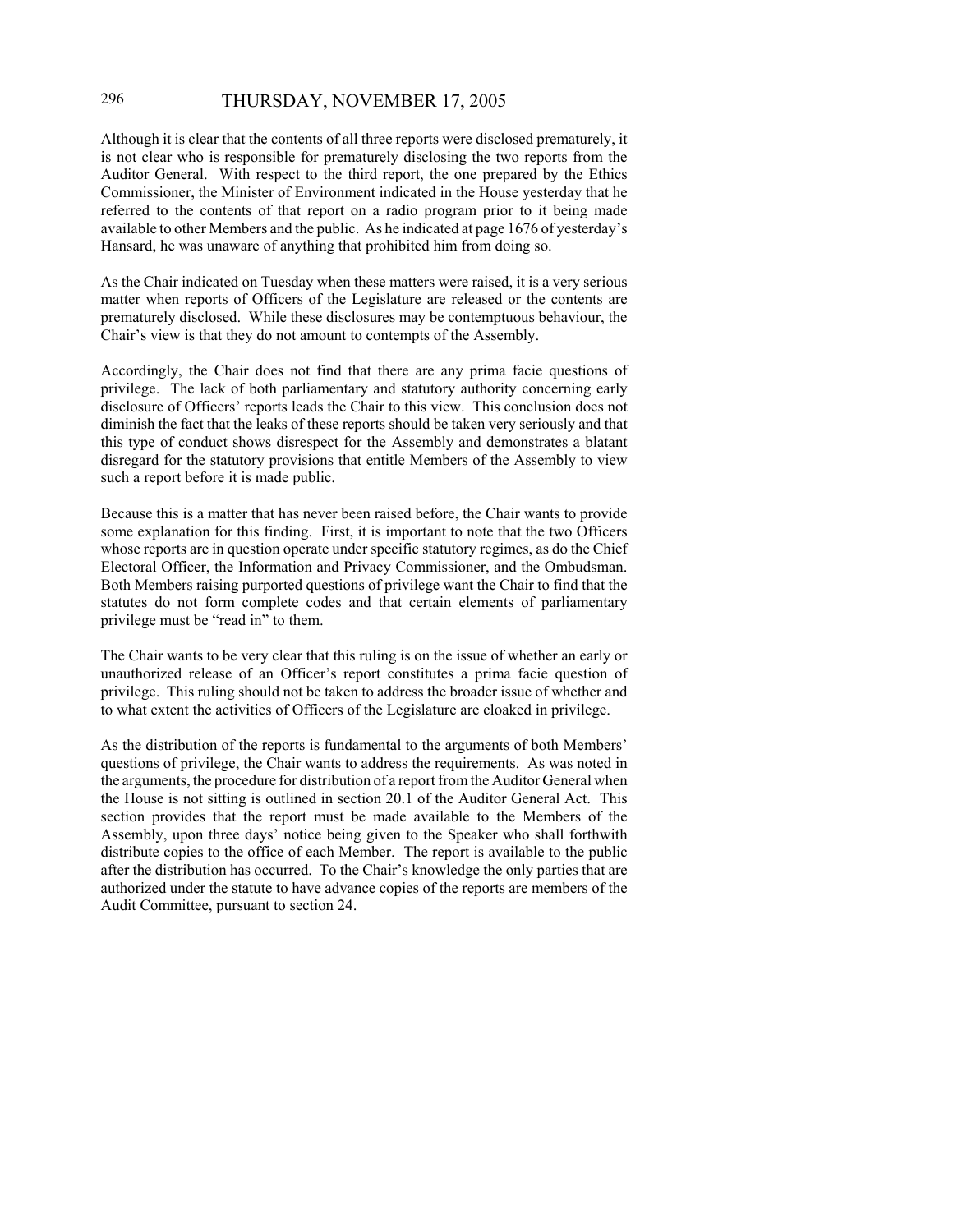The Conflicts of Interest Act has a slightly different procedure for the distribution of reports from the Ethics Commissioner as outlined in sections 25 and 28 of that Act. Those reports are provided directly to the Speaker, who in turn lays the report before the Assembly or if the Assembly is not sitting, distributes the report to Members and then makes it available to the public. The Act authorizes certain persons to receive advance copies of a report, namely, the Member against whom an allegation has been made and the Leader of that Member's caucus (section 25(8)) and it is pursuant to this authority that the Honourable Minister of Environment received the Ethics Commissioner's report prior to its release to other Members.

There are provisions in the Auditor General Act that require both the Auditor General and his staff to maintain confidentiality in fulfilling their duties. The Conflicts of Interest Act has similar requirements and this statute also provides for a fine of up to \$20,000, under section 40, for a Commissioner, former Commissioner, or person employed or engaged by the office who releases confidential information. However, neither of these Acts specifically address whether the premature release of a report from the Officer or discussion of their contents is an offence or a contempt of the Assembly. The Legislative Assembly Act provides provisions dealing with the Assembly's jurisdiction and expressly deals with the matter of breaches of privilege and contempt. There is nothing in this Act that would suggest that a leak of a report from an Officer amounts to a contempt.

Finally, in comparing the leak of a report from an Officer to the leak of the other types of documents cited in both Honourable Members' arguments, there are a number of distinguishing factors. Clearly, all three types of documents referred to in the arguments of the Official Opposition House Leader - Bills, committee reports, and the budget - are more directly tied to a proceeding of this Assembly. The matter of a budget leak, which has been cited in the arguments, is not typically considered a matter of privilege, and the Chair cites Beauchesne's 31(5) for this point. The premature disclosure of Bills has been held by the Chair to be prima facie case of contempt, as was held on March 15, 2003, at pages 57-60 of the Journals, as belonging properly to Members once they appear on the Order Paper.

On the subject of leaked committee reports the authorities are very clear that questions of privilege will not be considered unless a specific charge has been made. The Chair would like to quote from Marleau and Montpetit's House of Commons Procedure and Practice on this point:

"Speakers have ruled that questions of privilege concerning leaked reports will not be considered unless a specific charge is made against an individual, organization or group, and that the charge must be levelled not only against those outside the House who have made in camera material public, but must also identify the source of the leak within the House itself."

Erskine May's Parliamentary Practice also supports this position in its 23rd edition at pages 140 and 141.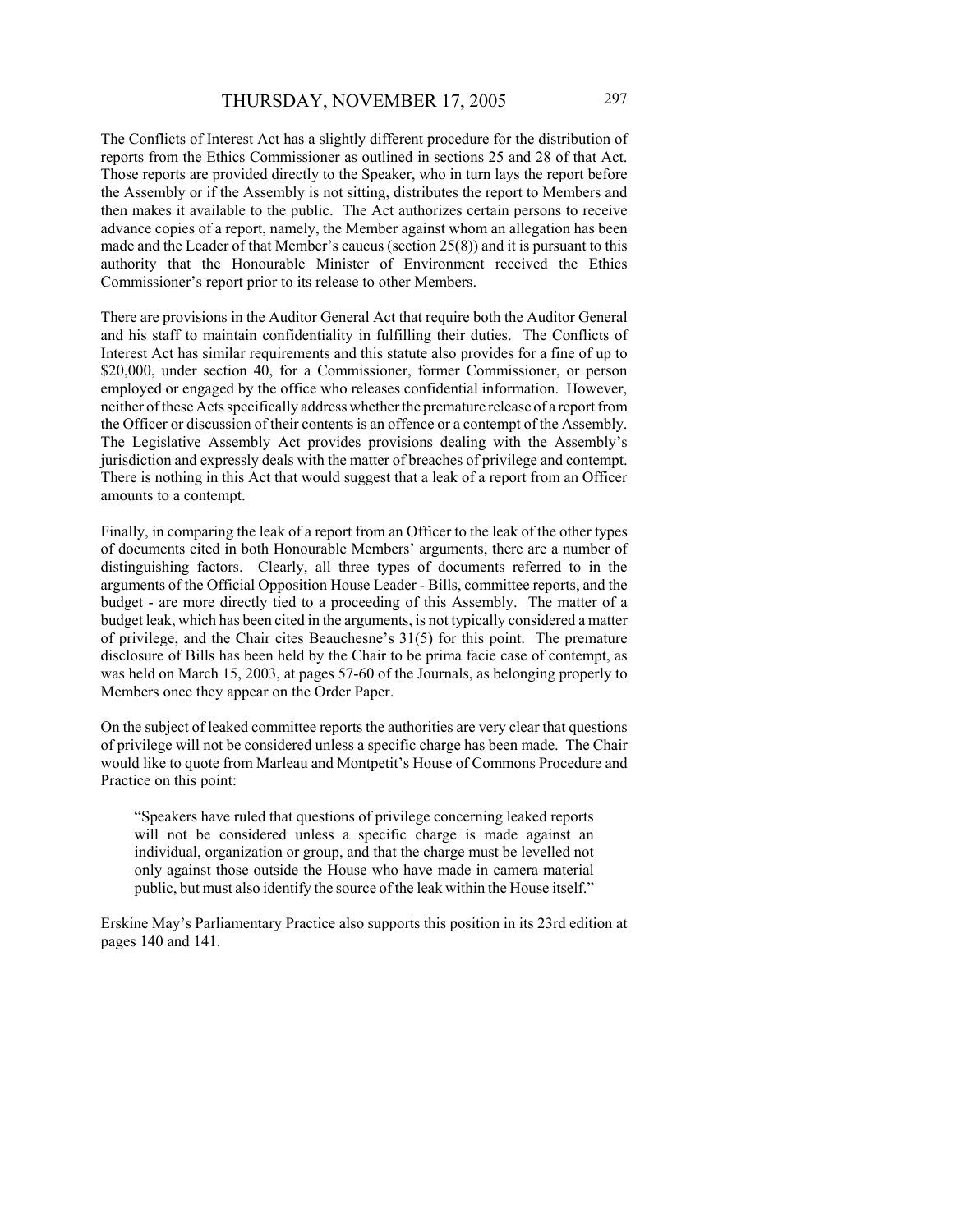## 298 THURSDAY, NOVEMBER 17, 2005

So even if the Chair were to treat the leak of an Officer's report the same as a leak of a committee report, this still would not meet the test for a prima facie case of contempt with respect to two out of the three reports because the source of the leak has not been identified.

With respect to the Ethics Commissioner's report the Honourable Minister indicated that he was not aware of any prohibition on the premature disclosure of the contents of the report on the basis that he not only requested the investigation but was the subject of that investigation. In the absence of a specific statutory provision or a recognized parliamentary precedent the Chair cannot find a prima facie question of privilege. Furthermore, if the Chair was to find a case of contempt, this could cast a cloud of suspicion on those persons who have a legislated right to receive advance copies of these reports prior to their distribution to Members, and that is definitely something that this Chair does not want to do. The Chair might have a different view if there was clear indication in the legislation on how a premature disclosure of a report was to be treated.

Finally, the Chair would like to emphasize that when a report is destined for Members of the Assembly, prior to it being available to the public, the utmost care must be taken in the printing and preparation for distribution. The Auditor General has undertaken an investigation of the office's practices and the Chair is confident that the matter will be given serious attention and that due care and attention will be given prior to the release of subsequent reports from that office.

## **ORDERS OF THE DAY**

**Committee of Supply** (Day 1 — Supplementary Estimates)

According to Order, the Assembly resolved itself into Committee of Supply.

(Assembly in Committee)

And after some time spent therein, the Deputy Speaker assumed the Chair and Mr. Johnston reported as follows:

Mr. Speaker:

The Committee of Supply has had under consideration certain resolutions of the 2005-06 Supplementary Estimates, General Revenue Fund and Lottery Fund, reports as follows, and requests leave to sit again:

Resolved that a sum not exceeding the following be granted to Her Majesty for the fiscal year ending March 31, 2006, for the Department and purposes indicated:

#### **Education**

Expense and Equipment / Inventory Purchases  $$75,133,000$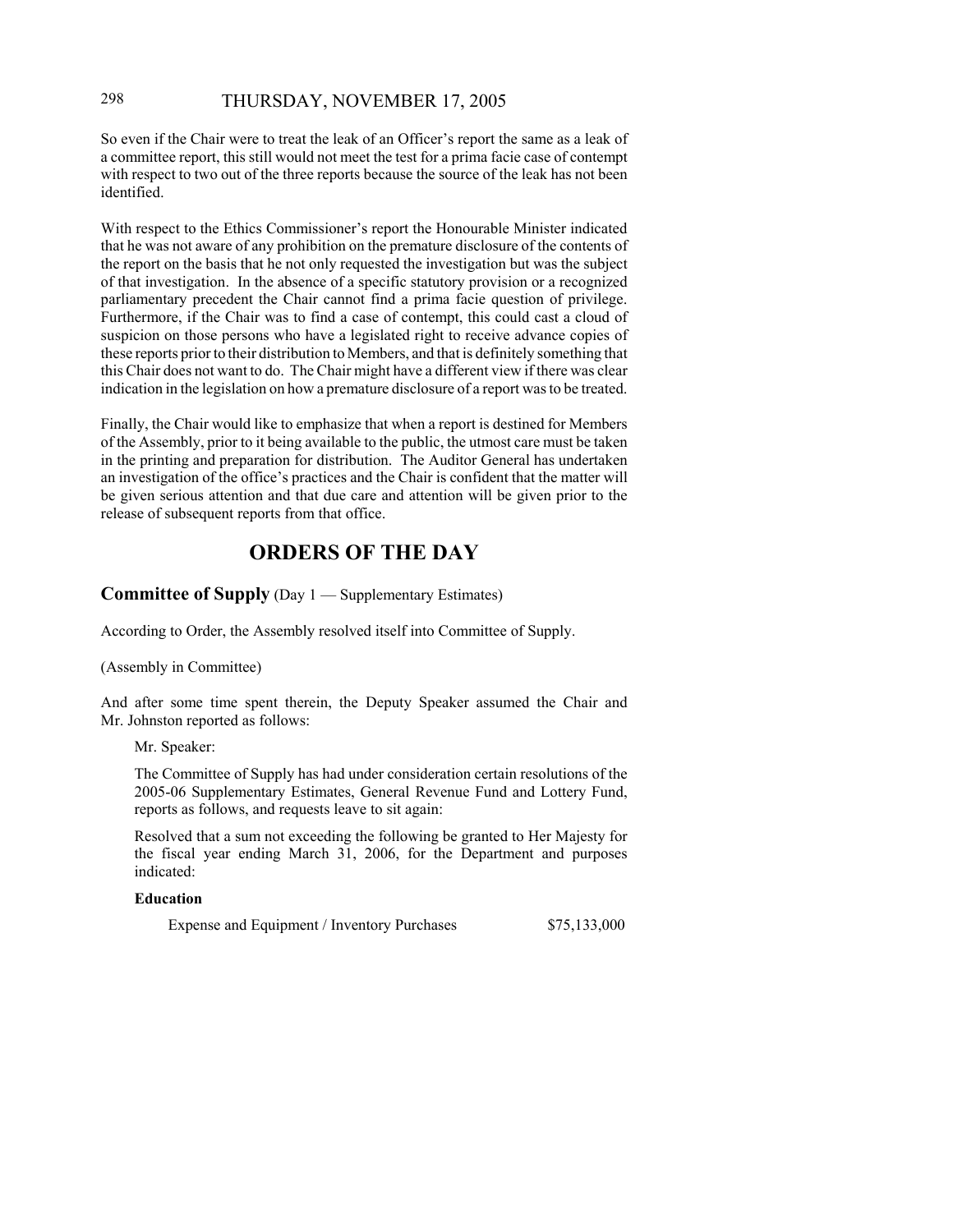Mr. Speaker, the Committee of Supply has also had under consideration certain resolutions of the Department of Children's Services, reports progress thereon, and requests leave to sit again.

The question being put, the report and the request for leave to sit again were agreed to.

#### **Adjournment**

On motion by Hon. Mr. Zwozdesky, Deputy Government House Leader, the Assembly adjourned at 5:27 p.m. until Monday, November 21, 2005, at 1:30 p.m.

#### Monday, November 21, 2005

The Speaker took the Chair at 1:30 p.m.

#### **Speaker's Comment**

The Speaker commented that on this day in 1932, Aspen Beach, located on the shores of Gull Lake west of Lacombe, was designated Alberta's first provincial park. Today Alberta's parks and protected areas cover roughly 27,500 square kilometres and include more than 500 sites.

#### **Members' Statements**

Mr. Marz, Hon. Member for Olds-Didsbury-Three Hills, made a statement congratulating Hon. Mr. Kowalski, Speaker of the Legislative Assembly, on his 26th anniversary as a Member of the Legislative Assembly.

Mrs. Jablonski, Hon. Member for Red Deer-North, made a statement congratulating Dr. John Robert Cunningham, O.C., Catriona Le May Doan, O.C., Ronald Neil Mannix, O.C., Dr. Eldon Raymond Smith, O.C., and James M. Stanford, O.C., who were all recently appointed as Officers of the Order of Canada, and Muriel Stanley Venne, C.M., who was recently appointed as a Member of the Order of Canada.

Mr. Lukaszuk, Hon. Member for Edmonton-Castle Downs, made a statement congratulating the Edmonton Eskimo Football Club on winning the Canadian Football League Scotiabank West Final in Vancouver, British Columbia on November 20, 2005.

Dr. Brown, Hon. Member for Calgary-Nose Hill, made a statement regarding the launch of the book "My Most Memorable Teacher: 100 Stories Celebrating 100 Years of Alberta Teaching Excellence," a centennial project of the University of Calgary's Faculty of Education.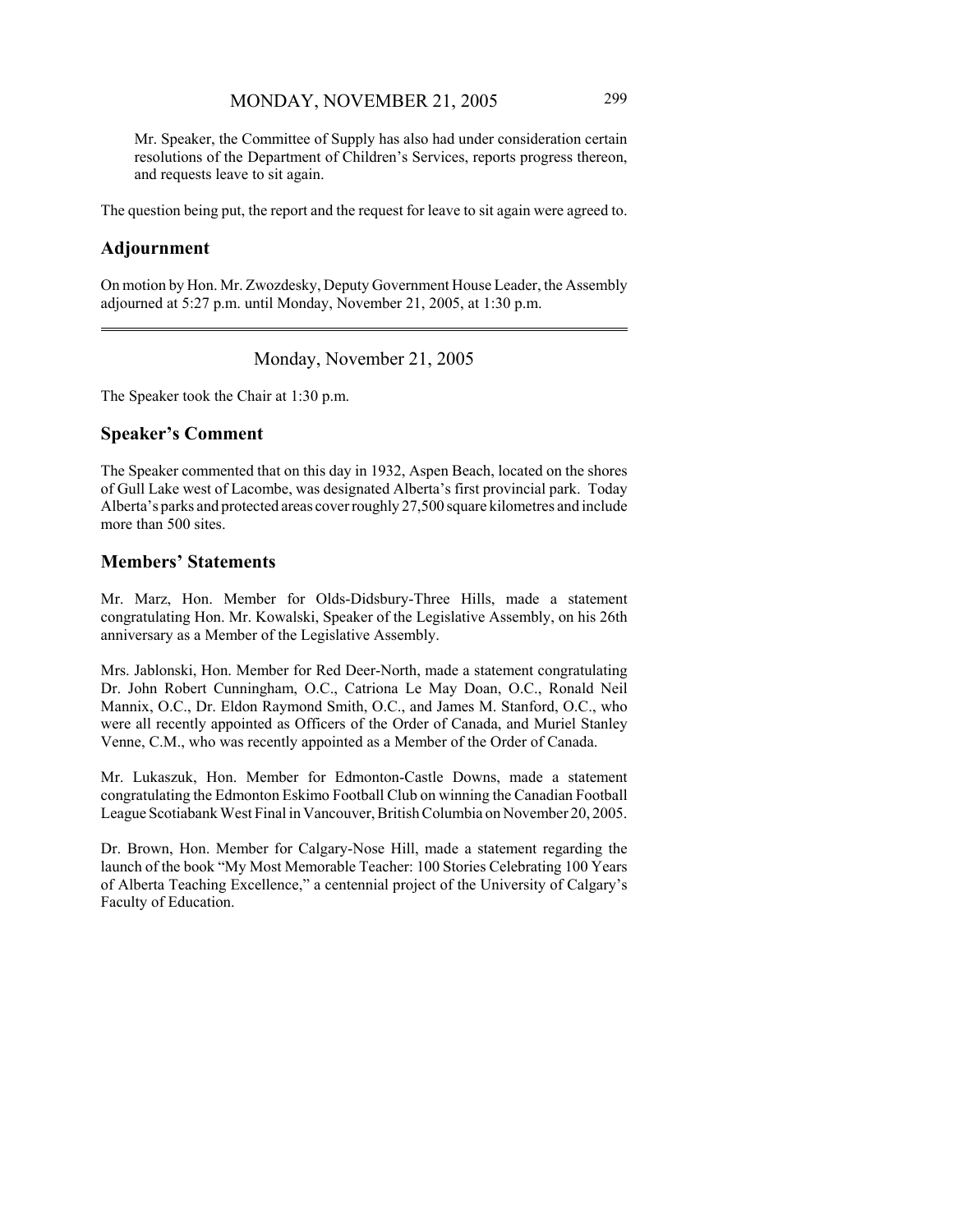## 300 MONDAY, NOVEMBER 21, 2005

Mr. Elsalhy, Hon. Member for Edmonton-McClung, made a statement regarding not being invited to the official opening of a section of Anthony Henday Drive connecting the constituencies of Edmonton-McClung and Edmonton-Whitemud.

Mr. Chase, Hon. Member for Calgary-Varsity, made a statement regarding the involvement of non-profit organizations in casinos as a method of fund raising.

### **Presenting Petitions**

Mr. Elsalhy, Hon. Member for Edmonton-McClung, presented a petition from 41 Albertans requesting the Government introduce legislation requiring schools to eliminate fees charged for textbooks, locker rentals, field trips, physical fitness programs, and music classes.

Mr. Backs, Hon. Member for Edmonton-Manning, presented a petition from 216 Albertans urging the Government to prohibit the importation of temporary foreign workers in oil sands facilities and on pipelines until several Albertan and Canadian groups have been accessed.

Mr. Bonko, Hon. Member for Edmonton-Decore, presented a petition from 80 Albertans requesting the Government introduce legislation declaring a moratorium on any future expansion of confined feeding operations with a view to phasing out existing operations within the next three years.

## **Introduction of Bills (First Reading)**

Notice having been given:

Bill 53 Surface Rights Amendment Act, 2005 — Mr. Oberle

On motion by Hon. Mr. Hancock, Government House Leader, the following Bill was placed on the Order Paper under Government Bills and Orders:

Bill 53 Surface Rights Amendment Act, 2005 — Mr. Oberle

## **Tabling Returns and Reports**

Hon. Mrs. McClellan, Minister of Finance:

Erratum to the Preface of the 2005-06 Supplementary Estimates, General Revenue Fund and Lottery Fund

Sessional Paper 629/2005

Hon. Mr. Zwozdesky, Minister of Education:

Letter dated November 21, 2005, from Hon. Mr. Zwozdesky, Minister of Education, to Dr. Annette LaGrange, Dean, Faculty of Education, University of Calgary, offering congratulations on the launch of the book "My Most Memorable Teacher: 100 Stories Celebrating 100 Years of Alberta Teaching Excellence," a centennial project of the University of Calgary's Faculty of Education

Sessional Paper 630/2005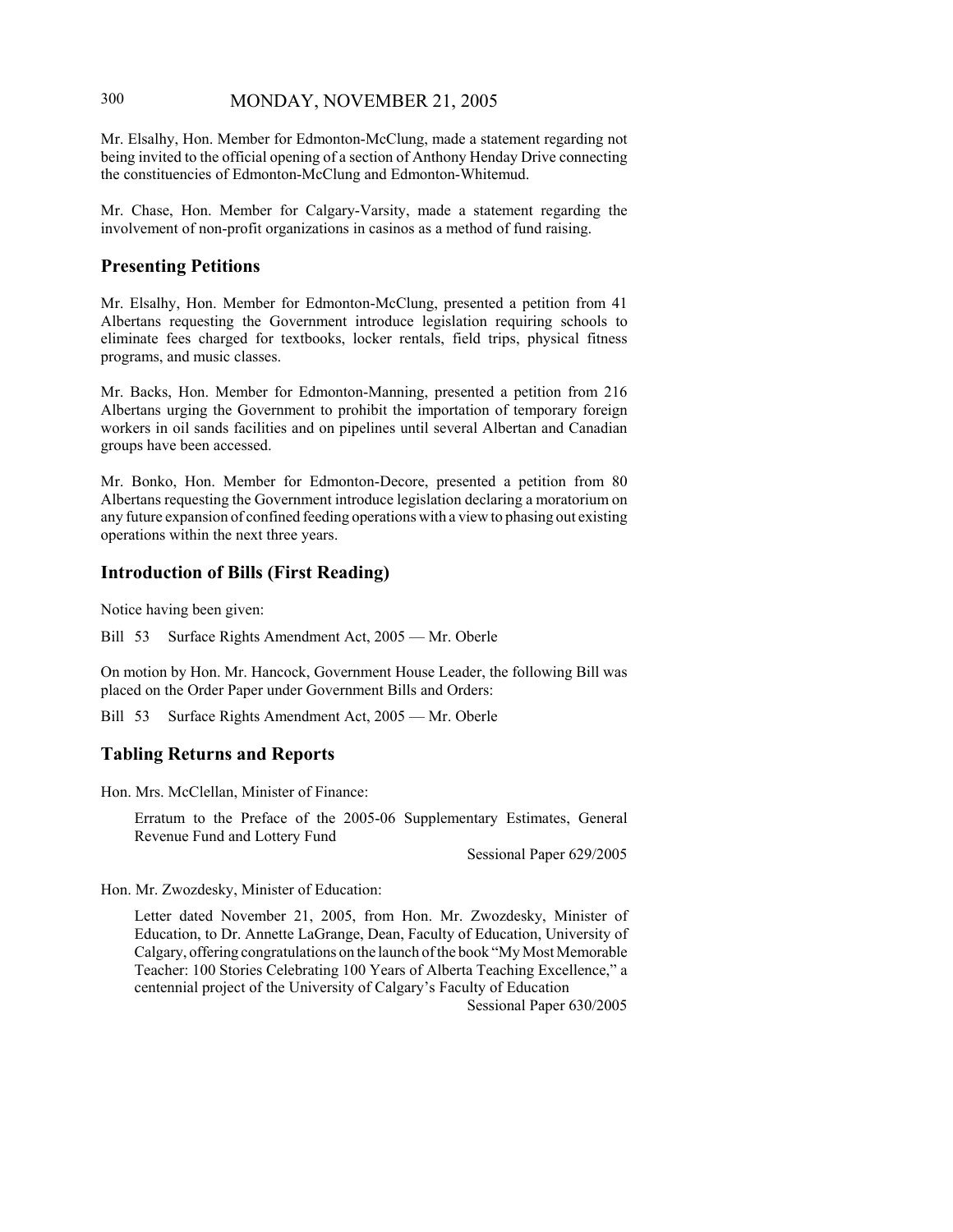Mr. Prins, Hon. Member for Lacombe-Ponoka, pursuant to the Seniors Advisory Council for Alberta Act, cS-6, s7(2):

Seniors Advisory Council for Alberta, Annual Report for 2004-2005 to the Minister of Seniors and Community Supports for the year ended March 31, 2005 Sessional Paper 631/2005

Ms Blakeman, Hon. Member for Edmonton-Centre:

E-mail message dated July 28, 2005, from Ronald G. Rowswell of Edmonton to Hon. Mr. Klein, Premier, expressing opposition to the exemption of civil marriage commissioners from being required to perform same-sex civil marriages

Sessional Paper 632/2005

E-mail message dated September 23, 2005, from Yohana Rihana to Ms Blakeman, Hon. Member for Edmonton-Centre, expressing opposition to the Government's 2005 resource rebate program

Sessional Paper 633/2005

Mr. Bonko, Hon. Member for Edmonton-Decore:

Resolution No. 11-18-05-02-CCPC, undated, agreed to by the Treaty 8 First Nations of Alberta regarding Forest Management Agreement Renewals Sessional Paper 634/2005

Mr. Agnihotri, Hon. Member for Edmonton-Ellerslie:

Copies of 2 recent e-mail messages from Linda Glasier to Mr. Agnihotri, Hon. Member for Edmonton-Ellerslie, suggesting the Government's free tuition proposal include certain eligibility criteria, with attached response from Mr. Agnihotri

Sessional Paper 635/2005

Mr. Martin, Hon. Member for Edmonton-Beverly-Clareview, on behalf of Mr. Mason, Hon. Leader of the New Democrat Opposition:

Report dated October 2005 entitled "The Alberta Pharmaceutical Savings Agency" prepared by the Alberta NDP (New Democratic Party) Opposition Sessional Paper 636/2005

Hon. Mr. Kowalski, Speaker of the Legislative Assembly:

Pamphlet entitled "Page Biographies, Legislative Assembly of Alberta, 26th Legislature, First Session, Fall 2005"

Sessional Paper 637/2005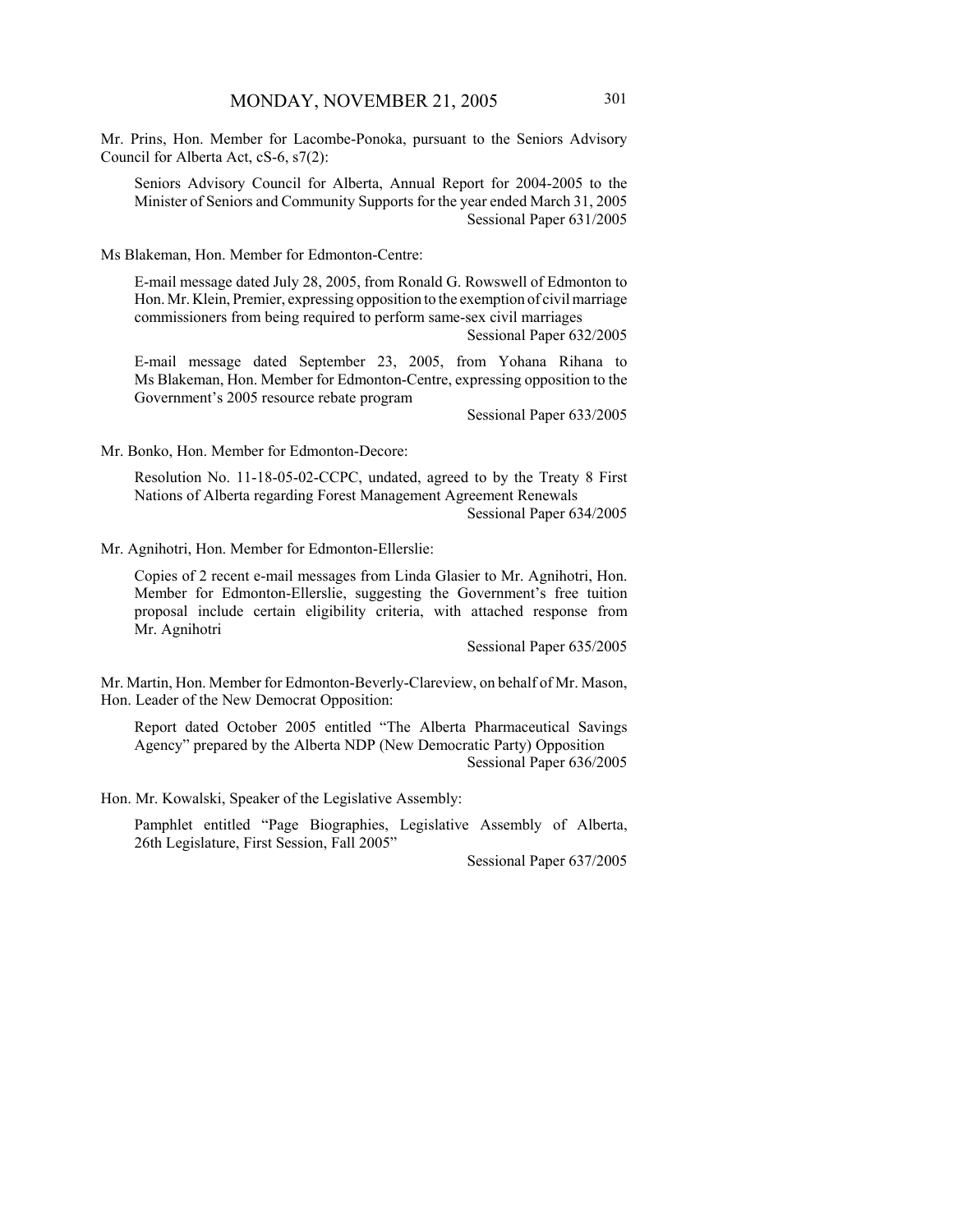## 302 MONDAY, NOVEMBER 21, 2005

#### **Tablings to the Clerk**

Clerk of the Assembly on behalf of Hon. Mr. Cardinal, Minister of Human Resources and Employment:

Report, undated, entitled "Collective Agreement Settlements in Alberta" prepared by Alberta Human Resources and Employment

Sessional Paper 638/2005

Clerk of the Assembly on behalf of Hon. Mrs. Fritz, Minister of Seniors and Community Supports:

Response to Written Question WQ9, asked for by Mr. MacDonald on behalf of Ms Pastoor on April 11, 2005:

What is the breakdown of the total dollar value of cash, medical, and other benefits provided monthly to AISH (Assured Income for the Severely Handicapped) recipients in 2004 by the Government?

Sessional Paper 639/2005

Response to Written Question WQ32, asked for by Mr. Eggen on behalf of Mr. Martin on May 9, 2005:

For each of the fiscal years 2000-2001, 2001-2002, 2002-2003, and 2003-2004, how many Albertans received benefits from the AISH (Assured Income for the Severely Handicapped) program?

Sessional Paper 640/2005

Return to Order of the Assembly MR23, asked for by Ms Pastoor on April 18, 2005:

*A summary* of all submissions to the *MLA committee reviewing the* AISH (Assured Income for the Severely Handicapped) *program* between *September 28, 2004* and *January 31, 2005*.

Sessional Paper 641/2005

Clerk of the Assembly on behalf of Hon. Mr. Renner, Minister of Municipal Affairs:

Pursuant to the Government Organization Act, cG-10, sch10, s10(3):

Alberta Boilers Safety Association, Annual Report 2004

Sessional Paper 642/2005

Alberta Elevating Devices and Amusement Rides Safety Association, Annual Report, April 1, 2004 to March 31, 2005

Sessional Paper 643/2005

Petroleum Tank Management Association of Alberta, Annual Report 2004 Sessional Paper 644/2005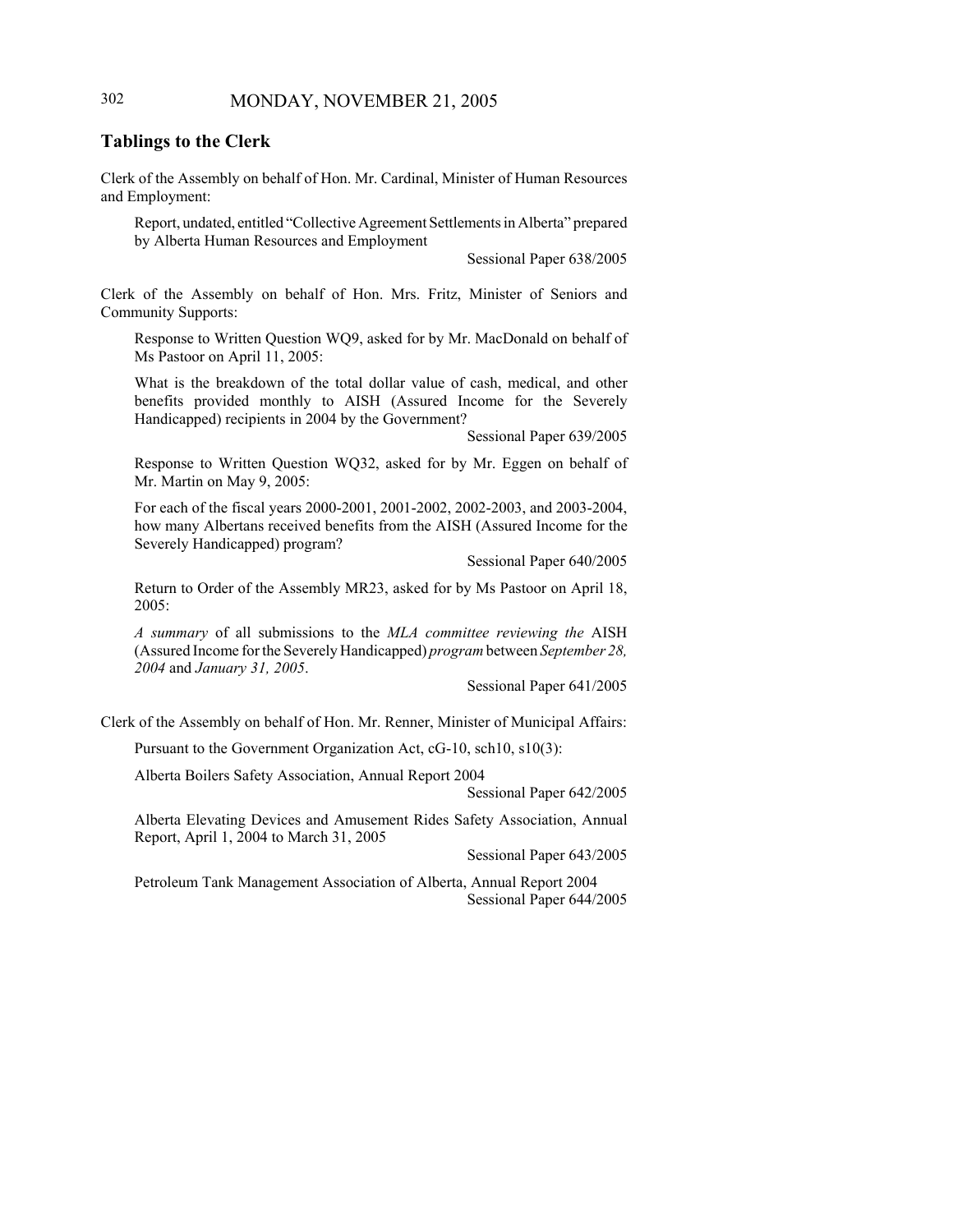Pursuant to the Safety Codes Act, cS-1, s25(3):

Safety Codes Council, 2004 Annual Report

Sessional Paper 645/2005

Authorized Accredited Agencies Activity Summary, April 1, 2003 to March 31, 2004

Sessional Paper 646/2005

## **ORDERS OF THE DAY**

#### **Written Questions**

The following Written Questions were accepted:

**WQ33.** Moved by Mr. Elsalhy:

What measures has the Ministry of Restructuring and Government Efficiency taken to improve the information technology security awareness of Government employees as recommended in the Auditor General's 2003-04 Annual Report?

**WQ34.** Moved by Mr. Bonko:

What development management plans does the Government currently have for protecting species at risk such as the grizzly bear and the peregrine falcon?

**WQ35.** Moved by Mr. Bonko on behalf of Mr. Flaherty:

What is the total value of all spending by the Ministry of Education related to the completion and/or operational status of the Alberta SuperNet over each of the fiscal years 2000-01 through 2004-05 inclusive?

**WQ36.** Moved by Mr. Miller:

What steps has the Department of Finance taken in 2004 since the receipt of the Auditor General's 2003-04 Annual Report recommending that ATB Investment Services Inc., ATB Investment Management Inc., and ATB Securities Inc. enhance their control processes to ensure they meet regulatory requirements?

**WQ37.** Moved by Mr. Bonko:

Which reports, consultations, and stakeholder reviews have indicated to the Government that \$75.6 million was the total amount needed to be allocated to forest protection for the 2003-2004 fiscal year, when the actual amount spent was \$204 million?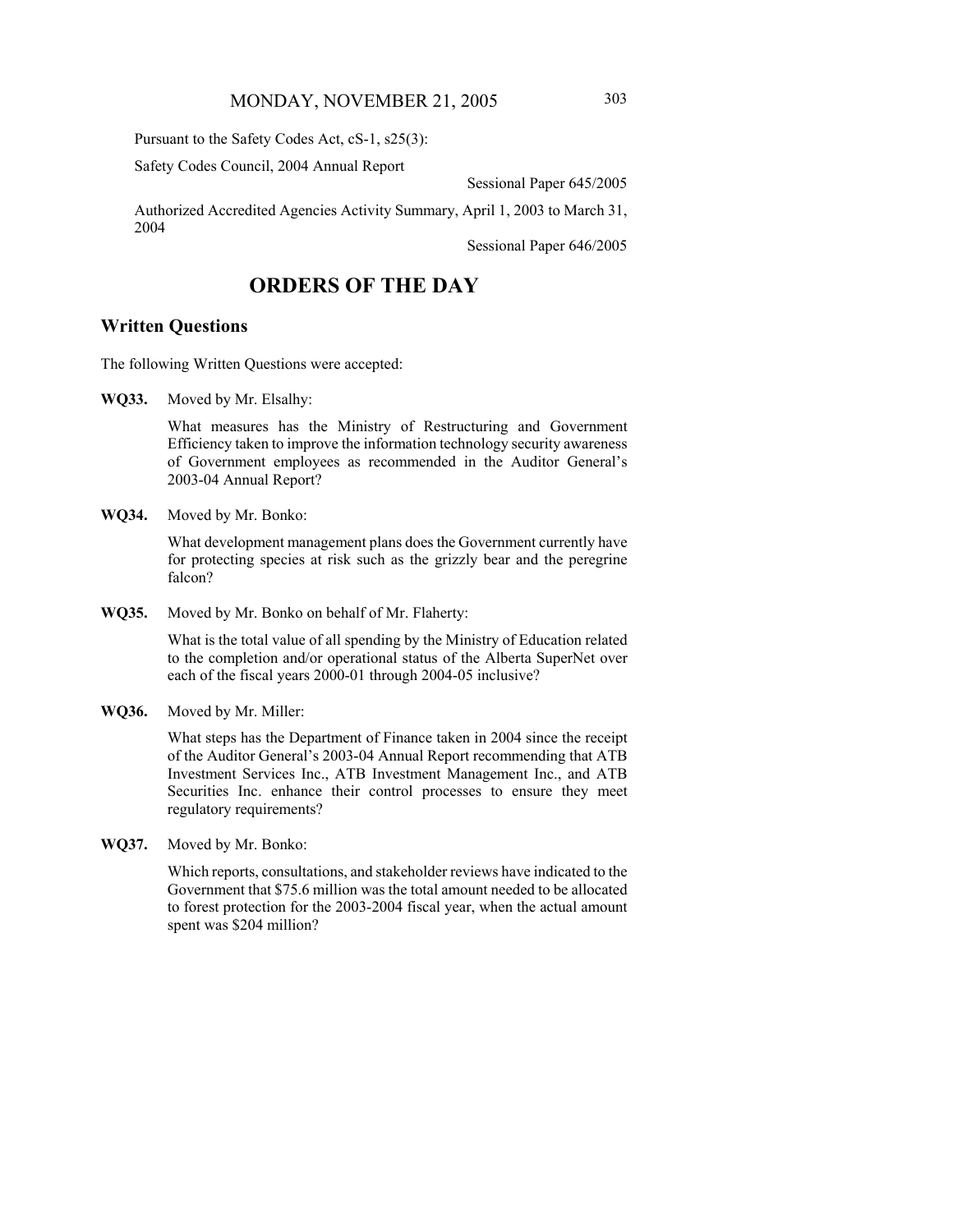## 304 MONDAY, NOVEMBER 21, 2005

**WQ40.** Moved by Mr. Bonko on behalf of Mr. Flaherty:

What is the total cost associated with administering the provincial achievement exams over each of the fiscal years 2000-01 through 2004-05 inclusive?

**WQ42.** Moved by Mr. Elsalhy on behalf of Mr. Chase:

How does the Government calculate that there is a shortage of truck drivers in Alberta?

The following Written Question was accepted as amended:

**WQ38.** Moved by Mr. Taylor on behalf of Dr. Taft:

Who attended the Minister's open house for the Alberta Urban Municipalities Association Fall 2004 convention on November 17, 2004 in Edmonton that cost \$6,711.11?

Hon. Mr. Renner, Minister of Municipal Affairs, moved the motion be amended to read:

*What groups were given invitations to* the Minister's open house for the Alberta Urban Municipalities Association Fall 2004 convention on November 17, 2004 in Edmonton that cost \$6,711.11?

The following Written Questions were rejected:

**WQ39.** Moved by Mr. Bonko:

How much money has been spent by the Ministry and Department of Economic Development on hosting expenses for the fiscal years 1992-93 through 2004-05 inclusive, broken down by function and year?

**WQ41.** Moved by Mr. Taylor on behalf of Mr. MacDonald:

How much money in total did the Ministry and Department of Energy spend on service contracts in the 2003-04 and 2004-05 fiscal years, broken down by organization?

The following Written Questions were ordered to stand:

WQ43, WQ44, WQ45.

#### **Motions for Returns**

The following Motions for Returns were accepted:

**MR44.** Moved by Mr. Taylor on behalf of Dr. Taft:

A breakdown of the distribution of funds from the provincial \$74 million disaster recovery program announced on July 27, 2004.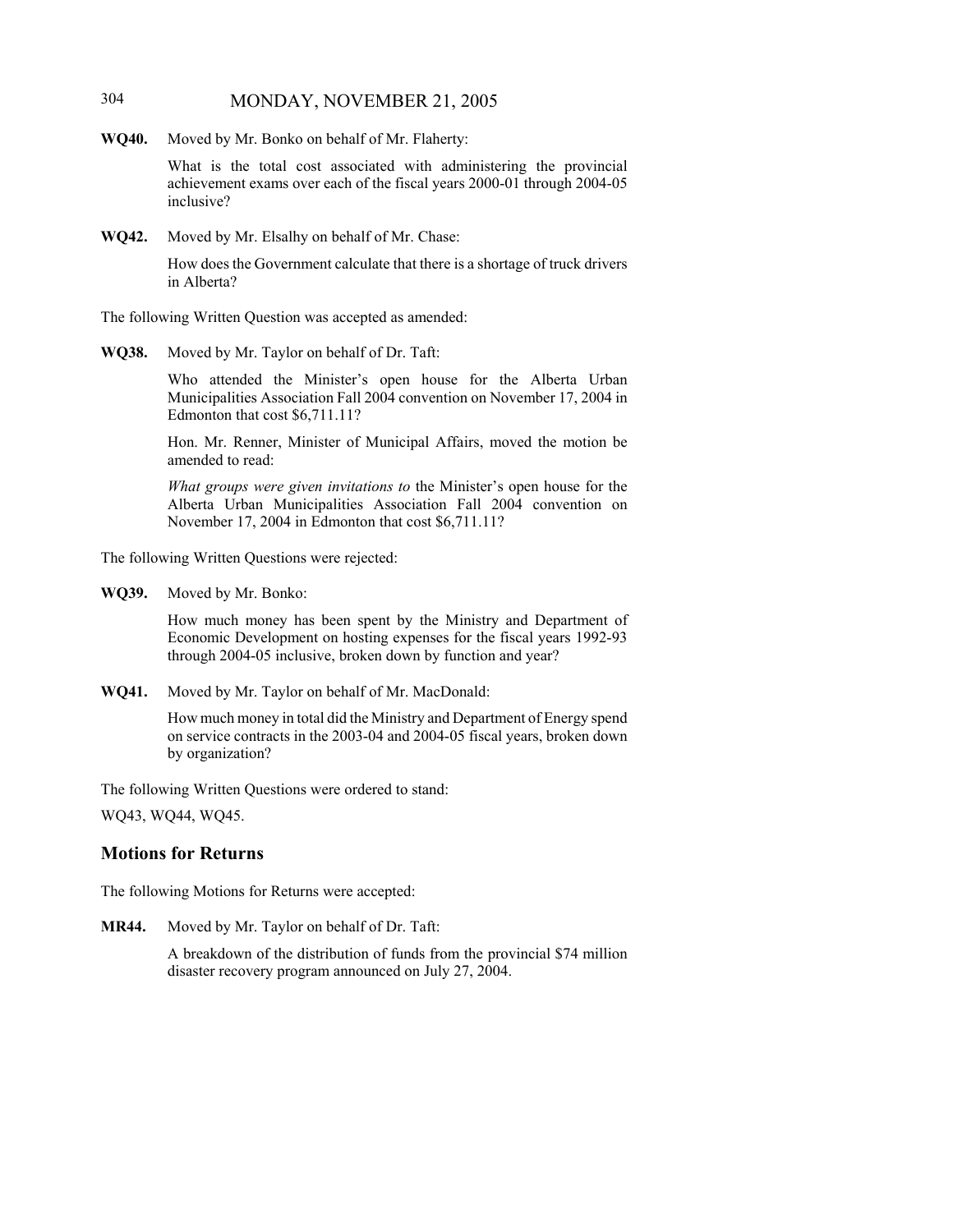## MONDAY, NOVEMBER 21, 2005 305

**MR48.** Moved by Mr. Elsalhy on behalf of Mr. Chase:

A breakdown of the total costs related to the production of the McDermid Report "Saving Lives on Alberta's Roads," including the costs of all remuneration, administrative and research support, space rental or leasing, equipment and supplies, travel expenses, document design and printing, and advertising or promotion.

The following Motion for Returns was accepted as amended:

**MR46.** Moved by Ms Pastoor:

A breakdown of how much money each senior recipient receives through the Alberta Seniors Benefit program after the July 1, 2004 changes went into effect compared to before July 1.

Hon. Mrs. Fritz, Minister of Seniors and Community Supports, moved the motion be amended to read:

A breakdown of *threshold levels and maximum cash benefits available* through the Alberta Seniors Benefit program after the July 1, 2004 changes went into effect *and a comparison to those in place* before July 1*, 2004*.

The following Motions for Returns were rejected:

**MR45.** Moved by Mr. Bonko:

A detailed breakdown of grants distributed by the Ministry and Department of Economic Development in the 2003-04 fiscal year, broken down by organization.

**MR47.** Moved by Mr. Taylor on behalf of Mr. MacDonald:

Copies of all correspondence between the Ministry and Department of Energy and Enron Corporation, Enron Canada Corporation and/or any affiliated companies regarding electricity deregulation from January 1, 1990 to January 1, 2005.

The following Motions for Returns were ordered to stand: MR49, MR50.

## **Public Bills and Orders Other Than Government Bills and Orders**

#### **Second Reading**

On the motion that the following Bill be now read a Second time:

Bill 205 Fair Trading (Telemarketing) Amendment Act, 2005 — Mr. Pham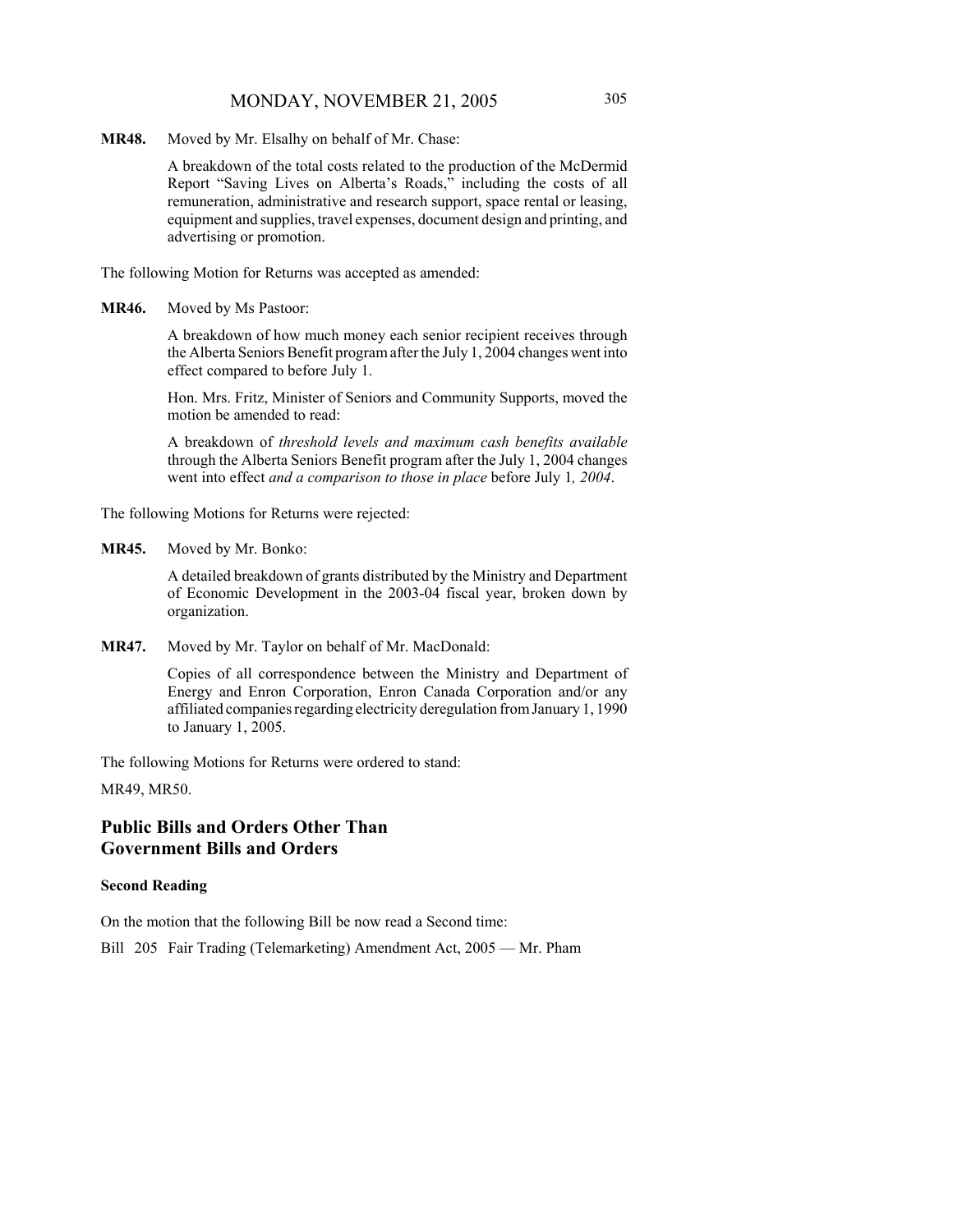## 306 MONDAY, NOVEMBER 21, 2005

```
A debate followed.
```
The question being put, the motion was defeated.

On the motion that the following Bill be now read a Second time:

Bill 206 Alberta Pharmaceutical Savings Commission Act — Mr. Mason

A debate followed.

The question being put, the motion was defeated.

## **Adjournment**

On motion by Hon. Mr. Zwozdesky, Deputy Government House Leader, that it be called 5:30 p.m., the Assembly adjourned at 4:58 p.m. until 8:00 p.m.

MONDAY, NOVEMBER 21, 2005 — 8:00 P.M.

## **Motions Other Than Government Motions**

**510.** Moved by Mr. Marz:

Be it resolved that the Legislative Assembly urge the Government to adopt net metering of electricity for producers of all sizes, thereby allowing them the opportunity to sell any excess electricity they produce back to the grid at the same rate as the purchase price.

A debate followed.

Mr. Groeneveld, Hon. Member for Highwood, moved that the motion be amended:

- (a) by striking out "producers of all sizes" and substituting "microelectricity generators";
- (b) by striking out "at the same rate as the purchase price".

A debate followed on the amendment.

During debate on the amendment, Members of the Assembly requested and received the consent of the Chair to vote on each section of the amendment separately.

The question being put on section (a), the amendment was defeated.

The question being put on section (b), the amendment was agreed to.

A debate followed on the motion as amended.

The question being put, the motion as amended was agreed to.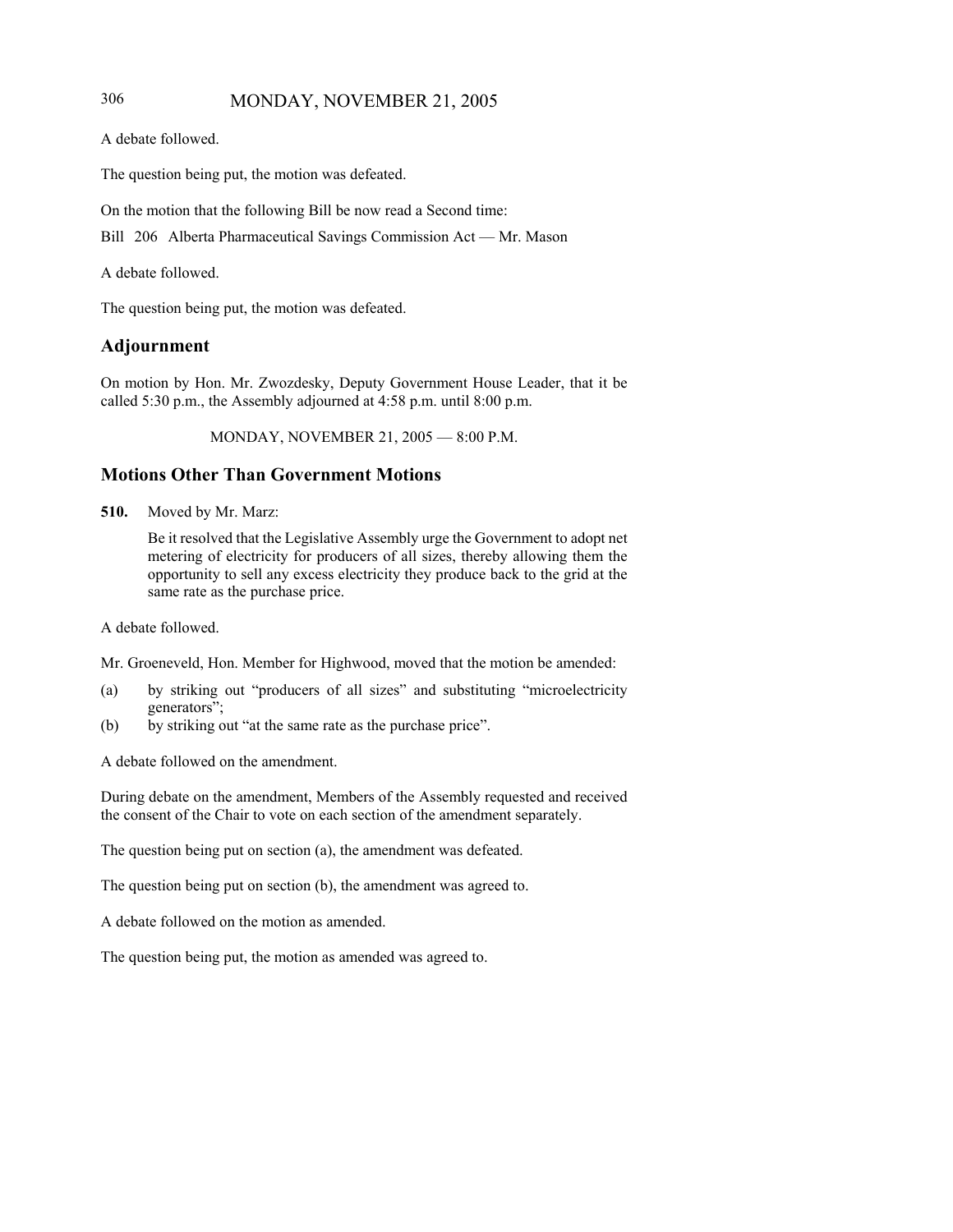### **Government Bills and Orders**

#### **Second Reading**

The following Bills were read a Second time and referred to Committee of the Whole:

Bill 45 Maternal Tort Liability Act — Mr. Oberle

Bill 49 Police Amendment Act, 2005 (No. 2) — Hon. Mr. Cenaiko

#### **Adjournment**

On motion by Hon. Mr. Hancock, Government House Leader, the Assembly adjourned at 10:03 p.m. until Tuesday, November 22, 2005, at 1:30 p.m.

#### Tuesday, November 22, 2005

The Speaker took the Chair at 1:30 p.m.

#### **Speaker's Statement**

The Speaker made a statement congratulating Mr. Martin, Hon. Member for Edmonton-Beverly-Clareview, on his return to the Legislative Assembly and 27 other Members of the Legislative Assembly elected for the first time on November 22, 2004.

## **Members' Statements**

Mr. Cao, Hon. Member for Calgary-Fort, made a statement regarding international students in the Alberta school system.

Mrs. Ady, Hon. Member for Calgary-Shaw, made a statement congratulating first-year teachers Shane Clark, Kristy Purcell, Fred Wilkes, Erin Bodnar, Stephen Kotkas, and Brandon Fletcher, recipients of an Edwin Parr Education Award.

Ms Haley, Hon. Member for Airdrie-Chestermere, made a statement regarding Alberta Centennial events held in Airdrie.

Mr. Rodney, Hon. Member for Calgary-Lougheed, made a statement regarding the accomplishments of the Alberta Alcohol and Drug Abuse Commission.

Mr. Flaherty, Hon. Member for St. Albert, made a statement regarding the need to promote and provide more funding for vocational education.

Mr. Mason, Hon. Leader of the New Democrat Opposition, made a statement regarding the Alberta New Democrats' vision for resource revenues.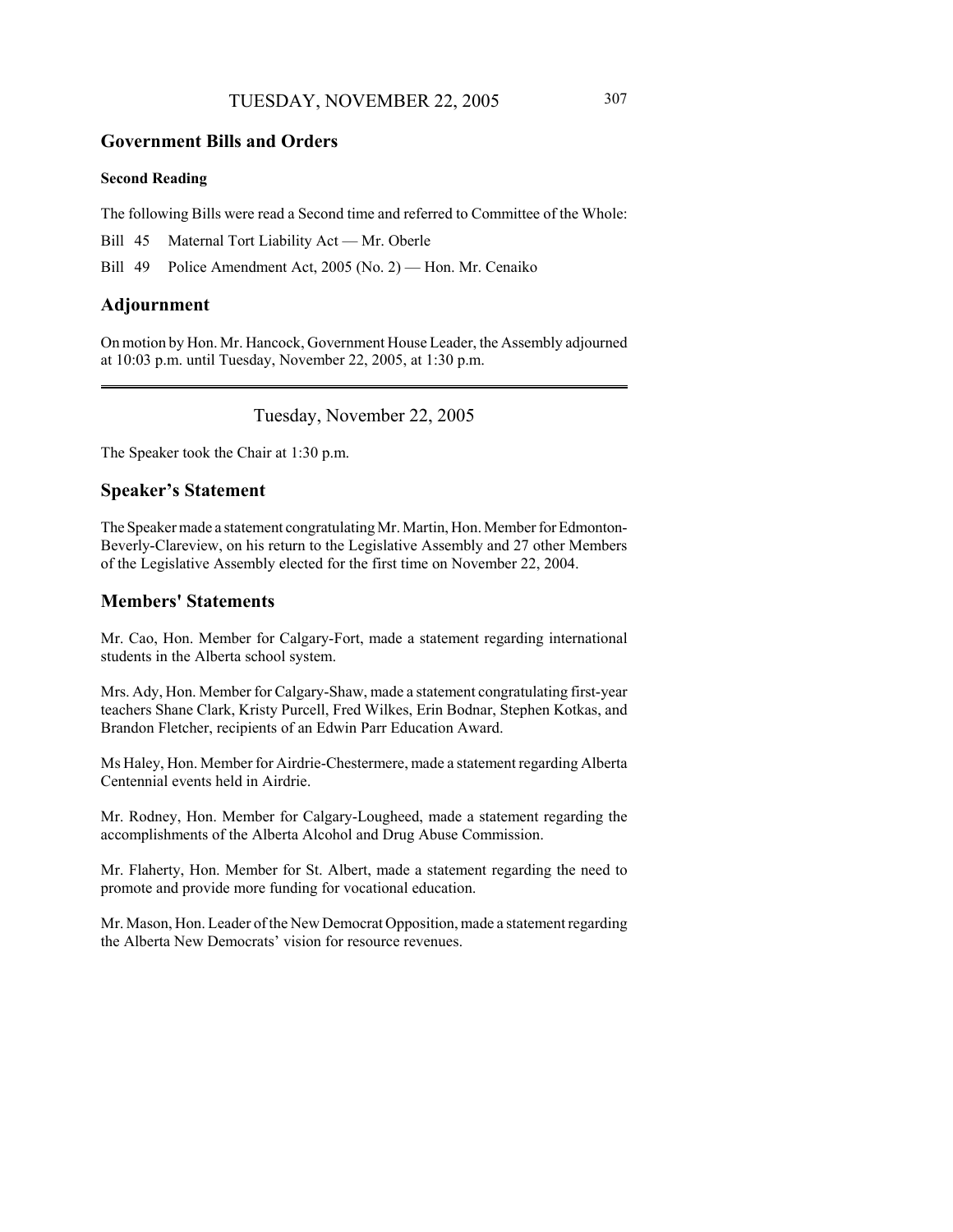## 308 TUESDAY, NOVEMBER 22, 2005

## **Speaker's Comment**

The Speaker commented that a Special Session of the Legislative Assembly wrapped up on this day in 1938. The Session was called primarily to deal with legislation regarding oil and gas conservation in the province. The sitting lasted from November 15 to November 22 and resulted in the passage of eight Bills. Bill 1, An Act for the Conservation of the Oil and Gas Resources of the Province of Alberta, gave the Oil and Gas Conservation Board the power to enforce its regulations. At that time the question of conservation had been an issue for Members for over 10 years.

## **Presenting Reports by Standing and Special Committees**

Dr. Brown, Chair, Select Standing Committee on Private Bills, presented the following report:

Mr. Speaker, the Select Standing Committee on Private Bills has had a certain Bill under consideration and wishes to report as follows:

The Committee recommends that the following Private Bill proceed with an amendment:

Bill Pr4 Brooklynn Hannah George Rewega Right of Civil Action Act — Mr. Oberle

Dr. Brown, Chair, Select Standing Committee on Private Bills, tabled copies of an amendment considered by the Select Standing Committee on Private Bills on this date for the official records of the Assembly.

Proposed amendment to Bill Pr4, Brooklynn Hannah George Rewega Right of Civil Action Act

Sessional Paper 647/2005

Mr. Speaker, I request concurrence of the Assembly in this recommendation.

The question being put, concurrence in the report was granted.

## **Presenting Petitions**

Mrs. Mather, Hon. Member for Edmonton-Mill Woods, presented a petition from 20 Edmonton residents requesting an increase in AISH (Assured Income for the Severely Handicapped) rates based on the Government's low-income review.

Mr. Backs, Hon. Member for Edmonton-Manning, presented a petition from 106 Albertans urging the Government to prohibit the importation of temporary foreign workers in oil sands facilities and on pipelines until several Albertan and Canadian groups have been accessed.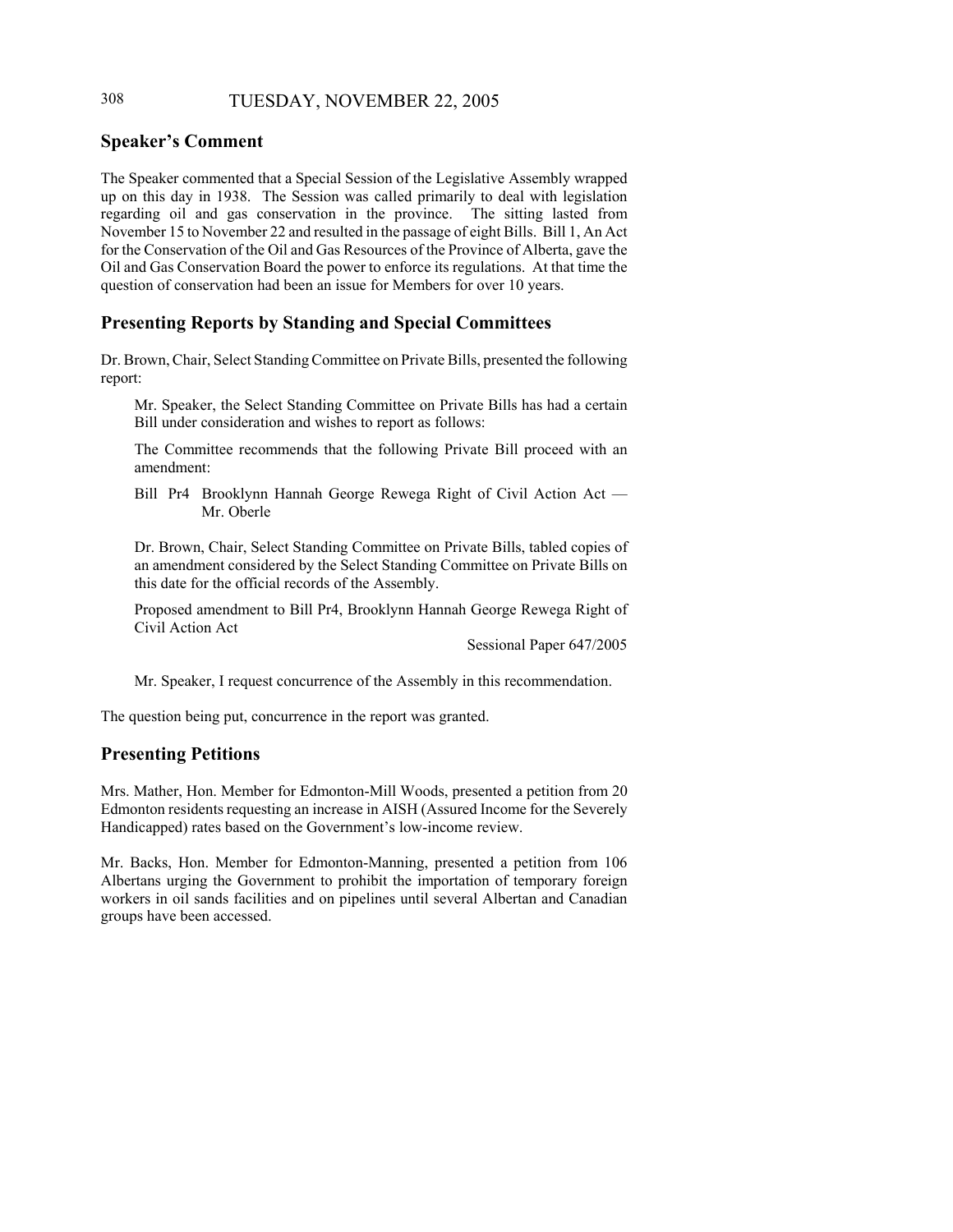Mr. Eggen, Hon. Member for Edmonton-Calder, presented a petition from 509 Albertans requesting the Government introduce legislation declaring a moratorium on any future expansion of confined feeding operations with a view to phasing out existing operations within the next three years.

## **Tabling Returns and Reports**

Hon. Mr. Hancock, Government House Leader, on behalf of Hon. Mrs. McClellan, Minister of Finance:

Response to Written Question WQ36, asked for by Mr. Miller on November 21, 2005:

What steps has the Department of Finance taken in 2004 since the receipt of the Auditor General's 2003-04 Annual Report recommending that ATB Investment Services Inc., ATB Investment Management Inc., and ATB Securities Inc. enhance their control processes to ensure they meet regulatory requirements? Sessional Paper 648/2005

Mr. Rodney, Hon. Member for Calgary-Lougheed, pursuant to the Alcohol and Drug Abuse Act, cA-38, s12:

AADAC (Alberta Alcohol and Drug Abuse Commission), Annual Report 2004-2005

Sessional Paper 649/2005

Mr. MacDonald, Hon. Member for Edmonton-Gold Bar:

Letter dated November 15, 2005, from Steve Olsson, Kane Veterinary Supplies Ltd., expressing opposition to a proposed amendment to the Veterinary Profession Act

Sessional Paper 650/2005

Series of e-mail messages dated November 2001 between Robert Hemstock, Ricardo Shillingford, Executive Assistant to the Minister of Energy, and Larry Charach regarding Cabinet and ministerial approval of a division regulation Sessional Paper 651/2005

Mr. Agnihotri, Hon. Member for Edmonton-Ellerslie:

E-mail message dated November 8, 2005, from Janice Radloff of Edmonton to Mr. Agnihotri, Hon. Member for Edmonton-Ellerslie, proposing changes to legislation dealing with the custody of children

Sessional Paper 652/2005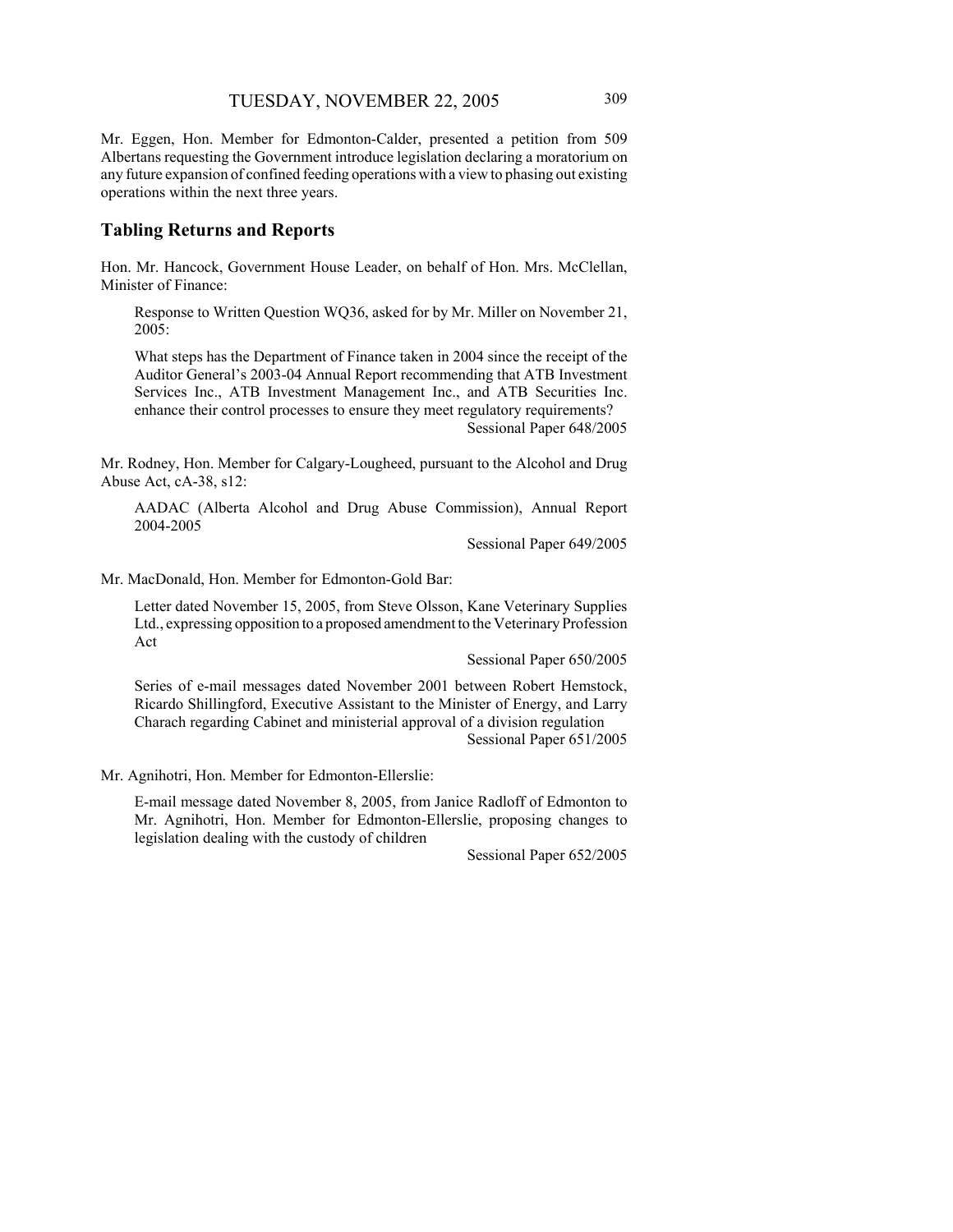### 310 TUESDAY, NOVEMBER 22, 2005

Dr. Pannu, Hon. Member for Edmonton-Strathcona, on behalf of Mr. Mason, Hon. Leader of the New Democrat Opposition:

Letter dated October 17, 2005, from Alice L. Williamson of Red Deer to Mrs. Jablonski, Hon. Member for Red Deer-North, expressing opposition to the Government's plans to modify health care

Sessional Paper 653/2005

Letter dated November 2005 from Reverend Lynn Maki, Executive Secretary, United Church of Alberta, to Hon. Mr. Klein, Premier, outlining a motion agreed to by the Executive of the Alberta and Northwest Conference on October 5, 2005, regarding several social and economic issues

Sessional Paper 654/2005

Hon. Mr. Kowalski, Speaker of the Legislative Assembly, pursuant to the Ombudsman Act, cO-8, s28:

Alberta Ombudsman, 38th Annual Report for the period April 1, 2004 through March 31, 2005

Sessional Paper 655/2005

#### **Tablings to the Clerk**

Clerk of the Assembly on behalf of Hon. Mrs. McClellan, Minister of Finance, pursuant to the Conflicts of Interest Act, cC-23, s16(5) and the Legislative Assembly Act, cL-9, s37(4):

Report of Selected Payments to Members and Former Members of the Legislative Assembly and Persons Directly Associated with Members of the Legislative Assembly for the Year Ended March 31, 2005

Sessional Paper 656/2005

Clerk of the Assembly on behalf of Hon. Mrs. McClellan, Minister of Finance:

Report entitled "General Revenue Fund, Details of Grants, Supplies and Services, Capital Assets and Other, by Payee for the Year Ended March 31, 2005" Sessional Paper 657/2005

Clerk of the Assembly on behalf of Hon. Mr. Cardinal, Minister of Human Resources and Employment:

Alberta Dental Association and College, 2004 Radiation Health and Safety Program, Annual Report, January 1, 2004 - December 31, 2004, with attached Alberta Dental Association and College Radiation Administration Program, Financial Statements, dated December 31, 2004

Sessional Paper 658/2005

Alberta Veterinary Medical Association, Radiation Protection Program, 2004 Annual Report

Sessional Paper 659/2005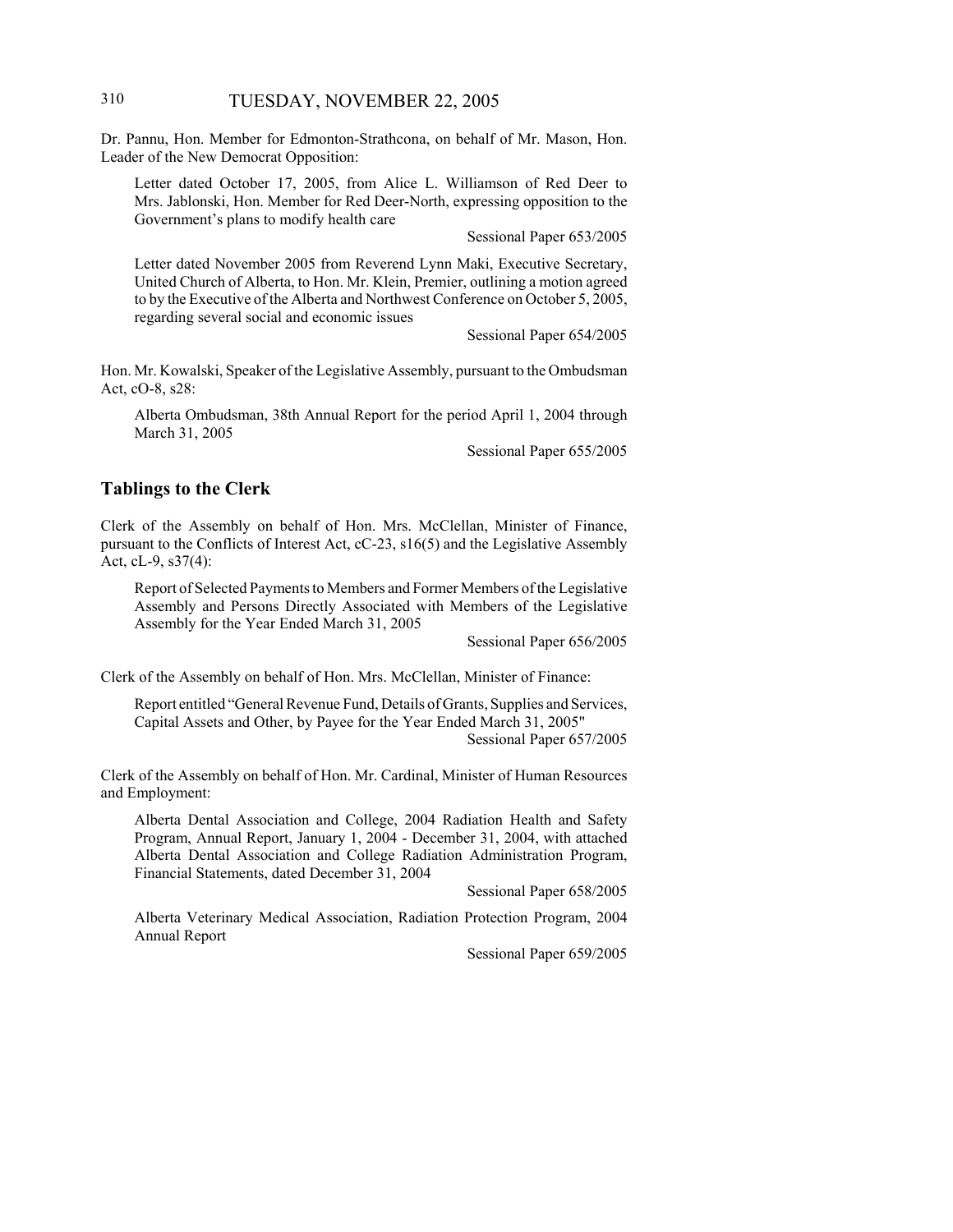College of Chiropractors of Alberta, Radiation Health Administrative Organization, Annual Report, Year End June 30, 2005, with attached College of Chiropractors of Alberta, Financial Statements, dated June 30, 2005

Sessional Paper 660/2005

College of Physicians and Surgeons of Alberta, Radiation Health Administrative Organization, Annual Report for the period April 1, 2004 - March 31, 2005 Sessional Paper 661/2005

University of Alberta, Authorized Radiation Health Administrative Organization, Annual Report 2004-2005

Sessional Paper 662/2005

University of Calgary, Radiation Health Administration Organization, Annual Report for the period April 1, 2004 to March 31, 2005, with attached University of Calgary, Authorized Radiation Health Administration Organization, Financial Statements for the years ended March 31, 2004 and March 31, 2005

Sessional Paper 663/2005

Clerk of the Assembly on behalf of Hon. Mr. Horner, Minister of Agriculture, Food and Rural Development, pursuant to the Agriculture Financial Services Act, cA-12, s15:

Agriculture Financial Services Corporation, Annual Report 2004-2005 Sessional Paper 664/2005

Clerk of the Assembly on behalf of Hon. Mr. Horner, Minister of Agriculture, Food and Rural Development, pursuant to the Marketing of Agricultural Products Act, cM-4,  $s14(2)$ :

Alberta Agricultural Products Marketing Council, Annual Report 2002-2003 Sessional Paper 665/2005

Clerk of the Assembly on behalf of Hon. Mr. Horner, Minister of Agriculture, Food and Rural Development, pursuant to the Brand Act, cB-6, s24(3), the Livestock Identification and Brand Inspection Act, cL-16, s38(3), the Livestock and Livestock Products Act, cL-18, s46(3), and the Stray Animals Act, cS-20, s33(3):

Livestock Identification Services Ltd., Manager's Report, April 1, 2004 to March 31, 2005, with attached Livestock Identification Services Ltd., Financial Statements for the year ended March 31, 2005

Sessional Paper 666/2005

Clerk of the Assembly on behalf of Hon. Mr. Melchin, Minister of Energy:

Return to Order of the Assembly MR8, asked for by Mr. Eggen on April 11, 2005:

A copy of the P2406 Sour Gas Blowout Ignition Study, or a copy of the most recent draft of the study, prepared by the Bercha Group of Calgary for the Department of Energy.

Sessional Paper 667/2005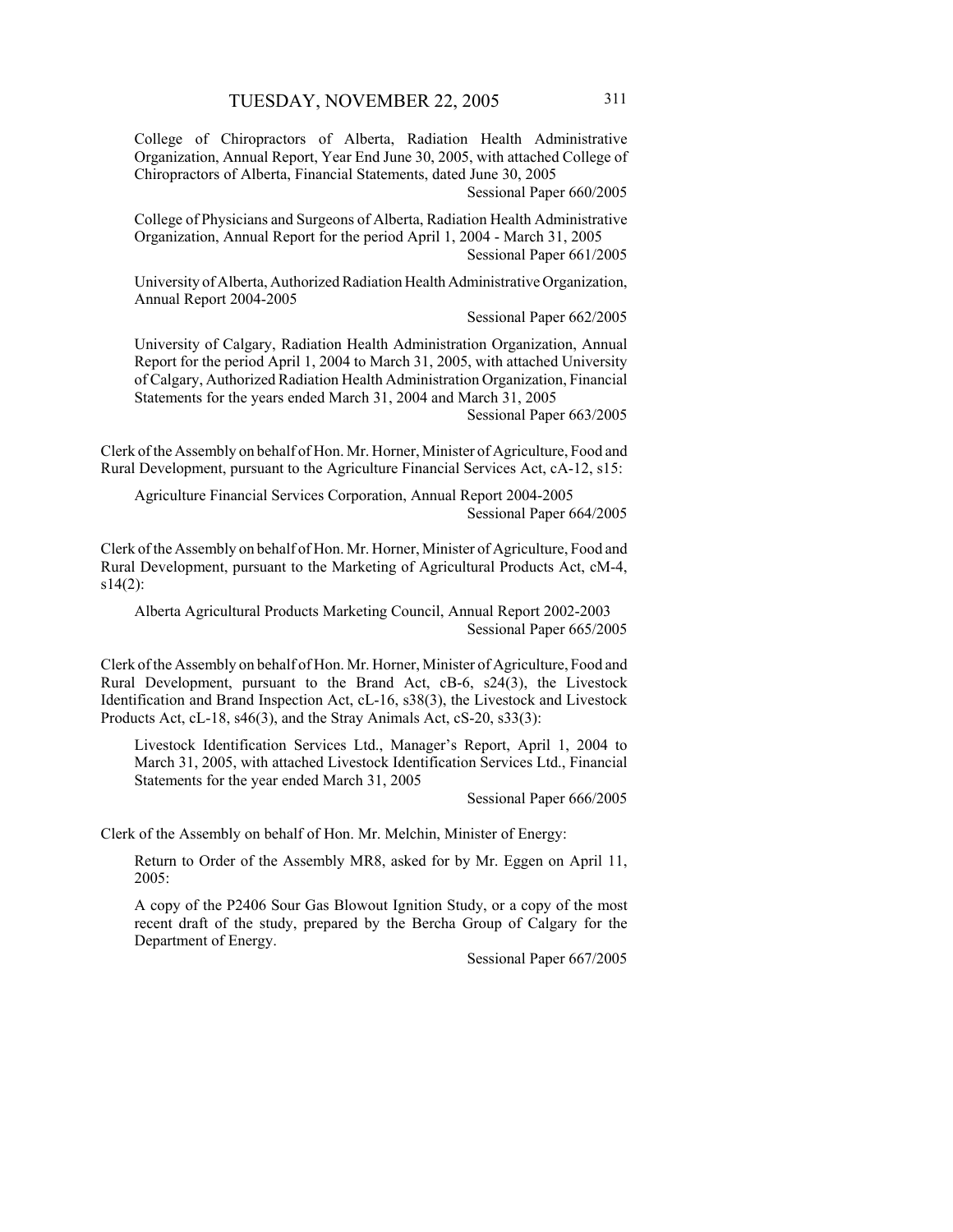## 312 TUESDAY, NOVEMBER 22, 2005

#### **Speaker's Ruling - Duplication of Bills**

The Chair needs to update the Assembly with respect to two Bills. Bill 47, Alberta Association of Former MLAs Act, is now at Committee of the Whole stage having passed Second Reading in the afternoon of November 15, 2005. Members will note that the Bill is virtually identical to Bill 207 which has the same title and has yet to come up for Second Reading. The authorities are clear that no two Bills that are virtually the same can proceed after the House has made a decision on one. The House has already made a decision with respect to Second Reading of Bill 47 so Bill 207 will not be proceeded with and will come off the Order Paper.

## **ORDERS OF THE DAY**

**Committee of Supply** (Day 2 — Supplementary Estimates)

According to Order, the Assembly resolved itself into Committee of Supply.

(Assembly in Committee)

And after some time spent therein, the Deputy Speaker assumed the Chair and Mr. Johnson reported as follows:

Mr. Speaker:

The Committee of Supply has had under consideration certain resolutions of the 2005-06 Supplementary Estimates, General Revenue Fund and Lottery Fund, reports as follows, and requests leave to sit again:

Resolved that a sum not exceeding the following be granted to Her Majesty for the fiscal year ending March 31, 2006, for the Departments and purposes indicated:

#### **Advanced Education**

| Expense and Equipment / Inventory Purchases | \$99,000,000 |
|---------------------------------------------|--------------|
| <b>Gaming</b>                               |              |
| Expense                                     | \$75,000,000 |
| Lottery Fund Payments                       | \$5,000,000  |

Mr. Speaker, the Committee of Supply has also had under consideration certain resolutions of the Department of Infrastructure and Transportation, reports progress thereon, and requests leave to sit again.

The question being put, the report and the request for leave to sit again were agreed to.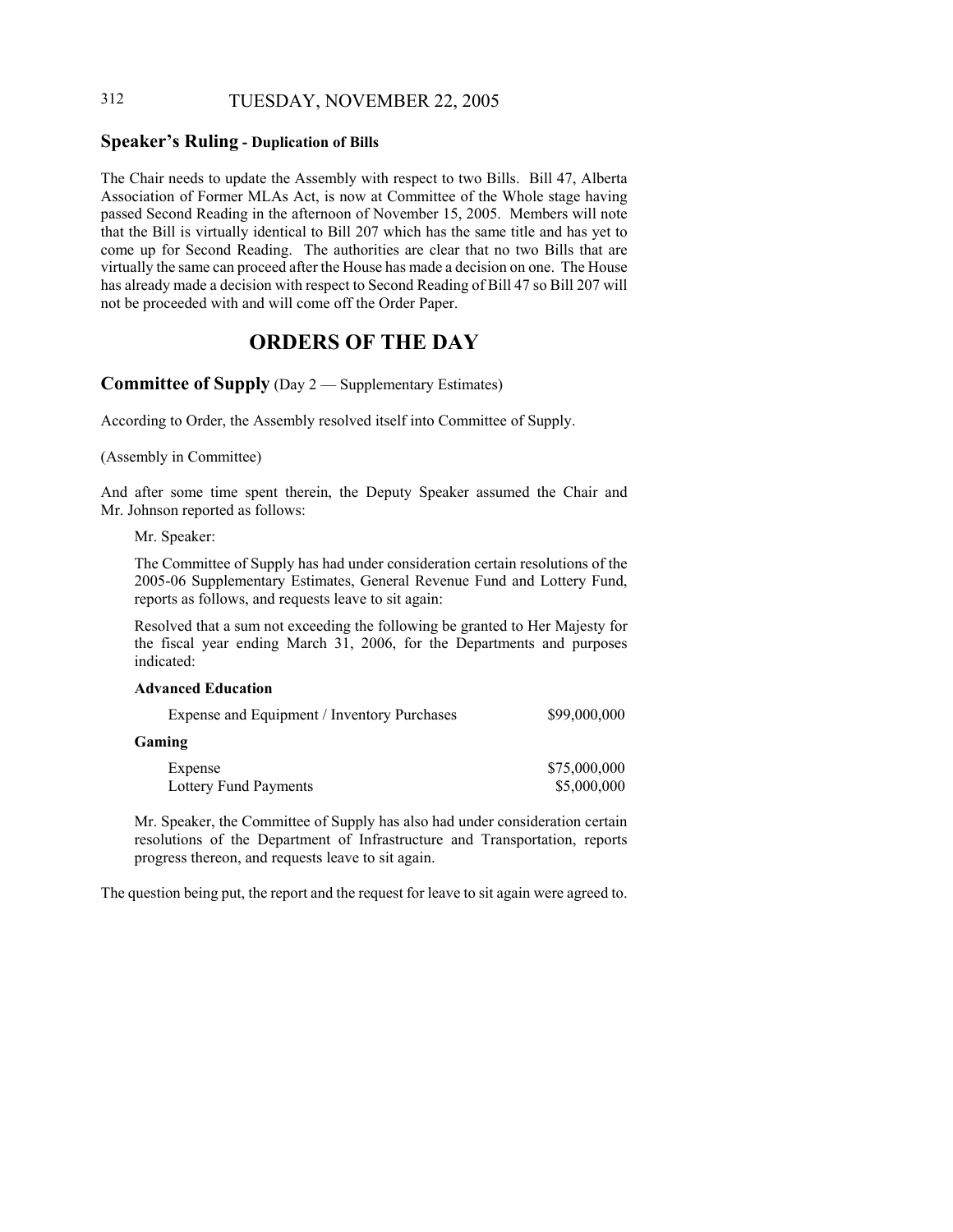## TUESDAY, NOVEMBER 22, 2005 313

#### **Government Bills and Orders**

#### **Second Reading**

On the motion that the following Bill be now read a Second time:

Bill 44 Residential Tenancies Amendment Act, 2005 (No. 2) — Hon. Mr. Lund

Hon. Mr. Lund moved adjournment of the debate, which was agreed to.

#### **Third Reading**

The following Bill was read a Third time and passed:

Bill 9 Post-secondary Learning Amendment Act, 2005 — Hon. Mr. Hancock

#### **Adjournment**

On motion by Hon. Mr. Hancock, Government House Leader, the Assembly adjourned at 5:24 p.m. until 8:00 p.m.

TUESDAY, NOVEMBER 22, 2005 — 8:00 P.M.

## **Government Bills and Orders**

#### **Second Reading**

On the motion that the following Bill be now read a Second time:

Bill 43 Alberta Resource Rebate Statutes Amendment Act, 2005 (\$) — Hon. Mrs. McClellan

A debate followed.

Hon. Mr. Hancock moved adjournment of the debate, which was agreed to.

The following Bills were read a Second time and referred to Committee of the Whole:

Bill 44 Residential Tenancies Amendment Act, 2005 (No. 2) — Hon. Mr. Lund

Bill 50 Workers' Compensation Amendment Act, 2005 (No. 2) — Mr. Magnus

#### **Committee of the Whole**

According to Order, the Assembly resolved itself into Committee of the Whole, and the Deputy Speaker left the Chair.

(Assembly in Committee)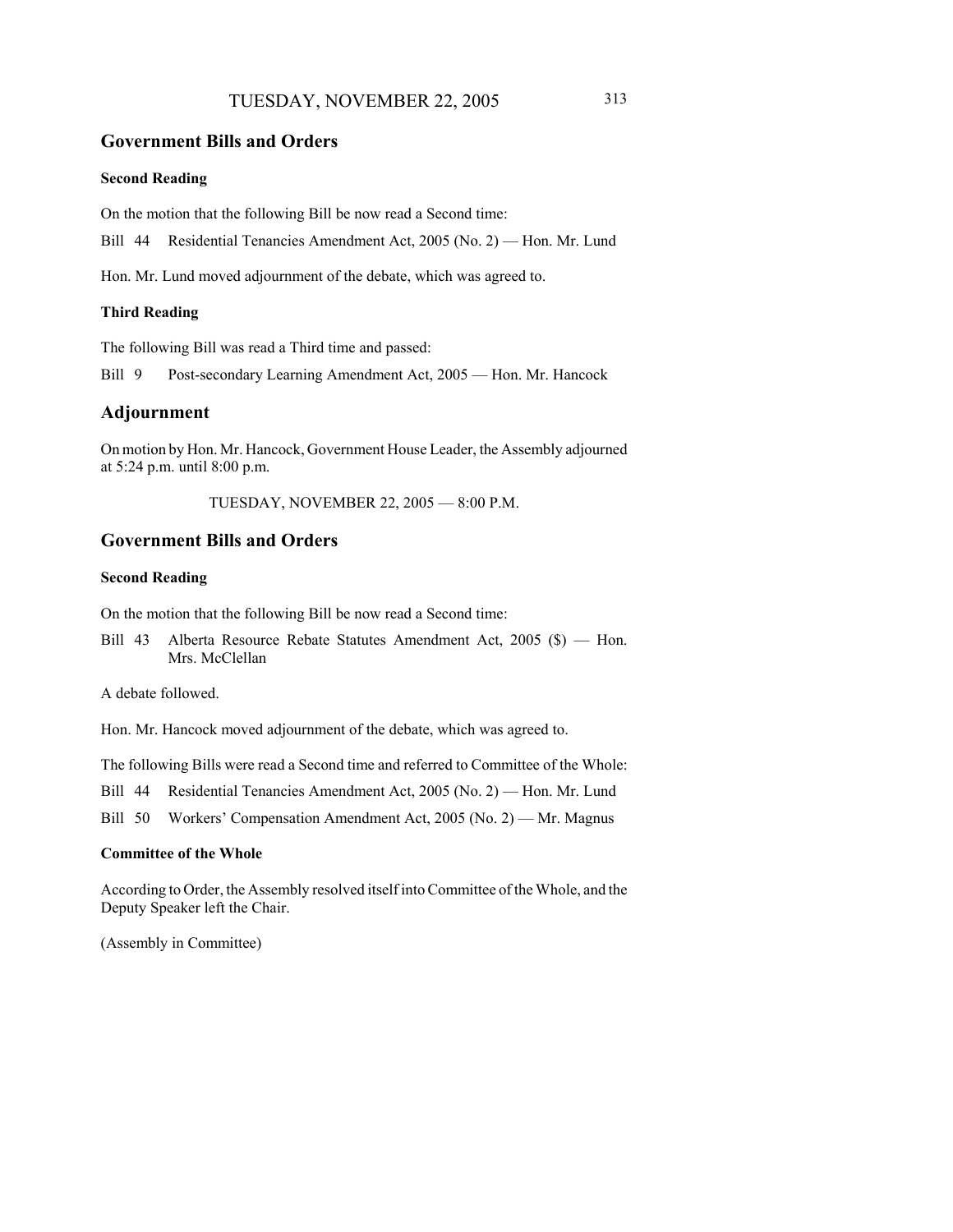## 314 WEDNESDAY, NOVEMBER 23, 2005

And after some time spent therein, the Deputy Speaker resumed the Chair.

The following Bill was reported:

Bill 48 Justice of the Peace Amendment Act, 2005 — Hon. Mr. Stevens

## **Adjournment**

On motion by Hon. Mr. Hancock, Government House Leader, the Assembly adjourned at 10:32 p.m. until Wednesday, November 23, 2005, at 1:30 p.m.

## Wednesday, November 23, 2005

The Speaker took the Chair at 1:30 p.m.

#### **Members' Statements**

Mr. MacDonald, Hon. Member for Edmonton-Gold Bar, made a statement regarding Enron activities in Alberta.

Mr. VanderBurg, Hon. Member for Whitecourt-Ste. Anne, made a statement regarding the Fallen Four Memorial being planned in Mayerthorpe to honour the four RCMP (Royal Canadian Mounted Police) Officers killed in the line of duty on March 3, 2005, near Mayerthorpe and the volunteer efforts to raise the necessary funds to build the memorial.

Mr. Marz, Hon. Member for Olds-Didsbury-Three Hills, made a statement regarding the Community Learning Campus at Olds College.

Mr. Taylor, Hon. Member for Calgary-Currie, made a statement regarding the importance of affordable post-secondary education as a means out of poverty.

Mr. Rogers, Hon. Member for Leduc-Beaumont-Devon, made a statement congratulating several Alberta municipalities on receiving awards at the Alberta Association of Municipal Districts and Counties annual conference recently held in Edmonton.

Mr. Johnson, Hon. Member for Wetaskiwin-Camrose, made a statement congratulating the City of Wetaskiwin for its efforts in the area of historical preservation.

## **Speaker's Statement**

The Speaker made a statement in recognition of the 18th anniversary of the Member for Drumheller-Stettler elected on November 23, 1987.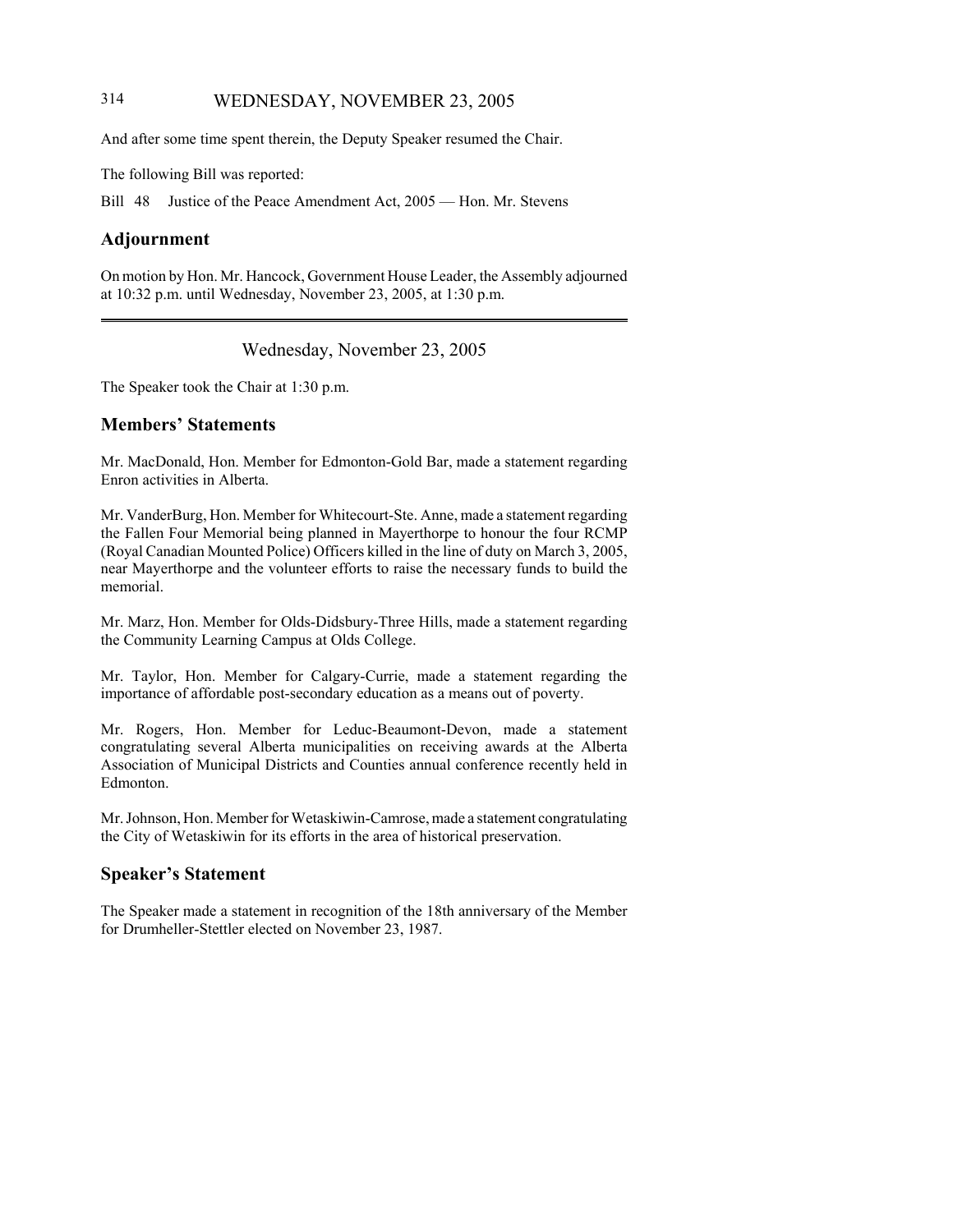### **Speaker's Comment**

The Speaker commented that on this day in 1925, the Honourable Herbert Greenfield resigned as Premier of Alberta. From 1921 to 1925, Herbert Greenfield presided over the province's first United Farmers of Alberta Government. Herbert Greenfield emigrated from England with his family to eastern Canada in 1892. Once there he married and worked as a farm labourer. In 1906 he moved to the Westlock district to homestead, became a successful farmer, and was active in community affairs.

#### **Presenting Petitions**

Mr. Backs, Hon. Member for Edmonton-Manning, presented a petition from 100 Albertans urging the Government to prohibit the importation of temporary foreign workers in oil sands facilities and on pipelines until several Albertan and Canadian groups have been accessed.

Mr. Elsalhy, Hon. Member for Edmonton-McClung, presented a petition from 29 Albertans urging the Government to require school boards to eliminate all fees for instructional supplies and general school services and to ensure that the necessary resources for these supplies and services are provided.

Dr. Swann, Hon. Member for Calgary-Mountain View, presented a petition from 80 Albertans requesting the Government introduce legislation declaring a moratorium on any future expansion of confined feeding operations with a view to phasing out existing operations within the next three years.

Mr. Eggen, Hon. Member for Edmonton-Calder, presented a petition from 509 Albertans requesting the Government introduce legislation declaring a moratorium on any future expansion of confined feeding operations with a view to phasing out existing operations within the next three years.

Mr. Eggen, Hon. Member for Edmonton-Calder, presented a petition from 155 Albertans urging the Government to immediately provide funding enabling municipalities and the RCMP (Royal Canadian Mounted Police) to hire 500 additional community police officers.

#### **Tabling Returns and Reports**

Hon. Mr. Stelmach, Minister of International and Intergovernmental Relations:

Responses to questions raised by Mr. Hinman, Hon. Member for Cardston-Taber-Warner, during Oral Question Period on November 21, 2005

Sessional Paper 668/2005

Hon. Mr. Graydon, Minister of Gaming, pursuant to the Gaming and Liquor Act, cG-1,  $s30(2)$ :

Alberta Gaming and Liquor Commission, 2004-2005 Annual Report Sessional Paper 669/2005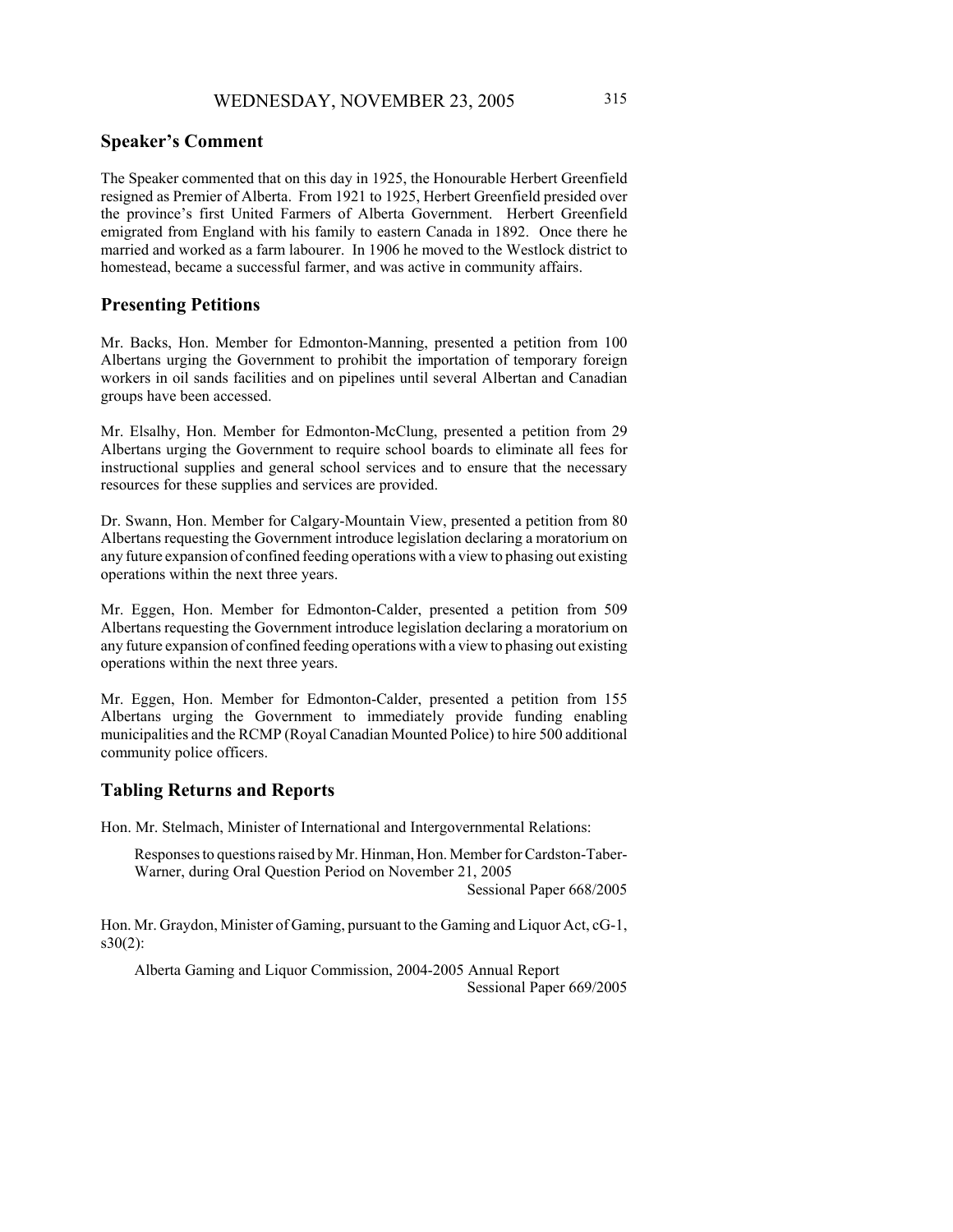### 316 WEDNESDAY, NOVEMBER 23, 2005

Hon. Mr. Graydon, Minister of Gaming:

Report entitled "Charitable Gaming in Alberta, 2004-2005 in Review" prepared by the Alberta Gaming and Liquor Commission

Sessional Paper 670/2005

Hon. Mr. Graydon, Minister of Gaming, pursuant to the Horse Racing Alberta Act, cH-11.3, s10(2):

Horse Racing Alberta, 2004 Annual Report

Sessional Paper 671/2005

Hon. Mr. Lund, Minister of Government Services, pursuant to the Freedom of Information and Protection of Privacy Act, cF-25, s86:

Freedom of Information and Protection of Privacy, Annual Report 2004-05 Sessional Paper 672/2005

Ms Blakeman, Hon. Member for Edmonton-Centre:

8 motions dated November 23, 2005, presented to the Standing Committee on Public Accounts on November 23, 2005, by Ms Blakeman, Hon. Member for Edmonton-Centre

Sessional Paper 673/2005

E-mail message dated September 23, 2005, from Shirleen Smith of Edmonton to Ms Blakeman, Hon. Member for Edmonton-Centre, Mr. Mason, Hon. Leader of the New Democrat Opposition, Michael Phair, Ward 4 Councillor, City of Edmonton, and His Worship, Stephen Mandel, Mayor, City of Edmonton, suggesting that Albertans donate their resource rebates to a charity established for the purpose of purchasing books for school libraries

Sessional Paper 674/2005

Letter dated November 23, 2005, from Cherylyn Stacey of Edmonton to Ms Blakeman, Hon. Member for Edmonton-Centre, expressing opposition to the Government's current infrastructure spending plans and suggesting that spending be focussed on social programs

Sessional Paper 675/2005

Document dated September 16, 2005, suggesting the 2005 resource rebates be redirected to the Family and Community Support Services Branch of Alberta Children Services, prepared by Mary Anne Jaedicke, Executive Director, South East Edmonton Seniors Association

Sessional Paper 676/2005

Mr. MacDonald, Hon. Member for Edmonton-Gold Bar:

2 e-mail messages dated October 2001 between Robert Hemstock and Joseph Segatto regarding a proposed amendment to Alberta Regulation 175/2000 Sessional Paper 677/2005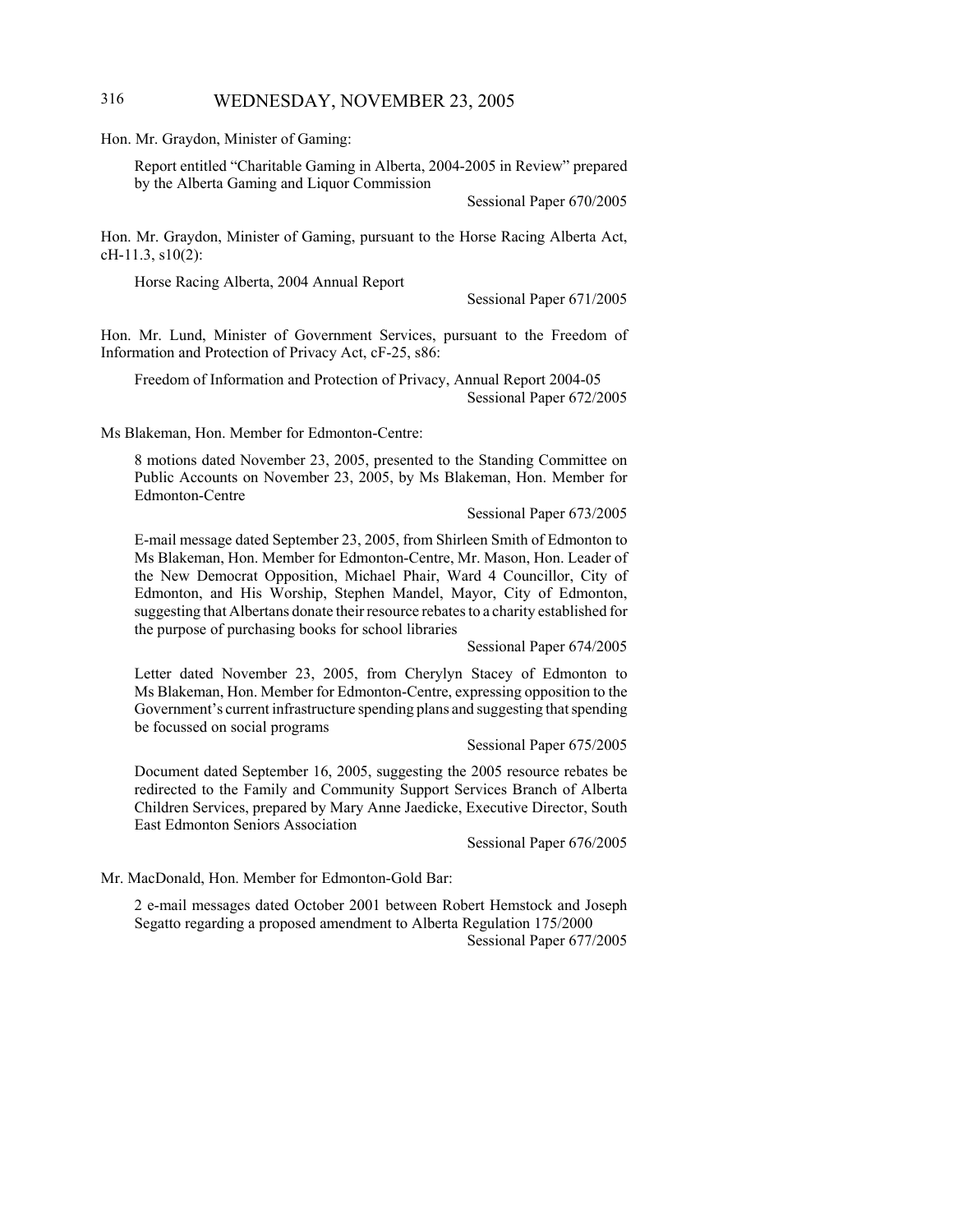Letter dated August 14, 2001, from Hon. Mr. Smith, Minister of Energy, to P. Robson Milnthorp, President and CEO (Chief Executive Officer), Enron Canada Power Corporation, concerning the creation of two separate and distinct unit Power Purchase Arrangements (PPAs) out of the existing Sundance B PPA Sessional Paper 678/2005

Letter dated October 31, 2005, from Hon. Mr. Melchin, Minister of Energy, to Mr. MacDonald, Hon. Member for Edmonton-Gold Bar, responding to Mr. MacDonald's letter dated October 11, 2005, concerning the temporary suspension of maximum rate limitation requirements on oil wells

Sessional Paper 679/2005

Mr. Agnihotri, Hon. Member for Edmonton-Ellerslie:

E-mail message dated April 4, 2005, from Karen Maloney of Edmonton to Mr. Agnihotri, Hon. Member for Edmonton-Ellerslie, requesting Government funding for in vitro fertilization treatments

Sessional Paper 680/2005

Mr. Miller, Hon. Member for Edmonton-Rutherford:

E-mail message dated November 21, 2005, from Carol Carbol to Mr. Miller, Hon. Member for Edmonton-Rutherford, with associated attachment, expressing concern regarding the Capital Health Authority's proposal to replace the outpatient residence at the University of Alberta Hospital and the Stollery Children's Hospital with a private full-service hotel for patients and their families Sessional Paper 681/2005

Mr. Flaherty, Hon. Member for St. Albert:

Program from a Public School Boards Council celebration held at Mackay Avenue School in Edmonton on November 18, 2005

Sessional Paper 682/2005

#### **Tablings to the Clerk**

Clerk of the Assembly on behalf of Hon. Ms Evans, Minister of Health and Wellness:

Pursuant to the Dental Disciplines Act, cD-8, s8(4) and the Health Professions Act, cH-7, s4(2), Alberta Dental Association and College, Annual Report 2004 Sessional Paper 683/2005

Pursuant to the Health Professions Act, cH-7, s4(2):

College of Licensed Practical Nurses of Alberta, 2004 Annual Report Sessional Paper 684/2005

College of Dietitians of Alberta, Annual Report 2003-2004 Sessional Paper 685/2005

College of Dietitians of Alberta, Annual Report 2004-2005

Sessional Paper 686/2005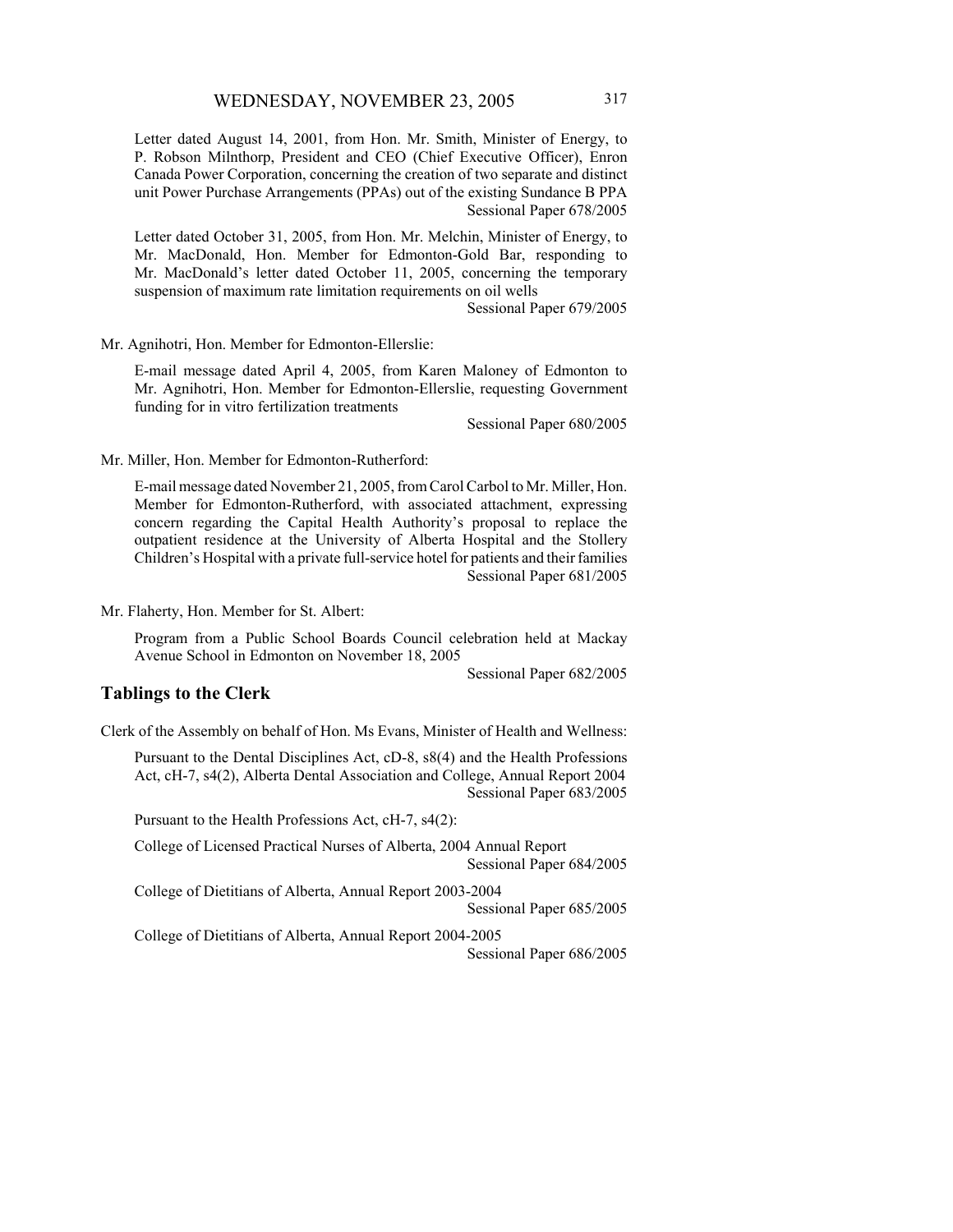## 318 WEDNESDAY, NOVEMBER 23, 2005

College of Alberta Psychologists, Annual Report 2004-2005

Sessional Paper 687/2005

Alberta College of Social Workers, Annual Report 2004

Sessional Paper 688/2005

Clerk of the Assembly on behalf of Hon. Mr. Cardinal, Minister of Human Resources and Employment:

Pursuant to the Land Surveyors Act, cL-3, s9(4), Alberta Land Surveyors' Association, Report of Proceedings of the Ninety-sixth Annual General Meeting, April 21 to April 23, 2005

Sessional Paper 689/2005

Pursuant to the Regulated Forestry Profession Act, cR-13, s4(2), College of Alberta Professional Foresters, Annual Report 2004-05

Sessional Paper 690/2005

Pursuant to the Workers' Compensation Act, cW-15, s93(5)(6), WCB - Alberta (Workers' Compensation Board), 2004 Annual Report

Sessional Paper 691/2005

Pursuant to the Regulated Accounting Profession Act, cR-12, s25(2), Certified General Accountants Association of Alberta, Annual Report 2005 Sessional Paper 692/2005

Consulting Engineers of Alberta, 2004-2005 Annual Report

Sessional Paper 693/2005

Workers' Compensation Board - Alberta, 2004 Accountability Framework Report Sessional Paper 694/2005

College of Alberta Professional Forest Technologists, Financial Statements for the year ended December 31, 2004

Sessional Paper 695/2005

## **ORDERS OF THE DAY**

**Committee of Supply** (Day 3 — Supplementary Estimates)

According to Order, the Assembly resolved itself into Committee of Supply.

(Assembly in Committee)

Pursuant to Standing Order 59(2) and Government Motion 23 agreed to on November 16, 2005, at 5:15 p.m., the Chair interrupted the proceedings and immediately put the question on the Supplementary Estimates, General Revenue Fund and Lottery Fund resolutions for the fiscal year ending March 31, 2006.

The question being put, the motion was agreed to.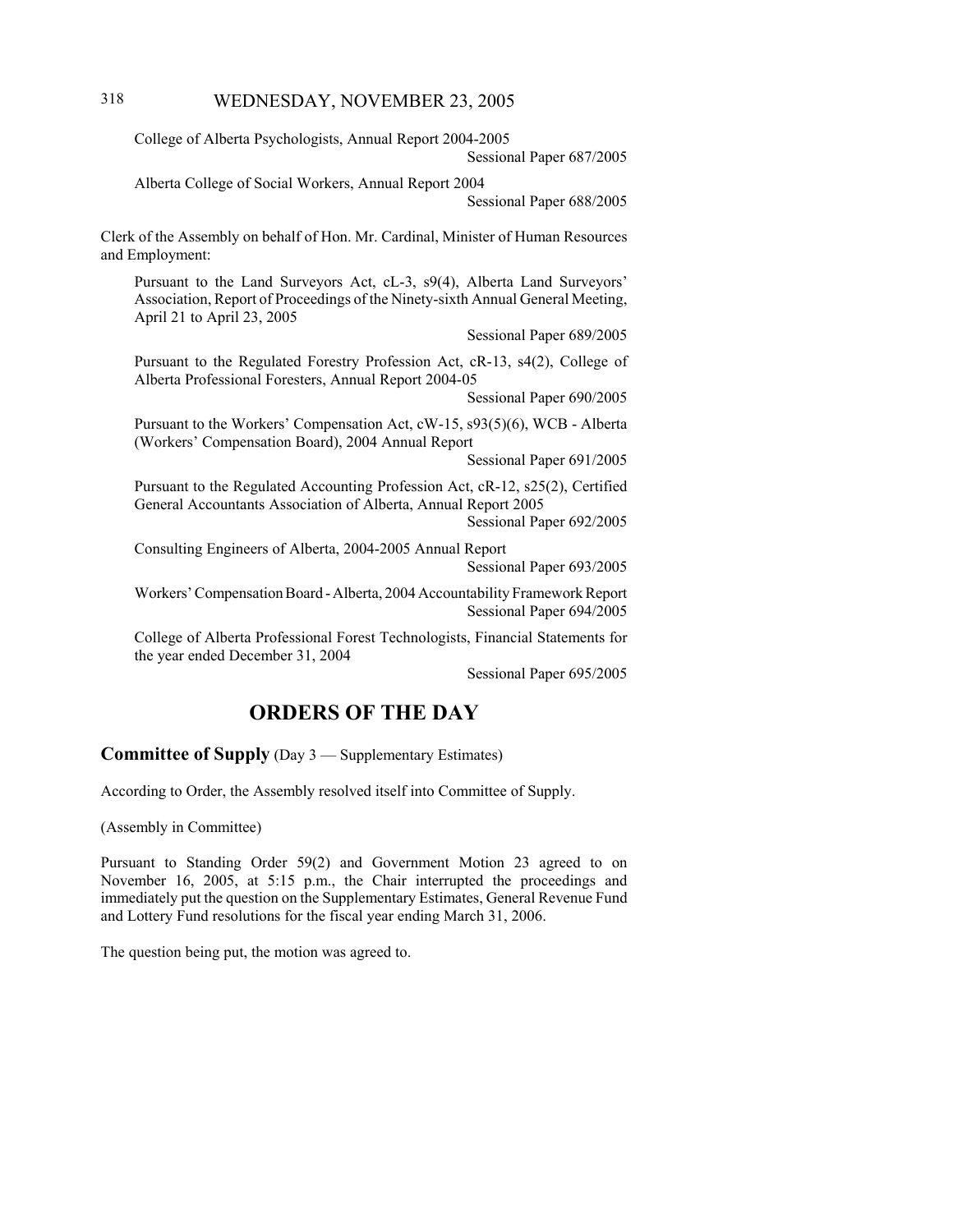The Acting Speaker assumed the Chair and Ms Haley reported as follows:

Mr. Speaker:

The Committee of Supply has had under consideration certain resolutions of the 2005-06 Supplementary Estimates, General Revenue Fund and Lottery Fund, reports as follows, and requests leave to sit again:

Resolved that a sum not exceeding the following be granted to Her Majesty for the fiscal year ending March 31, 2006, for the Departments and purposes indicated:

#### **Agriculture, Food and Rural Development**

| Expense and Equipment / Inventory Purchases                       | \$288,289,000                  |  |  |  |
|-------------------------------------------------------------------|--------------------------------|--|--|--|
| <b>Children's Services</b>                                        |                                |  |  |  |
| Expense and Equipment / Inventory Purchases                       | \$38,400,000                   |  |  |  |
| <b>Community Development</b>                                      |                                |  |  |  |
| Expense and Equipment / Inventory Purchases<br>Capital Investment | \$24,030,000<br>\$2,970,000    |  |  |  |
| <b>Environment</b>                                                |                                |  |  |  |
| Expense and Equipment / Inventory Purchases                       | \$5,200,000                    |  |  |  |
| <b>Health and Wellness</b>                                        |                                |  |  |  |
| Expense and Equipment / Inventory Purchases                       | \$64,630,000                   |  |  |  |
| <b>Infrastructure and Transportation</b>                          |                                |  |  |  |
| Expense and Equipment / Inventory Purchases<br>Capital Investment | \$526,836,000<br>\$231,180,000 |  |  |  |
| <b>Municipal Affairs</b>                                          |                                |  |  |  |
| Expense and Equipment / Inventory Purchases                       | \$138,235,000                  |  |  |  |
| <b>Seniors and Community Supports</b>                             |                                |  |  |  |
| Expense and Equipment / Inventory Purchases                       | \$109,000,000                  |  |  |  |
| <b>Solicitor General and Public Security</b>                      |                                |  |  |  |
| Expense and Equipment / Inventory Purchases                       | \$7,494,000                    |  |  |  |
| <b>Sustainable Resource Development</b>                           |                                |  |  |  |
| Expense and Equipment / Inventory Purchases                       | \$80,000,000                   |  |  |  |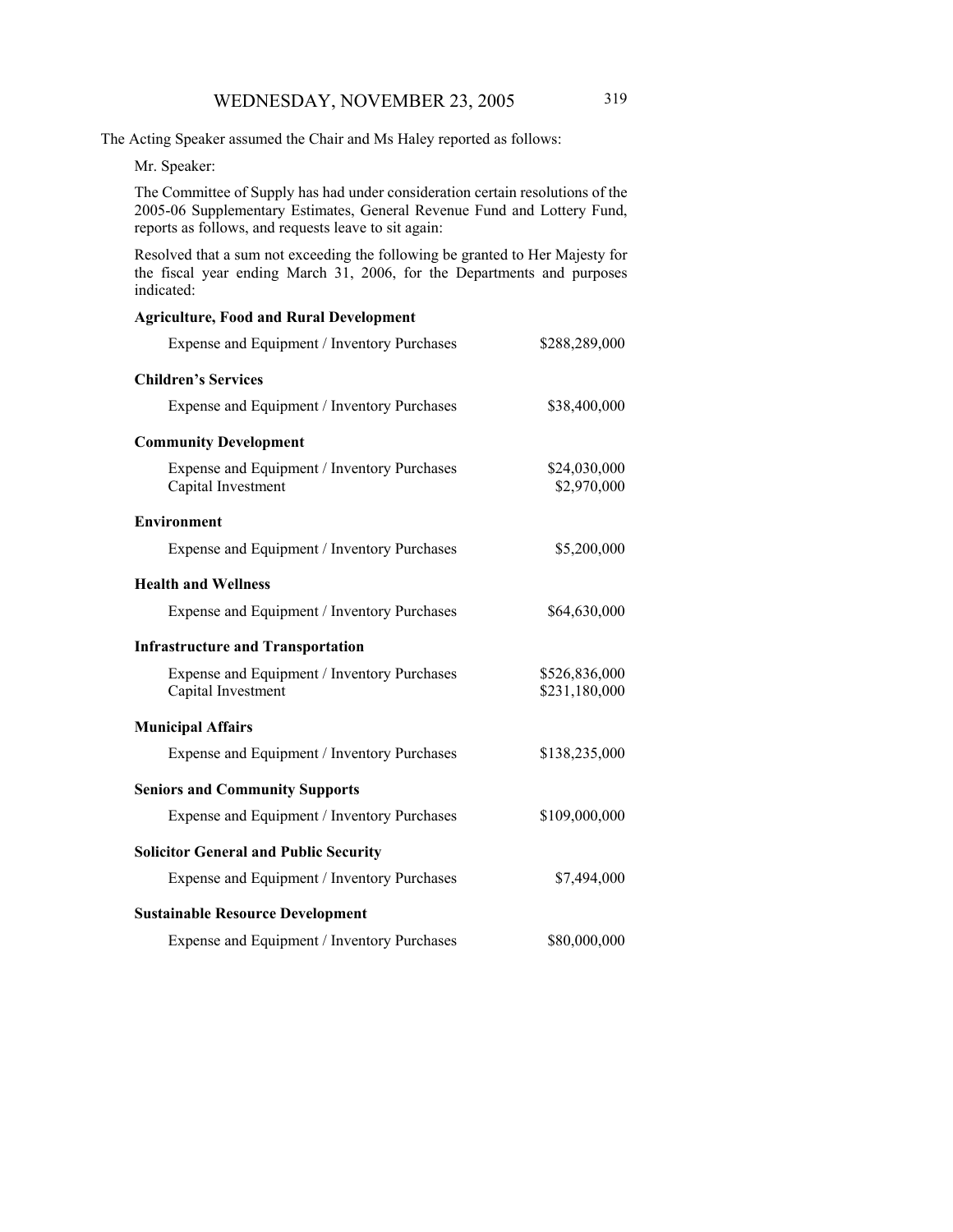### 320 WEDNESDAY, NOVEMBER 23, 2005

Mr. Speaker, I would like to table a list of the Supplementary Estimates for the fiscal year ending March 31, 2006

Sessional Paper 696/2005

The question being put, the report and the request for leave to sit again were agreed to.

# **Government Bills and Orders**

#### **Second Reading**

On the motion that the following Bill be now read a Second time:

Bill 43 Alberta Resource Rebate Statutes Amendment Act, 2005 (\$) — Hon. Mrs. McClellan

Debate adjourned, Mr. Mason speaking.

### **Adjournment**

Pursuant to Standing Order 4(3), the Assembly adjourned at 5:30 p.m. until 8:00 p.m.

WEDNESDAY, NOVEMBER 23, 2005 — 8:00 P.M.

### **Government Bills and Orders**

#### **Second Reading**

The following Bills were read a Second time and referred to Committee of the Whole:

- Bill 43 Alberta Resource Rebate Statutes Amendment Act, 2005 (\$) Hon. Mrs. McClellan
- Bill 46 Criminal Notoriety Act Mrs. Jablonski
- Bill 53 Surface Rights Amendment Act, 2005 Mr. Oberle

During debate on Bill 43, Alberta Resource Rebate Statutes Amendment Act, 2005 (\$), Mr. MacDonald, Hon. Member for Edmonton-Gold Bar, tabled the following:

Western Standard magazine article dated December 12, 2005, entitled "The Right Connections" prepared by Andrea Mrozek

Sessional Paper 697/2005

### **Third Reading**

The following Bill was read a Third time and passed:

Bill 15 Workers' Compensation Amendment Act, 2005 — Mr. Herard on behalf of Mr. Webber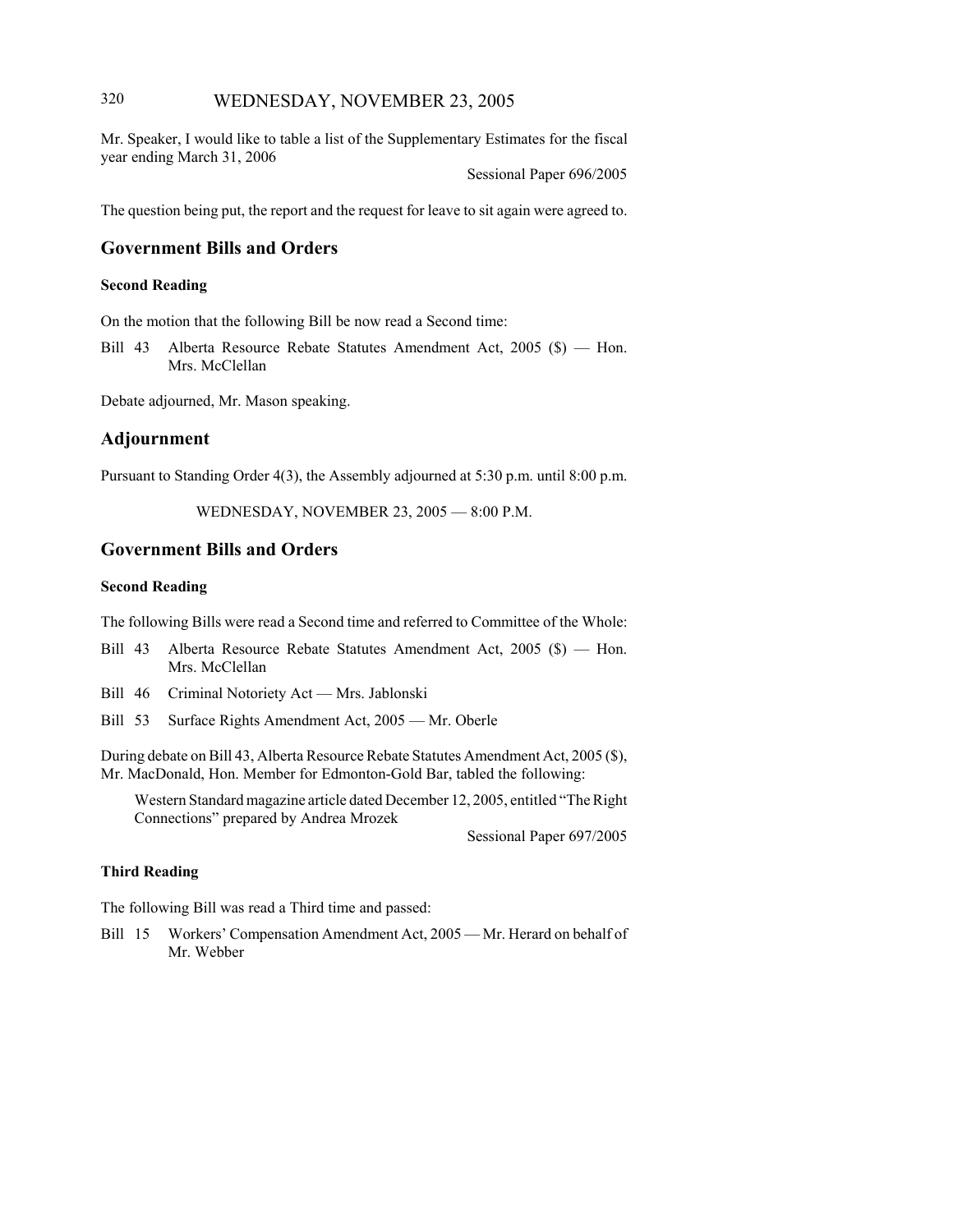### **Committee of the Whole**

According to Order, the Assembly resolved itself into Committee of the Whole, and the Deputy Speaker left the Chair.

(Assembly in Committee)

And after some time spent therein, the Deputy Speaker resumed the Chair.

The following Bill was reported:

Bill 45 Maternal Tort Liability Act — Mr. Oberle

### **Adjournment**

On motion by Hon. Mr. Zwozdesky, Deputy Government House Leader, the Assembly adjourned at 11:28 p.m. until Thursday, November 24, 2005, at 1:30 p.m.

Thursday, November 24, 2005

The Speaker took the Chair at 1:30 p.m.

The Speaker made a statement and a moment of silence was observed in recognition of a Canadian soldier killed and four soldiers injured in the line of duty today in Afghanistan.

### **Members' Statements**

Mr. Backs, Hon. Member for Edmonton-Manning, made a statement regarding the Edmonton Eskimos and the Grey Cup Championship taking place in Vancouver, British Columbia, on November 27, 2005.

Mr. Oberle, Hon. Member for Peace River, made a statement regarding the rate of the use of food banks in Alberta.

Mrs. Tarchuk, Hon. Member for Banff-Cochrane, made a statement regarding the Alberta Centennial World Cup cross-country skiing championship to be held in Canmore December 15-18, 2005.

Mr. Tougas, Hon. Member for Edmonton-Meadowlark, made a statement regarding problem gambling and addiction to video lottery terminals.

Mr. Danyluk, Hon. Member for Lac La Biche-St. Paul, made a statement regarding the 2005 Alberta Youth Advisory Panel.

Dr. Pannu, Hon. Member for Edmonton-Strathcona, made a statement regarding the high cost of post-secondary tuition.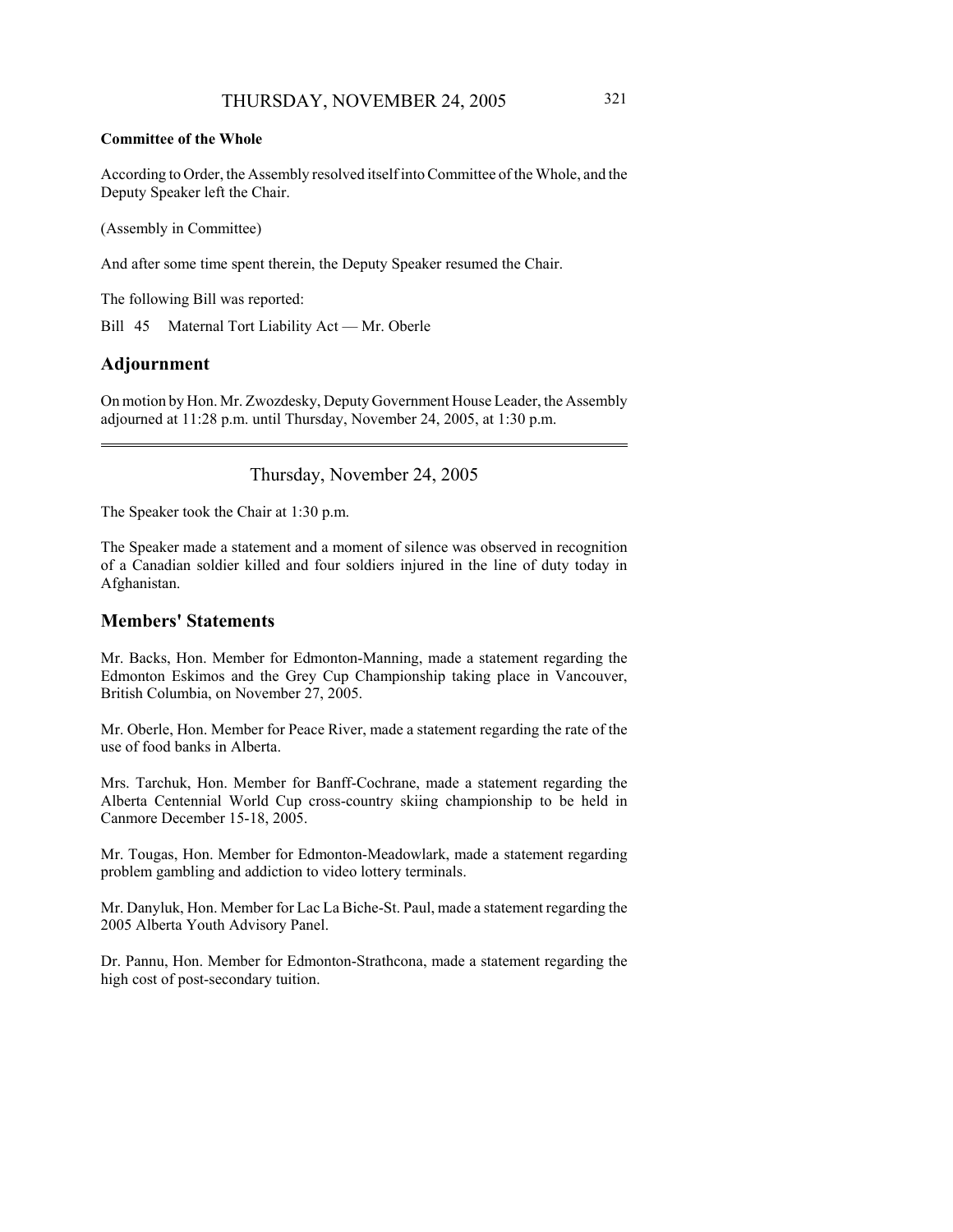# 322 THURSDAY, NOVEMBER 24, 2005

## **Speaker's Comment**

The Speaker commented that on this day in 1997, Thelma Chalifoux began her term as a Senator. Born in Calgary, she became the first Aboriginal woman as well as the first Métis ever appointed to the Senate of Canada. A longtime advocate of Métis culture, Senator Chalifoux was the first Métis woman to receive the National Aboriginal Achievement Award in 1995. This respected woman served on the boards of several organizations as well as the University of Alberta Senate. She retired from the Senate of Canada on February 8, 2004, at the age of 75, and now spends time with her family and is very active in the community of Morinville.

# **Presenting Petitions**

Mr. Eggen, Hon. Member for Edmonton-Calder, presented a petition from 329 Albertans requesting the Government introduce legislation declaring a moratorium on any future expansion of confined feeding operations with a view to phasing out existing operations within the next three years.

Mr. Elsalhy, Hon. Member for Edmonton-McClung, presented a petition from 50 Albertans urging the Government to require school boards to eliminate all fees for instructional supplies and general school services and to ensure that the necessary resources for these supplies and services are provided.

# **Notices of Motions**

Pursuant to Standing Order 34(2)(a), Hon. Mr. Hancock, Government House Leader, gave oral notice of the following Written Questions and Motions for Returns to be dealt with Monday, November 28, 2005:

Written Questions: Stand and retain their places.

Motions for Returns: MR49, MR50.

Hon. Mr. Mar, Minister of Community Development, gave oral notice of his intention to introduce the following Bill on Monday, November 28, 2005:

Bill 58 Alberta Centennial Medal Amendment Act, 2005 — Hon. Mr. Mar

# **Introduction of Bills (First Reading)**

Upon recommendation of His Honour the Honourable the Lieutenant Governor, and notice having been given:

- Bill 51 Appropriation (Supplementary Supply) Act, 2005 (No. 2) (\$) Hon. Mrs. McClellan
- Bill 54 Alberta Centennial Education Savings Plan Amendment Act, 2005 (\$) Hon. Mr. Hancock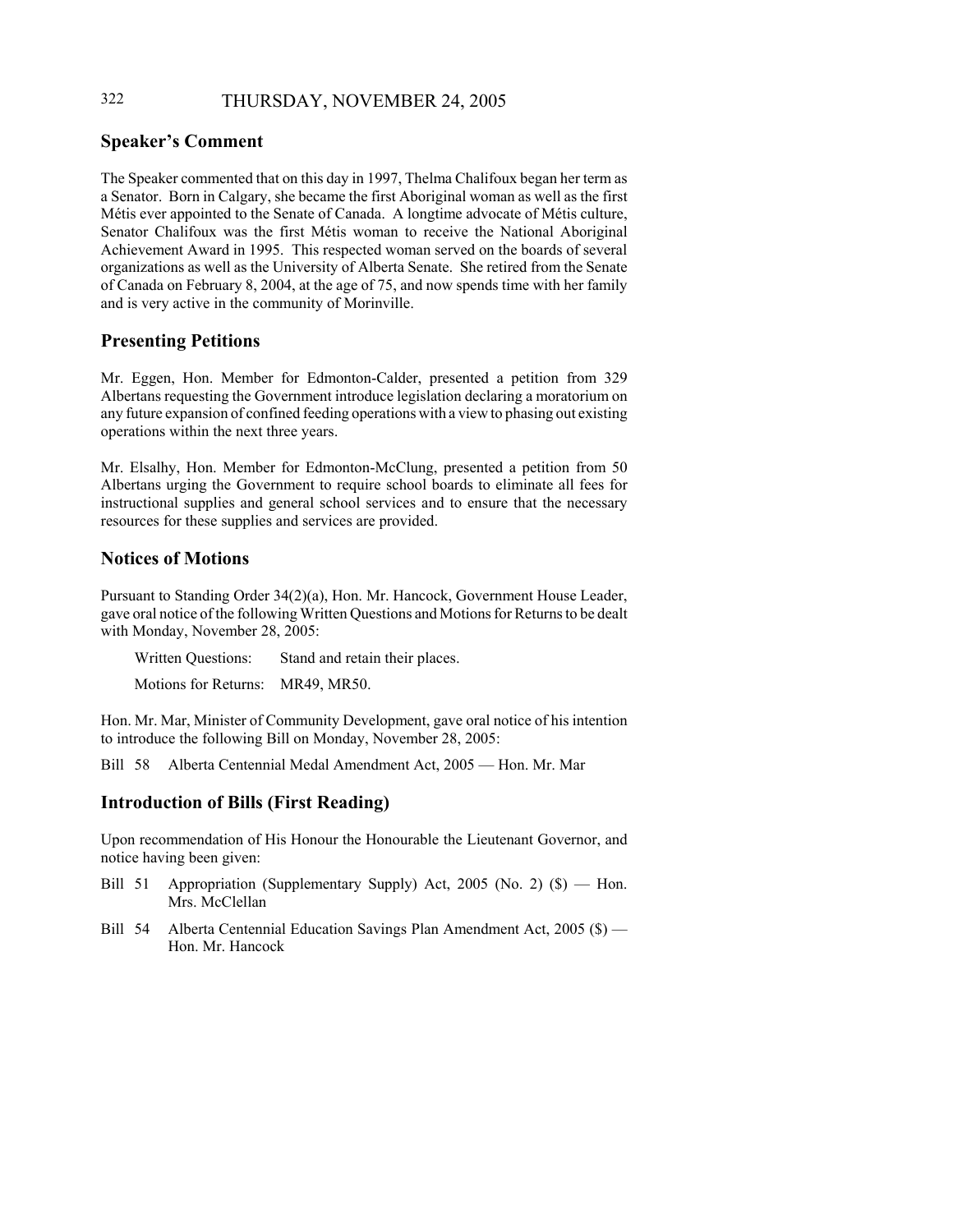Notice having been given:

- Bill 55 Post-secondary Learning Amendment Act, 2005 (No. 2) Hon. Mr. Hancock
- Bill 56 Business Corporations Amendment Act, 2005 (No. 2) Dr. Brown
- Bill 57 Apprenticeship and Industry Training Amendment Act, 2005 Hon. Mr. Hancock
- Bill 210 School (Property Tax Reduction) Amendment Act, 2005 Mr. Marz
- Bill 211 Alberta Commission on Energy Efficiency Act Mr. Eggen

On motion by Hon. Mr. Hancock, Government House Leader, the following Bill was placed on the Order Paper under Government Bills and Orders:

Bill 56 Business Corporations Amendment Act, 2005 (No. 2) — Dr. Brown

### **Tabling Returns and Reports**

Hon. Mrs. McClellan, Minister of Finance:

Letter dated November 23, 2005, from Hon. Mrs. McClellan, Minister of Finance, to Mr. MacDonald, Hon. Member for Edmonton-Gold Bar, responding to Mr. MacDonald's questions about the calculation of the Alberta Heritage Savings Trust Fund inflation-proofing amount

Sessional Paper 698/2005

Letter dated November 23, 2005, from William S. Rice, Chair and Chief Executive Officer, Alberta Securities Commission, to Hon. Mrs. McClellan, Minister of Finance, providing a chronology of the events surrounding policy breach by the Director of Enforcement, Alberta Securities Commission

Sessional Paper 699/2005

Letter dated November 24, 2005, from Hon. Mrs. McClellan, Minister of Finance, to Mr. Mason, Hon. Leader of the New Democrat Opposition, responding to comments made by Mr. Mason during Oral Question Period on November 23, 2005, regarding a settlement between West Edmonton Mall and ATB Financial Sessional Paper 700/2005

Hon. Mr. Hancock, Minister of Advanced Education:

Campus Alberta Quality Council, First Annual Report, July 1, 2004 - March 31, 2005

Sessional Paper 701/2005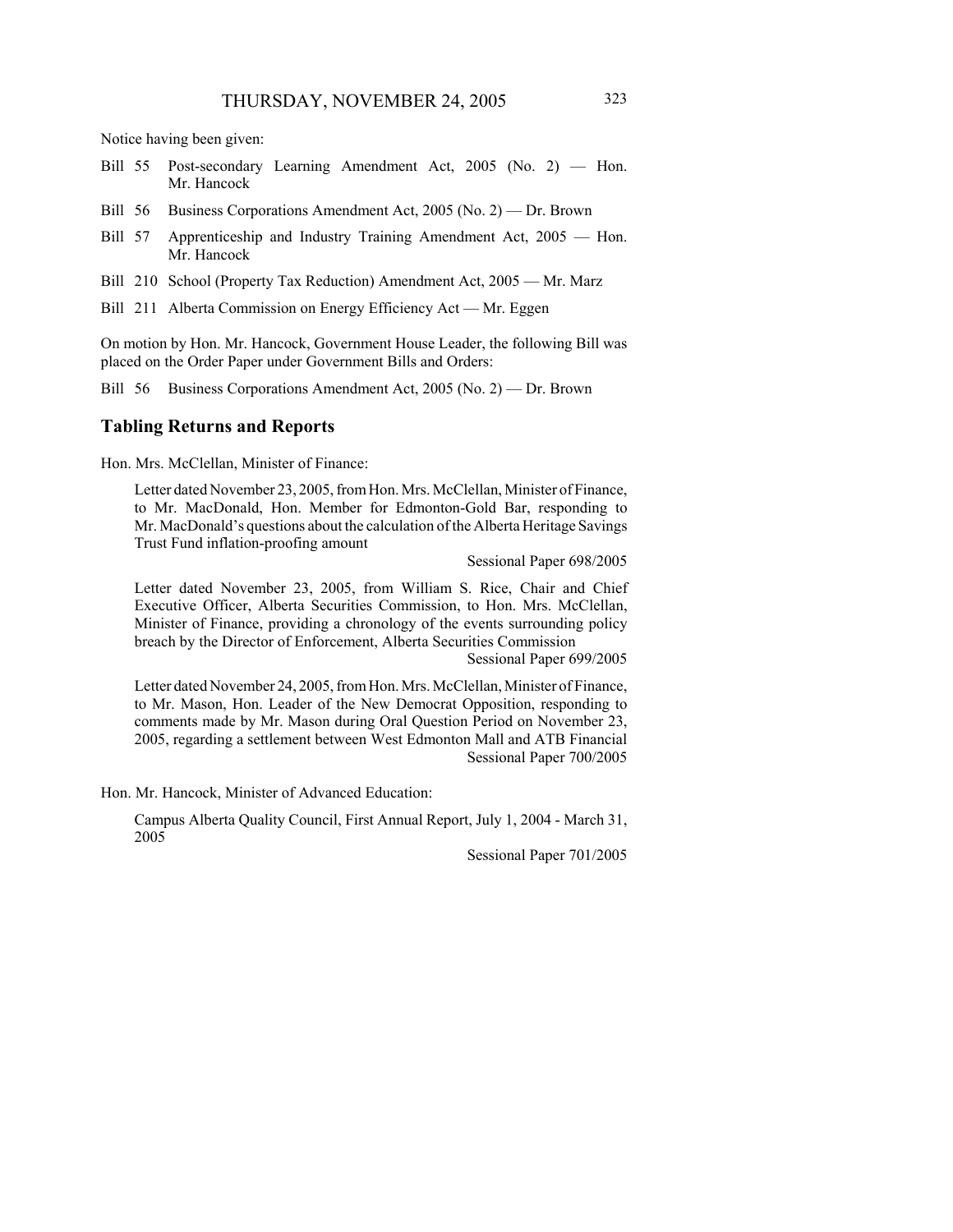## 324 THURSDAY, NOVEMBER 24, 2005

Mr. Martin, Hon. Member for Edmonton-Beverly-Clareview, on behalf of Mr. Mason, Hon. Leader of the New Democrat Opposition:

Letter dated November 15, 2005, from Mary Roberts of Lethbridge to Hon. Ms Evans, Minister of Health and Wellness, expressing concern regarding continuing care facilities in Lethbridge

Sessional Paper 702/2005

Dr. Miller, Hon. Member for Edmonton-Glenora:

Office of the Auditor General of Canada website news release, undated, entitled "Report of the Auditor General of Canada, Royal Canadian Mounted Police - Contract Policing"

Sessional Paper 703/2005

Mr. Agnihotri, Hon. Member for Edmonton-Ellerslie:

E-mail message dated November 23, 2005, from Cam Holowaychuk of Edmonton to Mr. Agnihotri, Hon. Member for Edmonton-Ellerslie, with several attached recent e-mail messages and letters, all expressing concern and opposition to the Anthony Henday ring road

Sessional Paper 704/2005

Mr. Tougas, Hon. Member for Edmonton-Meadowlark:

Pamphlet, undated, entitled "First Nations are First Occupants of This Country" prepared by the Bigstone Cree Nation

Sessional Paper 705/2005

Mr. Miller, Hon. Member for Edmonton-Rutherford:

E-mail message dated November 23, 2005, from Cliff Haberstock of Edmonton to Mr. Miller, Hon. Member for Edmonton-Rutherford, expressing disappointment that the government-sponsored furnace replacement program is no longer in effect

Sessional Paper 706/2005

Letter dated October 21, 2005, from Kirsten Warner of Edmonton to a Member of the Legislative Assembly expressing concern regarding her auto insurance rates Sessional Paper 707/2005

Letter dated November 23, 2005, from Nicholas Janik, unsigned, to Members of the Legislative Assembly expressing concern regarding the unfunded liability for teachers' pensions and other issues faced by teachers

Sessional Paper 708/2005

Letter dated November 23, 2005, from Mariola Adamowska, unsigned, to Mr. Miller, Hon. Member for Edmonton-Rutherford, with attached letter dated May 2003 to Hon. Mr. Klein, Premier, expressing concern regarding the unfunded liability for teachers' pensions and other issues and financial burdens faced by teachers

Sessional Paper 709/2005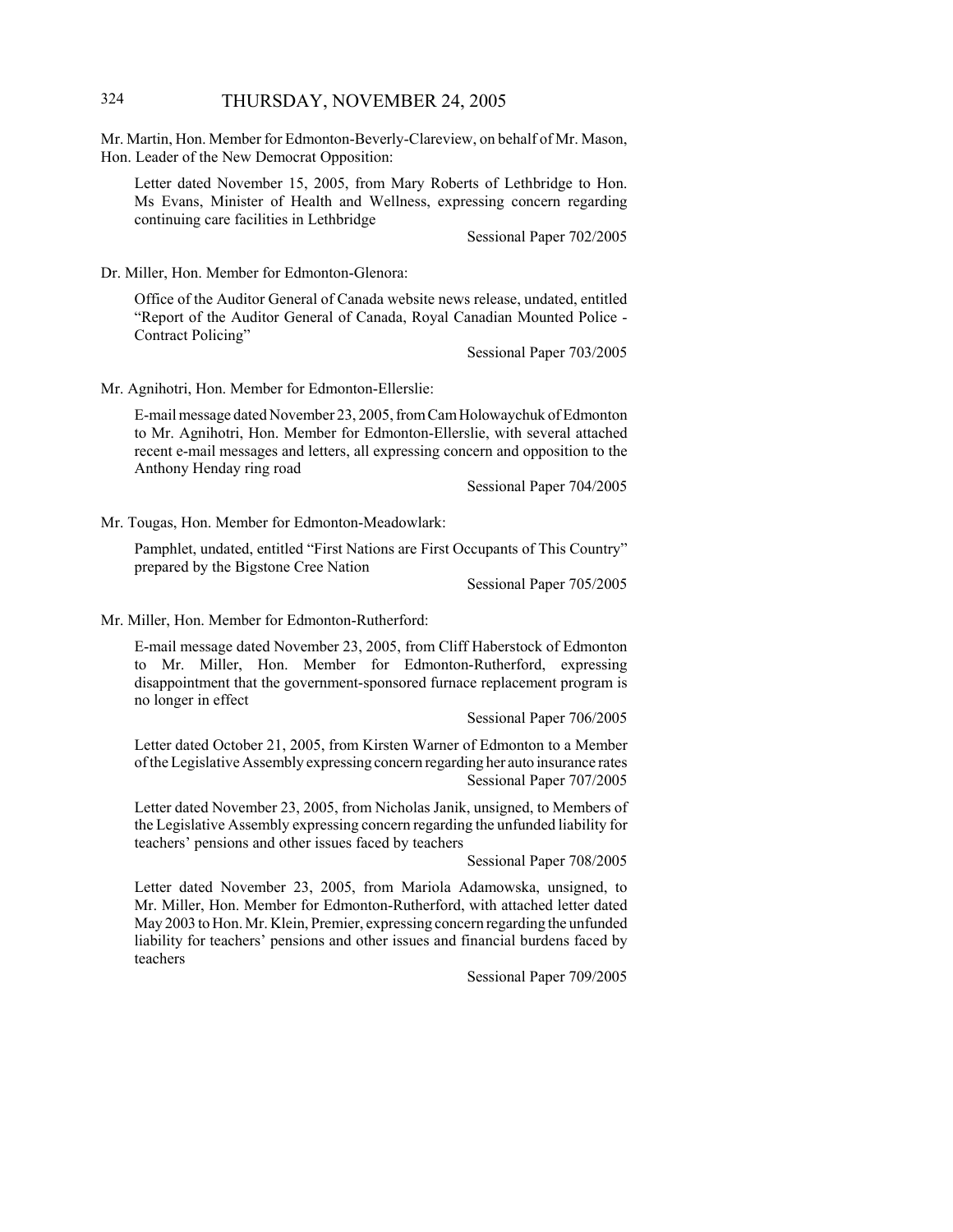2 e-mail messages dated November 23, 2005, from Janice Hrdlicka and Ed Harasem to Mr. Miller, Hon. Member for Edmonton-Rutherford, expressing opposition to the unfunded liability for teachers' pensions

Sessional Paper 710/2005

Mr. Flaherty, Hon. Member for St. Albert:

Letter dated November 23, 2005, from Dr. Taft, Hon. Leader of the Official Opposition, to Hugh Campbell, President and Chief Executive Officer, Edmonton Eskimos Football Club, congratulating the organization on a tremendous season Sessional Paper 711/2005

Mr. Oberle, Hon. Member for Peace River:

Report dated October 2005 entitled "Time for Action, Hunger Count 2005" prepared by the Canadian Association of Food Banks

Sessional Paper 712/2005

### **Tablings to the Clerk**

Clerk of the Assembly on behalf of Hon. Dr. Oberg, Minister of Infrastructure and Transportation:

Return to Order of the Assembly MR48, asked for by Mr. Elsalhy on behalf of Mr. Chase on November 21, 2005:

A breakdown of the total costs related to the production of the McDermid Report "Saving Lives on Alberta's Roads," including the costs of all remuneration, administrative and research support, space rental or leasing, equipment and supplies, travel expenses, document design and printing, and advertising or promotion.

Sessional Paper 713/2005

### **Projected Government Business**

Pursuant to Standing Order 7(5), Mr. Miller, Acting Official Opposition House Leader, asked a question pertaining to the order of Government Business to be brought before the Assembly for the following week.

Hon. Mr. Hancock, Government House Leader, gave notice of projected Government Business for the week of November 28 to December 1, 2005: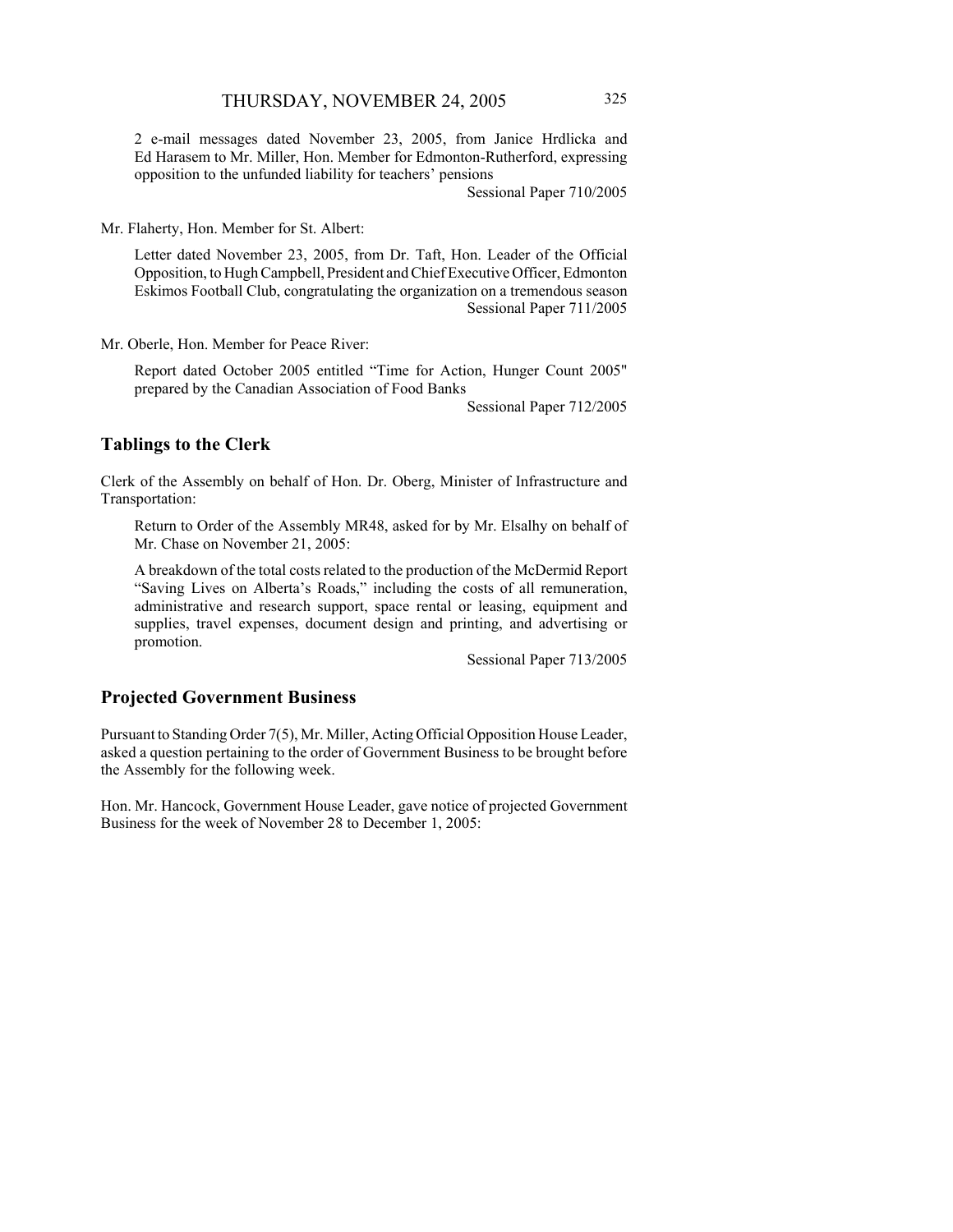# 326 THURSDAY, NOVEMBER 24, 2005

| Monday, November 28    | $9:00$ p.m. | - Government Motions                                         |
|------------------------|-------------|--------------------------------------------------------------|
|                        |             | Motion 25                                                    |
|                        |             | <b>Government Bills and Orders /</b><br><b>Private Bills</b> |
|                        |             | <b>Second Reading</b>                                        |
|                        |             | Bill 51, 54, 55, 56, 57, Pr4                                 |
|                        |             | <b>Committee of the Whole</b>                                |
|                        |             | Bill 47, Pr4                                                 |
|                        |             | And as per the Order Paper                                   |
| Tuesday, November 29   | Aft.        | - Introduction of Bills                                      |
|                        |             | <b>Bill 52</b>                                               |
|                        |             | <b>Government Bills and Orders</b>                           |
|                        |             | <b>Committee of the Whole</b>                                |
|                        |             | <b>Bill 51</b>                                               |
|                        |             | <b>Second Reading</b>                                        |
|                        |             | As per the Order Paper                                       |
|                        |             | And as per the Order Paper                                   |
|                        | Eve.        | - Government Bills and Orders                                |
|                        |             | <b>Committee of the Whole</b>                                |
|                        |             | <b>Bill 51</b>                                               |
|                        |             | As per the Order Paper                                       |
|                        |             | <b>Second Reading / Committee of</b><br>the Whole            |
|                        |             | As per the Order Paper                                       |
|                        |             | And as per the Order Paper                                   |
| Wednesday, November 30 | Aft.        | <b>Government Bills and Orders</b>                           |
|                        |             | <b>Third Reading</b>                                         |
|                        |             | Bill 51                                                      |
|                        |             | <b>Committee of the Whole / Third</b><br>Reading             |
|                        |             | As per the Order Paper                                       |
|                        |             | And as the per the Order Paper                               |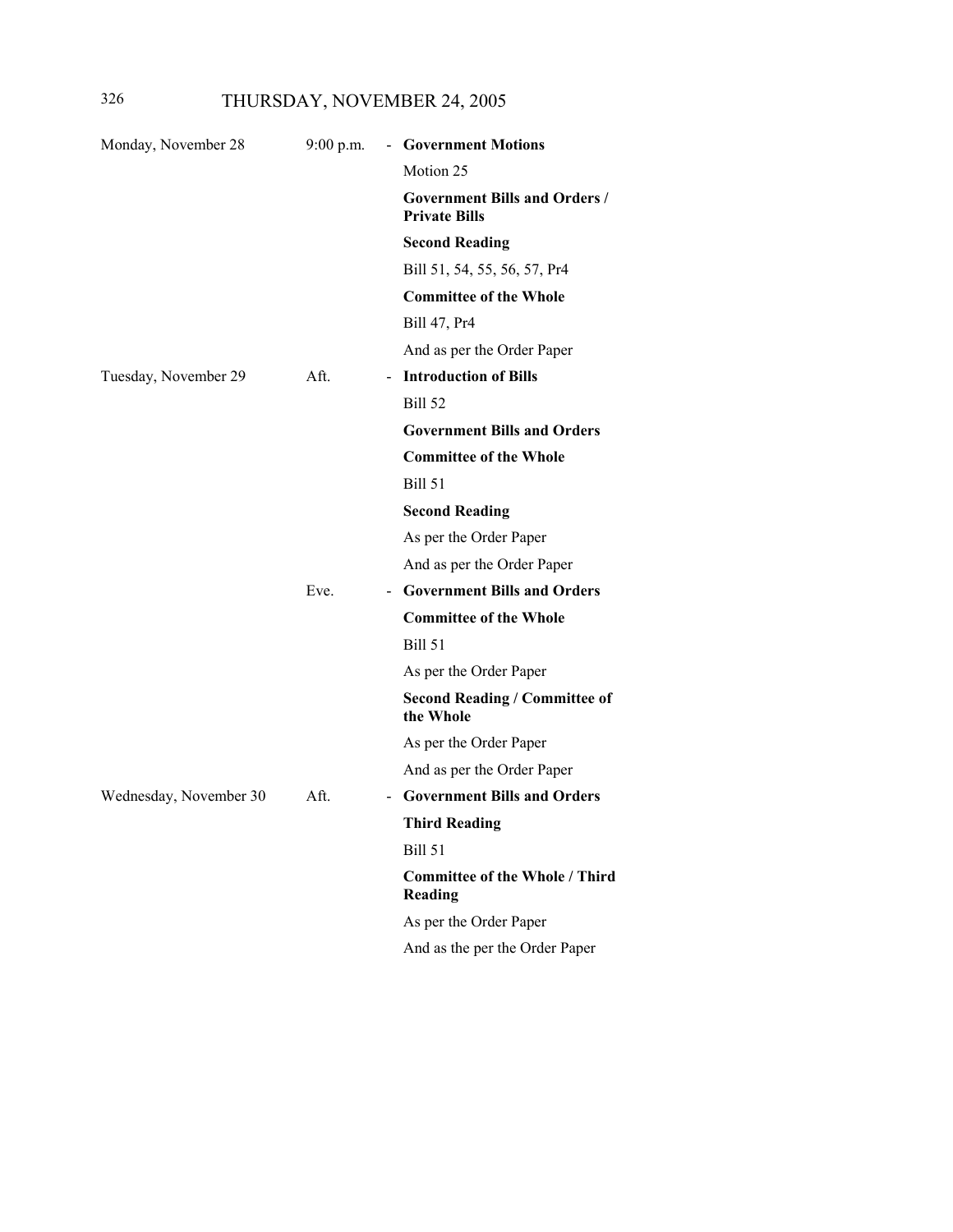# THURSDAY, NOVEMBER 24, 2005 327

|                      | Eve. | - Government Bills and Orders                    |  |
|----------------------|------|--------------------------------------------------|--|
|                      |      | <b>Third Reading</b>                             |  |
|                      |      | <b>Bill 51</b>                                   |  |
|                      |      | <b>Committee of the Whole / Third</b><br>Reading |  |
|                      |      | As per the Order Paper                           |  |
|                      |      | And as the per the Order Paper                   |  |
| Thursday, December 1 | Aft. | - Government Bills and Orders                    |  |
|                      |      | <b>Third Reading</b>                             |  |
|                      |      | As per the Order Paper                           |  |
|                      |      | <b>Royal Assent</b>                              |  |
|                      |      | And as per the Order Paper                       |  |

# **ORDERS OF THE DAY**

### **Government Bills and Orders**

#### **Committee of the Whole**

According to Order, the Assembly resolved itself into Committee of the Whole, and the Speaker left the Chair.

(Assembly in Committee)

And after some time spent therein, the Deputy Speaker assumed the Chair.

The following Bill was reported:

Bill 50 Workers' Compensation Amendment Act, 2005 (No. 2) — Mr. Magnus

Mr. Danyluk, Acting Chair of Committees, tabled copies of all amendments considered by Committee of the Whole on this date for the official records of the Assembly.

Amendment to Bill 50 (Hon. Member for Edmonton-Manning) — Defeated Sessional Paper 714/2005

Amendment to Bill 50 (Hon. Member for Edmonton-Beverly-Clareview) — Defeated

Sessional Paper 715/2005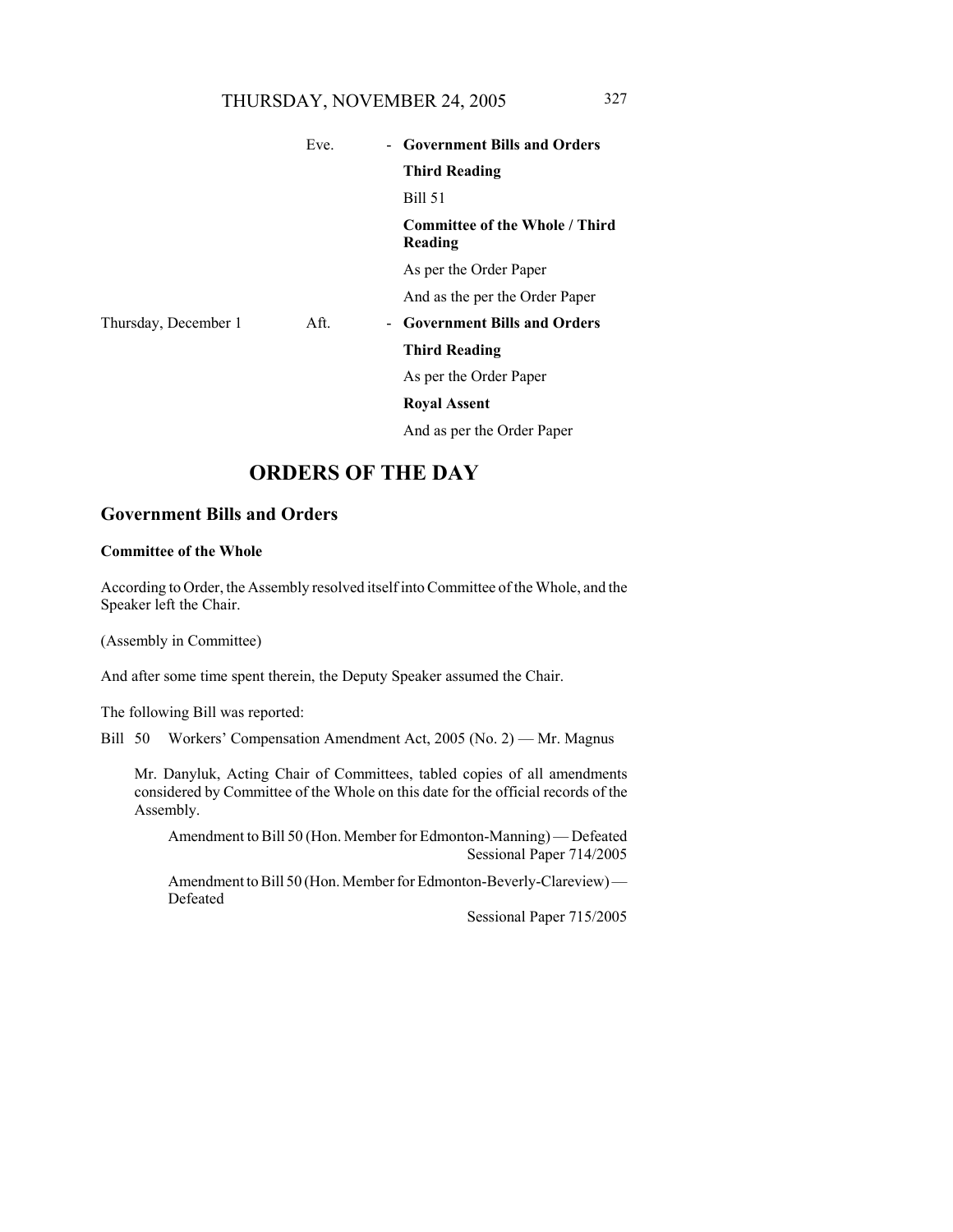## 328 THURSDAY, NOVEMBER 24, 2005

### **Third Reading**

The following Bills were read a Third time and passed:

- Bill 48 Justice of the Peace Amendment Act, 2005 Hon. Mr. Hancock on behalf Hon. Mr. Stevens
- Bill 50 Workers' Compensation Amendment Act, 2005 (No. 2) Mr. Magnus

#### **Committee of the Whole**

According to Order, the Assembly resolved itself into Committee of the Whole, and the Deputy Speaker left the Chair.

(Assembly in Committee)

And after some time spent therein, the Deputy Speaker resumed the Chair.

The following Bills were reported:

Bill 46 Criminal Notoriety Act — Mrs. Jablonski

Bill 49 Police Amendment Act, 2005 (No. 2) — Hon. Mr. Cenaiko

Progress was reported on the following Bill:

Bill 47 Alberta Association of Former MLAs Act — Mr. Johnson

Mr. Johnson, Acting Chair of Committees, tabled copies of an amendment considered by Committee of the Whole on this date for the official records of the Assembly.

Amendment to Bill 47 (Hon. Member for Edmonton-McClung) — Debate adjourned

Sessional Paper 716/2005

# **Adjournment**

On motion by Hon. Mr. Hancock, Government House Leader, the Assembly adjourned at 5:25 p.m. until Monday, November 28, 2005, at 1:30 p.m.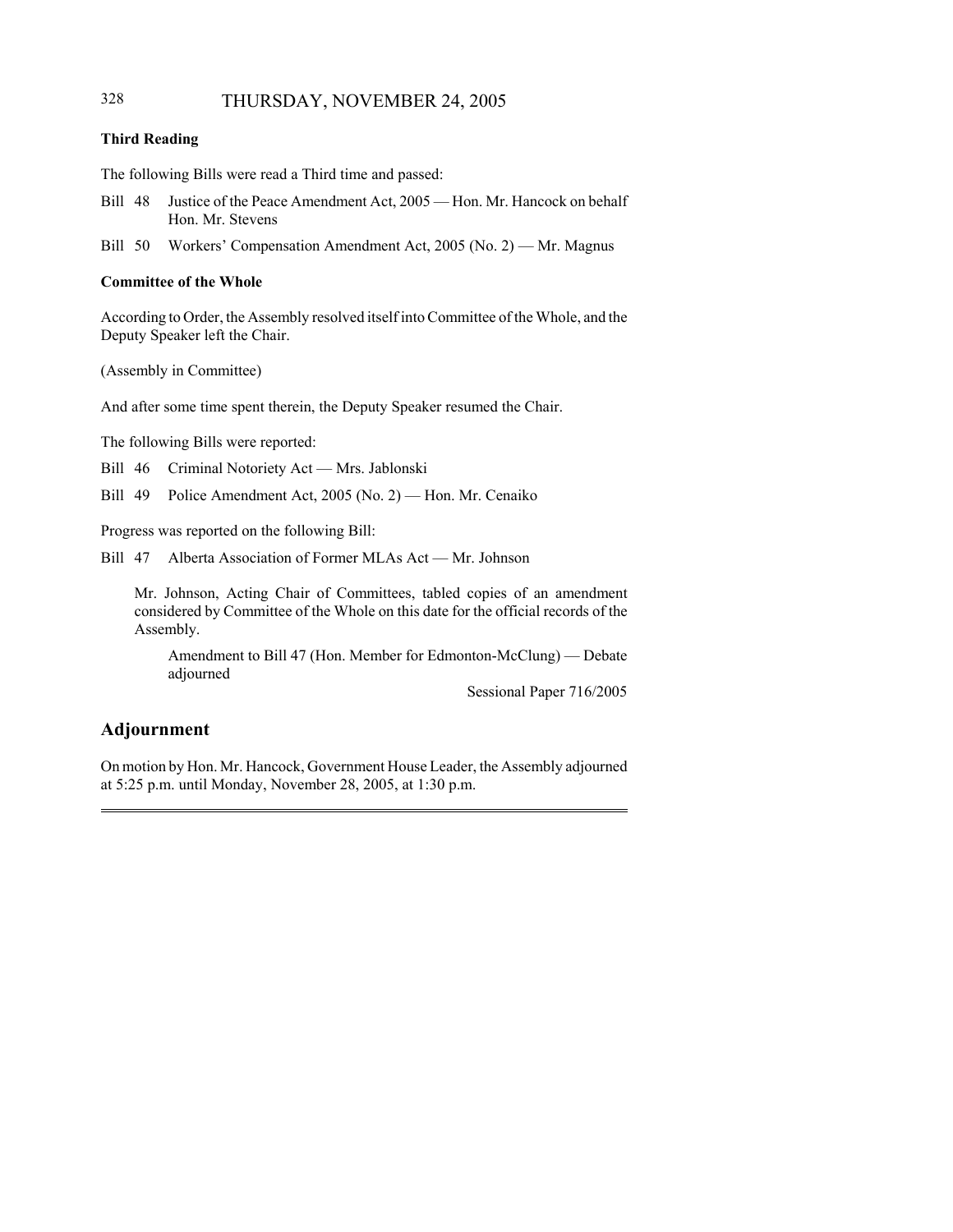# Monday, November 28, 2005

The Speaker took the Chair at 1:30 p.m.

### **Ministerial Statements**

Hon. Mr. Klein, Premier, made a statement congratulating the Edmonton Eskimos on winning the Grey Cup Championship on November 27, 2005 in Vancouver, British Columbia.

Dr. Taft, Hon. Leader of the Official Opposition, commented on the statement.

The Speaker requested and received the unanimous consent of the Assembly to allow Mr. Mason, Hon. Leader of the New Democrat Opposition to comment on the Ministerial Statement.

The Speaker requested and received the unanimous consent of the Assembly to allow Mr. Hinman, Hon. Member for Cardston-Taber-Warner, to comment on the Ministerial Statement.

# **Members' Statements**

Dr. Pannu, Hon. Member for Edmonton-Strathcona, made a statement regarding the need for increased child care funding and the implementation of full-day and junior kindergarten.

Mr. Johnston, Hon. Member for Calgary-Hays, made a statement regarding Private Braun Scott Woodfield, G Company, Second Battalion, Royal Canadian Regiment, who was killed in the line of duty on November 24, 2005, in Afghanistan.

Mr. Lougheed, Hon. Member for Strathcona, made a statement regarding a barrier-free survey completed in Strathcona County by Bob Simpson and Bob and Deanna Loewen and the results of the survey posted on a community accessibility website hosted by the Premier's Council on the Status of Persons with Disabilities.

Mr. Johnson, Hon. Member for Wetaskiwin-Camrose, made a statement regarding Augustana Faculty, created in 2004 when Augustana University College and the University of Alberta merged, and the successes resulting from this partnership.

Mr. Chase, Hon. Member for Calgary-Varsity, made a statement outlining several events that occurred during the First Session of the 26th Legislature.

Mrs. Jablonski, Hon. Member for Red Deer-North, made a statement regarding the release of a Domestic Violence Handbook on November 25, 2005, for use by police and Crown prosecutors.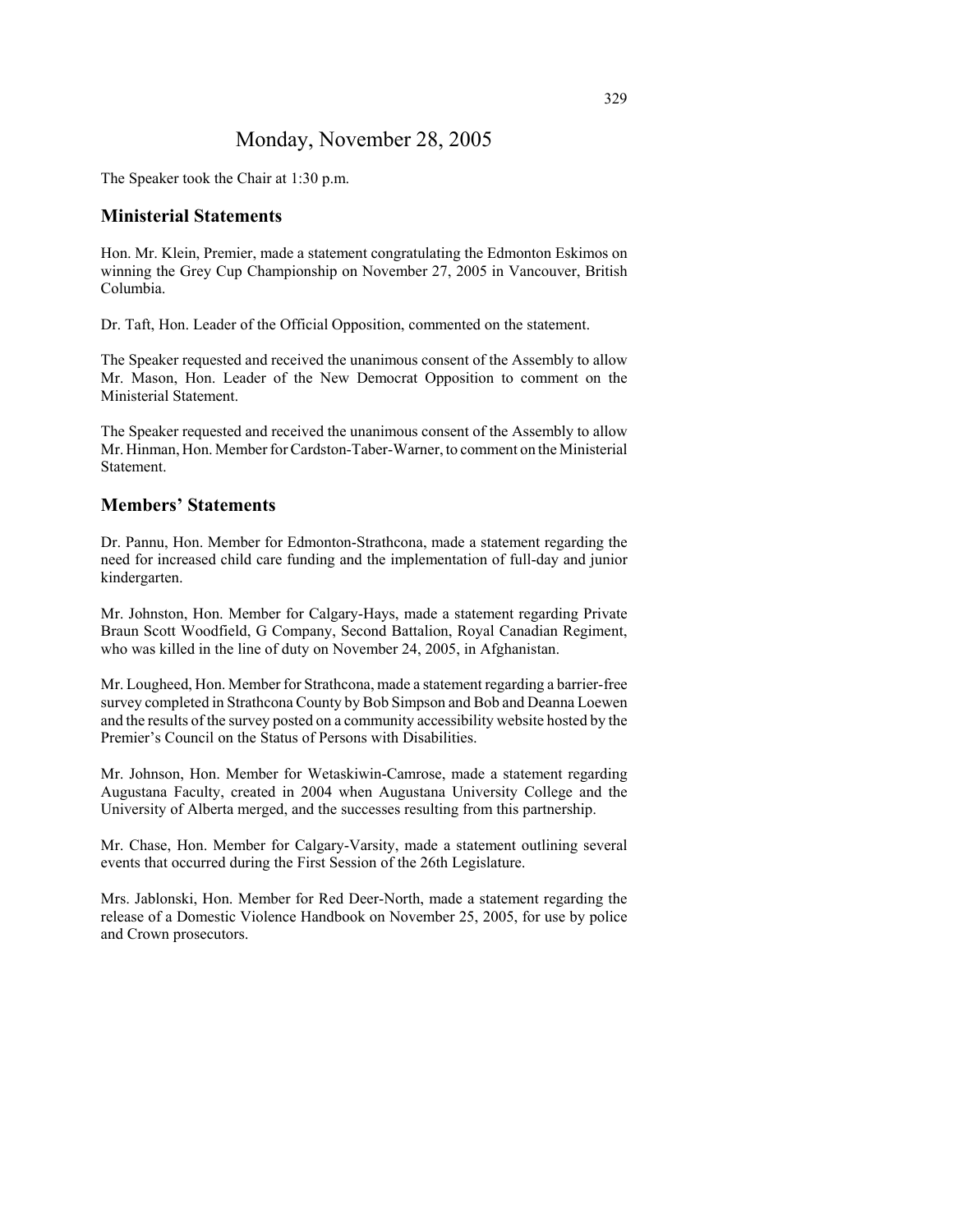# 330 MONDAY, NOVEMBER 28, 2005

# **Presenting Petitions**

Mr. Martin, Hon. Member for Edmonton-Beverly-Clareview, presented a petition from 400 Albertans urging the Government to either reinstate 25 continuing care beds or build a new 25 bed continuing care facility in Hinton.

Mr. Elsalhy, Hon. Member for Edmonton-McClung, presented a petition from 50 Albertans urging the Government to require school boards to eliminate all fees for instructional supplies and general school services and to ensure that the necessary resources for these supplies and services are provided.

### **Introduction of Bills (First Reading)**

Oral notice having been given November 24, 2005:

Bill 58 Alberta Centennial Medal Amendment Act, 2005 — Hon. Mr. Mar

Notice having been given:

- Bill 52 Miscellaneous Statutes Amendment Act, 2005 (No. 2) Hon. Mr. Stevens
- Bill 213 Standing Committee on Continuing Care Standards Act Ms Pastoor
- Bill 214 Water Protection and Conservation Statutes Amendment Act, 2005 Dr. Swann
- Bill 218 Land Agents Licensing (Licence Requirement) Amendment Act, 2005 Mr. Danyluk

### **Tabling Returns and Reports**

Hon. Mr. Zwozdesky, Minister of Education:

Response to Written Question WQ35, asked for by Mr. Bonko on behalf of Mr. Flaherty on November 21, 2005:

What is the total value of all spending by the Ministry of Education related to the completion and/or operational status of the Alberta SuperNet over each of the fiscal years 2000-01 through 2004-05 inclusive?

Sessional Paper 717/2005

Return to Order of the Assembly MR17, asked for by Mr. MacDonald on behalf of Mr. Flaherty on April 18, 2005:

*A statement of all credit card expenses categorized by travel, accommodation, meals, receptions and hosting, and incidental and miscellaneous expenses,* for the fiscal year 2003-04 *incurred by* the Deputy Minister for the Department of Learning.

Sessional Paper 718/2005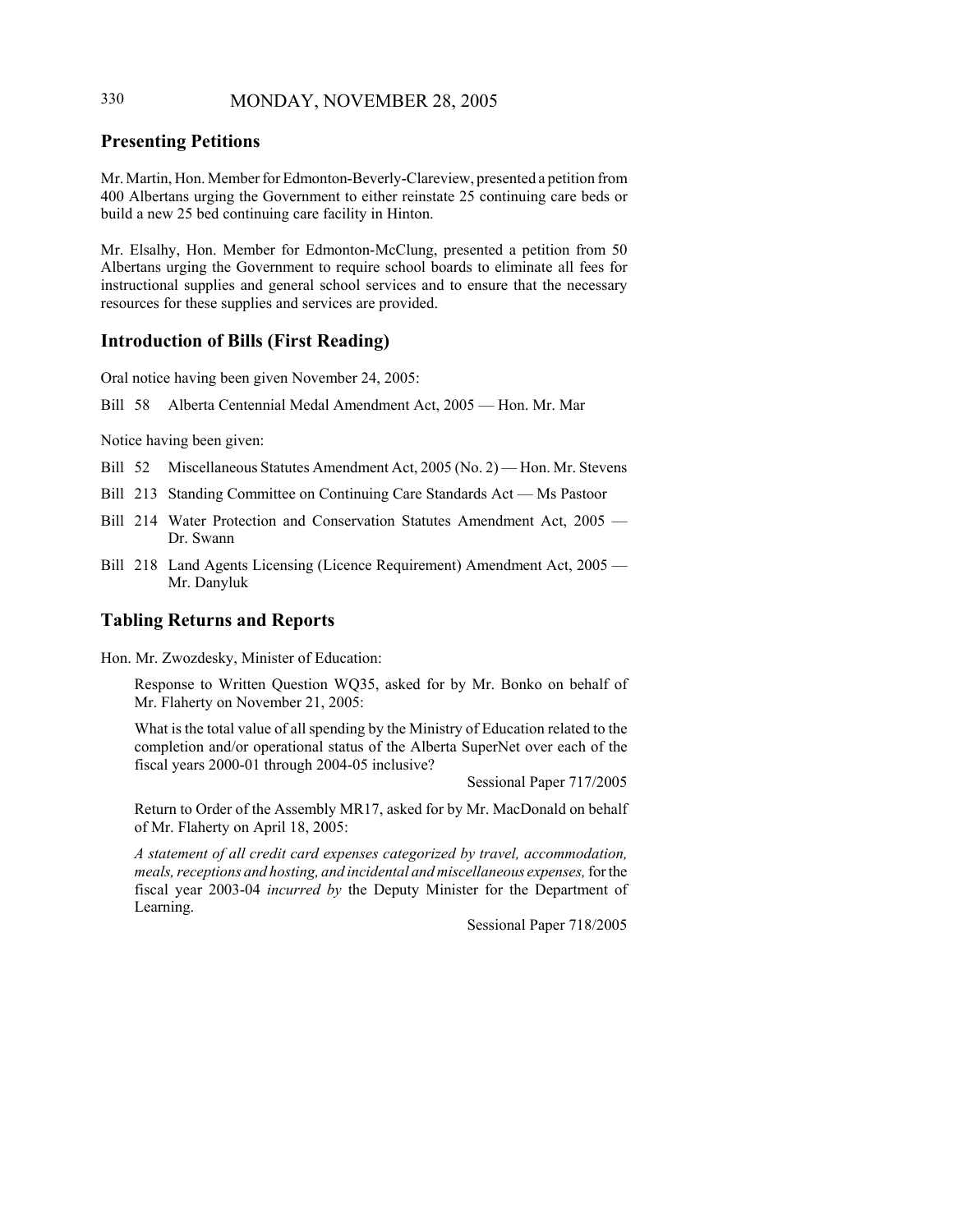Hon. Mr. Mar, Minister of Community Development:

Letter dated September 2005 from Cecile Fausak, President, 2004-2005 Alberta and Northwest Conference, United Church of Canada, and Wayne Flewelling, President, 2005-2006 Alberta and Northwest Conference, United Church of Canada, to the people of the Province of Alberta offering best wishes on Alberta's 100th anniversary and outlining the benefits of the 1925 merger of several church organizations into the United Church of Canada

Sessional Paper 719/2005

Responses to questions raised by several Members of the Legislative Assembly on May 11, 2005, Department of Community Services, 2005-06 Main Estimates debate

Sessional Paper 720/2005

Ms Blakeman, Hon. Member for Edmonton-Centre, on behalf of Dr. Taft, Hon. Leader of the Official Opposition:

Letter dated November 7, 2005, from Bradley G. Nemetz, Bennett Jones LLP, to Dr. Taft, Hon. Leader of the Official Opposition, requesting that Dr. Taft temper his comments concerning Stephen Sibold, Q.C., in his role as Chair of the Alberta Securities Commission

Sessional Paper 721/2005

Ms Blakeman, Hon. Member for Edmonton-Centre:

Letter dated January 12, 2004, from Alan Currie, Investigative Counsel, Alberta Securities Commission, with addressee struck out, regarding an investigation into the Zi Corporation

Sessional Paper 722/2005

E-mail message dated September 23, 2005, from Shawn Pinchbeck of Edmonton to Ms Blakeman, Hon. Member for Edmonton-Centre, expressing opposition to the Government's 2005 resource rebate program and suggesting the money be invested in health, education, and infrastructure spending

Sessional Paper 723/2005

Letter dated September 8, 2005, from John C. Flipsen of Edmonton to Ms Blakeman, Hon. Member for Edmonton-Centre, expressing concern regarding unnecessary spending on medical tests with an attached web page detailing information on Resperate blood pressure medication

Sessional Paper 724/2005

Mr. Chase, Hon. Member for Calgary-Varsity:

Letter dated November 21, 2005, from Ramesh C. Joshi, Ph.D., P.Eng., to Hon. Dr. Oberg, Minister of Infrastructure and Transportation, with associated attachments, expressing concern regarding the alleged mismanagement of funds during the extension project at the Confederation Park Nifty Fifty Senior Centre in Calgary

Sessional Paper 725/2005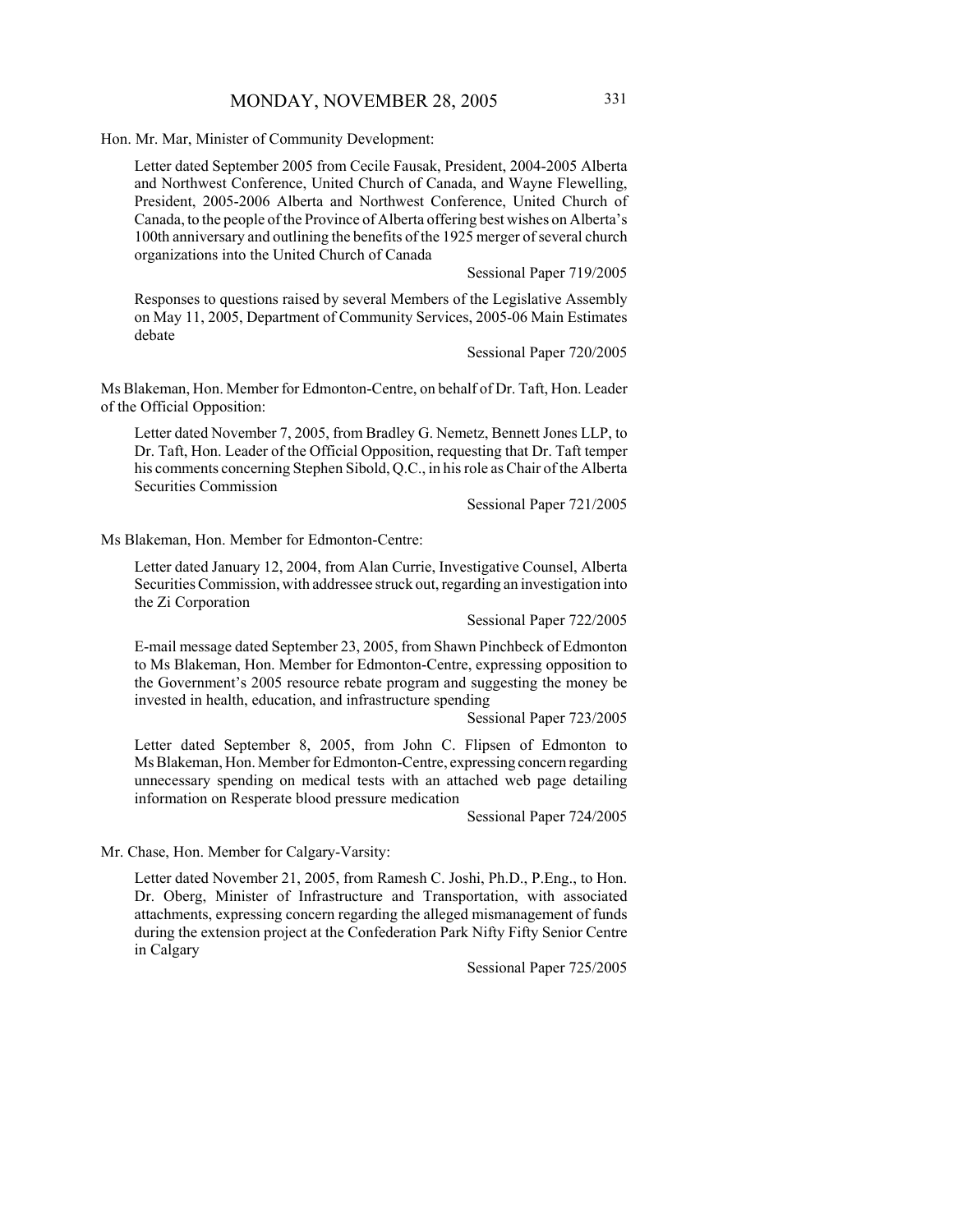# 332 MONDAY, NOVEMBER 28, 2005

Letter dated September 21, 2005, from Diane Newman of Edmonton to Mr. Chase, Hon. Member for Calgary-Varsity, requesting that promoters and sponsors of future Grand Prix races in Edmonton educate spectators on the dangers of street racing

Sessional Paper 726/2005

Dr. Miller, Hon. Member for Edmonton-Glenora:

Letter dated September 2005 from Cecile Fausak, President, 2004-2005 Alberta and Northwest Conference, United Church of Canada, and Wayne Flewelling, President, 2005-2006 Alberta and Northwest Conference, United Church of Canada, to the people of the Province of Alberta offering best wishes on Alberta's 100th anniversary and outlining the benefits of the 1925 merger of several church organizations into the United Church of Canada

Sessional Paper 727/2005

Mr. Agnihotri, Hon. Member for Edmonton-Ellerslie:

E-mail message dated October 10, 2005, from James and Lucille Adamson of Edmonton to Mr. Agnihotri, Hon. Member for Edmonton-Ellerslie, urging the Government to eliminate Alberta health care premiums

Sessional Paper 728/2005

Mr. Mason, Hon. Leader of the New Democrat Opposition:

Letter dated November 24, 2005, from Hon. Mrs. McClellan, Minister of Finance, to Mr. Mason, Hon. Leader of the New Democrat Opposition, in response to Mr. Mason's comments during Oral Question Period on November 23, 2005, regarding a settlement between West Edmonton Mall and ATB Financial

Sessional Paper 729/2005

Mr. Miller, Hon. Member for Edmonton-Rutherford:

4 e-mail messages dated November 24, 2005, from Deen Khan, Doug Johnson, Phil Mark, and Warren Marcotte to Mr. Miller, Hon. Member for Edmonton-Rutherford, urging the Government to pay the Alberta teachers' unfunded pension liability

Sessional Paper 730/2005

Copies of 100 recent letters from Albertans to Members of the Legislative Assembly urging the Government to pay the Alberta teachers' unfunded pension liability

Sessional Paper 731/2005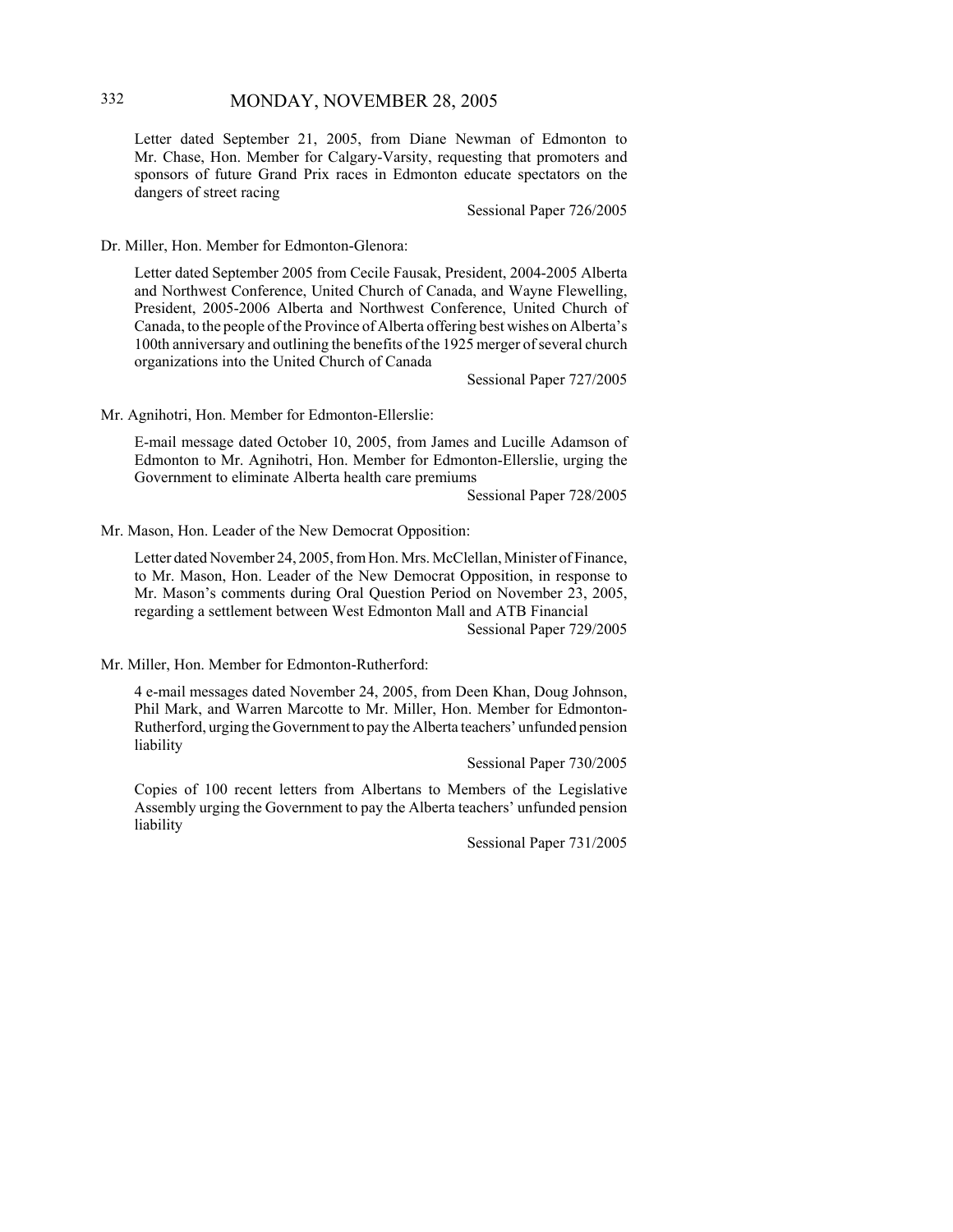### **Tablings to the Clerk**

Clerk of the Assembly on behalf of Hon. Mr. Hancock, Minister of Advanced Education:

Public Post-Secondary Institutions, Audited Financial Statements, Public Colleges and Technical Institutes for the Year Ended June 30, 2004, Universities and Banff Centre for Continuing Education for the Year Ended March 31, 2005

Sessional Paper 732/2005

Pursuant to the Apprenticeship and Industry Training Act, cA-42, s6(2), Alberta Apprenticeship and Industry Training Board, 2004-2005 Annual Report Sessional Paper 733/2005

Clerk of the Assembly on behalf of Hon. Mr. Melchin, Minister of Energy:

Responses to questions raised on April 20, 2005, Department of Energy, 2005-06 Main Estimates debate

Sessional Paper 734/2005

Return to Order of the Assembly MR26, asked for by Mr. MacDonald on April 25, 2005:

A detailed breakdown of all expenses incurred by the Minister of Energy, his staff, and/or designate on non-international trips during the 2003-04 fiscal year. Sessional Paper 735/2005

Clerk of the Assembly on behalf of Hon. Mr. Coutts, Minister of Sustainable Resource Development:

Return to Order of the Assembly MR11, asked for by Mr. Bonko on April 11, 2005:

A breakdown of the Minister of Sustainable Resource Development's business expenses including, *travel, accommodation, meals, receptions and hosting, and incidental and miscellaneous expenses (including conference fees)* from February *1*, 2003 to November *30*, 2004.

Sessional Paper 736/2005

Return to Order of the Assembly MR12, asked for by Mr. Bonko on April 11, 2005:

*A statement of all credit card expenses categorized by travel, accommodation, meals, receptions and hosting, and incidental and miscellaneous expenses,* for the fiscal year 2003-2004 *incurred by* the Minister of Sustainable Resource Development and the Minister's Executive Assistant.

Sessional Paper 737/2005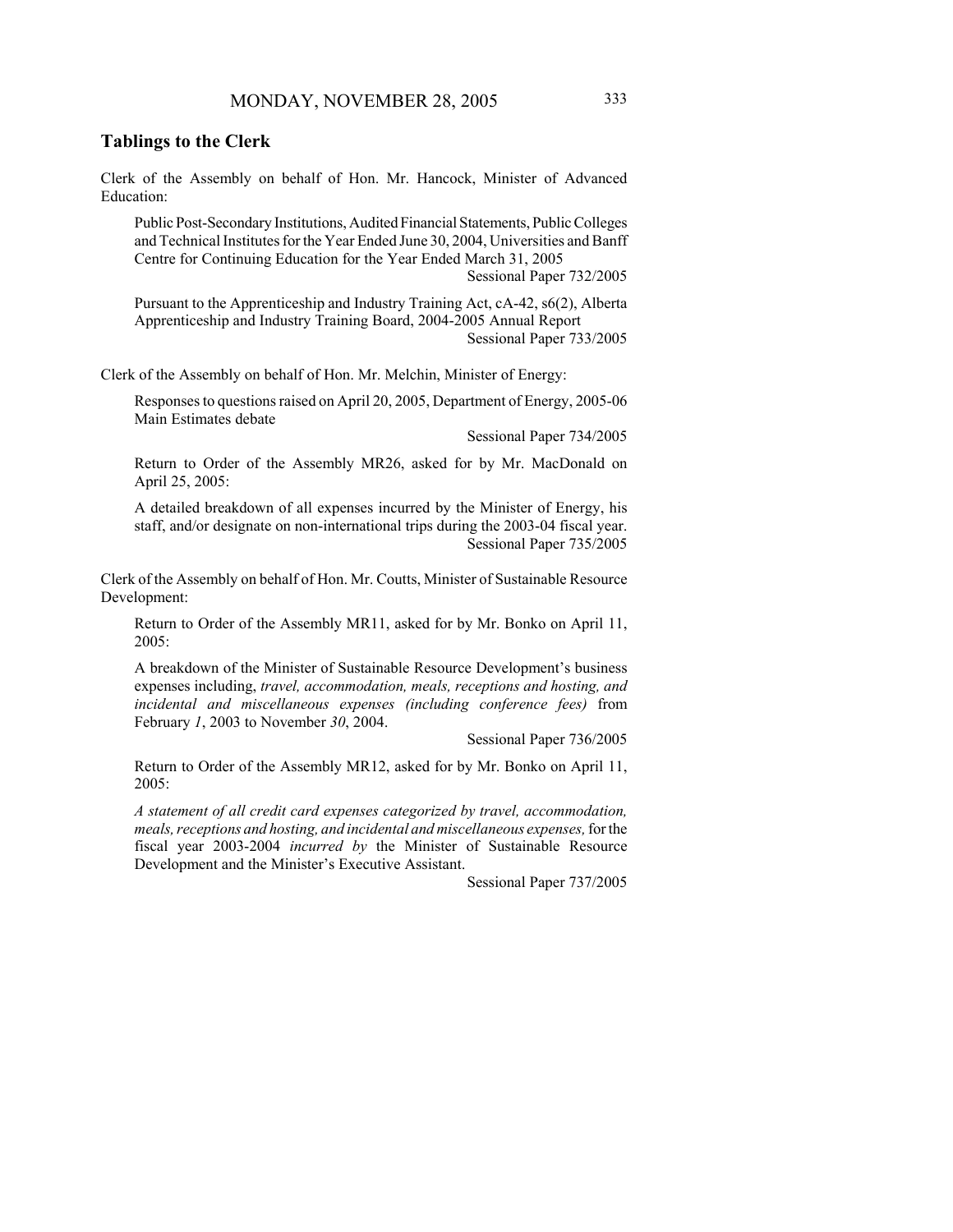# 334 MONDAY, NOVEMBER 28, 2005

Return to Order of the Assembly MR13, asked for by Mr. Bonko on April 11, 2005:

*A statement of all credit card expenses categorized by travel, accommodation, meals, receptions and hosting, and incidental and miscellaneous expenses,* for the fiscal year 2003-2004 *incurred by* the Deputy Minister for the Department of Sustainable Resource Development.

Sessional Paper 738/2005

Clerk of the Assembly on behalf of Mr. Liepert, Chair, Standing Committee on the Alberta Heritage Savings Trust Fund, pursuant to Standing Order 52:

2004 Report of the Select Standing Committee on the Alberta Heritage Savings Trust Fund

Sessional Paper 739/2005

2005 Report of the Select Standing Committee on the Alberta Heritage Savings Trust Fund

Sessional Paper 740/2005

# **ORDERS OF THE DAY**

### **Written Questions**

The following Written Questions were ordered to stand: WQ43, WQ44, WQ45.

### **Motions for Returns**

The following Motion for Returns was accepted as amended:

**MR49.** Moved by Mr. Flaherty:

A copy of all reports, studies, papers, presentations, memos, correspondence or other Ministry documents pertaining to the plan to phase in a method for equating diploma examinations as referenced on page 28 of the Ministry of Learning's 2003-04 Annual Report.

Hon. Mr. Zwozdesky, Minister of Education, moved the motion be amended to read:

*Copies of relevant documents available within the Ministry of Education that pertain to* the plan to phase in a method for equating diploma examinations as referenced on page 28 of the Ministry of Learning's 2003-04 Annual Report.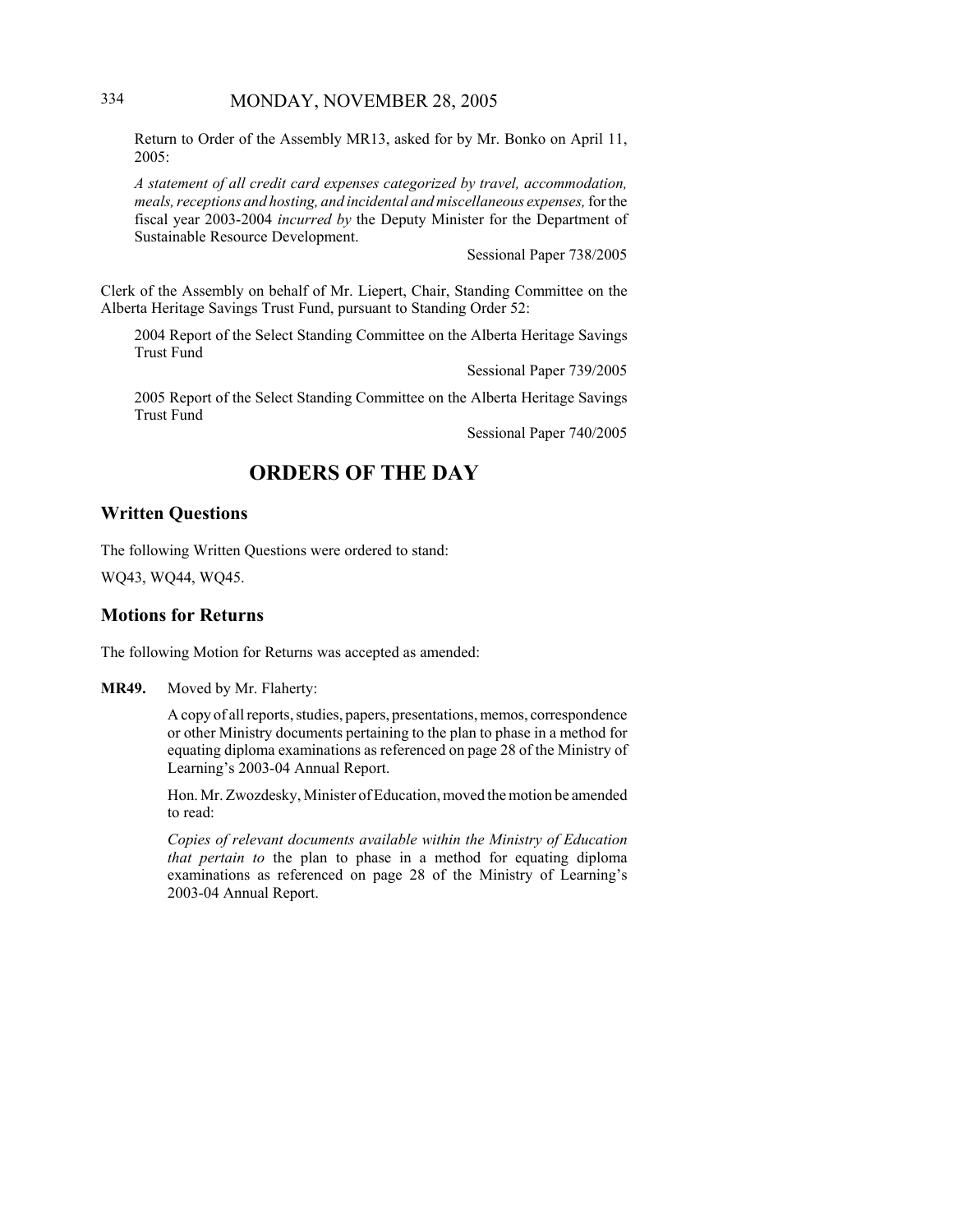The following Motion for Returns was rejected:

**MR50.** Moved by Mr. Chase on behalf of Mr. Taylor:

All documents prepared or received by the Ministry of Advanced Education (formerly Learning) between January 1, 2002 and February 28, 2005, pertaining to the accreditation of post-secondary institutions granting baccalaureate degrees, the approval process for institutions seeking to grant baccalaureate degrees, and the establishment of the Campus Alberta Quality Council, including but not limited to correspondence between the Ministry and the Association of Universities and Colleges of Canada on this issue.

The following Motions for Returns were ordered to stand:

None appearing on the Order Paper.

# **Public Bills and Orders Other Than Government Bills and Orders**

#### **Committee of the Whole**

According to Order, the Assembly resolved itself into Committee of the Whole, and the Speaker left the Chair.

(Assembly in Committee)

And after some time spent therein, the Acting Speaker assumed the Chair.

Progress was reported on the following Bill:

Bill 204 Pharmacy and Drug (Methamphetamine Limiting) Amendment Act, 2005 — Mr. Strang

Mr. Marz, Chair of Committees, tabled copies of an amendment considered by Committee of the Whole on this date for the official records of the Assembly.

Amendment to Bill 204 (Hon. Member for West Yellowhead) — Agreed to Sessional Paper 741/2005

# **Adjournment**

On motion by Hon. Mr. Zwozdesky, Deputy Government House Leader, that it be called 5:30 p.m., the Assembly adjourned at 5:17 p.m. until 8:00 p.m.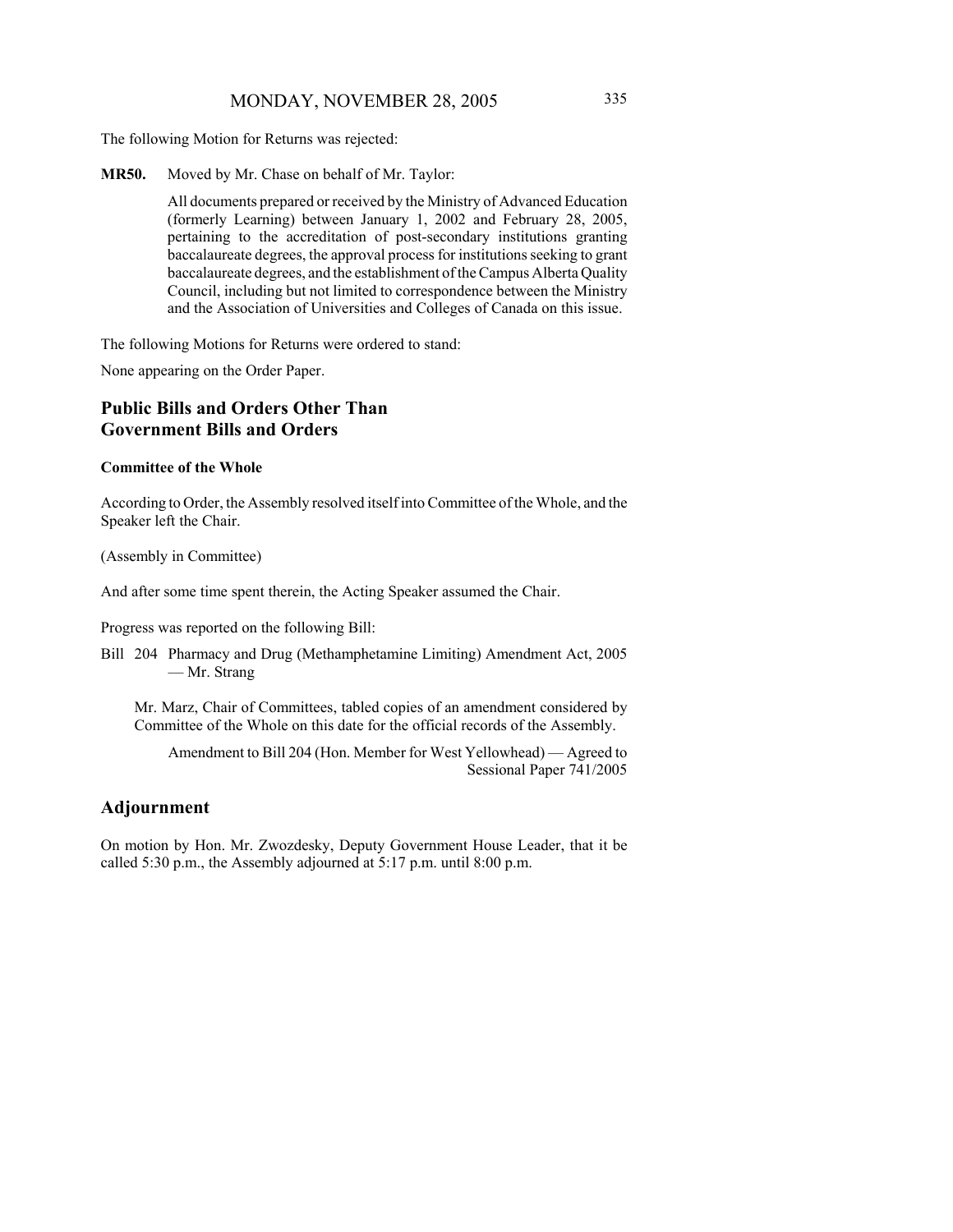# 336 MONDAY, NOVEMBER 28, 2005

#### MONDAY, NOVEMBER 28, 2005 — 8:00 P.M.

### **Motions Other Than Government Motions**

**512.** Moved by Mr. Snelgrove on behalf of Mr. Griffiths:

Be it resolved that the Legislative Assembly urge the Government to index the salaries of all Government employees to the average weekly earnings index and provide salary adjustments based on supply and demand pressures within one year following a provincial election.

A debate followed.

The question being put, the motion was defeated.

### **Government Motions**

**25.** Moved by Hon. Mr. Zwozdesky on behalf of Hon. Mr. Hancock:

1. Be it resolved that a Select Special Chief Electoral Officer Search Committee of the Legislative Assembly of Alberta be appointed, consisting of the following Members, namely:

| Tarchuk (Chair)         | Flaherty  | Marz   |
|-------------------------|-----------|--------|
| Ducharme (Deputy Chair) | Griffiths | Pannu  |
| Blakeman                | Lougheed  | Strang |

for the purpose of inviting applications for the position of Chief Electoral Officer and to recommend to the Assembly the applicant it considers most suitable to this position.

- 2. The Chair and Members of the Committee shall be paid in accordance with the schedule of Category "A" Committees provided in the most current Members' Services Committee Allowances Order.
- 3. Reasonable disbursements by the Committee for advertising, staff assistance, equipment and supplies, rent, travel, and other expenditures necessary for the effective conduct of its responsibilities shall be paid, subject to the approval of the Chair.
- 4. In carrying out its responsibilities, the Committee may, with the concurrence of the head of the Department, utilize the services of members of the public service employed in that Department, and of the staff employed by the Assembly.
- 5. The Committee may, without leave of the Assembly, sit during a period when the Assembly is adjourned.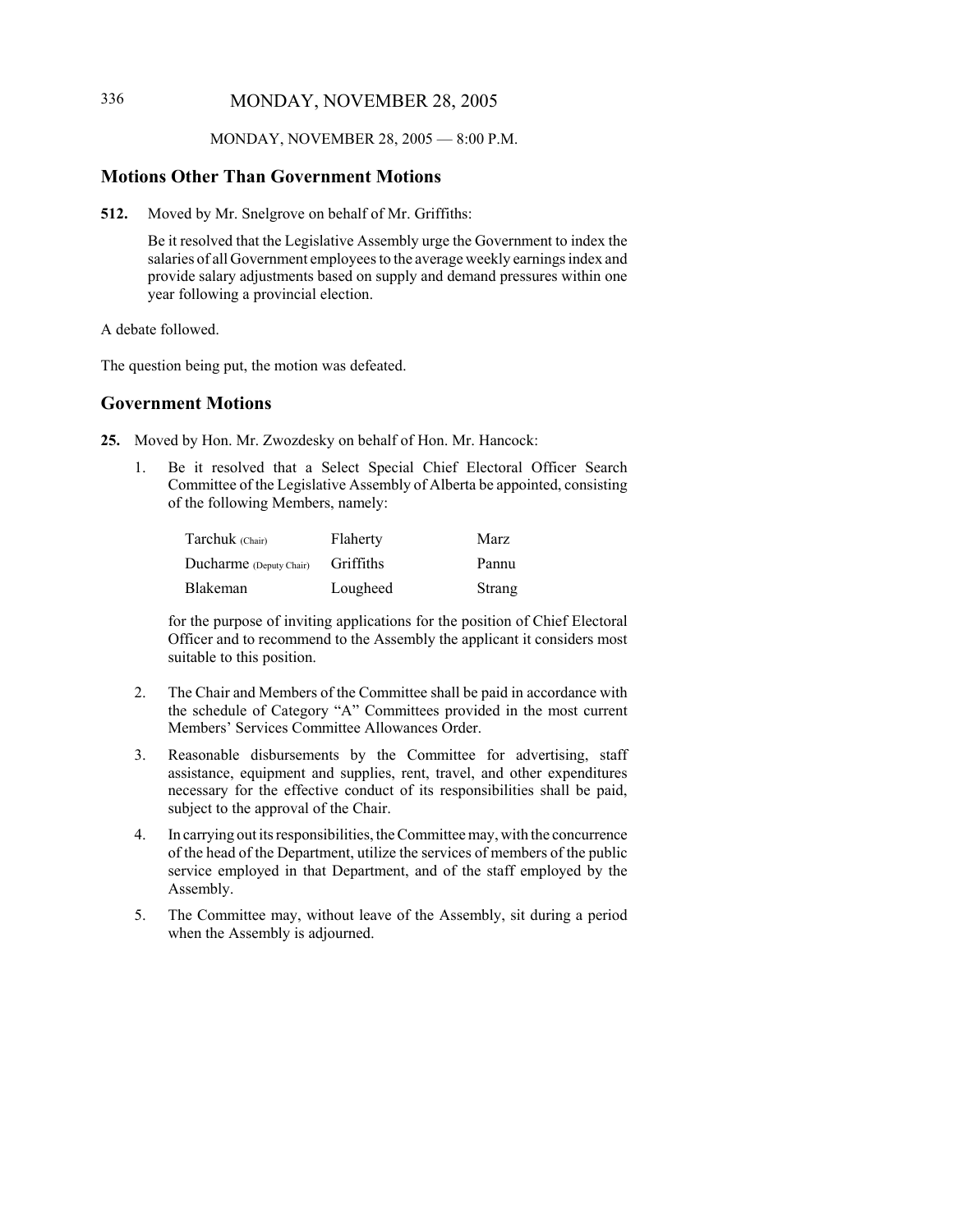6. When its work has been completed, the Committee shall report to the Assembly if it is sitting. During a period when the Assembly is adjourned, the Committee may release its report by depositing a copy with the Clerk and forwarding a copy to each Member of the Assembly.

A debate followed.

The question being put, the motion was agreed to.

### **Private Bills/Government Bills and Orders**

#### **Second Reading**

On the motion that the following Bill be now read a Second time:

Bill 51 Appropriation (Supplementary Supply) Act, 2005 (No. 2) (\$) — Hon. Mr. Zwozdesky on behalf of Hon. Mrs. McClellan

A debate followed.

Hon. Mr. Stevens moved adjournment of the debate, which was agreed to.

On the motion that the following Bill be now read a Second time:

- Bill 55 Post-secondary Learning Amendment Act, 2005 (No. 2) Hon. Mr. Hancock
- Hon. Mr. Hancock moved adjournment of the debate, which was agreed to.

On the motion that the following Bill be now read a Second time:

Bill 57 Apprenticeship and Industry Training Amendment Act, 2005 — Hon. Mr. Hancock

A debate followed.

Pursuant to Standing Order 61(3), at 10:45 p.m., the Acting Speaker immediately put the question on the Appropriation Bill standing on the Order Paper for Second Reading, which was agreed to.

The following Bill was read a Second time and referred to Committee of the Whole:

Bill 51 Appropriation (Supplementary Supply) Act, 2005 (No. 2) (\$) — Hon. Mr. Zwozdesky on behalf of Hon. Mrs. McClellan

Debate resumed on the motion for Second Reading of Bill 57, Apprenticeship and Industry Training Amendment Act, 2005.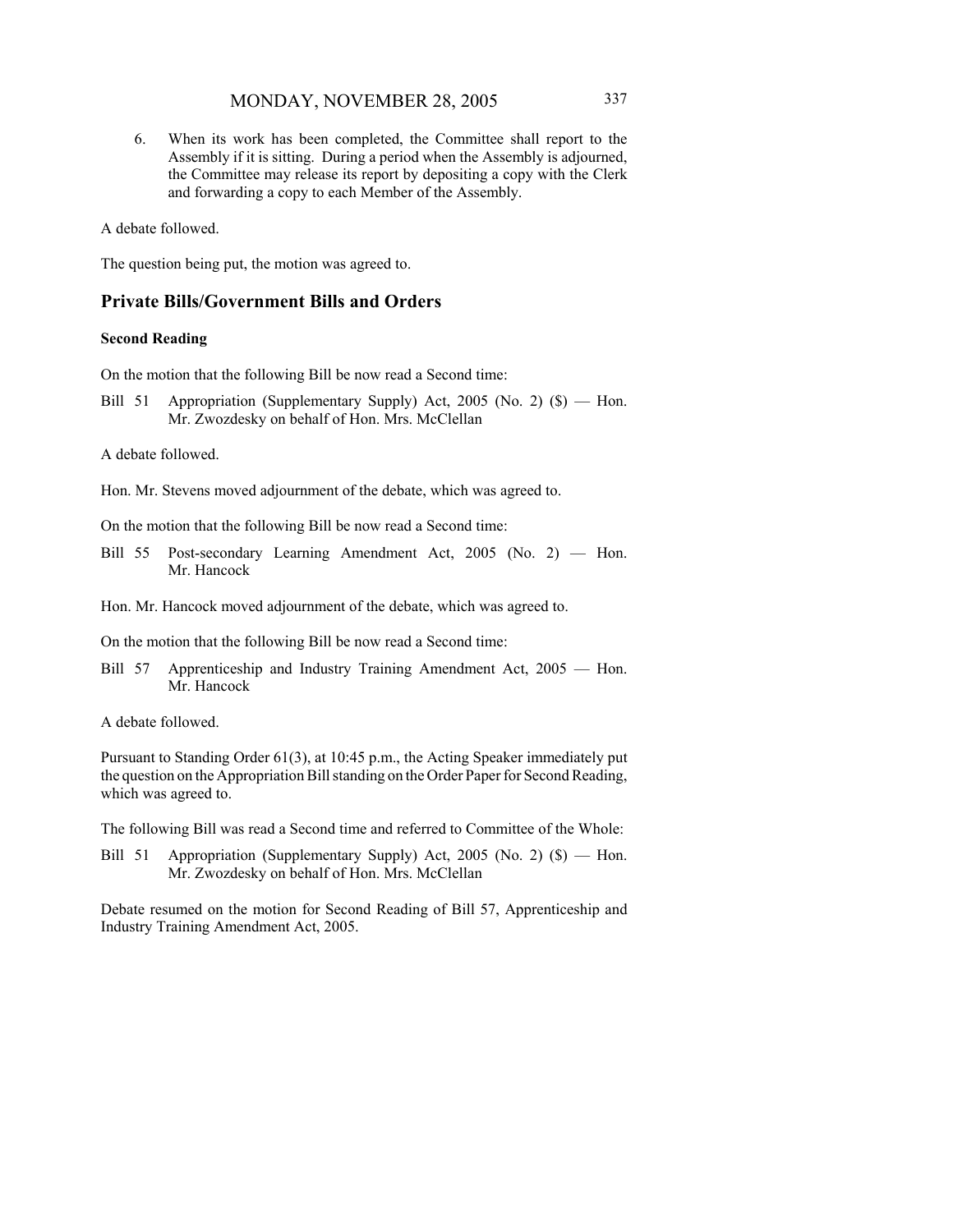# 338 MONDAY, NOVEMBER 28, 2005

The following Bills were read a Second time and referred to Committee of the Whole:

- Bill 51 Appropriation (Supplementary Supply) Act, 2005 (No. 2) (\$) Hon. Mr. Zwozdesky on behalf of Hon. Mrs. McClellan
- Bill 54 Alberta Centennial Education Savings Plan Amendment Act, 2005 (\$) Hon. Mr. Hancock
- Bill 56 Business Corporations Amendment Act, 2005 (No. 2) Dr. Morton on behalf of Dr. Brown
- Bill 57 Apprenticeship and Industry Training Amendment Act, 2005 Hon. Mr. Hancock
- Bill Pr4 Brooklynn Hannah George Rewega Right of Civil Action Act Mr. Oberle

### **Private Bills**

### **Committee of the Whole**

According to Order, the Assembly resolved itself into Committee of the Whole, and the Acting Speaker left the Chair.

(Assembly in Committee)

And after some time spent therein, the Acting Speaker resumed the Chair.

The following Bill was reported with an amendment:

Bill Pr4 Brooklynn Hannah George Rewega Right of Civil Action Act — Mr. Oberle

Mr. Johnson, Acting Chair of Committees, tabled copies of an amendment considered by Committee of the Whole on this date for the official records of the Assembly.

Amendment to Bill Pr4 (Hon. Member for Peace River) — Agreed to Sessional Paper 742/2005

### **Adjournment**

On motion by Hon. Mr. Zwozdesky, Deputy Government House Leader, the Assembly adjourned at 11:34 p.m. until Tuesday, November 29, 2005, at 1:30 p.m.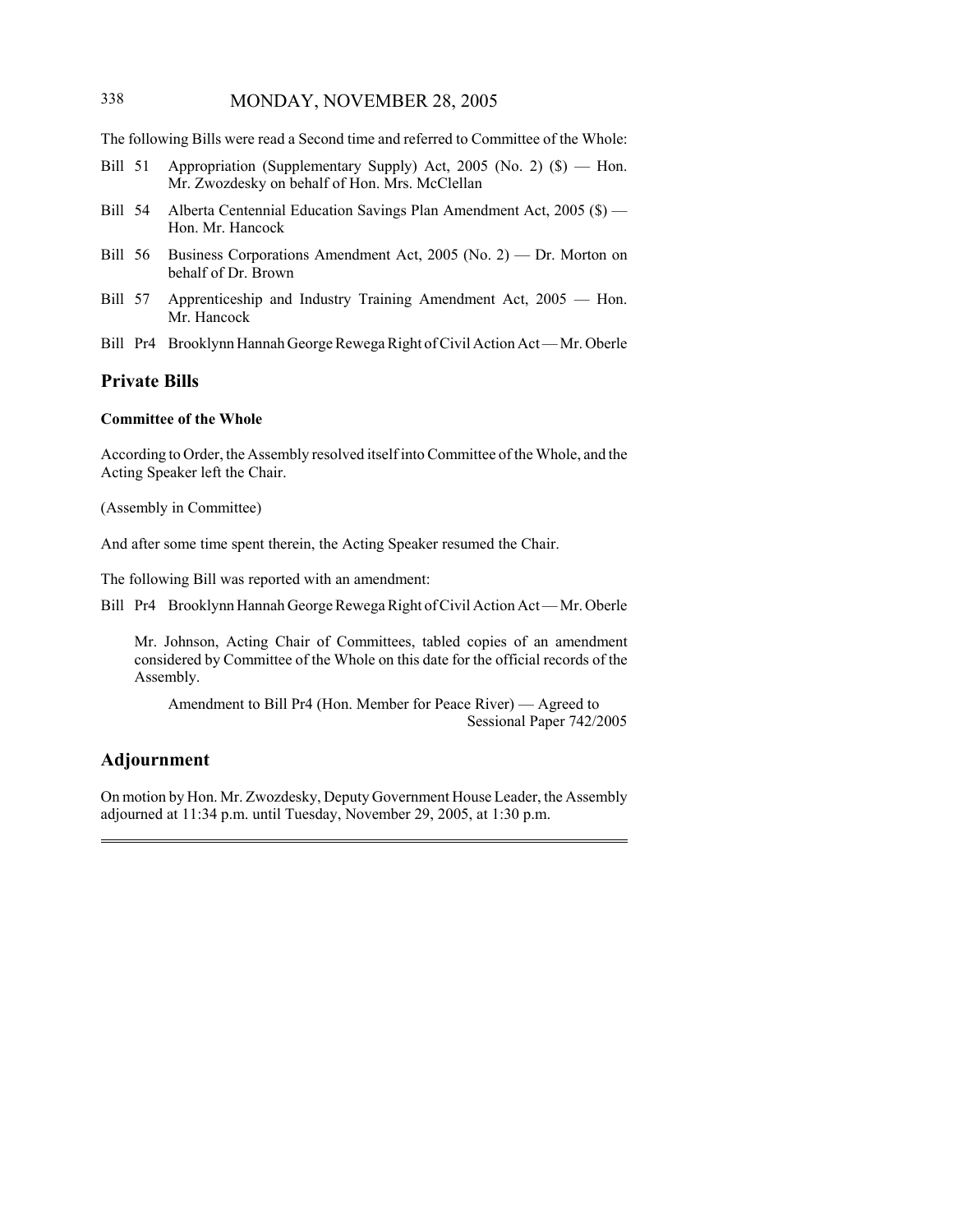# Tuesday, November 29, 2005

The Speaker took the Chair at 1:30 p.m.

### **Speaker's Comment**

The Speaker commented that on this day in 1890, Lethbridge was incorporated as a town by Northwest Territories Ordinance No. 24. The Lethbridge region was originally the home of the Blackfoot Confederacy. With the arrival of European and American traders, Lethbridge eventually grew into a small coal mining centre. As the population expanded, businesses, hotels, saloons, churches, and hospitals began to spring up. The agricultural sector developed and by May 9, 1906, Lethbridge was incorporated as a city. The city now boasts a population of over 77,000.

### **Members' Statements**

Mr. VanderBurg, Hon. Member for Whitecourt-Ste. Anne, made a statement regarding the 2005 Canadian Finals Rodeo and Farmfair International.

Mr. Groeneveld, Hon. Member for Highwood, made a statement regarding the economic significance of the film industry in Alberta.

Mr. Cao, Hon. Member for Calgary-Fort, made a statement regarding the Forest Lawn High School Awards Night held on November 26, 2005.

Dr. Swann, Hon. Member for Calgary-Mountain View, made a statement regarding the unacceptable standards for the reclamation of contaminated industrial sites in Alberta.

Mr. MacDonald, Hon. Member for Edmonton-Gold Bar, made a statement regarding Enron Corporation's role in the energy deregulation process in Alberta.

Mr. Johnson, Hon. Member for Wetaskiwin-Camrose, made a statement regarding Family Doctor Week, December 5-11, 2005.

### **Presenting Petitions**

Mr. Bonko, Hon. Member for Edmonton-Decore, presented a petition from 80 Albertans requesting the Government introduce legislation declaring a moratorium on any future expansion of confined feeding operations with a view to phasing out existing operations within the next three years.

Mr. Bonko, Hon. Member for Edmonton-Decore, presented a petition from 80 Albertans requesting the Government introduce legislation declaring a moratorium on any future expansion of confined feeding operations with a view to phasing out existing operations within the next three years.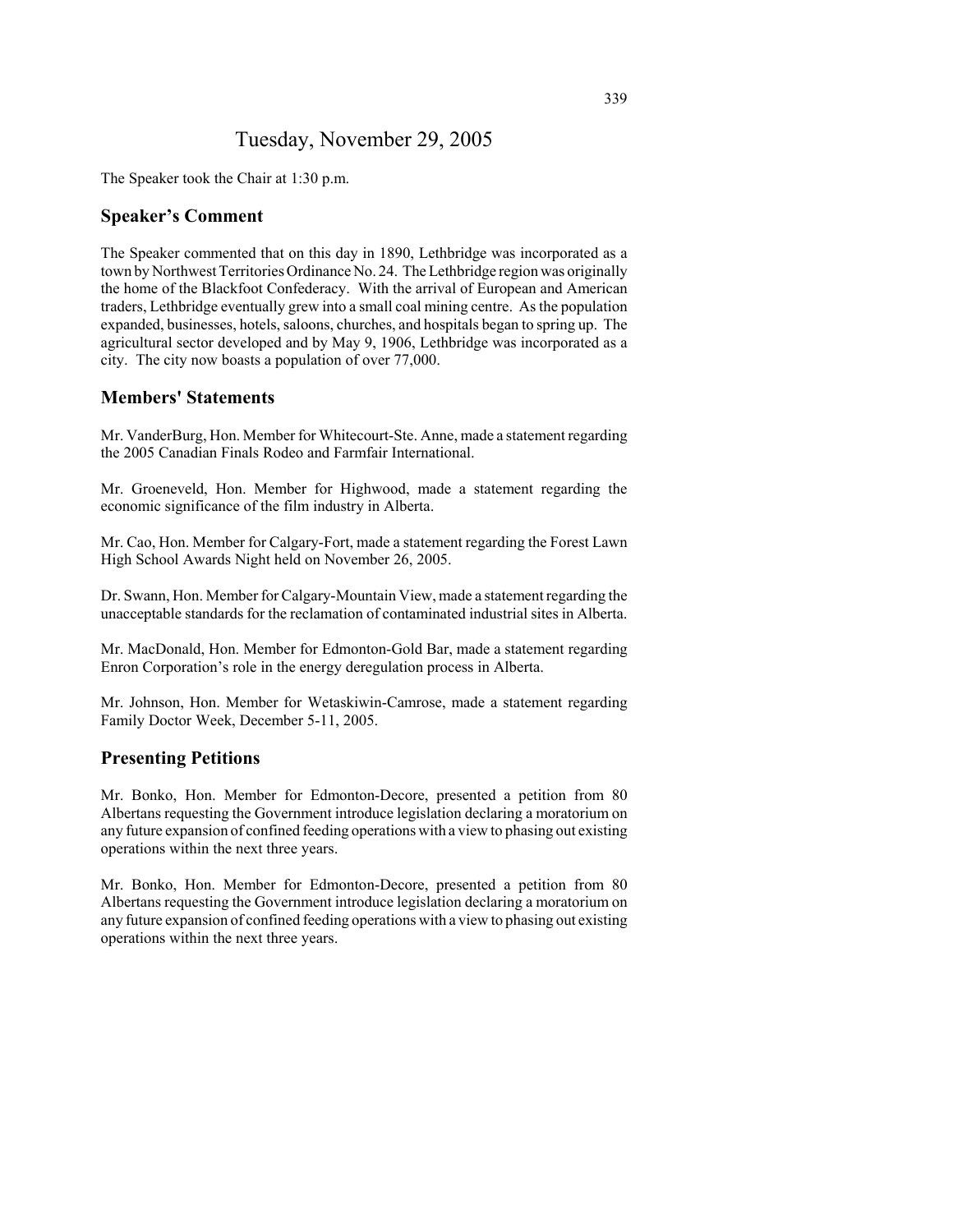### 340 TUESDAY, NOVEMBER 29, 2005

Dr. Swann, Hon. Member for Calgary-Mountain View, presented a petition from 120 Albertans requesting the Government introduce legislation declaring a moratorium on any future expansion of confined feeding operations with a view to phasing out existing operations within the next three years.

Mr. Backs, Hon. Member for Edmonton-Manning, presented a petition from 210 Albertans urging the Government to prohibit the importation of temporary foreign workers in oil sands facilities and on pipelines until several Albertan and Canadian groups have been accessed.

Mr. Martin, Hon. Member for Edmonton-Beverly-Clareview, presented a petition from 386 Albertans urging the Government to either reinstate 25 continuing care beds or build a new 25 bed continuing care facility in Hinton.

Mr. Martin, Hon. Member for Edmonton-Beverly-Clareview, on behalf of Mr. Mason, Hon. Leader of the New Democrat Opposition, presented a petition from 1,584 Albertans requesting the Government increase infrastructure development funding for Highway 63.

Mr. Hinman, Hon. Member for Cardston-Taber-Warner, presented a petition from over 8,000 Albertans requesting the Government introduce legislation to re-regulate Alberta's utilities to restore reasonably-priced energy to Albertans.

### **Notices of Motions**

Dr. Pannu, Hon. Member for Edmonton-Strathcona, gave oral notice of his intention to move the following motion under Standing Order 40:

Be it resolved that the Legislative Assembly deplores the Government for not providing sufficient time to debate billions of dollars in unbudgeted Government spending, thereby undermining the democratic process and the integrity of public finances.

### **Tabling Returns and Reports**

Hon. Mr. Stelmach, Minister of International and Intergovernmental Relations:

Response to Written Question WQ17, asked for by Ms Pastoor on April 18, 2005:

How much money has been spent by the Ministry of International and Intergovernmental Relations on hosting expenses in the fiscal years 1996-97 through 2003-04 inclusive, broken down by function and year?

Sessional Paper 743/2005

Return to Order of the Assembly MR20, asked for by Mr. Elsalhy on behalf of Mr. Bonko on April 18, 2005:

Copies of *the* budget, business, and operational plans related to the establishment of an Alberta Office in Washington, D.C.

Sessional Paper 744/2005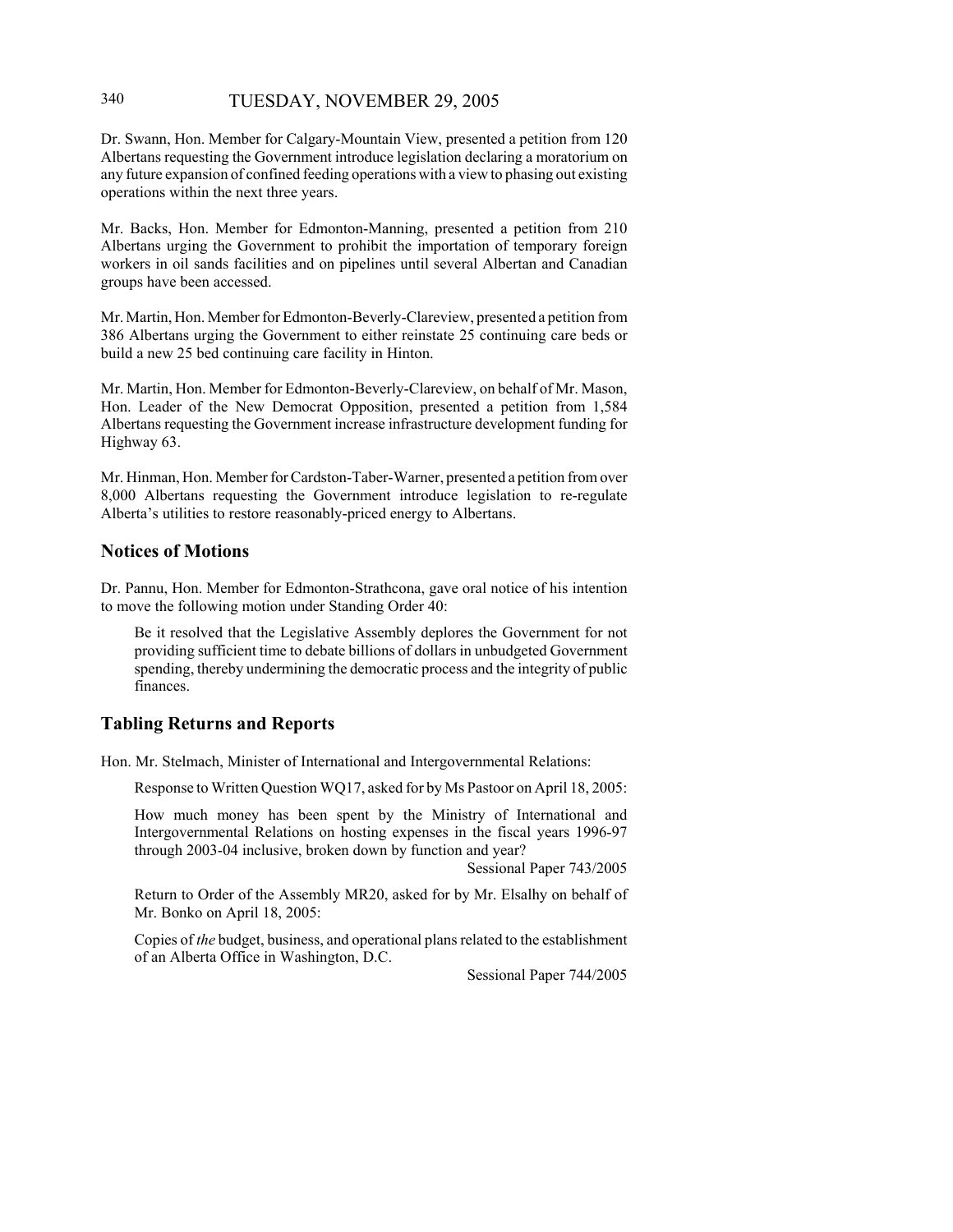Return to Order of the Assembly MR21, asked for by Ms Pastoor on April 18, 2005:

A copy of all cost-benefit analyses for the newly-established Alberta Office in Washington, D.C.

Sessional Paper 745/2005

Return to Order of the Assembly MR22, asked for by Ms Pastoor on April 18, 2005:

A copy of the detailed budget breakdown for the Alberta Office in Washington, D.C. for the 2004-05 fiscal year.

Sessional Paper 746/2005

Ms Blakeman, Hon. Member for Edmonton-Centre:

Copy of Ontario Securities Commission By-law No. 2, effective January 18, 1998 Sessional Paper 747/2005

Mr. Elsalhy, Hon. Member for Edmonton-McClung:

Alberta Rural Physician Action Plan website article entitled "Regional Physician Requirements as on Thursday, November 3, 2005"

Sessional Paper 748/2005

Mr. Agnihotri, Hon. Member for Edmonton-Ellerslie:

Letter dated October 30, 2005, from Murray Dickerson of Edmonton to Mr. Agnihotri, Hon. Member for Edmonton-Ellerslie, requesting assistance with his appeal to the Government to obtain provincial disaster funds

Sessional Paper 749/2005

Mr. Taylor, Hon. Member for Calgary-Currie:

Statistics Canada research paper, undated, entitled "The Impact of Tuition Fees on University Access: Evidence From a Large-scale Price Deregulation in Professional Programs"

Sessional Paper 750/2005

Mr. MacDonald, Hon. Member for Edmonton-Gold Bar:

Letter dated June 18, 2001, from John R. Davies, P.Eng., M.B.A., Secretary and Treasurer, Industrial Association of Southern Alberta, to Hon. Mr. Smith, Minister of Energy, regarding Enron's power purchase arrangement strategy and the competitive market

Sessional Paper 751/2005

E-mail message dated September 11, 2001, from Joseph Segatto to Robert Hemstock regarding the statutory authority of a Minister or Cabinet to modify the Sundance power purchase arrangement

Sessional Paper 752/2005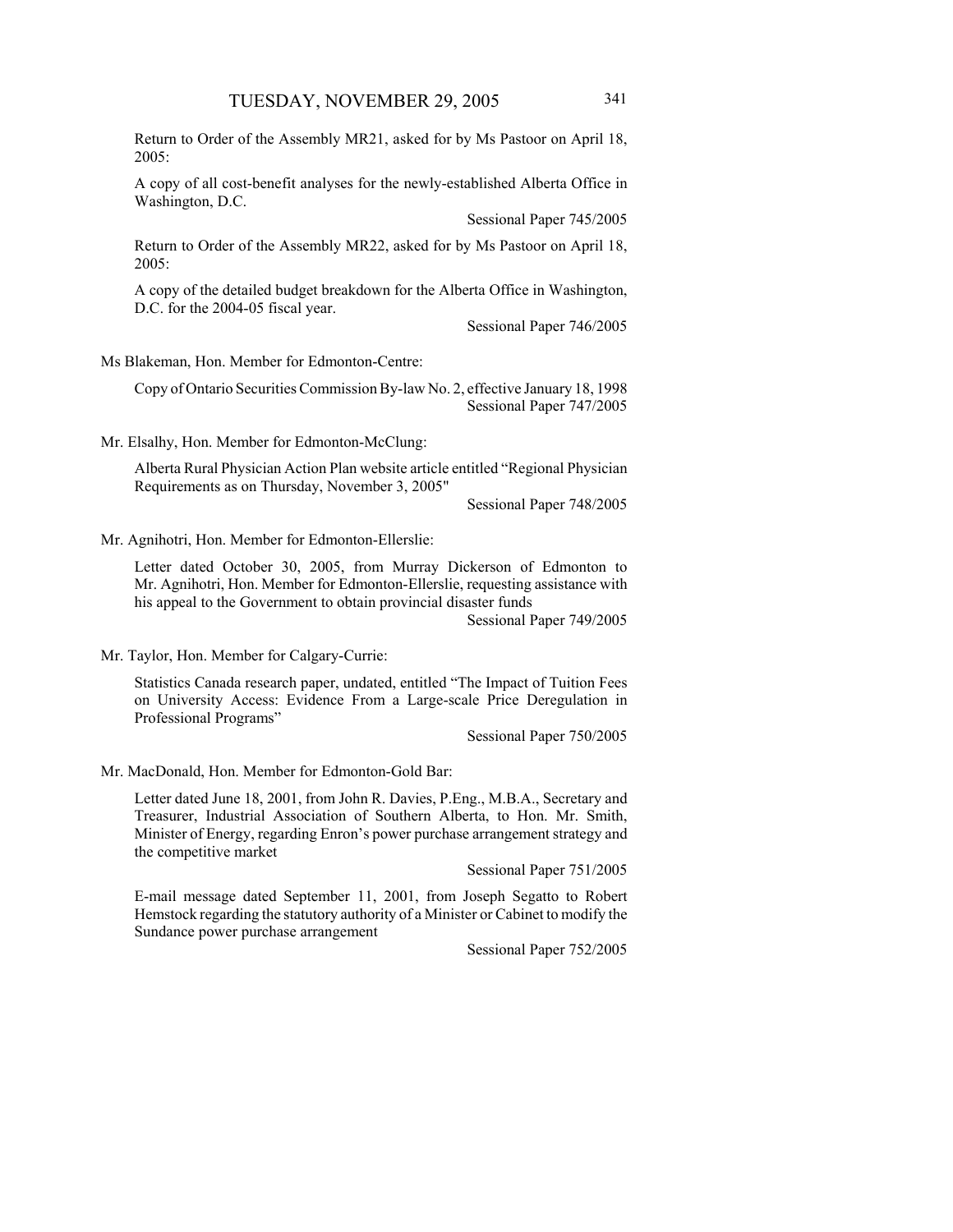# 342 TUESDAY, NOVEMBER 29, 2005

Series of e-mail messages dated October 2001 from Robert Hemstock to Joseph Segatto regarding amendments to Alberta Regulation 175/2000 Sessional Paper 753/2005

Mr. Miller, Hon. Member for Edmonton-Rutherford:

Pamphlet, undated, entitled "Let's Make it Loud and Clear" regarding the replacement of outpatient residences with a private hotel at the University of Alberta and Stollery Children's Hospitals prepared by the Alberta Union of Provincial Employees

Sessional Paper 754/2005

Mr. Martin, Hon. Member for Edmonton-Beverly-Clareview, on behalf of Mr. Mason, Hon. Leader of the New Democrat Opposition:

Letter dated November 23, 2005, from Nita Stein of Edmonton to Hon. Ms Evans, Minister of Health and Wellness, expressing opposition to the Government's recent contract with Aon Consulting

Sessional Paper 755/2005

Mr. Martin, Hon. Member for Edmonton-Beverly-Clareview:

Letter dated November 22, 2005, from Charles M. Clement, President, Alberta Division, Canadian Council of the Blind, to Hon. Mr. Zwozdesky, Minister of Education, expressing concern that Braille is being taught by teacher aids rather than certified Braille teachers

Sessional Paper 756/2005

Ms Pastoor, Hon. Member for Lethbridge-East:

Copy of a fax, undated, from Sylvia Scarfe of Edmonton to Ms Pastoor, Hon. Member for Lethbridge-East, expressing concern regarding the length of time it took for approval to receive Alberta Seniors Benefits

Sessional Paper 757/2005

Fax dated November 24, 2005, from Mark Busch of Lethbridge to Ms Pastoor, Hon. Member for Lethbridge-East, with attached letter dated November 24, 2005, from Mark Busch to Pam Whitnack, Chinook Regional Health Authority, expressing opposition to the reclassification of patients from long-term care to assisted living, also with attached Lethbridge Herald article dated September 30, 2005, entitled "Extendicare may close in two years"

Sessional Paper 758/2005

Letter dated September 21, 2005, from Glen Simington and 144 other residents of a seniors lodge in Lethbridge to Ms Pastoor, Hon. Member for Lethbridge-East, expressing concern regarding their increased rent costs and lack of funds for purchasing necessities

Sessional Paper 759/2005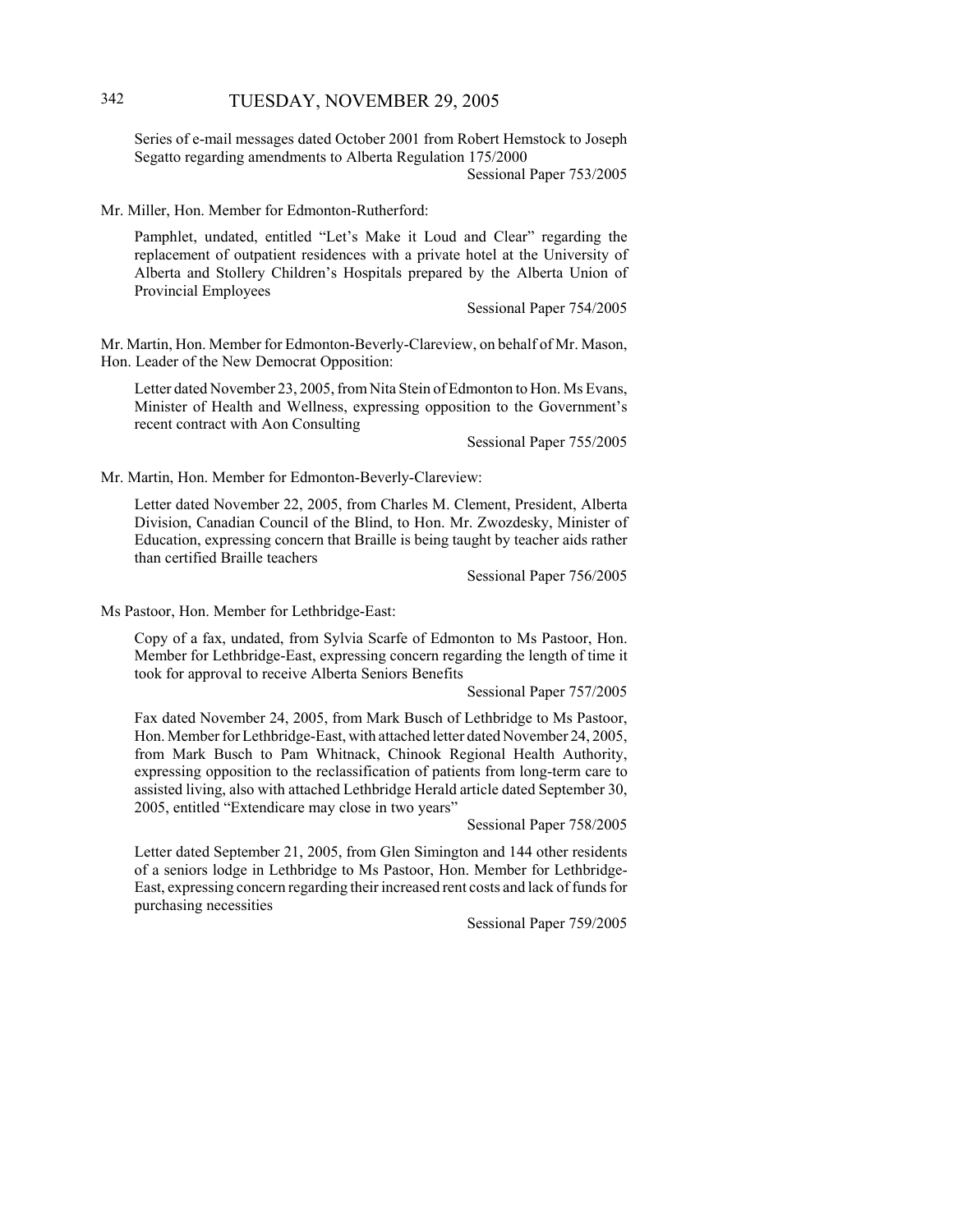Mr. Eggen, Hon. Member for Edmonton-Calder:

Letter dated November 23, 2005, from Shirley Bray, Alberta Wilderness Association, to Hon. Mr. Coutts, Minister of Sustainable Resource Development, expressing concern regarding the management directive for the Rumsey Natural Area and requesting that no new industrial activity be allowed in Alberta's protected areas

Sessional Paper 760/2005

### **Tablings to the Clerk**

Clerk of the Assembly on behalf of Hon. Ms Evans, Minister of Health and Wellness, pursuant to the Dental Disciplines Act, cD-8:

Alberta Dental Assistants Association, 2003 Annual Report Sessional Paper 761/2005

Alberta Dental Assistants Association, 2004 Annual Report Sessional Paper 762/2005

Clerk of the Assembly on behalf of Hon. Ms Evans, Minister of Health and Wellness, pursuant to the Occupational Therapy Profession Act, cO-3, s4(4):

Alberta Association of Registered Occupational Therapists, 2004-2005 Annual Report

Sessional Paper 763/2005

Clerk of the Assembly on behalf of Hon. Ms Evans, Minister of Health and Wellness, pursuant to the Health Professions Act, cH-7, s4(2):

Alberta College of Medical Laboratory Technologists, 2004 Annual Report Sessional Paper 764/2005

College of Dental Technologists of Alberta, 2004 Annual Report Sessional Paper 765/2005

College of Chiropractors of Alberta, Annual Review 2004/2005 Sessional Paper 766/2005

### **Motions Under Standing Order 40**

Dr. Pannu, Hon. Member for Edmonton-Strathcona, requested the unanimous consent of the Assembly for consideration of the following motion:

Be it resolved that the Legislative Assembly deplores the Government for not providing sufficient time to debate billions of dollars in unbudgeted Government spending, thereby undermining the democratic process and the integrity of public finances.

Unanimous consent to proceed was not granted.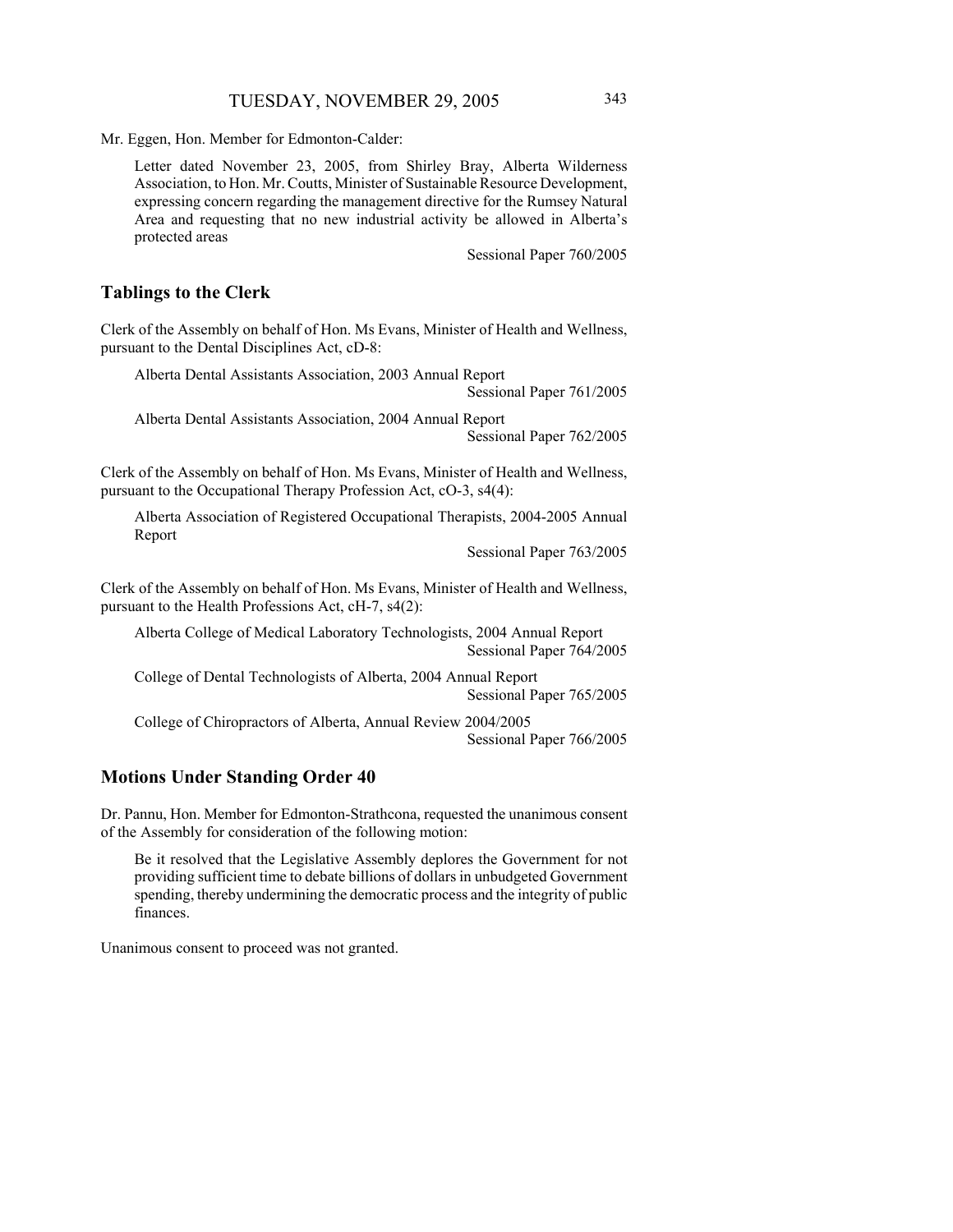# **ORDERS OF THE DAY**

### **Government Bills and Orders**

#### **Second Reading**

The following Bills were read a Second time and referred to Committee of the Whole:

- Bill 52 Miscellaneous Statutes Amendment Act, 2005 (No. 2) Hon. Mr. Stevens
- Bill 55 Post-secondary Learning Amendment Act, 2005 (No. 2) Hon. Mr. Hancock
- Bill 58 Alberta Centennial Medal Amendment Act, 2005 Hon. Mr. Hancock on behalf of Hon. Mr. Mar

#### **Committee of the Whole**

According to Order, the Assembly resolved itself into Committee of the Whole, and the Speaker left the Chair.

(Assembly in Committee)

And after some time spent therein, the Deputy Speaker assumed the Chair.

The following Bills were reported:

- Bill 43 Alberta Resource Rebate Statutes Amendment Act, 2005 (\$) Hon. Mrs. McClellan
- Bill 44 Residential Tenancies Amendment Act, 2005 (No. 2) Hon. Mr. Lund
- Bill 52 Miscellaneous Statutes Amendment Act, 2005 (No. 2) Hon. Mr. Stevens
- Bill 53 Surface Rights Amendment Act, 2005 Mr. Oberle
- Bill 54 Alberta Centennial Education Savings Plan Amendment Act, 2005 (\$) Hon. Mr. Hancock
- Bill 55 Post-secondary Learning Amendment Act, 2005 (No. 2) Hon. Mr. Hancock
- Bill 56 Business Corporations Amendment Act, 2005 (No. 2) Dr. Brown
- Bill 57 Apprenticeship and Industry Training Amendment Act, 2005 Hon. Mr. Hancock
- Bill 58 Alberta Centennial Medal Amendment Act, 2005 Hon. Mr. Mar

Progress was reported on the following Bill:

Bill 51 Appropriation (Supplementary Supply) Act, 2005 (No. 2) (\$) — Hon. Mrs. McClellan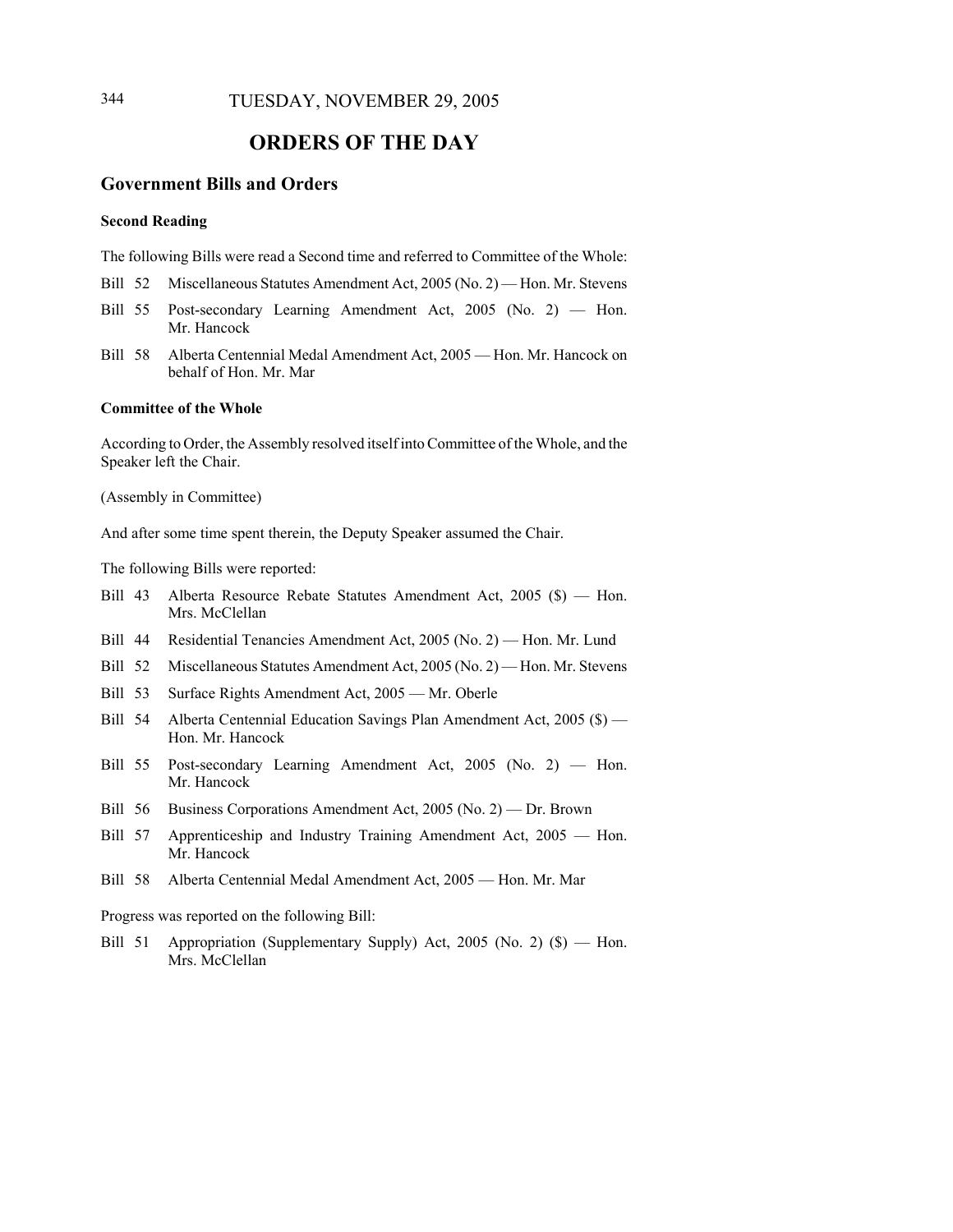### **Adjournment**

On motion by Hon. Mr. Hancock, Government House Leader, it was agreed at 5:21 p.m. that when the Assembly reconvened at 8:00 p.m. it would be in Committee of the Whole and the Deputy Speaker left the Chair.

TUESDAY, NOVEMBER 29, 2005 — 8:00 P.M.

### **Government Bills and Orders**

#### **Committee of the Whole**

(Assembly in Committee)

The following Bill was taken under consideration:

Bill 47 Alberta Association of Former MLAs Act — Mr. Johnson

Dr. Swann, Hon. Member for Calgary-Mountain View, moved the Bill be amended

- (a) in section  $8(1)$  by striking out ", appointed or holding office";
- (b) in section 16(3) by striking out "appointed or" after "until their successors in office have been".

A debate followed on the amendment.

During Committee of the Whole consideration of Bill 47, Alberta Association of Former MLAs Act, Ms Blakeman, Official Opposition House Leader, requested and received the unanimous consent of the Assembly to waive Standing Order 32(2) to shorten the time between division bells from ten minutes to two minutes.

The question being put, the amendment was agreed to. With Mr. Marz in the Chair, the names being called for were taken as follows:

For the amendment: 27

| Abbott       | Fritz                        | Oberg          |
|--------------|------------------------------|----------------|
| Amery        | Haley                        | Oberle         |
| Blakeman     | Hancock                      | Pastoor        |
| <b>Brown</b> | Hinman                       | Rogers         |
| Calahasen    | Johnston                     | Stelmach       |
| Chase        | Liepert                      | <b>Stevens</b> |
| DeLong       | Lindsay                      | Swann          |
| Doerksen     | Melchin                      | Taylor         |
| Flaherty     | Miller (Edmonton-Rutherford) | VanderBurg     |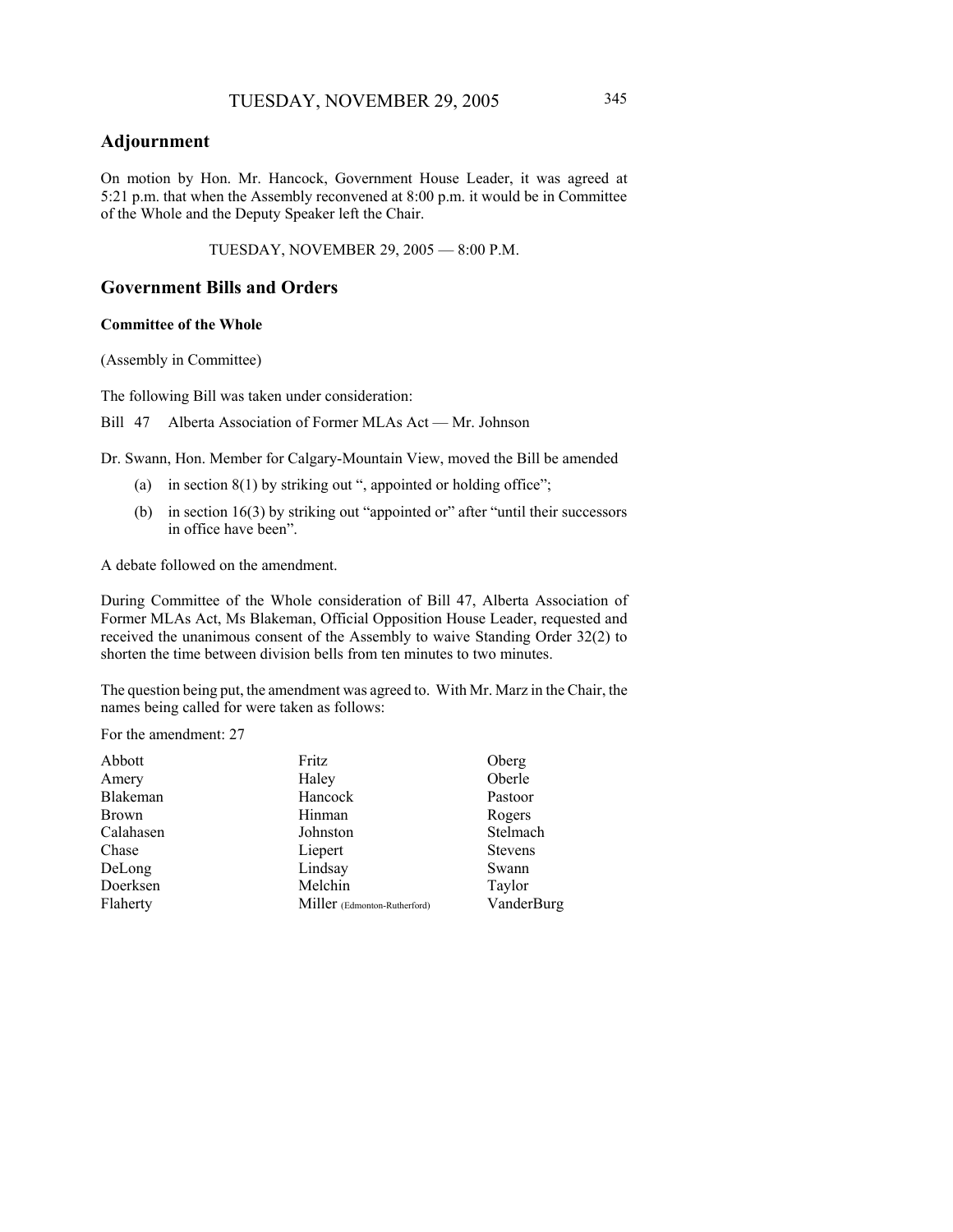Against the amendment: 10

| Danyluk   | Knight | Ouellette |
|-----------|--------|-----------|
| Goudreau  | Lund   | Strang    |
| Griffiths | Magnus | Webber    |
| Johnson   |        |           |

And after some time spent therein, the Deputy Speaker resumed the Chair.

The following Bill was reported:

Bill 51 Appropriation (Supplementary Supply) Act, 2005 (No. 2) (\$) — Hon. Mrs. McClellan

The following Bill was reported with some amendments:

Bill 47 Alberta Association of Former MLAs Act — Mr. Johnson

Ms Haley, Acting Chair of Committees, tabled copies of all amendments considered by Committee of the Whole on this date for the official records of the Assembly.

Amendment to Bill 47 (introduced by the Hon. Member for Edmonton-McClung on November 24, 2005) — Defeated

Sessional Paper 767/2005

Amendment to Bill 47 (Hon. Member for Calgary-Mountain View) — Defeated

Sessional Paper 768/2005

Amendment to Bill 47 (Hon. Member for Calgary-Mountain View) — Agreed to on division

Sessional Paper 769/2005

Amendment to Bill 47 (Hon. Member for Lethbridge-East) — Defeated Sessional Paper 770/2005

Amendment to Bill 47 (Hon. Member for Calgary-Varsity on behalf of the Hon. Member for Edmonton-McClung) — Defeated

Sessional Paper 771/2005

### **Adjournment**

On motion by Hon. Mr. Hancock, Government House Leader, the Assembly adjourned at 10:48 p.m. until Wednesday, November 30, 2005, at 1:30 p.m.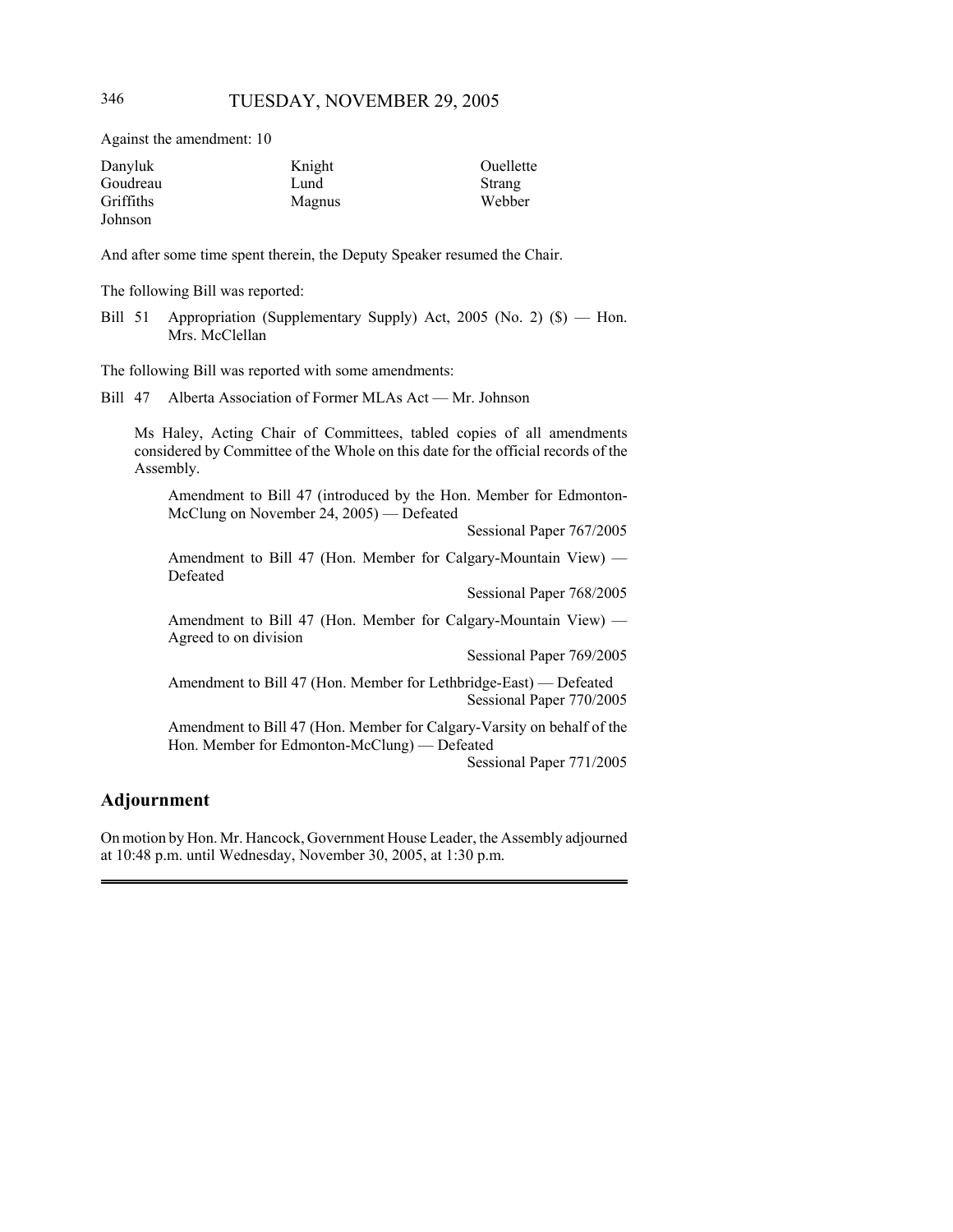# Wednesday, November 30, 2005

The Speaker took the Chair at 1:30 p.m.

### **Members' Statements**

Mr. Groeneveld, Hon. Member for Highwood, made a statement congratulating the Foothills Country Hospice Society on achieving its fund raising goal to build a non-profit hospice near Okotoks.

Ms Blakeman, Hon. Member for Edmonton-Centre, made a statement congratulating the Caritas Health Group on its 13th year of providing daily hot lunches for school children in the Edmonton City Centre Church Corporation school lunch program.

Ms DeLong, Hon. Member for Calgary-Bow, made a statement regarding the benefits of the Alberta SuperNet and the Learn Alberta website, an interactive learning resource for students.

Dr. Morton, Hon. Member for Foothills-Rocky View, made a statement congratulating Alberta teachers Jean-François Bélanger, King George Elementary School, Linda-Rae Carson, Harry Ainlay High School, and Loretta Stabler and Patti Thorn, both of Millarville Community School, on recently being awarded the Governor General's Award for Teaching Canadian History.

Mr. Rogers, Hon. Member for Leduc-Beaumont-Devon, made a statement congratulating Kevin Robins of Leduc on winning the Alberta Urban Municipalities Association's Dedicated Chief Administrative Officer Award at its annual conference recently held in Calgary.

Mr. Miller, Hon. Member for Edmonton-Rutherford, made a statement congratulating Linda-Rae Carson, a teacher at Harry Ainlay High School on recently being awarded the Governor General's Award for Teaching Canadian History.

### **Presenting Petitions**

Mr. Martin, Hon. Member for Edmonton-Beverly-Clareview, presented a petition from 229 Albertans urging the Government to either reinstate 25 continuing care beds or build a new 25 bed continuing care facility in Hinton.

Mr. Backs, Hon. Member for Edmonton-Manning, presented a petition from 318 Albertans urging the Government to prohibit the importation of temporary foreign workers in oil sands facilities and on pipelines until several Albertan and Canadian groups have been accessed.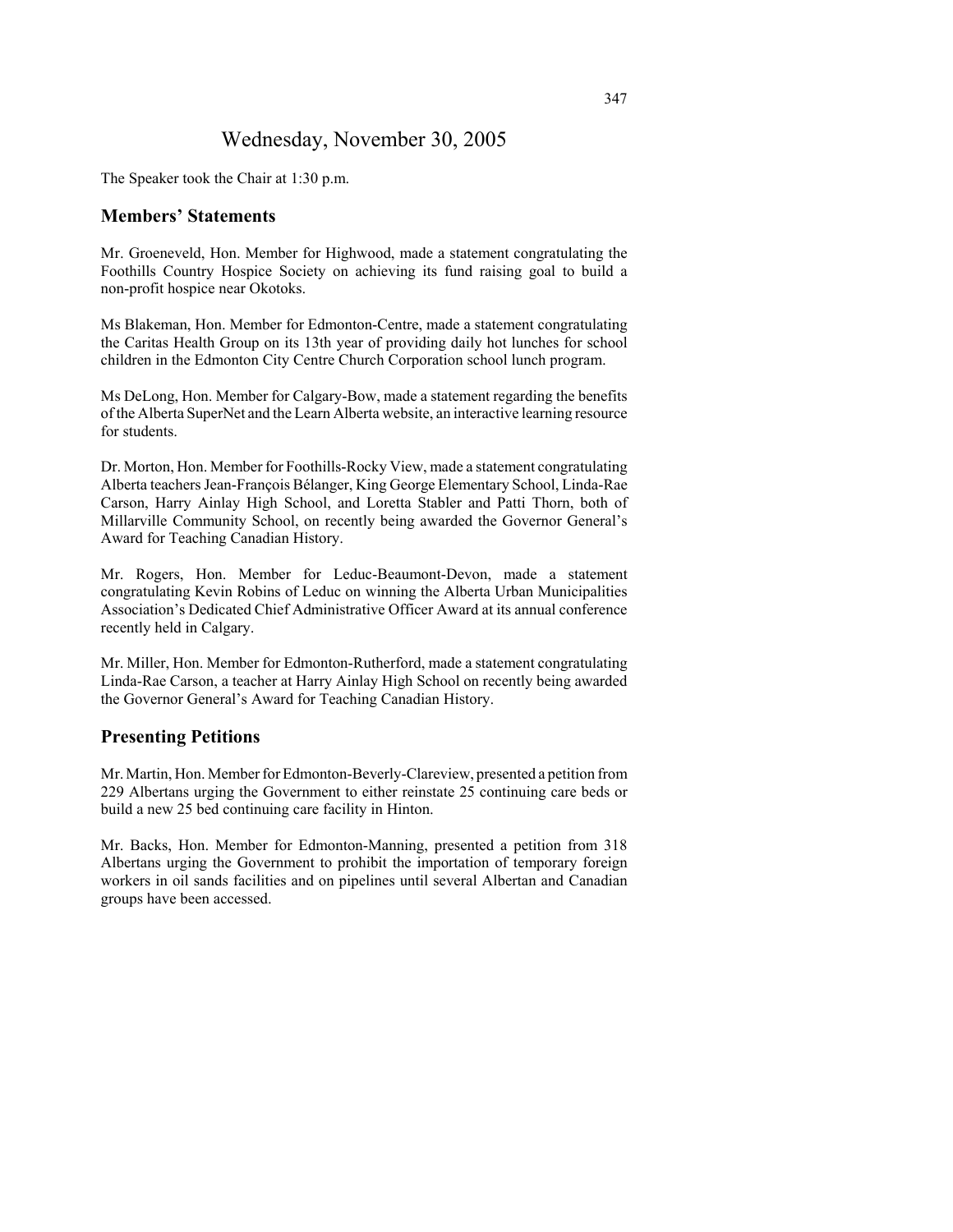### 348 WEDNESDAY, NOVEMBER 30, 2005

### **Introduction of Bills (First Reading)**

Notice having been given:

Bill 217 Election (Electoral Reform) Amendment Act, 2005 — Mr. Taylor

### **Tabling Returns and Reports**

Hon. Mr. Doerksen, Minister of Innovation and Science:

Return to Order of the Assembly MR18, asked for by Mr. Elsalhy on April 18, 2005:

*A statement of all credit card expenses categorized by travel, accommodation, meals, receptions and hosting, and incidental and miscellaneous expenses,* for the fiscal year 2003-04 *incurred by* the Deputy Minister for the Department of Innovation and Science.

Sessional Paper 772/2005

Hon. Mr. Doerksen, Minister of Innovation and Science, pursuant to the Alberta Heritage Foundation for Medical Research Act, cA-21, s22:

Alberta Heritage Foundation for Medical Research (AHFMR), Programs and Financial Highlights, April 1, 2004-March 31, 2005 and Triennial Highlights 2002-2005, with attached AHFMR 2006 calendar

Sessional Paper 773/2005

Hon. Mr. Doerksen, Minister of Innovation and Science:

iCORE (Informatics Circle of Research Excellence) Year In Review, 2004-2005 Sessional Paper 774/2005

Hon. Mr. Coutts, Minister of Sustainable Resource Development:

Response to Written Question WQ19, asked for by Mr. Elsalhy on behalf of Mr. Bonko on April 18, 2005:

What measures has the Government taken to ensure that reforestation timelines are being met by timber harvesting companies?

Sessional Paper 775/2005

Response to Written Question WQ28, asked for by Mr. Miller on behalf of Mr. Bonko on May 2, 2005:

What is the total dollar amount of public property lost due to theft in the Department of Sustainable Resource Development for the 2003-2004 fiscal year? Sessional Paper 776/2005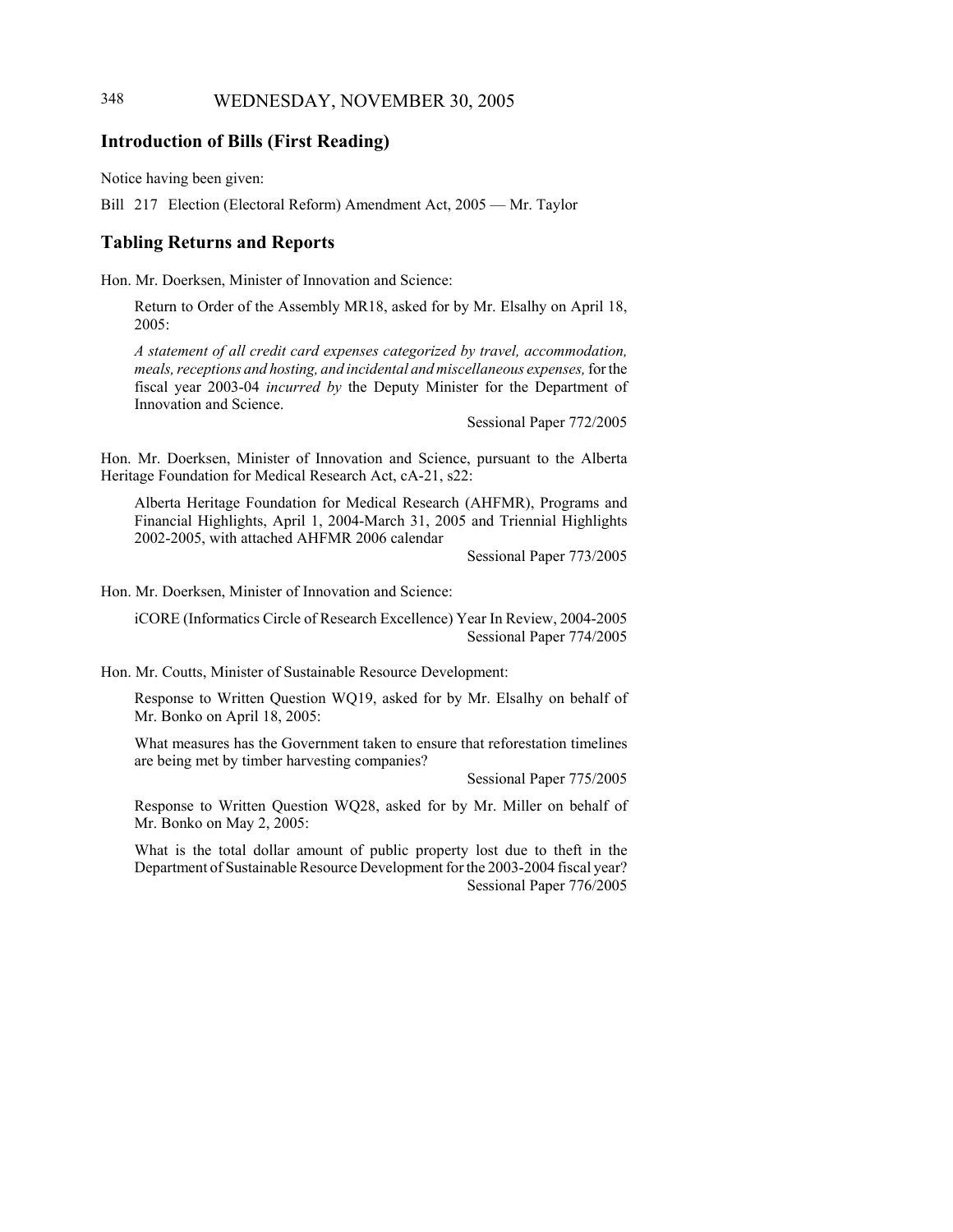Hon. Mr. Zwozdesky, Minister of Education:

4 letters dated November 30, 2005, from Hon. Mr. Zwozdesky, Minister of Education, to Alberta teachers Jean-François Bélanger, King George Elementary School, Linda-Rae Carson, Harry Ainlay High School, and Loretta Stabler and Patti Thorn, both of Millarville Community School, congratulating them on being awarded the Governor General's Award for Teaching Canadian History

Sessional Paper 777/2005

Mr. Johnson, Hon. Member for Wetaskiwin-Camrose:

Alberta Research Council, 2005 Annual Report

Sessional Paper 778/2005

Mr. Taylor, Hon. Member for Calgary-Currie on behalf of Dr. Taft, Hon. Leader of the Official Opposition:

FP (Financial Post) Infomart website article, undated, entitled "Alta. government denies labour relations board had input into legislation" prepared by the Edmonton Sun

Sessional Paper 779/2005

2 e-mail messages, dated March 2003 between Les Wallace, Eleanor Richardson, Bruce Baugh, Tim Thompson, Paul Workman, and Tim Hurlburt, regarding an outline for a proposed Labour Relations Code Amendment Act

Sessional Paper 780/2005

Canada NewsWire news release dated November 30, 2005, entitled "LRB (Alberta Labour Relations Board) 'Biased and Compromised' says AFL (Alberta Federation of Labour)" prepared by the Alberta Federation of Labour

Sessional Paper 781/2005

Ms Blakeman, Hon. Member for Edmonton-Centre:

Document, undated, entitled "Schedule A, Walton Leveraged Bundle Investment Scenario" prepared by Walton International Group Incorporated

Sessional Paper 782/2005

Application for Separation or Consolidation of Title(s) dated January 22, 2003, and Alberta Registries Land Title Certificate, both registered by the Alberta Attorney General Land Titles Office, and Affidavit of Transferee signed by Roderick J. McLeod

Sessional Paper 783/2005

Information sheet entitled "Frequently Asked Questions for Purchasers of Undivided Interests"

Sessional Paper 784/2005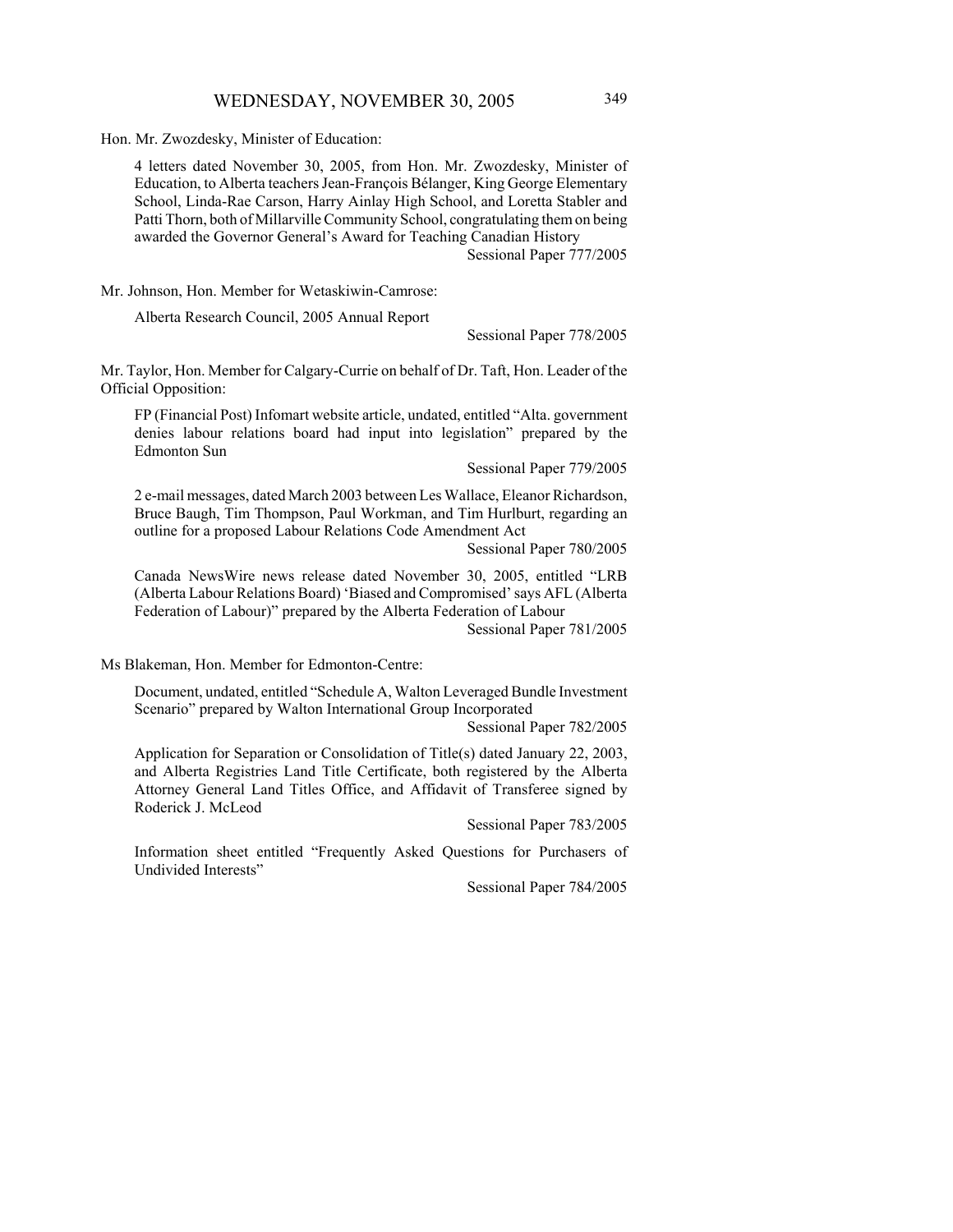# 350 WEDNESDAY, NOVEMBER 30, 2005

Letter dated February 24, 2004, from Phil Archer, President, The Land Development Company, to Bill Doherty, Walton International Group Incorporated, regarding comments allegedly made by Mr. Doherty concerning Mr. Archer's reputation

Sessional Paper 785/2005

Dr. Swann, Hon. Member for Calgary-Mountain View:

Document providing biographical information of executives at Walton International Group Incorporated

Sessional Paper 786/2005

Alberta Corporate Registration System search dated July 4, 2005, concerning Walton International Group Incorporated

Sessional Paper 787/2005

Copies of forms entitled "Political Party Annual Financial Statements" completed for the Progressive Conservative Association of Alberta for the years 1995-1996 and 1998-2002, and copies of forms entitled "Candidate's Campaign Period Financial Statements" completed for Mrs. Tarchuk, Hon. Member for Banff-Cochrane, Hon. Mr. Melchin, Minister of Energy, and Dr. Morton, Hon. Member for Foothills-Rocky View, for the period October 25, 2004 to January 24, 2005, and for Mrs. Tarchuk, Hon. Member for Banff-Cochrane, for the period February 12 to May 12, 2001

Sessional Paper 788/2005

Dr. Miller, Hon. Member for Edmonton-Glenora:

Document dated April 17, 2002, entitled "Alberta Securities Commission Staff Notice, Sale of Undivided Interests in Land" prepared by David C. Linder, Executive Director, Alberta Securities Commission

Sessional Paper 789/2005

Reasons for Decision of the Alberta Securities Commission dated March 26, 2002, in the matter of the Securities Act and The Land Development Company Incorporated and Phil Archer

Sessional Paper 790/2005

Alberta Securities Commission Notice of Hearing dated May 3, 2001, in the matter of the Securities Act and The Land Development Company Incorporated and Phil Archer

Sessional Paper 791/2005

Alberta Securities Commission (ASC) news release dated March 28, 2002, entitled "Securities can include Interests in Land, Says ASC"

Sessional Paper 792/2005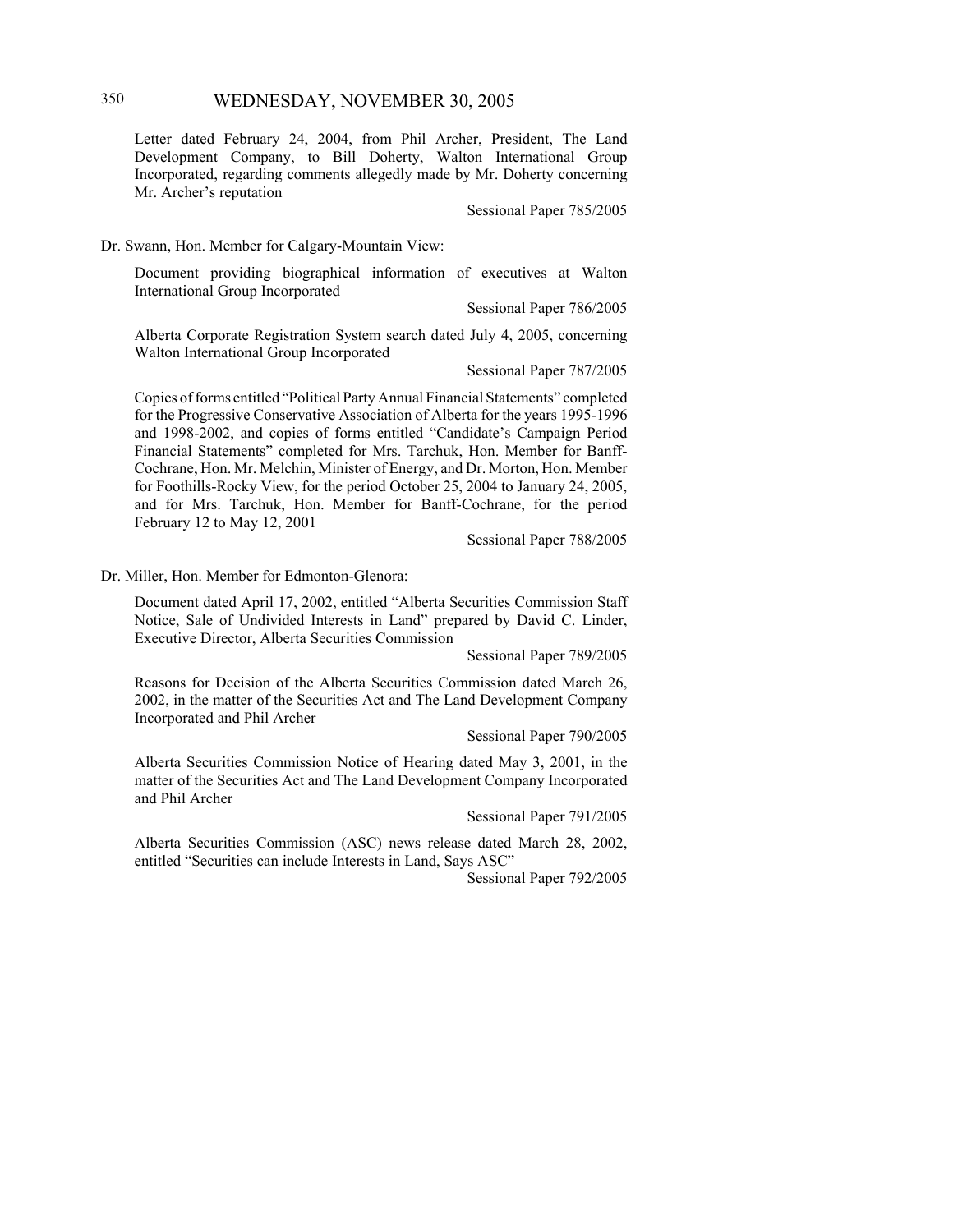### WEDNESDAY, NOVEMBER 30, 2005 351

Mr. Miller, Hon. Member for Edmonton-Rutherford:

E-mail message dated November 29, 2005, from Maxine Girard of Edmonton to Mr. Miller, Hon. Member for Edmonton-Rutherford, expressing concern regarding the amount of social assistance she is eligible to receive and requesting an increase in that amount

Sessional Paper 793/2005

Letter dated July 9, 2002, from Donald M. Boykiw, Bennett Jones LLP, to Bill Doherty, President, Walton International Group Incorporated, informing Mr. Doherty of the results of the Alberta Securities Commission's review of certain business practices by Walton International Group Incorporated

Sessional Paper 794/2005

Invitation by Walton International Group Incorporated to a presentation at the Calgary Petroleum Club on November 4, 2002

Sessional Paper 795/2005

Letter dated February 24, 2004, from Phil Archer, President, The Land Development Company Incorporated, to the Alberta Securities Commission, concerning certain Walton International Group Incorporated business practices Sessional Paper 796/2005

Mr. Tougas, Hon. Member for Edmonton-Meadowlark:

Copy of a petition signed by 4,435 Albertans urging the Government to stop the Alberta Métis Interim Harvesting Agreement

Sessional Paper 797/2005

Mr. Mason, Hon. Leader of the New Democrat Opposition:

3 recent letters from Michelle Draper, Peter Williams, and Colleen Kullman, all from Lethbridge, to Hon. Mrs. Fritz, Minister of Seniors and Community Supports, expressing concern regarding the wages they earn working with adults with developmental disabilities and requesting an increase in those wages

Sessional Paper 798/2005

Progressive Contractors Association of Canada website article concerning a golf tournament held on June 6, 2005, and Alberta Labour Relations Board Decision dated June 7, 2005, in the matter of the Labour Relations Code and Finning International Incorporated, Finning (Canada) Division of Finning International Incorporated, and O.E.M. Remanufacturing Company Limited, and International Association of Machinists and Allied Workers, Local Lodge No. 99

Sessional Paper 799/2005

Mr. Martin, Hon. Member for Edmonton-Beverly-Clareview:

Letter dated November 22, 2005, from His Worship Paul Chalifoux, Mayor, City of St. Albert, to Hon. Mr. Renner, Minister of Municipal Affairs, concerning provincial education property taxes

Sessional Paper 800/2005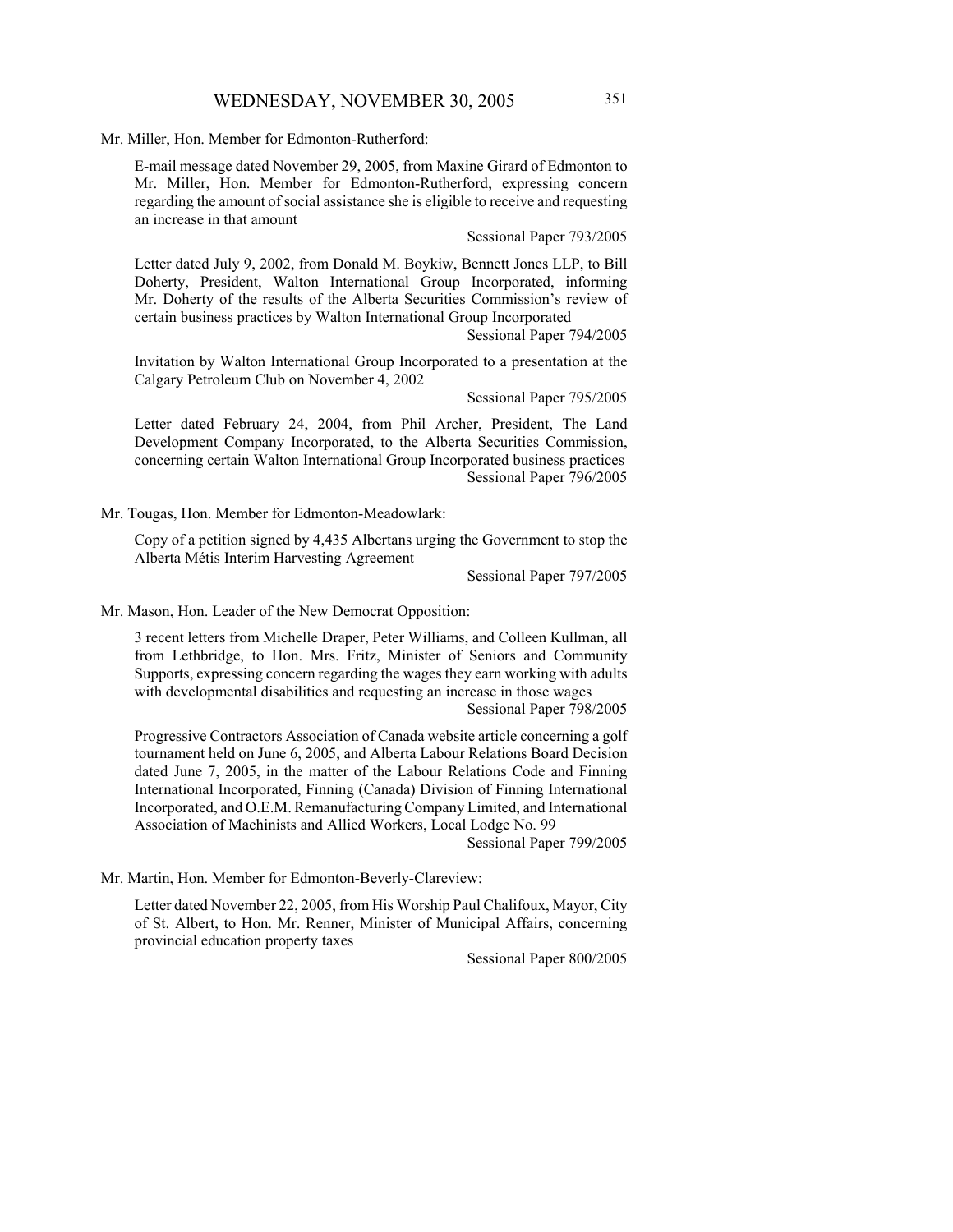# 352 WEDNESDAY, NOVEMBER 30, 2005

Letter dated February 11, 2003, from Mark Asbell, Chair, Alberta Labour Relations Board, to Shelley Ewart-Johnson, Deputy Minister, Human Resources and Employment, commenting on draft six of a Government proposal to reform Alberta's health care system

Sessional Paper 801/2005

Dr. Pannu, Hon. Member for Edmonton-Strathcona:

Alberta Health and Wellness website chart dated November 29, 2005, entitled "Cataract Surgery Wait Times"

Sessional Paper 802/2005

Mr. Eggen, Hon. Member for Edmonton-Calder:

Letter dated November 21, 2005, from Vivian Pharis, Alberta Wilderness Association Board of Directors, to Hon. Mr. Klein, Premier, requesting a moratorium on further development in the Kakwa-Narraway watersheds until full assessments and integrated planning are completed, with attached document dated November 21, 2005, entitled "Condition Critical - Caribou in the Kakwa" prepared by the Alberta Wilderness Association

Sessional Paper 803/2005

Invitation and ticket order form to meet Dr. Taft, Hon. Leader of the Official Opposition, and Hon. Mr. McGuinty, Premier of Ontario, at The National Club in Toronto, Ontario on September 27, 2005, issued by Jeff Angel, Co-chair, True Grits Fundraising Event and President, GCI Canada

Sessional Paper 804/2005

#### **Tablings to the Clerk**

Clerk of the Assembly on behalf of Hon. Mr. Cardinal, Minister of Human Resources and Employment:

Response to Written Question WQ42, asked for by Mr. Elsalhy on behalf of Mr. Chase on November 21, 2005:

How does the Government calculate that there is a shortage of truck drivers in Alberta?

Sessional Paper 805/2005

Clerk of the Assembly on behalf of Hon. Mr. Renner, Minister of Municipal Affairs:

Response to Written Question WQ30, asked for by Mr. Flaherty on behalf of Dr. Taft on May 2, 2005:

*As of March 31, 2005, w*hat is the total dollar amount spent by the Department of Municipal Affairs on the *provincial inspection* into Calgary's Ward 10 election process following the October 2004 municipal election?

Sessional Paper 806/2005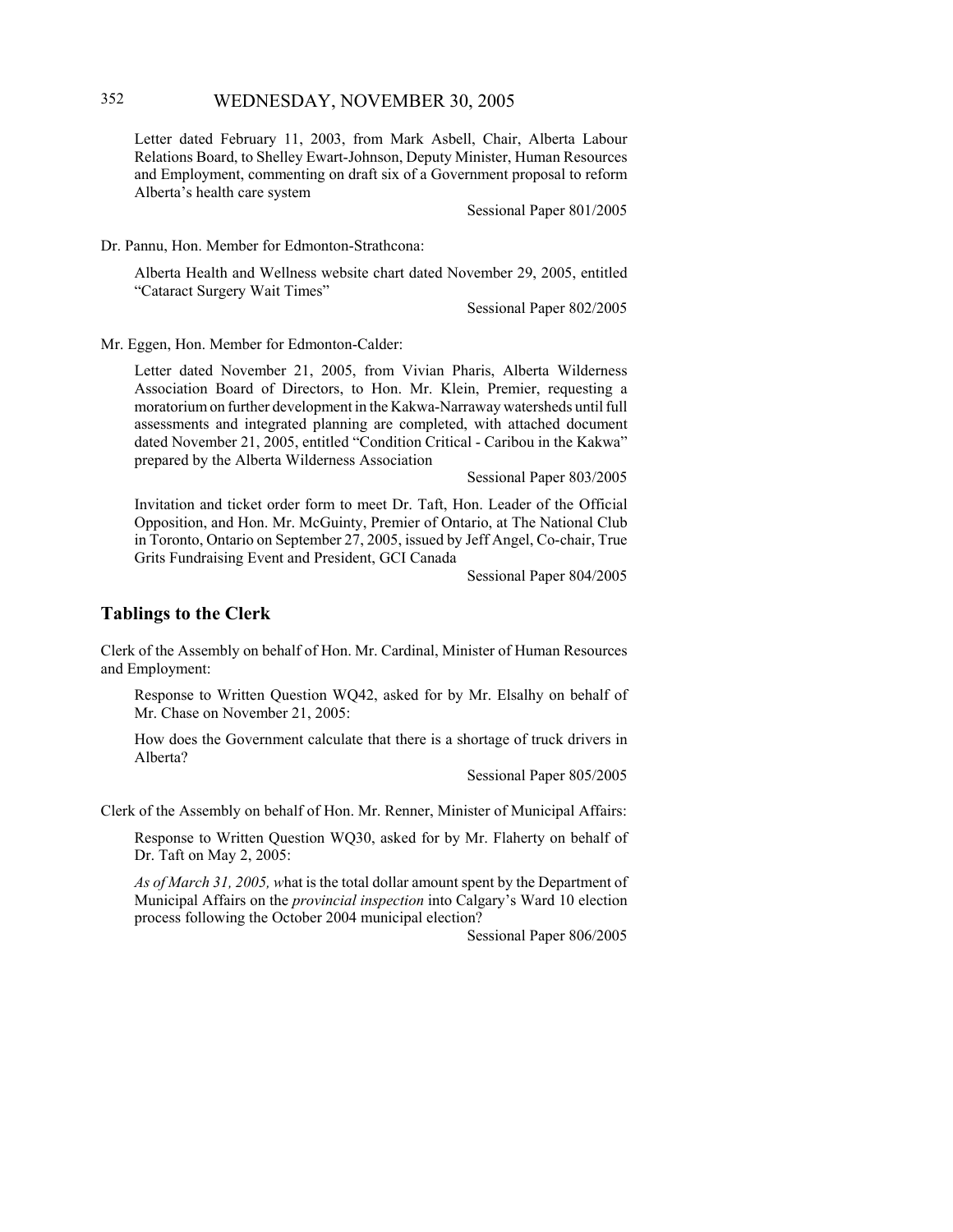Return to Order of the Assembly MR19, asked for by Mr. MacDonald on behalf of Dr. Taft on April 18, 2005:

Copies of any documents from the Department of Municipal Affairs for the fiscal years 2003-2004 and 2002-2003 referring to the provincial takeover of ground ambulance services from municipalities on April 1, 2005.

Sessional Paper 807/2005

Clerk of the Assembly on behalf of Hon. Mr. Melchin, Minister of Energy:

Return to Order of the Assembly MR25, asked for by Mr. MacDonald on April 25, 2005:

The salaries of contracted employees and/or consultants employed by the Ministry and Department of Energy during the 2003-04 fiscal year, broken down by amount and position title.

Sessional Paper 808/2005

Clerk of the Assembly on behalf of Hon. Mrs. Forsyth, Minister of Children's Services, pursuant to the Social Care Facilities Review Committee Act, cS-11, s16(2):

Social Care Facilities Review Committee, Annual Report 2004/2005 Sessional Paper 809/2005

Clerk of the Assembly on behalf of Hon. Mr. Boutilier, Minister of Environment, pursuant to the Environmental Protection and Enhancement Act, cE-12, s34(2):

Environmental Protection Security Fund, Annual Report, April 1, 2004 - March 31, 2005

Sessional Paper 810/2005

### **Speaker's Comment**

The Speaker commented that in 1911, 94 years ago today, the Third Session of the Second Legislature began. It was the first time a Legislature convened in this Chamber.

# **ORDERS OF THE DAY**

### **Private Bills/Government Bills and Orders**

### **Third Reading**

On the motion that the following Bill be now read a Third time:

Bill 51 Appropriation (Supplementary Supply) Act, 2005 (No. 2) (\$) — Hon. Mrs. McClellan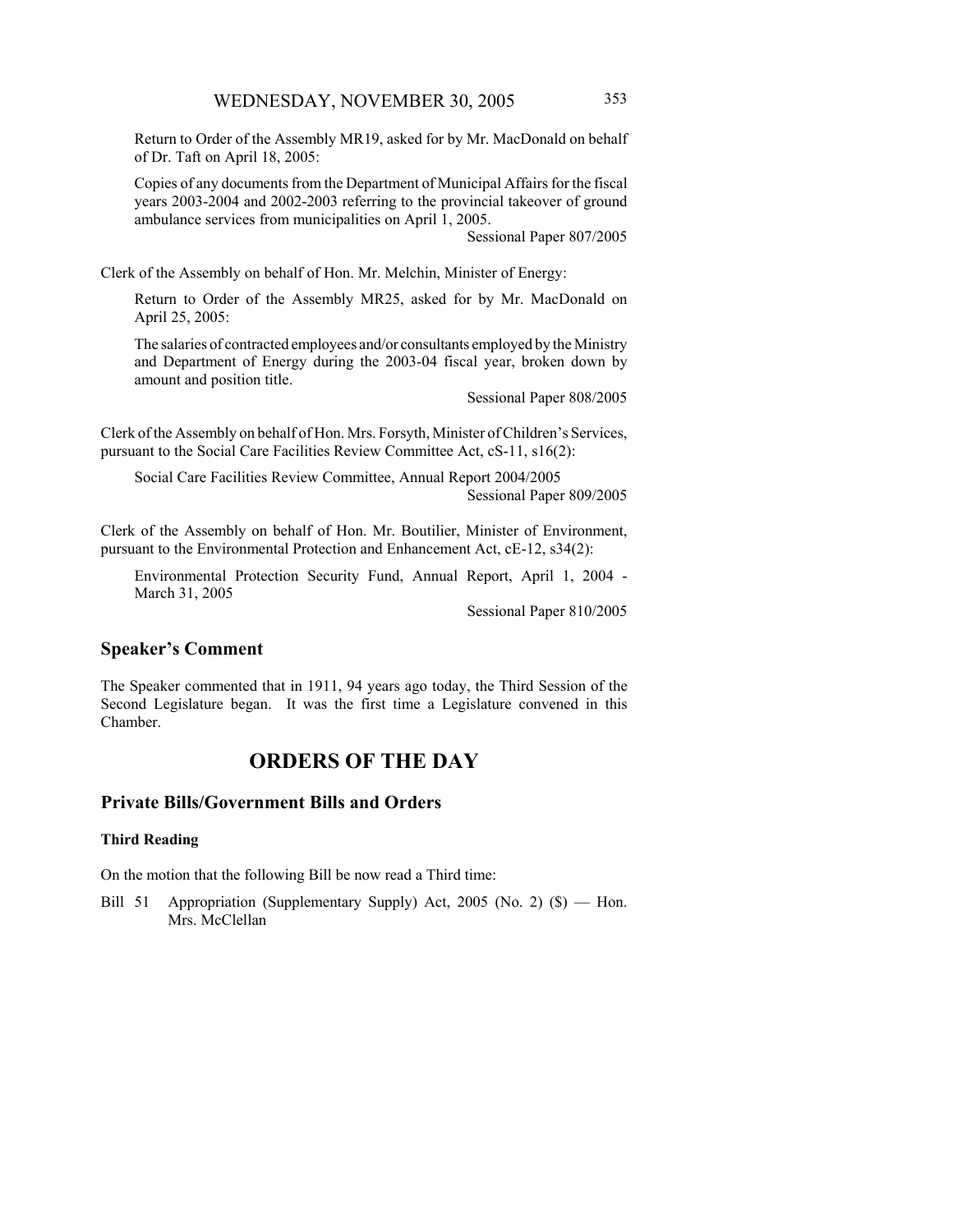A debate followed.

Hon. Mr. Hancock moved adjournment of the debate, which was agreed to.

The following Bills were read a Third time and passed:

- Bill 43 Alberta Resource Rebate Statutes Amendment Act, 2005 (\$) Hon. Mr. Hancock on behalf of Hon. Mrs. McClellan
- Bill 44 Residential Tenancies Amendment Act, 2005 (No. 2) Hon. Mr. Hancock on behalf of Hon. Mr. Lund
- Bill 45 Maternal Tort Liability Act Mr. Oberle
- Bill 46 Criminal Notoriety Act Mrs. Jablonski
- Bill 47 Alberta Association of Former MLAs Act Mr. Johnson
- Bill 49 Police Amendment Act, 2005 (No. 2) Hon. Mr. Cenaiko
- Bill 52 Miscellaneous Statutes Amendment Act, 2005 (No. 2) Hon. Mr. Hancock on behalf of Hon. Mr. Stevens
- Bill 53 Surface Rights Amendment Act, 2005 Mr. Oberle
- Bill 54 Alberta Centennial Education Savings Plan Amendment Act, 2005 (\$) Hon. Mr. Hancock
- Bill 55 Post-secondary Learning Amendment Act, 2005 (No. 2) Hon. Mr. Hancock
- Bill 56 Business Corporations Amendment Act, 2005 (No. 2) Hon. Mr. Hancock on behalf of Dr. Brown
- Bill 57 Apprenticeship and Industry Training Amendment Act, 2005 Hon. Mr. Hancock
- Bill 58 Alberta Centennial Medal Amendment Act, 2005 Hon. Mr. Mar
- Bill Pr4 Brooklynn Hannah George Rewega Right of Civil Action Act Mr. Oberle

### **Adjournment**

On motion by Hon. Mrs. McClellan, Acting Government House Leader, that it be called 5:30 p.m., the Assembly adjourned at 5:16 p.m. until 8:00 p.m.

WEDNESDAY, NOVEMBER 30, 2005 — 8:00 P.M.

# **Government Bills and Orders**

#### **Third Reading**

The following Bill was read a Third time and passed:

Bill 51 Appropriation (Supplementary Supply) Act, 2005 (No. 2) (\$) — Hon. Mrs. McClellan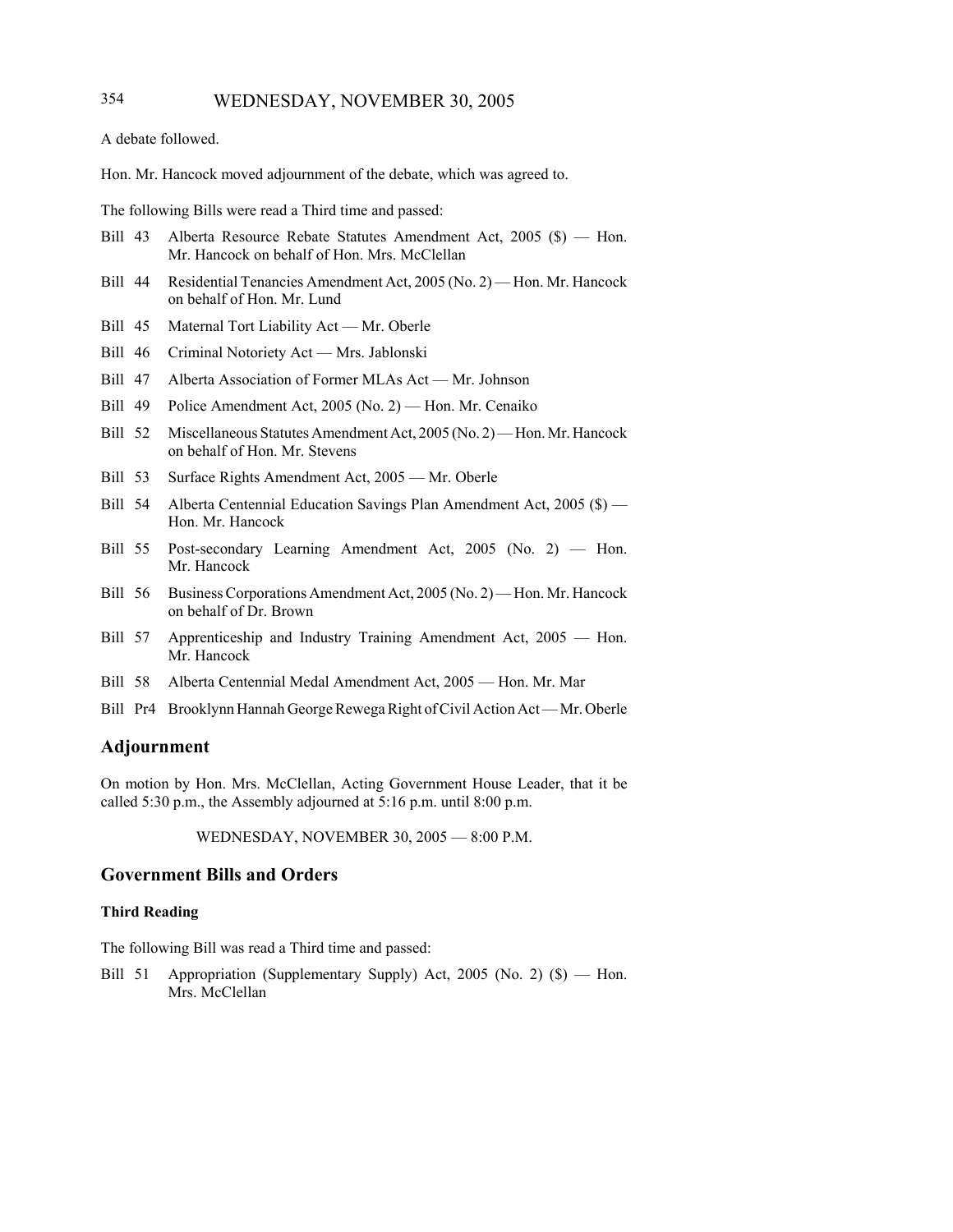### **Adjournment**

On motion by Hon. Mrs. McClellan, Acting Government House Leader, the Assembly adjourned at 9:18 p.m. until Thursday, December 1, 2005, at 1:30 p.m.

Thursday, December 1, 2005

The Speaker took the Chair at 1:30 p.m.

### **Members' Statements**

Mrs. Jablonski, Hon. Member for Red Deer-North, made a statement regarding family violence and the National Day of Remembrance and Action on Violence Against Women in Canada on December 6, 2005.

Mr. Lougheed, Hon. Member for Strathcona, made a statement regarding the International Day of Disabled Persons, December 3, 2005, and the Awards of Excellence to be presented by the Premier's Council on the Status of Persons with Disabilities on December 3, 2005, in Edmonton and Calgary.

Rev. Abbott, Hon. Member for Drayton Valley-Calmar, made a statement regarding the inaugural Alberta Centennial Salute for Sport and Recreation Awards to be presented at the Alberta Sports Hall of Fame and Museum on December 8, 2005.

Mrs. Tarchuk, Hon. Member for Banff-Cochrane, made a statement regarding Brian Fjeldheim, recently retired Chief Electoral Officer of Alberta.

Dr. Miller, Hon. Member for Edmonton-Glenora, made a statement regarding World AIDS Day, December 1, 2005.

Mr. Hinman, Hon. Member for Cardston-Taber-Warner, made a statement regarding the Raymond Comets football team on winning the tier one provincial championship.

### **Deputy Speaker's Statement - Pages of the Legislative Assembly**

On behalf of the Speaker and Members, Mr. Marz, Deputy Speaker, presented the Pages with a Christmas gift in recognition of their tireless efforts.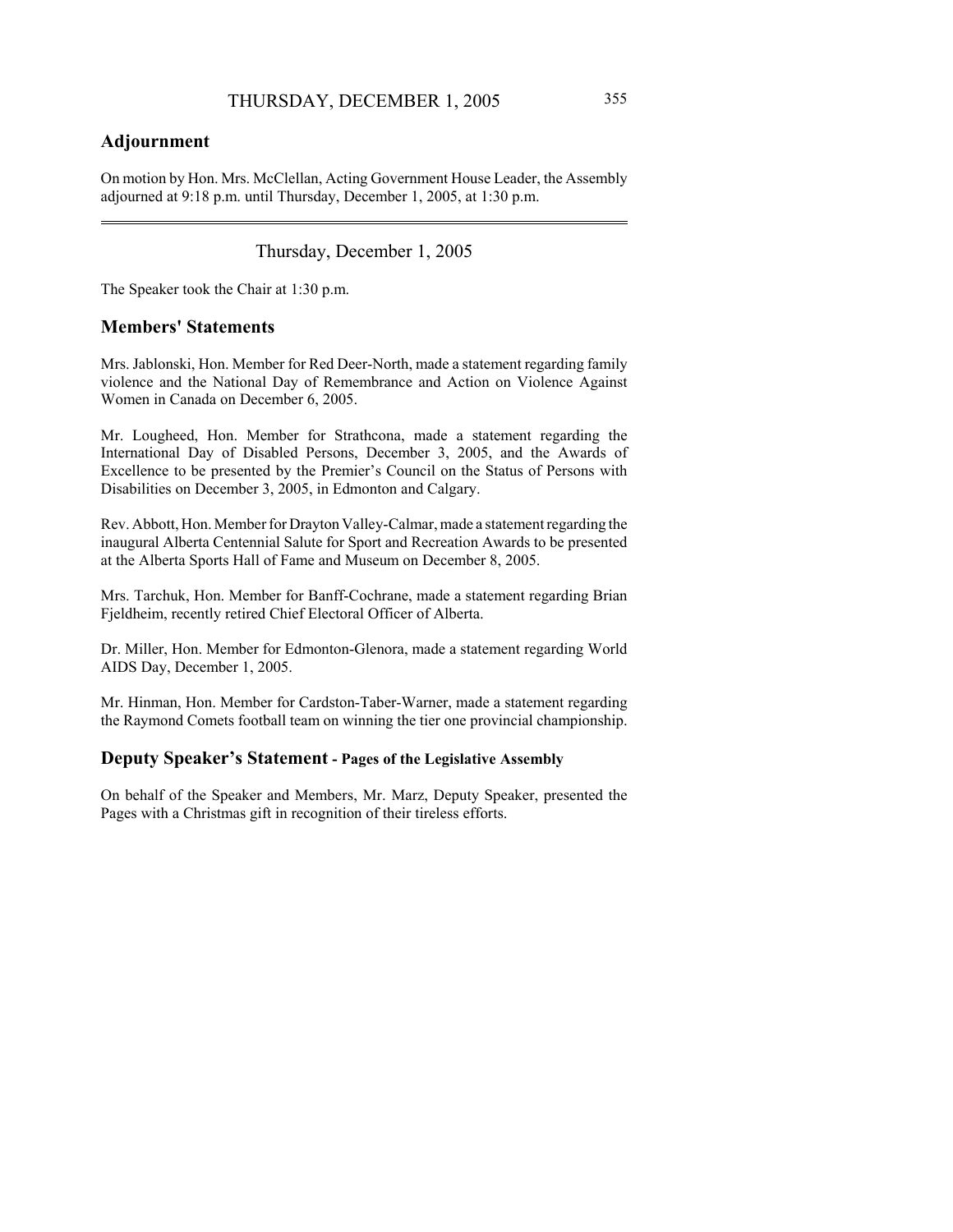## 356 THURSDAY, DECEMBER 1, 2005

#### **Speaker's Comment**

The Speaker commented that on this day in 1919, by Order in Council, Peace River was incorporated as a town. It is home to Henry Fuller Davis, also known as Twelve-Foot Davis. Twelve-Foot Davis had a 12-foot land claim in British Columbia during the Caribou Country gold rush. He was able to mine almost \$30,000 in gold from his land which he used to establish a trading post near Peace River where there is a monument to Twelve-Foot Davis.

#### **Presenting Petitions**

Mr. Martin, Hon. Member for Edmonton-Beverly-Clareview, presented a petition from 595 Albertans requesting the Government increase infrastructure development funding for Highway 63.

Mr. Martin, Hon. Member for Edmonton-Beverly-Clareview, on behalf of Mr. Mason, Hon. Leader of the New Democrat Opposition, presented a petition from 570 Albertans requesting the Government increase infrastructure development funding for Highway 63.

#### **Notices of Motions**

Pursuant to Standing Order 34(2)(a), Hon. Mr. Zwozdesky, Deputy Government House Leader, gave oral notice of the following Written Questions and Motions for Returns to be dealt with Monday, December 5, 2005:

Written Questions: WQ43, WQ44, WQ45. Motions for Returns: None appearing on the Order Paper.

# **Tabling Returns and Reports**

Ms Blakeman, Hon. Member for Edmonton-Centre, on behalf of Dr. Taft, Hon. Leader of the Official Opposition:

Memorandum dated June 17, 1998, from William E. Code to James T. Eamon regarding an interview with Stan Swerhun, former Manager of Investigations, Alberta Securities Commission, concerning a investigation of Larry Ryckman Sessional Paper 811/2005

State of Arizona Court of Appeals document, undated and unsigned, regarding the Alberta Securities Commission versus Lawrence G. Ryckman and Elaine Ryckman

Sessional Paper 812/2005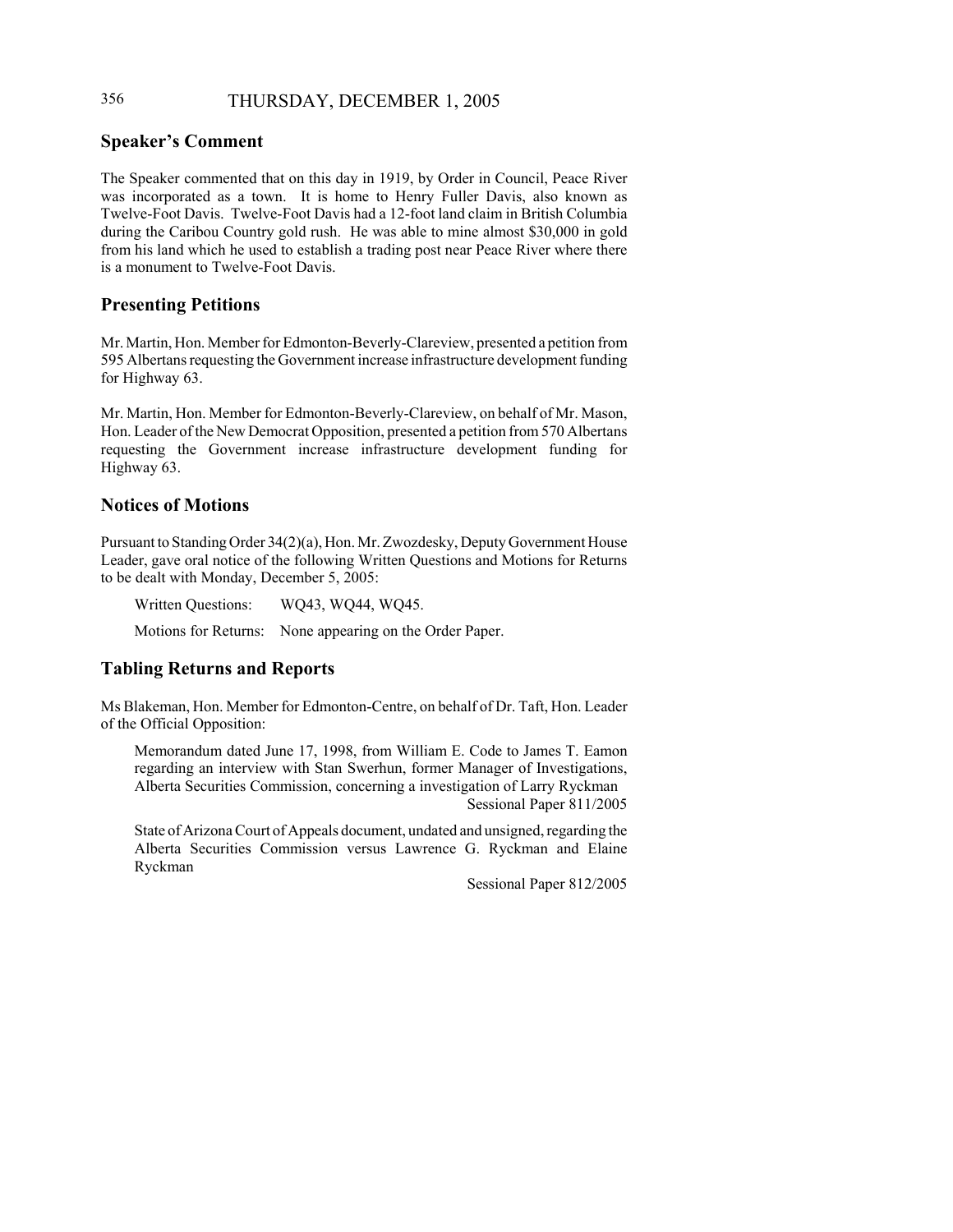Mr. Taylor, Hon. Member for Calgary-Currie, on behalf of Dr. Taft, Hon. Leader of the Official Opposition:

Letter dated December 1, 2005, from Dr. Taft, Hon. Leader of the Official Opposition, to Hon. Mrs. Fritz, Minister of Seniors and Community Supports, Hon. Mr. Zwozdesky, Minister of Education, and Hon. Ms Evans, Minister of Health and Wellness, requesting that funding for an elementary school meal program be included in the 2006-2007 budget

Sessional Paper 813/2005

Dr. Swann, Hon. Member for Calgary-Mountain View:

Copy of a petition signed by 59 Calgary residents requesting the Government of Alberta collaborate with the Federal Government on a land claim settlement for the Lubicon and Cree of Alberta

Sessional Paper 814/2005

Letter dated November 24, 2005, from Lorraine Flodberg of Calgary to Dr. Swann, Hon. Member for Calgary-Mountain View, expressing concern regarding seniors' incomes and requesting that seniors be exempt from paying provincial education taxes

Sessional Paper 815/2005

Mrs. Mather, Hon. Member for Edmonton-Mill Woods:

Document, undated and unsigned, from Terry Cruikshank of Edmonton requesting the Government pay the Alberta teachers' unfunded pension liability Sessional Paper 816/2005

Mr. Martin, Hon. Member for Edmonton-Beverly-Clareview:

13 recent letters from Alberta teachers to Mr. Strang, Hon. Member for West Yellowhead, and Mr. Martin, Hon. Member for Edmonton-Beverly-Clareview, expressing concern regarding the Alberta teachers' unfunded pension liability Sessional Paper 817/2005

Copy of a fax, undated, from Sylvia Scarfe of Edmonton to Ms Pastoor, Hon. Member for Lethbridge-East, expressing concern regarding the length of time it took for approval to receive Alberta Seniors Benefits

Sessional Paper 818/2005

Mr. Eggen, Hon. Member for Edmonton-Calder:

Letter dated November 23, 2005, from Connie Kaldor, James Keelaghan, Mike Robinson, John Russell, and Ian Tyson to Mr. Eggen, Hon. Member for Edmonton-Calder, requesting the Government establish the Andy Russell - I'tai sah kòp Park in memory of Andy and Kay Russell

Sessional Paper 819/2005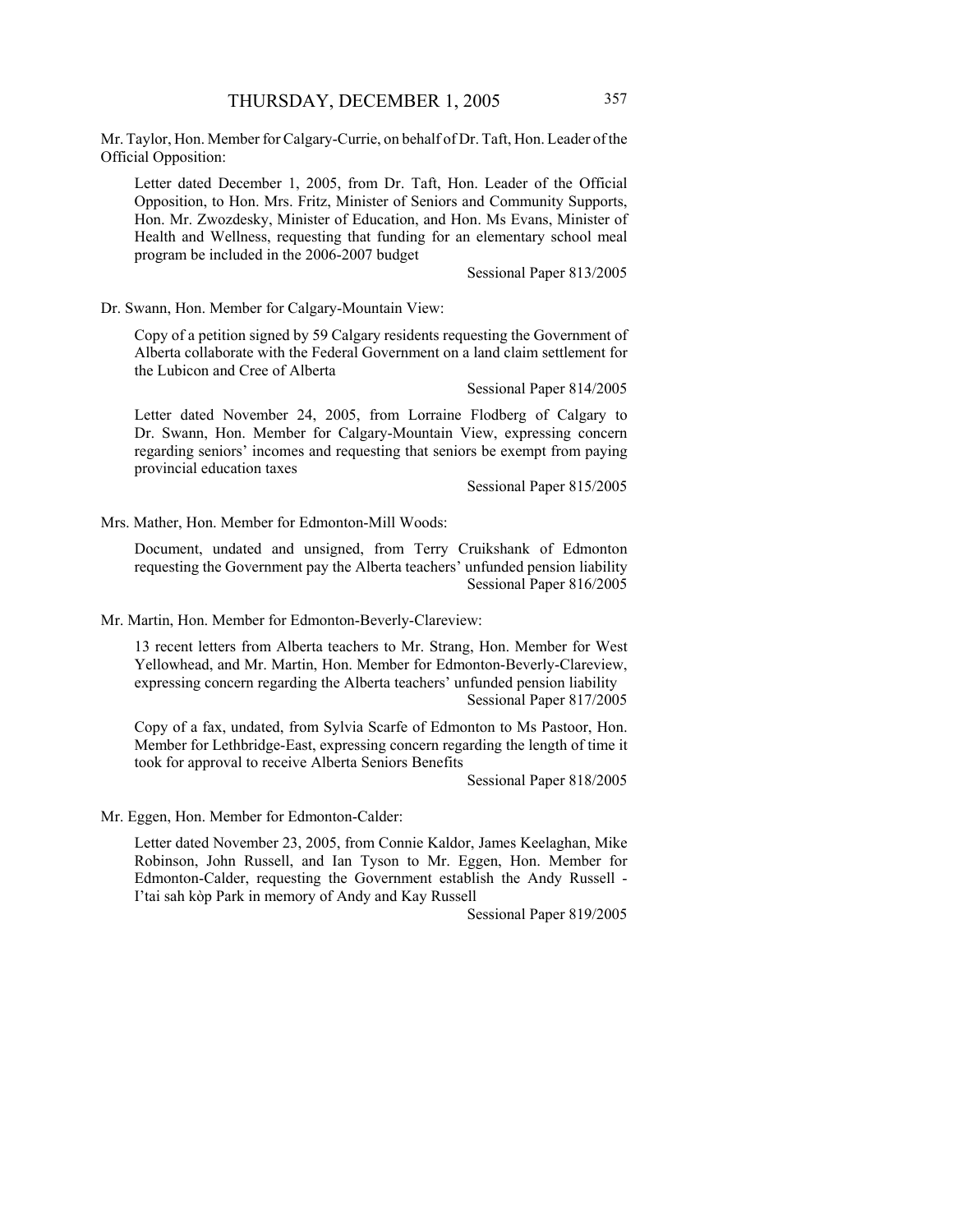### 358 THURSDAY, DECEMBER 1, 2005

Letter dated November 25, 2005, from Paul Stevenson, Public Policy Committee Chair, Lethbridge Family Services, to Mr. Mason, Hon. Leader of the New Democrat Opposition, expressing concern regarding the wages of employees working in the rehabilitation of persons with developmental disabilities

Sessional Paper 820/2005

Non-Smokers' Rights Association website article dated January 27, 2003, entitled "Tobacco industry front groups in Canada"

Sessional Paper 821/2005

Dr. Pannu, Hon. Member for Edmonton-Strathcona:

Letter dated November 24, 2005, from Beth Perog of Grande Prairie to Mr. Mason, Hon. Leader of the New Democrat Opposition, expressing concern regarding the cost of health care in Alberta

Sessional Paper 822/2005

Mr. Backs, Hon. Member for Edmonton-Manning:

McLennan Ross LLP web page profile of Damon S. Bailey, a law firm partner Sessional Paper 823/2005

### **Tablings to the Clerk**

Clerk of the Assembly on behalf of Hon. Mr. Ouellette, Minister of Restructuring and Government Efficiency:

Response to Written Question WQ33, asked for by Mr. Elsalhy on November 21, 2005:

What measures has the Ministry of Restructuring and Government Efficiency taken to improve the information technology security awareness of Government employees as recommended in the Auditor General's 2003-04 Annual Report? Sessional Paper 824/2005

Clerk of the Assembly on behalf of Hon. Mr. Renner, Minister of Municipal Affairs:

Return to Order of the Assembly MR14, asked for by Mr. MacDonald on behalf of Dr. Taft on April 18, 2005:

A breakdown of the Minister of Municipal Affairs' expenses including, *travel, accommodation, meals, receptions and hosting, and incidental and miscellaneous expenses (including conference fees)* from February *1*, 2003 to November *30*, 2004.

Sessional Paper 825/2005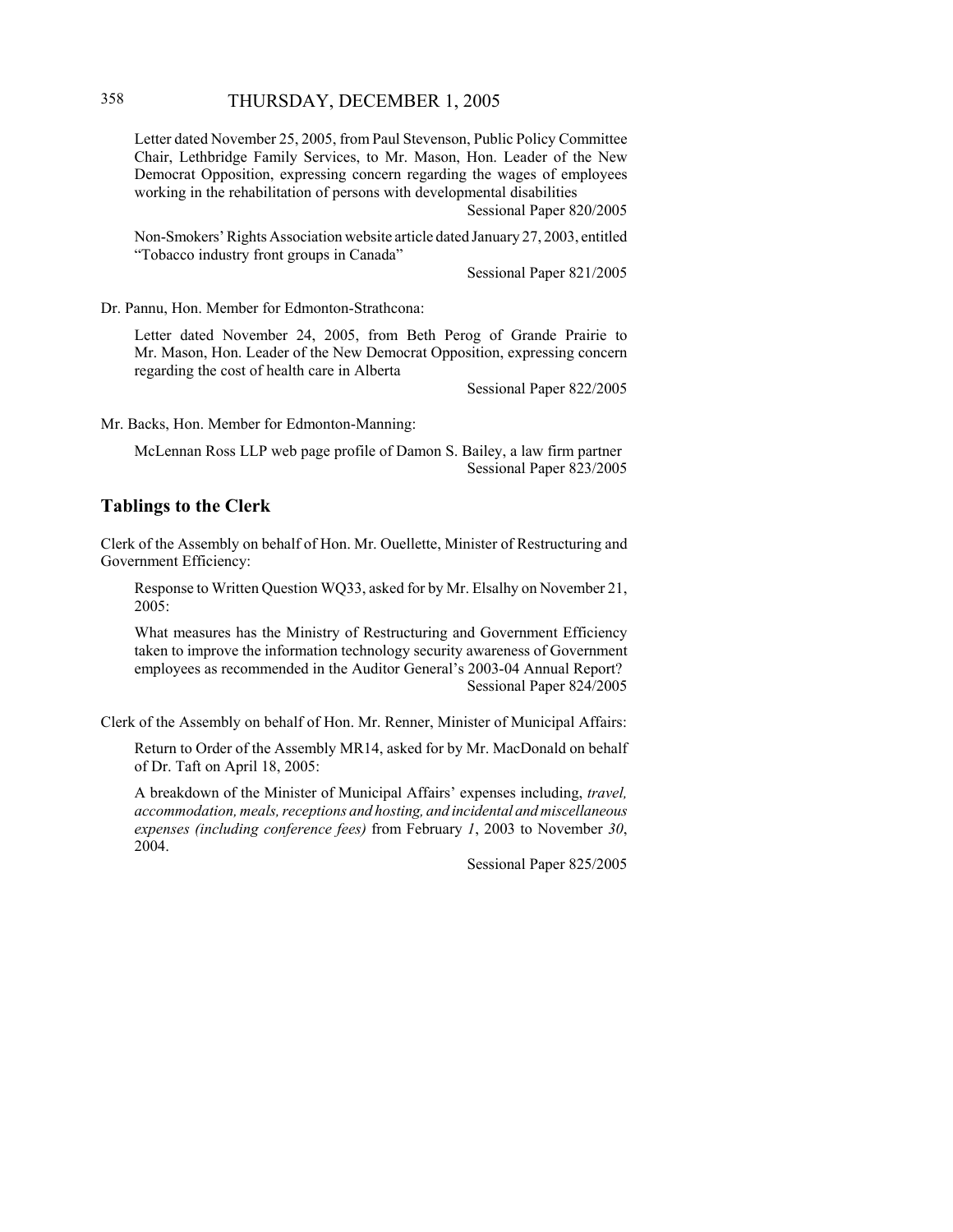Return to Order of the Assembly MR15, asked for by Mr. MacDonald on behalf of Dr. Taft on April 18, 2005:

*A statement of all credit card expenses categorized by travel, accommodation, meals, receptions and hosting, and incidental and miscellaneous expenses,* for the fiscal year 2003-04 *incurred by* the Deputy Minister for the Department of Municipal Affairs.

Sessional Paper 826/2005

Return to Order of the Assembly MR16, asked for by Mr. MacDonald on behalf of Dr. Taft on April 18, 2005:

*A statement of all credit card expenses categorized by travel, accommodation, meals, receptions and hosting, and incidental and miscellaneous expenses,* for the fiscal year 2003-2004 *incurred by* the Minister of Municipal Affairs and the Minister's Executive Assistant.

Sessional Paper 827/2005

#### **Projected Government Business**

Pursuant to Standing Order 7(5), Ms Blakeman, Official Opposition House Leader, asked a question pertaining to the order of Government Business to be brought before the Assembly for the following week.

Hon. Mr. Hancock, Government House Leader, advised there was no projected Government business to report.

# **ORDERS OF THE DAY**

#### **Government Motions**

**26.** Moved by Hon. Mr. Hancock:

Be it resolved that, when the Assembly adjourns to recess the Fall Sitting of the First Session of the 26th Legislature, it shall stand adjourned until a time and date as determined by the Speaker after consultation with the Lieutenant Governor in Council.

The question being put, the motion was agreed to.

#### **Royal Assent**

His Honour the Honourable the Lieutenant Governor, having entered the Assembly and being seated on the Throne,

The Speaker addressed His Honour in the following words:

May it please Your Honour: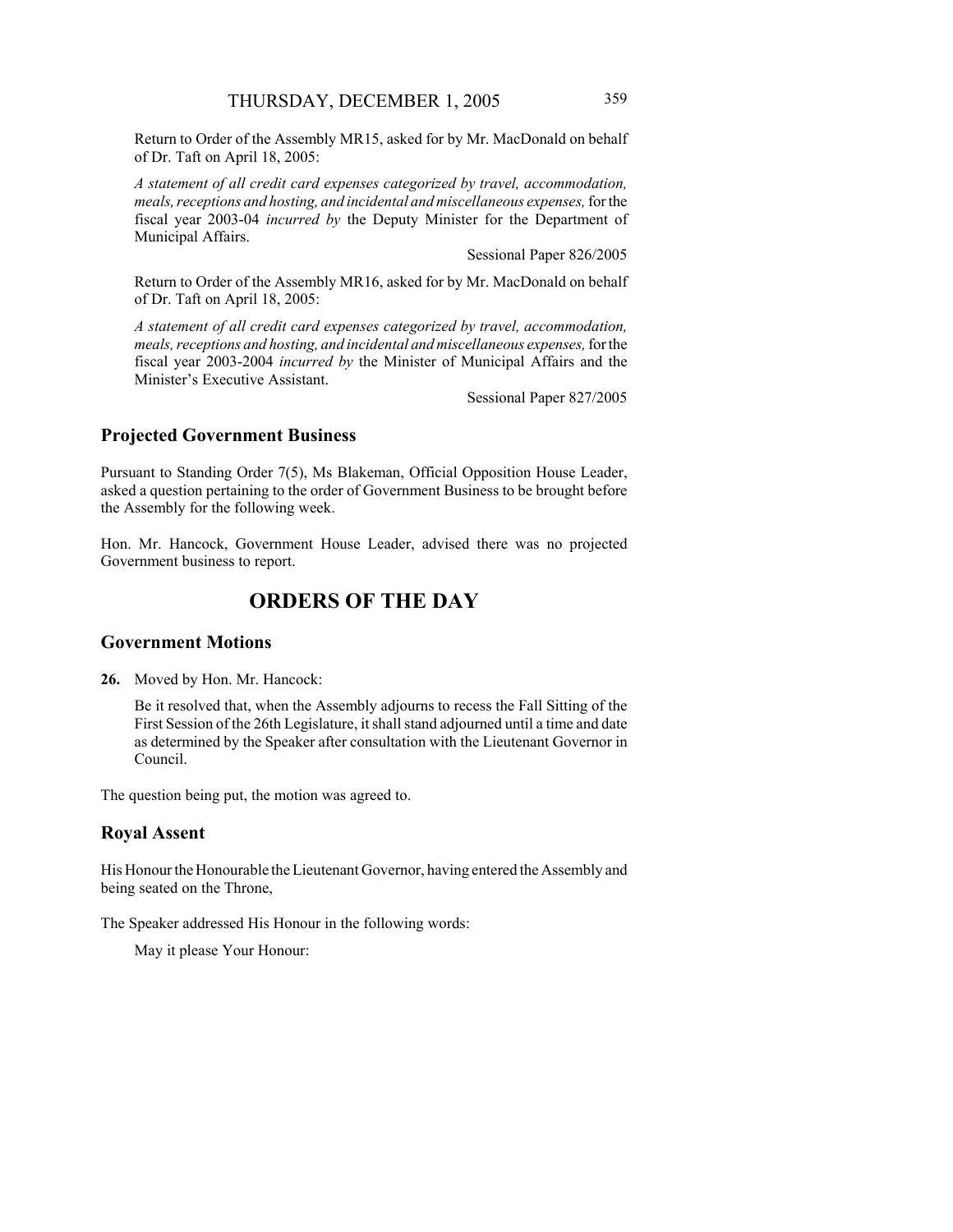### 360 THURSDAY, DECEMBER 1, 2005

The Legislative Assembly has, at its present sitting, passed certain Bills to which, and in the name of the Legislative Assembly, I respectfully request Your Honour's assent.

The Clerk of the Assembly then read the title of the Bills that had been passed as follows:

- 9 Post-secondary Learning Amendment Act, 2005
- 15 Workers' Compensation Amendment Act, 2005
- 43 Alberta Resource Rebate Statutes Amendment Act, 2005
- 44 Residential Tenancies Amendment Act, 2005 (No. 2)
- 45 Maternal Tort Liability Act
- 46 Criminal Notoriety Act
- 47 Alberta Association of Former MLAs Act
- 48 Justice of the Peace Amendment Act, 2005
- 49 Police Amendment Act, 2005 (No. 2)
- 50 Workers' Compensation Amendment Act, 2005 (No. 2)
- 51 Appropriation (Supplementary Supply) Act, 2005 (No. 2)
- 52 Miscellaneous Statutes Amendment Act, 2005 (No. 2)
- 53 Surface Rights Amendment Act, 2005
- 54 Alberta Centennial Education Savings Plan Amendment Act, 2005
- 55 Post-secondary Learning Amendment Act, 2005 (No. 2)
- 56 Business Corporations Amendment Act, 2005 (No. 2)
- 57 Apprenticeship and Industry Training Amendment Act, 2005
- 58 Alberta Centennial Medal Amendment Act, 2005
- Pr4 Brooklynn Hannah George Rewega Right of Civil Action Act

To these Bills, Royal Assent was announced by the Clerk of the Legislative Assembly in the following words:

In Her Majesty's name, His Honour the Honourable the Lieutenant Governor doth assent to these Bills.

His Honour the Honourable the Lieutenant Governor then retired from the Assembly.

#### **Adjournment**

Pursuant to Government Motion 26 agreed to by the Assembly on December 1, 2005, and on motion by Hon. Mr. Hancock, Government House Leader, the Assembly adjourned at 3:11 p.m.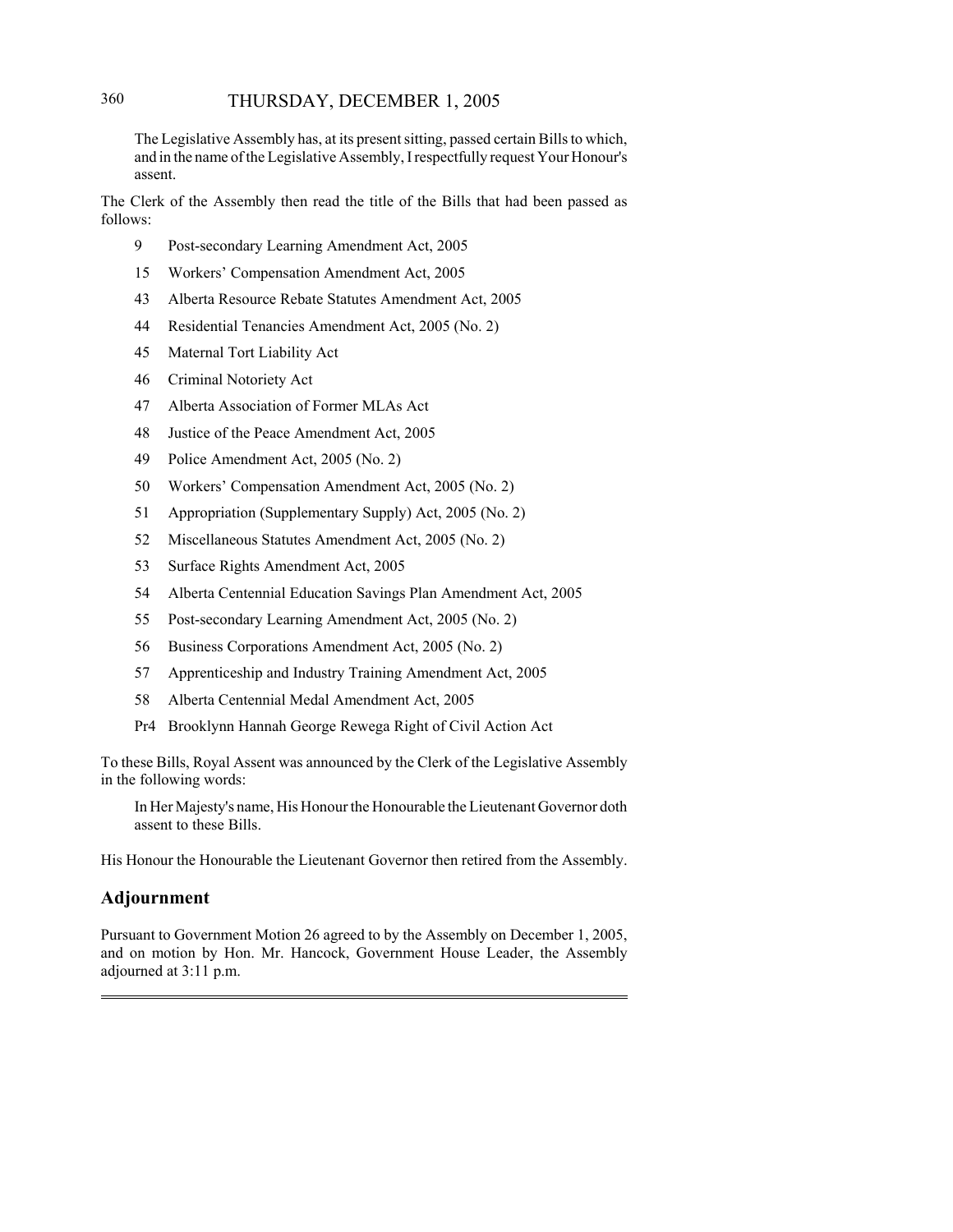# **PROROGATION**

FEBRUARY 21, 2006